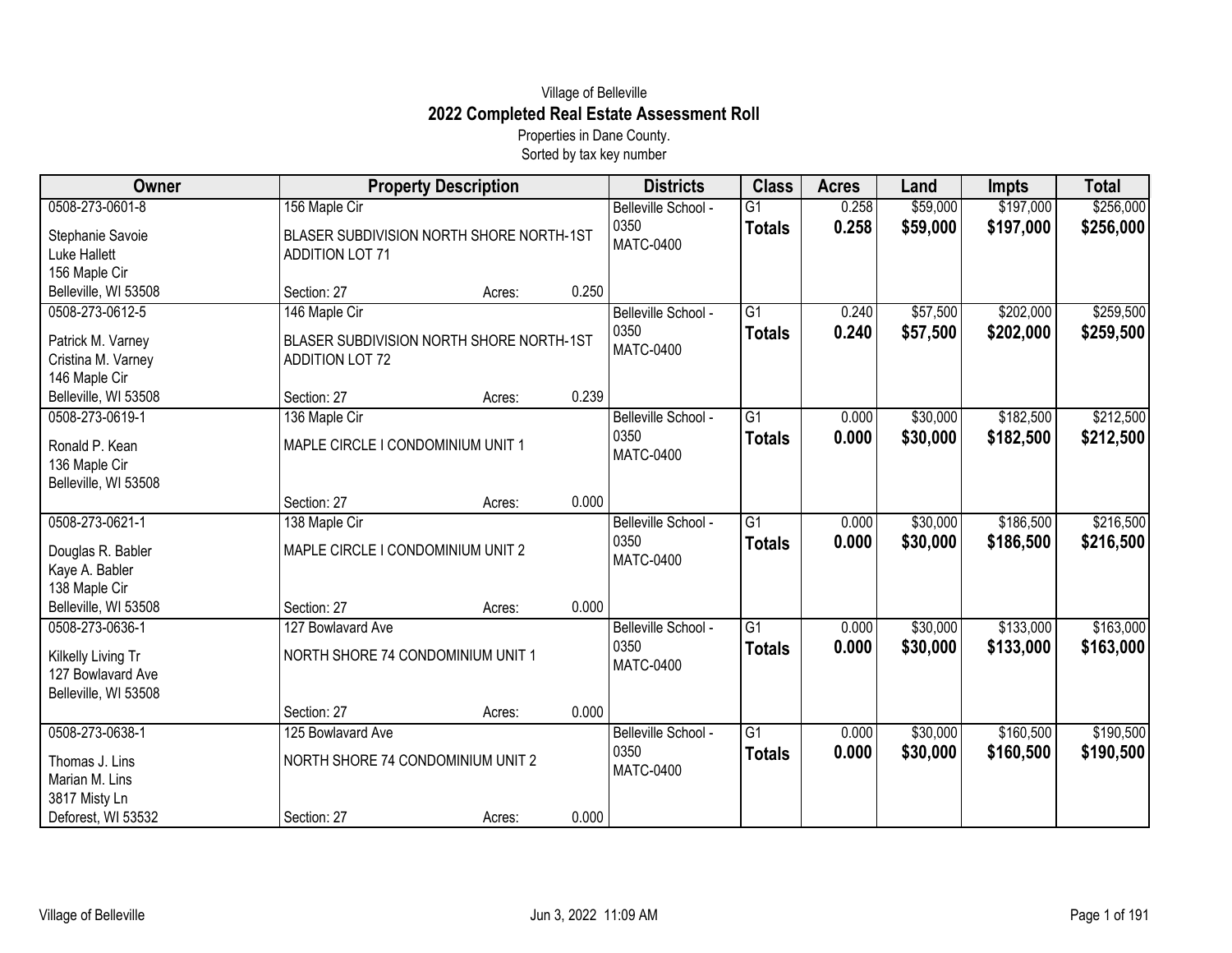| <b>Owner</b>            |                                                   | <b>Property Description</b>                     |       | <b>Districts</b>    | <b>Class</b>    | <b>Acres</b> | Land      | <b>Impts</b> | <b>Total</b> |
|-------------------------|---------------------------------------------------|-------------------------------------------------|-------|---------------------|-----------------|--------------|-----------|--------------|--------------|
| 0508-273-0647-1         | 117 Bowlavard Ave                                 |                                                 |       | Belleville School - | $\overline{G1}$ | 0.000        | \$30,000  | \$180,000    | \$210,000    |
| Thomas J. Picone        | NORTH SHORE 75 CONDOMINIUM UNIT 1                 |                                                 |       | 0350                | <b>Totals</b>   | 0.000        | \$30,000  | \$180,000    | \$210,000    |
| Cynthia L. Picone       |                                                   |                                                 |       | <b>MATC-0400</b>    |                 |              |           |              |              |
| 117 Bowlavard Ave       |                                                   |                                                 |       |                     |                 |              |           |              |              |
| Belleville, WI 53508    | Section: 27                                       | Acres:                                          | 0.000 |                     |                 |              |           |              |              |
| 0508-273-0649-1         | 115 Bowlavard Ave                                 |                                                 |       | Belleville School - | $\overline{G1}$ | 0.000        | \$30,000  | \$174,000    | \$204,000    |
|                         |                                                   |                                                 |       | 0350                | <b>Totals</b>   | 0.000        | \$30,000  | \$174,000    | \$204,000    |
| Willie M. Mussehl       | NORTH SHORE 75 CONDOMINIUM UNIT 2                 |                                                 |       | <b>MATC-0400</b>    |                 |              |           |              |              |
| 115 Bowlavard Ave       |                                                   |                                                 |       |                     |                 |              |           |              |              |
| Belleville, WI 53508    | Section: 27                                       | Acres:                                          | 0.000 |                     |                 |              |           |              |              |
| 0508-273-0666-1         | 55 Bowlavard Ave                                  |                                                 |       | Belleville School - | $\overline{G2}$ | 1.117        | \$180,000 | \$527,000    | \$707,000    |
|                         |                                                   |                                                 |       | 0350                | <b>Totals</b>   | 1.117        | \$180,000 | \$527,000    | \$707,000    |
| Christen & Christen LLP | LOT 2 CSM 9536 CS54/246&248-12/3/99 F/K/A LOT 3   |                                                 |       | <b>MATC-0400</b>    |                 |              |           |              |              |
| 55 Bowlavard Ave        | CSM 9538 CS54/252&254-12/3/99 F/K/A LOTS 77, 78 & |                                                 |       |                     |                 |              |           |              |              |
| Belleville, WI 53508    | 79 & MAPLE CIR FIRST ADDN TO BLASER SUBD          |                                                 |       |                     |                 |              |           |              |              |
|                         | Section: 27                                       | Acres:                                          | 1.117 |                     |                 |              |           |              |              |
| 0508-273-0680-1         | 116 Maple Cir                                     |                                                 |       | Belleville School - | $\overline{G1}$ | 0.350        | \$61,500  | \$266,500    | \$328,000    |
| Fahey72, LLC            | LOT 2 CSM 9538-CS54/252&254-12/3/99 F/K/A LOTS    |                                                 |       | 0350                | <b>Totals</b>   | 0.350        | \$61,500  | \$266,500    | \$328,000    |
| N9605 County Rd D       | 77, 78 & 79 & MAPLE CIR FIRST ADDN TO BLASER      |                                                 |       | <b>MATC-0400</b>    |                 |              |           |              |              |
| Belleville, WI 53508    | SUBD NORTH SHORE NORTH DESCR AS SEC 27-5-8        |                                                 |       |                     |                 |              |           |              |              |
|                         | Section: 27                                       | Acres:                                          | 0.350 |                     |                 |              |           |              |              |
| 0508-273-0691-1         | 117 Maple Cir                                     |                                                 |       | Belleville School - | $\overline{G1}$ | 0.000        | \$30,000  | \$185,500    | \$215,500    |
| Wendy Sullivan          | MAPLE CIRCLE II CONDO UNIT 1                      |                                                 |       | 0350                | <b>Totals</b>   | 0.000        | \$30,000  | \$185,500    | \$215,500    |
| 117 Maple Cir           |                                                   |                                                 |       | <b>MATC-0400</b>    |                 |              |           |              |              |
| Belleville, WI 53508    |                                                   |                                                 |       |                     |                 |              |           |              |              |
|                         | Section: 27                                       | Acres:                                          | 0.000 |                     |                 |              |           |              |              |
| 0508-273-0693-1         | 115 Maple Cir                                     |                                                 |       | Belleville School - | $\overline{G1}$ | 0.000        | \$30,000  | \$185,000    | \$215,000    |
|                         |                                                   |                                                 |       | 0350                | <b>Totals</b>   | 0.000        | \$30,000  | \$185,000    | \$215,000    |
| Michelle A. Wilmarth    | MAPLE CIRCLE II CONDO UNIT 2                      |                                                 |       | <b>MATC-0400</b>    |                 |              |           |              |              |
| 115 Maple Cir           |                                                   |                                                 |       |                     |                 |              |           |              |              |
| Belleville, WI 53508    | Section: 27                                       | Acres:                                          | 0.000 |                     |                 |              |           |              |              |
| 0508-273-0696-1         | 125 Maple Cir                                     |                                                 |       | Belleville School - | $\overline{G1}$ | 0.377        | \$62,000  | \$290,400    | \$352,400    |
|                         |                                                   |                                                 |       | 0350                | <b>Totals</b>   | 0.377        | \$62,000  | \$290,400    | \$352,400    |
| Troy M. Femrite         |                                                   | LOT 1 CSM 9537 F/K/A LOTS 76 & 80 FIRST ADDN TO |       | <b>MATC-0400</b>    |                 |              |           |              |              |
| Kathleen E. Femrite     | BLASER SUBDIVISION NORTH SHORE NORTH              |                                                 |       |                     |                 |              |           |              |              |
| W7071 Rimrock Ln        | DESCR AS SEC 27-5-8 PRT NE1/4SW1/4 & PRT          |                                                 |       |                     |                 |              |           |              |              |
| Greenville, WI 54942    | Section: 27                                       | Acres:                                          | 0.377 |                     |                 |              |           |              |              |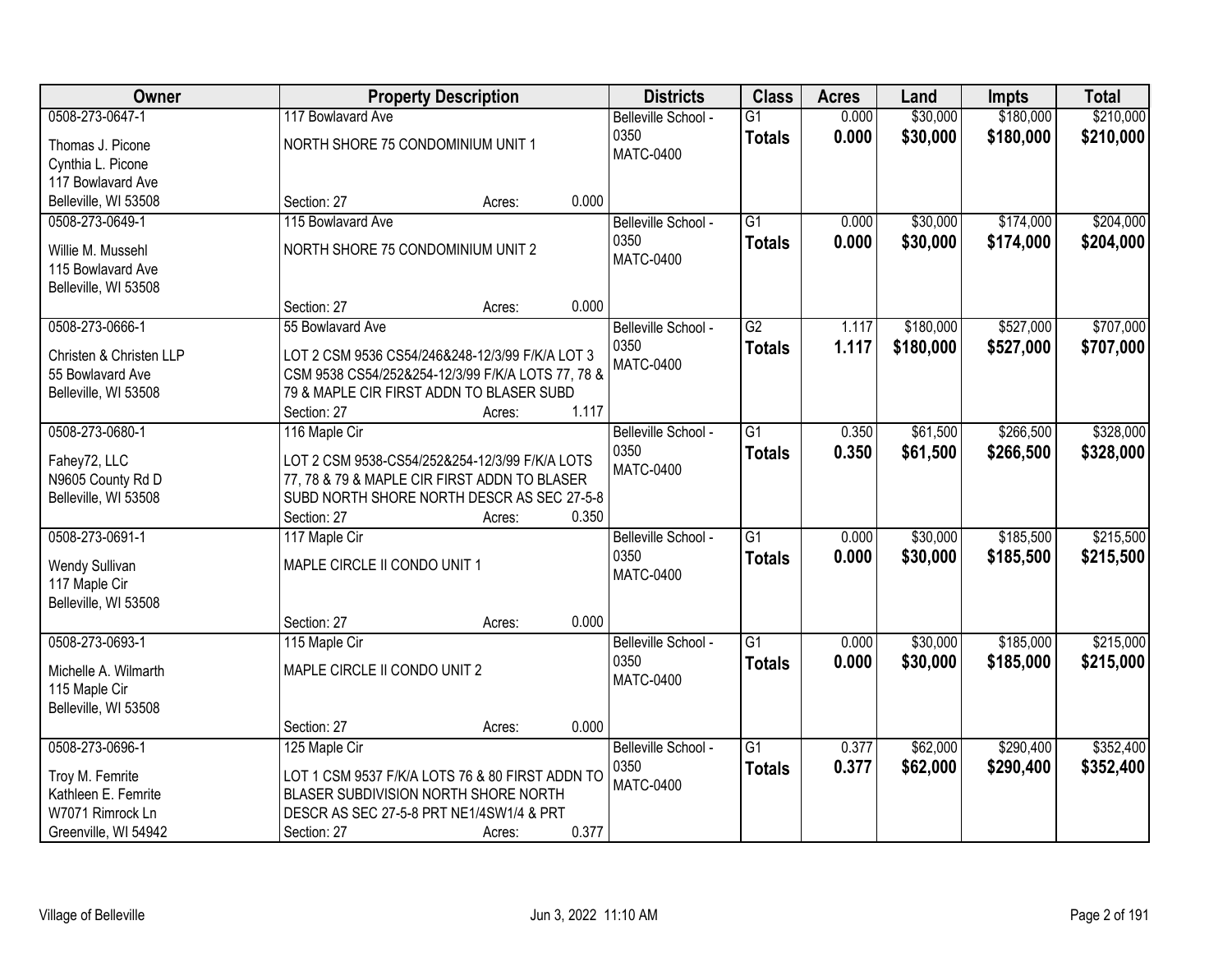| Owner                          | <b>Property Description</b>                      | <b>Districts</b>            | <b>Class</b>    | <b>Acres</b> | Land     | <b>Impts</b> | <b>Total</b> |
|--------------------------------|--------------------------------------------------|-----------------------------|-----------------|--------------|----------|--------------|--------------|
| 0508-273-0701-1                | 128 Maple Cir                                    | Belleville School -         | $\overline{G1}$ | 0.192        | \$49,500 | \$196,500    | \$246,000    |
| Judith L. Bacha                | LOT 1 CSM 10683 CS63/228&229-2/24/2003 F/K/A     | 0350                        | <b>Totals</b>   | 0.192        | \$49,500 | \$196,500    | \$246,000    |
| PO Box 135                     | LOTS 1 & 2 CSM 9537 CS54/249&251-12/3/99 F/K/A   | <b>MATC-0400</b>            |                 |              |          |              |              |
| Belleville, WI 53508           | LOTS 76 & 80 FIRST ADDN TO BLASER SUBDIVISION    |                             |                 |              |          |              |              |
|                                | 0.192<br>Section: 27<br>Acres:                   |                             |                 |              |          |              |              |
| 0508-273-0706-1                | 126 Maple Cir                                    | Belleville School -         | $\overline{G1}$ | 0.192        | \$49,500 | \$204,500    | \$254,000    |
|                                |                                                  | 0350                        | <b>Totals</b>   | 0.192        | \$49,500 | \$204,500    | \$254,000    |
| Brian R. Engstad               | LOT 2 CSM 10683 CS63/228&229-2/24/2003 F/K/A LOT | <b>MATC-0400</b>            |                 |              |          |              |              |
| Jennifer J. Engstad            | 2 CSM 9537 F/K/A LOTS 76 & 80 FIRST ADDN TO      |                             |                 |              |          |              |              |
| 126 Maple Cir                  | BLASER SUBDIVISION NORTH SHORE NORTH             |                             |                 |              |          |              |              |
| Belleville, WI 53508           | 0.192<br>Section: 27<br>Acres:                   |                             |                 |              |          |              |              |
| 0508-273-0711-5                | 135 Maple Cir                                    | Belleville School -         | G1              | 0.384        | \$62,500 | \$0          | \$62,500     |
| Blaser Rev Tr, Herbert & Luane | BLASER SUBDIVISION NORTH SHORE NORTH-1ST         | 0350                        | <b>Totals</b>   | 0.384        | \$62,500 | \$0          | \$62,500     |
| 115 W Main St                  | <b>ADDITION LOT 81</b>                           | <b>MATC-0400</b>            |                 |              |          |              |              |
| Belleville, WI 53508           |                                                  |                             |                 |              |          |              |              |
|                                | 0.383<br>Section: 27<br>Acres:                   |                             |                 |              |          |              |              |
| 0508-273-0722-2                | 145 Maple Cir                                    | Belleville School -         | $\overline{G1}$ | 0.384        | \$62,500 | \$300,900    | \$363,400    |
| Blaser Rev Tr, Herbert & Luane | BLASER SUBDIVISION NORTH SHORE NORTH-1ST         | 0350                        | <b>Totals</b>   | 0.384        | \$62,500 | \$300,900    | \$363,400    |
| PO Box 206                     | <b>ADDITION LOT 82</b>                           | <b>MATC-0400</b>            |                 |              |          |              |              |
| Belleville, WI 53508           |                                                  |                             |                 |              |          |              |              |
|                                | 0.383<br>Section: 27<br>Acres:                   |                             |                 |              |          |              |              |
| 0508-273-0733-9                | 155 Maple Cir                                    |                             | $\overline{G1}$ | 0.280        | \$60,000 | \$188,500    | \$248,500    |
|                                |                                                  | Belleville School -<br>0350 |                 |              |          |              |              |
| Clayton Howe                   | BLASER SUBDIVISION NORTH SHORE NORTH-1ST         | <b>MATC-0400</b>            | <b>Totals</b>   | 0.280        | \$60,000 | \$188,500    | \$248,500    |
| Susan Howe                     | <b>ADDITION LOT 83</b>                           |                             |                 |              |          |              |              |
| 155 Maple Cir                  |                                                  |                             |                 |              |          |              |              |
| Belleville, WI 53508           | 0.280<br>Section: 27<br>Acres:                   |                             |                 |              |          |              |              |
| 0508-273-0744-6                | 1016 Welch St                                    | Belleville School -         | $\overline{G1}$ | 0.284        | \$60,000 | \$206,900    | \$266,900    |
| Amanda Koch                    | BLASER SUBDIVISION NORTH SHORE NORTH-1ST         | 0350                        | <b>Totals</b>   | 0.284        | \$60,000 | \$206,900    | \$266,900    |
| Dejan Koch                     | <b>ADDITION LOT 84</b>                           | <b>MATC-0400</b>            |                 |              |          |              |              |
| 1016 Welch St                  |                                                  |                             |                 |              |          |              |              |
| Belleville, WI 53508           | 0.284<br>Section: 27<br>Acres:                   |                             |                 |              |          |              |              |
| 0508-273-0756-2                | 156 Albert Cir                                   | Belleville School -         | $\overline{G1}$ | 0.270        | \$59,500 | \$180,500    | \$240,000    |
|                                |                                                  | 0350                        |                 | 0.270        | \$59,500 | \$180,500    | \$240,000    |
| Kevin J. Kioski                | BLASER SUBDIVISION NORTH SHORE NORTH-1ST         | <b>MATC-0400</b>            | <b>Totals</b>   |              |          |              |              |
| 156 Albert Cir                 | ADDITION LOT 85 & PRT LOT 86 DESCR AS BEG AT     |                             |                 |              |          |              |              |
| Belleville, WI 53508           | NW COR OF SD LOT 86 TH S0DEG34'38"W 126.89 FT    |                             |                 |              |          |              |              |
|                                | 0.270<br>Section: 27<br>Acres:                   |                             |                 |              |          |              |              |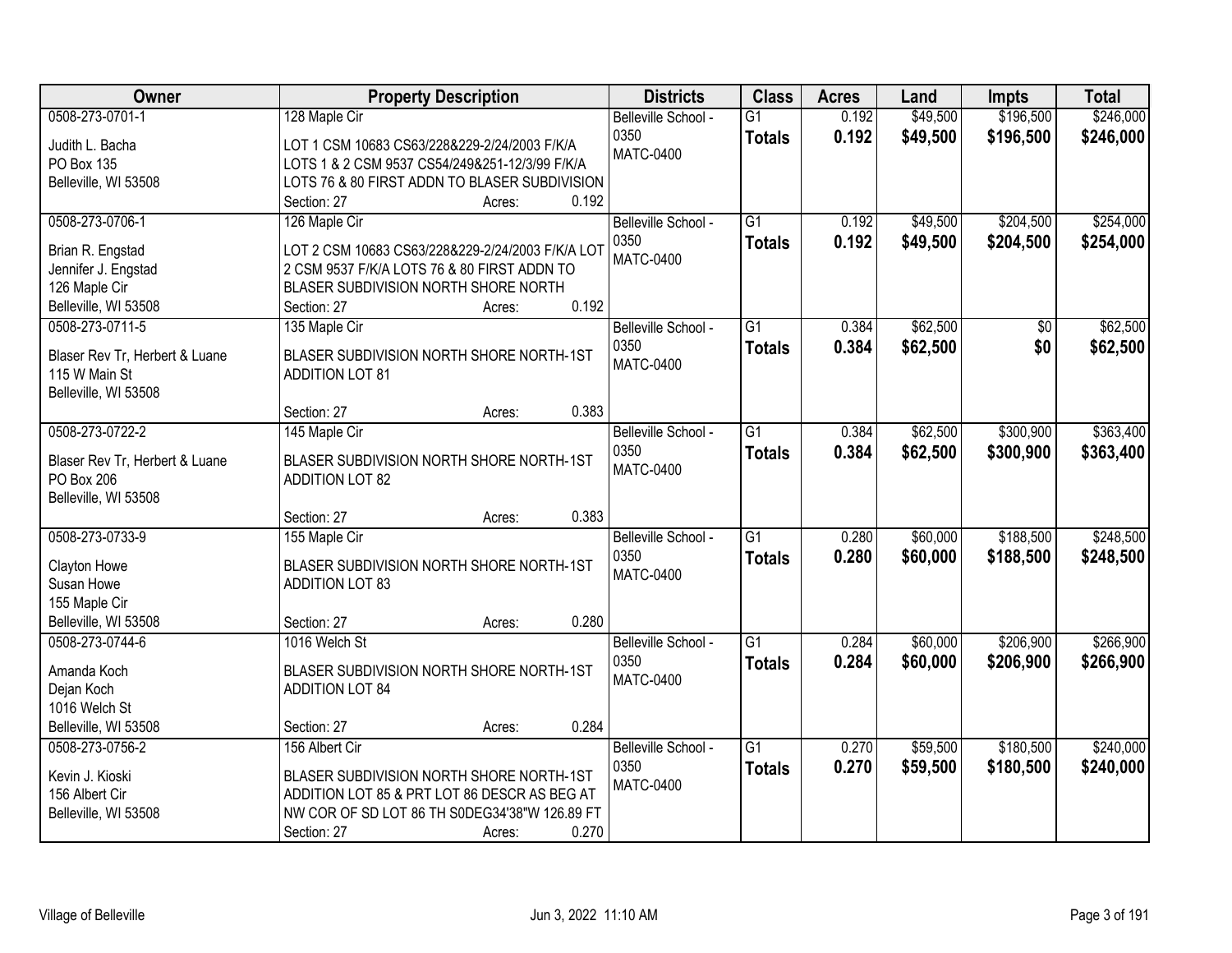| Owner                                                            | <b>Property Description</b>                                                             | <b>Districts</b>         | <b>Class</b>    | <b>Acres</b> | Land     | <b>Impts</b> | <b>Total</b> |
|------------------------------------------------------------------|-----------------------------------------------------------------------------------------|--------------------------|-----------------|--------------|----------|--------------|--------------|
| 0508-273-0767-9                                                  | 146 Albert Cir                                                                          | Belleville School -      | $\overline{G1}$ | 0.252        | \$59,000 | \$164,000    | \$223,000    |
| Michael T. Hackman<br>146 Albert Cir                             | BLASER SUBDIVISION NORTH SHORE NORTH-1ST<br>ADDITION LOT 86 EXC BEG AT NW COR OF SD LOT | 0350<br><b>MATC-0400</b> | <b>Totals</b>   | 0.252        | \$59,000 | \$164,000    | \$223,000    |
| Belleville, WI 53508                                             | 86 TH S0DEG34'38"W 126.89 FT TH S89DEG56'20"E<br>0.252<br>Section: 27<br>Acres:         |                          |                 |              |          |              |              |
| 0508-273-0777-7                                                  | 136 Albert Cir                                                                          | Belleville School -      | $\overline{G1}$ | 0.262        | \$59,500 | \$220,500    | \$280,000    |
| <b>Tiffany Rogers</b><br>136 Albert Cir<br>Belleville, WI 53508  | BLASER SUBDIVISION NORTH SHORE NORTH-1ST<br><b>ADDITION LOT 87</b>                      | 0350<br><b>MATC-0400</b> | <b>Totals</b>   | 0.262        | \$59,500 | \$220,500    | \$280,000    |
|                                                                  | 0.262<br>Section: 27<br>Acres:                                                          |                          |                 |              |          |              |              |
| 0508-273-0788-4                                                  | 126 Albert Cir                                                                          | Belleville School -      | G1              | 0.261        | \$59,500 | \$203,500    | \$263,000    |
| <b>Brandon Schmitz</b><br>Rachel Check Schmitz<br>126 Albert Cir | BLASER SUBDIVISION NORTH SHORE NORTH-1ST<br><b>ADDITION LOT 88</b>                      | 0350<br><b>MATC-0400</b> | <b>Totals</b>   | 0.261        | \$59,500 | \$203,500    | \$263,000    |
| Belleville, WI 53508                                             | 0.260<br>Section: 27<br>Acres:                                                          |                          |                 |              |          |              |              |
| 0508-273-0799-1                                                  | 116 Albert Cir                                                                          | Belleville School -      | G1              | 0.248        | \$58,500 | \$226,000    | \$284,500    |
| Brett M. Parpart<br>Cathy Grutzmacher<br>116 Albert Cir          | BLASER SUBDIVISION NORTH SHORE NORTH-1ST<br><b>ADDITION LOT 89</b>                      | 0350<br><b>MATC-0400</b> | <b>Totals</b>   | 0.248        | \$58,500 | \$226,000    | \$284,500    |
| Belleville, WI 53508                                             | 0.241<br>Section: 27<br>Acres:                                                          |                          |                 |              |          |              |              |
| 0508-273-0810-5                                                  | 106 Albert Cir                                                                          | Belleville School -      | $\overline{G1}$ | 0.446        | \$63,500 | \$194,500    | \$258,000    |
| Janet A. Van Blarcom<br>106 Albert Cir<br>Belleville, WI 53508   | BLASER SUBDIVISION NORTH SHORE NORTH-1ST<br><b>ADDITION LOT 90</b>                      | 0350<br><b>MATC-0400</b> | <b>Totals</b>   | 0.446        | \$63,500 | \$194,500    | \$258,000    |
|                                                                  | 0.443<br>Section: 27<br>Acres:                                                          |                          |                 |              |          |              |              |
| 0508-273-0821-2                                                  | 105 Albert Cir                                                                          | Belleville School -      | $\overline{G1}$ | 0.447        | \$64,000 | \$195,200    | \$259,200    |
| Andrew Knudson<br>Melissa Knudson<br>105 Albert Cir              | BLASER SUBDIVISION NORTH SHORE NORTH-1ST<br><b>ADDITION LOT 91</b>                      | 0350<br><b>MATC-0400</b> | <b>Totals</b>   | 0.447        | \$64,000 | \$195,200    | \$259,200    |
| Belleville, WI 53508                                             | 0.445<br>Section: 27<br>Acres:                                                          |                          |                 |              |          |              |              |
| 0508-273-0832-9                                                  | 115 Albert Cir                                                                          | Belleville School -      | $\overline{G1}$ | 0.262        | \$59,500 | \$224,000    | \$283,500    |
| Gregory P. Hicks<br>Peggy J. Hicks                               | BLASER SUBDIVISION NORTH SHORE NORTH-1ST<br><b>ADDITION LOT 92</b>                      | 0350<br><b>MATC-0400</b> | <b>Totals</b>   | 0.262        | \$59,500 | \$224,000    | \$283,500    |
| 115 Albert Cir<br>Belleville, WI 53508                           | 0.254<br>Section: 27<br>Acres:                                                          |                          |                 |              |          |              |              |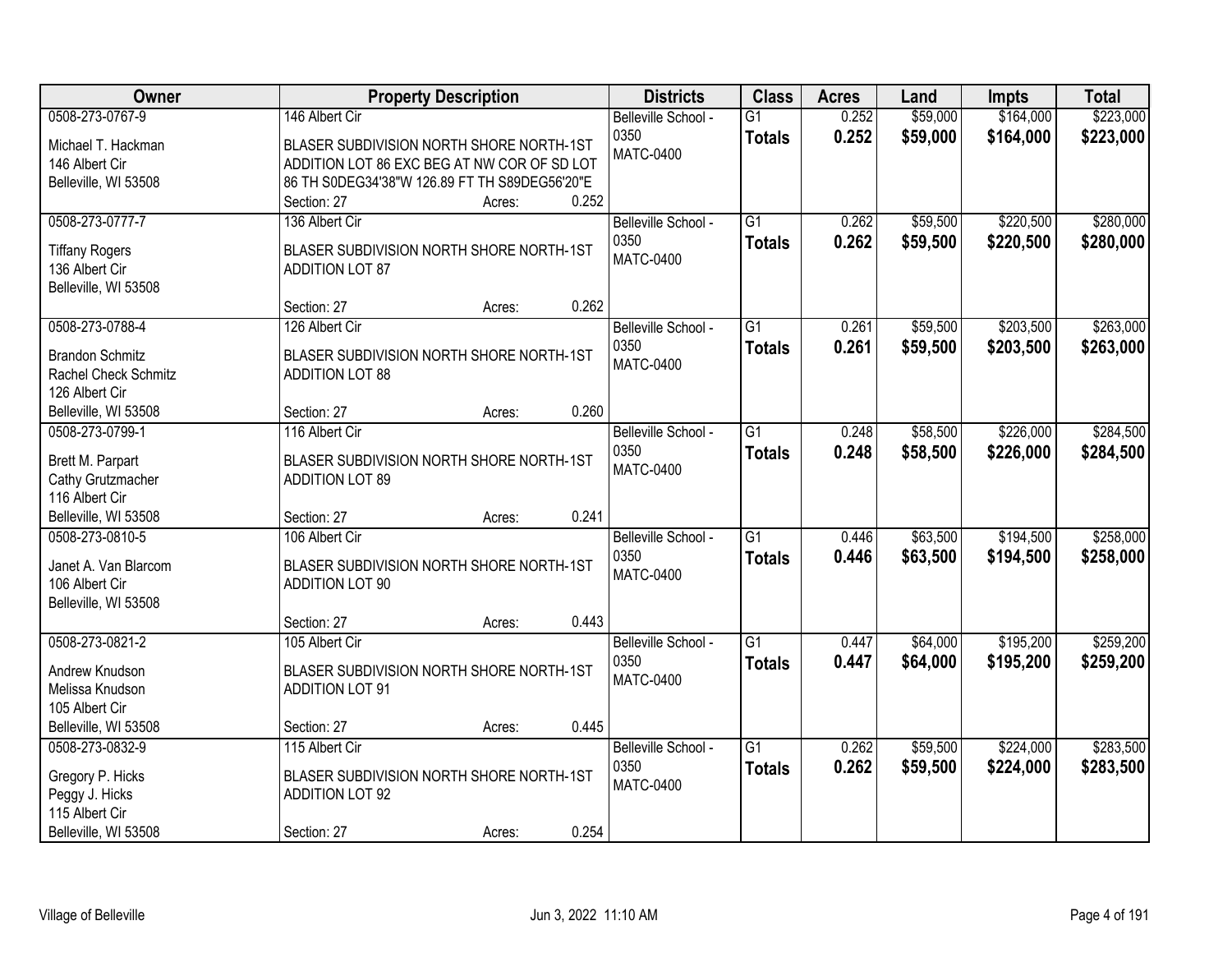| Owner                                                                       |                                                                                                    | <b>Property Description</b> |       | <b>Districts</b>                                | <b>Class</b>                     | <b>Acres</b>   | Land                 | <b>Impts</b>           | <b>Total</b>           |
|-----------------------------------------------------------------------------|----------------------------------------------------------------------------------------------------|-----------------------------|-------|-------------------------------------------------|----------------------------------|----------------|----------------------|------------------------|------------------------|
| 0508-273-0843-6<br>Shawn D. Gratz<br>Michele L. Gratz                       | 125 Albert Cir<br>BLASER SUBDIVISION NORTH SHORE NORTH-1ST<br><b>ADDITION LOT 93</b>               |                             |       | Belleville School -<br>0350<br>MATC-0400        | $\overline{G1}$<br><b>Totals</b> | 0.262<br>0.262 | \$59,500<br>\$59,500 | \$226,500<br>\$226,500 | \$286,000<br>\$286,000 |
| 125 Albert Cir<br>Belleville, WI 53508                                      | Section: 27                                                                                        | Acres:                      | 0.260 |                                                 |                                  |                |                      |                        |                        |
| 0508-273-0854-3<br>Gregory S. Graves<br>Traci J. Graves<br>135 Albert Cir   | 135 Albert Cir<br>BLASER SUBDIVISION NORTH SHORE NORTH-1ST<br><b>ADDITION LOT 94</b>               |                             |       | Belleville School -<br>0350<br><b>MATC-0400</b> | $\overline{G1}$<br><b>Totals</b> | 0.262<br>0.262 | \$59,500<br>\$59,500 | \$186,000<br>\$186,000 | \$245,500<br>\$245,500 |
| Belleville, WI 53508                                                        | Section: 27                                                                                        | Acres:                      | 0.262 |                                                 |                                  |                |                      |                        |                        |
| 0508-273-0865-0<br>Drew N. Mehta<br>Katie E. Mehta<br>145 Albert Cir        | 145 Albert Cir<br>BLASER SUBDIVISION NORTH SHORE NORTH-1ST<br><b>ADDITION LOT 95</b>               |                             |       | Belleville School -<br>0350<br><b>MATC-0400</b> | $\overline{G1}$<br><b>Totals</b> | 0.262<br>0.262 | \$59,500<br>\$59,500 | \$220,400<br>\$220,400 | \$279,900<br>\$279,900 |
| Belleville, WI 53508                                                        | Section: 27                                                                                        | Acres:                      | 0.262 |                                                 |                                  |                |                      |                        |                        |
| 0508-273-0876-7<br>Jeremy R. Hanson<br>Genevieve M. Hanson<br>1206 Welch St | 1206 Welch St<br>BLASER SUBDIVISION NORTH SHORE NORTH-1ST<br><b>ADDITION LOT 96</b>                |                             |       | Belleville School -<br>0350<br>MATC-0400        | $\overline{G1}$<br><b>Totals</b> | 0.259<br>0.259 | \$59,500<br>\$59,500 | \$195,500<br>\$195,500 | \$255,000<br>\$255,000 |
| Belleville, WI 53508                                                        | Section: 27                                                                                        | Acres:                      | 0.258 |                                                 |                                  |                |                      |                        |                        |
| 0508-273-0887-4<br>Lucas Ware<br><b>Lindsey Ware</b><br>1205 Welch St       | 1205 Welch St<br>BLASER SUBDIVISION NORTH SHORE NORTH-1ST<br><b>ADDITION LOT 97</b>                |                             |       | Belleville School -<br>0350<br><b>MATC-0400</b> | $\overline{G1}$<br><b>Totals</b> | 0.332<br>0.332 | \$61,000<br>\$61,000 | \$201,500<br>\$201,500 | \$262,500<br>\$262,500 |
| Belleville, WI 53508<br>0508-273-0898-1                                     | Section: 27<br>1125 Welch St                                                                       | Acres:                      | 0.331 | Belleville School -                             | $\overline{G1}$                  | 0.332          | \$61,000             | \$217,500              | \$278,500              |
| Diane M. Bollant<br>1125 Welch St<br>Belleville, WI 53508                   | BLASER SUBDIVISION NORTH SHORE NORTH-1ST<br><b>ADDITION LOT 98</b>                                 |                             |       | 0350<br>MATC-0400                               | <b>Totals</b>                    | 0.332          | \$61,000             | \$217,500              | \$278,500              |
|                                                                             | Section: 27                                                                                        | Acres:                      | 0.331 |                                                 |                                  |                |                      |                        |                        |
| 0508-273-0909-7<br>Jackie Saunders<br>1115 Welch St<br>Belleville, WI 53508 | 1115 Welch St<br>BLASER SUBDIVISION NORTH SHORE NORTH-1ST<br><b>ADDITION LOT 99</b><br>Section: 27 | Acres:                      | 0.331 | Belleville School -<br>0350<br><b>MATC-0400</b> | $\overline{G1}$<br><b>Totals</b> | 0.332<br>0.332 | \$61,000<br>\$61,000 | \$190,000<br>\$190,000 | \$251,000<br>\$251,000 |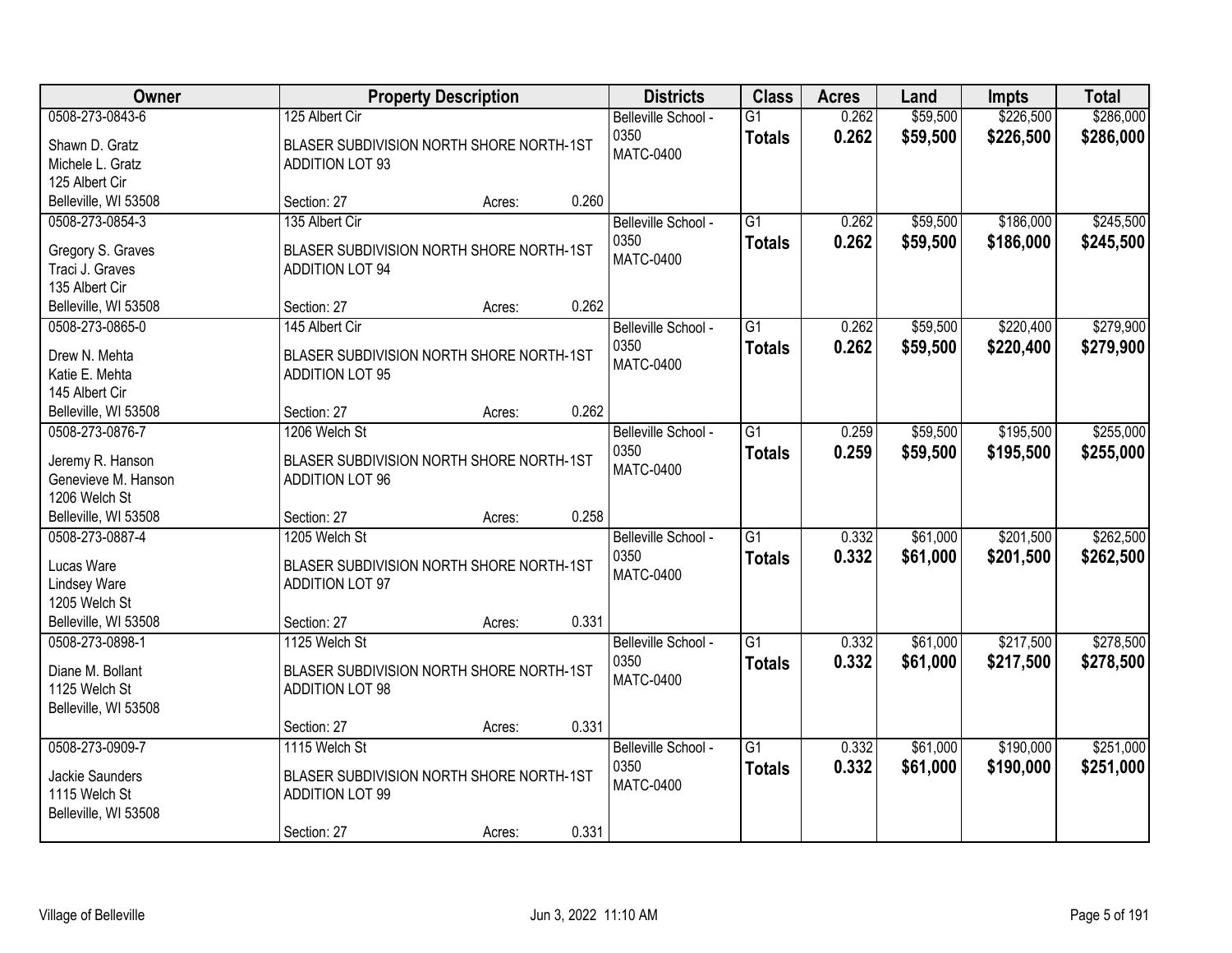| <b>Owner</b>                                 | <b>Property Description</b>                                         |        |       | <b>Districts</b>            | <b>Class</b>                     | <b>Acres</b>   | Land                 | <b>Impts</b>           | <b>Total</b>           |
|----------------------------------------------|---------------------------------------------------------------------|--------|-------|-----------------------------|----------------------------------|----------------|----------------------|------------------------|------------------------|
| 0508-273-0920-2                              | 1105 Welch St                                                       |        |       | Belleville School -<br>0350 | $\overline{G1}$<br><b>Totals</b> | 0.332<br>0.332 | \$61,000<br>\$61,000 | \$179,000<br>\$179,000 | \$240,000<br>\$240,000 |
| Brad A. Kittleson                            | BLASER SUBDIVISION NORTH SHORE NORTH-1ST                            |        |       | <b>MATC-0400</b>            |                                  |                |                      |                        |                        |
| Tricia L. Fransen<br>1105 Welch St           | <b>ADDITION LOT 100</b>                                             |        |       |                             |                                  |                |                      |                        |                        |
| Belleville, WI 53508                         | Section: 27                                                         | Acres: | 0.331 |                             |                                  |                |                      |                        |                        |
| 0508-273-0931-9                              | 1035 Welch St                                                       |        |       | Belleville School -         | $\overline{G1}$                  | 0.332          | \$61,000             | \$180,000              | \$241,000              |
|                                              |                                                                     |        |       | 0350                        | <b>Totals</b>                    | 0.332          | \$61,000             | \$180,000              | \$241,000              |
| Dustin Heaton<br>Tasha Heaton                | BLASER SUBDIVISION NORTH SHORE NORTH-1ST<br><b>ADDITION LOT 101</b> |        |       | <b>MATC-0400</b>            |                                  |                |                      |                        |                        |
| 1035 Welch St                                |                                                                     |        |       |                             |                                  |                |                      |                        |                        |
| Belleville, WI 53508                         | Section: 27                                                         | Acres: | 0.331 |                             |                                  |                |                      |                        |                        |
| 0508-273-0942-6                              | 1025 Welch St                                                       |        |       | Belleville School -         | G1                               | 0.332          | \$61,000             | \$174,500              | \$235,500              |
|                                              |                                                                     |        |       | 0350                        | <b>Totals</b>                    | 0.332          | \$61,000             | \$174,500              | \$235,500              |
| Lance M. Williston<br>Elizabeth M. Williston | BLASER SUBDIVISION NORTH SHORE NORTH-1ST<br><b>ADDITION LOT 102</b> |        |       | <b>MATC-0400</b>            |                                  |                |                      |                        |                        |
| 1025 Welch St                                |                                                                     |        |       |                             |                                  |                |                      |                        |                        |
| Belleville, WI 53508                         | Section: 27                                                         | Acres: | 0.331 |                             |                                  |                |                      |                        |                        |
| 0508-273-0953-3                              | 1015 Welch St                                                       |        |       | Belleville School -         | G1                               | 0.332          | \$61,000             | \$199,300              | \$260,300              |
| Kristi A. Hendrickson                        | BLASER SUBDIVISION NORTH SHORE NORTH-1ST                            |        |       | 0350                        | <b>Totals</b>                    | 0.332          | \$61,000             | \$199,300              | \$260,300              |
| 1015 Welch St                                | <b>ADDITION LOT 103</b>                                             |        |       | <b>MATC-0400</b>            |                                  |                |                      |                        |                        |
| Belleville, WI 53508                         |                                                                     |        |       |                             |                                  |                |                      |                        |                        |
|                                              | Section: 27                                                         | Acres: | 0.331 |                             |                                  |                |                      |                        |                        |
| 0508-273-0964-0                              | 1005 Welch St                                                       |        |       | Belleville School -         | $\overline{G1}$                  | 0.332          | \$61,000             | \$218,500              | \$279,500              |
| William J. Carlson                           | BLASER SUBDIVISION NORTH SHORE NORTH-1ST                            |        |       | 0350                        | <b>Totals</b>                    | 0.332          | \$61,000             | \$218,500              | \$279,500              |
| Julie A. Carlson                             | <b>ADDITION LOT 104</b>                                             |        |       | <b>MATC-0400</b>            |                                  |                |                      |                        |                        |
| 1005 Welch St                                |                                                                     |        |       |                             |                                  |                |                      |                        |                        |
| Belleville, WI 53508                         | Section: 27                                                         | Acres: | 0.331 |                             |                                  |                |                      |                        |                        |
| 0508-273-0986-4                              | 935 Welch St                                                        |        |       | Belleville School -         | $\overline{G1}$                  | 0.398          | \$62,500             | \$236,600              | \$299,100              |
| Darrin C. Arnold                             | BLASER SUBDIVISION NORTH SHORE NORTH-1ST                            |        |       | 0350                        | <b>Totals</b>                    | 0.398          | \$62,500             | \$236,600              | \$299,100              |
| Samantha R. Arnold                           | <b>ADDITION LOT 106</b>                                             |        |       | <b>MATC-0400</b>            |                                  |                |                      |                        |                        |
| 935 Welch St                                 |                                                                     |        |       |                             |                                  |                |                      |                        |                        |
| Belleville, WI 53508                         | Section: 27                                                         | Acres: | 0.397 |                             |                                  |                |                      |                        |                        |
| 0508-273-1000-1                              | 985 Barbara Cir                                                     |        |       | Belleville School -         | $\overline{G1}$                  | 0.236          | \$56,500             | \$294,500              | \$351,000              |
| Nicholas R. Barylski                         | BLASER SUBD NORTHSHORE NORTH - 3RD ADDN                             |        |       | 0350                        | <b>Totals</b>                    | 0.236          | \$56,500             | \$294,500              | \$351,000              |
| 985 Barbara Cir                              | LOT 120                                                             |        |       | <b>MATC-0400</b>            |                                  |                |                      |                        |                        |
| Belleville, WI 53508                         |                                                                     |        |       |                             |                                  |                |                      |                        |                        |
|                                              | Section: 27                                                         | Acres: | 0.237 |                             |                                  |                |                      |                        |                        |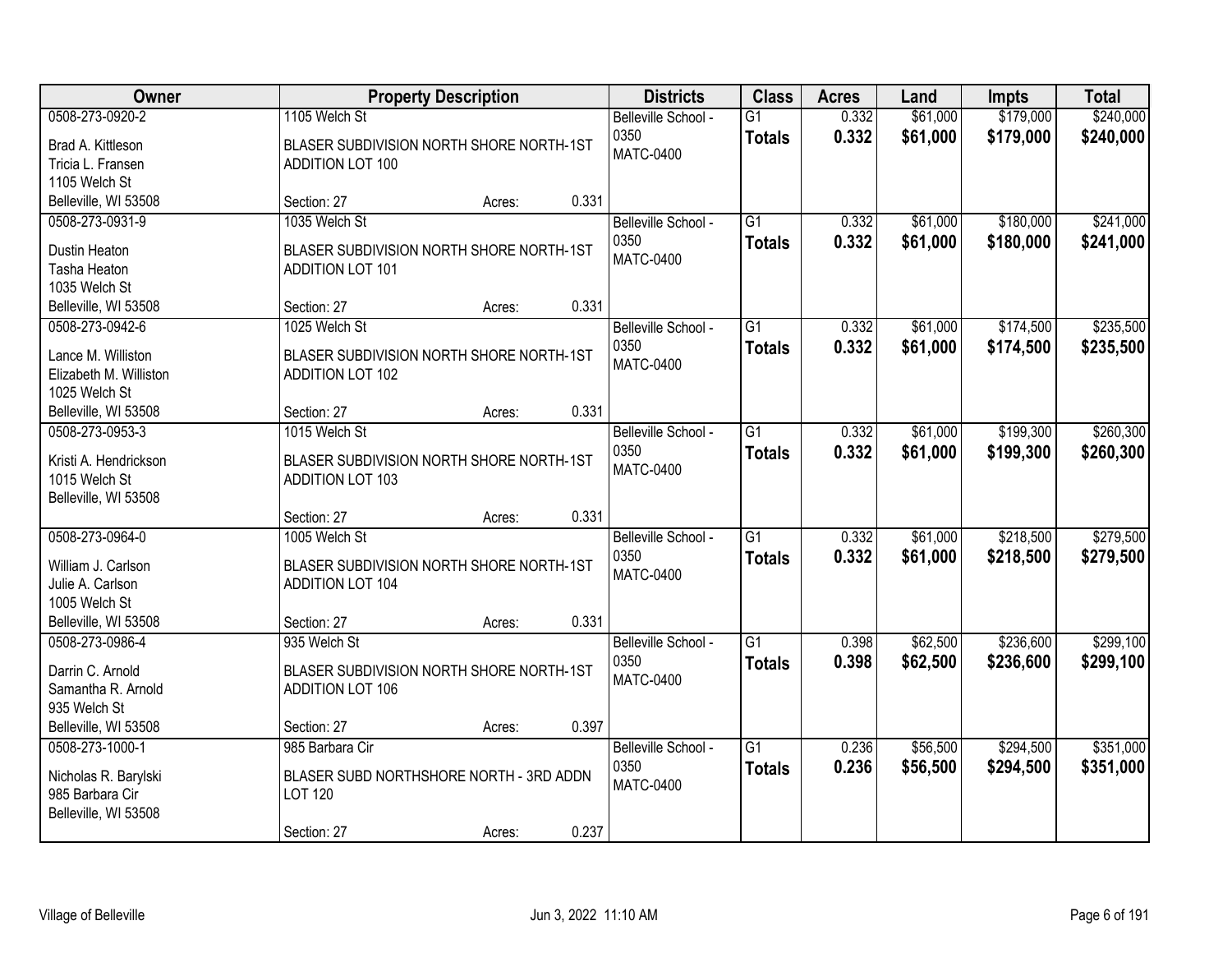| Owner                                | <b>Property Description</b>                                | <b>Districts</b>                                | <b>Class</b>                     | <b>Acres</b>   | Land                 | <b>Impts</b>           | <b>Total</b>           |
|--------------------------------------|------------------------------------------------------------|-------------------------------------------------|----------------------------------|----------------|----------------------|------------------------|------------------------|
| 0508-273-1011-1<br>Garrett P. Martin | 995 Barbara Cir<br>BLASER SUBD NORTHSHORE NORTH - 3RD ADDN | Belleville School -<br>0350<br><b>MATC-0400</b> | $\overline{G1}$<br><b>Totals</b> | 0.251<br>0.251 | \$60,000<br>\$60,000 | \$307,500<br>\$307,500 | \$367,500<br>\$367,500 |
| Christina L. Martin                  | LOT 121                                                    |                                                 |                                  |                |                      |                        |                        |
| 995 Barbara Cir                      |                                                            |                                                 |                                  |                |                      |                        |                        |
| Belleville, WI 53508                 | 0.252<br>Section: 27<br>Acres:                             |                                                 |                                  |                |                      |                        |                        |
| 0508-273-1032-1                      | 1206 Barbara Cir                                           | Belleville School -                             | $\overline{G1}$                  | 0.420          | \$65,000             | \$300,000              | \$365,000              |
| Connie Koehler                       | BLASER SUBD NORTHSHORE NORTH - 3RD ADDN                    | 0350                                            | <b>Totals</b>                    | 0.420          | \$65,000             | \$300,000              | \$365,000              |
| Dale G. Koehler                      | LOT 132                                                    | <b>MATC-0400</b>                                |                                  |                |                      |                        |                        |
| 1206 Barbara Cir                     |                                                            |                                                 |                                  |                |                      |                        |                        |
| Belleville, WI 53508                 | 0.421<br>Section: 27<br>Acres:                             |                                                 |                                  |                |                      |                        |                        |
| 0508-273-1043-1                      | 1144 Barbara Cir                                           | Belleville School -                             | $\overline{G1}$                  | 0.567          | \$65,000             | \$306,000              | \$371,000              |
| Robert D. Huettl                     | BLASER SUBD NORTHSHORE NORTH - 3RD ADDN                    | 0350                                            | <b>Totals</b>                    | 0.567          | \$65,000             | \$306,000              | \$371,000              |
| Sharon K. Huettl                     | LOT 133                                                    | <b>MATC-0400</b>                                |                                  |                |                      |                        |                        |
| 1144 Barbara Cir                     |                                                            |                                                 |                                  |                |                      |                        |                        |
| Belleville, WI 53508                 | 0.567<br>Section: 27<br>Acres:                             |                                                 |                                  |                |                      |                        |                        |
| 0508-273-1054-1                      | 1134 Barbara Cir                                           | Belleville School -                             | $\overline{G1}$                  | 0.377          | \$64,000             | \$294,600              | \$358,600              |
|                                      |                                                            | 0350                                            | <b>Totals</b>                    | 0.377          | \$64,000             | \$294,600              | \$358,600              |
| Eldon Zimmerman                      | BLASER SUBD NORTHSHORE NORTH - 3RD ADDN                    | <b>MATC-0400</b>                                |                                  |                |                      |                        |                        |
| Sandra Zimmerman                     | <b>LOT 134</b>                                             |                                                 |                                  |                |                      |                        |                        |
| 1134 Barbara Cir                     |                                                            |                                                 |                                  |                |                      |                        |                        |
| Belleville, WI 53508                 | 0.377<br>Section: 27<br>Acres:                             |                                                 |                                  |                |                      |                        |                        |
| 0508-273-1065-1                      | 1124 Barbara Cir                                           | Belleville School -                             | $\overline{G1}$                  | 0.359          | \$64,000             | \$349,500              | \$413,500              |
| Michael J. Fox                       | BLASER SUBD NORTHSHORE NORTH - 3RD ADDN                    | 0350                                            | <b>Totals</b>                    | 0.359          | \$64,000             | \$349,500              | \$413,500              |
| Kathryn C. Fox                       | <b>LOT 135</b>                                             | <b>MATC-0400</b>                                |                                  |                |                      |                        |                        |
| PO Box 396                           |                                                            |                                                 |                                  |                |                      |                        |                        |
| Belleville, WI 53508                 | 0.360<br>Section: 27<br>Acres:                             |                                                 |                                  |                |                      |                        |                        |
| 0508-273-1076-1                      | 1114 Barbara Cir                                           | Belleville School -                             | $\overline{G1}$                  | 0.359          | \$64,000             | \$272,300              | \$336,300              |
| Tony Pharo                           | BLASER SUBD NORTHSHORE NORTH - 3RD ADDN                    | 0350                                            | <b>Totals</b>                    | 0.359          | \$64,000             | \$272,300              | \$336,300              |
| 1114 Barbara Cir                     | <b>LOT 136</b>                                             | <b>MATC-0400</b>                                |                                  |                |                      |                        |                        |
| Belleville, WI 53508                 |                                                            |                                                 |                                  |                |                      |                        |                        |
|                                      | 0.360<br>Section: 27<br>Acres:                             |                                                 |                                  |                |                      |                        |                        |
| 0508-273-1087-1                      | 1104 Barbara Cir                                           | Belleville School -                             | $\overline{G1}$                  | 0.359          | \$64,000             | \$298,700              | \$362,700              |
|                                      |                                                            | 0350                                            | <b>Totals</b>                    | 0.359          | \$64,000             | \$298,700              | \$362,700              |
| Erin Filsinger                       | OBLASER SUBD NORTHSHORE NORTH - 3RD ADDN                   | <b>MATC-0400</b>                                |                                  |                |                      |                        |                        |
| Dave Filsinger                       | <b>LOT 137</b>                                             |                                                 |                                  |                |                      |                        |                        |
| 1104 Barbara Cir                     |                                                            |                                                 |                                  |                |                      |                        |                        |
| Belleville, WI 53508                 | 0.360<br>Section: 27<br>Acres:                             |                                                 |                                  |                |                      |                        |                        |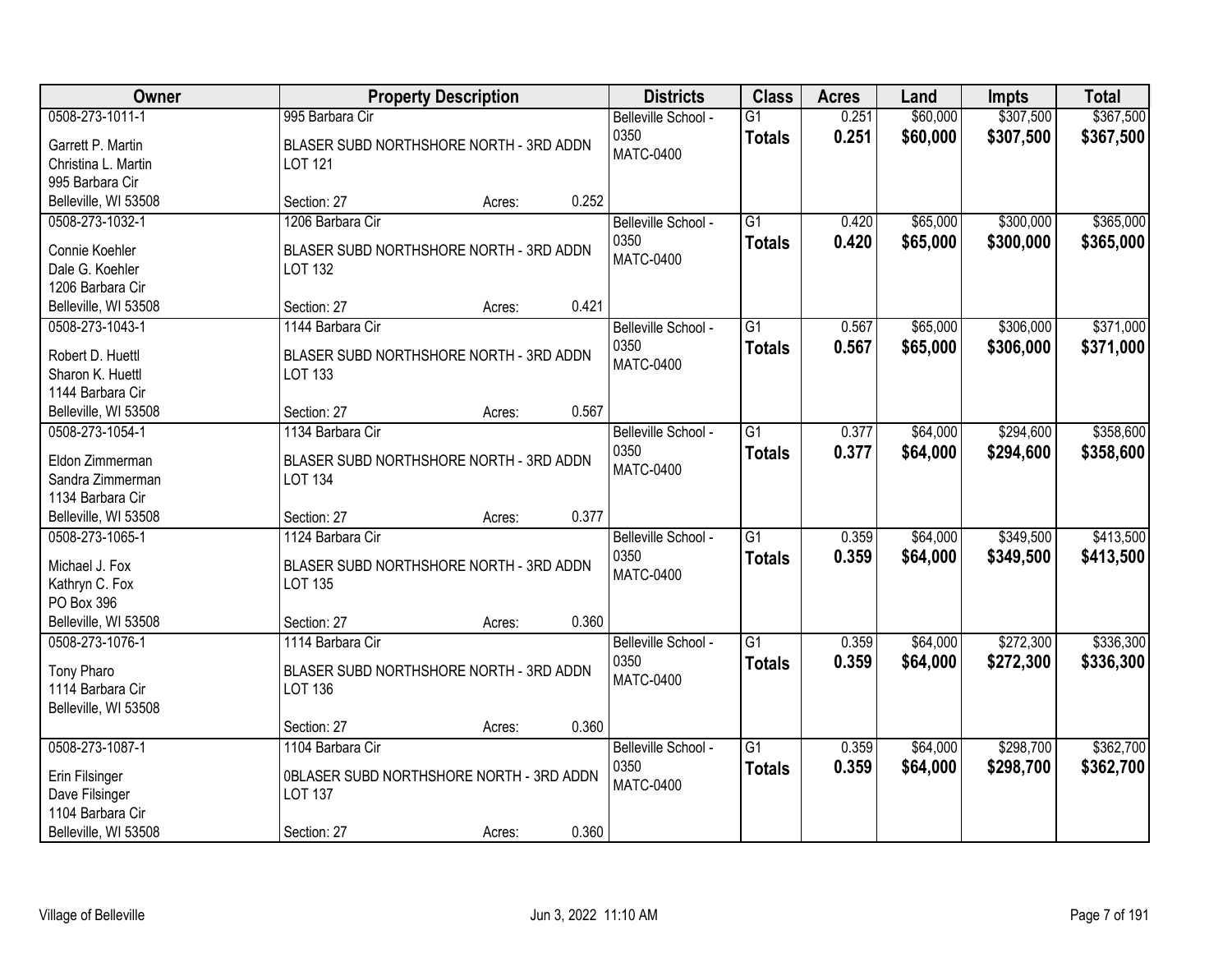| Owner                                    |                                                             | <b>Property Description</b> |       |                                                 | <b>Class</b>                     | <b>Acres</b>   | Land                 | <b>Impts</b>           | <b>Total</b>           |
|------------------------------------------|-------------------------------------------------------------|-----------------------------|-------|-------------------------------------------------|----------------------------------|----------------|----------------------|------------------------|------------------------|
| 0508-273-1098-1<br><b>Timothy Dreger</b> | 1040 Barbara Cir<br>BLASER SUBD NORTHSHORE NORTH - 3RD ADDN |                             |       | Belleville School -<br>0350<br><b>MATC-0400</b> | $\overline{G1}$<br><b>Totals</b> | 0.359<br>0.359 | \$64,000<br>\$64,000 | \$261,500<br>\$261,500 | \$325,500<br>\$325,500 |
| Lauren Dreger                            | <b>LOT 138</b>                                              |                             |       |                                                 |                                  |                |                      |                        |                        |
| 1040 Barbara Cir                         |                                                             |                             |       |                                                 |                                  |                |                      |                        |                        |
| Belleville, WI 53508                     | Section: 27                                                 | Acres:                      | 0.360 |                                                 |                                  |                |                      |                        |                        |
| 0508-273-1109-1                          | 1030 Barbara Cir                                            |                             |       | Belleville School -                             | $\overline{G1}$                  | 0.359          | \$64,000             | \$307,500              | \$371,500              |
| Hillery Living Tr                        | BLASER SUBD NORTHSHORE NORTH - 3RD ADDN                     |                             |       | 0350                                            | <b>Totals</b>                    | 0.359          | \$64,000             | \$307,500              | \$371,500              |
| 1030 Barbara Cir                         | LOT 139                                                     |                             |       | <b>MATC-0400</b>                                |                                  |                |                      |                        |                        |
| Belleville, WI 53508                     |                                                             |                             |       |                                                 |                                  |                |                      |                        |                        |
|                                          | Section: 27                                                 | Acres:                      | 0.360 |                                                 |                                  |                |                      |                        |                        |
| 0508-273-1120-1                          | 1020 Barbara Cir                                            |                             |       | Belleville School -                             | G1                               | 0.287          | \$62,000             | \$246,000              | \$308,000              |
| Kendall Schorr                           | BLASER SUBD NORTHSHORE NORTH - 3RD ADDN                     |                             |       | 0350                                            | <b>Totals</b>                    | 0.287          | \$62,000             | \$246,000              | \$308,000              |
| <b>Bryce Blakley</b>                     | <b>LOT 140</b>                                              |                             |       | <b>MATC-0400</b>                                |                                  |                |                      |                        |                        |
| 1020 Barbara Cir                         |                                                             |                             |       |                                                 |                                  |                |                      |                        |                        |
| Belleville, WI 53508                     | Section: 27                                                 | Acres:                      | 0.288 |                                                 |                                  |                |                      |                        |                        |
| 0508-273-1131-1                          | 1010 Barbara Cir                                            |                             |       | Belleville School -                             | G1                               | 0.310          | \$63,500             | \$303,500              | \$367,000              |
|                                          |                                                             |                             |       | 0350                                            | <b>Totals</b>                    | 0.310          | \$63,500             | \$303,500              | \$367,000              |
| Daniel J. Shirley                        | BLASER SUBD NORTHSHORE NORTH - 3RD ADDN                     |                             |       | <b>MATC-0400</b>                                |                                  |                |                      |                        |                        |
| Keri B. Shirley                          | <b>LOT 141</b>                                              |                             |       |                                                 |                                  |                |                      |                        |                        |
| 1010 Barbara Cir<br>Belleville, WI 53508 | Section: 27                                                 |                             | 0.311 |                                                 |                                  |                |                      |                        |                        |
| 0508-273-1150-1                          | Barbara Cir                                                 | Acres:                      |       |                                                 | $\overline{X4}$                  | 0.043          | $\overline{50}$      | $\overline{30}$        | $\overline{30}$        |
|                                          |                                                             |                             |       | Belleville School -<br>0350                     |                                  |                | \$0                  | \$0                    |                        |
| Belleville, Village of                   | BLASER SUBD NORTHSHORE NORTH - 3RD ADDN                     |                             |       | <b>MATC-0400</b>                                | <b>Totals</b>                    | 0.043          |                      |                        | \$0                    |
| PO Box 79                                | <b>OUTLOT 4</b>                                             |                             |       |                                                 |                                  |                |                      |                        |                        |
| Belleville, WI 53508                     |                                                             |                             |       |                                                 |                                  |                |                      |                        |                        |
|                                          | Section: 27                                                 | Acres:                      | 0.044 |                                                 |                                  |                |                      |                        |                        |
| 0508-273-1175-1                          | Barbara Cir                                                 |                             |       | Belleville School -                             | $\overline{G1}$                  | 0.051          | \$1,500              | $\overline{60}$        | \$1,500                |
| Darrin C. Arnold                         | BLASER SUBD NORTHSHORE NORTH - 3RD ADDN                     |                             |       | 0350                                            | <b>Totals</b>                    | 0.051          | \$1,500              | \$0                    | \$1,500                |
| Samantha R. Arnold                       | <b>OUTLOT 5</b>                                             |                             |       | <b>MATC-0400</b>                                |                                  |                |                      |                        |                        |
| 935 Welch St                             |                                                             |                             |       |                                                 |                                  |                |                      |                        |                        |
| Belleville, WI 53508                     | Section: 27                                                 | Acres:                      | 0.052 |                                                 |                                  |                |                      |                        |                        |
| 0508-273-1505-1                          | 1019 River St                                               |                             |       | Belleville School -                             | $\overline{G2}$                  | 4.493          | \$552,000            | \$2,072,000            | \$2,624,000            |
| Belleville Market, LLC                   | LOT 1 CSM 12689 CS80/70&72-5/22/2009 F/K/A LOT 1            |                             |       | 0350                                            | <b>Totals</b>                    | 4.493          | \$552,000            | \$2,072,000            | \$2,624,000            |
| 600 State Highway 69                     | CSM 9536 CS54/246&248-12/3/99 F/K/A LOT 3 CSM               |                             |       | <b>MATC-0400</b>                                |                                  |                |                      |                        |                        |
| New Glarus, WI 53574                     | 9538 F/K/A LOTS 77, 78 & 79 & MAPLE CIR FIRST               |                             |       |                                                 |                                  |                |                      |                        |                        |
|                                          | Section: 27                                                 | Acres:                      | 4.493 |                                                 |                                  |                |                      |                        |                        |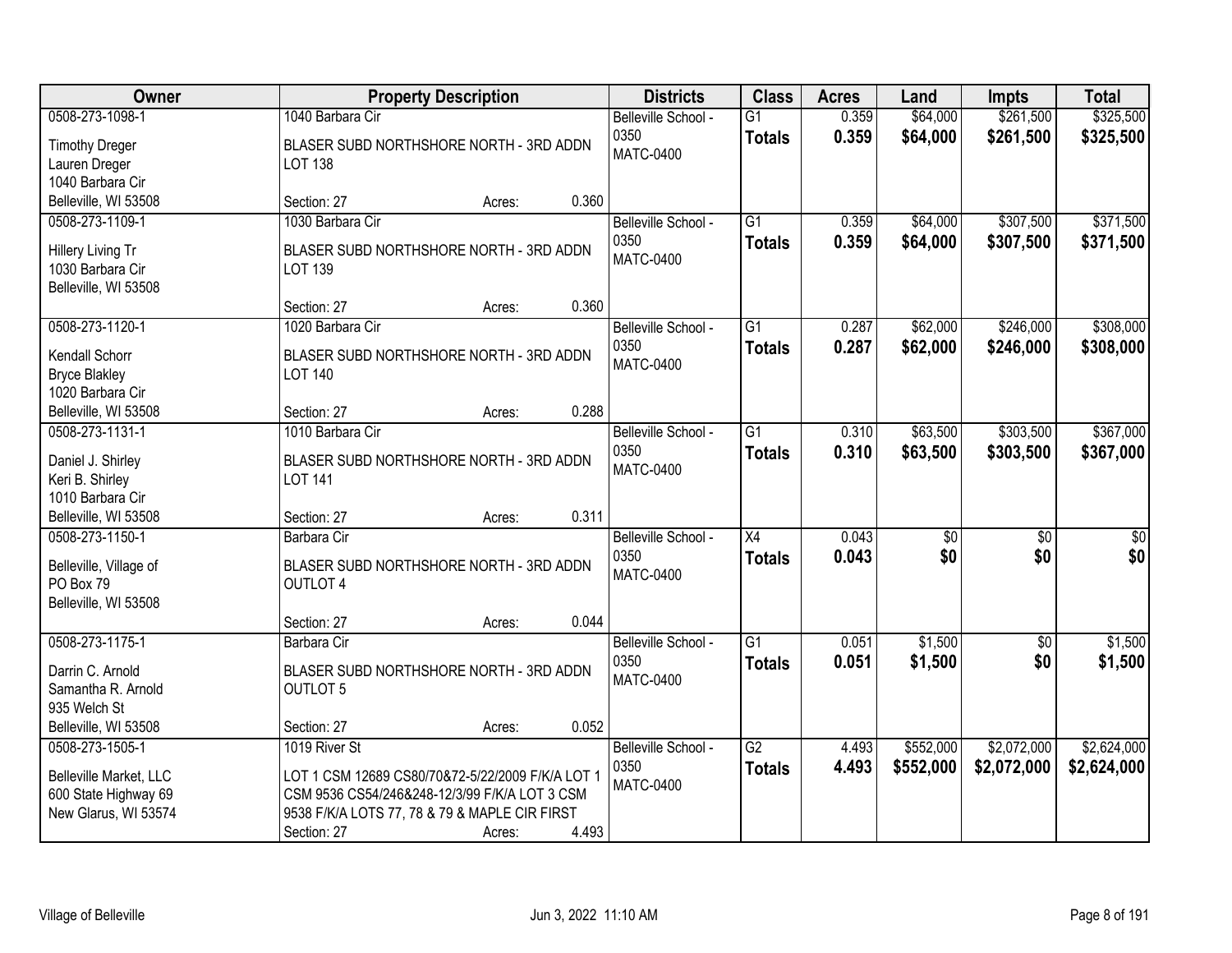| <b>Owner</b>                   | <b>Property Description</b>                      | <b>Districts</b>         | <b>Class</b>    | <b>Acres</b> | Land      | Impts           | <b>Total</b> |
|--------------------------------|--------------------------------------------------|--------------------------|-----------------|--------------|-----------|-----------------|--------------|
| 0508-273-1540-1                | <b>Welch St</b>                                  | Belleville School -      | $\overline{G2}$ | 0.675        | \$121,000 | $\overline{50}$ | \$121,000    |
| J.R.O. Enterprises LLC         | LOT 2 CSM 12689 CS80/70&72-5/22/2009 F/K/A LOT 1 | 0350<br><b>MATC-0400</b> | <b>Totals</b>   | 0.675        | \$121,000 | \$0             | \$121,000    |
| PO Box 103                     | CSM 9536 CS54/246&248-12/3/99 F/K/A LOT 3 CSM    |                          |                 |              |           |                 |              |
| Belleville, WI 53508           | 9538 F/K/A LOTS 77, 78 & 79 & MAPLE CIR FIRST    |                          |                 |              |           |                 |              |
|                                | 0.675<br>Section: 27<br>Acres:                   |                          |                 |              |           |                 |              |
| 0508-273-1607-0                | 1106 Welch St                                    | Belleville School -      | $\overline{G1}$ | 0.281        | \$60,000  | \$194,900       | \$254,900    |
| <b>Brandon Hirsch</b>          | BLASER SUBDIVISION NORTH SHORE NORTH-2ND         | 0350                     | <b>Totals</b>   | 0.281        | \$60,000  | \$194,900       | \$254,900    |
| 1106 Welch St                  | ADDITION LOT 107                                 | <b>MATC-0400</b>         |                 |              |           |                 |              |
| Belleville, WI 53508           |                                                  |                          |                 |              |           |                 |              |
|                                | 0.281<br>Section: 27<br>Acres:                   |                          |                 |              |           |                 |              |
| 0508-273-1618-7                | 145 Richard St                                   | Belleville School -      | $\overline{G1}$ | 0.287        | \$60,000  | \$258,000       | \$318,000    |
| Richard J. Nolden              | BLASER SUBDIVISION NORTH SHORE NORTH-2ND         | 0350                     | <b>Totals</b>   | 0.287        | \$60,000  | \$258,000       | \$318,000    |
| Suzanne M. Nolden              | <b>ADDITION LOT 108</b>                          | <b>MATC-0400</b>         |                 |              |           |                 |              |
| 145 Richard St                 |                                                  |                          |                 |              |           |                 |              |
| Belleville, WI 53508           | 0.287<br>Section: 27<br>Acres:                   |                          |                 |              |           |                 |              |
| 0508-273-1629-4                | 135 Richard St                                   | Belleville School -      | $\overline{G1}$ | 0.289        | \$60,000  | \$198,000       | \$258,000    |
|                                |                                                  | 0350                     | <b>Totals</b>   | 0.289        | \$60,000  | \$198,000       | \$258,000    |
| Adam Mellenberger              | BLASER SUBDIVISION NORTH SHORE NORTH-2ND         | <b>MATC-0400</b>         |                 |              |           |                 |              |
| Margreta Mellenberger          | <b>ADDITION LOT 109</b>                          |                          |                 |              |           |                 |              |
| 135 Richard St                 |                                                  |                          |                 |              |           |                 |              |
| Bellville, WI 53508            | 0.289<br>Section: 27<br>Acres:                   |                          |                 |              |           |                 |              |
| 0508-273-1640-9                | 125 Richard St                                   | Belleville School -      | $\overline{G1}$ | 0.291        | \$60,000  | \$220,500       | \$280,500    |
| Jacob S. Myrland               | BLASER SUBDIVISION NORTH SHORE NORTH-2ND         | 0350                     | <b>Totals</b>   | 0.291        | \$60,000  | \$220,500       | \$280,500    |
| Ami M. Peterson                | <b>ADDITION LOT 110</b>                          | <b>MATC-0400</b>         |                 |              |           |                 |              |
| 125 Richard St                 |                                                  |                          |                 |              |           |                 |              |
| Belleville, WI 53508           | 0.291<br>Section: 27<br>Acres:                   |                          |                 |              |           |                 |              |
| 0508-273-1651-6                | 115 Richard St                                   | Belleville School -      | $\overline{G1}$ | 0.294        | \$60,000  | \$206,800       | \$266,800    |
| Melissa G. Urumoglu            | BLASER SUBDIVISION NORTH SHORE NORTH-2ND         | 0350                     | <b>Totals</b>   | 0.294        | \$60,000  | \$206,800       | \$266,800    |
| 115 Richard St                 | <b>ADDITION LOT 111</b>                          | <b>MATC-0400</b>         |                 |              |           |                 |              |
| Belleville, WI 53508           |                                                  |                          |                 |              |           |                 |              |
|                                | 0.294<br>Section: 27<br>Acres:                   |                          |                 |              |           |                 |              |
| 0508-273-1662-3                | 105 Richard St                                   | Belleville School -      | $\overline{G1}$ | 0.291        | \$60,000  | \$199,400       | \$259,400    |
|                                | BLASER SUBDIVISION NORTH SHORE NORTH-2ND         | 0350                     | <b>Totals</b>   | 0.291        | \$60,000  | \$199,400       | \$259,400    |
| Donald Slaght<br>Monica Slaght | ADDITION LOT 112                                 | <b>MATC-0400</b>         |                 |              |           |                 |              |
| 105 Richard St                 |                                                  |                          |                 |              |           |                 |              |
| Belleville, WI 53508           | 0.291<br>Section: 27<br>Acres:                   |                          |                 |              |           |                 |              |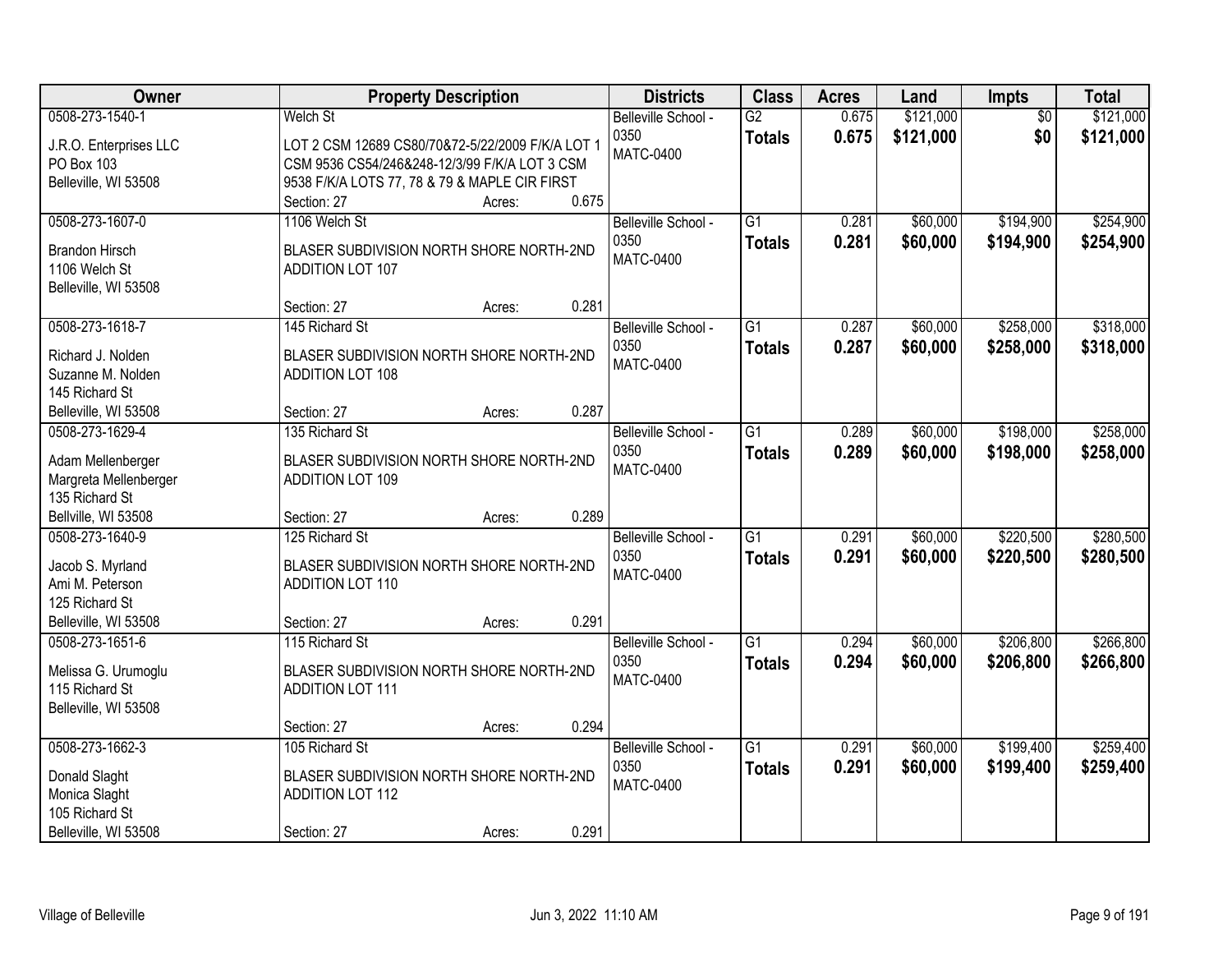| Owner                                    |                                                            | <b>Property Description</b> |       |                                                 | <b>Class</b>                     | <b>Acres</b>   | Land                 | <b>Impts</b>           | <b>Total</b>           |
|------------------------------------------|------------------------------------------------------------|-----------------------------|-------|-------------------------------------------------|----------------------------------|----------------|----------------------|------------------------|------------------------|
| 0508-273-1695-4<br>Cory L. Brown         | 116 Richard St<br>BLASER SUBDIVISION NORTH SHORE NORTH-2ND |                             |       | Belleville School -<br>0350<br><b>MATC-0400</b> | $\overline{G1}$<br><b>Totals</b> | 0.270<br>0.270 | \$59,500<br>\$59,500 | \$196,500<br>\$196,500 | \$256,000<br>\$256,000 |
| Kathryn M. Brown                         | <b>ADDITION LOT 115</b>                                    |                             |       |                                                 |                                  |                |                      |                        |                        |
| 116 Richard St                           |                                                            |                             |       |                                                 |                                  |                |                      |                        |                        |
| Belleville, WI 53508                     | Section: 27                                                | Acres:                      | 0.270 |                                                 |                                  |                |                      |                        |                        |
| 0508-273-1706-0                          | 126 Richard St                                             |                             |       | Belleville School -                             | $\overline{G1}$                  | 0.272          | \$59,500             | \$270,900              | \$330,400              |
| Joshua Kuntzelman                        | BLASER SUBDIVISION NORTH SHORE NORTH-2ND                   |                             |       | 0350                                            | <b>Totals</b>                    | 0.272          | \$59,500             | \$270,900              | \$330,400              |
| Amanda Kuntzelman                        | <b>ADDITION LOT 116</b>                                    |                             |       | <b>MATC-0400</b>                                |                                  |                |                      |                        |                        |
| 126 Richard St                           |                                                            |                             |       |                                                 |                                  |                |                      |                        |                        |
| Belleville, WI 53508                     | Section: 27                                                | Acres:                      | 0.272 |                                                 |                                  |                |                      |                        |                        |
| 0508-273-1717-7                          | 136 Richard St                                             |                             |       | Belleville School -                             | $\overline{G1}$                  | 0.274          | \$59,500             | \$348,000              | \$407,500              |
| Steven M. Leewood                        | BLASER SUBDIVISION NORTH SHORE NORTH-2ND                   |                             |       | 0350                                            | <b>Totals</b>                    | 0.274          | \$59,500             | \$348,000              | \$407,500              |
| 136 Richard St                           | <b>ADDITION LOT 117</b>                                    |                             |       | <b>MATC-0400</b>                                |                                  |                |                      |                        |                        |
| Belleville, WI 53508                     |                                                            |                             |       |                                                 |                                  |                |                      |                        |                        |
|                                          | Section: 27                                                | Acres:                      | 0.274 |                                                 |                                  |                |                      |                        |                        |
| 0508-273-1728-4                          | 146 Richard St                                             |                             |       | Belleville School -                             | $\overline{G1}$                  | 0.277          | \$59,500             | \$227,000              | \$286,500              |
|                                          |                                                            |                             |       | 0350                                            | <b>Totals</b>                    | 0.277          | \$59,500             | \$227,000              | \$286,500              |
| Sheena Hirschfield                       | BLASER SUBDIVISION NORTH SHORE NORTH-2ND                   |                             |       | <b>MATC-0400</b>                                |                                  |                |                      |                        |                        |
| Andrea Hirschfield                       | <b>ADDITION LOT 118</b>                                    |                             |       |                                                 |                                  |                |                      |                        |                        |
| 146 Richard St                           |                                                            |                             |       |                                                 |                                  |                |                      |                        |                        |
| Belleville, WI 53508                     | Section: 27                                                | Acres:                      | 0.277 |                                                 |                                  |                |                      |                        |                        |
| 0508-273-1739-1                          | 1026 Welch St                                              |                             |       | Belleville School -                             | $\overline{G1}$                  | 0.276          | \$59,500             | \$168,000              | \$227,500              |
| Brian P. Campbell                        | BLASER SUBDIVISION NORTH SHORE NORTH-2ND                   |                             |       | 0350                                            | <b>Totals</b>                    | 0.276          | \$59,500             | \$168,000              | \$227,500              |
| Stacey A. Campbell                       | <b>ADDITION LOT 119</b>                                    |                             |       | <b>MATC-0400</b>                                |                                  |                |                      |                        |                        |
| 1026 Welch St                            |                                                            |                             |       |                                                 |                                  |                |                      |                        |                        |
| Belleville, WI 53508                     | Section: 27                                                | Acres:                      | 0.276 |                                                 |                                  |                |                      |                        |                        |
| 0508-273-2002-1                          | 1005 Barbara Cir                                           |                             |       | Belleville School -                             | $\overline{G1}$                  | 0.401          | \$64,500             | \$301,500              | \$366,000              |
|                                          |                                                            |                             |       | 0350                                            | <b>Totals</b>                    | 0.401          | \$64,500             | \$301,500              | \$366,000              |
| <b>Timothy Schaaf</b>                    | BLASER SUBD NORTHSHORE NORTH - 3RD ADDN<br><b>LOT 122</b>  |                             |       | <b>MATC-0400</b>                                |                                  |                |                      |                        |                        |
| Kelsey Skrede-Schaaf<br>1005 Barbara Cir |                                                            |                             |       |                                                 |                                  |                |                      |                        |                        |
| Belleville, WI 53508                     | Section: 27                                                | Acres:                      | 0.401 |                                                 |                                  |                |                      |                        |                        |
| 0508-273-2013-1                          | 1015 Barbara Cir                                           |                             |       | Belleville School -                             | $\overline{G1}$                  | 0.348          | \$64,000             | \$299,000              | \$363,000              |
|                                          |                                                            |                             |       | 0350                                            | <b>Totals</b>                    | 0.348          | \$64,000             | \$299,000              | \$363,000              |
| Robert Mellenberger                      | BLASER SUBD NORTHSHORE NORTH - 3RD ADDN                    |                             |       | <b>MATC-0400</b>                                |                                  |                |                      |                        |                        |
| Dorothy Mellenberger                     | LOT 123                                                    |                             |       |                                                 |                                  |                |                      |                        |                        |
| 1015 Barbara Cir                         |                                                            |                             |       |                                                 |                                  |                |                      |                        |                        |
| Belleville, WI 53508                     | Section: 27                                                | Acres:                      | 0.349 |                                                 |                                  |                |                      |                        |                        |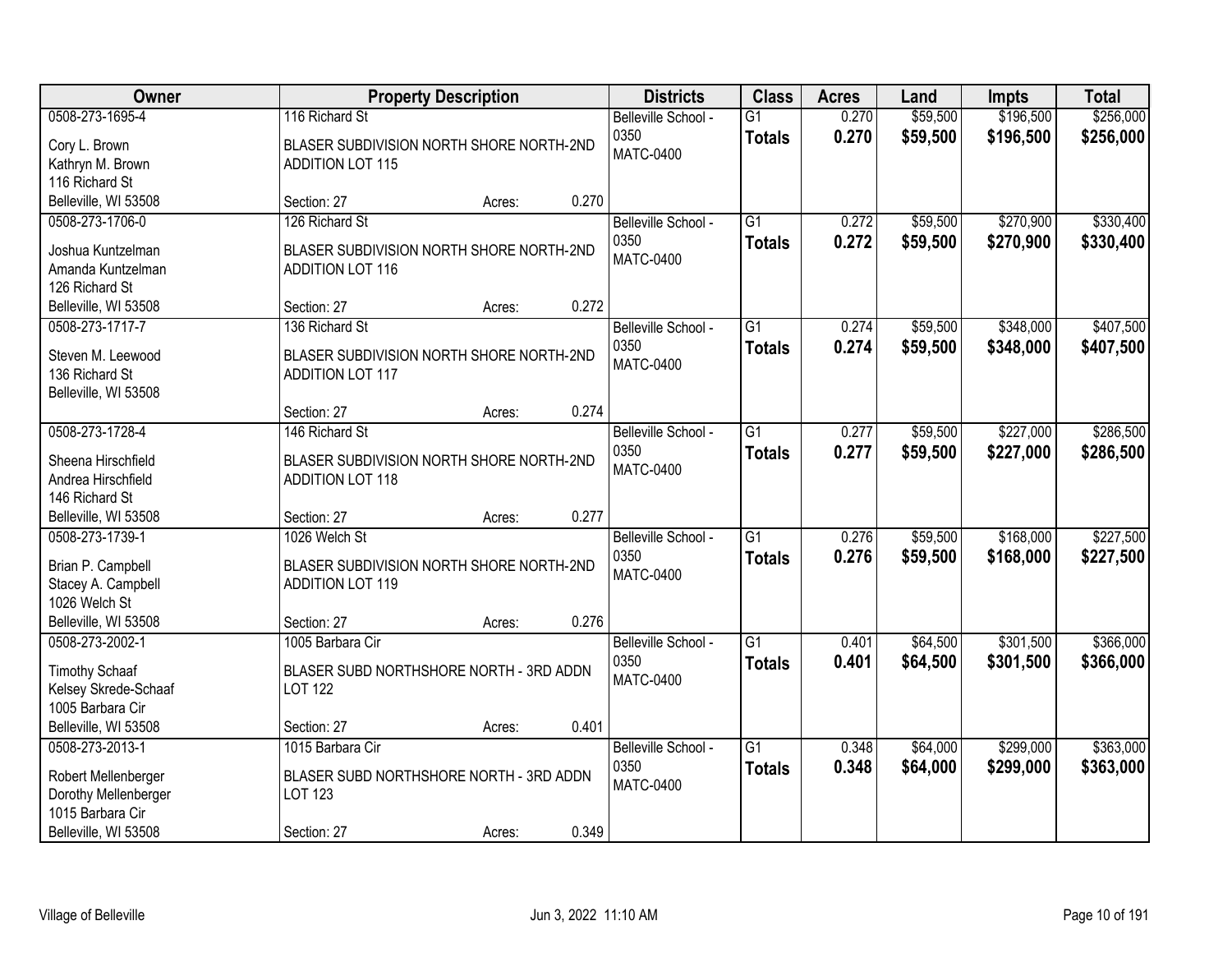| <b>Owner</b>                                                                                   | <b>Property Description</b>                                                                              | <b>Districts</b>                                | <b>Class</b>                     | <b>Acres</b>   | Land                 | <b>Impts</b>           | <b>Total</b>           |
|------------------------------------------------------------------------------------------------|----------------------------------------------------------------------------------------------------------|-------------------------------------------------|----------------------------------|----------------|----------------------|------------------------|------------------------|
| 0508-273-2024-1<br>Nicholas E. Meyer<br>Amanda J. Meyer<br>1025 Barbara Cir                    | 1025 Barbara Cir<br>BLASER SUBD NORTHSHORE NORTH - 3RD ADDN<br><b>LOT 124</b>                            | Belleville School -<br>0350<br><b>MATC-0400</b> | $\overline{G1}$<br><b>Totals</b> | 0.323<br>0.323 | \$63,500<br>\$63,500 | \$316,000<br>\$316,000 | \$379,500<br>\$379,500 |
| Belleville, WI 53508                                                                           | 0.323<br>Section: 27<br>Acres:                                                                           |                                                 |                                  |                |                      |                        |                        |
| 0508-273-2035-1<br>Nicholas C. Volkmann<br>Stephanie R. Volkmann<br>1035 Barbara Cir           | 1035 Barbara Cir<br>BLASER SUBD NORTHSHORE NORTH - 3RD ADDN<br>LOT 125                                   | Belleville School -<br>0350<br><b>MATC-0400</b> | $\overline{G1}$<br><b>Totals</b> | 0.321<br>0.321 | \$63,500<br>\$63,500 | \$258,000<br>\$258,000 | \$321,500<br>\$321,500 |
| Belleville, WI 53508                                                                           | 0.321<br>Section: 27<br>Acres:                                                                           |                                                 |                                  |                |                      |                        |                        |
| 0508-273-2046-1<br>Michael Fulton<br>Nikki M. Fulton<br>1045 Barbara Cir                       | 1045 Barbara Cir<br>BLASER SUBD NORTHSHORE NORTH - 3RD ADDN<br><b>LOT 126</b>                            | Belleville School -<br>0350<br><b>MATC-0400</b> | $\overline{G1}$<br><b>Totals</b> | 0.321<br>0.321 | \$63,500<br>\$63,500 | \$350,000<br>\$350,000 | \$413,500<br>\$413,500 |
| Belleville, WI 53508                                                                           | 0.321<br>Section: 27<br>Acres:                                                                           |                                                 |                                  |                |                      |                        |                        |
| 0508-273-2057-1<br>Michael A. Zirbes<br>1105 Barbara Cir<br>Belleville, WI 53508               | 1105 Barbara Cir<br>BLASER SUBD NORTHSHORE NORTH - 3RD ADDN<br><b>LOT 127</b>                            | Belleville School -<br>0350<br><b>MATC-0400</b> | $\overline{G1}$<br><b>Totals</b> | 0.352<br>0.352 | \$64,000<br>\$64,000 | \$270,500<br>\$270,500 | \$334,500<br>\$334,500 |
|                                                                                                | 0.353<br>Section: 27<br>Acres:                                                                           |                                                 |                                  |                |                      |                        |                        |
| 0508-273-2068-1<br>Patrick G. McCormick<br>1115 Barbara Cir<br>Belleville, WI 53508            | 1115 Barbara Cir<br>BLASER SUBD NORTHSHORE NORTH - 3RD ADDN<br><b>LOT 128</b>                            | Belleville School -<br>0350<br><b>MATC-0400</b> | $\overline{G1}$<br><b>Totals</b> | 0.366<br>0.366 | \$64,000<br>\$64,000 | \$296,000<br>\$296,000 | \$360,000<br>\$360,000 |
|                                                                                                | 0.366<br>Section: 27<br>Acres:                                                                           |                                                 |                                  |                |                      |                        |                        |
| 0508-273-2079-1<br>Duane Pophal<br>Heidi Pophal<br>1135 Barbara Cir                            | 1135 Barbara Cir<br>BLASER SUBD NORTHSHORE NORTH - 3RD ADDN<br>LOT 129                                   | Belleville School -<br>0350<br><b>MATC-0400</b> | $\overline{G1}$<br><b>Totals</b> | 0.394<br>0.394 | \$64,500<br>\$64,500 | \$315,000<br>\$315,000 | \$379,500<br>\$379,500 |
| Belleville, WI 53508                                                                           | 0.395<br>Section: 27<br>Acres:                                                                           |                                                 |                                  |                |                      |                        |                        |
| 0508-273-2090-1<br>Diane A. Alsmo<br>Paul D. Hodel<br>1145 Barbara Cir<br>Belleville, WI 53508 | 1145 Barbara Cir<br>BLASER SUBD NORTHSHORE NORTH - 3RD ADDN<br>LOT 130<br>0.575<br>Section: 27<br>Acres: | Belleville School -<br>0350<br><b>MATC-0400</b> | $\overline{G1}$<br><b>Totals</b> | 0.575<br>0.575 | \$65,000<br>\$65,000 | \$342,500<br>\$342,500 | \$407,500<br>\$407,500 |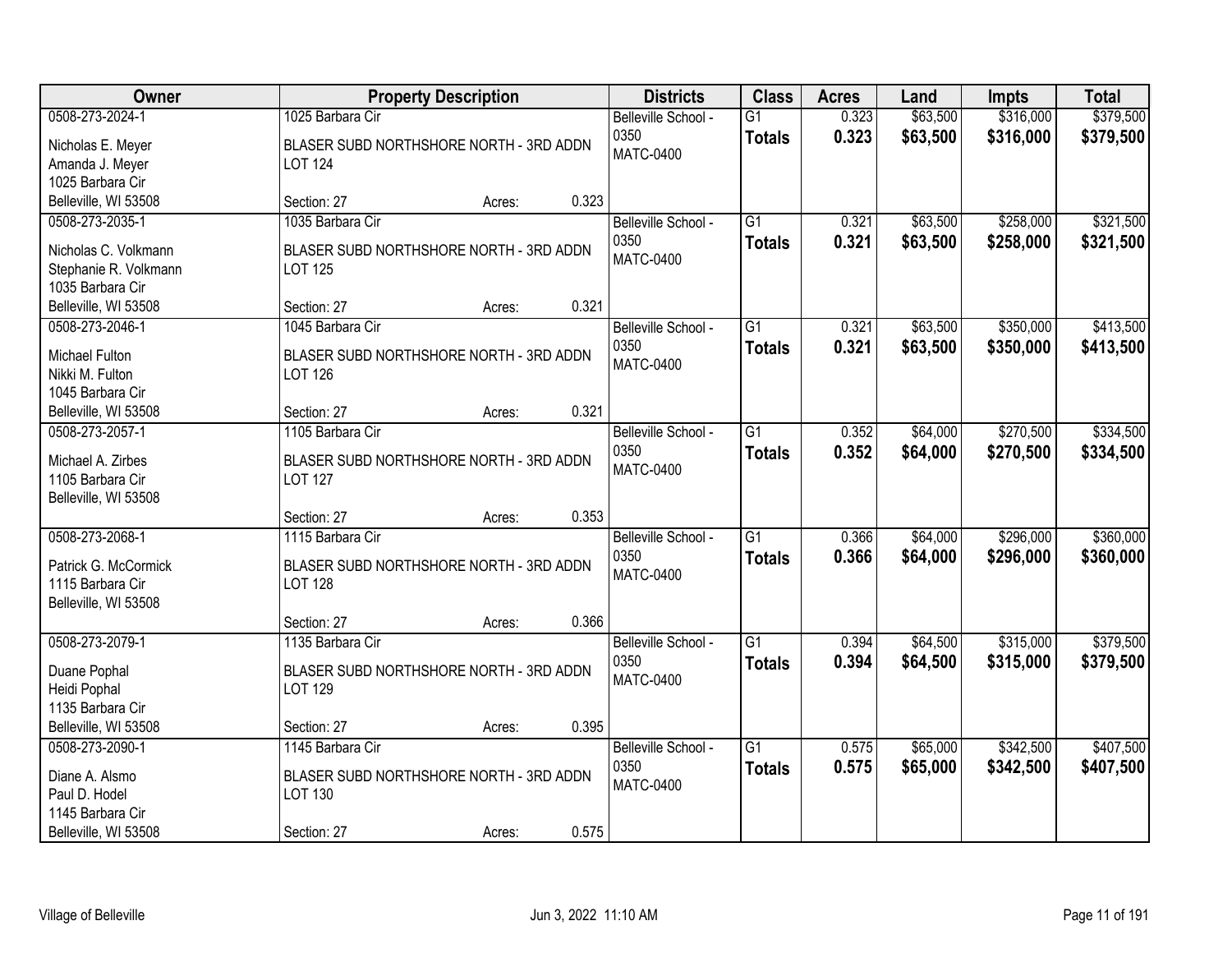| Owner                                                              |                                                            | <b>Property Description</b> |       | <b>Districts</b>         | <b>Class</b>    | <b>Acres</b> | Land            | Impts           | <b>Total</b>    |
|--------------------------------------------------------------------|------------------------------------------------------------|-----------------------------|-------|--------------------------|-----------------|--------------|-----------------|-----------------|-----------------|
| 0508-273-2101-1                                                    | 1205 Barbara Cir                                           |                             |       | Belleville School -      | $\overline{G1}$ | 0.422        | \$65,000        | $\overline{50}$ | \$65,000        |
| Goke Rev Tr, Rodger & Kim<br>7065 Gehin Dr<br>Belleville, WI 53508 | BLASER SUBD NORTHSHORE NORTH - 3RD ADDN<br><b>LOT 131</b>  |                             |       | 0350<br><b>MATC-0400</b> | <b>Totals</b>   | 0.422        | \$65,000        | \$0             | \$65,000        |
|                                                                    | Section: 27                                                | Acres:                      | 0.423 |                          |                 |              |                 |                 |                 |
| 0508-273-2125-1                                                    | 1125 Barbara Cir                                           |                             |       | Belleville School -      | $\overline{X4}$ | 0.289        | $\overline{50}$ | $\overline{50}$ | $\sqrt{50}$     |
| Belleville, Village of<br>PO Box 79<br>Belleville, WI 53508        | BLASER SUBD NORTHSHORE NORTH - 3RD ADDN<br><b>OUTLOT 2</b> |                             |       | 0350<br><b>MATC-0400</b> | <b>Totals</b>   | 0.289        | \$0             | \$0             | \$0             |
|                                                                    | Section: 27                                                | Acres:                      | 0.290 |                          |                 |              |                 |                 |                 |
| 0508-273-2150-1                                                    | Barbara Cir                                                |                             |       | Belleville School -      | X4              | 6.050        | \$0             | $\overline{50}$ | $\overline{30}$ |
| Belleville, Village of<br>PO Box 79<br>Belleville, WI 53508        | BLASER SUBD NORTHSHORE NORTH - 3RD ADDN<br><b>OUTLOT 3</b> |                             |       | 0350<br><b>MATC-0400</b> | <b>Totals</b>   | 6.050        | \$0             | \$0             | \$0             |
|                                                                    | Section: 27                                                | Acres:                      | 6.057 |                          |                 |              |                 |                 |                 |
| 0508-273-4009-8                                                    | 326 Belle Ave                                              |                             |       | Belleville School -      | G1              | 0.223        | \$54,500        | \$142,000       | \$196,500       |
| Quinn I. Jevens<br>C J. Jevens<br>326 Belle Ave                    | BLASER SUBDIVISION NORTH SHORE NORTH LOT 9                 |                             |       | 0350<br><b>MATC-0400</b> | <b>Totals</b>   | 0.223        | \$54,500        | \$142,000       | \$196,500       |
| Belleville, WI 53508                                               | Section: 27                                                | Acres:                      | 0.223 |                          |                 |              |                 |                 |                 |
| 0508-273-4020-3                                                    | 336 Belle Ave                                              |                             |       | Belleville School -      | $\overline{G1}$ | 0.224        | \$54,500        | \$185,500       | \$240,000       |
| Thomas G. Patrow<br>Heidi E. Schultz<br>336 Belle Ave              | BLASER SUBDIVISION NORTH SHORE NORTH LOT<br>10             |                             |       | 0350<br>MATC-0400        | <b>Totals</b>   | 0.224        | \$54,500        | \$185,500       | \$240,000       |
| Belleville, WI 53508                                               | Section: 27                                                | Acres:                      | 0.224 |                          |                 |              |                 |                 |                 |
| 0508-273-4031-0                                                    | 406 Belle Ave                                              |                             |       | Belleville School -      | $\overline{G1}$ | 0.223        | \$54,500        | \$133,500       | \$188,000       |
| Mary Goonan<br>406 Belle Ave<br>Belleville, WI 53508               | BLASER SUBDIVISION NORTH SHORE NORTH LOT<br>11             |                             |       | 0350<br><b>MATC-0400</b> | <b>Totals</b>   | 0.223        | \$54,500        | \$133,500       | \$188,000       |
|                                                                    | Section: 27                                                | Acres:                      | 0.223 |                          |                 |              |                 |                 |                 |
| 0508-273-4042-7                                                    | 416 Belle Ave                                              |                             |       | Belleville School -      | $\overline{G1}$ | 0.223        | \$54,500        | \$148,300       | \$202,800       |
| Mahmood Darvish<br>Stacey Gorman<br>416 Belle Ave                  | BLASER SUBDIVISION NORTH SHORE NORTH LOT<br>12             |                             |       | 0350<br><b>MATC-0400</b> | <b>Totals</b>   | 0.223        | \$54,500        | \$148,300       | \$202,800       |
| Belleville, WI 53508                                               | Section: 27                                                | Acres:                      | 0.223 |                          |                 |              |                 |                 |                 |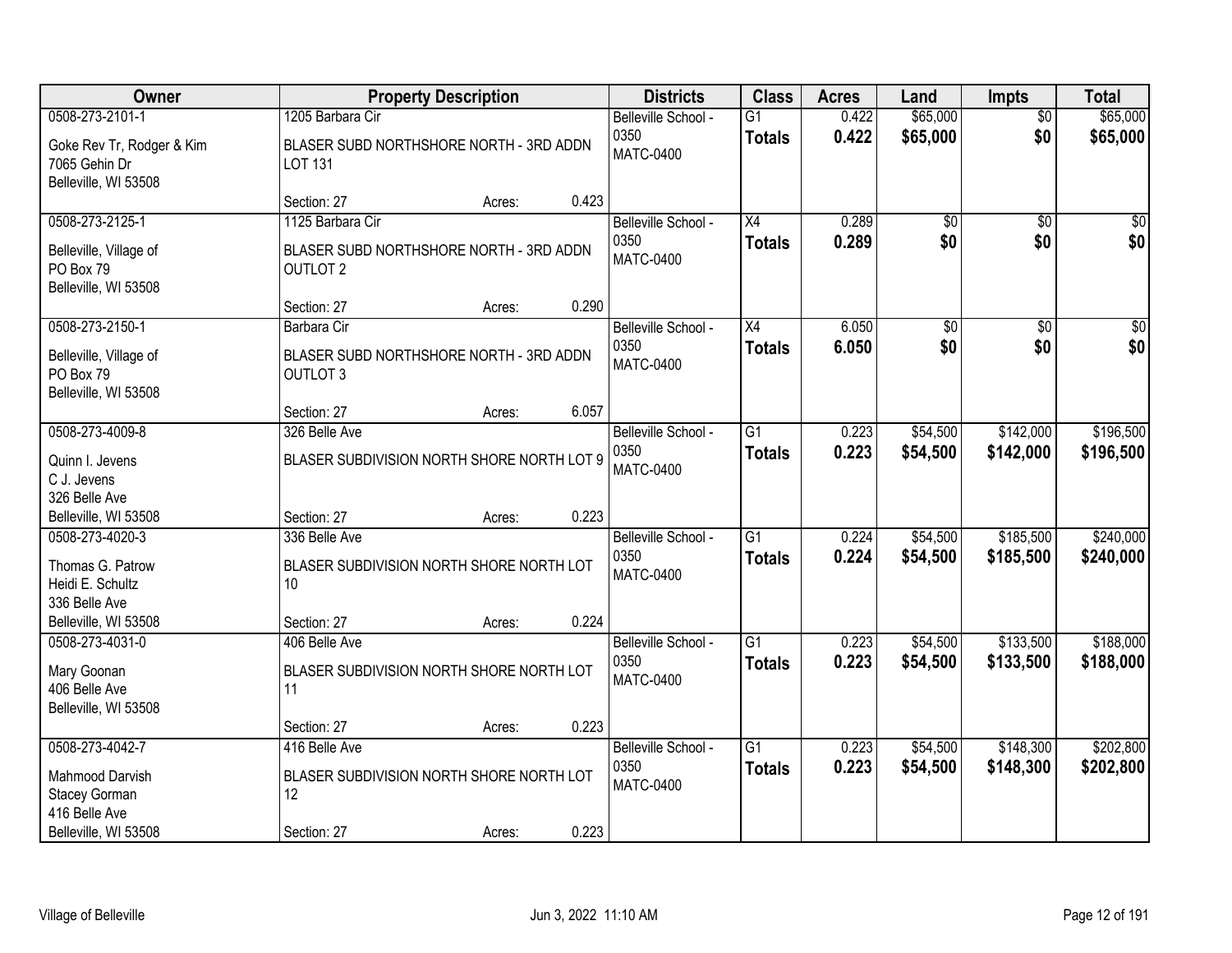| Owner                                   | <b>Property Description</b>                    | <b>Districts</b>    | <b>Class</b>    | <b>Acres</b> | Land      | <b>Impts</b> | <b>Total</b> |
|-----------------------------------------|------------------------------------------------|---------------------|-----------------|--------------|-----------|--------------|--------------|
| 0508-273-4053-4                         | 506 Bowlavard Ave                              | Belleville School - | $\overline{G1}$ | 0.278        | \$59,500  | \$178,400    | \$237,900    |
| Adrian B. Vital                         | BLASER SUBDIVISION NORTH SHORE NORTH LOT       | 0350                | <b>Totals</b>   | 0.278        | \$59,500  | \$178,400    | \$237,900    |
| Yesenia G. Cruz                         | 13                                             | MATC-0400           |                 |              |           |              |              |
| 506 Bowlavard Ave                       |                                                |                     |                 |              |           |              |              |
| Belleville, WI 53508                    | 0.278<br>Section: 27<br>Acres:                 |                     |                 |              |           |              |              |
| 0508-273-4064-1                         | 507 Bowlavard Ave Unit 3                       | Belleville School - | $\overline{G2}$ | 0.884        | \$103,500 | \$429,000    | \$532,500    |
| James R. Olson                          | BLASER SUBDIVISION NORTH SHORE NORTH LOT       | 0350                | <b>Totals</b>   | 0.884        | \$103,500 | \$429,000    | \$532,500    |
| <b>PO Box 103</b>                       | 14                                             | <b>MATC-0400</b>    |                 |              |           |              |              |
| Belleville, WI 53508                    |                                                |                     |                 |              |           |              |              |
|                                         | 0.883<br>Section: 27<br>Acres:                 |                     |                 |              |           |              |              |
| 0508-273-4096-3                         | 427 Bowlavard Ave                              | Belleville School - | $\overline{G1}$ | 0.000        | \$32,500  | \$188,500    | \$221,000    |
|                                         |                                                | 0350                | <b>Totals</b>   | 0.000        | \$32,500  | \$188,500    | \$221,000    |
| Patricia L. Myers                       | NATURE VIEW CONDOMINIUM UNIT 1                 | <b>MATC-0400</b>    |                 |              |           |              |              |
| E L. Myers                              |                                                |                     |                 |              |           |              |              |
| 427 Bowlavard Ave                       | 0.000<br>Section: 27                           |                     |                 |              |           |              |              |
| Belleville, WI 53508<br>0508-273-4098-1 | Acres:<br>425 Bowlavard Ave                    | Belleville School - | $\overline{G1}$ | 0.000        | \$32,500  | \$187,500    | \$220,000    |
|                                         |                                                | 0350                |                 |              |           |              |              |
| <b>William Boutelle</b>                 | NATURE VIEW CONDOMINIUM UNIT 2                 | <b>MATC-0400</b>    | <b>Totals</b>   | 0.000        | \$32,500  | \$187,500    | \$220,000    |
| Sara Boutelle                           |                                                |                     |                 |              |           |              |              |
| 425 Bowlavard Ave                       |                                                |                     |                 |              |           |              |              |
| Belleville, WI 53508                    | 0.000<br>Section: 27<br>Acres:                 |                     |                 |              |           |              |              |
| 0508-273-4108-8                         | 415 Bowlavard Ave                              | Belleville School - | $\overline{G1}$ | 0.274        | \$68,500  | \$314,500    | \$383,000    |
| Daniel E. Edge                          | BLASER SUBDIVISION NORTH SHORE NORTH LOT       | 0350                | <b>Totals</b>   | 0.274        | \$68,500  | \$314,500    | \$383,000    |
| Connie K. Edge                          | 18                                             | <b>MATC-0400</b>    |                 |              |           |              |              |
| 415 Bowlavard Ave                       |                                                |                     |                 |              |           |              |              |
| Belleville, WI 53508                    | 0.274<br>Section: 27<br>Acres:                 |                     |                 |              |           |              |              |
| 0508-273-4119-5                         | 405 Bowlavard Ave                              | Belleville School - | $\overline{G1}$ | 0.248        | \$67,500  | \$316,500    | \$384,000    |
|                                         |                                                | 0350                | <b>Totals</b>   | 0.248        | \$67,500  | \$316,500    | \$384,000    |
| Jason L. Davis<br>Jacqueline L. Davis   | BLASER SUBDIVISION NORTH SHORE NORTH LOT<br>19 | MATC-0400           |                 |              |           |              |              |
| 405 Bowlavard Ave                       |                                                |                     |                 |              |           |              |              |
| Belleville, WI 53508                    | 0.248<br>Section: 27<br>Acres:                 |                     |                 |              |           |              |              |
| 0508-273-4130-0                         | 315 Bowlavard Ave                              | Belleville School - | $\overline{G1}$ | 0.300        | \$60,500  | \$195,100    | \$255,600    |
|                                         |                                                | 0350                | <b>Totals</b>   | 0.300        | \$60,500  | \$195,100    | \$255,600    |
| James K. O'Malley                       | BLASER SUBDIVISION NORTH SHORE NORTH LOT       | <b>MATC-0400</b>    |                 |              |           |              |              |
| 315 Bowlavard Ave                       | 20                                             |                     |                 |              |           |              |              |
| Belleville, WI 53508                    |                                                |                     |                 |              |           |              |              |
|                                         | 0.300<br>Section: 27<br>Acres:                 |                     |                 |              |           |              |              |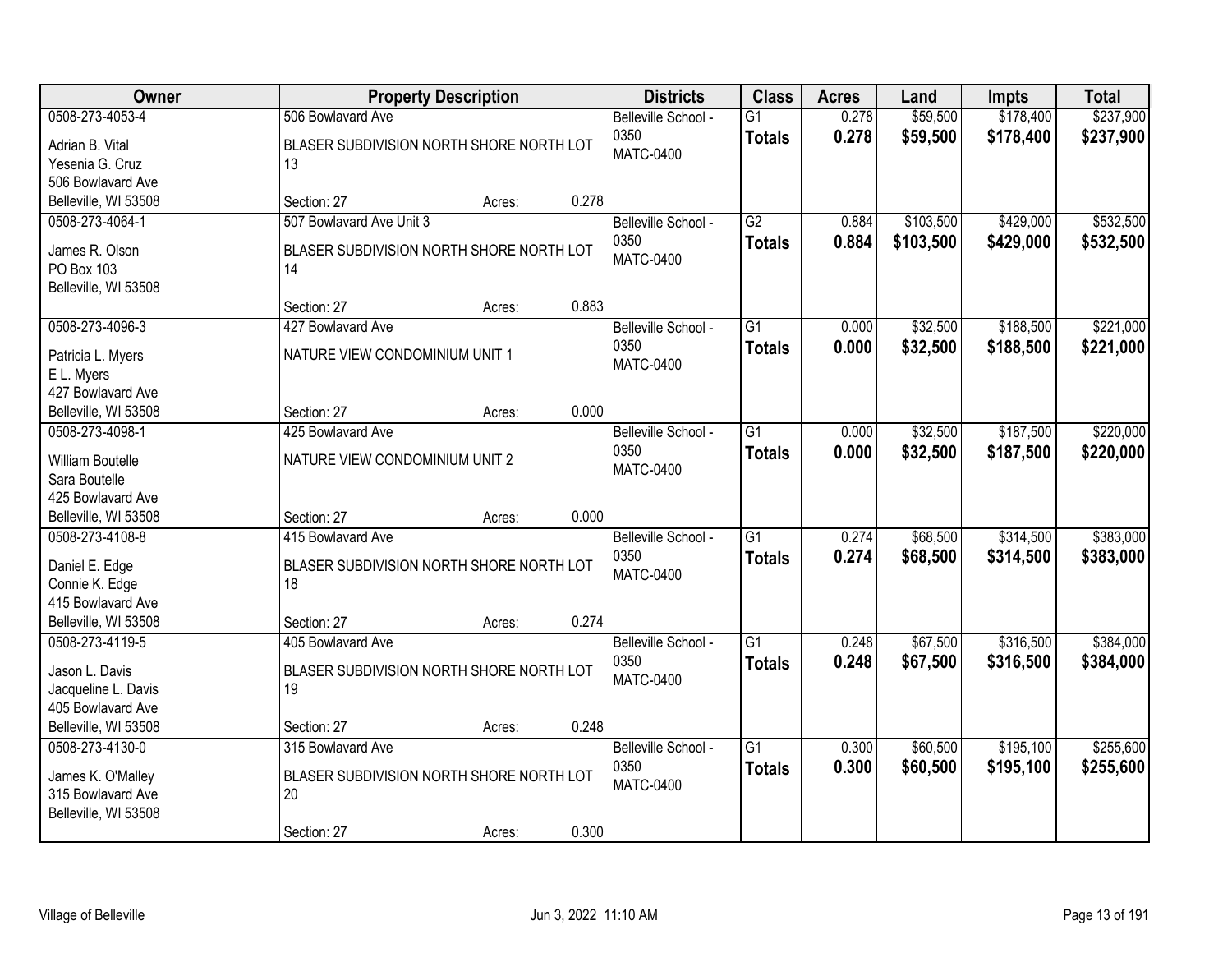| Owner                                                                                              |                                                                               | <b>Property Description</b> |       | <b>Districts</b>                                | <b>Class</b>                     | <b>Acres</b>   | Land                 | <b>Impts</b>           | <b>Total</b>           |
|----------------------------------------------------------------------------------------------------|-------------------------------------------------------------------------------|-----------------------------|-------|-------------------------------------------------|----------------------------------|----------------|----------------------|------------------------|------------------------|
| 0508-273-4141-7<br>Kari Steck<br>905 Ann Ct<br>Belleville, WI 53508                                | 905 Ann Ct<br>BLASER SUBDIVISION NORTH SHORE NORTH LOT<br>21                  |                             |       | Belleville School -<br>0350<br><b>MATC-0400</b> | $\overline{G1}$<br><b>Totals</b> | 0.234<br>0.234 | \$56,500<br>\$56,500 | \$249,000<br>\$249,000 | \$305,500<br>\$305,500 |
|                                                                                                    | Section: 27                                                                   | Acres:                      | 0.234 |                                                 |                                  |                |                      |                        |                        |
| 0508-273-4152-4<br>Torey J. Schauff<br>Shannon L. Schauff<br>915 Ann Ct                            | 915 Ann Ct<br>BLASER SUBDIVISION NORTH SHORE NORTH LOT<br>22                  |                             |       | Belleville School -<br>0350<br><b>MATC-0400</b> | $\overline{G1}$<br><b>Totals</b> | 0.436<br>0.436 | \$63,500<br>\$63,500 | \$244,600<br>\$244,600 | \$308,100<br>\$308,100 |
| Belleville, WI 53508                                                                               | Section: 27                                                                   | Acres:                      | 0.436 |                                                 |                                  |                |                      |                        |                        |
| 0508-273-4163-1<br>Steven J. Miller<br>925 Ann Ct<br>Belleville, WI 53508                          | 925 Ann Ct<br>BLASER SUBDIVISION NORTH SHORE NORTH LOT<br>23                  |                             |       | Belleville School -<br>0350<br><b>MATC-0400</b> | G <sub>1</sub><br><b>Totals</b>  | 0.319<br>0.319 | \$70,000<br>\$70,000 | \$171,500<br>\$171,500 | \$241,500<br>\$241,500 |
|                                                                                                    | Section: 27                                                                   | Acres:                      | 0.319 |                                                 |                                  |                |                      |                        |                        |
| 0508-273-4174-8<br>Russell D. Klatt<br>Beth A. Klatt<br>935 Ann Ct                                 | 935 Ann Ct<br>BLASER SUBDIVISION NORTH SHORE NORTH LOT<br>24                  |                             |       | Belleville School -<br>0350<br><b>MATC-0400</b> | G1<br><b>Totals</b>              | 0.475<br>0.475 | \$64,500<br>\$64,500 | \$245,200<br>\$245,200 | \$309,700<br>\$309,700 |
| Belleville, WI 53508                                                                               | Section: 27                                                                   | Acres:                      | 0.475 |                                                 |                                  |                |                      |                        |                        |
| 0508-273-4185-5<br>Nicholas J. Wittwer<br>Nicole R. Wittwer<br>945 Ann Ct                          | 945 Ann Ct<br>BLASER SUBDIVISION NORTH SHORE NORTH LOT<br>25                  |                             |       | Belleville School -<br>0350<br><b>MATC-0400</b> | $\overline{G1}$<br><b>Totals</b> | 0.303<br>0.303 | \$60,500<br>\$60,500 | \$283,500<br>\$283,500 | \$344,000<br>\$344,000 |
| Belleville, WI 53508<br>0508-273-4205-0                                                            | Section: 27<br>815 Butts Ct                                                   | Acres:                      | 0.303 | Belleville School -                             | $\overline{G1}$                  | 0.414          | \$63,000             | \$222,500              | \$285,500              |
| Neal A. Hendrickson<br>Cynthia L. Hendrickson<br>815 Butts Ct                                      | BLASER SUBDIVISION NORTH SHORE NORTH LOT<br>45                                |                             |       | 0350<br><b>MATC-0400</b>                        | <b>Totals</b>                    | 0.414          | \$63,000             | \$222,500              | \$285,500              |
| Belleville, WI 53508                                                                               | Section: 27                                                                   | Acres:                      | 0.414 |                                                 |                                  |                |                      |                        |                        |
| 0508-273-4216-7<br>William D. Harris<br>Celeste A. Bischel<br>805 Butts Ct<br>Belleville, WI 53508 | 805 Butts Ct<br>BLASER SUBDIVISION NORTH SHORE NORTH LOT<br>46<br>Section: 27 | Acres:                      | 0.282 | Belleville School -<br>0350<br><b>MATC-0400</b> | $\overline{G1}$<br><b>Totals</b> | 0.282<br>0.282 | \$60,000<br>\$60,000 | \$198,300<br>\$198,300 | \$258,300<br>\$258,300 |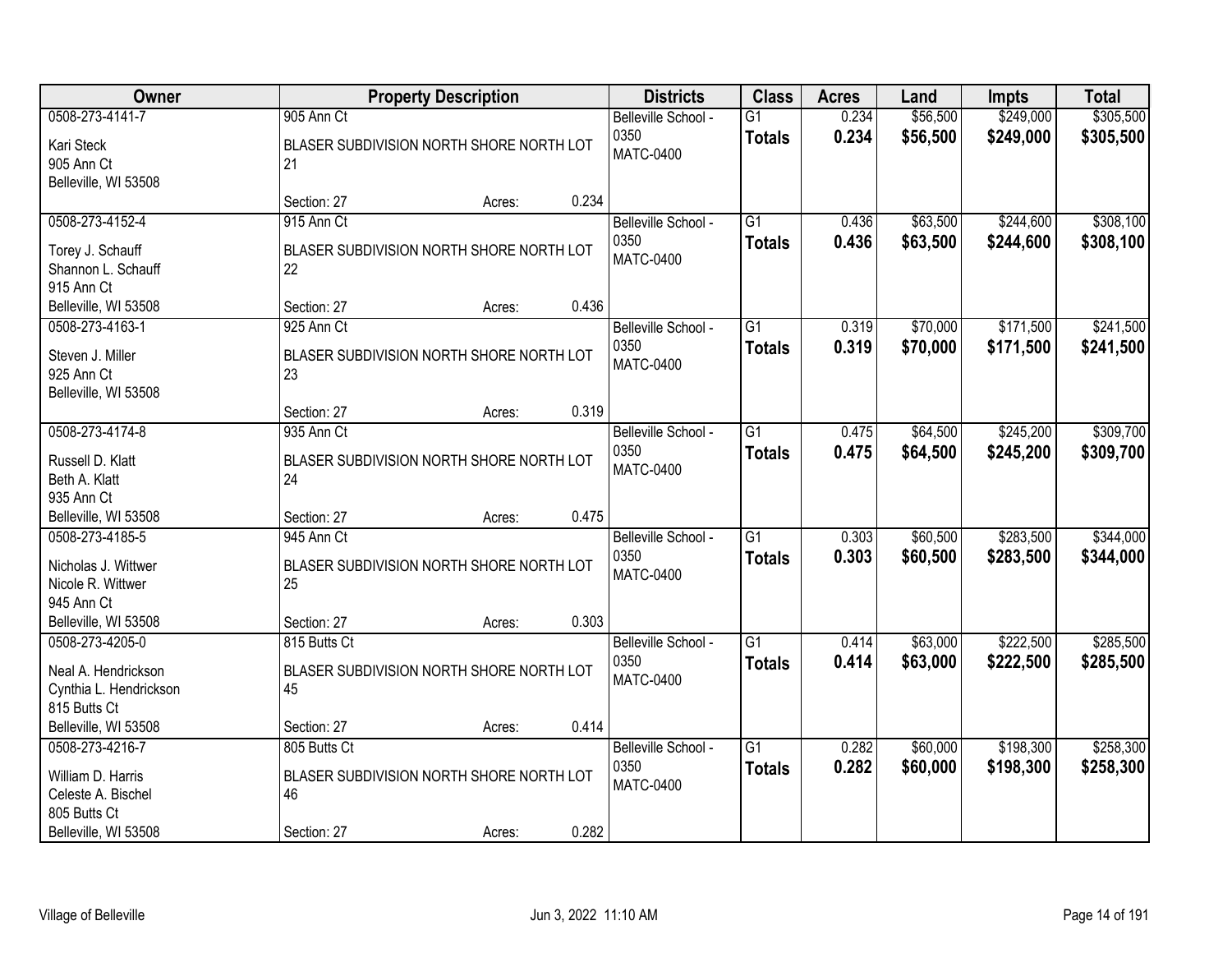| Owner                    | <b>Property Description</b>                  | <b>Districts</b>    | <b>Class</b>    | <b>Acres</b> | Land     | Impts     | <b>Total</b> |
|--------------------------|----------------------------------------------|---------------------|-----------------|--------------|----------|-----------|--------------|
| 0508-273-4227-4          | 316 Bowlavard Ave                            | Belleville School - | $\overline{G1}$ | 0.286        | \$60,000 | \$185,000 | \$245,000    |
| Benjamin J. Meline       | BLASER SUBDIVISION NORTH SHORE NORTH LOT     | 0350                | <b>Totals</b>   | 0.286        | \$60,000 | \$185,000 | \$245,000    |
| Rachael Meline           | 47                                           | <b>MATC-0400</b>    |                 |              |          |           |              |
| 316 Bowlavard Ave        |                                              |                     |                 |              |          |           |              |
| Belleville, WI 53508     | 0.286<br>Section: 27<br>Acres:               |                     |                 |              |          |           |              |
| 0508-273-4238-1          | 406 Bowlavard Ave                            | Belleville School - | $\overline{G1}$ | 0.320        | \$60,500 | \$181,200 | \$241,700    |
|                          |                                              | 0350                | <b>Totals</b>   | 0.320        | \$60,500 | \$181,200 | \$241,700    |
| James D. Fenley          | BLASER SUBDIVISION NORTH SHORE NORTH LOT     | <b>MATC-0400</b>    |                 |              |          |           |              |
| Sharon L. Fenley         | 48                                           |                     |                 |              |          |           |              |
| 406 Bowlavard Ave        | 0.320<br>Section: 27                         |                     |                 |              |          |           |              |
| Belleville, WI 53508     | Acres:                                       |                     |                 |              |          |           |              |
| 0508-273-4249-8          | 416 Bowlavard Ave                            | Belleville School - | G1              | 0.268        | \$59,500 | \$203,500 | \$263,000    |
| Gregory E. Ortgiesen     | BLASER SUBDIVISION NORTH SHORE NORTH LOT     | 0350                | <b>Totals</b>   | 0.268        | \$59,500 | \$203,500 | \$263,000    |
| Lori A. Ortgiesen        | 49                                           | <b>MATC-0400</b>    |                 |              |          |           |              |
| 416 Bowlavard Ave        |                                              |                     |                 |              |          |           |              |
| Belleville, WI 53508     | 0.268<br>Section: 27<br>Acres:               |                     |                 |              |          |           |              |
| 0508-273-4256-1          | 436 Bowlavard Ave                            | Belleville School - | G1              | 0.133        | \$38,500 | \$167,500 | \$206,000    |
|                          |                                              | 0350                | <b>Totals</b>   | 0.133        | \$38,500 | \$167,500 | \$206,000    |
| David Zimmerman          | LOT 1 CSM 11509 CS70/110&111-9/1/2005 F/K/A  | <b>MATC-0400</b>    |                 |              |          |           |              |
| Katherine Kornaus        | BLASER SUBDIVISION NORTH SHORE NORTH LOT     |                     |                 |              |          |           |              |
| 436 Bowlavard Ave        | 50 DESCR AS SEC 27-5-8 PRT SW1/4SW1/4 (0.133 |                     |                 |              |          |           |              |
| Belleville, WI 53508     | 0.133<br>Section: 27<br>Acres:               |                     |                 |              |          |           |              |
| 0508-273-4263-1          | 438 Bowlavard Ave                            | Belleville School - | $\overline{G1}$ | 0.152        | \$42,500 | \$149,500 | \$192,000    |
| Brian S. Jacobus         | LOT 2 CSM 11509 CS70/110&111-9/1/2005 F/K/A  | 0350                | <b>Totals</b>   | 0.152        | \$42,500 | \$149,500 | \$192,000    |
| Sabrina L. Jacobus       | BLASER SUBDIVISION NORTH SHORE NORTH LOT     | <b>MATC-0400</b>    |                 |              |          |           |              |
| 438 Bowlavard Ave        | 50 DESCR AS SEC 27-5-8 PRT SW1/4SW1/4 (0.152 |                     |                 |              |          |           |              |
| Belleville, WI 53508     | 0.152<br>Section: 27<br>Acres:               |                     |                 |              |          |           |              |
| 0508-273-4271-0          | 415 Belle Ave                                | Belleville School - | $\overline{G1}$ | 0.246        | \$58,500 | \$150,500 | \$209,000    |
|                          |                                              | 0350                | <b>Totals</b>   | 0.246        | \$58,500 | \$150,500 | \$209,000    |
| Timothy J. Young         | BLASER SUBDIVISION NORTH SHORE NORTH LOT     | <b>MATC-0400</b>    |                 |              |          |           |              |
| Christine M. Young       | 51                                           |                     |                 |              |          |           |              |
| 415 Belle Ave            |                                              |                     |                 |              |          |           |              |
| Belleville, WI 53508     | 0.246<br>Section: 27<br>Acres:               |                     |                 |              |          |           |              |
| 0508-273-4282-7          | 405 Belle Ave                                | Belleville School - | $\overline{G1}$ | 0.220        | \$54,000 | \$240,300 | \$294,300    |
| Edward C. Helmstetter    | BLASER SUBDIVISION NORTH SHORE NORTH LOT     | 0350                | <b>Totals</b>   | 0.220        | \$54,000 | \$240,300 | \$294,300    |
| Merribeth H. Helmstetter | 52                                           | <b>MATC-0400</b>    |                 |              |          |           |              |
| 405 Belle Ave            |                                              |                     |                 |              |          |           |              |
| Belleville, WI 53508     | 0.220<br>Section: 27<br>Acres:               |                     |                 |              |          |           |              |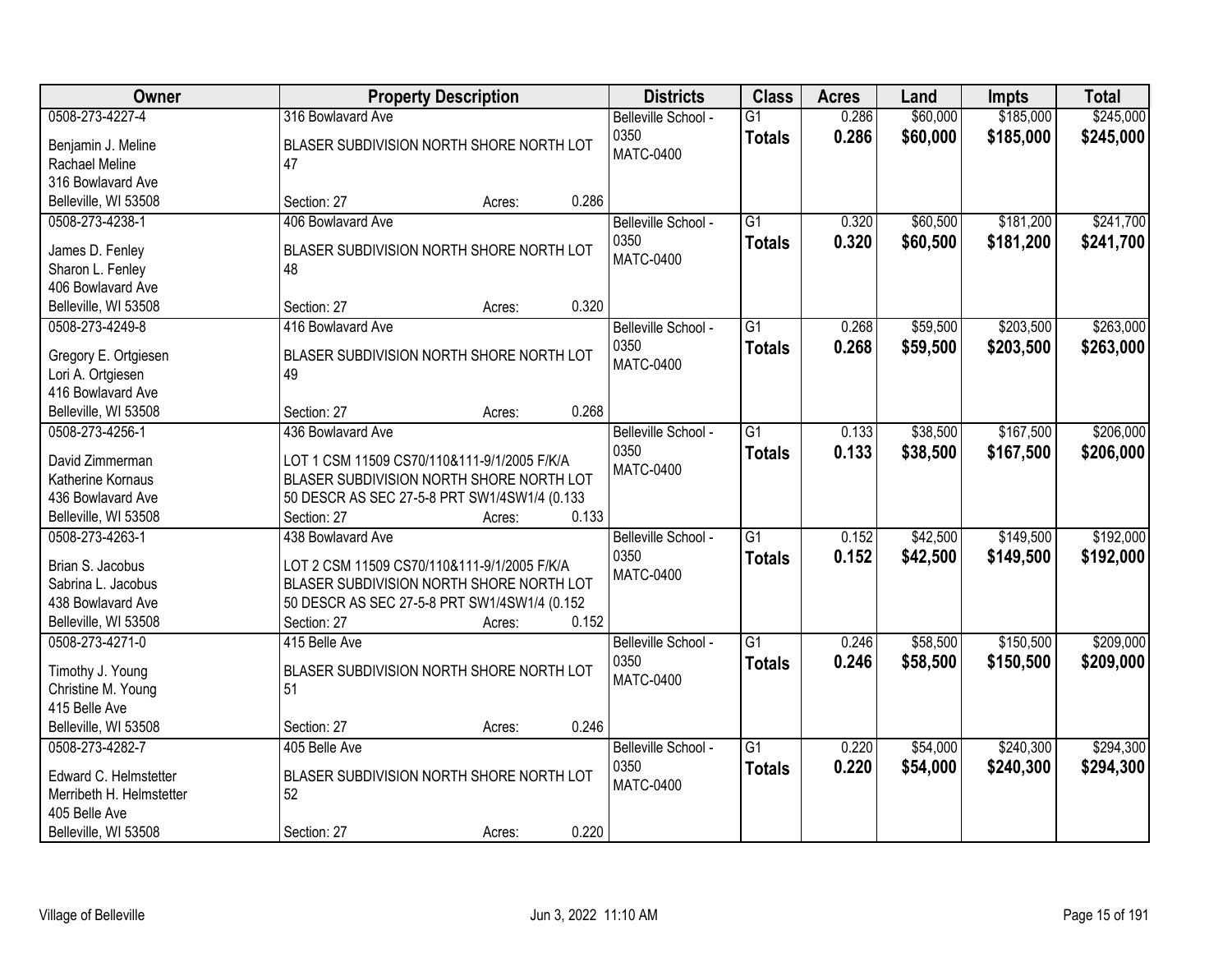| Owner                                                                                  |                                                                                | <b>Property Description</b> |       | <b>Districts</b>                                | <b>Class</b>                     | <b>Acres</b>   | Land                 | Impts                  | <b>Total</b>           |
|----------------------------------------------------------------------------------------|--------------------------------------------------------------------------------|-----------------------------|-------|-------------------------------------------------|----------------------------------|----------------|----------------------|------------------------|------------------------|
| 0508-273-4293-4<br>Kevin German<br>Sondra German<br>335 Belle Ave                      | 335 Belle Ave<br>BLASER SUBDIVISION NORTH SHORE NORTH LOT<br>53                |                             |       | Belleville School -<br>0350<br>MATC-0400        | $\overline{G1}$<br><b>Totals</b> | 0.220<br>0.220 | \$54,000<br>\$54,000 | \$204,500<br>\$204,500 | \$258,500<br>\$258,500 |
| Belleville, WI 53508                                                                   | Section: 27                                                                    | Acres:                      | 0.220 |                                                 |                                  |                |                      |                        |                        |
| 0508-273-4304-0<br>James E. White<br>325 Belle Ave<br>Belleville, WI 53508             | 325 Belle Ave<br>BLASER SUBDIVISION NORTH SHORE NORTH LOT<br>54<br>Section: 27 | Acres:                      | 0.220 | Belleville School -<br>0350<br><b>MATC-0400</b> | $\overline{G1}$<br><b>Totals</b> | 0.220<br>0.220 | \$54,000<br>\$54,000 | \$118,000<br>\$118,000 | \$172,000<br>\$172,000 |
| 0508-273-4315-7                                                                        | <b>Belle Ave</b>                                                               |                             |       | Belleville School -                             | $\overline{X4}$                  | 3.000          | \$0                  | \$0                    | \$0                    |
| Belleville, Village of<br>24 W Main St<br>Belleville, WI 53508                         | BLASER SUBDIVISION NORTH SHORE NORTH PARK                                      |                             |       | 0350<br><b>MATC-0400</b>                        | <b>Totals</b>                    | 3.000          | \$0                  | \$0                    | \$0                    |
|                                                                                        | Section: 27                                                                    | Acres:                      | 3.000 |                                                 |                                  |                |                      |                        |                        |
| 0508-273-4401-1<br>Alyssa Trautman<br>455 Bowlavard Ave Unit 1<br>Belleville, WI 53508 | 455 Bowlavard Ave Unit 1<br>BOWLAVARD PARK CONDOMINIUM UNIT 1                  |                             |       | Belleville School -<br>0350<br><b>MATC-0400</b> | $\overline{G1}$<br><b>Totals</b> | 0.000<br>0.000 | \$15,000<br>\$15,000 | \$150,000<br>\$150,000 | \$165,000<br>\$165,000 |
|                                                                                        | Section: 27                                                                    | Acres:                      | 0.000 |                                                 |                                  |                |                      |                        |                        |
| 0508-273-4403-1<br>Zachary Worman<br>455 Bowlavard Ave Unit 2<br>Belleville, WI 53508  | 455 Bowlavard Ave Unit 2<br>BOWLAVARD PARK CONDOMINIUM UNIT 2<br>Section: 27   | Acres:                      | 0.000 | Belleville School -<br>0350<br><b>MATC-0400</b> | $\overline{G1}$<br><b>Totals</b> | 0.000<br>0.000 | \$15,000<br>\$15,000 | \$142,500<br>\$142,500 | \$157,500<br>\$157,500 |
| 0508-273-4405-1                                                                        | 455 Bowlavard Ave Unit 3                                                       |                             |       | Belleville School -                             | $\overline{G1}$                  | 0.000          | \$15,000             | \$142,500              | \$157,500              |
| Jeff Hartman<br>455 Bowlavard Ave Unit 3<br>Belleville, WI 53508                       | BOWLAVARD PARK CONDOMINIUM UNIT 3                                              |                             |       | 0350<br><b>MATC-0400</b>                        | <b>Totals</b>                    | 0.000          | \$15,000             | \$142,500              | \$157,500              |
|                                                                                        | Section: 27                                                                    | Acres:                      | 0.000 |                                                 |                                  |                |                      |                        |                        |
| 0508-273-4407-1<br>Adell A. Darga<br>455 Bowlavard Ave Unit 4<br>Belleville, WI 53508  | 455 Bowlavard Ave Unit 4<br>BOWLAVARD PARK CONDOMINIUM UNIT 4<br>Section: 27   | Acres:                      | 0.000 | Belleville School -<br>0350<br><b>MATC-0400</b> | $\overline{G1}$<br><b>Totals</b> | 0.000<br>0.000 | \$15,000<br>\$15,000 | \$142,500<br>\$142,500 | \$157,500<br>\$157,500 |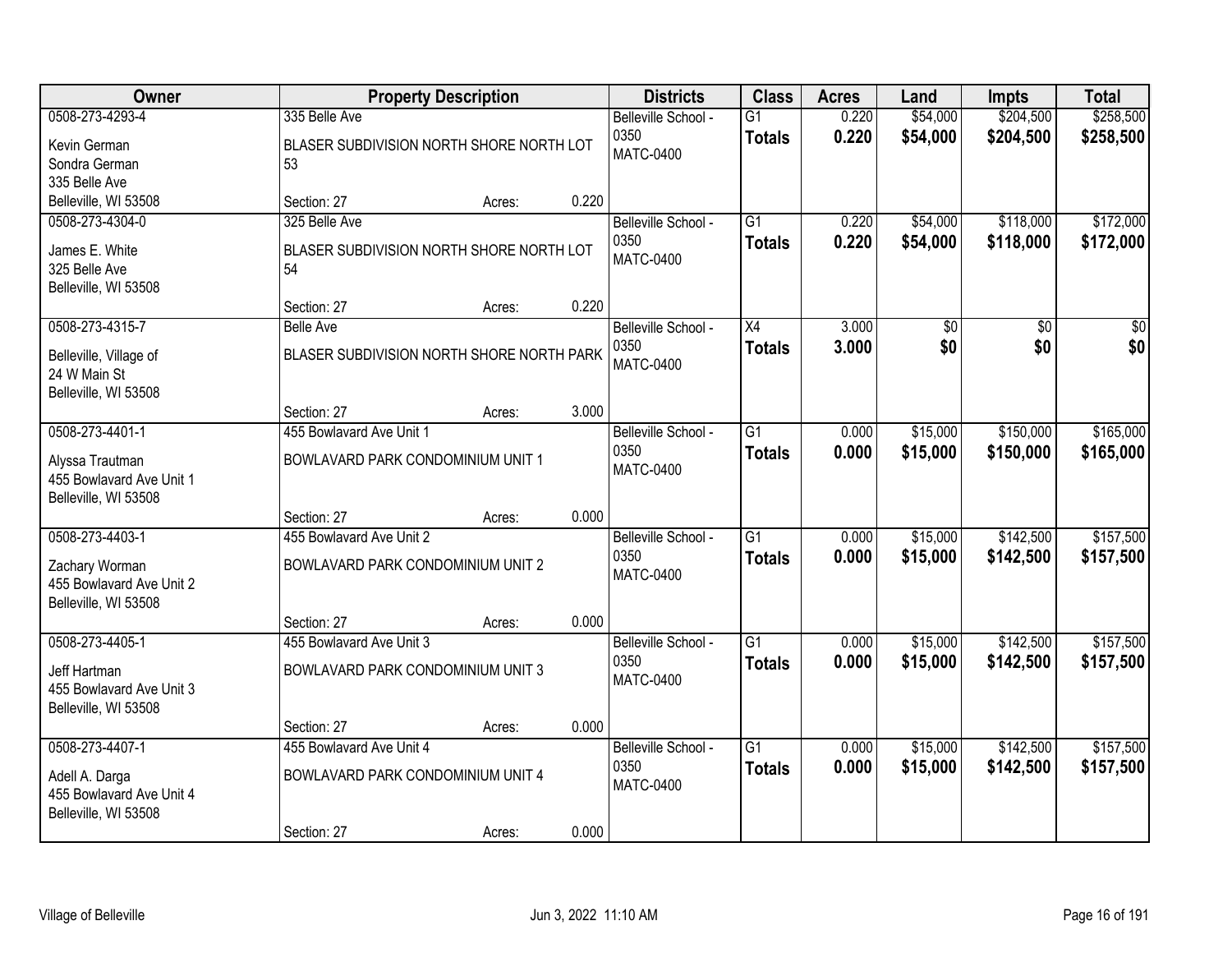| Owner                                                                          |                                   | <b>Property Description</b> |       | <b>Districts</b>            | <b>Class</b>                     | <b>Acres</b>   | Land                 | Impts                  | <b>Total</b>           |
|--------------------------------------------------------------------------------|-----------------------------------|-----------------------------|-------|-----------------------------|----------------------------------|----------------|----------------------|------------------------|------------------------|
| 0508-273-4409-1                                                                | 457 Bowlavard Ave Unit 1          |                             |       | Belleville School -<br>0350 | $\overline{G1}$                  | 0.000<br>0.000 | \$15,000<br>\$15,000 | \$142,500<br>\$142,500 | \$157,500<br>\$157,500 |
| Tawni K. Schmeling<br>457 Bowlavard Ave Unit 1<br>Belleville, WI 53508         | BOWLAVARD PARK CONDOMINIUM UNIT 5 |                             |       | <b>MATC-0400</b>            | <b>Totals</b>                    |                |                      |                        |                        |
|                                                                                | Section: 27                       | Acres:                      | 0.000 |                             |                                  |                |                      |                        |                        |
| 0508-273-4411-1                                                                | 457 Bowlavard Ave Unit 2          |                             |       | Belleville School -<br>0350 | $\overline{G1}$<br><b>Totals</b> | 0.000<br>0.000 | \$15,000<br>\$15,000 | \$142,500<br>\$142,500 | \$157,500<br>\$157,500 |
| Kenneth L. Hernandez<br>Jacklyn M. Hernandez                                   | BOWLAVARD PARK CONDOMINIUM UNIT 6 |                             |       | <b>MATC-0400</b>            |                                  |                |                      |                        |                        |
| 457 Bowlavard Ave Unit 2<br>Belleville, WI 53508                               | Section: 27                       | Acres:                      | 0.000 |                             |                                  |                |                      |                        |                        |
| 0508-273-4413-1                                                                | 457 Bowlavard Ave Unit 3          |                             |       | Belleville School -         | $\overline{G1}$                  | 0.000          | \$15,000             | \$142,500              | \$157,500              |
| Pamela A. Biersach-Pawloski<br>457 Bowlavard Ave Apt 3<br>Belleville, WI 53508 | BOWLAVARD PARK CONDOMINIUM UNIT 7 |                             |       | 0350<br><b>MATC-0400</b>    | <b>Totals</b>                    | 0.000          | \$15,000             | \$142,500              | \$157,500              |
|                                                                                | Section: 27                       | Acres:                      | 0.000 |                             |                                  |                |                      |                        |                        |
| 0508-273-4415-1                                                                | 457 Bowlavard Ave Unit 4          |                             |       | Belleville School -         | $\overline{G1}$                  | 0.000          | \$15,000             | \$144,500              | \$159,500              |
| Shawn Lewis<br>Stefan W. Schneider                                             | BOWLAVARD PARK CONDOMINIUM UNIT 8 |                             |       | 0350<br><b>MATC-0400</b>    | <b>Totals</b>                    | 0.000          | \$15,000             | \$144,500              | \$159,500              |
| 457 Bowlavard Ave Apt 4<br>Belleville, WI 53508                                | Section: 27                       | Acres:                      | 0.000 |                             |                                  |                |                      |                        |                        |
| 0508-273-4701-1                                                                | 435 Bowlavard Ave Unit 1          |                             |       | Belleville School -         | $\overline{G1}$                  | 0.000          | \$20,000             | \$120,000              | \$140,000              |
| Mark Oyan<br>435 Bowlavard Ave 1<br>Belleville, WI 53508                       | AUTUMN GLEN CONDOMINIUM UNIT 1-1  |                             |       | 0350<br><b>MATC-0400</b>    | <b>Totals</b>                    | 0.000          | \$20,000             | \$120,000              | \$140,000              |
|                                                                                | Section: 27                       | Acres:                      | 0.000 |                             |                                  |                |                      |                        |                        |
| 0508-273-4704-1                                                                | 435 Bowlavard Ave Unit 2          |                             |       | Belleville School -         | $\overline{G1}$                  | 0.000          | \$20,000             | \$120,000              | \$140,000              |
| Stephanie J. Weiss<br>435 Bowlavard Ave 2<br>Belleville, WI 53508              | AUTUMN GLEN CONDOMINIUM UNIT 1-2  |                             |       | 0350<br><b>MATC-0400</b>    | <b>Totals</b>                    | 0.000          | \$20,000             | \$120,000              | \$140,000              |
|                                                                                | Section: 27                       | Acres:                      | 0.000 |                             |                                  |                |                      |                        |                        |
| 0508-273-4707-1                                                                | 435 Bowlavard Ave Unit 3          |                             |       | Belleville School -         | $\overline{G1}$                  | 0.000          | \$20,000             | \$118,000              | \$138,000              |
| Katherine A. Morkri<br>435 Bowlavard Ave 3<br>Belleville, WI 53508             | AUTUMN GLEN CONDOMINIUM UNIT 1-3  |                             |       | 0350<br><b>MATC-0400</b>    | <b>Totals</b>                    | 0.000          | \$20,000             | \$118,000              | \$138,000              |
|                                                                                | Section: 27                       | Acres:                      | 0.000 |                             |                                  |                |                      |                        |                        |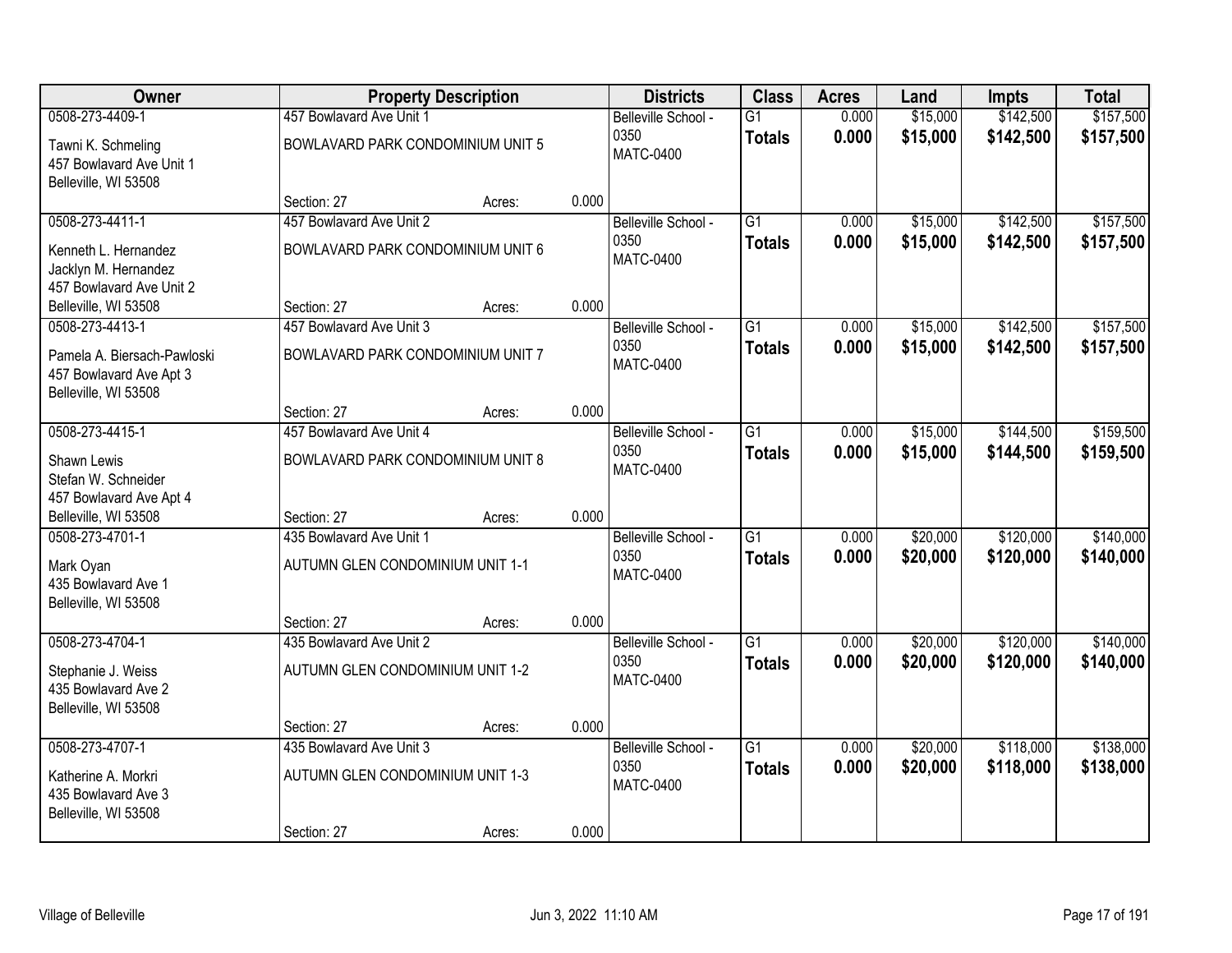| Owner                                                                       |                                                                  | <b>Property Description</b> |       | <b>Districts</b>         | <b>Class</b>    | <b>Acres</b> | Land     | Impts     | <b>Total</b> |
|-----------------------------------------------------------------------------|------------------------------------------------------------------|-----------------------------|-------|--------------------------|-----------------|--------------|----------|-----------|--------------|
| 0508-273-4710-1                                                             | 435 Bowlavard Ave Unit 4                                         |                             |       | Belleville School -      | $\overline{G1}$ | 0.000        | \$20,000 | \$118,000 | \$138,000    |
| Martens Irrev Tr, Joann<br>435 Bowlavard Ave Unit 4<br>Belleville, WI 53508 | AUTUMN GLEN CONDOMINIUM UNIT 1-4                                 |                             |       | 0350<br><b>MATC-0400</b> | <b>Totals</b>   | 0.000        | \$20,000 | \$118,000 | \$138,000    |
|                                                                             | Section: 27                                                      | Acres:                      | 0.000 |                          |                 |              |          |           |              |
| 0508-273-4713-1                                                             | 435 Bowlavard Ave Unit 5                                         |                             |       | Belleville School -      | $\overline{G1}$ | 0.000        | \$20,000 | \$120,000 | \$140,000    |
| Gerry Ott<br>435 Bowlavard Ave Unit 5<br>Belleville, WI 53508               | AUTUMN GLEN CONDOMINIUM UNIT 2-1                                 |                             |       | 0350<br><b>MATC-0400</b> | <b>Totals</b>   | 0.000        | \$20,000 | \$120,000 | \$140,000    |
|                                                                             | Section: 27                                                      | Acres:                      | 0.000 |                          |                 |              |          |           |              |
| 0508-273-4716-1                                                             | 435 Bowlavard Ave Unit 6                                         |                             |       | Belleville School -      | $\overline{G1}$ | 0.000        | \$20,000 | \$120,000 | \$140,000    |
| Brent H. Viney<br>435 Bowlavard Ave 6<br>Belleville, WI 53508               | AUTUMN GLEN CONDOMINIUM UNIT 2-2                                 |                             |       | 0350<br><b>MATC-0400</b> | <b>Totals</b>   | 0.000        | \$20,000 | \$120,000 | \$140,000    |
|                                                                             | Section: 27                                                      | Acres:                      | 0.000 |                          |                 |              |          |           |              |
| 0508-273-4719-1                                                             | 435 Bowlavard Ave Unit 7                                         |                             |       | Belleville School -      | $\overline{G1}$ | 0.000        | \$20,000 | \$118,000 | \$138,000    |
| Betty E. Gavigan<br>435 Bowlavard Ave 7<br>Belleville, WI 53508             | AUTUMN GLEN CONDOMINIUM UNIT 2-3                                 |                             |       | 0350<br><b>MATC-0400</b> | <b>Totals</b>   | 0.000        | \$20,000 | \$118,000 | \$138,000    |
|                                                                             | Section: 27                                                      | Acres:                      | 0.000 |                          |                 |              |          |           |              |
| 0508-273-4722-1                                                             | 435 Bowlavard Ave Unit 8                                         |                             |       | Belleville School -      | $\overline{G1}$ | 0.000        | \$20,000 | \$118,000 | \$138,000    |
| Lauri Timmerman<br>435 Bowlavard Ave Unit 8<br>Belleville, WI 53508         | AUTUMN GLEN CONDOMINIUM UNIT 2-4                                 |                             |       | 0350<br><b>MATC-0400</b> | <b>Totals</b>   | 0.000        | \$20,000 | \$118,000 | \$138,000    |
|                                                                             | Section: 27                                                      | Acres:                      | 0.000 |                          |                 |              |          |           |              |
| 0508-273-5501-9                                                             | 435 Karl Ave                                                     |                             |       | Belleville School -      | $\overline{G1}$ | 0.272        | \$59,500 | \$175,500 | \$235,000    |
| Kenny Eggestein<br>435 Karl Ave<br>Belleville, WI 53508                     | BLASER SUBDIVISION NORTH SHORE SECOND<br>ADDITION BLOCK 10 LOT 1 |                             |       | 0350<br><b>MATC-0400</b> | <b>Totals</b>   | 0.272        | \$59,500 | \$175,500 | \$235,000    |
|                                                                             | Section: 27                                                      | Acres:                      | 0.272 |                          |                 |              |          |           |              |
| 0508-273-5512-6                                                             | 419 Karl Ave                                                     |                             |       | Belleville School -      | $\overline{G1}$ | 0.270        | \$59,500 | \$115,700 | \$175,200    |
| Paul J. Aubut<br>419 Karl Ave<br>Belleville, WI 53508                       | BLASER SUBDIVISION NORTH SHORE SECOND<br>ADDITION LOT 2 BLOCK 10 |                             |       | 0350<br><b>MATC-0400</b> | <b>Totals</b>   | 0.270        | \$59,500 | \$115,700 | \$175,200    |
|                                                                             | Section: 27                                                      | Acres:                      | 0.269 |                          |                 |              |          |           |              |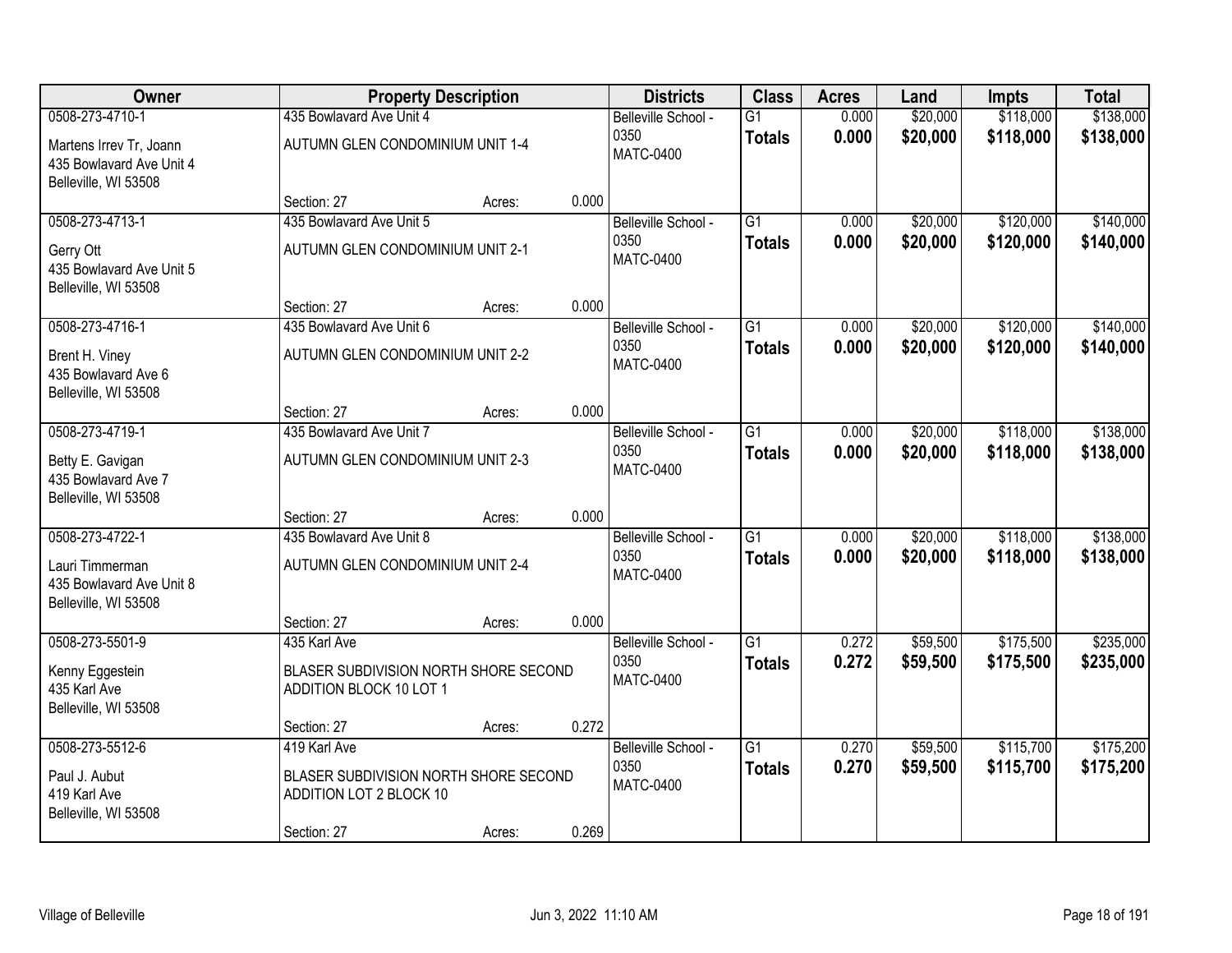| Owner                                     |                                                                   | <b>Property Description</b> |       | <b>Districts</b>                                | <b>Class</b>                     | <b>Acres</b>   | Land                 | Impts                  | <b>Total</b>           |
|-------------------------------------------|-------------------------------------------------------------------|-----------------------------|-------|-------------------------------------------------|----------------------------------|----------------|----------------------|------------------------|------------------------|
| 0508-273-5523-3<br>Tyler D. Anderson      | 405 Karl Ave<br>BLASER SUBDIVISION NORTH SHORE SECOND             |                             |       | Belleville School -<br>0350<br><b>MATC-0400</b> | $\overline{G1}$<br><b>Totals</b> | 0.270<br>0.270 | \$59,500<br>\$59,500 | \$192,500<br>\$192,500 | \$252,000<br>\$252,000 |
| Megan M. Anderson                         | ADDITION LOT 3 BLOCK 10                                           |                             |       |                                                 |                                  |                |                      |                        |                        |
| 405 Karl Ave                              |                                                                   |                             |       |                                                 |                                  |                |                      |                        |                        |
| Belleville, WI 53508                      | Section: 27                                                       | Acres:                      | 0.269 |                                                 |                                  |                |                      |                        |                        |
| 0508-273-5534-0                           | 331 Karl Ave                                                      |                             |       | Belleville School -                             | $\overline{G1}$                  | 0.270          | \$59,500             | \$188,800              | \$248,300              |
| Peter A. Magana                           | BLASER SUBDIVISION NORTH SHORE SECOND                             |                             |       | 0350                                            | <b>Totals</b>                    | 0.270          | \$59,500             | \$188,800              | \$248,300              |
| Penny J. Magana                           | ADDN LOT 4 BLOCK 10                                               |                             |       | <b>MATC-0400</b>                                |                                  |                |                      |                        |                        |
| 331 Karl Ave                              |                                                                   |                             |       |                                                 |                                  |                |                      |                        |                        |
| Belleville, WI 53508                      | Section: 27                                                       | Acres:                      | 0.269 |                                                 |                                  |                |                      |                        |                        |
| 0508-273-5541-1                           | 336 Parkway Ave                                                   |                             |       | Belleville School -                             | $\overline{G1}$                  | 0.192          | \$49,500             | \$167,000              | \$216,500              |
| Jennifer Zimmerman                        | BLASER SUBD NORTH SHORE SECOND ADDN                               |                             |       | 0350                                            | <b>Totals</b>                    | 0.192          | \$49,500             | \$167,000              | \$216,500              |
| 336 Parkway Ave                           | BLOCK 10 LOT 21                                                   |                             |       | <b>MATC-0400</b>                                |                                  |                |                      |                        |                        |
| Belleville, WI 53508                      |                                                                   |                             |       |                                                 |                                  |                |                      |                        |                        |
|                                           | Section: 27                                                       | Acres:                      | 0.192 |                                                 |                                  |                |                      |                        |                        |
| 0508-273-5552-8                           | 344 Parkway Ave                                                   |                             |       | Belleville School -                             | $\overline{G1}$                  | 0.192          | \$49,000             | \$203,500              | \$252,500              |
|                                           |                                                                   |                             |       | 0350                                            | <b>Totals</b>                    | 0.192          | \$49,000             | \$203,500              | \$252,500              |
| William G. Mcintyre<br>Pamela T. Mcintyre | BLASER SUBDIVISION NORTH SHORE SECOND<br>ADDITION BLOCK 10 LOT 22 |                             |       | <b>MATC-0400</b>                                |                                  |                |                      |                        |                        |
| 344 Parkway Ave                           |                                                                   |                             |       |                                                 |                                  |                |                      |                        |                        |
| Belleville, WI 53508                      | Section: 27                                                       | Acres:                      | 0.192 |                                                 |                                  |                |                      |                        |                        |
| 0508-273-5563-5                           | 406 Parkway Ave                                                   |                             |       | Belleville School -                             | $\overline{G1}$                  | 0.192          | \$49,000             | \$145,000              | \$194,000              |
|                                           |                                                                   |                             |       | 0350                                            | <b>Totals</b>                    | 0.192          | \$49,000             | \$145,000              | \$194,000              |
| Peter S. Ringgenberg                      | BLASER SUBD NORTH SHORE SECOND ADDN                               |                             |       | <b>MATC-0400</b>                                |                                  |                |                      |                        |                        |
| 406 Parkway Ave                           | BLOCK 10 LOT 23                                                   |                             |       |                                                 |                                  |                |                      |                        |                        |
| Belleville, WI 53508                      | Section: 27                                                       |                             | 0.192 |                                                 |                                  |                |                      |                        |                        |
| 0508-273-5574-2                           | 420 Parkway Ave                                                   | Acres:                      |       | Belleville School -                             | $\overline{G1}$                  | 0.192          | \$49,000             | \$152,500              | \$201,500              |
|                                           |                                                                   |                             |       | 0350                                            |                                  | 0.192          | \$49,000             | \$152,500              | \$201,500              |
| John B. Lyles                             | BLASER SUBDIVISION NORTH SHORE SECOND                             |                             |       | <b>MATC-0400</b>                                | <b>Totals</b>                    |                |                      |                        |                        |
| Emilie S. Lyles                           | ADDITION LOT 24 BLOCK 10                                          |                             |       |                                                 |                                  |                |                      |                        |                        |
| 420 Parkway Ave                           |                                                                   |                             |       |                                                 |                                  |                |                      |                        |                        |
| Belleville, WI 53508                      | Section: 27                                                       | Acres:                      | 0.192 |                                                 |                                  |                |                      |                        |                        |
| 0508-273-5585-9                           | 436 Parkway Ave                                                   |                             |       | Belleville School -                             | $\overline{G1}$                  | 0.239          | \$57,000             | \$161,300              | \$218,300              |
| Christine A. Brager                       | BLASER SUBDIVISION NORTH SHORE SECOND                             |                             |       | 0350                                            | <b>Totals</b>                    | 0.239          | \$57,000             | \$161,300              | \$218,300              |
| 436 Parkway Ave                           | ADDITION LOT 25 BLOCK 10                                          |                             |       | <b>MATC-0400</b>                                |                                  |                |                      |                        |                        |
| Belleville, WI 53508                      |                                                                   |                             |       |                                                 |                                  |                |                      |                        |                        |
|                                           | Section: 27                                                       | Acres:                      | 0.239 |                                                 |                                  |                |                      |                        |                        |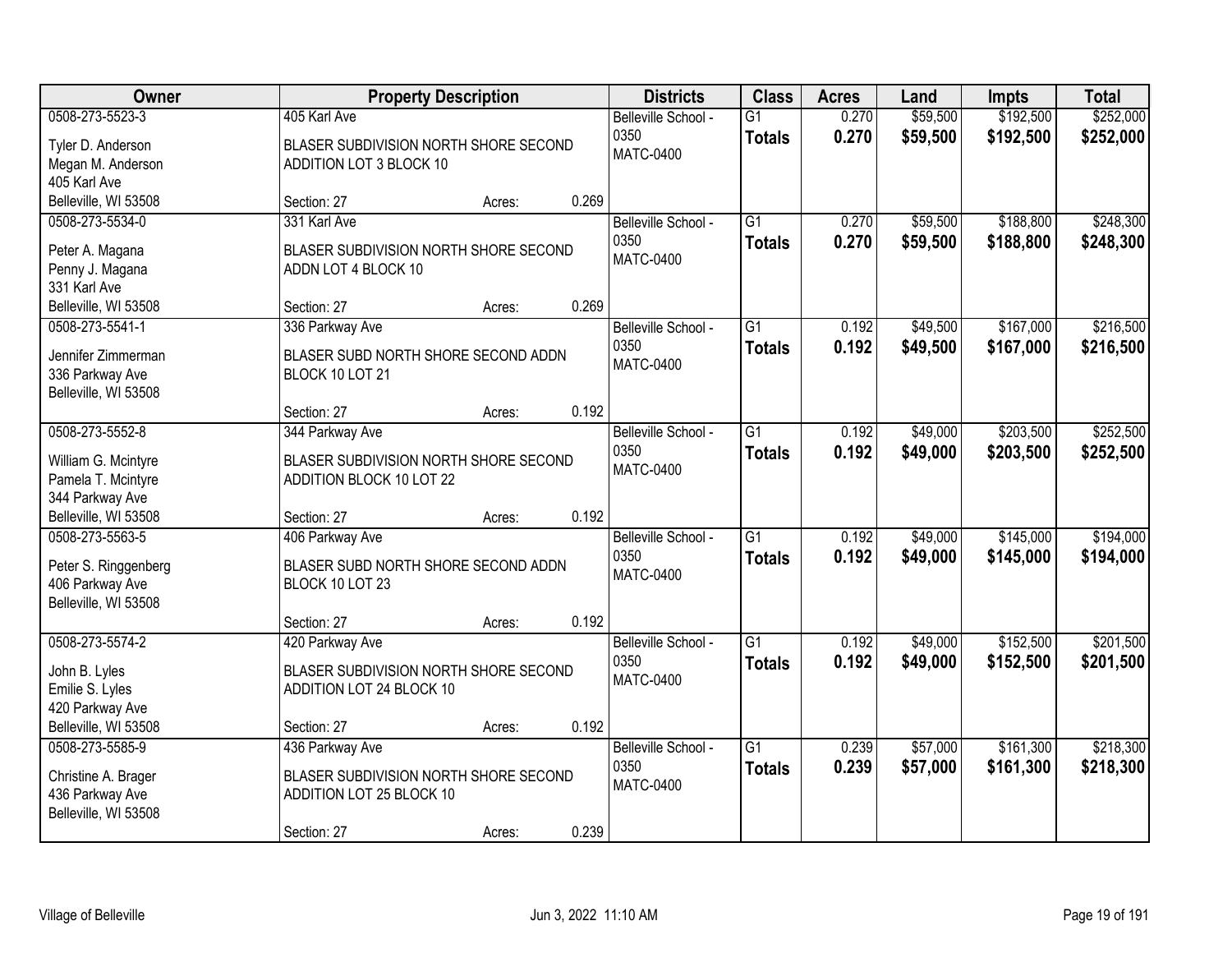| Owner                                                                                                 |                                                                                                    | <b>Property Description</b> |       | <b>Districts</b>                                | <b>Class</b>                     | <b>Acres</b>   | Land                 | Impts                  | <b>Total</b>           |
|-------------------------------------------------------------------------------------------------------|----------------------------------------------------------------------------------------------------|-----------------------------|-------|-------------------------------------------------|----------------------------------|----------------|----------------------|------------------------|------------------------|
| 0508-273-5601-8<br>Curtis M. Andersen<br>Kami L. Schwoegler<br>709 Jon St                             | 709 Jon St<br>BLASER SUBD NORTH SHORE SECOND ADDN<br>BLOCK 11 LOT 1                                |                             |       | Belleville School -<br>0350<br><b>MATC-0400</b> | $\overline{G1}$<br><b>Totals</b> | 0.239<br>0.239 | \$57,000<br>\$57,000 | \$173,500<br>\$173,500 | \$230,500<br>\$230,500 |
| Belleville, WI 53508                                                                                  | Section: 27                                                                                        | Acres:                      | 0.239 |                                                 |                                  |                |                      |                        |                        |
| 0508-273-5612-5<br>Melodee K. Patterson<br>419 Parkway Ave<br>Belleville, WI 53508                    | 419 Parkway Ave<br>BLASER SUBDIVISION NORTH SHORE SECOND<br>ADDITION LOT 2 BLOCK 11<br>Section: 27 | Acres:                      | 0.192 | Belleville School -<br>0350<br><b>MATC-0400</b> | $\overline{G1}$<br><b>Totals</b> | 0.192<br>0.192 | \$49,500<br>\$49,500 | \$158,500<br>\$158,500 | \$208,000<br>\$208,000 |
| 0508-273-5623-2                                                                                       | 409 Parkway Ave                                                                                    |                             |       | Belleville School -                             | $\overline{G1}$                  | 0.192          | \$49,500             | \$165,000              | \$214,500              |
| Miller Rev Living Tr, Kari J<br>409 Parkway Ave<br>Belleville, WI 53508                               | BLASER SUBDIVISION NORTH SHORE SECOND<br>ADDN LOT 3 BLOCK 11                                       |                             |       | 0350<br><b>MATC-0400</b>                        | <b>Totals</b>                    | 0.192          | \$49,500             | \$165,000              | \$214,500              |
|                                                                                                       | Section: 27                                                                                        | Acres:                      | 0.192 |                                                 |                                  |                |                      |                        |                        |
| 0508-273-5634-9<br>Shapiro Rev Tr, Stuart M & Wendy J<br>343 Parkway Ave<br>Belleville, WI 53508      | 343 Parkway Ave<br>BLASER SUBDIVISION NORTH SHORE SECOND<br>ADDITION LOT 4 BLOCK 11                |                             |       | Belleville School -<br>0350<br><b>MATC-0400</b> | G1<br><b>Totals</b>              | 0.192<br>0.192 | \$49,500<br>\$49,500 | \$171,000<br>\$171,000 | \$220,500<br>\$220,500 |
|                                                                                                       | Section: 27                                                                                        | Acres:                      | 0.192 |                                                 |                                  |                |                      |                        |                        |
| 0508-273-5645-6<br>Jonathan R. Allen<br>Elizabeth B. Allen<br>335 Parkway Ave<br>Belleville, WI 53508 | 335 Parkway Ave<br>BLASER SUBDIVISION NORTH SHORE SECOND<br>ADDN BLOCK 11 LOT 5                    |                             | 0.192 | Belleville School -<br>0350<br><b>MATC-0400</b> | $\overline{G1}$<br><b>Totals</b> | 0.192<br>0.192 | \$49,500<br>\$49,500 | \$185,000<br>\$185,000 | \$234,500<br>\$234,500 |
| 0508-273-5655-4                                                                                       | Section: 27<br>509 Jon St                                                                          | Acres:                      |       | Belleville School -                             | $\overline{X4}$                  | 2.258          | $\overline{60}$      | $\overline{50}$        | $\overline{50}$        |
| Belleville, Village of<br>24 W Main St<br>Belleville, WI 53508                                        | BLASER SUBDIVISION NORTH SHORE SECOND<br>ADDITION NORTH SHORE PARK (PUBLIC)                        |                             |       | 0350<br><b>MATC-0400</b>                        | <b>Totals</b>                    | 2.258          | \$0                  | \$0                    | \$0                    |
|                                                                                                       | Section: 27                                                                                        | Acres:                      | 2.258 |                                                 |                                  |                |                      |                        |                        |
| 0508-273-6001-2<br>Jeffrey M. Gudel<br>Julie A. Gudel<br>116 Belle Ave<br>Belleville, WI 53508        | 116 Belle Ave<br>BLASER SUBDIVISION NORTH SHORE NORTH LOT 1<br>Section: 27                         | Acres:                      | 0.272 | Belleville School -<br>0350<br><b>MATC-0400</b> | $\overline{G1}$<br><b>Totals</b> | 0.272<br>0.272 | \$59,500<br>\$59,500 | \$176,000<br>\$176,000 | \$235,500<br>\$235,500 |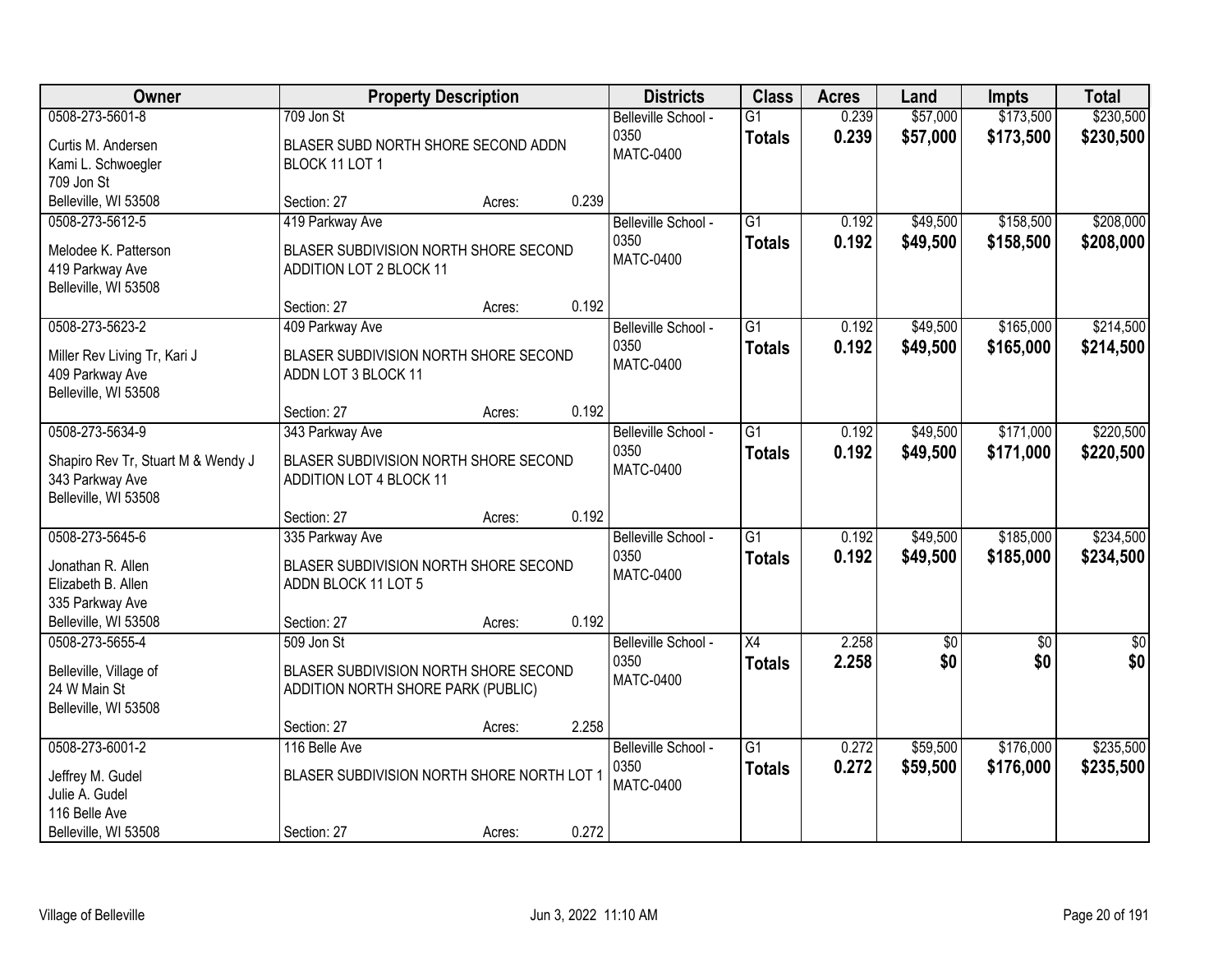| <b>Owner</b>                                               |                                                             | <b>Property Description</b>                |       | <b>Districts</b>            | <b>Class</b>                     | <b>Acres</b>   | Land                 | <b>Impts</b>           | <b>Total</b>           |
|------------------------------------------------------------|-------------------------------------------------------------|--------------------------------------------|-------|-----------------------------|----------------------------------|----------------|----------------------|------------------------|------------------------|
| 0508-273-6012-9<br>Benjamin L. Popp                        | 126 Belle Ave<br>BLASER SUBDIVISION NORTH SHORE NORTH LOT 2 |                                            |       | Belleville School -<br>0350 | $\overline{G1}$<br><b>Totals</b> | 0.269<br>0.269 | \$59,500<br>\$59,500 | \$154,800<br>\$154,800 | \$214,300<br>\$214,300 |
| Shengyan T. Popp<br>126 Belle Ave                          |                                                             |                                            |       | <b>MATC-0400</b>            |                                  |                |                      |                        |                        |
| Belleville, WI 53508                                       | Section: 27                                                 | Acres:                                     | 0.269 |                             |                                  |                |                      |                        |                        |
| 0508-273-6023-6                                            | 136 Belle Ave                                               |                                            |       | Belleville School -         | $\overline{G1}$                  | 0.269          | \$59,500             | \$222,500              | \$282,000              |
| Paul T. Zweifel<br>Delynn M. Zweifel<br>136 Belle Ave      |                                                             | BLASER SUBDIVISION NORTH SHORE NORTH LOT 3 |       | 0350<br><b>MATC-0400</b>    | <b>Totals</b>                    | 0.269          | \$59,500             | \$222,500              | \$282,000              |
| Belleville, WI 53508                                       | Section: 27                                                 | Acres:                                     | 0.269 |                             |                                  |                |                      |                        |                        |
| 0508-273-6034-3                                            | 206 Belle Ave                                               |                                            |       | Belleville School -         | G1                               | 0.269          | \$59,500             | \$183,500              | \$243,000              |
| Gregory P. Ihm<br>Tracy lhm                                |                                                             | BLASER SUBDIVISION NORTH SHORE NORTH LOT 4 |       | 0350<br><b>MATC-0400</b>    | <b>Totals</b>                    | 0.269          | \$59,500             | \$183,500              | \$243,000              |
| 206 Belle Ave                                              |                                                             |                                            |       |                             |                                  |                |                      |                        |                        |
| Belleville, WI 53508<br>0508-273-6045-0                    | Section: 27<br>216 Belle Ave                                | Acres:                                     | 0.269 | Belleville School -         | G1                               | 0.269          | \$59,500             | \$178,200              | \$237,700              |
| Matthew R. Wagner<br>Joi D. Wagner<br>216 Belle Ave        |                                                             | BLASER SUBDIVISION NORTH SHORE NORTH LOT 5 |       | 0350<br><b>MATC-0400</b>    | <b>Totals</b>                    | 0.269          | \$59,500             | \$178,200              | \$237,700              |
| Belleville, WI 53508                                       | Section: 27                                                 | Acres:                                     | 0.269 |                             |                                  |                |                      |                        |                        |
| 0508-273-6056-7                                            | 226 Belle Ave                                               |                                            |       | Belleville School -         | $\overline{G1}$                  | 0.242          | \$58,000             | \$132,500              | \$190,500              |
| Christine D. Lade<br>226 Belle Ave<br>Belleville, WI 53508 | BLASER SUBDIVISION NORTH SHORE NORTH LOT 6                  |                                            |       | 0350<br><b>MATC-0400</b>    | <b>Totals</b>                    | 0.242          | \$58,000             | \$132,500              | \$190,500              |
|                                                            | Section: 27                                                 | Acres:                                     | 0.242 |                             |                                  |                |                      |                        |                        |
| 0508-273-6067-4                                            | 306 Belle Ave                                               |                                            |       | Belleville School -         | $\overline{G1}$                  | 0.223          | \$54,500             | \$122,500              | \$177,000              |
| Scott Hare<br>Lisa Hare                                    | BLASER SUBDIVISION NORTH SHORE NORTH LOT 7                  |                                            |       | 0350<br><b>MATC-0400</b>    | <b>Totals</b>                    | 0.223          | \$54,500             | \$122,500              | \$177,000              |
| 306 Belle Ave<br>Belleville, WI 53508                      | Section: 27                                                 | Acres:                                     | 0.223 |                             |                                  |                |                      |                        |                        |
| 0508-273-6078-1                                            | 316 Belle Ave                                               |                                            |       | Belleville School -         | $\overline{G1}$                  | 0.223          | \$54,500             | \$131,000              | \$185,500              |
| John P. Krogulski<br>Natalia B. Ramirez<br>316 Belle Ave   |                                                             | BLASER SUBDIVISION NORTH SHORE NORTH LOT 8 |       | 0350<br><b>MATC-0400</b>    | <b>Totals</b>                    | 0.223          | \$54,500             | \$131,000              | \$185,500              |
| Belleville, WI 53508                                       | Section: 27                                                 | Acres:                                     | 0.223 |                             |                                  |                |                      |                        |                        |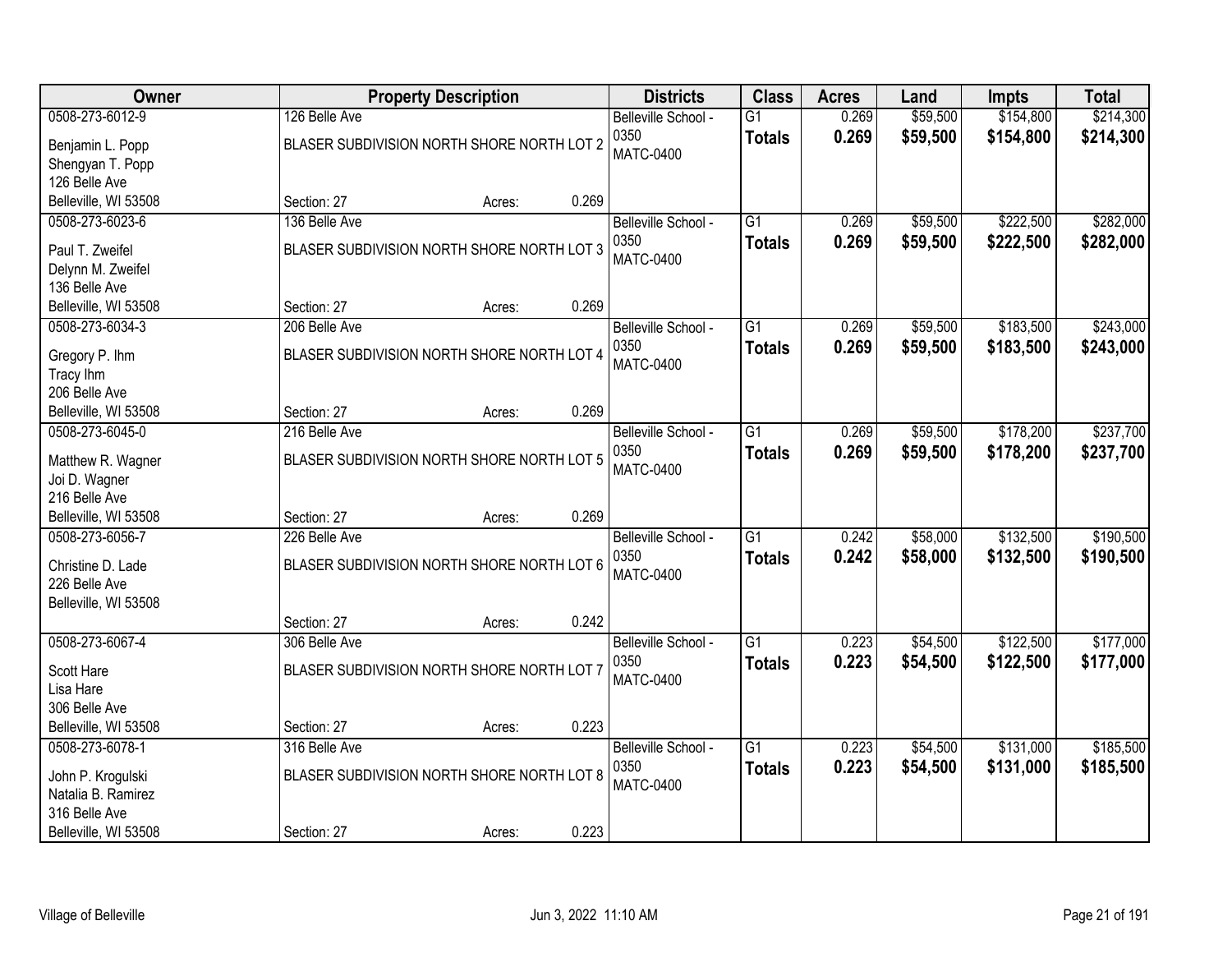| Owner                                                                                               |                                                                                    | <b>Property Description</b> |       | <b>Districts</b>                                | <b>Class</b>                     | <b>Acres</b>   | Land                 | Impts                  | <b>Total</b>           |
|-----------------------------------------------------------------------------------------------------|------------------------------------------------------------------------------------|-----------------------------|-------|-------------------------------------------------|----------------------------------|----------------|----------------------|------------------------|------------------------|
| 0508-273-6106-6<br>Joseph T. Gastel<br>Connie M. Willhite                                           | 936 Ann Ct<br>BLASER SUBDIVISION NORTH SHORE NORTH LOT<br>26                       |                             |       | Belleville School -<br>0350<br>MATC-0400        | $\overline{G1}$<br><b>Totals</b> | 0.515<br>0.515 | \$65,000<br>\$65,000 | \$197,600<br>\$197,600 | \$262,600<br>\$262,600 |
| 936 Ann Ct<br>Belleville, WI 53508                                                                  | Section: 27                                                                        | Acres:                      | 0.515 |                                                 |                                  |                |                      |                        |                        |
| 0508-273-6117-3<br>Eric L. Glamm<br>Kelly Glamm<br>926 Ann Ct                                       | 926 Ann Ct<br>BLASER SUBDIVISION NORTH SHORE NORTH LOT<br>27                       |                             |       | Belleville School -<br>0350<br><b>MATC-0400</b> | $\overline{G1}$<br><b>Totals</b> | 0.505<br>0.505 | \$65,000<br>\$65,000 | \$278,500<br>\$278,500 | \$343,500<br>\$343,500 |
| Belleville, WI 53508                                                                                | Section: 27                                                                        | Acres:                      | 0.504 |                                                 |                                  |                |                      |                        |                        |
| 0508-273-6128-0<br>John J. Kramer<br>Beverly J. Kramer<br>916 Ann Ct                                | 916 Ann Ct<br>BLASER SUBDIVISION NORTH SHORE NORTH LOT<br>28                       |                             |       | Belleville School -<br>0350<br><b>MATC-0400</b> | $\overline{G1}$<br><b>Totals</b> | 0.222<br>0.222 | \$54,500<br>\$54,500 | \$199,000<br>\$199,000 | \$253,500<br>\$253,500 |
| Belleville, WI 53508                                                                                | Section: 27                                                                        | Acres:                      | 0.222 |                                                 |                                  |                |                      |                        |                        |
| 0508-273-6139-7<br>Donna L. Szalkucki<br>Matthew W. Mani<br>906 Ann Ct                              | 906 Ann Ct<br>BLASER SUBDIVISION NORTH SHORE NORTH LOT<br>29                       |                             |       | Belleville School -<br>0350<br>MATC-0400        | $\overline{G1}$<br><b>Totals</b> | 0.227<br>0.227 | \$55,000<br>\$55,000 | \$187,500<br>\$187,500 | \$242,500<br>\$242,500 |
| Belleville, WI 53508                                                                                | Section: 27                                                                        | Acres:                      | 0.227 |                                                 |                                  |                |                      |                        |                        |
| 0508-273-6150-2<br>Logan L. Cannon<br>Callie R. Cannon<br>235 Bowlavard Ave<br>Belleville, WI 53508 | 235 Bowlavard Ave<br>BLASER SUBDIVISION NORTH SHORE NORTH LOT<br>30<br>Section: 27 | Acres:                      | 0.246 | Belleville School -<br>0350<br><b>MATC-0400</b> | $\overline{G1}$<br><b>Totals</b> | 0.246<br>0.246 | \$58,500<br>\$58,500 | \$191,500<br>\$191,500 | \$250,000<br>\$250,000 |
| 0508-273-6161-9                                                                                     | 225 Bowlavard Ave                                                                  |                             |       | Belleville School -                             | $\overline{G1}$                  | 0.275          | \$59,500             | \$200,000              | \$259,500              |
| William G. Bigler Jr<br>Kathleen M. Bigler<br>225 Bowlavard Ave                                     | BLASER SUBDIVISION NORTH SHORE NORTH LOT<br>31                                     |                             |       | 0350<br>MATC-0400                               | <b>Totals</b>                    | 0.275          | \$59,500             | \$200,000              | \$259,500              |
| Belleville, WI 53508                                                                                | Section: 27                                                                        | Acres:                      | 0.275 |                                                 |                                  |                |                      |                        |                        |
| 0508-273-6172-6<br>Rachel M. Aunet<br>215 Bowlavard Ave<br>Belleville, WI 53508                     | 215 Bowlavard Ave<br>BLASER SUBDIVISION NORTH SHORE NORTH LOT<br>32<br>Section: 27 | Acres:                      | 0.253 | Belleville School -<br>0350<br><b>MATC-0400</b> | $\overline{G1}$<br><b>Totals</b> | 0.253<br>0.253 | \$59,000<br>\$59,000 | \$172,300<br>\$172,300 | \$231,300<br>\$231,300 |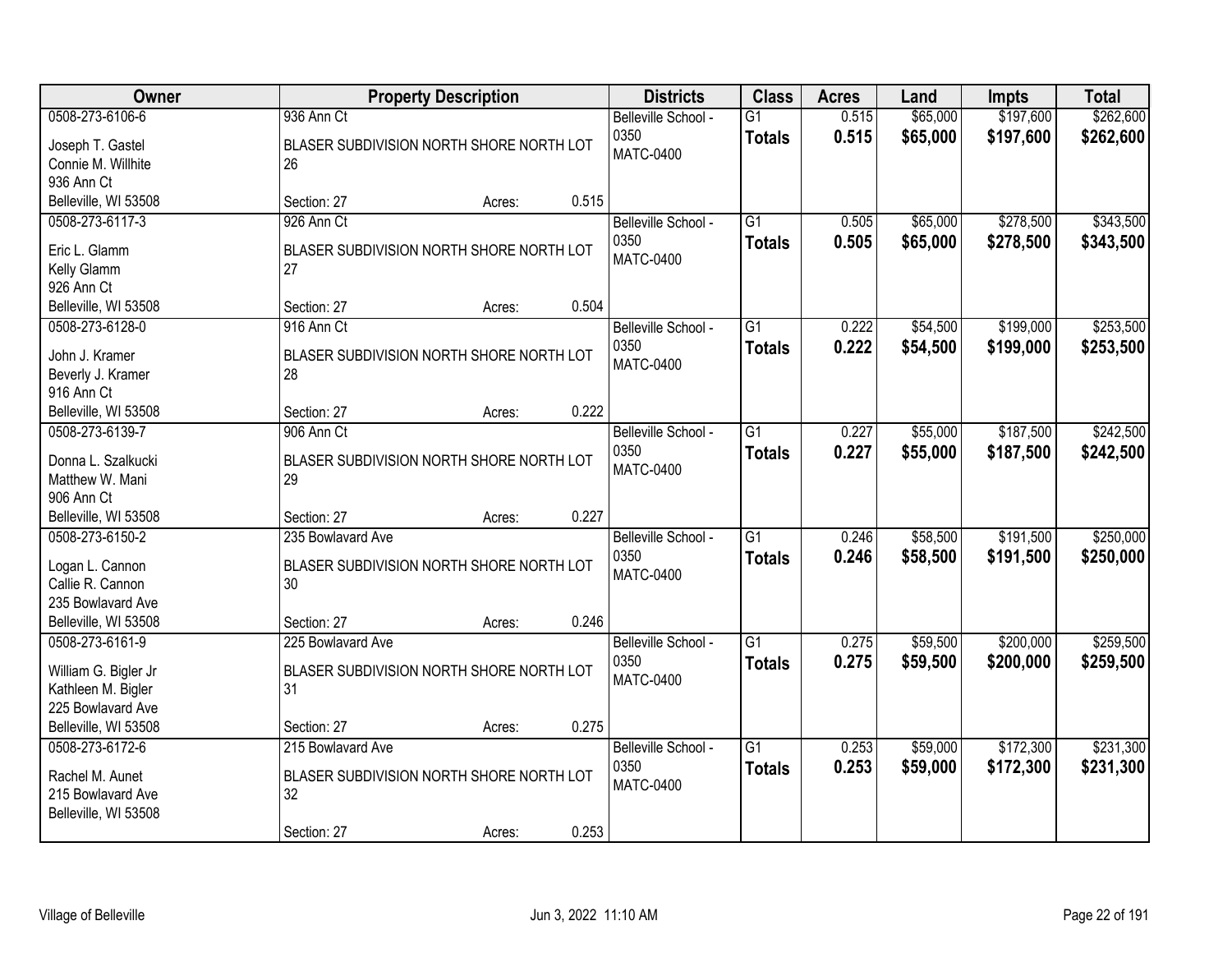| <b>Owner</b>                                                          |                                                          | <b>Property Description</b> |       | <b>Districts</b>                                | <b>Class</b>                     | <b>Acres</b>   | Land                 | <b>Impts</b>           | <b>Total</b>           |
|-----------------------------------------------------------------------|----------------------------------------------------------|-----------------------------|-------|-------------------------------------------------|----------------------------------|----------------|----------------------|------------------------|------------------------|
| 0508-273-6183-3                                                       | 905 Welch St                                             |                             |       | Belleville School -                             | $\overline{G1}$                  | 0.243          | \$58,000             | \$184,000              | \$242,000              |
| Richie D. Odegard<br>905 Welch St<br>Belleville, WI 53508             | BLASER SUBDIVISION NORTH SHORE NORTH LOT<br>33           |                             |       | 0350<br>MATC-0400                               | <b>Totals</b>                    | 0.243          | \$58,000             | \$184,000              | \$242,000              |
|                                                                       | Section: 27                                              | Acres:                      | 0.243 |                                                 |                                  |                |                      |                        |                        |
| 0508-273-6194-0                                                       | 915 Welch St                                             |                             |       | Belleville School -                             | G1                               | 0.408          | \$63,000             | \$188,400              | \$251,400              |
| David L. Mouchon<br>915 Welch St<br>Belleville, WI 53508              | BLASER SUBDIVISION NORTH SHORE NORTH LOT<br>34           |                             |       | 0350<br><b>MATC-0400</b>                        | <b>Totals</b>                    | 0.408          | \$63,000             | \$188,400              | \$251,400              |
|                                                                       | Section: 27                                              | Acres:                      | 0.408 |                                                 |                                  |                |                      |                        |                        |
| 0508-273-6205-6                                                       | 925 Welch St                                             |                             |       | Belleville School -                             | $\overline{G1}$                  | 0.369          | \$62,000             | \$185,100              | \$247,100              |
| Paul C. Ziehli<br>Rosemary E. Ziehli<br>925 Welch St                  | BLASER SUBDIVISION NORTH SHORE NORTH LOT<br>35           |                             |       | 0350<br><b>MATC-0400</b>                        | <b>Totals</b>                    | 0.369          | \$62,000             | \$185,100              | \$247,100              |
| Belleville, WI 53508                                                  | Section: 27                                              | Acres:                      | 0.369 |                                                 |                                  |                |                      |                        |                        |
| 0508-273-6216-3                                                       | 926 Welch St                                             |                             |       | Belleville School -                             | $\overline{G1}$                  | 0.278          | \$59,500             | \$125,000              | \$184,500              |
| Charles M. Campbell<br>Alice Campbell<br>PO Box 61                    | BLASER SUBDIVISION NORTH SHORE NORTH LOT<br>36           |                             |       | 0350<br><b>MATC-0400</b>                        | <b>Totals</b>                    | 0.278          | \$59,500             | \$125,000              | \$184,500              |
| Belleville, WI 53508                                                  | Section: 27                                              | Acres:                      | 0.278 |                                                 |                                  |                |                      |                        |                        |
| 0508-273-6227-0<br>Samuel R. Jones                                    | 916 Welch St<br>BLASER SUBDIVISION NORTH SHORE NORTH LOT |                             |       | Belleville School -<br>0350<br><b>MATC-0400</b> | $\overline{G1}$<br><b>Totals</b> | 0.258<br>0.258 | \$59,000<br>\$59,000 | \$172,200<br>\$172,200 | \$231,200<br>\$231,200 |
| Jade N. Jorgensen                                                     | 37                                                       |                             |       |                                                 |                                  |                |                      |                        |                        |
| 916 Welch St                                                          |                                                          |                             |       |                                                 |                                  |                |                      |                        |                        |
| Belleville, WI 53508<br>0508-273-6238-7                               | Section: 27<br>135 Bowlavard Ave                         | Acres:                      | 0.258 | Belleville School -                             | $\overline{G1}$                  | 0.289          | \$60,000             | \$188,500              | \$248,500              |
| Jason R. Watter<br>Amanda J. Watter                                   | BLASER SUBDIVISION NORTH SHORE NORTH LOT<br>38           |                             |       | 0350<br>MATC-0400                               | <b>Totals</b>                    | 0.289          | \$60,000             | \$188,500              | \$248,500              |
| 135 Bowlavard Ave                                                     |                                                          |                             |       |                                                 |                                  |                |                      |                        |                        |
| Belleville, WI 53508<br>0508-273-6249-4                               | Section: 27<br>206 Bowlavard Ave                         | Acres:                      | 0.289 | Belleville School -                             | $\overline{G1}$                  | 0.247          | \$58,500             | \$158,000              | \$216,500              |
| Beatriz E. Bolanos Lemire<br>Nathaniel P. Lemire<br>206 Bowlavard Ave | BLASER SUBDIVISION NORTH SHORE NORTH LOT<br>39           |                             |       | 0350<br><b>MATC-0400</b>                        | <b>Totals</b>                    | 0.247          | \$58,500             | \$158,000              | \$216,500              |
| Belleville, WI 53508                                                  | Section: 27                                              | Acres:                      | 0.247 |                                                 |                                  |                |                      |                        |                        |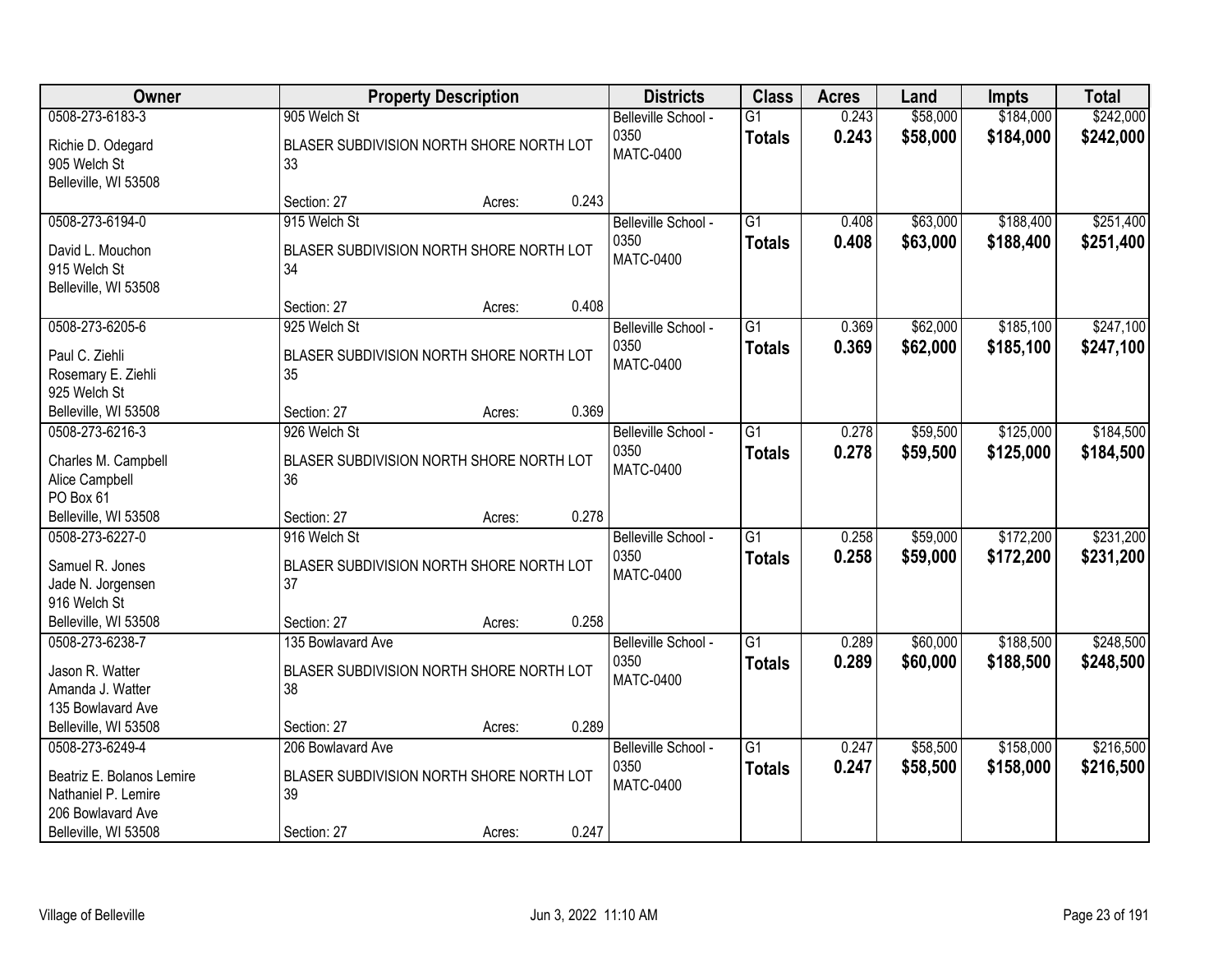| Owner                                  | <b>Property Description</b>              | <b>Districts</b>            | <b>Class</b>                     | <b>Acres</b>   | Land                 | Impts                  | <b>Total</b>           |
|----------------------------------------|------------------------------------------|-----------------------------|----------------------------------|----------------|----------------------|------------------------|------------------------|
| 0508-273-6260-9                        | 216 Bowlavard Ave                        | Belleville School -<br>0350 | $\overline{G1}$<br><b>Totals</b> | 0.237<br>0.237 | \$57,000<br>\$57,000 | \$184,000<br>\$184,000 | \$241,000<br>\$241,000 |
| Philip O. Edge                         | BLASER SUBDIVISION NORTH SHORE NORTH LOT | MATC-0400                   |                                  |                |                      |                        |                        |
| Donna C. Edge                          | 40                                       |                             |                                  |                |                      |                        |                        |
| 216 Bowlavard Ave                      |                                          |                             |                                  |                |                      |                        |                        |
| Belleville, WI 53508                   | 0.237<br>Section: 27<br>Acres:           |                             |                                  |                |                      |                        |                        |
| 0508-273-6271-6                        | 226 Bowlavard Ave                        | Belleville School -         | $\overline{G1}$                  | 0.281          | \$60,000             | \$184,000              | \$244,000              |
| Todd W. Saeger                         | BLASER SUBDIVISION NORTH SHORE NORTH LOT | 0350                        | <b>Totals</b>                    | 0.281          | \$60,000             | \$184,000              | \$244,000              |
| Carrie A. Saeger                       | 41                                       | <b>MATC-0400</b>            |                                  |                |                      |                        |                        |
| 226 Bowlavard Ave                      |                                          |                             |                                  |                |                      |                        |                        |
| Belleville, WI 53508                   | 0.281<br>Section: 27<br>Acres:           |                             |                                  |                |                      |                        |                        |
| 0508-273-6282-3                        | 246 Bowlavard Ave                        | Belleville School -         | $\overline{G1}$                  | 0.278          | \$59,500             | \$157,500              | \$217,000              |
|                                        |                                          | 0350                        | <b>Totals</b>                    | 0.278          | \$59,500             | \$157,500              | \$217,000              |
| Dustin G. Nicol                        | BLASER SUBDIVISION NORTH SHORE NORTH LOT | <b>MATC-0400</b>            |                                  |                |                      |                        |                        |
| Kandi K. Nicol<br>246 Bowlavard Ave    | 42                                       |                             |                                  |                |                      |                        |                        |
| Belleville, WI 53508                   | Section: 27<br>0.278<br>Acres:           |                             |                                  |                |                      |                        |                        |
| 0508-273-6293-0                        | 816 Butts Ct                             | Belleville School -         | $\overline{G1}$                  | 0.384          | \$62,500             | \$164,000              | \$226,500              |
|                                        |                                          | 0350                        |                                  |                |                      |                        |                        |
| Angela K. Youngs                       | BLASER SUBDIVISION NORTH SHORE NORTH LOT | <b>MATC-0400</b>            | <b>Totals</b>                    | 0.384          | \$62,500             | \$164,000              | \$226,500              |
| Travis R. Youngs                       | 43                                       |                             |                                  |                |                      |                        |                        |
| 816 Butts Ct                           |                                          |                             |                                  |                |                      |                        |                        |
| Belleville, WI 53508                   | 0.384<br>Section: 27<br>Acres:           |                             |                                  |                |                      |                        |                        |
| 0508-273-6304-6                        | 826 Butts Ct                             | Belleville School -         | $\overline{G1}$                  | 0.357          | \$61,500             | \$201,300              | \$262,800              |
| Tricia A. Bagley                       | BLASER SUBDIVISION NORTH SHORE NORTH LOT | 0350                        | <b>Totals</b>                    | 0.357          | \$61,500             | \$201,300              | \$262,800              |
| 826 Butts Ct                           | 44                                       | <b>MATC-0400</b>            |                                  |                |                      |                        |                        |
| Belleville, WI 53508                   |                                          |                             |                                  |                |                      |                        |                        |
|                                        | 0.357<br>Section: 27<br>Acres:           |                             |                                  |                |                      |                        |                        |
| 0508-273-6315-3                        | 315 Belle Ave                            | Belleville School -         | $\overline{G1}$                  | 0.234          | \$56,500             | \$138,500              | \$195,000              |
|                                        | BLASER SUBDIVISION NORTH SHORE NORTH LOT | 0350                        | <b>Totals</b>                    | 0.234          | \$56,500             | \$138,500              | \$195,000              |
| Jesus Guerrero<br>Patricia L. Guerrero | 55                                       | <b>MATC-0400</b>            |                                  |                |                      |                        |                        |
| 315 Belle Ave                          |                                          |                             |                                  |                |                      |                        |                        |
| Belleville, WI 53508                   | 0.234<br>Section: 27<br>Acres:           |                             |                                  |                |                      |                        |                        |
| 0508-273-6326-0                        | 305 Belle Ave                            | Belleville School -         | $\overline{G1}$                  | 0.234          | \$56,500             | \$172,500              | \$229,000              |
|                                        |                                          | 0350                        | <b>Totals</b>                    | 0.234          | \$56,500             | \$172,500              | \$229,000              |
| Listiyani Dowd                         | BLASER SUBDIVISION NORTH SHORE NORTH LOT | <b>MATC-0400</b>            |                                  |                |                      |                        |                        |
| 305 Belle Ave                          | 56                                       |                             |                                  |                |                      |                        |                        |
| Belleville, WI 53508                   |                                          |                             |                                  |                |                      |                        |                        |
|                                        | 0.234<br>Section: 27<br>Acres:           |                             |                                  |                |                      |                        |                        |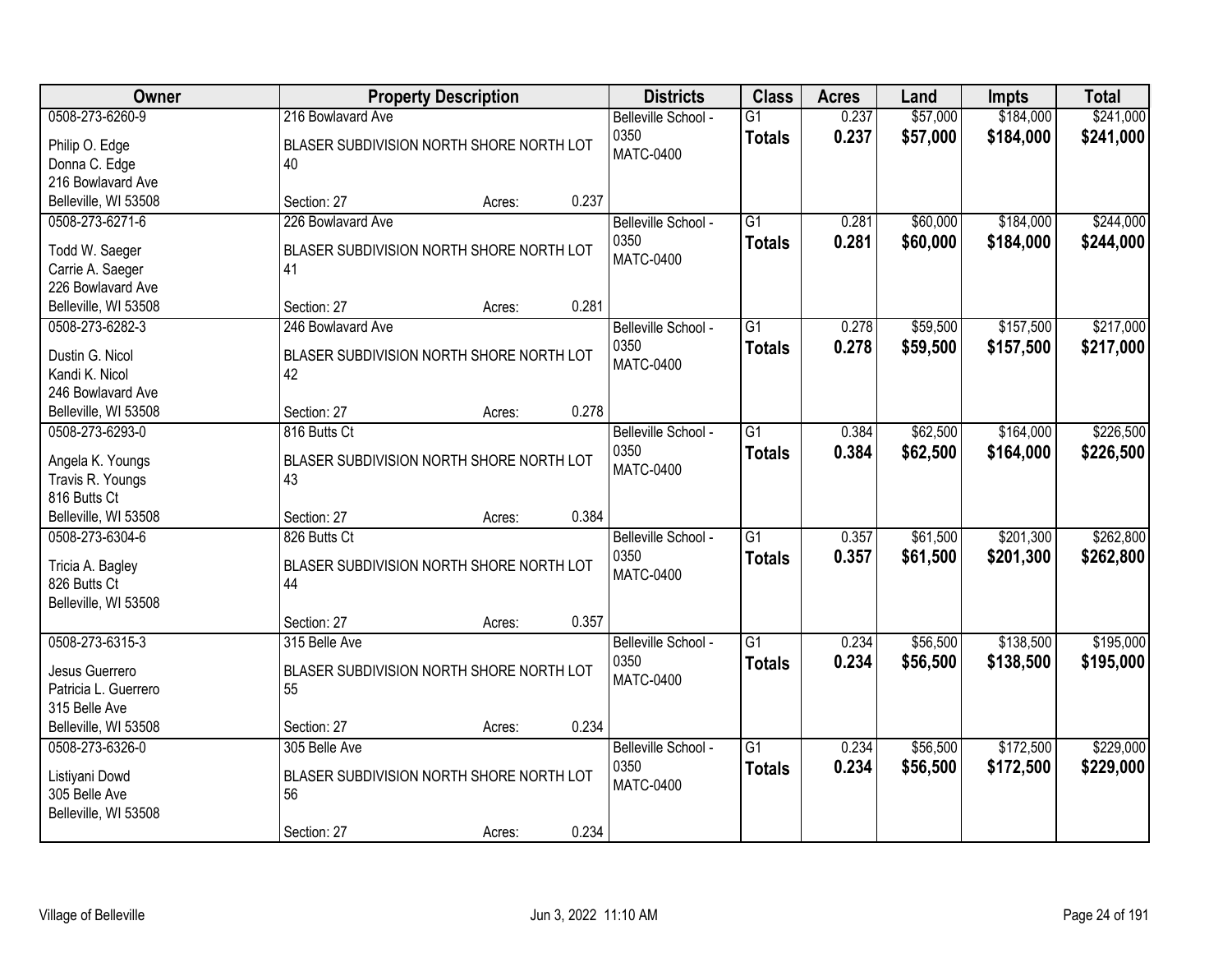| Owner                     |                                          | <b>Property Description</b> |       | <b>Districts</b>    | <b>Class</b>    | <b>Acres</b> | Land     | <b>Impts</b> | <b>Total</b> |
|---------------------------|------------------------------------------|-----------------------------|-------|---------------------|-----------------|--------------|----------|--------------|--------------|
| 0508-273-6337-7           | 225 Belle Ave                            |                             |       | Belleville School - | $\overline{G1}$ | 0.221        | \$54,000 | \$122,500    | \$176,500    |
| Carl D. Messer            | BLASER SUBDIVISION NORTH SHORE NORTH LOT |                             |       | 0350<br>MATC-0400   | <b>Totals</b>   | 0.221        | \$54,000 | \$122,500    | \$176,500    |
| <b>Teresa Messer</b>      | 57                                       |                             |       |                     |                 |              |          |              |              |
| 225 Belle Ave             |                                          |                             |       |                     |                 |              |          |              |              |
| Belleville, WI 53508      | Section: 27                              | Acres:                      | 0.220 |                     |                 |              |          |              |              |
| 0508-273-6348-4           | 215 Belle Ave                            |                             |       | Belleville School - | G1              | 0.221        | \$54,000 | \$162,400    | \$216,400    |
| Tonya R. Fahey            | BLASER SUBDIVISION NORTH SHORE NORTH LOT |                             |       | 0350                | <b>Totals</b>   | 0.221        | \$54,000 | \$162,400    | \$216,400    |
| 215 Belle Ave             | 58                                       |                             |       | <b>MATC-0400</b>    |                 |              |          |              |              |
| Belleville, WI 53508-9148 |                                          |                             |       |                     |                 |              |          |              |              |
|                           | Section: 27                              | Acres:                      | 0.220 |                     |                 |              |          |              |              |
| 0508-273-6359-1           | 205 Belle Ave                            |                             |       | Belleville School - | G1              | 0.234        | \$56,500 | \$159,500    | \$216,000    |
| <b>Riley Hilliard</b>     | BLASER SUBDIVISION NORTH SHORE NORTH LOT |                             |       | 0350                | <b>Totals</b>   | 0.234        | \$56,500 | \$159,500    | \$216,000    |
| Samuel Sharer             | 59                                       |                             |       | MATC-0400           |                 |              |          |              |              |
| 205 Belle Ave             |                                          |                             |       |                     |                 |              |          |              |              |
| Belleville, WI 53508      | Section: 27                              | Acres:                      | 0.234 |                     |                 |              |          |              |              |
| 0508-273-6370-6           | 815 Welch St                             |                             |       | Belleville School - | $\overline{G1}$ | 0.239        | \$57,000 | \$202,500    | \$259,500    |
| Steven F. Erb             | BLASER SUBDIVISION NORTH SHORE NORTH LOT |                             |       | 0350                | <b>Totals</b>   | 0.239        | \$57,000 | \$202,500    | \$259,500    |
| Connie M. Erb             | 60                                       |                             |       | <b>MATC-0400</b>    |                 |              |          |              |              |
| 815 Welch St              |                                          |                             |       |                     |                 |              |          |              |              |
| Belleville, WI 53508      | Section: 27                              | Acres:                      | 0.238 |                     |                 |              |          |              |              |
| 0508-273-6381-3           | 825 Welch St                             |                             |       | Belleville School - | $\overline{G1}$ | 0.239        | \$57,000 | \$234,500    | \$291,500    |
|                           |                                          |                             |       | 0350                | <b>Totals</b>   | 0.239        | \$57,000 | \$234,500    | \$291,500    |
| Brandon W. Jelle          | BLASER SUBDIVISION NORTH SHORE NORTH LOT |                             |       | <b>MATC-0400</b>    |                 |              |          |              |              |
| 825 Welch St              | 61                                       |                             |       |                     |                 |              |          |              |              |
| Belleville, WI 53508      |                                          |                             |       |                     |                 |              |          |              |              |
|                           | Section: 27                              | Acres:                      | 0.238 |                     |                 |              |          |              |              |
| 0508-273-6392-0           | 835 Welch St                             |                             |       | Belleville School - | $\overline{G1}$ | 0.239        | \$57,000 | \$175,000    | \$232,000    |
| Gilbert H. Liegel         | BLASER SUBDIVISION NORTH SHORE NORTH LOT |                             |       | 0350<br>MATC-0400   | <b>Totals</b>   | 0.239        | \$57,000 | \$175,000    | \$232,000    |
| 835 Welch St              | 62                                       |                             |       |                     |                 |              |          |              |              |
| Belleville, WI 53508      |                                          |                             |       |                     |                 |              |          |              |              |
|                           | Section: 27                              | Acres:                      | 0.238 |                     |                 |              |          |              |              |
| 0508-273-6403-6           | 136 Bowlavard Ave                        |                             |       | Belleville School - | $\overline{G1}$ | 0.289        | \$60,000 | \$182,000    | \$242,000    |
| Anthony J. Marino         | BLASER SUBDIVISION NORTH SHORE NORTH LOT |                             |       | 0350                | <b>Totals</b>   | 0.289        | \$60,000 | \$182,000    | \$242,000    |
| Aleda J. Marino           | 63                                       |                             |       | <b>MATC-0400</b>    |                 |              |          |              |              |
| 136 Bowlavard Ave         |                                          |                             |       |                     |                 |              |          |              |              |
| Belleville, WI 53508      | Section: 27                              | Acres:                      | 0.289 |                     |                 |              |          |              |              |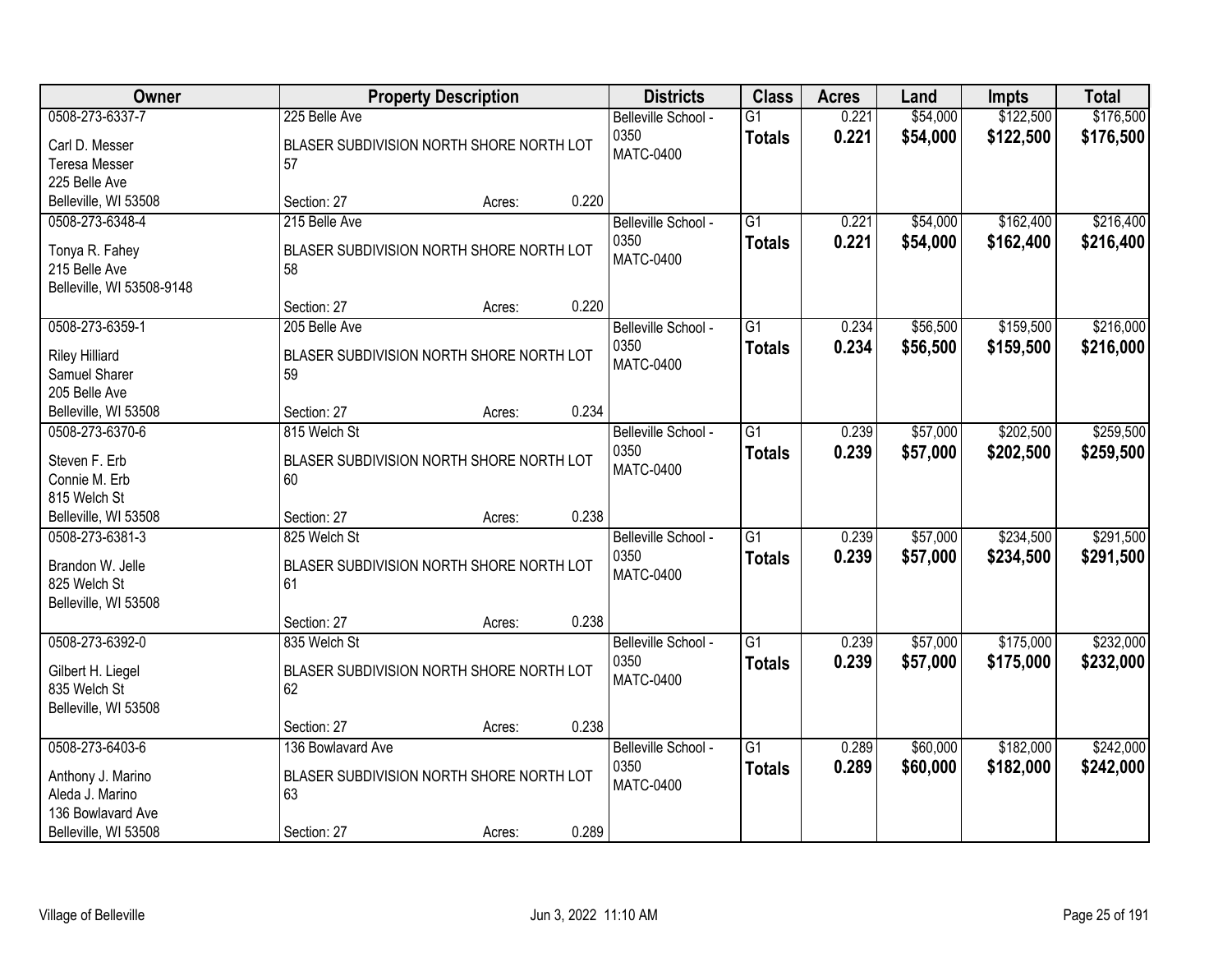| <b>Owner</b>                      | <b>Property Description</b>                    |       | <b>Districts</b>            | <b>Class</b>                     | <b>Acres</b>   | Land                 | <b>Impts</b>           | <b>Total</b>           |
|-----------------------------------|------------------------------------------------|-------|-----------------------------|----------------------------------|----------------|----------------------|------------------------|------------------------|
| 0508-273-6414-3                   | 836 Welch St                                   |       | Belleville School -<br>0350 | $\overline{G1}$<br><b>Totals</b> | 0.289<br>0.289 | \$60,000<br>\$60,000 | \$165,000<br>\$165,000 | \$225,000<br>\$225,000 |
| Jonathan P. Bublitz               | BLASER SUBDIVISION NORTH SHORE NORTH LOT       |       | <b>MATC-0400</b>            |                                  |                |                      |                        |                        |
| Teresa M. Bublitz<br>836 Welch St | 64                                             |       |                             |                                  |                |                      |                        |                        |
| Belleville, WI 53508              | Section: 27<br>Acres:                          | 0.289 |                             |                                  |                |                      |                        |                        |
| 0508-273-6425-0                   | 826 Welch St                                   |       | Belleville School -         | $\overline{G1}$                  | 0.289          | \$60,000             | \$211,000              | \$271,000              |
|                                   |                                                |       | 0350                        | <b>Totals</b>                    | 0.289          | \$60,000             | \$211,000              | \$271,000              |
| Shane A. Novotny                  | BLASER SUBDIVISION NORTH SHORE NORTH LOT       |       | <b>MATC-0400</b>            |                                  |                |                      |                        |                        |
| Sara M. Novotny                   | 65                                             |       |                             |                                  |                |                      |                        |                        |
| 826 Welch St                      |                                                |       |                             |                                  |                |                      |                        |                        |
| Belleville, WI 53508              | Section: 27<br>Acres:                          | 0.289 |                             |                                  |                |                      |                        |                        |
| 0508-273-6436-7                   | 816 Welch St                                   |       | Belleville School -         | G1                               | 0.289          | \$60,000             | \$190,400              | \$250,400              |
| Elaine D. Gerber                  | BLASER SUBDIVISION NORTH SHORE NORTH LOT       |       | 0350                        | <b>Totals</b>                    | 0.289          | \$60,000             | \$190,400              | \$250,400              |
| 816 Welch St                      | 66                                             |       | <b>MATC-0400</b>            |                                  |                |                      |                        |                        |
| Belleville, WI 53508              |                                                |       |                             |                                  |                |                      |                        |                        |
|                                   | Section: 27<br>Acres:                          | 0.289 |                             |                                  |                |                      |                        |                        |
| 0508-273-6447-4                   | 806 Welch St                                   |       | Belleville School -         | G1                               | 0.232          | \$56,000             | \$182,500              | \$238,500              |
| Gregory C. Younggren              | BLASER SUBDIVISION NORTH SHORE NORTH LOT       |       | 0350                        | <b>Totals</b>                    | 0.232          | \$56,000             | \$182,500              | \$238,500              |
| Pattie J. Peschl                  | 67                                             |       | <b>MATC-0400</b>            |                                  |                |                      |                        |                        |
| 806 Welch St                      |                                                |       |                             |                                  |                |                      |                        |                        |
| Belleville, WI 53508              | Section: 27<br>Acres:                          | 0.231 |                             |                                  |                |                      |                        |                        |
| 0508-273-6458-1                   | 125 Belle Ave                                  |       | Belleville School -         | $\overline{G1}$                  | 0.221          | \$54,000             | \$181,000              | \$235,000              |
|                                   |                                                |       | 0350                        | <b>Totals</b>                    | 0.221          | \$54,000             | \$181,000              | \$235,000              |
| Devin Bryant<br>Ann Bryant        | BLASER SUBDIVISION NORTH SHORE NORTH LOT<br>68 |       | <b>MATC-0400</b>            |                                  |                |                      |                        |                        |
| 125 Belle Ave                     |                                                |       |                             |                                  |                |                      |                        |                        |
| Belleville, WI 53508              | Section: 27<br>Acres:                          | 0.220 |                             |                                  |                |                      |                        |                        |
| 0508-273-6469-8                   | 115 Belle Ave                                  |       | Belleville School -         | $\overline{G1}$                  | 0.221          | \$54,000             | \$176,200              | \$230,200              |
|                                   |                                                |       | 0350                        | <b>Totals</b>                    | 0.221          | \$54,000             | \$176,200              | \$230,200              |
| Linda K. Mcdermott                | BLASER SUBDIVISION NORTH SHORE NORTH LOT       |       | <b>MATC-0400</b>            |                                  |                |                      |                        |                        |
| 115 Belle Ave                     | 69                                             |       |                             |                                  |                |                      |                        |                        |
| Belleville, WI 53508              |                                                |       |                             |                                  |                |                      |                        |                        |
| 0508-273-6480-3                   | Section: 27<br>Acres:<br>105 Belle Ave         | 0.220 |                             | $\overline{G1}$                  | 0.221          | \$54,000             | \$159,500              |                        |
|                                   |                                                |       | Belleville School -<br>0350 |                                  |                |                      |                        | \$213,500              |
| Hayley A. Lowmaster               | BLASER SUBDIVISION NORTH SHORE NORTH LOT       |       | <b>MATC-0400</b>            | <b>Totals</b>                    | 0.221          | \$54,000             | \$159,500              | \$213,500              |
| Chase J. Gleiter                  | 70                                             |       |                             |                                  |                |                      |                        |                        |
| 105 Belle Ave                     |                                                |       |                             |                                  |                |                      |                        |                        |
| Belleville, WI 53508              | Section: 27<br>Acres:                          | 0.220 |                             |                                  |                |                      |                        |                        |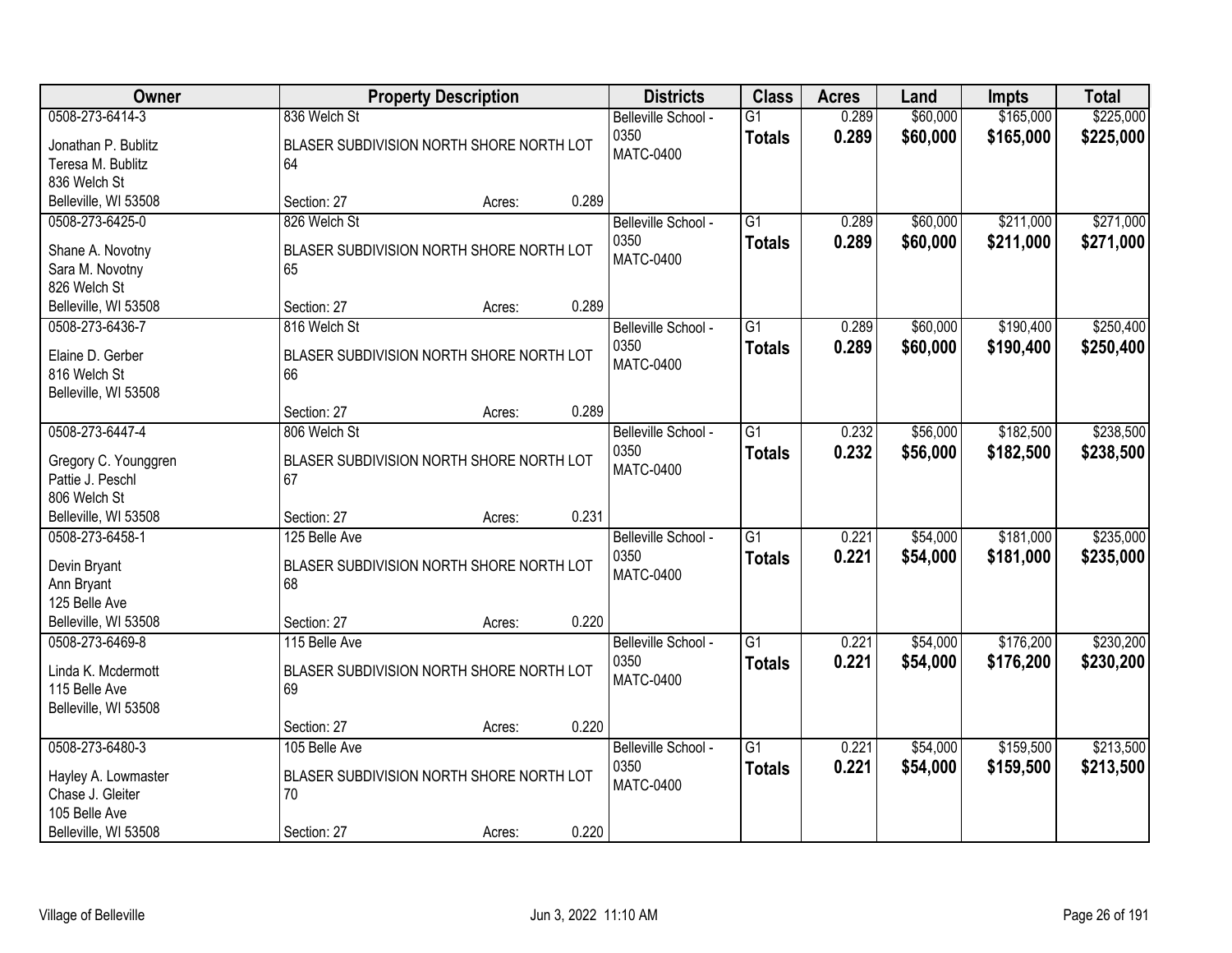| Owner                                                                |                                                                            | <b>Property Description</b> |       | <b>Districts</b>         | <b>Class</b>    | <b>Acres</b> | Land     | <b>Impts</b>    | <b>Total</b> |
|----------------------------------------------------------------------|----------------------------------------------------------------------------|-----------------------------|-------|--------------------------|-----------------|--------------|----------|-----------------|--------------|
| 0508-273-6501-1                                                      | 26 Heritage Ln                                                             |                             |       | Belleville School -      | $\overline{G1}$ | 0.000        | \$15,000 | \$132,000       | \$147,000    |
| Severson Living Tr, Ruth M<br>26 Heritage Ln<br>Belleville, WI 53508 | BELLEVILLE HERITAGE CONDOMINIUM UNIT 26                                    |                             |       | 0350<br><b>MATC-0400</b> | <b>Totals</b>   | 0.000        | \$15,000 | \$132,000       | \$147,000    |
|                                                                      | Section: 27                                                                | Acres:                      | 0.000 |                          |                 |              |          |                 |              |
| 0508-273-6504-1                                                      | 28 Heritage Ln                                                             |                             |       | Belleville School -      | $\overline{G1}$ | 0.000        | \$15,000 | \$132,000       | \$147,000    |
| Susan L. Sanford<br>28 Heritage Ln<br>Belleville, WI 53508           | BELLEVILLE HERITAGE CONDOMINIUM UNIT 28                                    |                             |       | 0350<br><b>MATC-0400</b> | <b>Totals</b>   | 0.000        | \$15,000 | \$132,000       | \$147,000    |
|                                                                      | Section: 27                                                                | Acres:                      | 0.000 |                          |                 |              |          |                 |              |
| 0508-273-6507-1                                                      | 30 Heritage Ln                                                             |                             |       | Belleville School -      | $\overline{G1}$ | 0.000        | \$15,000 | \$132,000       | \$147,000    |
| Leone G. Olstad<br>30 Heritage Ln<br>Belleville, WI 53508            | BELLEVILLE HERITAGE CONDOMINIUM UNIT 30                                    |                             |       | 0350<br><b>MATC-0400</b> | <b>Totals</b>   | 0.000        | \$15,000 | \$132,000       | \$147,000    |
|                                                                      | Section: 27                                                                | Acres:                      | 0.000 |                          |                 |              |          |                 |              |
| 0508-273-6510-1                                                      | 32 Heritage Ln                                                             |                             |       | Belleville School -      | $\overline{G1}$ | 0.000        | \$15,000 | \$132,000       | \$147,000    |
| Kayla Hefty<br>32 Heritage Ln<br>Belleville, WI 53508                | BELLEVILLE HERITAGE CONDOMINIUM UNIT 32                                    |                             |       | 0350<br><b>MATC-0400</b> | <b>Totals</b>   | 0.000        | \$15,000 | \$132,000       | \$147,000    |
|                                                                      | Section: 27                                                                | Acres:                      | 0.000 |                          |                 |              |          |                 |              |
| 0508-273-7005-6                                                      | 319 Karl Ave                                                               |                             |       | Belleville School -      | $\overline{G1}$ | 0.270        | \$59,500 | \$192,500       | \$252,000    |
| James A. Larson<br>Linda K. Larson<br>319 Karl Ave                   | BLASER SUBDIVISION NORTH SHORE SECOND<br>ADDITION LOT 5 BLOCK 10           |                             |       | 0350<br><b>MATC-0400</b> | <b>Totals</b>   | 0.270        | \$59,500 | \$192,500       | \$252,000    |
| Belleville, WI 53508                                                 | Section: 27                                                                | Acres:                      | 0.269 |                          |                 |              |          |                 |              |
| 0508-273-7016-3                                                      | 305 Karl Ave                                                               |                             |       | Belleville School -      | $\overline{G1}$ | 0.270        | \$59,500 | \$147,600       | \$207,100    |
| Angeline Hilbert<br>305 Karl Ave<br>Belleville, WI 53508             | BLASER SUBDIVISION NORTH SHORE SECOND<br>ADDITION LOT 6 BLOCK 10           |                             |       | 0350<br><b>MATC-0400</b> | <b>Totals</b>   | 0.270        | \$59,500 | \$147,600       | \$207,100    |
|                                                                      | Section: 27                                                                | Acres:                      | 0.269 |                          |                 |              |          |                 |              |
| 0508-273-7027-0                                                      | <b>Karl Ave</b>                                                            |                             |       | Belleville School -      | $\overline{X4}$ | 0.102        | \$0      | $\overline{50}$ | $\sqrt{50}$  |
| Belleville, Village of<br>24 W Main St<br>Belleville, WI 53508       | BLASER SUBDIVISION NORTH SHORE SECOND<br>ADDITION PEDESTRIAN ESMT (PUBLIC) |                             |       | 0350<br><b>MATC-0400</b> | <b>Totals</b>   | 0.102        | \$0      | \$0             | \$0          |
|                                                                      | Section: 27                                                                | Acres:                      | 0.102 |                          |                 |              |          |                 |              |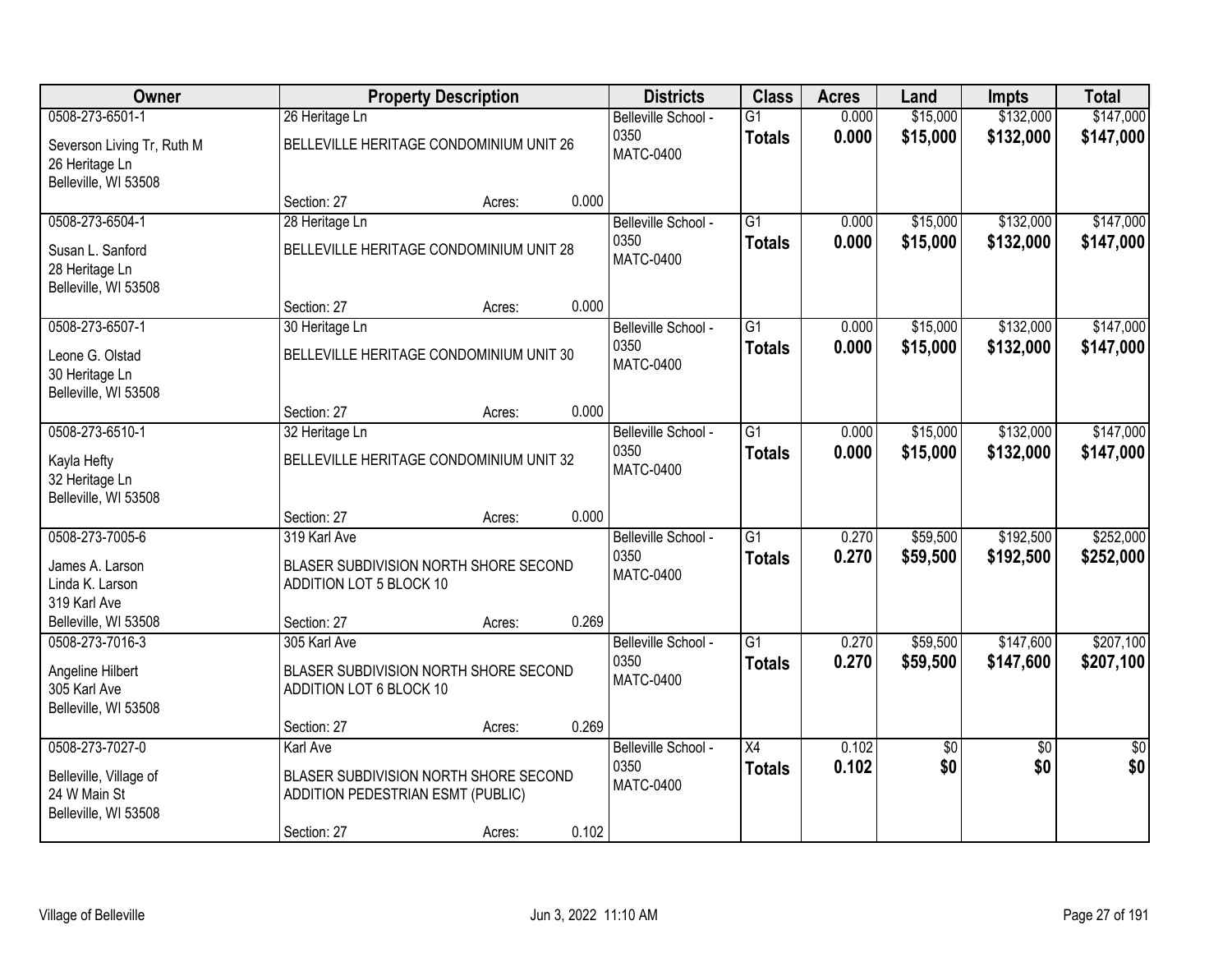| Owner                                                                                |                                                                | <b>Property Description</b>           |       | <b>Districts</b>                                | <b>Class</b>                     | <b>Acres</b>   | Land                 | Impts                  | <b>Total</b>           |
|--------------------------------------------------------------------------------------|----------------------------------------------------------------|---------------------------------------|-------|-------------------------------------------------|----------------------------------|----------------|----------------------|------------------------|------------------------|
| 0508-273-7037-8<br>Kinney Living Tr, Mai Fei<br>235 Karl Ave<br>Belleville, WI 53508 | 235 Karl Ave<br>ADDITION BLOCK 10 LOT 7                        | BLASER SUBDIVISION NORTH SHORE SECOND |       | Belleville School -<br>0350<br>MATC-0400        | $\overline{G1}$<br><b>Totals</b> | 0.242<br>0.242 | \$58,000<br>\$58,000 | \$146,200<br>\$146,200 | \$204,200<br>\$204,200 |
|                                                                                      | Section: 27                                                    | Acres:                                | 0.242 |                                                 |                                  |                |                      |                        |                        |
| 0508-273-7071-6<br>John E. Schuette<br>137 Karl Ave Unit a<br>Belleville, WI 53508   | 137 Karl Ave<br>NORTH SHORE CONDOMINIUM UNIT A                 |                                       |       | Belleville School -<br>0350<br><b>MATC-0400</b> | $\overline{G1}$<br><b>Totals</b> | 0.000<br>0.000 | \$30,000<br>\$30,000 | \$160,000<br>\$160,000 | \$190,000<br>\$190,000 |
|                                                                                      | Section: 27                                                    | Acres:                                | 0.000 |                                                 |                                  |                |                      |                        |                        |
| 0508-273-7073-4<br><b>Timothy Serum</b><br>Madison Roettger<br>135 Karl Ave          | 135 Karl Ave<br>NORTH SHORE CONDOMINIUM UNIT B                 |                                       |       | Belleville School -<br>0350<br><b>MATC-0400</b> | $\overline{G1}$<br><b>Totals</b> | 0.000<br>0.000 | \$30,000<br>\$30,000 | \$160,000<br>\$160,000 | \$190,000<br>\$190,000 |
| Belleville, WI 53508                                                                 | Section: 27                                                    | Acres:                                | 0.000 |                                                 |                                  |                |                      |                        |                        |
| 0508-273-7075-2<br>Cathy S. Sonnenburg<br>121 Karl Ave<br>Belleville, WI 53508       | 121 Karl Ave<br>NORTH SHORE CONDOMINIUM UNIT C                 |                                       |       | Belleville School -<br>0350<br><b>MATC-0400</b> | $\overline{G1}$<br><b>Totals</b> | 0.000<br>0.000 | \$30,000<br>\$30,000 | \$160,000<br>\$160,000 | \$190,000<br>\$190,000 |
|                                                                                      | Section: 27                                                    | Acres:                                | 0.000 |                                                 |                                  |                |                      |                        |                        |
| 0508-273-7077-0<br>Kalee L. Richards<br>119 Karl Ave<br>Belleville, WI 50508         | 119 Karl Ave<br>NORTH SHORE CONDOMINIUM UNIT D<br>Section: 27  | Acres:                                | 0.000 | Belleville School -<br>0350<br><b>MATC-0400</b> | $\overline{G1}$<br><b>Totals</b> | 0.000<br>0.000 | \$30,000<br>\$30,000 | \$160,000<br>\$160,000 | \$190,000<br>\$190,000 |
| 0508-273-7079-8                                                                      | 221 Karl Ave                                                   |                                       |       | Belleville School -                             | $\overline{G1}$                  | 0.000          | \$30,000             | \$160,000              | \$190,000              |
| Susan A. Janczak<br>221 Karl Ave<br>Belleville, WI 53508                             | NORTH SHORE CONDOMINIUMS UNIT E                                |                                       |       | 0350<br>MATC-0400                               | <b>Totals</b>                    | 0.000          | \$30,000             | \$160,000              | \$190,000              |
|                                                                                      | Section: 27                                                    | Acres:                                | 0.000 |                                                 |                                  |                |                      |                        |                        |
| 0508-273-7081-4<br>Brooke Olson<br>PO Box 103<br>Belleville, WI 53508                | 219 Karl Ave<br>NORTH SHORE CONDOMINIUMS UNIT F<br>Section: 27 | Acres:                                | 0.000 | Belleville School -<br>0350<br><b>MATC-0400</b> | $\overline{G1}$<br><b>Totals</b> | 0.000<br>0.000 | \$30,000<br>\$30,000 | \$143,500<br>\$143,500 | \$173,500<br>\$173,500 |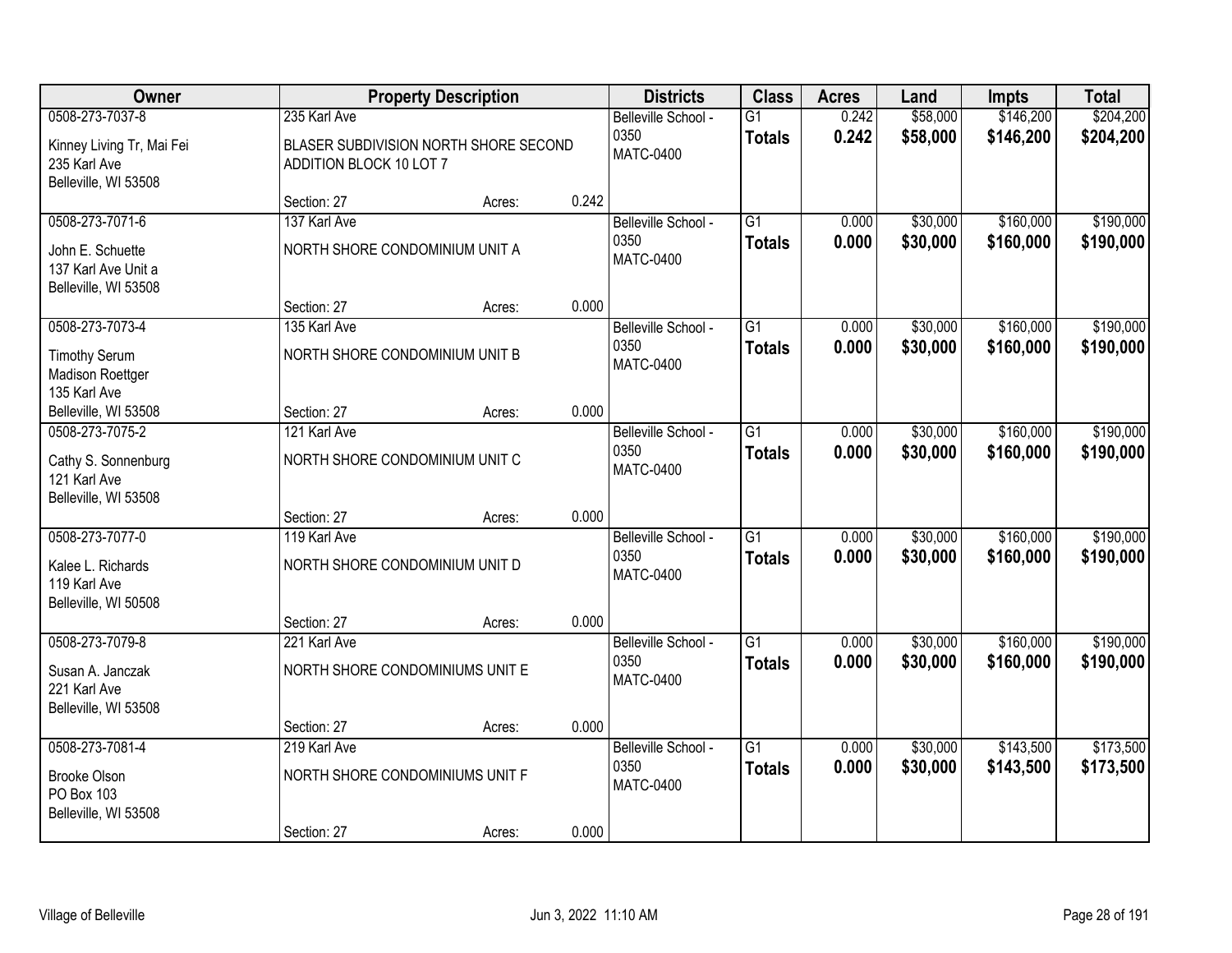| Owner                                   |                                                                   | <b>Property Description</b> |       | <b>Districts</b>    | <b>Class</b>    | <b>Acres</b> | Land     | Impts     | <b>Total</b> |
|-----------------------------------------|-------------------------------------------------------------------|-----------------------------|-------|---------------------|-----------------|--------------|----------|-----------|--------------|
| 0508-273-7083-2                         | 207 Karl Ave                                                      |                             |       | Belleville School - | $\overline{G1}$ | 0.000        | \$30,000 | \$160,000 | \$190,000    |
| Steven J. Schoenick                     | NORTH SHORE CONDOMINIUMS UNIT G                                   |                             |       | 0350                | <b>Totals</b>   | 0.000        | \$30,000 | \$160,000 | \$190,000    |
| Linda J. Gochenaur                      |                                                                   |                             |       | MATC-0400           |                 |              |          |           |              |
| 207 Karl Ave                            |                                                                   |                             |       |                     |                 |              |          |           |              |
| Belleville, WI 53508                    | Section: 27                                                       | Acres:                      | 0.000 |                     |                 |              |          |           |              |
| 0508-273-7085-0                         | 205 Karl Ave                                                      |                             |       | Belleville School - | $\overline{G1}$ | 0.000        | \$30,000 | \$160,000 | \$190,000    |
| Bradley S. Babler                       | NORTH SHORE CONDOMINIUMS UNIT H                                   |                             |       | 0350                | <b>Totals</b>   | 0.000        | \$30,000 | \$160,000 | \$190,000    |
| 205 Karl Ave                            |                                                                   |                             |       | <b>MATC-0400</b>    |                 |              |          |           |              |
| Belleville, WI 53508                    |                                                                   |                             |       |                     |                 |              |          |           |              |
|                                         | Section: 27                                                       | Acres:                      | 0.000 |                     |                 |              |          |           |              |
| 0508-273-7092-1                         | 607 Kari St                                                       |                             |       | Belleville School - | $\overline{G1}$ | 0.273        | \$59,500 | \$247,500 | \$307,000    |
| Mason Barber                            | BLASER SUBDIVISION NORTH SHORE SECOND                             |                             |       | 0350                | <b>Totals</b>   | 0.273        | \$59,500 | \$247,500 | \$307,000    |
| Karen Barber                            | ADDITION LOT 12 BLOCK 10                                          |                             |       | <b>MATC-0400</b>    |                 |              |          |           |              |
| 9123 N Territorial Rd                   |                                                                   |                             |       |                     |                 |              |          |           |              |
| Evansville, WI 53536                    | Section: 27                                                       | Acres:                      | 0.272 |                     |                 |              |          |           |              |
| 0508-273-7103-7                         | 106 Parkway Ave                                                   |                             |       | Belleville School - | $\overline{G1}$ | 0.234        | \$56,500 | \$144,100 | \$200,600    |
| Dustin A. Hansen                        | BLASER SUBDIVISION NORTH SHORE SECOND                             |                             |       | 0350                | <b>Totals</b>   | 0.234        | \$56,500 | \$144,100 | \$200,600    |
| 106 Parkway Ave                         | ADDITION LOT 13 BLOCK 10                                          |                             |       | <b>MATC-0400</b>    |                 |              |          |           |              |
| Belleville, WI 53508                    |                                                                   |                             |       |                     |                 |              |          |           |              |
|                                         | Section: 27                                                       | Acres:                      | 0.233 |                     |                 |              |          |           |              |
| 0508-273-7114-4                         | 120 Parkway Ave                                                   |                             |       | Belleville School - | $\overline{G1}$ | 0.232        | \$56,000 | \$136,400 | \$192,400    |
|                                         |                                                                   |                             |       | 0350                | <b>Totals</b>   | 0.232        | \$56,000 | \$136,400 | \$192,400    |
| Kevin J. Hellenbrand<br>120 Parkway Ave | BLASER SUBDIVISION NORTH SHORE SECOND<br>ADDITION LOT 14 BLOCK 10 |                             |       | <b>MATC-0400</b>    |                 |              |          |           |              |
| Belleville, WI 53508                    |                                                                   |                             |       |                     |                 |              |          |           |              |
|                                         | Section: 27                                                       | Acres:                      | 0.231 |                     |                 |              |          |           |              |
| 0508-273-7125-1                         | 136 Parkway Ave                                                   |                             |       | Belleville School - | $\overline{G1}$ | 0.270        | \$59,500 | \$186,500 | \$246,000    |
| Shawn R. Kippley                        | BLASER SUBDIVISION NORTH SHORE SECOND                             |                             |       | 0350                | <b>Totals</b>   | 0.270        | \$59,500 | \$186,500 | \$246,000    |
| 136 Parkway Ave                         | ADDITION LOT 15 BLOCK 10                                          |                             |       | MATC-0400           |                 |              |          |           |              |
| Belleville, WI 53508                    |                                                                   |                             |       |                     |                 |              |          |           |              |
|                                         | Section: 27                                                       | Acres:                      | 0.231 |                     |                 |              |          |           |              |
| 0508-273-7136-8                         | 206 Parkway Ave                                                   |                             |       | Belleville School - | $\overline{G1}$ | 0.232        | \$56,000 | \$130,600 | \$186,600    |
|                                         |                                                                   |                             |       | 0350                | <b>Totals</b>   | 0.232        | \$56,000 | \$130,600 | \$186,600    |
| Dennis L. Kahl<br>206 Parkway Ave       | BLASER SUBDIVISION NORTH SHORE SECOND<br>ADDITION LOT 16 BLOCK 10 |                             |       | <b>MATC-0400</b>    |                 |              |          |           |              |
| Belleville, WI 53508                    |                                                                   |                             |       |                     |                 |              |          |           |              |
|                                         | Section: 27                                                       | Acres:                      | 0.231 |                     |                 |              |          |           |              |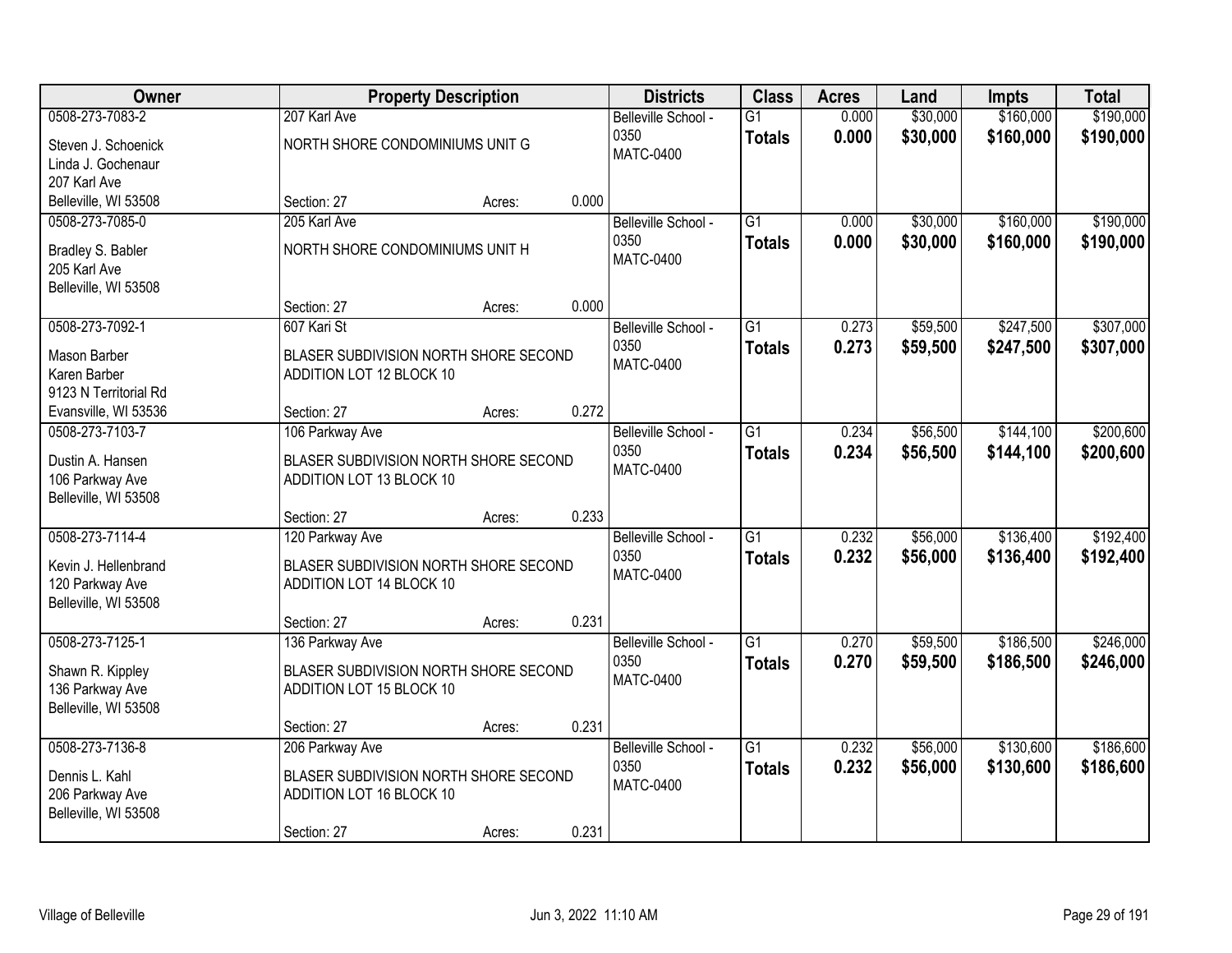| Owner                                                                                                  |                                                                                                                          | <b>Property Description</b> |                | <b>Districts</b>                                | <b>Class</b>                     | <b>Acres</b>   | Land                 | Impts                  | <b>Total</b>           |
|--------------------------------------------------------------------------------------------------------|--------------------------------------------------------------------------------------------------------------------------|-----------------------------|----------------|-------------------------------------------------|----------------------------------|----------------|----------------------|------------------------|------------------------|
| 0508-273-7147-5<br>Whitney M. Esser<br>Brian R. Johnson                                                | 220 Parkway Ave<br>BLASER SUBDIVISION NORTH SHORE SECOND<br>ADDITION LOT 17 BLOCK 10                                     |                             |                | Belleville School -<br>0350<br>MATC-0400        | $\overline{G1}$<br><b>Totals</b> | 0.232<br>0.232 | \$56,000<br>\$56,000 | \$128,400<br>\$128,400 | \$184,400<br>\$184,400 |
| 220 Parkway Ave<br>Belleville, WI 53508                                                                | Section: 27                                                                                                              | Acres:                      | 0.231          |                                                 |                                  |                |                      |                        |                        |
| 0508-273-7158-2<br>Linda S. Westra<br>236 Parkway Ave<br>Belleville, WI 53508                          | 236 Parkway Ave<br>BLASER SUBDIVISION NORTH SHORE SECOND<br>ADDN LOT 18 BLOCK 10                                         |                             |                | Belleville School -<br>0350<br><b>MATC-0400</b> | $\overline{G1}$<br><b>Totals</b> | 0.208<br>0.208 | \$52,000<br>\$52,000 | \$125,300<br>\$125,300 | \$177,300<br>\$177,300 |
| 0508-273-7169-9<br>John A. Foley<br>Kelly K. Kroll<br>306 Parkway Ave                                  | Section: 27<br>306 Parkway Ave<br>BLASER SUBDIVISION NORTH SHORE SECOND<br>ADDN BLOCK 10 LOT 19                          | Acres:                      | 0.208          | Belleville School -<br>0350<br><b>MATC-0400</b> | $\overline{G1}$<br><b>Totals</b> | 0.192<br>0.192 | \$49,500<br>\$49,500 | \$161,000<br>\$161,000 | \$210,500<br>\$210,500 |
| Belleville, WI 53508<br>0508-273-7180-4<br>Joan M. Percoski<br>320 Parkway Ave<br>Belleville, WI 53508 | Section: 27<br>320 Parkway Ave<br>BLASER SUBDIVISION NORTH SHORE SECOND<br>ADDITION LOT 20 BLOCK 10                      | Acres:                      | 0.192          | Belleville School -<br>0350<br><b>MATC-0400</b> | $\overline{G1}$<br><b>Totals</b> | 0.192<br>0.192 | \$49,500<br>\$49,500 | \$157,900<br>\$157,900 | \$207,400<br>\$207,400 |
| 0508-273-7196-6<br>Bonita M. Carpenter<br>319 Parkway Ave<br>Belleville, WI 53508                      | Section: 27<br>319 Parkway Ave<br>BLASER SUBDIVISION NORTH SHORE SECOND<br>ADDITION LOT 6 BLOCK 11                       | Acres:                      | 0.192          | Belleville School -<br>0350<br><b>MATC-0400</b> | $\overline{G1}$<br><b>Totals</b> | 0.192<br>0.192 | \$49,500<br>\$49,500 | \$156,000<br>\$156,000 | \$205,500<br>\$205,500 |
| 0508-273-7207-2<br>Myron T. Heittola<br>Lois A. Heittola<br>305 Parkway Ave<br>Belleville, WI 53508    | Section: 27<br>305 Parkway Ave<br>BLASER SUBDIVISION NORTH SHORE SECOND<br><b>ADDITION BLOCK 11 LOT 7</b><br>Section: 27 | Acres:<br>Acres:            | 0.192<br>0.192 | Belleville School -<br>0350<br><b>MATC-0400</b> | $\overline{G1}$<br><b>Totals</b> | 0.192<br>0.192 | \$49,500<br>\$49,500 | \$174,000<br>\$174,000 | \$223,500<br>\$223,500 |
| 0508-273-7218-9<br>Patrick J. Greenslet<br>235 Parkway Ave<br>Belleville, WI 53508                     | 235 Parkway Ave<br>BLASER SUBDIVISION NORTH SHORE SECOND<br><b>ADDITION LOT 8 BLOCK 11</b><br>Section: 27                | Acres:                      | 0.208          | Belleville School -<br>0350<br><b>MATC-0400</b> | $\overline{G1}$<br><b>Totals</b> | 0.208<br>0.208 | \$52,000<br>\$52,000 | \$151,300<br>\$151,300 | \$203,300<br>\$203,300 |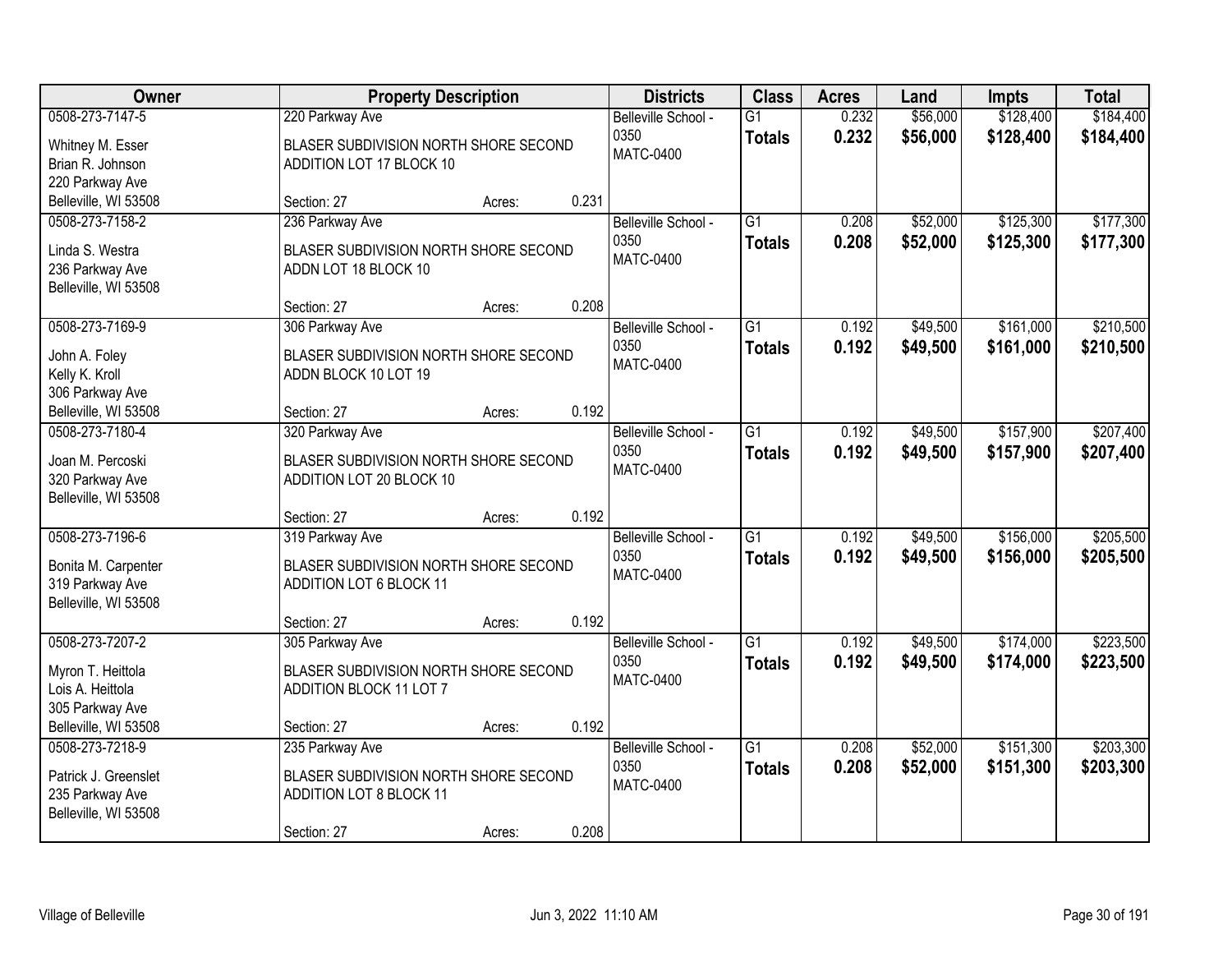| Owner                                   |                                                                   | <b>Property Description</b> |       | <b>Districts</b>            | <b>Class</b>    | <b>Acres</b> | Land     | Impts     | <b>Total</b> |
|-----------------------------------------|-------------------------------------------------------------------|-----------------------------|-------|-----------------------------|-----------------|--------------|----------|-----------|--------------|
| 0508-273-7229-6                         | 219 Parkway Ave                                                   |                             |       | Belleville School -         | $\overline{G1}$ | 0.232        | \$56,000 | \$144,500 | \$200,500    |
| Jo A. Grogan                            | BLASER SUBDIVISION NORTH SHORE SECOND                             |                             |       | 0350<br><b>MATC-0400</b>    | <b>Totals</b>   | 0.232        | \$56,000 | \$144,500 | \$200,500    |
| 219 Parkway Ave                         | ADDITION LOT 9 BLOCK 11                                           |                             |       |                             |                 |              |          |           |              |
| Belleville, WI 53508                    |                                                                   |                             |       |                             |                 |              |          |           |              |
| 0508-273-7240-1                         | Section: 27                                                       | Acres:                      | 0.231 |                             | $\overline{G1}$ | 0.232        | \$56,000 | \$130,900 | \$186,900    |
|                                         | 205 Parkway Ave                                                   |                             |       | Belleville School -<br>0350 |                 | 0.232        | \$56,000 | \$130,900 | \$186,900    |
| Nicole M. Friedl                        | BLASER SUBDIVISION NORTH SHORE SECOND                             |                             |       | <b>MATC-0400</b>            | <b>Totals</b>   |              |          |           |              |
| 205 Parkway Ave                         | ADDITION LOT 10 BLOCK 11                                          |                             |       |                             |                 |              |          |           |              |
| Belleville, WI 53508                    | Section: 27                                                       | Acres:                      | 0.231 |                             |                 |              |          |           |              |
| 0508-273-7251-8                         | 135 Parkway Ave                                                   |                             |       | Belleville School -         | $\overline{G1}$ | 0.232        | \$56,000 | \$135,800 | \$191,800    |
|                                         |                                                                   |                             |       | 0350                        | <b>Totals</b>   | 0.232        | \$56,000 | \$135,800 | \$191,800    |
| Debra L. Glotfelty                      | BLASER SUBDIVISION NORTH SHORE SECOND                             |                             |       | <b>MATC-0400</b>            |                 |              |          |           |              |
| 135 Parkway Ave<br>Belleville, WI 53508 | <b>ADDITION LOT 11 BLOCK 11</b>                                   |                             |       |                             |                 |              |          |           |              |
|                                         | Section: 27                                                       | Acres:                      | 0.231 |                             |                 |              |          |           |              |
| 0508-273-7262-5                         | 119 Parkway Ave                                                   |                             |       | Belleville School -         | $\overline{G1}$ | 0.232        | \$56,000 | \$122,500 | \$178,500    |
|                                         |                                                                   |                             |       | 0350                        | <b>Totals</b>   | 0.232        | \$56,000 | \$122,500 | \$178,500    |
| Jeffrey W. Thompson<br>119 Parkway Ave  | BLASER SUBDIVISION NORTH SHORE SECOND<br>ADDITION LOT 12 BLOCK 11 |                             |       | <b>MATC-0400</b>            |                 |              |          |           |              |
| Belleville, WI 53508                    |                                                                   |                             |       |                             |                 |              |          |           |              |
|                                         | Section: 27                                                       | Acres:                      | 0.231 |                             |                 |              |          |           |              |
| 0508-273-7273-2                         | 105 Parkway Ave                                                   |                             |       | Belleville School -         | $\overline{G1}$ | 0.234        | \$56,500 | \$133,500 | \$190,000    |
| Brian B. Endres                         | BLASER SUBDIVISION NORTH SHORE SECOND                             |                             |       | 0350                        | <b>Totals</b>   | 0.234        | \$56,500 | \$133,500 | \$190,000    |
| Emma M. Stodola                         | ADDITION LOT 13 BLOCK 11                                          |                             |       | MATC-0400                   |                 |              |          |           |              |
| 105 Parkway Ave                         |                                                                   |                             |       |                             |                 |              |          |           |              |
| Belleville, WI 53508                    | Section: 27                                                       | Acres:                      | 0.233 |                             |                 |              |          |           |              |
| 0508-273-7501-1                         | 629 River St Unit A                                               |                             |       | Belleville School -         | $\overline{G2}$ | 0.000        | \$25,000 | \$142,000 | \$167,000    |
| Michael J. O'Connor                     | RIVER STREET OFFICE CONDOMINIUM UNIT 1                            |                             |       | 0350<br><b>MATC-0400</b>    | <b>Totals</b>   | 0.000        | \$25,000 | \$142,000 | \$167,000    |
| c/o Michael J O'Connor State Farm       |                                                                   |                             |       |                             |                 |              |          |           |              |
| Insurance                               |                                                                   |                             |       |                             |                 |              |          |           |              |
| PO Box 379                              | Section: 27                                                       | Acres:                      | 0.000 |                             |                 |              |          |           |              |
| Belleville, WI 53508<br>0508-273-7504-1 | 629 River St Unit B                                               |                             |       | Belleville School -         | $\overline{G2}$ | 0.000        | \$25,000 | \$109,500 | \$134,500    |
|                                         |                                                                   |                             |       | 0350                        | <b>Totals</b>   | 0.000        | \$25,000 | \$109,500 | \$134,500    |
| G P. Mcdonald                           | RIVER STREET OFFICE CONDOMINIUM UNIT 2                            |                             |       | <b>MATC-0400</b>            |                 |              |          |           |              |
| W1065 Yarwood Rd<br>Brooklyn, WI 53521  |                                                                   |                             |       |                             |                 |              |          |           |              |
|                                         | Section: 27                                                       | Acres:                      | 0.000 |                             |                 |              |          |           |              |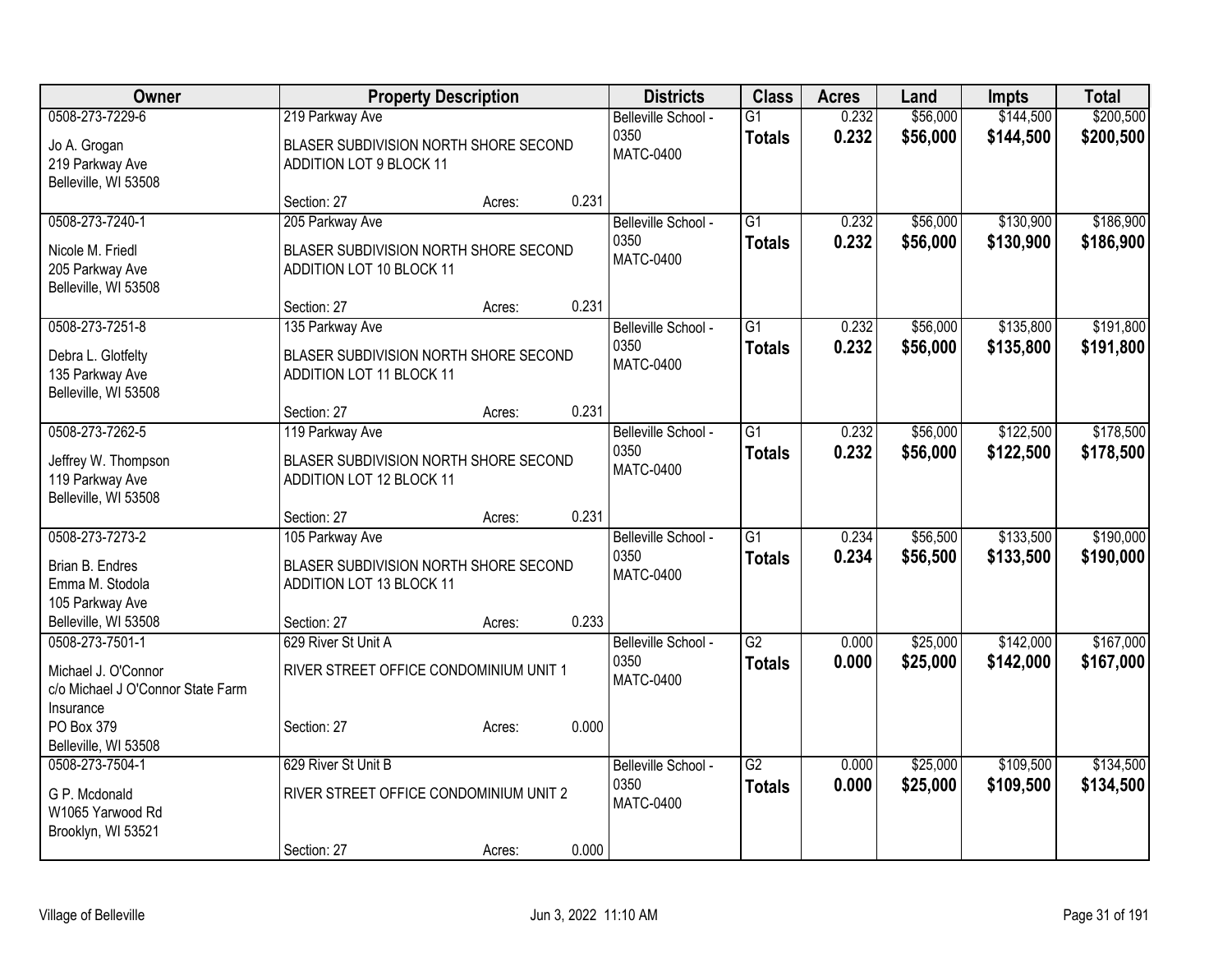| Owner                                                                                         |                                                | <b>Property Description</b>                |       | <b>Districts</b>                                | <b>Class</b>                     | <b>Acres</b>   | Land                 | Impts                  | <b>Total</b>           |
|-----------------------------------------------------------------------------------------------|------------------------------------------------|--------------------------------------------|-------|-------------------------------------------------|----------------------------------|----------------|----------------------|------------------------|------------------------|
| 0508-273-7507-1                                                                               | 629 River St Unit C                            |                                            |       | Belleville School -                             | $\overline{G2}$                  | 0.000          | \$25,000             | \$116,500              | \$141,500              |
| Foundations Rental, LLC<br>629 River St Ste c<br>Belleville, WI 53508                         |                                                | RIVER STREET OFFICE CONDOMINIUM UNIT 3     |       | 0350<br>MATC-0400                               | <b>Totals</b>                    | 0.000          | \$25,000             | \$116,500              | \$141,500              |
|                                                                                               | Section: 27                                    | Acres:                                     | 0.000 |                                                 |                                  |                |                      |                        |                        |
| 0508-273-7728-2                                                                               | 78 Heritage Ln                                 |                                            |       | Belleville School -                             | $\overline{G1}$                  | 0.000          | \$15,000             | \$123,500              | \$138,500              |
| Lyle J. Padrutt<br>78 Heritage Ln<br>Belleville, WI 53508                                     | VILLAGE CONDOMINIUM) UNIT 78                   | HERITAGE MANOR CONDOMINIUM (F/K/A HERITAGE |       | 0350<br><b>MATC-0400</b>                        | <b>Totals</b>                    | 0.000          | \$15,000             | \$123,500              | \$138,500              |
|                                                                                               | Section: 27                                    | Acres:                                     | 0.000 |                                                 |                                  |                |                      |                        |                        |
| 0508-273-7730-8                                                                               | 80 Heritage Ln                                 |                                            |       | Belleville School -                             | $\overline{G1}$                  | 0.000          | \$15,000             | \$123,500              | \$138,500              |
| <b>Ernest Mabis</b><br>Jeanine Mabis<br>80 Heritage Ln                                        | VILLAGE CONDOMINIUM) UNIT 80                   | HERITAGE MANOR CONDOMINIUM (F/K/A HERITAGE |       | 0350<br><b>MATC-0400</b>                        | <b>Totals</b>                    | 0.000          | \$15,000             | \$123,500              | \$138,500              |
| Belleville, WI 53508                                                                          | Section: 27                                    | Acres:                                     | 0.000 |                                                 |                                  |                |                      |                        |                        |
| 0508-273-7732-6                                                                               | 82 Heritage Ln                                 |                                            |       | Belleville School -                             | $\overline{G1}$                  | 0.000          | \$15,000             | \$123,500              | \$138,500              |
| Betty J. Goke<br>82 Heritage Ln<br>Belleville, WI 53508                                       | VILLAGE CONDOMINIUM) UNIT 82                   | HERITAGE MANOR CONDOMINIUM (F/K/A HERITAGE |       | 0350<br><b>MATC-0400</b>                        | <b>Totals</b>                    | 0.000          | \$15,000             | \$123,500              | \$138,500              |
|                                                                                               | Section: 27                                    | Acres:                                     | 0.000 |                                                 |                                  |                |                      |                        |                        |
| 0508-273-7734-4<br>Wiese M. Le, Lillian et al<br>84 Heritage Ln<br>Belleville, WI 53508       | 84 Heritage Ln<br>VILLAGE CONDOMINIUM) UNIT 84 | HERITAGE MANOR CONDOMINIUM (F/K/A HERITAGE |       | Belleville School -<br>0350<br><b>MATC-0400</b> | $\overline{G1}$<br><b>Totals</b> | 0.000<br>0.000 | \$15,000<br>\$15,000 | \$123,500<br>\$123,500 | \$138,500<br>\$138,500 |
|                                                                                               | Section: 27                                    | Acres:                                     | 0.000 |                                                 |                                  |                |                      |                        |                        |
| 0508-273-7736-2                                                                               | 86 Heritage Ln                                 |                                            |       | Belleville School -                             | $\overline{G1}$                  | 0.000          | \$15,000             | \$127,000              | \$142,000              |
| Robert J. Kammes<br>96 Heritage Ln<br>Belleville, WI 53508                                    | VILLAGE CONDOMINIUM) UNIT 86                   | HERITAGE MANOR CONDOMINIUM (F/K/A HERITAGE |       | 0350<br><b>MATC-0400</b>                        | <b>Totals</b>                    | 0.000          | \$15,000             | \$127,000              | \$142,000              |
|                                                                                               | Section: 27                                    | Acres:                                     | 0.000 |                                                 |                                  |                |                      |                        |                        |
| 0508-273-7738-0<br>Jades Long Lake Properties LLC<br>6895 Harrison St<br>Belleville, WI 53508 | 88 Heritage Ln<br>VILLAGE CONDOMINIUM) UNIT 88 | HERITAGE MANOR CONDOMINIUM (F/K/A HERITAGE |       | Belleville School -<br>0350<br><b>MATC-0400</b> | $\overline{G1}$<br><b>Totals</b> | 0.000<br>0.000 | \$15,000<br>\$15,000 | \$127,000<br>\$127,000 | \$142,000<br>\$142,000 |
|                                                                                               | Section: 27                                    | Acres:                                     | 0.000 |                                                 |                                  |                |                      |                        |                        |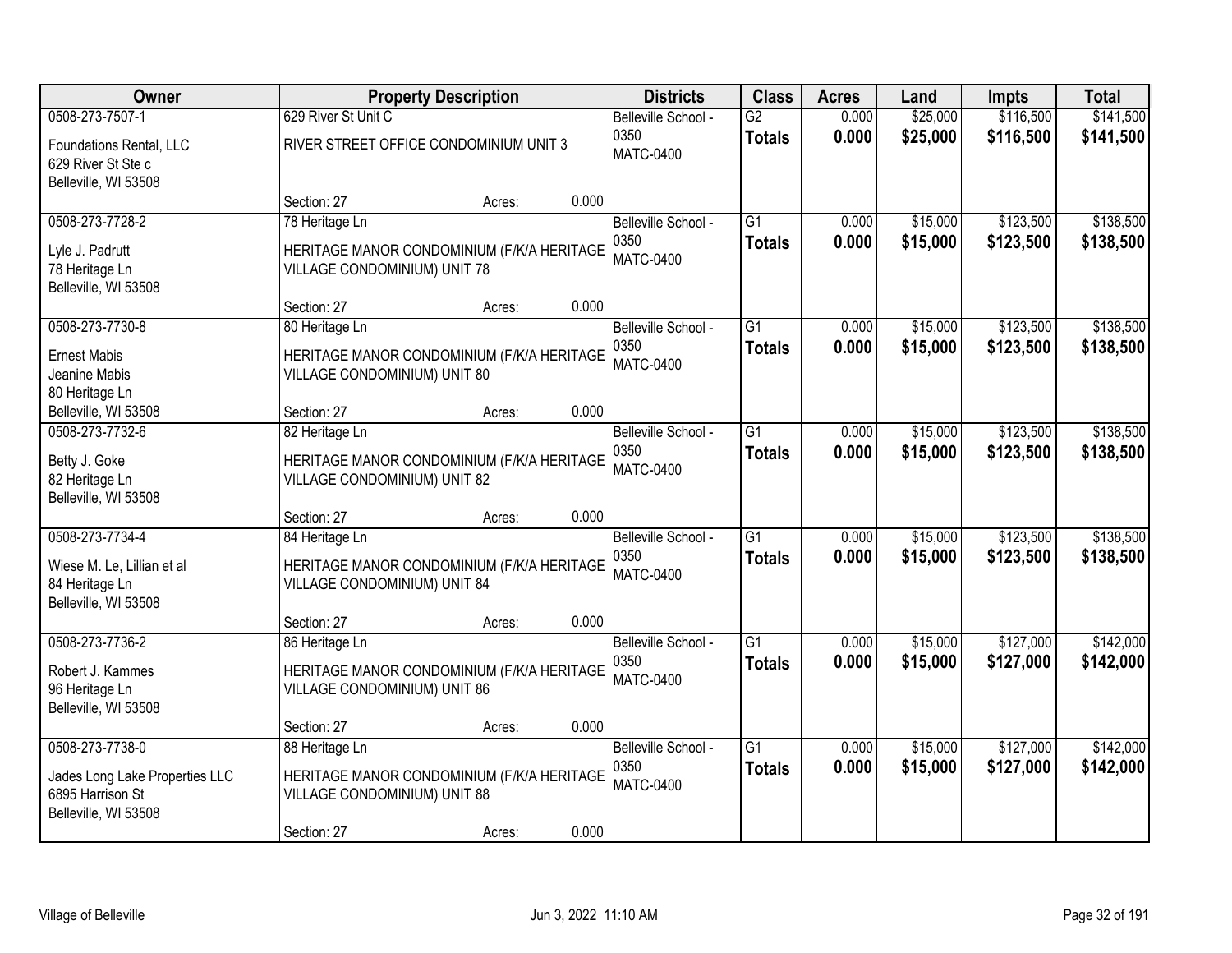| Owner                              | <b>Property Description</b>                                                |        | <b>Districts</b>            | <b>Class</b>    | <b>Acres</b> | Land     | <b>Impts</b> | <b>Total</b> |
|------------------------------------|----------------------------------------------------------------------------|--------|-----------------------------|-----------------|--------------|----------|--------------|--------------|
| 0508-273-7740-6                    | 90 Heritage Ln                                                             |        | Belleville School -         | $\overline{G1}$ | 0.000        | \$15,000 | \$123,500    | \$138,500    |
| Mary L. Hodel                      | HERITAGE MANOR CONDOMINIUM (F/K/A HERITAGE                                 |        | 0350                        | <b>Totals</b>   | 0.000        | \$15,000 | \$123,500    | \$138,500    |
| 90 Heritage Ln                     | VILLAGE CONDOMINIUM) UNIT 90                                               |        | <b>MATC-0400</b>            |                 |              |          |              |              |
| Belleville, WI 53508               |                                                                            |        |                             |                 |              |          |              |              |
|                                    | Section: 27                                                                | Acres: | 0.000                       |                 |              |          |              |              |
| 0508-273-7742-4                    | 92 Heritage Ln                                                             |        | Belleville School -         | $\overline{G1}$ | 0.000        | \$15,000 | \$123,500    | \$138,500    |
| John E. Cahalan                    | HERITAGE MANOR CONDOMINIUM (F/K/A HERITAGE                                 |        | 0350                        | <b>Totals</b>   | 0.000        | \$15,000 | \$123,500    | \$138,500    |
| Virginia G. Cahalan                | VILLAGE CONDOMINIUM) UNIT 92                                               |        | <b>MATC-0400</b>            |                 |              |          |              |              |
| 92 Heritage Ln                     |                                                                            |        |                             |                 |              |          |              |              |
| Belleville, WI 53508               | Section: 27                                                                | Acres: | 0.000                       |                 |              |          |              |              |
| 0508-273-7744-2                    | 94 Heritage Ln                                                             |        | Belleville School -         | G1              | 0.000        | \$15,000 | \$123,500    | \$138,500    |
|                                    |                                                                            |        | 0350                        | <b>Totals</b>   | 0.000        | \$15,000 | \$123,500    | \$138,500    |
| Steven Gerner<br>Jody Gerner       | HERITAGE MANOR CONDOMINIUM (F/K/A HERITAGE<br>VILLAGE CONDOMINIUM) UNIT 94 |        | <b>MATC-0400</b>            |                 |              |          |              |              |
| 94 Heritage Ln                     |                                                                            |        |                             |                 |              |          |              |              |
| Belleville, WI 53508               | Section: 27                                                                | Acres: | 0.000                       |                 |              |          |              |              |
| 0508-273-7746-0                    | 96 Heritage Ln                                                             |        | Belleville School -         | $\overline{G1}$ | 0.000        | \$15,000 | \$123,500    | \$138,500    |
|                                    |                                                                            |        | 0350                        | <b>Totals</b>   | 0.000        | \$15,000 | \$123,500    | \$138,500    |
| Kammes Le J. Robert et al          | HERITAGE MANOR CONDOMINIUM (F/K/A HERITAGE                                 |        | <b>MATC-0400</b>            |                 |              |          |              |              |
| 96 Heritage Ln                     | VILLAGE CONDOMINIUM) UNIT 96                                               |        |                             |                 |              |          |              |              |
| Belleville, WI 53508               |                                                                            |        |                             |                 |              |          |              |              |
| 0508-273-7748-8                    | Section: 27                                                                | Acres: | 0.000                       | $\overline{G1}$ | 0.000        | \$15,000 | \$127,000    | \$142,000    |
|                                    | 98 Heritage Ln                                                             |        | Belleville School -<br>0350 |                 |              |          |              |              |
| Philip Thompson                    | HERITAGE MANOR CONDOMINIUM (F/K/A HERITAGE                                 |        | <b>MATC-0400</b>            | <b>Totals</b>   | 0.000        | \$15,000 | \$127,000    | \$142,000    |
| Lori Thompson                      | VILLAGE CONDOMINIUM) UNIT 98                                               |        |                             |                 |              |          |              |              |
| N8390 Marty Rd                     |                                                                            |        |                             |                 |              |          |              |              |
| New Glarus, WI 53574               | Section: 27                                                                | Acres: | 0.000                       |                 |              |          |              |              |
| 0508-273-7750-4                    | 100 Heritage Ln                                                            |        | Belleville School -         | $\overline{G1}$ | 0.000        | \$15,000 | \$127,000    | \$142,000    |
| Ronald Oldham                      | HERITAGE MANOR CONDOMINIUM (F/K/A HERITAGE                                 |        | 0350                        | <b>Totals</b>   | 0.000        | \$15,000 | \$127,000    | \$142,000    |
| Pat Oldham                         | VILLAGE CONDOMINIUM) UNIT 100                                              |        | <b>MATC-0400</b>            |                 |              |          |              |              |
| 100 Heritage Ln                    |                                                                            |        |                             |                 |              |          |              |              |
| Belleville, WI 53508               | Section: 27                                                                | Acres: | 0.000                       |                 |              |          |              |              |
| 0508-273-7752-2                    | 102 Heritage Ln                                                            |        | Belleville School -         | $\overline{G1}$ | 0.000        | \$15,000 | \$123,500    | \$138,500    |
| Steele Le, Wallace E C. Steele Le, | HERITAGE MANOR CONDOMINIUM UNIT 102                                        |        | 0350                        | <b>Totals</b>   | 0.000        | \$15,000 | \$123,500    | \$138,500    |
| <b>Wallace EC</b>                  |                                                                            |        | <b>MATC-0400</b>            |                 |              |          |              |              |
| Debra L. Wealti                    |                                                                            |        |                             |                 |              |          |              |              |
| 102 Heritage Ln                    | Section: 27                                                                | Acres: | 0.000                       |                 |              |          |              |              |
| Belleville, WI 53508               |                                                                            |        |                             |                 |              |          |              |              |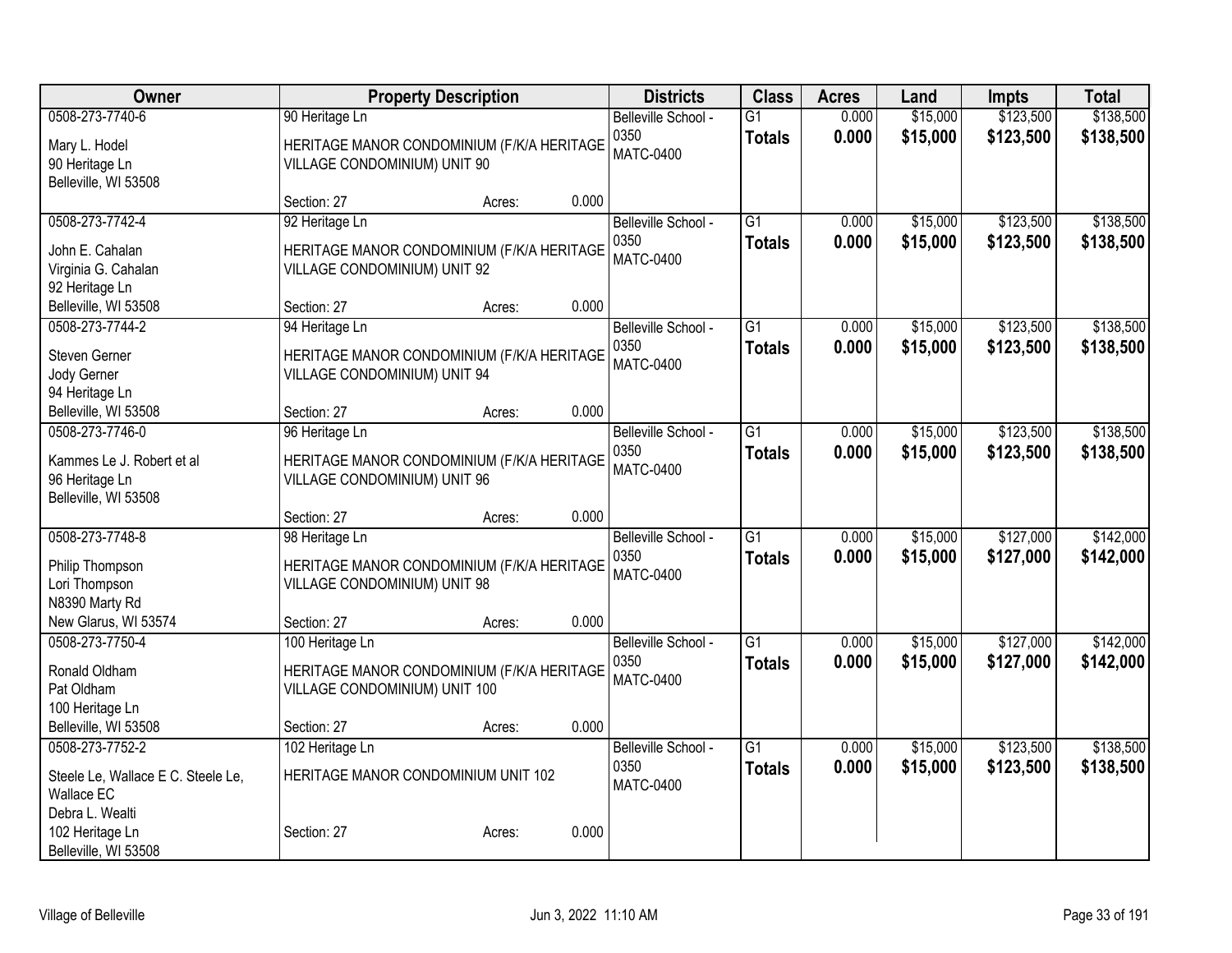| Owner                                           | <b>Property Description</b>                                                                       |                  | <b>Districts</b>    | <b>Class</b>    | <b>Acres</b> | Land            | Impts           | <b>Total</b>    |
|-------------------------------------------------|---------------------------------------------------------------------------------------------------|------------------|---------------------|-----------------|--------------|-----------------|-----------------|-----------------|
| 0508-273-7754-0                                 | 104 Heritage Ln                                                                                   |                  | Belleville School - | $\overline{G1}$ | 0.000        | \$15,000        | \$123,500       | \$138,500       |
| Wanda L. Knautz                                 | HERITAGE MANOR CONDOMINIUM UNIT 104                                                               |                  | 0350                | <b>Totals</b>   | 0.000        | \$15,000        | \$123,500       | \$138,500       |
| 104 Heritage Ln                                 |                                                                                                   |                  | <b>MATC-0400</b>    |                 |              |                 |                 |                 |
| Belleville, WI 53508                            |                                                                                                   |                  |                     |                 |              |                 |                 |                 |
|                                                 | Section: 27                                                                                       | 0.000<br>Acres:  |                     |                 |              |                 |                 |                 |
| 0508-273-7756-8                                 | 106 Heritage Ln                                                                                   |                  | Belleville School - | $\overline{G1}$ | 0.000        | \$15,000        | \$123,500       | \$138,500       |
| <b>Robert Trummer</b>                           | HERITAGE MANOR CONDOMINIUM UNIT 106                                                               |                  | 0350                | <b>Totals</b>   | 0.000        | \$15,000        | \$123,500       | \$138,500       |
| Lee Trummer                                     |                                                                                                   |                  | <b>MATC-0400</b>    |                 |              |                 |                 |                 |
| 106 Heritage Ln                                 |                                                                                                   |                  |                     |                 |              |                 |                 |                 |
| Belleville, WI 53508                            | Section: 27                                                                                       | 0.000<br>Acres:  |                     |                 |              |                 |                 |                 |
| 0508-273-7758-6                                 | 108 Heritage Ln                                                                                   |                  | Belleville School - | G <sub>1</sub>  | 0.000        | \$15,000        | \$123,500       | \$138,500       |
| Sylvia M. Zentner                               | HERITAGE MANOR CONDOMINIUM UNIT 108                                                               |                  | 0350                | <b>Totals</b>   | 0.000        | \$15,000        | \$123,500       | \$138,500       |
| 108 Heritage Ln                                 |                                                                                                   |                  | <b>MATC-0400</b>    |                 |              |                 |                 |                 |
| Belleville, WI 53508                            |                                                                                                   |                  |                     |                 |              |                 |                 |                 |
|                                                 | Section: 27                                                                                       | 0.000<br>Acres:  |                     |                 |              |                 |                 |                 |
| 0508-273-7760-2                                 | 110 Heritage Ln                                                                                   |                  | Belleville School - | G1              | 0.000        | \$15,000        | \$123,500       | \$138,500       |
| Alan P. Grotsky                                 | HERITAGE MANOR CONDOMINIUM UNIT 110                                                               |                  | 0350                | <b>Totals</b>   | 0.000        | \$15,000        | \$123,500       | \$138,500       |
| Rejetta A. Grotsky                              |                                                                                                   |                  | <b>MATC-0400</b>    |                 |              |                 |                 |                 |
| 110 Heritage Ln                                 |                                                                                                   |                  |                     |                 |              |                 |                 |                 |
| Belleville, WI 53508                            | Section: 27                                                                                       | 0.000<br>Acres:  |                     |                 |              |                 |                 |                 |
| 0508-273-7762-0                                 | 112 Heritage Ln                                                                                   |                  | Belleville School - | $\overline{G1}$ | 0.000        | \$15,000        | \$123,500       | \$138,500       |
|                                                 | HERITAGE MANOR CONDOMINIUM UNIT 112                                                               |                  | 0350                | <b>Totals</b>   | 0.000        | \$15,000        | \$123,500       | \$138,500       |
| A&D Heritage Properties LLC<br>6895 Harrison St |                                                                                                   |                  | <b>MATC-0400</b>    |                 |              |                 |                 |                 |
| Belleville, WI 53508                            |                                                                                                   |                  |                     |                 |              |                 |                 |                 |
|                                                 | Section: 27                                                                                       | 0.000<br>Acres:  |                     |                 |              |                 |                 |                 |
| 0508-273-8440-1                                 | 1107 River St                                                                                     |                  | Belleville School - | G2              | 3.660        | \$481,000       | \$972,500       | \$1,453,500     |
|                                                 |                                                                                                   |                  | 0350                | <b>Totals</b>   | 3.660        | \$481,000       | \$972,500       | \$1,453,500     |
| Duluth Holdings Inc<br>PO Box 409               | LOT 1 CSM 13386 CS87/1&2-10/23/2012 F/K/A LOTS 1<br>& 2 CSM 11882 CS73/28&30-8/8/2006 F/K/A LOT 1 |                  | <b>MATC-0400</b>    |                 |              |                 |                 |                 |
| Belleville, WI 53508                            | CSM 7313 CS37/194&195 R25825/9-12/9/93 F/K/A LOT                                                  |                  |                     |                 |              |                 |                 |                 |
|                                                 | Section: 27                                                                                       | 3.660<br>Acres:  |                     |                 |              |                 |                 |                 |
| 0508-273-9031-1                                 | Welch St                                                                                          |                  | Belleville School - | $\overline{X4}$ | 19.740       | $\overline{50}$ | $\overline{50}$ | $\overline{50}$ |
|                                                 |                                                                                                   |                  | 0350                | <b>Totals</b>   | 19.740       | \$0             | \$0             | \$0             |
| Belleville, Village of                          | SEC 27-5-8 PRT NW1/4SW1/4 & PRT SW1/4SW1/4                                                        |                  | <b>MATC-0400</b>    |                 |              |                 |                 |                 |
| 24 W Main St<br>Belleville, WI 53508            | DESCR AS COM AT SW COR OF SD SEC 27 TH<br>N00DEG05'11"E ALG W LN OF SD SW1/4 66.00 FT TO          |                  |                     |                 |              |                 |                 |                 |
|                                                 | Section: 27                                                                                       | 19.740<br>Acres: |                     |                 |              |                 |                 |                 |
|                                                 |                                                                                                   |                  |                     |                 |              |                 |                 |                 |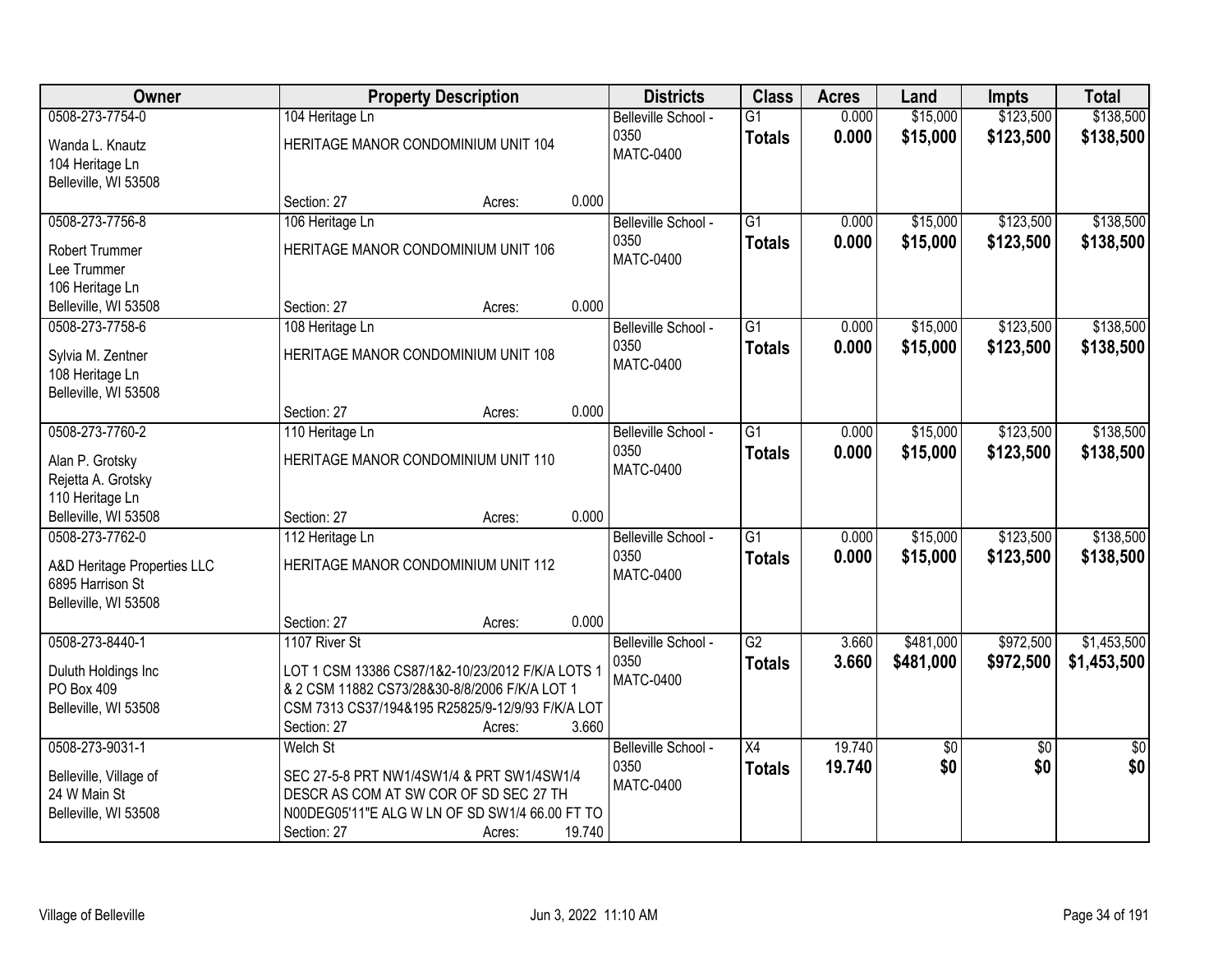| <b>Owner</b>                          | <b>Property Description</b>                        |                 | <b>Districts</b>    | <b>Class</b>    | <b>Acres</b> | Land      | Impts           | <b>Total</b> |
|---------------------------------------|----------------------------------------------------|-----------------|---------------------|-----------------|--------------|-----------|-----------------|--------------|
| 0508-273-9536-0                       | 105 Bowlavard Ave                                  |                 | Belleville School - | $\overline{G2}$ | 1.000        | \$165,000 | \$246,000       | \$411,000    |
| Belleville Ministorage LLC            | LOT 1 CSM 5600 CS26/62&63 R11752/88&89-7/29/88     |                 | 0350                | <b>Totals</b>   | 1.000        | \$165,000 | \$246,000       | \$411,000    |
| 7059 Frenchtown Rd                    | SEC 27-5-8 PR T SE1/4SW1/4 CONT 43,560 SQ FT       |                 | <b>MATC-0400</b>    |                 |              |           |                 |              |
| Belleville, WI 53508                  |                                                    |                 |                     |                 |              |           |                 |              |
|                                       | Section: 27                                        | 1.000<br>Acres: |                     |                 |              |           |                 |              |
| 0508-273-9836-7                       | 712 Kari St                                        |                 | Belleville School - | G2              | 0.591        | \$110,000 | \$608,500       | \$718,500    |
| <b>Cullen Schultz Enterprises LLC</b> | LOT 1 CSM 7280 CS37/116 R25310/32-11/8/93 F/K/A    |                 | 0350                | <b>Totals</b>   | 0.591        | \$110,000 | \$608,500       | \$718,500    |
| 1238 Dartmouth Dr                     | LOT 1 CSM 6669 CS33/29-2/27/92 F/K/A LOT 1 CSM     |                 | <b>MATC-0400</b>    |                 |              |           |                 |              |
| Waunakee, WI 53597                    | 6598 CS32/217-11/27/91 DESCR AS SEC 27-5-8 PRT     |                 |                     |                 |              |           |                 |              |
|                                       | Section: 27                                        | 0.591<br>Acres: |                     |                 |              |           |                 |              |
| 0508-273-9846-5                       | 620 Kari St                                        |                 | Belleville School - | $\overline{G2}$ | 0.590        | \$110,000 | \$552,000       | \$662,000    |
| Verona Property Management LLC        | LOT 2 CSM 7280 CS37/116-11/8/93 F/K/A LOT 1 CSM    |                 | 0350                | <b>Totals</b>   | 0.590        | \$110,000 | \$552,000       | \$662,000    |
| 420 Dunhill Dr                        | 6669 CS33/29-2/27/92 F/K/A LOT 1 CSM 6598          |                 | <b>MATC-0400</b>    |                 |              |           |                 |              |
| Verona, WI 53593                      | CS32/217-11/27/91 DESCR AS SEC 27-5-8 PRT          |                 |                     |                 |              |           |                 |              |
|                                       | Section: 27                                        | 0.590<br>Acres: |                     |                 |              |           |                 |              |
| 0508-273-9851-8                       | 57 Karl Ave                                        |                 | Belleville School - | $\overline{G2}$ | 0.590        | \$110,000 | \$548,000       | \$658,000    |
| Jerry Judd                            | LOT 2 CSM 6669 CS33/29-2/27/92 F/K/A LOT 1 CSM     |                 | 0350                | <b>Totals</b>   | 0.590        | \$110,000 | \$548,000       | \$658,000    |
| Barbara Judd                          | 6598 CS32/217-11/27/91 DESCR AS SEC 27-5-8         |                 | <b>MATC-0400</b>    |                 |              |           |                 |              |
| 9033 County Highway G                 | SE1/4SW1/4 CONT 25,709 SQ FT                       |                 |                     |                 |              |           |                 |              |
| Mount Horeb, WI 53572                 | Section: 27                                        | 0.590<br>Acres: |                     |                 |              |           |                 |              |
| 0508-273-9866-1                       | 619 River St                                       |                 | Belleville School - | $\overline{G2}$ | 0.432        | \$84,500  | \$260,000       | \$344,500    |
| Yanez Tiatoa, LLC                     | LOT 3 CSM 8455 CS46/94-1/8/97 F/K/A LOTS 1 & 2     |                 | 0350                | <b>Totals</b>   | 0.432        | \$84,500  | \$260,000       | \$344,500    |
| 619 River St                          | CSM 7343 CS37/261-1/19/94 F/K/A LOT 2 CSM 6598     |                 | <b>MATC-0400</b>    |                 |              |           |                 |              |
| Belleville, WI 53508                  | CS32/217-11/27/91 DESCR AS SEC 27-5-8 PRT          |                 |                     |                 |              |           |                 |              |
|                                       | Section: 27                                        | 0.432<br>Acres: |                     |                 |              |           |                 |              |
| 0508-273-9870-1                       | 21 Karl Ave                                        |                 | Belleville School - | $\overline{G2}$ | 0.902        | \$105,500 | $\overline{50}$ | \$105,500    |
| Belleville Investments, LLC           | LOT 1 CSM 10623 CS63/68&70-12/23/2002 F/K/A LOTS   |                 | 0350                | <b>Totals</b>   | 0.902        | \$105,500 | \$0             | \$105,500    |
| 401 Breckenridge Rd                   | 1 & 4 CSM 8455 CS46/94-1/8/97 F/K/A LOTS 1 & 2 CSM |                 | <b>MATC-0400</b>    |                 |              |           |                 |              |
| Verona, WI 53593                      | 7343 CS37/261-1/19/94 F/K/A LOT 2 CSM 6598         |                 |                     |                 |              |           |                 |              |
|                                       | Section: 27                                        | 0.902<br>Acres: |                     |                 |              |           |                 |              |
| 0508-273-9875-0                       | 11 Karl Ave                                        |                 | Belleville School - | $\overline{G2}$ | 0.644        | \$117,000 | \$278,500       | \$395,500    |
| Capitol Real Estate LLC               | LOT 3 CSM 7343 CS37/261 R26322/17-1/19/94 F/K/A    |                 | 0350                | <b>Totals</b>   | 0.644        | \$117,000 | \$278,500       | \$395,500    |
| PO Box 44507                          | LOT 2 CSM 6598 DESCR AS SEC 27-5-8 PRT             |                 | <b>MATC-0400</b>    |                 |              |           |                 |              |
| Madison, WI 53744                     | SE1/4SW1/4 (.644 ACRES)                            |                 |                     |                 |              |           |                 |              |
|                                       | Section: 27                                        | 0.644<br>Acres: |                     |                 |              |           |                 |              |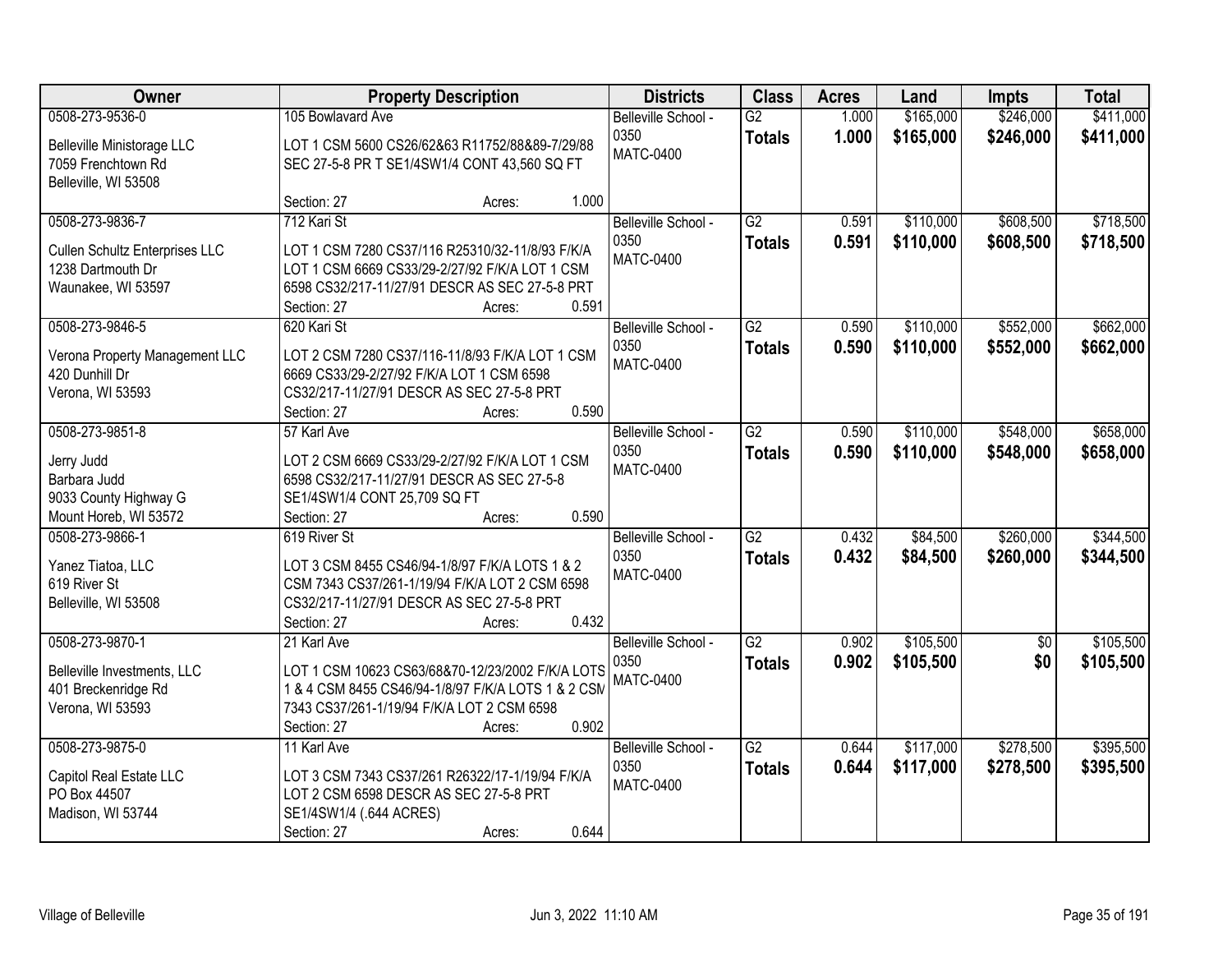| <b>Owner</b>                                                | <b>Property Description</b>                                                              |                 | <b>Districts</b>    | <b>Class</b>    | <b>Acres</b> | Land      | Impts           | <b>Total</b> |
|-------------------------------------------------------------|------------------------------------------------------------------------------------------|-----------------|---------------------|-----------------|--------------|-----------|-----------------|--------------|
| 0508-273-9921-3                                             | 807 River St                                                                             |                 | Belleville School - | $\overline{G2}$ | 3.249        | \$312,500 | \$300,500       | \$613,000    |
| Mark A. Schwoegler                                          | LOT 1 CSM 7654 CS40/52-54 R28862/51&53-11/16/94                                          |                 | 0350                | <b>Totals</b>   | 3.249        | \$312,500 | \$300,500       | \$613,000    |
| PO Box 498                                                  | F/K/A LOT 1 CSM 4384 DESCR AS SEC 27-5-8 PRT                                             |                 | <b>MATC-0400</b>    |                 |              |           |                 |              |
| Belleville, WI 53508                                        | SE1/4SW1/4 (3.249 ACRES) TOG                                                             |                 |                     |                 |              |           |                 |              |
|                                                             | Section: 27                                                                              | 3.249<br>Acres: |                     |                 |              |           |                 |              |
| 0508-273-9942-8                                             | 50 Heritage Ln                                                                           |                 | Belleville School - | $\overline{X4}$ | 1.526        | \$0       | \$0             | $\sqrt{50}$  |
| Dane County Housing Belleville LLC                          | LOT 2 CSM 8702 CS48/72&74-9/18/97 F/K/A LOT 2                                            |                 | 0350                | <b>Totals</b>   | 1.526        | \$0       | \$0             | \$0          |
| 4801 Tradewinds Pkwy                                        | CSM 7654 CS40/52&54-11/16/94 F/K/A LOT 1 CSM                                             |                 | <b>MATC-0400</b>    |                 |              |           |                 |              |
| Madison, WI 53718                                           | 4384 CS19/37-6/28/84 DESCR AS SEC 27-5-8 PRT                                             |                 |                     |                 |              |           |                 |              |
|                                                             | Section: 27                                                                              | 1.526<br>Acres: |                     |                 |              |           |                 |              |
| 0508-273-9960-6                                             | 2 Heritage Ln                                                                            |                 | Belleville School - | $\overline{G2}$ | 0.675        | \$84,500  | \$332,000       | \$416,500    |
|                                                             |                                                                                          |                 | 0350                | <b>Totals</b>   | 0.675        | \$84,500  | \$332,000       | \$416,500    |
| Hometown Properties of Belleville, LLC<br>1116 1/2 17th Ave | HERITAGE LODGE CONDOMINIUM UNIT 1 SUBJ TO 8<br>TOG W/INGRESS-EGRESS ESMT IN DOC #3949206 |                 | <b>MATC-0400</b>    |                 |              |           |                 |              |
| Monroe, WI 53566                                            |                                                                                          |                 |                     |                 |              |           |                 |              |
|                                                             | Section: 27                                                                              | 0.675<br>Acres: |                     |                 |              |           |                 |              |
| 0508-331-2010-1                                             | 931 Colt Dr                                                                              |                 | Belleville School - | $\overline{G1}$ | 0.410        | \$2,000   | \$0             | \$2,000      |
|                                                             |                                                                                          |                 | 0350                | <b>Totals</b>   | 0.410        | \$2,000   | \$0             | \$2,000      |
| Jgp Land Development, LLC                                   | BELL WEST 1ST ADDN LOT 53                                                                |                 | <b>MATC-0400</b>    |                 |              |           |                 |              |
| PO Box 80                                                   |                                                                                          |                 |                     |                 |              |           |                 |              |
| Belleville, WI 53508                                        | Section: 33                                                                              | 0.410<br>Acres: |                     |                 |              |           |                 |              |
| 0508-331-2021-1                                             | 921 Colt Dr                                                                              |                 | Belleville School - | $\overline{G1}$ | 0.410        | \$2,000   | $\overline{50}$ | \$2,000      |
|                                                             |                                                                                          |                 | 0350                | <b>Totals</b>   | 0.410        | \$2,000   | \$0             | \$2,000      |
| Jgp Land Development, LLC                                   | BELL WEST 1ST ADDN LOT 54                                                                |                 | <b>MATC-0400</b>    |                 |              |           |                 |              |
| PO Box 80                                                   |                                                                                          |                 |                     |                 |              |           |                 |              |
| Belleville, WI 53508                                        |                                                                                          |                 |                     |                 |              |           |                 |              |
|                                                             | Section: 33                                                                              | 0.410<br>Acres: |                     |                 |              |           |                 |              |
| 0508-331-2032-1                                             | 911 Colt Dr                                                                              |                 | Belleville School - | G1              | 0.410        | \$2,000   | $\sqrt{6}$      | \$2,000      |
| Jgp Land Development, LLC                                   | BELL WEST 1ST ADDN LOT 55                                                                |                 | 0350                | <b>Totals</b>   | 0.410        | \$2,000   | \$0             | \$2,000      |
| PO Box 80                                                   |                                                                                          |                 | <b>MATC-0400</b>    |                 |              |           |                 |              |
| Belleville, WI 53508                                        |                                                                                          |                 |                     |                 |              |           |                 |              |
|                                                             | Section: 33                                                                              | 0.410<br>Acres: |                     |                 |              |           |                 |              |
| 0508-331-2043-1                                             | 901 Colt Dr                                                                              |                 | Belleville School - | $\overline{G1}$ | 0.410        | \$2,000   | $\overline{50}$ | \$2,000      |
| Jgp Land Development, LLC                                   | BELL WEST 1ST ADDN LOT 56                                                                |                 | 0350                | <b>Totals</b>   | 0.410        | \$2,000   | \$0             | \$2,000      |
| PO Box 80                                                   |                                                                                          |                 | <b>MATC-0400</b>    |                 |              |           |                 |              |
| Belleville, WI 53508                                        |                                                                                          |                 |                     |                 |              |           |                 |              |
|                                                             | Section: 33                                                                              | 0.410<br>Acres: |                     |                 |              |           |                 |              |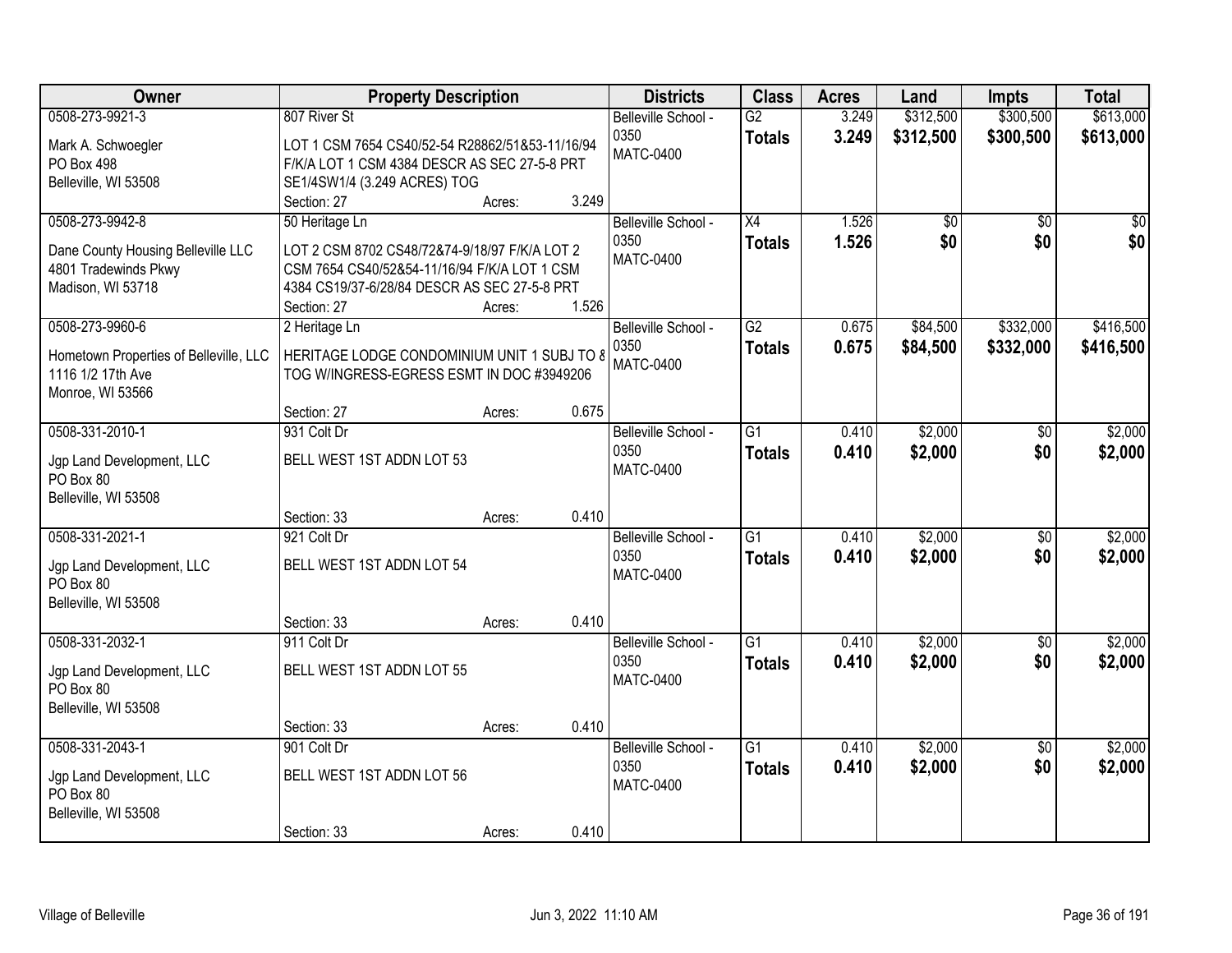| Owner                                                          | <b>Property Description</b> |        |       | <b>Districts</b>            | <b>Class</b>    | <b>Acres</b> | Land    | <b>Impts</b>    | <b>Total</b> |
|----------------------------------------------------------------|-----------------------------|--------|-------|-----------------------------|-----------------|--------------|---------|-----------------|--------------|
| 0508-331-2054-1                                                | 850 Colt Dr                 |        |       | Belleville School -         | $\overline{G1}$ | 0.240        | \$2,000 | $\overline{50}$ | \$2,000      |
| Jgp Land Development, LLC<br>PO Box 80                         | BELL WEST 1ST ADDN LOT 57   |        |       | 0350<br><b>MATC-0400</b>    | <b>Totals</b>   | 0.240        | \$2,000 | \$0             | \$2,000      |
| Belleville, WI 53508                                           |                             |        |       |                             |                 |              |         |                 |              |
|                                                                | Section: 33                 | Acres: | 0.240 |                             |                 |              |         |                 |              |
| 0508-331-2065-1                                                | 902 Colt Dr                 |        |       | Belleville School -<br>0350 | $\overline{G1}$ | 0.230        | \$2,000 | $\overline{50}$ | \$2,000      |
| Jgp Land Development, LLC<br>PO Box 80<br>Belleville, WI 53508 | BELL WEST 1ST ADDN LOT 58   |        |       | <b>MATC-0400</b>            | <b>Totals</b>   | 0.230        | \$2,000 | \$0             | \$2,000      |
|                                                                | Section: 33                 | Acres: | 0.230 |                             |                 |              |         |                 |              |
| 0508-331-2076-1                                                | 912 Colt Dr                 |        |       | Belleville School -         | G1              | 0.230        | \$2,000 | \$0             | \$2,000      |
| Jgp Land Development, LLC<br>PO Box 80                         | BELL WEST 1ST ADDN LOT 59   |        |       | 0350<br><b>MATC-0400</b>    | <b>Totals</b>   | 0.230        | \$2,000 | \$0             | \$2,000      |
| Belleville, WI 53508                                           | Section: 33                 | Acres: | 0.230 |                             |                 |              |         |                 |              |
| 0508-331-2087-1                                                | 440 Monica Ct               |        |       | Belleville School -         | $\overline{G1}$ | 0.250        | \$2,000 | \$0             | \$2,000      |
| Jgp Land Development, LLC<br>PO Box 80<br>Belleville, WI 53508 | BELL WEST 1ST ADDN LOT 60   |        |       | 0350<br><b>MATC-0400</b>    | <b>Totals</b>   | 0.250        | \$2,000 | \$0             | \$2,000      |
|                                                                | Section: 33                 | Acres: | 0.250 |                             |                 |              |         |                 |              |
| 0508-331-2098-1                                                | 832 Colt Dr                 |        |       | Belleville School -         | $\overline{G1}$ | 0.370        | \$2,000 | $\overline{50}$ | \$2,000      |
| Jgp Land Development, LLC<br>PO Box 80<br>Belleville, WI 53508 | BELL WEST 1ST ADDN LOT 88   |        |       | 0350<br><b>MATC-0400</b>    | <b>Totals</b>   | 0.370        | \$2,000 | \$0             | \$2,000      |
|                                                                | Section: 33                 | Acres: | 0.370 |                             |                 |              |         |                 |              |
| 0508-331-2110-1                                                | 841 Colt Dr                 |        |       | Belleville School -         | $\overline{G1}$ | 0.460        | \$2,000 | \$0             | \$2,000      |
| Jgp Land Development, LLC<br>PO Box 80<br>Belleville, WI 53508 | BELL WEST 1ST ADDN LOT 89   |        |       | 0350<br><b>MATC-0400</b>    | <b>Totals</b>   | 0.460        | \$2,000 | \$0             | \$2,000      |
|                                                                | Section: 33                 | Acres: | 0.460 |                             |                 |              |         |                 |              |
| 0508-331-2121-1                                                | 831 Colt Dr                 |        |       | Belleville School -         | $\overline{G1}$ | 0.420        | \$2,000 | $\overline{50}$ | \$2,000      |
| Jgp Land Development, LLC<br>PO Box 80<br>Belleville, WI 53508 | BELL WEST 1ST ADDN LOT 90   |        |       | 0350<br><b>MATC-0400</b>    | <b>Totals</b>   | 0.420        | \$2,000 | \$0             | \$2,000      |
|                                                                | Section: 33                 | Acres: | 0.420 |                             |                 |              |         |                 |              |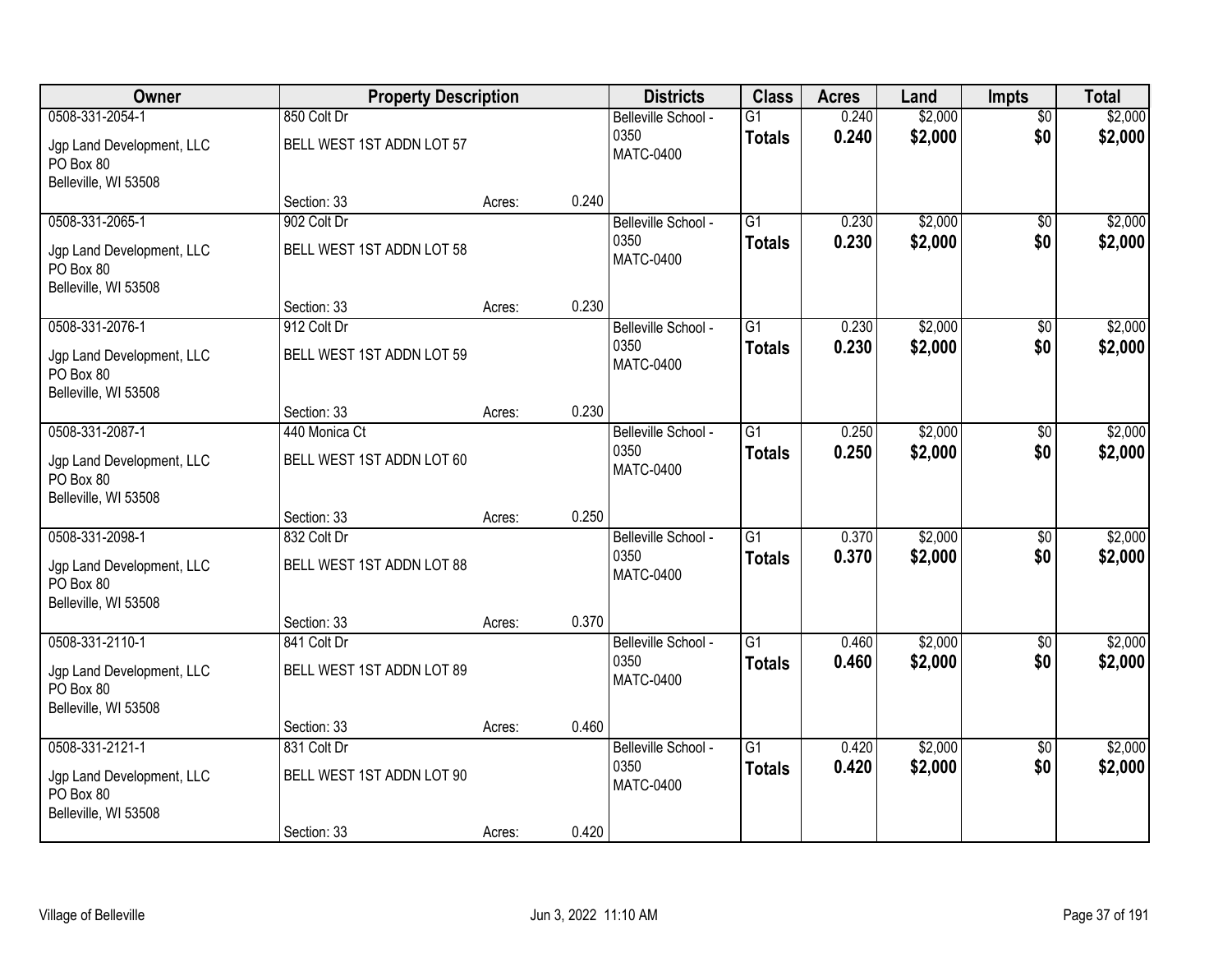| Owner                                                          | <b>Property Description</b>  |        |        | <b>Districts</b>            | <b>Class</b>    | <b>Acres</b>     | Land            | Impts                  | <b>Total</b>         |
|----------------------------------------------------------------|------------------------------|--------|--------|-----------------------------|-----------------|------------------|-----------------|------------------------|----------------------|
| 0508-331-2132-1                                                | 821 Colt Dr                  |        |        | Belleville School -         | $\overline{G1}$ | 0.430            | \$2,000         | $\overline{50}$        | \$2,000              |
| Jgp Land Development, LLC<br>PO Box 80                         | BELL WEST 1ST ADDN LOT 91    |        |        | 0350<br><b>MATC-0400</b>    | <b>Totals</b>   | 0.430            | \$2,000         | \$0                    | \$2,000              |
| Belleville, WI 53508                                           |                              |        |        |                             |                 |                  |                 |                        |                      |
|                                                                | Section: 33                  | Acres: | 0.430  |                             |                 |                  |                 |                        |                      |
| 0508-331-2143-1                                                | 811 Colt Dr                  |        |        | Belleville School -         | $\overline{G1}$ | 0.430            | \$2,000         | $\overline{50}$        | \$2,000              |
| Jgp Land Development, LLC<br>PO Box 80<br>Belleville, WI 53508 | BELL WEST 1ST ADDN LOT 92    |        |        | 0350<br><b>MATC-0400</b>    | <b>Totals</b>   | 0.430            | \$2,000         | \$0                    | \$2,000              |
|                                                                | Section: 33                  | Acres: | 0.430  |                             |                 |                  |                 |                        |                      |
| 0508-331-2154-1                                                | 809 Colt Dr                  |        |        | Belleville School -         | G1              | 0.420            | \$2,000         | \$0                    | \$2,000              |
| Jgp Land Development, LLC<br>PO Box 80                         | BELL WEST 1ST ADDN LOT 93    |        |        | 0350<br><b>MATC-0400</b>    | <b>Totals</b>   | 0.420            | \$2,000         | \$0                    | \$2,000              |
| Belleville, WI 53508                                           | Section: 33                  | Acres: | 0.420  |                             |                 |                  |                 |                        |                      |
| 0508-331-2165-1                                                | 805 Colt Dr                  |        |        | Belleville School -         | $\overline{G1}$ | 0.480            | \$2,000         | \$0                    | \$2,000              |
|                                                                |                              |        |        | 0350                        | <b>Totals</b>   | 0.480            | \$2,000         | \$0                    | \$2,000              |
| Jgp Land Development, LLC<br>PO Box 80<br>Belleville, WI 53508 | BELL WEST 1ST ADDN LOT 94    |        |        | <b>MATC-0400</b>            |                 |                  |                 |                        |                      |
|                                                                | Section: 33                  | Acres: | 0.480  |                             |                 |                  |                 |                        |                      |
| 0508-331-2176-1                                                | 801 Colt Dr                  |        |        | Belleville School -         | $\overline{G1}$ | 0.480            | \$2,000         | $\overline{50}$        | \$2,000              |
| Jgp Land Development, LLC                                      | BELL WEST 1ST ADDN LOT 95    |        |        | 0350<br><b>MATC-0400</b>    | <b>Totals</b>   | 0.480            | \$2,000         | \$0                    | \$2,000              |
| PO Box 80<br>Belleville, WI 53508                              |                              |        |        |                             |                 |                  |                 |                        |                      |
|                                                                | Section: 33                  | Acres: | 0.480  |                             |                 |                  |                 |                        |                      |
| 0508-331-2187-1                                                | Main St                      |        |        | Belleville School -         | $\overline{X4}$ | 13.380           | $\overline{60}$ | $\overline{50}$        | \$0                  |
| Village O. Belleville<br>PO Box 79                             | BELL WEST 1ST ADDN OUTLOT 9  |        |        | 0350<br><b>MATC-0400</b>    | <b>Totals</b>   | 13.380           | \$0             | \$0                    | \$0                  |
| Belleville, WI 53508                                           |                              |        |        |                             |                 |                  |                 |                        |                      |
|                                                                | Section: 33                  | Acres: | 13.380 |                             |                 |                  |                 |                        |                      |
| 0508-331-2198-1                                                |                              |        |        | Belleville School -<br>0350 | $\overline{X4}$ | 20.100<br>20.100 | \$0<br>\$0      | $\overline{50}$<br>\$0 | $\frac{1}{6}$<br>\$0 |
| Village O. Belleville                                          | BELL WEST 1ST ADDN OUTLOT 10 |        |        | <b>MATC-0400</b>            | <b>Totals</b>   |                  |                 |                        |                      |
| PO Box 79                                                      |                              |        |        |                             |                 |                  |                 |                        |                      |
| Belleville, WI 53508                                           | Section: 33                  | Acres: | 20.100 |                             |                 |                  |                 |                        |                      |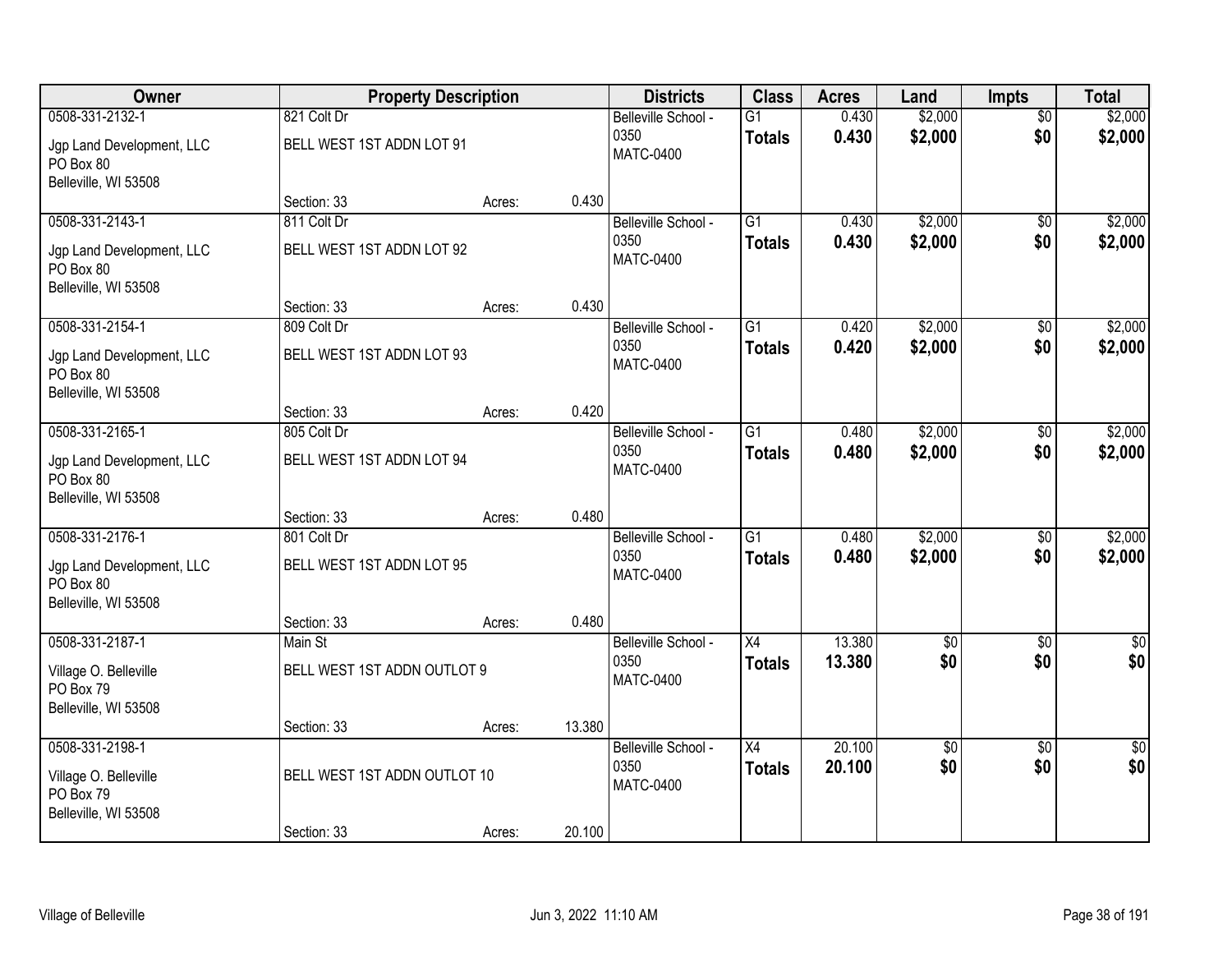| Owner                                                                             | <b>Property Description</b>                                   |        |       | <b>Districts</b>                                | <b>Class</b>                     | <b>Acres</b>   | Land                 | Impts                  | <b>Total</b>         |
|-----------------------------------------------------------------------------------|---------------------------------------------------------------|--------|-------|-------------------------------------------------|----------------------------------|----------------|----------------------|------------------------|----------------------|
| 0508-331-4010-1<br>Jgp Land Development, LLC<br>PO Box 80                         | 931 James Ave<br>BELL WEST 1ST ADDN LOT 38                    |        |       | Belleville School -<br>0350<br><b>MATC-0400</b> | $\overline{G1}$<br><b>Totals</b> | 0.270<br>0.270 | \$2,000<br>\$2,000   | $\overline{50}$<br>\$0 | \$2,000<br>\$2,000   |
| Belleville, WI 53508                                                              | Section: 33                                                   | Acres: | 0.270 |                                                 |                                  |                |                      |                        |                      |
| 0508-331-4021-1<br>Jgp Land Development, LLC<br>PO Box 80<br>Belleville, WI 53508 | 351 Bell Vw Ave<br>BELL WEST 1ST ADDN LOT 39                  |        |       | Belleville School -<br>0350<br><b>MATC-0400</b> | $\overline{G1}$<br><b>Totals</b> | 0.240<br>0.240 | \$57,500<br>\$57,500 | \$0<br>\$0             | \$57,500<br>\$57,500 |
|                                                                                   | Section: 33                                                   | Acres: | 0.240 |                                                 |                                  |                |                      |                        |                      |
| 0508-331-4032-1<br>Jgp Land Development, LLC<br>PO Box 80<br>Belleville, WI 53508 | 430 Monica Ct<br>BELL WEST 1ST ADDN LOT 61                    |        |       | Belleville School -<br>0350<br><b>MATC-0400</b> | G1<br><b>Totals</b>              | 0.230<br>0.230 | \$2,000<br>\$2,000   | \$0<br>\$0             | \$2,000<br>\$2,000   |
|                                                                                   | Section: 33                                                   | Acres: | 0.230 |                                                 |                                  |                |                      |                        |                      |
| 0508-331-4043-1<br>Jgp Land Development, LLC<br>PO Box 80<br>Belleville, WI 53508 | 420 Monica Ct<br>BELL WEST 1ST ADDN LOT 62                    |        |       | Belleville School -<br>0350<br><b>MATC-0400</b> | $\overline{G1}$<br><b>Totals</b> | 0.330<br>0.330 | \$2,000<br>\$2,000   | \$0<br>\$0             | \$2,000<br>\$2,000   |
|                                                                                   | Section: 33                                                   | Acres: | 0.330 |                                                 |                                  |                |                      |                        |                      |
| 0508-331-4054-1<br>Jgp Land Development, LLC<br>PO Box 80<br>Belleville, WI 53508 | 411 Monica Ct<br>BELL WEST 1ST ADDN LOT 63                    |        |       | Belleville School -<br>0350<br><b>MATC-0400</b> | $\overline{G1}$<br><b>Totals</b> | 0.300<br>0.300 | \$2,000<br>\$2,000   | $\overline{50}$<br>\$0 | \$2,000<br>\$2,000   |
| 0508-331-4065-1                                                                   | Section: 33<br>931 Margarets Way                              | Acres: | 0.300 | Belleville School -                             | $\overline{G1}$                  | 0.240          | \$2,000              | $\sqrt{6}$             | \$2,000              |
| Jgp Land Development, LLC<br>PO Box 80<br>Belleville, WI 53508                    | BELL WEST 1ST ADDN LOT 75                                     |        |       | 0350<br><b>MATC-0400</b>                        | <b>Totals</b>                    | 0.240          | \$2,000              | \$0                    | \$2,000              |
|                                                                                   | Section: 33                                                   | Acres: | 0.240 |                                                 |                                  |                |                      |                        |                      |
| 0508-331-4076-1<br>Jgp Land Development, LLC<br>PO Box 80<br>Belleville, WI 53508 | 921 Margarets Way<br>BELL WEST 1ST ADDN LOT 76<br>Section: 33 | Acres: | 0.240 | Belleville School -<br>0350<br><b>MATC-0400</b> | $\overline{G1}$<br><b>Totals</b> | 0.240<br>0.240 | \$2,000<br>\$2,000   | $\overline{50}$<br>\$0 | \$2,000<br>\$2,000   |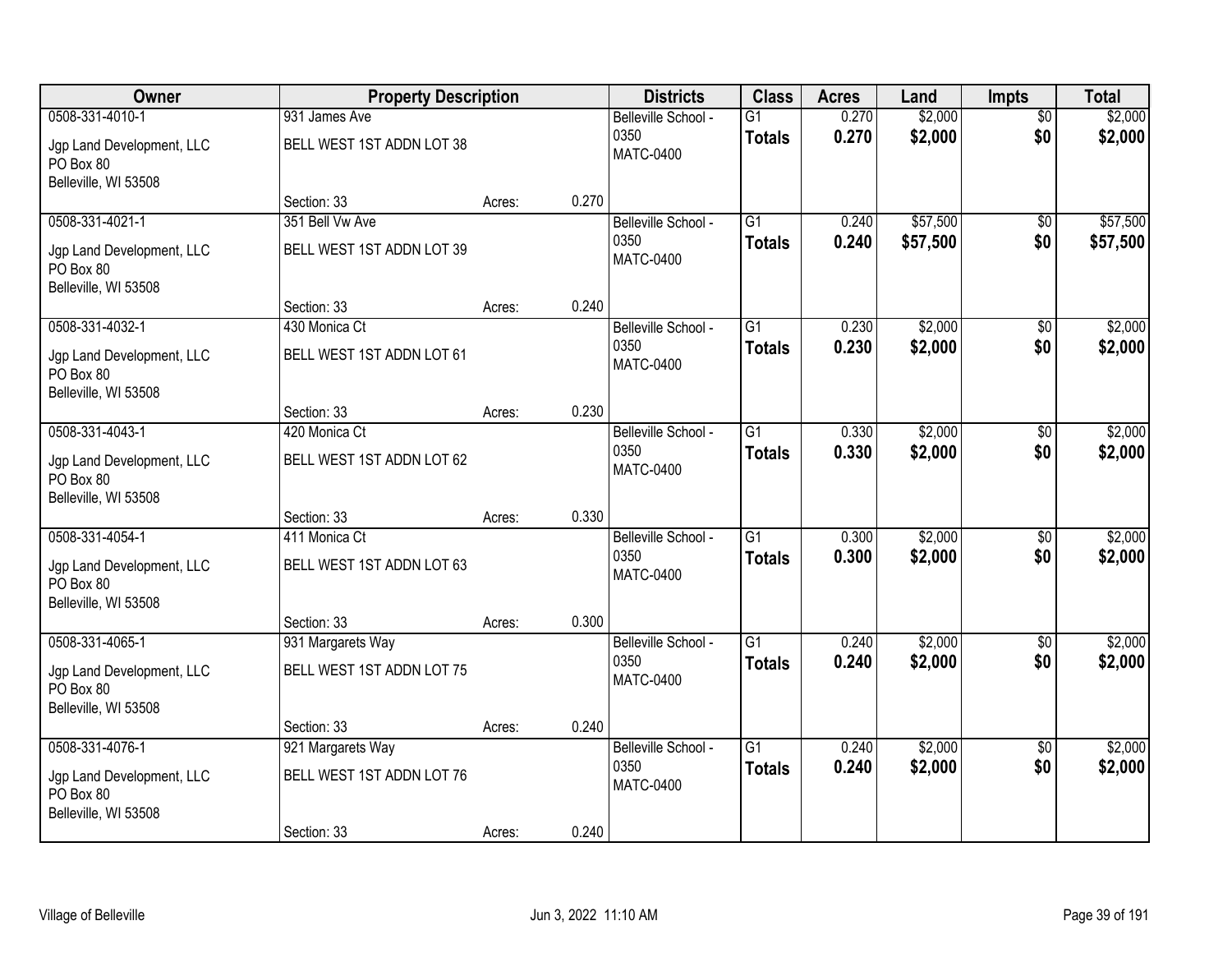| Owner                                                              | <b>Property Description</b> |        |       | <b>Districts</b>            | <b>Class</b>    | <b>Acres</b> | Land     | Impts           | <b>Total</b> |
|--------------------------------------------------------------------|-----------------------------|--------|-------|-----------------------------|-----------------|--------------|----------|-----------------|--------------|
| 0508-331-4087-1                                                    | 911 Margarets Way           |        |       | Belleville School -         | $\overline{G1}$ | 0.230        | \$2,000  | \$16,300        | \$18,300     |
| Jgp Land Development, LLC<br>PO Box 80                             | BELL WEST 1ST ADDN LOT 77   |        |       | 0350<br><b>MATC-0400</b>    | <b>Totals</b>   | 0.230        | \$2,000  | \$16,300        | \$18,300     |
| Belleville, WI 53508                                               |                             |        |       |                             |                 |              |          |                 |              |
|                                                                    | Section: 33                 | Acres: | 0.230 |                             |                 |              |          |                 |              |
| 0508-331-4098-1                                                    | 7250 State Highway 69       |        |       | Belleville School -         | $\overline{G1}$ | 0.610        | \$71,000 | \$268,000       | \$339,000    |
| Kenneth Day et al<br>7250 State Highway 69<br>Belleville, WI 53508 | BELL WEST 1ST ADDN LOT 78   |        |       | 0350<br><b>MATC-0400</b>    | <b>Totals</b>   | 0.610        | \$71,000 | \$268,000       | \$339,000    |
|                                                                    | Section: 33                 | Acres: | 0.610 |                             |                 |              |          |                 |              |
| 0508-331-4110-1                                                    | 431 Kate St                 |        |       | Belleville School -         | G1              | 0.370        | \$2,000  | $\overline{50}$ | \$2,000      |
| Jgp Land Development, LLC<br>PO Box 80<br>Belleville, WI 53508     | BELL WEST 1ST ADDN LOT 79   |        |       | 0350<br><b>MATC-0400</b>    | <b>Totals</b>   | 0.370        | \$2,000  | \$0             | \$2,000      |
|                                                                    | Section: 33                 | Acres: | 0.370 |                             |                 |              |          |                 |              |
| 0508-331-4121-1                                                    | 841 Margarets Way           |        |       | Belleville School -         | $\overline{G1}$ | 0.360        | \$2,000  | $\overline{30}$ | \$2,000      |
| Jgp Land Development, LLC<br>PO Box 80                             | BELL WEST 1ST ADDN LOT 80   |        |       | 0350<br><b>MATC-0400</b>    | <b>Totals</b>   | 0.360        | \$2,000  | \$0             | \$2,000      |
| Belleville, WI 53508                                               |                             |        |       |                             |                 |              |          |                 |              |
|                                                                    | Section: 33                 | Acres: | 0.360 |                             |                 |              |          |                 |              |
| 0508-331-4132-1                                                    | 831 Margarets Way           |        |       | Belleville School -         | $\overline{G1}$ | 0.340        | \$2,000  | \$0             | \$2,000      |
| Jgp Land Development, LLC<br>PO Box 80                             | BELL WEST 1ST ADDN LOT 81   |        |       | 0350<br><b>MATC-0400</b>    | <b>Totals</b>   | 0.340        | \$2,000  | \$0             | \$2,000      |
| Belleville, WI 53508                                               | Section: 33                 |        | 0.340 |                             |                 |              |          |                 |              |
| 0508-331-4143-1                                                    | 821 Margarets Way           | Acres: |       | Belleville School -         | $\overline{G1}$ | 0.330        | \$2,000  | $\sqrt{6}$      | \$2,000      |
|                                                                    |                             |        |       | 0350                        | <b>Totals</b>   | 0.330        | \$2,000  | \$0             | \$2,000      |
| Jgp Land Development, LLC<br>PO Box 80                             | BELL WEST 1ST ADDN LOT 82   |        |       | <b>MATC-0400</b>            |                 |              |          |                 |              |
| Belleville, WI 53508                                               |                             |        |       |                             |                 |              |          |                 |              |
|                                                                    | Section: 33                 | Acres: | 0.330 |                             |                 |              |          |                 |              |
| 0508-331-4154-1                                                    | 811 Margarets Way           |        |       | Belleville School -<br>0350 | $\overline{G1}$ | 0.290        | \$2,000  | $\overline{50}$ | \$2,000      |
| Jgp Land Development, LLC<br>PO Box 80<br>Belleville, WI 53508     | BELL WEST 1ST ADDN LOT 83   |        |       | <b>MATC-0400</b>            | <b>Totals</b>   | 0.290        | \$2,000  | \$0             | \$2,000      |
|                                                                    | Section: 33                 | Acres: | 0.290 |                             |                 |              |          |                 |              |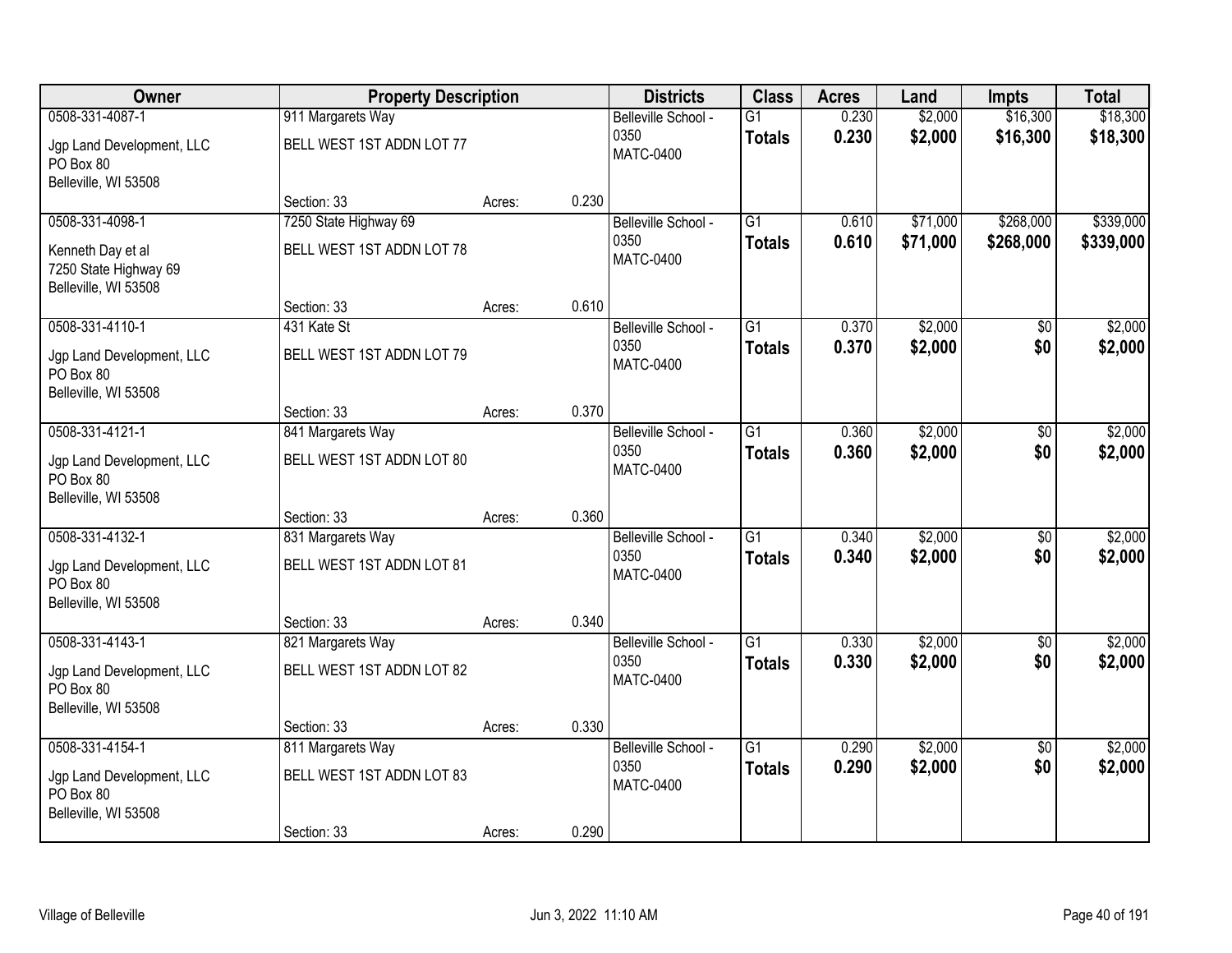| Owner                                                          | <b>Property Description</b> |        |       | <b>Districts</b>            | <b>Class</b>    | <b>Acres</b> | Land    | <b>Impts</b>    | <b>Total</b> |
|----------------------------------------------------------------|-----------------------------|--------|-------|-----------------------------|-----------------|--------------|---------|-----------------|--------------|
| 0508-331-4165-1                                                | 801 Margarets Way           |        |       | Belleville School -         | $\overline{G1}$ | 0.310        | \$2,000 | $\overline{50}$ | \$2,000      |
| Jgp Land Development, LLC<br>PO Box 80                         | BELL WEST 1ST ADDN LOT 84   |        |       | 0350<br><b>MATC-0400</b>    | <b>Totals</b>   | 0.310        | \$2,000 | \$0             | \$2,000      |
| Belleville, WI 53508                                           |                             |        |       |                             |                 |              |         |                 |              |
|                                                                | Section: 33                 | Acres: | 0.310 |                             |                 |              |         |                 |              |
| 0508-331-4176-1                                                | 802 Colt Dr                 |        |       | Belleville School -         | $\overline{G1}$ | 0.270        | \$2,000 | $\overline{50}$ | \$2,000      |
| Jgp Land Development, LLC<br>PO Box 80                         | BELL WEST 1ST ADDN LOT 85   |        |       | 0350<br><b>MATC-0400</b>    | <b>Totals</b>   | 0.270        | \$2,000 | \$0             | \$2,000      |
| Belleville, WI 53508                                           | Section: 33                 | Acres: | 0.270 |                             |                 |              |         |                 |              |
| 0508-331-4187-1                                                | 812 Colt Dr                 |        |       | Belleville School -         | G1              | 0.270        | \$2,000 | $\overline{50}$ | \$2,000      |
|                                                                |                             |        |       | 0350                        | <b>Totals</b>   | 0.270        | \$2,000 | \$0             | \$2,000      |
| Jgp Land Development, LLC<br>PO Box 80                         | BELL WEST 1ST ADDN LOT 86   |        |       | <b>MATC-0400</b>            |                 |              |         |                 |              |
| Belleville, WI 53508                                           |                             |        |       |                             |                 |              |         |                 |              |
| 0508-331-4198-1                                                | Section: 33                 | Acres: | 0.270 |                             | $\overline{G1}$ |              | \$2,000 |                 |              |
|                                                                | 822 Colt Dr                 |        |       | Belleville School -<br>0350 |                 | 0.330        |         | $\overline{30}$ | \$2,000      |
| Jgp Land Development, LLC<br>PO Box 80                         | BELL WEST 1ST ADDN LOT 87   |        |       | <b>MATC-0400</b>            | <b>Totals</b>   | 0.330        | \$2,000 | \$0             | \$2,000      |
| Belleville, WI 53508                                           |                             |        |       |                             |                 |              |         |                 |              |
|                                                                | Section: 33                 | Acres: | 0.330 |                             | $\overline{G1}$ |              |         |                 |              |
| 0508-331-4210-1                                                | 424 Carolina St             |        |       | Belleville School -<br>0350 |                 | 0.400        | \$2,000 | \$0             | \$2,000      |
| Jgp Land Development, LLC<br>PO Box 80                         | BELL WEST 1ST ADDN LOT 96   |        |       | <b>MATC-0400</b>            | <b>Totals</b>   | 0.400        | \$2,000 | \$0             | \$2,000      |
| Belleville, WI 53508                                           |                             |        |       |                             |                 |              |         |                 |              |
|                                                                | Section: 33                 | Acres: | 0.400 |                             |                 |              |         |                 |              |
| 0508-331-4221-1                                                | 420 Carolina St             |        |       | Belleville School -         | $\overline{G1}$ | 0.310        | \$2,000 | $\sqrt{6}$      | \$2,000      |
| Jgp Land Development, LLC<br>PO Box 80                         | BELL WEST 1ST ADDN LOT 97   |        |       | 0350<br><b>MATC-0400</b>    | <b>Totals</b>   | 0.310        | \$2,000 | \$0             | \$2,000      |
| Belleville, WI 53508                                           |                             |        |       |                             |                 |              |         |                 |              |
|                                                                | Section: 33                 | Acres: | 0.310 |                             |                 |              |         |                 |              |
| 0508-331-4232-1                                                | 416 Carolina St             |        |       | Belleville School -         | $\overline{G1}$ | 0.300        | \$2,000 | $\overline{50}$ | \$2,000      |
| Jgp Land Development, LLC<br>PO Box 80<br>Belleville, WI 53508 | BELL WEST 1ST ADDN LOT 98   |        |       | 0350<br><b>MATC-0400</b>    | <b>Totals</b>   | 0.300        | \$2,000 | \$0             | \$2,000      |
|                                                                | Section: 33                 | Acres: | 0.300 |                             |                 |              |         |                 |              |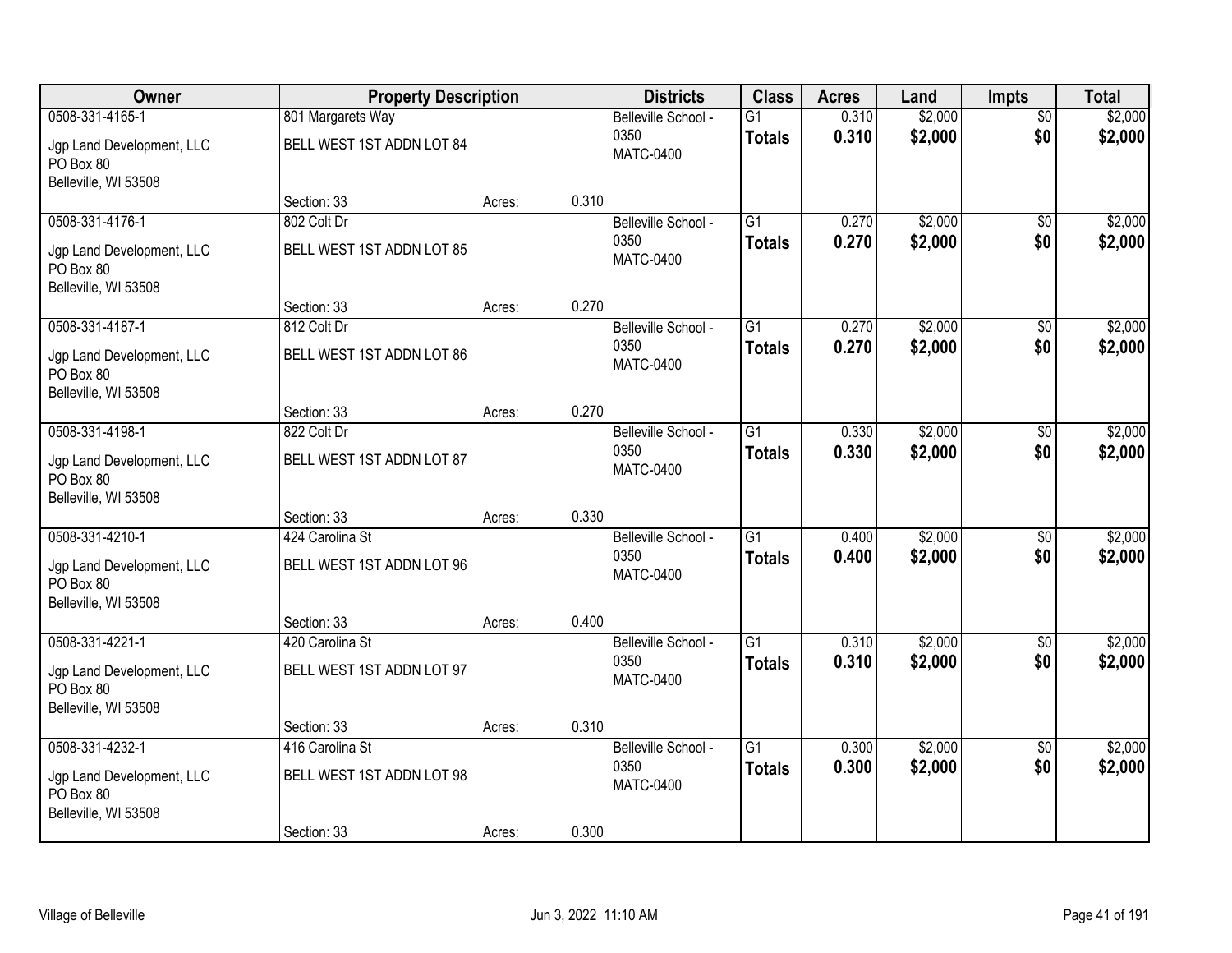| Owner                                                          | <b>Property Description</b>                  |        |       | <b>Districts</b>                                | <b>Class</b>                     | <b>Acres</b>   | Land               | <b>Impts</b>           | <b>Total</b>       |
|----------------------------------------------------------------|----------------------------------------------|--------|-------|-------------------------------------------------|----------------------------------|----------------|--------------------|------------------------|--------------------|
| 0508-331-4254-1<br>Jgp Land Development, LLC<br>PO Box 80      | 410 Carolina St<br>BELL WEST 1ST ADDN LOT 99 |        |       | Belleville School -<br>0350<br><b>MATC-0400</b> | $\overline{G1}$<br><b>Totals</b> | 0.280<br>0.280 | \$2,000<br>\$2,000 | $\overline{50}$<br>\$0 | \$2,000<br>\$2,000 |
| Belleville, WI 53508                                           | Section: 33                                  | Acres: | 0.280 |                                                 |                                  |                |                    |                        |                    |
| 0508-331-4265-1                                                | 408 Carolina St                              |        |       | Belleville School -                             | $\overline{G1}$                  | 0.310          | \$2,000            | $\overline{50}$        | \$2,000            |
| Jgp Land Development, LLC<br>PO Box 80<br>Belleville, WI 53508 | BELL WEST 1ST ADDN LOT 100                   |        |       | 0350<br><b>MATC-0400</b>                        | <b>Totals</b>                    | 0.310          | \$2,000            | \$0                    | \$2,000            |
|                                                                | Section: 33                                  | Acres: | 0.310 |                                                 |                                  |                |                    |                        |                    |
| 0508-331-4276-1                                                | 406 Carolina St                              |        |       | Belleville School -                             | $\overline{G1}$                  | 0.240          | \$2,000            | \$0                    | \$2,000            |
| Jgp Land Development, LLC<br>PO Box 80<br>Belleville, WI 53508 | BELL WEST 1ST ADDN LOT 101                   |        |       | 0350<br><b>MATC-0400</b>                        | <b>Totals</b>                    | 0.240          | \$2,000            | \$0                    | \$2,000            |
|                                                                | Section: 33                                  | Acres: | 0.240 |                                                 |                                  |                |                    |                        |                    |
| 0508-331-4287-1                                                | 404 Carolina St                              |        |       | Belleville School -                             | $\overline{G1}$                  | 0.240          | \$2,000            | $\overline{30}$        | \$2,000            |
| Jgp Land Development, LLC<br>PO Box 80<br>Belleville, WI 53508 | BELL WEST 1ST ADDN LOT 102                   |        |       | 0350<br><b>MATC-0400</b>                        | <b>Totals</b>                    | 0.240          | \$2,000            | \$0                    | \$2,000            |
|                                                                | Section: 33                                  | Acres: | 0.240 |                                                 |                                  |                |                    |                        |                    |
| 0508-331-4298-1                                                | 402 Carolina St                              |        |       | Belleville School -                             | $\overline{G1}$                  | 0.250          | \$2,000            | \$0                    | \$2,000            |
| Jgp Land Development, LLC<br>PO Box 80<br>Belleville, WI 53508 | BELL WEST 1ST ADDN LOT 103                   |        |       | 0350<br><b>MATC-0400</b>                        | <b>Totals</b>                    | 0.250          | \$2,000            | \$0                    | \$2,000            |
|                                                                | Section: 33                                  | Acres: | 0.250 |                                                 |                                  |                |                    |                        |                    |
| 0508-331-4310-1                                                | 400 Carolina St                              |        |       | Belleville School -                             | $\overline{G1}$                  | 0.230          | \$2,000            | \$0                    | \$2,000            |
| Jgp Land Development, LLC<br>PO Box 80                         | BELL WEST 1ST ADDN LOT 104                   |        |       | 0350<br><b>MATC-0400</b>                        | <b>Totals</b>                    | 0.230          | \$2,000            | \$0                    | \$2,000            |
| Belleville, WI 53508                                           | Section: 33                                  | Acres: | 0.230 |                                                 |                                  |                |                    |                        |                    |
| 0508-331-4321-1                                                | 318 Carolina St                              |        |       | Belleville School -                             | $\overline{G1}$                  | 0.230          | \$2,000            | $\overline{50}$        | \$2,000            |
| Jgp Land Development, LLC<br>PO Box 80<br>Belleville, WI 53508 | BELL WEST 1ST ADDN LOT 105                   |        |       | 0350<br><b>MATC-0400</b>                        | <b>Totals</b>                    | 0.230          | \$2,000            | \$0                    | \$2,000            |
|                                                                | Section: 33                                  | Acres: | 0.230 |                                                 |                                  |                |                    |                        |                    |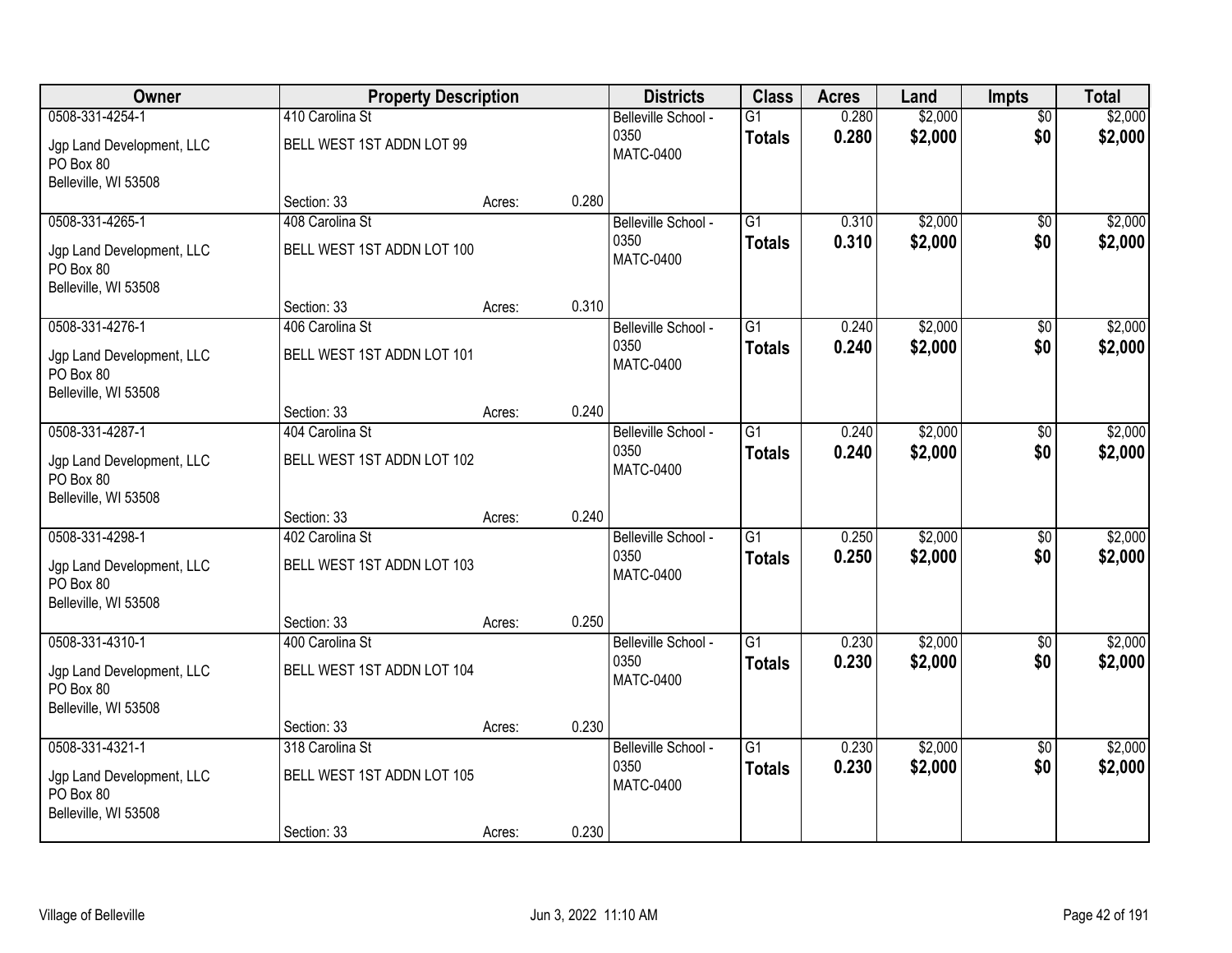| Owner                                                          | <b>Property Description</b> |        |       | <b>Districts</b>         | <b>Class</b>    | <b>Acres</b> | Land    | <b>Impts</b>    | <b>Total</b> |
|----------------------------------------------------------------|-----------------------------|--------|-------|--------------------------|-----------------|--------------|---------|-----------------|--------------|
| 0508-331-4332-1                                                | 316 Carolina St             |        |       | Belleville School -      | $\overline{G1}$ | 0.250        | \$2,000 | $\overline{50}$ | \$2,000      |
| Jgp Land Development, LLC<br>PO Box 80                         | BELL WEST 1ST ADDN LOT 106  |        |       | 0350<br><b>MATC-0400</b> | <b>Totals</b>   | 0.250        | \$2,000 | \$0             | \$2,000      |
| Belleville, WI 53508                                           | Section: 33                 |        | 0.250 |                          |                 |              |         |                 |              |
| 0508-331-4343-1                                                | 315 Julie Ct                | Acres: |       | Belleville School -      | $\overline{G1}$ | 0.290        | \$2,000 | $\overline{50}$ | \$2,000      |
|                                                                |                             |        |       | 0350                     | <b>Totals</b>   | 0.290        | \$2,000 | \$0             | \$2,000      |
| Jgp Land Development, LLC<br>PO Box 80<br>Belleville, WI 53508 | BELL WEST 1ST ADDN LOT 107  |        |       | <b>MATC-0400</b>         |                 |              |         |                 |              |
|                                                                | Section: 33                 | Acres: | 0.290 |                          |                 |              |         |                 |              |
| 0508-331-4354-1                                                | 317 Julie Ct                |        |       | Belleville School -      | G1              | 0.280        | \$2,000 | \$0             | \$2,000      |
| Jgp Land Development, LLC<br>PO Box 80<br>Belleville, WI 53508 | BELL WEST 1ST ADDN LOT 108  |        |       | 0350<br><b>MATC-0400</b> | <b>Totals</b>   | 0.280        | \$2,000 | \$0             | \$2,000      |
|                                                                | Section: 33                 | Acres: | 0.280 |                          |                 |              |         |                 |              |
| 0508-331-4365-1                                                | 401 Julie Ct                |        |       | Belleville School -      | $\overline{G1}$ | 0.240        | \$2,000 | \$0             | \$2,000      |
| Jgp Land Development, LLC<br>PO Box 80<br>Belleville, WI 53508 | BELL WEST 1ST ADDN LOT 109  |        |       | 0350<br><b>MATC-0400</b> | <b>Totals</b>   | 0.240        | \$2,000 | \$0             | \$2,000      |
|                                                                | Section: 33                 | Acres: | 0.240 |                          |                 |              |         |                 |              |
| 0508-331-4376-1                                                | 403 Julie Ct                |        |       | Belleville School -      | $\overline{G1}$ | 0.310        | \$2,000 | $\overline{50}$ | \$2,000      |
|                                                                |                             |        |       | 0350                     | <b>Totals</b>   | 0.310        | \$2,000 | \$0             | \$2,000      |
| Jgp Land Development, LLC<br>PO Box 80                         | BELL WEST 1ST ADDN LOT 110  |        |       | <b>MATC-0400</b>         |                 |              |         |                 |              |
| Belleville, WI 53508                                           |                             |        |       |                          |                 |              |         |                 |              |
|                                                                | Section: 33                 | Acres: | 0.310 |                          |                 |              |         |                 |              |
| 0508-331-4387-1                                                | 402 Julie Ct                |        |       | Belleville School -      | $\overline{G1}$ | 0.330        | \$2,000 | \$0             | \$2,000      |
| Jgp Land Development, LLC<br>PO Box 80                         | BELL WEST 1ST ADDN LOT 111  |        |       | 0350<br><b>MATC-0400</b> | <b>Totals</b>   | 0.330        | \$2,000 | \$0             | \$2,000      |
| Belleville, WI 53508                                           |                             |        |       |                          |                 |              |         |                 |              |
| 0508-331-4398-1                                                | Section: 33<br>400 Julie Ct | Acres: | 0.330 | Belleville School -      | $\overline{G1}$ | 0.230        | \$2,000 | $\overline{50}$ | \$2,000      |
|                                                                |                             |        |       | 0350                     | <b>Totals</b>   | 0.230        | \$2,000 | \$0             | \$2,000      |
| Jgp Land Development, LLC<br>PO Box 80<br>Belleville, WI 53508 | BELL WEST 1ST ADDN LOT 112  |        |       | <b>MATC-0400</b>         |                 |              |         |                 |              |
|                                                                | Section: 33                 | Acres: | 0.230 |                          |                 |              |         |                 |              |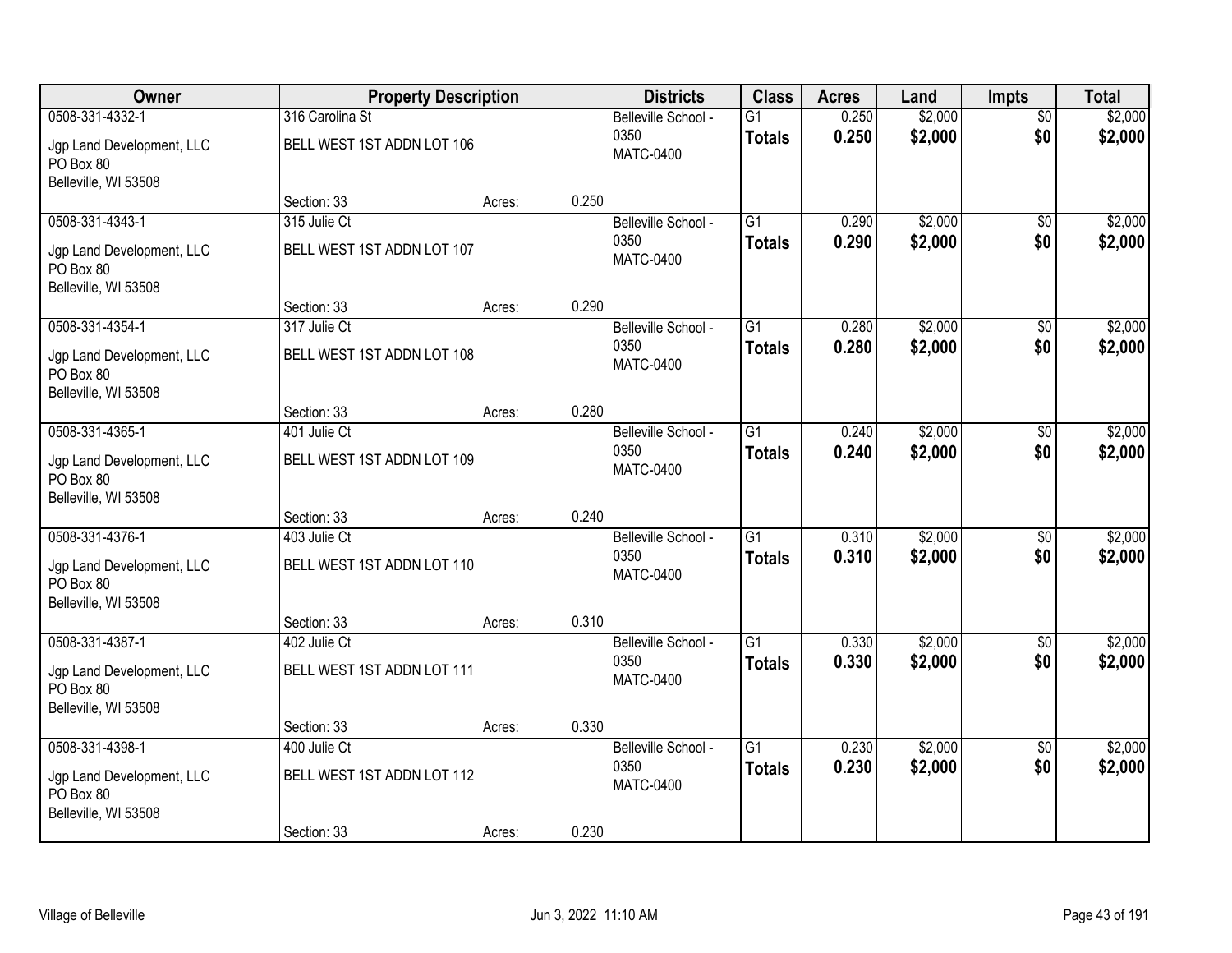| Owner                                                          | <b>Property Description</b> |        |       | <b>Districts</b>         | <b>Class</b>    | <b>Acres</b> | Land    | <b>Impts</b>    | <b>Total</b> |
|----------------------------------------------------------------|-----------------------------|--------|-------|--------------------------|-----------------|--------------|---------|-----------------|--------------|
| 0508-331-4410-1                                                | 318 Julie Ct                |        |       | Belleville School -      | $\overline{G1}$ | 0.280        | \$2,000 | $\overline{50}$ | \$2,000      |
| Jgp Land Development, LLC<br>PO Box 80                         | BELL WEST 1ST ADDN LOT 113  |        |       | 0350<br><b>MATC-0400</b> | <b>Totals</b>   | 0.280        | \$2,000 | \$0             | \$2,000      |
| Belleville, WI 53508                                           |                             |        |       |                          |                 |              |         |                 |              |
|                                                                | Section: 33                 | Acres: | 0.280 |                          |                 |              |         |                 |              |
| 0508-331-4421-1                                                | 316 Julie Ct                |        |       | Belleville School -      | $\overline{G1}$ | 0.290        | \$2,000 | $\overline{50}$ | \$2,000      |
| Jgp Land Development, LLC<br>PO Box 80<br>Belleville, WI 53508 | BELL WEST 1ST ADDN LOT 114  |        |       | 0350<br><b>MATC-0400</b> | <b>Totals</b>   | 0.290        | \$2,000 | \$0             | \$2,000      |
|                                                                | Section: 33                 | Acres: | 0.290 |                          |                 |              |         |                 |              |
| 0508-331-4432-1                                                | 802 Margarets Way           |        |       | Belleville School -      | G1              | 0.230        | \$2,000 | $\overline{50}$ | \$2,000      |
| Jgp Land Development, LLC<br>PO Box 80                         | BELL WEST 1ST ADDN LOT 115  |        |       | 0350<br><b>MATC-0400</b> | <b>Totals</b>   | 0.230        | \$2,000 | \$0             | \$2,000      |
| Belleville, WI 53508                                           |                             |        |       |                          |                 |              |         |                 |              |
|                                                                | Section: 33                 | Acres: | 0.230 |                          |                 |              |         |                 |              |
| 0508-331-4443-1                                                | 812 Margarets Way           |        |       | Belleville School -      | $\overline{G1}$ | 0.220        | \$2,000 | $\overline{30}$ | \$2,000      |
| Jgp Land Development, LLC<br>PO Box 80                         | BELL WEST 1ST ADDN LOT 116  |        |       | 0350<br><b>MATC-0400</b> | <b>Totals</b>   | 0.220        | \$2,000 | \$0             | \$2,000      |
| Belleville, WI 53508                                           | Section: 33                 | Acres: | 0.220 |                          |                 |              |         |                 |              |
| 0508-331-4454-1                                                | 822 Margarets Way           |        |       | Belleville School -      | $\overline{G1}$ | 0.220        | \$2,000 | \$0             | \$2,000      |
|                                                                |                             |        |       | 0350                     | <b>Totals</b>   | 0.220        | \$2,000 | \$0             | \$2,000      |
| Jgp Land Development, LLC<br>PO Box 80                         | BELL WEST 1ST ADDN LOT 117  |        |       | <b>MATC-0400</b>         |                 |              |         |                 |              |
| Belleville, WI 53508                                           |                             |        |       |                          |                 |              |         |                 |              |
|                                                                | Section: 33                 | Acres: | 0.220 |                          |                 |              |         |                 |              |
| 0508-331-4465-1                                                | 832 Margarets Way           |        |       | Belleville School -      | $\overline{G1}$ | 0.220        | \$2,000 | $\sqrt{6}$      | \$2,000      |
| Jgp Land Development, LLC<br>PO Box 80                         | BELL WEST 1ST ADDN LOT 118  |        |       | 0350<br><b>MATC-0400</b> | <b>Totals</b>   | 0.220        | \$2,000 | \$0             | \$2,000      |
| Belleville, WI 53508                                           |                             |        |       |                          |                 |              |         |                 |              |
|                                                                | Section: 33                 | Acres: | 0.220 |                          |                 |              |         |                 |              |
| 0508-331-4476-1                                                | 842 Margarets Way           |        |       | Belleville School -      | $\overline{G1}$ | 0.220        | \$2,000 | $\overline{50}$ | \$2,000      |
| Jgp Land Development, LLC<br>PO Box 80<br>Belleville, WI 53508 | BELL WEST 1ST ADDN LOT 119  |        |       | 0350<br><b>MATC-0400</b> | <b>Totals</b>   | 0.220        | \$2,000 | \$0             | \$2,000      |
|                                                                | Section: 33                 | Acres: | 0.220 |                          |                 |              |         |                 |              |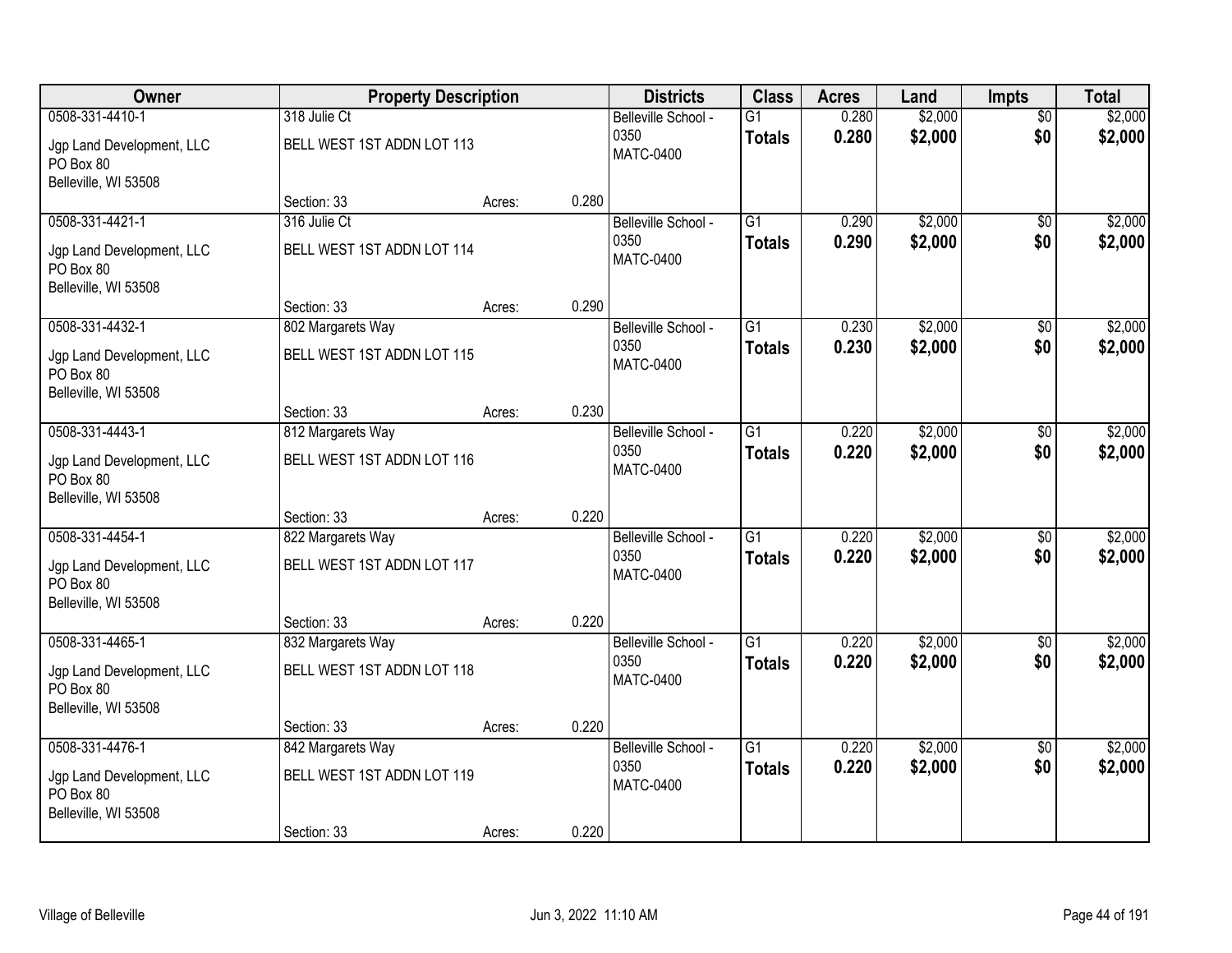| Owner                                                          | <b>Property Description</b> |        |       | <b>Districts</b>         | <b>Class</b>    | <b>Acres</b> | Land     | <b>Impts</b>    | <b>Total</b> |
|----------------------------------------------------------------|-----------------------------|--------|-------|--------------------------|-----------------|--------------|----------|-----------------|--------------|
| 0508-331-4487-1                                                | 902 Margarets Way           |        |       | Belleville School -      | $\overline{G1}$ | 0.220        | \$2,000  | $\overline{50}$ | \$2,000      |
| Jgp Land Development, LLC<br>PO Box 80                         | BELL WEST 1ST ADDN LOT 120  |        |       | 0350<br><b>MATC-0400</b> | <b>Totals</b>   | 0.220        | \$2,000  | \$0             | \$2,000      |
| Belleville, WI 53508                                           |                             |        |       |                          |                 |              |          |                 |              |
|                                                                | Section: 33                 | Acres: | 0.220 |                          |                 |              |          |                 |              |
| 0508-331-4498-1                                                | 912 Margarets Way           |        |       | Belleville School -      | $\overline{G1}$ | 0.220        | \$2,000  | $\overline{50}$ | \$2,000      |
| Jgp Land Development, LLC<br>PO Box 80<br>Belleville, WI 53508 | BELL WEST 1ST ADDN LOT 121  |        |       | 0350<br><b>MATC-0400</b> | <b>Totals</b>   | 0.220        | \$2,000  | \$0             | \$2,000      |
|                                                                | Section: 33                 | Acres: | 0.220 |                          |                 |              |          |                 |              |
| 0508-331-4510-1                                                | 922 Margarets Way           |        |       | Belleville School -      | G1              | 0.220        | \$2,000  | $\overline{50}$ | \$2,000      |
| Jgp Land Development, LLC<br>PO Box 80<br>Belleville, WI 53508 | BELL WEST 1ST ADDN LOT 122  |        |       | 0350<br><b>MATC-0400</b> | <b>Totals</b>   | 0.220        | \$2,000  | \$0             | \$2,000      |
|                                                                | Section: 33                 | Acres: | 0.220 |                          |                 |              |          |                 |              |
| 0508-331-4521-1                                                | 932 Margarets Way           |        |       | Belleville School -      | $\overline{G1}$ | 0.220        | \$2,000  | $\overline{30}$ | \$2,000      |
|                                                                |                             |        |       | 0350                     | <b>Totals</b>   | 0.220        | \$2,000  | \$0             | \$2,000      |
| Jgp Land Development, LLC<br>PO Box 80<br>Belleville, WI 53508 | BELL WEST 1ST ADDN LOT 123  |        |       | <b>MATC-0400</b>         |                 |              |          |                 |              |
|                                                                | Section: 33                 | Acres: | 0.220 |                          |                 |              |          |                 |              |
| 0508-331-4532-1                                                | 942 Margarets Way           |        |       | Belleville School -      | $\overline{G1}$ | 0.220        | \$2,000  | \$0             | \$2,000      |
|                                                                |                             |        |       | 0350                     | <b>Totals</b>   | 0.220        | \$2,000  | \$0             | \$2,000      |
| Jgp Land Development, LLC<br>PO Box 80                         | BELL WEST 1ST ADDN LOT 124  |        |       | <b>MATC-0400</b>         |                 |              |          |                 |              |
| Belleville, WI 53508                                           |                             |        |       |                          |                 |              |          |                 |              |
|                                                                | Section: 33                 | Acres: | 0.220 |                          |                 |              |          |                 |              |
| 0508-331-4543-1                                                | 360 Bell Vw Ave             |        |       | Belleville School -      | $\overline{G1}$ | 0.270        | \$61,000 | $\sqrt{6}$      | \$61,000     |
| Jgp Land Development, LLC<br>PO Box 80                         | BELL WEST 1ST ADDN LOT 129  |        |       | 0350<br><b>MATC-0400</b> | <b>Totals</b>   | 0.270        | \$61,000 | \$0             | \$61,000     |
| Belleville, WI 53508                                           |                             |        |       |                          |                 |              |          |                 |              |
|                                                                | Section: 33                 | Acres: | 0.270 |                          |                 |              |          |                 |              |
| 0508-331-4554-1                                                | 931 Sarah St                |        |       | Belleville School -      | $\overline{G1}$ | 0.320        | \$2,000  | $\overline{50}$ | \$2,000      |
| Jgp Land Development, LLC<br>PO Box 80<br>Belleville, WI 53508 | BELL WEST 1ST ADDN LOT 130  |        |       | 0350<br><b>MATC-0400</b> | <b>Totals</b>   | 0.320        | \$2,000  | \$0             | \$2,000      |
|                                                                | Section: 33                 | Acres: | 0.320 |                          |                 |              |          |                 |              |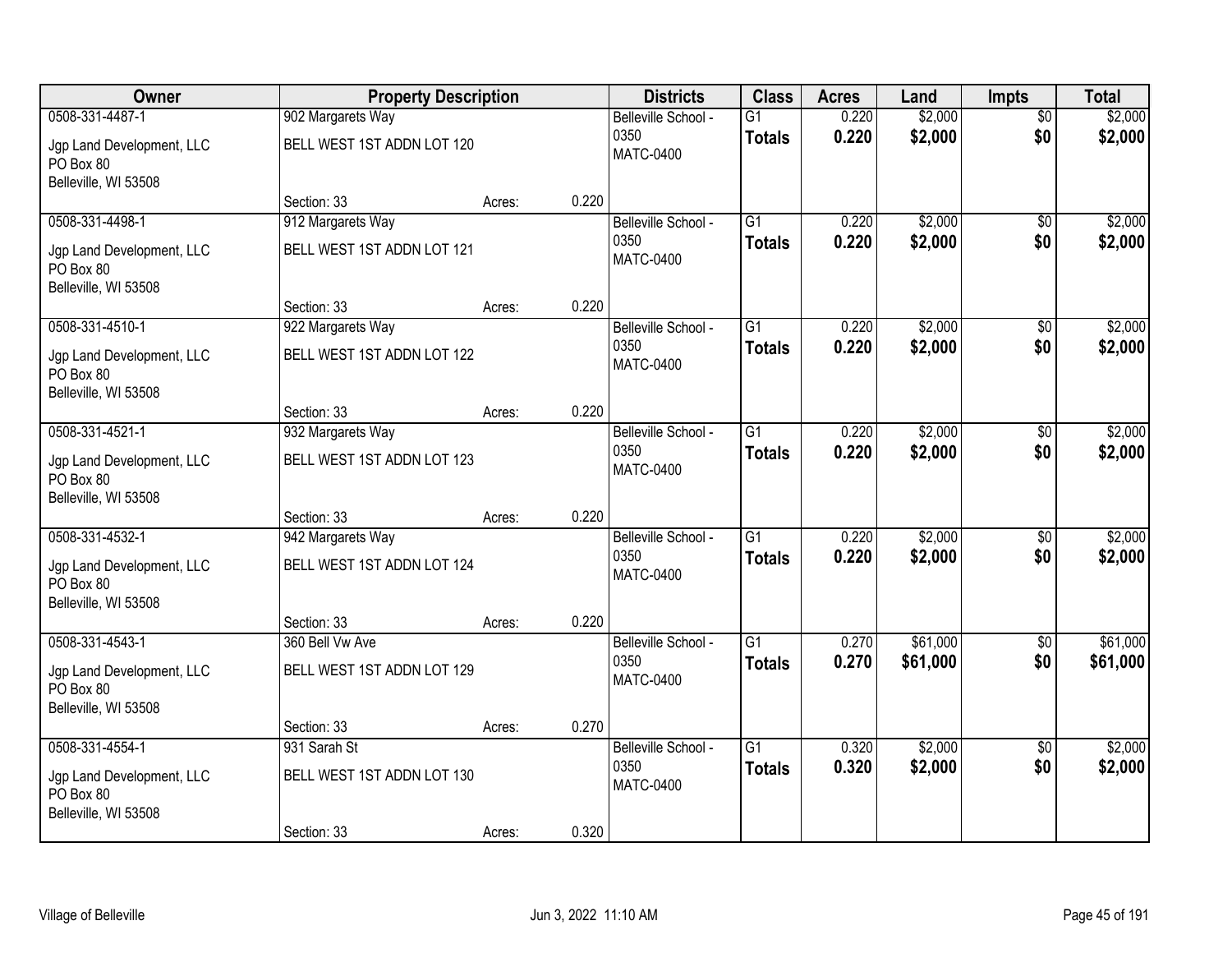| Owner                                                          |                                            | <b>Property Description</b> |       | <b>Districts</b>                                | <b>Class</b>                     | <b>Acres</b>   | Land               | Impts                  | <b>Total</b>       |
|----------------------------------------------------------------|--------------------------------------------|-----------------------------|-------|-------------------------------------------------|----------------------------------|----------------|--------------------|------------------------|--------------------|
| 0508-331-4565-1<br>Jgp Land Development, LLC<br>PO Box 80      | 921 Sarah St<br>BELL WEST 1ST ADDN LOT 131 |                             |       | Belleville School -<br>0350<br><b>MATC-0400</b> | $\overline{G1}$<br><b>Totals</b> | 0.270<br>0.270 | \$2,000<br>\$2,000 | $\overline{50}$<br>\$0 | \$2,000<br>\$2,000 |
| Belleville, WI 53508                                           | Section: 33                                | Acres:                      | 0.220 |                                                 |                                  |                |                    |                        |                    |
| 0508-331-4576-1                                                | 911 Sarah St                               |                             |       | Belleville School -                             | $\overline{G1}$                  | 0.220          | \$2,000            | \$0                    | \$2,000            |
| Jgp Land Development, LLC<br>PO Box 80<br>Belleville, WI 53508 | BELL WEST 1ST ADDN LOT 132                 |                             |       | 0350<br><b>MATC-0400</b>                        | <b>Totals</b>                    | 0.220          | \$2,000            | \$0                    | \$2,000            |
|                                                                | Section: 33                                | Acres:                      | 0.220 |                                                 |                                  |                |                    |                        |                    |
| 0508-331-4587-1                                                | 901 Sarah St                               |                             |       | Belleville School -                             | G1                               | 0.220          | \$2,000            | \$0                    | \$2,000            |
| Jgp Land Development, LLC<br>PO Box 80<br>Belleville, WI 53508 | BELL WEST 1ST ADDN LOT 133                 |                             |       | 0350<br><b>MATC-0400</b>                        | <b>Totals</b>                    | 0.220          | \$2,000            | \$0                    | \$2,000            |
|                                                                | Section: 33                                | Acres:                      | 0.220 |                                                 |                                  |                |                    |                        |                    |
| 0508-331-4598-1                                                | 841 Sarah St                               |                             |       | Belleville School -                             | $\overline{G1}$                  | 0.220          | \$2,000            | \$0                    | \$2,000            |
| Jgp Land Development, LLC<br>PO Box 80<br>Belleville, WI 53508 | BELL WEST 1ST ADDN LOT 134                 |                             |       | 0350<br><b>MATC-0400</b>                        | <b>Totals</b>                    | 0.220          | \$2,000            | \$0                    | \$2,000            |
|                                                                | Section: 33                                | Acres:                      | 0.220 |                                                 |                                  |                |                    |                        |                    |
| 0508-331-4610-1                                                | 831 Sarah St                               |                             |       | Belleville School -                             | $\overline{G1}$                  | 0.220          | \$2,000            | $\overline{50}$        | \$2,000            |
| Jgp Land Development, LLC<br>PO Box 80<br>Belleville, WI 53508 | BELL WEST 1ST ADDN LOT 135                 |                             |       | 0350<br><b>MATC-0400</b>                        | <b>Totals</b>                    | 0.220          | \$2,000            | \$0                    | \$2,000            |
|                                                                | Section: 33                                | Acres:                      | 0.220 |                                                 |                                  |                |                    |                        |                    |
| 0508-331-4621-1                                                | 821 Sarah St                               |                             |       | Belleville School -                             | $\overline{G1}$                  | 0.220          | \$2,000            | $\sqrt{6}$             | \$2,000            |
| Jgp Land Development, LLC<br>PO Box 80                         | BELL WEST 1ST ADDN LOT 136                 |                             |       | 0350<br><b>MATC-0400</b>                        | <b>Totals</b>                    | 0.220          | \$2,000            | \$0                    | \$2,000            |
| Belleville, WI 53508                                           | Section: 33                                |                             | 0.220 |                                                 |                                  |                |                    |                        |                    |
| 0508-331-4632-1                                                | 811 Sarah St                               | Acres:                      |       | Belleville School -                             | $\overline{G1}$                  | 0.220          | \$2,000            | $\overline{50}$        | \$2,000            |
| Jgp Land Development, LLC<br>PO Box 80<br>Belleville, WI 53508 | BELL WEST 1ST ADDN LOT 137                 |                             |       | 0350<br><b>MATC-0400</b>                        | <b>Totals</b>                    | 0.220          | \$2,000            | \$0                    | \$2,000            |
|                                                                | Section: 33                                | Acres:                      | 0.220 |                                                 |                                  |                |                    |                        |                    |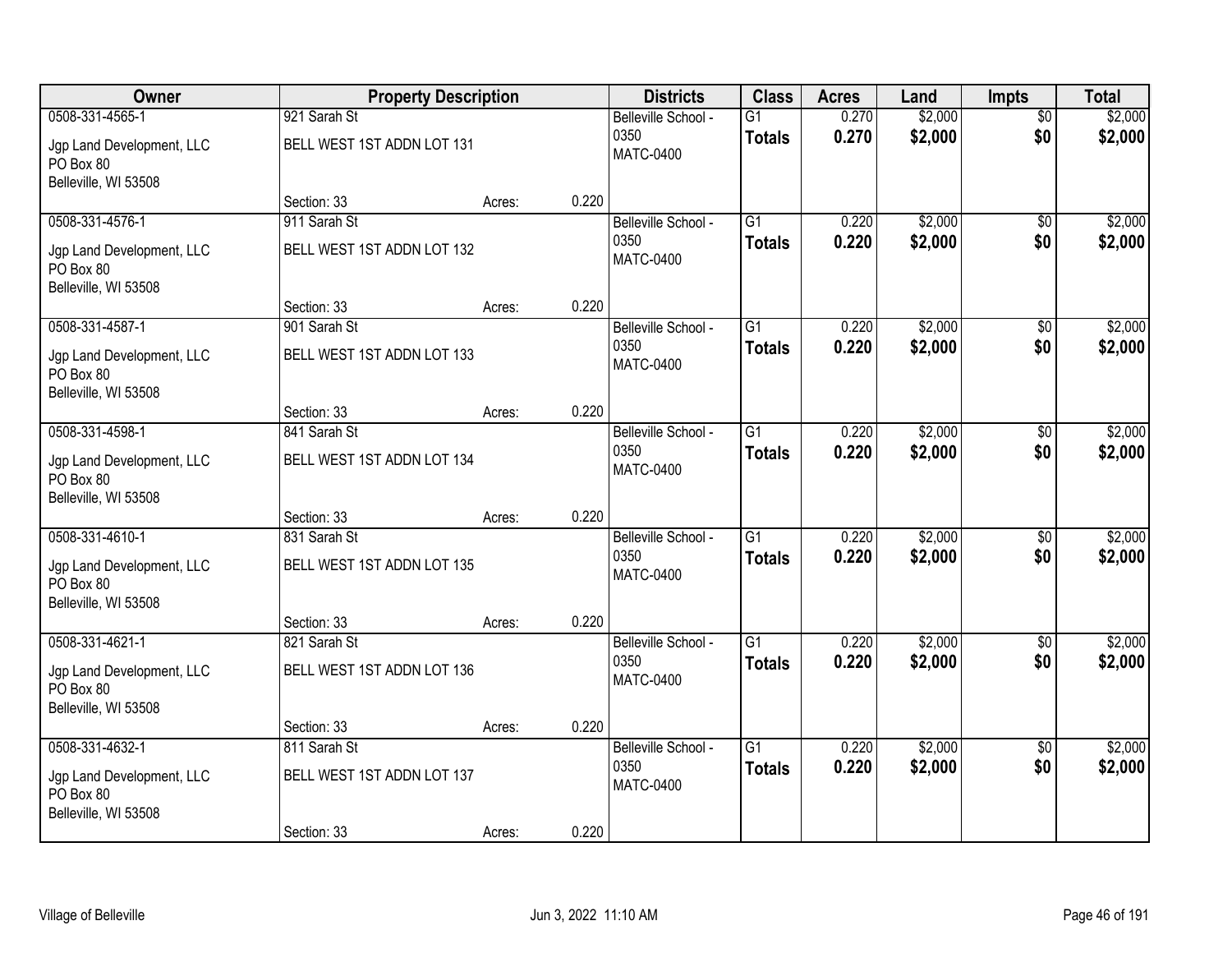| Owner                                                          | <b>Property Description</b> |        |       | <b>Districts</b>         | <b>Class</b>    | <b>Acres</b> | Land    | <b>Impts</b>    | <b>Total</b> |
|----------------------------------------------------------------|-----------------------------|--------|-------|--------------------------|-----------------|--------------|---------|-----------------|--------------|
| 0508-331-4643-1                                                | 801 Sarah St                |        |       | Belleville School -      | $\overline{G1}$ | 0.220        | \$2,000 | $\overline{50}$ | \$2,000      |
| Jgp Land Development, LLC<br>PO Box 80                         | BELL WEST 1ST ADDN LOT 138  |        |       | 0350<br><b>MATC-0400</b> | <b>Totals</b>   | 0.220        | \$2,000 | \$0             | \$2,000      |
| Belleville, WI 53508                                           |                             |        |       |                          |                 |              |         |                 |              |
|                                                                | Section: 33                 | Acres: | 0.220 |                          |                 |              |         |                 |              |
| 0508-331-4654-1                                                | 802 Sarah St                |        |       | Belleville School -      | $\overline{G1}$ | 0.240        | \$2,000 | $\overline{50}$ | \$2,000      |
| Jgp Land Development, LLC<br>PO Box 80<br>Belleville, WI 53508 | BELL WEST 1ST ADDN LOT 139  |        |       | 0350<br><b>MATC-0400</b> | <b>Totals</b>   | 0.240        | \$2,000 | \$0             | \$2,000      |
|                                                                | Section: 33                 | Acres: | 0.240 |                          |                 |              |         |                 |              |
| 0508-331-4665-1                                                | 812 Sarah St                |        |       | Belleville School -      | G1              | 0.240        | \$2,000 | \$0             | \$2,000      |
| Jgp Land Development, LLC<br>PO Box 80<br>Belleville, WI 53508 | BELL WEST 1ST ADDN LOT 140  |        |       | 0350<br><b>MATC-0400</b> | <b>Totals</b>   | 0.240        | \$2,000 | \$0             | \$2,000      |
|                                                                | Section: 33                 | Acres: | 0.240 |                          |                 |              |         |                 |              |
| 0508-331-4676-1                                                | 822 Sarah St                |        |       | Belleville School -      | $\overline{G1}$ | 0.240        | \$2,000 | \$0             | \$2,000      |
| Jgp Land Development, LLC<br>PO Box 80                         | BELL WEST 1ST ADDN LOT 141  |        |       | 0350<br><b>MATC-0400</b> | <b>Totals</b>   | 0.240        | \$2,000 | \$0             | \$2,000      |
| Belleville, WI 53508                                           | Section: 33                 | Acres: | 0.240 |                          |                 |              |         |                 |              |
| 0508-331-4687-1                                                | 832 Sarah St                |        |       | Belleville School -      | $\overline{G1}$ | 0.240        | \$2,000 | $\overline{50}$ | \$2,000      |
|                                                                |                             |        |       | 0350                     | <b>Totals</b>   | 0.240        | \$2,000 | \$0             | \$2,000      |
| Jgp Land Development, LLC<br>PO Box 80                         | BELL WEST 1ST ADDN LOT 142  |        |       | <b>MATC-0400</b>         |                 |              |         |                 |              |
| Belleville, WI 53508                                           |                             |        |       |                          |                 |              |         |                 |              |
|                                                                | Section: 33                 | Acres: | 0.240 |                          |                 |              |         |                 |              |
| 0508-331-4698-1                                                | 842 Sarah St                |        |       | Belleville School -      | $\overline{G1}$ | 0.240        | \$2,000 | \$0             | \$2,000      |
| Jgp Land Development, LLC<br>PO Box 80                         | BELL WEST 1ST ADDN LOT 143  |        |       | 0350<br><b>MATC-0400</b> | <b>Totals</b>   | 0.240        | \$2,000 | \$0             | \$2,000      |
| Belleville, WI 53508                                           |                             |        |       |                          |                 |              |         |                 |              |
| 0508-331-4710-1                                                | Section: 33<br>852 Sarah St | Acres: | 0.240 | Belleville School -      | $\overline{G1}$ | 0.240        | \$2,000 | $\overline{50}$ | \$2,000      |
|                                                                |                             |        |       | 0350                     | <b>Totals</b>   | 0.240        | \$2,000 | \$0             | \$2,000      |
| Jgp Land Development, LLC<br>PO Box 80<br>Belleville, WI 53508 | BELL WEST 1ST ADDN LOT 144  |        |       | <b>MATC-0400</b>         |                 |              |         |                 |              |
|                                                                | Section: 33                 | Acres: | 0.240 |                          |                 |              |         |                 |              |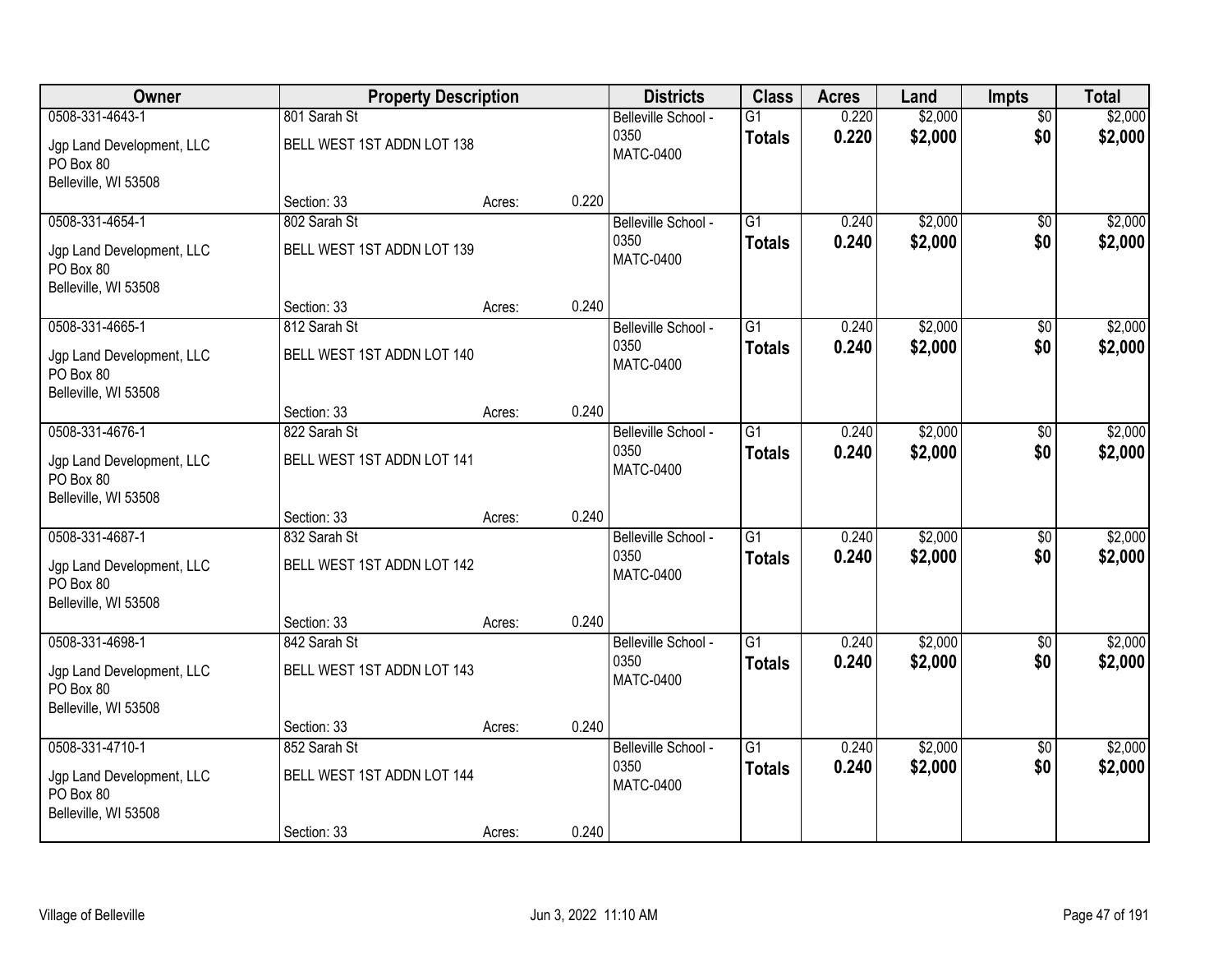| Owner                                                                             |                                                            | <b>Property Description</b> |       | <b>Districts</b>                                | <b>Class</b>                     | <b>Acres</b>   | Land                 | <b>Impts</b>           | <b>Total</b>         |
|-----------------------------------------------------------------------------------|------------------------------------------------------------|-----------------------------|-------|-------------------------------------------------|----------------------------------|----------------|----------------------|------------------------|----------------------|
| 0508-331-4721-1<br>Jgp Land Development, LLC<br>PO Box 80                         | 912 Sarah St<br>BELL WEST 1ST ADDN LOT 145                 |                             |       | Belleville School -<br>0350<br><b>MATC-0400</b> | $\overline{G1}$<br><b>Totals</b> | 0.230<br>0.230 | \$2,000<br>\$2,000   | $\overline{50}$<br>\$0 | \$2,000<br>\$2,000   |
| Belleville, WI 53508                                                              | Section: 33                                                | Acres:                      | 0.230 |                                                 |                                  |                |                      |                        |                      |
| 0508-331-4732-1<br>Jgp Land Development, LLC<br>PO Box 80<br>Belleville, WI 53508 | 350 Bell Vw Ave<br>BELL WEST 1ST ADDN LOT 146              |                             |       | Belleville School -<br>0350<br><b>MATC-0400</b> | $\overline{G1}$<br><b>Totals</b> | 0.230<br>0.230 | \$55,000<br>\$55,000 | $\overline{50}$<br>\$0 | \$55,000<br>\$55,000 |
|                                                                                   | Section: 33                                                | Acres:                      | 0.230 |                                                 |                                  |                |                      |                        |                      |
| 0508-331-4743-1<br>Jgp Land Development, LLC<br>PO Box 80<br>Belleville, WI 53508 | 340 Bell Vw Ave<br>BELL WEST 1ST ADDN LOT 147              |                             |       | Belleville School -<br>0350<br><b>MATC-0400</b> | G1<br><b>Totals</b>              | 0.230<br>0.230 | \$55,000<br>\$55,000 | \$0<br>\$0             | \$55,000<br>\$55,000 |
|                                                                                   | Section: 33                                                | Acres:                      | 0.230 |                                                 |                                  |                |                      |                        |                      |
| 0508-331-4754-1<br>Jgp Land Development, LLC<br>PO Box 80<br>Belleville, WI 53508 | 911 James Ave<br>BELL WEST 1ST ADDN LOT 148                |                             |       | Belleville School -<br>0350<br><b>MATC-0400</b> | $\overline{G1}$<br><b>Totals</b> | 0.240<br>0.240 | \$2,000<br>\$2,000   | $\overline{30}$<br>\$0 | \$2,000<br>\$2,000   |
|                                                                                   | Section: 33                                                | Acres:                      | 0.240 |                                                 |                                  |                |                      |                        |                      |
| 0508-331-4765-1<br>Jgp Land Development, LLC<br>PO Box 80<br>Belleville, WI 53508 | 901 James Ave<br>BELL WEST 1ST ADDN LOT 149                |                             |       | Belleville School -<br>0350<br><b>MATC-0400</b> | $\overline{G1}$<br><b>Totals</b> | 0.260<br>0.260 | \$2,000<br>\$2,000   | \$0<br>\$0             | \$2,000<br>\$2,000   |
|                                                                                   | Section: 33                                                | Acres:                      | 0.260 |                                                 |                                  |                |                      |                        |                      |
| 0508-331-4776-1<br>Jgp Land Development, LLC<br>PO Box 80<br>Belleville, WI 53508 | 841 James Ave<br>BELL WEST 1ST ADDN LOT 150                |                             |       | Belleville School -<br>0350<br><b>MATC-0400</b> | $\overline{G1}$<br><b>Totals</b> | 0.260<br>0.260 | \$2,000<br>\$2,000   | \$0<br>\$0             | \$2,000<br>\$2,000   |
|                                                                                   | Section: 33                                                | Acres:                      | 0.260 |                                                 |                                  |                |                      |                        |                      |
| 0508-331-4787-1<br>Jgp Land Development, LLC<br>PO Box 80<br>Belleville, WI 53508 | 831 James Ave<br>BELL WEST 1ST ADDN LOT 151<br>Section: 33 | Acres:                      | 0.260 | Belleville School -<br>0350<br><b>MATC-0400</b> | $\overline{G1}$<br><b>Totals</b> | 0.260<br>0.260 | \$2,000<br>\$2,000   | $\overline{50}$<br>\$0 | \$2,000<br>\$2,000   |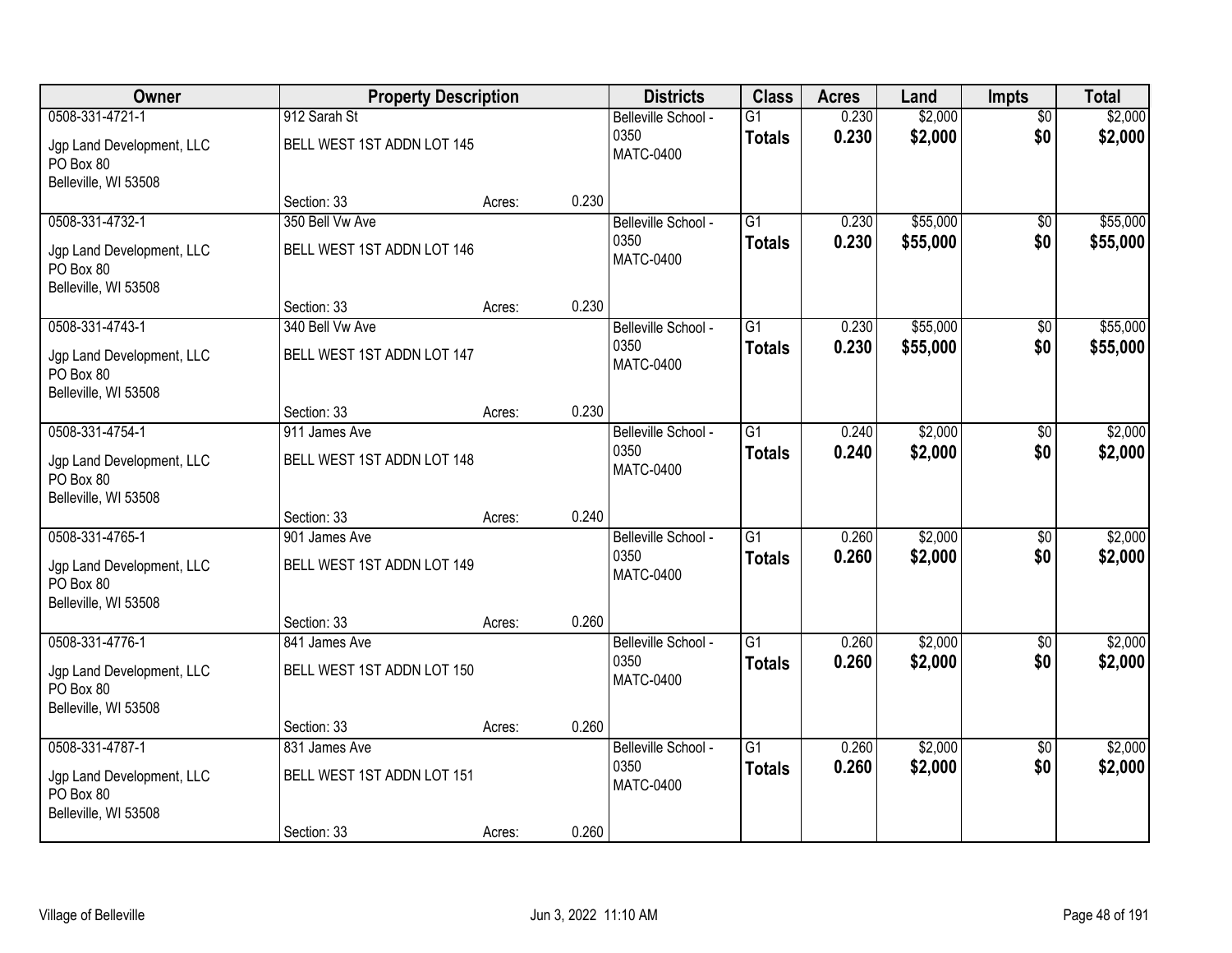| \$2,000<br>0508-331-4798-1<br>0.260<br>$\overline{60}$<br>821 James Ave<br>Belleville School -<br>$\overline{G1}$<br>0.260<br>\$2,000<br>\$0<br>0350<br>\$2,000<br><b>Totals</b><br>BELL WEST 1ST ADDN LOT 152<br>Jgp Land Development, LLC<br><b>MATC-0400</b><br>PO Box 80<br>Belleville, WI 53508<br>0.260<br>Section: 33<br>Acres:<br>\$2,000<br>0508-331-4810-1<br>$\overline{G1}$<br>\$2,000<br>811 James Ave<br>0.260<br>$\overline{50}$<br>Belleville School -<br>0.260<br>\$2,000<br>0350<br>\$0<br>\$2,000<br><b>Totals</b><br>BELL WEST 1ST ADDN LOT 153<br>Jgp Land Development, LLC<br><b>MATC-0400</b><br>PO Box 80<br>Belleville, WI 53508<br>0.260<br>Section: 33<br>Acres:<br>\$2,000<br>\$2,000<br>0508-331-4821-1<br>G1<br>0.260<br>\$0<br>801 James Ave<br>Belleville School -<br>0350<br>\$2,000<br>\$0<br>0.260<br>\$2,000<br><b>Totals</b><br>BELL WEST 1ST ADDN LOT 154<br>Jgp Land Development, LLC<br><b>MATC-0400</b><br>PO Box 80<br>Belleville, WI 53508<br>0.260<br>Section: 33<br>Acres:<br>0508-331-4901-1<br>\$64,000<br>\$220,500<br>\$284,500<br>304 Brooke Dr<br>G1<br>0.239<br>Belleville School -<br>0350<br>0.239<br>\$64,000<br>\$220,500<br>\$284,500<br><b>Totals</b><br>BAKERS WOODS - PHASE II LOT 41<br>Lindsay Johnson<br>TID 3 - 3603<br>Scott Gruenenfelder<br><b>MATC-0400</b><br>304 Brooke Dr<br>0.240<br>Belleville, WI 53505<br>Section: 33<br>Acres: | Owner           | <b>Property Description</b> |  | <b>Districts</b>    | <b>Class</b>    | <b>Acres</b> | Land     | Impts     | <b>Total</b> |
|------------------------------------------------------------------------------------------------------------------------------------------------------------------------------------------------------------------------------------------------------------------------------------------------------------------------------------------------------------------------------------------------------------------------------------------------------------------------------------------------------------------------------------------------------------------------------------------------------------------------------------------------------------------------------------------------------------------------------------------------------------------------------------------------------------------------------------------------------------------------------------------------------------------------------------------------------------------------------------------------------------------------------------------------------------------------------------------------------------------------------------------------------------------------------------------------------------------------------------------------------------------------------------------------------------------------------------------------------------------------------------------------------------|-----------------|-----------------------------|--|---------------------|-----------------|--------------|----------|-----------|--------------|
|                                                                                                                                                                                                                                                                                                                                                                                                                                                                                                                                                                                                                                                                                                                                                                                                                                                                                                                                                                                                                                                                                                                                                                                                                                                                                                                                                                                                            |                 |                             |  |                     |                 |              |          |           | \$2,000      |
|                                                                                                                                                                                                                                                                                                                                                                                                                                                                                                                                                                                                                                                                                                                                                                                                                                                                                                                                                                                                                                                                                                                                                                                                                                                                                                                                                                                                            |                 |                             |  |                     |                 |              |          |           |              |
|                                                                                                                                                                                                                                                                                                                                                                                                                                                                                                                                                                                                                                                                                                                                                                                                                                                                                                                                                                                                                                                                                                                                                                                                                                                                                                                                                                                                            |                 |                             |  |                     |                 |              |          |           |              |
|                                                                                                                                                                                                                                                                                                                                                                                                                                                                                                                                                                                                                                                                                                                                                                                                                                                                                                                                                                                                                                                                                                                                                                                                                                                                                                                                                                                                            |                 |                             |  |                     |                 |              |          |           |              |
|                                                                                                                                                                                                                                                                                                                                                                                                                                                                                                                                                                                                                                                                                                                                                                                                                                                                                                                                                                                                                                                                                                                                                                                                                                                                                                                                                                                                            |                 |                             |  |                     |                 |              |          |           |              |
|                                                                                                                                                                                                                                                                                                                                                                                                                                                                                                                                                                                                                                                                                                                                                                                                                                                                                                                                                                                                                                                                                                                                                                                                                                                                                                                                                                                                            |                 |                             |  |                     |                 |              |          |           |              |
|                                                                                                                                                                                                                                                                                                                                                                                                                                                                                                                                                                                                                                                                                                                                                                                                                                                                                                                                                                                                                                                                                                                                                                                                                                                                                                                                                                                                            |                 |                             |  |                     |                 |              |          |           |              |
|                                                                                                                                                                                                                                                                                                                                                                                                                                                                                                                                                                                                                                                                                                                                                                                                                                                                                                                                                                                                                                                                                                                                                                                                                                                                                                                                                                                                            |                 |                             |  |                     |                 |              |          |           |              |
|                                                                                                                                                                                                                                                                                                                                                                                                                                                                                                                                                                                                                                                                                                                                                                                                                                                                                                                                                                                                                                                                                                                                                                                                                                                                                                                                                                                                            |                 |                             |  |                     |                 |              |          |           |              |
|                                                                                                                                                                                                                                                                                                                                                                                                                                                                                                                                                                                                                                                                                                                                                                                                                                                                                                                                                                                                                                                                                                                                                                                                                                                                                                                                                                                                            |                 |                             |  |                     |                 |              |          |           |              |
|                                                                                                                                                                                                                                                                                                                                                                                                                                                                                                                                                                                                                                                                                                                                                                                                                                                                                                                                                                                                                                                                                                                                                                                                                                                                                                                                                                                                            |                 |                             |  |                     |                 |              |          |           |              |
|                                                                                                                                                                                                                                                                                                                                                                                                                                                                                                                                                                                                                                                                                                                                                                                                                                                                                                                                                                                                                                                                                                                                                                                                                                                                                                                                                                                                            |                 |                             |  |                     |                 |              |          |           |              |
|                                                                                                                                                                                                                                                                                                                                                                                                                                                                                                                                                                                                                                                                                                                                                                                                                                                                                                                                                                                                                                                                                                                                                                                                                                                                                                                                                                                                            |                 |                             |  |                     |                 |              |          |           |              |
|                                                                                                                                                                                                                                                                                                                                                                                                                                                                                                                                                                                                                                                                                                                                                                                                                                                                                                                                                                                                                                                                                                                                                                                                                                                                                                                                                                                                            |                 |                             |  |                     |                 |              |          |           |              |
|                                                                                                                                                                                                                                                                                                                                                                                                                                                                                                                                                                                                                                                                                                                                                                                                                                                                                                                                                                                                                                                                                                                                                                                                                                                                                                                                                                                                            |                 |                             |  |                     |                 |              |          |           |              |
|                                                                                                                                                                                                                                                                                                                                                                                                                                                                                                                                                                                                                                                                                                                                                                                                                                                                                                                                                                                                                                                                                                                                                                                                                                                                                                                                                                                                            |                 |                             |  |                     |                 |              |          |           |              |
|                                                                                                                                                                                                                                                                                                                                                                                                                                                                                                                                                                                                                                                                                                                                                                                                                                                                                                                                                                                                                                                                                                                                                                                                                                                                                                                                                                                                            |                 |                             |  |                     |                 |              |          |           |              |
|                                                                                                                                                                                                                                                                                                                                                                                                                                                                                                                                                                                                                                                                                                                                                                                                                                                                                                                                                                                                                                                                                                                                                                                                                                                                                                                                                                                                            | 0508-331-4912-1 | 306 Brooke Dr               |  | Belleville School - | $\overline{G1}$ | 0.240        | \$64,000 | \$261,000 | \$325,000    |
| 0.240<br>0350<br>\$64,000<br>\$261,000<br><b>Totals</b>                                                                                                                                                                                                                                                                                                                                                                                                                                                                                                                                                                                                                                                                                                                                                                                                                                                                                                                                                                                                                                                                                                                                                                                                                                                                                                                                                    |                 |                             |  |                     |                 |              |          |           | \$325,000    |
| BAKERS WOODS - PHASE II LOT 42<br>Ryan Deck<br>TID 3 - 3603                                                                                                                                                                                                                                                                                                                                                                                                                                                                                                                                                                                                                                                                                                                                                                                                                                                                                                                                                                                                                                                                                                                                                                                                                                                                                                                                                |                 |                             |  |                     |                 |              |          |           |              |
| Alex Preston<br><b>MATC-0400</b><br>306 Brooke Dr                                                                                                                                                                                                                                                                                                                                                                                                                                                                                                                                                                                                                                                                                                                                                                                                                                                                                                                                                                                                                                                                                                                                                                                                                                                                                                                                                          |                 |                             |  |                     |                 |              |          |           |              |
| Belleville, WI 53508<br>Section: 33<br>0.240<br>Acres:                                                                                                                                                                                                                                                                                                                                                                                                                                                                                                                                                                                                                                                                                                                                                                                                                                                                                                                                                                                                                                                                                                                                                                                                                                                                                                                                                     |                 |                             |  |                     |                 |              |          |           |              |
| $\overline{G1}$<br>\$64,500<br>\$224,500<br>0508-331-4923-1<br>Belleville School -<br>0.242<br>308 Brooke Dr                                                                                                                                                                                                                                                                                                                                                                                                                                                                                                                                                                                                                                                                                                                                                                                                                                                                                                                                                                                                                                                                                                                                                                                                                                                                                               |                 |                             |  |                     |                 |              |          |           | \$289,000    |
| 0350<br>0.242<br>\$64,500<br>\$224,500<br><b>Totals</b>                                                                                                                                                                                                                                                                                                                                                                                                                                                                                                                                                                                                                                                                                                                                                                                                                                                                                                                                                                                                                                                                                                                                                                                                                                                                                                                                                    |                 |                             |  |                     |                 |              |          |           | \$289,000    |
| Kaitlyn Voss<br>BAKERS WOODS - PHASE II LOT 43<br>TID 3 - 3603                                                                                                                                                                                                                                                                                                                                                                                                                                                                                                                                                                                                                                                                                                                                                                                                                                                                                                                                                                                                                                                                                                                                                                                                                                                                                                                                             |                 |                             |  |                     |                 |              |          |           |              |
| Ryan Voss<br><b>MATC-0400</b>                                                                                                                                                                                                                                                                                                                                                                                                                                                                                                                                                                                                                                                                                                                                                                                                                                                                                                                                                                                                                                                                                                                                                                                                                                                                                                                                                                              |                 |                             |  |                     |                 |              |          |           |              |
| 308 Brooke Dr<br>0.240<br>Belleville, WI 53508<br>Section: 33<br>Acres:                                                                                                                                                                                                                                                                                                                                                                                                                                                                                                                                                                                                                                                                                                                                                                                                                                                                                                                                                                                                                                                                                                                                                                                                                                                                                                                                    |                 |                             |  |                     |                 |              |          |           |              |
| $\overline{G1}$<br>\$64,500<br>\$214,500<br>0508-331-4934-1<br>310 Brooke Dr<br>0.252<br>Belleville School -                                                                                                                                                                                                                                                                                                                                                                                                                                                                                                                                                                                                                                                                                                                                                                                                                                                                                                                                                                                                                                                                                                                                                                                                                                                                                               |                 |                             |  |                     |                 |              |          |           | \$279,000    |
| 0.252<br>0350<br>\$64,500<br>\$214,500<br><b>Totals</b>                                                                                                                                                                                                                                                                                                                                                                                                                                                                                                                                                                                                                                                                                                                                                                                                                                                                                                                                                                                                                                                                                                                                                                                                                                                                                                                                                    |                 |                             |  |                     |                 |              |          |           | \$279,000    |
| BAKERS WOODS - PHASE II LOT 44<br>Linda K. White<br>TID 3 - 3603                                                                                                                                                                                                                                                                                                                                                                                                                                                                                                                                                                                                                                                                                                                                                                                                                                                                                                                                                                                                                                                                                                                                                                                                                                                                                                                                           |                 |                             |  |                     |                 |              |          |           |              |
| Robert L. White Jr<br>MATC-0400                                                                                                                                                                                                                                                                                                                                                                                                                                                                                                                                                                                                                                                                                                                                                                                                                                                                                                                                                                                                                                                                                                                                                                                                                                                                                                                                                                            |                 |                             |  |                     |                 |              |          |           |              |
| 310 Brooke Dr<br>0.250<br>Belleville, WI 53508<br>Section: 33<br>Acres:                                                                                                                                                                                                                                                                                                                                                                                                                                                                                                                                                                                                                                                                                                                                                                                                                                                                                                                                                                                                                                                                                                                                                                                                                                                                                                                                    |                 |                             |  |                     |                 |              |          |           |              |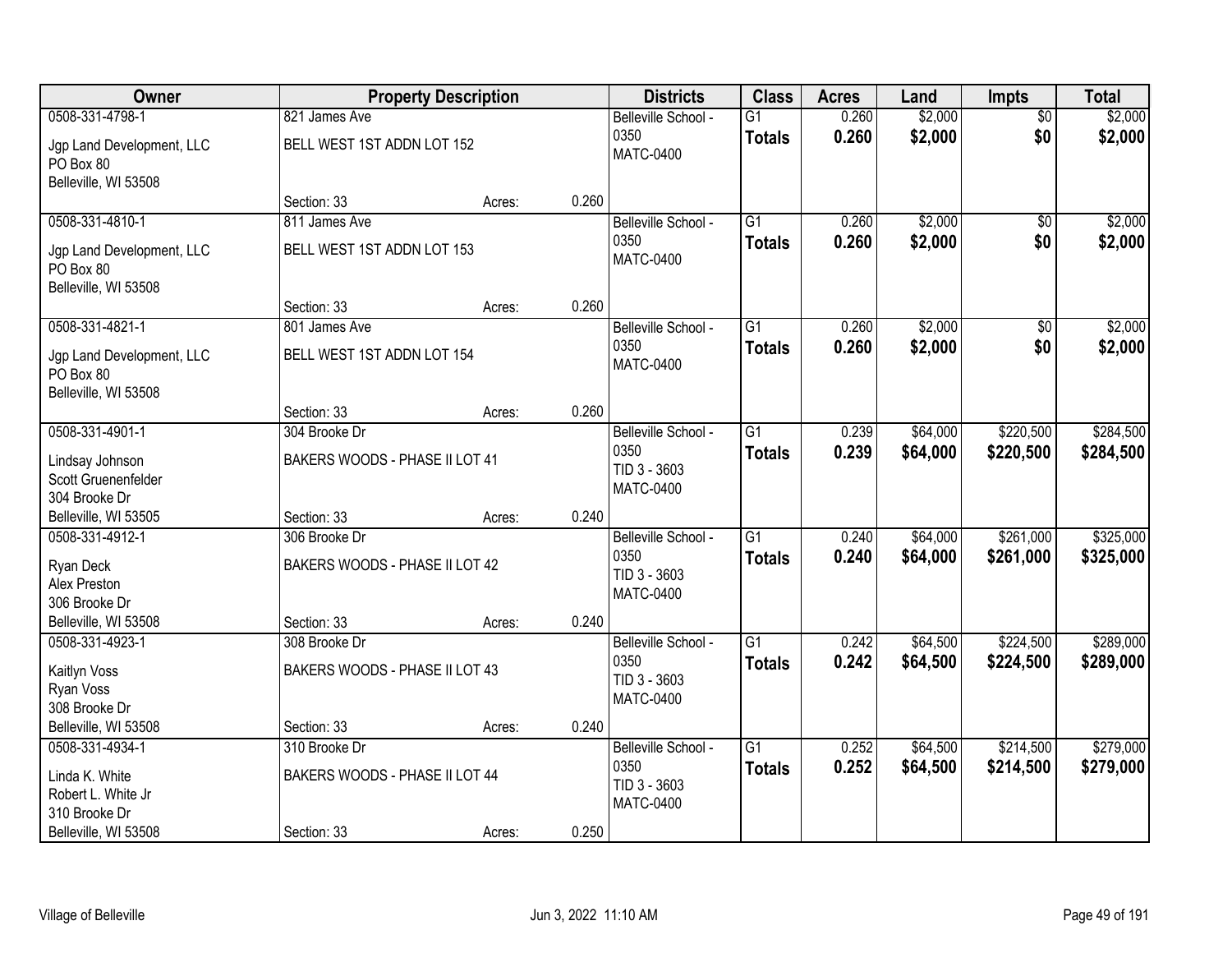| Owner                                                                                            |                                                                | <b>Property Description</b> |       | <b>Districts</b>                                                | <b>Class</b>                     | <b>Acres</b>   | Land                 | <b>Impts</b>           | <b>Total</b>           |
|--------------------------------------------------------------------------------------------------|----------------------------------------------------------------|-----------------------------|-------|-----------------------------------------------------------------|----------------------------------|----------------|----------------------|------------------------|------------------------|
| 0508-331-4945-1<br>Cody A. Harris<br>Emily K. Harris<br>311 Brooke Dr                            | 311 Brooke Dr<br>BAKERS WOODS - PHASE II LOT 45                |                             |       | Belleville School -<br>0350<br>TID 3 - 3603<br><b>MATC-0400</b> | $\overline{G1}$<br><b>Totals</b> | 0.253<br>0.253 | \$64,500<br>\$64,500 | \$214,500<br>\$214,500 | \$279,000<br>\$279,000 |
| Belleville, WI 53508                                                                             | Section: 33                                                    | Acres:                      | 0.250 |                                                                 |                                  |                |                      |                        |                        |
| 0508-331-4956-1<br>Kevin Myrant<br>Lolly Myrant<br>309 Brooke Dr                                 | 309 Brooke Dr<br>BAKERS WOODS - PHASE II LOT 46                |                             |       | Belleville School -<br>0350<br>TID 3 - 3603<br><b>MATC-0400</b> | $\overline{G1}$<br><b>Totals</b> | 0.239<br>0.239 | \$64,000<br>\$64,000 | \$224,500<br>\$224,500 | \$288,500<br>\$288,500 |
| Belleville, WI 53508                                                                             | Section: 33                                                    | Acres:                      | 0.240 |                                                                 |                                  |                |                      |                        |                        |
| 0508-331-4967-1<br>Douglas C. Syftestad<br>Brianna M. Barrett<br>307 Brooke Dr                   | 307 Brooke Dr<br>BAKERS WOODS - PHASE II LOT 47                |                             |       | Belleville School -<br>0350<br>TID 3 - 3603<br>MATC-0400        | G1<br><b>Totals</b>              | 0.239<br>0.239 | \$64,000<br>\$64,000 | \$224,500<br>\$224,500 | \$288,500<br>\$288,500 |
| Belleville, WI 53508                                                                             | Section: 33                                                    | Acres:                      | 0.240 |                                                                 |                                  |                |                      |                        |                        |
| 0508-331-4978-1<br>Zachary A. Mael<br>Nicole E. Mael<br>305 Brooke Dr                            | 305 Brooke Dr<br>BAKERS WOODS - PHASE II LOT 48                |                             |       | Belleville School -<br>0350<br>TID 3 - 3603<br><b>MATC-0400</b> | G1<br><b>Totals</b>              | 0.239<br>0.239 | \$64,000<br>\$64,000 | \$224,500<br>\$224,500 | \$288,500<br>\$288,500 |
| Belleville, WI 53508                                                                             | Section: 33                                                    | Acres:                      | 0.240 |                                                                 |                                  |                |                      |                        |                        |
| 0508-331-4989-1<br><b>Emily Staudt</b><br>Sean M. Staudt<br>303 Brooke Dr                        | 303 Brooke Dr<br>BAKERS WOODS - PHASE II LOT 49                |                             |       | Belleville School -<br>0350<br>TID 3 - 3603<br><b>MATC-0400</b> | $\overline{G1}$<br><b>Totals</b> | 0.239<br>0.239 | \$64,000<br>\$64,000 | \$224,500<br>\$224,500 | \$288,500<br>\$288,500 |
| Belleville, WI 53508                                                                             | Section: 33                                                    | Acres:                      | 0.240 |                                                                 |                                  |                |                      |                        |                        |
| 0508-331-5000-1<br>Cameron J. Kennett<br>Margaret I. Kennett<br>302 Olson Ave                    | 302 Olson Ave<br>BAKERS WOODS - PHASE II LOT 50                |                             |       | Belleville School -<br>0350<br>TID 3 - 3603<br><b>MATC-0400</b> | $\overline{G1}$<br><b>Totals</b> | 0.244<br>0.244 | \$64,500<br>\$64,500 | \$214,500<br>\$214,500 | \$279,000<br>\$279,000 |
| Belleville, WI 53508                                                                             | Section: 33                                                    | Acres:                      | 0.240 |                                                                 |                                  |                |                      |                        |                        |
| 0508-331-5011-1<br>Darby L. Buisker<br>Nicholas D. Howe<br>304 Olson Ave<br>Belleville, WI 53508 | 304 Olson Ave<br>BAKERS WOODS - PHASE II LOT 51<br>Section: 33 | Acres:                      | 0.240 | Belleville School -<br>0350<br>TID 3 - 3603<br>MATC-0400        | $\overline{G1}$<br><b>Totals</b> | 0.240<br>0.240 | \$64,000<br>\$64,000 | \$224,500<br>\$224,500 | \$288,500<br>\$288,500 |
|                                                                                                  |                                                                |                             |       |                                                                 |                                  |                |                      |                        |                        |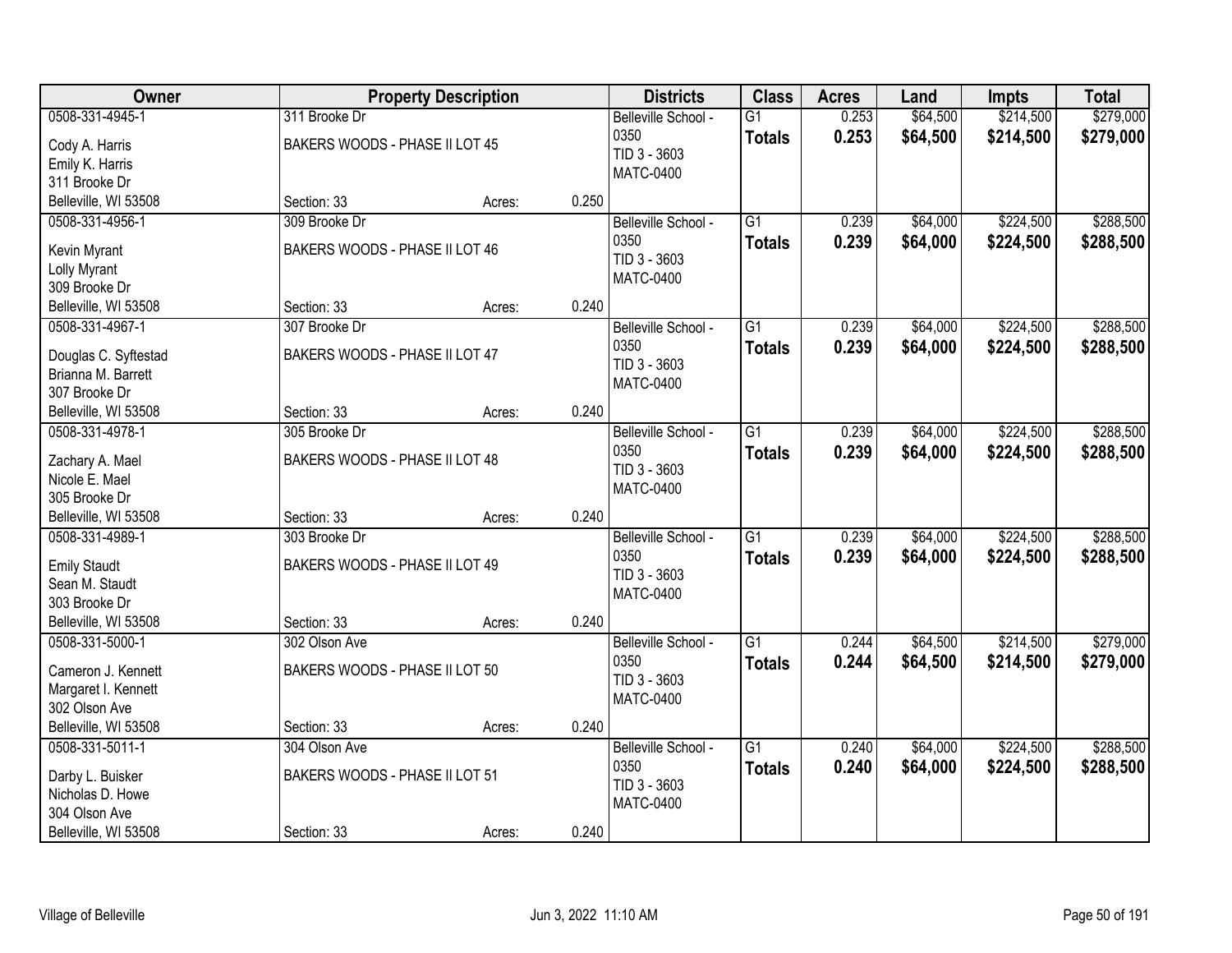| Owner                                   |                                | <b>Property Description</b> |       | <b>Districts</b>            | <b>Class</b>    | <b>Acres</b> | Land     | <b>Impts</b> | <b>Total</b> |
|-----------------------------------------|--------------------------------|-----------------------------|-------|-----------------------------|-----------------|--------------|----------|--------------|--------------|
| 0508-331-5022-1                         | 306 Olson Ave                  |                             |       | Belleville School -         | $\overline{G1}$ | 0.240        | \$64,000 | \$262,500    | \$326,500    |
| Abilia E. Mejia et al                   | BAKERS WOODS - PHASE II LOT 52 |                             |       | 0350                        | <b>Totals</b>   | 0.240        | \$64,000 | \$262,500    | \$326,500    |
| 306 Olson Ave                           |                                |                             |       | TID 3 - 3603                |                 |              |          |              |              |
| Belleville, WI 53508                    |                                |                             |       | <b>MATC-0400</b>            |                 |              |          |              |              |
|                                         | Section: 33                    | Acres:                      | 0.240 |                             |                 |              |          |              |              |
| 0508-331-5033-1                         | 308 Olson Ave                  |                             |       | Belleville School -         | $\overline{G1}$ | 0.240        | \$64,000 | \$224,500    | \$288,500    |
| John W. Veldhuis                        | BAKERS WOODS - PHASE II LOT 53 |                             |       | 0350                        | <b>Totals</b>   | 0.240        | \$64,000 | \$224,500    | \$288,500    |
| Kelly N. Veldhuis                       |                                |                             |       | TID 3 - 3603                |                 |              |          |              |              |
| 308 Olson Ave                           |                                |                             |       | <b>MATC-0400</b>            |                 |              |          |              |              |
| Belleville, WI 53508                    | Section: 33                    | Acres:                      | 0.240 |                             |                 |              |          |              |              |
| 0508-331-5044-1                         | 310 Olson Ave                  |                             |       | Belleville School -         | G1              | 0.252        | \$64,500 | \$197,500    | \$262,000    |
| Erin K. Healy                           | BAKERS WOODS - PHASE II LOT 54 |                             |       | 0350                        | <b>Totals</b>   | 0.252        | \$64,500 | \$197,500    | \$262,000    |
| Chris D. Winchell                       |                                |                             |       | TID 3 - 3603                |                 |              |          |              |              |
| 310 Olson Ave                           |                                |                             |       | <b>MATC-0400</b>            |                 |              |          |              |              |
| Belleville, WI 53508                    | Section: 33                    | Acres:                      | 0.250 |                             |                 |              |          |              |              |
| 0508-331-5055-1                         | 311 Olson Ave                  |                             |       | Belleville School -         | G1              | 0.236        | \$64,000 | \$213,500    | \$277,500    |
|                                         |                                |                             |       | 0350                        | <b>Totals</b>   | 0.236        | \$64,000 | \$213,500    | \$277,500    |
| Alnedo J. Bravo Diaz                    | BAKERS WOODS - PHASE II LOT 55 |                             |       | TID 3 - 3603                |                 |              |          |              |              |
| Mayerlin M. Leal Marin<br>311 Olson Ave |                                |                             |       | <b>MATC-0400</b>            |                 |              |          |              |              |
| Belleville, WI 53508                    | Section: 33                    | Acres:                      | 0.240 |                             |                 |              |          |              |              |
| 0508-331-5066-1                         | 309 Olson Ave                  |                             |       | Belleville School -         | $\overline{G1}$ | 0.247        | \$2,000  | \$265,500    | \$267,500    |
|                                         |                                |                             |       | 0350                        | <b>Totals</b>   | 0.247        | \$2,000  | \$265,500    | \$267,500    |
| Jose L. Juarez                          | BAKERS WOODS - PHASE II LOT 56 |                             |       | TID 3 - 3603                |                 |              |          |              |              |
| Yuquetzi A. Juarez                      |                                |                             |       | <b>MATC-0400</b>            |                 |              |          |              |              |
| 309 Olson Ave                           |                                |                             |       |                             |                 |              |          |              |              |
| Belleville, WI 53508                    | Section: 33                    | Acres:                      | 0.250 |                             |                 |              |          |              |              |
| 0508-331-5077-1                         | 307 Olson Ave                  |                             |       | Belleville School -<br>0350 | $\overline{G1}$ | 0.244        | \$64,500 | \$224,000    | \$288,500    |
| Douglas J. Ciha                         | BAKERS WOODS - PHASE II LOT 57 |                             |       | TID 3 - 3603                | <b>Totals</b>   | 0.244        | \$64,500 | \$224,000    | \$288,500    |
| Laura C. Ciha                           |                                |                             |       | <b>MATC-0400</b>            |                 |              |          |              |              |
| 307 Olson Ave                           |                                |                             |       |                             |                 |              |          |              |              |
| Belleville, WI 53508                    | Section: 33                    | Acres:                      | 0.240 |                             |                 |              |          |              |              |
| 0508-331-5088-1                         | 305 Olson Ave                  |                             |       | Belleville School -         | $\overline{G1}$ | 0.244        | \$64,500 | \$242,500    | \$307,000    |
| Juan C. Mendez                          | BAKERS WOODS - PHASE II LOT 58 |                             |       | 0350                        | <b>Totals</b>   | 0.244        | \$64,500 | \$242,500    | \$307,000    |
| Lilibeth A. Torres                      |                                |                             |       | TID 3 - 3603                |                 |              |          |              |              |
| 306 Olson Ave                           |                                |                             |       | <b>MATC-0400</b>            |                 |              |          |              |              |
| Belleville, WI 53508                    | Section: 33                    | Acres:                      | 0.240 |                             |                 |              |          |              |              |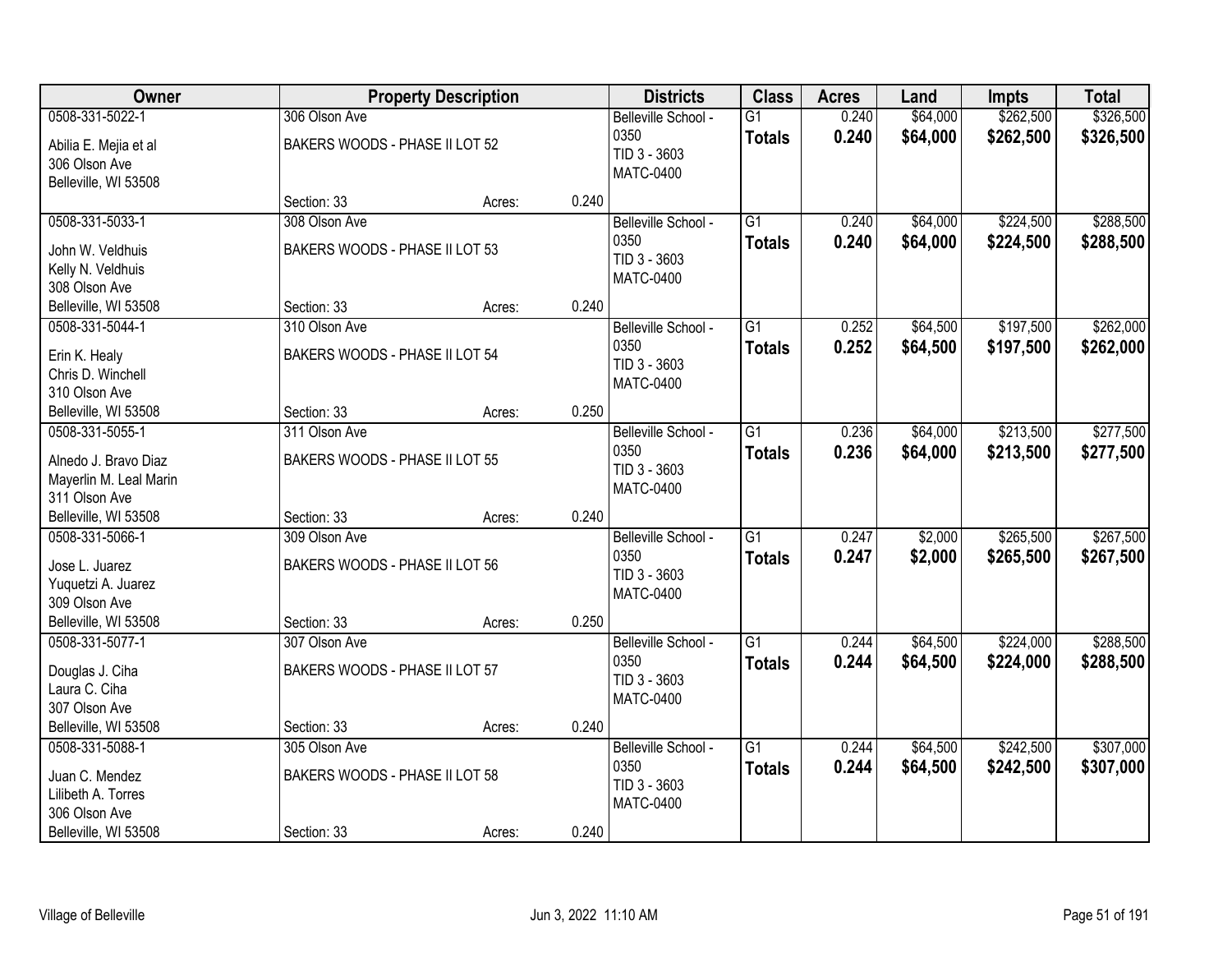| Owner                                                                          |                                                               | <b>Property Description</b> |       | <b>Districts</b>                                                | <b>Class</b>                     | <b>Acres</b>   | Land                 | <b>Impts</b>           | <b>Total</b>           |
|--------------------------------------------------------------------------------|---------------------------------------------------------------|-----------------------------|-------|-----------------------------------------------------------------|----------------------------------|----------------|----------------------|------------------------|------------------------|
| 0508-331-5099-1<br>Christian M. Lambert<br>Bethany K. Lambert<br>303 Olson Ave | 303 Olson Ave<br>BAKERS WOODS - PHASE II LOT 59               |                             |       | Belleville School -<br>0350<br>TID 3 - 3603<br><b>MATC-0400</b> | $\overline{G1}$<br><b>Totals</b> | 0.244<br>0.244 | \$64,500<br>\$64,500 | \$225,000<br>\$225,000 | \$289,500<br>\$289,500 |
| Belleville, WI 53508                                                           | Section: 33                                                   | Acres:                      | 0.240 |                                                                 |                                  |                |                      |                        |                        |
| 0508-331-5121-1<br>Petry Tr<br>4750 Hiawatha Dr<br>Rockford, IL 61103          | 302 Brett St<br>BAKERS WOODS - PHASE II LOT 61                |                             |       | Belleville School -<br>0350<br>TID 3 - 3603<br><b>MATC-0400</b> | $\overline{G1}$<br><b>Totals</b> | 0.244<br>0.244 | \$64,500<br>\$64,500 | $\overline{50}$<br>\$0 | \$64,500<br>\$64,500   |
|                                                                                | Section: 33                                                   | Acres:                      | 0.240 |                                                                 |                                  |                |                      |                        |                        |
| 0508-331-5132-1<br>Petry Tr<br>4750 Hiawatha Dr<br>Rockford, IL 61103          | 304 Brett St<br>BAKERS WOODS - PHASE II LOT 62                |                             |       | Belleville School -<br>0350<br>TID 3 - 3603<br>MATC-0400        | G1<br><b>Totals</b>              | 0.244<br>0.244 | \$64,500<br>\$64,500 | \$0<br>\$0             | \$64,500<br>\$64,500   |
|                                                                                | Section: 33                                                   | Acres:                      | 0.240 |                                                                 |                                  |                |                      |                        |                        |
| 0508-331-5143-1<br>Petry Tr<br>4750 Hiawatha Dr<br>Rockford, IL 61103          | 306 Brett St<br>BAKERS WOODS - PHASE II LOT 63                |                             |       | Belleville School -<br>0350<br>TID 3 - 3603<br><b>MATC-0400</b> | G1<br><b>Totals</b>              | 0.244<br>0.244 | \$64,500<br>\$64,500 | \$0<br>\$0             | \$64,500<br>\$64,500   |
|                                                                                | Section: 33                                                   | Acres:                      | 0.240 |                                                                 |                                  |                |                      |                        |                        |
| 0508-331-5154-1<br>Petry Tr<br>4750 Hiawatha Dr<br>Rockford, IL 61103          | 308 Brett St<br>BAKERS WOODS - PHASE II LOT 64                |                             |       | Belleville School -<br>0350<br>TID 3 - 3603<br><b>MATC-0400</b> | $\overline{G1}$<br><b>Totals</b> | 0.247<br>0.247 | \$64,500<br>\$64,500 | $\overline{50}$<br>\$0 | \$64,500<br>\$64,500   |
|                                                                                | Section: 33                                                   | Acres:                      | 0.250 |                                                                 |                                  |                |                      |                        |                        |
| 0508-331-5165-1<br>Ronald Lindow Jr<br><b>Emily Lindow</b><br>310 Brett St     | 310 Brett St<br>BAKERS WOODS - PHASE II LOT 65                |                             |       | Belleville School -<br>0350<br>TID 3 - 3603<br><b>MATC-0400</b> | $\overline{G1}$<br><b>Totals</b> | 0.238<br>0.238 | \$64,000<br>\$64,000 | \$10,000<br>\$10,000   | \$74,000<br>\$74,000   |
| Belleville, WI 53508                                                           | Section: 33                                                   | Acres:                      | 0.240 |                                                                 |                                  |                |                      |                        |                        |
| 0508-331-5176-1<br>Petry Tr<br>4750 Hiawatha Dr<br>Rockford, IL 61103          | 311 Brett St<br>BAKERS WOODS - PHASE II LOT 66<br>Section: 33 | Acres:                      | 0.280 | Belleville School -<br>0350<br>TID 3 - 3603<br><b>MATC-0400</b> | $\overline{G1}$<br><b>Totals</b> | 0.279<br>0.279 | \$64,500<br>\$64,500 | $\overline{50}$<br>\$0 | \$64,500<br>\$64,500   |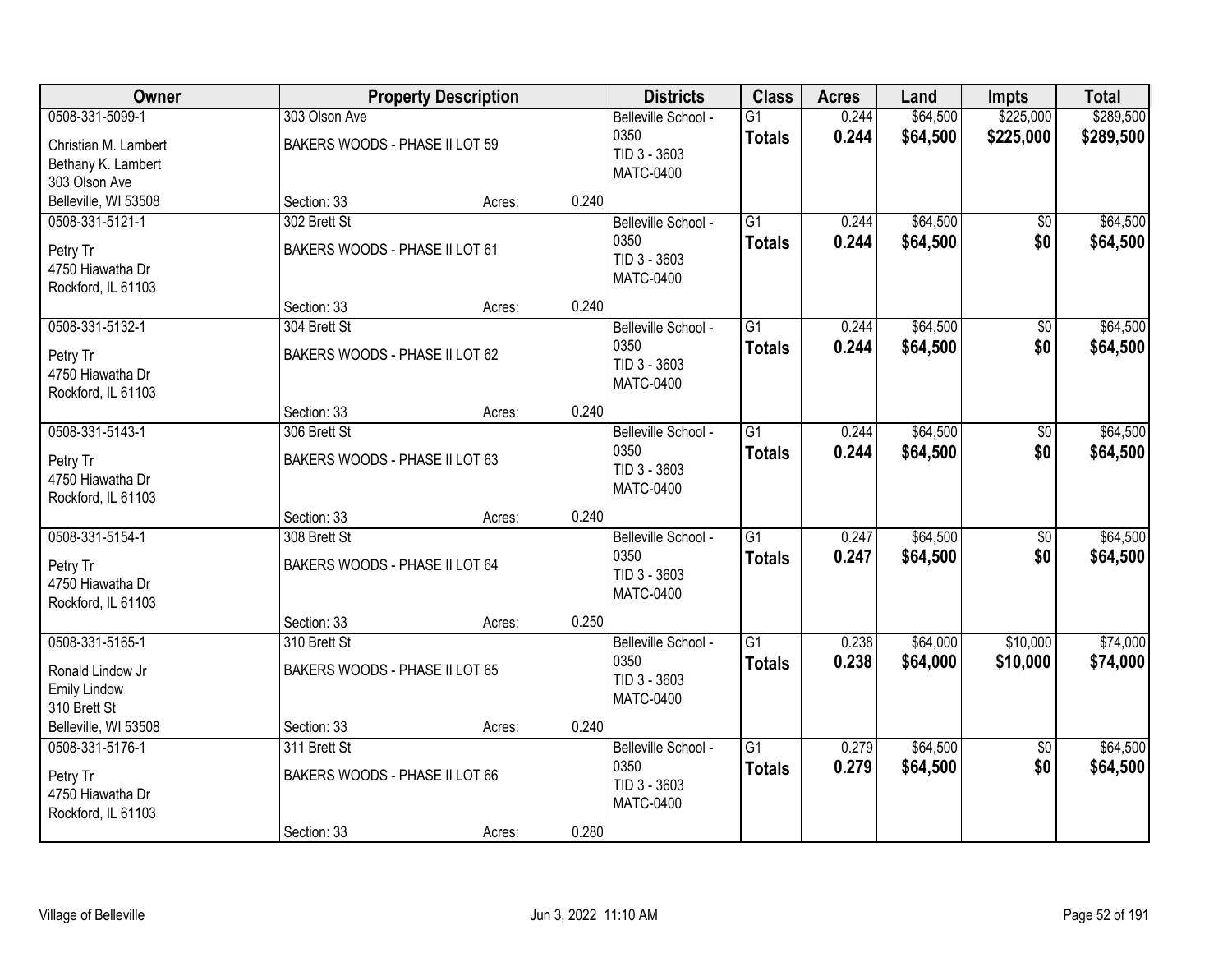| \$10,000<br>0508-331-5187-1<br>309 Brett St<br>0.272<br>\$64,500<br>Belleville School -<br>$\overline{G1}$<br>0.272<br>\$10,000<br>0350<br>\$64,500<br><b>Totals</b><br>BAKERS WOODS - PHASE II LOT 67<br>Jeffrey Casper<br>TID 3 - 3603<br>309 Brett St<br><b>MATC-0400</b><br>Belleville, WI 53508<br>0.270<br>Section: 33<br>Acres:<br>$\overline{G1}$<br>\$64,000<br>0508-331-5198-1<br>307 Brett St<br>Belleville School -<br>0.241<br>$\overline{50}$<br>0350<br>0.241<br>\$64,000<br>\$0<br><b>Totals</b><br>BAKERS WOODS - PHASE II LOT 68<br>Jonathan M. Baumann<br>TID 3 - 3603<br>Keri A. Bauman<br><b>MATC-0400</b><br>307 Brett St<br>0.240<br>Section: 33<br>Belleville, WI 53508<br>Acres:<br>\$58,500<br>0508-331-5209-1<br>305 Brett St<br>G1<br>0.214<br>\$0<br>Belleville School -<br>0350<br>0.214<br>\$58,500<br>\$0<br><b>Totals</b><br>BAKERS WOODS - PHASE II LOT 69<br>Petry Tr<br>TID 3 - 3603<br>4750 Hiawatha Dr<br>MATC-0400<br>Rockford, IL 61103<br>0.210<br>Section: 33<br>Acres:<br>\$54,000<br>0508-331-5232-1<br>304 Tori Dr<br>Belleville School -<br>G1<br>0.199<br>\$0<br>0350<br>0.199<br>\$0<br>\$54,000<br><b>Totals</b><br>Petry Tr<br>BAKERS WOODS - PHASE II LOT 72<br>TID 3 - 3603<br>4750 Hiawatha Dr<br><b>MATC-0400</b><br>Rockford, IL 61103<br>0.200<br>Section: 33<br>Acres:<br>\$58,500<br>0508-331-5243-1<br>306 Tori Dr<br>$\overline{G1}$<br>0.214<br>$\overline{50}$<br>Belleville School -<br>0.214<br>\$58,500<br>0350<br>\$0<br><b>Totals</b><br>BAKERS WOODS - PHASE II LOT 73<br>Petry Tr<br>TID 3 - 3603<br>4750 Hiawatha Dr<br><b>MATC-0400</b><br>Rockford, IL 61103<br>Section: 33<br>0.210<br>Acres:<br>0508-331-5254-1<br>$\overline{G1}$<br>\$64,500<br>\$10,000<br>308 Tori Dr<br>Belleville School -<br>0.263<br>0350<br>0.263<br>\$64,500<br>\$10,000<br><b>Totals</b><br>BAKERS WOODS - PHASE II LOT 74<br>Zachary Bado<br>TID 3 - 3603<br>308 Tori Dr<br><b>MATC-0400</b><br>Belleville, WI 53508<br>0.260<br>Section: 33<br>Acres: | Owner           |             | <b>Property Description</b> | <b>Districts</b>    | <b>Class</b>    | <b>Acres</b> | Land     | <b>Impts</b>    | <b>Total</b>         |
|--------------------------------------------------------------------------------------------------------------------------------------------------------------------------------------------------------------------------------------------------------------------------------------------------------------------------------------------------------------------------------------------------------------------------------------------------------------------------------------------------------------------------------------------------------------------------------------------------------------------------------------------------------------------------------------------------------------------------------------------------------------------------------------------------------------------------------------------------------------------------------------------------------------------------------------------------------------------------------------------------------------------------------------------------------------------------------------------------------------------------------------------------------------------------------------------------------------------------------------------------------------------------------------------------------------------------------------------------------------------------------------------------------------------------------------------------------------------------------------------------------------------------------------------------------------------------------------------------------------------------------------------------------------------------------------------------------------------------------------------------------------------------------------------------------------------------------------------------------------------------------------------------------------------------------------------------------------------------------------------------------------|-----------------|-------------|-----------------------------|---------------------|-----------------|--------------|----------|-----------------|----------------------|
|                                                                                                                                                                                                                                                                                                                                                                                                                                                                                                                                                                                                                                                                                                                                                                                                                                                                                                                                                                                                                                                                                                                                                                                                                                                                                                                                                                                                                                                                                                                                                                                                                                                                                                                                                                                                                                                                                                                                                                                                              |                 |             |                             |                     |                 |              |          |                 | \$74,500<br>\$74,500 |
|                                                                                                                                                                                                                                                                                                                                                                                                                                                                                                                                                                                                                                                                                                                                                                                                                                                                                                                                                                                                                                                                                                                                                                                                                                                                                                                                                                                                                                                                                                                                                                                                                                                                                                                                                                                                                                                                                                                                                                                                              |                 |             |                             |                     |                 |              |          |                 |                      |
|                                                                                                                                                                                                                                                                                                                                                                                                                                                                                                                                                                                                                                                                                                                                                                                                                                                                                                                                                                                                                                                                                                                                                                                                                                                                                                                                                                                                                                                                                                                                                                                                                                                                                                                                                                                                                                                                                                                                                                                                              |                 |             |                             |                     |                 |              |          |                 | \$64,000<br>\$64,000 |
|                                                                                                                                                                                                                                                                                                                                                                                                                                                                                                                                                                                                                                                                                                                                                                                                                                                                                                                                                                                                                                                                                                                                                                                                                                                                                                                                                                                                                                                                                                                                                                                                                                                                                                                                                                                                                                                                                                                                                                                                              |                 |             |                             |                     |                 |              |          |                 |                      |
|                                                                                                                                                                                                                                                                                                                                                                                                                                                                                                                                                                                                                                                                                                                                                                                                                                                                                                                                                                                                                                                                                                                                                                                                                                                                                                                                                                                                                                                                                                                                                                                                                                                                                                                                                                                                                                                                                                                                                                                                              |                 |             |                             |                     |                 |              |          |                 | \$58,500<br>\$58,500 |
|                                                                                                                                                                                                                                                                                                                                                                                                                                                                                                                                                                                                                                                                                                                                                                                                                                                                                                                                                                                                                                                                                                                                                                                                                                                                                                                                                                                                                                                                                                                                                                                                                                                                                                                                                                                                                                                                                                                                                                                                              |                 |             |                             |                     |                 |              |          |                 |                      |
|                                                                                                                                                                                                                                                                                                                                                                                                                                                                                                                                                                                                                                                                                                                                                                                                                                                                                                                                                                                                                                                                                                                                                                                                                                                                                                                                                                                                                                                                                                                                                                                                                                                                                                                                                                                                                                                                                                                                                                                                              |                 |             |                             |                     |                 |              |          |                 | \$54,000<br>\$54,000 |
|                                                                                                                                                                                                                                                                                                                                                                                                                                                                                                                                                                                                                                                                                                                                                                                                                                                                                                                                                                                                                                                                                                                                                                                                                                                                                                                                                                                                                                                                                                                                                                                                                                                                                                                                                                                                                                                                                                                                                                                                              |                 |             |                             |                     |                 |              |          |                 |                      |
|                                                                                                                                                                                                                                                                                                                                                                                                                                                                                                                                                                                                                                                                                                                                                                                                                                                                                                                                                                                                                                                                                                                                                                                                                                                                                                                                                                                                                                                                                                                                                                                                                                                                                                                                                                                                                                                                                                                                                                                                              |                 |             |                             |                     |                 |              |          |                 | \$58,500<br>\$58,500 |
|                                                                                                                                                                                                                                                                                                                                                                                                                                                                                                                                                                                                                                                                                                                                                                                                                                                                                                                                                                                                                                                                                                                                                                                                                                                                                                                                                                                                                                                                                                                                                                                                                                                                                                                                                                                                                                                                                                                                                                                                              |                 |             |                             |                     |                 |              |          |                 | \$74,500             |
|                                                                                                                                                                                                                                                                                                                                                                                                                                                                                                                                                                                                                                                                                                                                                                                                                                                                                                                                                                                                                                                                                                                                                                                                                                                                                                                                                                                                                                                                                                                                                                                                                                                                                                                                                                                                                                                                                                                                                                                                              |                 |             |                             |                     |                 |              |          |                 | \$74,500             |
|                                                                                                                                                                                                                                                                                                                                                                                                                                                                                                                                                                                                                                                                                                                                                                                                                                                                                                                                                                                                                                                                                                                                                                                                                                                                                                                                                                                                                                                                                                                                                                                                                                                                                                                                                                                                                                                                                                                                                                                                              |                 |             |                             |                     |                 |              |          |                 |                      |
| \$0<br>0350<br>0.308<br>\$64,500<br><b>Totals</b><br>BAKERS WOODS - PHASE II LOT 75<br>Petry Tr<br>TID 3 - 3603<br>4750 Hiawatha Dr<br>MATC-0400<br>Rockford, IL 61103<br>0.310<br>Section: 33<br>Acres:                                                                                                                                                                                                                                                                                                                                                                                                                                                                                                                                                                                                                                                                                                                                                                                                                                                                                                                                                                                                                                                                                                                                                                                                                                                                                                                                                                                                                                                                                                                                                                                                                                                                                                                                                                                                     | 0508-331-5265-1 | 310 Tori Dr |                             | Belleville School - | $\overline{G1}$ | 0.308        | \$64,500 | $\overline{50}$ | \$64,500<br>\$64,500 |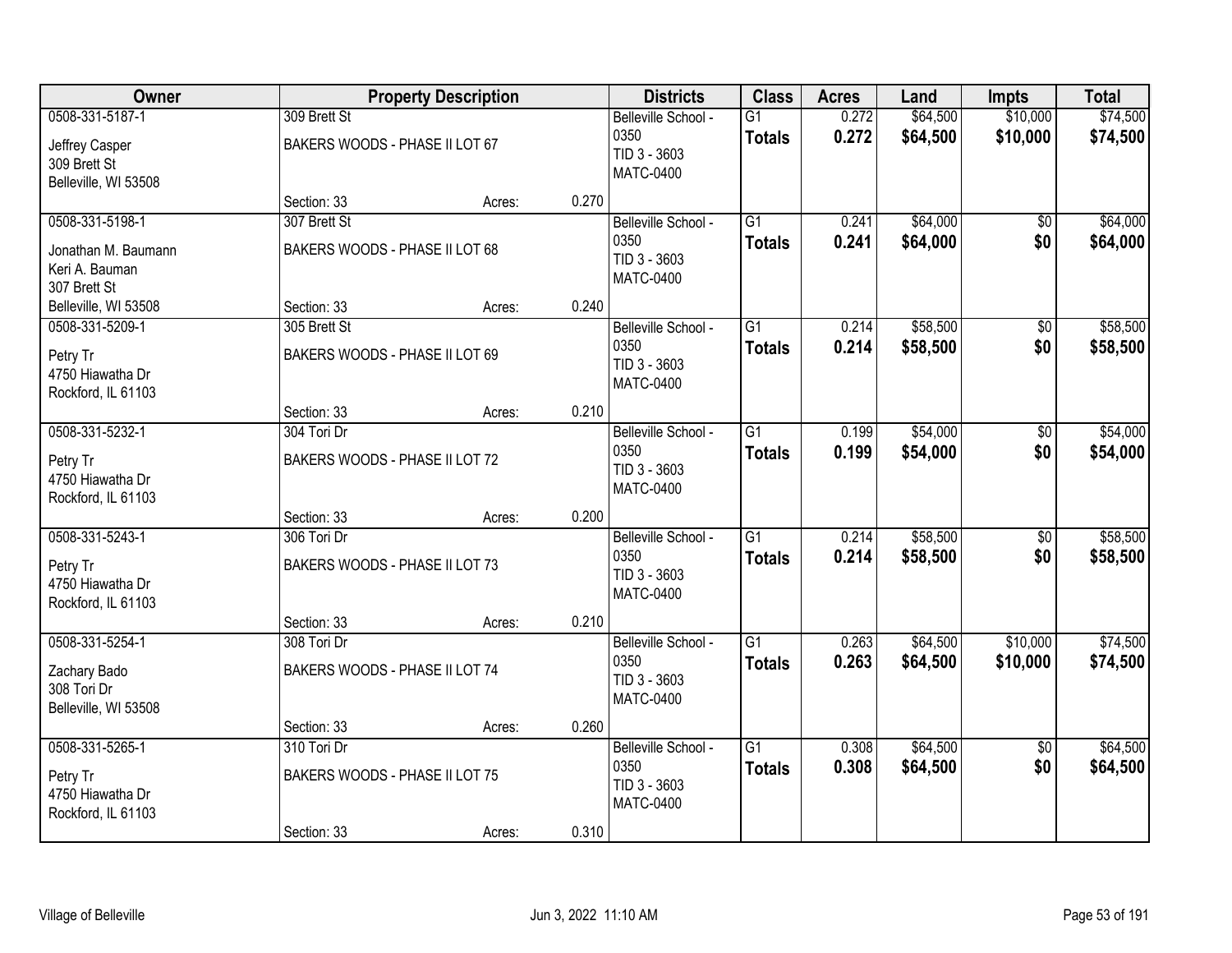| Owner                                                                                |                                                                | <b>Property Description</b> |       | <b>Districts</b>                                                | <b>Class</b>                     | <b>Acres</b>   | Land                 | Impts                  | <b>Total</b>         |
|--------------------------------------------------------------------------------------|----------------------------------------------------------------|-----------------------------|-------|-----------------------------------------------------------------|----------------------------------|----------------|----------------------|------------------------|----------------------|
| 0508-331-5276-1<br>Larry Day<br>311 Tori Dr<br>Belleville, WI 53508                  | 311 Tori Dr<br>BAKERS WOODS - PHASE II LOT 76                  |                             |       | Belleville School -<br>0350<br>TID 3 - 3603<br><b>MATC-0400</b> | $\overline{G1}$<br><b>Totals</b> | 0.241<br>0.241 | \$64,000<br>\$64,000 | $\overline{50}$<br>\$0 | \$64,000<br>\$64,000 |
|                                                                                      | Section: 33                                                    | Acres:                      | 0.240 |                                                                 |                                  |                |                      |                        |                      |
| 0508-331-5287-1<br>Hunter Burghy<br>Keely Burghy<br>309 Tori Dr                      | 309 Tori Dr<br>BAKERS WOODS - PHASE II LOT 77                  |                             |       | Belleville School -<br>0350<br>TID 3 - 3603<br><b>MATC-0400</b> | $\overline{G1}$<br><b>Totals</b> | 0.248<br>0.248 | \$64,500<br>\$64,500 | \$10,000<br>\$10,000   | \$74,500<br>\$74,500 |
| Belleville, WI 53508                                                                 | Section: 33                                                    | Acres:                      | 0.250 |                                                                 |                                  |                |                      |                        |                      |
| 0508-331-5298-1<br>Andrew T. Gleiter<br>Megan M. Gleiter<br>14649 W Beloit-Newark Rd | 307 Tori Dr<br>BAKERS WOODS - PHASE II LOT 78                  |                             |       | Belleville School -<br>0350<br>TID 3 - 3603<br><b>MATC-0400</b> | G1<br><b>Totals</b>              | 0.212<br>0.212 | \$57,500<br>\$57,500 | \$10,000<br>\$10,000   | \$67,500<br>\$67,500 |
| Brodhead, WI 53520                                                                   | Section: 33                                                    | Acres:                      | 0.210 |                                                                 |                                  |                |                      |                        |                      |
| 0508-331-5309-1<br>Petry Tr<br>4750 Hiawatha Dr<br>Rockford, IL 61103                | 305 Tori Dr<br>BAKERS WOODS - PHASE II LOT 79                  |                             |       | Belleville School -<br>0350<br>TID 3 - 3603<br><b>MATC-0400</b> | $\overline{G1}$<br><b>Totals</b> | 0.206<br>0.206 | \$56,000<br>\$56,000 | \$0<br>\$0             | \$56,000<br>\$56,000 |
|                                                                                      | Section: 33                                                    | Acres:                      | 0.210 |                                                                 |                                  |                |                      |                        |                      |
| 0508-331-5320-1<br>Petry Tr<br>4750 Hiawatha Dr<br>Rockford, IL 61103                | 303 Tori Dr<br>BAKERS WOODS - PHASE II LOT 80<br>Section: 33   | Acres:                      | 0.200 | Belleville School -<br>0350<br>TID 3 - 3603<br><b>MATC-0400</b> | $\overline{G1}$<br><b>Totals</b> | 0.200<br>0.200 | \$54,500<br>\$54,500 | \$10,000<br>\$10,000   | \$64,500<br>\$64,500 |
| 0508-331-6501-1                                                                      | Callahan Dr                                                    |                             |       | Belleville School -                                             | $\overline{G4}$                  | 0.196          | \$100                | $\overline{50}$        | \$100                |
| Donald J Cosgrove LLC<br>3837 Cosgrove Dr<br>Madison, WI 53719                       | PHASE 2 OF SHAMROCK HILLS LOT 51                               |                             |       | 0350<br><b>MATC-0400</b>                                        | <b>Totals</b>                    | 0.196          | \$100                | \$0                    | \$100                |
|                                                                                      | Section: 33                                                    | Acres:                      | 0.196 |                                                                 |                                  |                |                      |                        |                      |
| 0508-331-6512-1<br>Donald J Cosgrove LLC<br>3837 Cosgrove Dr<br>Madison, WI 53719    | Callahan Dr<br>PHASE 2 OF SHAMROCK HILLS LOT 52<br>Section: 33 | Acres:                      | 0.196 | Belleville School -<br>0350<br><b>MATC-0400</b>                 | $\overline{G4}$<br><b>Totals</b> | 0.196<br>0.196 | \$100<br>\$100       | $\overline{50}$<br>\$0 | \$100<br>\$100       |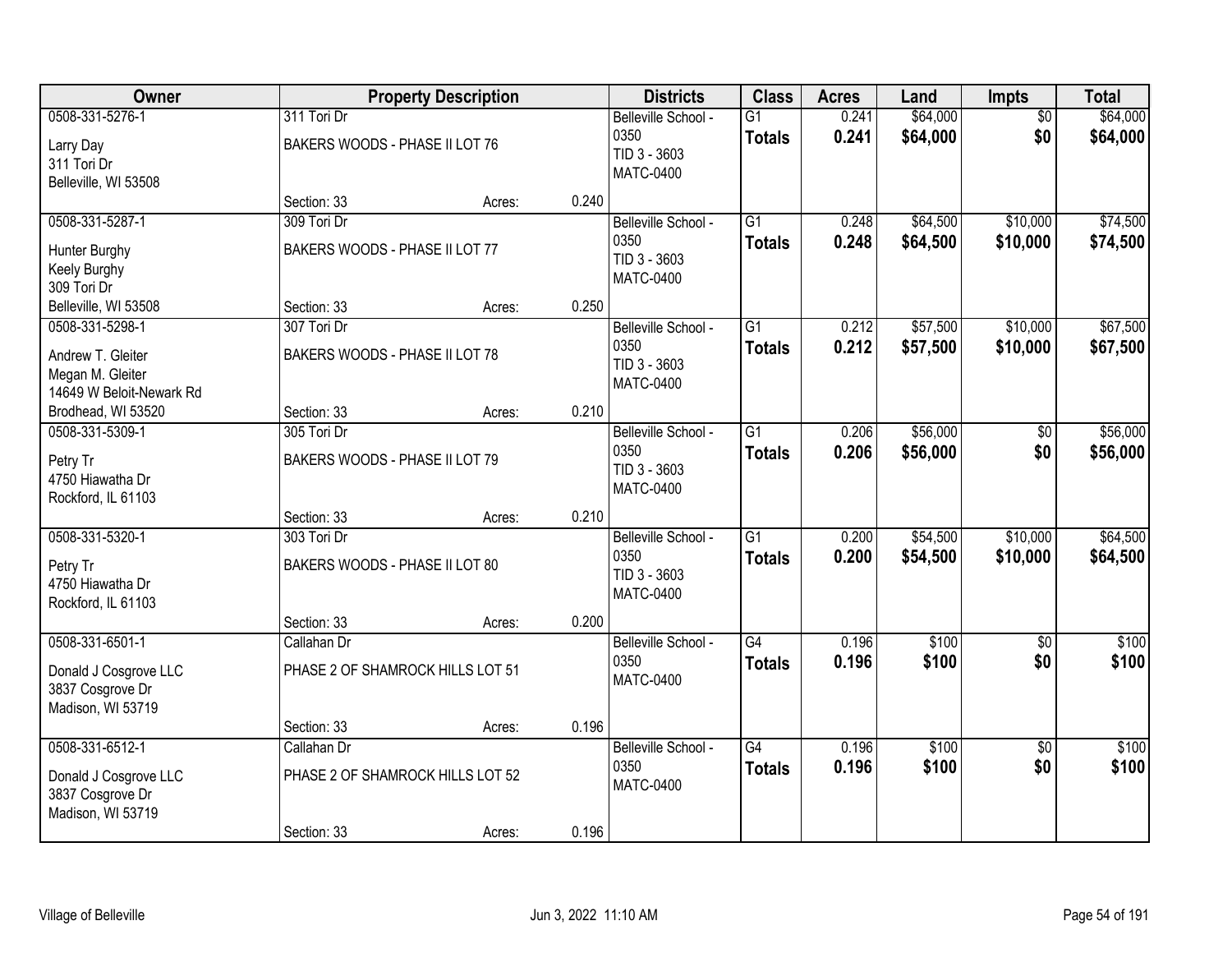| Owner                                                          |                                  | <b>Property Description</b> |       | <b>Districts</b>         | <b>Class</b>    | <b>Acres</b> | Land              | <b>Impts</b>    | <b>Total</b> |
|----------------------------------------------------------------|----------------------------------|-----------------------------|-------|--------------------------|-----------------|--------------|-------------------|-----------------|--------------|
| 0508-331-6523-1                                                | Callahan Dr                      |                             |       | Belleville School -      | G4              | 0.196        | \$100             | $\overline{50}$ | \$100        |
| Donald J Cosgrove LLC<br>3837 Cosgrove Dr<br>Madison, WI 53719 | PHASE 2 OF SHAMROCK HILLS LOT 53 |                             |       | 0350<br><b>MATC-0400</b> | <b>Totals</b>   | 0.196        | \$100             | \$0             | \$100        |
|                                                                | Section: 33                      | Acres:                      | 0.196 |                          |                 |              |                   |                 |              |
| 0508-331-6534-1                                                | Callahan Dr                      |                             |       | Belleville School -      | G4              | 0.196        | \$100             | $\overline{50}$ | \$100        |
| Donald J Cosgrove LLC<br>3837 Cosgrove Dr<br>Madison, WI 53719 | PHASE 2 OF SHAMROCK HILLS LOT 54 |                             |       | 0350<br><b>MATC-0400</b> | <b>Totals</b>   | 0.196        | \$100             | \$0             | \$100        |
|                                                                | Section: 33                      | Acres:                      | 0.196 |                          |                 |              |                   |                 |              |
| 0508-331-6545-1                                                | James Ave                        |                             |       | Belleville School -      | G4              | 0.196        | \$100             | \$0             | \$100        |
| Donald J Cosgrove LLC<br>3837 Cosgrove Dr<br>Madison, WI 53719 | PHASE 2 OF SHAMROCK HILLS LOT 55 |                             |       | 0350<br><b>MATC-0400</b> | <b>Totals</b>   | 0.196        | \$100             | \$0             | \$100        |
|                                                                | Section: 33                      | Acres:                      | 0.196 |                          |                 |              |                   |                 |              |
| 0508-331-6556-1                                                | James Ave                        |                             |       | Belleville School -      | $\overline{G4}$ | 0.235        | \$100             | $\sqrt[6]{}$    | \$100        |
| Donald J Cosgrove LLC<br>3837 Cosgrove Dr<br>Madison, WI 53719 | PHASE 2 OF SHAMROCK HILLS LOT 56 |                             |       | 0350<br><b>MATC-0400</b> | <b>Totals</b>   | 0.235        | \$100             | \$0             | \$100        |
|                                                                | Section: 33                      | Acres:                      | 0.235 |                          |                 |              |                   |                 |              |
| 0508-331-6567-1                                                | Callahan Cir                     |                             |       | Belleville School -      | $\overline{G4}$ | 0.199        | \$100             | $\overline{50}$ | \$100        |
| Donald J Cosgrove LLC<br>3837 Cosgrove Dr<br>Madison, WI 53719 | PHASE 2 OF SHAMROCK HILLS LOT 57 |                             |       | 0350<br><b>MATC-0400</b> | <b>Totals</b>   | 0.199        | \$100             | \$0             | \$100        |
|                                                                | Section: 33                      | Acres:                      | 0.199 |                          |                 |              |                   |                 |              |
| 0508-331-6578-1                                                | Callahan Cir                     |                             |       | Belleville School -      | $\overline{G4}$ | 0.274        | $\overline{$100}$ | $\overline{50}$ | \$100        |
| Donald J Cosgrove LLC<br>3837 Cosgrove Dr<br>Madison, WI 53719 | PHASE 2 OF SHAMROCK HILLS LOT 58 |                             |       | 0350<br><b>MATC-0400</b> | <b>Totals</b>   | 0.274        | \$100             | \$0             | \$100        |
|                                                                | Section: 33                      | Acres:                      | 0.274 |                          |                 |              |                   |                 |              |
| 0508-331-6589-1                                                | Callahan Cir                     |                             |       | Belleville School -      | G4              | 0.376        | \$100             | $\overline{50}$ | \$100        |
| Donald J Cosgrove LLC<br>3837 Cosgrove Dr<br>Madison, WI 53719 | PHASE 2 OF SHAMROCK HILLS LOT 59 |                             |       | 0350<br><b>MATC-0400</b> | <b>Totals</b>   | 0.376        | \$100             | \$0             | \$100        |
|                                                                | Section: 33                      | Acres:                      | 0.376 |                          |                 |              |                   |                 |              |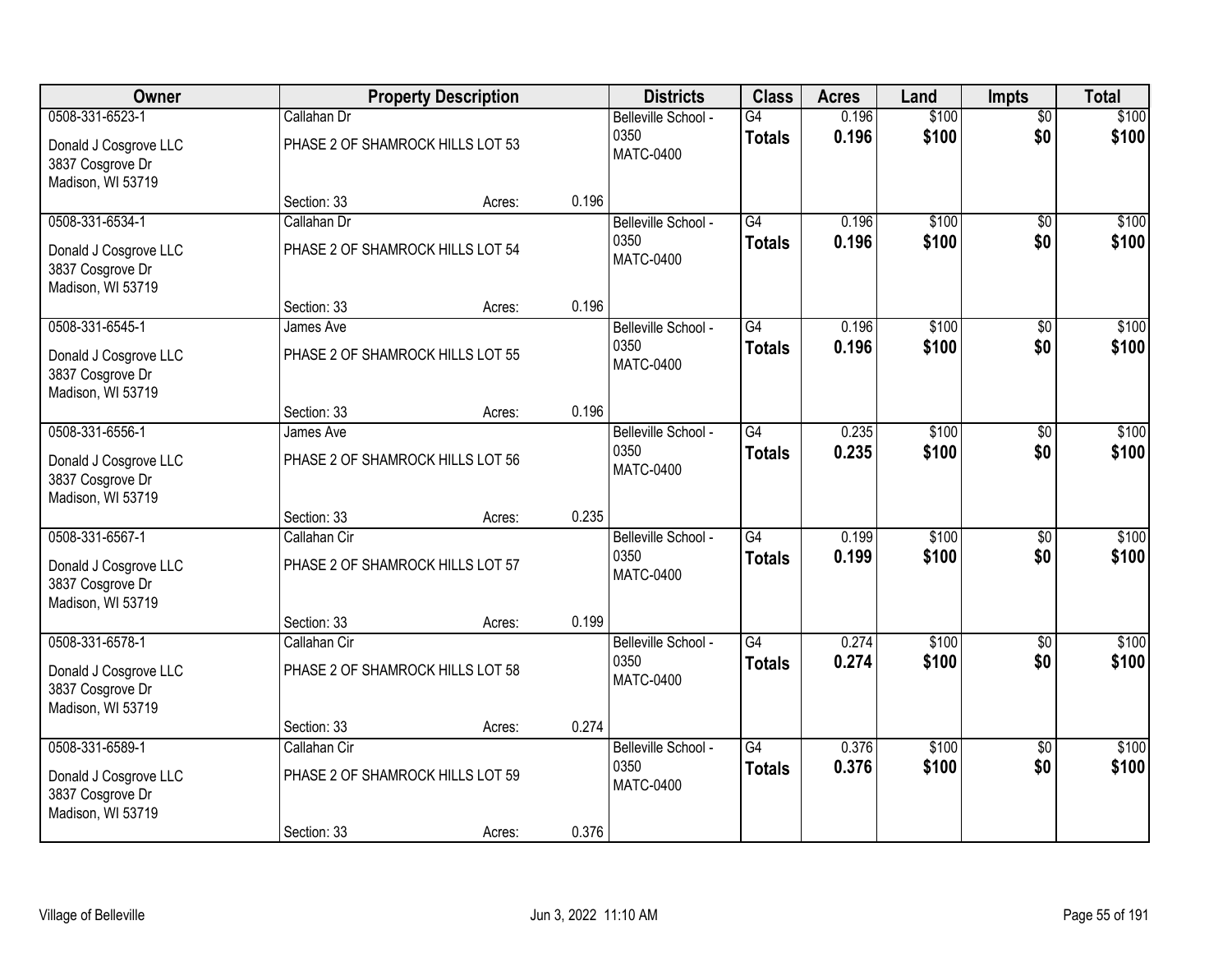| Owner                                                          |                                                  | <b>Property Description</b> |       | <b>Districts</b>                                | <b>Class</b>                     | <b>Acres</b>   | Land           | <b>Impts</b>           | <b>Total</b>   |
|----------------------------------------------------------------|--------------------------------------------------|-----------------------------|-------|-------------------------------------------------|----------------------------------|----------------|----------------|------------------------|----------------|
| 0508-331-6600-1<br>Donald J Cosgrove LLC<br>3837 Cosgrove Dr   | Callahan Cir<br>PHASE 2 OF SHAMROCK HILLS LOT 60 |                             |       | Belleville School -<br>0350<br><b>MATC-0400</b> | $\overline{G4}$<br><b>Totals</b> | 0.595<br>0.595 | \$100<br>\$100 | $\overline{50}$<br>\$0 | \$100<br>\$100 |
| Madison, WI 53719                                              | Section: 33                                      | Acres:                      | 0.595 |                                                 |                                  |                |                |                        |                |
| 0508-331-6611-1                                                | Callahan Cir                                     |                             |       | Belleville School -                             | G4                               | 0.422          | \$100          | $\overline{50}$        | \$100          |
| Donald J Cosgrove LLC<br>3837 Cosgrove Dr<br>Madison, WI 53719 | PHASE 2 OF SHAMROCK HILLS LOT 61                 |                             |       | 0350<br><b>MATC-0400</b>                        | <b>Totals</b>                    | 0.422          | \$100          | \$0                    | \$100          |
|                                                                | Section: 33                                      | Acres:                      | 0.422 |                                                 |                                  |                |                |                        |                |
| 0508-331-6622-1                                                | Callahan Cir                                     |                             |       | Belleville School -                             | G4                               | 0.372          | \$100          | \$0                    | \$100          |
| Donald J Cosgrove LLC<br>3837 Cosgrove Dr<br>Madison, WI 53719 | PHASE 2 OF SHAMROCK HILLS LOT 62                 |                             |       | 0350<br><b>MATC-0400</b>                        | <b>Totals</b>                    | 0.372          | \$100          | \$0                    | \$100          |
|                                                                | Section: 33                                      | Acres:                      | 0.372 |                                                 |                                  |                |                |                        |                |
| 0508-331-6633-1                                                | Callahan Cir                                     |                             |       | Belleville School -                             | $\overline{G4}$                  | 0.312          | \$100          | \$0                    | \$100          |
| Donald J Cosgrove LLC<br>3837 Cosgrove Dr<br>Madison, WI 53719 | PHASE 2 OF SHAMROCK HILLS LOT 63                 |                             |       | 0350<br><b>MATC-0400</b>                        | <b>Totals</b>                    | 0.312          | \$100          | \$0                    | \$100          |
|                                                                | Section: 33                                      | Acres:                      | 0.312 |                                                 |                                  |                |                |                        |                |
| 0508-331-6644-1                                                | Callahan Cir                                     |                             |       | Belleville School -                             | $\overline{G4}$                  | 0.300          | \$100          | $\overline{30}$        | \$100          |
| Donald J Cosgrove LLC<br>3837 Cosgrove Dr<br>Madison, WI 53719 | PHASE 2 OF SHAMROCK HILLS LOT 64                 |                             |       | 0350<br><b>MATC-0400</b>                        | <b>Totals</b>                    | 0.300          | \$100          | \$0                    | \$100          |
|                                                                | Section: 33                                      | Acres:                      | 0.300 |                                                 |                                  |                |                |                        |                |
| 0508-331-6655-1                                                | Callahan Cir                                     |                             |       | Belleville School -                             | G4                               | 0.238          | \$100          | $\overline{50}$        | \$100          |
| Donald J Cosgrove LLC<br>3837 Cosgrove Dr<br>Madison, WI 53719 | PHASE 2 OF SHAMROCK HILLS LOT 65                 |                             |       | 0350<br><b>MATC-0400</b>                        | <b>Totals</b>                    | 0.238          | \$100          | \$0                    | \$100          |
|                                                                | Section: 33                                      | Acres:                      | 0.238 |                                                 |                                  |                |                |                        |                |
| 0508-331-6666-1                                                | James Ave                                        |                             |       | Belleville School -                             | $\overline{G4}$                  | 0.201          | \$100          | $\overline{50}$        | \$100          |
| Donald J Cosgrove LLC<br>3837 Cosgrove Dr<br>Madison, WI 53719 | PHASE 2 OF SHAMROCK HILLS LOT 66                 |                             |       | 0350<br><b>MATC-0400</b>                        | <b>Totals</b>                    | 0.201          | \$100          | \$0                    | \$100          |
|                                                                | Section: 33                                      | Acres:                      | 0.201 |                                                 |                                  |                |                |                        |                |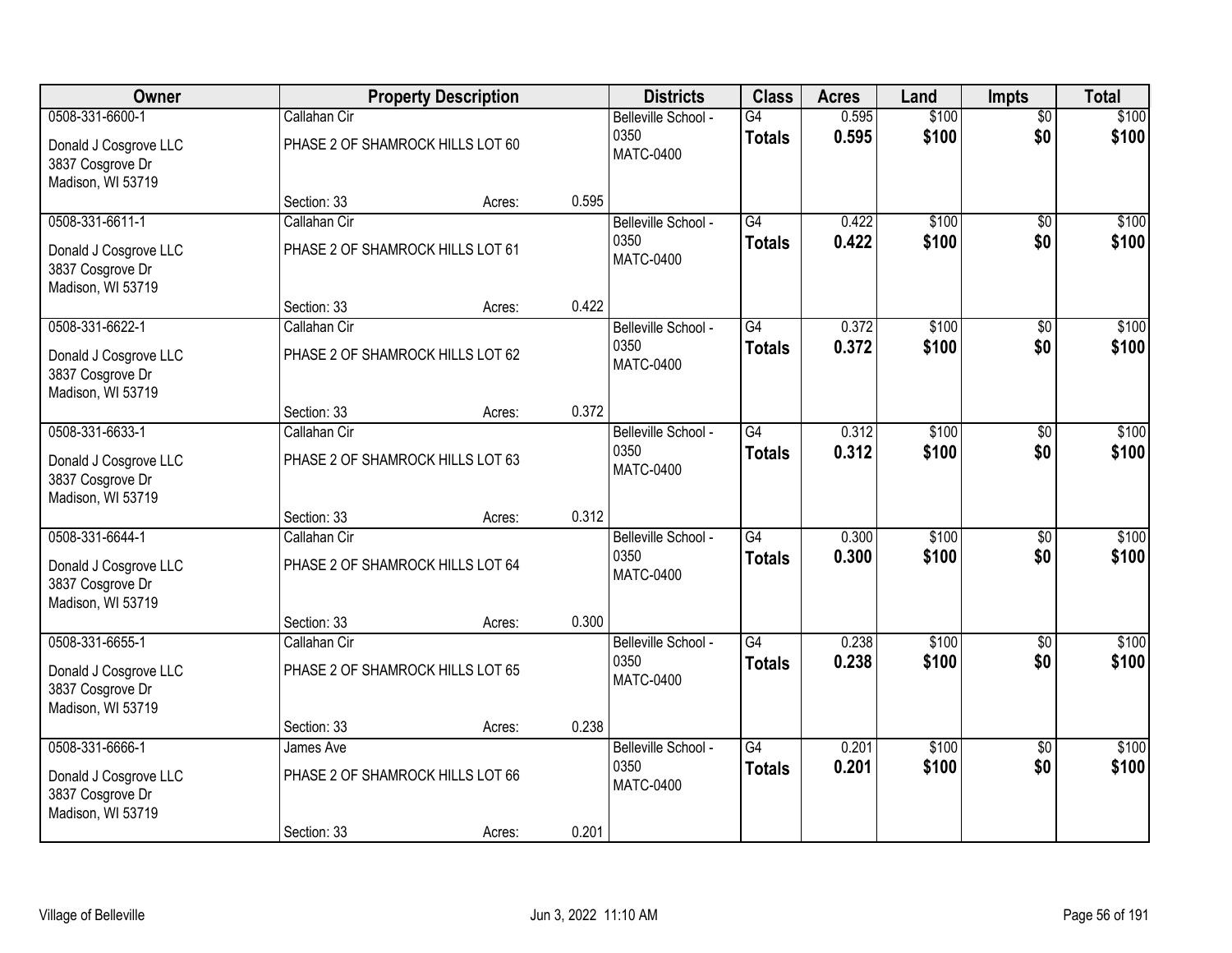| Owner                                                                             |                                                 | <b>Property Description</b>              |       | <b>Districts</b>                                | <b>Class</b>                     | <b>Acres</b>   | Land           | <b>Impts</b>           | <b>Total</b>   |
|-----------------------------------------------------------------------------------|-------------------------------------------------|------------------------------------------|-------|-------------------------------------------------|----------------------------------|----------------|----------------|------------------------|----------------|
| 0508-331-6677-1<br>Donald J Cosgrove LLC<br>3837 Cosgrove Dr                      | Callahan Dr<br>PHASE 2 OF SHAMROCK HILLS LOT 67 |                                          |       | Belleville School -<br>0350<br><b>MATC-0400</b> | $\overline{G4}$<br><b>Totals</b> | 0.173<br>0.173 | \$100<br>\$100 | $\overline{50}$<br>\$0 | \$100<br>\$100 |
| Madison, WI 53719                                                                 | Section: 33                                     | Acres:                                   | 0.173 |                                                 |                                  |                |                |                        |                |
| 0508-331-6688-1<br>Donald J Cosgrove LLC<br>3837 Cosgrove Dr<br>Madison, WI 53719 | Callahan Dr<br>PHASE 2 OF SHAMROCK HILLS LOT 68 |                                          |       | Belleville School -<br>0350<br><b>MATC-0400</b> | G4<br><b>Totals</b>              | 0.280<br>0.280 | \$100<br>\$100 | $\overline{50}$<br>\$0 | \$100<br>\$100 |
|                                                                                   | Section: 33                                     | Acres:                                   | 0.280 |                                                 |                                  |                |                |                        |                |
| 0508-331-6699-1<br>Donald J Cosgrove LLC<br>3837 Cosgrove Dr<br>Madison, WI 53719 | Callahan Dr<br>PHASE 2 OF SHAMROCK HILLS LOT 69 |                                          |       | Belleville School -<br>0350<br><b>MATC-0400</b> | G4<br><b>Totals</b>              | 0.252<br>0.252 | \$100<br>\$100 | \$0<br>\$0             | \$100<br>\$100 |
|                                                                                   | Section: 33                                     | Acres:                                   | 0.252 |                                                 |                                  |                |                |                        |                |
| 0508-331-6710-1<br>Donald J Cosgrove LLC<br>3837 Cosgrove Dr<br>Madison, WI 53719 | PEDESTRIAN WALKWAY ESMT                         | PHASE 2 OF SHAMROCK HILLS LOT 70 SUBJ TO |       | Belleville School -<br>0350<br><b>MATC-0400</b> | $\overline{G4}$<br><b>Totals</b> | 0.225<br>0.225 | \$100<br>\$100 | \$0<br>\$0             | \$100<br>\$100 |
|                                                                                   | Section: 33                                     | Acres:                                   | 0.225 |                                                 |                                  |                |                |                        |                |
| 0508-331-6721-1<br>Donald J Cosgrove LLC<br>3837 Cosgrove Dr<br>Madison, WI 53719 | PEDESTRIAN WALKWAY ESMT                         | PHASE 2 OF SHAMROCK HILLS LOT 71 SUBJ TO |       | Belleville School -<br>0350<br><b>MATC-0400</b> | $\overline{G4}$<br><b>Totals</b> | 0.255<br>0.255 | \$100<br>\$100 | $\overline{50}$<br>\$0 | \$100<br>\$100 |
| 0508-331-6732-1                                                                   | Section: 33                                     | Acres:                                   | 0.255 | Belleville School -                             | $\overline{G4}$                  | 0.306          | \$100          | \$0                    | \$100          |
| Donald J Cosgrove LLC<br>3837 Cosgrove Dr<br>Madison, WI 53719                    | PHASE 2 OF SHAMROCK HILLS LOT 72                |                                          |       | 0350<br><b>MATC-0400</b>                        | <b>Totals</b>                    | 0.306          | \$100          | \$0                    | \$100          |
|                                                                                   | Section: 33                                     | Acres:                                   | 0.306 |                                                 |                                  |                |                |                        |                |
| 0508-331-6743-1<br>Donald J Cosgrove LLC<br>3837 Cosgrove Dr<br>Madison, WI 53719 | PHASE 2 OF SHAMROCK HILLS LOT 73                |                                          |       | Belleville School -<br>0350<br><b>MATC-0400</b> | G4<br><b>Totals</b>              | 0.308<br>0.308 | \$100<br>\$100 | $\overline{50}$<br>\$0 | \$100<br>\$100 |
|                                                                                   | Section: 33                                     | Acres:                                   | 0.308 |                                                 |                                  |                |                |                        |                |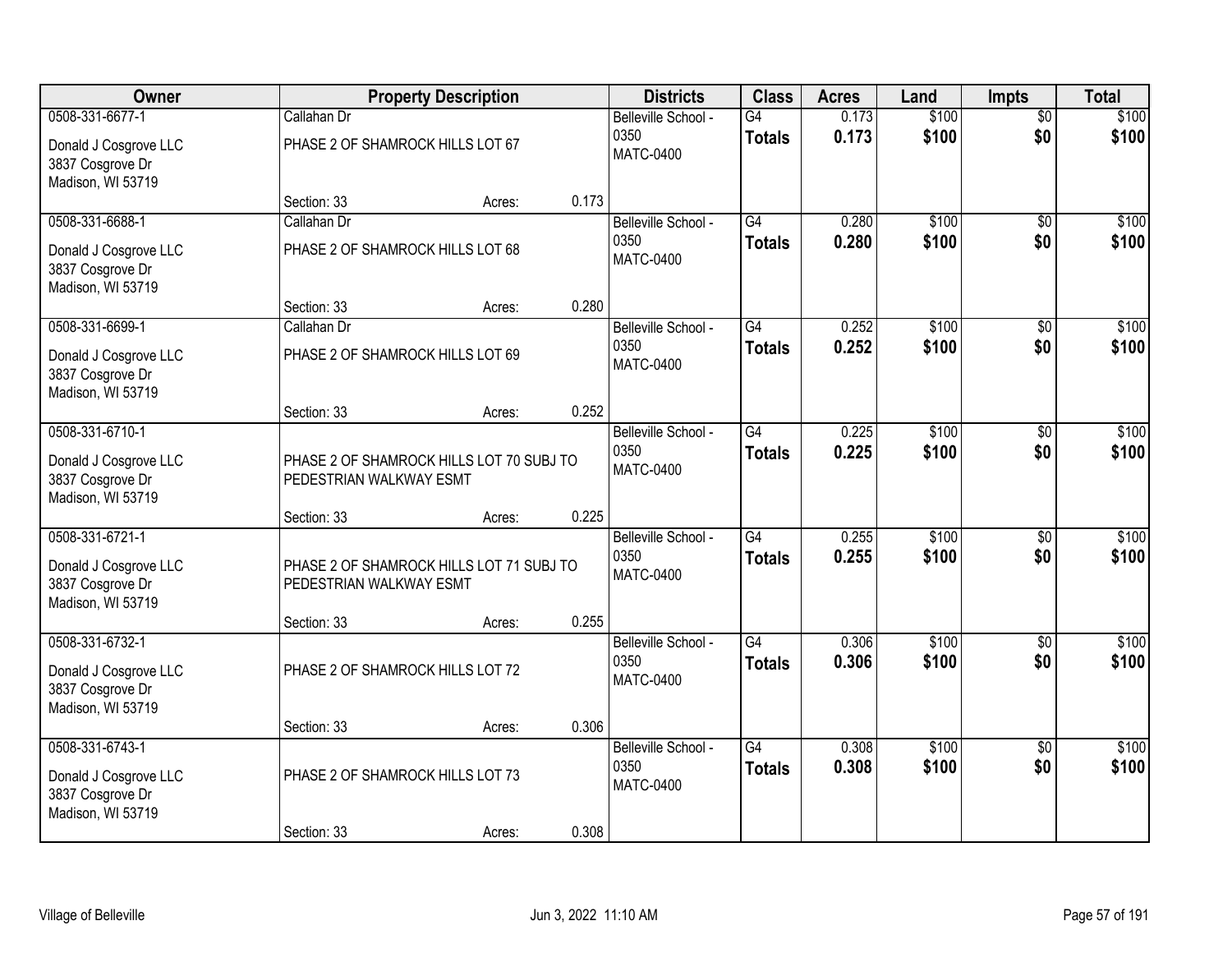| Owner                                                                             |                                                 | <b>Property Description</b> |       | <b>Districts</b>                                | <b>Class</b>                     | <b>Acres</b>   | Land           | Impts                  | <b>Total</b>   |
|-----------------------------------------------------------------------------------|-------------------------------------------------|-----------------------------|-------|-------------------------------------------------|----------------------------------|----------------|----------------|------------------------|----------------|
| 0508-331-6754-1<br>Donald J Cosgrove LLC<br>3837 Cosgrove Dr<br>Madison, WI 53719 | PHASE 2 OF SHAMROCK HILLS LOT 74                |                             |       | Belleville School -<br>0350<br><b>MATC-0400</b> | G4<br><b>Totals</b>              | 0.258<br>0.258 | \$100<br>\$100 | $\overline{50}$<br>\$0 | \$100<br>\$100 |
|                                                                                   | Section: 33                                     | Acres:                      | 0.258 |                                                 |                                  |                |                |                        |                |
| 0508-331-6765-1<br>Donald J Cosgrove LLC<br>3837 Cosgrove Dr<br>Madison, WI 53719 | PHASE 2 OF SHAMROCK HILLS LOT 75                |                             |       | Belleville School -<br>0350<br><b>MATC-0400</b> | G4<br><b>Totals</b>              | 0.228<br>0.228 | \$100<br>\$100 | $\overline{50}$<br>\$0 | \$100<br>\$100 |
| 0508-331-6776-1                                                                   | Section: 33                                     | Acres:                      | 0.228 |                                                 | G4                               | 0.228          | \$100          |                        | \$100          |
| Donald J Cosgrove LLC<br>3837 Cosgrove Dr<br>Madison, WI 53719                    | PHASE 2 OF SHAMROCK HILLS LOT 76                |                             |       | Belleville School -<br>0350<br><b>MATC-0400</b> | <b>Totals</b>                    | 0.228          | \$100          | $\overline{50}$<br>\$0 | \$100          |
|                                                                                   | Section: 33                                     | Acres:                      | 0.228 |                                                 |                                  |                |                |                        |                |
| 0508-331-6787-1<br>Donald J Cosgrove LLC<br>3837 Cosgrove Dr<br>Madison, WI 53719 | PHASE 2 OF SHAMROCK HILLS LOT 77                |                             |       | Belleville School -<br>0350<br><b>MATC-0400</b> | $\overline{G4}$<br><b>Totals</b> | 0.229<br>0.229 | \$100<br>\$100 | \$0<br>\$0             | \$100<br>\$100 |
|                                                                                   | Section: 33                                     | Acres:                      | 0.229 |                                                 |                                  |                |                |                        |                |
| 0508-331-6798-1<br>Donald J Cosgrove LLC<br>3837 Cosgrove Dr<br>Madison, WI 53719 | PHASE 2 OF SHAMROCK HILLS LOT 78                |                             |       | Belleville School -<br>0350<br><b>MATC-0400</b> | $\overline{G4}$<br><b>Totals</b> | 0.229<br>0.229 | \$100<br>\$100 | \$0<br>\$0             | \$100<br>\$100 |
| 0508-331-6809-1                                                                   | Section: 33                                     | Acres:                      | 0.229 | Belleville School -                             | $\overline{G4}$                  | 0.230          | \$100          | $\sqrt{6}$             | \$100          |
| Donald J Cosgrove LLC<br>3837 Cosgrove Dr<br>Madison, WI 53719                    | PHASE 2 OF SHAMROCK HILLS LOT 79                |                             |       | 0350<br><b>MATC-0400</b>                        | <b>Totals</b>                    | 0.230          | \$100          | \$0                    | \$100          |
|                                                                                   | Section: 33                                     | Acres:                      | 0.230 |                                                 |                                  |                |                |                        |                |
| 0508-331-6820-1<br>Donald J Cosgrove LLC<br>3837 Cosgrove Dr<br>Madison, WI 53719 | PHASE 2 OF SHAMROCK HILLS LOT 80<br>Section: 33 | Acres:                      | 0.230 | Belleville School -<br>0350<br><b>MATC-0400</b> | $\overline{G4}$<br><b>Totals</b> | 0.230<br>0.230 | \$100<br>\$100 | $\overline{50}$<br>\$0 | \$100<br>\$100 |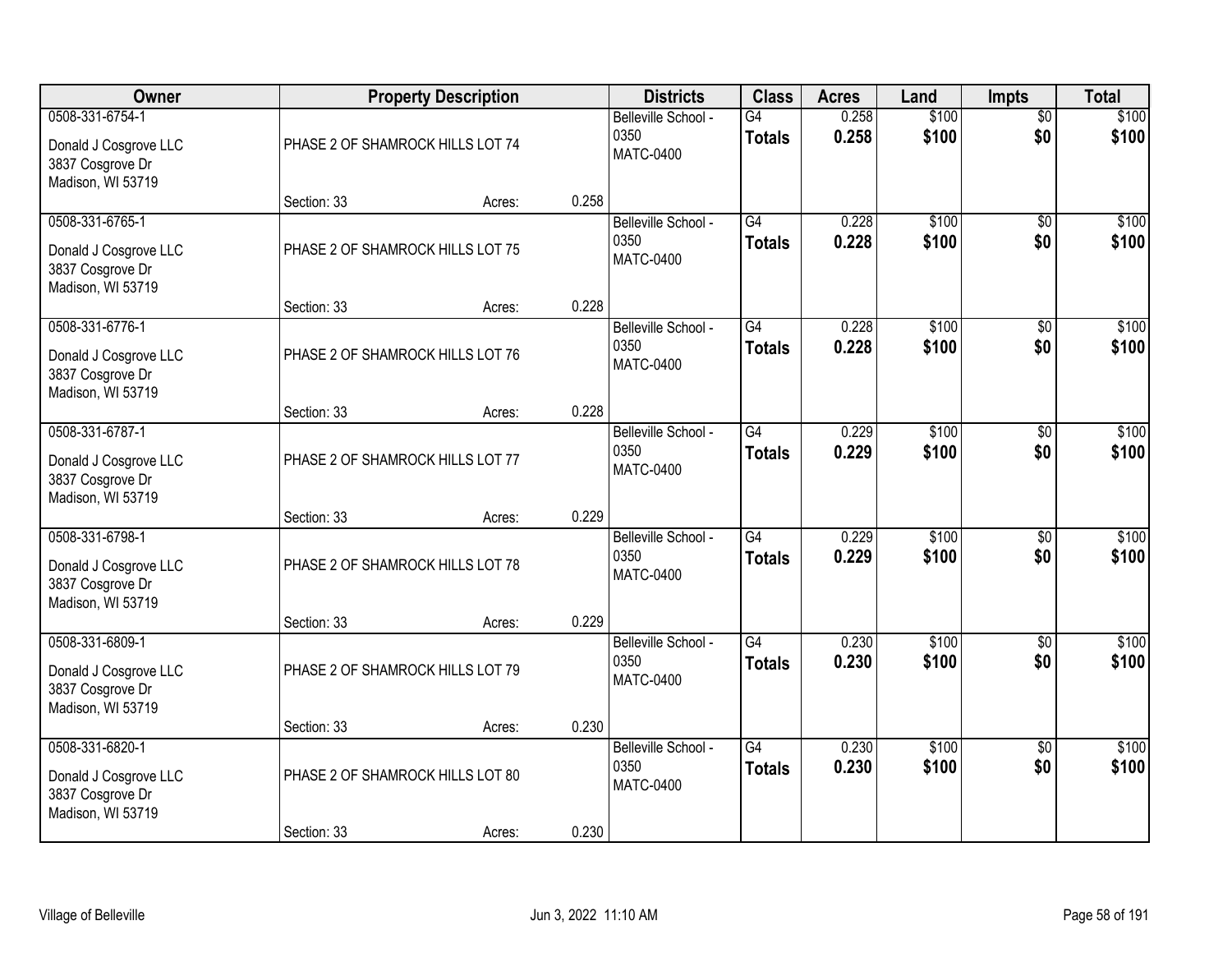| Owner                                                                             |                                   | <b>Property Description</b>              |       | <b>Districts</b>                                | <b>Class</b>                     | <b>Acres</b>   | Land           | <b>Impts</b>           | <b>Total</b>   |
|-----------------------------------------------------------------------------------|-----------------------------------|------------------------------------------|-------|-------------------------------------------------|----------------------------------|----------------|----------------|------------------------|----------------|
| 0508-331-6831-1<br>Donald J Cosgrove LLC<br>3837 Cosgrove Dr<br>Madison, WI 53719 | <b>ACCESS ESMT</b>                | PHASE 2 OF SHAMROCK HILLS LOT 81 SUBJ TO |       | Belleville School -<br>0350<br><b>MATC-0400</b> | G4<br><b>Totals</b>              | 0.231<br>0.231 | \$100<br>\$100 | $\overline{50}$<br>\$0 | \$100<br>\$100 |
|                                                                                   | Section: 33                       | Acres:                                   | 0.231 |                                                 |                                  |                |                |                        |                |
| 0508-331-6842-1<br>Donald J Cosgrove LLC<br>3837 Cosgrove Dr<br>Madison, WI 53719 | <b>ACCESS ESMT</b>                | PHASE 2 OF SHAMROCK HILLS LOT 82 SUBJ TO |       | Belleville School -<br>0350<br><b>MATC-0400</b> | G4<br>Totals                     | 0.307<br>0.307 | \$100<br>\$100 | \$0<br>\$0             | \$100<br>\$100 |
| 0508-331-6869-1                                                                   | Section: 33                       | Acres:                                   | 0.307 | Belleville School -                             | G4                               | 0.193          | \$100          | \$0                    | \$100          |
| Donald J Cosgrove LLC<br>3837 Cosgrove Dr<br>Madison, WI 53719                    | PHASE 2 OF SHAMROCK HILLS LOT 99  |                                          |       | 0350<br><b>MATC-0400</b>                        | <b>Totals</b>                    | 0.193          | \$100          | \$0                    | \$100          |
|                                                                                   | Section: 33                       | Acres:                                   | 0.193 |                                                 |                                  |                |                |                        |                |
| 0508-331-6880-1<br>Donald J Cosgrove LLC<br>3837 Cosgrove Dr<br>Madison, WI 53719 | PHASE 2 OF SHAMROCK HILLS LOT 100 |                                          |       | Belleville School -<br>0350<br><b>MATC-0400</b> | $\overline{G4}$<br><b>Totals</b> | 0.193<br>0.193 | \$100<br>\$100 | \$0<br>\$0             | \$100<br>\$100 |
|                                                                                   | Section: 33                       | Acres:                                   | 0.193 |                                                 |                                  |                |                |                        |                |
| 0508-331-6891-1<br>Donald J Cosgrove LLC<br>3837 Cosgrove Dr<br>Madison, WI 53719 | PHASE 2 OF SHAMROCK HILLS LOT 101 |                                          |       | Belleville School -<br>0350<br><b>MATC-0400</b> | $\overline{G4}$<br><b>Totals</b> | 0.193<br>0.193 | \$100<br>\$100 | \$0<br>\$0             | \$100<br>\$100 |
| 0508-331-6902-1                                                                   | Section: 33                       | Acres:                                   | 0.193 | Belleville School -                             | G4                               | 0.193          | \$100          | \$0                    | \$100          |
| Donald J Cosgrove LLC<br>3837 Cosgrove Dr<br>Madison, WI 53719                    | PHASE 2 OF SHAMROCK HILLS LOT 102 |                                          |       | 0350<br><b>MATC-0400</b>                        | <b>Totals</b>                    | 0.193          | \$100          | \$0                    | \$100          |
|                                                                                   | Section: 33                       | Acres:                                   | 0.193 |                                                 |                                  |                |                |                        |                |
| 0508-331-6913-1<br>Donald J Cosgrove LLC<br>3837 Cosgrove Dr<br>Madison, WI 53719 | PHASE 2 OF SHAMROCK HILLS LOT 103 |                                          | 0.279 | Belleville School -<br>0350<br><b>MATC-0400</b> | G4<br><b>Totals</b>              | 0.279<br>0.279 | \$100<br>\$100 | $\overline{50}$<br>\$0 | \$100<br>\$100 |
|                                                                                   | Section: 33                       | Acres:                                   |       |                                                 |                                  |                |                |                        |                |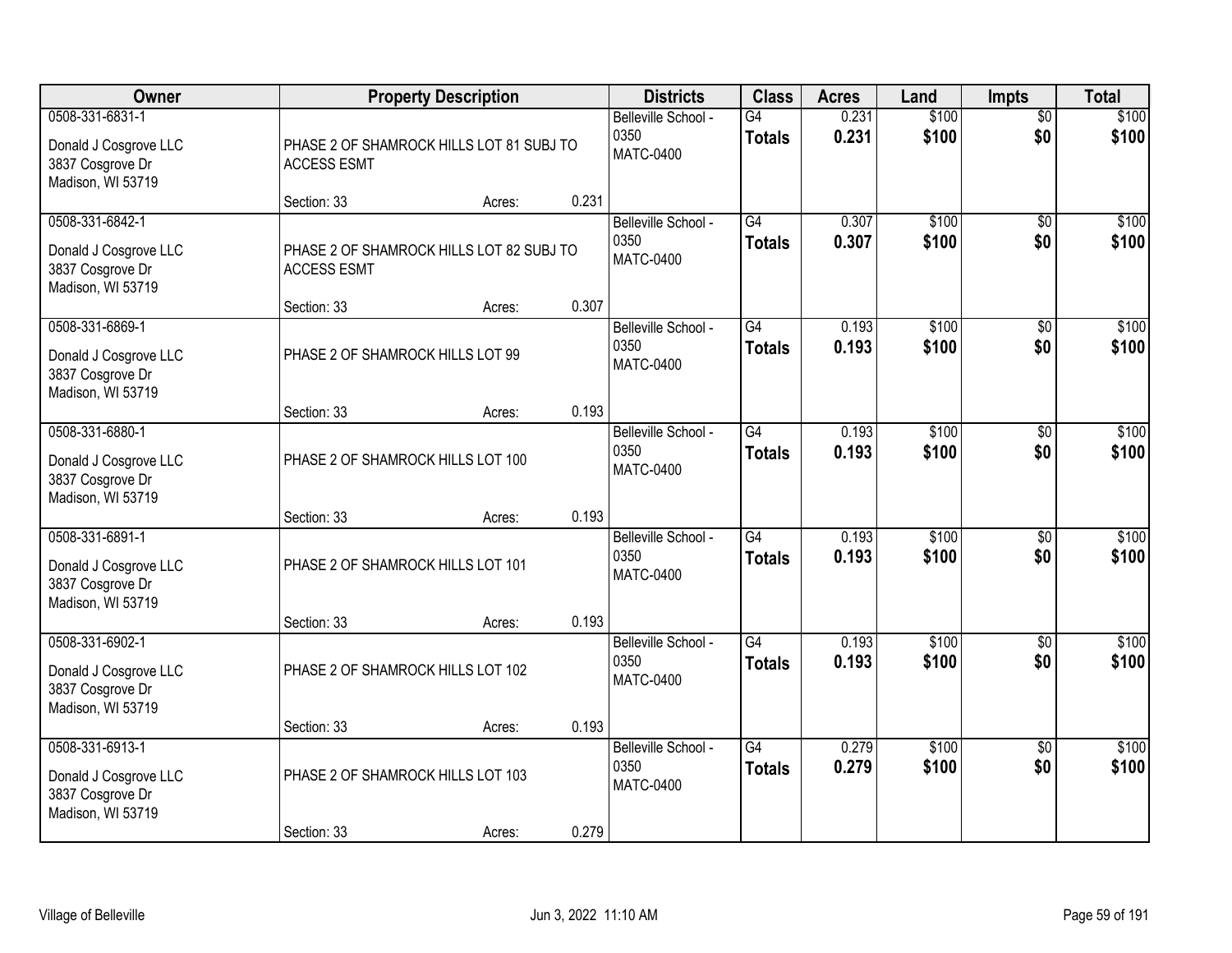| Owner                                                                             |                                                  | <b>Property Description</b> |       | <b>Districts</b>                                | <b>Class</b>                     | <b>Acres</b>   | Land           | Impts                  | <b>Total</b>   |
|-----------------------------------------------------------------------------------|--------------------------------------------------|-----------------------------|-------|-------------------------------------------------|----------------------------------|----------------|----------------|------------------------|----------------|
| 0508-331-6924-1<br>Donald J Cosgrove LLC<br>3837 Cosgrove Dr<br>Madison, WI 53719 | PHASE 2 OF SHAMROCK HILLS LOT 104                |                             |       | Belleville School -<br>0350<br><b>MATC-0400</b> | G4<br><b>Totals</b>              | 0.180<br>0.180 | \$100<br>\$100 | $\overline{50}$<br>\$0 | \$100<br>\$100 |
|                                                                                   | Section: 33                                      | Acres:                      | 0.180 |                                                 |                                  |                |                |                        |                |
| 0508-331-6935-1<br>Donald J Cosgrove LLC<br>3837 Cosgrove Dr<br>Madison, WI 53719 | PHASE 2 OF SHAMROCK HILLS LOT 105                |                             |       | Belleville School -<br>0350<br><b>MATC-0400</b> | G4<br><b>Totals</b>              | 0.169<br>0.169 | \$100<br>\$100 | $\overline{50}$<br>\$0 | \$100<br>\$100 |
| 0508-331-6946-1                                                                   | Section: 33                                      | Acres:                      | 0.169 |                                                 | G4                               | 0.169          | \$100          |                        | \$100          |
| Donald J Cosgrove LLC<br>3837 Cosgrove Dr<br>Madison, WI 53719                    | PHASE 2 OF SHAMROCK HILLS LOT 106                |                             |       | Belleville School -<br>0350<br><b>MATC-0400</b> | <b>Totals</b>                    | 0.169          | \$100          | $\overline{50}$<br>\$0 | \$100          |
|                                                                                   | Section: 33                                      | Acres:                      | 0.169 |                                                 |                                  |                |                |                        |                |
| 0508-331-6957-1<br>Donald J Cosgrove LLC<br>3837 Cosgrove Dr<br>Madison, WI 53719 | PHASE 2 OF SHAMROCK HILLS LOT 107                |                             |       | Belleville School -<br>0350<br><b>MATC-0400</b> | $\overline{G4}$<br><b>Totals</b> | 0.169<br>0.169 | \$100<br>\$100 | \$0<br>\$0             | \$100<br>\$100 |
|                                                                                   | Section: 33                                      | Acres:                      | 0.169 |                                                 |                                  |                |                |                        |                |
| 0508-331-6968-1<br>Donald J Cosgrove LLC<br>3837 Cosgrove Dr<br>Madison, WI 53719 | PHASE 2 OF SHAMROCK HILLS LOT 108                |                             |       | Belleville School -<br>0350<br><b>MATC-0400</b> | $\overline{G4}$<br><b>Totals</b> | 0.245<br>0.245 | \$100<br>\$100 | \$0<br>\$0             | \$100<br>\$100 |
| 0508-331-6979-1                                                                   | Section: 33                                      | Acres:                      | 0.245 | Belleville School -                             | $\overline{G4}$                  | 0.192          | \$100          | $\sqrt{6}$             | \$100          |
| Donald J Cosgrove LLC<br>3837 Cosgrove Dr<br>Madison, WI 53719                    | PHASE 2 OF SHAMROCK HILLS LOT 109                |                             |       | 0350<br><b>MATC-0400</b>                        | <b>Totals</b>                    | 0.192          | \$100          | \$0                    | \$100          |
|                                                                                   | Section: 33                                      | Acres:                      | 0.192 |                                                 |                                  |                |                |                        |                |
| 0508-331-6990-1<br>Donald J Cosgrove LLC<br>3837 Cosgrove Dr<br>Madison, WI 53719 | PHASE 2 OF SHAMROCK HILLS LOT 110<br>Section: 33 | Acres:                      | 0.193 | Belleville School -<br>0350<br><b>MATC-0400</b> | $\overline{G4}$<br><b>Totals</b> | 0.193<br>0.193 | \$100<br>\$100 | $\overline{50}$<br>\$0 | \$100<br>\$100 |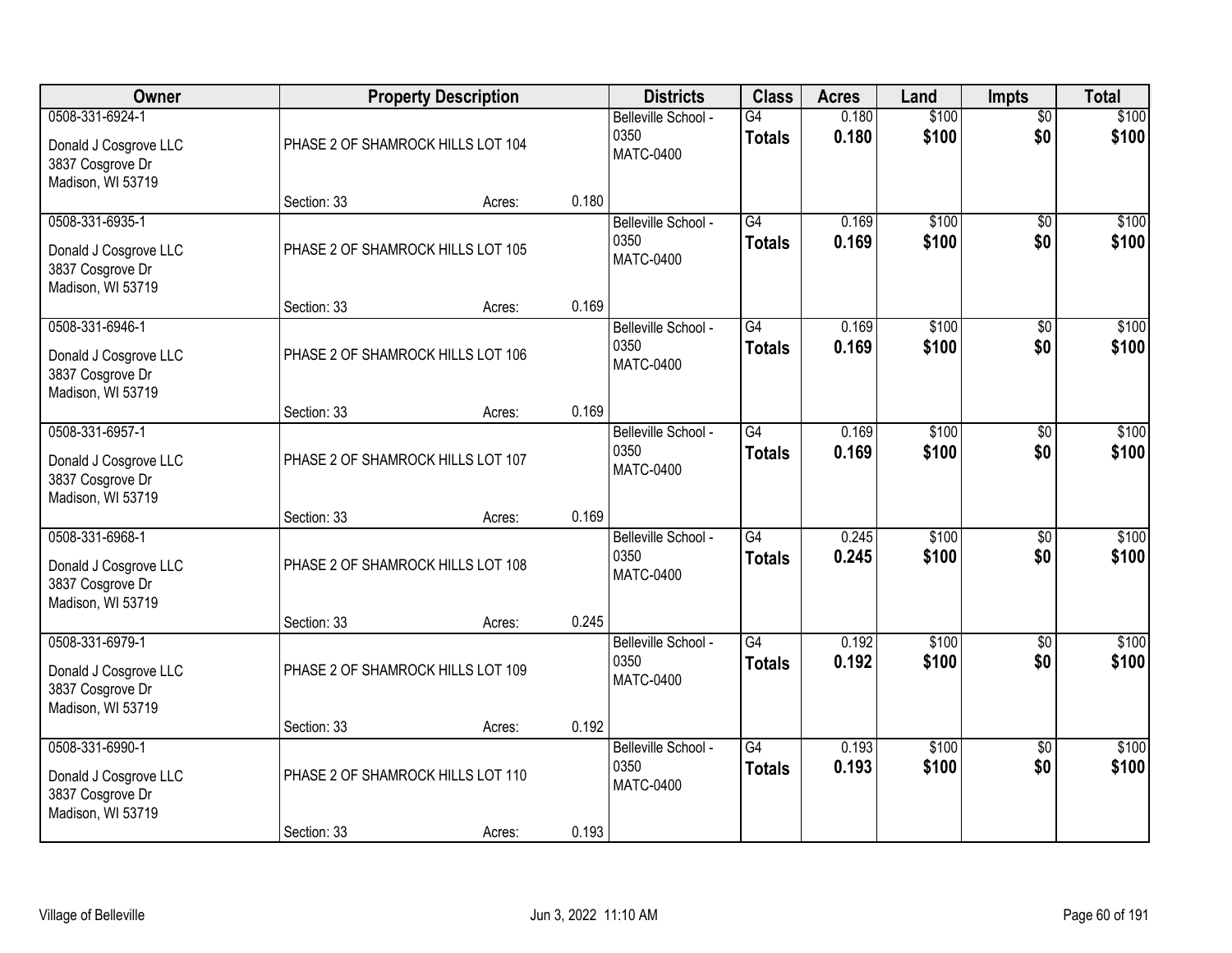| Owner                                                                             |                                   | <b>Property Description</b> |       | <b>Districts</b>                                | <b>Class</b>                     | <b>Acres</b>   | Land           | <b>Impts</b>           | <b>Total</b>   |
|-----------------------------------------------------------------------------------|-----------------------------------|-----------------------------|-------|-------------------------------------------------|----------------------------------|----------------|----------------|------------------------|----------------|
| 0508-331-7001-1<br>Donald J Cosgrove LLC<br>3837 Cosgrove Dr<br>Madison, WI 53719 | PHASE 2 OF SHAMROCK HILLS LOT 111 |                             |       | Belleville School -<br>0350<br><b>MATC-0400</b> | G4<br><b>Totals</b>              | 0.193<br>0.193 | \$100<br>\$100 | $\overline{50}$<br>\$0 | \$100<br>\$100 |
|                                                                                   | Section: 33                       | Acres:                      | 0.193 |                                                 |                                  |                |                |                        |                |
| 0508-331-7012-1<br>Donald J Cosgrove LLC<br>3837 Cosgrove Dr<br>Madison, WI 53719 | PHASE 2 OF SHAMROCK HILLS LOT 112 |                             |       | Belleville School -<br>0350<br><b>MATC-0400</b> | G4<br><b>Totals</b>              | 0.184<br>0.184 | \$100<br>\$100 | $\overline{30}$<br>\$0 | \$100<br>\$100 |
| 0508-331-7023-1                                                                   | Section: 33                       | Acres:                      | 0.184 | Belleville School -                             | G4                               | 0.234          | \$100          | \$0                    | \$100          |
| Donald J Cosgrove LLC<br>3837 Cosgrove Dr<br>Madison, WI 53719                    | PHASE 2 OF SHAMROCK HILLS LOT 113 |                             |       | 0350<br><b>MATC-0400</b>                        | <b>Totals</b>                    | 0.234          | \$100          | \$0                    | \$100          |
|                                                                                   | Section: 33                       | Acres:                      | 0.234 |                                                 |                                  |                |                |                        |                |
| 0508-331-7034-1<br>Donald J Cosgrove LLC<br>3837 Cosgrove Dr<br>Madison, WI 53719 | PHASE 2 OF SHAMROCK HILLS LOT 114 |                             |       | Belleville School -<br>0350<br><b>MATC-0400</b> | $\overline{G4}$<br><b>Totals</b> | 0.211<br>0.211 | \$100<br>\$100 | \$0<br>\$0             | \$100<br>\$100 |
|                                                                                   | Section: 33                       | Acres:                      | 0.211 |                                                 |                                  |                |                |                        |                |
| 0508-331-7045-1<br>Donald J Cosgrove LLC<br>3837 Cosgrove Dr<br>Madison, WI 53719 | PHASE 2 OF SHAMROCK HILLS LOT 115 |                             |       | Belleville School -<br>0350<br><b>MATC-0400</b> | $\overline{G4}$<br><b>Totals</b> | 0.213<br>0.213 | \$100<br>\$100 | $\overline{30}$<br>\$0 | \$100<br>\$100 |
| 0508-331-7056-1                                                                   | Section: 33                       | Acres:                      | 0.213 | Belleville School -                             | $\overline{G4}$                  | 0.242          | \$100          | $\overline{50}$        | \$100          |
| Donald J Cosgrove LLC<br>3837 Cosgrove Dr<br>Madison, WI 53719                    | PHASE 2 OF SHAMROCK HILLS LOT 116 |                             |       | 0350<br><b>MATC-0400</b>                        | <b>Totals</b>                    | 0.242          | \$100          | \$0                    | \$100          |
|                                                                                   | Section: 33                       | Acres:                      | 0.242 |                                                 |                                  |                |                |                        |                |
| 0508-331-7067-1<br>Donald J Cosgrove LLC<br>3837 Cosgrove Dr<br>Madison, WI 53719 | PHASE 2 OF SHAMROCK HILLS LOT 117 |                             |       | Belleville School -<br>0350<br><b>MATC-0400</b> | $\overline{G4}$<br><b>Totals</b> | 0.246<br>0.246 | \$100<br>\$100 | $\overline{50}$<br>\$0 | \$100<br>\$100 |
|                                                                                   | Section: 33                       | Acres:                      | 0.246 |                                                 |                                  |                |                |                        |                |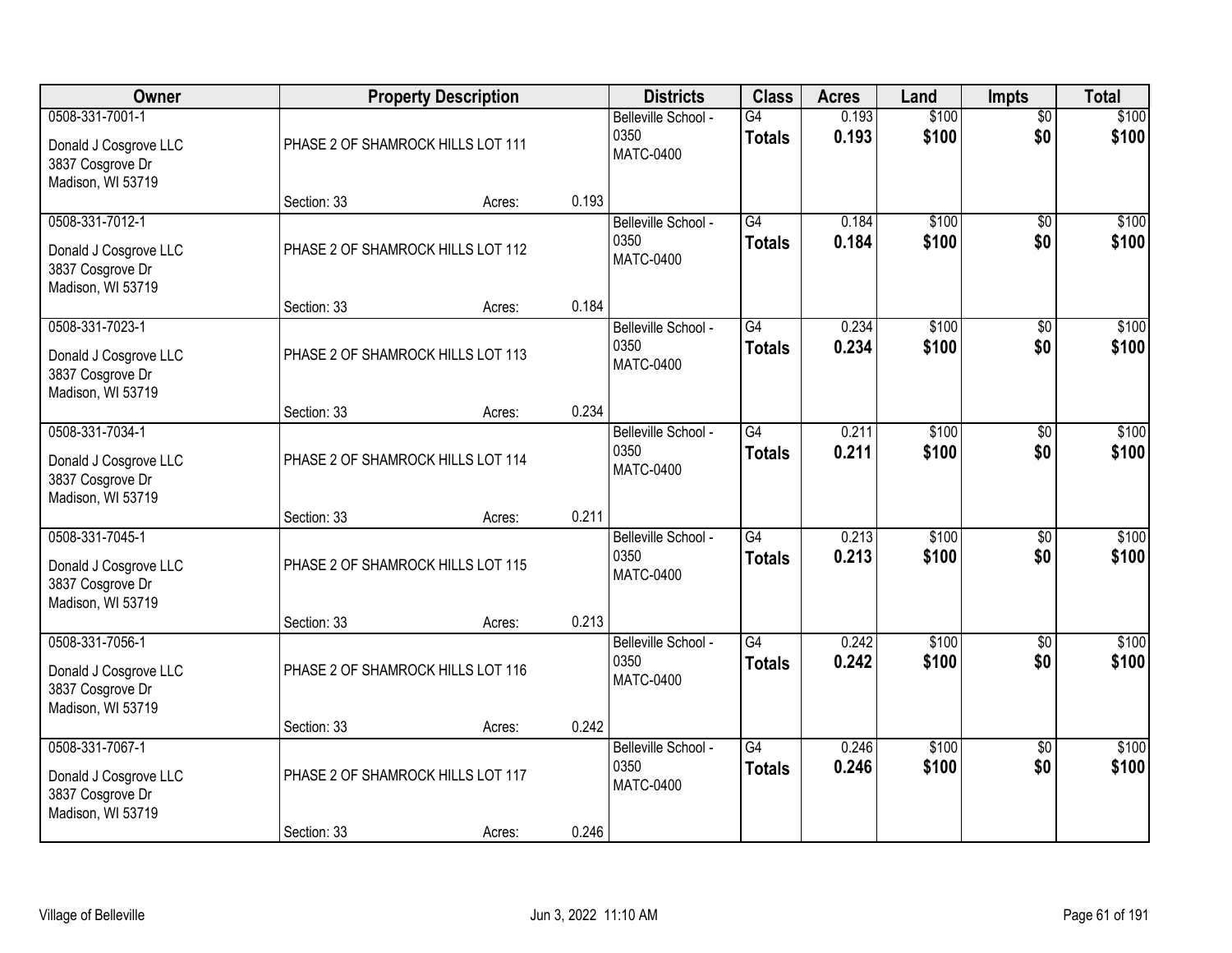| Owner                                                                             |                                                                     | <b>Property Description</b>                                                                            |        | <b>Districts</b>                                                | <b>Class</b>                     | <b>Acres</b>     | Land                   | <b>Impts</b>           | <b>Total</b>            |
|-----------------------------------------------------------------------------------|---------------------------------------------------------------------|--------------------------------------------------------------------------------------------------------|--------|-----------------------------------------------------------------|----------------------------------|------------------|------------------------|------------------------|-------------------------|
| 0508-331-7078-1<br>Donald J Cosgrove LLC<br>3837 Cosgrove Dr<br>Madison, WI 53719 | PHASE 2 OF SHAMROCK HILLS LOT 118                                   |                                                                                                        |        | Belleville School -<br>0350<br><b>MATC-0400</b>                 | G4<br><b>Totals</b>              | 0.267<br>0.267   | \$100<br>\$100         | $\overline{50}$<br>\$0 | \$100<br>\$100          |
|                                                                                   | Section: 33                                                         | Acres:                                                                                                 | 0.267  |                                                                 |                                  |                  |                        |                        |                         |
| 0508-331-7089-1<br>Donald J Cosgrove LLC<br>3837 Cosgrove Dr<br>Madison, WI 53719 | PHASE 2 OF SHAMROCK HILLS LOT 119                                   |                                                                                                        |        | Belleville School -<br>0350<br><b>MATC-0400</b>                 | G4<br><b>Totals</b>              | 0.365<br>0.365   | \$100<br>\$100         | $\overline{50}$<br>\$0 | \$100<br>\$100          |
| 0508-331-7100-1                                                                   | Section: 33                                                         | Acres:                                                                                                 | 0.365  | Belleville School -                                             | G4                               | 0.305            | \$100                  | \$0                    | \$100                   |
| Donald J Cosgrove LLC<br>3837 Cosgrove Dr<br>Madison, WI 53719                    | PHASE 2 OF SHAMROCK HILLS LOT 120                                   |                                                                                                        |        | 0350<br><b>MATC-0400</b>                                        | <b>Totals</b>                    | 0.305            | \$100                  | \$0                    | \$100                   |
|                                                                                   | Section: 33                                                         | Acres:                                                                                                 | 0.305  |                                                                 |                                  |                  |                        |                        |                         |
| 0508-331-7111-1<br>Donald J Cosgrove LLC<br>3837 Cosgrove Dr<br>Madison, WI 53719 | PHASE 2 OF SHAMROCK HILLS LOT 121                                   |                                                                                                        |        | Belleville School -<br>0350<br><b>MATC-0400</b>                 | $\overline{G4}$<br><b>Totals</b> | 0.288<br>0.288   | \$100<br>\$100         | $\sqrt[6]{3}$<br>\$0   | \$100<br>\$100          |
|                                                                                   | Section: 33                                                         | Acres:                                                                                                 | 0.288  |                                                                 |                                  |                  |                        |                        |                         |
| 0508-331-7150-1<br>Belleville, Village of<br>24 W Main St<br>Belleville, WI 53508 | PHASE 2 OF SHAMROCK HILLS OUTLOT 6<br><b>SHAMROCK PARK</b>          |                                                                                                        |        | Belleville School -<br>0350<br><b>MATC-0400</b>                 | $\overline{X4}$<br><b>Totals</b> | 14.719<br>14.719 | $\overline{50}$<br>\$0 | $\overline{50}$<br>\$0 | $\overline{50}$<br>\$0  |
|                                                                                   | Section: 33                                                         | Acres:                                                                                                 | 14.719 |                                                                 |                                  |                  |                        |                        |                         |
| 0508-331-8360-1<br>Village O. Belleville<br>PO Box 79<br>Belleville, WI 53508     | <b>Bellrose St</b><br>(30.96 ACRES TO SLY LN OF RVR)<br>Section: 33 | LOT 1 CSM 13416 CS87/95&96-12/11/2012 DESCR AS<br>SEC 33-5-8 PRT NE1/4NE1/4 & PRT SE1/4NE1/4<br>Acres: | 30.960 | Belleville School -<br>0350<br><b>MATC-0400</b>                 | $\overline{X4}$<br><b>Totals</b> | 30.960<br>30.960 | $\overline{50}$<br>\$0 | $\overline{50}$<br>\$0 | $\overline{\$0}$<br>\$0 |
| 0508-331-8410-1<br>Donald J Cosgrove LLC<br>3837 Cosgrove Dr<br>Madison, WI 53719 | <b>Bellrose St</b><br>(17.74 ACRES)<br>Section: 33                  | LOT 2 CSM 13416 CS87/95&96-12/11/2012 DESCR AS<br>SEC 33-5-8 PRT NE1/4NE1/4 & PRT SE1/4NE1/4<br>Acres: | 17.740 | 2020 Aerials<br>Belleville School -<br>0350<br><b>MATC-0400</b> | G4<br><b>Totals</b>              | 17.740<br>17.740 | \$4,200<br>\$4,200     | $\overline{50}$<br>\$0 | \$4,200<br>\$4,200      |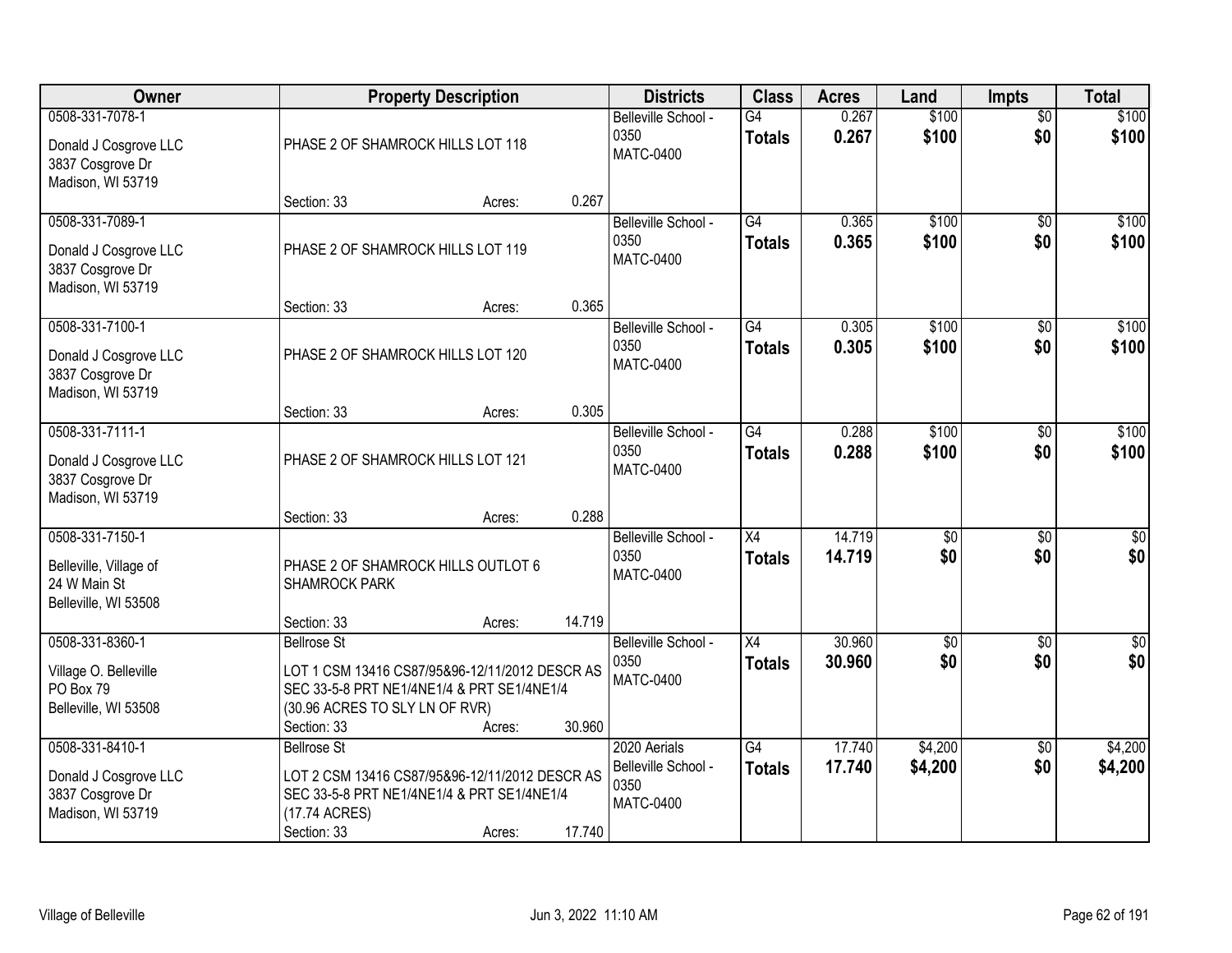| Owner                             |                                      | <b>Property Description</b> |        | <b>Districts</b>         | <b>Class</b>    | <b>Acres</b> | Land            | <b>Impts</b>    | <b>Total</b>     |
|-----------------------------------|--------------------------------------|-----------------------------|--------|--------------------------|-----------------|--------------|-----------------|-----------------|------------------|
| 0508-332-0511-1                   | 431 Colt Dr                          |                             |        | Belleville School -      | $\overline{G1}$ | 0.369        | \$90,000        | \$325,000       | \$415,000        |
| Thomas Hughes                     | BELL WEST LOT 11                     |                             |        | 0350                     | <b>Totals</b>   | 0.369        | \$90,000        | \$325,000       | \$415,000        |
| Kimberly Hughes                   |                                      |                             |        | <b>MATC-0400</b>         |                 |              |                 |                 |                  |
| 431 Colt Dr                       |                                      |                             |        |                          |                 |              |                 |                 |                  |
| Belleville, WI 53508              | Section: 33                          | Acres:                      | 0.369  |                          |                 |              |                 |                 |                  |
| 0508-332-0522-1                   | 441 Colt Dr                          |                             |        | Belleville School -      | $\overline{G1}$ | 0.460        | \$90,000        | \$385,000       | \$475,000        |
| Bradley R. Navin                  | BELL WEST LOT 12                     |                             |        | 0350                     | <b>Totals</b>   | 0.460        | \$90,000        | \$385,000       | \$475,000        |
| Rochelle C. Navin                 |                                      |                             |        | <b>MATC-0400</b>         |                 |              |                 |                 |                  |
| 441 Colt Dr                       |                                      |                             |        |                          |                 |              |                 |                 |                  |
| Belleville, WI 53508              | Section: 33                          | Acres:                      | 0.460  |                          |                 |              |                 |                 |                  |
| 0508-332-0533-1                   | 1041 Colt Dr                         |                             |        | Belleville School -      | G1              | 0.539        | \$100,000       | \$0             | \$100,000        |
|                                   |                                      |                             |        | 0350                     | <b>Totals</b>   | 0.539        | \$100,000       | \$0             | \$100,000        |
| Tim J. Stadelman                  | <b>BELL WEST LOT 13</b>              |                             |        | <b>MATC-0400</b>         |                 |              |                 |                 |                  |
| Lori A. Stadelman<br>1031 Colt Dr |                                      |                             |        |                          |                 |              |                 |                 |                  |
| Belleville, WI 53508              | Section: 33                          | Acres:                      | 0.539  |                          |                 |              |                 |                 |                  |
| 0508-332-0544-1                   | 1031 Colt Dr                         |                             |        | Belleville School -      | G1              | 0.492        | \$94,000        | \$585,700       | \$679,700        |
|                                   |                                      |                             |        | 0350                     | <b>Totals</b>   | 0.492        | \$94,000        | \$585,700       | \$679,700        |
| Tim J. Stadelman                  | BELL WEST LOT 14                     |                             |        | <b>MATC-0400</b>         |                 |              |                 |                 |                  |
| Lori A. Stadelman                 |                                      |                             |        |                          |                 |              |                 |                 |                  |
| 1031 Colt Dr                      |                                      |                             |        |                          |                 |              |                 |                 |                  |
| Belleville, WI 53508              | Section: 33                          | Acres:                      | 0.492  |                          |                 |              |                 |                 |                  |
| 0508-332-0555-1                   | 440 Colt Dr                          |                             |        | Belleville School -      | $\overline{G1}$ | 0.482        | \$70,000        | \$382,500       | \$452,500        |
| Christopher T. Wortman            | BELL WEST LOT 15                     |                             |        | 0350<br><b>MATC-0400</b> | <b>Totals</b>   | 0.482        | \$70,000        | \$382,500       | \$452,500        |
| Jessica L. Wortman                |                                      |                             |        |                          |                 |              |                 |                 |                  |
| 2842 1st St                       |                                      |                             |        |                          |                 |              |                 |                 |                  |
| Monroe, WI 53566                  | Section: 33                          | Acres:                      | 0.482  |                          |                 |              |                 |                 |                  |
| 0508-332-0575-1                   | Colt Dr                              |                             |        | Belleville School -      | $\overline{X4}$ | 4.212        | $\overline{50}$ | $\overline{50}$ | $\overline{\$0}$ |
| Belleville, Village of            | <b>BELL WEST PARK</b>                |                             |        | 0350                     | <b>Totals</b>   | 4.212        | \$0             | \$0             | \$0              |
| 24 W Main St                      |                                      |                             |        | <b>MATC-0400</b>         |                 |              |                 |                 |                  |
| Belleville, WI 53508              |                                      |                             |        |                          |                 |              |                 |                 |                  |
|                                   | Section: 33                          | Acres:                      | 4.212  |                          |                 |              |                 |                 |                  |
| 0508-332-0601-1                   | Colt Dr                              |                             |        | Belleville School -      | $\overline{X4}$ | 10.960       | \$0             | $\overline{50}$ | $\overline{50}$  |
| Belleville, Village of            | BELL WEST FLOOD PLAIN & WETLAND AREA |                             |        | 0350                     | <b>Totals</b>   | 10.960       | \$0             | \$0             | \$0              |
| 24 W Main St                      |                                      |                             |        | <b>MATC-0400</b>         |                 |              |                 |                 |                  |
| Belleville, WI 53508              |                                      |                             |        |                          |                 |              |                 |                 |                  |
|                                   | Section: 33                          | Acres:                      | 10.960 |                          |                 |              |                 |                 |                  |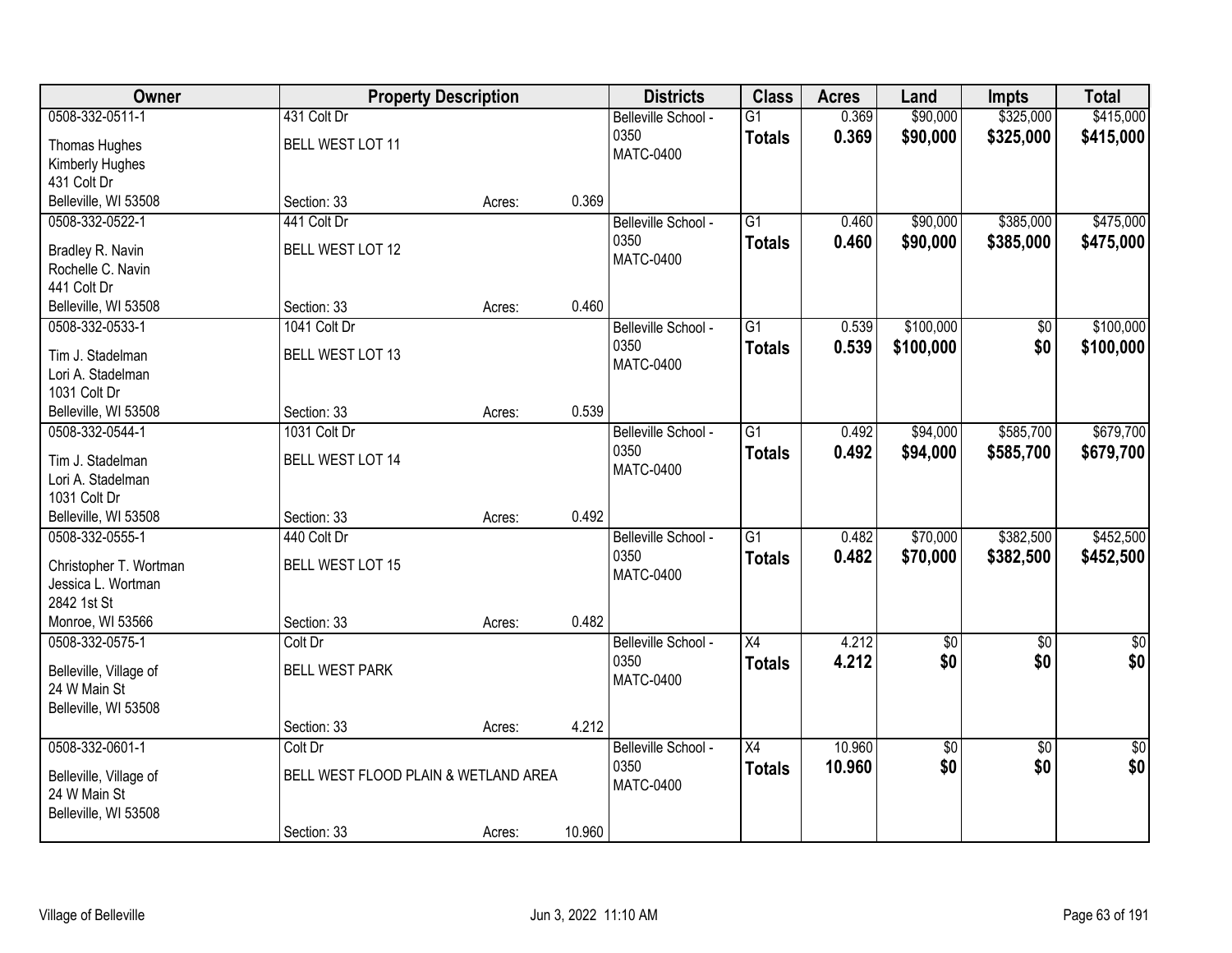| Owner                     | <b>Property Description</b> |        |       | <b>Districts</b>         | <b>Class</b>    | <b>Acres</b> | Land     | <b>Impts</b>    | <b>Total</b> |
|---------------------------|-----------------------------|--------|-------|--------------------------|-----------------|--------------|----------|-----------------|--------------|
| 0508-332-1010-1           | 441 Bell Vw Ave             |        |       | Belleville School -      | $\overline{G1}$ | 0.270        | \$61,000 | \$353,500       | \$414,500    |
| Barbara J. Johnson        | BELL WEST 1ST ADDN LOT 46   |        |       | 0350                     | <b>Totals</b>   | 0.270        | \$61,000 | \$353,500       | \$414,500    |
| 441 Bell View Ave         |                             |        |       | <b>MATC-0400</b>         |                 |              |          |                 |              |
| Belleville, WI 53508      |                             |        |       |                          |                 |              |          |                 |              |
|                           | Section: 33                 | Acres: | 0.270 |                          |                 |              |          |                 |              |
| 0508-332-1021-1           | 451 Bell Vw Ave             |        |       | Belleville School -      | $\overline{G1}$ | 0.290        | \$60,000 | \$259,500       | \$319,500    |
| Lee J. Bohlman            | BELL WEST 1ST ADDN LOT 47   |        |       | 0350<br><b>MATC-0400</b> | <b>Totals</b>   | 0.290        | \$60,000 | \$259,500       | \$319,500    |
| Ashley R. Bohlman         |                             |        |       |                          |                 |              |          |                 |              |
| 451 Bell View Ave         |                             |        |       |                          |                 |              |          |                 |              |
| Belleville, WI 53508      | Section: 33                 | Acres: | 0.290 |                          |                 |              |          |                 |              |
| 0508-332-1032-1           | 1021 Colt Dr                |        |       | Belleville School -      | G1              | 0.380        | \$90,000 | \$0             | \$90,000     |
| Tim J. Stadelman          | BELL WEST 1ST ADDN LOT 48   |        |       | 0350                     | <b>Totals</b>   | 0.380        | \$90,000 | \$0             | \$90,000     |
| Lori A. Stadelman         |                             |        |       | <b>MATC-0400</b>         |                 |              |          |                 |              |
| 1031 Colt Dr              |                             |        |       |                          |                 |              |          |                 |              |
| Belleville, WI 53508      | Section: 33                 | Acres: | 0.380 |                          |                 |              |          |                 |              |
| 0508-332-1043-1           | 971 Colt Dr                 |        |       | Belleville School -      | $\overline{G1}$ | 0.400        | \$90,000 | \$391,000       | \$481,000    |
| Fred Gadzinski            | BELL WEST 1ST ADDN LOT 49   |        |       | 0350<br><b>MATC-0400</b> | <b>Totals</b>   | 0.400        | \$90,000 | \$391,000       | \$481,000    |
| Karen Gadzinski           |                             |        |       |                          |                 |              |          |                 |              |
| 971 Colt Dr               |                             |        |       |                          |                 |              |          |                 |              |
| Belleville, WI 53508      | Section: 33                 | Acres: | 0.400 |                          |                 |              |          |                 |              |
| 0508-332-1054-1           | 961 Colt Dr                 |        |       | Belleville School -      | $\overline{G1}$ | 0.430        | \$2,000  | $\overline{50}$ | \$2,000      |
| Jgp Land Development, LLC | BELL WEST 1ST ADDN LOT 50   |        |       | 0350<br><b>MATC-0400</b> | <b>Totals</b>   | 0.430        | \$2,000  | \$0             | \$2,000      |
| PO Box 80                 |                             |        |       |                          |                 |              |          |                 |              |
| Belleville, WI 53508      |                             |        |       |                          |                 |              |          |                 |              |
|                           | Section: 33                 | Acres: | 0.430 |                          |                 |              |          |                 |              |
| 0508-332-1065-1           | 951 Colt Dr                 |        |       | Belleville School -      | $\overline{G1}$ | 0.480        | \$2,000  | $\overline{50}$ | \$2,000      |
| Jgp Land Development, LLC | BELL WEST 1ST ADDN LOT 51   |        |       | 0350<br><b>MATC-0400</b> | <b>Totals</b>   | 0.480        | \$2,000  | \$0             | \$2,000      |
| PO Box 80                 |                             |        |       |                          |                 |              |          |                 |              |
| Belleville, WI 53508      |                             |        |       |                          |                 |              |          |                 |              |
|                           | Section: 33                 | Acres: | 0.480 |                          |                 |              |          |                 |              |
| 0508-332-1076-1           | 941 Colt Dr                 |        |       | Belleville School -      | $\overline{G1}$ | 0.410        | \$2,000  | $\overline{50}$ | \$2,000      |
| Jgp Land Development, LLC | BELL WEST 1ST ADDN LOT 52   |        |       | 0350<br><b>MATC-0400</b> | <b>Totals</b>   | 0.410        | \$2,000  | \$0             | \$2,000      |
| PO Box 80                 |                             |        |       |                          |                 |              |          |                 |              |
| Belleville, WI 53508      |                             |        |       |                          |                 |              |          |                 |              |
|                           | Section: 33                 | Acres: | 0.410 |                          |                 |              |          |                 |              |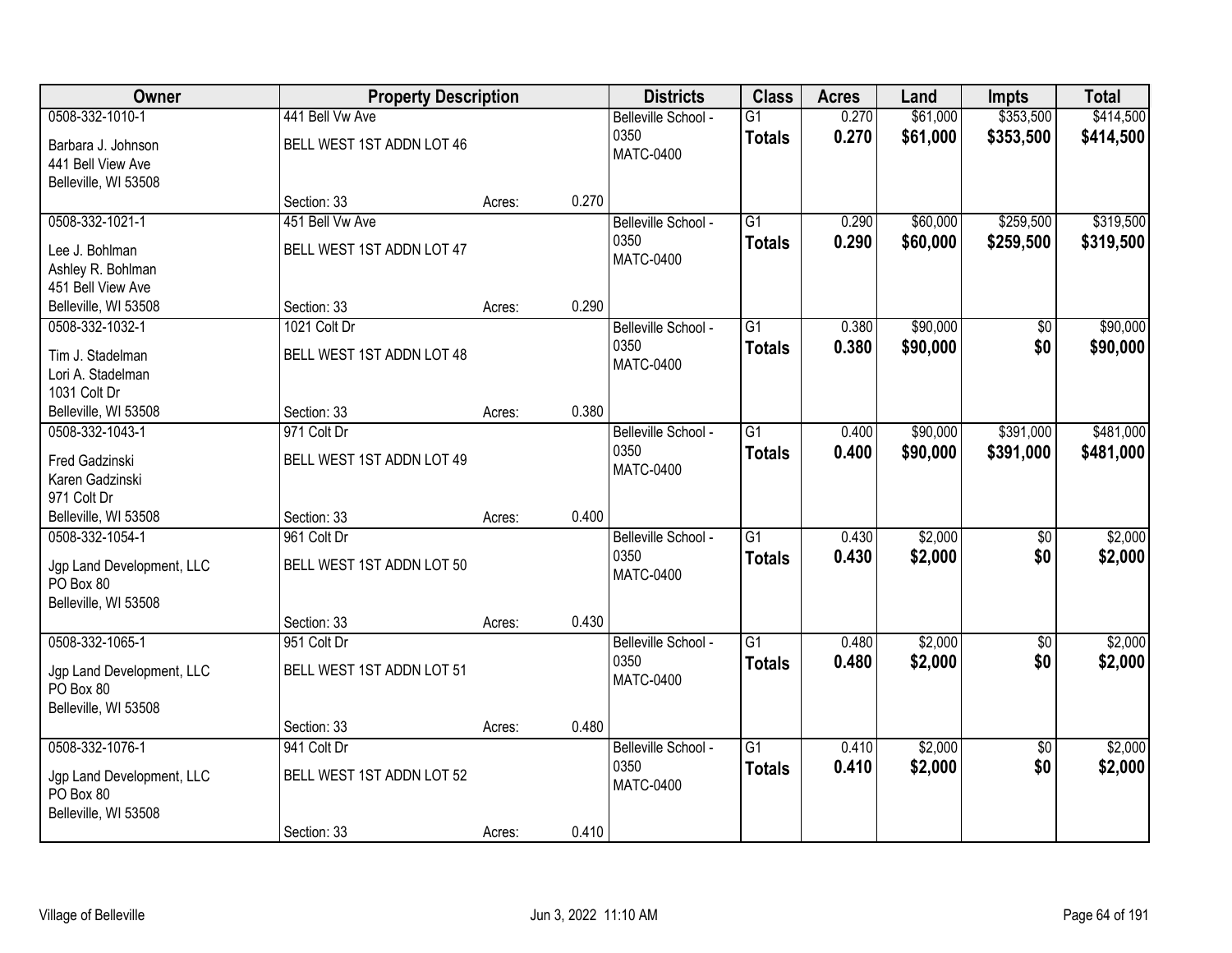| Owner                                  | <b>Property Description</b>                     |        |       | <b>Districts</b>         | <b>Class</b>    | <b>Acres</b> | Land      | <b>Impts</b>    | <b>Total</b> |
|----------------------------------------|-------------------------------------------------|--------|-------|--------------------------|-----------------|--------------|-----------|-----------------|--------------|
| 0508-332-1087-1                        | 431 Monica Ct                                   |        |       | Belleville School -      | $\overline{G1}$ | 0.270        | \$2,000   | $\overline{50}$ | \$2,000      |
| Jgp Land Development, LLC<br>PO Box 80 | BELL WEST 1ST ADDN LOT 65                       |        |       | 0350<br><b>MATC-0400</b> | <b>Totals</b>   | 0.270        | \$2,000   | \$0             | \$2,000      |
| Belleville, WI 53508                   |                                                 |        |       |                          |                 |              |           |                 |              |
|                                        | Section: 33                                     | Acres: | 0.270 |                          |                 |              |           |                 |              |
| 0508-332-1098-1                        | 441 Monica Ct                                   |        |       | Belleville School -      | $\overline{G1}$ | 0.270        | \$2,000   | $\overline{50}$ | \$2,000      |
| Jgp Land Development, LLC<br>PO Box 80 | BELL WEST 1ST ADDN LOT 66                       |        |       | 0350<br><b>MATC-0400</b> | <b>Totals</b>   | 0.270        | \$2,000   | \$0             | \$2,000      |
| Belleville, WI 53508                   |                                                 |        | 0.270 |                          |                 |              |           |                 |              |
| 0508-332-1110-1                        | Section: 33<br>942 Colt Dr                      | Acres: |       | Belleville School -      | G1              | 0.270        | \$2,000   |                 | \$2,000      |
|                                        |                                                 |        |       | 0350                     |                 | 0.270        |           | \$0<br>\$0      |              |
| Jgp Land Development, LLC<br>PO Box 80 | BELL WEST 1ST ADDN LOT 67                       |        |       | <b>MATC-0400</b>         | <b>Totals</b>   |              | \$2,000   |                 | \$2,000      |
| Belleville, WI 53508                   |                                                 |        |       |                          |                 |              |           |                 |              |
|                                        | Section: 33                                     | Acres: | 0.270 |                          |                 |              |           |                 |              |
| 0508-332-1121-1                        | 440 Bell Vw Ave                                 |        |       | Belleville School -      | G1              | 0.300        | \$60,000  | \$297,000       | \$357,000    |
| Casey Bruketa                          | BELL WEST 1ST ADDN LOT 68                       |        |       | 0350<br><b>MATC-0400</b> | <b>Totals</b>   | 0.300        | \$60,000  | \$297,000       | \$357,000    |
| Emily Bruketa                          |                                                 |        |       |                          |                 |              |           |                 |              |
| 440 Bell View Ave                      |                                                 |        |       |                          |                 |              |           |                 |              |
| Belleville, WI 53508                   | Section: 33                                     | Acres: | 0.300 |                          |                 |              |           |                 |              |
| 0508-332-1132-1                        | 430 Bell Vw Ave                                 |        |       | Belleville School -      | $\overline{G1}$ | 0.240        | \$60,000  | \$297,000       | \$357,000    |
| Douglas A. Croft                       | BELL WEST 1ST ADDN LOT 69                       |        |       | 0350                     | <b>Totals</b>   | 0.240        | \$60,000  | \$297,000       | \$357,000    |
| Marin R. Croft                         |                                                 |        |       | <b>MATC-0400</b>         |                 |              |           |                 |              |
| 430 Bell View Ave                      |                                                 |        |       |                          |                 |              |           |                 |              |
| Belleville, WI 53508                   | Section: 33                                     | Acres: | 0.240 |                          |                 |              |           |                 |              |
| 0508-332-5001-1                        | 236 County Highway Pb                           |        |       | Belleville School -      | $\overline{G1}$ | 1.220        | \$79,500  | \$4,200         | \$83,700     |
| Thea Group, Inc.                       | BELL WEST LOT 1                                 |        |       | 0350                     | <b>Totals</b>   | 1.220        | \$79,500  | \$4,200         | \$83,700     |
| 128 W Main St                          |                                                 |        |       | <b>MATC-0400</b>         |                 |              |           |                 |              |
| Belleville, WI 53508                   |                                                 |        |       |                          |                 |              |           |                 |              |
|                                        | Section: 33                                     | Acres: | 1.220 |                          |                 |              |           |                 |              |
| 0508-332-5016-1                        | 222 County Highway Pb                           |        |       | Belleville School -      | $\overline{G2}$ | 8.950        | \$725,000 | \$2,153,700     | \$2,878,700  |
| Rhodasherman Properties, LLC           | LOT 1 CSM 14088 CS94/274&277-10/2/2015 F/K/A    |        |       | 0350                     | <b>Totals</b>   | 8.950        | \$725,000 | \$2,153,700     | \$2,878,700  |
| 5505 S 27th St                         | BELL WEST SUBDIVISION LOTS 2, 3, 4 & 6 & OUTLOT |        |       | <b>MATC-0400</b>         |                 |              |           |                 |              |
| Milwaukee, WI 53211                    | 1 DESCR AS SEC 33-5-8 PRT NE1/4NW1/4, PRT       |        |       |                          |                 |              |           |                 |              |
|                                        | Section: 33                                     | Acres: | 8.950 |                          |                 |              |           |                 |              |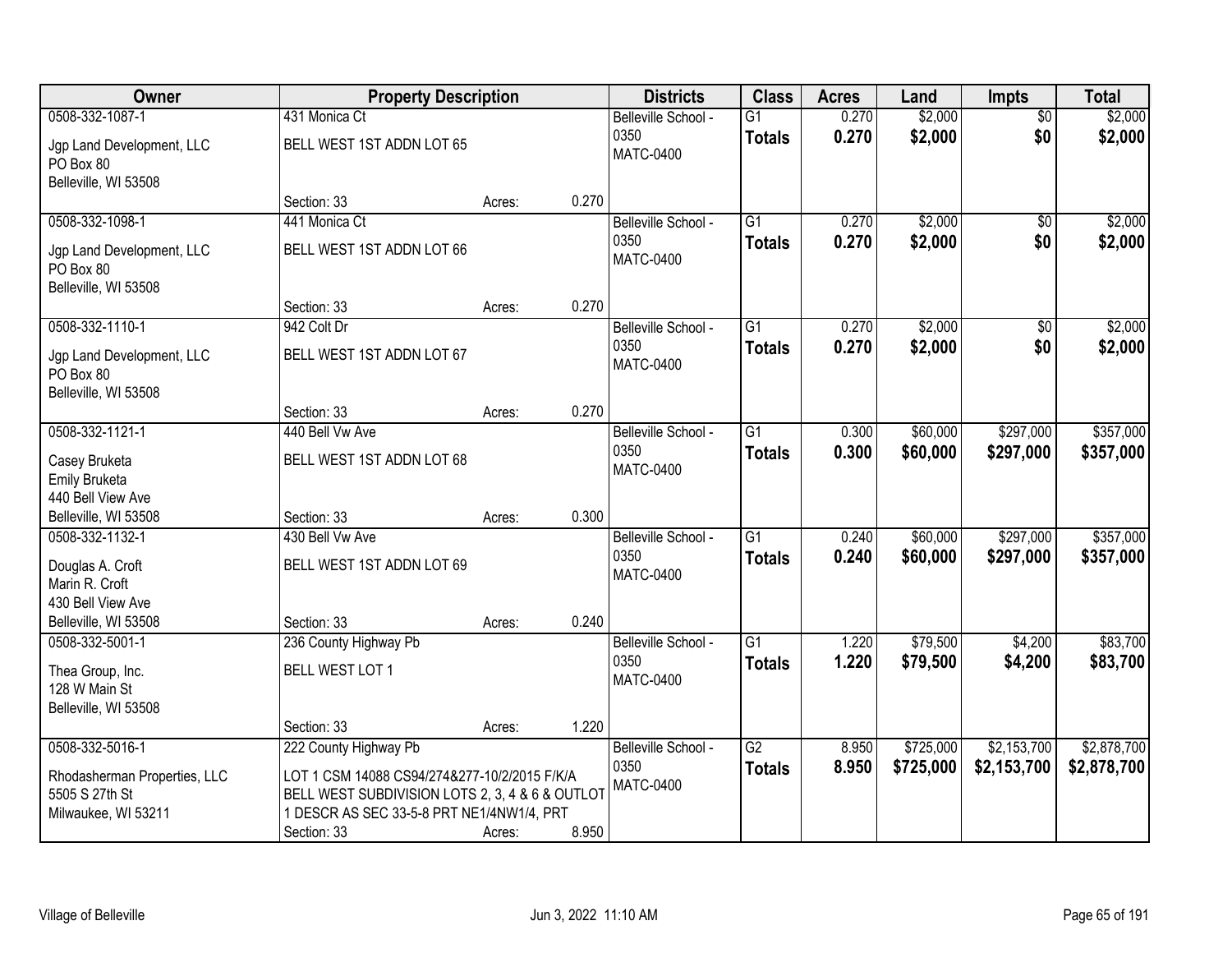| Owner                        |                                                          | <b>Property Description</b> |       | <b>Districts</b>            | <b>Class</b>    | <b>Acres</b> | Land      | <b>Impts</b>    | <b>Total</b> |
|------------------------------|----------------------------------------------------------|-----------------------------|-------|-----------------------------|-----------------|--------------|-----------|-----------------|--------------|
| 0508-332-5032-1              | 200 County Highway Pb                                    |                             |       | Belleville School -         | G4              | 2.540        | \$600     | $\overline{50}$ | \$600        |
| Rhodasherman Properties, LLC | LOT 2 CSM 14088 CS94/274&277-10/2/2015 F/K/A             |                             |       | 0350                        | <b>Totals</b>   | 2.540        | \$600     | \$0             | \$600        |
| 5505 S 27th St               | BELL WEST SUBDIVISION LOTS 2, 3, 4 & 6 & OUTLOT          |                             |       | <b>MATC-0400</b>            |                 |              |           |                 |              |
| Milwaukee, WI 53211          | 1 DESCR AS SEC 33-5-8 PRT NE1/4NW1/4, PRT                |                             |       |                             |                 |              |           |                 |              |
|                              | Section: 33                                              | Acres:                      | 2.540 |                             |                 |              |           |                 |              |
| 0508-332-5048-1              |                                                          |                             |       | Belleville School -         | G2              | 2.420        | \$193,500 | $\overline{50}$ | \$193,500    |
|                              |                                                          |                             |       | 0350                        | <b>Totals</b>   | 2.420        | \$193,500 | \$0             | \$193,500    |
| Thea Group, Inc.             | LOT 3 CSM 14088 CS94/274&277-10/2/2015 F/K/A             |                             |       | TID 3 - 3603                |                 |              |           |                 |              |
| 128 W Main St                | BELL WEST SUBDIVISION LOTS 2, 3, 4 & 6 & OUTLOT          |                             |       | <b>MATC-0400</b>            |                 |              |           |                 |              |
| Belleville, WI 53508         | 1 DESCR AS SEC 33-5-8 PRT NE1/4NW1/4, PRT<br>Section: 33 | Acres:                      | 2.420 |                             |                 |              |           |                 |              |
| 0508-332-5064-1              |                                                          |                             |       | Belleville School -         | X4              | 3.300        | \$0       | \$0             | \$0          |
|                              |                                                          |                             |       | 0350                        | <b>Totals</b>   | 3.300        | \$0       | \$0             | \$0          |
| Belleville, Village of       | OUTLOT 1 CSM 14088 CS94/274&277-10/2/2015 F/K/A          |                             |       | TID 3 - 3603                |                 |              |           |                 |              |
| 24 W Main St                 | BELL WEST SUBDIVISION LOTS 2, 3, 4 & 6 & OUTLOT          |                             |       | <b>MATC-0400</b>            |                 |              |           |                 |              |
| Belleville, WI 53508         | 1 DESCR AS SEC 33-5-8 PRT NE1/4NW1/4, PRT                |                             |       |                             |                 |              |           |                 |              |
|                              | Section: 33                                              | Acres:                      | 3.300 |                             |                 |              |           |                 |              |
| 0508-332-6507-1              | James Ave                                                |                             |       | Belleville School -         | $\overline{G2}$ | 2.259        | \$190,000 | $\sqrt[6]{}$    | \$190,000    |
| Thea Group, Inc.             | BELL WEST LOT 7                                          |                             |       | 0350                        | <b>Totals</b>   | 2.259        | \$190,000 | \$0             | \$190,000    |
| 128 W Main St                |                                                          |                             |       | TID 3 - 3603                |                 |              |           |                 |              |
| Belleville, WI 53508         |                                                          |                             |       | <b>MATC-0400</b>            |                 |              |           |                 |              |
|                              | Section: 33                                              | Acres:                      | 2.259 |                             |                 |              |           |                 |              |
| 0508-332-6518-1              | Colt Dr                                                  |                             |       | Belleville School -         | $\overline{G4}$ | 3.553        | \$800     | $\overline{30}$ | \$800        |
|                              |                                                          |                             |       | 0350                        | <b>Totals</b>   | 3.553        | \$800     | \$0             | \$800        |
| Thea Group, Inc.             | BELL WEST LOT 8                                          |                             |       | TID 3 - 3603                |                 |              |           |                 |              |
| 128 W Main St                |                                                          |                             |       | <b>MATC-0400</b>            |                 |              |           |                 |              |
| Belleville, WI 53508         |                                                          |                             | 3.553 |                             |                 |              |           |                 |              |
| 0508-332-6529-1              | Section: 33                                              | Acres:                      |       |                             | $\overline{G1}$ | 0.403        |           | \$376,000       | \$466,000    |
|                              | 411 Colt Dr                                              |                             |       | Belleville School -<br>0350 |                 |              | \$90,000  |                 |              |
| Shane Larson                 | BELL WEST LOT 9                                          |                             |       | <b>MATC-0400</b>            | <b>Totals</b>   | 0.403        | \$90,000  | \$376,000       | \$466,000    |
| 411 Colt Dr                  |                                                          |                             |       |                             |                 |              |           |                 |              |
| Belleville, WI 53508         |                                                          |                             |       |                             |                 |              |           |                 |              |
|                              | Section: 33                                              | Acres:                      | 0.403 |                             |                 |              |           |                 |              |
| 0508-332-6540-1              | 421 Colt Dr                                              |                             |       | Belleville School -         | $\overline{G1}$ | 0.416        | \$90,000  | \$381,000       | \$471,000    |
| <b>Brandon Chown</b>         | BELL WEST LOT 10                                         |                             |       | 0350                        | <b>Totals</b>   | 0.416        | \$90,000  | \$381,000       | \$471,000    |
| Allison Chown                |                                                          |                             |       | <b>MATC-0400</b>            |                 |              |           |                 |              |
| 421 Colt Dr                  |                                                          |                             |       |                             |                 |              |           |                 |              |
| Belleville, WI 53508         | Section: 33                                              | Acres:                      | 0.416 |                             |                 |              |           |                 |              |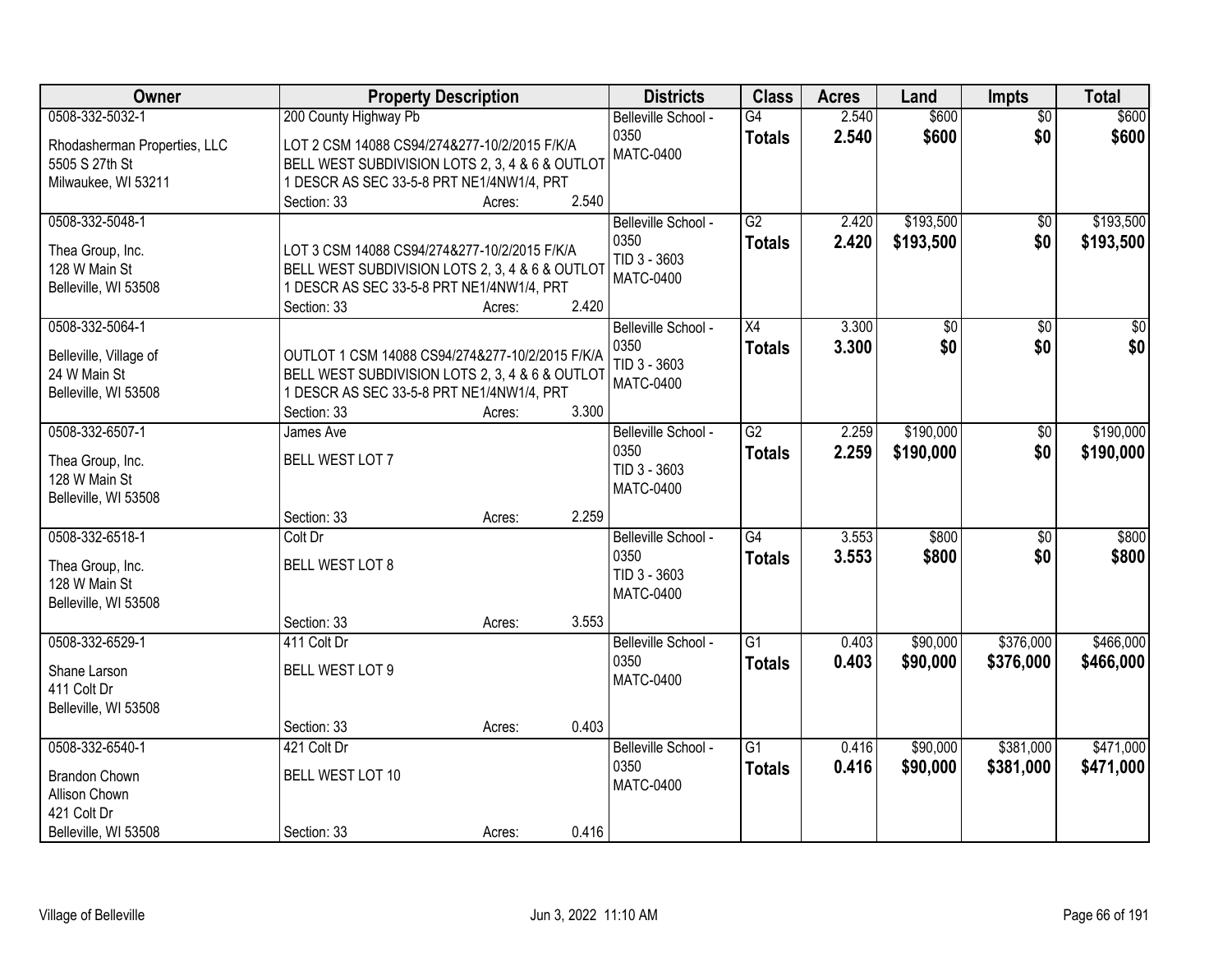| \$70,000<br>\$371,000<br>\$441,000<br>0508-332-6556-1<br>430 Colt Dr<br>0.425<br>Belleville School -<br>$\overline{G1}$<br>0350<br>0.425<br>\$70,000<br>\$371,000<br>\$441,000<br><b>Totals</b><br>BELL WEST LOT 16<br>Mark E. Yurs<br><b>MATC-0400</b><br><b>Sherrol Yurs</b><br>430 Colt Dr<br>0.425<br>Belleville, WI 53508<br>Section: 33<br>Acres:<br>420 Colt Dr<br>$\overline{G1}$<br>\$70,000<br>\$361,000<br>0508-332-6567-1<br>0.450<br>Belleville School -<br>0350<br>0.450<br>\$70,000<br>\$361,000<br><b>Totals</b><br>BELL WEST LOT 17<br>Elizabeth A. Liautaud<br><b>MATC-0400</b><br>420 Colt Dr<br>Belleville, WI 53508<br>Section: 33<br>0.450<br>Acres:<br>0508-332-6578-1<br>410 Colt Dr<br>X4<br>1.041<br>\$0<br>\$0<br>Belleville School -<br>\$0<br>0350<br>\$0<br>1.041<br><b>Totals</b><br><b>BELL WEST LOT 18</b><br>Village O. Belleville<br><b>MATC-0400</b><br>PO Box 79<br>Belleville, WI 53508<br>1.041<br>Section: 33<br>Acres:<br>0508-332-6589-1<br>$\overline{G2}$<br>\$84,500<br>1.467<br>\$0<br>Colt Dr<br>Belleville School -<br>0350<br>1.467<br>\$0<br>\$84,500<br><b>Totals</b><br>BELL WEST LOT 19<br>Thea Group, Inc.<br>TID 3 - 3603<br>128 W Main St<br><b>MATC-0400</b><br>Belleville, WI 53508<br>1.467<br>Section: 33<br>Acres:<br>$\overline{G2}$<br>\$152,500<br>\$695,000<br>0508-332-6600-1<br>320 Colt Dr<br>1.535<br>Belleville School -<br>0350<br>1.535<br>\$152,500<br>\$695,000<br><b>Totals</b><br>BELL WEST LOT 20<br>Counterspace, LLC<br>TID 3 - 3603<br>W2754 Fonda Ln<br><b>MATC-0400</b><br>Belleville, WI 53508<br>Section: 33<br>1.535<br>Acres:<br>0508-332-6611-1<br>$\overline{G3}$<br>1.936<br>Belleville School -<br>$\overline{50}$<br>$\overline{50}$<br>1000 James Ave<br>\$0<br>0350<br>\$0<br>1.936<br><b>Totals</b><br><b>BELL WEST LOT 21</b><br>Urso & Urso Properties LLC<br>TID 3 - 3603<br>1000 James Ave<br><b>MATC-0400</b><br>Belleville, WI 53508<br>1.936<br>Section: 33<br>Acres:<br>0508-332-6622-1<br>$\overline{G4}$<br>\$400<br>$\overline{50}$<br>1.884<br>Belleville School -<br>0350<br>1.884<br>\$400<br>\$0<br><b>Totals</b><br><b>BELL WEST LOT 22</b><br>Thea Group, Inc. | Owner | <b>Property Description</b> | <b>Districts</b> | <b>Class</b> | <b>Acres</b> | Land | <b>Impts</b> | <b>Total</b> |
|-------------------------------------------------------------------------------------------------------------------------------------------------------------------------------------------------------------------------------------------------------------------------------------------------------------------------------------------------------------------------------------------------------------------------------------------------------------------------------------------------------------------------------------------------------------------------------------------------------------------------------------------------------------------------------------------------------------------------------------------------------------------------------------------------------------------------------------------------------------------------------------------------------------------------------------------------------------------------------------------------------------------------------------------------------------------------------------------------------------------------------------------------------------------------------------------------------------------------------------------------------------------------------------------------------------------------------------------------------------------------------------------------------------------------------------------------------------------------------------------------------------------------------------------------------------------------------------------------------------------------------------------------------------------------------------------------------------------------------------------------------------------------------------------------------------------------------------------------------------------------------------------------------------------------------------------------------------------------------------------------------------------------------------------------------------------------------------------------------------------------------------------------------------------------------|-------|-----------------------------|------------------|--------------|--------------|------|--------------|--------------|
|                                                                                                                                                                                                                                                                                                                                                                                                                                                                                                                                                                                                                                                                                                                                                                                                                                                                                                                                                                                                                                                                                                                                                                                                                                                                                                                                                                                                                                                                                                                                                                                                                                                                                                                                                                                                                                                                                                                                                                                                                                                                                                                                                                               |       |                             |                  |              |              |      |              |              |
|                                                                                                                                                                                                                                                                                                                                                                                                                                                                                                                                                                                                                                                                                                                                                                                                                                                                                                                                                                                                                                                                                                                                                                                                                                                                                                                                                                                                                                                                                                                                                                                                                                                                                                                                                                                                                                                                                                                                                                                                                                                                                                                                                                               |       |                             |                  |              |              |      |              |              |
|                                                                                                                                                                                                                                                                                                                                                                                                                                                                                                                                                                                                                                                                                                                                                                                                                                                                                                                                                                                                                                                                                                                                                                                                                                                                                                                                                                                                                                                                                                                                                                                                                                                                                                                                                                                                                                                                                                                                                                                                                                                                                                                                                                               |       |                             |                  |              |              |      |              |              |
|                                                                                                                                                                                                                                                                                                                                                                                                                                                                                                                                                                                                                                                                                                                                                                                                                                                                                                                                                                                                                                                                                                                                                                                                                                                                                                                                                                                                                                                                                                                                                                                                                                                                                                                                                                                                                                                                                                                                                                                                                                                                                                                                                                               |       |                             |                  |              |              |      |              |              |
| \$431,000<br>\$431,000<br>\$0<br>\$0 <br>\$84,500<br>\$84,500<br>\$847,500<br>\$847,500<br>$\overline{\$0}$<br>\$0<br>\$400<br>\$400                                                                                                                                                                                                                                                                                                                                                                                                                                                                                                                                                                                                                                                                                                                                                                                                                                                                                                                                                                                                                                                                                                                                                                                                                                                                                                                                                                                                                                                                                                                                                                                                                                                                                                                                                                                                                                                                                                                                                                                                                                          |       |                             |                  |              |              |      |              |              |
|                                                                                                                                                                                                                                                                                                                                                                                                                                                                                                                                                                                                                                                                                                                                                                                                                                                                                                                                                                                                                                                                                                                                                                                                                                                                                                                                                                                                                                                                                                                                                                                                                                                                                                                                                                                                                                                                                                                                                                                                                                                                                                                                                                               |       |                             |                  |              |              |      |              |              |
|                                                                                                                                                                                                                                                                                                                                                                                                                                                                                                                                                                                                                                                                                                                                                                                                                                                                                                                                                                                                                                                                                                                                                                                                                                                                                                                                                                                                                                                                                                                                                                                                                                                                                                                                                                                                                                                                                                                                                                                                                                                                                                                                                                               |       |                             |                  |              |              |      |              |              |
|                                                                                                                                                                                                                                                                                                                                                                                                                                                                                                                                                                                                                                                                                                                                                                                                                                                                                                                                                                                                                                                                                                                                                                                                                                                                                                                                                                                                                                                                                                                                                                                                                                                                                                                                                                                                                                                                                                                                                                                                                                                                                                                                                                               |       |                             |                  |              |              |      |              |              |
|                                                                                                                                                                                                                                                                                                                                                                                                                                                                                                                                                                                                                                                                                                                                                                                                                                                                                                                                                                                                                                                                                                                                                                                                                                                                                                                                                                                                                                                                                                                                                                                                                                                                                                                                                                                                                                                                                                                                                                                                                                                                                                                                                                               |       |                             |                  |              |              |      |              |              |
|                                                                                                                                                                                                                                                                                                                                                                                                                                                                                                                                                                                                                                                                                                                                                                                                                                                                                                                                                                                                                                                                                                                                                                                                                                                                                                                                                                                                                                                                                                                                                                                                                                                                                                                                                                                                                                                                                                                                                                                                                                                                                                                                                                               |       |                             |                  |              |              |      |              |              |
|                                                                                                                                                                                                                                                                                                                                                                                                                                                                                                                                                                                                                                                                                                                                                                                                                                                                                                                                                                                                                                                                                                                                                                                                                                                                                                                                                                                                                                                                                                                                                                                                                                                                                                                                                                                                                                                                                                                                                                                                                                                                                                                                                                               |       |                             |                  |              |              |      |              |              |
|                                                                                                                                                                                                                                                                                                                                                                                                                                                                                                                                                                                                                                                                                                                                                                                                                                                                                                                                                                                                                                                                                                                                                                                                                                                                                                                                                                                                                                                                                                                                                                                                                                                                                                                                                                                                                                                                                                                                                                                                                                                                                                                                                                               |       |                             |                  |              |              |      |              |              |
|                                                                                                                                                                                                                                                                                                                                                                                                                                                                                                                                                                                                                                                                                                                                                                                                                                                                                                                                                                                                                                                                                                                                                                                                                                                                                                                                                                                                                                                                                                                                                                                                                                                                                                                                                                                                                                                                                                                                                                                                                                                                                                                                                                               |       |                             |                  |              |              |      |              |              |
|                                                                                                                                                                                                                                                                                                                                                                                                                                                                                                                                                                                                                                                                                                                                                                                                                                                                                                                                                                                                                                                                                                                                                                                                                                                                                                                                                                                                                                                                                                                                                                                                                                                                                                                                                                                                                                                                                                                                                                                                                                                                                                                                                                               |       |                             |                  |              |              |      |              |              |
|                                                                                                                                                                                                                                                                                                                                                                                                                                                                                                                                                                                                                                                                                                                                                                                                                                                                                                                                                                                                                                                                                                                                                                                                                                                                                                                                                                                                                                                                                                                                                                                                                                                                                                                                                                                                                                                                                                                                                                                                                                                                                                                                                                               |       |                             |                  |              |              |      |              |              |
|                                                                                                                                                                                                                                                                                                                                                                                                                                                                                                                                                                                                                                                                                                                                                                                                                                                                                                                                                                                                                                                                                                                                                                                                                                                                                                                                                                                                                                                                                                                                                                                                                                                                                                                                                                                                                                                                                                                                                                                                                                                                                                                                                                               |       |                             |                  |              |              |      |              |              |
|                                                                                                                                                                                                                                                                                                                                                                                                                                                                                                                                                                                                                                                                                                                                                                                                                                                                                                                                                                                                                                                                                                                                                                                                                                                                                                                                                                                                                                                                                                                                                                                                                                                                                                                                                                                                                                                                                                                                                                                                                                                                                                                                                                               |       |                             |                  |              |              |      |              |              |
|                                                                                                                                                                                                                                                                                                                                                                                                                                                                                                                                                                                                                                                                                                                                                                                                                                                                                                                                                                                                                                                                                                                                                                                                                                                                                                                                                                                                                                                                                                                                                                                                                                                                                                                                                                                                                                                                                                                                                                                                                                                                                                                                                                               |       |                             |                  |              |              |      |              |              |
|                                                                                                                                                                                                                                                                                                                                                                                                                                                                                                                                                                                                                                                                                                                                                                                                                                                                                                                                                                                                                                                                                                                                                                                                                                                                                                                                                                                                                                                                                                                                                                                                                                                                                                                                                                                                                                                                                                                                                                                                                                                                                                                                                                               |       |                             |                  |              |              |      |              |              |
|                                                                                                                                                                                                                                                                                                                                                                                                                                                                                                                                                                                                                                                                                                                                                                                                                                                                                                                                                                                                                                                                                                                                                                                                                                                                                                                                                                                                                                                                                                                                                                                                                                                                                                                                                                                                                                                                                                                                                                                                                                                                                                                                                                               |       |                             |                  |              |              |      |              |              |
|                                                                                                                                                                                                                                                                                                                                                                                                                                                                                                                                                                                                                                                                                                                                                                                                                                                                                                                                                                                                                                                                                                                                                                                                                                                                                                                                                                                                                                                                                                                                                                                                                                                                                                                                                                                                                                                                                                                                                                                                                                                                                                                                                                               |       |                             |                  |              |              |      |              |              |
|                                                                                                                                                                                                                                                                                                                                                                                                                                                                                                                                                                                                                                                                                                                                                                                                                                                                                                                                                                                                                                                                                                                                                                                                                                                                                                                                                                                                                                                                                                                                                                                                                                                                                                                                                                                                                                                                                                                                                                                                                                                                                                                                                                               |       |                             |                  |              |              |      |              |              |
|                                                                                                                                                                                                                                                                                                                                                                                                                                                                                                                                                                                                                                                                                                                                                                                                                                                                                                                                                                                                                                                                                                                                                                                                                                                                                                                                                                                                                                                                                                                                                                                                                                                                                                                                                                                                                                                                                                                                                                                                                                                                                                                                                                               |       |                             |                  |              |              |      |              |              |
|                                                                                                                                                                                                                                                                                                                                                                                                                                                                                                                                                                                                                                                                                                                                                                                                                                                                                                                                                                                                                                                                                                                                                                                                                                                                                                                                                                                                                                                                                                                                                                                                                                                                                                                                                                                                                                                                                                                                                                                                                                                                                                                                                                               |       |                             |                  |              |              |      |              |              |
|                                                                                                                                                                                                                                                                                                                                                                                                                                                                                                                                                                                                                                                                                                                                                                                                                                                                                                                                                                                                                                                                                                                                                                                                                                                                                                                                                                                                                                                                                                                                                                                                                                                                                                                                                                                                                                                                                                                                                                                                                                                                                                                                                                               |       |                             |                  |              |              |      |              |              |
|                                                                                                                                                                                                                                                                                                                                                                                                                                                                                                                                                                                                                                                                                                                                                                                                                                                                                                                                                                                                                                                                                                                                                                                                                                                                                                                                                                                                                                                                                                                                                                                                                                                                                                                                                                                                                                                                                                                                                                                                                                                                                                                                                                               |       |                             |                  |              |              |      |              |              |
|                                                                                                                                                                                                                                                                                                                                                                                                                                                                                                                                                                                                                                                                                                                                                                                                                                                                                                                                                                                                                                                                                                                                                                                                                                                                                                                                                                                                                                                                                                                                                                                                                                                                                                                                                                                                                                                                                                                                                                                                                                                                                                                                                                               |       |                             |                  |              |              |      |              |              |
|                                                                                                                                                                                                                                                                                                                                                                                                                                                                                                                                                                                                                                                                                                                                                                                                                                                                                                                                                                                                                                                                                                                                                                                                                                                                                                                                                                                                                                                                                                                                                                                                                                                                                                                                                                                                                                                                                                                                                                                                                                                                                                                                                                               |       |                             |                  |              |              |      |              |              |
|                                                                                                                                                                                                                                                                                                                                                                                                                                                                                                                                                                                                                                                                                                                                                                                                                                                                                                                                                                                                                                                                                                                                                                                                                                                                                                                                                                                                                                                                                                                                                                                                                                                                                                                                                                                                                                                                                                                                                                                                                                                                                                                                                                               |       |                             |                  |              |              |      |              |              |
|                                                                                                                                                                                                                                                                                                                                                                                                                                                                                                                                                                                                                                                                                                                                                                                                                                                                                                                                                                                                                                                                                                                                                                                                                                                                                                                                                                                                                                                                                                                                                                                                                                                                                                                                                                                                                                                                                                                                                                                                                                                                                                                                                                               |       |                             |                  |              |              |      |              |              |
|                                                                                                                                                                                                                                                                                                                                                                                                                                                                                                                                                                                                                                                                                                                                                                                                                                                                                                                                                                                                                                                                                                                                                                                                                                                                                                                                                                                                                                                                                                                                                                                                                                                                                                                                                                                                                                                                                                                                                                                                                                                                                                                                                                               |       |                             |                  |              |              |      |              |              |
|                                                                                                                                                                                                                                                                                                                                                                                                                                                                                                                                                                                                                                                                                                                                                                                                                                                                                                                                                                                                                                                                                                                                                                                                                                                                                                                                                                                                                                                                                                                                                                                                                                                                                                                                                                                                                                                                                                                                                                                                                                                                                                                                                                               |       |                             |                  |              |              |      |              |              |
|                                                                                                                                                                                                                                                                                                                                                                                                                                                                                                                                                                                                                                                                                                                                                                                                                                                                                                                                                                                                                                                                                                                                                                                                                                                                                                                                                                                                                                                                                                                                                                                                                                                                                                                                                                                                                                                                                                                                                                                                                                                                                                                                                                               |       |                             | TID 3 - 3603     |              |              |      |              |              |
| 128 W Main St<br><b>MATC-0400</b>                                                                                                                                                                                                                                                                                                                                                                                                                                                                                                                                                                                                                                                                                                                                                                                                                                                                                                                                                                                                                                                                                                                                                                                                                                                                                                                                                                                                                                                                                                                                                                                                                                                                                                                                                                                                                                                                                                                                                                                                                                                                                                                                             |       |                             |                  |              |              |      |              |              |
| Belleville, WI 53508<br>1.884<br>Section: 33<br>Acres:                                                                                                                                                                                                                                                                                                                                                                                                                                                                                                                                                                                                                                                                                                                                                                                                                                                                                                                                                                                                                                                                                                                                                                                                                                                                                                                                                                                                                                                                                                                                                                                                                                                                                                                                                                                                                                                                                                                                                                                                                                                                                                                        |       |                             |                  |              |              |      |              |              |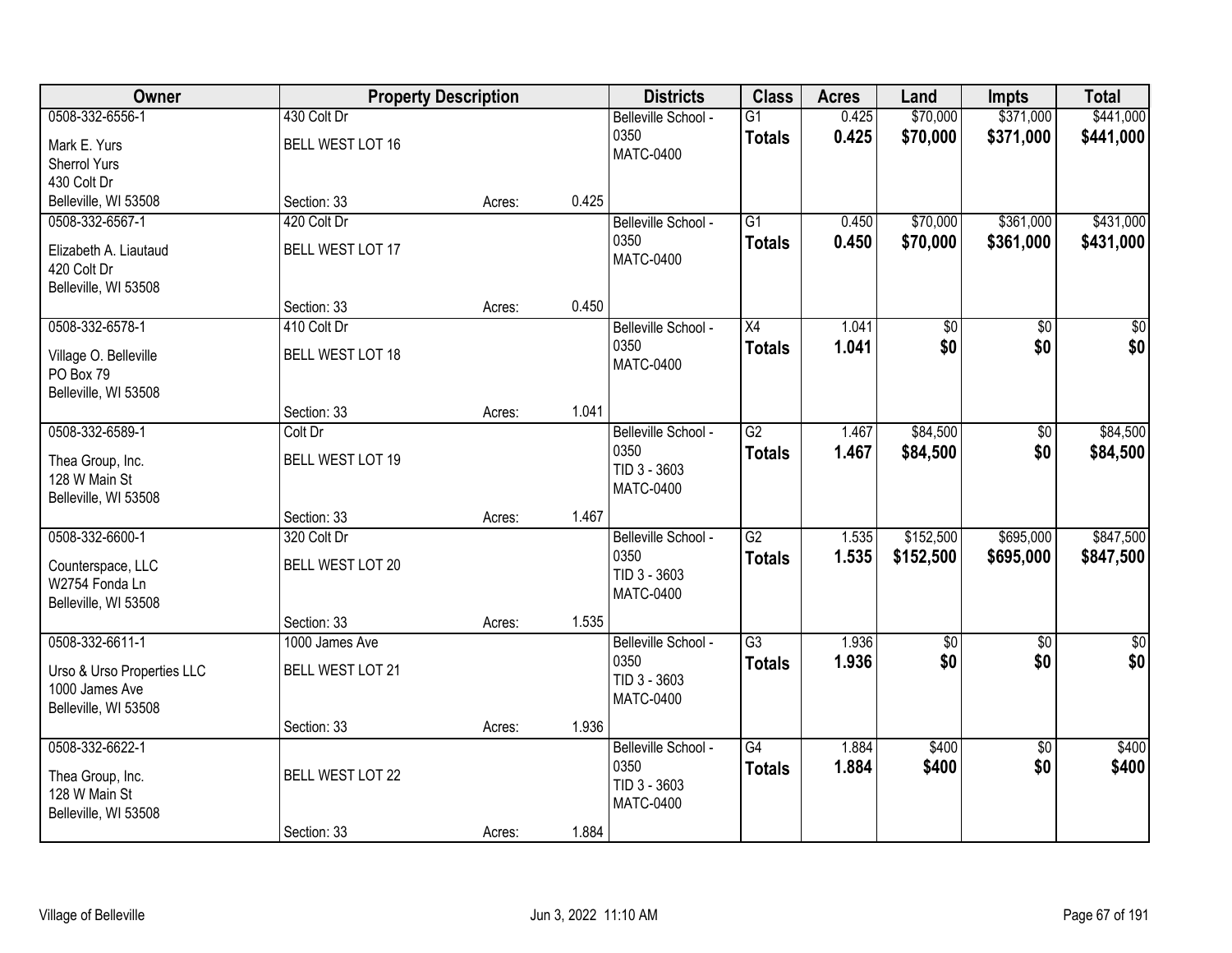| Owner                                                                             | <b>Property Description</b>                                 |        |       | <b>Districts</b>                                                | <b>Class</b>                     | <b>Acres</b>   | Land                   | <b>Impts</b>           | <b>Total</b>            |
|-----------------------------------------------------------------------------------|-------------------------------------------------------------|--------|-------|-----------------------------------------------------------------|----------------------------------|----------------|------------------------|------------------------|-------------------------|
| 0508-332-6650-1<br>Belleville, Village of<br>24 W Main St                         | Colt Dr<br>BELL WEST OUTLOT 2                               |        |       | Belleville School -<br>0350<br>TID 3 - 3603                     | X4<br><b>Totals</b>              | 1.200<br>1.200 | $\overline{50}$<br>\$0 | $\overline{50}$<br>\$0 | \$0<br>\$0              |
| Belleville, WI 53508                                                              | Section: 33                                                 | Acres: | 1.200 | <b>MATC-0400</b>                                                |                                  |                |                        |                        |                         |
| 0508-332-6675-1<br>Belleville, Village of<br>24 W Main St<br>Belleville, WI 53508 | Colt Dr<br>BELL WEST OUTLOT 3                               |        |       | Belleville School -<br>0350<br>TID 3 - 3603<br><b>MATC-0400</b> | X4<br><b>Totals</b>              | 0.083<br>0.083 | $\overline{50}$<br>\$0 | $\overline{50}$<br>\$0 | \$0<br>\$0              |
|                                                                                   | Section: 33                                                 | Acres: | 0.083 |                                                                 |                                  |                |                        |                        |                         |
| 0508-332-6710-1<br>Belleville, Village of<br>PO Box 79<br>Belleville, WI 53508    | 313 James Ave<br>BELL WEST 1ST ADDN LOT 37                  |        |       | Belleville School -<br>0350<br><b>MATC-0400</b>                 | X4<br><b>Totals</b>              | 0.290<br>0.290 | $\overline{50}$<br>\$0 | \$0<br>\$0             | $\overline{\$0}$<br>\$0 |
|                                                                                   | Section: 33                                                 | Acres: | 0.290 |                                                                 |                                  |                |                        |                        |                         |
| 0508-332-6721-1<br>Jgp Land Development, LLC<br>PO Box 80<br>Belleville, WI 53508 | 361 Bell Vw Ave<br>BELL WEST 1ST ADDN LOT 40                |        |       | Belleville School -<br>0350<br><b>MATC-0400</b>                 | $\overline{G1}$<br><b>Totals</b> | 0.220<br>0.220 | \$53,000<br>\$53,000   | \$0<br>\$0             | \$53,000<br>\$53,000    |
|                                                                                   | Section: 33                                                 | Acres: | 0.220 |                                                                 |                                  |                |                        |                        |                         |
| 0508-332-6732-1<br>Jgp Land Development, LLC<br>PO Box 80<br>Belleville, WI 53508 | 371 Bell Vw Ave<br>BELL WEST 1ST ADDN LOT 41                |        |       | Belleville School -<br>0350<br><b>MATC-0400</b>                 | $\overline{G1}$<br><b>Totals</b> | 0.220<br>0.220 | \$53,000<br>\$53,000   | \$0<br>\$0             | \$53,000<br>\$53,000    |
|                                                                                   | Section: 33                                                 | Acres: | 0.220 |                                                                 |                                  |                |                        |                        |                         |
| 0508-332-6743-1<br>Jgp Land Development, LLC<br>PO Box 80<br>Belleville, WI 53508 | 381 Bell Vw Ave<br>BELL WEST 1ST ADDN LOT 42                |        |       | Belleville School -<br>0350<br><b>MATC-0400</b>                 | $\overline{G1}$<br><b>Totals</b> | 0.220<br>0.220 | \$53,000<br>\$53,000   | \$0<br>\$0             | \$53,000<br>\$53,000    |
|                                                                                   | Section: 33                                                 | Acres: | 0.220 |                                                                 |                                  |                |                        |                        |                         |
| 0508-332-6754-1<br>Jgp Land Development, LLC<br>PO Box 80<br>Belleville, WI 53508 | 391 Bell Vw Ave<br>BELL WEST 1ST ADDN LOT 43<br>Section: 33 | Acres: | 0.220 | Belleville School -<br>0350<br><b>MATC-0400</b>                 | $\overline{G1}$<br><b>Totals</b> | 0.220<br>0.220 | \$53,000<br>\$53,000   | $\sqrt{6}$<br>\$0      | \$53,000<br>\$53,000    |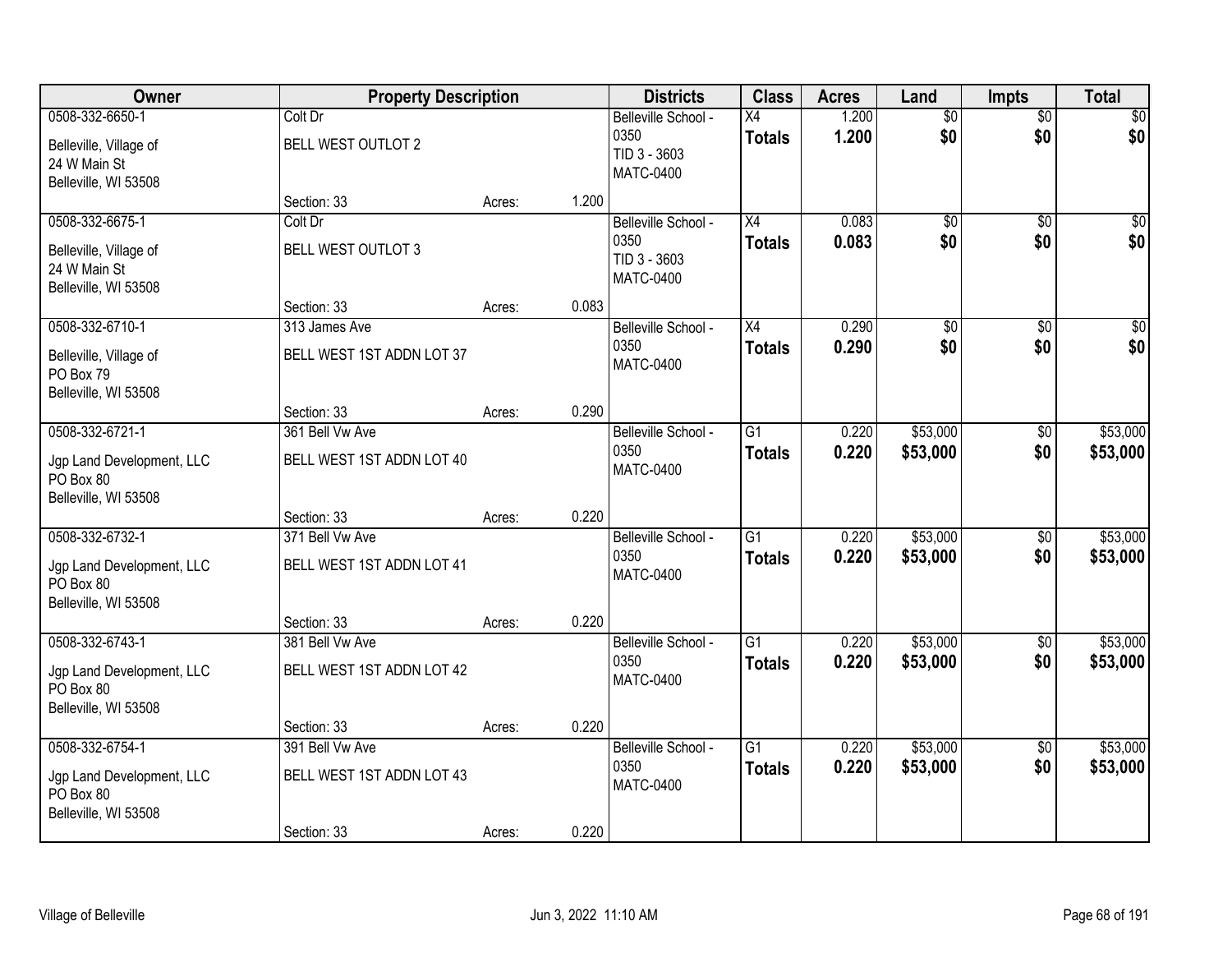| Owner                                                                             | <b>Property Description</b>                                   |        |       | <b>Districts</b>                                | <b>Class</b>                     | <b>Acres</b>   | Land                 | <b>Impts</b>           | <b>Total</b>           |
|-----------------------------------------------------------------------------------|---------------------------------------------------------------|--------|-------|-------------------------------------------------|----------------------------------|----------------|----------------------|------------------------|------------------------|
| 0508-332-6765-1<br>James R. Peters<br>Diane M. Peters<br>PO Box 347               | 421 Bell Vw Ave<br>BELL WEST 1ST ADDN LOT 44                  |        |       | Belleville School -<br>0350<br><b>MATC-0400</b> | $\overline{G1}$<br><b>Totals</b> | 0.250<br>0.250 | \$75,000<br>\$75,000 | \$346,000<br>\$346,000 | \$421,000<br>\$421,000 |
| Belleville, WI 53508                                                              | Section: 33                                                   | Acres: | 0.250 |                                                 |                                  |                |                      |                        |                        |
| 0508-332-6776-1<br>Dennis L. Kleeman<br>Pamela K. Kleeman<br>431 Bell View Ave    | 431 Bell Vw Ave<br>BELL WEST 1ST ADDN LOT 45                  |        |       | Belleville School -<br>0350<br><b>MATC-0400</b> | $\overline{G1}$<br><b>Totals</b> | 0.270<br>0.270 | \$61,000<br>\$61,000 | \$260,500<br>\$260,500 | \$321,500<br>\$321,500 |
| Belleville, WI 53508                                                              | Section: 33                                                   | Acres: | 0.270 |                                                 |                                  |                |                      |                        |                        |
| 0508-332-6787-1<br>Jgp Land Development, LLC<br>PO Box 80<br>Belleville, WI 53508 | 421 Monica Ct<br>BELL WEST 1ST ADDN LOT 64                    |        |       | Belleville School -<br>0350<br><b>MATC-0400</b> | $\overline{G1}$<br><b>Totals</b> | 0.410<br>0.410 | \$2,000<br>\$2,000   | \$0<br>\$0             | \$2,000<br>\$2,000     |
|                                                                                   | Section: 33                                                   | Acres: | 0.410 |                                                 |                                  |                |                      |                        |                        |
| 0508-332-6798-1<br>Sara Heyn<br>Daniel Hess<br>420 Bell View Ave                  | 420 Bell Vw Ave<br>BELL WEST 1ST ADDN LOT 70                  |        |       | Belleville School -<br>0350<br><b>MATC-0400</b> | $\overline{G1}$<br><b>Totals</b> | 0.230<br>0.230 | \$60,000<br>\$60,000 | \$283,500<br>\$283,500 | \$343,500<br>\$343,500 |
| Belleville, WI 53508                                                              | Section: 33                                                   | Acres: | 0.230 |                                                 |                                  |                |                      |                        |                        |
| 0508-332-6810-1<br>Tami J. Tetzlaff<br>410 Bell View Ave<br>Belleville, WI 53508  | 410 Bell Vw Ave<br>BELL WEST 1ST ADDN LOT 71                  |        |       | Belleville School -<br>0350<br><b>MATC-0400</b> | $\overline{G1}$<br><b>Totals</b> | 0.230<br>0.230 | \$60,000<br>\$60,000 | \$275,000<br>\$275,000 | \$335,000<br>\$335,000 |
| 0508-332-6821-1                                                                   | Section: 33<br>400 Bell Vw Ave                                | Acres: | 0.230 | Belleville School -                             | $\overline{G1}$                  | 0.240          | \$60,000             | \$296,500              | \$356,500              |
| Alex Kwitek et al<br>400 Bell View Ave<br>Belleview, WI 53508                     | BELL WEST 1ST ADDN LOT 72                                     |        |       | 0350<br>MATC-0400                               | <b>Totals</b>                    | 0.240          | \$60,000             | \$296,500              | \$356,500              |
|                                                                                   | Section: 33                                                   | Acres: | 0.240 |                                                 |                                  |                |                      |                        |                        |
| 0508-332-6832-1<br>Jgp Land Development, LLC<br>PO Box 80<br>Belleville, WI 53508 | 951 Margarets Way<br>BELL WEST 1ST ADDN LOT 73<br>Section: 33 | Acres: | 0.240 | Belleville School -<br>0350<br><b>MATC-0400</b> | $\overline{G1}$<br><b>Totals</b> | 0.240<br>0.240 | \$2,000<br>\$2,000   | $\overline{50}$<br>\$0 | \$2,000<br>\$2,000     |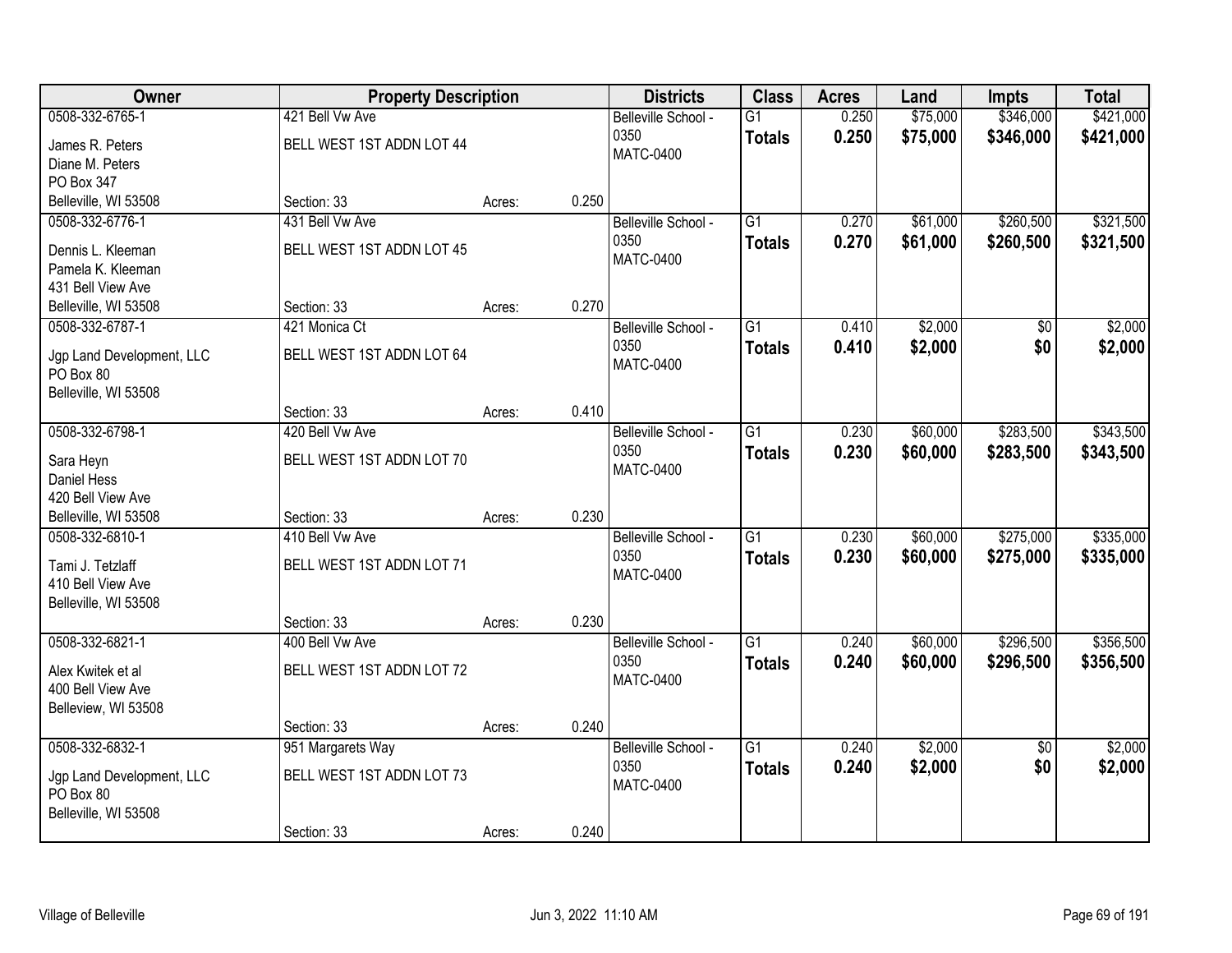| Owner                                                                         |                             | <b>Property Description</b> |       | <b>Districts</b>                                | <b>Class</b>                     | <b>Acres</b>   | Land              | <b>Impts</b>           | <b>Total</b>       |
|-------------------------------------------------------------------------------|-----------------------------|-----------------------------|-------|-------------------------------------------------|----------------------------------|----------------|-------------------|------------------------|--------------------|
| 0508-332-6843-1                                                               | 941 Margarets Way           |                             |       | Belleville School -                             | $\overline{G1}$                  | 0.240          | \$2,000           | $\overline{50}$        | \$2,000            |
| Jgp Land Development, LLC<br>PO Box 80                                        | BELL WEST 1ST ADDN LOT 74   |                             |       | 0350<br><b>MATC-0400</b>                        | <b>Totals</b>                    | 0.240          | \$2,000           | \$0                    | \$2,000            |
| Belleville, WI 53508                                                          |                             |                             |       |                                                 |                                  |                |                   |                        |                    |
|                                                                               | Section: 33                 | Acres:                      | 0.240 |                                                 |                                  |                |                   |                        |                    |
| 0508-332-6854-1                                                               | 952 Margarets Way           |                             |       | Belleville School -<br>0350                     | $\overline{G1}$                  | 0.220          | \$2,000           | $\overline{50}$        | \$2,000            |
| Jgp Land Development, LLC<br>PO Box 80<br>Belleville, WI 53508                | BELL WEST 1ST ADDN LOT 125  |                             |       | <b>MATC-0400</b>                                | <b>Totals</b>                    | 0.220          | \$2,000           | \$0                    | \$2,000            |
|                                                                               | Section: 33                 | Acres:                      | 0.220 |                                                 |                                  |                |                   |                        |                    |
| 0508-332-6865-1                                                               | 962 Margarets Way           |                             |       | Belleville School -                             | G1                               | 0.220          | \$2,000           | $\overline{50}$        | \$2,000            |
| Jgp Land Development, LLC<br>PO Box 80<br>Belleville, WI 53508                | BELL WEST 1ST ADDN LOT 126  |                             |       | 0350<br><b>MATC-0400</b>                        | <b>Totals</b>                    | 0.220          | \$2,000           | \$0                    | \$2,000            |
|                                                                               | Section: 33                 | Acres:                      | 0.220 |                                                 |                                  |                |                   |                        |                    |
| 0508-332-6876-1                                                               | 972 Margarets Way           |                             |       | Belleville School -                             | $\overline{G1}$                  | 0.230          | \$2,000           | $\overline{30}$        | \$2,000            |
| Jgp Land Development, LLC<br>PO Box 80                                        | BELL WEST 1ST ADDN LOT 127  |                             |       | 0350<br><b>MATC-0400</b>                        | <b>Totals</b>                    | 0.230          | \$2,000           | \$0                    | \$2,000            |
| Belleville, WI 53508                                                          | Section: 33                 | Acres:                      | 0.230 |                                                 |                                  |                |                   |                        |                    |
| 0508-332-6887-1                                                               | 380 Bell Vw Ave             |                             |       | Belleville School -                             | $\overline{G1}$                  | 0.230          | \$55,000          | \$0                    | \$55,000           |
|                                                                               |                             |                             |       | 0350                                            | <b>Totals</b>                    | 0.230          | \$55,000          | \$0                    | \$55,000           |
| Jgp Land Development, LLC<br>PO Box 80                                        | BELL WEST 1ST ADDN LOT 128  |                             |       | <b>MATC-0400</b>                                |                                  |                |                   |                        |                    |
| Belleville, WI 53508                                                          | Section: 33                 | Acres:                      | 0.230 |                                                 |                                  |                |                   |                        |                    |
| 0508-332-6898-1                                                               |                             |                             |       | Belleville School -                             | X4                               | 0.530          | $\sqrt{6}$        | $\sqrt{6}$             | $\frac{1}{6}$      |
| Village O. Belleville<br>PO Box 79                                            | BELL WEST 1ST ADDN OUTLOT 4 |                             |       | 0350<br><b>MATC-0400</b>                        | <b>Totals</b>                    | 0.530          | \$0               | \$0                    | \$0                |
| Belleville, WI 53508                                                          |                             |                             |       |                                                 |                                  |                |                   |                        |                    |
|                                                                               | Section: 33                 | Acres:                      | 0.530 |                                                 |                                  |                |                   |                        |                    |
| 0508-332-6910-1<br>Village O. Belleville<br>PO Box 79<br>Belleville, WI 53508 | BELL WEST 1ST ADDN OUTLOT 5 |                             |       | Belleville School -<br>0350<br><b>MATC-0400</b> | $\overline{X4}$<br><b>Totals</b> | 1.280<br>1.280 | $\sqrt{6}$<br>\$0 | $\overline{50}$<br>\$0 | $\sqrt{60}$<br>\$0 |
|                                                                               | Section: 33                 | Acres:                      | 1.280 |                                                 |                                  |                |                   |                        |                    |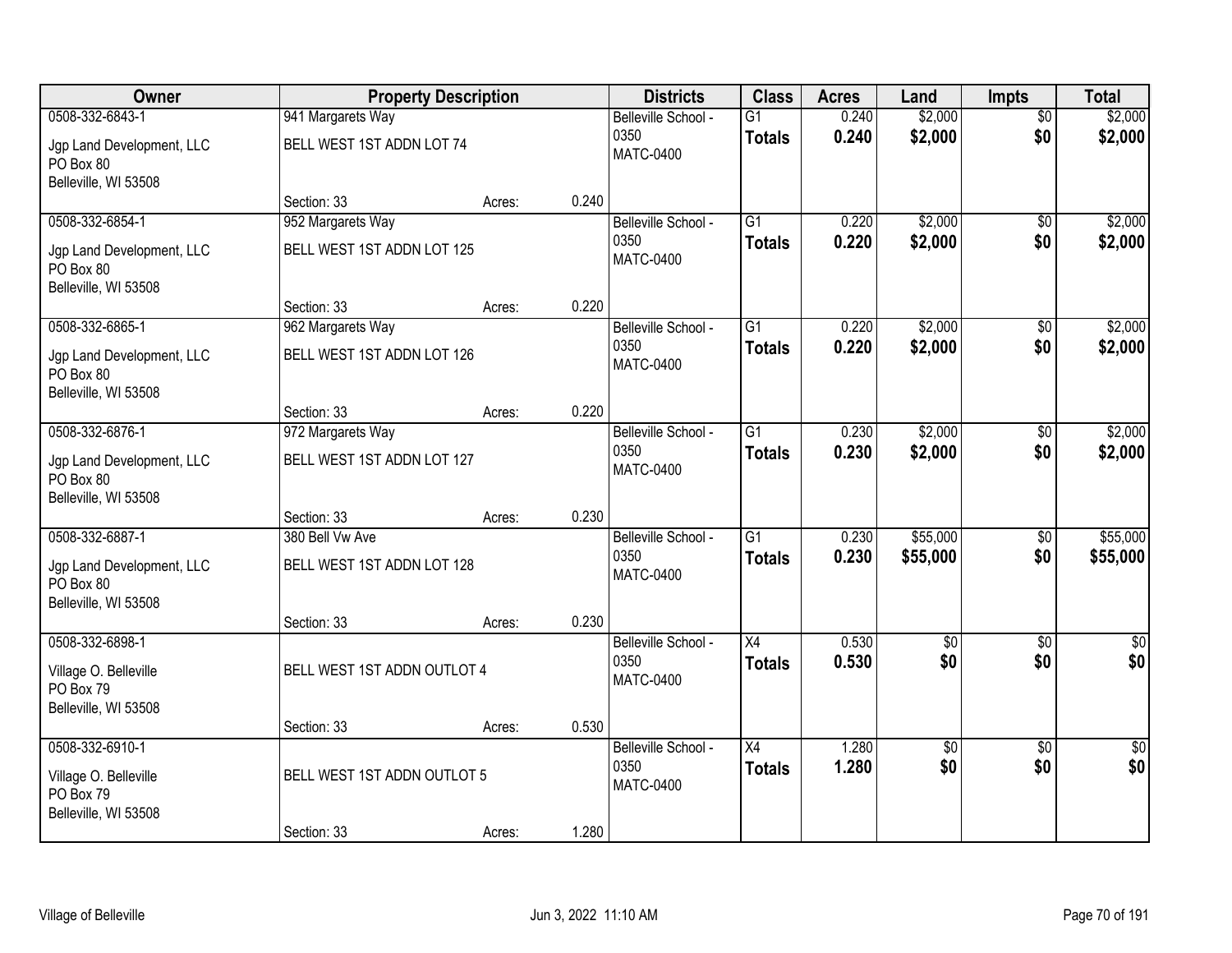| Owner                                                                         |                                                                                         | <b>Property Description</b> |       | <b>Districts</b>                                                | <b>Class</b>                     | <b>Acres</b>   | Land                   | <b>Impts</b>           | <b>Total</b>           |
|-------------------------------------------------------------------------------|-----------------------------------------------------------------------------------------|-----------------------------|-------|-----------------------------------------------------------------|----------------------------------|----------------|------------------------|------------------------|------------------------|
| 0508-332-6921-1<br>Village O. Belleville<br>PO Box 79<br>Belleville, WI 53508 | BELL WEST 1ST ADDN OUTLOT 6                                                             |                             |       | Belleville School -<br>0350<br><b>MATC-0400</b>                 | X4<br><b>Totals</b>              | 2.000<br>2.000 | $\overline{50}$<br>\$0 | $\overline{50}$<br>\$0 | \$0<br>\$0             |
|                                                                               | Section: 33                                                                             | Acres:                      | 2.000 |                                                                 |                                  |                |                        |                        |                        |
| 0508-332-6932-1<br>Village O. Belleville<br>PO Box 79<br>Belleville, WI 53508 | BELL WEST 1ST ADDN OUTLOT 7                                                             |                             |       | Belleville School -<br>0350<br><b>MATC-0400</b>                 | X4<br><b>Totals</b>              | 2.169<br>2.169 | $\overline{50}$<br>\$0 | $\overline{50}$<br>\$0 | $\overline{50}$<br>\$0 |
|                                                                               | Section: 33                                                                             | Acres:                      | 2.169 |                                                                 |                                  |                |                        |                        |                        |
| 0508-332-6943-1<br>Village O. Belleville<br>PO Box 79<br>Belleville, WI 53508 | BELL WEST 1ST ADDN OUTLOT 8                                                             |                             |       | Belleville School -<br>0350<br><b>MATC-0400</b>                 | X4<br><b>Totals</b>              | 0.170<br>0.170 | \$0<br>\$0             | \$0<br>\$0             | $\overline{50}$<br>\$0 |
|                                                                               | Section: 33                                                                             | Acres:                      | 0.170 |                                                                 |                                  |                |                        |                        |                        |
| 0508-332-9841-1<br>Petry Tr<br>4750 Hiawatha Dr<br>Rockford, IL 61103         | State Highway 69<br>SEC 33-5-8 PRT SE1/4NW1/4 S 250 FT OF W 276.5 FT<br>OF E 13.3 ACRES |                             |       | Belleville School -<br>0350<br><b>MATC-0400</b>                 | G4<br><b>Totals</b>              | 1.590<br>1.590 | \$400<br>\$400         | $\frac{1}{20}$<br>\$0  | \$400<br>\$400         |
|                                                                               | Section: 33                                                                             | Acres:                      | 1.590 |                                                                 |                                  |                |                        |                        |                        |
| 0508-333-0523-1<br>Thea Group, Inc.<br>128 W Main St<br>Belleville, WI 53508  | James St<br>BELL WEST LOT 23                                                            |                             |       | Belleville School -<br>0350<br>TID 3 - 3603<br><b>MATC-0400</b> | G4<br><b>Totals</b>              | 1.636<br>1.636 | \$400<br>\$400         | $\overline{50}$<br>\$0 | \$400<br>\$400         |
|                                                                               | Section: 33                                                                             | Acres:                      | 1.636 |                                                                 |                                  |                |                        |                        |                        |
| 0508-333-0534-1<br>Thea Group, Inc.<br>128 W Main St<br>Belleville, WI 53508  | Wayne Dr<br><b>BELL WEST LOT 24</b>                                                     |                             |       | Belleville School -<br>0350<br>TID 3 - 3603<br><b>MATC-0400</b> | $\overline{G4}$<br><b>Totals</b> | 1.751<br>1.751 | \$400<br>\$400         | $\overline{30}$<br>\$0 | \$400<br>\$400         |
|                                                                               | Section: 33                                                                             | Acres:                      | 1.751 |                                                                 |                                  |                |                        |                        |                        |
| 0508-333-0545-1<br>Thea Group, Inc.<br>128 W Main St<br>Belleville, WI 53508  | Wayne Dr<br><b>BELL WEST LOT 25</b><br>Section: 33                                      | Acres:                      | 2.206 | Belleville School -<br>0350<br>TID 3 - 3603<br><b>MATC-0400</b> | G4<br><b>Totals</b>              | 2.206<br>2.206 | \$500<br>\$500         | $\overline{50}$<br>\$0 | \$500<br>\$500         |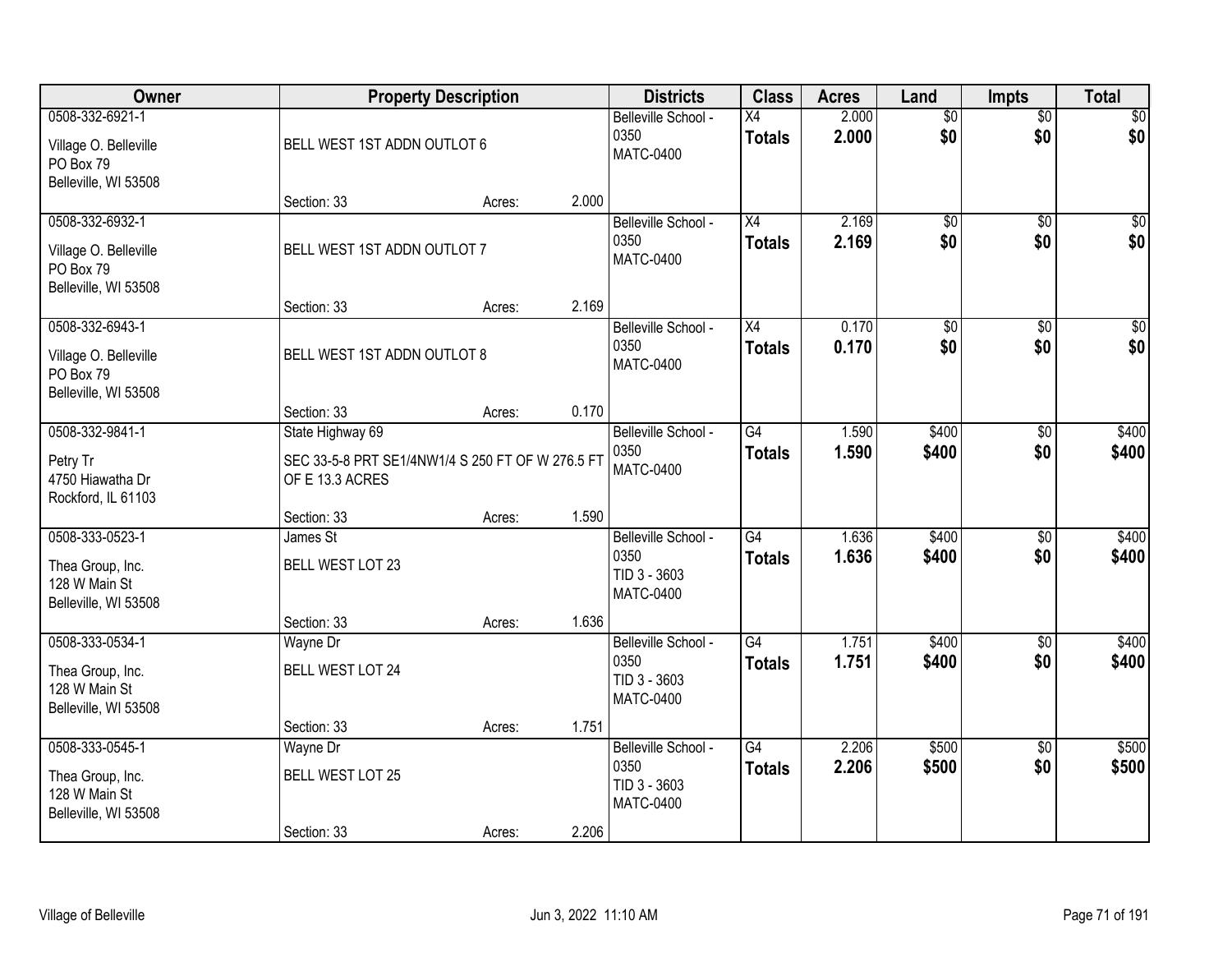| Owner                                                                                       |                                                                                                                                                        | <b>Property Description</b> |       | <b>Districts</b>                                                | <b>Class</b>                     | <b>Acres</b>   | Land                   | <b>Impts</b>           | <b>Total</b>           |
|---------------------------------------------------------------------------------------------|--------------------------------------------------------------------------------------------------------------------------------------------------------|-----------------------------|-------|-----------------------------------------------------------------|----------------------------------|----------------|------------------------|------------------------|------------------------|
| 0508-333-0556-1<br>Thea Group, Inc.<br>128 W Main St<br>Belleville, WI 53508                | Wayne Dr<br>BELL WEST LOT 26                                                                                                                           |                             |       | Belleville School -<br>0350<br>TID 3 - 3603<br><b>MATC-0400</b> | G4<br><b>Totals</b>              | 1.858<br>1.858 | \$500<br>\$500         | $\overline{50}$<br>\$0 | \$500<br>\$500         |
|                                                                                             | Section: 33                                                                                                                                            | Acres:                      | 1.858 |                                                                 |                                  |                |                        |                        |                        |
| 0508-333-0567-1<br>Thea Group, Inc.<br>128 W Main St<br>Belleville, WI 53508                | Wayne Dr<br>BELL WEST LOT 27                                                                                                                           |                             |       | Belleville School -<br>0350<br>TID 3 - 3603<br><b>MATC-0400</b> | G4<br><b>Totals</b>              | 1.899<br>1.899 | \$500<br>\$500         | $\overline{50}$<br>\$0 | \$500<br>\$500         |
|                                                                                             | Section: 33                                                                                                                                            | Acres:                      | 1.899 |                                                                 |                                  |                |                        |                        |                        |
| 0508-333-0578-1<br>Thea Group, Inc.<br>128 W Main St<br>Belleville, WI 53508                | <b>Bellwest Blvd</b><br>BELL WEST LOT 28                                                                                                               |                             |       | Belleville School -<br>0350<br>TID 3 - 3603<br><b>MATC-0400</b> | G4<br><b>Totals</b>              | 1.869<br>1.869 | \$500<br>\$500         | \$0<br>\$0             | \$500<br>\$500         |
|                                                                                             | Section: 33                                                                                                                                            | Acres:                      | 1.869 |                                                                 |                                  |                |                        |                        |                        |
| 0508-333-0589-1<br>Thea Group, Inc.<br>128 W Main St<br>Belleville, WI 53508                | <b>Bellwest Blvd</b><br>BELL WEST LOT 29                                                                                                               |                             |       | Belleville School -<br>0350<br>TID 3 - 3603<br><b>MATC-0400</b> | $\overline{G4}$<br><b>Totals</b> | 1.121<br>1.121 | \$300<br>\$300         | \$0<br>\$0             | \$300<br>\$300         |
|                                                                                             | Section: 33                                                                                                                                            | Acres:                      | 1.121 |                                                                 |                                  |                |                        |                        |                        |
| 0508-333-0597-1<br><b>Bkf Enterprises LLC</b><br>1100 Bellwest Blvd<br>Belleville, WI 53508 | 1100 Bellwest Blvd<br>LOT 1 CSM 14654 CS101/313&315-11/13/2017 F/K/A<br>LOT 30 BELL WEST DESCR AS SEC 33-5-8 PRT<br>NE1/4SW1/4 (0.883 ACRES)           |                             |       | Belleville School -<br>0350<br>TID 3 - 3603<br><b>MATC-0400</b> | $\overline{G2}$<br><b>Totals</b> | 0.883<br>0.883 | \$167,000<br>\$167,000 | \$668,600<br>\$668,600 | \$835,600<br>\$835,600 |
|                                                                                             | Section: 33                                                                                                                                            | Acres:                      | 0.883 |                                                                 |                                  |                |                        |                        |                        |
| 0508-333-0605-1<br>Thea Group, Inc.<br>128 W Main St<br>Belleville, WI 53508                | 101 Edison St<br>LOT 2 CSM 14654 CS101/313&315-11/13/2017 F/K/A<br>LOT 30 BELL WEST DESCR AS SEC 33-5-8 PRT<br>NE1/4SW1/4 (0.958 ACRES)<br>Section: 33 | Acres:                      | 0.958 | Belleville School -<br>0350<br>TID 3 - 3603<br><b>MATC-0400</b> | $\overline{G4}$<br><b>Totals</b> | 0.958<br>0.958 | \$300<br>\$300         | \$0<br>\$0             | \$300<br>\$300         |
| 0508-333-0614-1<br>Thea Group, Inc.<br>128 W Main St<br>Belleville, WI 53508                | Edison St<br>BELL WEST LOT 34<br>Section: 33                                                                                                           | Acres:                      | 1.864 | Belleville School -<br>0350<br>TID 3 - 3603<br><b>MATC-0400</b> | G4<br><b>Totals</b>              | 1.864<br>1.864 | \$500<br>\$500         | $\overline{50}$<br>\$0 | \$500<br>\$500         |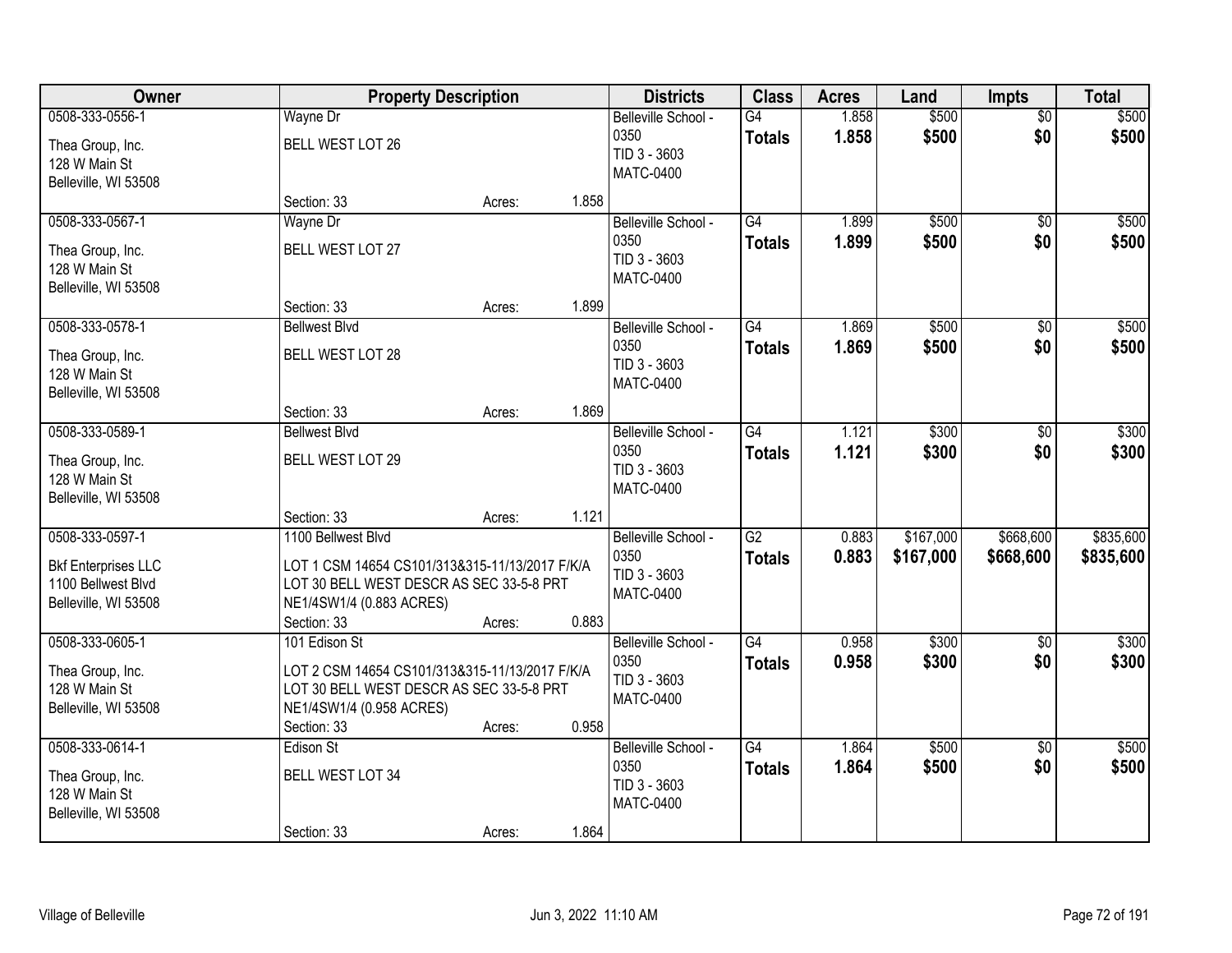| Owner                                                                                                          | <b>Property Description</b>                                                                                                               |        |       | <b>Districts</b>                                                                | <b>Class</b>                     | <b>Acres</b>   | Land                               | <b>Impts</b>               | <b>Total</b>               |
|----------------------------------------------------------------------------------------------------------------|-------------------------------------------------------------------------------------------------------------------------------------------|--------|-------|---------------------------------------------------------------------------------|----------------------------------|----------------|------------------------------------|----------------------------|----------------------------|
| 0508-333-0625-1<br>Thea Group, Inc.<br>128 W Main St<br>Belleville, WI 53508                                   | BELL WEST LOT 35                                                                                                                          |        |       | Belleville School -<br>0350<br>TID 3 - 3603<br><b>MATC-0400</b>                 | G4<br><b>Totals</b>              | 2.015<br>2.015 | \$600<br>\$600                     | $\overline{50}$<br>\$0     | \$600<br>\$600             |
|                                                                                                                | Section: 33                                                                                                                               | Acres: | 2.015 |                                                                                 |                                  |                |                                    |                            |                            |
| 0508-333-0636-1<br>Thea Group, Inc.<br>128 W Main St<br>Belleville, WI 53508                                   | BELL WEST LOT 36                                                                                                                          |        |       | Belleville School -<br>0350<br>TID 3 - 3603<br><b>MATC-0400</b>                 | G4<br><b>Totals</b>              | 2.946<br>2.946 | \$800<br>\$800                     | $\overline{50}$<br>\$0     | \$800<br>\$800             |
|                                                                                                                | Section: 33                                                                                                                               | Acres: | 2.946 |                                                                                 |                                  |                |                                    |                            |                            |
| 0508-333-2005-1<br>Thea Group, Inc.<br>128 W Main St<br>Belleville, WI 53508                                   | <b>BELL WEST LOT 5</b>                                                                                                                    |        |       | Belleville School -<br>0350<br>TID 3 - 3603<br><b>MATC-0400</b>                 | G4<br><b>Totals</b>              | 2.315<br>2.315 | \$600<br>\$600                     | \$0<br>\$0                 | \$600<br>\$600             |
|                                                                                                                | Section: 33                                                                                                                               | Acres: | 2.315 |                                                                                 |                                  |                |                                    |                            |                            |
| 0508-333-2021-1<br>Thea Group, Inc.<br>128 W Main St<br>Belleville, WI 53508                                   | 1110 Bellwest Blvd<br>BELL WEST LOT 31                                                                                                    |        |       | Belleville School -<br>0350<br>TID 3 - 3603<br><b>MATC-0400</b>                 | G4<br><b>Totals</b>              | 1.794<br>1.794 | \$500<br>\$500                     | $\frac{1}{20}$<br>\$0      | \$500<br>\$500             |
|                                                                                                                | Section: 33                                                                                                                               | Acres: | 1.794 |                                                                                 |                                  |                |                                    |                            |                            |
| 0508-333-2032-1<br>Kwik Trip Inc<br>PO Box 2107<br>La Crosse, WI 54602                                         | 1120 Bellwest Blvd<br>BELL WEST LOT 32<br>Section: 33                                                                                     | Acres: | 5.958 | 2020 Aerials<br>Belleville School -<br>0350<br>TID 3 - 3603<br><b>MATC-0400</b> | $\overline{G2}$<br><b>Totals</b> | 5.958          | \$1,000,000<br>$5.958$ \$1,000,000 | \$1,927,900<br>\$1,927,900 | \$2,927,900<br>\$2,927,900 |
| 0508-333-2043-1<br>Madison Family Medicine Residency<br>Corporation Inc<br>777 S Mills St<br>Madison, WI 53715 | 1121 Bellwest Blvd<br>BELL WEST LOT 33<br>Section: 33                                                                                     | Acres: | 4.960 | Belleville School -<br>0350<br>TID 3 - 3603<br><b>MATC-0400</b>                 | G2<br><b>Totals</b>              | 4.960<br>4.960 | \$248,000<br>\$248,000             | \$4,007,800<br>\$4,007,800 | \$4,255,800<br>\$4,255,800 |
| 0508-333-8002-1                                                                                                | State Highway 69                                                                                                                          |        |       | Belleville School -                                                             | G5M                              | 3.460          | \$6,300                            | $\overline{30}$            | \$6,300                    |
| Petry Tr<br>4750 Hiawatha Dr<br>Rockford, IL 61103                                                             | SEC 33-5-8 E 13.3 A NE1/4 SW1/4 EXC W 276.5 FT &<br>R398/442 & ALSO EXC CSM 12757 SUBJ TO<br>DRIVEWAY ESMT IN DOC #5122968<br>Section: 33 | Acres: | 3.460 | 0350<br><b>MATC-0400</b>                                                        | <b>Totals</b>                    | 3.460          | \$6,300                            | \$0                        | \$6,300                    |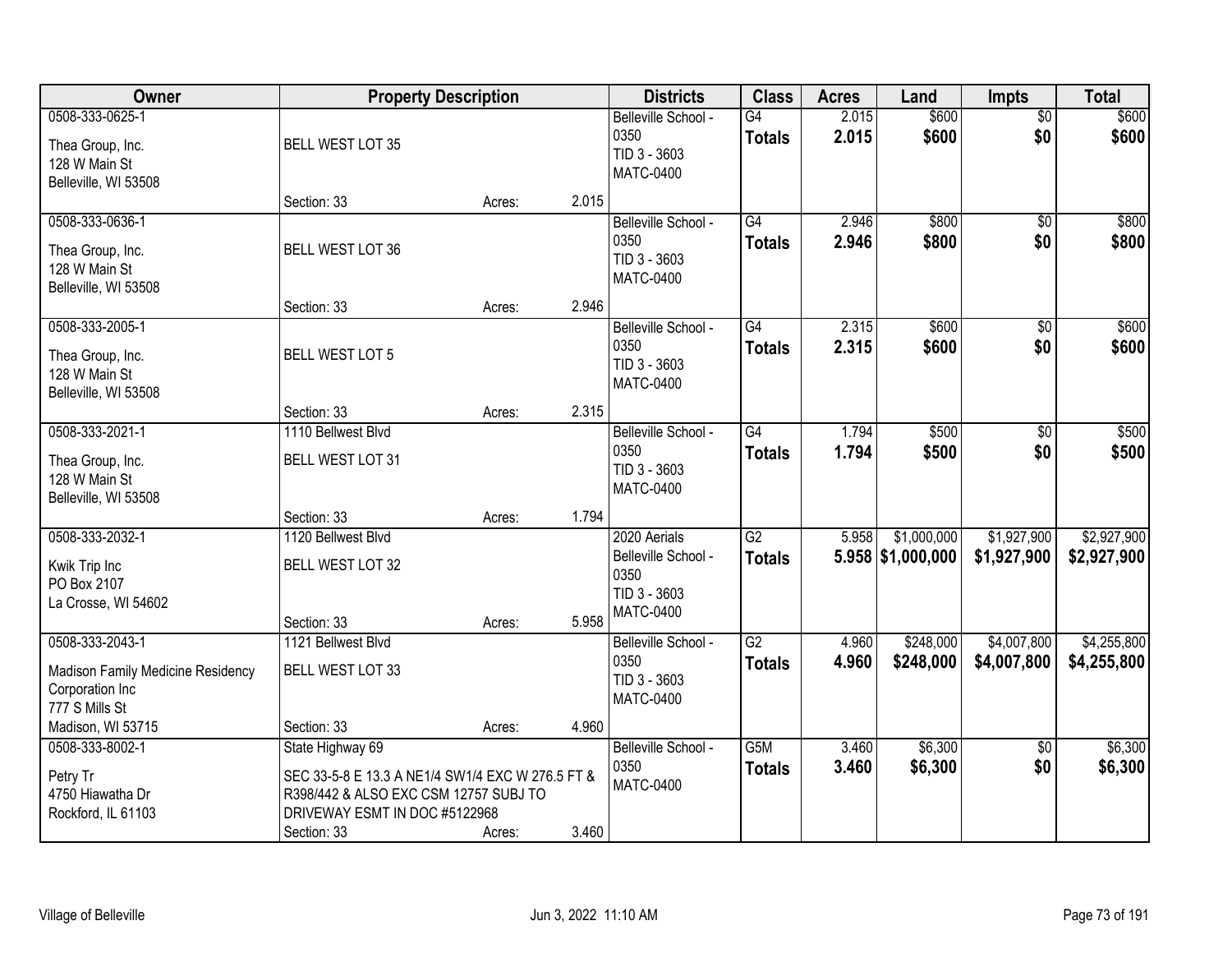| Owner                                                                                                   |                                                                                                                                                                           | <b>Property Description</b> |       | <b>Districts</b>                                | <b>Class</b>                     | <b>Acres</b>   | Land                 | Impts                  | <b>Total</b>           |
|---------------------------------------------------------------------------------------------------------|---------------------------------------------------------------------------------------------------------------------------------------------------------------------------|-----------------------------|-------|-------------------------------------------------|----------------------------------|----------------|----------------------|------------------------|------------------------|
| 0508-333-8022-1<br>Petry Tr<br>4750 Hiawatha Dr<br>Rockford, IL 61103                                   | State Highway 69<br>SEC 33-5-8 W 276.5 FT OF E 13.33 ACRES OF NE1/4<br>SW1/4 EXC CSM 12757                                                                                |                             |       | Belleville School -<br>0350<br><b>MATC-0400</b> | $\overline{G1}$<br><b>Totals</b> | 5.890<br>5.890 | \$62,000<br>\$62,000 | $\overline{60}$<br>\$0 | \$62,000<br>\$62,000   |
|                                                                                                         | Section: 33                                                                                                                                                               | Acres:                      | 5.890 |                                                 |                                  |                |                      |                        |                        |
| 0508-334-0001-0<br>Lucille J. Oconnor<br>640 Prisk St<br>Belleville, WI 53508                           | 640 Prisk St<br>STUESSY SUBDIVISION LOT 1                                                                                                                                 |                             |       | Belleville School -<br>0350<br><b>MATC-0400</b> | $\overline{G1}$<br><b>Totals</b> | 0.303<br>0.303 | \$60,500<br>\$60,500 | \$171,000<br>\$171,000 | \$231,500<br>\$231,500 |
|                                                                                                         | Section: 33                                                                                                                                                               | Acres:                      | 0.303 |                                                 |                                  |                |                      |                        |                        |
| 0508-334-0012-7<br>Donald C. Sparby<br>Marie C. Sparby<br>650 Prisk St                                  | 650 Prisk St<br><b>STUESSY SUBDIVISION LOT 2</b>                                                                                                                          |                             |       | Belleville School -<br>0350<br><b>MATC-0400</b> | G1<br><b>Totals</b>              | 0.303<br>0.303 | \$60,500<br>\$60,500 | \$223,000<br>\$223,000 | \$283,500<br>\$283,500 |
| Belleville, WI 53508                                                                                    | Section: 33                                                                                                                                                               | Acres:                      | 0.303 |                                                 |                                  |                |                      |                        |                        |
| 0508-334-0023-4<br><b>Trey Edgerle</b><br><b>Christy Moses</b><br>660 Prisk St                          | 660 Prisk St<br>STUESSY SUBDIVISION LOT 3                                                                                                                                 |                             |       | Belleville School -<br>0350<br>MATC-0400        | G1<br><b>Totals</b>              | 0.303<br>0.303 | \$60,500<br>\$60,500 | \$169,000<br>\$169,000 | \$229,500<br>\$229,500 |
| Belleville, WI 53508                                                                                    | Section: 33                                                                                                                                                               | Acres:                      | 0.303 |                                                 |                                  |                |                      |                        |                        |
| 0508-334-0034-1<br>William R. Stuessy<br><b>Sherrie Stuessy</b><br>670 Prisk St<br>Belleville, WI 53508 | 670 Prisk St<br>STUESSY SUBDIVISION LOT 4<br>Section: 33                                                                                                                  | Acres:                      | 0.303 | Belleville School -<br>0350<br><b>MATC-0400</b> | $\overline{G1}$<br><b>Totals</b> | 0.303<br>0.303 | \$60,500<br>\$60,500 | \$230,500<br>\$230,500 | \$291,000<br>\$291,000 |
| 0508-334-0055-6                                                                                         | 690 Prisk St                                                                                                                                                              |                             |       | Belleville School -                             | $\overline{G1}$                  | 0.612          | \$66,000             | \$204,500              | \$270,500              |
| David J. Pauli<br>Trina Kluever Pauli<br>690 Prisk St<br>Belleville, WI 53508                           | STUESSY SUBDIVISION LOT 5 & PRT LOTS 6 & 7<br>COM NW COR SD LOT 7 TH N89DEG24'21"E 202.66<br>FT TO NE COR SD LOT 5 TH ALG E LN SD LOT 5<br>Section: 33                    | Acres:                      | 0.612 | 0350<br><b>MATC-0400</b>                        | <b>Totals</b>                    | 0.612          | \$66,000             | \$204,500              | \$270,500              |
| 0508-334-0067-2<br>Jansen Income Tr<br>685 Village Dr<br>Belleville, WI 53508                           | 685 Village Dr<br>LOT 1 CSM 6766 CS33/323&324-6/15/92 F/K/A<br>STUESSY SUBDIVISION PRT LOTS 6 & 7 & OL 2<br>DESCR AS SEC 33-5-8 PRT NE1/4SE1/4 CONT 13,288<br>Section: 33 | Acres:                      | 0.305 | Belleville School -<br>0350<br><b>MATC-0400</b> | $\overline{G1}$<br><b>Totals</b> | 0.305<br>0.305 | \$60,500<br>\$60,500 | \$248,000<br>\$248,000 | \$308,500<br>\$308,500 |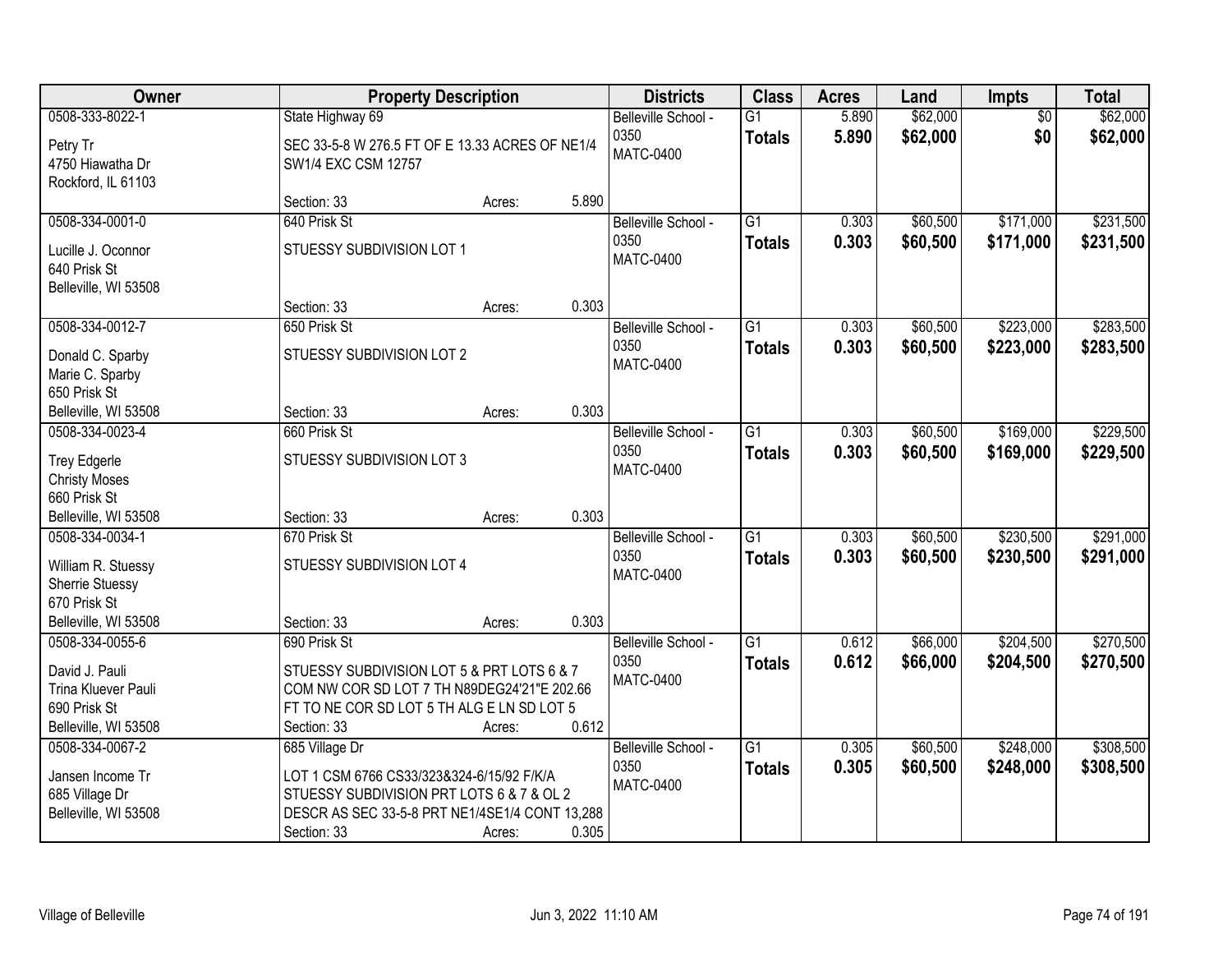| Owner                       | <b>Property Description</b>                   |        |       | <b>Districts</b>    | <b>Class</b>    | <b>Acres</b> | Land     | <b>Impts</b> | <b>Total</b> |
|-----------------------------|-----------------------------------------------|--------|-------|---------------------|-----------------|--------------|----------|--------------|--------------|
| 0508-334-0073-4             | 695 Village Dr                                |        |       | Belleville School - | $\overline{G1}$ | 0.303        | \$60,500 | \$236,500    | \$297,000    |
| Ziegler Family Tr, Gerald H | LOT 2 CSM 6766 CS33/323&324                   |        |       | 0350                | <b>Totals</b>   | 0.303        | \$60,500 | \$236,500    | \$297,000    |
| 695 Village Dr              | R19203/16&17-6/15/92 DESCR AS ST UESSY        |        |       | <b>MATC-0400</b>    |                 |              |          |              |              |
| Belleville, WI 53508        | SUBDIVISION PRT LOTS 6 & 7 & OL 2 LOC         |        |       |                     |                 |              |          |              |              |
|                             | Section: 33                                   | Acres: | 0.303 |                     |                 |              |          |              |              |
| 0508-334-0084-1             | 109 Gehin St                                  |        |       | Belleville School - | $\overline{G1}$ | 0.483        | \$64,500 | \$323,500    | \$388,000    |
|                             |                                               |        |       | 0350                | <b>Totals</b>   | 0.483        | \$64,500 | \$323,500    | \$388,000    |
| Michael J. O'Connor         | LOT 1 CSM 11191 CS67/240&241-10/1/2004 F/K/A  |        |       | <b>MATC-0400</b>    |                 |              |          |              |              |
| Cynthia L. O'Connor         | STUESSY SUBDIVISION LOT 8 DESCR AS SEC 33-5-8 |        |       |                     |                 |              |          |              |              |
| PO Box 379                  | PRT NE1/4SE1/4 (0.483 ACRES)                  |        |       |                     |                 |              |          |              |              |
| Belleville, WI 53508        | Section: 33                                   | Acres: | 0.483 |                     |                 |              |          |              |              |
| 0508-334-0090-3             | 121 Gehin St                                  |        |       | Belleville School - | G1              | 0.304        | \$60,500 | \$181,500    | \$242,000    |
| Pamperin Rev Tr, John F     | LOT 1 CSM 6823 CS34/55&56 R19691/12&13-8/6/92 |        |       | 0350                | <b>Totals</b>   | 0.304        | \$60,500 | \$181,500    | \$242,000    |
| 121 Gehin St                | DESCR AS LOT 9 STUESSY SUBDIVISION LOC SEC    |        |       | <b>MATC-0400</b>    |                 |              |          |              |              |
| Belleville, WI 53508        | 33-5-8 NE1/4SE1/4 CONT 13,259 S Q FT          |        |       |                     |                 |              |          |              |              |
|                             | Section: 33                                   | Acres: | 0.304 |                     |                 |              |          |              |              |
| 0508-334-0101-0             | 211 Gehin St                                  |        |       | Belleville School - | G1              | 1.107        | \$67,000 | \$181,000    | \$248,000    |
|                             |                                               |        |       | 0350                |                 | 1.107        | \$67,000 | \$181,000    |              |
| Daniel L. Stahl             | STUESSY SUBDIVISION LOT 10 SUBJ TO ESMT TO    |        |       | <b>MATC-0400</b>    | <b>Totals</b>   |              |          |              | \$248,000    |
| Mila C. Stahl               | WIS POWER & LIGHT CO IN R4159/29 ALSO INCL A  |        |       |                     |                 |              |          |              |              |
| 2300 Yellowstone St         | PCL IN NE1/4SE1/4 SEC 33 5N 8E DESC AS COM SW |        |       |                     |                 |              |          |              |              |
| Portage, WI 53901           | Section: 33                                   | Acres: | 1.107 |                     |                 |              |          |              |              |
| 0508-334-0111-7             | 693 Prisk St                                  |        |       | Belleville School - | $\overline{G1}$ | 0.385        | \$62,500 | \$191,000    | \$253,500    |
|                             |                                               |        |       | 0350                | <b>Totals</b>   | 0.385        | \$62,500 | \$191,000    | \$253,500    |
| Vincent W. Gehin            | STUESSY SUBDIVISION LOT 11                    |        |       | <b>MATC-0400</b>    |                 |              |          |              |              |
| Jane M. Gehin               |                                               |        |       |                     |                 |              |          |              |              |
| 693 Prisk St                |                                               |        |       |                     |                 |              |          |              |              |
| Belleville, WI 53508        | Section: 33                                   | Acres: | 0.385 |                     |                 |              |          |              |              |
| 0508-334-0122-4             | 687 Prisk St                                  |        |       | Belleville School - | G1              | 0.315        | \$60,500 | \$158,500    | \$219,000    |
| Melissa Feltz               | STUESSY SUBDIVISION LOT 12                    |        |       | 0350                | <b>Totals</b>   | 0.315        | \$60,500 | \$158,500    | \$219,000    |
| 687 Prisk St                |                                               |        |       | <b>MATC-0400</b>    |                 |              |          |              |              |
| Belleville, WI 53508        |                                               |        |       |                     |                 |              |          |              |              |
|                             | Section: 33                                   | Acres: | 0.315 |                     |                 |              |          |              |              |
| 0508-334-0133-1             | 681 Prisk St                                  |        |       | Belleville School - | $\overline{G1}$ | 0.315        | \$60,500 | \$166,500    | \$227,000    |
|                             |                                               |        |       | 0350                | <b>Totals</b>   | 0.315        | \$60,500 | \$166,500    | \$227,000    |
| Philomena Hanna             | STUESSY SUBDIVISION LOT 13                    |        |       | <b>MATC-0400</b>    |                 |              |          |              |              |
| 681 Prisk St                |                                               |        |       |                     |                 |              |          |              |              |
| Belleville, WI 53508        |                                               |        |       |                     |                 |              |          |              |              |
|                             | Section: 33                                   | Acres: | 0.315 |                     |                 |              |          |              |              |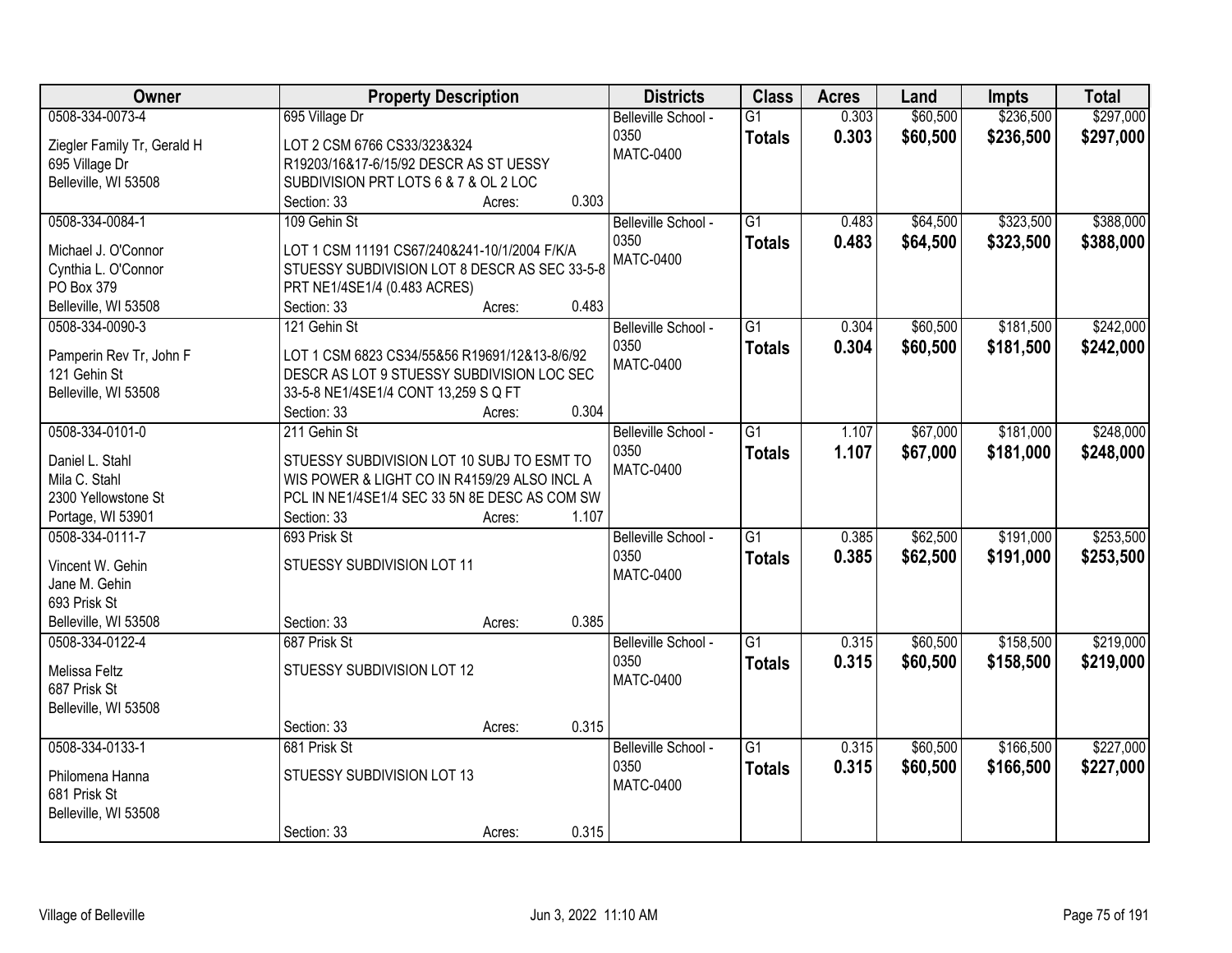| <b>Owner</b>                                                    |                                            | <b>Property Description</b> |       | <b>Districts</b>                                | <b>Class</b>                     | <b>Acres</b>   | Land                 | <b>Impts</b>           | <b>Total</b>           |
|-----------------------------------------------------------------|--------------------------------------------|-----------------------------|-------|-------------------------------------------------|----------------------------------|----------------|----------------------|------------------------|------------------------|
| 0508-334-0144-8<br>Hefty Rev Living Tr, Bruce a<br>669 Prisk St | 669 Prisk St<br>STUESSY SUBDIVISION LOT 14 |                             |       | Belleville School -<br>0350<br><b>MATC-0400</b> | $\overline{G1}$<br><b>Totals</b> | 0.315<br>0.315 | \$60,500<br>\$60,500 | \$183,200<br>\$183,200 | \$243,700<br>\$243,700 |
| Belleville, WI 53508                                            | Section: 33                                | Acres:                      | 0.315 |                                                 |                                  |                |                      |                        |                        |
| 0508-334-0155-5                                                 | 657 Prisk St                               |                             |       | Belleville School -                             | $\overline{G1}$                  | 0.315          | \$60,500             | \$173,100              | \$233,600              |
| William J. Burchard<br>Teresa A. Burchard<br>657 Prisk St       | STUESSY SUBD LOT 15                        |                             |       | 0350<br><b>MATC-0400</b>                        | <b>Totals</b>                    | 0.315          | \$60,500             | \$173,100              | \$233,600              |
| Belleville, WI 53508                                            | Section: 33                                | Acres:                      | 0.315 |                                                 |                                  |                |                      |                        |                        |
| 0508-334-0166-2                                                 | 641 Prisk St                               |                             |       | Belleville School -                             | G1                               | 0.315          | \$60,500             | \$196,500              | \$257,000              |
| Andrew Gehin<br>Monica Gehin<br>641 Prisk St                    | STUESSY SUBDIVISION LOT 16                 |                             |       | 0350<br><b>MATC-0400</b>                        | <b>Totals</b>                    | 0.315          | \$60,500             | \$196,500              | \$257,000              |
| Belleville, WI 53508                                            | Section: 33                                | Acres:                      | 0.315 |                                                 |                                  |                |                      |                        |                        |
| 0508-334-0177-9                                                 | 631 Prisk St                               |                             |       | Belleville School -                             | $\overline{G1}$                  | 0.315          | \$60,500             | \$184,200              | \$244,700              |
| Paul A. Nemec<br>Amanda L. Nemec<br>631 Prisk St                | STUESSY SUBDIVISION LOT 17                 |                             |       | 0350<br><b>MATC-0400</b>                        | <b>Totals</b>                    | 0.315          | \$60,500             | \$184,200              | \$244,700              |
| Belleville, WI 53508                                            | Section: 33                                | Acres:                      | 0.315 |                                                 |                                  |                |                      |                        |                        |
| 0508-334-0213-1                                                 | 630 Gehin St                               |                             |       | Belleville School -                             | $\overline{G1}$                  | 0.318          | \$60,500             | \$250,000              | \$310,500              |
| Nathaniel B. Perley<br>Trisha K. Perley<br>630 Gehin St         | PHASE 2 OF SHAMROCK HILLS LOT 13           |                             |       | 0350<br><b>MATC-0400</b>                        | <b>Totals</b>                    | 0.318          | \$60,500             | \$250,000              | \$310,500              |
| Belleville, WI 53508                                            | Section: 33                                | Acres:                      | 0.318 |                                                 |                                  |                |                      |                        |                        |
| 0508-334-0224-1                                                 | 632 Gehin St                               |                             |       | Belleville School -                             | $\overline{G1}$                  | 0.248          | \$58,500             | \$241,500              | \$300,000              |
| Victoria Esser<br>Cody Esser<br>632 Gehin St                    | PHASE 2 OF SHAMROCK HILLS LOT 14           |                             |       | 0350<br><b>MATC-0400</b>                        | <b>Totals</b>                    | 0.248          | \$58,500             | \$241,500              | \$300,000              |
| Belleville, WI 53508                                            | Section: 33                                | Acres:                      | 0.248 |                                                 |                                  |                |                      |                        |                        |
| 0508-334-0235-1                                                 | 634 Gehin St                               |                             |       | Belleville School -                             | $\overline{G1}$                  | 0.241          | \$57,500             | \$231,500              | \$289,000              |
| <b>Gregory Roberts</b><br>634 Gehin St<br>Belleville, WI 53508  | PHASE 2 OF SHAMROCK HILLS LOT 15           |                             |       | 0350<br><b>MATC-0400</b>                        | <b>Totals</b>                    | 0.241          | \$57,500             | \$231,500              | \$289,000              |
|                                                                 | Section: 33                                | Acres:                      | 0.241 |                                                 |                                  |                |                      |                        |                        |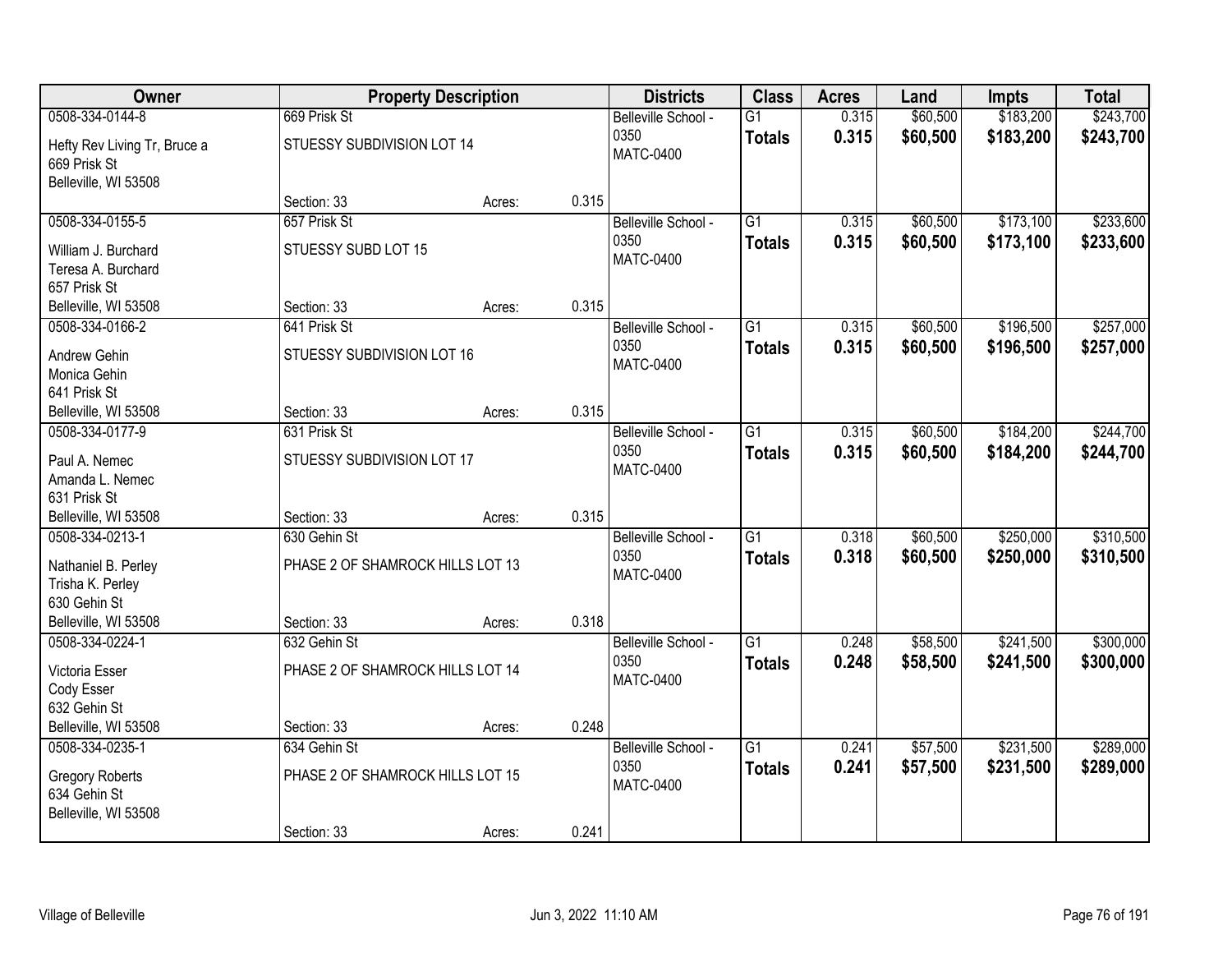| Owner                      |                                  | <b>Property Description</b> |       | <b>Districts</b>            | <b>Class</b>    | <b>Acres</b> | Land     | <b>Impts</b> | <b>Total</b> |
|----------------------------|----------------------------------|-----------------------------|-------|-----------------------------|-----------------|--------------|----------|--------------|--------------|
| 0508-334-0246-1            | 636 Gehin St                     |                             |       | Belleville School -         | $\overline{G1}$ | 0.241        | \$57,500 | \$214,000    | \$271,500    |
| Thomas C. Snyder           | PHASE 2 OF SHAMROCK HILLS LOT 16 |                             |       | 0350                        | <b>Totals</b>   | 0.241        | \$57,500 | \$214,000    | \$271,500    |
| Amber J. Marty             |                                  |                             |       | <b>MATC-0400</b>            |                 |              |          |              |              |
| 636 Gehin St               |                                  |                             |       |                             |                 |              |          |              |              |
| Belleville, WI 53508       | Section: 33                      | Acres:                      | 0.241 |                             |                 |              |          |              |              |
| 0508-334-0257-1            | 638 Gehin St                     |                             |       | Belleville School -         | $\overline{G1}$ | 0.241        | \$57,500 | \$266,500    | \$324,000    |
| Theresa A. Daigle          | PHASE 2 OF SHAMROCK HILLS LOT 17 |                             |       | 0350                        | <b>Totals</b>   | 0.241        | \$57,500 | \$266,500    | \$324,000    |
| Cody L. Daigle             |                                  |                             |       | <b>MATC-0400</b>            |                 |              |          |              |              |
| 638 Gehin St               |                                  |                             |       |                             |                 |              |          |              |              |
| Belleville, WI 53508       | Section: 33                      | Acres:                      | 0.241 |                             |                 |              |          |              |              |
| 0508-334-0268-1            | 640 Gehin St                     |                             |       | Belleville School -         | G1              | 0.242        | \$57,500 | \$257,000    | \$314,500    |
|                            |                                  |                             |       | 0350                        | <b>Totals</b>   | 0.242        | \$57,500 | \$257,000    | \$314,500    |
| Matthew G. Van Rixel       | PHASE 2 OF SHAMROCK HILLS LOT 18 |                             |       | <b>MATC-0400</b>            |                 |              |          |              |              |
| Kimberly A. Stoeffler      |                                  |                             |       |                             |                 |              |          |              |              |
| 640 Gehin St               |                                  |                             |       |                             |                 |              |          |              |              |
| Belleville, WI 53508       | Section: 33                      | Acres:                      | 0.242 |                             |                 |              |          |              |              |
| 0508-334-0279-1            | 642 Gehin St                     |                             |       | Belleville School -         | G1              | 0.225        | \$55,000 | \$284,000    | \$339,000    |
| Aaron Campagnone           | PHASE 2 OF SHAMROCK HILLS LOT 19 |                             |       | 0350                        | <b>Totals</b>   | 0.225        | \$55,000 | \$284,000    | \$339,000    |
| 642 Gehin St               |                                  |                             |       | <b>MATC-0400</b>            |                 |              |          |              |              |
| Belleville, WI 53508       |                                  |                             |       |                             |                 |              |          |              |              |
|                            | Section: 33                      | Acres:                      | 0.225 |                             |                 |              |          |              |              |
| 0508-334-0290-1            | 613 Gehin St                     |                             |       | Belleville School -         | $\overline{G1}$ | 0.190        | \$49,000 | \$253,500    | \$302,500    |
| Sara G. Torgerson          | PHASE 2 OF SHAMROCK HILLS LOT 20 |                             |       | 0350                        | <b>Totals</b>   | 0.190        | \$49,000 | \$253,500    | \$302,500    |
| 613 Gehin St               |                                  |                             |       | <b>MATC-0400</b>            |                 |              |          |              |              |
| Belleville, WI 53508       |                                  |                             |       |                             |                 |              |          |              |              |
|                            | Section: 33                      | Acres:                      | 0.190 |                             |                 |              |          |              |              |
| 0508-334-0301-1            | 611 Gehin St                     |                             |       | Belleville School -         | $\overline{G1}$ | 0.194        | \$49,500 | \$256,500    | \$306,000    |
|                            |                                  |                             |       | 0350                        | <b>Totals</b>   | 0.194        | \$49,500 | \$256,500    | \$306,000    |
| Joan M. Fox                | PHASE 2 OF SHAMROCK HILLS LOT 21 |                             |       | <b>MATC-0400</b>            |                 |              |          |              |              |
| Shawn M. Fox<br>PO Box 301 |                                  |                             |       |                             |                 |              |          |              |              |
| Belleville, WI 53508       | Section: 33                      | Acres:                      | 0.194 |                             |                 |              |          |              |              |
| 0508-334-0312-1            | 609 Gehin St                     |                             |       |                             | $\overline{G1}$ | 0.194        | \$49,500 | \$281,000    | \$330,500    |
|                            |                                  |                             |       | Belleville School -<br>0350 |                 |              |          |              |              |
| John M. Miecielica         | PHASE 2 OF SHAMROCK HILLS LOT 22 |                             |       | <b>MATC-0400</b>            | <b>Totals</b>   | 0.194        | \$49,500 | \$281,000    | \$330,500    |
| Jayne L. Miecielica        |                                  |                             |       |                             |                 |              |          |              |              |
| 609 Gehin St               |                                  |                             |       |                             |                 |              |          |              |              |
| Belleville, WI 53508       | Section: 33                      | Acres:                      | 0.194 |                             |                 |              |          |              |              |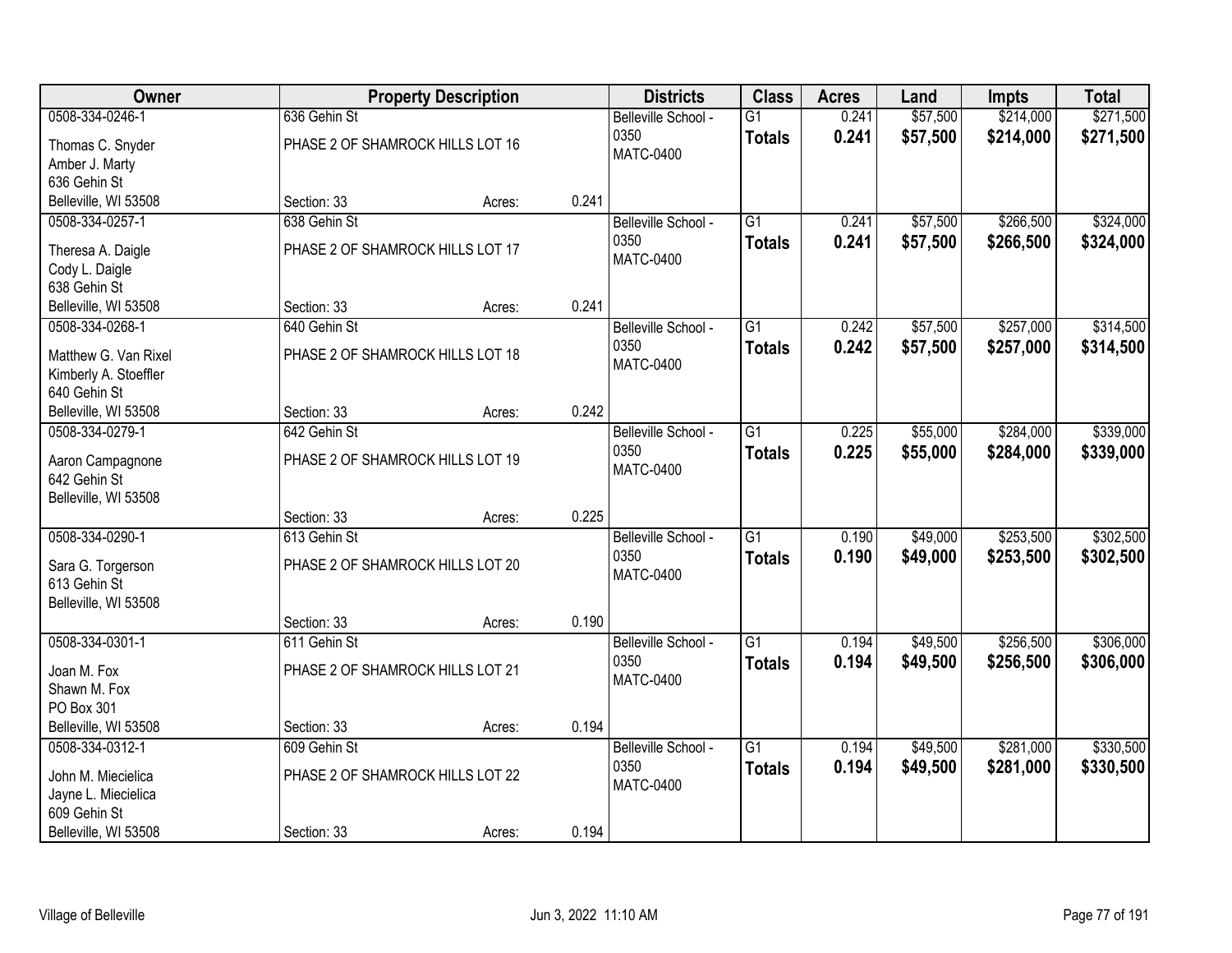| Owner                 |                                  | <b>Property Description</b> |       | <b>Districts</b>    | <b>Class</b>    | <b>Acres</b> | Land     | <b>Impts</b>    | <b>Total</b> |
|-----------------------|----------------------------------|-----------------------------|-------|---------------------|-----------------|--------------|----------|-----------------|--------------|
| 0508-334-0323-1       | 607 Gehin St                     |                             |       | Belleville School - | $\overline{G1}$ | 0.201        | \$50,500 | \$263,500       | \$314,000    |
| Bryan T. Johnson      | PHASE 2 OF SHAMROCK HILLS LOT 23 |                             |       | 0350                | <b>Totals</b>   | 0.201        | \$50,500 | \$263,500       | \$314,000    |
| Christina Frank       |                                  |                             |       | <b>MATC-0400</b>    |                 |              |          |                 |              |
| 607 Gehin St          |                                  |                             |       |                     |                 |              |          |                 |              |
| Belleville, WI 53508  | Section: 33                      | Acres:                      | 0.201 |                     |                 |              |          |                 |              |
| 0508-334-0334-1       | 605 Gehin St                     |                             |       | Belleville School - | $\overline{G1}$ | 0.222        | \$54,500 | \$254,000       | \$308,500    |
| <b>Timothy Prawat</b> | PHASE 2 OF SHAMROCK HILLS LOT 24 |                             |       | 0350                | <b>Totals</b>   | 0.222        | \$54,500 | \$254,000       | \$308,500    |
| Lori J. Prawat        |                                  |                             |       | <b>MATC-0400</b>    |                 |              |          |                 |              |
| 605 Gehin St          |                                  |                             |       |                     |                 |              |          |                 |              |
| Belleville, WI 53508  | Section: 33                      | Acres:                      | 0.222 |                     |                 |              |          |                 |              |
| 0508-334-0345-1       |                                  |                             |       | Belleville School - | G4              | 0.202        | \$100    | \$0             | \$100        |
| Donald J Cosgrove LLC | PHASE 2 OF SHAMROCK HILLS LOT 25 |                             |       | 0350                | <b>Totals</b>   | 0.202        | \$100    | \$0             | \$100        |
| 3837 Cosgrove Dr      |                                  |                             |       | <b>MATC-0400</b>    |                 |              |          |                 |              |
| Madison, WI 53719     |                                  |                             |       |                     |                 |              |          |                 |              |
|                       | Section: 33                      | Acres:                      | 0.202 |                     |                 |              |          |                 |              |
| 0508-334-0356-1       |                                  |                             |       | Belleville School - | $\overline{G4}$ | 0.186        | \$100    | \$0             | \$100        |
| Donald J Cosgrove LLC | PHASE 2 OF SHAMROCK HILLS LOT 26 |                             |       | 0350                | <b>Totals</b>   | 0.186        | \$100    | \$0             | \$100        |
| 3837 Cosgrove Dr      |                                  |                             |       | <b>MATC-0400</b>    |                 |              |          |                 |              |
| Madison, WI 53719     |                                  |                             |       |                     |                 |              |          |                 |              |
|                       | Section: 33                      | Acres:                      | 0.186 |                     |                 |              |          |                 |              |
| 0508-334-0367-1       |                                  |                             |       | Belleville School - | $\overline{G4}$ | 0.170        | \$100    | $\overline{60}$ | \$100        |
| Donald J Cosgrove LLC | PHASE 2 OF SHAMROCK HILLS LOT 27 |                             |       | 0350                | <b>Totals</b>   | 0.170        | \$100    | \$0             | \$100        |
| 3837 Cosgrove Dr      |                                  |                             |       | <b>MATC-0400</b>    |                 |              |          |                 |              |
| Madison, WI 53719     |                                  |                             |       |                     |                 |              |          |                 |              |
|                       | Section: 33                      | Acres:                      | 0.170 |                     |                 |              |          |                 |              |
| 0508-334-0378-1       |                                  |                             |       | Belleville School - | $\overline{G4}$ | 0.169        | \$100    | $\sqrt{6}$      | \$100        |
| Donald J Cosgrove LLC | PHASE 2 OF SHAMROCK HILLS LOT 28 |                             |       | 0350                | <b>Totals</b>   | 0.169        | \$100    | \$0             | \$100        |
| 3837 Cosgrove Dr      |                                  |                             |       | <b>MATC-0400</b>    |                 |              |          |                 |              |
| Madison, WI 53719     |                                  |                             |       |                     |                 |              |          |                 |              |
|                       | Section: 33                      | Acres:                      | 0.169 |                     |                 |              |          |                 |              |
| 0508-334-0389-1       |                                  |                             |       | Belleville School - | $\overline{G4}$ | 0.169        | \$100    | $\overline{50}$ | \$100        |
| Donald J Cosgrove LLC | PHASE 2 OF SHAMROCK HILLS LOT 29 |                             |       | 0350                | <b>Totals</b>   | 0.169        | \$100    | \$0             | \$100        |
| 3837 Cosgrove Dr      |                                  |                             |       | <b>MATC-0400</b>    |                 |              |          |                 |              |
| Madison, WI 53719     |                                  |                             |       |                     |                 |              |          |                 |              |
|                       | Section: 33                      | Acres:                      | 0.169 |                     |                 |              |          |                 |              |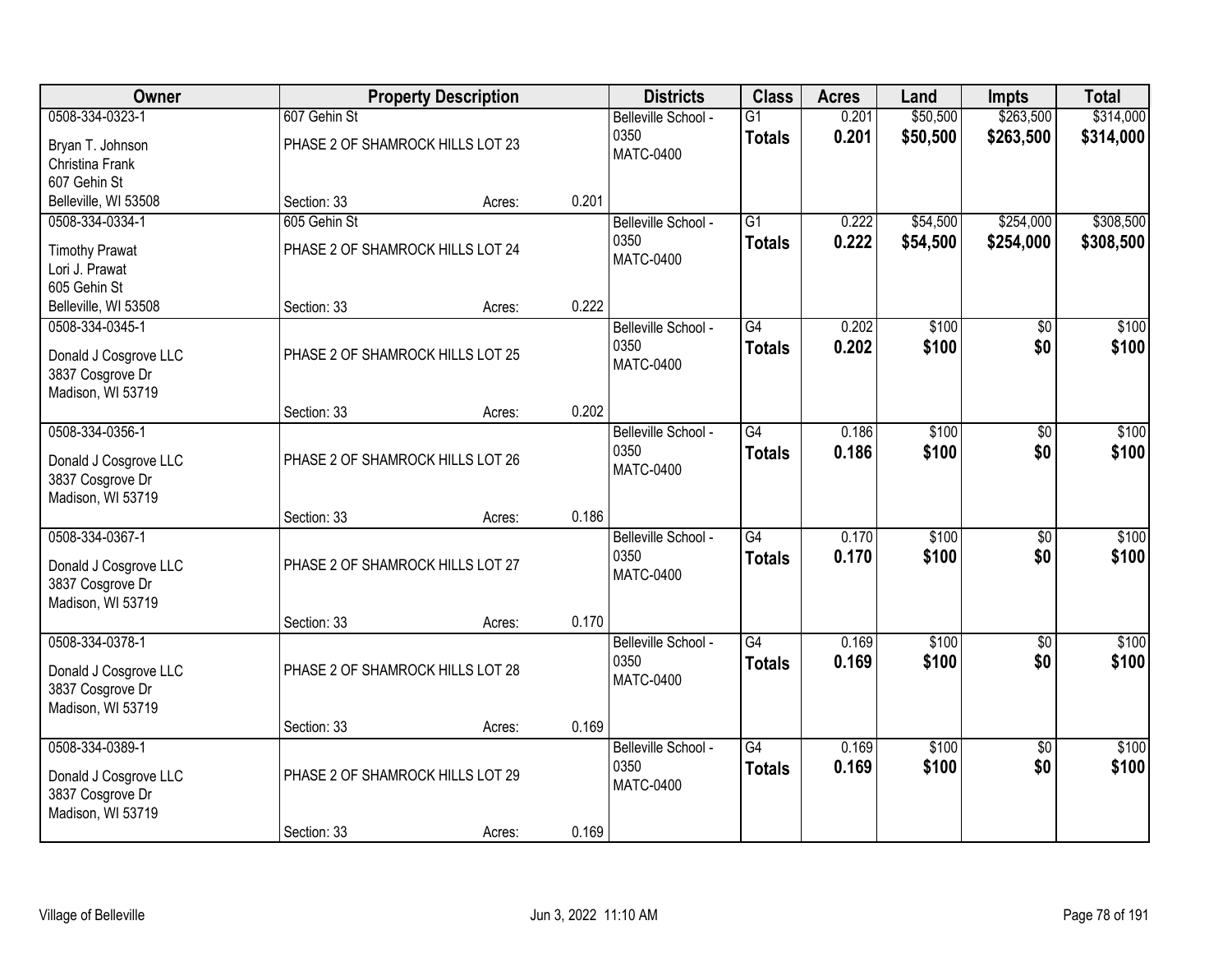| Owner                                                                             |                                                 | <b>Property Description</b> |       | <b>Districts</b>                                | <b>Class</b>                     | <b>Acres</b>   | Land           | <b>Impts</b>           | <b>Total</b>   |
|-----------------------------------------------------------------------------------|-------------------------------------------------|-----------------------------|-------|-------------------------------------------------|----------------------------------|----------------|----------------|------------------------|----------------|
| 0508-334-0400-1<br>Donald J Cosgrove LLC<br>3837 Cosgrove Dr<br>Madison, WI 53719 | PHASE 2 OF SHAMROCK HILLS LOT 30                |                             |       | Belleville School -<br>0350<br><b>MATC-0400</b> | $\overline{G4}$<br><b>Totals</b> | 0.171<br>0.171 | \$100<br>\$100 | $\overline{50}$<br>\$0 | \$100<br>\$100 |
|                                                                                   | Section: 33                                     | Acres:                      | 0.171 |                                                 |                                  |                |                |                        |                |
| 0508-334-0411-1<br>Donald J Cosgrove LLC<br>3837 Cosgrove Dr<br>Madison, WI 53719 | PHASE 2 OF SHAMROCK HILLS LOT 31                |                             |       | Belleville School -<br>0350<br><b>MATC-0400</b> | G4<br><b>Totals</b>              | 0.186<br>0.186 | \$100<br>\$100 | $\overline{50}$<br>\$0 | \$100<br>\$100 |
| 0508-334-0422-1                                                                   | Section: 33                                     | Acres:                      | 0.186 | Belleville School -                             | G4                               | 0.209          | \$100          | \$0                    | \$100          |
| Donald J Cosgrove LLC<br>3837 Cosgrove Dr<br>Madison, WI 53719                    | PHASE 2 OF SHAMROCK HILLS LOT 32                |                             |       | 0350<br><b>MATC-0400</b>                        | <b>Totals</b>                    | 0.209          | \$100          | \$0                    | \$100          |
|                                                                                   | Section: 33                                     | Acres:                      | 0.209 |                                                 |                                  |                |                |                        |                |
| 0508-334-0433-1<br>Donald J Cosgrove LLC<br>3837 Cosgrove Dr<br>Madison, WI 53719 | PHASE 2 OF SHAMROCK HILLS LOT 33                |                             |       | Belleville School -<br>0350<br><b>MATC-0400</b> | $\overline{G4}$<br><b>Totals</b> | 0.185<br>0.185 | \$100<br>\$100 | \$0<br>\$0             | \$100<br>\$100 |
|                                                                                   | Section: 33                                     | Acres:                      | 0.185 |                                                 |                                  |                |                |                        |                |
| 0508-334-0444-1<br>Donald J Cosgrove LLC<br>3837 Cosgrove Dr<br>Madison, WI 53719 | PHASE 2 OF SHAMROCK HILLS LOT 34                |                             |       | Belleville School -<br>0350<br><b>MATC-0400</b> | $\overline{G4}$<br><b>Totals</b> | 0.184<br>0.184 | \$100<br>\$100 | $\overline{50}$<br>\$0 | \$100<br>\$100 |
| 0508-334-0455-1                                                                   | Section: 33                                     | Acres:                      | 0.184 | Belleville School -                             | $\overline{G4}$                  | 0.234          | \$100          | \$0                    | \$100          |
| Donald J Cosgrove LLC<br>3837 Cosgrove Dr<br>Madison, WI 53719                    | PHASE 2 OF SHAMROCK HILLS LOT 35                |                             |       | 0350<br><b>MATC-0400</b>                        | <b>Totals</b>                    | 0.234          | \$100          | \$0                    | \$100          |
|                                                                                   | Section: 33                                     | Acres:                      | 0.234 |                                                 |                                  |                |                |                        |                |
| 0508-334-0466-1<br>Donald J Cosgrove LLC<br>3837 Cosgrove Dr<br>Madison, WI 53719 | PHASE 2 OF SHAMROCK HILLS LOT 36<br>Section: 33 |                             | 0.193 | Belleville School -<br>0350<br><b>MATC-0400</b> | G4<br><b>Totals</b>              | 0.193<br>0.193 | \$100<br>\$100 | $\overline{50}$<br>\$0 | \$100<br>\$100 |
|                                                                                   |                                                 | Acres:                      |       |                                                 |                                  |                |                |                        |                |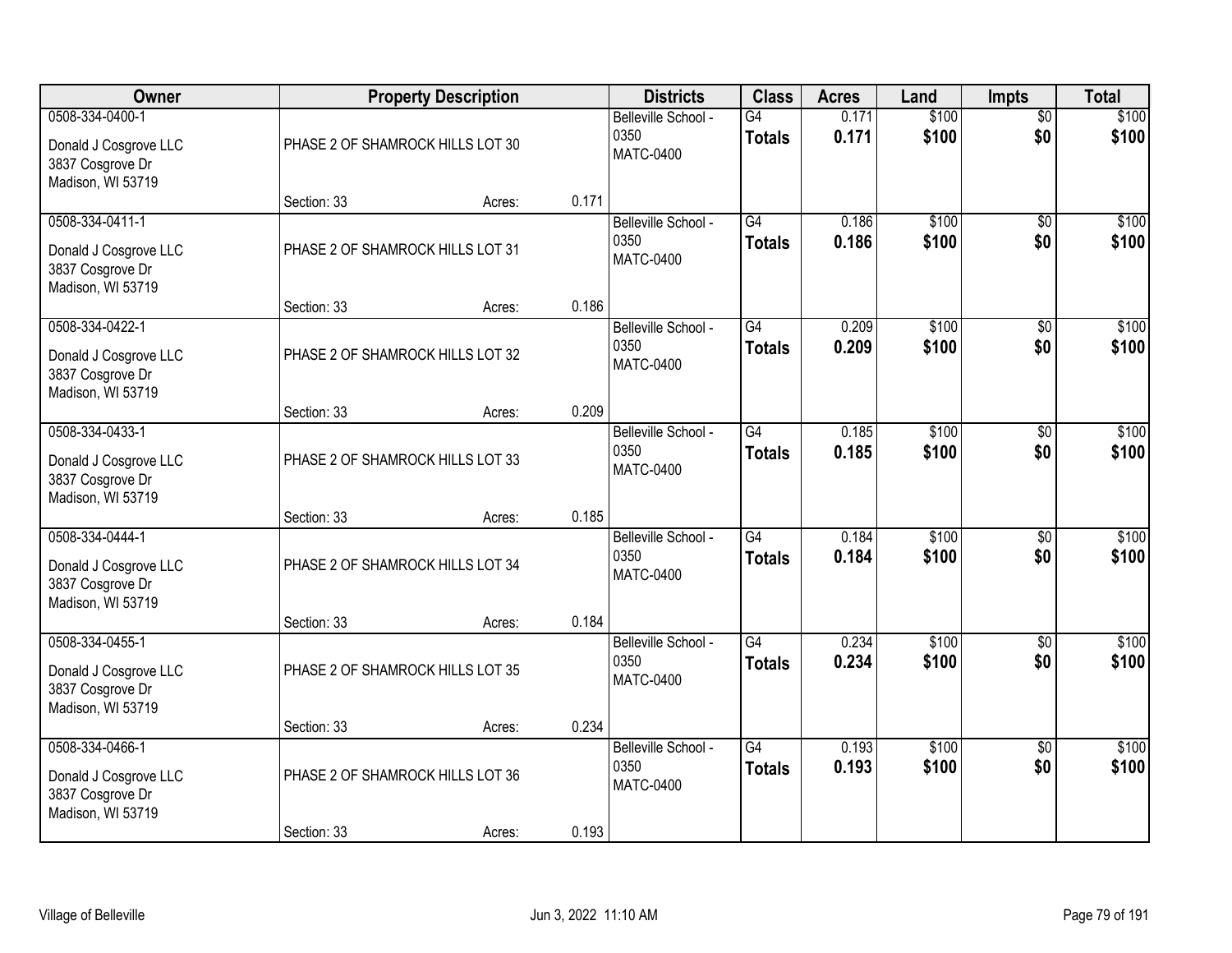| Owner                                                                             |                                                                | <b>Property Description</b> |       | <b>Districts</b>                                | <b>Class</b>                     | <b>Acres</b>   | Land           | Impts                  | <b>Total</b>   |
|-----------------------------------------------------------------------------------|----------------------------------------------------------------|-----------------------------|-------|-------------------------------------------------|----------------------------------|----------------|----------------|------------------------|----------------|
| 0508-334-0477-1<br>Donald J Cosgrove LLC<br>3837 Cosgrove Dr<br>Madison, WI 53719 | PHASE 2 OF SHAMROCK HILLS LOT 37                               |                             |       | Belleville School -<br>0350<br><b>MATC-0400</b> | G4<br><b>Totals</b>              | 0.193<br>0.193 | \$100<br>\$100 | $\overline{50}$<br>\$0 | \$100<br>\$100 |
|                                                                                   | Section: 33                                                    | Acres:                      | 0.193 |                                                 |                                  |                |                |                        |                |
| 0508-334-0488-1<br>Donald J Cosgrove LLC<br>3837 Cosgrove Dr<br>Madison, WI 53719 | PHASE 2 OF SHAMROCK HILLS LOT 38                               |                             |       | Belleville School -<br>0350<br><b>MATC-0400</b> | G4<br><b>Totals</b>              | 0.193<br>0.193 | \$100<br>\$100 | $\overline{50}$<br>\$0 | \$100<br>\$100 |
| 0508-334-0499-1                                                                   | Section: 33                                                    | Acres:                      | 0.193 | Belleville School -                             | G4                               | 0.371          | \$100          | \$0                    | \$100          |
| Donald J Cosgrove LLC<br>3837 Cosgrove Dr<br>Madison, WI 53719                    | PHASE 2 OF SHAMROCK HILLS LOT 39                               |                             |       | 0350<br>MATC-0400                               | <b>Totals</b>                    | 0.371          | \$100          | \$0                    | \$100          |
|                                                                                   | Section: 33                                                    | Acres:                      | 0.371 |                                                 |                                  |                |                |                        |                |
| 0508-334-0510-1<br>Donald J Cosgrove LLC<br>3837 Cosgrove Dr<br>Madison, WI 53719 | PHASE 2 OF SHAMROCK HILLS LOT 40                               |                             |       | Belleville School -<br>0350<br><b>MATC-0400</b> | $\overline{G4}$<br><b>Totals</b> | 1.065<br>1.065 | \$300<br>\$300 | \$0<br>\$0             | \$300<br>\$300 |
|                                                                                   | Section: 33                                                    | Acres:                      | 1.065 |                                                 |                                  |                |                |                        |                |
| 0508-334-0521-1<br>Donald J Cosgrove LLC<br>3837 Cosgrove Dr<br>Madison, WI 53719 | PHASE 2 OF SHAMROCK HILLS LOT 41                               |                             |       | Belleville School -<br>0350<br>MATC-0400        | $\overline{G4}$<br><b>Totals</b> | 0.193<br>0.193 | \$100<br>\$100 | $\overline{50}$<br>\$0 | \$100<br>\$100 |
| 0508-334-0532-1                                                                   | Section: 33                                                    | Acres:                      | 0.193 | Belleville School -                             | $\overline{G4}$                  | 0.189          | \$100          | $\overline{50}$        | \$100          |
| Donald J Cosgrove LLC<br>3837 Cosgrove Dr<br>Madison, WI 53719                    | PHASE 2 OF SHAMROCK HILLS LOT 42                               |                             |       | 0350<br><b>MATC-0400</b>                        | <b>Totals</b>                    | 0.189          | \$100          | \$0                    | \$100          |
|                                                                                   | Section: 33                                                    | Acres:                      | 0.189 |                                                 |                                  |                |                |                        |                |
| 0508-334-0543-1<br>Donald J Cosgrove LLC<br>3837 Cosgrove Dr<br>Madison, WI 53719 | Callahan Dr<br>PHASE 2 OF SHAMROCK HILLS LOT 43<br>Section: 33 | Acres:                      | 0.194 | Belleville School -<br>0350<br><b>MATC-0400</b> | $\overline{G4}$<br><b>Totals</b> | 0.194<br>0.194 | \$100<br>\$100 | $\overline{50}$<br>\$0 | \$100<br>\$100 |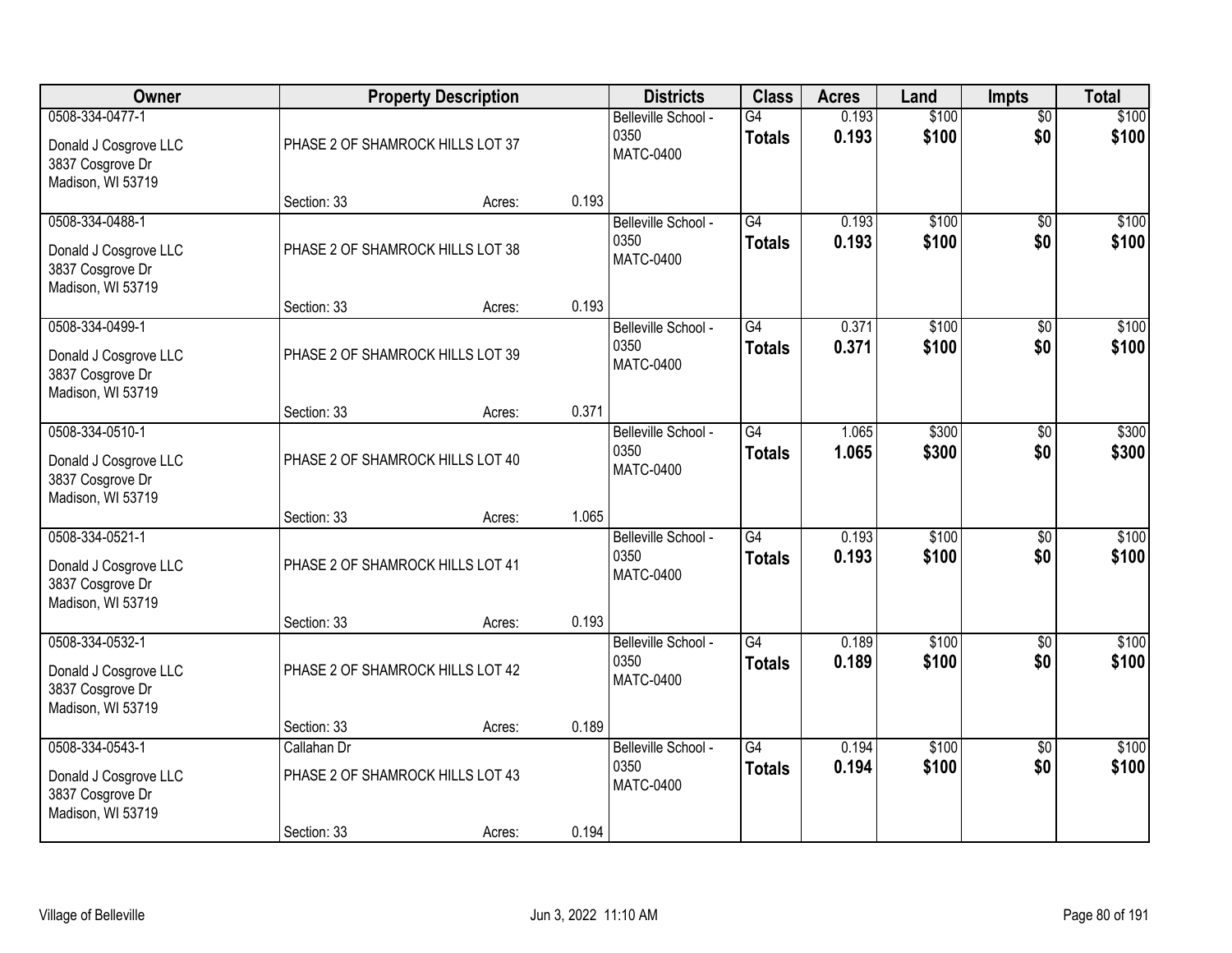| Owner                                                          |                                  | <b>Property Description</b> |       | <b>Districts</b>         | <b>Class</b>    | <b>Acres</b> | Land  | <b>Impts</b>    | <b>Total</b> |
|----------------------------------------------------------------|----------------------------------|-----------------------------|-------|--------------------------|-----------------|--------------|-------|-----------------|--------------|
| 0508-334-0554-1                                                | Callahan Dr                      |                             |       | Belleville School -      | G4              | 0.194        | \$100 | $\overline{50}$ | \$100        |
| Donald J Cosgrove LLC<br>3837 Cosgrove Dr<br>Madison, WI 53719 | PHASE 2 OF SHAMROCK HILLS LOT 44 |                             |       | 0350<br><b>MATC-0400</b> | <b>Totals</b>   | 0.194        | \$100 | \$0             | \$100        |
|                                                                | Section: 33                      | Acres:                      | 0.194 |                          |                 |              |       |                 |              |
| 0508-334-0565-1                                                | Callahan Dr                      |                             |       | Belleville School -      | $\overline{G4}$ | 0.195        | \$100 | $\overline{50}$ | \$100        |
| Donald J Cosgrove LLC<br>3837 Cosgrove Dr<br>Madison, WI 53719 | PHASE 2 OF SHAMROCK HILLS LOT 45 |                             |       | 0350<br><b>MATC-0400</b> | <b>Totals</b>   | 0.195        | \$100 | \$0             | \$100        |
|                                                                | Section: 33                      | Acres:                      | 0.195 |                          |                 |              |       |                 |              |
| 0508-334-0576-1                                                | Callahan Dr                      |                             |       | Belleville School -      | $\overline{G4}$ | 0.195        | \$100 | \$0             | \$100        |
| Donald J Cosgrove LLC<br>3837 Cosgrove Dr<br>Madison, WI 53719 | PHASE 2 OF SHAMROCK HILLS LOT 46 |                             |       | 0350<br><b>MATC-0400</b> | <b>Totals</b>   | 0.195        | \$100 | \$0             | \$100        |
|                                                                | Section: 33                      | Acres:                      | 0.195 |                          |                 |              |       |                 |              |
| 0508-334-0587-1                                                | Callahan Dr                      |                             |       | Belleville School -      | $\overline{G4}$ | 0.195        | \$100 | \$0             | \$100        |
| Donald J Cosgrove LLC<br>3837 Cosgrove Dr<br>Madison, WI 53719 | PHASE 2 OF SHAMROCK HILLS LOT 47 |                             |       | 0350<br><b>MATC-0400</b> | <b>Totals</b>   | 0.195        | \$100 | \$0             | \$100        |
|                                                                | Section: 33                      | Acres:                      | 0.195 |                          |                 |              |       |                 |              |
| 0508-334-0598-1                                                | Callahan Dr                      |                             |       | Belleville School -      | $\overline{G4}$ | 0.195        | \$100 | \$0             | \$100        |
| Donald J Cosgrove LLC<br>3837 Cosgrove Dr<br>Madison, WI 53719 | PHASE 2 OF SHAMROCK HILLS LOT 48 |                             |       | 0350<br><b>MATC-0400</b> | <b>Totals</b>   | 0.195        | \$100 | \$0             | \$100        |
|                                                                | Section: 33                      | Acres:                      | 0.195 |                          |                 |              |       |                 |              |
| 0508-334-0609-1                                                | Callahan Dr                      |                             |       | Belleville School -      | $\overline{G4}$ | 0.238        | \$100 | $\overline{30}$ | \$100        |
| Donald J Cosgrove LLC<br>3837 Cosgrove Dr<br>Madison, WI 53719 | PHASE 2 OF SHAMROCK HILLS LOT 49 |                             |       | 0350<br><b>MATC-0400</b> | <b>Totals</b>   | 0.238        | \$100 | \$0             | \$100        |
|                                                                | Section: 33                      | Acres:                      | 0.238 |                          |                 |              |       |                 |              |
| 0508-334-0620-1                                                | Callahan Dr                      |                             |       | Belleville School -      | $\overline{G4}$ | 0.196        | \$100 | $\overline{50}$ | \$100        |
| Donald J Cosgrove LLC<br>3837 Cosgrove Dr<br>Madison, WI 53719 | PHASE 2 OF SHAMROCK HILLS LOT 50 |                             |       | 0350<br><b>MATC-0400</b> | <b>Totals</b>   | 0.196        | \$100 | \$0             | \$100        |
|                                                                | Section: 33                      | Acres:                      | 0.196 |                          |                 |              |       |                 |              |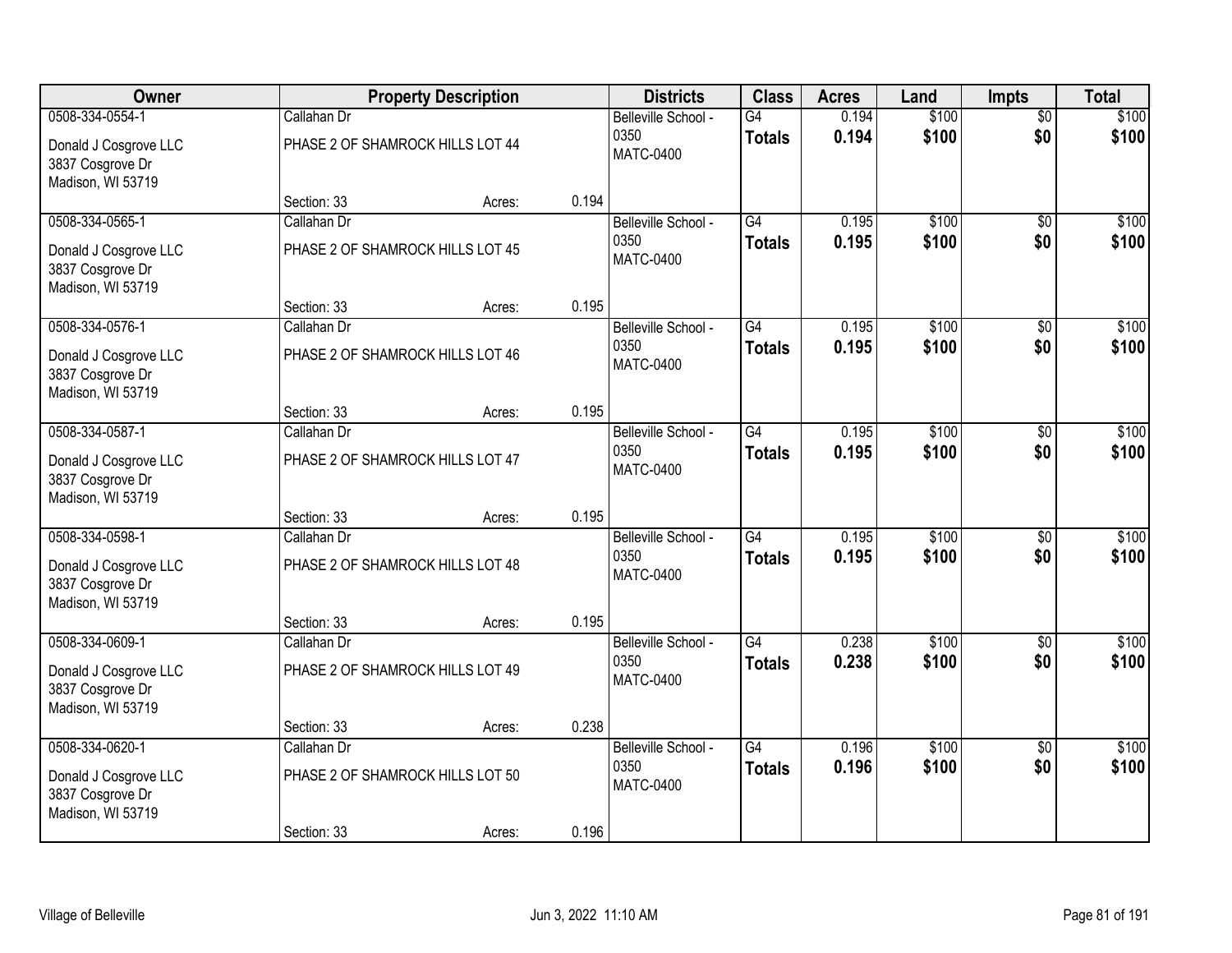| Owner                                                          |                                               | <b>Property Description</b> |       | <b>Districts</b>            | <b>Class</b>                     | <b>Acres</b>   | Land           | <b>Impts</b>           | <b>Total</b>   |
|----------------------------------------------------------------|-----------------------------------------------|-----------------------------|-------|-----------------------------|----------------------------------|----------------|----------------|------------------------|----------------|
| 0508-334-0643-1<br>Donald J Cosgrove LLC                       | James Ave<br>PHASE 2 OF SHAMROCK HILLS LOT 83 |                             |       | Belleville School -<br>0350 | $\overline{G4}$<br><b>Totals</b> | 0.293<br>0.293 | \$100<br>\$100 | $\overline{50}$<br>\$0 | \$100<br>\$100 |
| 3837 Cosgrove Dr<br>Madison, WI 53719                          |                                               |                             |       | <b>MATC-0400</b>            |                                  |                |                |                        |                |
|                                                                | Section: 33                                   | Acres:                      | 0.293 |                             |                                  |                |                |                        |                |
| 0508-334-0654-1                                                | James Ave                                     |                             |       | Belleville School -         | G4                               | 0.243          | \$100          | $\overline{50}$        | \$100          |
| Donald J Cosgrove LLC<br>3837 Cosgrove Dr<br>Madison, WI 53719 | PHASE 2 OF SHAMROCK HILLS LOT 84              |                             |       | 0350<br><b>MATC-0400</b>    | <b>Totals</b>                    | 0.243          | \$100          | \$0                    | \$100          |
|                                                                | Section: 33                                   | Acres:                      | 0.243 |                             |                                  |                |                |                        |                |
| 0508-334-0665-1                                                | James Ave                                     |                             |       | Belleville School -         | G4                               | 0.215          | \$100          | \$0                    | \$100          |
| Donald J Cosgrove LLC<br>3837 Cosgrove Dr<br>Madison, WI 53719 | PHASE 2 OF SHAMROCK HILLS LOT 85              |                             |       | 0350<br><b>MATC-0400</b>    | <b>Totals</b>                    | 0.215          | \$100          | \$0                    | \$100          |
|                                                                | Section: 33                                   | Acres:                      | 0.215 |                             |                                  |                |                |                        |                |
| 0508-334-0676-1                                                | James Ave                                     |                             |       | Belleville School -         | $\overline{G4}$                  | 0.247          | \$100          | \$0                    | \$100          |
| Donald J Cosgrove LLC<br>3837 Cosgrove Dr<br>Madison, WI 53719 | PHASE 2 OF SHAMROCK HILLS LOT 86              |                             |       | 0350<br><b>MATC-0400</b>    | <b>Totals</b>                    | 0.247          | \$100          | \$0                    | \$100          |
|                                                                | Section: 33                                   | Acres:                      | 0.247 |                             |                                  |                |                |                        |                |
| 0508-334-0687-1                                                | Erin St                                       |                             |       | Belleville School -         | $\overline{G4}$                  | 0.272          | \$100          | $\overline{30}$        | \$100          |
| Donald J Cosgrove LLC                                          | PHASE 2 OF SHAMROCK HILLS LOT 87              |                             |       | 0350                        | <b>Totals</b>                    | 0.272          | \$100          | \$0                    | \$100          |
| 3837 Cosgrove Dr                                               |                                               |                             |       | <b>MATC-0400</b>            |                                  |                |                |                        |                |
| Madison, WI 53719                                              |                                               |                             |       |                             |                                  |                |                |                        |                |
|                                                                | Section: 33                                   | Acres:                      | 0.272 |                             |                                  |                |                |                        |                |
| 0508-334-0698-1                                                | Erin St                                       |                             |       | Belleville School -         | G4                               | 0.169          | \$100          | $\overline{50}$        | \$100          |
| Donald J Cosgrove LLC<br>3837 Cosgrove Dr<br>Madison, WI 53719 | PHASE 2 OF SHAMROCK HILLS LOT 88              |                             |       | 0350<br><b>MATC-0400</b>    | <b>Totals</b>                    | 0.169          | \$100          | \$0                    | \$100          |
|                                                                | Section: 33                                   | Acres:                      | 0.169 |                             |                                  |                |                |                        |                |
| 0508-334-0709-1                                                | Erin St                                       |                             |       | Belleville School -         | $\overline{G4}$                  | 0.169          | \$100          | $\overline{50}$        | \$100          |
| Donald J Cosgrove LLC<br>3837 Cosgrove Dr<br>Madison, WI 53719 | PHASE 2 OF SHAMROCK HILLS LOT 89              |                             |       | 0350<br><b>MATC-0400</b>    | <b>Totals</b>                    | 0.169          | \$100          | \$0                    | \$100          |
|                                                                | Section: 33                                   | Acres:                      | 0.169 |                             |                                  |                |                |                        |                |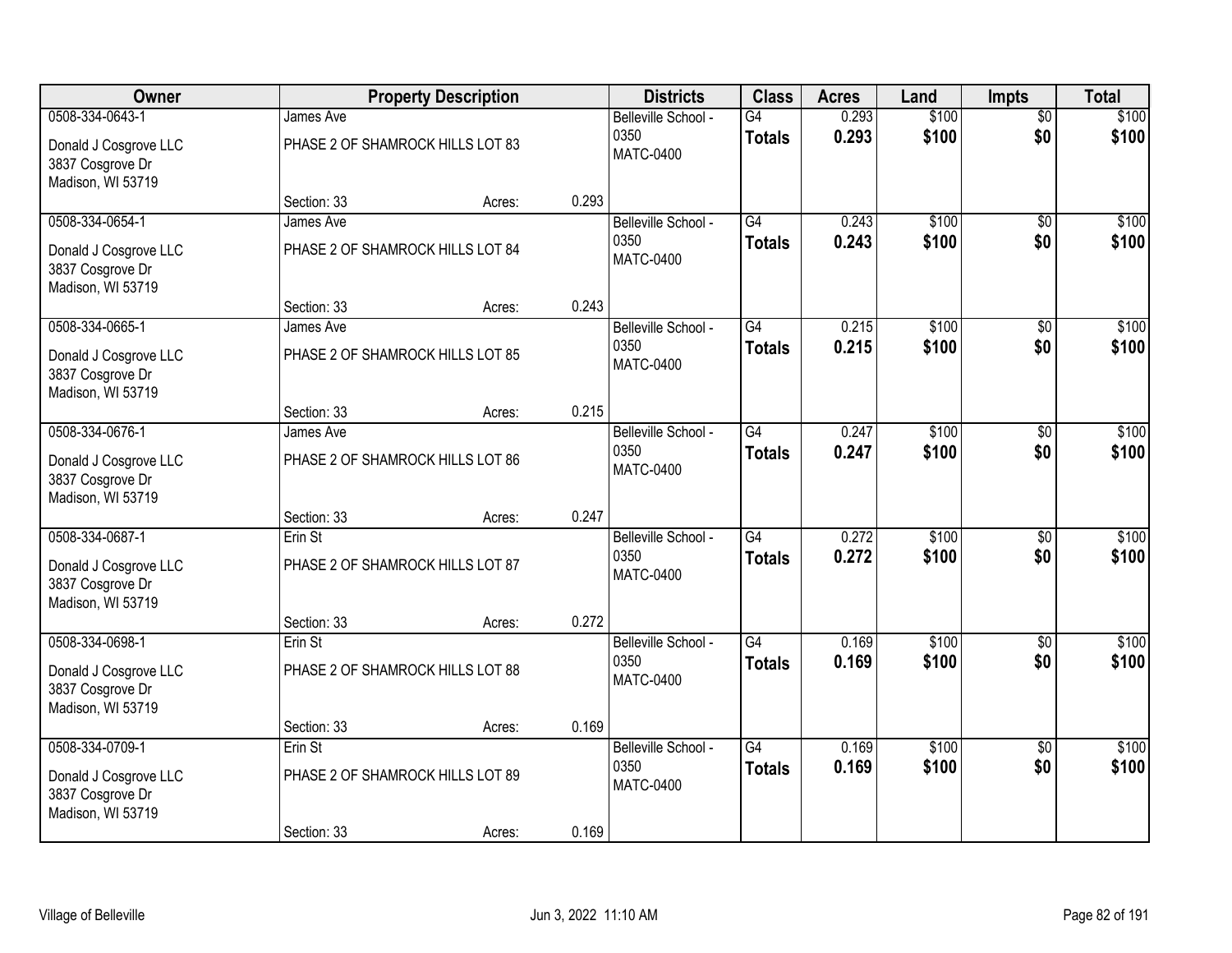| Owner                                                          |                                  | <b>Property Description</b>              |       | <b>Districts</b>            | <b>Class</b>        | <b>Acres</b>   | Land           | <b>Impts</b>           | <b>Total</b>   |
|----------------------------------------------------------------|----------------------------------|------------------------------------------|-------|-----------------------------|---------------------|----------------|----------------|------------------------|----------------|
| 0508-334-0720-1                                                | Erin St                          |                                          |       | Belleville School -<br>0350 | G4<br><b>Totals</b> | 0.169<br>0.169 | \$100<br>\$100 | $\overline{50}$<br>\$0 | \$100<br>\$100 |
| Donald J Cosgrove LLC<br>3837 Cosgrove Dr<br>Madison, WI 53719 | PHASE 2 OF SHAMROCK HILLS LOT 90 |                                          |       | <b>MATC-0400</b>            |                     |                |                |                        |                |
|                                                                | Section: 33                      | Acres:                                   | 0.169 |                             |                     |                |                |                        |                |
| 0508-334-0731-1                                                | Erin St                          |                                          |       | Belleville School -         | G4                  | 0.169          | \$100          | \$0                    | \$100          |
| Donald J Cosgrove LLC<br>3837 Cosgrove Dr<br>Madison, WI 53719 | PHASE 2 OF SHAMROCK HILLS LOT 91 |                                          |       | 0350<br><b>MATC-0400</b>    | <b>Totals</b>       | 0.169          | \$100          | \$0                    | \$100          |
|                                                                | Section: 33                      | Acres:                                   | 0.169 |                             |                     |                |                |                        |                |
| 0508-334-0742-1                                                | Erin St                          |                                          |       | Belleville School -         | $\overline{G4}$     | 0.169          | \$100          | \$0                    | \$100          |
| Donald J Cosgrove LLC<br>3837 Cosgrove Dr<br>Madison, WI 53719 | PHASE 2 OF SHAMROCK HILLS LOT 92 |                                          |       | 0350<br><b>MATC-0400</b>    | <b>Totals</b>       | 0.169          | \$100          | \$0                    | \$100          |
|                                                                | Section: 33                      | Acres:                                   | 0.169 |                             |                     |                |                |                        |                |
| 0508-334-0753-1                                                | Erin St                          |                                          |       | Belleville School -         | $\overline{G4}$     | 0.169          | \$100          | \$0                    | \$100          |
| Donald J Cosgrove LLC<br>3837 Cosgrove Dr<br>Madison, WI 53719 | PHASE 2 OF SHAMROCK HILLS LOT 93 |                                          |       | 0350<br><b>MATC-0400</b>    | <b>Totals</b>       | 0.169          | \$100          | \$0                    | \$100          |
|                                                                | Section: 33                      | Acres:                                   | 0.169 |                             |                     |                |                |                        |                |
| 0508-334-0764-1                                                | Erin St                          |                                          |       | Belleville School -         | $\overline{G4}$     | 0.223          | \$100          | \$0                    | \$100          |
| Donald J Cosgrove LLC                                          |                                  | PHASE 2 OF SHAMROCK HILLS LOT 94 SUBJ TO |       | 0350<br><b>MATC-0400</b>    | <b>Totals</b>       | 0.223          | \$100          | \$0                    | \$100          |
| 3837 Cosgrove Dr<br>Madison, WI 53719                          | PEDESTRIAN WALKWAY ESMT          |                                          |       |                             |                     |                |                |                        |                |
|                                                                | Section: 33                      | Acres:                                   | 0.223 |                             |                     |                |                |                        |                |
| 0508-334-0775-1                                                | Erin St                          |                                          |       | Belleville School -         | G4                  | 0.169          | \$100          | \$0                    | \$100          |
| Donald J Cosgrove LLC<br>3837 Cosgrove Dr<br>Madison, WI 53719 | PEDESTRIAN WALKWAY ESMT          | PHASE 2 OF SHAMROCK HILLS LOT 95 SUBJ TO |       | 0350<br><b>MATC-0400</b>    | <b>Totals</b>       | 0.169          | \$100          | \$0                    | \$100          |
|                                                                | Section: 33                      | Acres:                                   | 0.169 |                             |                     |                |                |                        |                |
| 0508-334-0786-1                                                | Erin St                          |                                          |       | Belleville School -         | G4                  | 0.169          | \$100          | $\overline{50}$        | \$100          |
| Donald J Cosgrove LLC<br>3837 Cosgrove Dr<br>Madison, WI 53719 | PHASE 2 OF SHAMROCK HILLS LOT 96 |                                          |       | 0350<br><b>MATC-0400</b>    | <b>Totals</b>       | 0.169          | \$100          | \$0                    | \$100          |
|                                                                | Section: 33                      | Acres:                                   | 0.169 |                             |                     |                |                |                        |                |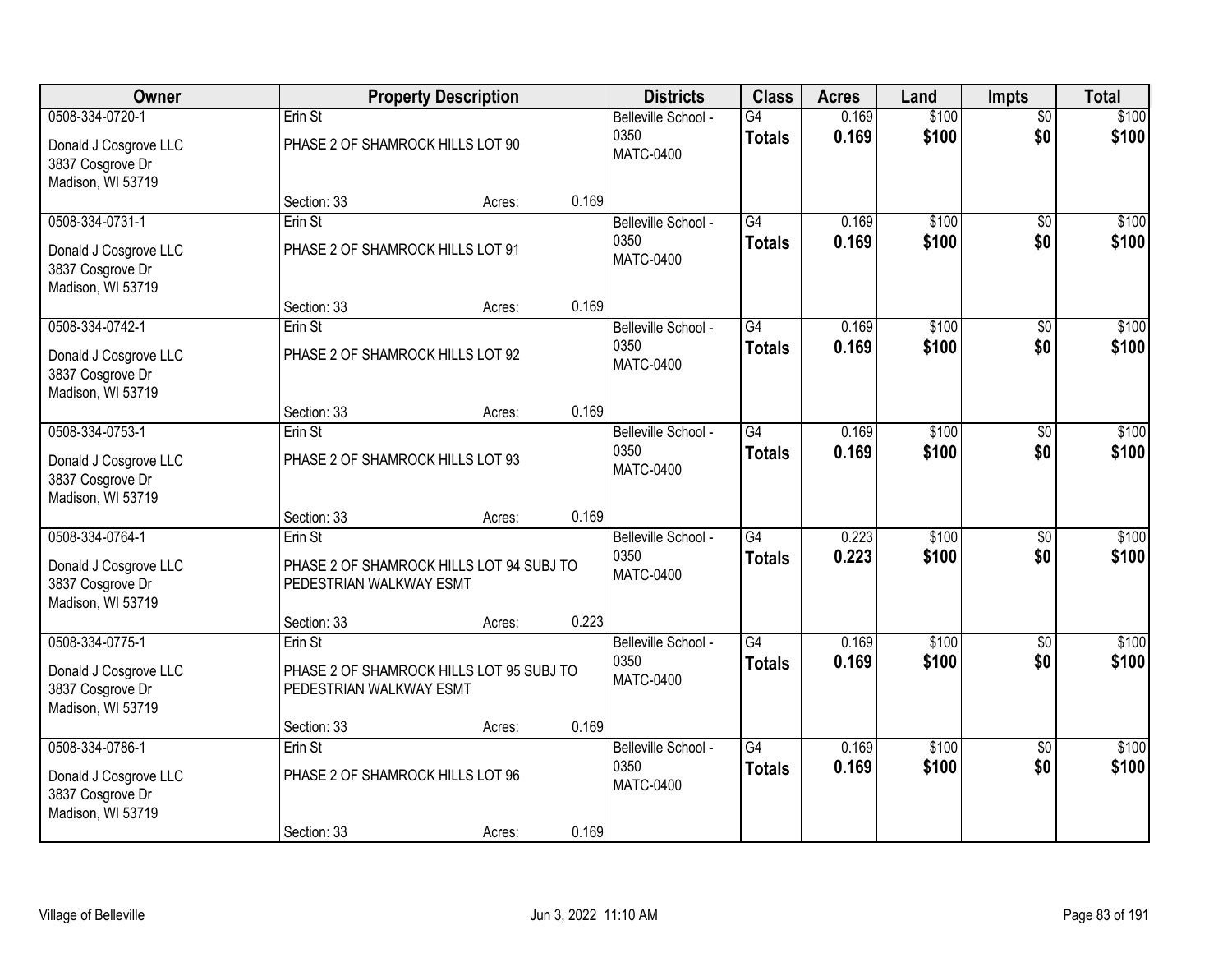| Owner                                                          |                                   | <b>Property Description</b>               |       | <b>Districts</b>            | <b>Class</b>        | <b>Acres</b>   | Land           | <b>Impts</b>           | <b>Total</b>   |
|----------------------------------------------------------------|-----------------------------------|-------------------------------------------|-------|-----------------------------|---------------------|----------------|----------------|------------------------|----------------|
| 0508-334-0797-1                                                | Erin St                           |                                           |       | Belleville School -<br>0350 | G4<br><b>Totals</b> | 0.219<br>0.219 | \$100<br>\$100 | $\overline{50}$<br>\$0 | \$100<br>\$100 |
| Donald J Cosgrove LLC<br>3837 Cosgrove Dr<br>Madison, WI 53719 | PHASE 2 OF SHAMROCK HILLS LOT 97  |                                           |       | <b>MATC-0400</b>            |                     |                |                |                        |                |
|                                                                | Section: 33                       | Acres:                                    | 0.219 |                             |                     |                |                |                        |                |
| 0508-334-0808-1                                                | Callahan Dr                       |                                           |       | Belleville School -         | G4                  | 0.198          | \$100          | $\overline{30}$        | \$100          |
| Donald J Cosgrove LLC<br>3837 Cosgrove Dr<br>Madison, WI 53719 | PHASE 2 OF SHAMROCK HILLS LOT 98  |                                           |       | 0350<br><b>MATC-0400</b>    | <b>Totals</b>       | 0.198          | \$100          | \$0                    | \$100          |
|                                                                | Section: 33                       | Acres:                                    | 0.198 |                             |                     |                |                |                        |                |
| 0508-334-0822-1                                                | Cafferty Cir                      |                                           |       | Belleville School -         | G4                  | 0.205          | \$100          | \$0                    | \$100          |
| Donald J Cosgrove LLC<br>3837 Cosgrove Dr<br>Madison, WI 53719 | PHASE 2 OF SHAMROCK HILLS LOT 122 |                                           |       | 0350<br><b>MATC-0400</b>    | <b>Totals</b>       | 0.205          | \$100          | \$0                    | \$100          |
|                                                                | Section: 33                       | Acres:                                    | 0.205 |                             |                     |                |                |                        |                |
| 0508-334-0833-1                                                | Cafferty Cir                      |                                           |       | Belleville School -         | $\overline{G4}$     | 0.228          | \$100          | \$0                    | \$100          |
| Donald J Cosgrove LLC<br>3837 Cosgrove Dr<br>Madison, WI 53719 | PEDESTRIAN WALKWAY ESMT           | PHASE 2 OF SHAMROCK HILLS LOT 123 SUBJ TO |       | 0350<br><b>MATC-0400</b>    | <b>Totals</b>       | 0.228          | \$100          | \$0                    | \$100          |
|                                                                | Section: 33                       | Acres:                                    | 0.228 |                             |                     |                |                |                        |                |
| 0508-334-0844-1                                                | Cafferty Cir                      |                                           |       | Belleville School -         | $\overline{G4}$     | 0.229          | \$100          | $\overline{30}$        | \$100          |
| Donald J Cosgrove LLC                                          |                                   | PHASE 2 OF SHAMROCK HILLS LOT 124 SUBJ TO |       | 0350                        | <b>Totals</b>       | 0.229          | \$100          | \$0                    | \$100          |
| 3837 Cosgrove Dr<br>Madison, WI 53719                          | PEDESTRIAN WALKWAY ESMT           |                                           |       | <b>MATC-0400</b>            |                     |                |                |                        |                |
|                                                                | Section: 33                       | Acres:                                    | 0.229 |                             |                     |                |                |                        |                |
| 0508-334-0855-1                                                | Cafferty Cir                      |                                           |       | Belleville School -         | $\overline{G4}$     | 0.241          | \$100          | $\overline{50}$        | \$100          |
| Donald J Cosgrove LLC<br>3837 Cosgrove Dr<br>Madison, WI 53719 | PHASE 2 OF SHAMROCK HILLS LOT 125 |                                           |       | 0350<br><b>MATC-0400</b>    | <b>Totals</b>       | 0.241          | \$100          | \$0                    | \$100          |
|                                                                | Section: 33                       | Acres:                                    | 0.241 |                             |                     |                |                |                        |                |
| 0508-334-0866-1                                                | Cafferty Cir                      |                                           |       | Belleville School -         | $\overline{G4}$     | 0.169          | \$100          | $\overline{50}$        | \$100          |
| Donald J Cosgrove LLC<br>3837 Cosgrove Dr<br>Madison, WI 53719 | PHASE 2 OF SHAMROCK HILLS LOT 126 |                                           |       | 0350<br><b>MATC-0400</b>    | <b>Totals</b>       | 0.169          | \$100          | \$0                    | \$100          |
|                                                                | Section: 33                       | Acres:                                    | 0.169 |                             |                     |                |                |                        |                |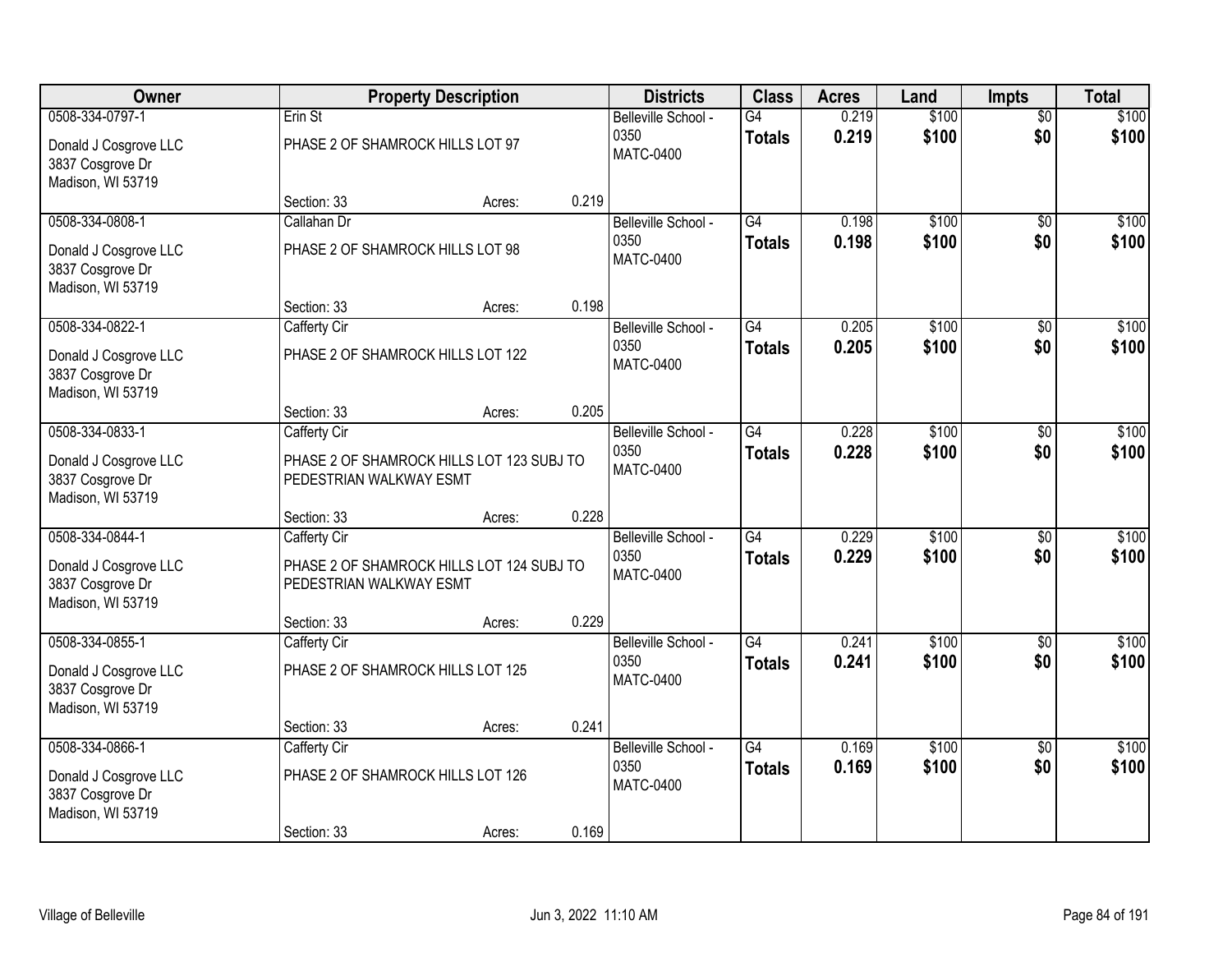| Owner                                                          |                                                   | <b>Property Description</b>                 |       | <b>Districts</b>                                | <b>Class</b>        | <b>Acres</b>   | Land            | <b>Impts</b>           | <b>Total</b>     |
|----------------------------------------------------------------|---------------------------------------------------|---------------------------------------------|-------|-------------------------------------------------|---------------------|----------------|-----------------|------------------------|------------------|
| 0508-334-0877-1<br>Donald J Cosgrove LLC                       | Cafferty Cir<br>PHASE 2 OF SHAMROCK HILLS LOT 127 |                                             |       | Belleville School -<br>0350<br><b>MATC-0400</b> | G4<br><b>Totals</b> | 0.169<br>0.169 | \$100<br>\$100  | $\overline{50}$<br>\$0 | \$100<br>\$100   |
| 3837 Cosgrove Dr<br>Madison, WI 53719                          | Section: 33                                       | Acres:                                      | 0.169 |                                                 |                     |                |                 |                        |                  |
| 0508-334-0888-1                                                | Cafferty Cir                                      |                                             |       | Belleville School -                             | G4                  | 0.170          | \$100           | $\overline{50}$        | \$100            |
| Donald J Cosgrove LLC<br>3837 Cosgrove Dr<br>Madison, WI 53719 | PHASE 2 OF SHAMROCK HILLS LOT 128                 |                                             |       | 0350<br><b>MATC-0400</b>                        | <b>Totals</b>       | 0.170          | \$100           | \$0                    | \$100            |
|                                                                | Section: 33                                       | Acres:                                      | 0.170 |                                                 |                     |                |                 |                        |                  |
| 0508-334-0899-1                                                | Cafferty Cir                                      |                                             |       | Belleville School -                             | $\overline{G4}$     | 0.196          | \$100           | \$0                    | \$100            |
| Donald J Cosgrove LLC<br>3837 Cosgrove Dr<br>Madison, WI 53719 | PHASE 2 OF SHAMROCK HILLS LOT 129                 |                                             |       | 0350<br><b>MATC-0400</b>                        | <b>Totals</b>       | 0.196          | \$100           | \$0                    | \$100            |
|                                                                | Section: 33                                       | Acres:                                      | 0.196 |                                                 |                     |                |                 |                        |                  |
| 0508-334-0910-1                                                | James Ave                                         |                                             |       | Belleville School -                             | $\overline{G4}$     | 0.194          | \$100           | \$0                    | \$100            |
| Donald J Cosgrove LLC<br>3837 Cosgrove Dr<br>Madison, WI 53719 | PHASE 2 OF SHAMROCK HILLS LOT 130                 |                                             |       | 0350<br><b>MATC-0400</b>                        | <b>Totals</b>       | 0.194          | \$100           | \$0                    | \$100            |
|                                                                | Section: 33                                       | Acres:                                      | 0.194 |                                                 |                     |                |                 |                        |                  |
| 0508-334-0921-1                                                | James Ave                                         |                                             |       | Belleville School -                             | $\overline{G4}$     | 0.226          | \$100           | \$0                    | \$100            |
| Donald J Cosgrove LLC<br>3837 Cosgrove Dr<br>Madison, WI 53719 | PHASE 2 OF SHAMROCK HILLS LOT 131                 |                                             |       | 0350<br><b>MATC-0400</b>                        | <b>Totals</b>       | 0.226          | \$100           | \$0                    | \$100            |
|                                                                | Section: 33                                       | Acres:                                      | 0.226 |                                                 |                     |                |                 |                        |                  |
| 0508-334-0950-1                                                | Village Dr                                        |                                             |       | Belleville School -                             | X4                  | 4.161          | $\overline{50}$ | \$0                    | $\overline{\$0}$ |
| Belleville, Village of<br>24 W Main St<br>Belleville, WI 53508 |                                                   | PHASE 2 OF SHAMROCK HILLS LOT OUTLOT 3 PARK |       | 0350<br><b>MATC-0400</b>                        | <b>Totals</b>       | 4.161          | \$0             | \$0                    | \$0              |
|                                                                | Section: 33                                       | Acres:                                      | 4.161 |                                                 |                     |                |                 |                        |                  |
| 0508-334-0975-1                                                | Village Dr                                        |                                             |       | Belleville School -                             | $\overline{X4}$     | 0.519          | $\overline{50}$ | $\overline{50}$        | $\overline{50}$  |
| Belleville, Village of<br>24 W Main St<br>Belleville, WI 53508 |                                                   | PHASE 2 OF SHAMROCK HILLS LOT OUTLOT 4 PARK |       | 0350<br><b>MATC-0400</b>                        | Totals              | 0.519          | \$0             | \$0                    | \$0              |
|                                                                | Section: 33                                       | Acres:                                      | 0.519 |                                                 |                     |                |                 |                        |                  |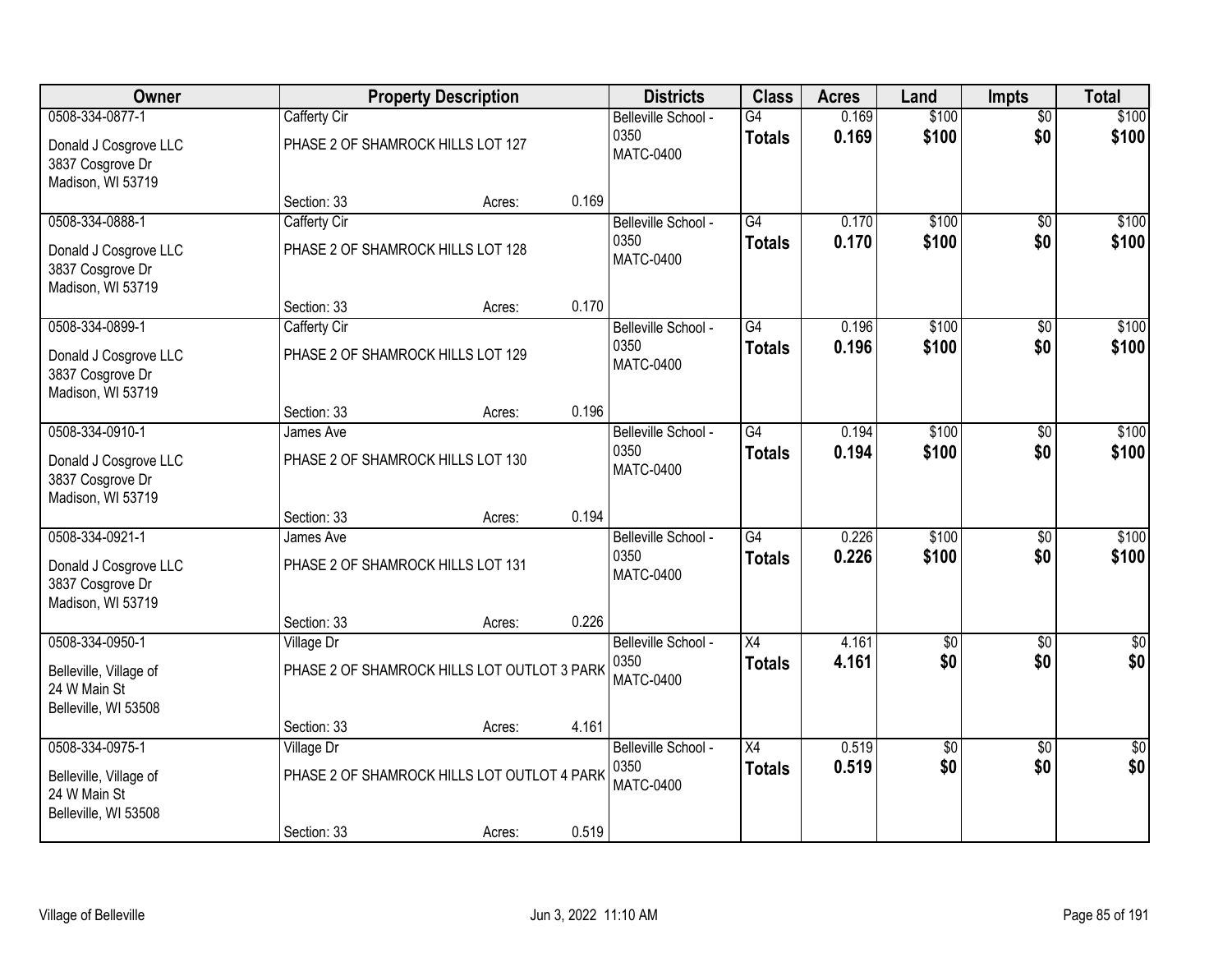| <b>Owner</b>                                                                      |                                                                                  | <b>Property Description</b> |       | <b>Districts</b>                                                | <b>Class</b>                     | <b>Acres</b>   | Land                   | Impts                  | <b>Total</b>           |
|-----------------------------------------------------------------------------------|----------------------------------------------------------------------------------|-----------------------------|-------|-----------------------------------------------------------------|----------------------------------|----------------|------------------------|------------------------|------------------------|
| 0508-334-1001-1<br>Belleville, Village of<br>PO Box 79<br>Belleville, WI 53508    | James Ave<br>PHASE 2 OF SHAMROCK HILLS LOT OUTLOT 5 PARK<br><b>EXC CSM 14446</b> |                             |       | Belleville School -<br>0350<br><b>MATC-0400</b>                 | X4<br><b>Totals</b>              | 0.856<br>0.856 | $\overline{50}$<br>\$0 | $\overline{50}$<br>\$0 | \$0<br>\$0             |
|                                                                                   | Section: 33                                                                      | Acres:                      | 0.000 |                                                                 |                                  |                |                        |                        |                        |
| 0508-334-2500-1<br>Brandon M. Erickson<br>Morgan E. Erickson<br>300 Brett St      | 300 Brett St<br>BAKERS WOODS - PHASE II LOT 60                                   |                             |       | Belleville School -<br>0350<br>TID 3 - 3603<br><b>MATC-0400</b> | $\overline{G1}$<br><b>Totals</b> | 0.244<br>0.244 | \$64,500<br>\$64,500   | \$0<br>\$0             | \$64,500<br>\$64,500   |
| Belleville, WI 53508                                                              | Section: 33                                                                      | Acres:                      | 0.240 |                                                                 |                                  |                |                        |                        |                        |
| 0508-334-2520-1<br>Petry Tr<br>4750 Hiawatha Dr<br>Rockford, IL 61103             | 303 Brett St<br>BAKERS WOODS - PHASE II LOT 70                                   |                             |       | Belleville School -<br>0350<br>TID 3 - 3603<br><b>MATC-0400</b> | G1<br><b>Totals</b>              | 0.194<br>0.194 | \$53,000<br>\$53,000   | $\overline{50}$<br>\$0 | \$53,000<br>\$53,000   |
|                                                                                   | Section: 33                                                                      | Acres:                      | 0.190 |                                                                 |                                  |                |                        |                        |                        |
| 0508-334-2531-1<br>Petry Tr<br>4750 Hiawatha Dr<br>Rockford, IL 61103             | 302 Tori Dr<br>BAKERS WOODS - PHASE II LOT 71                                    |                             |       | Belleville School -<br>0350<br>TID 3 - 3603<br><b>MATC-0400</b> | $\overline{G1}$<br><b>Totals</b> | 0.170<br>0.170 | \$46,500<br>\$46,500   | \$0<br>\$0             | \$46,500<br>\$46,500   |
|                                                                                   | Section: 33                                                                      | Acres:                      | 0.170 |                                                                 |                                  |                |                        |                        |                        |
| 0508-334-2551-1<br>Brian K. Kaetterhenry<br>Katie J. Kaetterhenry<br>301 Tori Dr  | 301 Tori Dr<br>BAKERS WOODS - PHASE II LOT 81 EXC PRT NOT IN<br>TIF <sub>3</sub> |                             |       | Belleville School -<br>0350<br>TID 3 - 3603<br><b>MATC-0400</b> | $\overline{G1}$<br><b>Totals</b> | 0.175<br>0.175 | \$47,500<br>\$47,500   | $\overline{50}$<br>\$0 | \$47,500<br>\$47,500   |
| Belleville, WI 53508                                                              | Section: 33                                                                      | Acres:                      | 0.000 |                                                                 |                                  |                |                        |                        |                        |
| 0508-334-2553-1<br>Brian K. Kaetterhenry<br>Katie J. Kaetterhenry<br>301 Tori Dr  | BAKERS WOODS - PHASE II LOT 81 EXC PRT IN TIF 3                                  |                             |       | Belleville School -<br>0350<br><b>MATC-0400</b>                 | $\overline{G1}$<br><b>Totals</b> | 0.029<br>0.029 | \$500<br>\$500         | $\overline{60}$<br>\$0 | \$500<br>\$500         |
| Belleville, WI 53508                                                              | Section: 33                                                                      | Acres:                      | 0.000 |                                                                 |                                  |                |                        |                        |                        |
| 0508-334-2600-1<br>Belleville, Village of<br>24 W Main St<br>Belleville, WI 53508 | BAKERS WOODS - PHASE II OUTLOT 2                                                 |                             |       | Belleville School -<br>0350<br>TID 3 - 3603<br><b>MATC-0400</b> | $\overline{X4}$<br><b>Totals</b> | 0.685<br>0.685 | \$0<br>\$0             | $\overline{30}$<br>\$0 | $\overline{50}$<br>\$0 |
|                                                                                   | Section: 33                                                                      | Acres:                      | 0.690 |                                                                 |                                  |                |                        |                        |                        |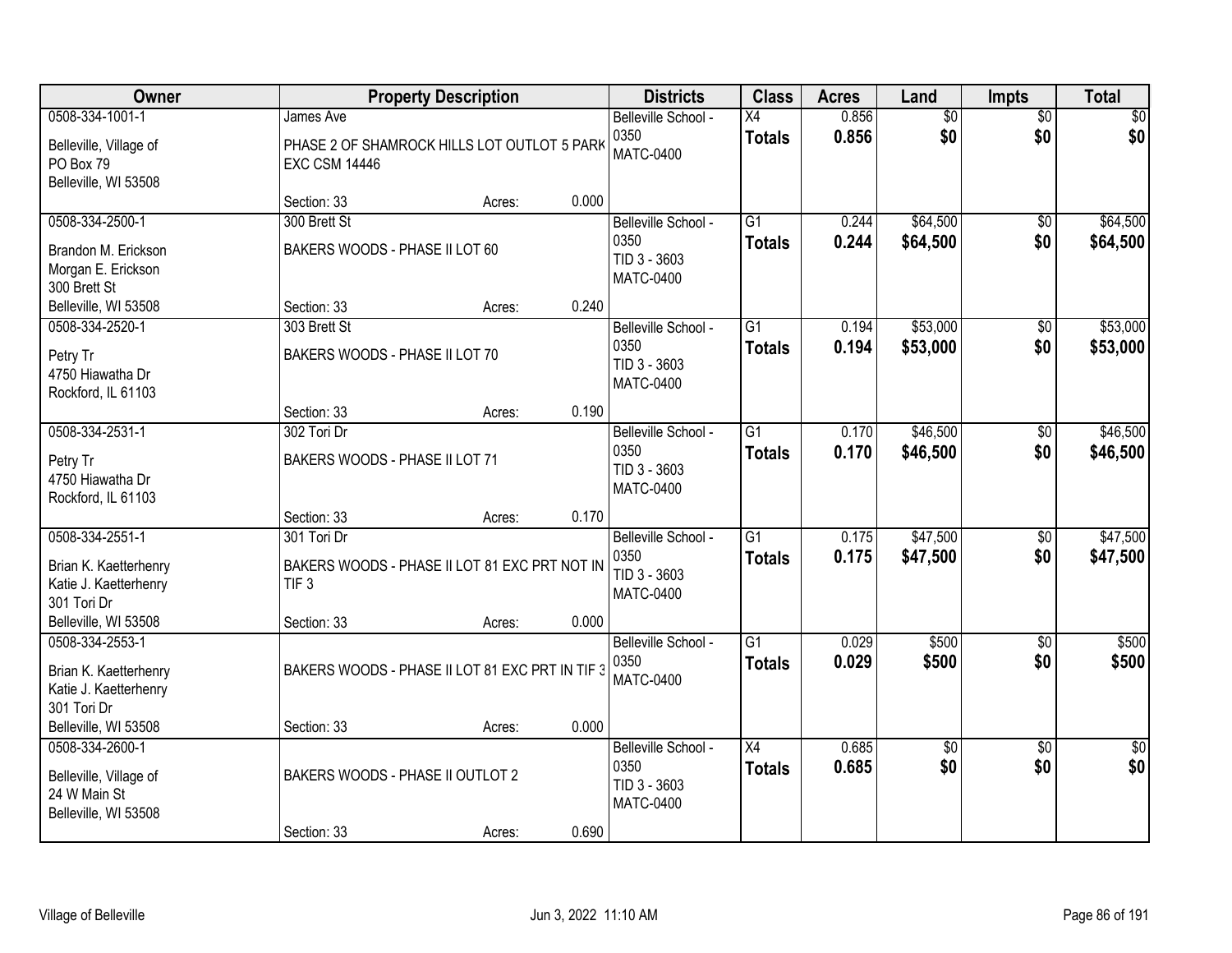| Owner                                                                                                                     | <b>Property Description</b>                               |        |       | <b>Districts</b>                                                | <b>Class</b>                     | <b>Acres</b>   | Land                 | <b>Impts</b>           | <b>Total</b>           |
|---------------------------------------------------------------------------------------------------------------------------|-----------------------------------------------------------|--------|-------|-----------------------------------------------------------------|----------------------------------|----------------|----------------------|------------------------|------------------------|
| 0508-334-4010-1<br>Baker Living Tr, John D<br>J&J Property Holdings, LLC<br>7250 State Highway 69                         | 217 BoAnn Ter<br>WEST VILLAGE CONDO UNIT 1                |        |       | Belleville School -<br>0350<br>TID 3 - 3603<br><b>MATC-0400</b> | $\overline{G1}$<br><b>Totals</b> | 0.142<br>0.142 | \$65,000<br>\$65,000 | $\overline{50}$<br>\$0 | \$65,000<br>\$65,000   |
| Belleville, WI 53508                                                                                                      | Section: 33                                               | Acres: | 0.000 |                                                                 |                                  |                |                      |                        |                        |
| 0508-334-4021-1<br>Baker Living Tr, John D<br>J&J Property Holdings, LLC<br>7250 State Highway 69                         | 215 BoAnn Ter<br>WEST VILLAGE CONDO UNIT 2                |        |       | Belleville School -<br>0350<br>TID 3 - 3603<br><b>MATC-0400</b> | $\overline{G1}$<br><b>Totals</b> | 0.126<br>0.126 | \$65,000<br>\$65,000 | $\overline{50}$<br>\$0 | \$65,000<br>\$65,000   |
| Belleville, WI 53508                                                                                                      | Section: 33                                               | Acres: | 0.000 |                                                                 |                                  |                |                      |                        |                        |
| 0508-334-4032-1<br>Baker Living Tr, John D<br>J&J Property Holdings, LLC<br>7250 State Highway 69                         | 213 BoAnn Ter<br>WEST VILLAGE CONDO UNIT 3                |        |       | Belleville School -<br>0350<br>TID 3 - 3603<br><b>MATC-0400</b> | $\overline{G1}$<br><b>Totals</b> | 0.126<br>0.126 | \$65,000<br>\$65,000 | $\overline{50}$<br>\$0 | \$65,000<br>\$65,000   |
| Belleville, WI 53508                                                                                                      | Section: 33                                               | Acres: | 0.000 |                                                                 |                                  |                |                      |                        |                        |
| 0508-334-4043-1<br>Kathie Burman<br>Garry Burman<br>211 Boann Ter                                                         | 211 BoAnn Ter<br>WEST VILLAGE CONDO UNIT 4                |        |       | Belleville School -<br>0350<br>TID 3 - 3603<br><b>MATC-0400</b> | $\overline{G1}$<br><b>Totals</b> | 0.126<br>0.126 | \$65,000<br>\$65,000 | \$0<br>\$0             | \$65,000<br>\$65,000   |
| Belleville, WI 53508                                                                                                      | Section: 33                                               | Acres: | 0.000 |                                                                 |                                  |                |                      |                        |                        |
| 0508-334-4054-1<br>Arthur H. Jennrich<br>Carolyn Jennrich<br>209 Boann Ter                                                | 209 BoAnn Ter<br>WEST VILLAGE CONDO UNIT 5                |        |       | Belleville School -<br>0350<br>TID 3 - 3603<br><b>MATC-0400</b> | $\overline{G1}$<br><b>Totals</b> | 0.145<br>0.145 | \$65,000<br>\$65,000 | \$270,000<br>\$270,000 | \$335,000<br>\$335,000 |
| Belleville, WI 53508                                                                                                      | Section: 33                                               | Acres: | 0.000 |                                                                 |                                  |                |                      |                        |                        |
| 0508-334-4065-1<br>Baker Living Tr, John D<br>J&J Property Holdings, LLC<br>7250 State Highway 69                         | 207 BoAnn Ter<br>WEST VILLAGE CONDO UNIT 6                |        |       | Belleville School -<br>0350<br>TID 3 - 3603<br><b>MATC-0400</b> | $\overline{G1}$<br><b>Totals</b> | 0.145<br>0.145 | \$65,000<br>\$65,000 | $\sqrt{6}$<br>\$0      | \$65,000<br>\$65,000   |
| Belleville, WI 53508                                                                                                      | Section: 33                                               | Acres: | 0.000 |                                                                 |                                  |                |                      |                        |                        |
| 0508-334-4076-1<br>Baker Living Tr, John D<br>J&J Property Holdings, LLC<br>7250 State Highway 69<br>Belleville, WI 53508 | 205 BoAnn Ter<br>WEST VILLAGE CONDO UNIT 7<br>Section: 33 | Acres: | 0.000 | Belleville School -<br>0350<br>TID 3 - 3603<br><b>MATC-0400</b> | $\overline{G1}$<br><b>Totals</b> | 0.154<br>0.154 | \$65,000<br>\$65,000 | $\overline{50}$<br>\$0 | \$65,000<br>\$65,000   |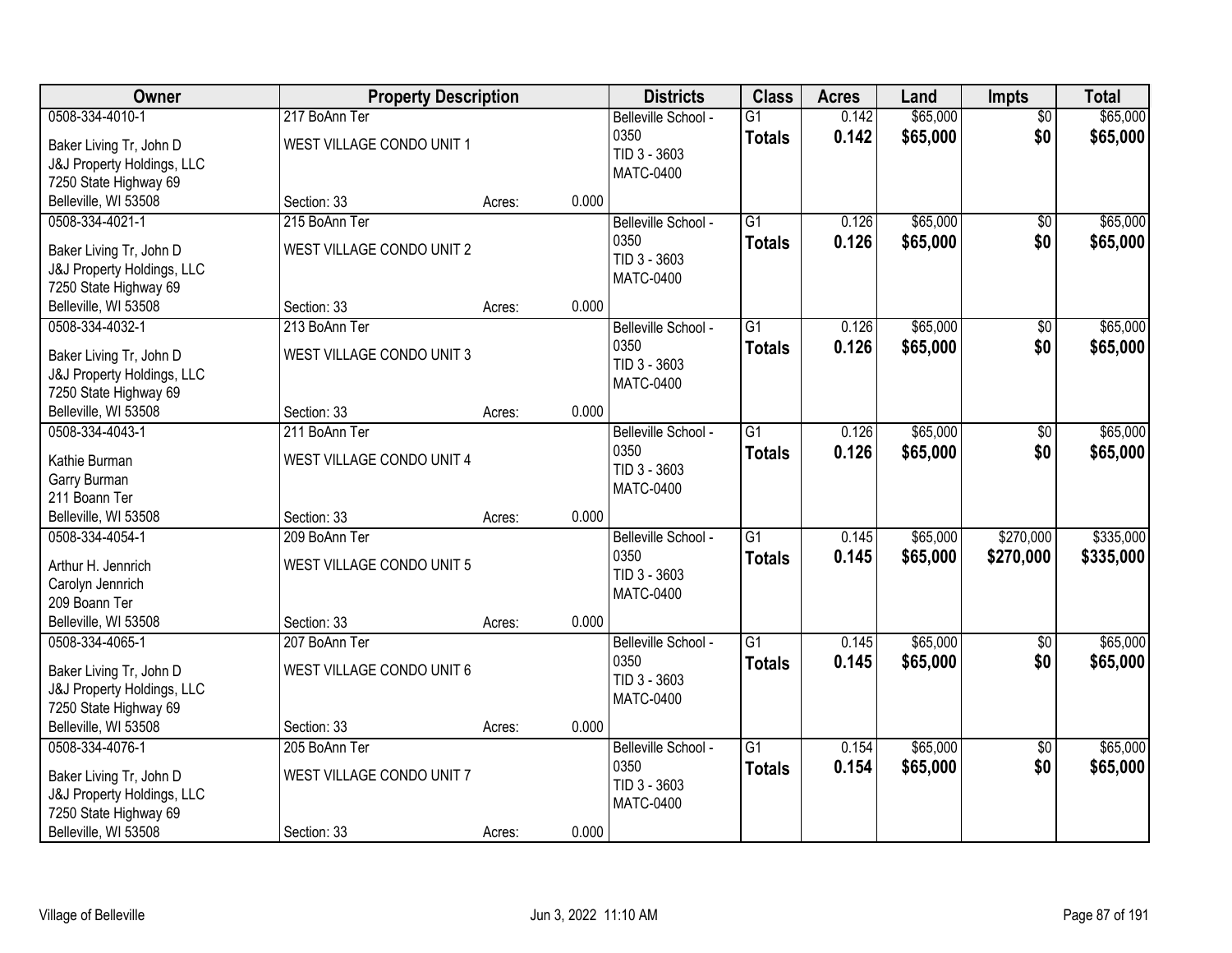| Owner                                                                                                                                |                                                            | <b>Property Description</b> |       | <b>Districts</b>                                                | <b>Class</b>                     | <b>Acres</b>   | Land                 | <b>Impts</b>           | <b>Total</b>         |
|--------------------------------------------------------------------------------------------------------------------------------------|------------------------------------------------------------|-----------------------------|-------|-----------------------------------------------------------------|----------------------------------|----------------|----------------------|------------------------|----------------------|
| 0508-334-4087-1<br>Baker Living Tr, John D<br>J&J Property Holdings, LLC<br>7250 State Highway 69                                    | 203 BoAnn Ter<br>WEST VILLAGE CONDO UNIT 8                 |                             |       | Belleville School -<br>0350<br>TID 3 - 3603<br><b>MATC-0400</b> | $\overline{G1}$<br><b>Totals</b> | 0.116<br>0.116 | \$65,000<br>\$65,000 | $\overline{50}$<br>\$0 | \$65,000<br>\$65,000 |
| Belleville, WI 53508                                                                                                                 | Section: 33                                                | Acres:                      | 0.000 |                                                                 |                                  |                |                      |                        |                      |
| 0508-334-4098-1<br>Bonita N. Francois<br>201 Boann Ter<br>Belleville, WI 53508                                                       | 201 BoAnn Ter<br>WEST VILLAGE CONDO UNIT 9                 |                             |       | Belleville School -<br>0350<br>TID 3 - 3603<br><b>MATC-0400</b> | $\overline{G1}$<br><b>Totals</b> | 0.116<br>0.116 | \$65,000<br>\$65,000 | $\overline{50}$<br>\$0 | \$65,000<br>\$65,000 |
|                                                                                                                                      | Section: 33                                                | Acres:                      | 0.000 |                                                                 |                                  |                |                      |                        |                      |
| 0508-334-4110-1<br>Baker Living Tr, John D<br>J&J Property Holdings, LLC<br>7250 State Highway 69                                    | 201 Bonnie Ln<br>WEST VILLAGE CONDO UNIT 10                |                             |       | Belleville School -<br>0350<br>TID 3 - 3603<br><b>MATC-0400</b> | G1<br><b>Totals</b>              | 0.120<br>0.120 | \$65,000<br>\$65,000 | \$0<br>\$0             | \$65,000<br>\$65,000 |
| Belleville, WI 53508                                                                                                                 | Section: 33                                                | Acres:                      | 0.000 |                                                                 |                                  |                |                      |                        |                      |
| 0508-334-4121-1<br>Baker Living Tr, John D<br><b>J&amp;J Property Holdings, LLC</b><br>7250 State Highway 69                         | 203 Bonnie Ln<br>WEST VILLAGE CONDO UNIT 11                |                             |       | Belleville School -<br>0350<br>TID 3 - 3603<br><b>MATC-0400</b> | $\overline{G1}$<br><b>Totals</b> | 0.118<br>0.118 | \$65,000<br>\$65,000 | \$0<br>\$0             | \$65,000<br>\$65,000 |
| Belleville, WI 53508                                                                                                                 | Section: 33                                                | Acres:                      | 0.000 |                                                                 |                                  |                |                      |                        |                      |
| 0508-334-4132-1<br>Baker Living Tr, John D<br>J&J Property Holdings, LLC<br>7250 State Highway 69                                    | 205 Bonnie Ln<br>WEST VILLAGE CONDO UNIT 12                |                             |       | Belleville School -<br>0350<br>TID 3 - 3603<br><b>MATC-0400</b> | $\overline{G1}$<br><b>Totals</b> | 0.118<br>0.118 | \$65,000<br>\$65,000 | $\overline{30}$<br>\$0 | \$65,000<br>\$65,000 |
| Belleville, WI 53508                                                                                                                 | Section: 33                                                | Acres:                      | 0.000 |                                                                 |                                  |                |                      |                        |                      |
| 0508-334-4143-1<br>Baker Living Tr, John D<br><b>J&amp;J Property Holdings, LLC</b><br>7250 State Highway 69                         | 207 Bonnie Ln<br>WEST VILLAGE CONDO UNIT 13                |                             |       | Belleville School -<br>0350<br>TID 3 - 3603<br><b>MATC-0400</b> | $\overline{G1}$<br><b>Totals</b> | 0.118<br>0.118 | \$65,000<br>\$65,000 | $\overline{60}$<br>\$0 | \$65,000<br>\$65,000 |
| Belleville, WI 53508                                                                                                                 | Section: 33                                                | Acres:                      | 0.000 |                                                                 |                                  |                |                      |                        |                      |
| 0508-334-4154-1<br>Baker Living Tr, John D<br><b>J&amp;J Property Holdings, LLC</b><br>7250 State Highway 69<br>Belleville, WI 53508 | 209 Bonnie Ln<br>WEST VILLAGE CONDO UNIT 14<br>Section: 33 | Acres:                      | 0.000 | Belleville School -<br>0350<br>TID 3 - 3603<br><b>MATC-0400</b> | $\overline{G1}$<br><b>Totals</b> | 0.125<br>0.125 | \$65,000<br>\$65,000 | $\overline{50}$<br>\$0 | \$65,000<br>\$65,000 |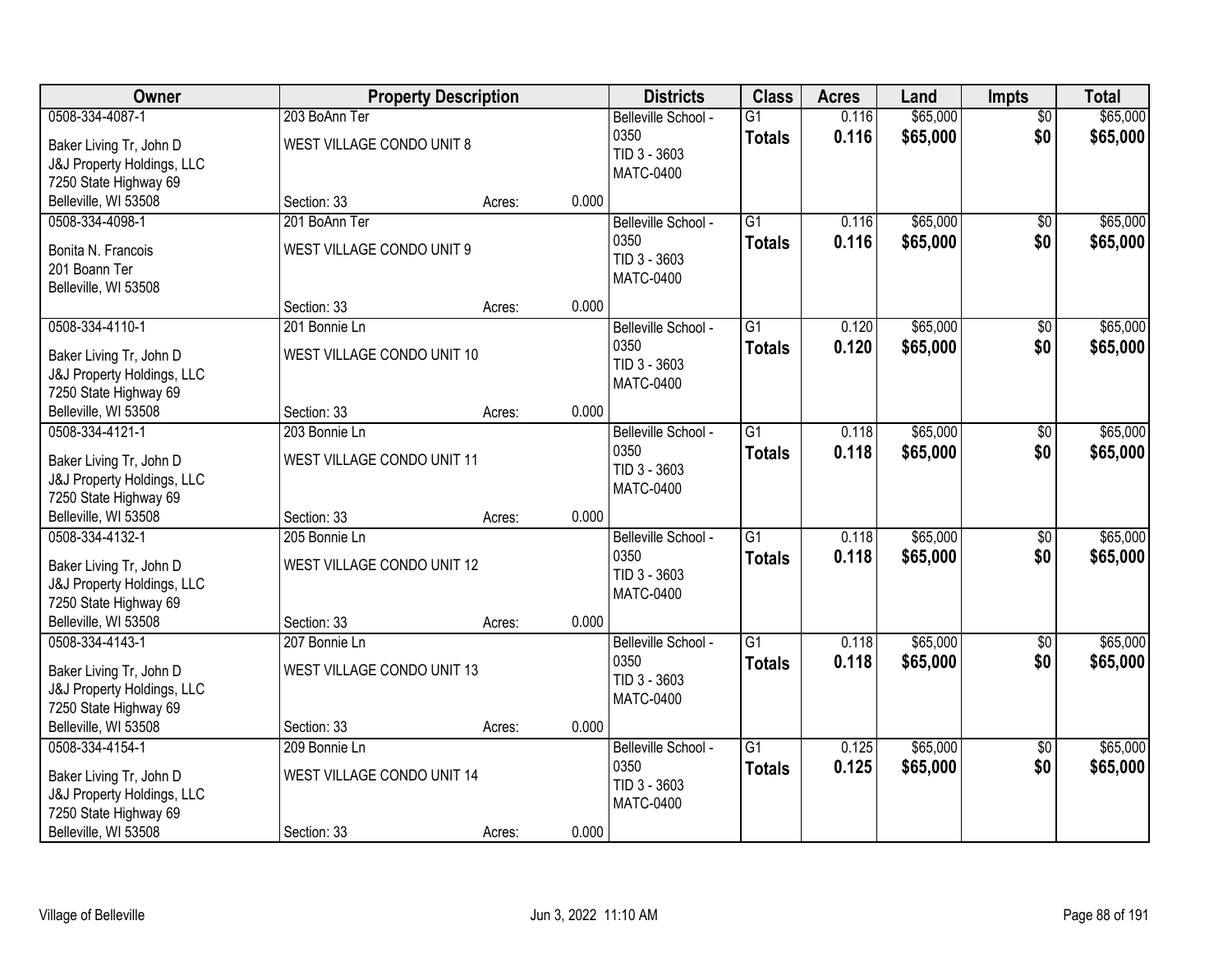| Owner                                                                                                        |                                                            | <b>Property Description</b> |       | <b>Districts</b>                                                | <b>Class</b>                     | <b>Acres</b>   | Land                 | Impts                  | <b>Total</b>           |
|--------------------------------------------------------------------------------------------------------------|------------------------------------------------------------|-----------------------------|-------|-----------------------------------------------------------------|----------------------------------|----------------|----------------------|------------------------|------------------------|
| 0508-334-4165-1<br>Baker Living Tr, John D<br>J&J Property Holdings, LLC<br>7250 State Highway 69            | 211 Bonnie Ln<br>WEST VILLAGE CONDO UNIT 15                |                             |       | Belleville School -<br>0350<br>TID 3 - 3603<br><b>MATC-0400</b> | $\overline{G1}$<br><b>Totals</b> | 0.126<br>0.126 | \$65,000<br>\$65,000 | $\overline{50}$<br>\$0 | \$65,000<br>\$65,000   |
| Belleville, WI 53508                                                                                         | Section: 33                                                | Acres:                      | 0.000 |                                                                 |                                  |                |                      |                        |                        |
| 0508-334-4176-1<br>Baker Living Tr, John D<br><b>J&amp;J Property Holdings, LLC</b><br>7250 State Highway 69 | 213 Bonnie Ln<br>WEST VILLAGE CONDO UNIT 16                |                             |       | Belleville School -<br>0350<br>TID 3 - 3603<br><b>MATC-0400</b> | $\overline{G1}$<br><b>Totals</b> | 0.120<br>0.120 | \$65,000<br>\$65,000 | \$0<br>\$0             | \$65,000<br>\$65,000   |
| Belleville, WI 53508                                                                                         | Section: 33                                                | Acres:                      | 0.000 |                                                                 |                                  |                |                      |                        |                        |
| 0508-334-4187-1<br>Harry Veldhuis<br>Lori Veldhuis<br>215 Bonnie Ln                                          | 215 Bonnie Ln<br>WEST VILLAGE CONDO UNIT 17                |                             |       | Belleville School -<br>0350<br>TID 3 - 3603<br><b>MATC-0400</b> | $\overline{G1}$<br><b>Totals</b> | 0.116<br>0.116 | \$65,000<br>\$65,000 | \$265,500<br>\$265,500 | \$330,500<br>\$330,500 |
| Belleville, WI 53508                                                                                         | Section: 33                                                | Acres:                      | 0.000 |                                                                 |                                  |                |                      |                        |                        |
| 0508-334-4198-1<br>Thomas D. Heuerman<br>Karen L. Heuerman<br>184 Mississippi River Blvd                     | 217 Bonnie Ln<br>WEST VILLAGE CONDO UNIT 18                |                             |       | Belleville School -<br>0350<br>TID 3 - 3603<br><b>MATC-0400</b> | $\overline{G1}$<br><b>Totals</b> | 0.119<br>0.119 | \$65,000<br>\$65,000 | \$267,500<br>\$267,500 | \$332,500<br>\$332,500 |
| Brownsville, TX 78520                                                                                        | Section: 33                                                | Acres:                      | 0.000 |                                                                 |                                  |                |                      |                        |                        |
| 0508-334-4210-1<br>Patricia E. Schulz<br>216 Bonnie Ln<br>Belleville, WI 53508                               | 216 Bonnie Ln<br>WEST VILLAGE CONDO UNIT 19                |                             |       | Belleville School -<br>0350<br>TID 3 - 3603<br><b>MATC-0400</b> | $\overline{G1}$<br><b>Totals</b> | 0.119<br>0.119 | \$65,000<br>\$65,000 | \$265,500<br>\$265,500 | \$330,500<br>\$330,500 |
|                                                                                                              | Section: 33                                                | Acres:                      | 0.000 |                                                                 |                                  |                |                      |                        |                        |
| 0508-334-4221-1<br>Peter R. Eddington<br>Susan M. Eddington<br>214 Bonnie Ln<br>Belleville, WI 53508         | 214 Bonnie Ln<br>WEST VILLAGE CONDO UNIT 20<br>Section: 33 | Acres:                      | 0.000 | Belleville School -<br>0350<br>TID 3 - 3603<br><b>MATC-0400</b> | $\overline{G1}$<br><b>Totals</b> | 0.119<br>0.119 | \$65,000<br>\$65,000 | \$267,500<br>\$267,500 | \$332,500<br>\$332,500 |
| 0508-334-4232-1                                                                                              | 212 Bonnie Ln                                              |                             |       | Belleville School -                                             | $\overline{G1}$                  | 0.119          | \$65,000             | $\overline{50}$        | \$65,000               |
| George Schneeberg<br>Janis Schneeberg<br>212 Bonnie Ln Unit 21<br>Belleville, WI 53508                       | WEST VILLAGE CONDO UNIT 21<br>Section: 33                  | Acres:                      | 0.000 | 0350<br>TID 3 - 3603<br>MATC-0400                               | <b>Totals</b>                    | 0.119          | \$65,000             | \$0                    | \$65,000               |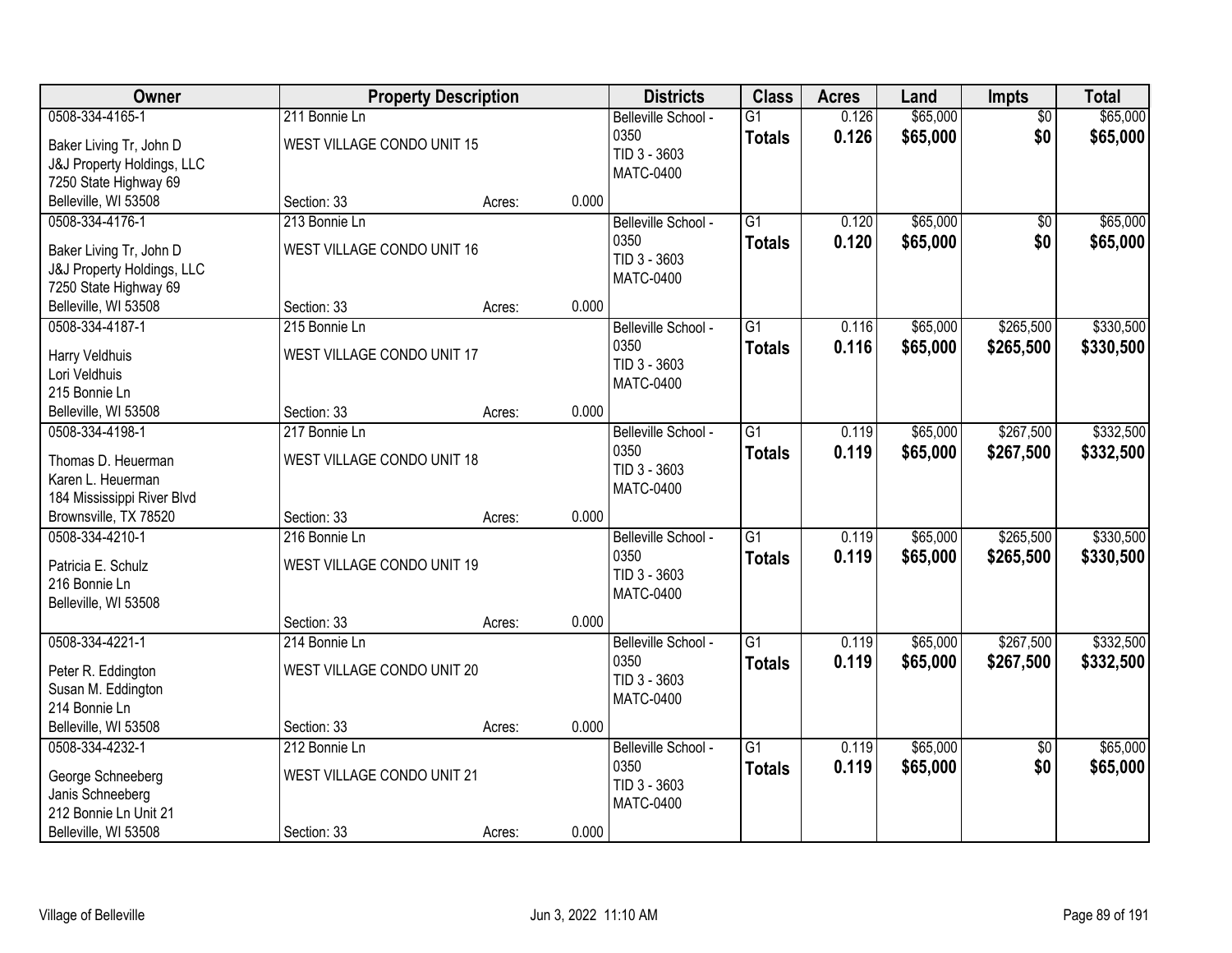| Owner                                               |                                                                                              | <b>Property Description</b> |       | <b>Districts</b>     | <b>Class</b>    | <b>Acres</b> | Land     | <b>Impts</b>    | <b>Total</b> |
|-----------------------------------------------------|----------------------------------------------------------------------------------------------|-----------------------------|-------|----------------------|-----------------|--------------|----------|-----------------|--------------|
| 0508-334-4243-1                                     | 210 Bonnie Ln                                                                                |                             |       | Belleville School -  | $\overline{G1}$ | 0.119        | \$65,000 | $\overline{50}$ | \$65,000     |
| Baker Living Tr, John D                             | WEST VILLAGE CONDO UNIT 22                                                                   |                             |       | 0350<br>TID 3 - 3603 | <b>Totals</b>   | 0.119        | \$65,000 | \$0             | \$65,000     |
| J&J Property Holdings, LLC                          |                                                                                              |                             |       | <b>MATC-0400</b>     |                 |              |          |                 |              |
| 7250 State Highway 69                               |                                                                                              |                             |       |                      |                 |              |          |                 |              |
| Belleville, WI 53508                                | Section: 33                                                                                  | Acres:                      | 0.000 |                      |                 |              |          |                 |              |
| 0508-334-4254-1                                     | 208 Bonnie Ln                                                                                |                             |       | Belleville School -  | $\overline{G1}$ | 0.119        | \$65,000 | $\overline{50}$ | \$65,000     |
| Baker Living Tr, John D                             | WEST VILLAGE CONDO UNIT 23                                                                   |                             |       | 0350                 | <b>Totals</b>   | 0.119        | \$65,000 | \$0             | \$65,000     |
| J&J Property Holdings, LLC                          |                                                                                              |                             |       | TID 3 - 3603         |                 |              |          |                 |              |
| 7250 State Highway 69                               |                                                                                              |                             |       | <b>MATC-0400</b>     |                 |              |          |                 |              |
| Belleville, WI 53508                                | Section: 33                                                                                  | Acres:                      | 0.000 |                      |                 |              |          |                 |              |
| 0508-334-4265-1                                     | 206 Bonnie Ln                                                                                |                             |       | Belleville School -  | $\overline{G1}$ | 0.119        | \$65,000 | \$0             | \$65,000     |
|                                                     |                                                                                              |                             |       | 0350                 | <b>Totals</b>   | 0.119        | \$65,000 | \$0             | \$65,000     |
| Baker Living Tr, John D                             | WEST VILLAGE CONDO UNIT 24                                                                   |                             |       | TID 3 - 3603         |                 |              |          |                 |              |
| J&J Property Holdings, LLC<br>7250 State Highway 69 |                                                                                              |                             |       | <b>MATC-0400</b>     |                 |              |          |                 |              |
| Belleville, WI 53508                                | Section: 33                                                                                  | Acres:                      | 0.000 |                      |                 |              |          |                 |              |
| 0508-334-4276-1                                     | 204 Bonnie Ln                                                                                |                             |       | Belleville School -  | $\overline{G1}$ | 0.119        | \$65,000 | \$0             | \$65,000     |
|                                                     |                                                                                              |                             |       | 0350                 | <b>Totals</b>   | 0.119        | \$65,000 | \$0             | \$65,000     |
| Baker Living Tr, John D                             | WEST VILLAGE CONDO UNIT 25                                                                   |                             |       | TID 3 - 3603         |                 |              |          |                 |              |
| <b>J&amp;J Property Holdings, LLC</b>               |                                                                                              |                             |       | <b>MATC-0400</b>     |                 |              |          |                 |              |
| 7250 State Highway 69                               |                                                                                              |                             |       |                      |                 |              |          |                 |              |
| Belleville, WI 53508                                | Section: 33                                                                                  | Acres:                      | 0.000 |                      |                 |              |          |                 |              |
| 0508-334-4287-1                                     | 202 Bonnie Ln                                                                                |                             |       | Belleville School -  | $\overline{G1}$ | 0.119        | \$65,000 | \$0             | \$65,000     |
| Baker Living Tr, John D                             | WEST VILLAGE CONDO UNIT 26                                                                   |                             |       | 0350                 | <b>Totals</b>   | 0.119        | \$65,000 | \$0             | \$65,000     |
| J&J Property Holdings, LLC                          |                                                                                              |                             |       | TID 3 - 3603         |                 |              |          |                 |              |
| 7250 State Highway 69                               |                                                                                              |                             |       | <b>MATC-0400</b>     |                 |              |          |                 |              |
| Belleville, WI 53508                                | Section: 33                                                                                  | Acres:                      | 0.000 |                      |                 |              |          |                 |              |
| 0508-334-4298-1                                     | 200 Bonnie Ln                                                                                |                             |       | Belleville School -  | $\overline{G1}$ | 0.105        | \$65,000 | $\sqrt{6}$      | \$65,000     |
| Baker Living Tr, John D                             | WEST VILLAGE CONDO UNIT 27                                                                   |                             |       | 0350                 | <b>Totals</b>   | 0.105        | \$65,000 | \$0             | \$65,000     |
| J&J Property Holdings, LLC                          |                                                                                              |                             |       | TID 3 - 3603         |                 |              |          |                 |              |
| 7250 State Highway 69                               |                                                                                              |                             |       | <b>MATC-0400</b>     |                 |              |          |                 |              |
| Belleville, WI 53508                                | Section: 33                                                                                  | Acres:                      | 0.000 |                      |                 |              |          |                 |              |
| 0508-334-8225-4                                     | Village Dr                                                                                   |                             |       | Belleville School -  | $\overline{G1}$ | 0.103        | \$2,500  | $\overline{50}$ | \$2,500      |
|                                                     |                                                                                              |                             |       | 0350                 | <b>Totals</b>   | 0.103        | \$2,500  | \$0             | \$2,500      |
| Vincent W. Gehin<br>Jane M. Gehin                   | SEC 33-5-8 PRT NE1/4SE1/4 COM E1/4 COR SEC 33<br>TH S00DEG00'00"E 466.63 FT TH S89DEG55'10"W |                             |       | <b>MATC-0400</b>     |                 |              |          |                 |              |
| 693 Prisk St                                        | 156.42 FT TH S00DEG05'14"E 355.93 FT TH                                                      |                             |       |                      |                 |              |          |                 |              |
| Belleville, WI 53508                                | Section: 33                                                                                  | Acres:                      | 0.000 |                      |                 |              |          |                 |              |
|                                                     |                                                                                              |                             |       |                      |                 |              |          |                 |              |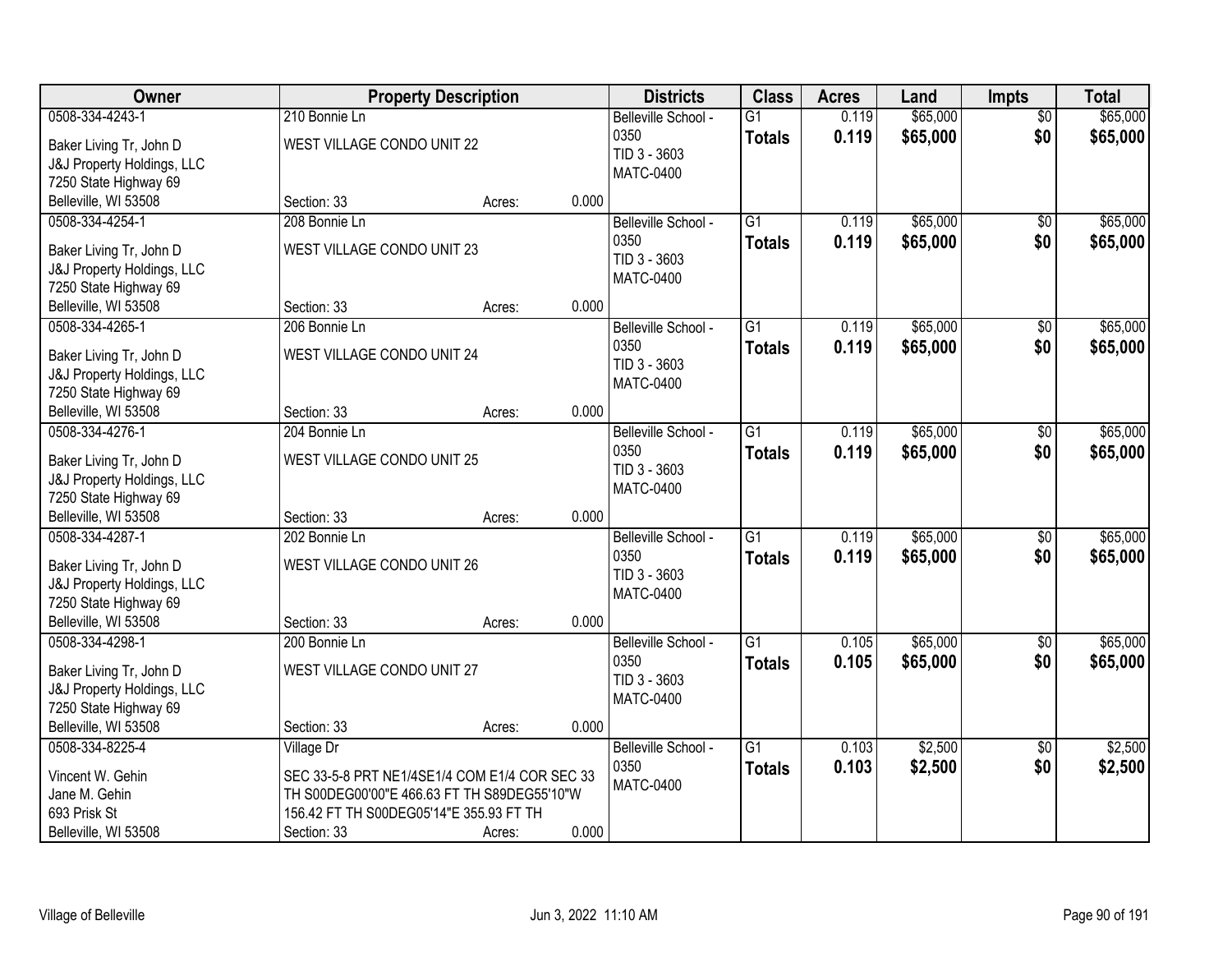| Owner                                                                               | <b>Property Description</b>                                                                                                                                                                            | <b>Districts</b>                                | <b>Class</b>                     | <b>Acres</b>   | Land                 | <b>Impts</b>           | <b>Total</b>           |
|-------------------------------------------------------------------------------------|--------------------------------------------------------------------------------------------------------------------------------------------------------------------------------------------------------|-------------------------------------------------|----------------------------------|----------------|----------------------|------------------------|------------------------|
| 0508-334-8290-5<br>Thomas J. Bollig<br>Barbara J. Bollig<br>675 Village Dr          | 675 Village Dr<br>LOT 3 CSM 1089 CS4/387&388 DESCR AS SEC 33-5-8<br>PRT NE1/4SE1/4                                                                                                                     | Belleville School -<br>0350<br><b>MATC-0400</b> | $\overline{G1}$<br><b>Totals</b> | 0.303<br>0.303 | \$60,500<br>\$60,500 | \$199,500<br>\$199,500 | \$260,000<br>\$260,000 |
| Belleville, WI 53508                                                                | 0.303<br>Section: 33<br>Acres:                                                                                                                                                                         |                                                 |                                  |                |                      |                        |                        |
| 0508-334-8300-2<br>Schenk Family Irrev Tr<br>665 Village Dr<br>Belleville, WI 53508 | 665 Village Dr<br>LOT 2 CSM 1089 CS4/387&388-3/13/73 DESCR AS<br>SEC 33-5-8 PRT NE1/4SE1/4                                                                                                             | Belleville School -<br>0350<br><b>MATC-0400</b> | $\overline{G1}$<br><b>Totals</b> | 0.303<br>0.303 | \$60,500<br>\$60,500 | \$282,500<br>\$282,500 | \$343,000<br>\$343,000 |
|                                                                                     | 0.303<br>Section: 33<br>Acres:                                                                                                                                                                         |                                                 |                                  |                |                      |                        |                        |
| 0508-334-8310-0<br>Glen A. Harry<br>Susan M. Harry<br>657 Village Dr                | 657 Village Dr<br>LOT 1 CSM 1089 CS4/387&388 DESCR AS SEC 33-5-8<br>PRT NE1/4SE1/4                                                                                                                     | Belleville School -<br>0350<br><b>MATC-0400</b> | $\overline{G1}$<br><b>Totals</b> | 0.303<br>0.303 | \$60,500<br>\$60,500 | \$176,500<br>\$176,500 | \$237,000<br>\$237,000 |
| Belleville, WI 53508                                                                | 0.303<br>Section: 33<br>Acres:                                                                                                                                                                         |                                                 |                                  |                |                      |                        |                        |
| 0508-334-8330-6<br>Aaron R. Betts<br>Stephanie A. Betts<br>647 Village Dr           | 647 Village Dr<br>LOT 1 CSM 435 CS2/222-11/13/1970 DESCR AS SEC<br>33-5-8 PRT NE1/4 SE1/4 (0.303 ACRES)                                                                                                | Belleville School -<br>0350<br><b>MATC-0400</b> | $\overline{G1}$<br><b>Totals</b> | 0.303<br>0.303 | \$60,500<br>\$60,500 | \$160,000<br>\$160,000 | \$220,500<br>\$220,500 |
| Belleville, WI 53508                                                                | 0.303<br>Section: 33<br>Acres:                                                                                                                                                                         |                                                 |                                  |                |                      |                        |                        |
| 0508-334-8341-3<br>German Julian<br>W4195 Pine Valley Rd<br>Belleville, WI 53508    | 637 Village Dr<br>SEC 33-5-8 PRT NE1/4SE1/4 COM SE COR SD 1/41/4<br>TH W 253 FT TO POB TH CONT W 100 FT TH N 217.8<br>FT TH E 100 FT TH S 217.8 FT TO POB EXC HWYS<br>0.303<br>Section: 33<br>Acres:   | Belleville School -<br>0350<br><b>MATC-0400</b> | $\overline{G1}$<br><b>Totals</b> | 0.303<br>0.303 | \$60,500<br>\$60,500 | $\overline{50}$<br>\$0 | \$60,500<br>\$60,500   |
| 0508-334-8351-1<br>Steven F. Derleth<br>627 Village Dr<br>Belleville, WI 53508      | 627 Village Dr<br>SEC 33-5-8 PRT NE1/4SE1/4 COM 1/41/4 SE COR TH<br>W 153 FT TO POB TH W 200 FT TH N 217.8 FT TH E<br>200 FT TH S 217.8 FT TO POB EXC WLY 100 FT THF<br>0.303<br>Section: 33<br>Acres: | Belleville School -<br>0350<br><b>MATC-0400</b> | $\overline{G1}$<br><b>Totals</b> | 0.303<br>0.303 | \$60,500<br>\$60,500 | \$106,000<br>\$106,000 | \$166,500<br>\$166,500 |
| 0508-334-8361-9<br>Eleanor B. Geihn<br>615 Village Dr<br>Belleville, WI 53508       | 615 Village Dr<br>LOT 2 CSM 5052 CS22/293 R8825/66-9/23/86 DESCR<br>AS SEC 33-5-8 PRT NE1/4SE1/4 EXC N 35 FT OF E<br>108 FT OF SD LOT 2 IN R27405/22 & ALSO INCL<br>0.646<br>Section: 33<br>Acres:     | Belleville School -<br>0350<br><b>MATC-0400</b> | $\overline{G1}$<br><b>Totals</b> | 0.646<br>0.646 | \$66,500<br>\$66,500 | \$178,500<br>\$178,500 | \$245,000<br>\$245,000 |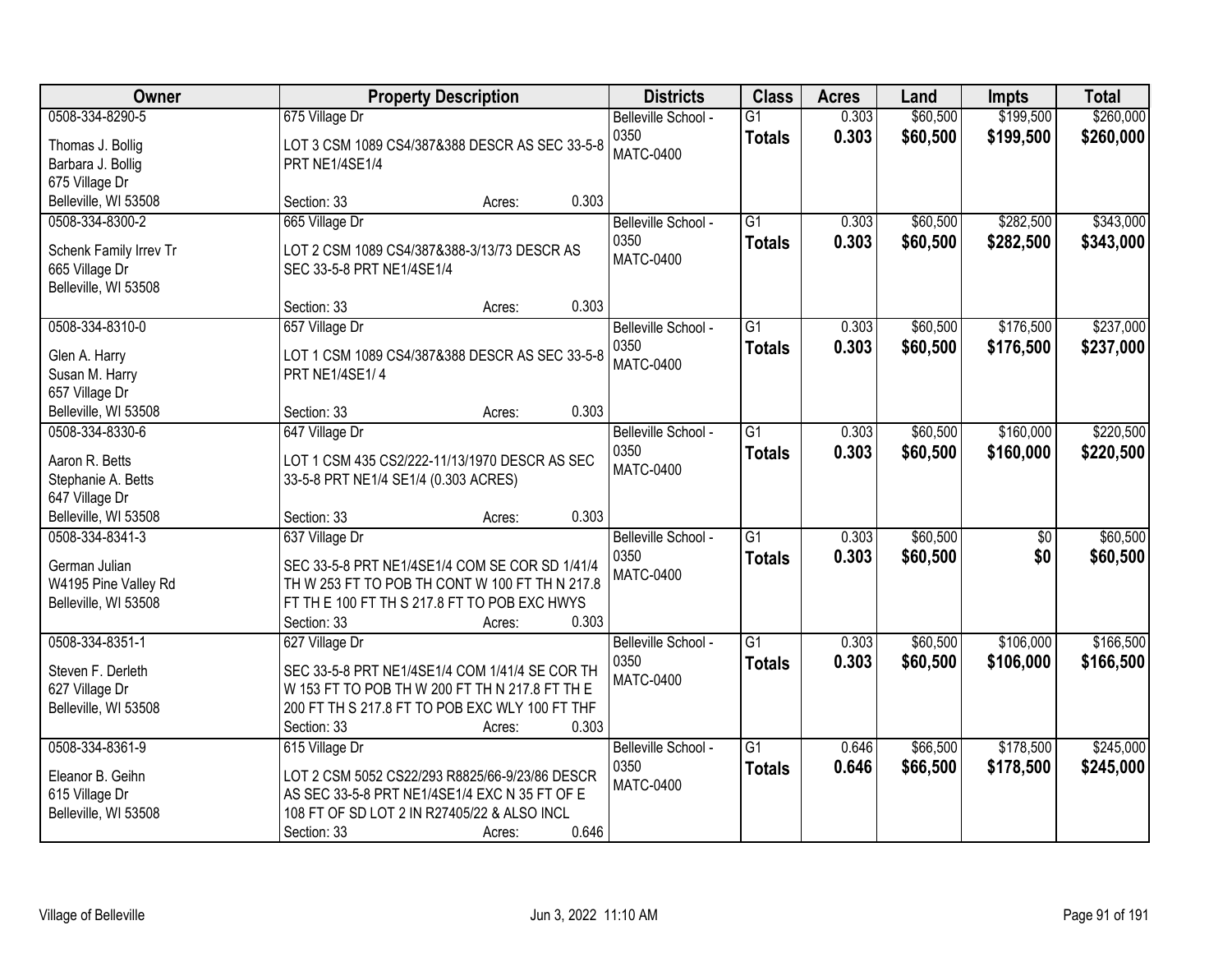| Owner                     | <b>Property Description</b>                      | <b>Districts</b>    | <b>Class</b>    | <b>Acres</b> | Land      | <b>Impts</b>    | <b>Total</b>    |
|---------------------------|--------------------------------------------------|---------------------|-----------------|--------------|-----------|-----------------|-----------------|
| 0508-334-8401-0           | 616 Prisk St                                     | Belleville School - | $\overline{G1}$ | 0.281        | \$60,000  | \$193,100       | \$253,100       |
| Derek R. Gobel            | LOT 1 CSM 5052 CS22/293 R8825/66-9/23/86 DESCR   | 0350                | <b>Totals</b>   | 0.281        | \$60,000  | \$193,100       | \$253,100       |
| 616 Prisk St              | AS SEC 33-5-8 PRT NE1/4SE1/4 EXC W 45 FT OF SD   | <b>MATC-0400</b>    |                 |              |           |                 |                 |
| Belleville, WI 53508      | LOT 1 IN R27405/23 & ALSO INCL ADDL LANDS        |                     |                 |              |           |                 |                 |
|                           | 0.281<br>Section: 33<br>Acres:                   |                     |                 |              |           |                 |                 |
| 0508-334-8410-9           | Prisk St                                         | Belleville School - | X4              | 0.232        | \$0       | $\overline{50}$ | $\overline{50}$ |
|                           |                                                  | 0350                | <b>Totals</b>   | 0.232        | \$0       | \$0             | \$0             |
| Belleville, Village of    | SEC 33-5-8 PRT NE1/4SE1/4 COM SEC E1/4 COR TH    | <b>MATC-0400</b>    |                 |              |           |                 |                 |
| 24 W Main St              | S 466.63 FT TH S89DEG55MIN10SECW 156.42 FT TH    |                     |                 |              |           |                 |                 |
| Belleville, WI 53508      | S0DEG5MIN14SECE 492.94 FT TO POB TH              |                     |                 |              |           |                 |                 |
|                           | 0.232<br>Section: 33<br>Acres:                   |                     |                 |              |           |                 |                 |
| 0508-334-8423-1           | 617 Prisk St                                     | Belleville School - | $\overline{G1}$ | 0.324        | \$61,000  | \$179,500       | \$240,500       |
| Mathew M. Greene          | LOT 1 CSM 14446 CS99/148&149-2/23/2017 F/K/A LOT | 0350                | <b>Totals</b>   | 0.324        | \$61,000  | \$179,500       | \$240,500       |
| Kelley M. Greene          | 1 CSM 5051 CS22/292-9/23/86 & ALSO F/K/A PRT OF  | <b>MATC-0400</b>    |                 |              |           |                 |                 |
| 617 Prisk St              | OUTLOT 5 PHASE 2 SHAMROCK HILLS SUBD DESCR       |                     |                 |              |           |                 |                 |
| Belleville, WI 53508      | Section: 33<br>0.324<br>Acres:                   |                     |                 |              |           |                 |                 |
| 0508-334-8436-1           | 200 James Ave                                    | Belleville School - | $\overline{G1}$ | 1.206        | \$69,000  | \$405,800       | \$474,800       |
|                           |                                                  | 0350                | <b>Totals</b>   | 1.206        | \$69,000  | \$405,800       | \$474,800       |
| Brenda S. Gehin           | LOT 2 CSM 14446 CS99/148&149-2/23/2017 F/K/A LOT | <b>MATC-0400</b>    |                 |              |           |                 |                 |
| 200 James Ave             | 1 CSM 5051 CS22/292-9/23/86 & ALSO F/K/A PRT OF  |                     |                 |              |           |                 |                 |
| Belleville, WI 53508      | OUTLOT 5 PHASE 2 SHAMROCK HILLS SUBD DESCR       |                     |                 |              |           |                 |                 |
|                           | 1.206<br>Section: 33<br>Acres:                   |                     |                 |              |           |                 |                 |
| 0508-334-8450-1           | 630 Prisk St                                     | Belleville School - | $\overline{G1}$ | 0.303        | \$60,500  | \$181,500       | \$242,000       |
| <b>Bennett Wiedenbeck</b> | LOT 1 CSM 10402 CS61/195&197-5/21/2002 F/K/A     | 0350                | <b>Totals</b>   | 0.303        | \$60,500  | \$181,500       | \$242,000       |
| Abbey M. Foulker          | STUESSY SUBDIVISION OUTLOT 1 & ALSO INCL &       | <b>MATC-0400</b>    |                 |              |           |                 |                 |
| 630 Prisk St              | DESCR AS SEC 33-5-8 PRT NE1/4SE1/4 (0.303        |                     |                 |              |           |                 |                 |
| Belleville, WI 53508      | Section: 33<br>0.303<br>Acres:                   |                     |                 |              |           |                 |                 |
| 0508-334-8465-1           | 620 Prisk St                                     | Belleville School - | G1              | 0.303        | \$60,500  | \$176,300       | \$236,800       |
|                           |                                                  | 0350                | <b>Totals</b>   | 0.303        | \$60,500  | \$176,300       | \$236,800       |
| Melissa S. Strahl         | LOT 2 CSM 10402 CS61/195&197-5/21/02 F/K/A       | <b>MATC-0400</b>    |                 |              |           |                 |                 |
| 620 Prisk St              | STUESSY SUBDIVISION OUTLOT 1 & ALSO INCL &       |                     |                 |              |           |                 |                 |
| Belleville, WI 53508      | DESCR AS SEC 33-5-8 PRT NE1/4SE1/4 (0.303        |                     |                 |              |           |                 |                 |
|                           | 0.303<br>Section: 33<br>Acres:                   |                     |                 |              |           |                 |                 |
| 0508-334-8621-1           | Tori Dr                                          | Belleville School - | $\overline{G2}$ | 5.250        | \$136,500 | $\overline{50}$ | \$136,500       |
| Petry Tr                  | SEC 33-5-8 W 15 ACRES NW1/4SE1/4 EXC R380/15 &   | 0350                | <b>Totals</b>   | 5.250        | \$136,500 | \$0             | \$136,500       |
| 4750 Hiawatha Dr          | ALSO EXC CSM 12757 SUBJ TO DRIVEWAY ESMT IN      | <b>MATC-0400</b>    |                 |              |           |                 |                 |
| Rockford, IL 61103        | DOC #5122968 & ALSO EXC BAKERS WOODS -           |                     |                 |              |           |                 |                 |
|                           | 0.000<br>Section: 33<br>Acres:                   |                     |                 |              |           |                 |                 |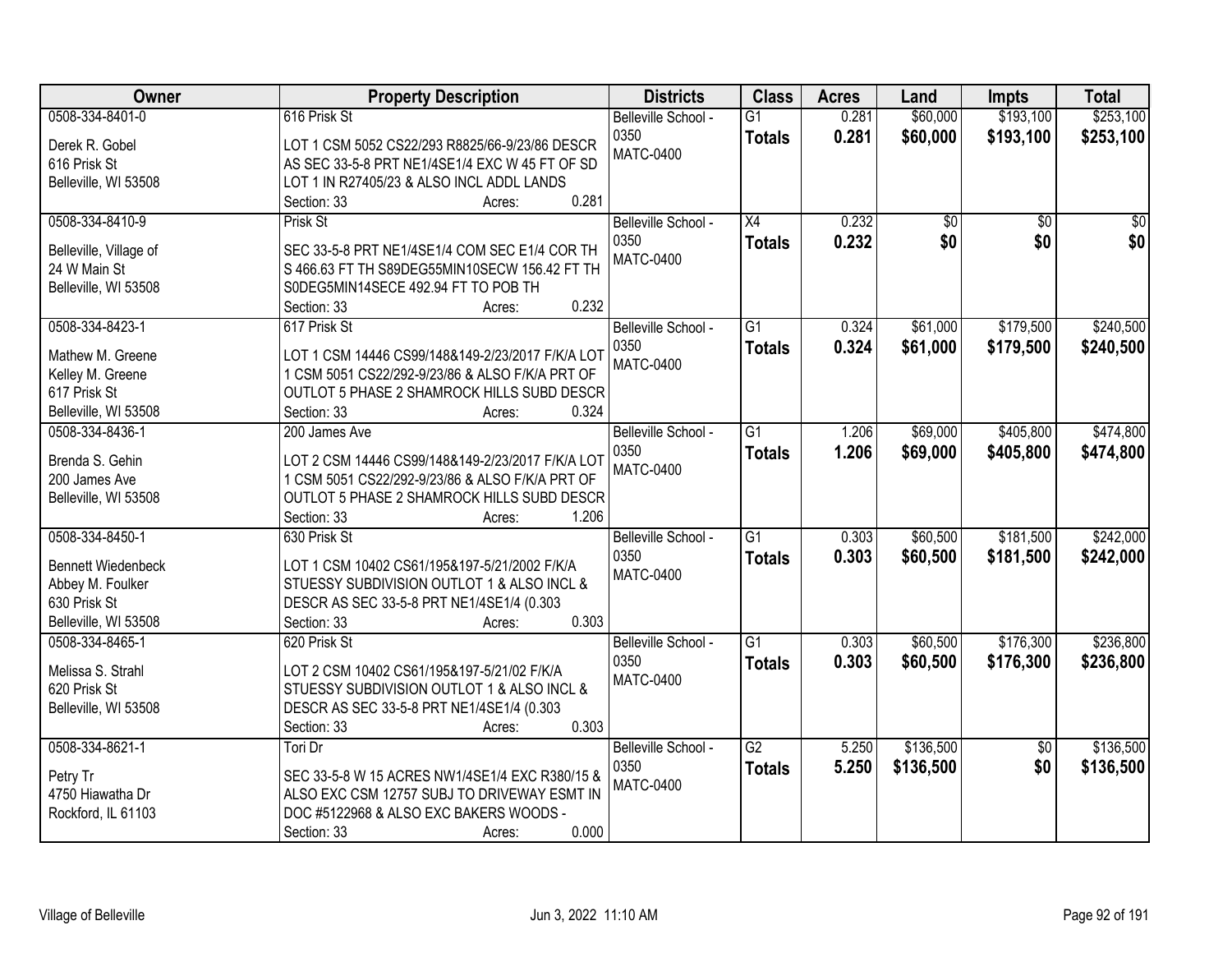| Owner                | <b>Property Description</b>                      | <b>Districts</b>    | <b>Class</b>    | <b>Acres</b> | Land     | Impts           | <b>Total</b> |
|----------------------|--------------------------------------------------|---------------------|-----------------|--------------|----------|-----------------|--------------|
| 0508-334-8667-1      | State Highway 69                                 | Belleville School - | $\overline{G1}$ | 1.050        | \$66,000 | $\overline{50}$ | \$66,000     |
| Petry Tr             | SEC 33-5-8 PRT NW1/4 SE1/4 COM AT NW COR SD      | 0350                | <b>Totals</b>   | 1.050        | \$66,000 | \$0             | \$66,000     |
| 4750 Hiawatha Dr     | SEC TH S40DEGE 4357.77 FT TO POB TH N89DEGE      | <b>MATC-0400</b>    |                 |              |          |                 |              |
| Rockford, IL 61103   | 274.71 FT TH N 317.14 W 274.71 S00DEG26'W 317.14 |                     |                 |              |          |                 |              |
|                      | 1.050<br>Section: 33<br>Acres:                   |                     |                 |              |          |                 |              |
| 0508-334-8670-1      | 140 Olson Ave                                    | Belleville School - | $\overline{G1}$ | 0.120        | \$32,500 | \$218,500       | \$251,000    |
|                      |                                                  | 0350                | <b>Totals</b>   | 0.120        | \$32,500 | \$218,500       | \$251,000    |
| Zachary Pasano       | LOT 1 CSM 15462 CS111/150&152-8/5/2020 F/K/A     | TID 3 - 3603        |                 |              |          |                 |              |
| Danielle Pasano      | BAKER'S WOODS LOT 26 DESCR AS SEC 33-5-8 PRT     | <b>MATC-0400</b>    |                 |              |          |                 |              |
| 140 Olson Ave        | NW1/4SE1/4 (5218 SQ FT)                          |                     |                 |              |          |                 |              |
| Belleville, WI 53508 | 0.000<br>Section: 33<br>Acres:                   |                     |                 |              |          |                 |              |
| 0508-334-8680-1      | 120 Olson Ave                                    | Belleville School - | G1              | 0.120        | \$32,500 | \$218,500       | \$251,000    |
| James P. Disch       | LOT 2 CSM 15462 CS111/150&152-8/5/2020 F/K/A     | 0350                | <b>Totals</b>   | 0.120        | \$32,500 | \$218,500       | \$251,000    |
| Kristine F. Disch    | BAKER'S WOODS LOT 26 DESCR AS SEC 33-5-8 PRT     | TID 3 - 3603        |                 |              |          |                 |              |
| 120 Olson Ave        | NW1/4SE1/4 (5218 SQ FT)                          | <b>MATC-0400</b>    |                 |              |          |                 |              |
| Belleville, WI 53508 | 0.000<br>Section: 33<br>Acres:                   |                     |                 |              |          |                 |              |
| 0508-334-8690-1      | 145 Brooke Dr                                    | Belleville School - | $\overline{G1}$ | 0.120        | \$32,500 | \$180,500       | \$213,000    |
|                      |                                                  | 0350                | <b>Totals</b>   | 0.120        | \$32,500 | \$180,500       | \$213,000    |
| Trevor E. Little     | LOT 1 CSM 15463 CS111/153&155-8/5/2020 F/K/A     | TID 3 - 3603        |                 |              |          |                 |              |
| Nicole L. Martin     | BAKER'S WOODS LOT 9 DESCR AS SEC 33-5-8 PRT      | <b>MATC-0400</b>    |                 |              |          |                 |              |
| 145 Brooke Dr        | NW1/4SE1/4 (5218 SQ FT)                          |                     |                 |              |          |                 |              |
| Belleville, WI 53508 | 0.000<br>Section: 33<br>Acres:                   |                     |                 |              |          |                 |              |
| 0508-334-8700-1      | 125 Brooke Dr                                    | Belleville School - | $\overline{G1}$ | 0.120        | \$32,500 | \$180,500       | \$213,000    |
| Julie J. Bellman     | LOT 2 CSM 15463 CS111/153&155-8/5/2020 F/K/A     | 0350                | <b>Totals</b>   | 0.120        | \$32,500 | \$180,500       | \$213,000    |
| 125 Brooke Dr        | BAKER'S WOODS LOT 9 DESCR AS SEC 33-5-8 PRT      | TID 3 - 3603        |                 |              |          |                 |              |
| Belleville, WI 53508 | NW1/4SE1/4 (5218 SQ FT)                          | <b>MATC-0400</b>    |                 |              |          |                 |              |
|                      | 0.000<br>Section: 33<br>Acres:                   |                     |                 |              |          |                 |              |
| 0508-334-8773-1      |                                                  | Belleville School - | $\overline{G4}$ | 1.604        | \$400    | $\overline{50}$ | \$400        |
|                      |                                                  | 0350                | <b>Totals</b>   | 1.604        | \$400    | \$0             | \$400        |
| Petry Tr             | SEC 33-5-8 PRT NW1/4 SE1/4 COM AT NW COR SD      | TID 3 - 3603        |                 |              |          |                 |              |
| 4750 Hiawatha Dr     | SEC TH S 40DEGE 4357.77 FT TO POB TH N89DEGE     | <b>MATC-0400</b>    |                 |              |          |                 |              |
| Rockford, IL 61103   | 208.71 TH S 676.14 FT TH S89DEGW 208.71 FT TH N  |                     |                 |              |          |                 |              |
|                      | Section: 33<br>1.604<br>Acres:                   |                     |                 |              |          |                 |              |
| 0508-334-8836-1      | Tori Dr                                          | Belleville School - | $\overline{G2}$ | 0.152        | \$500    | $\overline{50}$ | \$500        |
| Petry Tr             | LOT 3 CSM 13298 CS86/20&22-6/6/2012 F/K/A LOT 1  | 0350                | <b>Totals</b>   | 0.152        | \$500    | \$0             | \$500        |
| 4750 Hiawatha Dr     | CSM 12757 CS80/292&294-9/3/2009 DESCR AS SEC     | TID 3 - 3603        |                 |              |          |                 |              |
| Rockford, IL 61103   | 33-5-8 PRT SW1/4NE1/4, PRT NW1/4SE1/4, PRT       | <b>MATC-0400</b>    |                 |              |          |                 |              |
|                      | 0.000<br>Section: 33<br>Acres:                   |                     |                 |              |          |                 |              |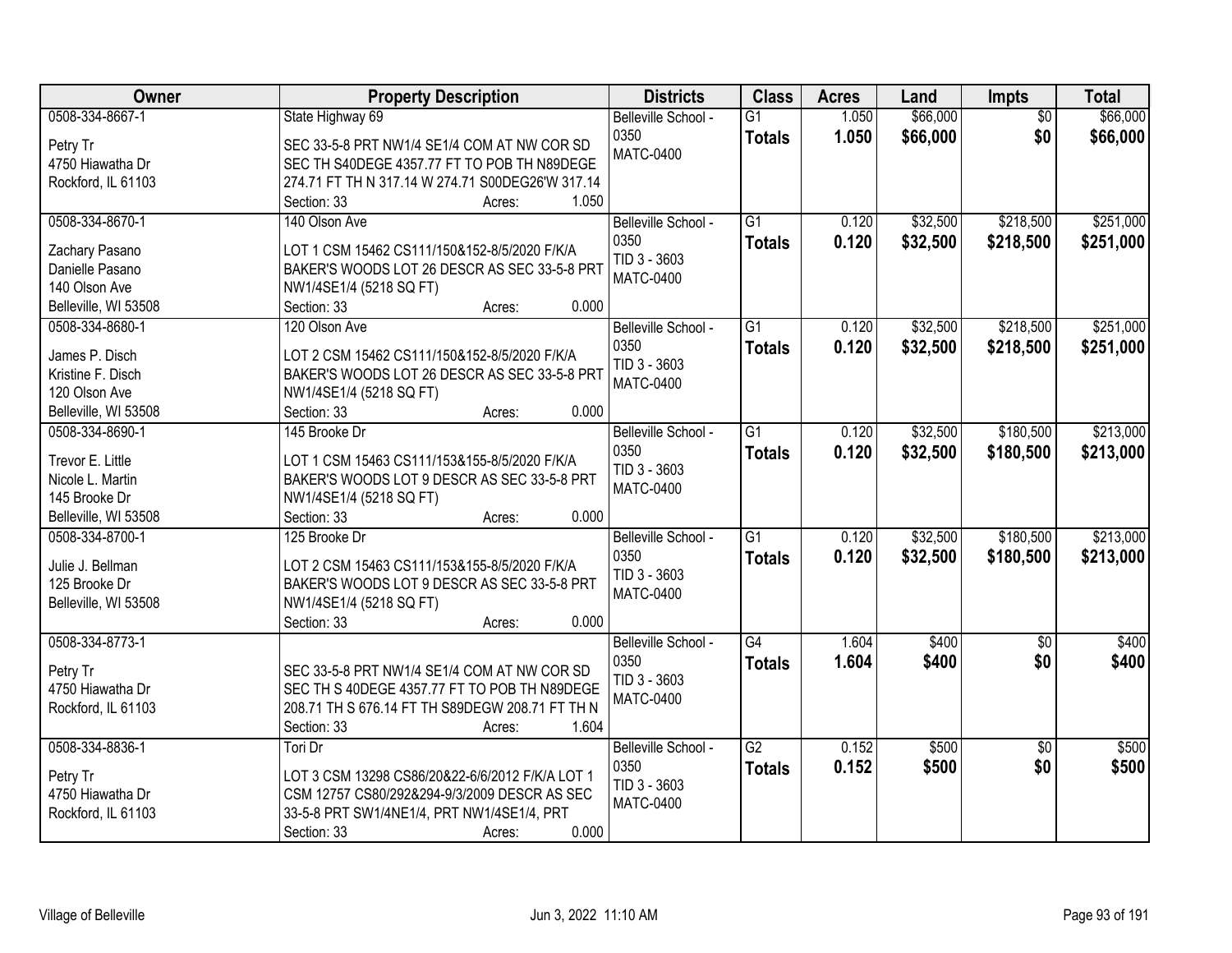| Owner                                                                                                   | <b>Property Description</b>                                                                                                                                                          |                                    | <b>Districts</b>                                                | <b>Class</b>                     | <b>Acres</b>   | Land                   | Impts                  | <b>Total</b>           |
|---------------------------------------------------------------------------------------------------------|--------------------------------------------------------------------------------------------------------------------------------------------------------------------------------------|------------------------------------|-----------------------------------------------------------------|----------------------------------|----------------|------------------------|------------------------|------------------------|
| 0508-334-8845-1<br>Petry Tr<br>4750 Hiawatha Dr<br>Rockford, IL 61103                                   | LOT 4 CSM 13298 CS86/20&22-6/6/2012 F/K/A LOT 1<br>CSM 12757 CS80/292&294-9/3/2009 DESCR AS SEC<br>33-5-8 PRT SW1/4NE1/4, PRT NW1/4SE1/4, PRT<br>Section: 33                         | 0.000<br>Acres:                    | Belleville School -<br>0350<br>TID 3 - 3603<br><b>MATC-0400</b> | $\overline{G1}$<br><b>Totals</b> | 0.176<br>0.176 | \$500<br>\$500         | $\overline{50}$<br>\$0 | \$500<br>\$500         |
| 0508-334-8860-1<br>Petry Tr<br>4750 Hiawatha Dr<br>Rockford, IL 61103                                   | 7270 State Highway 69<br>LOT 1 CSM 15410 CS110/264&267-5/27/2020 F/K/A<br>PRT LOTS 3 & 4 CSM 13298 CS86/20&22-6/6/2012<br>F/K/A LOT 1 CSM 12757 CS80/292&294-9/3/2009<br>Section: 33 | 1.730<br>Acres:                    | Belleville School -<br>0350<br>TID 3 - 3603<br><b>MATC-0400</b> | $\overline{G1}$<br><b>Totals</b> | 1.743<br>1.743 | \$80,000<br>\$80,000   | \$102,000<br>\$102,000 | \$182,000<br>\$182,000 |
| 0508-334-8875-1<br>Petry Tr<br>4750 Hiawatha Dr<br>Rockford, IL 61103                                   | State Highway 69<br>LOT 2 CSM 15410 CS110/264&267-5/27/2020 F/K/A<br>PRT LOTS 3 & 4 CSM 13298 CS86/20&22-6/6/2012<br>F/K/A LOT 1 CSM 12757 CS80/292&294-9/3/2009<br>Section: 33      | 4.140<br>Acres:                    | Belleville School -<br>0350<br>TID 3 - 3603<br><b>MATC-0400</b> | $\overline{G2}$<br><b>Totals</b> | 4.137<br>4.137 | \$126,500<br>\$126,500 | $\overline{50}$<br>\$0 | \$126,500<br>\$126,500 |
| 0508-334-8901-1<br>Jbc Custom Homes LLC<br>W3220 W Schagler Rd<br>Belleville, WI 53508                  | 212 Brooke Dr<br>BAKER'S WOODS LOT 1                                                                                                                                                 |                                    | Belleville School -<br>0350<br>TID 3 - 3603<br><b>MATC-0400</b> | $\overline{G1}$<br><b>Totals</b> | 0.230<br>0.230 | \$62,500<br>\$62,500   | \$0<br>\$0             | \$62,500<br>\$62,500   |
| 0508-334-8902-1<br>Eight Point Properties, LLC<br>W3220 W Schaefer Rd<br>Belleville, WI 53508           | Section: 33<br>208 Brooke Dr<br>BAKER'S WOODS LOT 2<br>Section: 33                                                                                                                   | 0.230<br>Acres:<br>0.230<br>Acres: | Belleville School -<br>0350<br>TID 3 - 3603<br><b>MATC-0400</b> | $\overline{G1}$<br><b>Totals</b> | 0.230<br>0.230 | \$62,500<br>\$62,500   | \$143,500<br>\$143,500 | \$206,000<br>\$206,000 |
| 0508-334-8905-1<br>Bradley J. Aschliman<br>Ashley A. Aschliman<br>100 Brooke Dr<br>Belleville, WI 53534 | 100 Brooke Dr<br>BAKER'S WOODS LOT 5<br>Section: 33                                                                                                                                  | 0.340<br>Acres:                    | Belleville School -<br>0350<br>TID 3 - 3603<br><b>MATC-0400</b> | $\overline{G1}$<br><b>Totals</b> | 0.340<br>0.340 | \$65,000<br>\$65,000   | \$237,000<br>\$237,000 | \$302,000<br>\$302,000 |
| 0508-334-8906-1<br>Eight Point Properties, LLC<br>PO Box 167<br>Belleville, WI 53508                    | 800 Callahan Dr<br>BAKER'S WOODS LOT 6<br>Section: 33                                                                                                                                | 1.320<br>Acres:                    | Belleville School -<br>0350<br>TID 3 - 3603<br><b>MATC-0400</b> | $\overline{G1}$<br><b>Totals</b> | 1.320<br>1.320 | \$71,500<br>\$71,500   | $\overline{50}$<br>\$0 | \$71,500<br>\$71,500   |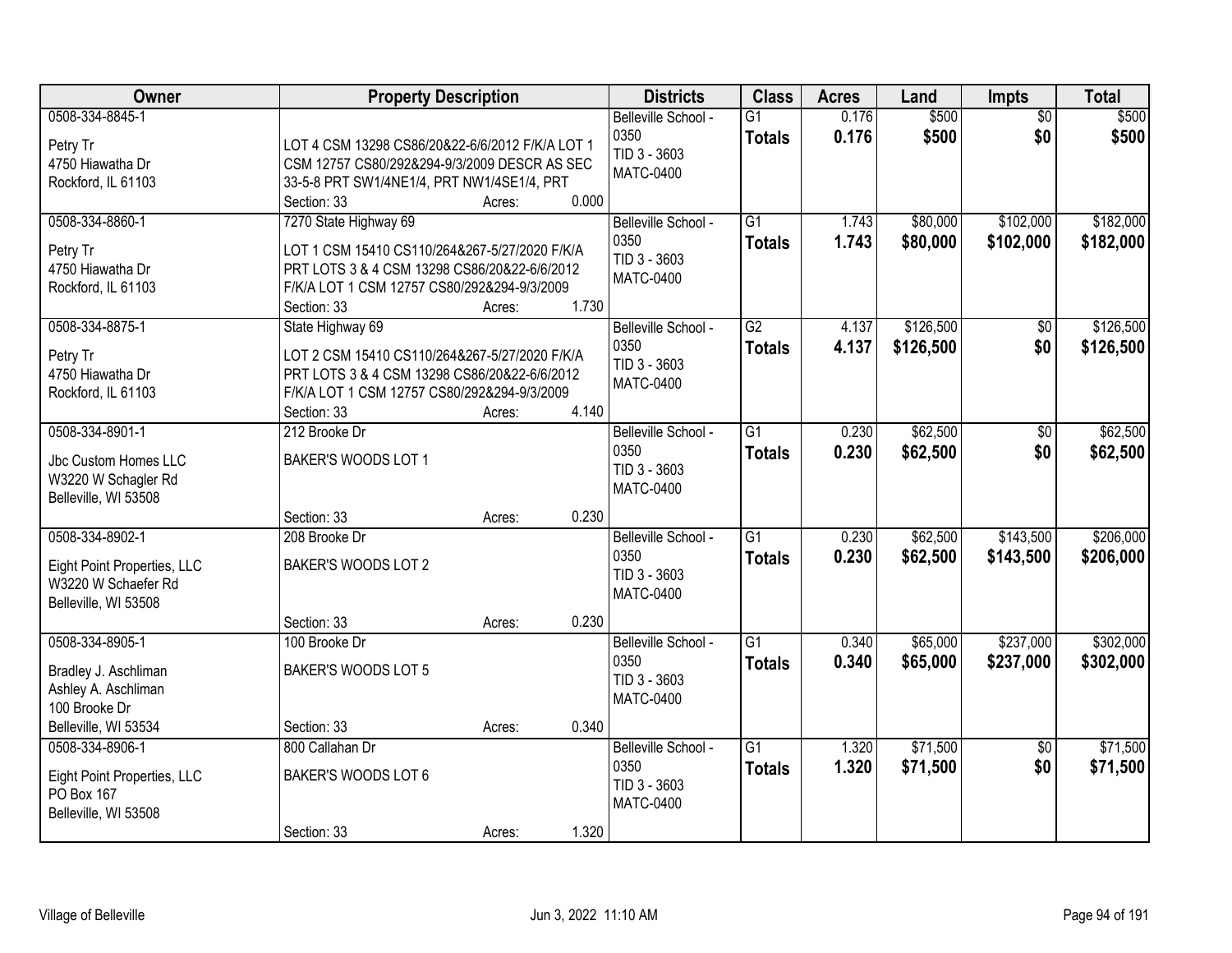| Owner                                                                                                  | <b>Property Description</b>                          |        |       | <b>Districts</b>                                                | <b>Class</b>                     | <b>Acres</b>   | Land                   | <b>Impts</b>           | <b>Total</b>           |
|--------------------------------------------------------------------------------------------------------|------------------------------------------------------|--------|-------|-----------------------------------------------------------------|----------------------------------|----------------|------------------------|------------------------|------------------------|
| 0508-334-8907-1<br>Baker Living Tr, John D<br>J&J Property Holdings, LLC                               | 810 Callahan Dr<br>BAKER'S WOODS LOT 7               |        |       | Belleville School -<br>0350<br>TID 3 - 3603<br><b>MATC-0400</b> | $\overline{G2}$<br><b>Totals</b> | 1.190<br>1.190 | \$154,500<br>\$154,500 | \$0<br>\$0             | \$154,500<br>\$154,500 |
| 7250 State Highway 69<br>Belleville, WI 53508                                                          | Section: 33                                          | Acres: | 1.190 |                                                                 |                                  |                |                        |                        |                        |
| 0508-334-8908-1<br>Dakota L. Flanary<br>Brittney J. Grandy<br>105 Callahan Dr                          | 105 Callahan Dr<br>BAKER'S WOODS LOT 8               |        |       | Belleville School -<br>0350<br>TID 3 - 3603<br><b>MATC-0400</b> | $\overline{G1}$<br><b>Totals</b> | 0.240<br>0.240 | \$64,000<br>\$64,000   | \$257,500<br>\$257,500 | \$321,500<br>\$321,500 |
| Belleville, WI 53508                                                                                   | Section: 33                                          | Acres: | 0.240 |                                                                 |                                  |                |                        |                        |                        |
| 0508-334-8910-1<br><b>Brett Newbury</b><br>Jessica J. Haefner<br>203 Brooke Dr                         | 203 Brooke Dr<br>BAKER'S WOODS LOT 10                |        |       | Belleville School -<br>0350<br>TID 3 - 3603<br><b>MATC-0400</b> | G1<br><b>Totals</b>              | 0.220<br>0.220 | \$60,000<br>\$60,000   | \$305,500<br>\$305,500 | \$365,500<br>\$365,500 |
| Belleville, WI 53508                                                                                   | Section: 33                                          | Acres: | 0.220 |                                                                 |                                  |                |                        |                        |                        |
| 0508-334-8911-1<br>Mark C. Gardner<br>Lauren W. Gardner<br>205 Brooke Dr                               | 205 Brooke Dr<br>BAKER'S WOODS LOT 11                |        |       | Belleville School -<br>0350<br>TID 3 - 3603<br><b>MATC-0400</b> | $\overline{G1}$<br><b>Totals</b> | 0.220<br>0.220 | \$60,000<br>\$60,000   | \$216,500<br>\$216,500 | \$276,500<br>\$276,500 |
| Belleville, WI 53508                                                                                   | Section: 33                                          | Acres: | 0.220 |                                                                 |                                  |                |                        |                        |                        |
| 0508-334-8912-1<br>Jeffrey B. Larson<br>207 Brooke Dr<br>Belleville, WI 53508                          | 207 Brooke Dr<br>BAKER'S WOODS LOT 12                |        |       | Belleville School -<br>0350<br>TID 3 - 3603<br><b>MATC-0400</b> | $\overline{G1}$<br><b>Totals</b> | 0.220<br>0.220 | \$60,000<br>\$60,000   | \$241,000<br>\$241,000 | \$301,000<br>\$301,000 |
|                                                                                                        | Section: 33                                          | Acres: | 0.220 |                                                                 |                                  |                |                        |                        |                        |
| 0508-334-8913-1<br>Albert E. Keizer<br>Renee A. Disch<br>209 Brooke Dr                                 | 209 Brooke Dr<br>BAKER'S WOODS LOT 13                |        |       | Belleville School -<br>0350<br>TID 3 - 3603<br>MATC-0400        | $\overline{G1}$<br><b>Totals</b> | 0.220<br>0.220 | \$60,000<br>\$60,000   | \$199,000<br>\$199,000 | \$259,000<br>\$259,000 |
| Belleville, WI 53508                                                                                   | Section: 33                                          | Acres: | 0.220 |                                                                 |                                  |                |                        |                        |                        |
| 0508-334-8914-1<br>Cashton Laufenberg<br>Trisha L. Laufenberg<br>211 Brooke Dr<br>Belleville, WI 53508 | 211 Brooke Dr<br>BAKER'S WOODS LOT 14<br>Section: 33 | Acres: | 0.220 | Belleville School -<br>0350<br>TID 3 - 3603<br><b>MATC-0400</b> | $\overline{G1}$<br><b>Totals</b> | 0.220<br>0.220 | \$60,000<br>\$60,000   | \$244,000<br>\$244,000 | \$304,000<br>\$304,000 |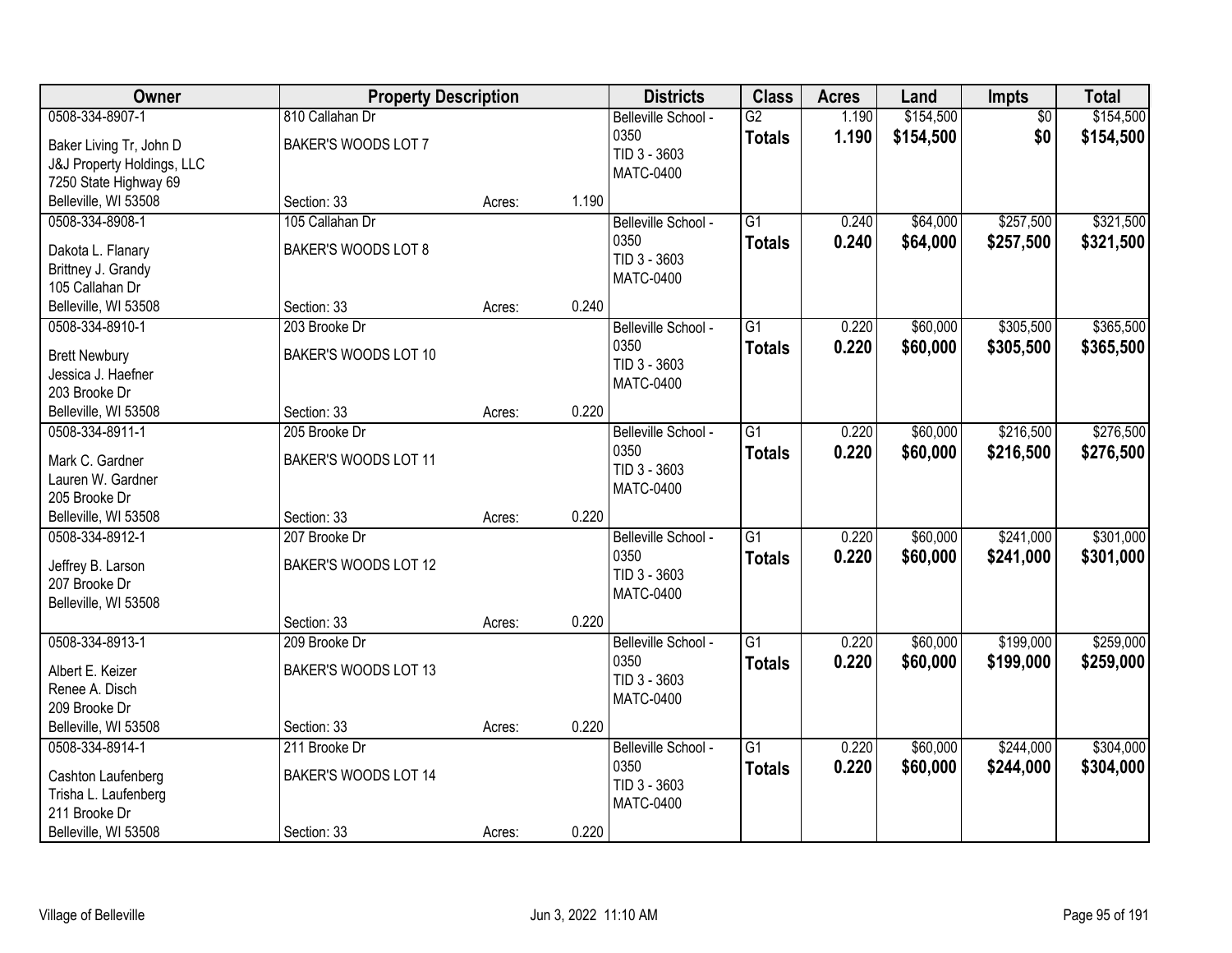| Owner                                                                                          | <b>Property Description</b>                          |        | <b>Districts</b> | <b>Class</b>                                                    | <b>Acres</b>                     | Land           | <b>Impts</b>         | <b>Total</b>           |                        |
|------------------------------------------------------------------------------------------------|------------------------------------------------------|--------|------------------|-----------------------------------------------------------------|----------------------------------|----------------|----------------------|------------------------|------------------------|
| 0508-334-8915-1<br><b>Mihail Dinu</b><br>Andreea Dinu<br>213 Brooke Dr                         | 213 Brooke Dr<br>BAKER'S WOODS LOT 15                |        |                  | Belleville School -<br>0350<br>TID 3 - 3603<br><b>MATC-0400</b> | $\overline{G1}$<br><b>Totals</b> | 0.220<br>0.220 | \$60,000<br>\$60,000 | \$208,000<br>\$208,000 | \$268,000<br>\$268,000 |
| Belleville, WI 53508                                                                           | Section: 33                                          | Acres: | 0.220            |                                                                 |                                  |                |                      |                        |                        |
| 0508-334-8916-1<br>Melissa M. Radl<br>215 Brooke Dr<br>Belleville, WI 53508                    | 215 Brooke Dr<br>BAKER'S WOODS LOT 16                |        |                  | Belleville School -<br>0350<br>TID 3 - 3603<br><b>MATC-0400</b> | $\overline{G1}$<br><b>Totals</b> | 0.220<br>0.220 | \$60,000<br>\$60,000 | \$227,000<br>\$227,000 | \$287,000<br>\$287,000 |
|                                                                                                | Section: 33                                          | Acres: | 0.220            |                                                                 |                                  |                |                      |                        |                        |
| 0508-334-8917-1<br>Jacob G. Wurtz<br>217 Brooke Dr<br>Belleville, WI 53508                     | 217 Brooke Dr<br>BAKER'S WOODS LOT 17                |        |                  | Belleville School -<br>0350<br>TID 3 - 3603<br><b>MATC-0400</b> | $\overline{G1}$<br><b>Totals</b> | 0.250<br>0.250 | \$64,500<br>\$64,500 | \$189,500<br>\$189,500 | \$254,000<br>\$254,000 |
|                                                                                                | Section: 33                                          | Acres: | 0.250            |                                                                 |                                  |                |                      |                        |                        |
| 0508-334-8918-1<br>David M. Bohl<br>Brienna L. Voegeli<br>218 Olson Ave                        | 218 Olson Ave<br>BAKER'S WOODS LOT 18                |        |                  | Belleville School -<br>0350<br>TID 3 - 3603<br><b>MATC-0400</b> | $\overline{G1}$<br><b>Totals</b> | 0.250<br>0.250 | \$64,500<br>\$64,500 | \$234,000<br>\$234,000 | \$298,500<br>\$298,500 |
| Belleville, WI 53508                                                                           | Section: 33                                          | Acres: | 0.250            |                                                                 |                                  |                |                      |                        |                        |
| 0508-334-8919-1<br>Schmidt Living Tr<br>214 Olson Ave<br>Belleville, WI 53508                  | 214 Olson Ave<br>BAKER'S WOODS LOT 19                |        |                  | Belleville School -<br>0350<br>TID 3 - 3603<br><b>MATC-0400</b> | $\overline{G1}$<br><b>Totals</b> | 0.220<br>0.220 | \$60,000<br>\$60,000 | \$263,000<br>\$263,000 | \$323,000<br>\$323,000 |
| 0508-334-8920-1                                                                                | Section: 33<br>212 Olson Ave                         | Acres: | 0.220            | Belleville School -                                             | $\overline{G1}$                  | 0.220          | \$60,000             | \$278,500              | \$338,500              |
| <b>Michael Meier</b><br>Annie Meier<br>212 Olson Ave                                           | BAKER'S WOODS LOT 20                                 |        |                  | 0350<br>TID 3 - 3603<br><b>MATC-0400</b>                        | <b>Totals</b>                    | 0.220          | \$60,000             | \$278,500              | \$338,500              |
| Belleville, WI 53508                                                                           | Section: 33                                          | Acres: | 0.220            |                                                                 |                                  |                |                      |                        |                        |
| 0508-334-8921-1<br>Racheal M. Walber<br>Andrew Walber<br>210 Olson Ave<br>Belleville, WI 53508 | 210 Olson Ave<br>BAKER'S WOODS LOT 21<br>Section: 33 | Acres: | 0.220            | Belleville School -<br>0350<br>TID 3 - 3603<br>MATC-0400        | $\overline{G1}$<br><b>Totals</b> | 0.220<br>0.220 | \$60,000<br>\$60,000 | \$247,000<br>\$247,000 | \$307,000<br>\$307,000 |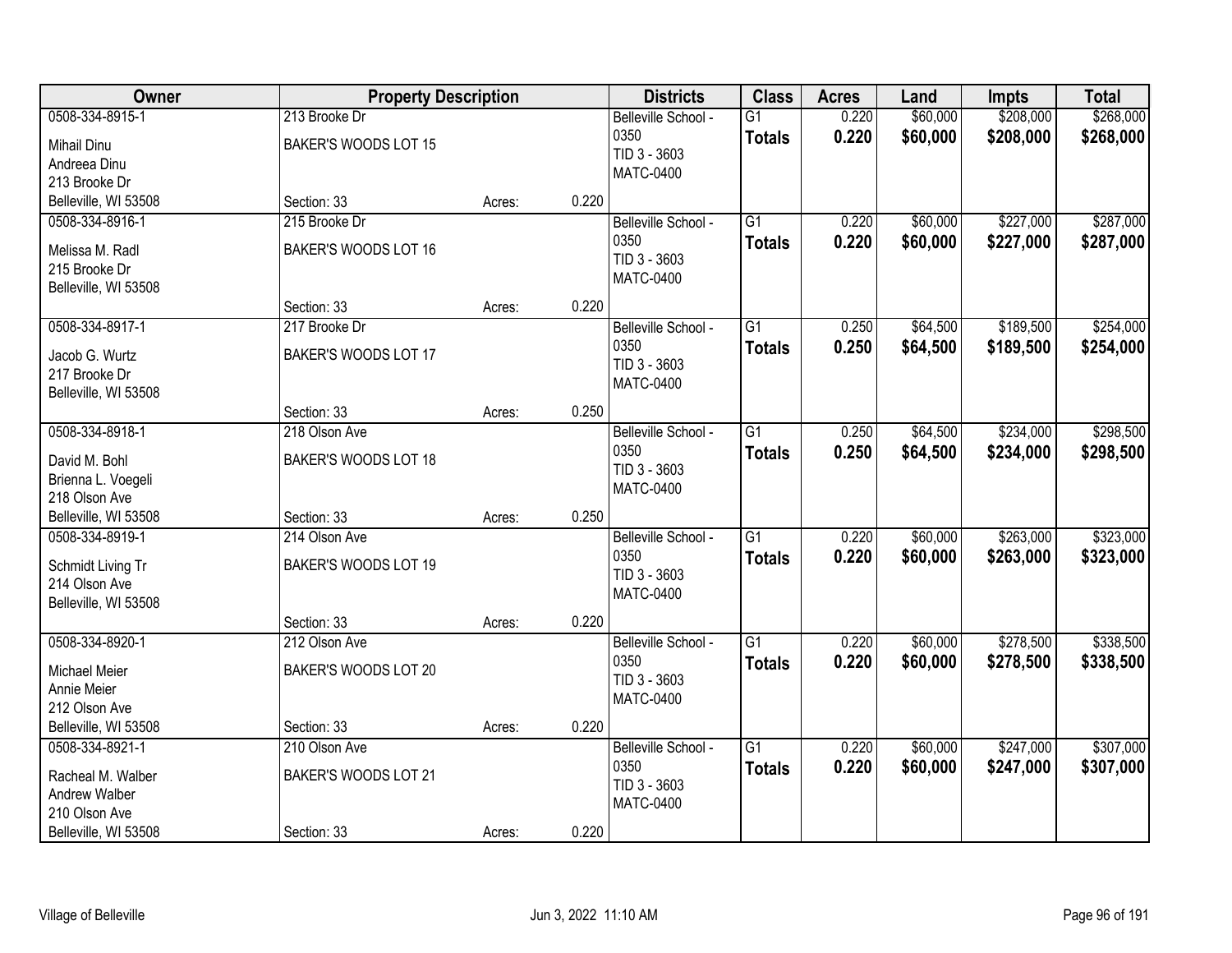| Owner                                               | <b>Property Description</b> |        |       | <b>Districts</b>    | <b>Class</b>    | <b>Acres</b> | Land     | <b>Impts</b>    | <b>Total</b> |
|-----------------------------------------------------|-----------------------------|--------|-------|---------------------|-----------------|--------------|----------|-----------------|--------------|
| 0508-334-8922-1                                     | 208 Olson Ave               |        |       | Belleville School - | $\overline{G1}$ | 0.220        | \$60,000 | \$291,000       | \$351,000    |
| <b>Brooke Mccullick</b>                             | BAKER'S WOODS LOT 22        |        |       | 0350                | <b>Totals</b>   | 0.220        | \$60,000 | \$291,000       | \$351,000    |
| 208 Olson Ave                                       |                             |        |       | TID 3 - 3603        |                 |              |          |                 |              |
| Belleville, WI 53508                                |                             |        |       | <b>MATC-0400</b>    |                 |              |          |                 |              |
|                                                     | Section: 33                 | Acres: | 0.220 |                     |                 |              |          |                 |              |
| 0508-334-8923-1                                     | 206 Olson Ave               |        |       | Belleville School - | $\overline{G1}$ | 0.220        | \$60,000 | \$233,000       | \$293,000    |
| Jacob Reed                                          | BAKER'S WOODS LOT 23        |        |       | 0350                | <b>Totals</b>   | 0.220        | \$60,000 | \$233,000       | \$293,000    |
| Jennifer Kingslien                                  |                             |        |       | TID 3 - 3603        |                 |              |          |                 |              |
| 206 Olson Ave                                       |                             |        |       | <b>MATC-0400</b>    |                 |              |          |                 |              |
| Belleville, WI 53508                                | Section: 33                 | Acres: | 0.220 |                     |                 |              |          |                 |              |
| 0508-334-8924-1                                     | 204 Olson Ave               |        |       | Belleville School - | G1              | 0.220        | \$60,000 | \$246,500       | \$306,500    |
| Adam Gilmour                                        | BAKER'S WOODS LOT 24        |        |       | 0350                | <b>Totals</b>   | 0.220        | \$60,000 | \$246,500       | \$306,500    |
| Debbie J. Gilmour                                   |                             |        |       | TID 3 - 3603        |                 |              |          |                 |              |
| 204 Olson Ave                                       |                             |        |       | <b>MATC-0400</b>    |                 |              |          |                 |              |
| Belleville, WI 53508                                | Section: 33                 | Acres: | 0.220 |                     |                 |              |          |                 |              |
| 0508-334-8925-1                                     | 202 Olson Ave               |        |       | Belleville School - | $\overline{G1}$ | 0.220        | \$60,000 | \$252,500       | \$312,500    |
| Benjamin Nevarez                                    | BAKER'S WOODS LOT 25        |        |       | 0350                | <b>Totals</b>   | 0.220        | \$60,000 | \$252,500       | \$312,500    |
| 202 Olson Ave                                       |                             |        |       | TID 3 - 3603        |                 |              |          |                 |              |
| Belleville, WI 53508                                |                             |        |       | <b>MATC-0400</b>    |                 |              |          |                 |              |
|                                                     | Section: 33                 | Acres: | 0.220 |                     |                 |              |          |                 |              |
| 0508-334-8927-1                                     | 101 Callahan Dr             |        |       | Belleville School - | $\overline{G1}$ | 0.240        | \$64,000 | \$245,000       | \$309,000    |
|                                                     | BAKER'S WOODS LOT 27        |        |       | 0350                | <b>Totals</b>   | 0.240        | \$64,000 | \$245,000       | \$309,000    |
| Jeremy Luttig<br>Maria Luttig                       |                             |        |       | TID 3 - 3603        |                 |              |          |                 |              |
| 101 Callahan Dr                                     |                             |        |       | <b>MATC-0400</b>    |                 |              |          |                 |              |
| Belleville, WI 53508                                | Section: 33                 | Acres: | 0.240 |                     |                 |              |          |                 |              |
| 0508-334-8928-1                                     | 301 Brooke Dr               |        |       | Belleville School - | $\overline{G1}$ | 0.270        | \$64,500 | \$235,500       | \$300,000    |
|                                                     |                             |        |       | 0350                | <b>Totals</b>   | 0.270        | \$64,500 | \$235,500       | \$300,000    |
| Jordan Munson<br>Caitlin Smith                      | BAKER'S WOODS LOT 28        |        |       | TID 3 - 3603        |                 |              |          |                 |              |
| 301 Brooke Dr                                       |                             |        |       | <b>MATC-0400</b>    |                 |              |          |                 |              |
| Belleville, WI 53508                                | Section: 33                 | Acres: | 0.270 |                     |                 |              |          |                 |              |
| 0508-334-8929-1                                     | 300 Olson Ave               |        |       | Belleville School - | $\overline{G1}$ | 0.270        | \$6,500  | $\overline{50}$ | \$6,500      |
|                                                     |                             |        |       | 0350                | <b>Totals</b>   | 0.270        | \$6,500  | \$0             | \$6,500      |
| Baker Living Tr, John D                             | BAKER'S WOODS LOT 29        |        |       | TID 3 - 3603        |                 |              |          |                 |              |
| J&J Property Holdings, LLC<br>7250 State Highway 69 |                             |        |       | MATC-0400           |                 |              |          |                 |              |
| Belleville, WI 53508                                | Section: 33                 | Acres: | 0.270 |                     |                 |              |          |                 |              |
|                                                     |                             |        |       |                     |                 |              |          |                 |              |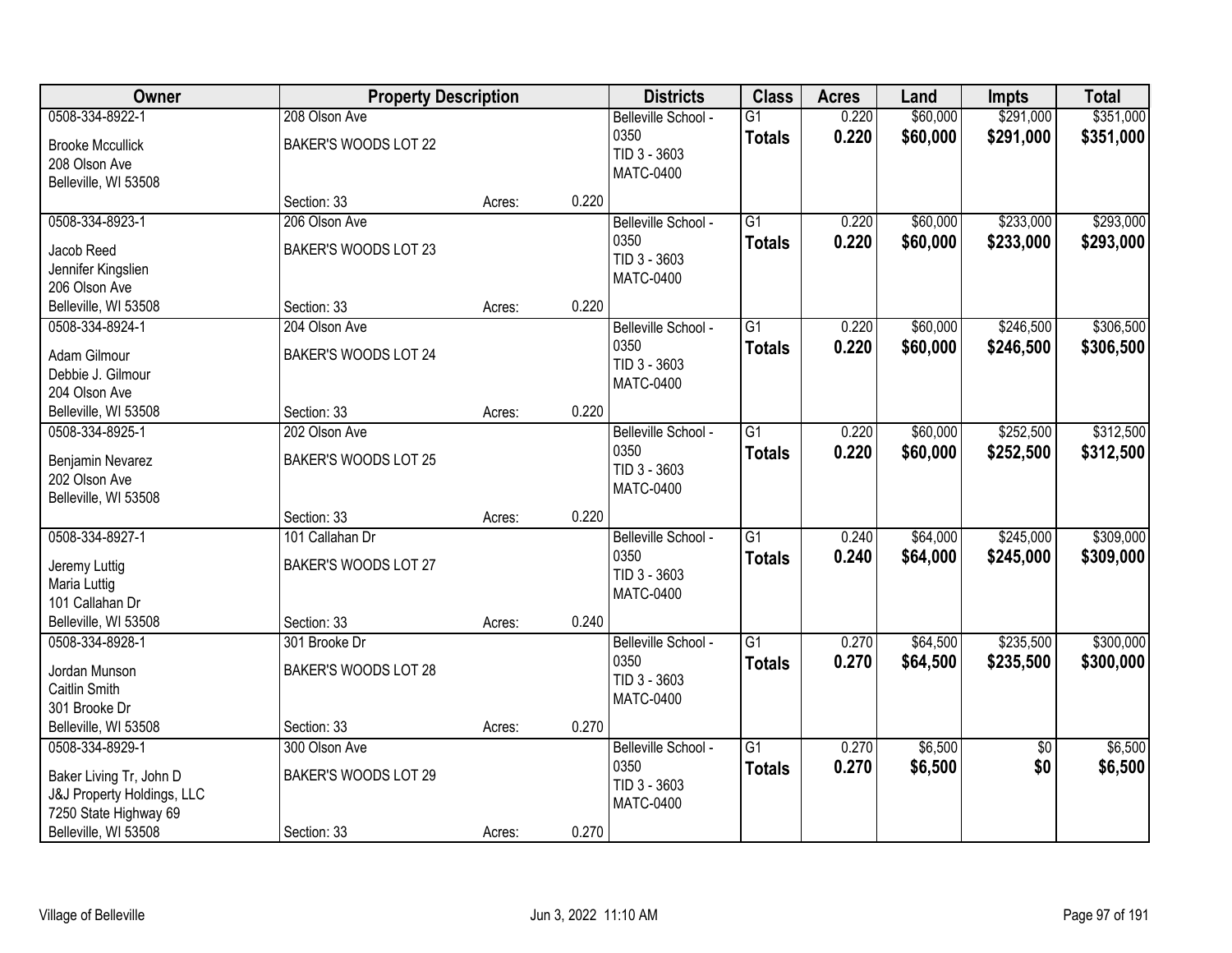| Owner                                                                                              | <b>Property Description</b>                          |        |       | <b>Districts</b>                                                | <b>Class</b>                     | <b>Acres</b>   | Land                 | <b>Impts</b>           | <b>Total</b>           |
|----------------------------------------------------------------------------------------------------|------------------------------------------------------|--------|-------|-----------------------------------------------------------------|----------------------------------|----------------|----------------------|------------------------|------------------------|
| 0508-334-8930-1<br>Maggie Huff<br>Logan Huff<br>201 Olson Ave                                      | 201 Olson Ave<br>BAKER'S WOODS LOT 30                |        |       | Belleville School -<br>0350<br>TID 3 - 3603<br><b>MATC-0400</b> | $\overline{G1}$<br><b>Totals</b> | 0.240<br>0.240 | \$64,000<br>\$64,000 | \$227,000<br>\$227,000 | \$291,000<br>\$291,000 |
| Belleville, WI 53508                                                                               | Section: 33                                          | Acres: | 0.240 |                                                                 |                                  |                |                      |                        |                        |
| 0508-334-8931-1<br>Kathleen Gilliland<br>James Gilliland<br>203 Olson Ave                          | 203 Olson Ave<br>BAKER'S WOODS LOT 31                |        |       | Belleville School -<br>0350<br>TID 3 - 3603<br><b>MATC-0400</b> | $\overline{G1}$<br><b>Totals</b> | 0.240<br>0.240 | \$64,000<br>\$64,000 | \$246,500<br>\$246,500 | \$310,500<br>\$310,500 |
| Belleville, WI 53508                                                                               | Section: 33                                          | Acres: | 0.240 |                                                                 |                                  |                |                      |                        |                        |
| 0508-334-8932-1<br>Clifford L. Mahair<br>Deondra A. Mahair<br>205 Olson Ave                        | 205 Olson Ave<br>BAKER'S WOODS LOT 32                |        |       | Belleville School -<br>0350<br>TID 3 - 3603<br>MATC-0400        | G1<br><b>Totals</b>              | 0.240<br>0.240 | \$64,000<br>\$64,000 | \$266,500<br>\$266,500 | \$330,500<br>\$330,500 |
| Belleville, WI 53508                                                                               | Section: 33                                          | Acres: | 0.240 |                                                                 |                                  |                |                      |                        |                        |
| 0508-334-8933-1<br>Christopher Ellis<br><b>Taylor Ellis</b><br>209 Olson Ave                       | 209 Olson Ave<br>BAKER'S WOODS LOT 33                |        |       | Belleville School -<br>0350<br>TID 3 - 3603<br><b>MATC-0400</b> | G1<br><b>Totals</b>              | 0.240<br>0.240 | \$64,000<br>\$64,000 | \$261,500<br>\$261,500 | \$325,500<br>\$325,500 |
| Belleville, WI 53508                                                                               | Section: 33                                          | Acres: | 0.240 |                                                                 |                                  |                |                      |                        |                        |
| 0508-334-8934-1<br>Kurt R. Campbell<br>Angela K. Campbell<br>211 Olson Ave<br>Belleville, WI 53508 | 211 Olson Ave<br>BAKER'S WOODS LOT 34<br>Section: 33 | Acres: | 0.240 | Belleville School -<br>0350<br>TID 3 - 3603<br><b>MATC-0400</b> | $\overline{G1}$<br><b>Totals</b> | 0.240<br>0.240 | \$64,000<br>\$64,000 | \$247,000<br>\$247,000 | \$311,000<br>\$311,000 |
| 0508-334-8935-1                                                                                    | 213 Olson Ave                                        |        |       | Belleville School -                                             | $\overline{G1}$                  | 0.240          | \$64,000             | \$227,500              | \$291,500              |
| Megan Mcglone<br>David Berna<br>213 Olson Ave                                                      | BAKER'S WOODS LOT 35                                 |        |       | 0350<br>TID 3 - 3603<br><b>MATC-0400</b>                        | <b>Totals</b>                    | 0.240          | \$64,000             | \$227,500              | \$291,500              |
| Belleville, WI 53508                                                                               | Section: 33                                          | Acres: | 0.240 |                                                                 |                                  |                |                      |                        |                        |
| 0508-334-8936-1<br>Chelsea M. Calmes<br>Jerad M. Clark<br>215 Olson Ave<br>Belleville, WI 53508    | 215 Olson Ave<br>BAKER'S WOODS LOT 36<br>Section: 33 | Acres: | 0.240 | Belleville School -<br>0350<br>TID 3 - 3603<br>MATC-0400        | $\overline{G1}$<br><b>Totals</b> | 0.240<br>0.240 | \$64,000<br>\$64,000 | \$249,500<br>\$249,500 | \$313,500<br>\$313,500 |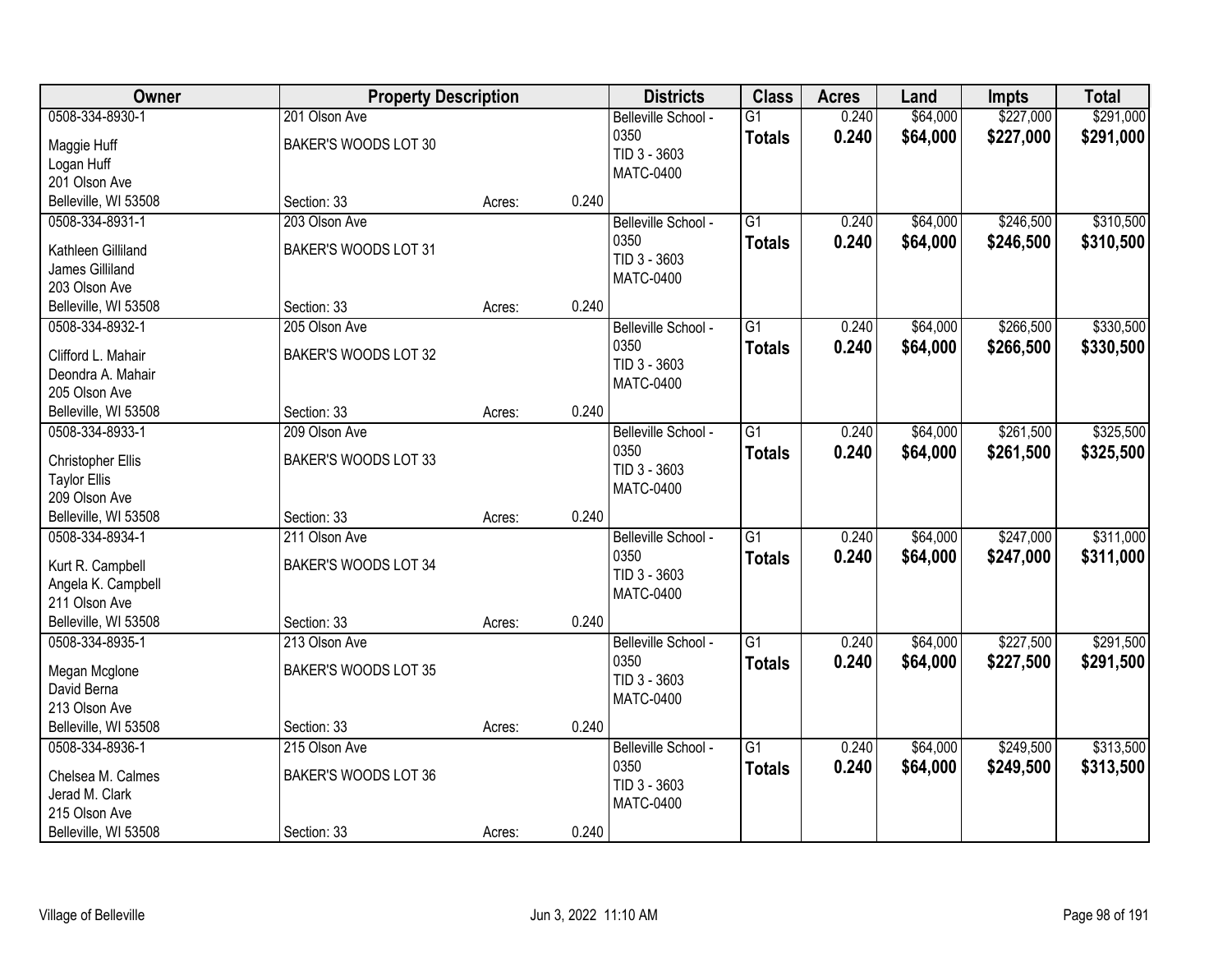| Owner                                   |                                               | <b>Property Description</b> |       | <b>Districts</b>            | <b>Class</b>    | <b>Acres</b> | Land      | <b>Impts</b> | <b>Total</b> |
|-----------------------------------------|-----------------------------------------------|-----------------------------|-------|-----------------------------|-----------------|--------------|-----------|--------------|--------------|
| 0508-334-8937-1                         | 217 Olson Ave                                 |                             |       | Belleville School -         | $\overline{G1}$ | 0.250        | \$64,500  | \$264,000    | \$328,500    |
| Tony R. Zuleger                         | BAKER'S WOODS LOT 37                          |                             |       | 0350<br>TID 3 - 3603        | <b>Totals</b>   | 0.250        | \$64,500  | \$264,000    | \$328,500    |
| Emily A. Zuleger                        |                                               |                             |       | <b>MATC-0400</b>            |                 |              |           |              |              |
| 217 Olson Ave                           |                                               |                             |       |                             |                 |              |           |              |              |
| Belleville, WI 53508                    | Section: 33                                   | Acres:                      | 0.250 |                             |                 |              |           |              |              |
| 0508-334-8938-1                         | 101 Olson Ave                                 |                             |       | Belleville School -         | G2              | 4.260        | \$127,500 | \$0          | \$127,500    |
| Petry Tr                                | BAKER'S WOODS LOT 38                          |                             |       | 0350                        | <b>Totals</b>   | 4.260        | \$127,500 | \$0          | \$127,500    |
| 4750 Hiawatha Dr                        |                                               |                             |       | TID 3 - 3603                |                 |              |           |              |              |
| Rockford, IL 61103                      |                                               |                             |       | <b>MATC-0400</b>            |                 |              |           |              |              |
|                                         | Section: 33                                   | Acres:                      | 4.260 |                             |                 |              |           |              |              |
| 0508-334-8940-1                         | 301 Olson Ave                                 |                             |       | Belleville School -         | $\overline{G1}$ | 0.240        | \$64,000  | \$258,500    | \$322,500    |
| Jesica Longoria                         | BAKER'S WOODS LOT 40                          |                             |       | 0350                        | <b>Totals</b>   | 0.240        | \$64,000  | \$258,500    | \$322,500    |
| Gustavo L. Balderas                     |                                               |                             |       | TID 3 - 3603                |                 |              |           |              |              |
| 301 Olson Ave                           |                                               |                             |       | <b>MATC-0400</b>            |                 |              |           |              |              |
| Belleville, WI 53508                    | Section: 33                                   | Acres:                      | 0.240 |                             |                 |              |           |              |              |
| 0508-334-8950-1                         | <b>Brooke Dr</b>                              |                             |       | Belleville School -         | $\overline{G1}$ | 1.540        | \$1,000   | \$0          | \$1,000      |
|                                         |                                               |                             |       | 0350                        | <b>Totals</b>   | 1.540        | \$1,000   | \$0          | \$1,000      |
| Baker Living Tr, John D                 | BAKER'S WOODS OUTLOT 1                        |                             |       | TID 3 - 3603                |                 |              |           |              |              |
| J&J Property Holdings, LLC              |                                               |                             |       | <b>MATC-0400</b>            |                 |              |           |              |              |
| 7250 State Highway 69                   |                                               |                             | 1.540 |                             |                 |              |           |              |              |
| Belleville, WI 53508<br>0508-334-8960-1 | Section: 33<br>202 Brooke Dr                  | Acres:                      |       |                             | $\overline{G1}$ | 0.112        | \$30,500  | \$130,500    | \$161,000    |
|                                         |                                               |                             |       | Belleville School -<br>0350 |                 |              |           |              |              |
| Eight Point Properties, LLC             | LOT 1 CSM 15503 CS111/328&329-9/22/2020 F/K/A |                             |       | TID 3 - 3603                | <b>Totals</b>   | 0.112        | \$30,500  | \$130,500    | \$161,000    |
| W3220 W Schaefer Rd                     | BAKER'S WOODS LOT 4 DESCR AS SEC 33-5-8 PRT   |                             |       | <b>MATC-0400</b>            |                 |              |           |              |              |
| Belleville, WI 53508                    | NW1/4SE1/4 (4864 SQ FT)                       |                             |       |                             |                 |              |           |              |              |
|                                         | Section: 33                                   | Acres:                      | 0.000 |                             |                 |              |           |              |              |
| 0508-334-8967-1                         | 200 Brooke Dr                                 |                             |       | Belleville School -         | $\overline{G1}$ | 0.112        | \$30,500  | \$130,500    | \$161,000    |
| Eight Point Properties, LLC             | LOT 2 CSM 15503 CS111/328&329-9/22/2020 F/K/A |                             |       | 0350                        | <b>Totals</b>   | 0.112        | \$30,500  | \$130,500    | \$161,000    |
| W3220 W Schaefer Rd                     | BAKER'S WOODS LOT 4 DESCR AS SEC 33-5-8 PRT   |                             |       | TID 3 - 3603                |                 |              |           |              |              |
| Belleville, WI 53508                    | NW1/4SE1/4 (4864 SQ FT)                       |                             |       | <b>MATC-0400</b>            |                 |              |           |              |              |
|                                         | Section: 33                                   | Acres:                      | 0.000 |                             |                 |              |           |              |              |
| 0508-334-8970-1                         | 206 Brooke Dr                                 |                             |       | Belleville School -         | $\overline{G1}$ | 0.110        | \$30,000  | \$146,500    | \$176,500    |
| Eight Point Properties, LLC             | LOT 1 CSM 15585 CS112/310&311-1/19/2021 F/K/A |                             |       | 0350                        | <b>Totals</b>   | 0.110        | \$30,000  | \$146,500    | \$176,500    |
| W3220 W Schaefer Rd                     | BAKER'S WOODS LOT 3 DESCR AS SEC 33-5-8 PRT   |                             |       | TID 3 - 3603                |                 |              |           |              |              |
| Belleville, WI 53508                    | NW1/4SE1/4 (4890 SQ FT)                       |                             |       | <b>MATC-0400</b>            |                 |              |           |              |              |
|                                         | Section: 33                                   | Acres:                      | 0.000 |                             |                 |              |           |              |              |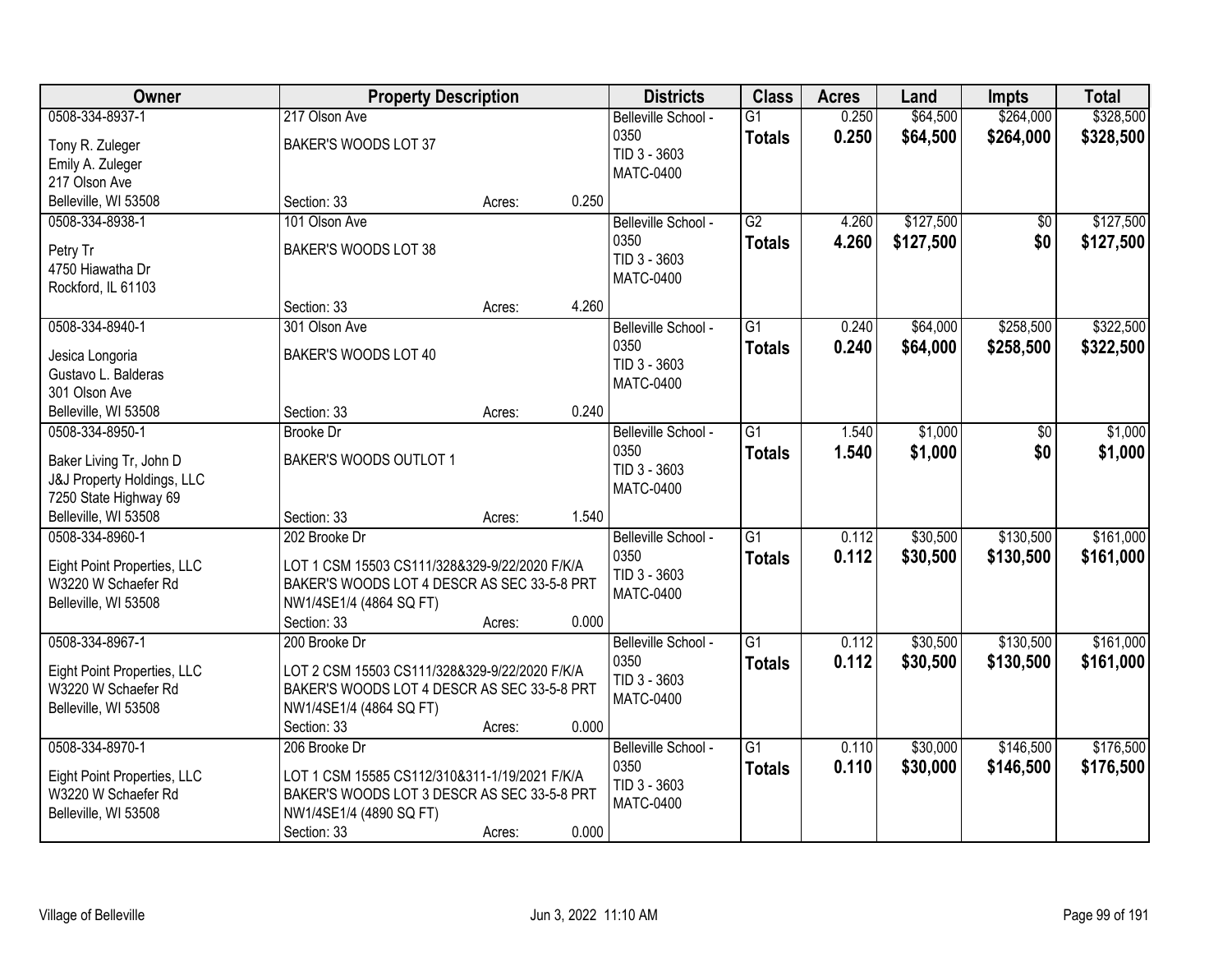| <b>Owner</b>                           | <b>Property Description</b>                                                    | <b>Districts</b>    | <b>Class</b>           | <b>Acres</b> | Land       | <b>Impts</b>    | <b>Total</b>    |
|----------------------------------------|--------------------------------------------------------------------------------|---------------------|------------------------|--------------|------------|-----------------|-----------------|
| 0508-334-8972-1                        | 204 Brooke Dr                                                                  | Belleville School - | $\overline{G1}$        | 0.110        | \$30,000   | \$146,500       | \$176,500       |
| Eight Point Properties, LLC            | LOT 2 CSM 15585 CS112/310&311-1/19/2021 F/K/A                                  | 0350                | <b>Totals</b>          | 0.110        | \$30,000   | \$146,500       | \$176,500       |
| W3220 W Schaefer Rd                    | BAKER'S WOODS LOT 3 DESCR AS SEC 33-5-8 PRT                                    | TID 3 - 3603        |                        |              |            |                 |                 |
| Belleville, WI 53508                   | NW1/4SE1/4 (4880 SQ FT)                                                        | <b>MATC-0400</b>    |                        |              |            |                 |                 |
|                                        | 0.000<br>Section: 33<br>Acres:                                                 |                     |                        |              |            |                 |                 |
| 0508-334-9500-8                        | 626 Village Dr                                                                 | Belleville School - | $\overline{G1}$        | 0.454        | \$60,500   | \$164,200       | \$224,700       |
|                                        | LOT 1 CSM 1981 CS8/125-4/23/76 DESCR AS SEC                                    | 0350                | <b>Totals</b>          | 0.454        | \$60,500   | \$164,200       | \$224,700       |
| Eric R. Eberhardy                      |                                                                                | MATC-0400           |                        |              |            |                 |                 |
| Carol L. Eberhardy<br>626 Village Dr   | 33-5-8 PRT SE1/4SE1/4 (0.47 ACRES) SUBJ TO COM<br>DR ESMT AS DESCR IN R6871/39 |                     |                        |              |            |                 |                 |
| Belleville, WI 53508                   | 0.454<br>Section: 33<br>Acres:                                                 |                     |                        |              |            |                 |                 |
| 0508-334-9510-6                        | 618 Village Dr                                                                 | Belleville School - | $\overline{G2}$        | 0.310        | \$34,000   | \$126,000       | \$160,000       |
|                                        |                                                                                | 0350                | <b>Totals</b>          | 0.310        | \$34,000   | \$126,000       | \$160,000       |
| Dohm Survivor's Tr                     | LOT 2 CSM 1981 CS8/125 DESCR AS SEC 33-5-8 PRT                                 | <b>MATC-0400</b>    |                        |              |            |                 |                 |
| N9505 State Highway 92                 | SE1/4SE1/4.31 ACRE                                                             |                     |                        |              |            |                 |                 |
| Belleville, WI 53508                   |                                                                                |                     |                        |              |            |                 |                 |
|                                        | 0.310<br>Section: 33<br>Acres:                                                 |                     |                        |              |            |                 |                 |
| 0508-334-9520-4                        | 636 Village Dr                                                                 | Belleville School - | $\overline{G1}$        | 0.415        | \$63,000   | \$156,200       | \$219,200       |
| Eugene R. Cate                         | SEC 33-5-8 PRT SE1/4SE1/4 COM NE COR SD                                        | 0350                | <b>Totals</b>          | 0.415        | \$63,000   | \$156,200       | \$219,200       |
| Lori A. Cate                           | SE1/4SE1/4 TH W ALG N R/W TOWN RD 206.46 FT TC                                 | <b>MATC-0400</b>    |                        |              |            |                 |                 |
| 636 Village Dr                         | POB TH CONT W ALG SD N R/W 124.82 FT TH                                        |                     |                        |              |            |                 |                 |
| Belleville, WI 53508                   | 0.415<br>Section: 33<br>Acres:                                                 |                     |                        |              |            |                 |                 |
| 0508-334-9540-0                        | 648 Village Dr                                                                 | Belleville School - | $\overline{G1}$        | 0.250        | \$59,000   | \$152,000       | \$211,000       |
|                                        |                                                                                | 0350                | <b>Totals</b>          | 0.250        | \$59,000   | \$152,000       | \$211,000       |
| John Diederich                         | LOT 2 CSM 1088 CS4/385&386 DESCR AS SEC 33-5-8                                 | <b>MATC-0400</b>    |                        |              |            |                 |                 |
| 648 Village Dr<br>Belleville, WI 53508 | PRT SE1/4SE1/4                                                                 |                     |                        |              |            |                 |                 |
|                                        | 0.250<br>Section: 33<br>Acres:                                                 |                     |                        |              |            |                 |                 |
| 0508-334-9550-8                        |                                                                                | Belleville School - | G1                     | 0.426        | \$63,500   | \$158,100       | \$221,600       |
|                                        | 670 Village Dr                                                                 | 0350                |                        | 0.426        | \$63,500   | \$158,100       | \$221,600       |
| Jesus R. Chavez Sr                     | LOT 1 CSM 1088 CS4/385&386 DESCR AS SEC 33-5-8                                 | <b>MATC-0400</b>    | <b>Totals</b>          |              |            |                 |                 |
| Janice J. Dunkley-Chavez               | PRT SE1/4SE1/4                                                                 |                     |                        |              |            |                 |                 |
| 670 Village Dr                         |                                                                                |                     |                        |              |            |                 |                 |
| Belleville, WI 53508                   | 0.426<br>Section: 33<br>Acres:                                                 |                     |                        |              |            |                 |                 |
| 0508-334-9600-7                        | Church St                                                                      | Belleville School - | $\overline{\text{X2}}$ | 0.036        | $\sqrt{6}$ | $\overline{30}$ | $\overline{50}$ |
| WI Dot                                 | SEC 33-5-8 RD R/W IN SE1/4                                                     | 0350                | <b>Totals</b>          | 0.036        | \$0        | \$0             | \$0             |
| 2101 Wright St                         |                                                                                | <b>MATC-0400</b>    |                        |              |            |                 |                 |
| Madison, WI 53704                      |                                                                                |                     |                        |              |            |                 |                 |
|                                        | 0.036<br>Section: 33<br>Acres:                                                 |                     |                        |              |            |                 |                 |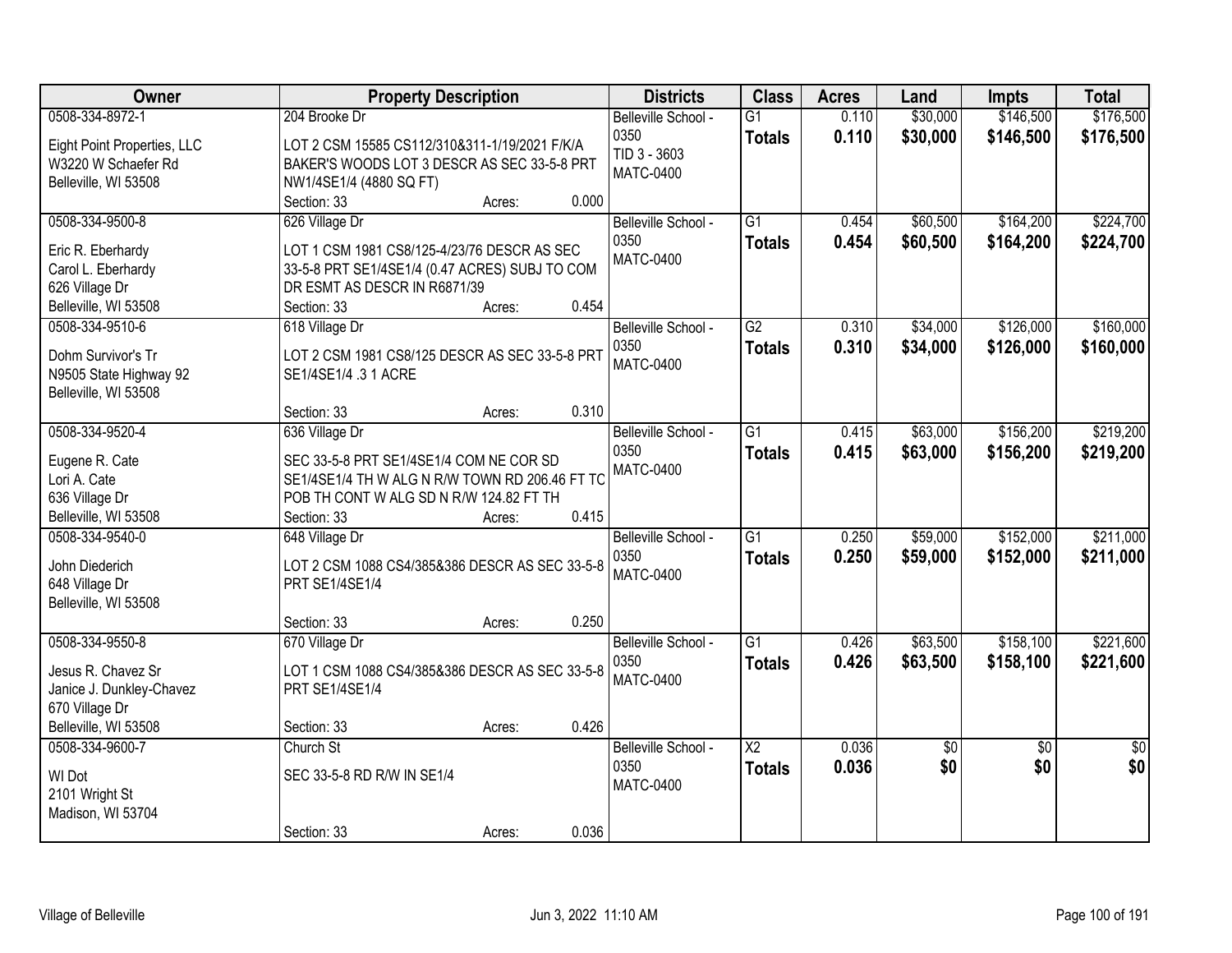| Owner                                | <b>Property Description</b>                                                                | <b>Districts</b>    | <b>Class</b>    | <b>Acres</b> | Land            | <b>Impts</b>    | <b>Total</b>    |
|--------------------------------------|--------------------------------------------------------------------------------------------|---------------------|-----------------|--------------|-----------------|-----------------|-----------------|
| 0508-334-9640-9                      | 635 W Church St                                                                            | Belleville School - | X4              | 25.000       | $\overline{50}$ | $\overline{50}$ | $\sqrt{50}$     |
| Joint School District 1              | SEC 33-5-8 PRT E1/4 LYG S OF STH 69 EXC E 10                                               | 0350                | <b>Totals</b>   | 25.000       | \$0             | \$0             | \$0             |
| 101 S Grant St                       | ACRES SE1/4SE1/4 IN D203/157, ALSO EXC W 33 FT                                             | <b>MATC-0400</b>    |                 |              |                 |                 |                 |
| Belleville, WI 53508                 | SE1/4SE1/4 IN D198/88, ALSO EXC PRT SE1/4SE1/4                                             |                     |                 |              |                 |                 |                 |
|                                      | 25.000<br>Section: 33<br>Acres:                                                            |                     |                 |              |                 |                 |                 |
| 0508-334-9810-3                      | Church St                                                                                  | Belleville School - | $\overline{X4}$ | 0.682        | $\overline{50}$ | $\overline{50}$ | $\sqrt{50}$     |
| Belleville, Village of               | EASEMENT TO WATER TOWER APPROX 66 FT X 450                                                 | 0350                | <b>Totals</b>   | 0.682        | \$0             | \$0             | \$0             |
| 24 W Main St                         | FT SEC 34                                                                                  | <b>MATC-0400</b>    |                 |              |                 |                 |                 |
| Belleville, WI 53508                 |                                                                                            |                     |                 |              |                 |                 |                 |
|                                      | 0.682<br>Section: 33<br>Acres:                                                             |                     |                 |              |                 |                 |                 |
| 0508-334-9821-0                      | Church St                                                                                  | Belleville School - | X4              | 0.701        | $\overline{50}$ | $\overline{50}$ | $\overline{30}$ |
|                                      |                                                                                            | 0350                | <b>Totals</b>   | 0.701        | \$0             | \$0             | \$0             |
| Belleville, Village of               | SEC 33-5-8 PRT SE1/4 SE1/4 COM 324.1 FT W OF                                               | <b>MATC-0400</b>    |                 |              |                 |                 |                 |
| 24 W Main St<br>Belleville, WI 53508 | SEC SE COR TH N 462.9 FT TH N89DEG W 66 FT TH<br>S 462.9 FT TH E 66 FT TO POB EXC CSM 5611 |                     |                 |              |                 |                 |                 |
|                                      | 0.701<br>Section: 33<br>Acres:                                                             |                     |                 |              |                 |                 |                 |
| 0508-334-9827-1                      | Church St                                                                                  | Belleville School - | X4              | 0.698        | \$0             | \$0             | \$0             |
|                                      |                                                                                            | 0350                |                 | 0.698        | \$0             | \$0             | \$0             |
| Belleville, Village of               | LOT 1 CSM 5611 CS26/88 R11814/54-8/10/88 SEC                                               | <b>MATC-0400</b>    | <b>Totals</b>   |              |                 |                 |                 |
| 24 W Main St                         | 33-5-8 PRT SE1/4SE1/4 CONT 25,900 SQ FT & ALSO                                             |                     |                 |              |                 |                 |                 |
| Belleville, WI 53508                 | INCL ADDL LANDS DESCR AS COM AT SE CRN SD                                                  |                     |                 |              |                 |                 |                 |
|                                      | Section: 33<br>0.698<br>Acres:                                                             |                     |                 |              |                 |                 |                 |
| 0508-334-9832-1                      | 229 Fairview                                                                               | Belleville School - | $\overline{G1}$ | 2.465        | \$94,500        | \$143,700       | \$238,200       |
| Rebecca L. Feller                    | SEC 33-5-8 PRT SE1/4 SE1/4 BEG SEC SE COR TH N                                             | 0350                | <b>Totals</b>   | 2.465        | \$94,500        | \$143,700       | \$238,200       |
| 229 Fairview St                      | 597.9 FT N89DEGW 326.9 FT S 600.5 FT E 324.1 FT                                            | <b>MATC-0400</b>    |                 |              |                 |                 |                 |
| Belleville, WI 53508                 | TO POB EXC N 137.4 FT THF & PUBLIC STREETS                                                 |                     |                 |              |                 |                 |                 |
|                                      | 2.465<br>Section: 33<br>Acres:                                                             |                     |                 |              |                 |                 |                 |
| 0508-334-9855-0                      | Church St                                                                                  | Belleville School - | $\overline{X4}$ | 0.002        | $\sqrt{$0}$     | \$0             | $\frac{1}{6}$   |
| Belleville, Village of               | SEC 33-5-8 PRT SE1/4SE1/4 COM AT PT N 394.52 FT                                            | 0350                | <b>Totals</b>   | 0.002        | \$0             | \$0             | \$0             |
| 24 W Main St                         | & W 324.7 FT OF SE COR OF SD SEC TH N89DEGW                                                | <b>MATC-0400</b>    |                 |              |                 |                 |                 |
| Belleville, WI 53508                 | FT TH NODEG W 66 FT TH S 8 9DEG E 1 FT TH S                                                |                     |                 |              |                 |                 |                 |
|                                      | 0.002<br>Section: 33<br>Acres:                                                             |                     |                 |              |                 |                 |                 |
| 0508-334-9890-7                      | Church St                                                                                  | Belleville School - | $\overline{X4}$ | 0.344        | $\overline{50}$ | $\overline{50}$ | $\frac{1}{2}$   |
|                                      |                                                                                            | 0350                | <b>Totals</b>   | 0.344        | \$0             | \$0             | \$0             |
| Belleville, Village of               | SEC 33-5-8 PRT SE1/4SE1/4 COM 144.52 FT N OF SE                                            | <b>MATC-0400</b>    |                 |              |                 |                 |                 |
| 24 W Main St                         | COR SD SEC TH N89DEG58MINW 60 FT TH N 250 FT                                               |                     |                 |              |                 |                 |                 |
| Belleville, WI 53508                 | TO S LN CHURCH ST TH S89DEG 58MIN E 60 FT TH                                               |                     |                 |              |                 |                 |                 |
|                                      | 0.344<br>Section: 33<br>Acres:                                                             |                     |                 |              |                 |                 |                 |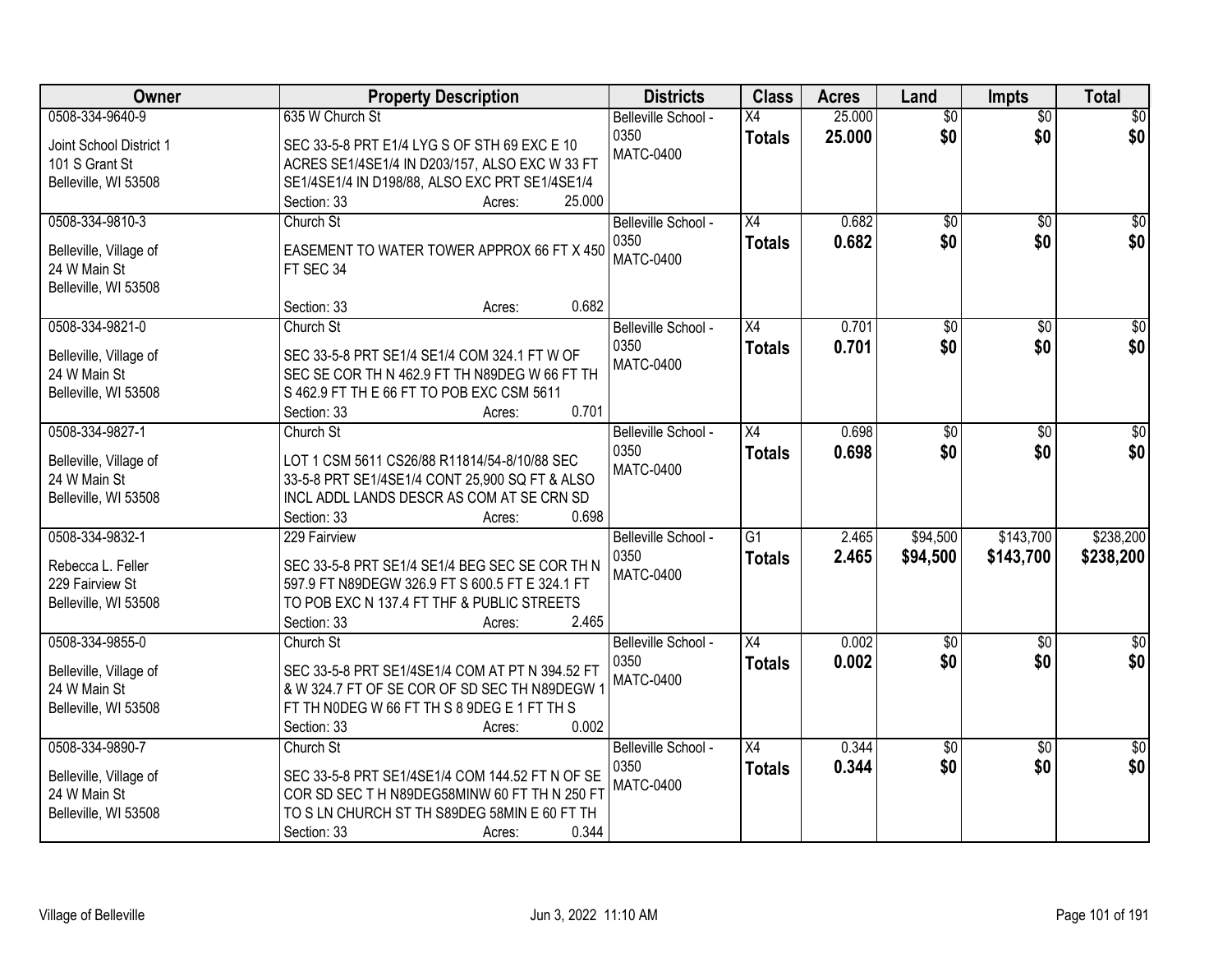| <b>Districts</b><br><b>Class</b><br><b>Owner</b><br><b>Property Description</b><br><b>Acres</b><br>Land                      | <b>Total</b><br><b>Impts</b>       |
|------------------------------------------------------------------------------------------------------------------------------|------------------------------------|
| 0508-334-9905-9<br>577 W Church St<br>\$59,000<br>$\overline{G1}$<br>0.410<br>Belleville School -                            | \$303,500<br>\$362,500             |
| 0350<br>0.410<br>\$59,000<br><b>Totals</b><br>SEC 33-5-8 PRT E 10 A SE1/4 SE1/4 COM N LN<br>James H. Nolden                  | \$303,500<br>\$362,500             |
| <b>MATC-0400</b><br>CHURCH ST 196.2 FT W OF SW COR LOT 10 SUNSET<br>Erin F. Nolden                                           |                                    |
| 577 W Church St<br>HEIGHTS TH N 137.4 FT TH N89DEG58'W 130.2 FT                                                              |                                    |
| 0.410<br>Belleville, WI 53508<br>Section: 33<br>Acres:                                                                       |                                    |
| 573 W Church St<br>$\overline{G1}$<br>\$59,000<br>0508-334-9915-7<br>0.411<br>Belleville School -                            | \$221,900<br>\$280,900             |
| 0350<br>0.411<br>\$59,000<br><b>Totals</b>                                                                                   | \$221,900<br>\$280,900             |
| SEC 33-5-8 PRT SE1/4SE1/4 BEG N LN CHURCH ST<br>Kenneth M. Moore<br><b>MATC-0400</b>                                         |                                    |
| EXT WLY AT PT 66 FT W OF SW COR SUNSET<br>Debbie L. Moore                                                                    |                                    |
| 573 W Church St<br>HEIGHTS ADDN LOT 10 TH N 137.4 FT TH                                                                      |                                    |
| 0.411<br>Belleville, WI 53508<br>Section: 33<br>Acres:                                                                       |                                    |
| $\overline{X4}$<br>0.208<br>0508-334-9920-0<br>Church St<br>Belleville School -<br>\$0                                       | $\overline{50}$<br>$\overline{50}$ |
| \$0<br>0350<br>0.208<br><b>Totals</b><br>SEC 33-5-8 PRT E 10 A SE1/4 SE1/4 COM SW COR L<br><b>Belleville School District</b> | \$0 <br>\$0                        |
| <b>MATC-0400</b><br>10 SUNSET HEIGHTS ADDN TH W 66 FT ALG N LN<br>101 S Grant St                                             |                                    |
| CHURCH ST TH N 137.4 FT TH E 66 FT TH S 137.4<br>Belleville, WI 53508                                                        |                                    |
| 0.208<br>Section: 33<br>Acres:                                                                                               |                                    |
| 0508-334-9931-7<br>Church St<br>$\overline{X4}$<br>0.588<br>Belleville School -<br>\$0                                       | \$0<br>\$0                         |
| \$0<br>0350<br>0.588                                                                                                         | \$0<br>\$0                         |
| <b>Totals</b><br>SEC 33-5-8 PRT SE1/4SE1/4 DESC COM 597.92 FT N<br>Union Free High School<br><b>MATC-0400</b>                |                                    |
| 101 S Grant St<br>OF SE COR TH N ALG E LN 473.3 FT TO CLN HWY 69                                                             |                                    |
| Belleville, WI 53508<br>TH N84DEG54'W ON CHORD OF CURVE OF HWY                                                               |                                    |
| 0.588<br>Section: 33<br>Acres:                                                                                               |                                    |
| 0508-334-9950-4<br>$\overline{X4}$<br>2.409<br>$\overline{50}$<br>625 W Church St<br>Belleville School -                     | $\overline{30}$<br>\$0             |
| \$0<br>2.409<br>0350<br><b>Totals</b><br>Union Free High School<br>LOT 1 CSM 6320 CS30/293&294                               | \$0<br>\$0                         |
| <b>MATC-0400</b><br>101 S Grant St<br>R15415/66&67-2/12/91 DESCR AS SE C 33-5-8 PRT                                          |                                    |
| SE1/4SE1/4 CONT 2.409 ACRES<br>Belleville, WI 53508                                                                          |                                    |
| 2.409<br>Section: 33<br>Acres:                                                                                               |                                    |
| $\overline{G2}$<br>0508-341-2606-1<br>109 Greenway Cross Ct<br>\$154,000<br>Belleville School -<br>1.210                     | \$381,500<br>\$535,500             |
| 0350<br>1.210<br>\$154,000<br><b>Totals</b>                                                                                  | \$381,500<br>\$535,500             |
| Bradley L. Beal<br>LOT 1 CSM 12247 CS75/331&333-9/6/2007 F/K/A<br><b>MATC-0400</b>                                           |                                    |
| GREENWAY CROSS LOTS 1, 2 & 3 DESCR AS SEC<br>Gail A. Beal                                                                    |                                    |
| PO Box 266<br>34-5-8 PRT NW1/4NE1/4 EXC TO WI DOT FOR RD R/W                                                                 |                                    |
| New Glarus, WI 53574<br>1.210<br>Section: 34<br>Acres:                                                                       |                                    |
| 0508-341-2618-1<br>129 Greenway Cross Ct<br>$\overline{G2}$<br>\$68,500<br>Belleville School -<br>0.870                      | \$704,500<br>\$773,000             |
| 0.870<br>0350<br>\$68,500<br><b>Totals</b><br>A&K Sykes Properties, LLC<br>LOT 2 CSM 12247 CS75/331&333-9/6/2007 F/K/A       | \$704,500<br>\$773,000             |
| <b>MATC-0400</b><br>W378 S3589 Lake Dr<br>GREENWAY CROSS LOTS 1, 2 & 3 DESCR AS SEC                                          |                                    |
| 34-5-8 PRT NW1/4NE1/4 (0.87 ACRES)<br>Dousman, WI 53118                                                                      |                                    |
| 0.870<br>Section: 34<br>Acres:                                                                                               |                                    |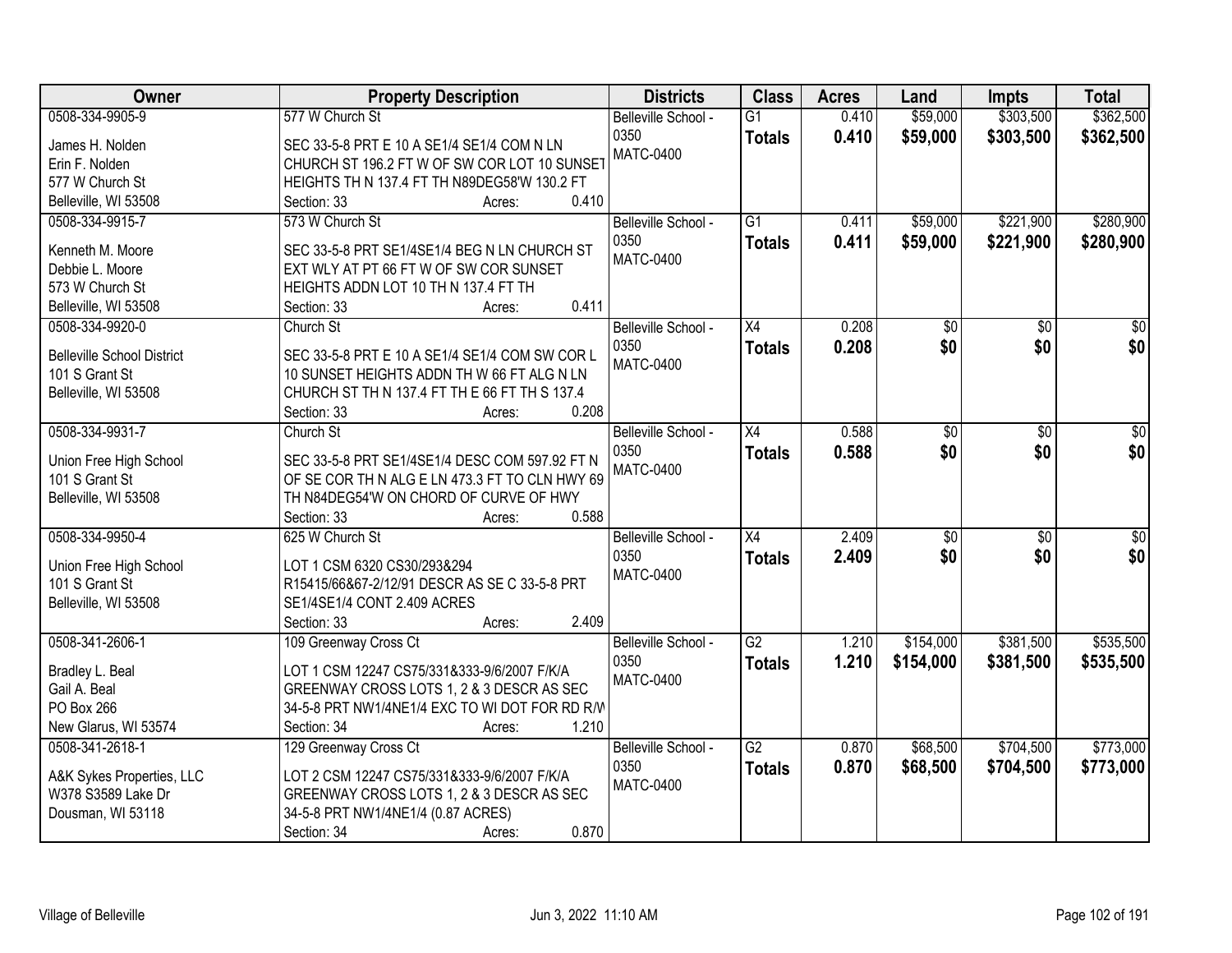| Owner                                | <b>Property Description</b>               |        |       | <b>Districts</b>     | <b>Class</b>    | <b>Acres</b> | Land      | <b>Impts</b> | <b>Total</b> |
|--------------------------------------|-------------------------------------------|--------|-------|----------------------|-----------------|--------------|-----------|--------------|--------------|
| 0508-341-2634-2                      | 139 Greenway Cross Ct                     |        |       | Belleville School -  | $\overline{G2}$ | 0.726        | \$67,500  | \$95,500     | \$163,000    |
| Thomas E. Shaughnessy                | <b>GREENWAY CROSS LOT 4</b>               |        |       | 0350                 | <b>Totals</b>   | 0.726        | \$67,500  | \$95,500     | \$163,000    |
| Pamela J. Shaughnessy                |                                           |        |       | <b>MATC-0400</b>     |                 |              |           |              |              |
| W6068 Pioneer Rd                     |                                           |        |       |                      |                 |              |           |              |              |
| New Glarus, WI 53574                 | Section: 34                               | Acres: | 0.725 |                      |                 |              |           |              |              |
| 0508-341-2645-9                      | 140 Greenway Cross Ct                     |        |       | Belleville School -  | $\overline{G2}$ | 0.825        | \$68,500  | \$251,700    | \$320,200    |
| Landmark Services Cooperative        | <b>GREENWAY CROSS LOT 5</b>               |        |       | 0350<br>TID 4 - 3604 | <b>Totals</b>   | 0.825        | \$68,500  | \$251,700    | \$320,200    |
| 1404 Landmark Dr                     |                                           |        |       | <b>MATC-0400</b>     |                 |              |           |              |              |
| Cottage Grove, WI 53527              |                                           |        |       |                      |                 |              |           |              |              |
|                                      | Section: 34                               | Acres: | 0.825 |                      |                 |              |           |              |              |
| 0508-341-2656-6                      | 130 Greenway Cross Ct                     |        |       | Belleville School -  | $\overline{G2}$ | 0.744        | \$67,500  | \$0          | \$67,500     |
| Landmark Services Cooperative        | <b>GREENWAY CROSS LOT 6</b>               |        |       | 0350<br>TID 4 - 3604 | <b>Totals</b>   | 0.744        | \$67,500  | \$0          | \$67,500     |
| 1404 Landmark Dr                     |                                           |        |       | <b>MATC-0400</b>     |                 |              |           |              |              |
| Cottage Grove, WI 53527              |                                           |        |       |                      |                 |              |           |              |              |
| 0508-341-2663-1                      | Section: 34<br>120 Greenway Cross Ct      | Acres: | 0.744 | Belleville School -  | $\overline{G2}$ | 0.530        | \$81,500  | \$528,600    | \$610,100    |
|                                      |                                           |        |       | 0350                 | <b>Totals</b>   | 0.530        | \$81,500  | \$528,600    | \$610,100    |
| Neighborhood Smiles of Wisconsin LLC | GREENWAY CROSS LOT 7 EXC WLY 10 FT        |        |       | <b>MATC-0400</b>     |                 |              |           |              |              |
| 120 Greenway Cross Ct                |                                           |        |       |                      |                 |              |           |              |              |
| Belleville, WI 53508                 | Section: 34                               | Acres: | 0.530 |                      |                 |              |           |              |              |
| 0508-341-2670-1                      | Greenway Cross Ct                         |        |       | Belleville School -  | $\overline{G2}$ | 0.046        | \$6,000   | \$0          | \$6,000      |
|                                      |                                           |        |       | 0350                 | <b>Totals</b>   | 0.046        | \$6,000   | \$0          | \$6,000      |
| Union Bank & Trust Company           | GREENWAY CROSS PRT OF LOT 7 WLY 10 FT THF |        |       | <b>MATC-0400</b>     |                 |              |           |              |              |
| PO Box 15<br>Evansville, WI 53536    |                                           |        |       |                      |                 |              |           |              |              |
|                                      | Section: 34                               | Acres: | 0.046 |                      |                 |              |           |              |              |
| 0508-341-2678-0                      | 110 Greenway Cross Ct                     |        |       | Belleville School -  | $\overline{G2}$ | 1.500        | \$184,000 | \$500,600    | \$684,600    |
| Union Bank & Trust Co                | GREENWAY CROSS LOT 8 EXC TO DOT IN DOC    |        |       | 0350                 | <b>Totals</b>   | 1.500        | \$184,000 | \$500,600    | \$684,600    |
| PO Box 15                            | 5664888                                   |        |       | <b>MATC-0400</b>     |                 |              |           |              |              |
| Evansville, WI 53536                 |                                           |        |       |                      |                 |              |           |              |              |
|                                      | Section: 34                               | Acres: | 1.500 |                      |                 |              |           |              |              |
| 0508-341-5001-1                      | 143 Third Ave                             |        |       | Belleville School -  | $\overline{G1}$ | 0.358        | \$61,500  | \$220,000    | \$281,500    |
| Blaser Rev Tr, Herbert & Luane       | BLASER SUBDIVISION NORTH PARK STREET      |        |       | 0350                 | <b>Totals</b>   | 0.358        | \$61,500  | \$220,000    | \$281,500    |
| 143 Third Ave                        | <b>ADDITION LOT 1</b>                     |        |       | <b>MATC-0400</b>     |                 |              |           |              |              |
| Belleville, WI 53508                 |                                           |        |       |                      |                 |              |           |              |              |
|                                      | Section: 34                               | Acres: | 0.358 |                      |                 |              |           |              |              |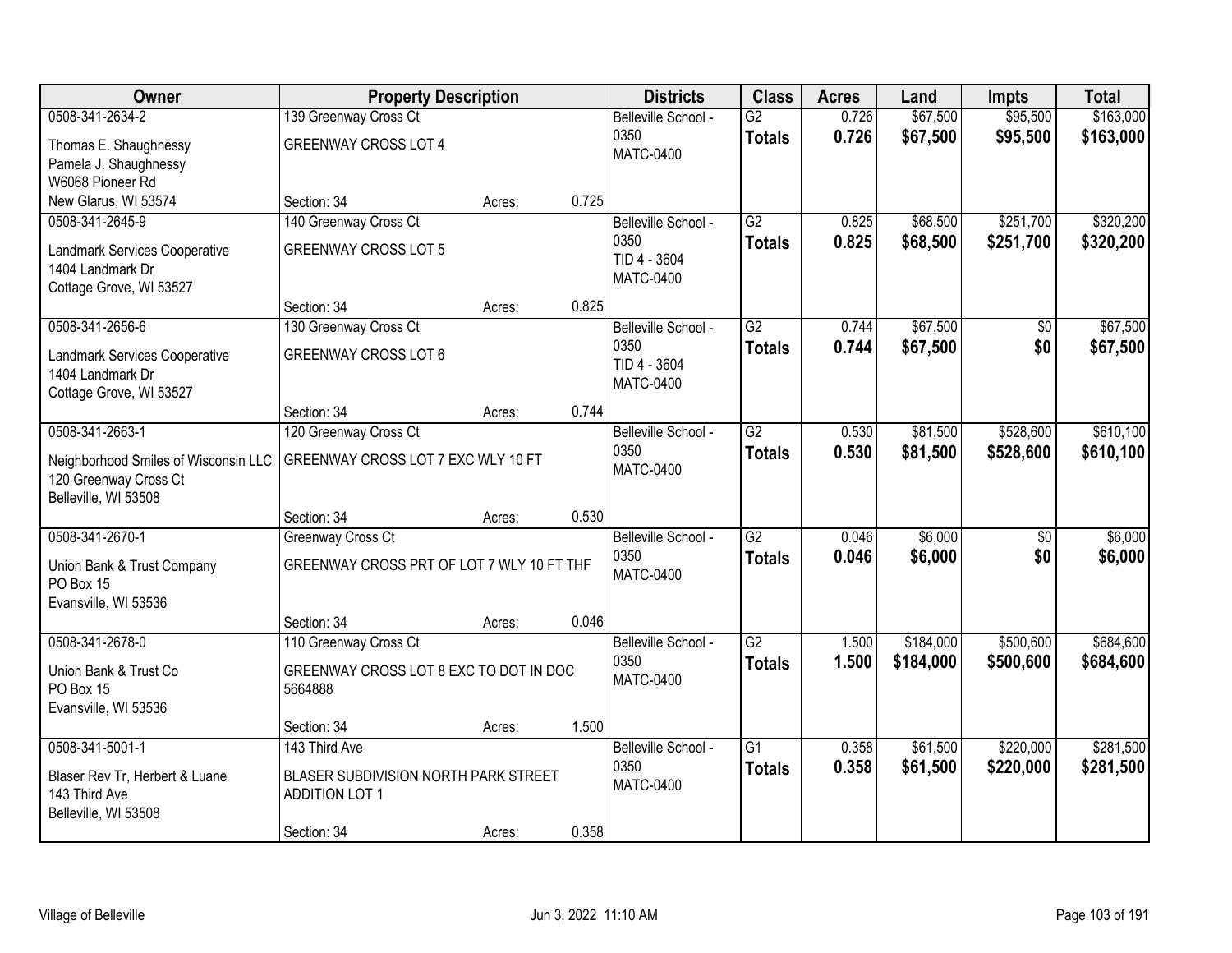| <b>Owner</b>                                                                     | <b>Property Description</b>                |        |       | <b>Districts</b>    | <b>Class</b>    | <b>Acres</b> | Land     | <b>Impts</b>    | <b>Total</b> |
|----------------------------------------------------------------------------------|--------------------------------------------|--------|-------|---------------------|-----------------|--------------|----------|-----------------|--------------|
| 0508-341-5012-8                                                                  | <b>Third Ave</b>                           |        |       | Belleville School - | $\overline{G1}$ | 0.440        | \$63,500 | $\overline{50}$ | \$63,500     |
| Blaser Rev Tr, Herbert & Luane                                                   | BLASER SUBDIVISION NORTH PARK STREET       |        |       | 0350                | <b>Totals</b>   | 0.440        | \$63,500 | \$0             | \$63,500     |
| 143 Third Ave                                                                    | ADDITION LOT 2 EXC TO WI DOT FOR RD R/W IN |        |       | <b>MATC-0400</b>    |                 |              |          |                 |              |
| Belleville, WI 53508                                                             | DOC #5235468                               |        |       |                     |                 |              |          |                 |              |
|                                                                                  | Section: 34                                | Acres: | 0.440 |                     |                 |              |          |                 |              |
| 0508-341-5023-5                                                                  | 214 River St                               |        |       | Belleville School - | $\overline{G1}$ | 0.478        | \$64,500 | \$198,500       | \$263,000    |
| Pauli Rev Living Tr, Donald F & Marie M   R1014/71 BLASER SUBDIVISION NORTH PARK |                                            |        |       | 0350                | <b>Totals</b>   | 0.478        | \$64,500 | \$198,500       | \$263,000    |
| 214 River St                                                                     | STREET ADDITION LOT 3                      |        |       | <b>MATC-0400</b>    |                 |              |          |                 |              |
| Belleville, WI 53508                                                             |                                            |        |       |                     |                 |              |          |                 |              |
|                                                                                  | Section: 34                                | Acres: | 0.478 |                     |                 |              |          |                 |              |
| 0508-341-5034-2                                                                  | <b>River St</b>                            |        |       | Belleville School - | $\overline{G1}$ | 0.044        | \$1,000  | \$0             | \$1,000      |
| Blaser Rev Tr, Herbert & Luane                                                   | BLASER SUBDIVISION NORTH PARK STREET       |        |       | 0350                | <b>Totals</b>   | 0.044        | \$1,000  | \$0             | \$1,000      |
| 143 Third Ave                                                                    | ADDITION LOT 4 EXC N 90 FT THF             |        |       | <b>MATC-0400</b>    |                 |              |          |                 |              |
| Belleville, WI 53508                                                             |                                            |        |       |                     |                 |              |          |                 |              |
|                                                                                  | Section: 34                                | Acres: | 0.044 |                     |                 |              |          |                 |              |
| 0508-341-5044-0                                                                  | 215 N Park St                              |        |       | Belleville School - | G1              | 0.269        | \$59,500 | \$200,500       | \$260,000    |
| Kelly R. Neis                                                                    | BLASER SUBD NORTH PARK ST ADDITION PRT LOT |        |       | 0350                | <b>Totals</b>   | 0.269        | \$59,500 | \$200,500       | \$260,000    |
| 215 N Park St                                                                    | 4 N 90 FT THF                              |        |       | <b>MATC-0400</b>    |                 |              |          |                 |              |
| Belleville, WI 53508                                                             |                                            |        |       |                     |                 |              |          |                 |              |
|                                                                                  | Section: 34                                | Acres: | 0.269 |                     |                 |              |          |                 |              |
| 0508-341-5055-7                                                                  | 221 N Park St                              |        |       | Belleville School - | $\overline{G1}$ | 0.267        | \$59,500 | \$167,500       | \$227,000    |
| Megan Scovill                                                                    | R796/276 BLASER SUBDIVISION NORTH PARK     |        |       | 0350                | <b>Totals</b>   | 0.267        | \$59,500 | \$167,500       | \$227,000    |
| 221 N Park St                                                                    | STREET ADDITION LOT 5                      |        |       | <b>MATC-0400</b>    |                 |              |          |                 |              |
| Belleville, WI 53508                                                             |                                            |        |       |                     |                 |              |          |                 |              |
|                                                                                  | Section: 34                                | Acres: | 0.267 |                     |                 |              |          |                 |              |
| 0508-341-5066-4                                                                  | 227 N Park St                              |        |       | Belleville School - | $\overline{G1}$ | 0.221        | \$54,000 | \$141,100       | \$195,100    |
| Wesley G. Ward                                                                   | BLASER SUBDIVISION NORTH PARK STREET ADDN  |        |       | 0350                | <b>Totals</b>   | 0.221        | \$54,000 | \$141,100       | \$195,100    |
| 227 N Park St                                                                    | LOT <sub>6</sub>                           |        |       | <b>MATC-0400</b>    |                 |              |          |                 |              |
| Belleville, WI 53508                                                             |                                            |        |       |                     |                 |              |          |                 |              |
|                                                                                  | Section: 34                                | Acres: | 0.221 |                     |                 |              |          |                 |              |
| 0508-341-5077-1                                                                  | 233 N Park St                              |        |       | Belleville School - | $\overline{G1}$ | 0.279        | \$59,500 | \$132,600       | \$192,100    |
| Howard W. Ward                                                                   | BLASER SUBDIVISION NORTH PARK STREET       |        |       | 0350                | <b>Totals</b>   | 0.279        | \$59,500 | \$132,600       | \$192,100    |
| Maxine L. Ward                                                                   | <b>ADDITION LOT 7</b>                      |        |       | <b>MATC-0400</b>    |                 |              |          |                 |              |
| 233 N Park St                                                                    |                                            |        |       |                     |                 |              |          |                 |              |
| Belleville, WI 53508                                                             | Section: 34                                | Acres: | 0.279 |                     |                 |              |          |                 |              |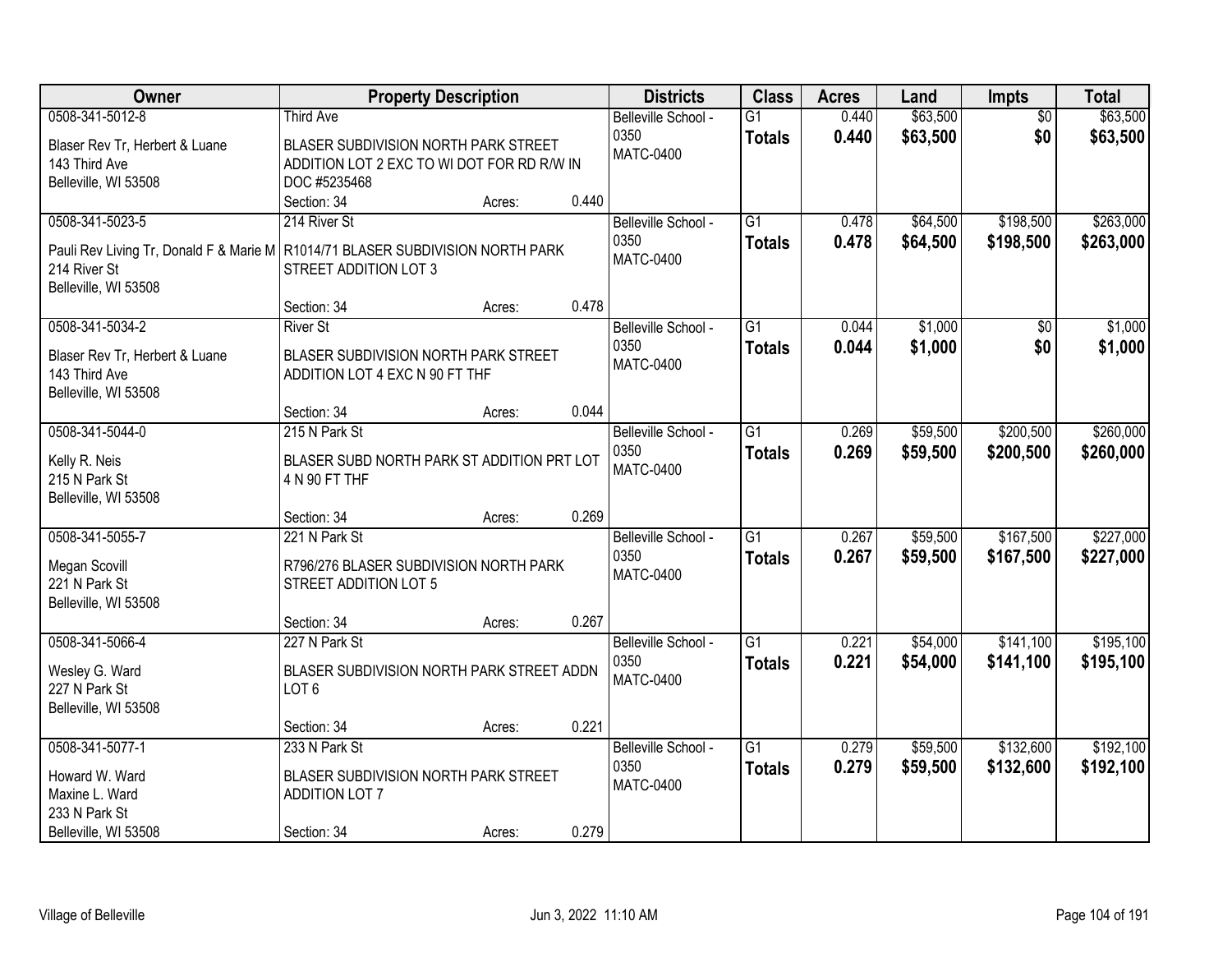| Owner                                                                             |                                                                                                   | <b>Property Description</b> |       | <b>Districts</b>                                | <b>Class</b>                     | <b>Acres</b>   | Land                   | <b>Impts</b>           | <b>Total</b>           |
|-----------------------------------------------------------------------------------|---------------------------------------------------------------------------------------------------|-----------------------------|-------|-------------------------------------------------|----------------------------------|----------------|------------------------|------------------------|------------------------|
| 0508-341-5082-4<br>Belleville, Village of<br>24 W Main St<br>Belleville, WI 53508 | Park St<br>BLASER SUBDIVISION NORTH PARK STREET<br>ADDITION PUBLIC WALKWAY                        |                             |       | Belleville School -<br>0350<br><b>MATC-0400</b> | X4<br><b>Totals</b>              | 0.005<br>0.005 | $\overline{60}$<br>\$0 | $\overline{50}$<br>\$0 | \$0<br>\$0             |
|                                                                                   | Section: 34                                                                                       | Acres:                      | 0.005 |                                                 |                                  |                |                        |                        |                        |
| 0508-341-5088-8<br>Richard L. Bongard<br>Debra K. Bongard<br>232 N Park St        | 232 N Park St<br>BLASER SUBDIVISION NORTH PARK STREET<br><b>ADDITION LOT 8</b>                    |                             |       | Belleville School -<br>0350<br><b>MATC-0400</b> | $\overline{G1}$<br><b>Totals</b> | 0.267<br>0.267 | \$59,500<br>\$59,500   | \$166,000<br>\$166,000 | \$225,500<br>\$225,500 |
| Belleville, WI 53508                                                              | Section: 34                                                                                       | Acres:                      | 0.267 |                                                 |                                  |                |                        |                        |                        |
| 0508-341-5099-5<br>Thomas E. Jelle<br>Jane E. Jelle<br>233 Mccormick St           | 233 McCormick St<br>BLASER SUBDIVISION NORTH PARK STREET<br><b>ADDITION LOT 9</b>                 |                             |       | Belleville School -<br>0350<br><b>MATC-0400</b> | $\overline{G1}$<br><b>Totals</b> | 0.265<br>0.265 | \$59,500<br>\$59,500   | \$171,500<br>\$171,500 | \$231,000<br>\$231,000 |
| Belleville, WI 53508                                                              | Section: 34                                                                                       | Acres:                      | 0.265 |                                                 |                                  |                |                        |                        |                        |
| 0508-341-5110-9<br>lan E. Campbell<br>227 Mccormick St<br>Belleville, WI 53508    | 227 McCormick St<br>BLASER SUBDIVISION NORTH PARK STREET<br>ADDITION LOT 10 R384/24 9             |                             |       | Belleville School -<br>0350<br><b>MATC-0400</b> | $\overline{G1}$<br><b>Totals</b> | 0.266<br>0.266 | \$59,500<br>\$59,500   | \$128,500<br>\$128,500 | \$188,000<br>\$188,000 |
|                                                                                   | Section: 34                                                                                       | Acres:                      | 0.266 |                                                 |                                  |                |                        |                        |                        |
| 0508-341-5121-6<br>Martin J. Hoesly<br>226 N Park St<br>Belleville, WI 53508      | 226 N Park St<br>BLASER SUBDIVISION NORTH PARK STREET ADDN<br><b>LOT 11</b>                       |                             |       | Belleville School -<br>0350<br><b>MATC-0400</b> | $\overline{G1}$<br><b>Totals</b> | 0.234<br>0.234 | \$56,500<br>\$56,500   | \$156,000<br>\$156,000 | \$212,500<br>\$212,500 |
|                                                                                   | Section: 34                                                                                       | Acres:                      | 0.234 |                                                 |                                  |                |                        |                        |                        |
| 0508-341-5132-3<br>Joseph J. Dorava<br>Cheryl A. Graff Dorava<br>220 N Park St    | 220 N Park St<br>BLASER SUBDIVISION NORTH PARK STREET<br><b>ADDITION LOT 12</b>                   |                             |       | Belleville School -<br>0350<br><b>MATC-0400</b> | $\overline{G1}$<br><b>Totals</b> | 0.241<br>0.241 | \$57,500<br>\$57,500   | \$120,600<br>\$120,600 | \$178,100<br>\$178,100 |
| Belleville, WI 53508                                                              | Section: 34                                                                                       | Acres:                      | 0.241 |                                                 |                                  |                |                        |                        |                        |
| 0508-341-5143-0<br>Michael L. Belz<br>221 Mccormick St<br>Belleville, WI 53508    | 221 McCormick St<br>BLASER SUBDIVISION NORTH PARK STREET<br><b>ADDITION LOT 13</b><br>Section: 34 | Acres:                      | 0.255 | Belleville School -<br>0350<br><b>MATC-0400</b> | $\overline{G1}$<br><b>Totals</b> | 0.255<br>0.255 | \$59,000<br>\$59,000   | \$149,700<br>\$149,700 | \$208,700<br>\$208,700 |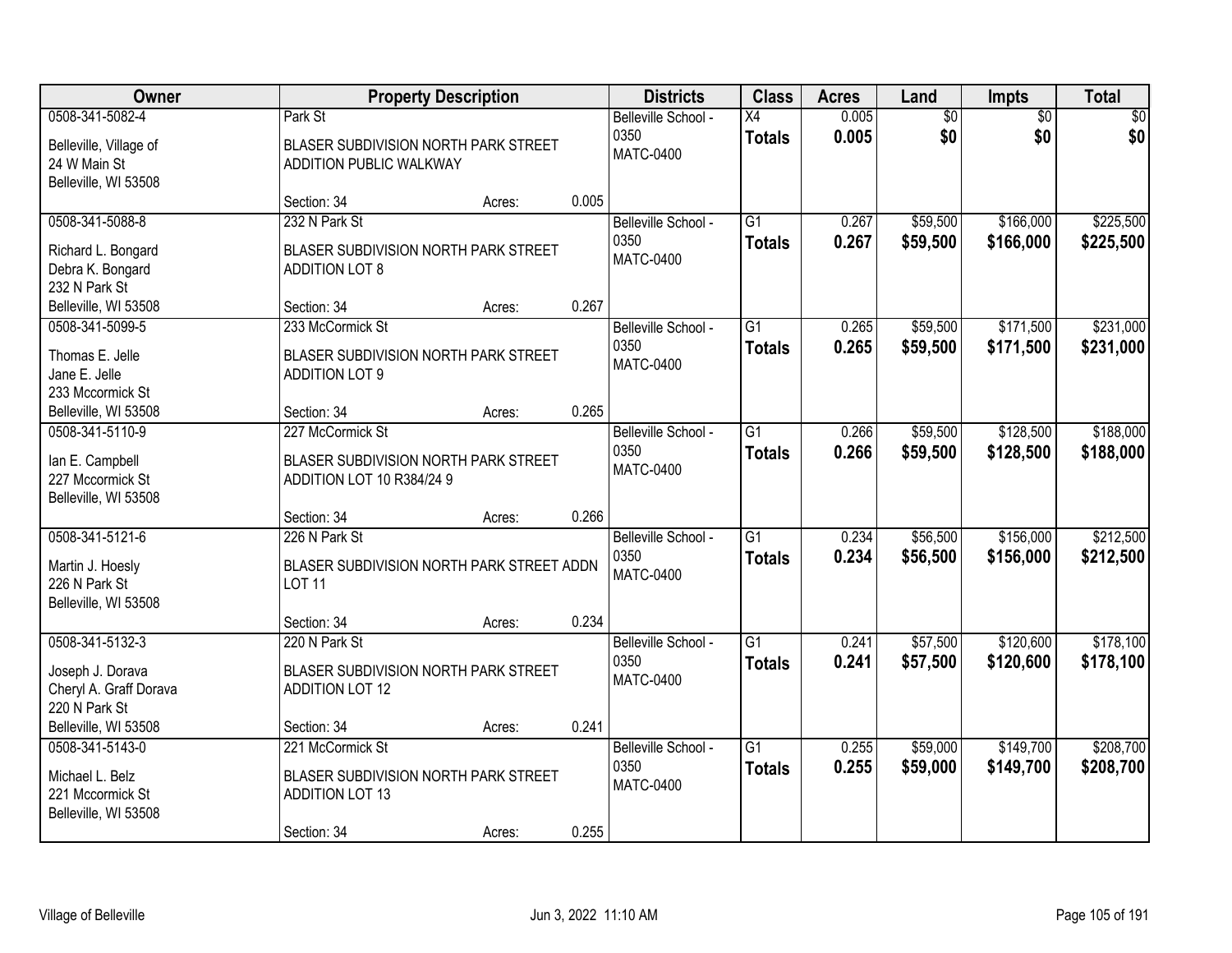| <b>Owner</b>                                                                        |                                                                                                                                                  | <b>Property Description</b> |        | <b>Districts</b>                                                | <b>Class</b>                     | <b>Acres</b>     | Land                   | <b>Impts</b>           | <b>Total</b>           |
|-------------------------------------------------------------------------------------|--------------------------------------------------------------------------------------------------------------------------------------------------|-----------------------------|--------|-----------------------------------------------------------------|----------------------------------|------------------|------------------------|------------------------|------------------------|
| 0508-341-5154-7                                                                     | 215 McCormick St                                                                                                                                 |                             |        | Belleville School -                                             | $\overline{G1}$                  | 0.244            | \$58,000               | \$139,500              | \$197,500              |
| Wesley C. Arndt<br>215 Mccormick St<br>Belleville, WI 53508                         | BLASER SUBDIVISION NORTH PARK STREET<br><b>ADDITION LOT 14</b>                                                                                   |                             |        | 0350<br><b>MATC-0400</b>                                        | <b>Totals</b>                    | 0.244            | \$58,000               | \$139,500              | \$197,500              |
|                                                                                     | Section: 34                                                                                                                                      | Acres:                      | 0.244  |                                                                 |                                  |                  |                        |                        |                        |
| 0508-341-5166-3<br>Christopher A. Carpenter<br>Ashley R. Carpenter<br>214 N Park St | 214 N Park St<br>BLASER SUBDIVISION NORTH PARK STREET<br><b>ADDITION LOT 15</b>                                                                  |                             |        | Belleville School -<br>0350<br><b>MATC-0400</b>                 | $\overline{G1}$<br><b>Totals</b> | 0.241<br>0.241   | \$57,500<br>\$57,500   | \$143,700<br>\$143,700 | \$201,200<br>\$201,200 |
| Belleville, WI 53508                                                                | Section: 34                                                                                                                                      | Acres:                      | 0.241  |                                                                 |                                  |                  |                        |                        |                        |
| 0508-341-5176-1                                                                     | 215 Third Ave                                                                                                                                    |                             |        | Belleville School -                                             | G1                               | 0.261            | \$59,500               | \$145,800              | \$205,300              |
| Joseph F. Donlin<br>Dianne B. Donlin<br>215 Third Ave                               | BLASER SUBDIVISION NORTH PARK STREET<br><b>ADDITION LOT 16</b>                                                                                   |                             |        | 0350<br><b>MATC-0400</b>                                        | <b>Totals</b>                    | 0.261            | \$59,500               | \$145,800              | \$205,300              |
| Belleville, WI 53508                                                                | Section: 34                                                                                                                                      | Acres:                      | 0.261  |                                                                 |                                  |                  |                        |                        |                        |
| 0508-341-8611-1<br>Belleville, Village of                                           | 600 Dane St<br>SEC 34-5-8 PRT NW1/4NE1/4 & SEC 27-5-8 PRT                                                                                        |                             |        | Belleville School -<br>0350<br><b>MATC-0400</b>                 | X4<br><b>Totals</b>              | 12.890<br>12.890 | \$0<br>\$0             | \$0<br>\$0             | \$0<br>\$0             |
| 24 W Main St<br>Belleville, WI 53508                                                | SW1/4SE1/4 DESCR AS BEG AT N1/4 COR OF SD SEO<br>34 TH N00DEG46'36"E 297.00 FT TH S89DEG38'10"E<br>Section: 34                                   | Acres:                      | 12.890 |                                                                 |                                  |                  |                        |                        |                        |
| 0508-341-8670-6<br>Kniffin Living Tr<br>PO Box 398<br>New Glarus, WI 53574          | 520 River St<br>LOT 1 CSM 7314 CS37/196&197-12/9/93 DESCR AS<br>SEC 34-5-8 PRT NW1/4NE1/4 CONT 41,626 SQ FT<br><b>INCL RD R/W</b><br>Section: 34 | Acres:                      | 0.850  | Belleville School -<br>0350<br>TID 4 - 3604<br><b>MATC-0400</b> | $\overline{G2}$<br><b>Totals</b> | 0.758<br>0.758   | \$105,500<br>\$105,500 | $\overline{50}$<br>\$0 | \$105,500<br>\$105,500 |
| 0508-341-8702-1                                                                     | 321 Fifth Ave                                                                                                                                    |                             |        | Belleville School -                                             | $\overline{G2}$                  | 6.861            | \$448,000              | \$645,000              | \$1,093,000            |
| Landmark Services Cooperative<br>1401 Landmark Dr<br>Cottage Grove, WI 53527        | LOT 1 CSM 13290 CS85/336&338-5/17/2012 DESCR<br>AS SEC 34-5-8 PRT NW1/4NE1/4 & PRT SW1/4NE1/4<br>(6.861 ACRES)<br>Section: 34                    | Acres:                      | 6.861  | 0350<br>TID 4 - 3604<br><b>MATC-0400</b>                        | <b>Totals</b>                    | 6.861            | \$448,000              | \$645,000              | \$1,093,000            |
| 0508-341-8721-4                                                                     | 510 River St                                                                                                                                     |                             |        | Belleville School -                                             | $\overline{G2}$                  | 0.758            | \$132,000              | \$81,300               | \$213,300              |
| Reeb Properties, LLC<br>N8754 Freidig Rd<br>Brooklyn, WI 53521                      | LOT 1 CSM 6086 CS29/110&111-4/24/90 DESCR AS<br>SEC 34-5-8 PRT NW1/4NE1/4 EXC TO WI DOT FOR<br>RD R/W IN DOC #5605657<br>Section: 34             | Acres:                      | 0.758  | 0350<br><b>MATC-0400</b>                                        | <b>Totals</b>                    | 0.758            | \$132,000              | \$81,300               | \$213,300              |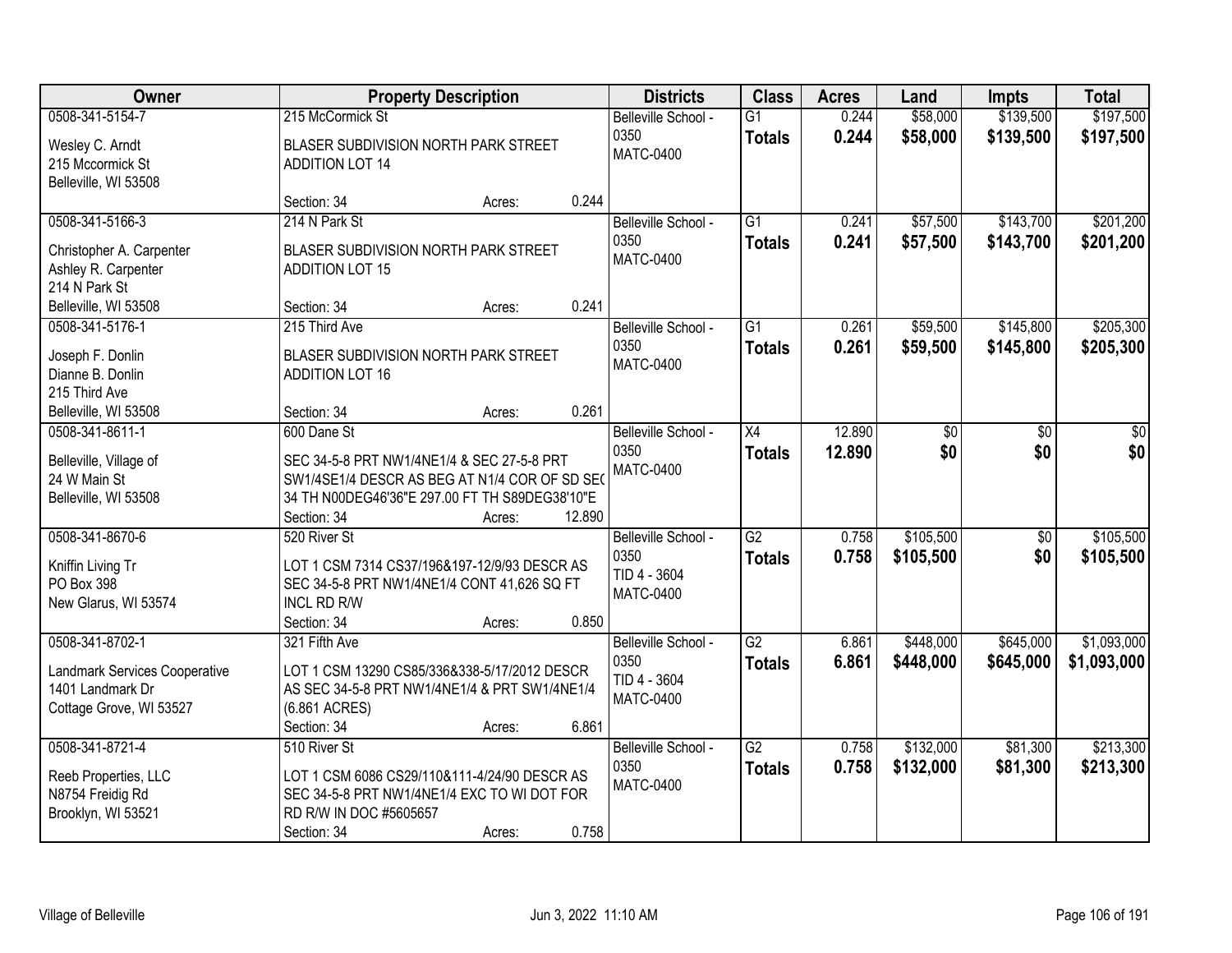| \$1,360,400<br>\$1,841,400<br>0508-341-8740-1<br>428 River St<br>$\overline{G2}$<br>3.660<br>\$481,000<br>Belleville School -<br>3.660<br>0350<br>\$481,000<br>\$1,841,400<br>\$1,360,400<br><b>Totals</b><br><b>Caseys Marketing Company</b><br>LOT 1 CSM 5883 CS28/24&25 R13033/37-7/10/89<br><b>MATC-0400</b><br>c/o Store # 3582<br>DESCR AS SEC 34-5-8 PRT W1/2 NE1/4 EXC CSM<br>PO Box 54288<br>9564 TOG W/ESMT IN DOC #3194905 EXC TO WI DOT<br>3.660<br>Lexington, KY 40555<br>Section: 34<br>Acres:<br>$\overline{X4}$<br>0.750<br>$\overline{30}$<br>$\overline{50}$<br>0508-341-8755-1<br>480 River St<br>\$0<br>Belleville School -<br>\$0<br>\$0<br>0350<br>0.750<br>\$0<br><b>Totals</b><br>Belleville, Village of et al<br>LOT 1 CSM 9564 CS55/1-1/4/2000 F/K/A PRT LOT 1<br><b>MATC-0400</b><br>24 W Main St<br>CSM 5883 CS28/24&25 DESCR AS SEC 34-5-8 PRT<br>Belleville, WI 53508<br>NE1/4NW1/4 & PRT NW1/4NE1/4 (0.75 ACRES) TOG<br>0.750<br>Section: 34<br>Acres:<br>0508-341-8770-1<br><b>River St</b><br>$\overline{X4}$<br>0.228<br>$\overline{50}$<br>$\overline{50}$<br>$\overline{50}$<br>Belleville School -<br>\$0 <br>\$0<br>\$0<br>0350<br>0.228<br><b>Totals</b><br>OUTLOT 1 CSM 9564 CS55/1-1/4/2000 F/K/A PRT LOT<br>Belleville, Village of<br><b>MATC-0400</b><br>24 W Main St<br>1 CSM 5883 CS28/24&25 DESCR AS SEC 34-5-8 PRT<br>Belleville, WI 53508<br>NE1/4NW1/4 & PRT NW1/4NE1/4 SUBJ TO ESMT IN<br>0.228<br>Section: 34<br>Acres:<br>0508-341-9143-1<br>$\overline{G3}$<br>7.000<br>215 Federal Ave<br>Belleville School -<br>\$0<br>\$0<br>\$0<br>7.000<br>\$0<br>0350<br><b>Totals</b><br>SEC 34-5-8 PRT SW1/4NE1/4 COM INTERS SEC N LN<br>Standex International Corp<br><b>MATC-0400</b><br>215 Federal Ave<br>& RR CL TH S ALG SD RR C/L S 2094 FT TH<br>Belleville, WI 53508<br>S88DEG6'W 33 FT TO RR R/W W LN & POB TH ALG<br>7.000<br>Section: 34<br>Acres:<br>$\overline{G1}$<br>0.016<br>\$500<br>0508-341-9200-2<br>$\overline{50}$<br><b>River St</b><br>Belleville School -<br>0.016<br>0350<br>\$500<br>\$0<br><b>Totals</b><br>Tyler P. Cate<br>PRT LOT 1 CSM 4123 CS17/184 R4575/47-6/9/83 SEC<br><b>MATC-0400</b><br>230 River St<br>34-5-8 PRT SW1/4NE1/4 S 5 FT SD LOT<br>Belleville, WI 53508<br>0.000<br>Section: 34<br>Acres:<br>G1<br>\$62,500<br>\$113,400<br>0508-341-9210-0<br>230 River St<br>Belleville School -<br>0.388<br>0350<br>\$62,500<br>0.388<br>\$113,400<br><b>Totals</b><br>Tyler P. Cate<br>SEC 34-5-8 PRT SW1/4NE1/4 COM NW COR LOT 7<br><b>MATC-0400</b><br>BLASER SUBD NORTH PARK ST ADD BEING POB TH<br>230 River St<br>Belleville, WI 53508<br>S0DEG44'34"W 211.00 FT TH N88DEG45'26"W 179.07<br>0.388<br>Section: 34<br>Acres: | Owner | <b>Property Description</b> | <b>Districts</b> | <b>Class</b> | <b>Acres</b> | Land | <b>Impts</b> | <b>Total</b> |
|-----------------------------------------------------------------------------------------------------------------------------------------------------------------------------------------------------------------------------------------------------------------------------------------------------------------------------------------------------------------------------------------------------------------------------------------------------------------------------------------------------------------------------------------------------------------------------------------------------------------------------------------------------------------------------------------------------------------------------------------------------------------------------------------------------------------------------------------------------------------------------------------------------------------------------------------------------------------------------------------------------------------------------------------------------------------------------------------------------------------------------------------------------------------------------------------------------------------------------------------------------------------------------------------------------------------------------------------------------------------------------------------------------------------------------------------------------------------------------------------------------------------------------------------------------------------------------------------------------------------------------------------------------------------------------------------------------------------------------------------------------------------------------------------------------------------------------------------------------------------------------------------------------------------------------------------------------------------------------------------------------------------------------------------------------------------------------------------------------------------------------------------------------------------------------------------------------------------------------------------------------------------------------------------------------------------------------------------------------------------------------------------------------------------------------------------------------------------------------------------------------------------------------------------------------------------------------------------------------------------------------------------------------------------------------------------------------------------------|-------|-----------------------------|------------------|--------------|--------------|------|--------------|--------------|
|                                                                                                                                                                                                                                                                                                                                                                                                                                                                                                                                                                                                                                                                                                                                                                                                                                                                                                                                                                                                                                                                                                                                                                                                                                                                                                                                                                                                                                                                                                                                                                                                                                                                                                                                                                                                                                                                                                                                                                                                                                                                                                                                                                                                                                                                                                                                                                                                                                                                                                                                                                                                                                                                                                                       |       |                             |                  |              |              |      |              |              |
|                                                                                                                                                                                                                                                                                                                                                                                                                                                                                                                                                                                                                                                                                                                                                                                                                                                                                                                                                                                                                                                                                                                                                                                                                                                                                                                                                                                                                                                                                                                                                                                                                                                                                                                                                                                                                                                                                                                                                                                                                                                                                                                                                                                                                                                                                                                                                                                                                                                                                                                                                                                                                                                                                                                       |       |                             |                  |              |              |      |              |              |
|                                                                                                                                                                                                                                                                                                                                                                                                                                                                                                                                                                                                                                                                                                                                                                                                                                                                                                                                                                                                                                                                                                                                                                                                                                                                                                                                                                                                                                                                                                                                                                                                                                                                                                                                                                                                                                                                                                                                                                                                                                                                                                                                                                                                                                                                                                                                                                                                                                                                                                                                                                                                                                                                                                                       |       |                             |                  |              |              |      |              |              |
|                                                                                                                                                                                                                                                                                                                                                                                                                                                                                                                                                                                                                                                                                                                                                                                                                                                                                                                                                                                                                                                                                                                                                                                                                                                                                                                                                                                                                                                                                                                                                                                                                                                                                                                                                                                                                                                                                                                                                                                                                                                                                                                                                                                                                                                                                                                                                                                                                                                                                                                                                                                                                                                                                                                       |       |                             |                  |              |              |      |              |              |
|                                                                                                                                                                                                                                                                                                                                                                                                                                                                                                                                                                                                                                                                                                                                                                                                                                                                                                                                                                                                                                                                                                                                                                                                                                                                                                                                                                                                                                                                                                                                                                                                                                                                                                                                                                                                                                                                                                                                                                                                                                                                                                                                                                                                                                                                                                                                                                                                                                                                                                                                                                                                                                                                                                                       |       |                             |                  |              |              |      |              |              |
|                                                                                                                                                                                                                                                                                                                                                                                                                                                                                                                                                                                                                                                                                                                                                                                                                                                                                                                                                                                                                                                                                                                                                                                                                                                                                                                                                                                                                                                                                                                                                                                                                                                                                                                                                                                                                                                                                                                                                                                                                                                                                                                                                                                                                                                                                                                                                                                                                                                                                                                                                                                                                                                                                                                       |       |                             |                  |              |              |      |              |              |
|                                                                                                                                                                                                                                                                                                                                                                                                                                                                                                                                                                                                                                                                                                                                                                                                                                                                                                                                                                                                                                                                                                                                                                                                                                                                                                                                                                                                                                                                                                                                                                                                                                                                                                                                                                                                                                                                                                                                                                                                                                                                                                                                                                                                                                                                                                                                                                                                                                                                                                                                                                                                                                                                                                                       |       |                             |                  |              |              |      |              |              |
|                                                                                                                                                                                                                                                                                                                                                                                                                                                                                                                                                                                                                                                                                                                                                                                                                                                                                                                                                                                                                                                                                                                                                                                                                                                                                                                                                                                                                                                                                                                                                                                                                                                                                                                                                                                                                                                                                                                                                                                                                                                                                                                                                                                                                                                                                                                                                                                                                                                                                                                                                                                                                                                                                                                       |       |                             |                  |              |              |      |              |              |
|                                                                                                                                                                                                                                                                                                                                                                                                                                                                                                                                                                                                                                                                                                                                                                                                                                                                                                                                                                                                                                                                                                                                                                                                                                                                                                                                                                                                                                                                                                                                                                                                                                                                                                                                                                                                                                                                                                                                                                                                                                                                                                                                                                                                                                                                                                                                                                                                                                                                                                                                                                                                                                                                                                                       |       |                             |                  |              |              |      |              |              |
|                                                                                                                                                                                                                                                                                                                                                                                                                                                                                                                                                                                                                                                                                                                                                                                                                                                                                                                                                                                                                                                                                                                                                                                                                                                                                                                                                                                                                                                                                                                                                                                                                                                                                                                                                                                                                                                                                                                                                                                                                                                                                                                                                                                                                                                                                                                                                                                                                                                                                                                                                                                                                                                                                                                       |       |                             |                  |              |              |      |              |              |
|                                                                                                                                                                                                                                                                                                                                                                                                                                                                                                                                                                                                                                                                                                                                                                                                                                                                                                                                                                                                                                                                                                                                                                                                                                                                                                                                                                                                                                                                                                                                                                                                                                                                                                                                                                                                                                                                                                                                                                                                                                                                                                                                                                                                                                                                                                                                                                                                                                                                                                                                                                                                                                                                                                                       |       |                             |                  |              |              |      |              |              |
|                                                                                                                                                                                                                                                                                                                                                                                                                                                                                                                                                                                                                                                                                                                                                                                                                                                                                                                                                                                                                                                                                                                                                                                                                                                                                                                                                                                                                                                                                                                                                                                                                                                                                                                                                                                                                                                                                                                                                                                                                                                                                                                                                                                                                                                                                                                                                                                                                                                                                                                                                                                                                                                                                                                       |       |                             |                  |              |              |      |              |              |
|                                                                                                                                                                                                                                                                                                                                                                                                                                                                                                                                                                                                                                                                                                                                                                                                                                                                                                                                                                                                                                                                                                                                                                                                                                                                                                                                                                                                                                                                                                                                                                                                                                                                                                                                                                                                                                                                                                                                                                                                                                                                                                                                                                                                                                                                                                                                                                                                                                                                                                                                                                                                                                                                                                                       |       |                             |                  |              |              |      |              |              |
| \$0<br>\$0<br>\$500<br>\$500<br>\$175,900<br>\$175,900                                                                                                                                                                                                                                                                                                                                                                                                                                                                                                                                                                                                                                                                                                                                                                                                                                                                                                                                                                                                                                                                                                                                                                                                                                                                                                                                                                                                                                                                                                                                                                                                                                                                                                                                                                                                                                                                                                                                                                                                                                                                                                                                                                                                                                                                                                                                                                                                                                                                                                                                                                                                                                                                |       |                             |                  |              |              |      |              |              |
|                                                                                                                                                                                                                                                                                                                                                                                                                                                                                                                                                                                                                                                                                                                                                                                                                                                                                                                                                                                                                                                                                                                                                                                                                                                                                                                                                                                                                                                                                                                                                                                                                                                                                                                                                                                                                                                                                                                                                                                                                                                                                                                                                                                                                                                                                                                                                                                                                                                                                                                                                                                                                                                                                                                       |       |                             |                  |              |              |      |              |              |
|                                                                                                                                                                                                                                                                                                                                                                                                                                                                                                                                                                                                                                                                                                                                                                                                                                                                                                                                                                                                                                                                                                                                                                                                                                                                                                                                                                                                                                                                                                                                                                                                                                                                                                                                                                                                                                                                                                                                                                                                                                                                                                                                                                                                                                                                                                                                                                                                                                                                                                                                                                                                                                                                                                                       |       |                             |                  |              |              |      |              |              |
|                                                                                                                                                                                                                                                                                                                                                                                                                                                                                                                                                                                                                                                                                                                                                                                                                                                                                                                                                                                                                                                                                                                                                                                                                                                                                                                                                                                                                                                                                                                                                                                                                                                                                                                                                                                                                                                                                                                                                                                                                                                                                                                                                                                                                                                                                                                                                                                                                                                                                                                                                                                                                                                                                                                       |       |                             |                  |              |              |      |              |              |
|                                                                                                                                                                                                                                                                                                                                                                                                                                                                                                                                                                                                                                                                                                                                                                                                                                                                                                                                                                                                                                                                                                                                                                                                                                                                                                                                                                                                                                                                                                                                                                                                                                                                                                                                                                                                                                                                                                                                                                                                                                                                                                                                                                                                                                                                                                                                                                                                                                                                                                                                                                                                                                                                                                                       |       |                             |                  |              |              |      |              |              |
|                                                                                                                                                                                                                                                                                                                                                                                                                                                                                                                                                                                                                                                                                                                                                                                                                                                                                                                                                                                                                                                                                                                                                                                                                                                                                                                                                                                                                                                                                                                                                                                                                                                                                                                                                                                                                                                                                                                                                                                                                                                                                                                                                                                                                                                                                                                                                                                                                                                                                                                                                                                                                                                                                                                       |       |                             |                  |              |              |      |              |              |
|                                                                                                                                                                                                                                                                                                                                                                                                                                                                                                                                                                                                                                                                                                                                                                                                                                                                                                                                                                                                                                                                                                                                                                                                                                                                                                                                                                                                                                                                                                                                                                                                                                                                                                                                                                                                                                                                                                                                                                                                                                                                                                                                                                                                                                                                                                                                                                                                                                                                                                                                                                                                                                                                                                                       |       |                             |                  |              |              |      |              |              |
|                                                                                                                                                                                                                                                                                                                                                                                                                                                                                                                                                                                                                                                                                                                                                                                                                                                                                                                                                                                                                                                                                                                                                                                                                                                                                                                                                                                                                                                                                                                                                                                                                                                                                                                                                                                                                                                                                                                                                                                                                                                                                                                                                                                                                                                                                                                                                                                                                                                                                                                                                                                                                                                                                                                       |       |                             |                  |              |              |      |              |              |
|                                                                                                                                                                                                                                                                                                                                                                                                                                                                                                                                                                                                                                                                                                                                                                                                                                                                                                                                                                                                                                                                                                                                                                                                                                                                                                                                                                                                                                                                                                                                                                                                                                                                                                                                                                                                                                                                                                                                                                                                                                                                                                                                                                                                                                                                                                                                                                                                                                                                                                                                                                                                                                                                                                                       |       |                             |                  |              |              |      |              |              |
|                                                                                                                                                                                                                                                                                                                                                                                                                                                                                                                                                                                                                                                                                                                                                                                                                                                                                                                                                                                                                                                                                                                                                                                                                                                                                                                                                                                                                                                                                                                                                                                                                                                                                                                                                                                                                                                                                                                                                                                                                                                                                                                                                                                                                                                                                                                                                                                                                                                                                                                                                                                                                                                                                                                       |       |                             |                  |              |              |      |              |              |
|                                                                                                                                                                                                                                                                                                                                                                                                                                                                                                                                                                                                                                                                                                                                                                                                                                                                                                                                                                                                                                                                                                                                                                                                                                                                                                                                                                                                                                                                                                                                                                                                                                                                                                                                                                                                                                                                                                                                                                                                                                                                                                                                                                                                                                                                                                                                                                                                                                                                                                                                                                                                                                                                                                                       |       |                             |                  |              |              |      |              |              |
|                                                                                                                                                                                                                                                                                                                                                                                                                                                                                                                                                                                                                                                                                                                                                                                                                                                                                                                                                                                                                                                                                                                                                                                                                                                                                                                                                                                                                                                                                                                                                                                                                                                                                                                                                                                                                                                                                                                                                                                                                                                                                                                                                                                                                                                                                                                                                                                                                                                                                                                                                                                                                                                                                                                       |       |                             |                  |              |              |      |              |              |
|                                                                                                                                                                                                                                                                                                                                                                                                                                                                                                                                                                                                                                                                                                                                                                                                                                                                                                                                                                                                                                                                                                                                                                                                                                                                                                                                                                                                                                                                                                                                                                                                                                                                                                                                                                                                                                                                                                                                                                                                                                                                                                                                                                                                                                                                                                                                                                                                                                                                                                                                                                                                                                                                                                                       |       |                             |                  |              |              |      |              |              |
|                                                                                                                                                                                                                                                                                                                                                                                                                                                                                                                                                                                                                                                                                                                                                                                                                                                                                                                                                                                                                                                                                                                                                                                                                                                                                                                                                                                                                                                                                                                                                                                                                                                                                                                                                                                                                                                                                                                                                                                                                                                                                                                                                                                                                                                                                                                                                                                                                                                                                                                                                                                                                                                                                                                       |       |                             |                  |              |              |      |              |              |
|                                                                                                                                                                                                                                                                                                                                                                                                                                                                                                                                                                                                                                                                                                                                                                                                                                                                                                                                                                                                                                                                                                                                                                                                                                                                                                                                                                                                                                                                                                                                                                                                                                                                                                                                                                                                                                                                                                                                                                                                                                                                                                                                                                                                                                                                                                                                                                                                                                                                                                                                                                                                                                                                                                                       |       |                             |                  |              |              |      |              |              |
|                                                                                                                                                                                                                                                                                                                                                                                                                                                                                                                                                                                                                                                                                                                                                                                                                                                                                                                                                                                                                                                                                                                                                                                                                                                                                                                                                                                                                                                                                                                                                                                                                                                                                                                                                                                                                                                                                                                                                                                                                                                                                                                                                                                                                                                                                                                                                                                                                                                                                                                                                                                                                                                                                                                       |       |                             |                  |              |              |      |              |              |
|                                                                                                                                                                                                                                                                                                                                                                                                                                                                                                                                                                                                                                                                                                                                                                                                                                                                                                                                                                                                                                                                                                                                                                                                                                                                                                                                                                                                                                                                                                                                                                                                                                                                                                                                                                                                                                                                                                                                                                                                                                                                                                                                                                                                                                                                                                                                                                                                                                                                                                                                                                                                                                                                                                                       |       |                             |                  |              |              |      |              |              |
|                                                                                                                                                                                                                                                                                                                                                                                                                                                                                                                                                                                                                                                                                                                                                                                                                                                                                                                                                                                                                                                                                                                                                                                                                                                                                                                                                                                                                                                                                                                                                                                                                                                                                                                                                                                                                                                                                                                                                                                                                                                                                                                                                                                                                                                                                                                                                                                                                                                                                                                                                                                                                                                                                                                       |       |                             |                  |              |              |      |              |              |
|                                                                                                                                                                                                                                                                                                                                                                                                                                                                                                                                                                                                                                                                                                                                                                                                                                                                                                                                                                                                                                                                                                                                                                                                                                                                                                                                                                                                                                                                                                                                                                                                                                                                                                                                                                                                                                                                                                                                                                                                                                                                                                                                                                                                                                                                                                                                                                                                                                                                                                                                                                                                                                                                                                                       |       |                             |                  |              |              |      |              |              |
| 0508-341-9220-8<br>0.299<br>224 River St<br>Belleville School -<br>$\overline{X4}$<br>$\sqrt{6}$<br>$\overline{50}$<br>$\overline{50}$                                                                                                                                                                                                                                                                                                                                                                                                                                                                                                                                                                                                                                                                                                                                                                                                                                                                                                                                                                                                                                                                                                                                                                                                                                                                                                                                                                                                                                                                                                                                                                                                                                                                                                                                                                                                                                                                                                                                                                                                                                                                                                                                                                                                                                                                                                                                                                                                                                                                                                                                                                                |       |                             |                  |              |              |      |              |              |
| \$0<br>\$0<br>0.299<br>\$0<br>0350<br><b>Totals</b><br>SEC 34-5-8 PRT SW1/4NE1/4 COM AT E1/4 TH                                                                                                                                                                                                                                                                                                                                                                                                                                                                                                                                                                                                                                                                                                                                                                                                                                                                                                                                                                                                                                                                                                                                                                                                                                                                                                                                                                                                                                                                                                                                                                                                                                                                                                                                                                                                                                                                                                                                                                                                                                                                                                                                                                                                                                                                                                                                                                                                                                                                                                                                                                                                                       |       |                             |                  |              |              |      |              |              |
| General Telephone Co of WI<br><b>MATC-0400</b><br>c/o Rick Masching-Proper Tax<br>S89DEGW 2345.3 FT T H N 301.3 FT TO POB TH                                                                                                                                                                                                                                                                                                                                                                                                                                                                                                                                                                                                                                                                                                                                                                                                                                                                                                                                                                                                                                                                                                                                                                                                                                                                                                                                                                                                                                                                                                                                                                                                                                                                                                                                                                                                                                                                                                                                                                                                                                                                                                                                                                                                                                                                                                                                                                                                                                                                                                                                                                                          |       |                             |                  |              |              |      |              |              |
| PO Box 407<br>N88DEGW 192.45 FT TH N12DEGE 35 FT TH ON CRV                                                                                                                                                                                                                                                                                                                                                                                                                                                                                                                                                                                                                                                                                                                                                                                                                                                                                                                                                                                                                                                                                                                                                                                                                                                                                                                                                                                                                                                                                                                                                                                                                                                                                                                                                                                                                                                                                                                                                                                                                                                                                                                                                                                                                                                                                                                                                                                                                                                                                                                                                                                                                                                            |       |                             |                  |              |              |      |              |              |
| 0.299<br>Westfield, IN 46074<br>Section: 34<br>Acres:                                                                                                                                                                                                                                                                                                                                                                                                                                                                                                                                                                                                                                                                                                                                                                                                                                                                                                                                                                                                                                                                                                                                                                                                                                                                                                                                                                                                                                                                                                                                                                                                                                                                                                                                                                                                                                                                                                                                                                                                                                                                                                                                                                                                                                                                                                                                                                                                                                                                                                                                                                                                                                                                 |       |                             |                  |              |              |      |              |              |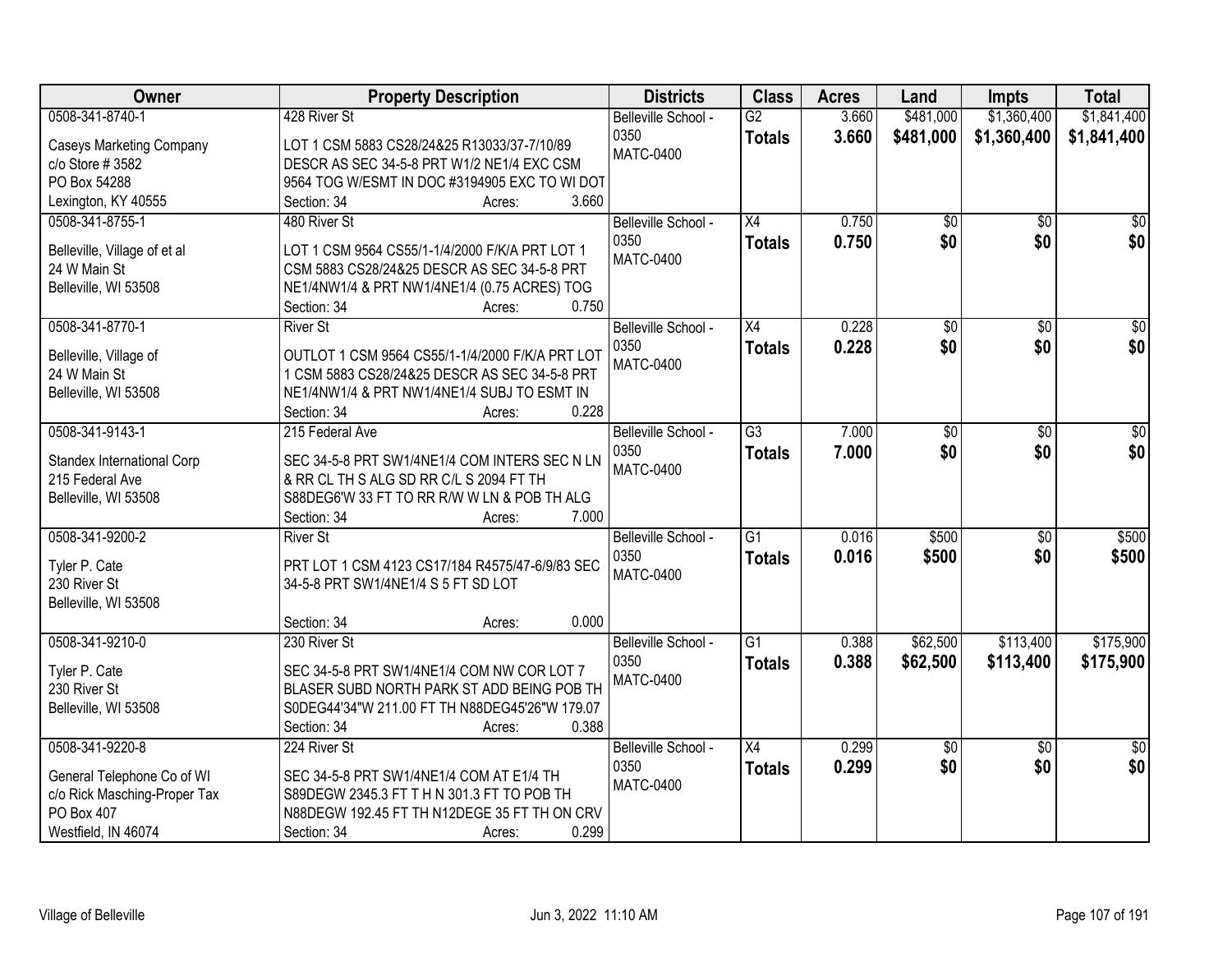| <b>Owner</b>           | <b>Property Description</b>                     | <b>Districts</b>    | <b>Class</b>    | <b>Acres</b> | Land     | <b>Impts</b>    | <b>Total</b> |
|------------------------|-------------------------------------------------|---------------------|-----------------|--------------|----------|-----------------|--------------|
| 0508-341-9242-1        | 110 Federal Ave                                 | Belleville School - | $\overline{G1}$ | 0.321        | \$60,500 | \$187,000       | \$247,500    |
| Anya Schween           | LOT 1 CSM 15561 CS112/210&211-12/10/2020 F/K/A  | 0350                | <b>Totals</b>   | 0.321        | \$60,500 | \$187,000       | \$247,500    |
| 110 Federal Ave        | LOTS 1 & 2 CSM 15543 CS112/147&148-11/11/2020   | <b>MATC-0400</b>    |                 |              |          |                 |              |
| Belleville, WI 53508   | F/K/A PRT LOT 1 CSM 4123 CS17/184-6/9/83 DESCR  |                     |                 |              |          |                 |              |
|                        | 0.321<br>Section: 34<br>Acres:                  |                     |                 |              |          |                 |              |
| 0508-341-9300-1        | 205 Third Ave                                   | Belleville School - | $\overline{G1}$ | 0.270        | \$59,500 | \$174,500       | \$234,000    |
|                        |                                                 | 0350                | <b>Totals</b>   | 0.270        | \$59,500 | \$174,500       | \$234,000    |
| Chad D. Schlueter      | SEC 34-5-8 PRT SW1/4NE1/4 COM E1/4 COR TH       | <b>MATC-0400</b>    |                 |              |          |                 |              |
| Stacy L. Schlueter     | S89DEG50'09"W 2079.3 FT ALG SD 1/4 LN TO POB TH |                     |                 |              |          |                 |              |
| 205 Third Ave          | CONT S89DEG50'09"W 100 FT TH N00DEG44'34"E      |                     |                 |              |          |                 |              |
| Belleville, WI 53508   | 0.270<br>Section: 34<br>Acres:                  |                     |                 |              |          |                 |              |
| 0508-342-0001-0        | 592 Dane St                                     | Belleville School - | G1              | 0.344        | \$61,500 | \$205,000       | \$266,500    |
| Steven F. Brunner      | BLASER SUBDIVISION NORTH SHORE ADDITION         | 0350                | <b>Totals</b>   | 0.344        | \$61,500 | \$205,000       | \$266,500    |
| 592 Dane St            | LOT 1 BLOCK 1                                   | <b>MATC-0400</b>    |                 |              |          |                 |              |
| Belleville, WI 53508   |                                                 |                     |                 |              |          |                 |              |
|                        | 0.344<br>Section: 34<br>Acres:                  |                     |                 |              |          |                 |              |
| 0508-342-0012-7        | 582 Dane St                                     | Belleville School - | G1              | 0.344        | \$61,500 | \$187,500       | \$249,000    |
|                        |                                                 | 0350                | <b>Totals</b>   | 0.344        | \$61,500 | \$187,500       | \$249,000    |
| William C. Pommerening | BLASER SUBDIVISION NORTH SHORE ADDITION         | <b>MATC-0400</b>    |                 |              |          |                 |              |
| 582 Dane St            | LOT 2 BLOCK 1                                   |                     |                 |              |          |                 |              |
| Belleville, WI 53508   |                                                 |                     |                 |              |          |                 |              |
|                        | 0.344<br>Section: 34<br>Acres:                  |                     |                 |              |          |                 |              |
| 0508-342-0023-4        | 572 Dane St                                     | Belleville School - | $\overline{G1}$ | 0.344        | \$61,500 | \$150,500       | \$212,000    |
| Tamara L. Hintch       | BLASER SUBDIVISION NORTH SHORE ADDITION         | 0350                | <b>Totals</b>   | 0.344        | \$61,500 | \$150,500       | \$212,000    |
| 572 Dane St            | LOT 3 BLOCK 1                                   | <b>MATC-0400</b>    |                 |              |          |                 |              |
|                        |                                                 |                     |                 |              |          |                 |              |
| Belleville, WI 53508   | 0.344                                           |                     |                 |              |          |                 |              |
| 0508-342-0034-1        | Section: 34<br>Acres:                           |                     |                 |              |          |                 |              |
|                        | 572 Dane St                                     | Belleville School - | $\overline{G1}$ | 0.041        | \$1,000  | $\overline{50}$ | \$1,000      |
| Tamara L. Hintch       | BLASER SUBDIVISION NORTH SHORE ADDITION N       | 0350                | <b>Totals</b>   | 0.041        | \$1,000  | \$0             | \$1,000      |
| 572 Dane St            | 12 FT OF LOT 4 BLOCK 1                          | <b>MATC-0400</b>    |                 |              |          |                 |              |
| Belleville, WI 53508   |                                                 |                     |                 |              |          |                 |              |
|                        | 0.041<br>Section: 34<br>Acres:                  |                     |                 |              |          |                 |              |
| 0508-342-0044-9        | 560 Dane St                                     | Belleville School - | $\overline{G1}$ | 0.303        | \$60,500 | \$142,500       | \$203,000    |
|                        |                                                 | 0350                | <b>Totals</b>   | 0.303        | \$60,500 | \$142,500       | \$203,000    |
| Greg Hubbard           | BLASER SUBDIVISION NORTH SHORE ADDITION         | <b>MATC-0400</b>    |                 |              |          |                 |              |
| Jill Hubbard           | PRT LOT 4 BLOCK 1 S 88 FT THF                   |                     |                 |              |          |                 |              |
| 558 Dane St            |                                                 |                     |                 |              |          |                 |              |
| Belleville, WI 53508   | 0.303<br>Section: 34<br>Acres:                  |                     |                 |              |          |                 |              |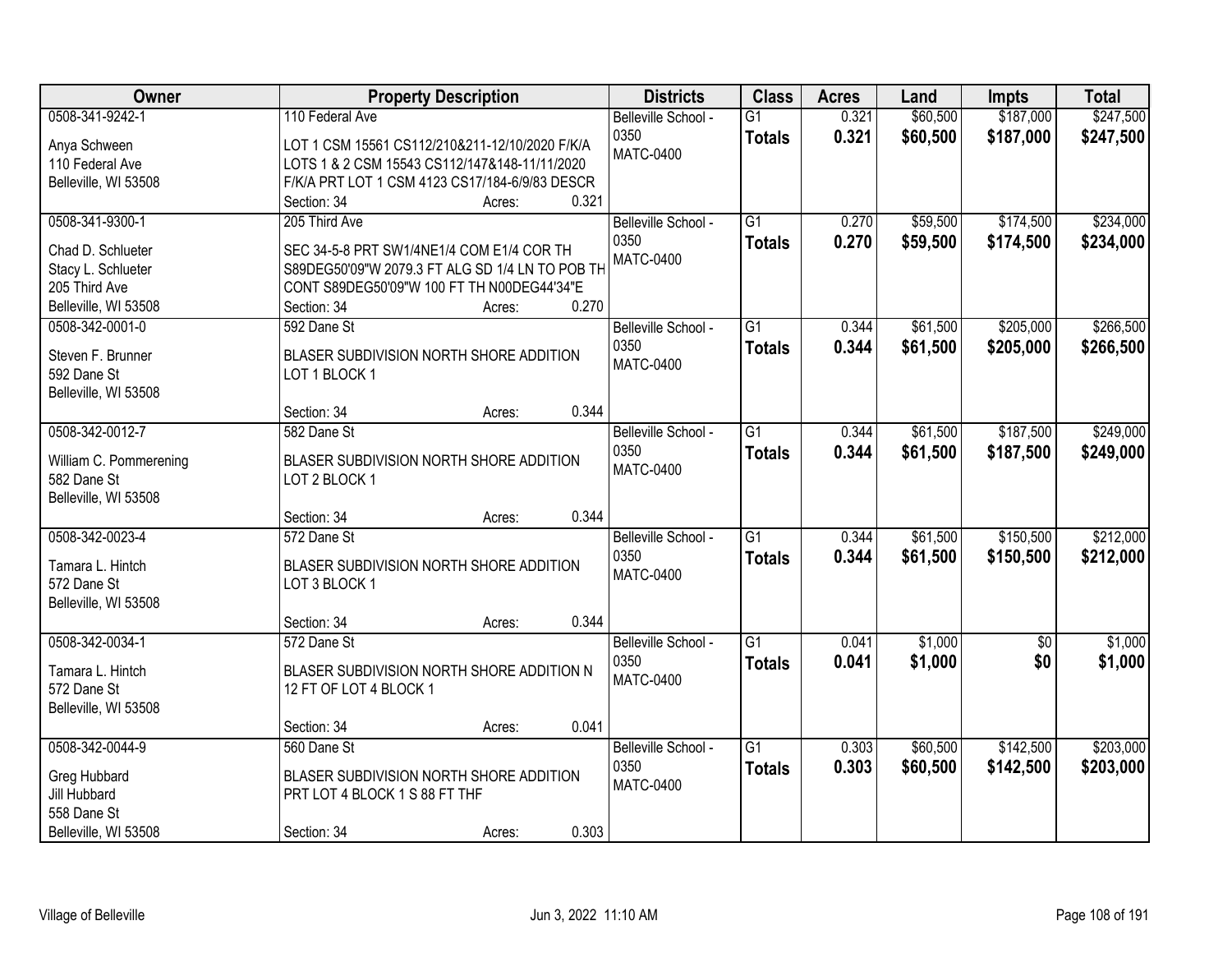| Owner                                                                                           | <b>Property Description</b>                                                              |        |       | <b>Districts</b>                                | <b>Class</b>                     | <b>Acres</b>   | Land                 | <b>Impts</b>           | <b>Total</b>           |
|-------------------------------------------------------------------------------------------------|------------------------------------------------------------------------------------------|--------|-------|-------------------------------------------------|----------------------------------|----------------|----------------------|------------------------|------------------------|
| 0508-342-0055-6<br>Allan Chapman<br>Mary Chapman<br>N9138 Hughes Rd                             | 548 Dane St<br>BLASER SUBDIVISION NORTH SHORE ADDN BLOCK<br>1 LOT 5                      |        |       | Belleville School -<br>0350<br><b>MATC-0400</b> | $\overline{G1}$<br><b>Totals</b> | 0.344<br>0.344 | \$61,500<br>\$61,500 | \$145,100<br>\$145,100 | \$206,600<br>\$206,600 |
| Belleville, WI 53508                                                                            | Section: 34                                                                              | Acres: | 0.344 |                                                 |                                  |                |                      |                        |                        |
| 0508-342-0066-3<br>Fred A. Wolfrom<br>Heather E. Wolfrom<br>542 Dane St                         | 540 Dane St<br>BLASER SUBDIVISION NORTH SHORE ADDN BLOCK<br>1LOT <sub>6</sub>            |        |       | Belleville School -<br>0350<br><b>MATC-0400</b> | $\overline{G1}$<br><b>Totals</b> | 0.344<br>0.344 | \$61,500<br>\$61,500 | \$165,500<br>\$165,500 | \$227,000<br>\$227,000 |
| Belleville, WI 53508                                                                            | Section: 34                                                                              | Acres: | 0.344 |                                                 |                                  |                |                      |                        |                        |
| 0508-342-0077-0<br>Joseph B. Mandt<br>Margaret E. Mandt<br>N9695 Christen Rd                    | 524 Dane St<br>BLASER SUBDIVISION NORTH SHORE ADDITION<br>BLOCK 1 LOT 7                  |        |       | Belleville School -<br>0350<br><b>MATC-0400</b> | $\overline{G1}$<br><b>Totals</b> | 0.344<br>0.344 | \$61,500<br>\$61,500 | \$146,000<br>\$146,000 | \$207,500<br>\$207,500 |
| Belleville, WI 53508                                                                            | Section: 34                                                                              | Acres: | 0.344 |                                                 |                                  |                |                      |                        |                        |
| 0508-342-0088-7<br>Ashley E. Brodd<br>Kyle R. Brodd<br>309 E Chapel Royal Dr                    | 518 Dane St<br>BLASER SUBDIVISION NORTH SHORE ADDITION<br>BLOCK 1 LOT 8                  |        |       | Belleville School -<br>0350<br><b>MATC-0400</b> | $\overline{G1}$<br><b>Totals</b> | 0.286<br>0.286 | \$60,000<br>\$60,000 | \$192,500<br>\$192,500 | \$252,500<br>\$252,500 |
| Verona, WI 53593                                                                                | Section: 34                                                                              | Acres: | 0.286 |                                                 |                                  |                |                      |                        |                        |
| 0508-342-0099-4<br>Thomas J. Schmitz<br>514 Dane St<br>Belleville, WI 53508                     | 516 Dane St<br>BLASER SUBDIVISION NORTH SHORE ADDITION<br>BLOCK 1 LOT 9 & N 10 FT LOT 10 |        |       | Belleville School -<br>0350<br><b>MATC-0400</b> | $\overline{G1}$<br><b>Totals</b> | 0.286<br>0.286 | \$60,000<br>\$60,000 | \$170,600<br>\$170,600 | \$230,600<br>\$230,600 |
|                                                                                                 | Section: 34                                                                              | Acres: | 0.286 |                                                 |                                  |                |                      |                        |                        |
| 0508-342-0110-8<br>Patrick R. Palmer<br>Temple E. Palmer<br>506 Dane St                         | 506 Dane St<br>BLASER SUBDIVISION NORTH SHORE ADDITION<br>BLOCK 1 LOT 10 EXC N 10 FT THF |        |       | Belleville School -<br>0350<br><b>MATC-0400</b> | $\overline{G1}$<br><b>Totals</b> | 0.397<br>0.397 | \$62,500<br>\$62,500 | \$166,700<br>\$166,700 | \$229,200<br>\$229,200 |
| Belleville, WI 53508                                                                            | Section: 34                                                                              | Acres: | 0.397 |                                                 |                                  |                |                      |                        |                        |
| 0508-342-0121-5<br>Thomas J. Jenkins<br>c/o Robert Jenkins<br>1201 Ziugg Dr<br>Verona, WI 53593 | 30 Karl Ave<br>BLASER SUBDIVISION NORTH SHORE ADDITION<br>BLOCK 2 LOT 1<br>Section: 34   | Acres: | 0.298 | Belleville School -<br>0350<br><b>MATC-0400</b> | $\overline{G1}$<br><b>Totals</b> | 0.298<br>0.298 | \$60,000<br>\$60,000 | \$199,500<br>\$199,500 | \$259,500<br>\$259,500 |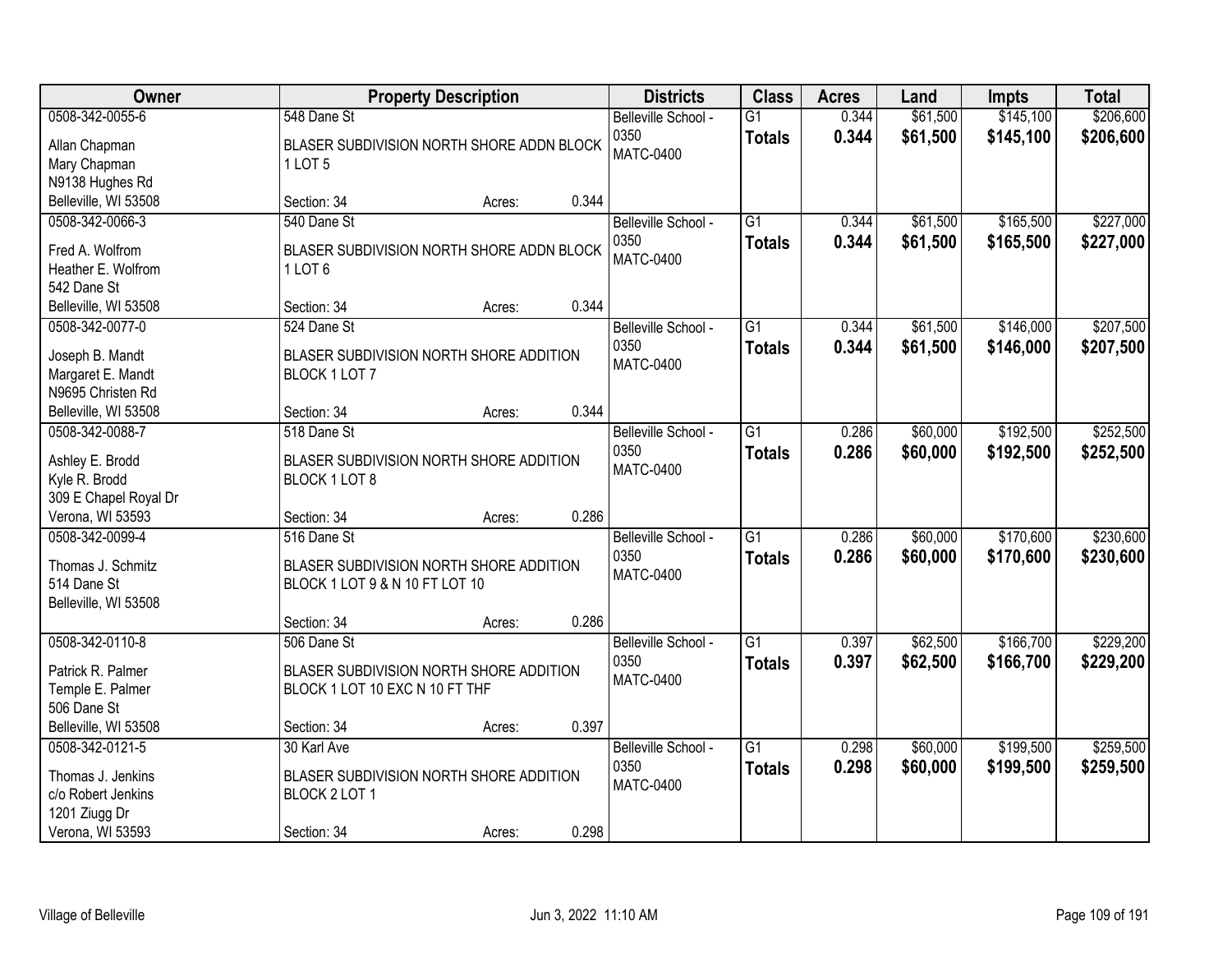| Owner                                     | <b>Property Description</b>                              |        | <b>Districts</b>            | <b>Class</b>                     | <b>Acres</b>   | Land                 | <b>Impts</b>           | <b>Total</b>           |
|-------------------------------------------|----------------------------------------------------------|--------|-----------------------------|----------------------------------|----------------|----------------------|------------------------|------------------------|
| 0508-342-0132-2                           | 573 Dane St                                              |        | Belleville School -<br>0350 | $\overline{G1}$<br><b>Totals</b> | 0.260<br>0.260 | \$59,500<br>\$59,500 | \$138,500<br>\$138,500 | \$198,000<br>\$198,000 |
| Jason L. Grefsheim<br>Amanda G. Grefsheim | BLASER SUBDIVISION NORTH SHORE ADDITION<br>BLOCK 2 LOT 2 |        | <b>MATC-0400</b>            |                                  |                |                      |                        |                        |
| 573 Dane St                               |                                                          |        |                             |                                  |                |                      |                        |                        |
| Belleville, WI 53508                      | Section: 34                                              | Acres: | 0.260                       |                                  |                |                      |                        |                        |
| 0508-342-0143-9                           | 563 Dane St                                              |        | Belleville School -         | $\overline{G1}$                  | 0.200          | \$50,500             | \$132,500              | \$183,000              |
| Sara A. Burnham                           | BLASER SUBDIVISION NORTH SHORE ADDN BLOCK                |        | 0350<br><b>MATC-0400</b>    | <b>Totals</b>                    | 0.200          | \$50,500             | \$132,500              | \$183,000              |
| 563 Dane St                               | 2LOT <sub>3</sub>                                        |        |                             |                                  |                |                      |                        |                        |
| Belleville, WI 53508                      | Section: 34                                              | Acres: | 0.200                       |                                  |                |                      |                        |                        |
| 0508-342-0154-6                           | 559 Dane St                                              |        | Belleville School -         | G1                               | 0.200          | \$50,500             | \$147,500              | \$198,000              |
| Gary D. Butts                             | BLASER SUBDIVISION NORTH SHORE ADDITION                  |        | 0350                        | <b>Totals</b>                    | 0.200          | \$50,500             | \$147,500              | \$198,000              |
| Brooke B. Butts                           | LOT 4 BLOCK 2                                            |        | <b>MATC-0400</b>            |                                  |                |                      |                        |                        |
| 559 Dane St                               |                                                          |        |                             |                                  |                |                      |                        |                        |
| Belleville, WI 53508                      | Section: 34                                              | Acres: | 0.200                       |                                  |                |                      |                        |                        |
| 0508-342-0165-3                           | Dane St                                                  |        | Belleville School -         | G1                               | 0.146          | \$11,000             | \$0                    | \$11,000               |
| Gary D. Butts                             | BLASER SUBDIVISION NORTH SHORE ADDITION N                |        | 0350                        | <b>Totals</b>                    | 0.146          | \$11,000             | \$0                    | \$11,000               |
| Brooke B. Butts                           | 49 FEET OF LOT 5 BLOCK 2                                 |        | <b>MATC-0400</b>            |                                  |                |                      |                        |                        |
| 559 Dane St                               |                                                          |        |                             |                                  |                |                      |                        |                        |
| Belleville, WI 53508                      | Section: 34                                              | Acres: | 0.000                       |                                  |                |                      |                        |                        |
| 0508-342-0176-0                           | 553 Dane St                                              |        | Belleville School -         | $\overline{G1}$                  | 0.254          | \$59,000             | \$132,400              | \$191,400              |
| David E. Parris                           | BLASER SUBDIVISION NORTH SHORE ADDITION                  |        | 0350                        | <b>Totals</b>                    | 0.254          | \$59,000             | \$132,400              | \$191,400              |
| 553 Dane St                               | BLOCK 2 S 18 FT OF LOT 5 & ALL OF LOT 6                  |        | <b>MATC-0400</b>            |                                  |                |                      |                        |                        |
| Belleville, WI 53508                      |                                                          |        |                             |                                  |                |                      |                        |                        |
|                                           | Section: 34                                              | Acres: | 0.254                       |                                  |                |                      |                        |                        |
| 0508-342-0187-7                           | 545 Dane St                                              |        | Belleville School -         | $\overline{G1}$                  | 0.251          | \$59,000             | \$136,000              | \$195,000              |
| Cheryl R. Jensen                          | BLASER SUBDIVISION NORTH SHORE ADDITION                  |        | 0350                        | <b>Totals</b>                    | 0.251          | \$59,000             | \$136,000              | \$195,000              |
| 545 Dane St                               | LOT 7 BLOCK 2                                            |        | <b>MATC-0400</b>            |                                  |                |                      |                        |                        |
| Belleville, WI 53508                      |                                                          |        |                             |                                  |                |                      |                        |                        |
|                                           | Section: 34                                              | Acres: | 0.251                       |                                  |                |                      |                        |                        |
| 0508-342-0198-4                           | 535 Dane St                                              |        | Belleville School -         | $\overline{G1}$                  | 0.284          | \$60,000             | \$181,500              | \$241,500              |
| Robert A. Zentner                         | BLASER SUBDIVISION NORTH SHORE ADDITION                  |        | 0350                        | <b>Totals</b>                    | 0.284          | \$60,000             | \$181,500              | \$241,500              |
| 535 Dane St                               | LOT 8 BLOCK 2                                            |        | <b>MATC-0400</b>            |                                  |                |                      |                        |                        |
| Belleville, WI 53508                      |                                                          |        |                             |                                  |                |                      |                        |                        |
|                                           | Section: 34                                              | Acres: | 0.284                       |                                  |                |                      |                        |                        |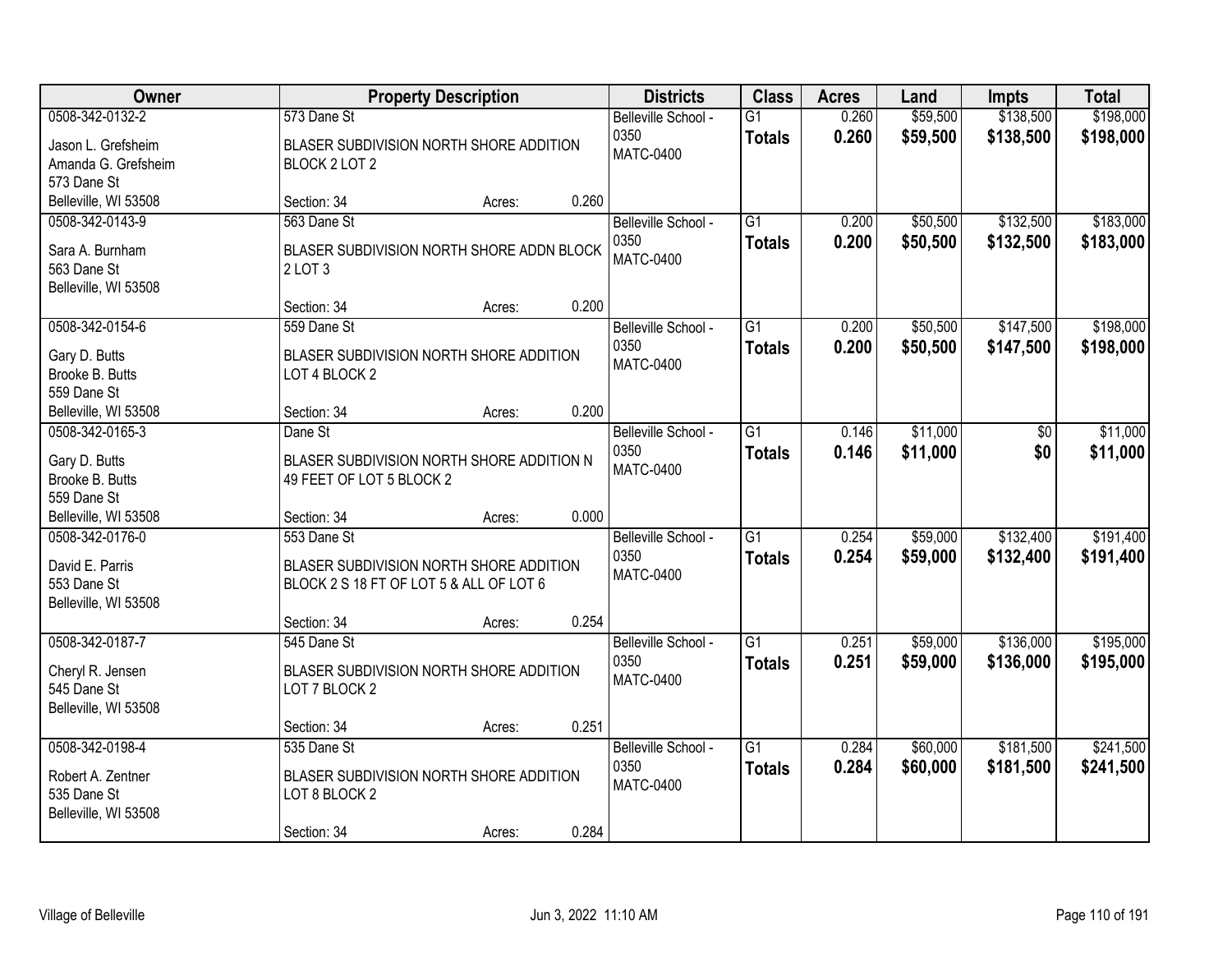| Owner                                                                                            |                                                                                         | <b>Property Description</b> |       | <b>Districts</b>                                | <b>Class</b>                     | <b>Acres</b>   | Land                 | <b>Impts</b>           | <b>Total</b>           |
|--------------------------------------------------------------------------------------------------|-----------------------------------------------------------------------------------------|-----------------------------|-------|-------------------------------------------------|----------------------------------|----------------|----------------------|------------------------|------------------------|
| 0508-342-0209-0<br>Larry E. Enlow<br>Dorothy A. Enlow<br>525 Dane St                             | 525 Dane St<br>BLASER SUBDIVISION NORTH SHORE ADDITION<br>LOT 9 BLOCK 2                 |                             |       | Belleville School -<br>0350<br>MATC-0400        | $\overline{G1}$<br><b>Totals</b> | 0.284<br>0.284 | \$60,000<br>\$60,000 | \$128,500<br>\$128,500 | \$188,500<br>\$188,500 |
| Belleville, WI 53508                                                                             | Section: 34                                                                             | Acres:                      | 0.284 |                                                 |                                  |                |                      |                        |                        |
| 0508-342-0220-5<br>Micah P. Daugherty<br>Suzanne M. Daugherty<br>517 Dane St                     | 517 Dane St<br>BLASER SUBDIVISION NORTH SHORE ADDITION<br>LOT 10 BLOCK 2                |                             |       | Belleville School -<br>0350<br><b>MATC-0400</b> | $\overline{G1}$<br><b>Totals</b> | 0.269<br>0.269 | \$59,500<br>\$59,500 | \$160,900<br>\$160,900 | \$220,400<br>\$220,400 |
| Belleville, WI 53508                                                                             | Section: 34                                                                             | Acres:                      | 0.269 |                                                 |                                  |                |                      |                        |                        |
| 0508-342-0231-2<br><b>Brady Mcsherry</b><br>Samantha Mcsherry<br>505 Dane St                     | 505 Dane St<br>BLASER SUBDIVISION NORTH SHORE ADDITION<br>LOT 11 BLOCK 2                |                             |       | Belleville School -<br>0350<br><b>MATC-0400</b> | G1<br><b>Totals</b>              | 0.308<br>0.308 | \$60,500<br>\$60,500 | \$124,500<br>\$124,500 | \$185,000<br>\$185,000 |
| Belleville, WI 53508                                                                             | Section: 34                                                                             | Acres:                      | 0.308 |                                                 |                                  |                |                      |                        |                        |
| 0508-342-0242-9<br>Kevin Kroll<br>Amara Gobel<br>63 N Shore Dr                                   | 63 North Shore Dr<br>BLASER SUBD NORTH SHORE ADDN BLOCK 2 LOT<br>12                     |                             |       | Belleville School -<br>0350<br><b>MATC-0400</b> | G1<br><b>Totals</b>              | 0.358<br>0.358 | \$61,500<br>\$61,500 | \$191,000<br>\$191,000 | \$252,500<br>\$252,500 |
| Belleville, WI 53508                                                                             | Section: 34                                                                             | Acres:                      | 0.358 |                                                 |                                  |                |                      |                        |                        |
| 0508-342-0253-6<br>Karen R. Cooper<br>Jerry R. Grunke<br>514 Kari St<br>Belleville, WI 53508     | 514 Kari St<br>BLASER SUBDIVISION NORTH SHORE ADDITION<br>LOT 13 BLOCK 2<br>Section: 34 | Acres:                      | 0.284 | Belleville School -<br>0350<br><b>MATC-0400</b> | $\overline{G1}$<br><b>Totals</b> | 0.284<br>0.284 | \$60,000<br>\$60,000 | \$157,400<br>\$157,400 | \$217,400<br>\$217,400 |
| 0508-342-0264-3                                                                                  | 524 Kari St                                                                             |                             |       | Belleville School -                             | $\overline{G1}$                  | 0.284          | \$60,000             | \$139,400              | \$199,400              |
| Rita M. Miller<br>524 Kari St<br>Belleville, WI 53508                                            | BLASER SUBDIVISION NORTH SHORE ADDITION<br>BLOCK 2 LOT 14                               |                             |       | 0350<br><b>MATC-0400</b>                        | <b>Totals</b>                    | 0.284          | \$60,000             | \$139,400              | \$199,400              |
|                                                                                                  | Section: 34                                                                             | Acres:                      | 0.284 |                                                 |                                  |                |                      |                        |                        |
| 0508-342-0275-0<br>Britta R. Mergen<br>Benjamin M. Obrien<br>530 Kari St<br>Belleville, WI 53508 | 530 Kari St<br>BLASER SUBDIVISION NORTH SHORE ADDITION<br>BLOCK 2 LOT 15<br>Section: 34 | Acres:                      | 0.251 | Belleville School -<br>0350<br><b>MATC-0400</b> | $\overline{G1}$<br><b>Totals</b> | 0.251<br>0.251 | \$59,000<br>\$59,000 | \$140,400<br>\$140,400 | \$199,400<br>\$199,400 |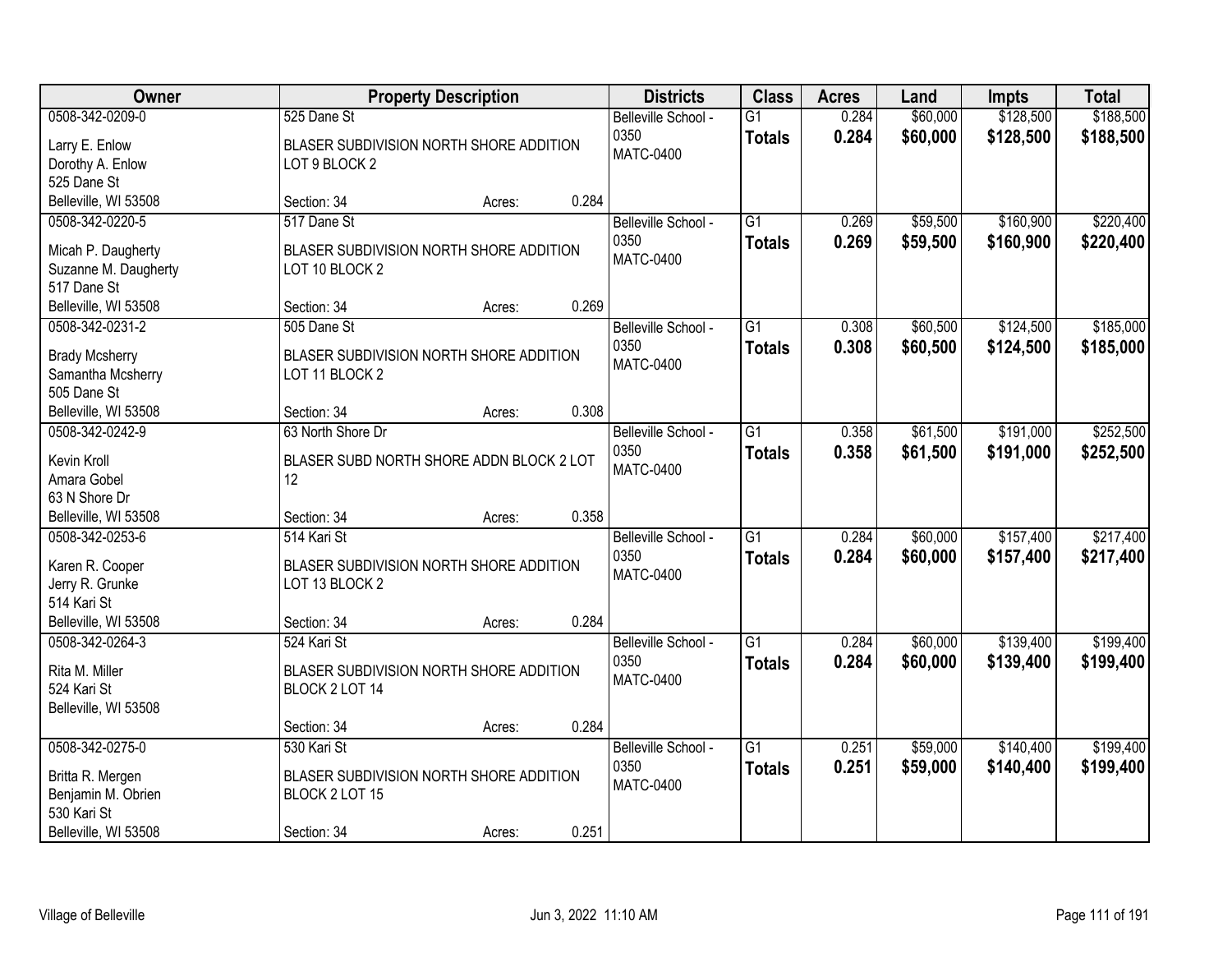| Owner                                                                                              |                                                                                                         | <b>Property Description</b> |                | <b>Districts</b>                                | <b>Class</b>                     | <b>Acres</b>   | Land                 | <b>Impts</b>           | <b>Total</b>           |
|----------------------------------------------------------------------------------------------------|---------------------------------------------------------------------------------------------------------|-----------------------------|----------------|-------------------------------------------------|----------------------------------|----------------|----------------------|------------------------|------------------------|
| 0508-342-0286-7<br>Landon Zimmerman<br><b>Bridget Craker</b>                                       | 540 Kari St<br>BLASER SUBDIVISION NORTH SHORE ADDITION<br>BLOCK 2 LOT 16 & S 10 FT OF LOT 17            |                             |                | Belleville School -<br>0350<br>MATC-0400        | $\overline{G1}$<br><b>Totals</b> | 0.230<br>0.230 | \$55,500<br>\$55,500 | \$138,500<br>\$138,500 | \$194,000<br>\$194,000 |
| 540 Kari St<br>Belleville, WI 53508                                                                | Section: 34                                                                                             | Acres:                      | 0.230          |                                                 |                                  |                |                      |                        |                        |
| 0508-342-0297-4<br>Mark M. Neperud<br>550 Kari St<br>Belleville, WI 53508                          | 550 Kari St<br>BLASER SUBDIVISION NORTH SHORE ADDITION<br>BLOCK 2 N 57 FT OF LOT 17 & S 38 FT OF LOT 18 |                             |                | Belleville School -<br>0350<br><b>MATC-0400</b> | $\overline{G1}$<br><b>Totals</b> | 0.288<br>0.288 | \$60,000<br>\$60,000 | \$151,000<br>\$151,000 | \$211,000<br>\$211,000 |
| 0508-342-0308-0<br>Lorenz M. Droes<br>Patricia A. Hayes<br>558 Kari St                             | Section: 34<br>558 Kari St<br>BLASER SUBDIVISION NORTH SHORE ADDITION<br>BLOCK 2 PRT LOT 18 N 29 FT THF | Acres:                      | 0.288          | Belleville School -<br>0350<br><b>MATC-0400</b> | $\overline{G1}$<br><b>Totals</b> | 0.087<br>0.087 | \$9,500<br>\$9,500   | \$0<br>\$0             | \$9,500<br>\$9,500     |
| Belleville, WI 53508<br>0508-342-0319-7<br>Lorenz M. Droes<br>Patricia A. Hayes<br>558 Kari St     | Section: 34<br>558 Kari St<br>BLASER SUBDIVISION NORTH SHORE ADDITION<br>LOT 19 BLOCK 2                 | Acres:                      | 0.087          | Belleville School -<br>0350<br>MATC-0400        | $\overline{G1}$<br><b>Totals</b> | 0.200<br>0.200 | \$50,500<br>\$50,500 | \$128,500<br>\$128,500 | \$179,000<br>\$179,000 |
| Belleville, WI 53508<br>0508-342-0330-2<br>Scott F. Enlow<br>Doris M. Graber<br>566 Kari St        | Section: 34<br>566 Kari St<br>BLASER SUBDIVISION NORTH SHORE ADDITION<br>BLOCK 2 LOT 20                 | Acres:                      | 0.200          | Belleville School -<br>0350<br><b>MATC-0400</b> | $\overline{G1}$<br><b>Totals</b> | 0.260<br>0.260 | \$59,500<br>\$59,500 | \$131,000<br>\$131,000 | \$190,500<br>\$190,500 |
| Belleville, WI 53508<br>0508-342-0337-1<br>Guy C. Evans III<br>50 Karl Ave<br>Belleville, WI 53508 | Section: 34<br>50 Karl Ave<br>CORNER STREET CONDOMINIUM UNIT 1<br>Section: 34                           | Acres:<br>Acres:            | 0.260<br>0.000 | Belleville School -<br>0350<br>MATC-0400        | $\overline{G1}$<br><b>Totals</b> | 0.000<br>0.000 | \$30,000<br>\$30,000 | \$127,800<br>\$127,800 | \$157,800<br>\$157,800 |
| 0508-342-0339-1<br>Johnny Deal<br>Ashley L. Deal<br>52 Karl Ave<br>Belleville, WI 53508            | 52 Karl Ave<br>CORNER STREET CONDOMINIUM UNIT 2<br>Section: 34                                          | Acres:                      | 0.000          | Belleville School -<br>0350<br><b>MATC-0400</b> | $\overline{G1}$<br><b>Totals</b> | 0.000<br>0.000 | \$30,000<br>\$30,000 | \$130,500<br>\$130,500 | \$160,500<br>\$160,500 |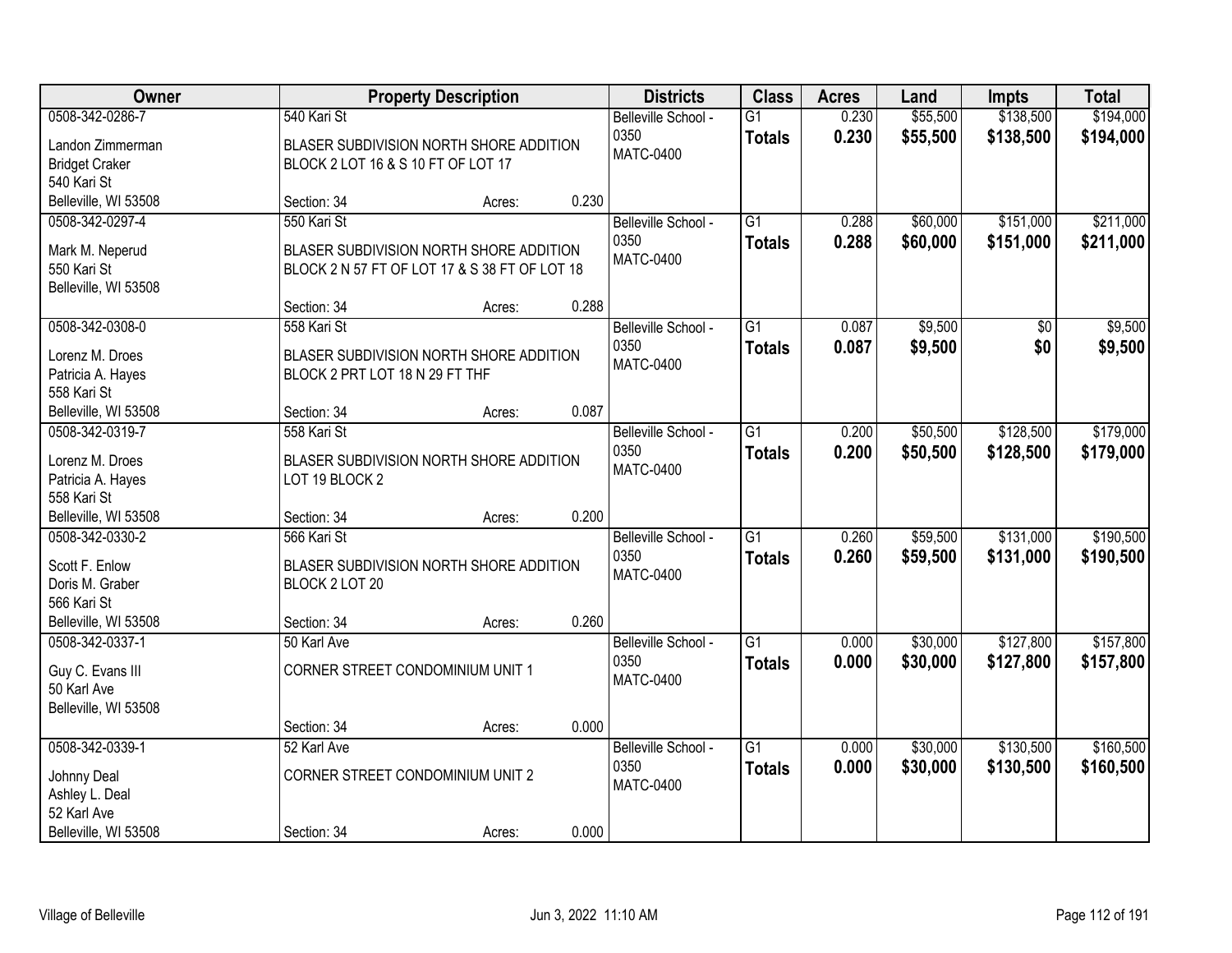| <b>Owner</b>                                                                                   |                                                                                                       | <b>Property Description</b> |       | <b>Districts</b>                                | <b>Class</b>                     | <b>Acres</b>   | Land                 | <b>Impts</b>           | <b>Total</b>           |
|------------------------------------------------------------------------------------------------|-------------------------------------------------------------------------------------------------------|-----------------------------|-------|-------------------------------------------------|----------------------------------|----------------|----------------------|------------------------|------------------------|
| 0508-342-0361-5<br>Heidi J. Adams<br>569 Kari St<br>Belleville, WI 53508                       | 569 Kari St<br>BLASER SUBD NORTH SHORE ADDN BLOCK 3 LOT 1                                             |                             |       | Belleville School -<br>0350<br>MATC-0400        | $\overline{G1}$<br><b>Totals</b> | 0.298<br>0.298 | \$60,000<br>\$60,000 | \$201,500<br>\$201,500 | \$261,500<br>\$261,500 |
|                                                                                                | Section: 34                                                                                           | Acres:                      | 0.298 |                                                 |                                  |                |                      |                        |                        |
| 0508-342-0372-2<br>Paul F. Gefke<br>Jillian R. Gefke<br>559 Kari St                            | 559 Kari St<br>BLASER SUBDIVISION NORTH SHORE ADDITION<br>LOT 2 & N 13 FT LOT 3 BLOCK 3               |                             |       | Belleville School -<br>0350<br><b>MATC-0400</b> | $\overline{G1}$<br><b>Totals</b> | 0.298<br>0.298 | \$60,000<br>\$60,000 | \$226,500<br>\$226,500 | \$286,500<br>\$286,500 |
| Belleville, WI 53508                                                                           | Section: 34                                                                                           | Acres:                      | 0.298 |                                                 |                                  |                |                      |                        |                        |
| 0508-342-0383-9<br>Matthew Skibba<br>Briana L. Skibba<br>551 Kari St                           | 551 Kari St<br>BLASER SUBDIVISION NORTH SHORE ADDITION S<br>54 FT LOT 3 & N 36 FT LOT 4 BLOCK 3       |                             |       | Belleville School -<br>0350<br><b>MATC-0400</b> | G1<br><b>Totals</b>              | 0.269<br>0.269 | \$59,500<br>\$59,500 | \$181,000<br>\$181,000 | \$240,500<br>\$240,500 |
| Belleville, WI 53508                                                                           | Section: 34                                                                                           | Acres:                      | 0.269 |                                                 |                                  |                |                      |                        |                        |
| 0508-342-0405-2<br>Benjamin Weiland<br>Vicky Weiland<br>543 Kari St                            | 543 Kari St<br>BLASER SUBDIVISION NORTH SHORE ADDITION S<br>31 FT OF LOT 4 & N 62 FT OF LOT 5 BLOCK 3 |                             |       | Belleville School -<br>0350<br>MATC-0400        | G1<br><b>Totals</b>              | 0.278<br>0.278 | \$59,500<br>\$59,500 | \$167,000<br>\$167,000 | \$226,500<br>\$226,500 |
| Belleville, WI 53508                                                                           | Section: 34                                                                                           | Acres:                      | 0.278 |                                                 |                                  |                |                      |                        |                        |
| 0508-342-0415-0<br>Julia F. Cheung<br>Timothy J. Cheung<br>535 Kari St<br>Belleville, WI 53508 | 535 Kari St<br>BLASER SUBDIVISION NORTH SHORE ADDN BLOCK<br>3 PRT LOT 5 S 5 FT THF<br>Section: 34     | Acres:                      | 0.015 | Belleville School -<br>0350<br><b>MATC-0400</b> | $\overline{G1}$<br><b>Totals</b> | 0.015<br>0.015 | \$2,500<br>\$2,500   | $\overline{50}$<br>\$0 | \$2,500<br>\$2,500     |
| 0508-342-0426-7                                                                                | 535 Kari St                                                                                           |                             |       | Belleville School -                             | $\overline{G1}$                  | 0.200          | \$50,500             | \$132,000              | \$182,500              |
| Julia F. Cheung<br>Timothy J. Cheung<br>535 Kari St                                            | BLASER SUBDIVISION NORTH SHORE ADDN BLOCK<br>3LOT6                                                    |                             |       | 0350<br><b>MATC-0400</b>                        | <b>Totals</b>                    | 0.200          | \$50,500             | \$132,000              | \$182,500              |
| Belleville, WI 53508                                                                           | Section: 34                                                                                           | Acres:                      | 0.200 |                                                 |                                  |                |                      |                        |                        |
| 0508-342-0437-4<br>Kerry A. Peters<br>Erin E. Peters<br>529 Kari St<br>Belleville, WI 53508    | 529 Kari St<br>BLASER SUBDIVISION NORTH SHORE ADDITION<br>LOT 7 BLOCK 3<br>Section: 34                | Acres:                      | 0.251 | Belleville School -<br>0350<br><b>MATC-0400</b> | $\overline{G1}$<br><b>Totals</b> | 0.251<br>0.251 | \$59,000<br>\$59,000 | \$157,800<br>\$157,800 | \$216,800<br>\$216,800 |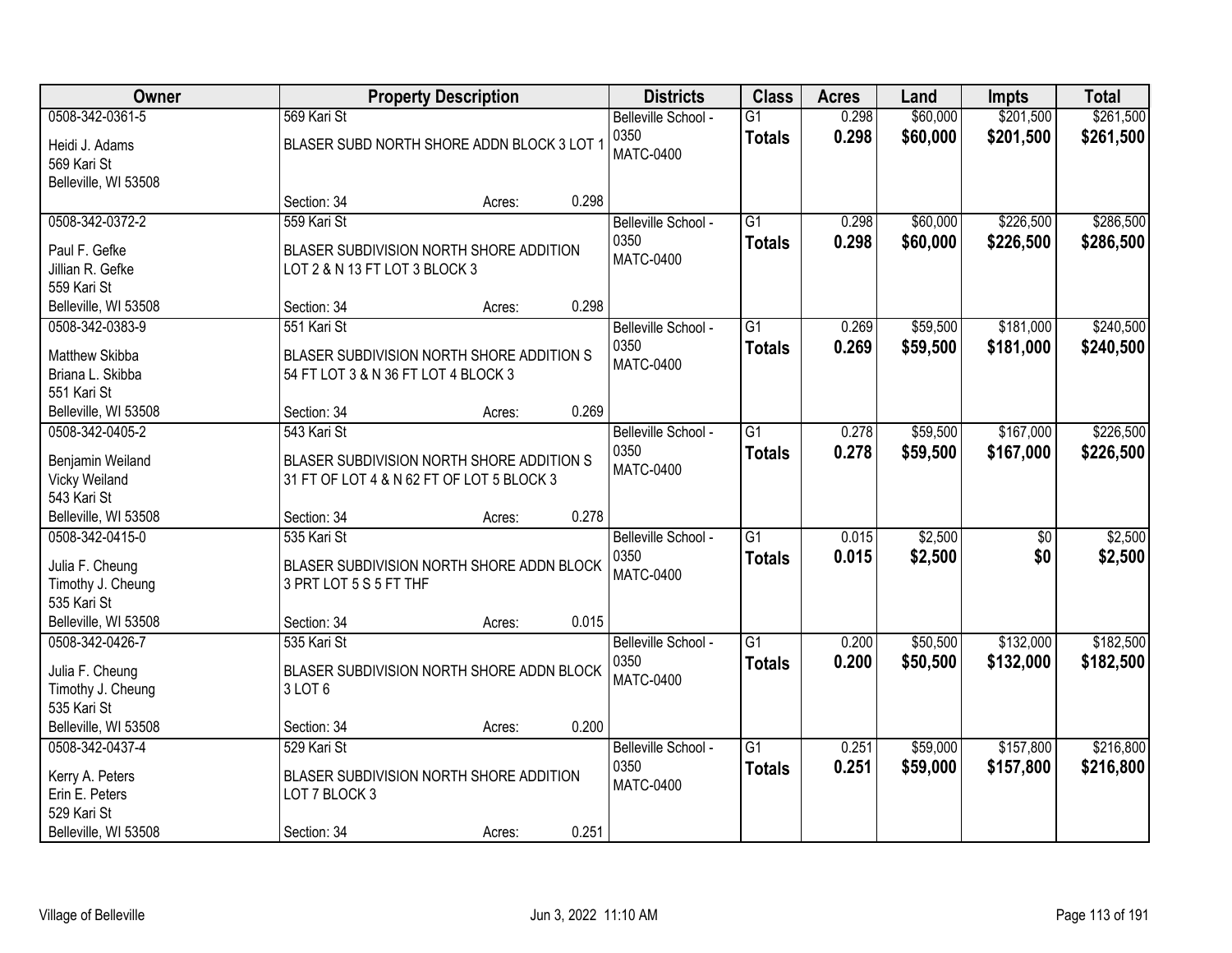| Owner                                                                                        |                                                                                               | <b>Property Description</b> |       | <b>Districts</b>                                | <b>Class</b>                     | <b>Acres</b>   | Land                 | <b>Impts</b>           | <b>Total</b>           |
|----------------------------------------------------------------------------------------------|-----------------------------------------------------------------------------------------------|-----------------------------|-------|-------------------------------------------------|----------------------------------|----------------|----------------------|------------------------|------------------------|
| 0508-342-0448-1<br>Thomas J. Adams<br>519 Kari St<br>Belleville, WI 53508                    | 519 Kari St<br>BLASER SUBDIVISION NORTH SHORE ADDITION<br>LOT 8 BLOCK3                        |                             |       | Belleville School -<br>0350<br><b>MATC-0400</b> | $\overline{G1}$<br><b>Totals</b> | 0.284<br>0.284 | \$60,000<br>\$60,000 | \$149,000<br>\$149,000 | \$209,000<br>\$209,000 |
|                                                                                              | Section: 34                                                                                   | Acres:                      | 0.284 |                                                 |                                  |                |                      |                        |                        |
| 0508-342-0459-8<br>Aaron Gobel<br>507 Kari St<br>Belleville, WI 53508                        | 507 Kari St<br>BLASER SUBDIVISION NORTH SHORE ADDITION<br>LOT 9 BLOCK 3                       |                             |       | Belleville School -<br>0350<br><b>MATC-0400</b> | $\overline{G1}$<br><b>Totals</b> | 0.331<br>0.331 | \$61,000<br>\$61,000 | \$137,400<br>\$137,400 | \$198,400<br>\$198,400 |
| 0508-342-0471-2                                                                              | Section: 34<br>30 North Shore Dr                                                              | Acres:                      | 0.331 | Belleville School -                             | G2                               | 0.791          | \$73,000             | \$208,500              | \$281,500              |
| New-Bel-Mo Enterprises<br>1020 Lincoln Ave<br>Fennimore, WI 53809                            | BLASER SUBDIVISION NORTH SHORE ADDITION<br>LOT 1 BLOCK 4                                      |                             |       | 0350<br><b>MATC-0400</b>                        | <b>Totals</b>                    | 0.791          | \$73,000             | \$208,500              | \$281,500              |
|                                                                                              | Section: 34                                                                                   | Acres:                      | 0.791 |                                                 |                                  |                |                      |                        |                        |
| 0508-342-0482-9<br>New-Bel-Mo Enterprises<br>1020 Lincoln Ave<br>Fennimore, WI 53809         | 40 North Shore Dr<br>BLASER SUBDIVISION NORTH SHORE ADDITION<br>LOT 2 BLOCK 4                 |                             |       | Belleville School -<br>0350<br><b>MATC-0400</b> | $\overline{G2}$<br><b>Totals</b> | 0.729<br>0.729 | \$7,500<br>\$7,500   | \$0<br>\$0             | \$7,500<br>\$7,500     |
|                                                                                              | Section: 34                                                                                   | Acres:                      | 0.729 |                                                 |                                  |                |                      |                        |                        |
| 0508-342-0493-6<br>Donald B. Johnson<br>Marlene A. Johnson<br>PO Box 147                     | 50 North Shore Dr<br>BLASER SUBDIVISION NORTH SHORE ADDITION<br>LOT 3 BLOCK 4                 |                             |       | Belleville School -<br>0350<br><b>MATC-0400</b> | $\overline{G1}$<br><b>Totals</b> | 0.447<br>0.447 | \$68,000<br>\$68,000 | \$178,600<br>\$178,600 | \$246,600<br>\$246,600 |
| Belleville, WI 53508                                                                         | Section: 34                                                                                   | Acres:                      | 0.447 |                                                 |                                  |                |                      |                        |                        |
| 0508-342-0504-2<br>Keith D. Beutel<br>Anna M. Beutel<br>62 N Shore Dr                        | 62 North Shore Dr<br>BLASER SUBDIVISION NORTH SHORE ADDITION<br>LOT 4 BLOCK 4                 |                             |       | Belleville School -<br>0350<br><b>MATC-0400</b> | $\overline{G1}$<br><b>Totals</b> | 0.393<br>0.393 | \$66,000<br>\$66,000 | \$141,500<br>\$141,500 | \$207,500<br>\$207,500 |
| Belleville, WI 53508                                                                         | Section: 34                                                                                   | Acres:                      | 0.393 |                                                 |                                  |                |                      |                        |                        |
| 0508-342-0511-3<br>Jenn Wallace<br>Steven F. Knoll<br>106 N Shore Dr<br>Belleville, WI 53508 | 106 North Shore Dr<br>BLASER SUBDIVISION NORTH SHORE ADDITION<br>LOT 1 BLOCK 5<br>Section: 34 | Acres:                      | 0.380 | Belleville School -<br>0350<br><b>MATC-0400</b> | $\overline{G1}$<br><b>Totals</b> | 0.380<br>0.380 | \$65,500<br>\$65,500 | \$176,000<br>\$176,000 | \$241,500<br>\$241,500 |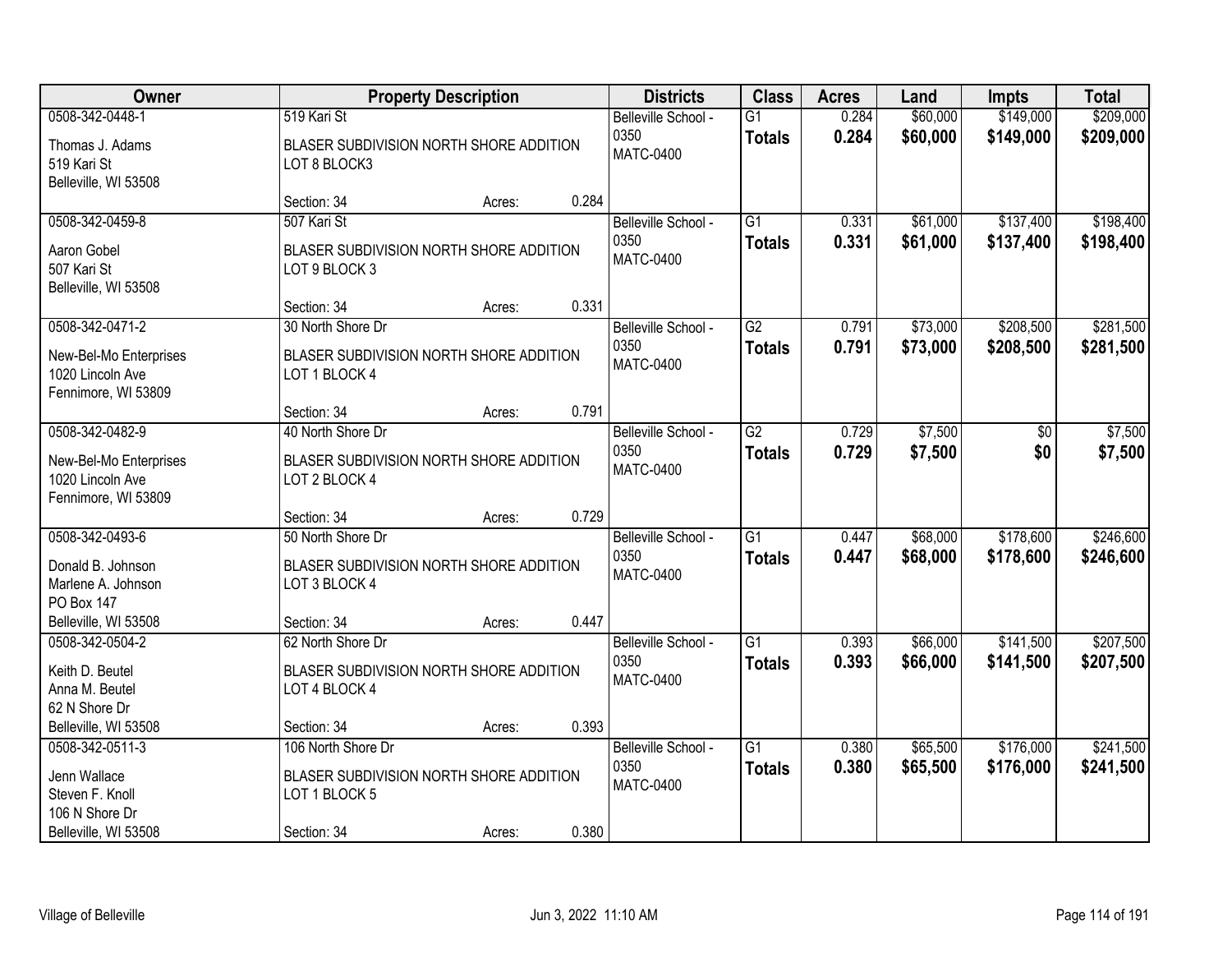| Owner                                                                     |                                                                 | <b>Property Description</b> |       | <b>Districts</b>         | <b>Class</b>    | <b>Acres</b> | Land     | <b>Impts</b> | <b>Total</b> |
|---------------------------------------------------------------------------|-----------------------------------------------------------------|-----------------------------|-------|--------------------------|-----------------|--------------|----------|--------------|--------------|
| 0508-342-0522-0                                                           | 116 North Shore Dr                                              |                             |       | Belleville School -      | $\overline{G1}$ | 0.395        | \$66,000 | \$233,500    | \$299,500    |
| Jodi L. Nicholson<br>116 N Shore Dr<br>Belleville, WI 53508               | BLASER SUBDIVISION NORTH SHORE ADDITION<br>LOT 2 BLOCK 5        |                             |       | 0350<br><b>MATC-0400</b> | <b>Totals</b>   | 0.395        | \$66,000 | \$233,500    | \$299,500    |
|                                                                           | Section: 34                                                     | Acres:                      | 0.395 |                          |                 |              |          |              |              |
| 0508-342-0533-7                                                           | 126 North Shore Dr                                              |                             |       | Belleville School -      | G1              | 0.428        | \$67,000 | \$130,600    | \$197,600    |
| Mary E. Stock<br>126 N Shore Dr<br>Belleville, WI 53508                   | BLASER SUBDIVISION NORTH SHORE ADDITION<br>LOT 3 BLOCK 5        |                             |       | 0350<br><b>MATC-0400</b> | <b>Totals</b>   | 0.428        | \$67,000 | \$130,600    | \$197,600    |
|                                                                           | Section: 34                                                     | Acres:                      | 0.428 |                          |                 |              |          |              |              |
| 0508-342-0544-4                                                           | 220 North Shore Dr                                              |                             |       | Belleville School -      | $\overline{G1}$ | 1.017        | \$75,500 | \$214,000    | \$289,500    |
| Lisa A. Korth<br>220 N Shore Dr<br>Belleville, WI 53508                   | BLASER SUBDIVISION NORTH SHORE ADDITION<br>LOT 4 BLOCK 5        |                             |       | 0350<br><b>MATC-0400</b> | <b>Totals</b>   | 1.017        | \$75,500 | \$214,000    | \$289,500    |
|                                                                           | Section: 34                                                     | Acres:                      | 1.017 |                          |                 |              |          |              |              |
| 0508-342-0565-9                                                           | 232 North Shore Dr                                              |                             |       | Belleville School -      | $\overline{G1}$ | 0.363        | \$64,500 | \$205,400    | \$269,900    |
| Karen P. Morgan<br>232 N Shore Dr<br>Belleville, WI 53508                 | BLASER SUBDIVISION NORTH SHORE ADDITION<br>BLOCK 5 LOT 5        |                             |       | 0350<br><b>MATC-0400</b> | <b>Totals</b>   | 0.363        | \$64,500 | \$205,400    | \$269,900    |
|                                                                           | Section: 34                                                     | Acres:                      | 0.363 |                          |                 |              |          |              |              |
| 0508-342-0576-6                                                           | 242 North Shore Dr                                              |                             |       | Belleville School -      | $\overline{G1}$ | 0.394        | \$66,000 | \$170,000    | \$236,000    |
| David R. Ward                                                             | BLASER SUBDIVISION NORTH SHORE ADDITION                         |                             |       | 0350                     | <b>Totals</b>   | 0.394        | \$66,000 | \$170,000    | \$236,000    |
| Marilyn G. Ward                                                           | LOT 6 BLOCK 5 R376/4 09                                         |                             |       | <b>MATC-0400</b>         |                 |              |          |              |              |
| 242 N Shore Dr                                                            |                                                                 |                             |       |                          |                 |              |          |              |              |
| Belleville, WI 53508                                                      | Section: 34                                                     | Acres:                      | 0.394 |                          |                 |              |          |              |              |
| 0508-342-0590-8                                                           | 532 Ace St                                                      |                             |       | Belleville School -      | $\overline{G1}$ | 0.287        | \$60,000 | \$198,500    | \$258,500    |
| Brown Survivors Tr, Gerald G<br>532 Ace St<br>Belleville, WI 53508        | BLASER SUBD NORTH SHORE FIRST ADDITION LOT<br>10 BLOCK 3        |                             |       | 0350<br>MATC-0400        | <b>Totals</b>   | 0.287        | \$60,000 | \$198,500    | \$258,500    |
|                                                                           | Section: 34                                                     | Acres:                      | 0.287 |                          |                 |              |          |              |              |
| 0508-342-0601-4                                                           | 540 Ace St                                                      |                             |       | Belleville School -      | $\overline{G1}$ | 0.287        | \$60,000 | \$242,900    | \$302,900    |
| Gobel Revocable Trust Dated 2/20/07<br>540 Ace St<br>Belleville, WI 53508 | BLASER SUBDIVISION NORTH SHORE FIRST<br>ADDITION BLOCK 3 LOT 11 |                             |       | 0350<br><b>MATC-0400</b> | <b>Totals</b>   | 0.287        | \$60,000 | \$242,900    | \$302,900    |
|                                                                           | Section: 34                                                     | Acres:                      | 0.287 |                          |                 |              |          |              |              |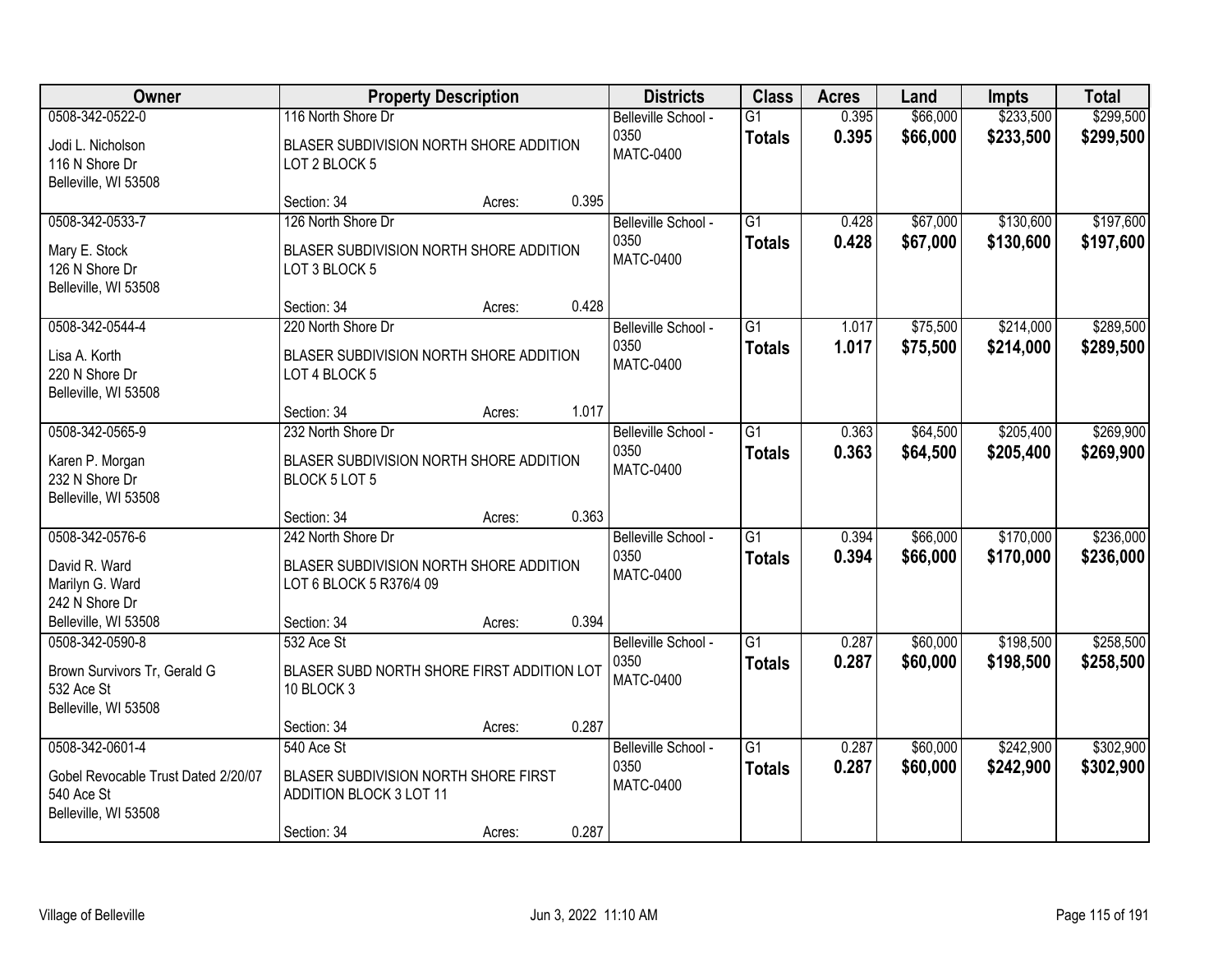| Owner                                                                                               |                                                                                             | <b>Property Description</b> |       | <b>Districts</b>                                | <b>Class</b>                     | <b>Acres</b>   | Land                 | <b>Impts</b>           | <b>Total</b>           |
|-----------------------------------------------------------------------------------------------------|---------------------------------------------------------------------------------------------|-----------------------------|-------|-------------------------------------------------|----------------------------------|----------------|----------------------|------------------------|------------------------|
| 0508-342-0612-1<br>Jody L. Cryderman<br>552 Ace St<br>Belleville, WI 53508                          | 552 Ace St<br>BLASER SUBDIVISION NORTH SHORE FIRST<br>ADDITION BLOCK 3 LOT 12               |                             |       | Belleville School -<br>0350<br><b>MATC-0400</b> | $\overline{G1}$<br><b>Totals</b> | 0.287<br>0.287 | \$60,000<br>\$60,000 | \$133,500<br>\$133,500 | \$193,500<br>\$193,500 |
|                                                                                                     | Section: 34                                                                                 | Acres:                      | 0.287 |                                                 |                                  |                |                      |                        |                        |
| 0508-342-0623-8<br>Jason M. Millonig<br>3507 Sabaka Trl<br>Verona, WI 53593                         | 566 Ace St<br>BLASER SUBDIVISION NORTH SHORE FIRST<br>ADDITION LOT 13 BLOCK 3               |                             |       | Belleville School -<br>0350<br><b>MATC-0400</b> | $\overline{G1}$<br><b>Totals</b> | 0.287<br>0.287 | \$60,000<br>\$60,000 | \$0<br>\$0             | \$60,000<br>\$60,000   |
|                                                                                                     | Section: 34                                                                                 | Acres:                      | 0.287 |                                                 |                                  |                |                      |                        |                        |
| 0508-342-0634-5<br>Federal National Mortgage Association<br>5600 Granite Pkwy VI<br>Plano, TX 75024 | 578 Ace St<br>BLASER SUBDIVISION NORTH SHORE FIRST<br><b>ADDITION LOT 14 BLOCK 3</b>        |                             |       | Belleville School -<br>0350<br><b>MATC-0400</b> | $\overline{G1}$<br><b>Totals</b> | 0.289<br>0.289 | \$60,000<br>\$60,000 | \$142,000<br>\$142,000 | \$202,000<br>\$202,000 |
|                                                                                                     | Section: 34                                                                                 | Acres:                      | 0.289 |                                                 |                                  |                |                      |                        |                        |
| 0508-342-0645-2<br>Lori J. Yaun<br>W558 Yarwood Rd<br>Brooklyn, WI 53521                            | 584 Ace St<br>BLASER SUBDIVISION NORTH SHORE FIRST<br>ADDITION LOT 15 BLOCK 3               |                             |       | Belleville School -<br>0350<br><b>MATC-0400</b> | $\overline{G1}$<br><b>Totals</b> | 0.298<br>0.298 | \$60,000<br>\$60,000 | \$129,000<br>\$129,000 | \$189,000<br>\$189,000 |
|                                                                                                     | Section: 34                                                                                 | Acres:                      | 0.298 |                                                 |                                  |                |                      |                        |                        |
| 0508-342-0661-2<br>Aric J. Furtak<br>218 Karl Ave<br>Belleville, WI 53508                           | 218 Karl Ave<br>BLASER SUBDIVISION NORTH SHORE FIRST<br>ADDITION BLOCK 6 LOT 1              |                             |       | Belleville School -<br>0350<br><b>MATC-0400</b> | $\overline{G1}$<br><b>Totals</b> | 0.275<br>0.275 | \$59,500<br>\$59,500 | \$167,500<br>\$167,500 | \$227,000<br>\$227,000 |
|                                                                                                     | Section: 34                                                                                 | Acres:                      | 0.275 |                                                 |                                  |                |                      |                        |                        |
| 0508-342-0672-9<br>Michael J. Perez<br>577 Ace St<br>Belleville, WI 53508                           | 577 Ace St<br>BLASER SUBDIVISION NORTH SHORE FIRST<br>ADDITION LOT 2 BLOCK 6                |                             |       | Belleville School -<br>0350<br>MATC-0400        | $\overline{G1}$<br><b>Totals</b> | 0.275<br>0.275 | \$59,500<br>\$59,500 | \$163,300<br>\$163,300 | \$222,800<br>\$222,800 |
|                                                                                                     | Section: 34                                                                                 | Acres:                      | 0.275 |                                                 |                                  |                |                      |                        |                        |
| 0508-342-0683-6<br>James R. Sarbacker<br>565 Ace St<br>Belleville, WI 53508                         | 565 Ace St<br>BLASER SUBDIVISION NORTH SHORE FIRST<br>ADDITION LOT 3 BLOCK 6<br>Section: 34 | Acres:                      | 0.275 | Belleville School -<br>0350<br><b>MATC-0400</b> | $\overline{G1}$<br><b>Totals</b> | 0.275<br>0.275 | \$59,500<br>\$59,500 | \$160,000<br>\$160,000 | \$219,500<br>\$219,500 |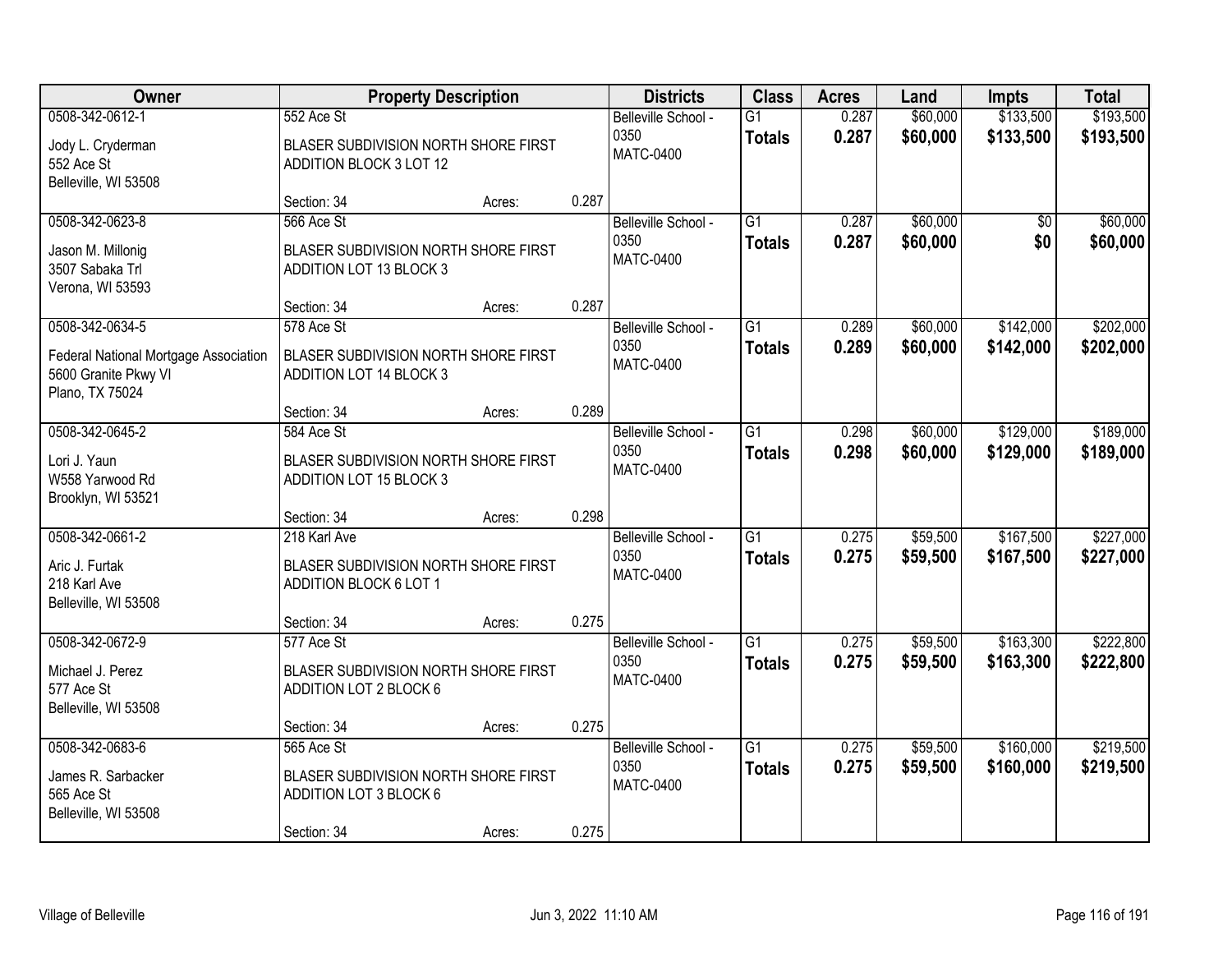| Owner                                                                                            |                                                                                                | <b>Property Description</b> |       | <b>Districts</b>                                | <b>Class</b>                     | <b>Acres</b>   | Land                 | <b>Impts</b>           | <b>Total</b>           |
|--------------------------------------------------------------------------------------------------|------------------------------------------------------------------------------------------------|-----------------------------|-------|-------------------------------------------------|----------------------------------|----------------|----------------------|------------------------|------------------------|
| 0508-342-0694-3<br>Nicholas Murphy<br>553 Ace St<br>Belleville, WI 53508                         | 553 Ace St<br>BLASER SUBDIVISION NORTH SHORE FIRST<br>ADDITION LOT 4 BLOCK 6                   |                             |       | Belleville School -<br>0350<br><b>MATC-0400</b> | $\overline{G1}$<br><b>Totals</b> | 0.275<br>0.275 | \$59,500<br>\$59,500 | \$169,600<br>\$169,600 | \$229,100<br>\$229,100 |
|                                                                                                  | Section: 34                                                                                    | Acres:                      | 0.275 |                                                 |                                  |                |                      |                        |                        |
| 0508-342-0705-9<br>Matthew D. Ohms<br>Kari S. Ohms<br>541 Ace St                                 | 541 Ace St<br>BLASER SUBDIVISION NORTH SHORE FIRST<br>ADDITION LOT 5 BLOCK 6                   |                             |       | Belleville School -<br>0350<br><b>MATC-0400</b> | $\overline{G1}$<br><b>Totals</b> | 0.279<br>0.279 | \$59,500<br>\$59,500 | \$184,100<br>\$184,100 | \$243,600<br>\$243,600 |
| Belleville, WI 53508                                                                             | Section: 34                                                                                    | Acres:                      | 0.279 |                                                 |                                  |                |                      |                        |                        |
| 0508-342-0716-6<br>Michael V. Mousseau V<br>Jill A. Mousseau<br>542 King St                      | 542 King St<br>BLASER SUBDIVISION NORTH SHORE FIRST ADDN<br>LOT 6 BLOCK 6                      |                             |       | Belleville School -<br>0350<br><b>MATC-0400</b> | $\overline{G1}$<br><b>Totals</b> | 0.271<br>0.271 | \$59,500<br>\$59,500 | \$173,000<br>\$173,000 | \$232,500<br>\$232,500 |
| Belleville, WI 53508                                                                             | Section: 34                                                                                    | Acres:                      | 0.271 |                                                 |                                  |                |                      |                        |                        |
| 0508-342-0727-3<br>Richard F. Hardyman<br>Janet A. Hardyman<br>554 King St                       | 554 King St<br>BLASER SUBDIVISION NORTH SHORE FIRST<br>ADDITION LOT 7 BLOCK 6                  |                             |       | Belleville School -<br>0350<br><b>MATC-0400</b> | $\overline{G1}$<br><b>Totals</b> | 0.275<br>0.275 | \$59,500<br>\$59,500 | \$270,100<br>\$270,100 | \$329,600<br>\$329,600 |
| Belleville, WI 53508                                                                             | Section: 34                                                                                    | Acres:                      | 0.275 |                                                 |                                  |                |                      |                        |                        |
| 0508-342-0738-0<br>Brian A. Visauer<br>Webber P. Visauer<br>562 King St<br>Belleville, WI 53508  | 562 King St<br>BLASER SUBDIVISION NORTH SHORE FIRST<br>ADDITION LOT 8 BLOCK 6<br>Section: 34   | Acres:                      | 0.275 | Belleville School -<br>0350<br><b>MATC-0400</b> | $\overline{G1}$<br><b>Totals</b> | 0.275<br>0.275 | \$59,500<br>\$59,500 | \$192,000<br>\$192,000 | \$251,500<br>\$251,500 |
| 0508-342-0749-7                                                                                  | 576 King St                                                                                    |                             |       | Belleville School -                             | $\overline{G1}$                  | 0.275          | \$59,500             | \$143,500              | \$203,000              |
| Bonnie L. Olson<br>576 King St<br>Belleville, WI 53508                                           | <b>BLASER SUBDIVISION NORTH SHORE FIRST</b><br>ADDITION LOT 9 BLOCK 6                          |                             |       | 0350<br><b>MATC-0400</b>                        | <b>Totals</b>                    | 0.275          | \$59,500             | \$143,500              | \$203,000              |
|                                                                                                  | Section: 34                                                                                    | Acres:                      | 0.275 |                                                 |                                  |                |                      |                        |                        |
| 0508-342-0760-2<br>Paul B. Linden<br>Geraldine F. Linden<br>240 Karl Ave<br>Belleville, WI 53508 | 240 Karl Ave<br>BLASER SUBDIVISION NORTH SHORE FIRST<br>ADDITION LOT 10 BLOCK 6<br>Section: 34 | Acres:                      | 0.275 | Belleville School -<br>0350<br><b>MATC-0400</b> | $\overline{G1}$<br><b>Totals</b> | 0.275<br>0.275 | \$59,500<br>\$59,500 | \$178,400<br>\$178,400 | \$237,900<br>\$237,900 |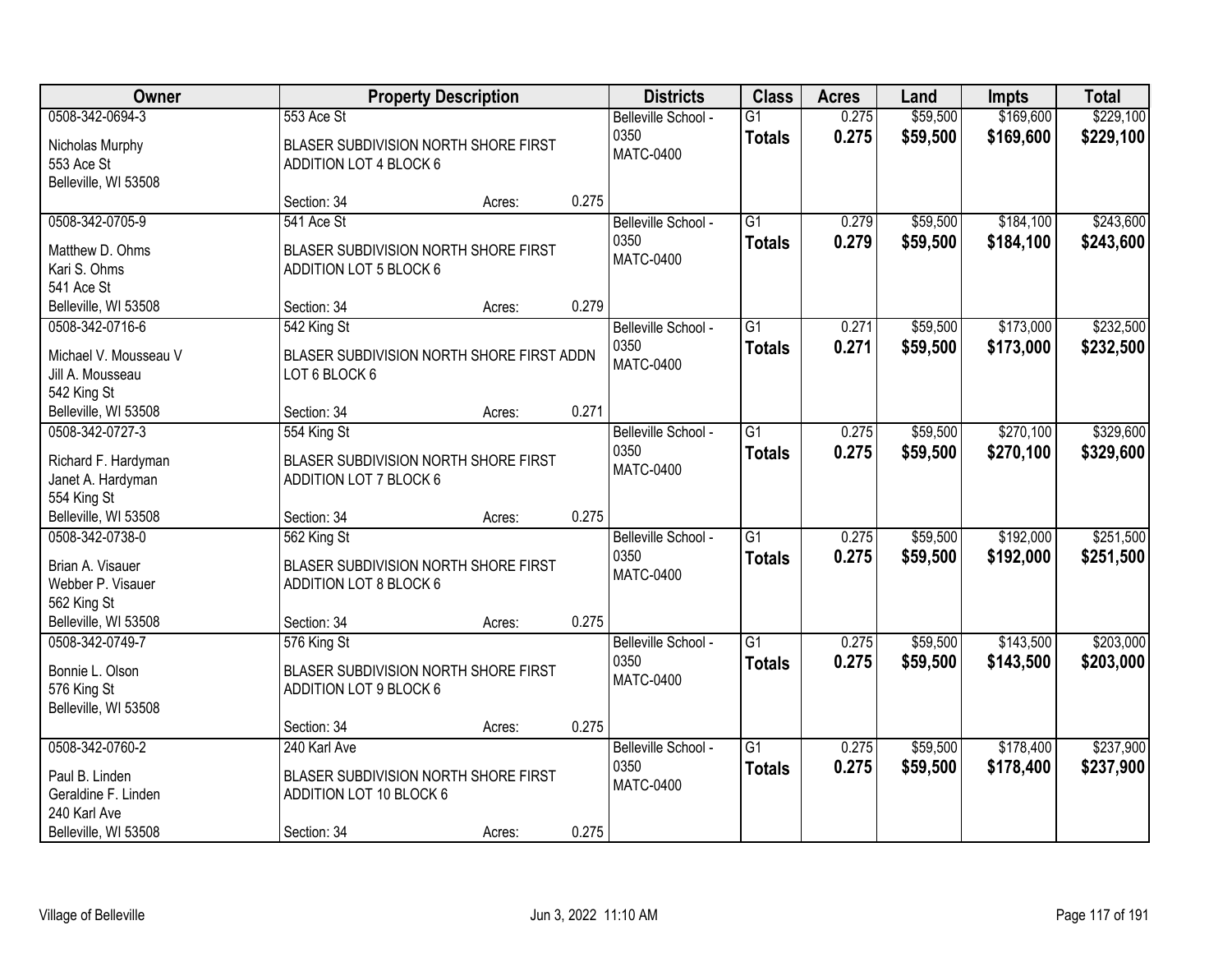| <b>Owner</b>                                                                                    | <b>Property Description</b>                                                                  | <b>Districts</b> | <b>Class</b> | <b>Acres</b>                                    | Land                             | <b>Impts</b>   | <b>Total</b>         |                        |                        |
|-------------------------------------------------------------------------------------------------|----------------------------------------------------------------------------------------------|------------------|--------------|-------------------------------------------------|----------------------------------|----------------|----------------------|------------------------|------------------------|
| 0508-342-0781-7<br>Pao H. Forman<br>314 Karl Ave                                                | 314 Karl Ave<br>BLASER SUBDIVISION NORTH SHORE FIRST<br>ADDITION BLOCK 7 LOT 1               |                  |              | Belleville School -<br>0350<br><b>MATC-0400</b> | $\overline{G1}$<br><b>Totals</b> | 0.275<br>0.275 | \$59,500<br>\$59,500 | \$161,000<br>\$161,000 | \$220,500<br>\$220,500 |
| Belleville, WI 53508                                                                            | Section: 34                                                                                  | Acres:           | 0.275        |                                                 |                                  |                |                      |                        |                        |
| 0508-342-0792-4<br>Dessy Ponti<br>575 King St<br>Belleville, WI 53508                           | 575 King St<br>BLASER SUBDIVISION NORTH SHORE FIRST<br>ADDITION LOT 2 BLOCK 7                |                  |              | Belleville School -<br>0350<br><b>MATC-0400</b> | $\overline{G1}$<br><b>Totals</b> | 0.275<br>0.275 | \$59,500<br>\$59,500 | \$169,500<br>\$169,500 | \$229,000<br>\$229,000 |
| 0508-342-0803-0<br>Matthew T. Swanson<br>Brenda T. Swanson<br>563 King St                       | Section: 34<br>563 King St<br>BLASER SUBDIVISION NORTH SHORE FIRST<br>ADDITION BLOCK 7 LOT 3 | Acres:           | 0.275        | Belleville School -<br>0350<br><b>MATC-0400</b> | G1<br><b>Totals</b>              | 0.275<br>0.275 | \$59,500<br>\$59,500 | \$234,300<br>\$234,300 | \$293,800<br>\$293,800 |
| Belleville, WI 53508                                                                            | Section: 34                                                                                  | Acres:           | 0.275        |                                                 |                                  |                |                      |                        |                        |
| 0508-342-0814-7<br>John F. Manion<br>Patricia M. Manion<br>555 King St                          | 555 King St<br>BLASER SUBD NORTH SHORE FIRST ADDN BLOCK<br><b>7 LOT 4</b>                    |                  |              | Belleville School -<br>0350<br><b>MATC-0400</b> | $\overline{G1}$<br><b>Totals</b> | 0.275<br>0.275 | \$59,500<br>\$59,500 | \$170,500<br>\$170,500 | \$230,000<br>\$230,000 |
| Belleville, WI 53508                                                                            | Section: 34                                                                                  | Acres:           | 0.275        |                                                 |                                  |                |                      |                        |                        |
| 0508-342-0825-4<br>Jason L. Jelle<br>543 King St<br>Belleville, WI 53508                        | 543 King St<br>BLASER SUBD NORTH SHORE FIRST ADDN BLOCK<br>7 LOT 5                           |                  |              | Belleville School -<br>0350<br><b>MATC-0400</b> | $\overline{G1}$<br><b>Totals</b> | 0.265<br>0.265 | \$59,500<br>\$59,500 | \$203,600<br>\$203,600 | \$263,100<br>\$263,100 |
|                                                                                                 | Section: 34                                                                                  | Acres:           | 0.265        |                                                 |                                  |                |                      |                        |                        |
| 0508-342-3006-9<br>Shawn M. Christoph<br>Carrie H. Christoph<br>544 Queen St                    | 544 Queen St<br>BLASER SUBDIVISION NORTH SHORE FIRST<br>ADDITION BLOCK 7 LOT 6               |                  |              | Belleville School -<br>0350<br><b>MATC-0400</b> | $\overline{G1}$<br><b>Totals</b> | 0.265<br>0.265 | \$59,500<br>\$59,500 | \$181,000<br>\$181,000 | \$240,500<br>\$240,500 |
| Belleville, WI 53508                                                                            | Section: 34                                                                                  | Acres:           | 0.265        |                                                 |                                  |                |                      |                        |                        |
| 0508-342-3017-6<br>Dennis G. Meyer Sr<br>Peggy A. Meyer<br>556 Queen St<br>Belleville, WI 53508 | 556 Queen St<br>BLASER SUBD NORTH SHORE FIRST ADDN BLOCK<br>7 LOT 7<br>Section: 34           | Acres:           | 0.275        | Belleville School -<br>0350<br><b>MATC-0400</b> | $\overline{G1}$<br><b>Totals</b> | 0.275<br>0.275 | \$59,500<br>\$59,500 | \$118,100<br>\$118,100 | \$177,600<br>\$177,600 |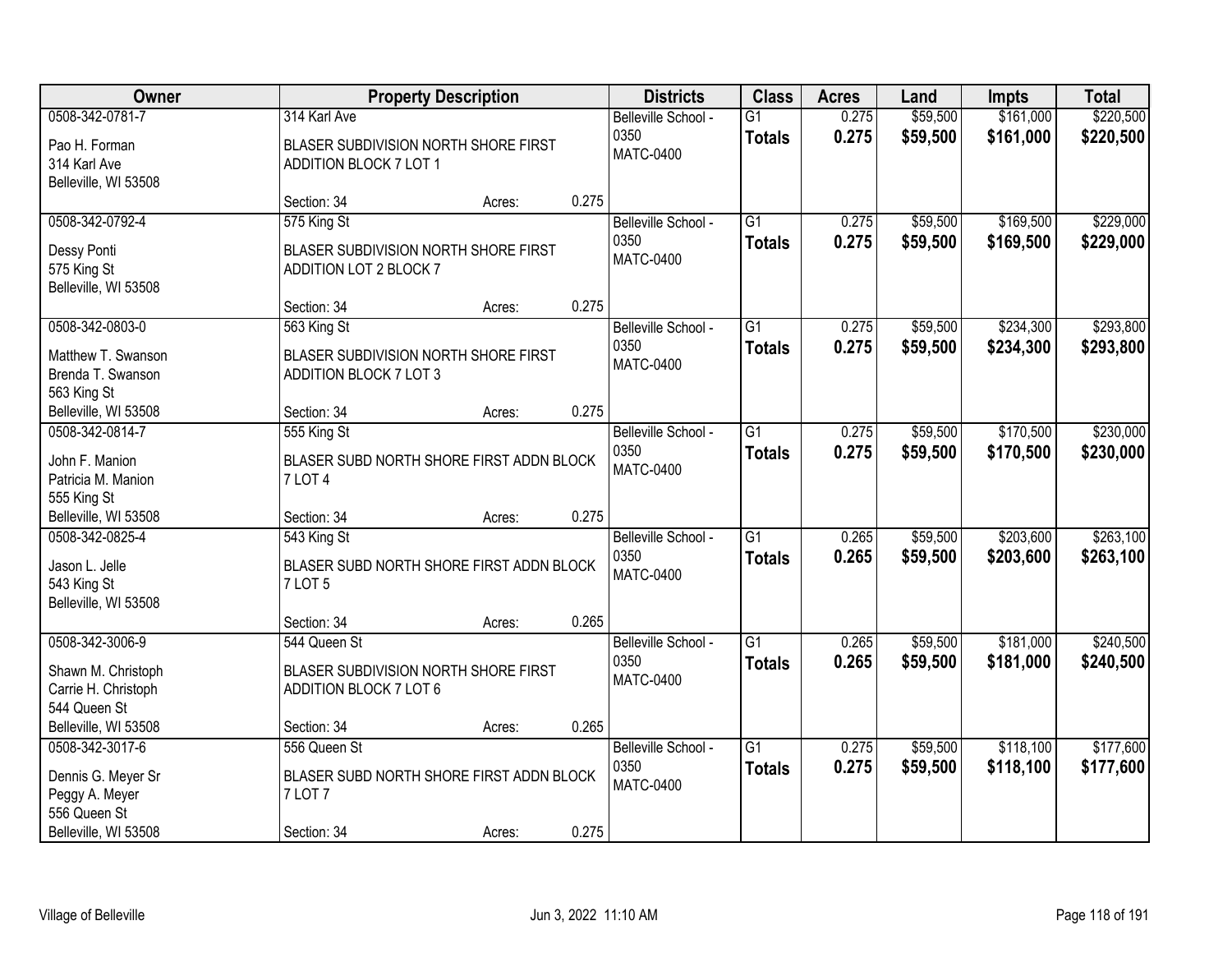| Owner                                                    |                                                                 | <b>Property Description</b> |       | <b>Districts</b>                                | <b>Class</b>                     | <b>Acres</b>   | Land                 | <b>Impts</b>           | <b>Total</b>           |
|----------------------------------------------------------|-----------------------------------------------------------------|-----------------------------|-------|-------------------------------------------------|----------------------------------|----------------|----------------------|------------------------|------------------------|
| 0508-342-3028-3<br>Ian Hamilton                          | 568 Queen St<br>BLASER SUBDIVISION NORTH SHORE FIRST            |                             |       | Belleville School -<br>0350<br><b>MATC-0400</b> | $\overline{G1}$<br><b>Totals</b> | 0.275<br>0.275 | \$59,500<br>\$59,500 | \$168,500<br>\$168,500 | \$228,000<br>\$228,000 |
| Paula A. Campbell<br>568 Queen St                        | ADDITION LOT 8 BLOCK 7                                          |                             |       |                                                 |                                  |                |                      |                        |                        |
| Belleville, WI 53508                                     | Section: 34                                                     | Acres:                      | 0.275 |                                                 |                                  |                |                      |                        |                        |
| 0508-342-3039-0                                          | 580 Queen St                                                    |                             |       | Belleville School -                             | $\overline{G1}$                  | 0.275          | \$59,500             | \$172,000              | \$231,500              |
| Matthew J. Smith<br>580 Queen St<br>Belleville, WI 53508 | BLASER SUBDIVISION NORTH SHORE FIRST<br>ADDITION BLOCK 7 LOT 9  |                             |       | 0350<br><b>MATC-0400</b>                        | <b>Totals</b>                    | 0.275          | \$59,500             | \$172,000              | \$231,500              |
|                                                          | Section: 34                                                     | Acres:                      | 0.275 |                                                 |                                  |                |                      |                        |                        |
| 0508-342-3050-5                                          | 594 Queen St                                                    |                             |       | Belleville School -                             | G1                               | 0.275          | \$59,500             | \$161,000              | \$220,500              |
| Joshua D. Mccall<br>Amber V. Mccall<br>594 Queen St      | BLASER SUBDIVISION NORTH SHORE FIRST<br>ADDITION BLOCK 7 LOT 10 |                             |       | 0350<br><b>MATC-0400</b>                        | <b>Totals</b>                    | 0.275          | \$59,500             | \$161,000              | \$220,500              |
| Belleville, WI 53508                                     | Section: 34                                                     | Acres:                      | 0.275 |                                                 |                                  |                |                      |                        |                        |
| 0508-342-3061-2                                          | 591 Queen St                                                    |                             |       | Belleville School -                             | G1                               | 0.275          | \$59,500             | \$179,900              | \$239,400              |
| Matthew S. Saunders<br>Amanda L. Shulta<br>591 Queen St  | BLASER SUBDIVISION NORTH SHORE FIRST<br>ADDITION BLOCK 8 LOT 1  |                             |       | 0350<br><b>MATC-0400</b>                        | <b>Totals</b>                    | 0.275          | \$59,500             | \$179,900              | \$239,400              |
| Belleville, WI 53508                                     | Section: 34                                                     | Acres:                      | 0.275 |                                                 |                                  |                |                      |                        |                        |
| 0508-342-3072-9                                          | 579 Queen St                                                    |                             |       | Belleville School -                             | $\overline{G1}$                  | 0.275          | \$59,500             | \$151,500              | \$211,000              |
| Jonathan A. Brauer<br>579 Queen St                       | BLASER SUBDIVISION NORTH SHORE FIRST<br>ADDITION LOT 2 BLOCK 8  |                             |       | 0350<br><b>MATC-0400</b>                        | <b>Totals</b>                    | 0.275          | \$59,500             | \$151,500              | \$211,000              |
| Belleville, WI 53508                                     |                                                                 |                             |       |                                                 |                                  |                |                      |                        |                        |
|                                                          | Section: 34                                                     | Acres:                      | 0.275 |                                                 |                                  |                |                      |                        |                        |
| 0508-342-3083-6                                          | 569 Queen St                                                    |                             |       | Belleville School -                             | $\overline{G1}$                  | 0.275          | \$59,500             | \$171,900              | \$231,400              |
| Cheryl Jaeke<br>569 Queen St<br>Belleville, WI 53508     | BLASER SUBDIVISION NORTH SHORE FIRST<br>ADDITION LOT 3 BLOCK 8  |                             |       | 0350<br><b>MATC-0400</b>                        | <b>Totals</b>                    | 0.275          | \$59,500             | \$171,900              | \$231,400              |
|                                                          | Section: 34                                                     | Acres:                      | 0.275 |                                                 |                                  |                |                      |                        |                        |
| 0508-342-3094-3                                          | 557 Queen St                                                    |                             |       | Belleville School -                             | $\overline{G1}$                  | 0.275          | \$59,500             | \$162,000              | \$221,500              |
| Anthony P. Elzen<br>Sarah L. Elzen<br>557 Queen St       | BLASER SUBDIVISION NORTH SHORE FIRST<br>ADDITION LOT 4 BLOCK 8  |                             |       | 0350<br><b>MATC-0400</b>                        | <b>Totals</b>                    | 0.275          | \$59,500             | \$162,000              | \$221,500              |
| Belleville, WI 53508                                     | Section: 34                                                     | Acres:                      | 0.275 |                                                 |                                  |                |                      |                        |                        |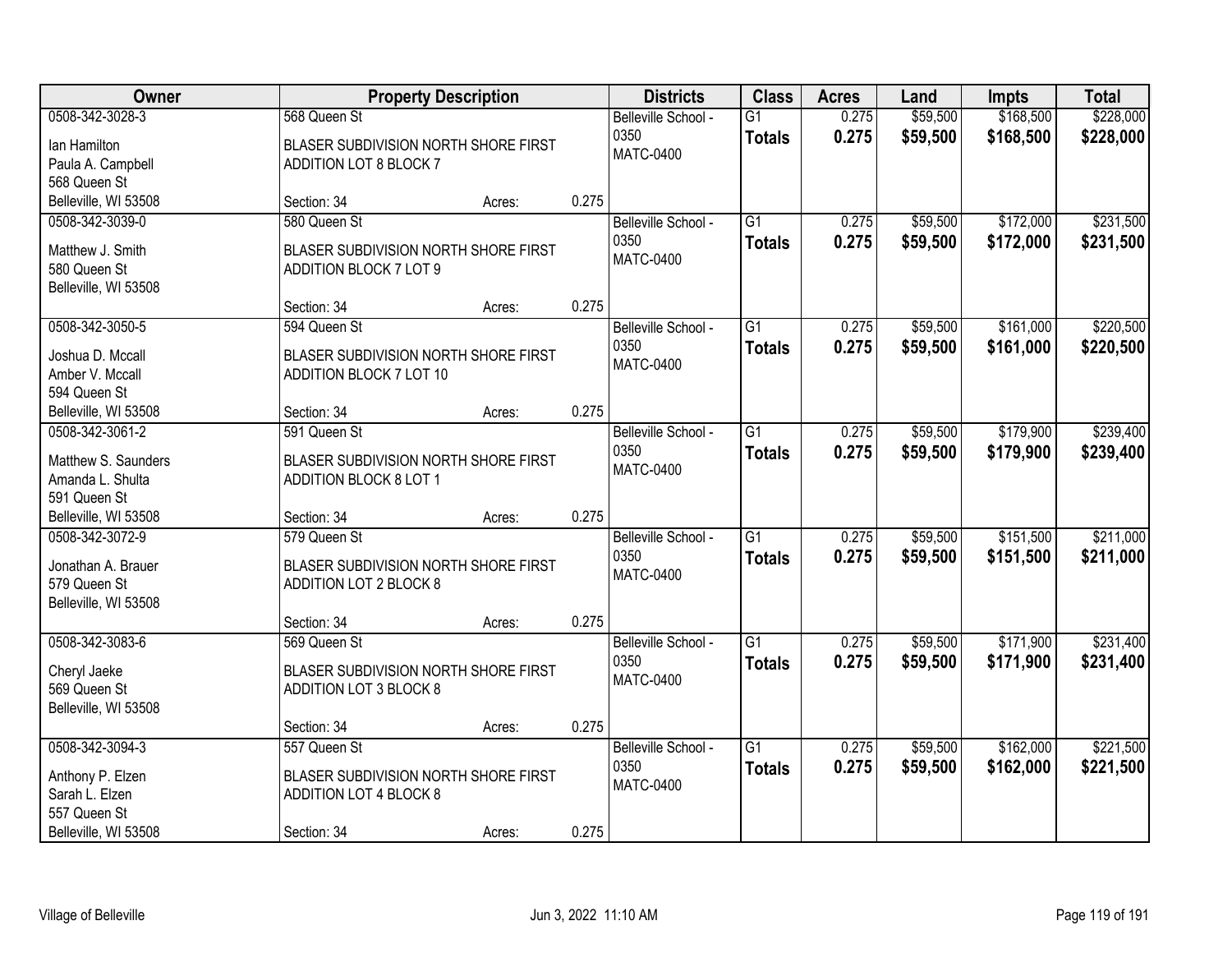| <b>Owner</b>                                                                                        | <b>Property Description</b>                                                                 | <b>Districts</b> | <b>Class</b> | <b>Acres</b>                                    | Land                             | <b>Impts</b>   | <b>Total</b>         |                        |                        |
|-----------------------------------------------------------------------------------------------------|---------------------------------------------------------------------------------------------|------------------|--------------|-------------------------------------------------|----------------------------------|----------------|----------------------|------------------------|------------------------|
| 0508-342-3105-9<br>Bruce N. Brechler<br>547 Queen St<br>Belleville, WI 53508                        | 547 Queen St<br>BLASER SUBDIVISION NORTH SHORE FIRST<br>ADDITION LOT 5 BLOCK 8              |                  |              | Belleville School -<br>0350<br><b>MATC-0400</b> | $\overline{G1}$<br><b>Totals</b> | 0.265<br>0.265 | \$59,500<br>\$59,500 | \$207,500<br>\$207,500 | \$267,000<br>\$267,000 |
|                                                                                                     | Section: 34                                                                                 | Acres:           | 0.265        |                                                 |                                  |                |                      |                        |                        |
| 0508-342-3116-6<br>Leo White<br>Diane E. White<br>435 N Shore Dr                                    | 435 North Shore Dr<br>BLASER SUBDIVISION NORTH SHORE FIRST<br>ADDITION BLOCK 8 LOT 6        |                  |              | Belleville School -<br>0350<br><b>MATC-0400</b> | $\overline{G1}$<br><b>Totals</b> | 0.255<br>0.255 | \$59,000<br>\$59,000 | \$212,500<br>\$212,500 | \$271,500<br>\$271,500 |
| Belleville, WI 53508                                                                                | Section: 34                                                                                 | Acres:           | 0.255        |                                                 |                                  |                |                      |                        |                        |
| 0508-342-3127-3<br>Dawn M. Holmes<br>530 Jon St<br>Belleville, WI 53508                             | 530 Jon St<br>BLASER SUBDIVISION NORTH SHORE FIRST<br>ADDITION LOT 7 BLOCK 8                |                  |              | Belleville School -<br>0350<br><b>MATC-0400</b> | G1<br><b>Totals</b>              | 0.261<br>0.261 | \$59,500<br>\$59,500 | \$133,900<br>\$133,900 | \$193,400<br>\$193,400 |
|                                                                                                     | Section: 34                                                                                 | Acres:           | 0.261        |                                                 |                                  |                |                      |                        |                        |
| 0508-342-3138-0<br>Douglas D. Fahrenkrug<br>Crystal L. Fahrenkrug<br>546 Jon St                     | 546 Jon St<br>BLASER SUBDIVISION NORTH SHORE FIRST<br>ADDITION LOT 8 BLOCK 8                |                  |              | Belleville School -<br>0350<br><b>MATC-0400</b> | G1<br><b>Totals</b>              | 0.261<br>0.261 | \$59,500<br>\$59,500 | \$131,800<br>\$131,800 | \$191,300<br>\$191,300 |
| Belleville, WI 53508                                                                                | Section: 34                                                                                 | Acres:           | 0.261        |                                                 |                                  |                |                      |                        |                        |
| 0508-342-3149-7<br>Jon Novick<br>556 Jon St<br>Belleville, WI 53508                                 | 556 Jon St<br>BLASER SUBDIVISION NORTH SHORE FIRST<br>ADDITION BLOCK 8 LOT 9                |                  |              | Belleville School -<br>0350<br><b>MATC-0400</b> | $\overline{G1}$<br><b>Totals</b> | 0.261<br>0.261 | \$59,500<br>\$59,500 | \$171,000<br>\$171,000 | \$230,500<br>\$230,500 |
|                                                                                                     | Section: 34                                                                                 | Acres:           | 0.261        |                                                 |                                  |                |                      |                        |                        |
| 0508-342-3160-2<br>Charles M. Woodward<br>564 Jon St<br>Belleville, WI 53508                        | 564 Jon St<br>BLASER SUBD NORTH SHORE FIRST ADD LOT 10<br>BLOCK <sub>8</sub>                |                  |              | Belleville School -<br>0350<br><b>MATC-0400</b> | $\overline{G1}$<br><b>Totals</b> | 0.261<br>0.261 | \$59,500<br>\$59,500 | \$109,500<br>\$109,500 | \$169,000<br>\$169,000 |
|                                                                                                     | Section: 34                                                                                 | Acres:           | 0.261        |                                                 |                                  |                |                      |                        |                        |
| 0508-342-3171-9<br>Julius N. Perrault Jr<br>Robin D. Perrault<br>570 Jon St<br>Belleville, WI 53508 | 570 Jon St<br>BLASER SUBD NORTH SHORE FIRST ADD LOT 11<br>BLOCK <sub>8</sub><br>Section: 34 | Acres:           | 0.263        | Belleville School -<br>0350<br><b>MATC-0400</b> | $\overline{G1}$<br><b>Totals</b> | 0.263<br>0.263 | \$59,500<br>\$59,500 | \$136,700<br>\$136,700 | \$196,200<br>\$196,200 |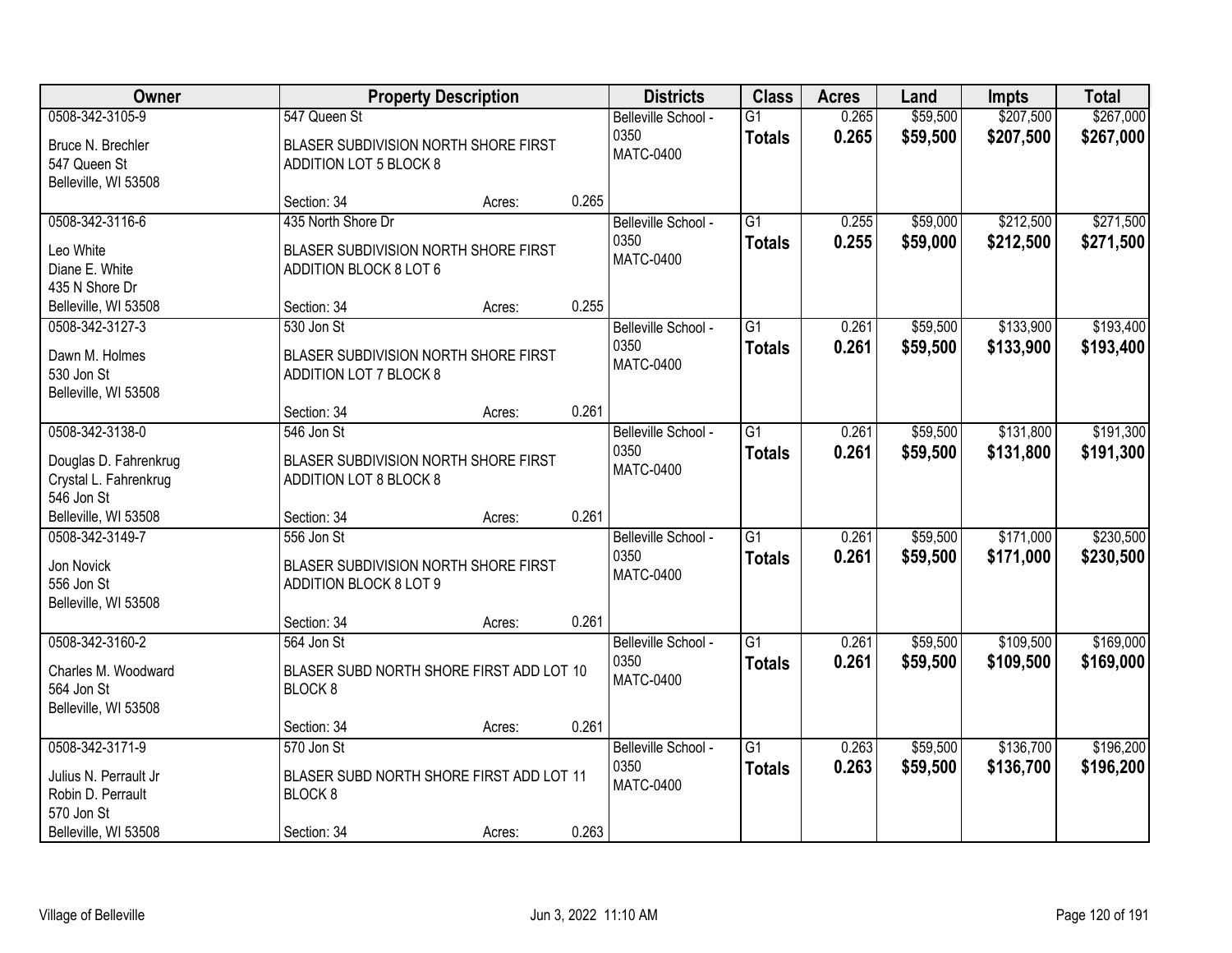| Owner                                                                      |                                                                                             | <b>Property Description</b> |       | <b>Districts</b>                                | <b>Class</b>                     | <b>Acres</b>   | Land                 | <b>Impts</b>           | <b>Total</b>           |
|----------------------------------------------------------------------------|---------------------------------------------------------------------------------------------|-----------------------------|-------|-------------------------------------------------|----------------------------------|----------------|----------------------|------------------------|------------------------|
| 0508-342-3182-6<br>David P. Harring<br>584 Jon St<br>Belleville, WI 53508  | 584 Jon St<br>BLASER SUBDIVISION NORTH SHORE FIRST<br>ADDITION LOT 12 BLOCK 8               |                             |       | Belleville School -<br>0350<br><b>MATC-0400</b> | $\overline{G1}$<br><b>Totals</b> | 0.275<br>0.275 | \$59,500<br>\$59,500 | \$135,600<br>\$135,600 | \$195,100<br>\$195,100 |
|                                                                            | Section: 34                                                                                 | Acres:                      | 0.275 |                                                 |                                  |                |                      |                        |                        |
| 0508-342-3191-5<br>Robert L. Sies<br>Linda L. Sies<br>511 Karl Ave         | 511 Karl Ave<br>BLASER SUBDIVISION NORTH SHORE FIRST<br>ADDITION LOT 1 BLOCK 9              |                             |       | Belleville School -<br>0350<br><b>MATC-0400</b> | $\overline{G1}$<br><b>Totals</b> | 0.260<br>0.260 | \$59,500<br>\$59,500 | \$141,000<br>\$141,000 | \$200,500<br>\$200,500 |
| Belleville, WI 53508                                                       | Section: 34                                                                                 | Acres:                      | 0.260 |                                                 |                                  |                |                      |                        |                        |
| 0508-342-3202-1<br>Elizabeth M. Blum<br>575 Jon St<br>Belleville, WI 53508 | 575 Jon St<br>BLASER SUBDIVISION NORTH SHORE FIRST<br>ADDITION BLOCK 9 LOT 2                |                             |       | Belleville School -<br>0350<br><b>MATC-0400</b> | G1<br><b>Totals</b>              | 0.248<br>0.248 | \$58,500<br>\$58,500 | \$133,300<br>\$133,300 | \$191,800<br>\$191,800 |
|                                                                            | Section: 34                                                                                 | Acres:                      | 0.248 |                                                 |                                  |                |                      |                        |                        |
| 0508-342-3213-8<br>Ryan Kibbe<br>Rachel Kibbe<br>561 Jon St                | 561 Jon St<br>BLASER SUBD NORTH SHORE FIRST ADDN BLOCK<br>9 LOT 3                           |                             |       | Belleville School -<br>0350<br><b>MATC-0400</b> | $\overline{G1}$<br><b>Totals</b> | 0.234<br>0.234 | \$56,500<br>\$56,500 | \$145,900<br>\$145,900 | \$202,400<br>\$202,400 |
| Belleville, WI 53508                                                       | Section: 34                                                                                 | Acres:                      | 0.234 |                                                 |                                  |                |                      |                        |                        |
| 0508-342-3224-5<br>John P. Olig<br>Sheila Olig<br>553 Jon St               | 553 Jon St<br>BLASER SUBDIVISION NORTH SHORE FIRST<br>ADDITION BLOCK 9 LOT 4                |                             | 0.248 | Belleville School -<br>0350<br><b>MATC-0400</b> | $\overline{G1}$<br><b>Totals</b> | 0.248<br>0.248 | \$58,500<br>\$58,500 | \$184,600<br>\$184,600 | \$243,100<br>\$243,100 |
| Belleville, WI 53508<br>0508-342-3235-2                                    | Section: 34<br>545 Jon St                                                                   | Acres:                      |       | Belleville School -                             | G1                               | 0.234          | \$56,500             | \$125,200              | \$181,700              |
| Trisha L. Smith<br>Dereck L. Smith<br>545 Jon St                           | BLASER SUBDIVISION NORTH SHORE FIRST<br>ADDITION LOT 5 BLOCK 9                              |                             |       | 0350<br><b>MATC-0400</b>                        | <b>Totals</b>                    | 0.234          | \$56,500             | \$125,200              | \$181,700              |
| Belleville, WI 53508                                                       | Section: 34                                                                                 | Acres:                      | 0.234 |                                                 |                                  |                |                      |                        |                        |
| 0508-342-3246-9<br>Kyle J. Hansen<br>533 Jon St<br>Belleville, WI 53508    | 533 Jon St<br>BLASER SUBDIVISION NORTH SHORE FIRST<br>ADDITION LOT 6 BLOCK 9<br>Section: 34 | Acres:                      | 0.248 | Belleville School -<br>0350<br><b>MATC-0400</b> | $\overline{G1}$<br><b>Totals</b> | 0.248<br>0.248 | \$58,500<br>\$58,500 | \$115,000<br>\$115,000 | \$173,500<br>\$173,500 |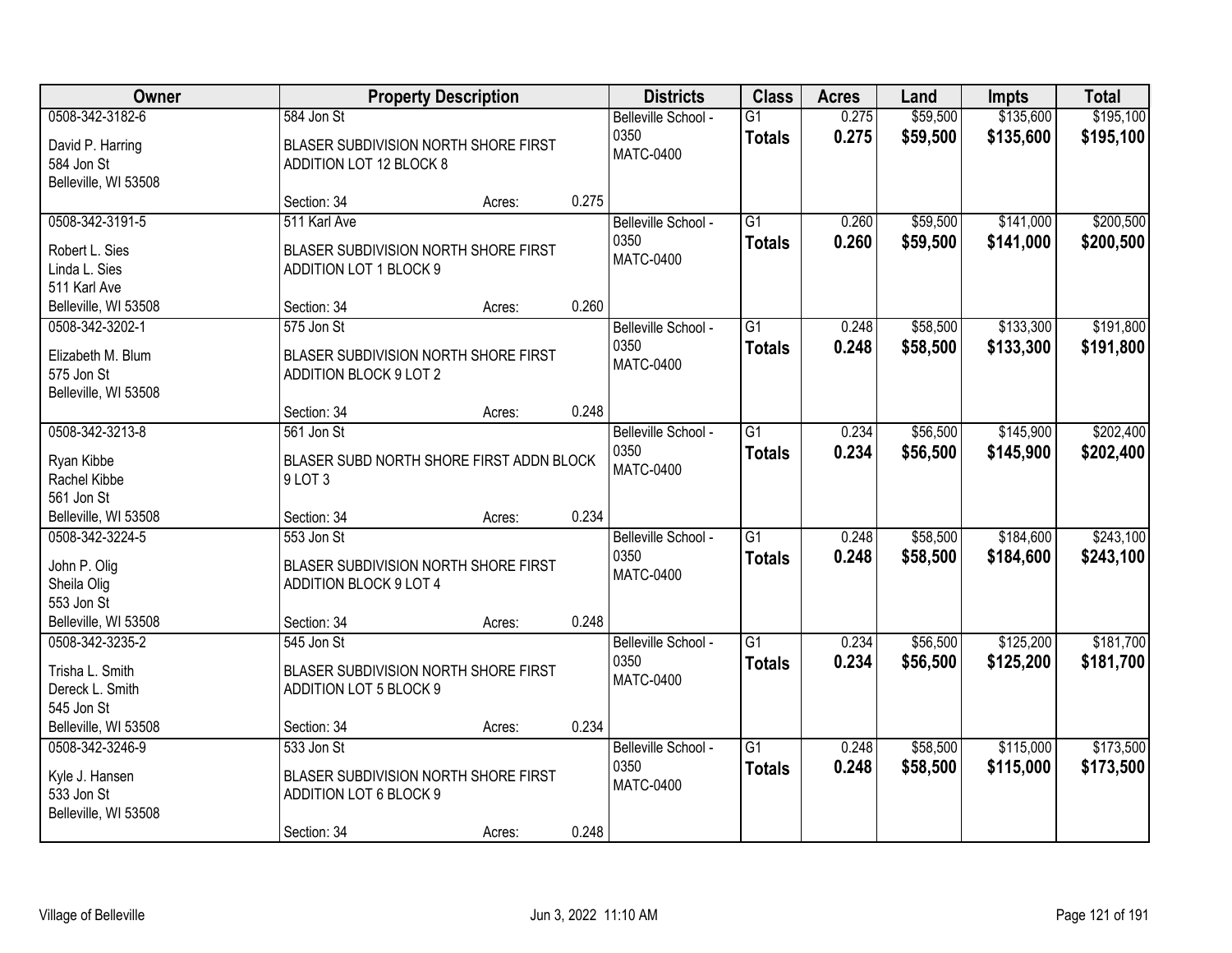| Owner                                                            |                                                                                                                                                 | <b>Property Description</b> |       | <b>Districts</b>                                | <b>Class</b>                     | <b>Acres</b>   | Land                 | <b>Impts</b>           | <b>Total</b>           |
|------------------------------------------------------------------|-------------------------------------------------------------------------------------------------------------------------------------------------|-----------------------------|-------|-------------------------------------------------|----------------------------------|----------------|----------------------|------------------------|------------------------|
| 0508-342-3257-6                                                  | 525 Jon St                                                                                                                                      |                             |       | Belleville School -                             | $\overline{G1}$                  | 0.248          | \$58,500             | \$147,600              | \$206,100              |
| Mary J. Henney-Thompson<br>525 Jon St<br>Belleville, WI 53508    | BLASER SUBDIVISION NORTH SHORE FIRST<br>ADDITION LOT 7 BLOCK 9                                                                                  |                             |       | 0350<br><b>MATC-0400</b>                        | <b>Totals</b>                    | 0.248          | \$58,500             | \$147,600              | \$206,100              |
|                                                                  | Section: 34                                                                                                                                     | Acres:                      | 0.248 |                                                 |                                  |                |                      |                        |                        |
| 0508-342-3268-3<br><b>Thomas Schilhabel</b>                      | 511 North Shore Dr<br>BLASER SUBDIVISION NORTH SHORE FIRST                                                                                      |                             |       | Belleville School -<br>0350<br><b>MATC-0400</b> | $\overline{G1}$<br><b>Totals</b> | 0.294<br>0.294 | \$60,000<br>\$60,000 | \$201,000<br>\$201,000 | \$261,000<br>\$261,000 |
| Barbara Schilhabel<br>511 N Shore Dr                             | ADDITION LOT 8 BLOCK 9                                                                                                                          |                             |       |                                                 |                                  |                |                      |                        |                        |
| Belleville, WI 53508                                             | Section: 34                                                                                                                                     | Acres:                      | 0.294 |                                                 |                                  |                |                      |                        |                        |
| 0508-342-8155-9                                                  | 520 Ace St                                                                                                                                      |                             |       | Belleville School -                             | G1                               | 0.312          | \$60,500             | \$132,100              | \$192,600              |
| <b>Theodore Nicewander</b><br>520 Ace St<br>Belleville, WI 53508 | LOT 1 CSM 2352 CS9/222-4/18/77 DESCR AS SEC<br>34-5-8 PRT NE1/4NW1/4                                                                            |                             |       | 0350<br><b>MATC-0400</b>                        | <b>Totals</b>                    | 0.312          | \$60,500             | \$132,100              | \$192,600              |
|                                                                  | Section: 34                                                                                                                                     | Acres:                      | 0.312 |                                                 |                                  |                |                      |                        |                        |
| 0508-342-8165-7                                                  | 215 North Shore Dr                                                                                                                              |                             |       | Belleville School -                             | $\overline{G1}$                  | 0.333          | \$61,000             | \$174,600              | \$235,600              |
| Kim M. Mitchell<br>215 N Shore Dr<br>Belleville, WI 53508        | LOT 2 CSM 2352 CS9/222-4/18/77 DESCR AS SEC<br>34-5-8 PRT N1/2 NW1/4                                                                            |                             |       | 0350<br><b>MATC-0400</b>                        | <b>Totals</b>                    | 0.333          | \$61,000             | \$174,600              | \$235,600              |
|                                                                  | Section: 34                                                                                                                                     | Acres:                      | 0.333 |                                                 |                                  |                |                      |                        |                        |
| 0508-342-8175-5                                                  | 235 North Shore Dr                                                                                                                              |                             |       | Belleville School -<br>0350                     | $\overline{G1}$<br><b>Totals</b> | 0.278<br>0.278 | \$59,500<br>\$59,500 | \$161,000<br>\$161,000 | \$220,500<br>\$220,500 |
| Jeffrey I. Schultz<br>Gayla C. Schultz<br>235 N Shore Dr         | LOT 3 CSM 2352 CS9/222 DESCR AS SEC 34-5-8 PRT<br>NE1/4NW1/4                                                                                    |                             |       | <b>MATC-0400</b>                                |                                  |                |                      |                        |                        |
| Belleville, WI 53508                                             | Section: 34                                                                                                                                     | Acres:                      | 0.278 |                                                 |                                  |                |                      |                        |                        |
| 0508-342-8180-8                                                  | 311 North Shore Dr                                                                                                                              |                             |       | Belleville School -                             | $\overline{G1}$                  | 0.259          | \$59,000             | \$161,900              | \$220,900              |
| Timothy J. Mahaffey<br>311 N Shore Dr<br>Belleville, WI 53508    | E1/2 LOT 4 CSM 2352 CS9/222-4/18/77 DESCR AS<br>SEC 34-5-8 PRT N1/2 NW1/4 BEG NE COR SD LOT TH<br>S0DEG37'W ALG E LN THF 95 FT TO SE COR SD LOT |                             |       | 0350<br><b>MATC-0400</b>                        | <b>Totals</b>                    | 0.259          | \$59,000             | \$161,900              | \$220,900              |
| 0508-342-8190-6                                                  | Section: 34<br>313 North Shore Dr                                                                                                               | Acres:                      | 0.259 | Belleville School -                             | $\overline{G1}$                  | 0.258          | \$59,000             | \$174,700              | \$233,700              |
|                                                                  |                                                                                                                                                 |                             |       | 0350                                            | <b>Totals</b>                    | 0.258          | \$59,000             | \$174,700              | \$233,700              |
| Robert J. Lesperance                                             | W1/2 LOT 4 CSM 2352 CS9/222-4/18/77 DESCR AS                                                                                                    |                             |       | <b>MATC-0400</b>                                |                                  |                |                      |                        |                        |
| Tamara J. Lesperance<br>313 N Shore Dr                           | SEC 34-5-8 PRT N1/2 NW1/4 BEG NW COR SD LOT 4<br>TH E 120 FT TH SODEG37'W 91.2 FT TO N LN NORTH                                                 |                             |       |                                                 |                                  |                |                      |                        |                        |
| Belleview, WI 53508                                              | Section: 34                                                                                                                                     | Acres:                      | 0.000 |                                                 |                                  |                |                      |                        |                        |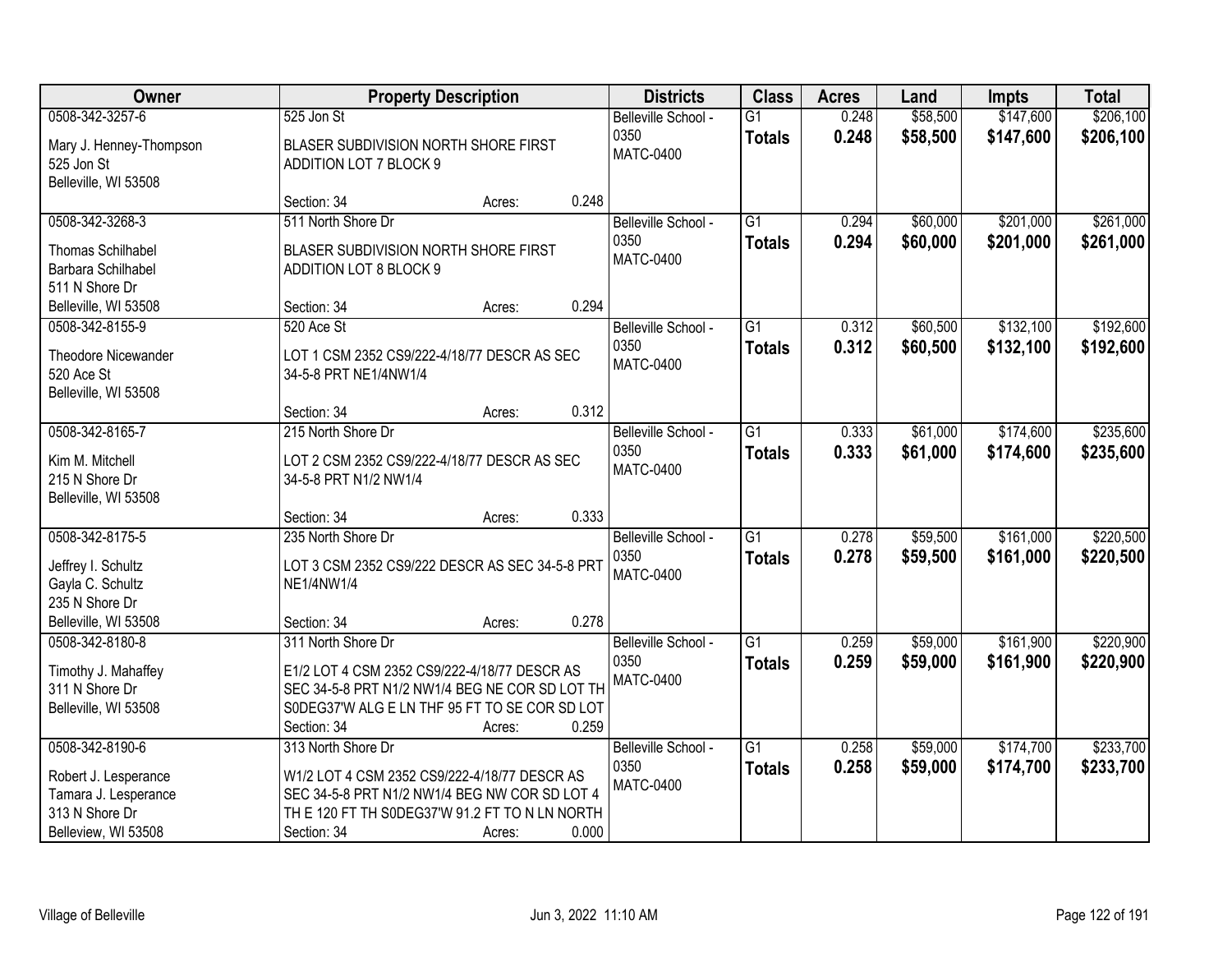| Owner                     | <b>Property Description</b>                                         | <b>Districts</b>    | <b>Class</b>    | <b>Acres</b> | Land            | Impts           | <b>Total</b>    |
|---------------------------|---------------------------------------------------------------------|---------------------|-----------------|--------------|-----------------|-----------------|-----------------|
| 0508-342-8200-3           | North Shore Dr                                                      | Belleville School - | $\overline{X4}$ | 0.114        | $\overline{60}$ | $\overline{50}$ | $\overline{50}$ |
| Belleville, Village of    | SEC 34-5-8 PRT E1/2 NW1/4 COM NW CORNER LOT 6                       | 0350                | <b>Totals</b>   | 0.114        | \$0             | \$0             | \$0             |
| 24 W Main St              | BLK 5 BLASER S UB DIV N SHORE ADD TH N 88 DEG                       | <b>MATC-0400</b>    |                 |              |                 |                 |                 |
| Belleville, WI 53508      | W 75.2 FT TO W LINE SD 1/2 1/4 TH N 1 DEG W 66 FT                   |                     |                 |              |                 |                 |                 |
|                           | 0.114<br>Section: 34<br>Acres:                                      |                     |                 |              |                 |                 |                 |
| 0508-342-8370-8           | 12 North Shore Dr                                                   | Belleville School - | $\overline{G2}$ | 0.859        | \$145,000       | \$466,800       | \$611,800       |
|                           |                                                                     | 0350                | <b>Totals</b>   | 0.859        | \$145,000       | \$466,800       | \$611,800       |
| <b>Bank of New Glarus</b> | SEC 34-5-8 PRT NW1/4 COM SEC NW COR TH E                            | <b>MATC-0400</b>    |                 |              |                 |                 |                 |
| PO Box 129                | 2663.45 FT TH S ALG CL STH 69 1114.64 FT TH                         |                     |                 |              |                 |                 |                 |
| New Glarus, WI 53574      | N89DEGW 40 FT TO W LN STH 69 & POB TH S ALG<br>0.859<br>Section: 34 |                     |                 |              |                 |                 |                 |
| 0508-342-8900-6           | Acres:<br>322 North Shore Dr                                        | Belleville School - | G1              | 0.432        | \$67,500        | \$202,500       | \$270,000       |
|                           |                                                                     | 0350                |                 |              |                 |                 |                 |
| Terry L. Kringle          | R517/826 LOT 1 CSM 1435 CS6/115 DESCR AS SEC                        | <b>MATC-0400</b>    | <b>Totals</b>   | 0.432        | \$67,500        | \$202,500       | \$270,000       |
| Ruth J. Kringle           | 34-5-8 PRT N1/2 NW1/4 COM SEC NW COR TH S                           |                     |                 |              |                 |                 |                 |
| 322 N Shore Dr            | 1083.75 FT TH S89DEGE 286.1 FT TH S72DEGE 200                       |                     |                 |              |                 |                 |                 |
| Belleville, WI 53508      | 0.432<br>Section: 34<br>Acres:                                      |                     |                 |              |                 |                 |                 |
| 0508-342-8910-4           | 244 North Shore Dr                                                  | Belleville School - | $\overline{G1}$ | 0.438        | \$67,500        | \$176,000       | \$243,500       |
| Sharon R. Manion          | LOT 2 CSM 1435 CS6/115-5/16/74 DESCR AS SEC                         | 0350                | <b>Totals</b>   | 0.438        | \$67,500        | \$176,000       | \$243,500       |
| Dale E. Ward              | 34-5-8 PRT N1/2 NW1/4 ALSO INCL LANDS LYG BETW                      | <b>MATC-0400</b>    |                 |              |                 |                 |                 |
| 244 N Shore Dr            | MEANDERLINE & LAKESHORE LN                                          |                     |                 |              |                 |                 |                 |
| Belleville, WI 53508      | 0.438<br>Section: 34<br>Acres:                                      |                     |                 |              |                 |                 |                 |
| 0508-342-8925-7           | 415 North Shore Dr                                                  | Belleville School - | $\overline{G1}$ | 0.357        | \$61,500        | \$156,000       | \$217,500       |
|                           |                                                                     | 0350                | <b>Totals</b>   | 0.357        | \$61,500        | \$156,000       | \$217,500       |
| Lee J. Malm               | LOT 1 CSM 2486 CS10/12-7/18/77 DESCR AS SEC                         | <b>MATC-0400</b>    |                 |              |                 |                 |                 |
| Rose R. Malm              | 34-5-8 PRT NW1/4NW1/4                                               |                     |                 |              |                 |                 |                 |
| 415 N Shore Dr            |                                                                     |                     |                 |              |                 |                 |                 |
| Belleville, WI 53508      | 0.357<br>Section: 34<br>Acres:                                      |                     |                 |              |                 |                 |                 |
| 0508-342-9101-1           |                                                                     | Belleville School - | $\overline{X4}$ | 11.210       | $\sqrt{50}$     | $\sqrt{6}$      | $\sqrt{60}$     |
| Belleville, Village of    | SEC 34-5-8 PRT W1/2 NW1/4 ANNEXED BY V                              | 0350                | <b>Totals</b>   | 11.210       | \$0             | \$0             | \$0             |
| 24 W Main St              | BELLEVILLE & DESC IN DOC AS COM SEC W 1/4 COF                       | <b>MATC-0400</b>    |                 |              |                 |                 |                 |
| Belleville, WI 53508      | TH N 00-18-33 E 778.0FT M/L ALG SEC W LN TO N BK                    |                     |                 |              |                 |                 |                 |
|                           | 11.210<br>Section: 34<br>Acres:                                     |                     |                 |              |                 |                 |                 |
| 0508-342-9220-1           |                                                                     | Belleville School - | $\overline{X4}$ | 12.970       | \$0             | $\overline{50}$ | $\sqrt{50}$     |
|                           |                                                                     | 0350                | <b>Totals</b>   | 12.970       | \$0             | \$0             | \$0             |
| Belleville, Village of    | LOT 1 CSM 13284 CS85/314&315-5/4/2012 DESCR AS                      | MATC-0400           |                 |              |                 |                 |                 |
| 24 W Main St              | SEC 34-5-8 PRT SW1/4NW1/4 & PRT NW1/4SW1/4                          |                     |                 |              |                 |                 |                 |
| Belleville, WI 53508      | (12.97 ACRES M/L TO N BANK OF RVR)                                  |                     |                 |              |                 |                 |                 |
|                           | 12.970<br>Section: 34<br>Acres:                                     |                     |                 |              |                 |                 |                 |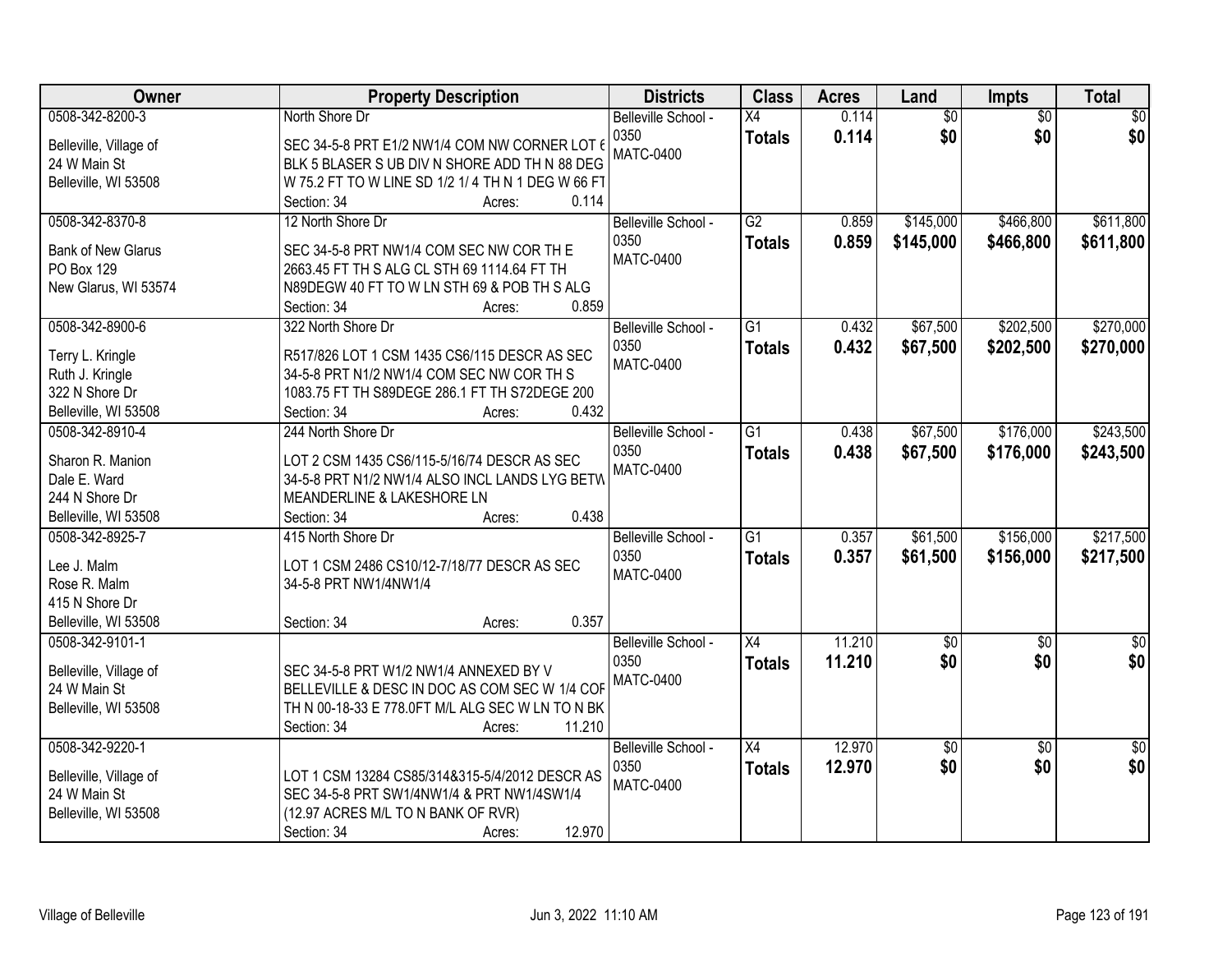| Owner                                                                                         |                                                                                                                                                                               | <b>Property Description</b> |                | <b>Districts</b>                                | <b>Class</b>                     | <b>Acres</b>   | Land                   | Impts                  | <b>Total</b>            |
|-----------------------------------------------------------------------------------------------|-------------------------------------------------------------------------------------------------------------------------------------------------------------------------------|-----------------------------|----------------|-------------------------------------------------|----------------------------------|----------------|------------------------|------------------------|-------------------------|
| 0508-342-9260-1<br>Donald J Cosgrove LLC<br>3837 Cosgrove Dr<br>Madison, WI 53719             | LOT 2 CSM 13284 CS85/314&315-5/4/2012 DESCR AS<br>SEC 34-5-8 PRT SW1/4NW1/4 & PRT NW1/4SW1/4<br>(1.80 ACRES)                                                                  |                             |                | Belleville School -<br>0350<br><b>MATC-0400</b> | $\overline{G5}$<br><b>Totals</b> | 1.800<br>1.800 | \$2,000<br>\$2,000     | $\overline{50}$<br>\$0 | \$2,000<br>\$2,000      |
| 0508-342-9500-8<br>375 River Street, LLC<br>112 Vine St<br>Delavan, WI 53115                  | Section: 34<br>427 River St<br>LOT 1 CSM 1646 CS6/417&418-3/27/75 DESCR AS<br>SEC 34-5-8 PRT NW1/4 .61 ACRE M/L & ALSO LANDS<br>LYG BETW CSM & MILL POND<br>Section: 34       | Acres:<br>Acres:            | 1.800<br>0.610 | Belleville School -<br>0350<br><b>MATC-0400</b> | G2<br><b>Totals</b>              | 0.610<br>0.610 | \$112,500<br>\$112,500 | \$395,000<br>\$395,000 | \$507,500<br>\$507,500  |
| 0508-342-9515-1<br>375 River Street, LLC<br>112 Vine St<br>Delavan, WI 53115                  | 375 River St<br>LOT 1 CSM 8926 CS50/1-5/28/98 F/K/A LOT 2 CSM<br>1646 CS6/417&418-3/27/75 DESCR AS SEC 34-5-8<br>PRT SE1/4NW1/4 & PRT SW1/4NE1/4 (0.58 ACRES +<br>Section: 34 | Acres:                      | 0.580          | Belleville School -<br>0350<br><b>MATC-0400</b> | G2<br><b>Totals</b>              | 0.580<br>0.580 | \$108,500<br>\$108,500 | \$388,700<br>\$388,700 | \$497,200<br>\$497,200  |
| 0508-342-9530-2<br>Belleville, Village of<br>24 W Main St<br>Belleville, WI 53508             | <b>River St</b><br>LOT 2 CSM 8926 CS50/1-5/28/98 F/K/A LOT 2 CSM<br>1646 DESCR AS SEC 34-5-8 PRT SE1/4NW1/4 & PRT<br>SW1/4NE1/4 (.236 ACRES + .24 ACRES BETW<br>Section: 34   | Acres:                      | 0.000          | Belleville School -<br>0350<br><b>MATC-0400</b> | X4<br><b>Totals</b>              | 0.236<br>0.236 | \$0<br>\$0             | \$0<br>\$0             | \$0<br>\$0              |
| 0508-342-9550-8<br>Belleville, Village of<br>24 W Main St<br>Belleville, WI 53508             | <b>River St</b><br>SEC 34-5-8 PRT NW1/4 LYG N & E OF SUGAR RIVER<br>A/K/A LAKE BELLEVIEW & S OF BLASER SUBD<br>NORTH SHORE ADD PLAT & W OF STH 69 EXC PCLS<br>Section: 34     | Acres:                      | 0.000          | Belleville School -<br>0350<br><b>MATC-0400</b> | $\overline{X4}$<br><b>Totals</b> | 9.732<br>9.732 | $\sqrt{30}$<br>\$0     | $\overline{50}$<br>\$0 | $\overline{\$0}$<br>\$0 |
| 0508-342-9570-4<br>Belleville, Village of<br>24 W Main St<br>Belleville, WI 53508             | <b>River St</b><br>SEC 34-5-8 PRT SE1/4NW1/4 COM NW COR SD 1/41/4<br>TH S 330 FT TH E TO E LN W1/2 SD 1/41/4 TH N TO N<br>LN SD 1/41/4 TH W TO POB<br>Section: 34             | Acres:                      | 0.000          | Belleville School -<br>0350<br><b>MATC-0400</b> | $\overline{X4}$<br><b>Totals</b> | 0.025<br>0.025 | $\overline{60}$<br>\$0 | $\overline{50}$<br>\$0 | $\overline{50}$<br>\$0  |
| 0508-343-2501-1<br>Dale Yurs<br><b>Bethany Yurs</b><br>219 Harmon Cir<br>Belleville, WI 53508 | 219 Harmon Cir<br>PHASE I OF SHAMROCK HILLS LOT 1<br>Section: 34                                                                                                              | Acres:                      | 0.203          | Belleville School -<br>0350<br><b>MATC-0400</b> | $\overline{G1}$<br><b>Totals</b> | 0.203<br>0.203 | \$51,000<br>\$51,000   | \$220,500<br>\$220,500 | \$271,500<br>\$271,500  |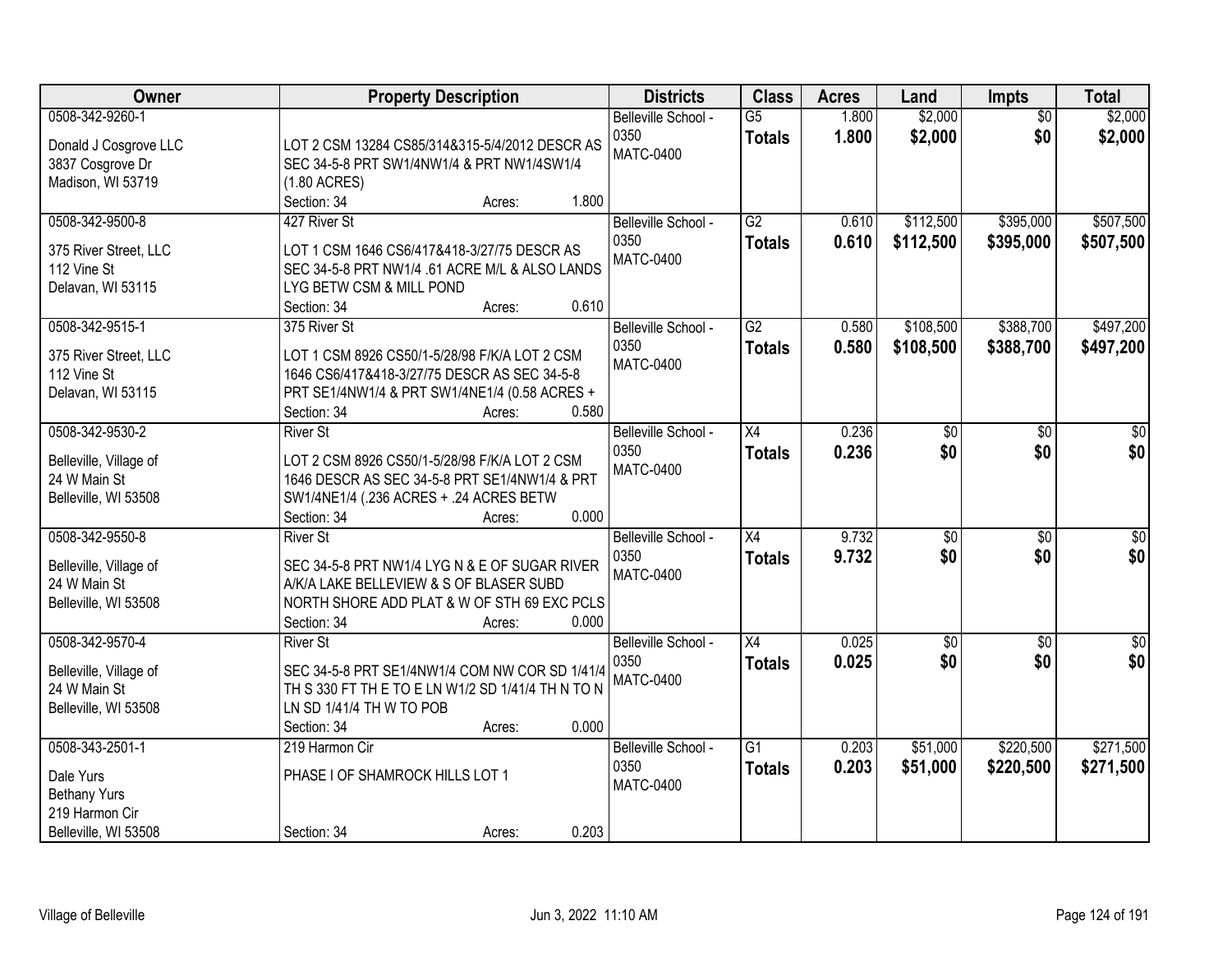| Owner                                  |                                 | <b>Property Description</b> |       | <b>Districts</b>    | <b>Class</b>    | <b>Acres</b> | Land     | <b>Impts</b> | <b>Total</b> |
|----------------------------------------|---------------------------------|-----------------------------|-------|---------------------|-----------------|--------------|----------|--------------|--------------|
| 0508-343-2512-1                        | 229 Harmon Cir                  |                             |       | Belleville School - | $\overline{G1}$ | 0.203        | \$51,000 | \$254,000    | \$305,000    |
| Dustin A. Kovacs                       | PHASE I OF SHAMROCK HILLS LOT 2 |                             |       | 0350                | <b>Totals</b>   | 0.203        | \$51,000 | \$254,000    | \$305,000    |
| Amanda M. Kovacs                       |                                 |                             |       | MATC-0400           |                 |              |          |              |              |
| 229 Harmon Ave                         |                                 |                             |       |                     |                 |              |          |              |              |
| Bellevill, WI 53593                    | Section: 34                     | Acres:                      | 0.203 |                     |                 |              |          |              |              |
| 0508-343-2523-1                        | 239 Harmon Cir                  |                             |       | Belleville School - | $\overline{G1}$ | 0.241        | \$57,500 | \$271,000    | \$328,500    |
| Killian J. Collins                     | PHASE I OF SHAMROCK HILLS LOT 3 |                             |       | 0350                | <b>Totals</b>   | 0.241        | \$57,500 | \$271,000    | \$328,500    |
| Amanda Collins                         |                                 |                             |       | <b>MATC-0400</b>    |                 |              |          |              |              |
| 239 Harmon Cir                         |                                 |                             |       |                     |                 |              |          |              |              |
| Belleville, WI 53508                   | Section: 34                     | Acres:                      | 0.241 |                     |                 |              |          |              |              |
| 0508-343-2534-1                        | 249 Harmon Cir                  |                             |       | Belleville School - | $\overline{G1}$ | 0.338        | \$61,000 | \$256,000    | \$317,000    |
|                                        |                                 |                             |       | 0350                | <b>Totals</b>   | 0.338        | \$61,000 | \$256,000    | \$317,000    |
| Andrew C. Ploetz                       | PHASE I OF SHAMROCK HILLS LOT 4 |                             |       | <b>MATC-0400</b>    |                 |              |          |              |              |
| 249 Harmon Cir<br>Belleville, WI 53508 |                                 |                             |       |                     |                 |              |          |              |              |
|                                        | Section: 34                     | Acres:                      | 0.338 |                     |                 |              |          |              |              |
| 0508-343-2545-1                        | 259 Harmon Cir                  |                             |       | Belleville School - | $\overline{G1}$ | 0.304        | \$69,500 | \$228,500    | \$298,000    |
|                                        |                                 |                             |       | 0350                | <b>Totals</b>   | 0.304        | \$69,500 | \$228,500    | \$298,000    |
| Michael Vesperman                      | PHASE I OF SHAMROCK HILLS LOT 5 |                             |       | <b>MATC-0400</b>    |                 |              |          |              |              |
| Nicole Vesperman                       |                                 |                             |       |                     |                 |              |          |              |              |
| 259 Harmon Cir<br>Belleville, WI 53508 |                                 |                             | 0.304 |                     |                 |              |          |              |              |
| 0508-343-2556-1                        | Section: 34<br>269 Harmon Cir   | Acres:                      |       | Belleville School - | $\overline{G1}$ | 0.308        | \$72,500 | \$245,500    | \$318,000    |
|                                        |                                 |                             |       | 0350                |                 | 0.308        |          |              |              |
| Matthew J. Lund                        | PHASE I OF SHAMROCK HILLS LOT 6 |                             |       | <b>MATC-0400</b>    | <b>Totals</b>   |              | \$72,500 | \$245,500    | \$318,000    |
| Shannon K. Connors Lund                |                                 |                             |       |                     |                 |              |          |              |              |
| 269 Harmon Cir                         |                                 |                             |       |                     |                 |              |          |              |              |
| Belleville, WI 53508                   | Section: 34                     | Acres:                      | 0.308 |                     |                 |              |          |              |              |
| 0508-343-2567-1                        | 270 Harmon Cir                  |                             |       | Belleville School - | $\overline{G1}$ | 0.450        | \$76,500 | \$317,000    | \$393,500    |
| Christina Shiroma                      | PHASE I OF SHAMROCK HILLS LOT 7 |                             |       | 0350                | <b>Totals</b>   | 0.450        | \$76,500 | \$317,000    | \$393,500    |
| 270 Harmon Cir                         |                                 |                             |       | MATC-0400           |                 |              |          |              |              |
| Belleville, WI 53508                   |                                 |                             |       |                     |                 |              |          |              |              |
|                                        | Section: 34                     | Acres:                      | 0.450 |                     |                 |              |          |              |              |
| 0508-343-2578-1                        | 260 Harmon Cir                  |                             |       | Belleville School - | $\overline{G1}$ | 0.313        | \$72,500 | \$182,500    | \$255,000    |
| <b>Becky Kuepers</b>                   | PHASE I OF SHAMROCK HILLS LOT 8 |                             |       | 0350                | <b>Totals</b>   | 0.313        | \$72,500 | \$182,500    | \$255,000    |
| Benjamin Kuepers                       |                                 |                             |       | <b>MATC-0400</b>    |                 |              |          |              |              |
| 260 Harmon Cir                         |                                 |                             |       |                     |                 |              |          |              |              |
| Belleville, WI 53508                   | Section: 34                     | Acres:                      | 0.313 |                     |                 |              |          |              |              |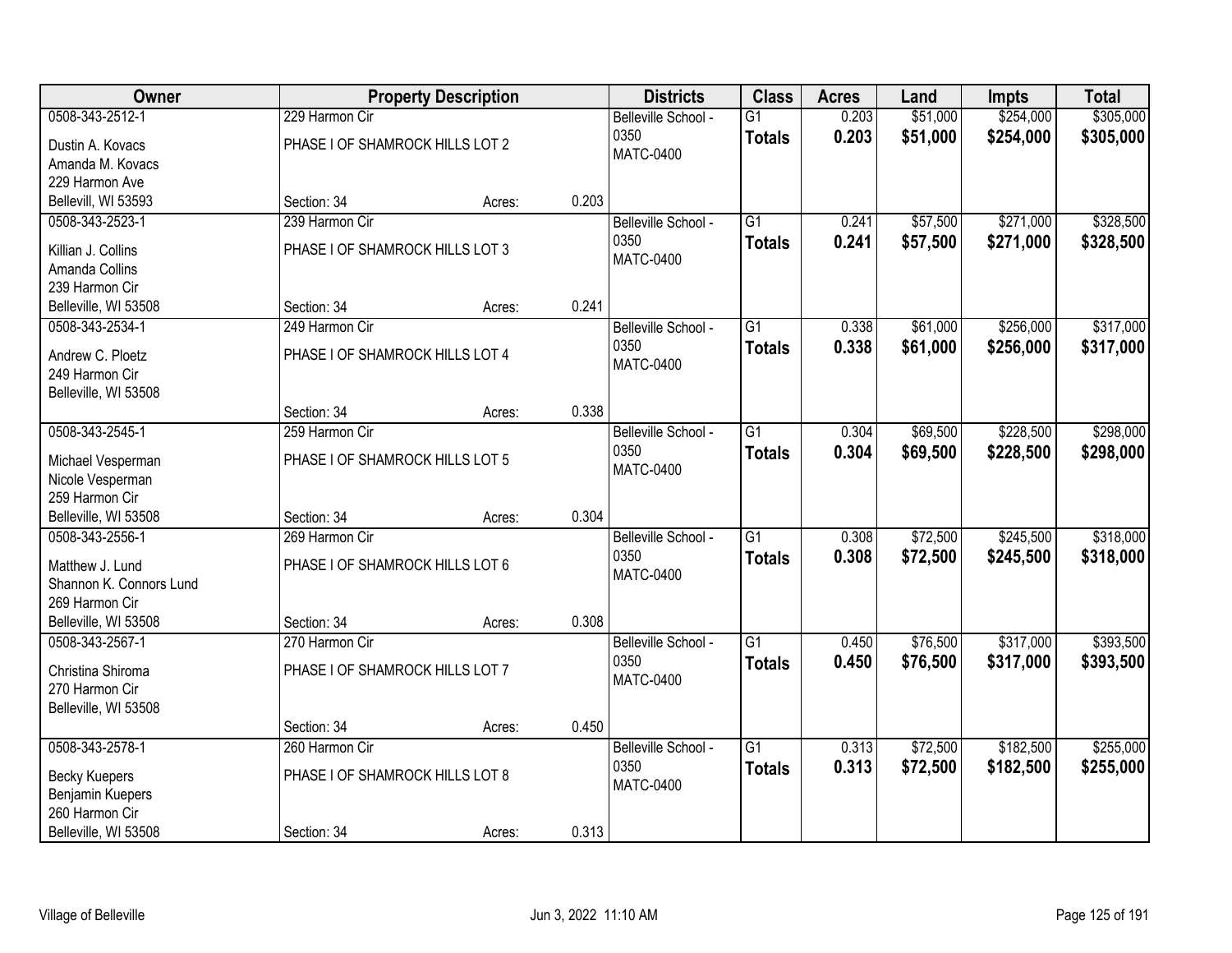| Owner                                                          |                                                                                        | <b>Property Description</b> |       | <b>Districts</b>         | <b>Class</b>    | <b>Acres</b> | Land            | <b>Impts</b>    | <b>Total</b>     |
|----------------------------------------------------------------|----------------------------------------------------------------------------------------|-----------------------------|-------|--------------------------|-----------------|--------------|-----------------|-----------------|------------------|
| 0508-343-2589-1                                                | 250 Harmon Cir                                                                         |                             |       | Belleville School -      | $\overline{G1}$ | 0.275        | \$68,500        | \$211,000       | \$279,500        |
| Abigail B. Wilbricht<br>250 Harmon Cir<br>Belleville, WI 53508 | PHASE I OF SHAMROCK HILLS LOT 9                                                        |                             |       | 0350<br><b>MATC-0400</b> | <b>Totals</b>   | 0.275        | \$68,500        | \$211,000       | \$279,500        |
|                                                                | Section: 34                                                                            | Acres:                      | 0.275 |                          |                 |              |                 |                 |                  |
| 0508-343-2600-1                                                | 240 Harmon Cir                                                                         |                             |       | Belleville School -      | $\overline{G1}$ | 0.193        | \$49,500        | \$257,500       | \$307,000        |
| Jeffrey A. Robertson<br>240 Harmon Cir<br>Belleville, WI 53508 | PHASE I OF SHAMROCK HILLS LOT 10                                                       |                             |       | 0350<br><b>MATC-0400</b> | <b>Totals</b>   | 0.193        | \$49,500        | \$257,500       | \$307,000        |
|                                                                | Section: 34                                                                            | Acres:                      | 0.193 |                          |                 |              |                 |                 |                  |
| 0508-343-2611-1                                                | 230 Harmon Cir                                                                         |                             |       | Belleville School -      | G1              | 0.213        | \$53,000        | \$208,500       | \$261,500        |
| Beth A. Lowmaster<br>Randy W. Lowmaster<br>230 Harmon Cir      | PHASE I OF SHAMROCK HILLS LOT 11                                                       |                             |       | 0350<br><b>MATC-0400</b> | <b>Totals</b>   | 0.213        | \$53,000        | \$208,500       | \$261,500        |
| Belleville, WI 53508                                           | Section: 34                                                                            | Acres:                      | 0.213 |                          |                 |              |                 |                 |                  |
| 0508-343-2622-1                                                | 220 Harmon Cir                                                                         |                             |       | Belleville School -      | G1              | 0.213        | \$53,000        | \$188,500       | \$241,500        |
| James Oconnor<br>Theresa Oconnor<br>220 Harmon Cir             | PHASE I OF SHAMROCK HILLS LOT 12                                                       |                             |       | 0350<br><b>MATC-0400</b> | <b>Totals</b>   | 0.213        | \$53,000        | \$188,500       | \$241,500        |
| Belleville, WI 53508                                           | Section: 34                                                                            | Acres:                      | 0.213 |                          |                 |              |                 |                 |                  |
| 0508-343-2650-1                                                | <b>Grant St</b>                                                                        |                             |       | Belleville School -      | $\overline{X4}$ | 0.459        | $\overline{50}$ | $\overline{50}$ | $\overline{\$0}$ |
| Belleville, Village of<br>24 W Main St<br>Belleville, WI 53508 | PHASE I OF SHAMROCK HILLS OUTLOT 1                                                     |                             |       | 0350<br><b>MATC-0400</b> | <b>Totals</b>   | 0.459        | \$0             | \$0             | \$0              |
|                                                                | Section: 34                                                                            | Acres:                      | 0.459 |                          |                 |              |                 |                 |                  |
| 0508-343-2675-1                                                | <b>Grant St</b>                                                                        |                             |       | Belleville School -      | $\overline{X4}$ | 0.800        | $\sqrt{30}$     | $\sqrt{6}$      | $\frac{6}{3}$    |
| Belleville, Village of<br>24 W Main St<br>Belleville, WI 53508 | PHASE I OF SHAMROCK HILLS OUTLOT 2                                                     |                             |       | 0350<br><b>MATC-0400</b> | <b>Totals</b>   | 0.800        | \$0             | \$0             | \$0              |
|                                                                | Section: 34                                                                            | Acres:                      | 0.800 |                          |                 |              |                 |                 |                  |
| 0508-343-3001-3                                                | 220 N Grant St                                                                         |                             |       | Belleville School -      | $\overline{G1}$ | 0.404        | \$71,000        | \$130,000       | \$201,000        |
| Gary J. Best<br>Patricia L. Best                               | PRISK ADDN LOT 1 AND ALSO ASSRS PLAT UNRCD<br>PRT OL 14 SEC 34-5-8 N 27 FT IN WIDTH OF |                             |       | 0350<br>MATC-0400        | <b>Totals</b>   | 0.404        | \$71,000        | \$130,000       | \$201,000        |
| 220 N Grant St<br>Belleville, WI 53508                         | FOLLOWING DESCRIBED PARCEL PRT NW1/4SW1/4                                              |                             | 0.404 |                          |                 |              |                 |                 |                  |
|                                                                | Section: 34                                                                            | Acres:                      |       |                          |                 |              |                 |                 |                  |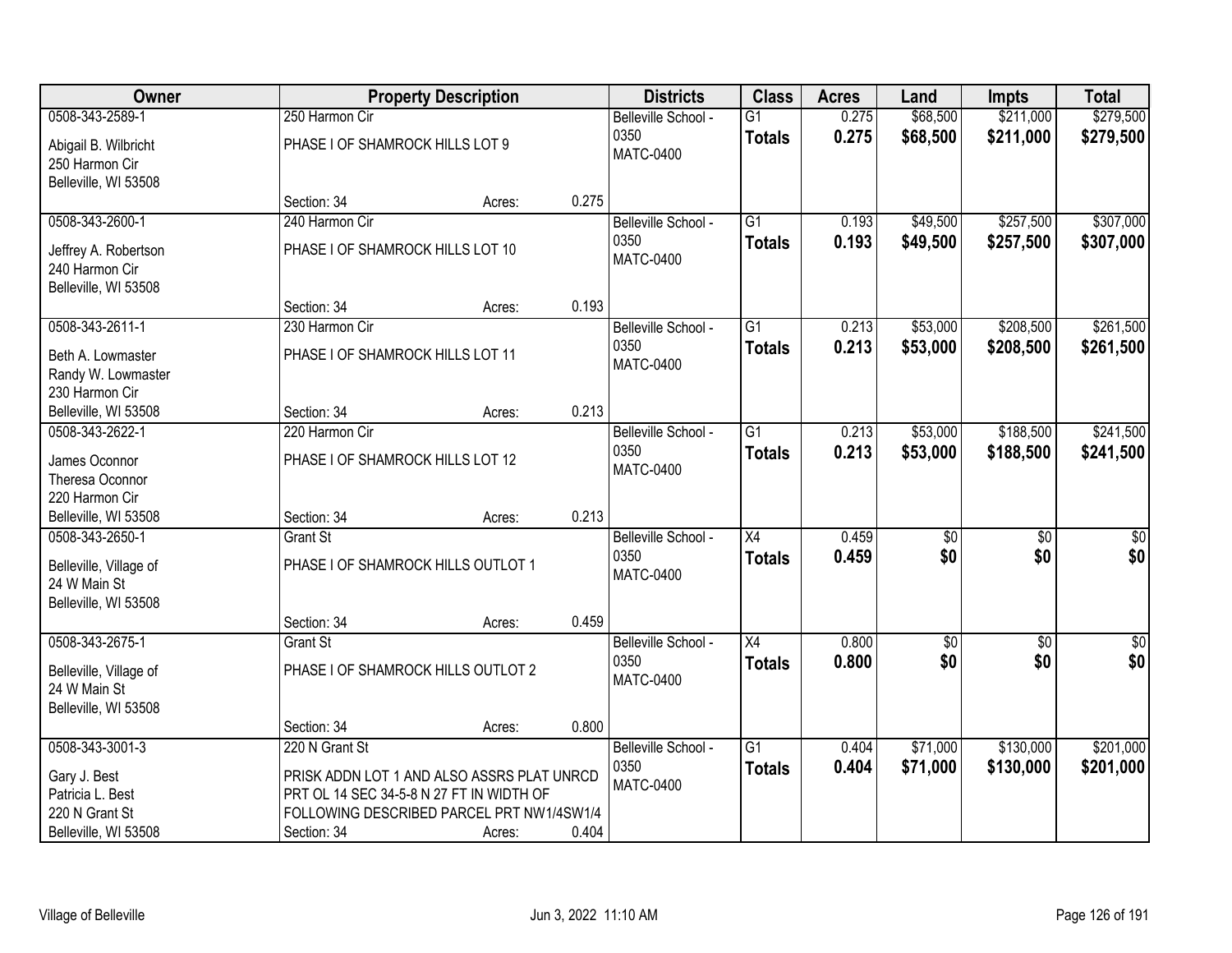| Owner                               |                                   | <b>Property Description</b> |       | <b>Districts</b>    | <b>Class</b>    | <b>Acres</b> | Land     | <b>Impts</b> | <b>Total</b> |
|-------------------------------------|-----------------------------------|-----------------------------|-------|---------------------|-----------------|--------------|----------|--------------|--------------|
| 0508-343-3012-0                     | 219 N Grant St                    |                             |       | Belleville School - | $\overline{G1}$ | 0.300        | \$54,500 | \$92,800     | \$147,300    |
| Kosmeder Rev Tr, Lawrence & Marilyn | PRISK ADDN LOT 2                  |                             |       | 0350                | <b>Totals</b>   | 0.300        | \$54,500 | \$92,800     | \$147,300    |
| 219 N Grant St                      |                                   |                             |       | <b>MATC-0400</b>    |                 |              |          |              |              |
| Belleville, WI 53508                |                                   |                             |       |                     |                 |              |          |              |              |
|                                     | Section: 34                       | Acres:                      | 0.300 |                     |                 |              |          |              |              |
| 0508-343-3023-7                     | 209 N Grant St                    |                             |       | Belleville School - | $\overline{G1}$ | 0.300        | \$54,500 | \$123,700    | \$178,200    |
| Amber Anderson                      | PRISK ADDN LOT 3                  |                             |       | 0350                | <b>Totals</b>   | 0.300        | \$54,500 | \$123,700    | \$178,200    |
| 209 N Grant St                      |                                   |                             |       | <b>MATC-0400</b>    |                 |              |          |              |              |
| Belleville, WI 53508                |                                   |                             |       |                     |                 |              |          |              |              |
|                                     | Section: 34                       | Acres:                      | 0.300 |                     |                 |              |          |              |              |
| 0508-343-3034-4                     | 123 N Grant St                    |                             |       | Belleville School - | G1              | 0.267        | \$59,500 | \$154,300    | \$213,800    |
| Steven P. Meier                     | PRISK ADDN LOT 4                  |                             |       | 0350                | <b>Totals</b>   | 0.267        | \$59,500 | \$154,300    | \$213,800    |
| Karen B. Meier                      |                                   |                             |       | <b>MATC-0400</b>    |                 |              |          |              |              |
| 123 N Grant St                      |                                   |                             |       |                     |                 |              |          |              |              |
| Belleville, WI 53508                | Section: 34                       | Acres:                      | 0.267 |                     |                 |              |          |              |              |
| 0508-343-3045-1                     | 121 N Grant St                    |                             |       | Belleville School - | G1              | 0.267        | \$59,500 | \$136,900    | \$196,400    |
| William D. Waters                   | PRISK ADDN LOT 5                  |                             |       | 0350                | <b>Totals</b>   | 0.267        | \$59,500 | \$136,900    | \$196,400    |
| 121 N Grant St                      |                                   |                             |       | MATC-0400           |                 |              |          |              |              |
| Belleville, WI 53508                |                                   |                             |       |                     |                 |              |          |              |              |
|                                     | Section: 34                       | Acres:                      | 0.267 |                     |                 |              |          |              |              |
| 0508-343-3056-8                     | 511 Village Dr                    |                             |       | Belleville School - | $\overline{G1}$ | 0.267        | \$53,000 | \$168,500    | \$221,500    |
| Joseph B. Mandt                     | PRISK ADDN LOT 6                  |                             |       | 0350                | <b>Totals</b>   | 0.267        | \$53,000 | \$168,500    | \$221,500    |
| N9695 Christen Rd                   |                                   |                             |       | <b>MATC-0400</b>    |                 |              |          |              |              |
| Belleville, WI 53508                |                                   |                             |       |                     |                 |              |          |              |              |
|                                     | Section: 34                       | Acres:                      | 0.267 |                     |                 |              |          |              |              |
| 0508-343-3067-5                     | 519 Village Dr                    |                             |       | Belleville School - | $\overline{G1}$ | 0.369        | \$57,500 | \$174,500    | \$232,000    |
| Frederick C. Loshaw                 | PRISK ADDN LOT 7 & E 1/2 OF LOT 8 |                             |       | 0350                | <b>Totals</b>   | 0.369        | \$57,500 | \$174,500    | \$232,000    |
| W2609 Story Creek Cir               |                                   |                             |       | <b>MATC-0400</b>    |                 |              |          |              |              |
| Belleville, WI 53508                |                                   |                             |       |                     |                 |              |          |              |              |
|                                     | Section: 34                       | Acres:                      | 0.369 |                     |                 |              |          |              |              |
| 0508-343-3089-9                     | 535 Village Dr                    |                             |       | Belleville School - | $\overline{G1}$ | 0.369        | \$57,500 | \$198,200    | \$255,700    |
| David E. Lentz                      | PRISK ADDN LOT 9 & W1/2 OF LOT 8  |                             |       | 0350                | <b>Totals</b>   | 0.369        | \$57,500 | \$198,200    | \$255,700    |
| Shelley E. Lentz                    |                                   |                             |       | <b>MATC-0400</b>    |                 |              |          |              |              |
| 535 Village Dr                      |                                   |                             |       |                     |                 |              |          |              |              |
| Belleville, WI 53508                | Section: 34                       | Acres:                      | 0.369 |                     |                 |              |          |              |              |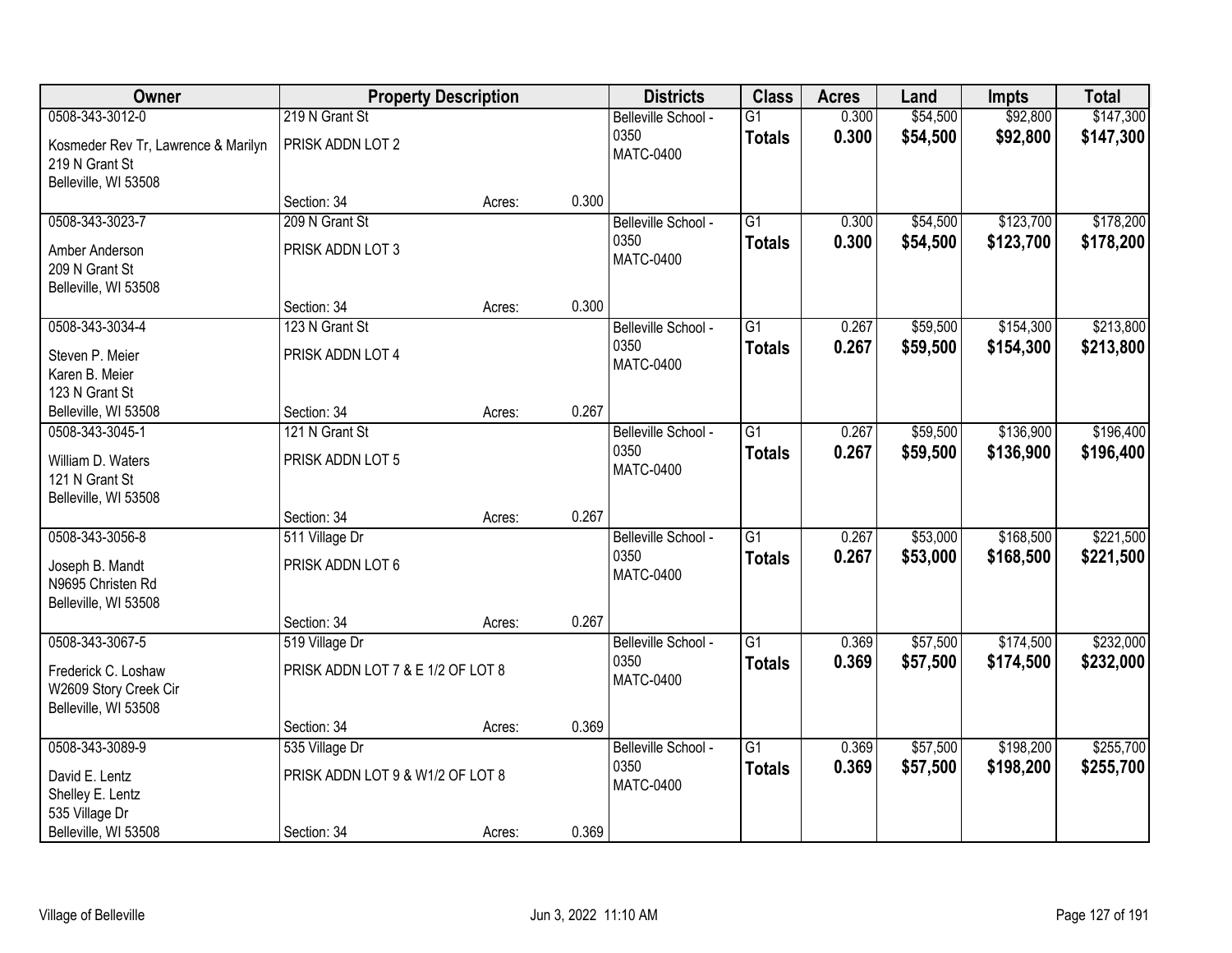| Owner                                                                          | <b>Property Description</b>                                                 |        |       | <b>Districts</b>                                | <b>Class</b>                     | <b>Acres</b>   | Land                 | <b>Impts</b>           | <b>Total</b>           |
|--------------------------------------------------------------------------------|-----------------------------------------------------------------------------|--------|-------|-------------------------------------------------|----------------------------------|----------------|----------------------|------------------------|------------------------|
| 0508-343-3100-3<br>Dohm Survivor's Tr<br>N9505 State Highway 92                | 607 Village Dr<br>PRISK ADDN LOT 10                                         |        |       | Belleville School -<br>0350<br><b>MATC-0400</b> | $\overline{G1}$<br><b>Totals</b> | 0.267<br>0.267 | \$53,000<br>\$53,000 | \$89,500<br>\$89,500   | \$142,500<br>\$142,500 |
| Belleville, WI 53508                                                           | Section: 34                                                                 | Acres: | 0.267 |                                                 |                                  |                |                      |                        |                        |
| 0508-343-3111-0<br>Flanagan Rev Living Tr, Robert H &<br>Beverly a             | 21 Harmon Ave<br>PRISK ADDN LOT 11                                          |        |       | Belleville School -<br>0350<br><b>MATC-0400</b> | $\overline{G1}$<br><b>Totals</b> | 0.267<br>0.267 | \$53,000<br>\$53,000 | \$168,500<br>\$168,500 | \$221,500<br>\$221,500 |
| 21 Harmon Ave<br>Belleville, WI 53508                                          | Section: 34                                                                 | Acres: | 0.267 |                                                 |                                  |                |                      |                        |                        |
| 0508-343-3122-7<br>Raymond J. Tushoski<br>Kristina A. Pearson<br>31 Harmon Ave | 31 Harmon Ave<br>PRISK ADDN LOT 12                                          |        |       | Belleville School -<br>0350<br><b>MATC-0400</b> | $\overline{G1}$<br><b>Totals</b> | 0.261<br>0.261 | \$59,500<br>\$59,500 | \$153,500<br>\$153,500 | \$213,000<br>\$213,000 |
| Belleville, WI 53508                                                           | Section: 34                                                                 | Acres: | 0.261 |                                                 |                                  |                |                      |                        |                        |
| 0508-343-3133-4<br>Doyle A. Le, Beverly<br>Daniel R. Doyle<br>30 Harmon Dr     | 20 Harmon Ave<br>PRISK ADDN LOT 13                                          |        |       | Belleville School -<br>0350<br><b>MATC-0400</b> | $\overline{G1}$<br><b>Totals</b> | 0.246<br>0.246 | \$52,500<br>\$52,500 | \$209,800<br>\$209,800 | \$262,300<br>\$262,300 |
| Belleville, WI 53508                                                           | Section: 34                                                                 | Acres: | 0.246 |                                                 |                                  |                |                      |                        |                        |
| 0508-343-3144-1<br>E L. Freitag<br>530 Prisk St<br>Belleville, WI 53508        | 530 Prisk St<br>PRISK ADDN LOT 14<br>Section: 34                            | Acres: | 0.246 | Belleville School -<br>0350<br><b>MATC-0400</b> | $\overline{G1}$<br><b>Totals</b> | 0.246<br>0.246 | \$52,500<br>\$52,500 | \$169,500<br>\$169,500 | \$222,000<br>\$222,000 |
| 0508-343-3155-8                                                                | 520 Prisk St                                                                |        |       | Belleville School -                             | $\overline{G1}$                  | 0.246          | \$52,500             | \$141,500              | \$194,000              |
| Becker Le, John Willard et al<br>520 Prisk St<br>Belleville, WI 53508          | PRISK ADDN LOT 15                                                           |        |       | 0350<br><b>MATC-0400</b>                        | <b>Totals</b>                    | 0.246          | \$52,500             | \$141,500              | \$194,000              |
|                                                                                | Section: 34                                                                 | Acres: | 0.246 |                                                 |                                  |                |                      |                        |                        |
| 0508-343-4001-1<br>Lounsbury Ducks, LLC<br>1211 17th Ave<br>Monroe, WI 53566   | 304 W Pearl St<br>MAAS ADDN BLOCK 1 E 65.25 FT OF LOTS 1 & 2<br>Section: 34 | Acres: | 0.243 | Belleville School -<br>0350<br><b>MATC-0400</b> | $\overline{G1}$<br><b>Totals</b> | 0.243<br>0.243 | \$52,000<br>\$52,000 | \$91,100<br>\$91,100   | \$143,100<br>\$143,100 |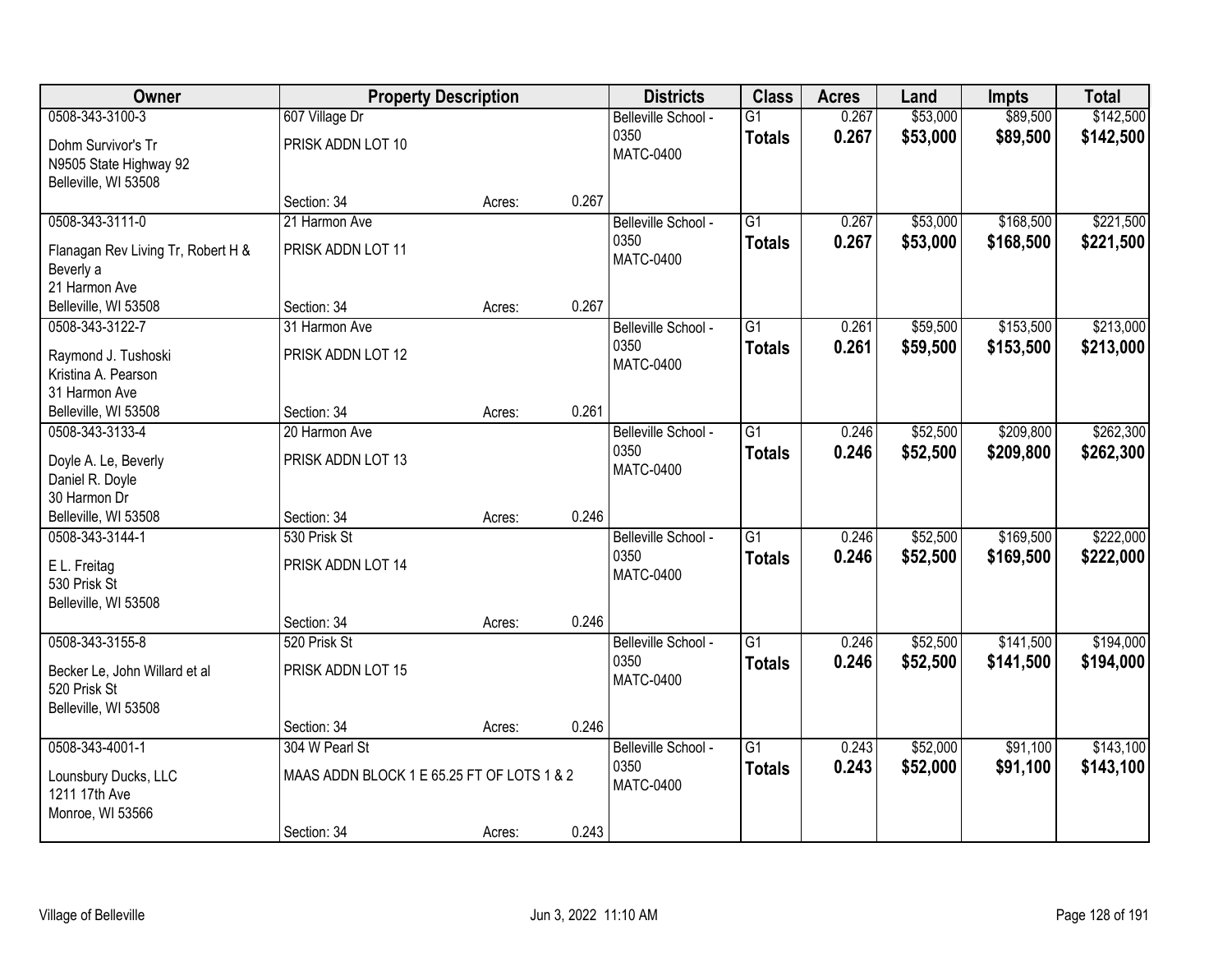| <b>Owner</b>                            |                                                           | <b>Property Description</b> |       | <b>Districts</b>         | <b>Class</b>    | <b>Acres</b> | Land     | <b>Impts</b> | <b>Total</b> |
|-----------------------------------------|-----------------------------------------------------------|-----------------------------|-------|--------------------------|-----------------|--------------|----------|--------------|--------------|
| 0508-343-4012-8                         | 312 W Pearl St                                            |                             |       | Belleville School -      | $\overline{G1}$ | 0.243        | \$52,000 | \$104,400    | \$156,400    |
| Linda L. Keifenheim<br>312 W Pearl St   | MAAS ADDN BLOCK 1 PRT LOTS 1 & 2 W 66.75 FT<br><b>THF</b> |                             |       | 0350<br><b>MATC-0400</b> | <b>Totals</b>   | 0.243        | \$52,000 | \$104,400    | \$156,400    |
| Belleville, WI 53508                    | Section: 34                                               | Acres:                      | 0.243 |                          |                 |              |          |              |              |
| 0508-343-4023-5                         | 320 W Pearl St                                            |                             |       | Belleville School -      | $\overline{G1}$ | 0.280        | \$53,500 | \$141,700    | \$195,200    |
|                                         |                                                           |                             |       | 0350                     | <b>Totals</b>   | 0.280        | \$53,500 | \$141,700    | \$195,200    |
| Jacob E. Esselstrom                     | MAAS ADDN BLOCK 1 LOT 3 & E 10 FT LOT 4                   |                             |       | <b>MATC-0400</b>         |                 |              |          |              |              |
| Kristin M. Esselstrom                   |                                                           |                             |       |                          |                 |              |          |              |              |
| 320 W Pearl St<br>Belleville, WI 53508  | Section: 34                                               | Acres:                      | 0.280 |                          |                 |              |          |              |              |
| 0508-343-4034-2                         | 106 Lincoln St                                            |                             |       | Belleville School -      | $\overline{G1}$ | 0.207        | \$50,500 | \$160,100    | \$210,600    |
|                                         |                                                           |                             |       | 0350                     | <b>Totals</b>   | 0.207        | \$50,500 | \$160,100    | \$210,600    |
| John G. Wilbourn                        | MAAS ADD BLOCK 1 LOT 4 EXC E 10 FT THF                    |                             |       | <b>MATC-0400</b>         |                 |              |          |              |              |
| Carmen L. Wilbourn                      |                                                           |                             |       |                          |                 |              |          |              |              |
| 106 Lincoln St                          |                                                           |                             | 0.207 |                          |                 |              |          |              |              |
| Belleville, WI 53508<br>0508-343-4041-3 | Section: 34<br>29 S Harrison St                           | Acres:                      |       | Belleville School -      | G1              | 0.200        | \$50,000 | \$108,800    | \$158,800    |
|                                         |                                                           |                             |       | 0350                     |                 | 0.200        | \$50,000 |              |              |
| Keyser Living Tr, Janice L              | MAAS ADDN BLOCK 2 LOT 1                                   |                             |       | <b>MATC-0400</b>         | <b>Totals</b>   |              |          | \$108,800    | \$158,800    |
| 432 Dallas St                           |                                                           |                             |       |                          |                 |              |          |              |              |
| Sauk City, WI 53583                     |                                                           |                             |       |                          |                 |              |          |              |              |
|                                         | Section: 34                                               | Acres:                      | 0.200 |                          |                 |              |          |              |              |
| 0508-343-4052-0                         | 21 S Harrison St                                          |                             |       | Belleville School -      | $\overline{G1}$ | 0.200        | \$50,000 | \$159,900    | \$209,900    |
| Joshua G. Westby                        | MAAS ADDN LOT 2 BLOCK 2                                   |                             |       | 0350<br><b>MATC-0400</b> | <b>Totals</b>   | 0.200        | \$50,000 | \$159,900    | \$209,900    |
| Allison M. Johnston                     |                                                           |                             |       |                          |                 |              |          |              |              |
| 21 S Harrison St                        |                                                           |                             |       |                          |                 |              |          |              |              |
| Belleville, WI 53508                    | Section: 34                                               | Acres:                      | 0.200 |                          |                 |              |          |              |              |
| 0508-343-4063-7                         | 13 S Harrison St                                          |                             |       | Belleville School -      | $\overline{G1}$ | 0.215        | \$51,000 | \$100,800    | \$151,800    |
| William R. Rolling                      | MAAS ADDN BLOCK 2 LOT 3 & S 5 FT LOT 4                    |                             |       | 0350                     | <b>Totals</b>   | 0.215        | \$51,000 | \$100,800    | \$151,800    |
| Molly E. Rolling                        |                                                           |                             |       | <b>MATC-0400</b>         |                 |              |          |              |              |
| 13 S Harrison St                        |                                                           |                             |       |                          |                 |              |          |              |              |
| Belleville, WI 53508                    | Section: 34                                               | Acres:                      | 0.215 |                          |                 |              |          |              |              |
| 0508-343-4075-1                         | 5 S Harrison St                                           |                             |       | Belleville School -      | $\overline{G1}$ | 0.169        | \$44,500 | \$131,900    | \$176,400    |
| Nicole M. Darga                         | MAAS ADDITION BLOCK 2 LOT 4 EXC S 5 FT & EXC V            |                             |       | 0350                     | <b>Totals</b>   | 0.169        | \$44,500 | \$131,900    | \$176,400    |
| Kelly A. Garrow                         | 10.30 FT DESCR AS BEG AT NE COR OF BLOCK 2 TH             |                             |       | <b>MATC-0400</b>         |                 |              |          |              |              |
| Horicon Ct S Harrison St                | S00DEG08'52"W ALG WLY R/W OF HARRISON ST                  |                             |       |                          |                 |              |          |              |              |
| Belleville, WI 53508                    | Section: 34                                               | Acres:                      | 0.169 |                          |                 |              |          |              |              |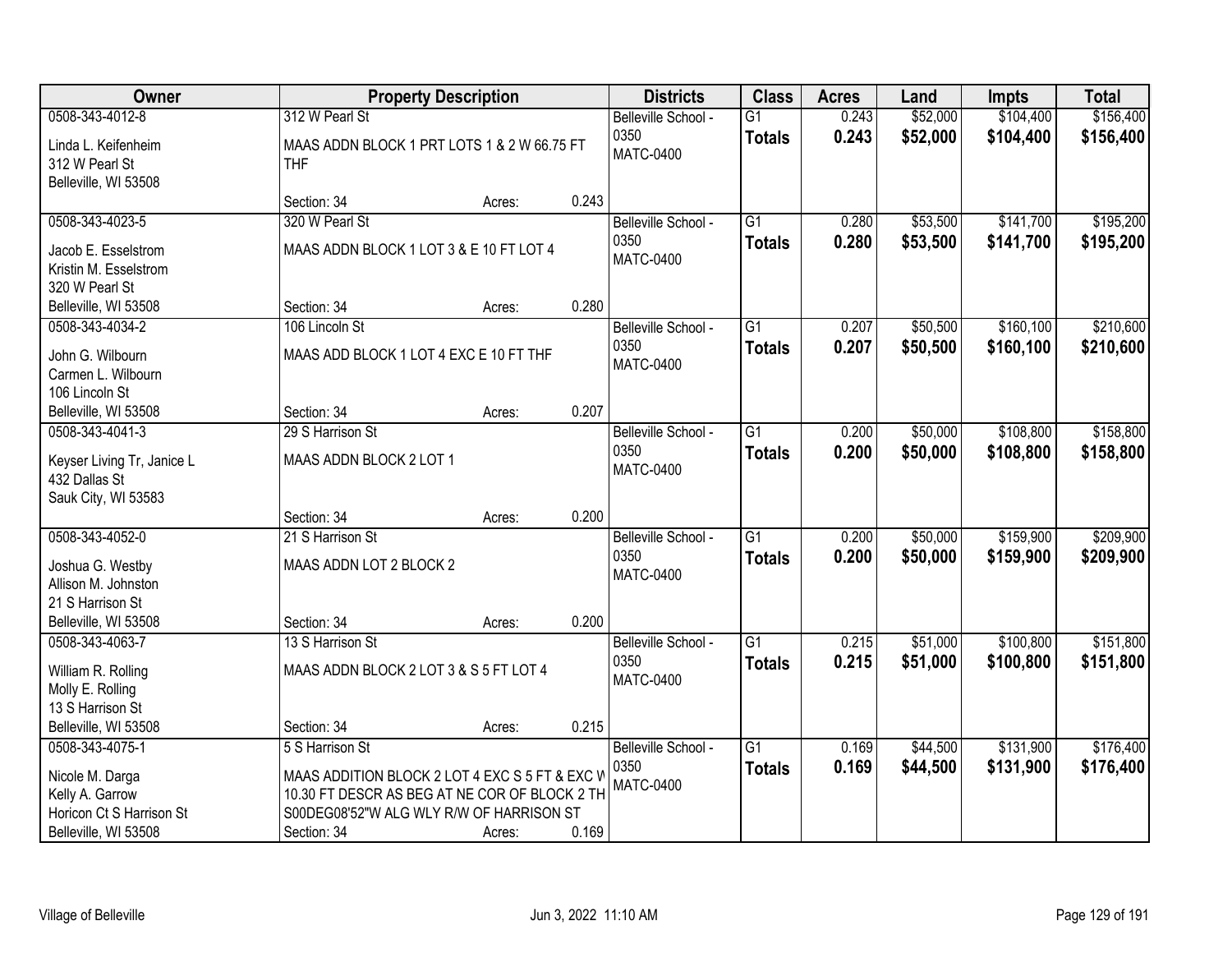| Owner                           | <b>Property Description</b>                   |        |       | <b>Districts</b>    | <b>Class</b>    | <b>Acres</b> | Land     | <b>Impts</b> | <b>Total</b> |
|---------------------------------|-----------------------------------------------|--------|-------|---------------------|-----------------|--------------|----------|--------------|--------------|
| 0508-343-4086-1                 | 320 W Main St                                 |        |       | Belleville School - | $\overline{G1}$ | 0.097        | \$32,000 | \$101,300    | \$133,300    |
| Clarke F. Hammer                | MAAS ADDITION BLOCK 2 PRT OF LOT 5 & W 10.30  |        |       | 0350                | <b>Totals</b>   | 0.097        | \$32,000 | \$101,300    | \$133,300    |
| Tanya J. Hammer                 | FT OF LOT 4 DESCR AS COM AT NE COR OF BLOCK   |        |       | <b>MATC-0400</b>    |                 |              |          |              |              |
| 788 Harvest Ln                  | 2 TH S89DEG29'58"W ALG SLY R/W OF MAIN ST     |        |       |                     |                 |              |          |              |              |
| Verona, WI 53593                | Section: 34                                   | Acres: | 0.097 |                     |                 |              |          |              |              |
| 0508-343-4106-5                 | 328 W Main St                                 |        |       | Belleville School - | $\overline{G1}$ | 0.315        | \$55,000 | \$167,000    | \$222,000    |
|                                 |                                               |        |       | 0350                | <b>Totals</b>   | 0.315        | \$55,000 | \$167,000    | \$222,000    |
| Vicki L. Meyer<br>328 W Main St | MAAS ADDN BLOCK 2 LOT 5 EXC E 53.5 FT OF N 69 |        |       | <b>MATC-0400</b>    |                 |              |          |              |              |
| Belleville, WI 53508            | FT & ALL OF LOT 6                             |        |       |                     |                 |              |          |              |              |
|                                 | Section: 34                                   | Acres: | 0.315 |                     |                 |              |          |              |              |
| 0508-343-4117-2                 | 327 W Pearl St                                |        |       | Belleville School - | G1              | 0.200        | \$50,000 | \$118,800    | \$168,800    |
|                                 |                                               |        |       | 0350                | <b>Totals</b>   | 0.200        | \$50,000 | \$118,800    | \$168,800    |
| Robert J. Olson                 | MAAS ADDN BLOCK 2 LOT 7                       |        |       | <b>MATC-0400</b>    |                 |              |          |              |              |
| W3230 Schaefer Rd               |                                               |        |       |                     |                 |              |          |              |              |
| Belleville, WI 53508            |                                               |        |       |                     |                 |              |          |              |              |
|                                 | Section: 34                                   | Acres: | 0.200 |                     |                 |              |          |              |              |
| 0508-343-4128-9                 | 319 W Pearl St                                |        |       | Belleville School - | G1              | 0.200        | \$50,000 | \$82,200     | \$132,200    |
| Marlene A. Lasure               | MAAS ADDN BLOCK 2 LOT 8                       |        |       | 0350                | <b>Totals</b>   | 0.200        | \$50,000 | \$82,200     | \$132,200    |
| 319 W Pearl St                  |                                               |        |       | <b>MATC-0400</b>    |                 |              |          |              |              |
| Belleville, WI 53508            |                                               |        |       |                     |                 |              |          |              |              |
|                                 | Section: 34                                   | Acres: | 0.200 |                     |                 |              |          |              |              |
| 0508-343-4141-2                 | 29 Lincoln St                                 |        |       | Belleville School - | $\overline{G1}$ | 0.255        | \$52,500 | \$152,900    | \$205,400    |
| Kurt L. Karls                   | MAAS ADDN BLOCK 3 LOT 1                       |        |       | 0350                | <b>Totals</b>   | 0.255        | \$52,500 | \$152,900    | \$205,400    |
| Danielle L. Baron               |                                               |        |       | <b>MATC-0400</b>    |                 |              |          |              |              |
| 29 Lincoln St                   |                                               |        |       |                     |                 |              |          |              |              |
| Belleville, WI 53508            | Section: 34                                   | Acres: | 0.255 |                     |                 |              |          |              |              |
| 0508-343-4152-9                 | 406 W Main St                                 |        |       | Belleville School - | $\overline{G1}$ | 0.253        | \$52,500 | \$133,900    | \$186,400    |
|                                 |                                               |        |       | 0350                | <b>Totals</b>   | 0.253        | \$52,500 | \$133,900    | \$186,400    |
| Marvin D. Pitney                | MAAS ADDN LOT 2 BLOCK 3                       |        |       | <b>MATC-0400</b>    |                 |              |          |              |              |
| Amy J. Pitney                   |                                               |        |       |                     |                 |              |          |              |              |
| 406 W Main St                   |                                               |        |       |                     |                 |              |          |              |              |
| Belleville, WI 53508            | Section: 34                                   | Acres: | 0.253 |                     |                 |              |          |              |              |
| 0508-343-4156-5                 | 406 W Pearl St                                |        |       | Belleville School - | $\overline{G1}$ | 0.317        | \$55,000 | \$128,800    | \$183,800    |
| Cameron Bryan                   | MAAS ADD BLOCK 4 LOT 1                        |        |       | 0350                | <b>Totals</b>   | 0.317        | \$55,000 | \$128,800    | \$183,800    |
| Beverly Bryan                   |                                               |        |       | <b>MATC-0400</b>    |                 |              |          |              |              |
| PO Box 443                      |                                               |        |       |                     |                 |              |          |              |              |
| Belleville, WI 53508            | Section: 34                                   | Acres: | 0.317 |                     |                 |              |          |              |              |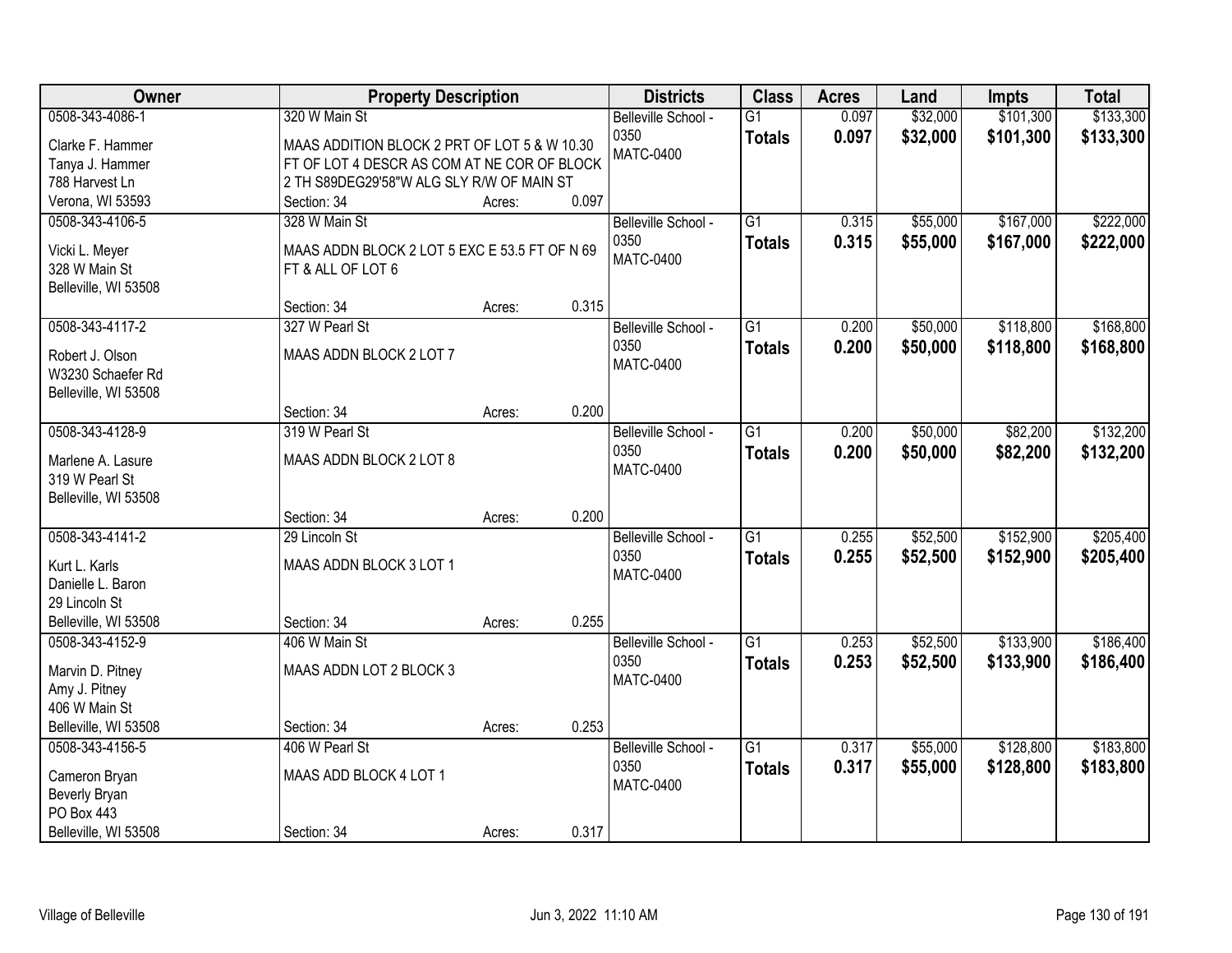| Owner                                                                                            |                                                                                           | <b>Property Description</b> |       | <b>Districts</b>                                | <b>Class</b>                     | <b>Acres</b>   | Land                 | <b>Impts</b>           | <b>Total</b>           |
|--------------------------------------------------------------------------------------------------|-------------------------------------------------------------------------------------------|-----------------------------|-------|-------------------------------------------------|----------------------------------|----------------|----------------------|------------------------|------------------------|
| 0508-343-4161-8<br>Tracy L. Funseth<br>359 Village Dr<br>Belleville, WI 53508                    | 129 S Harrison St<br>WHEELWRIGHT ADDN BLOCK 1 LOT 1 & LOT 2 EXC<br><b>W20FT</b>           |                             |       | Belleville School -<br>0350<br><b>MATC-0400</b> | $\overline{G1}$<br><b>Totals</b> | 0.260<br>0.260 | \$53,000<br>\$53,000 | \$77,600<br>\$77,600   | \$130,600<br>\$130,600 |
|                                                                                                  | Section: 34                                                                               | Acres:                      | 0.260 |                                                 |                                  |                |                      |                        |                        |
| 0508-343-4183-2<br>Charles A. Johnson<br>Shirley I. Johnson<br>319 W Church St                   | 319 W Church St<br>WHEELWRIGHT ADDN BLOCK 1 W 20 FT LOT 2 & ALL<br>OF LOT 3               |                             |       | Belleville School -<br>0350<br><b>MATC-0400</b> | $\overline{G1}$<br><b>Totals</b> | 0.201<br>0.201 | \$50,000<br>\$50,000 | \$64,000<br>\$64,000   | \$114,000<br>\$114,000 |
| Belleville, WI 53508                                                                             | Section: 34                                                                               | Acres:                      | 0.201 |                                                 |                                  |                |                      |                        |                        |
| 0508-343-4194-9<br>Carolyn J. Greene<br>329 W Church St<br>Belleville, WI 53508                  | 329 W Church St<br>WHEELWRIGHT ADDN BLOCK 1 LOT 4                                         |                             |       | Belleville School -<br>0350<br><b>MATC-0400</b> | G1<br><b>Totals</b>              | 0.154<br>0.154 | \$42,000<br>\$42,000 | \$147,900<br>\$147,900 | \$189,900<br>\$189,900 |
|                                                                                                  | Section: 34                                                                               | Acres:                      | 0.154 |                                                 |                                  |                |                      |                        |                        |
| 0508-343-4204-6<br>Sarah Uecker<br>411 W Church St<br>Belleville, WI 53508                       | Church St<br>WHEELWRIGHTS ADDN BLOCK 2 LOT 1                                              |                             |       | Belleville School -<br>0350<br><b>MATC-0400</b> | $\overline{G1}$<br><b>Totals</b> | 0.154<br>0.154 | \$42,000<br>\$42,000 | \$0<br>\$0             | \$42,000<br>\$42,000   |
|                                                                                                  | Section: 34                                                                               | Acres:                      | 0.000 |                                                 |                                  |                |                      |                        |                        |
| 0508-343-4214-4<br>Sarah Uecker<br>411 W Church St<br>Belleville, WI 53508                       | 411 W Church St<br>WHEELWRIGHTS ADDN BLOCK 2 LOT 2 & E 17.5 FT<br>OF LOT 3<br>Section: 34 | Acres:                      | 0.245 | Belleville School -<br>0350<br><b>MATC-0400</b> | $\overline{G1}$<br><b>Totals</b> | 0.245<br>0.245 | \$52,500<br>\$52,500 | \$136,000<br>\$136,000 | \$188,500<br>\$188,500 |
| 0508-343-4223-3                                                                                  | 421 W Church St                                                                           |                             |       | Belleville School -                             | $\overline{G1}$                  | 0.297          | \$54,500             | \$140,600              | \$195,100              |
| Gary J. Heinzman<br>Jean E. Heinzman<br>421 W Church St                                          | WHEELWRIGHT ADDN BLOCK 2 W 48.5 FT OF LOT 3<br>& E 49.5 FT OF LOT 4                       |                             |       | 0350<br><b>MATC-0400</b>                        | <b>Totals</b>                    | 0.297          | \$54,500             | \$140,600              | \$195,100              |
| Belleville, WI 53508                                                                             | Section: 34                                                                               | Acres:                      | 0.297 |                                                 |                                  |                |                      |                        |                        |
| 0508-343-4244-8<br>Daniel R. Kirtz<br>Jovanna K. Kirtz<br>128 S Grant St<br>Belleville, WI 53508 | 128 S Grant St<br>WHEELWRIGHT ADDN BLOCK 2 W 16.5 FT OF LOT 4<br>Section: 34              | Acres:                      | 0.050 | Belleville School -<br>0350<br><b>MATC-0400</b> | $\overline{G1}$<br><b>Totals</b> | 0.050<br>0.050 | \$2,000<br>\$2,000   | $\overline{50}$<br>\$0 | \$2,000<br>\$2,000     |
|                                                                                                  |                                                                                           |                             |       |                                                 |                                  |                |                      |                        |                        |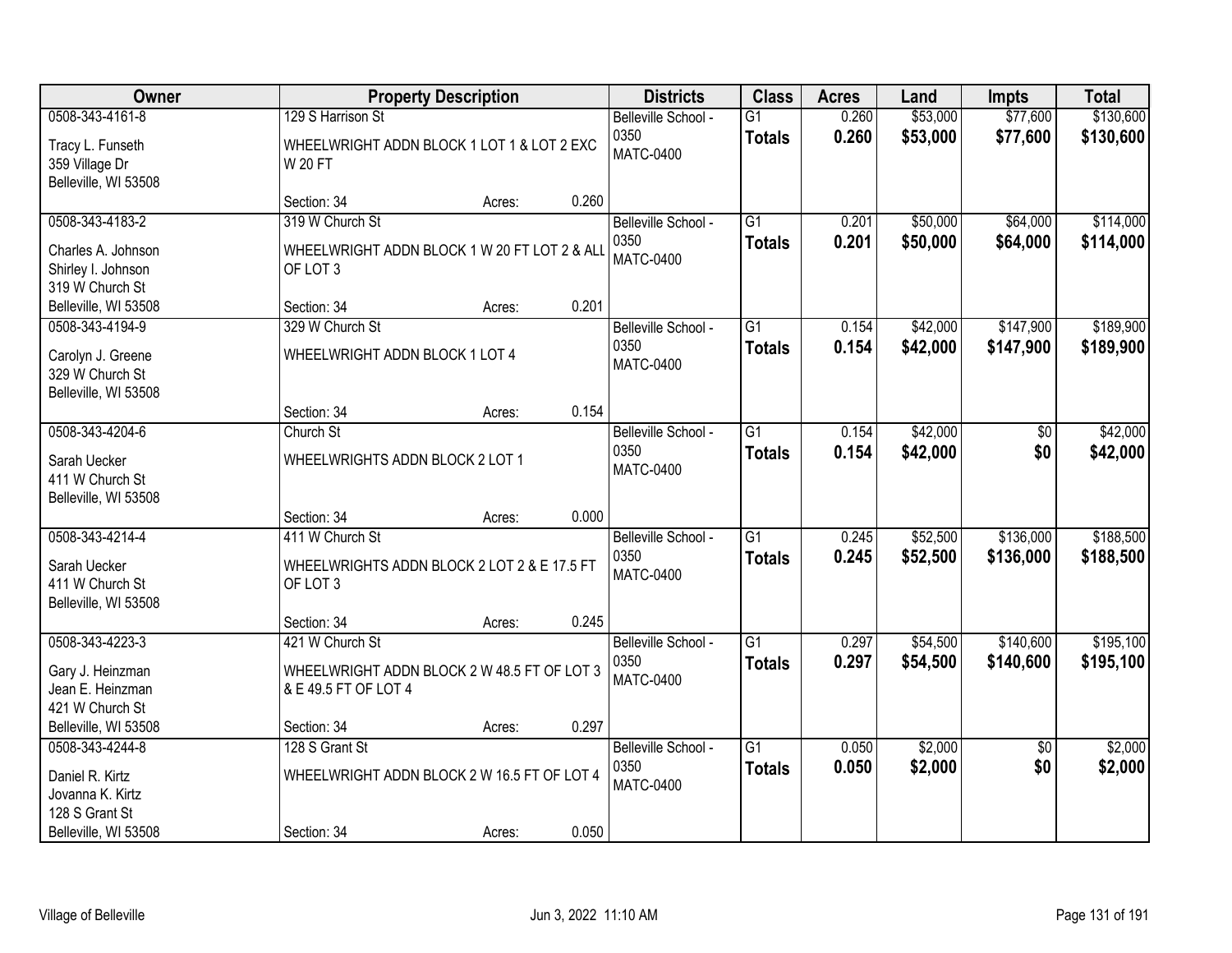| Owner                                |                                             | <b>Property Description</b> |       | <b>Districts</b>            | <b>Class</b>    | <b>Acres</b>   | Land     | Impts           | <b>Total</b> |
|--------------------------------------|---------------------------------------------|-----------------------------|-------|-----------------------------|-----------------|----------------|----------|-----------------|--------------|
| 0508-343-4261-7                      | 209 Lincoln St                              |                             |       | Belleville School -         | $\overline{G1}$ | 0.200          | \$50,000 | \$85,500        | \$135,500    |
| Sherri L. Scoville<br>209 Lincoln St | WHEELWRIGHT ADDN BLOCK 5 LOT 1              |                             |       | 0350<br><b>MATC-0400</b>    | <b>Totals</b>   | 0.200          | \$50,000 | \$85,500        | \$135,500    |
| Belleville, WI 53508                 |                                             |                             |       |                             |                 |                |          |                 |              |
|                                      | Section: 34                                 | Acres:                      | 0.200 |                             |                 |                |          |                 |              |
| 0508-343-4272-4                      | 422 W Church St                             |                             |       | Belleville School -         | $\overline{G1}$ | 0.200          | \$50,000 | \$117,700       | \$167,700    |
| Ross M. Weeden                       | WHEELWRIGHT ADDN BLOCK 5 LOT 2              |                             |       | 0350                        | <b>Totals</b>   | 0.200          | \$50,000 | \$117,700       | \$167,700    |
| 422 W Church St                      |                                             |                             |       | MATC-0400                   |                 |                |          |                 |              |
| Belleville, WI 53508                 |                                             |                             |       |                             |                 |                |          |                 |              |
|                                      | Section: 34                                 | Acres:                      | 0.200 |                             |                 |                |          |                 |              |
| 0508-343-4283-1                      | 424 W Church St                             |                             |       | Belleville School -         | $\overline{G1}$ | 0.200          | \$50,000 | \$146,000       | \$196,000    |
| Adam J. Cartwright                   | WHEELWRIGHT ADDN BLOCK 5 LOT 3              |                             |       | 0350                        | <b>Totals</b>   | 0.200          | \$50,000 | \$146,000       | \$196,000    |
| Katie H. Cartwright                  |                                             |                             |       | <b>MATC-0400</b>            |                 |                |          |                 |              |
| 424 W Church St                      |                                             |                             |       |                             |                 |                |          |                 |              |
| Belleville, WI 53508                 | Section: 34                                 | Acres:                      | 0.200 |                             |                 |                |          |                 |              |
| 0508-343-4294-8                      | Church St                                   |                             |       | Belleville School -         | $\overline{G1}$ | 0.200          | \$15,000 | $\overline{50}$ | \$15,000     |
|                                      |                                             |                             |       | 0350                        | <b>Totals</b>   | 0.200          | \$15,000 | \$0             | \$15,000     |
| Mark A. Polega<br>Emilie A. Schada   | WHEELWRIGHT ADDN BLOCK 5 LOT 4              |                             |       | <b>MATC-0400</b>            |                 |                |          |                 |              |
| 206 S Grant St                       |                                             |                             |       |                             |                 |                |          |                 |              |
| Belleville, WI 53508                 | Section: 34                                 | Acres:                      | 0.200 |                             |                 |                |          |                 |              |
| 0508-343-4305-4                      | 228 S Grant St                              |                             |       | Belleville School -         | $\overline{G1}$ | 0.200          | \$50,000 | \$127,100       | \$177,100    |
|                                      |                                             |                             |       | 0350                        | <b>Totals</b>   | 0.200          | \$50,000 | \$127,100       | \$177,100    |
| Leon G. Holpin                       | WHEELWRIGHTS 2ND ADD N1/2 LOTS 5 AND 6      |                             |       | <b>MATC-0400</b>            |                 |                |          |                 |              |
| 228 S Grant St                       | <b>BLOCK5</b>                               |                             |       |                             |                 |                |          |                 |              |
| Belleville, WI 53508                 | Section: 34                                 | Acres:                      | 0.200 |                             |                 |                |          |                 |              |
| 0508-343-4316-1                      | 451 W School St                             |                             |       | Belleville School -         | $\overline{G1}$ | 0.200          | \$50,000 | \$167,000       | \$217,000    |
|                                      |                                             |                             |       | 0350                        | <b>Totals</b>   | 0.200          | \$50,000 | \$167,000       | \$217,000    |
| Michael E. Farber                    | WHEELWRIGHTS 2ND ADDN BLOCK 5 S1/2 LOTS 5 & |                             |       | <b>MATC-0400</b>            |                 |                |          |                 |              |
| Carla A. Enloe                       | 6                                           |                             |       |                             |                 |                |          |                 |              |
| 451 W School St                      |                                             |                             |       |                             |                 |                |          |                 |              |
| Belleville, WI 53508                 | Section: 34                                 | Acres:                      | 0.200 |                             |                 |                |          |                 | \$203,000    |
| 0508-343-4324-1                      | 421 W School St                             |                             |       | Belleville School -<br>0350 | $\overline{G1}$ | 0.200<br>0.200 | \$50,000 | \$153,000       |              |
| Roger E. Tordoff                     | WHEELWRIGHTS 2ND ADDN LOT 7 BLOCK 5         |                             |       | <b>MATC-0400</b>            | <b>Totals</b>   |                | \$50,000 | \$153,000       | \$203,000    |
| Sandra K. Tordoff                    |                                             |                             |       |                             |                 |                |          |                 |              |
| 1426 Sayles Trl                      |                                             |                             |       |                             |                 |                |          |                 |              |
| Belleville, WI 53508-9785            | Section: 34                                 | Acres:                      | 0.200 |                             |                 |                |          |                 |              |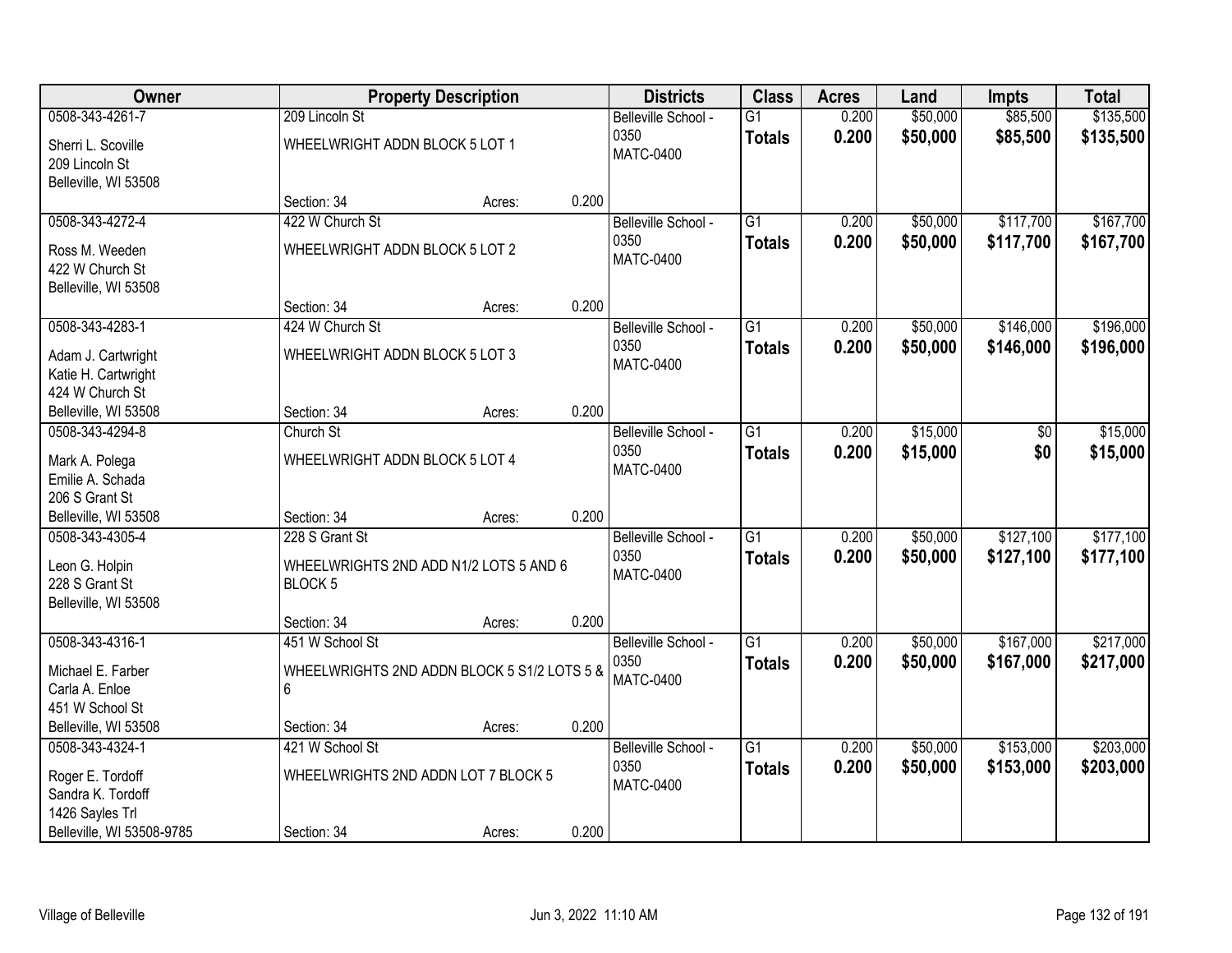| Owner                                   |                                            | <b>Property Description</b> |       | <b>Districts</b>    | <b>Class</b>    | <b>Acres</b> | Land     | <b>Impts</b> | <b>Total</b> |
|-----------------------------------------|--------------------------------------------|-----------------------------|-------|---------------------|-----------------|--------------|----------|--------------|--------------|
| 0508-343-4332-1                         | 229 Lincoln St                             |                             |       | Belleville School - | $\overline{G1}$ | 0.200        | \$50,000 | \$114,500    | \$164,500    |
| Jennifer A. Whitford                    | WHEELWRIGHTS 2ND ADDN LOT 8 BLOCK 5        |                             |       | 0350                | <b>Totals</b>   | 0.200        | \$50,000 | \$114,500    | \$164,500    |
| 229 Lincoln St                          |                                            |                             |       | <b>MATC-0400</b>    |                 |              |          |              |              |
| Belleville, WI 53508                    |                                            |                             |       |                     |                 |              |          |              |              |
|                                         | Section: 34                                | Acres:                      | 0.200 |                     |                 |              |          |              |              |
| 0508-343-4341-0                         | 205 S Harrison St                          |                             |       | Belleville School - | $\overline{G1}$ | 0.200        | \$50,000 | \$87,700     | \$137,700    |
| James L. Schneider                      | WHEELWRIGHT ADDN BLOCK 6 N1/2 LOTS 1 & 2   |                             |       | 0350                | <b>Totals</b>   | 0.200        | \$50,000 | \$87,700     | \$137,700    |
| PO Box 364                              |                                            |                             |       | <b>MATC-0400</b>    |                 |              |          |              |              |
| Belleville, WI 53508                    |                                            |                             |       |                     |                 |              |          |              |              |
|                                         | Section: 34                                | Acres:                      | 0.200 |                     |                 |              |          |              |              |
| 0508-343-4352-7                         | 215 S Harrison St                          |                             |       | Belleville School - | G1              | 0.200        | \$50,000 | \$10,300     | \$60,300     |
|                                         | WHEELWRIGHT ADDN BLOCK 6 S1/2 LOTS 1 & TOG |                             |       | 0350                | <b>Totals</b>   | 0.200        | \$50,000 | \$10,300     | \$60,300     |
| Rodney J. Clark<br>Heidi J. Clark       | W/JT DRIVEWAY ESMT IN DOC #3285362 & DOC   |                             |       | <b>MATC-0400</b>    |                 |              |          |              |              |
| 235 S Harrison St                       | #3302858                                   |                             |       |                     |                 |              |          |              |              |
| Belleville, WI 53508                    | Section: 34                                | Acres:                      | 0.200 |                     |                 |              |          |              |              |
| 0508-343-4363-4                         | 320 W Church St                            |                             |       | Belleville School - | G1              | 0.200        | \$50,000 | \$9,300      | \$59,300     |
|                                         |                                            |                             |       | 0350                | <b>Totals</b>   | 0.200        | \$50,000 | \$9,300      | \$59,300     |
| Isabelle R. O'Brien<br>320 W Church St  | WHEELWRIGHT ADDN BLOCK 6 LOT 3             |                             |       | <b>MATC-0400</b>    |                 |              |          |              |              |
| Belleville, WI 53508                    |                                            |                             |       |                     |                 |              |          |              |              |
|                                         | Section: 34                                | Acres:                      | 0.200 |                     |                 |              |          |              |              |
| 0508-343-4374-1                         | 330 W Church St                            |                             |       | Belleville School - | $\overline{G1}$ | 0.200        | \$50,000 | \$147,900    | \$197,900    |
|                                         |                                            |                             |       | 0350                | <b>Totals</b>   | 0.200        | \$50,000 | \$147,900    | \$197,900    |
| Pierick Rev Tr, Edward J & Laurel L     | WHEELWRIGHT ADDN BLOCK 6 LOT 4             |                             |       | <b>MATC-0400</b>    |                 |              |          |              |              |
| 330 W Church St<br>Belleville, WI 53508 |                                            |                             |       |                     |                 |              |          |              |              |
|                                         | Section: 34                                | Acres:                      | 0.200 |                     |                 |              |          |              |              |
| 0508-343-4385-8                         | 230 Lincoln St                             |                             |       | Belleville School - | $\overline{G1}$ | 0.200        | \$50,000 | \$147,000    | \$197,000    |
|                                         |                                            |                             |       | 0350                | <b>Totals</b>   | 0.200        | \$50,000 | \$147,000    | \$197,000    |
| Ethan Dempsey                           | WHEELWRIGHTS 2ND ADDN LOT 5 BLOCK 6        |                             |       | <b>MATC-0400</b>    |                 |              |          |              |              |
| Jessica Dempsey                         |                                            |                             |       |                     |                 |              |          |              |              |
| 230 Lincoln St<br>Belleville, WI 53508  | Section: 34                                |                             | 0.200 |                     |                 |              |          |              |              |
| 0508-343-4396-5                         | 321 W School St                            | Acres:                      |       | Belleville School - | $\overline{G1}$ | 0.300        | \$54,500 | \$183,800    | \$238,300    |
|                                         |                                            |                             |       | 0350                | <b>Totals</b>   | 0.300        | \$54,500 | \$183,800    | \$238,300    |
| Justin Straub                           | WHEELWRIGHTS 2ND ADDN LOT 6 & W1/2 LOT 7   |                             |       | <b>MATC-0400</b>    |                 |              |          |              |              |
| <b>Christine Straub</b>                 | BLOCK 6 SUBJ TO JT DRIVEWAY ESMT IN DOC    |                             |       |                     |                 |              |          |              |              |
| 321 W School Rd                         | #3285362 & DOC #3302858                    |                             |       |                     |                 |              |          |              |              |
| Belleville, WI 53508                    | Section: 34                                | Acres:                      | 0.300 |                     |                 |              |          |              |              |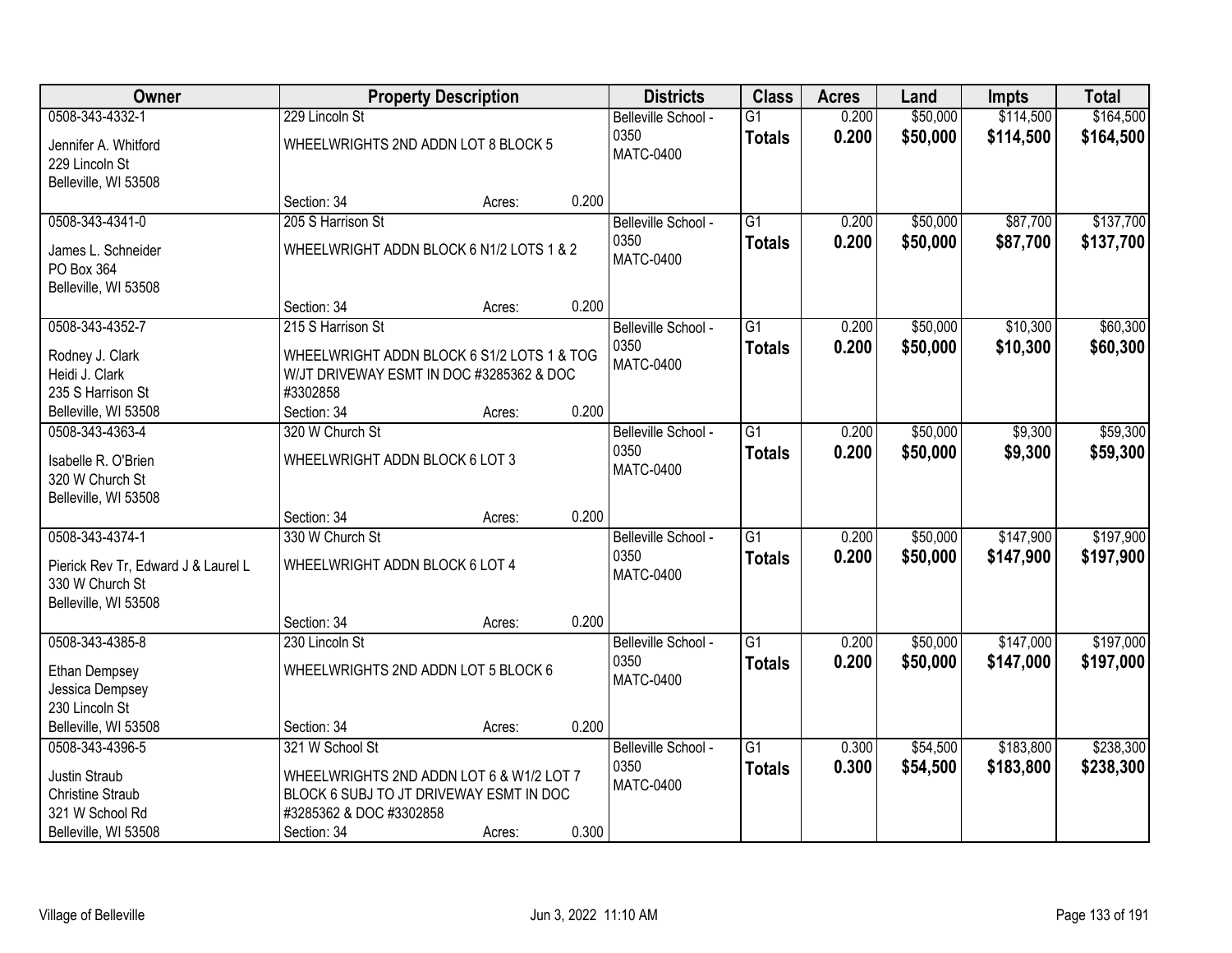| Owner                                 |                                              | <b>Property Description</b> |       | <b>Districts</b>    | <b>Class</b>    | <b>Acres</b> | Land     | <b>Impts</b> | <b>Total</b> |
|---------------------------------------|----------------------------------------------|-----------------------------|-------|---------------------|-----------------|--------------|----------|--------------|--------------|
| 0508-343-4418-8                       | 235 S Harrison St                            |                             |       | Belleville School - | $\overline{G1}$ | 0.300        | \$54,500 | \$182,700    | \$237,200    |
| Rodney J. Clark                       | WHEELWRIGHTS 2ND ADD E1/2 LOT 7 & ALL OF LOT |                             |       | 0350                | <b>Totals</b>   | 0.300        | \$54,500 | \$182,700    | \$237,200    |
| Heidi J. Clark                        | 8 BLOCK 6 SUBJ TO JT DRIVEWAY ESMT IN DOC    |                             |       | <b>MATC-0400</b>    |                 |              |          |              |              |
| 235 S Harrison St                     | #3285362 & DOC #3302858                      |                             |       |                     |                 |              |          |              |              |
| Belleville, WI 53508                  | Section: 34                                  | Acres:                      | 0.300 |                     |                 |              |          |              |              |
| 0508-343-4431-1                       | 305 S Harrison St                            |                             |       | Belleville School - | $\overline{G1}$ | 0.192        | \$48,500 | \$165,600    | \$214,100    |
|                                       |                                              |                             |       | 0350                | <b>Totals</b>   | 0.192        | \$48,500 | \$165,600    | \$214,100    |
| Jeffrey M. Nass                       | WHEELWRIGHTS 2ND ADDN LOTS 1 & 2 BLOCK 7     |                             |       | <b>MATC-0400</b>    |                 |              |          |              |              |
| Jill M. Taglienti                     |                                              |                             |       |                     |                 |              |          |              |              |
| 305 S Harrison St                     |                                              |                             |       |                     |                 |              |          |              |              |
| Belleville, WI 53508                  | Section: 34                                  | Acres:                      | 0.192 |                     |                 |              |          |              |              |
| 0508-343-4453-5                       | 320 W School St                              |                             |       | Belleville School - | $\overline{G1}$ | 0.096        | \$32,000 | \$43,000     | \$75,000     |
| <b>Scott Davis</b>                    | WHEELWRIGHTS 2ND ADD LOT 3 BLOCK 7           |                             |       | 0350                | <b>Totals</b>   | 0.096        | \$32,000 | \$43,000     | \$75,000     |
| Melissa K. Salisbury                  |                                              |                             |       | <b>MATC-0400</b>    |                 |              |          |              |              |
| 320 W School St                       |                                              |                             |       |                     |                 |              |          |              |              |
| Belleville, WI 53508                  | Section: 34                                  | Acres:                      | 0.096 |                     |                 |              |          |              |              |
| 0508-343-4464-2                       | 326 W School St                              |                             |       | Belleville School - | $\overline{G1}$ | 0.096        | \$32,000 | \$82,500     | \$114,500    |
|                                       | WHEELWRIGHTS 2ND ADDN LOT 4 BLOCK 7          |                             |       | 0350                | <b>Totals</b>   | 0.096        | \$32,000 | \$82,500     | \$114,500    |
| Douglas M. Kotlan<br>Laurie B. Kotlan |                                              |                             |       | <b>MATC-0400</b>    |                 |              |          |              |              |
| 326 W School St                       |                                              |                             |       |                     |                 |              |          |              |              |
| Belleville, WI 53508                  | Section: 34                                  | Acres:                      | 0.096 |                     |                 |              |          |              |              |
| 0508-343-4481-1                       | 410 W School St                              |                             |       | Belleville School - | $\overline{G1}$ | 0.096        | \$32,000 | \$174,000    | \$206,000    |
|                                       |                                              |                             |       | 0350                |                 | 0.096        |          | \$174,000    |              |
| Chanse E. Kaczmarski                  | WHEELWRIGHTS 2ND ADDN LOT 1 BLOCK 8          |                             |       | <b>MATC-0400</b>    | <b>Totals</b>   |              | \$32,000 |              | \$206,000    |
| Shari L. Kaczmarski                   |                                              |                             |       |                     |                 |              |          |              |              |
| 410 School St                         |                                              |                             |       |                     |                 |              |          |              |              |
| Belleville, WI 53508                  | Section: 34                                  | Acres:                      | 0.096 |                     |                 |              |          |              |              |
| 0508-343-4492-8                       | 420 W School St                              |                             |       | Belleville School - | $\overline{G1}$ | 0.288        | \$54,000 | \$56,300     | \$110,300    |
| Gary L. Yaun                          | WHEELWRIGHTS 2ND ADD LOTS 2, 3 & 4 BLOCK 8   |                             |       | 0350                | <b>Totals</b>   | 0.288        | \$54,000 | \$56,300     | \$110,300    |
| Nancy J. Yaun                         |                                              |                             |       | <b>MATC-0400</b>    |                 |              |          |              |              |
| 420 W School St                       |                                              |                             |       |                     |                 |              |          |              |              |
| Belleville, WI 53508                  | Section: 34                                  | Acres:                      | 0.288 |                     |                 |              |          |              |              |
| 0508-343-4511-4                       | 229 S Grant St                               |                             |       | Belleville School - | $\overline{G1}$ | 0.230        | \$55,500 | \$162,800    | \$218,300    |
|                                       |                                              |                             |       | 0350                | <b>Totals</b>   | 0.230        | \$55,500 | \$162,800    | \$218,300    |
| Andree Rev Living Tr, Kathy A         | <b>COTHAMS ADDITION LOT 1</b>                |                             |       | <b>MATC-0400</b>    |                 |              |          |              |              |
| 513 County Highway Pq                 |                                              |                             |       |                     |                 |              |          |              |              |
| Cambridge, WI 53523                   |                                              |                             |       |                     |                 |              |          |              |              |
|                                       | Section: 34                                  | Acres:                      | 0.230 |                     |                 |              |          |              |              |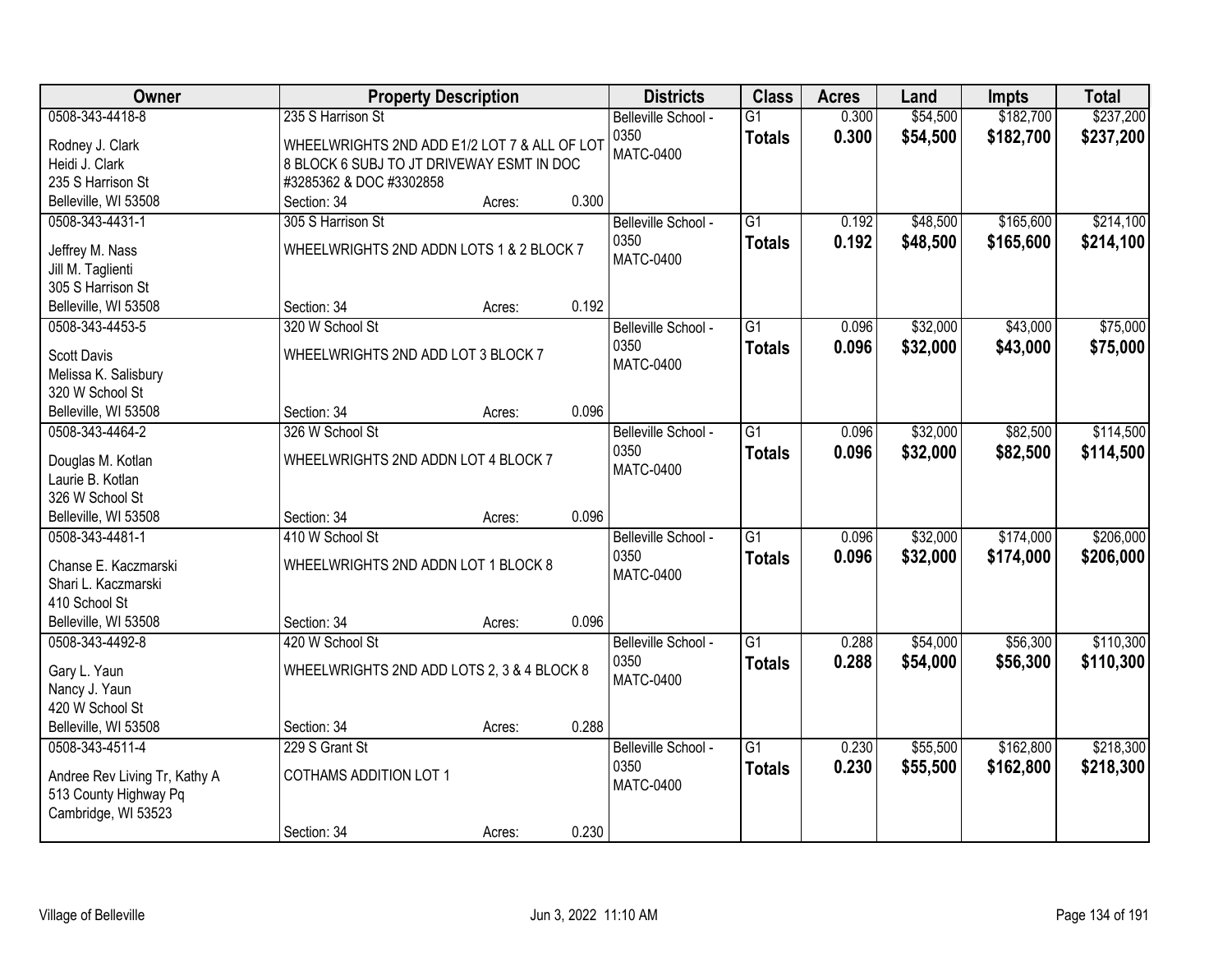| Owner                                   |                                          | <b>Property Description</b> |       | <b>Districts</b>            | <b>Class</b>    | <b>Acres</b> | Land     | <b>Impts</b> | <b>Total</b> |
|-----------------------------------------|------------------------------------------|-----------------------------|-------|-----------------------------|-----------------|--------------|----------|--------------|--------------|
| 0508-343-4522-1                         | 517 W School St                          |                             |       | Belleville School -         | $\overline{G1}$ | 0.349        | \$56,500 | \$120,000    | \$176,500    |
| Sharon Fellows                          | COTHAMS ADDN LOT 2 & E1/2 LOT 3          |                             |       | 0350<br><b>MATC-0400</b>    | <b>Totals</b>   | 0.349        | \$56,500 | \$120,000    | \$176,500    |
| 517 W School St                         |                                          |                             |       |                             |                 |              |          |              |              |
| Belleville, WI 53508                    | Section: 34                              | Acres:                      | 0.349 |                             |                 |              |          |              |              |
| 0508-343-4544-5                         | 531 W School St                          |                             |       | Belleville School -         | $\overline{G1}$ | 0.350        | \$56,500 | \$109,500    | \$166,000    |
|                                         |                                          |                             |       | 0350                        | <b>Totals</b>   | 0.350        | \$56,500 | \$109,500    | \$166,000    |
| Michael A. Doyle                        | COTHAMS ADDN W1/2 OF LOT 3 & ALL LOT 4   |                             |       | <b>MATC-0400</b>            |                 |              |          |              |              |
| Judy J. Doyle                           |                                          |                             |       |                             |                 |              |          |              |              |
| 531 W School St                         |                                          |                             | 0.350 |                             |                 |              |          |              |              |
| Belleville, WI 53508<br>0508-343-4555-2 | Section: 34<br>537 W School St           | Acres:                      |       |                             | $\overline{G1}$ | 0.454        | \$60,500 | \$149,600    | \$210,100    |
|                                         |                                          |                             |       | Belleville School -<br>0350 |                 |              |          |              |              |
| Riley M. Miller                         | COTHAMS ADDN LOTS 5 AND 6                |                             |       | <b>MATC-0400</b>            | <b>Totals</b>   | 0.454        | \$60,500 | \$149,600    | \$210,100    |
| 537 W School St                         |                                          |                             |       |                             |                 |              |          |              |              |
| Belleville, WI 53508                    |                                          |                             |       |                             |                 |              |          |              |              |
|                                         | Section: 34                              | Acres:                      | 0.454 |                             |                 |              |          |              |              |
| 0508-343-4577-6                         | 549 W School St                          |                             |       | Belleville School -         | $\overline{G1}$ | 0.346        | \$56,500 | \$214,000    | \$270,500    |
| Andrew Hellpap                          | COTHAMS ADDN LOT 7                       |                             |       | 0350<br><b>MATC-0400</b>    | <b>Totals</b>   | 0.346        | \$56,500 | \$214,000    | \$270,500    |
| Gale Hellpap                            |                                          |                             |       |                             |                 |              |          |              |              |
| 549 W School St                         |                                          |                             |       |                             |                 |              |          |              |              |
| Belleville, WI 53508                    | Section: 34                              | Acres:                      | 0.346 |                             |                 |              |          |              |              |
| 0508-343-4588-3                         | 550 W School St                          |                             |       | Belleville School -         | $\overline{G1}$ | 0.221        | \$51,000 | \$137,000    | \$188,000    |
| Clinton C. Olsen                        | <b>COTHAMS ADDN LOT 8</b>                |                             |       | 0350                        | <b>Totals</b>   | 0.221        | \$51,000 | \$137,000    | \$188,000    |
| Sheila M. Olsen                         |                                          |                             |       | <b>MATC-0400</b>            |                 |              |          |              |              |
| 550 W School Rd                         |                                          |                             |       |                             |                 |              |          |              |              |
| Belleville, WI 53508                    | Section: 34                              | Acres:                      | 0.221 |                             |                 |              |          |              |              |
| 0508-343-4599-0                         | 548 W School St                          |                             |       | Belleville School -         | $\overline{G1}$ | 0.309        | \$55,000 | \$139,000    | \$194,000    |
| Marc G. Morrick                         | COTHAMS ADDN LOT 9 W1/2 LOT 10           |                             |       | 0350                        | <b>Totals</b>   | 0.309        | \$55,000 | \$139,000    | \$194,000    |
| Lorri J. Morrick                        |                                          |                             |       | <b>MATC-0400</b>            |                 |              |          |              |              |
| 548 W School St                         |                                          |                             |       |                             |                 |              |          |              |              |
| Belleville, WI 53508                    | Section: 34                              | Acres:                      | 0.309 |                             |                 |              |          |              |              |
| 0508-343-4621-1                         | 532 W School St                          |                             |       | Belleville School -         | $\overline{G1}$ | 0.228        | \$51,500 | \$134,500    | \$186,000    |
| Joshua Russow                           | COTHAMS ADDN E1/2 LOT 10 & ALL OF LOT 11 |                             |       | 0350                        | <b>Totals</b>   | 0.228        | \$51,500 | \$134,500    | \$186,000    |
| Sandra Russow                           |                                          |                             |       | <b>MATC-0400</b>            |                 |              |          |              |              |
| 523 W School St                         |                                          |                             |       |                             |                 |              |          |              |              |
| Belleville, WI 53508                    | Section: 34                              | Acres:                      | 0.228 |                             |                 |              |          |              |              |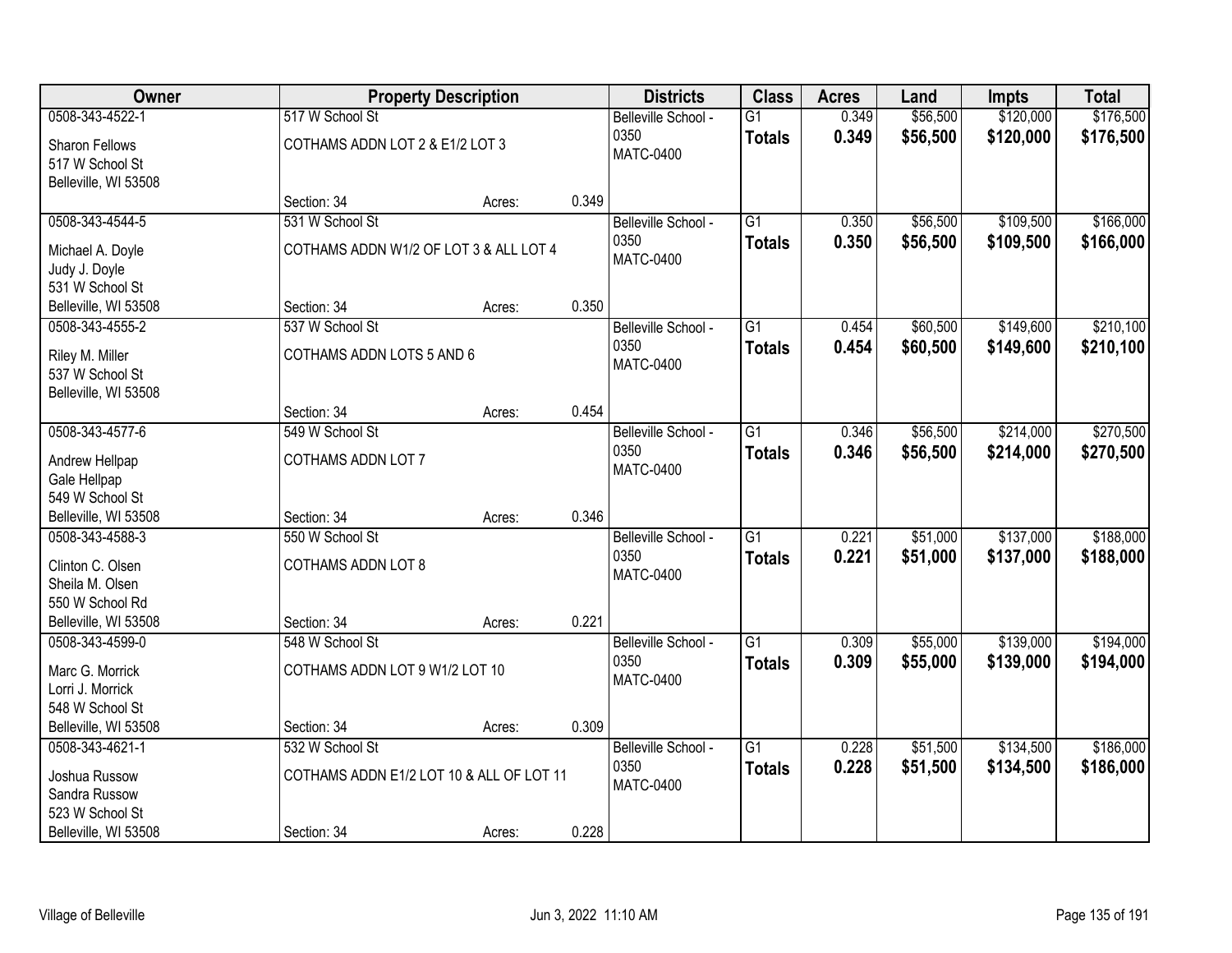| Owner                             |                                                                  | <b>Property Description</b> |       | <b>Districts</b>            | <b>Class</b>    | <b>Acres</b>   | Land     | Impts     | <b>Total</b> |
|-----------------------------------|------------------------------------------------------------------|-----------------------------|-------|-----------------------------|-----------------|----------------|----------|-----------|--------------|
| 0508-343-4632-8                   | 516 W School St                                                  |                             |       | Belleville School -         | $\overline{G1}$ | 0.222          | \$51,000 | \$132,500 | \$183,500    |
| Jonathon Steinbrecher             | COTHAMS ADDN LOT 12 & W1/2 LOT 13                                |                             |       | 0350                        | <b>Totals</b>   | 0.222          | \$51,000 | \$132,500 | \$183,500    |
| Katlyn Steinbrecher               |                                                                  |                             |       | MATC-0400                   |                 |                |          |           |              |
| 516 W School St                   |                                                                  |                             |       |                             |                 |                |          |           |              |
| Belleville, WI 53508              | Section: 34                                                      | Acres:                      | 0.222 |                             |                 |                |          |           |              |
| 0508-343-4654-2                   | 500 W School St                                                  |                             |       | Belleville School -         | $\overline{G1}$ | 0.217          | \$51,000 | \$125,000 | \$176,000    |
| Ann L. Denure                     | COTHAMS ADDN E1/2 LOT 13 & ALL OF LOT 14                         |                             |       | 0350                        | <b>Totals</b>   | 0.217          | \$51,000 | \$125,000 | \$176,000    |
| 500 W School St                   |                                                                  |                             |       | <b>MATC-0400</b>            |                 |                |          |           |              |
| Belleville, WI 53508              |                                                                  |                             |       |                             |                 |                |          |           |              |
|                                   | Section: 34                                                      | Acres:                      | 0.217 |                             |                 |                |          |           |              |
| 0508-343-4671-1                   | 128 S Grant St                                                   |                             |       | Belleville School -         | $\overline{G1}$ | 0.154          | \$42,000 | \$124,500 | \$166,500    |
| Daniel R. Kirtz                   | SUNSET HEIGHTS ADDN LOT 1                                        |                             |       | 0350                        | <b>Totals</b>   | 0.154          | \$42,000 | \$124,500 | \$166,500    |
| Jovanna K. Kirtz                  |                                                                  |                             |       | <b>MATC-0400</b>            |                 |                |          |           |              |
| 128 S Grant St                    |                                                                  |                             |       |                             |                 |                |          |           |              |
| Belleville, WI 53508              | Section: 34                                                      | Acres:                      | 0.154 |                             |                 |                |          |           |              |
| 0508-343-4682-8                   | 507 W Church St                                                  |                             |       | Belleville School -         | $\overline{G1}$ | 0.503          | \$62,500 | \$190,000 | \$252,500    |
|                                   |                                                                  |                             |       | 0350                        | <b>Totals</b>   | 0.503          | \$62,500 | \$190,000 | \$252,500    |
| Patrick J. Burke                  | SUNSET HEIGHTS ADDN ALL OF LOTS 2 & 3 & E1/2<br>LOT <sub>4</sub> |                             |       | <b>MATC-0400</b>            |                 |                |          |           |              |
| Julie M. Hamm<br>306 E Verona Ave |                                                                  |                             |       |                             |                 |                |          |           |              |
| Verona, WI 53593                  | Section: 34                                                      | Acres:                      | 0.503 |                             |                 |                |          |           |              |
| 0508-343-4716-1                   | 523 W Church St                                                  |                             |       | Belleville School -         | $\overline{G1}$ | 0.217          | \$51,000 | \$210,000 | \$261,000    |
|                                   |                                                                  |                             |       | 0350                        | <b>Totals</b>   | 0.217          | \$51,000 | \$210,000 | \$261,000    |
| Michelle Baxa                     | SUNSET HEIGHTS ADDN W1/2 LOT 4 & ALL LOT 5                       |                             |       | <b>MATC-0400</b>            |                 |                |          |           |              |
| 523 W Church St                   | EXC DOC #4525502                                                 |                             |       |                             |                 |                |          |           |              |
| Belleville, WI 53508              | Section: 34                                                      | Acres:                      | 0.217 |                             |                 |                |          |           |              |
| 0508-343-4720-1                   | 533 W Church St                                                  |                             |       | Belleville School -         | $\overline{G1}$ | 0.296          | \$54,500 | \$164,100 | \$218,600    |
|                                   |                                                                  |                             |       | 0350                        | <b>Totals</b>   | 0.296          | \$54,500 | \$164,100 | \$218,600    |
| Deanna Mabis                      | SUNSET HEIGHTS ADDN ALL LOT 6 & PRT LOT 5                        |                             |       | <b>MATC-0400</b>            |                 |                |          |           |              |
| 533 W Church St                   | DESC AS COM SW COR LOT 6 TH ALG W LN THF                         |                             |       |                             |                 |                |          |           |              |
| Belleville, WI 53508              | N0DEG08'03"W 136.04 FT TO N LN SUNSET HEIGHTS                    |                             |       |                             |                 |                |          |           |              |
|                                   | Section: 34                                                      | Acres:                      | 0.296 |                             |                 |                |          |           |              |
| 0508-343-4737-2                   | 553 W Church St                                                  |                             |       | Belleville School -<br>0350 | $\overline{G1}$ | 0.409<br>0.409 | \$59,000 | \$132,100 | \$191,100    |
| Thomas P. O'Connor                | SUNSET HEIGHTS ADDN LOTS 7 & 8                                   |                             |       | <b>MATC-0400</b>            | <b>Totals</b>   |                | \$59,000 | \$132,100 | \$191,100    |
| Cheri L. O'Connor                 |                                                                  |                             |       |                             |                 |                |          |           |              |
| 553 W Church St                   |                                                                  |                             |       |                             |                 |                |          |           |              |
| Belleville, WI 53508              | Section: 34                                                      | Acres:                      | 0.409 |                             |                 |                |          |           |              |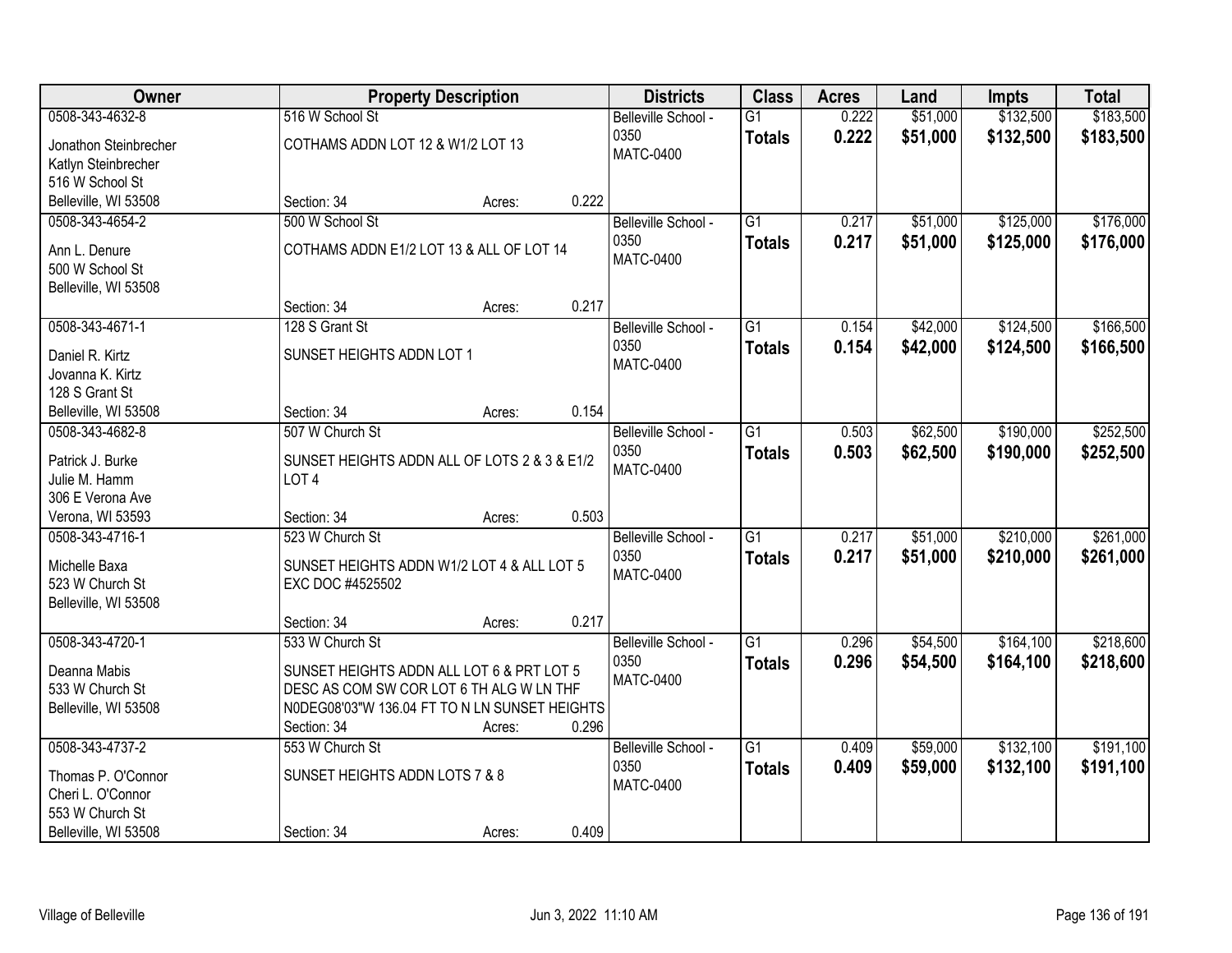| Owner                                                           |                                                                | <b>Property Description</b> |       | <b>Districts</b>            | <b>Class</b>                     | <b>Acres</b>   | Land                 | <b>Impts</b>           | <b>Total</b>           |
|-----------------------------------------------------------------|----------------------------------------------------------------|-----------------------------|-------|-----------------------------|----------------------------------|----------------|----------------------|------------------------|------------------------|
| 0508-343-4759-6                                                 | 567 W Church St                                                |                             |       | Belleville School -         | $\overline{G1}$                  | 0.354          | \$56,500             | \$113,500              | \$170,000              |
| James P. Duppler<br>567 W Church St<br>Belleville, WI 53508     | SUNSET HEIGHTS ADDN LOTS 9 & 10                                |                             |       | 0350<br><b>MATC-0400</b>    | <b>Totals</b>                    | 0.354          | \$56,500             | \$113,500              | \$170,000              |
|                                                                 | Section: 34                                                    | Acres:                      | 0.354 |                             |                                  |                |                      |                        |                        |
| 0508-343-4781-8<br>Bradley D. Plumer                            | 566 W Church St<br>SUNSET HEIGHTS ADDN LOT 11 & W 51 FT OF LOT |                             |       | Belleville School -<br>0350 | $\overline{G1}$<br><b>Totals</b> | 0.305<br>0.305 | \$54,500<br>\$54,500 | \$124,100<br>\$124,100 | \$178,600<br>\$178,600 |
| 566 W Church St<br>Belleville, WI 53508                         | 12                                                             |                             |       | <b>MATC-0400</b>            |                                  |                |                      |                        |                        |
|                                                                 | Section: 34                                                    | Acres:                      | 0.305 |                             |                                  |                |                      |                        |                        |
| 0508-343-4803-1                                                 | 554 W Church St                                                |                             |       | Belleville School -         | G1                               | 0.236          | \$52,000             | \$153,000              | \$205,000              |
| Luke R. Mattison<br>554 W Church St<br>Belleville, WI 53508     | SUNSET HEIGHTS ADDN LOT 13 & E 12 FT OF LOT<br>12              |                             |       | 0350<br><b>MATC-0400</b>    | <b>Totals</b>                    | 0.236          | \$52,000             | \$153,000              | \$205,000              |
|                                                                 | Section: 34                                                    | Acres:                      | 0.236 |                             |                                  |                |                      |                        |                        |
| 0508-343-4814-8                                                 | 546 W Church St                                                |                             |       | Belleville School -         | G1                               | 0.200          | \$50,000             | \$133,200              | \$183,200              |
| Johannes H. Veeneman<br>Michelle L. Veeneman<br>546 W Church St | SUNSET HEIGHTS ADDN LOT 14                                     |                             |       | 0350<br><b>MATC-0400</b>    | <b>Totals</b>                    | 0.200          | \$50,000             | \$133,200              | \$183,200              |
| Belleville, WI 53508                                            | Section: 34                                                    | Acres:                      | 0.200 |                             |                                  |                |                      |                        |                        |
| 0508-343-4825-5                                                 | 532 W Church St                                                |                             |       | Belleville School -<br>0350 | $\overline{G1}$<br><b>Totals</b> | 0.400<br>0.400 | \$58,500<br>\$58,500 | \$128,600<br>\$128,600 | \$187,100<br>\$187,100 |
| Luann E. Potratz<br>532 W Church St<br>Belleville, WI 53508     | SUNSET HEIGHTS ADDN LOTS 15 & 16                               |                             |       | <b>MATC-0400</b>            |                                  |                |                      |                        |                        |
|                                                                 | Section: 34                                                    | Acres:                      | 0.400 |                             |                                  |                |                      |                        |                        |
| 0508-343-4847-9                                                 | 520 W Church St                                                |                             |       | Belleville School -         | $\overline{G1}$                  | 0.300          | \$54,500             | \$118,900              | \$173,400              |
| Garrett Skinner<br>Rachel Rak<br>520 W Church St                | SUNSET HEIGHTS ADDN LOT 17 & W 33 FT OF LOT<br>18              |                             |       | 0350<br><b>MATC-0400</b>    | <b>Totals</b>                    | 0.300          | \$54,500             | \$118,900              | \$173,400              |
| Belleville, WI 53508                                            | Section: 34                                                    | Acres:                      | 0.300 |                             |                                  |                |                      |                        |                        |
| 0508-343-4869-3                                                 | 205 S Grant St                                                 |                             |       | Belleville School -         | $\overline{G1}$                  | 0.300          | \$54,500             | \$124,500              | \$179,000              |
| Cameron W. Graves<br>Kimberly D. Graves<br>205 S Grant St       | SUNSET HEIGHTS ADDN LOT 19 & E 33 FT OF LOT<br>18              |                             |       | 0350<br><b>MATC-0400</b>    | <b>Totals</b>                    | 0.300          | \$54,500             | \$124,500              | \$179,000              |
| Belleville, WI 53508                                            | Section: 34                                                    | Acres:                      | 0.300 |                             |                                  |                |                      |                        |                        |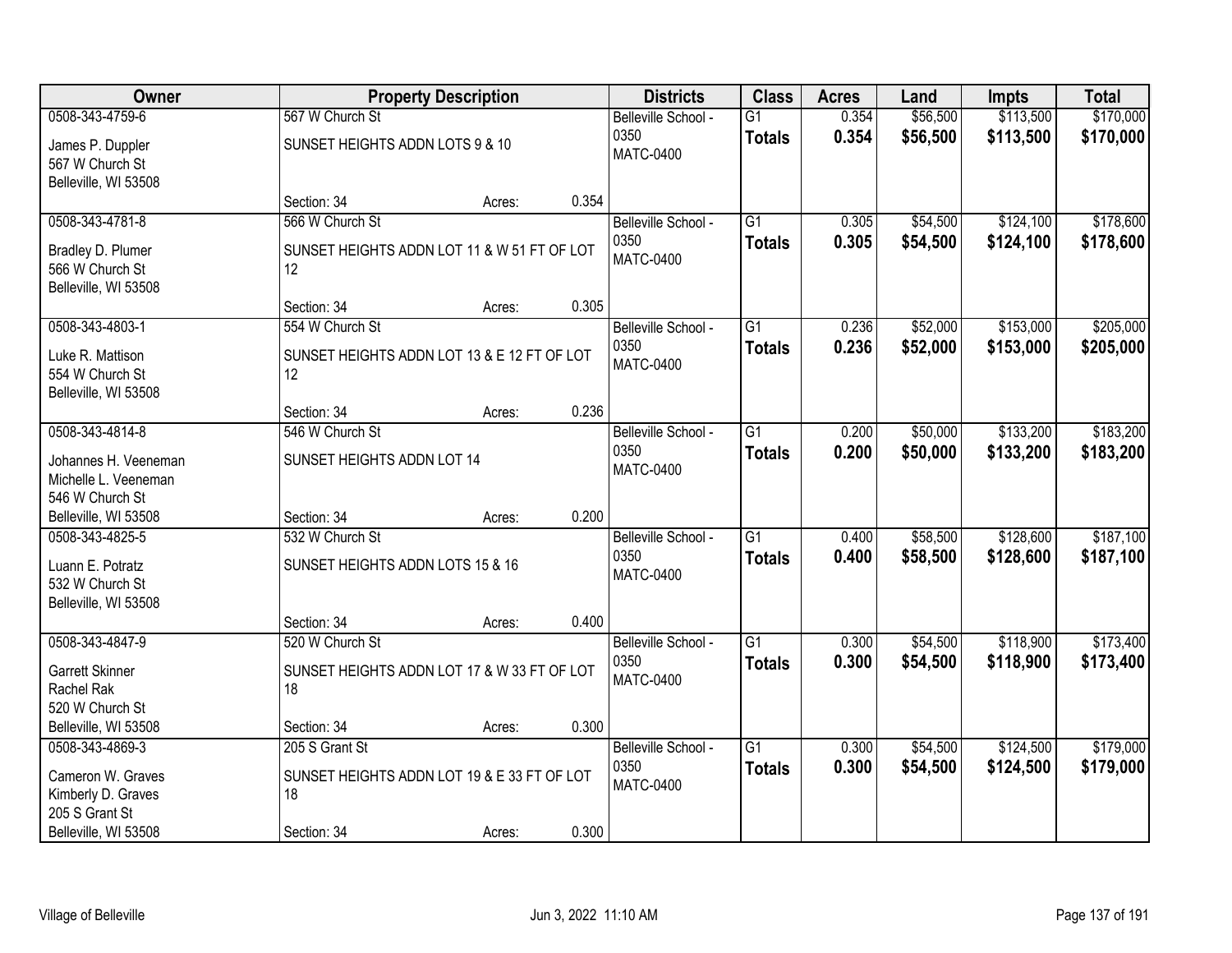| Owner                           |                                               | <b>Property Description</b>                     | <b>Districts</b>    | <b>Class</b>           | <b>Acres</b> | Land     | <b>Impts</b>    | <b>Total</b>    |
|---------------------------------|-----------------------------------------------|-------------------------------------------------|---------------------|------------------------|--------------|----------|-----------------|-----------------|
| 0508-343-4880-8                 | 206 S Grant St                                |                                                 | Belleville School - | $\overline{G1}$        | 0.153        | \$42,000 | \$199,000       | \$241,000       |
| Mark A. Polega                  | SUNSET HEIGHTS ADDN LOT 20                    |                                                 | 0350                | <b>Totals</b>          | 0.153        | \$42,000 | \$199,000       | \$241,000       |
| Emilie A. Schada                |                                               |                                                 | MATC-0400           |                        |              |          |                 |                 |
| 206 S Grant St                  |                                               |                                                 |                     |                        |              |          |                 |                 |
| Belleville, WI 53508            | Section: 34                                   | 0.153<br>Acres:                                 |                     |                        |              |          |                 |                 |
| 0508-343-6001-7                 | 34 E School St                                |                                                 | Belleville School - | $\overline{G1}$        | 0.196        | \$49,500 | \$123,700       | \$173,200       |
| Hassan Edmond                   |                                               | ORIGINAL PLAT BLOCK 3 LOT 1 & E 64.25 FT OF LOT | 0350                | <b>Totals</b>          | 0.196        | \$49,500 | \$123,700       | \$173,200       |
| <b>Tiffany Prescott</b>         | $\overline{2}$                                |                                                 | <b>MATC-0400</b>    |                        |              |          |                 |                 |
| 34 E School St                  |                                               |                                                 |                     |                        |              |          |                 |                 |
| Bellevill, WI 53508             | Section: 34                                   | 0.196<br>Acres:                                 |                     |                        |              |          |                 |                 |
| 0508-343-6013-3                 | 18 E School St                                |                                                 | Belleville School - | G1                     | 0.150        | \$41,500 | \$109,200       | \$150,700       |
|                                 |                                               |                                                 | 0350                | <b>Totals</b>          | 0.150        | \$41,500 | \$109,200       | \$150,700       |
| Ronald C. Pattinson             |                                               | ORIGINAL PLAT BLOCK 3 W 10 FT LOT 2, ALL OF LOT | MATC-0400           |                        |              |          |                 |                 |
| Connie J. Pattinson             | 3 & E 21.75 FT OF LOT 4                       |                                                 |                     |                        |              |          |                 |                 |
| 18 E School St                  |                                               |                                                 |                     |                        |              |          |                 |                 |
| Belleville, WI 53508            | Section: 34                                   | 0.150<br>Acres:                                 |                     |                        |              |          |                 |                 |
| 0508-343-6024-0                 | 304 S Vine St                                 |                                                 | Belleville School - | G1                     | 0.074        | \$28,000 | \$96,500        | \$124,500       |
| Christopher J. Doyle            | ORIGINAL PLAT BLOCK 3 W 52.5 FT OF LOT 4      |                                                 | 0350                | <b>Totals</b>          | 0.074        | \$28,000 | \$96,500        | \$124,500       |
| 304 S Vine St                   |                                               |                                                 | <b>MATC-0400</b>    |                        |              |          |                 |                 |
| Belleville, WI 53508            |                                               |                                                 |                     |                        |              |          |                 |                 |
|                                 | Section: 34                                   | 0.074<br>Acres:                                 |                     |                        |              |          |                 |                 |
| 0508-343-6031-1                 | 4 W School St                                 |                                                 | Belleville School - | $\overline{G1}$        | 0.064        | \$25,000 | \$108,500       | \$133,500       |
| Susan L. Reis                   |                                               | ORIGINAL PLAT BLOCK 4 PRT LOT 1 BEG NE COR      | 0350                | <b>Totals</b>          | 0.064        | \$25,000 | \$108,500       | \$133,500       |
| 4 W School St                   |                                               | SD LOT TH W 45 FT TH S 145 FT TO RR E R/W LN TH | TID 5 - 3605        |                        |              |          |                 |                 |
| Belleville, WI 53508            |                                               | NELY ALG SD R/W LN PARA TO & 100 FT PERP DIST   | <b>MATC-0400</b>    |                        |              |          |                 |                 |
|                                 | Section: 34                                   | 0.064<br>Acres:                                 |                     |                        |              |          |                 |                 |
| 0508-343-6043-1                 | 10 W School St                                |                                                 | Belleville School - | $\overline{G2}$        | 0.038        | \$10,000 | $\overline{60}$ | \$10,000        |
|                                 | LOT 1 CSM 15403 CS110/238&239-5/20/2020 F/K/A |                                                 | 0350                | <b>Totals</b>          | 0.038        | \$10,000 | \$0             | \$10,000        |
| Jamie F. Auman<br>Jody L. Auman | PRT BLOCK C GILLETT'S ADDN TO BELLEVILLE      |                                                 | TID 5 - 3605        |                        |              |          |                 |                 |
| 232 S Harrison St               | DESCR AS SEC 34-5-8 PRT SE1/4SW1/4 (0.038     |                                                 | <b>MATC-0400</b>    |                        |              |          |                 |                 |
| Belleville, WI 53508            | Section: 34                                   | 0.038<br>Acres:                                 |                     |                        |              |          |                 |                 |
| 0508-343-6052-1                 | School St                                     |                                                 | Belleville School - | $\overline{\text{X2}}$ | 0.099        | \$0      | $\overline{30}$ | $\overline{50}$ |
|                                 |                                               |                                                 | 0350                | <b>Totals</b>          | 0.099        | \$0      | \$0             | \$0             |
| WI Dot                          |                                               | ORIG PLAT BLOCK 4 PRT LOTS 1, 2, 3 & 4 FMR RR   | TID 5 - 3605        |                        |              |          |                 |                 |
| 2101 Wright St                  | R/W                                           |                                                 | <b>MATC-0400</b>    |                        |              |          |                 |                 |
| Madison, WI 53704               |                                               |                                                 |                     |                        |              |          |                 |                 |
|                                 | Section: 34                                   | 0.000<br>Acres:                                 |                     |                        |              |          |                 |                 |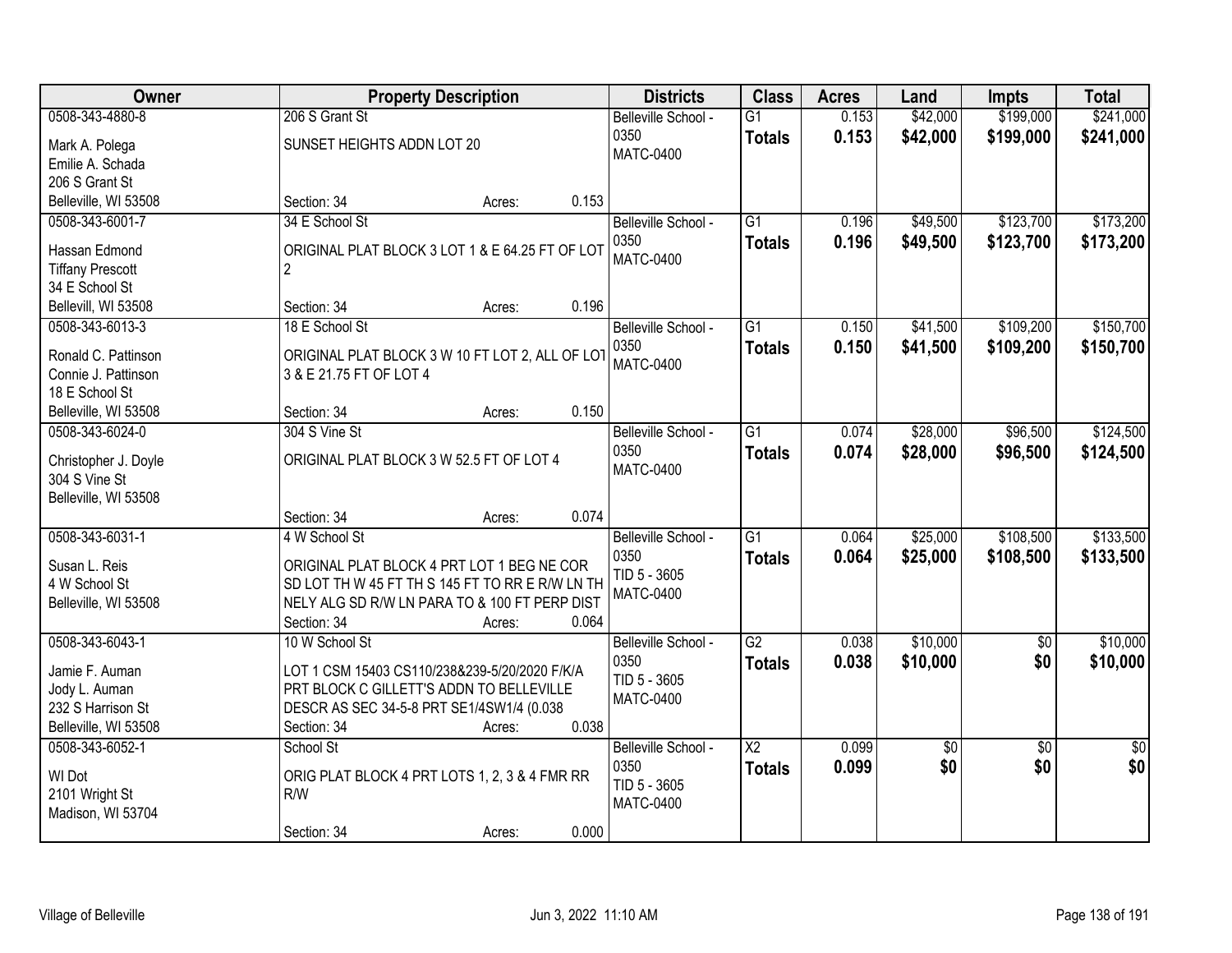| Owner                  |                                                 | <b>Property Description</b> |       | <b>Districts</b>         | <b>Class</b>    | <b>Acres</b> | Land     | <b>Impts</b> | <b>Total</b> |
|------------------------|-------------------------------------------------|-----------------------------|-------|--------------------------|-----------------|--------------|----------|--------------|--------------|
| 0508-343-6063-3        | 24 W School St                                  |                             |       | Belleville School -      | $\overline{G2}$ | 0.187        | \$29,000 | \$29,200     | \$58,200     |
| Don L. Funseth         | ORIGINAL PLAT BLOCK 4 LOTS 3 & 4 & THAT PRT     |                             |       | 0350                     | <b>Totals</b>   | 0.187        | \$29,000 | \$29,200     | \$58,200     |
| Renee M. Funseth       | LOT 2 WHICH LIES PARA WITH & 25 FT WLY FR C/L   |                             |       | TID 5 - 3605             |                 |              |          |              |              |
| 18 Jackson Ct          | OF RR                                           |                             |       | <b>MATC-0400</b>         |                 |              |          |              |              |
| Belleville, WI 53508   | Section: 34                                     | Acres:                      | 0.187 |                          |                 |              |          |              |              |
| 0508-343-6071-3        | 106 W School St                                 |                             |       | Belleville School -      | $\overline{G1}$ | 0.280        | \$53,500 | \$136,500    | \$190,000    |
|                        |                                                 |                             |       | 0350                     | <b>Totals</b>   | 0.280        | \$53,500 | \$136,500    | \$190,000    |
| James A. Ehlert        | ORIGINAL PLAT LOT 1 LOT 2 LOT 3 BLOCK 5         |                             |       | <b>MATC-0400</b>         |                 |              |          |              |              |
| Erica S. Ehlert        |                                                 |                             |       |                          |                 |              |          |              |              |
| 106 W School St        |                                                 |                             |       |                          |                 |              |          |              |              |
| Belleville, WI 53508   | Section: 34                                     | Acres:                      | 0.280 |                          |                 |              |          |              |              |
| 0508-343-6084-8        | School St                                       |                             |       | Belleville School -      | X4              | 0.093        | \$0      | \$0          | \$0          |
| Belleville, Village of | ORIGINAL PLAT BLOCK 5 LOT 4 VOL 397 P 226       |                             |       | 0350<br><b>MATC-0400</b> | <b>Totals</b>   | 0.093        | \$0      | \$0          | \$0          |
| 24 W Main St           | <b>DEEDS</b>                                    |                             |       |                          |                 |              |          |              |              |
| Belleville, WI 53508   |                                                 |                             |       |                          |                 |              |          |              |              |
|                        | Section: 34                                     | Acres:                      | 0.093 |                          |                 |              |          |              |              |
| 0508-343-6101-6        | 33 E School St                                  |                             |       | Belleville School -      | G1              | 0.225        | \$51,500 | \$133,000    | \$184,500    |
| Kenneth Bauman         | ORIGINAL PLAT BLOCK 8 LOT 1                     |                             |       | 0350                     | <b>Totals</b>   | 0.225        | \$51,500 | \$133,000    | \$184,500    |
| Gail Bauman            |                                                 |                             |       | <b>MATC-0400</b>         |                 |              |          |              |              |
| 33 E School St         |                                                 |                             |       |                          |                 |              |          |              |              |
| Belleville, WI 53508   | Section: 34                                     | Acres:                      | 0.225 |                          |                 |              |          |              |              |
| 0508-343-6112-3        | 23 E School St                                  |                             |       | Belleville School -      | $\overline{G1}$ | 0.450        | \$60,500 | \$215,200    | \$275,700    |
|                        |                                                 |                             |       | 0350                     | <b>Totals</b>   | 0.450        | \$60,500 | \$215,200    | \$275,700    |
| Richard J. Pastore     | ORIGINAL PLAT BLOCK 8 LOTS 2 & 3                |                             |       | <b>MATC-0400</b>         |                 |              |          |              |              |
| Katherine Pastore      |                                                 |                             |       |                          |                 |              |          |              |              |
| 23 E School St         |                                                 |                             |       |                          |                 |              |          |              |              |
| Belleville, WI 53508   | Section: 34                                     | Acres:                      | 0.450 |                          |                 |              |          |              |              |
| 0508-343-6134-7        | 14 E Church St                                  |                             |       | Belleville School -      | $\overline{G2}$ | 0.562        | \$29,500 | \$33,500     | \$63,000     |
| Francois Oil Co Inc    | ORIGINAL PLAT BLOCK 8, LOT 4, LOT 7 & PRT LOT 8 |                             |       | 0350<br>TID 5 - 3605     | <b>Totals</b>   | 0.562        | \$29,500 | \$33,500     | \$63,000     |
| 128 W Main St          | LYG SE OF LN BEG 3 FT W OF NE COR SD LOT 8 TH   |                             |       | <b>MATC-0400</b>         |                 |              |          |              |              |
| Belleville, WI 53508   | SWLY TO E LN VINE ST AT PT 138 FT N OF SW COR   |                             |       |                          |                 |              |          |              |              |
|                        | Section: 34                                     | Acres:                      | 0.562 |                          |                 |              |          |              |              |
| 0508-343-6145-4        | 34 E Church St                                  |                             |       | Belleville School -      | $\overline{G1}$ | 0.225        | \$51,500 | \$65,600     | \$117,100    |
| Michael P. Parkin      | ORIGINAL PLAT BLOCK 8 LOT 5                     |                             |       | 0350                     | <b>Totals</b>   | 0.225        | \$51,500 | \$65,600     | \$117,100    |
| 34 E Church St         |                                                 |                             |       | <b>MATC-0400</b>         |                 |              |          |              |              |
| Belleville, WI 53508   |                                                 |                             |       |                          |                 |              |          |              |              |
|                        | Section: 34                                     | Acres:                      | 0.225 |                          |                 |              |          |              |              |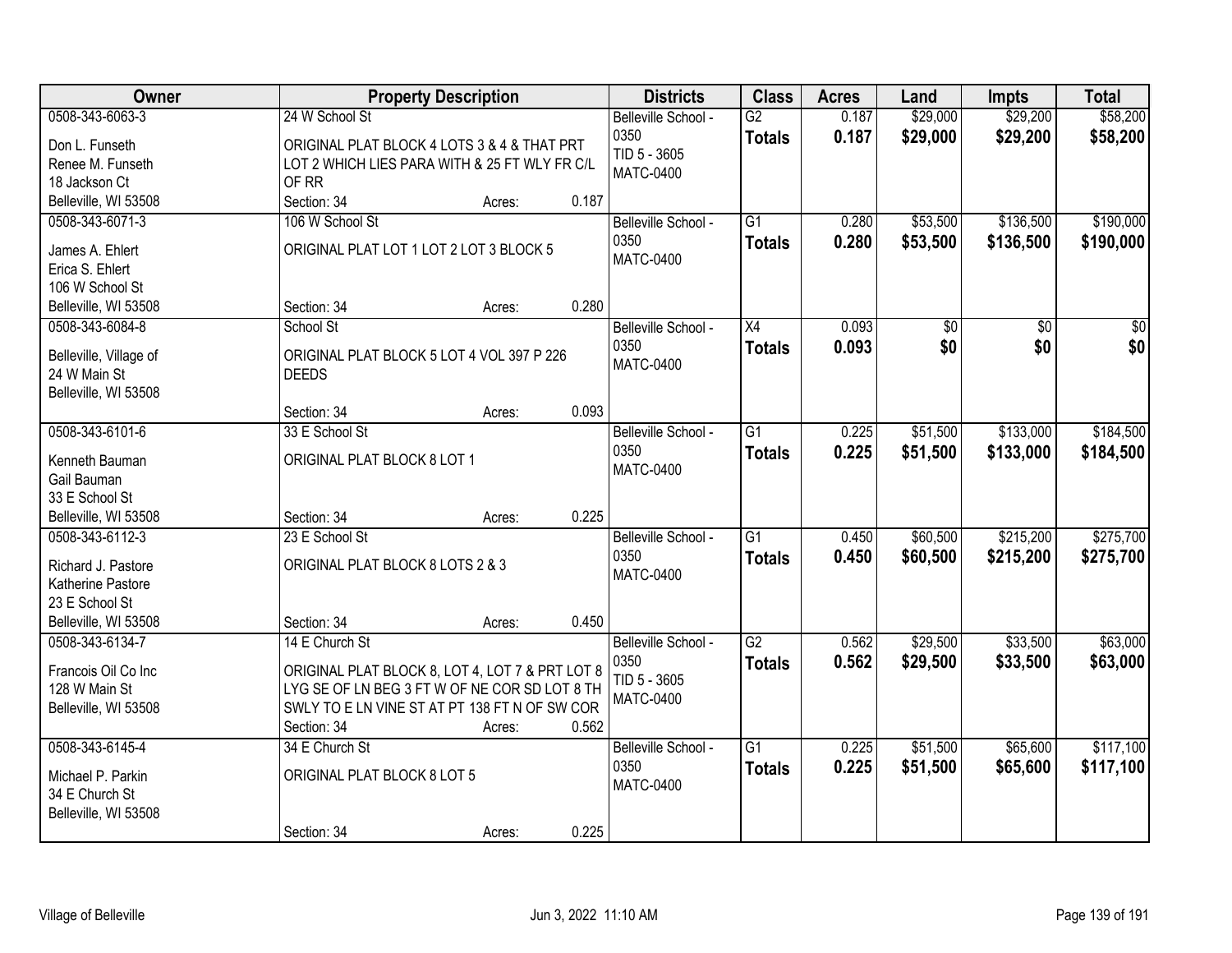| Owner                                                | <b>Property Description</b>                                                                        | <b>Districts</b>                 | <b>Class</b>    | <b>Acres</b> | Land            | <b>Impts</b>    | <b>Total</b>    |
|------------------------------------------------------|----------------------------------------------------------------------------------------------------|----------------------------------|-----------------|--------------|-----------------|-----------------|-----------------|
| 0508-343-6156-1                                      | 24 E Church St                                                                                     | Belleville School -              | $\overline{G1}$ | 0.225        | \$51,500        | \$129,500       | \$181,000       |
| Tex A. Urfer                                         | ORIGINAL PLAT LOT 6 BLOCK 8                                                                        | 0350                             | <b>Totals</b>   | 0.225        | \$51,500        | \$129,500       | \$181,000       |
| Constance A. Urfer                                   |                                                                                                    | <b>MATC-0400</b>                 |                 |              |                 |                 |                 |
| 24 E Church St                                       |                                                                                                    |                                  |                 |              |                 |                 |                 |
| Belleville, WI 53508                                 | 0.225<br>Section: 34<br>Acres:                                                                     |                                  |                 |              |                 |                 |                 |
| 0508-343-6178-5                                      | Church St                                                                                          | Belleville School -              | $\overline{X2}$ | 0.112        | $\overline{50}$ | $\overline{50}$ | $\sqrt{50}$     |
|                                                      |                                                                                                    | 0350                             | <b>Totals</b>   | 0.112        | \$0             | \$0             | \$0             |
| WI Dot                                               | ORIGINAL PLAT PRT LOT 8 BLOCK 8 LYG NW OF LN                                                       | TID 5 - 3605                     |                 |              |                 |                 |                 |
| 2101 Wright St                                       | BEG 3 FT W OF NE COR SD LOT TH SWLY 150 FT TO                                                      | <b>MATC-0400</b>                 |                 |              |                 |                 |                 |
| Madison, WI 53704                                    | E LN VINE ST AT PT 138 FT N OF SW COR SD BLOCK                                                     |                                  |                 |              |                 |                 |                 |
|                                                      | 0.112<br>Section: 34<br>Acres:                                                                     |                                  |                 |              |                 |                 |                 |
| 0508-343-6191-8                                      | Church St                                                                                          | Belleville School -              | X <sub>2</sub>  | 0.133        | \$0             | \$0             | $\overline{50}$ |
| WI Dot                                               | ORIGINAL PLAT LOT 1 BLOCK 9 & S1/2 VAC APERT                                                       | 0350                             | <b>Totals</b>   | 0.133        | \$0             | \$0             | \$0             |
| 2101 Wright St                                       | ALLEY LYG ADJ TO N LN SD LOT EXC PRT LYG NW                                                        | TID 5 - 3605<br><b>MATC-0400</b> |                 |              |                 |                 |                 |
| Madison, WI 53704                                    | OF LN BEG 55 FT E OF SW COR LOT 2 SD BLOCK TH                                                      |                                  |                 |              |                 |                 |                 |
|                                                      | Section: 34<br>0.133<br>Acres:                                                                     |                                  |                 |              |                 |                 |                 |
| 0508-343-6202-4                                      | Church St                                                                                          | Belleville School -              | $\overline{X2}$ | 0.002        | \$0             | \$0             | \$0             |
| WI Dot                                               | ORIGINAL PLAT LOT 2 BLOCK 9 & S1/2 VAC APERT                                                       | 0350                             | <b>Totals</b>   | 0.002        | \$0             | \$0             | \$0             |
| 2101 Wright St                                       | ALLEY ADJ TO N LN SD LOT EXC ALL SD ALLEY &                                                        | TID 5 - 3605                     |                 |              |                 |                 |                 |
| Madison, WI 53704                                    | PRT LOT 2 LYG NW OF LN BEG 55 FT E OF SW COR                                                       | <b>MATC-0400</b>                 |                 |              |                 |                 |                 |
|                                                      | Section: 34<br>0.002<br>Acres:                                                                     |                                  |                 |              |                 |                 |                 |
| 0508-343-6209-7                                      | 19 W School St                                                                                     | Belleville School -              | $\overline{G1}$ | 0.061        | \$24,000        | \$118,500       | \$142,500       |
|                                                      |                                                                                                    | 0350                             | <b>Totals</b>   | 0.061        | \$24,000        | \$118,500       | \$142,500       |
| Jacob S. Baron                                       | LOT 1 CSM 8404 CS45/293&294-11/12/96 F/K/A LOT 1                                                   | <b>MATC-0400</b>                 |                 |              |                 |                 |                 |
| Tanya N. Borchers                                    | CSM 8036 CS43/15&16 R31549/16&17-12/12/95 F/K/A                                                    |                                  |                 |              |                 |                 |                 |
| 19 W School St                                       | PRT LOTS 1, 2, 3 & 5 BLOCK 9 ORIG PLAT VIL                                                         |                                  |                 |              |                 |                 |                 |
| Belleville, WI 53508                                 | 0.061<br>Section: 34<br>Acres:                                                                     |                                  |                 |              |                 |                 |                 |
| 0508-343-6216-8                                      | 19 W School St                                                                                     | Belleville School -              | $\overline{G1}$ | 0.040        | \$8,500         | \$9,400         | \$17,900        |
| Jacob S. Baron                                       | OUTLOT A CSM 8404 CS45/293&294-11/12/96 F/K/A                                                      | 0350                             | <b>Totals</b>   | 0.040        | \$8,500         | \$9,400         | \$17,900        |
| Tanya N. Borchers                                    | LOT 1 CSM 8036 CS43/15&16 R31549/16&17-12/12/95                                                    | TID 5 - 3605                     |                 |              |                 |                 |                 |
| 19 W School St                                       | F/K/A PRT LOTS 1, 2, 3 & 5 BLOCK 9 ORIG PLAT VIL                                                   | <b>MATC-0400</b>                 |                 |              |                 |                 |                 |
| Belleville, WI 53508                                 | 0.040<br>Section: 34<br>Acres:                                                                     |                                  |                 |              |                 |                 |                 |
| 0508-343-6222-0                                      | 201 S Vine St                                                                                      | Belleville School -              | $\overline{G2}$ | 0.442        | \$38,500        | \$49,900        | \$88,400        |
|                                                      |                                                                                                    | 0350                             | <b>Totals</b>   | 0.442        | \$38,500        | \$49,900        | \$88,400        |
| E J Francois Family Ltd Partnership<br>434 W Main St | LOT 2 CSM 8036 CS43/15&16 R31549/16&17-12/12/95                                                    | TID 5 - 3605                     |                 |              |                 |                 |                 |
| Belleville, WI 53508                                 | F/K/A PRT LO TS 1, 2, 3 & 5 BLOCK 9 ORIG PLAT VIL<br>BELLEVILLE DESCR AS SEC 34-5-8 PRT SE1/4SW1/4 | <b>MATC-0400</b>                 |                 |              |                 |                 |                 |
|                                                      | 0.442<br>Section: 34                                                                               |                                  |                 |              |                 |                 |                 |
|                                                      | Acres:                                                                                             |                                  |                 |              |                 |                 |                 |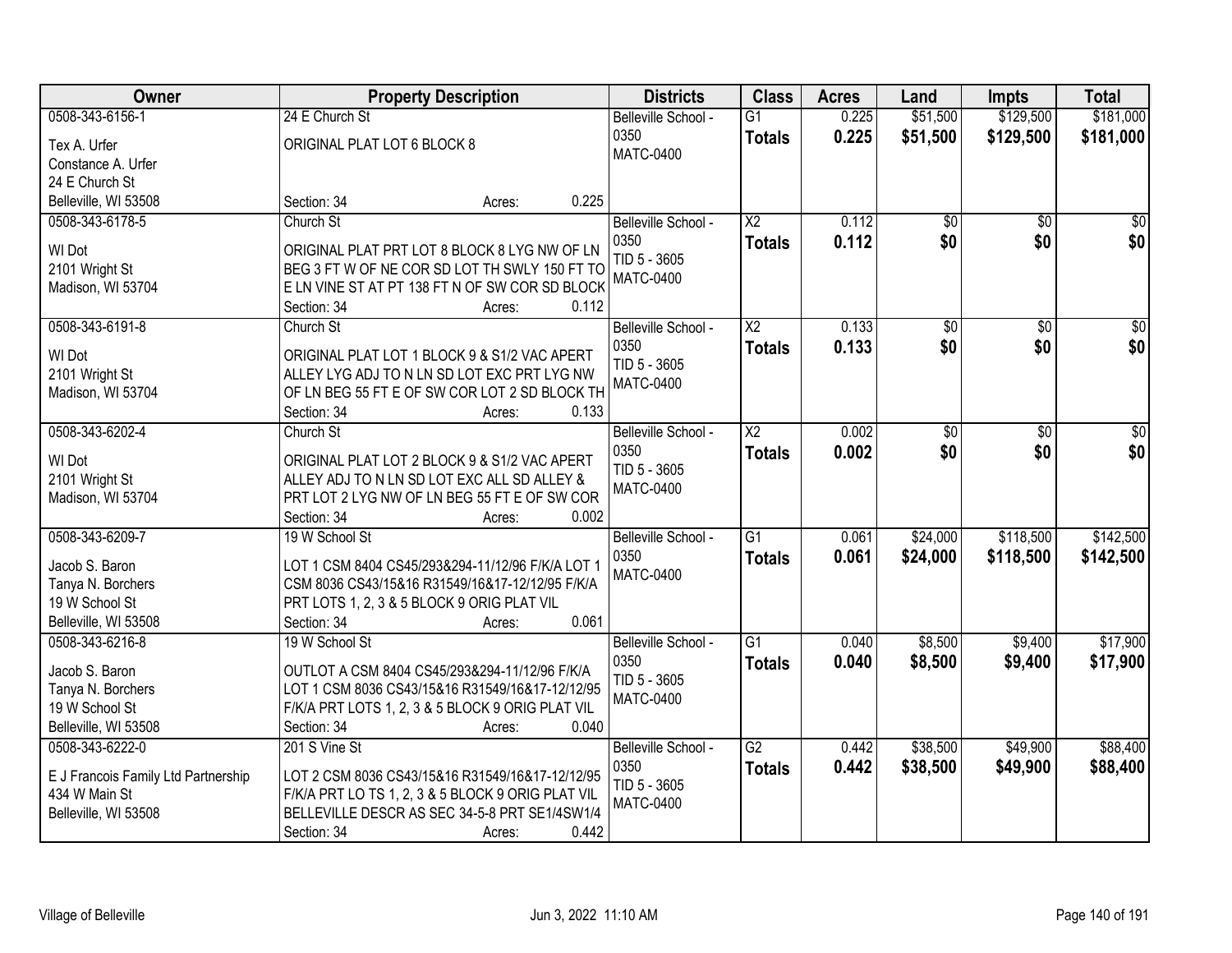| Owner                  |                                                  | <b>Property Description</b> |       | <b>Districts</b>         | <b>Class</b>    | <b>Acres</b> | Land     | <b>Impts</b> | <b>Total</b> |
|------------------------|--------------------------------------------------|-----------------------------|-------|--------------------------|-----------------|--------------|----------|--------------|--------------|
| 0508-343-6234-6        | 27 W School St                                   |                             |       | Belleville School -      | $\overline{G1}$ | 0.130        | \$38,000 | \$143,000    | \$181,000    |
| Theresa J. Simmons     | ORIGINAL PLAT BLOCK 9 W 24 FT OF S 1/2 OF LOT 3  |                             |       | 0350<br><b>MATC-0400</b> | <b>Totals</b>   | 0.130        | \$38,000 | \$143,000    | \$181,000    |
| 27 W School St         | & ALL S1/2 OF LOT 4                              |                             |       |                          |                 |              |          |              |              |
| Belleville, WI 53508   |                                                  |                             |       |                          |                 |              |          |              |              |
|                        | Section: 34                                      | Acres:                      | 0.130 |                          |                 |              |          |              |              |
| 0508-343-6244-4        | 220 Green St                                     |                             |       | Belleville School -      | $\overline{G1}$ | 0.209        | \$50,500 | \$139,500    | \$190,000    |
| Francis J. Best        | ORIGINAL PLAT BLOCK 9 N1/2 LOTS 3 & 4 & S1/2 VAC |                             |       | 0350                     | <b>Totals</b>   | 0.209        | \$50,500 | \$139,500    | \$190,000    |
| Marjorie L. Best       | APERT ALLEY LYG ADJ N LN SD LOTS                 |                             |       | <b>MATC-0400</b>         |                 |              |          |              |              |
| PO Box 253             |                                                  |                             |       |                          |                 |              |          |              |              |
| Belleville, WI 53508   | Section: 34                                      | Acres:                      | 0.209 |                          |                 |              |          |              |              |
| 0508-343-6266-8        | 12 W Church St                                   |                             |       | Belleville School -      | $\overline{G1}$ | 0.200        | \$50,000 | \$131,000    | \$181,000    |
| Randall V. Michaels    | ORIGINAL PLAT BLOCK 9 LOT 6 & N1/2 VAC APERT     |                             |       | 0350                     | <b>Totals</b>   | 0.200        | \$50,000 | \$131,000    | \$181,000    |
| Cheryl R. Michaels     | ALLEY LYG ADJ S LN SD LOT                        |                             |       | <b>MATC-0400</b>         |                 |              |          |              |              |
| PO Box 81              |                                                  |                             |       |                          |                 |              |          |              |              |
| Belleville, WI 53508   | Section: 34                                      | Acres:                      | 0.200 |                          |                 |              |          |              |              |
| 0508-343-6277-5        | 20 W Church St                                   |                             |       | Belleville School -      | $\overline{G1}$ | 0.200        | \$50,000 | \$94,000     | \$144,000    |
|                        |                                                  |                             |       | 0350                     | <b>Totals</b>   | 0.200        | \$50,000 | \$94,000     | \$144,000    |
| Susan J. Eiben         | ORIGINAL PLAT BLOCK 9 LOT 7 & N1/2 VAC APERT     |                             |       | <b>MATC-0400</b>         |                 |              |          |              |              |
| Nicholas T. Niehaus    | ALLEY LYG ADJ S LN SD LOT                        |                             |       |                          |                 |              |          |              |              |
| 20 W Church St         |                                                  |                             |       |                          |                 |              |          |              |              |
| Belleville, WI 53508   | Section: 34                                      | Acres:                      | 0.200 |                          |                 |              |          |              |              |
| 0508-343-6288-2        | 30 W Church St                                   |                             |       | Belleville School -      | $\overline{G1}$ | 0.200        | \$50,000 | \$130,000    | \$180,000    |
| Joseph P. Lacy         | ORIGINAL PLAT BLOCK 9 LOT 8 & N1/2 VAC APERT     |                             |       | 0350<br><b>MATC-0400</b> | <b>Totals</b>   | 0.200        | \$50,000 | \$130,000    | \$180,000    |
| Sandra L. Lacy         | ALLEY LYG ADJ SD LOT                             |                             |       |                          |                 |              |          |              |              |
| 30 W Church St         |                                                  |                             |       |                          |                 |              |          |              |              |
| Belleville, WI 53508   | Section: 34                                      | Acres:                      | 0.200 |                          |                 |              |          |              |              |
| 0508-343-6301-4        | 107 W School St                                  |                             |       | Belleville School -      | $\overline{G1}$ | 0.191        | \$48,500 | \$141,500    | \$190,000    |
| Samuel T. Stuessy      | ORIGINAL PLAT BLOCK 10 S1/2 LOT 1 & S1/2 LOT 2   |                             |       | 0350                     | <b>Totals</b>   | 0.191        | \$48,500 | \$141,500    | \$190,000    |
| Robert G. Stuessy      |                                                  |                             |       | <b>MATC-0400</b>         |                 |              |          |              |              |
| 714 County Highway D   |                                                  |                             |       |                          |                 |              |          |              |              |
| Brooklyn, WI 53521     | Section: 34                                      | Acres:                      | 0.191 |                          |                 |              |          |              |              |
| 0508-343-6312-1        | 221 Green St                                     |                             |       | Belleville School -      | $\overline{G1}$ | 0.209        | \$50,500 | \$134,400    | \$184,900    |
| <b>Bridget Rathman</b> | ORIGINAL PLAT N1/2 LOTS 1 & 2 BLOCK 10 & S1/2    |                             |       | 0350                     | <b>Totals</b>   | 0.209        | \$50,500 | \$134,400    | \$184,900    |
| Jacob A. Pulfer        | VAC ALLEY LYG BETW EXT E & W LNS OF SD LOTS      |                             |       | <b>MATC-0400</b>         |                 |              |          |              |              |
| 221 Green St           |                                                  |                             |       |                          |                 |              |          |              |              |
| Belleville, WI 53508   | Section: 34                                      | Acres:                      | 0.209 |                          |                 |              |          |              |              |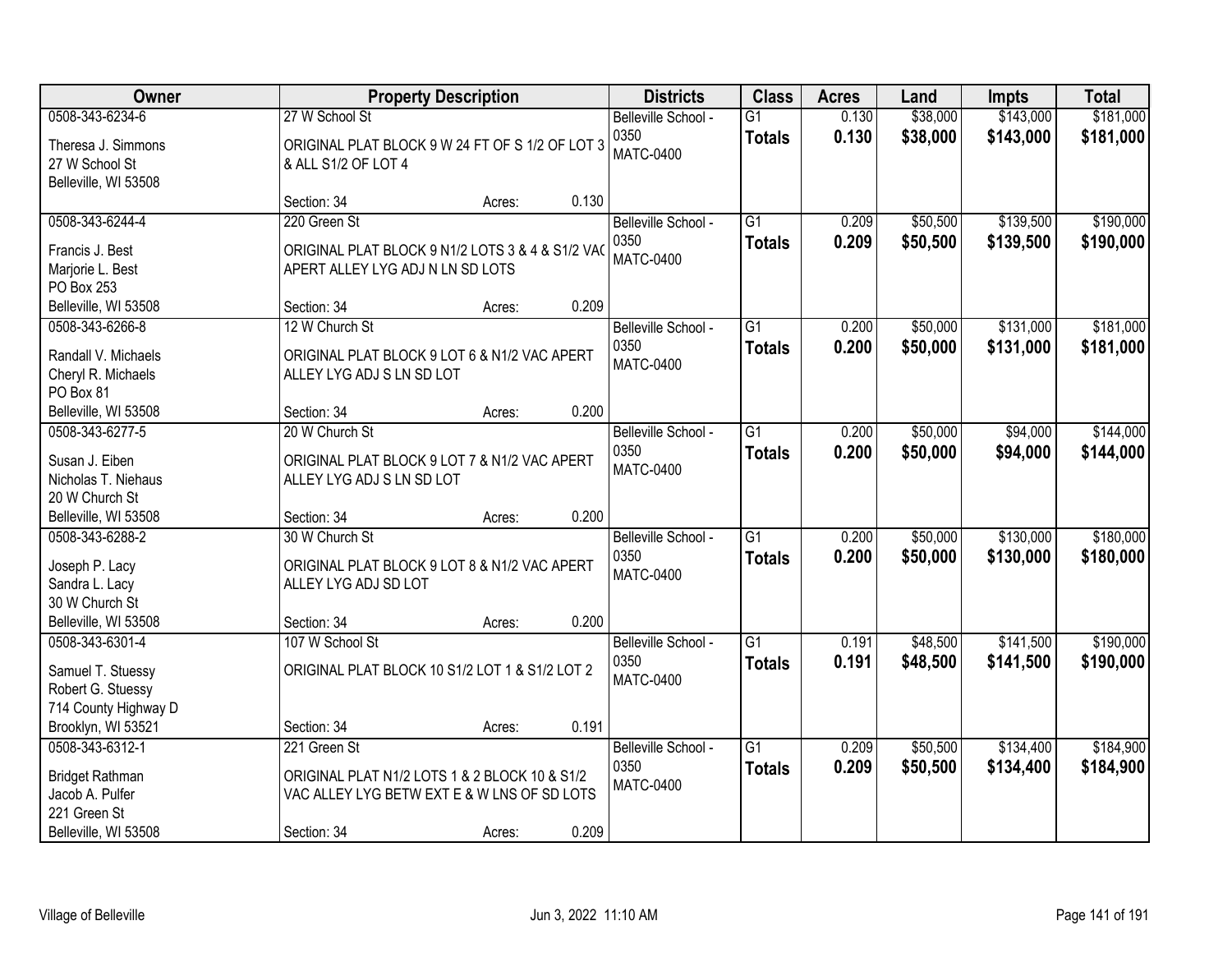| Owner                                                                                                  | <b>Property Description</b>                                                                                                                                                     |                 | <b>Districts</b>                                                | <b>Class</b>                     | <b>Acres</b>   | Land                   | <b>Impts</b>           | <b>Total</b>            |
|--------------------------------------------------------------------------------------------------------|---------------------------------------------------------------------------------------------------------------------------------------------------------------------------------|-----------------|-----------------------------------------------------------------|----------------------------------|----------------|------------------------|------------------------|-------------------------|
| 0508-343-6323-8<br>Patrick Shaughnessy<br>119 W School St<br>Belleville, WI 53508                      | 119 W School St<br>ORIGINAL PLAT BLOCK 10 LOT 3 & S1/2 VAC ALLEY<br>LYGN OF SD LOT                                                                                              |                 | Belleville School -<br>0350<br><b>MATC-0400</b>                 | $\overline{G1}$<br><b>Totals</b> | 0.200<br>0.200 | \$50,000<br>\$50,000   | \$49,000<br>\$49,000   | \$99,000<br>\$99,000    |
|                                                                                                        | Section: 34                                                                                                                                                                     | 0.200<br>Acres: |                                                                 |                                  |                |                        |                        |                         |
| 0508-343-6334-5<br><b>Taylor Smith</b><br>Pamela Smith<br>228 Frederick St                             | 228 Frederick St<br>ORIGINAL PLAT LOT 4 BLOCK 10                                                                                                                                |                 | Belleville School -<br>0350<br><b>MATC-0400</b>                 | $\overline{G1}$<br><b>Totals</b> | 0.191<br>0.191 | \$48,500<br>\$48,500   | \$117,500<br>\$117,500 | \$166,000<br>\$166,000  |
| Belleville, WI 53508                                                                                   | Section: 34                                                                                                                                                                     | 0.191<br>Acres: |                                                                 |                                  |                |                        |                        |                         |
| 0508-343-6345-2<br>Dakin Coons<br>213 Green St<br>Belleville, WI 53508                                 | 213 Green St<br>ORIGINAL PLAT BLOCK 10 S 57.75 FT LOT 5 S 57.75<br>FT LOT 6                                                                                                     |                 | Belleville School -<br>0350<br><b>MATC-0400</b>                 | G1<br><b>Totals</b>              | 0.175<br>0.175 | \$45,500<br>\$45,500   | \$132,900<br>\$132,900 | \$178,400<br>\$178,400  |
|                                                                                                        | Section: 34                                                                                                                                                                     | 0.175<br>Acres: |                                                                 |                                  |                |                        |                        |                         |
| 0508-343-6356-9<br>Jacob Edwards<br>Dani Edwards<br>104 W Church St                                    | 104 W Church St<br>ORIGINAL PLAT BLOCK 10 LOTS 5 & 6 EXC S 57.75<br><b>FT</b>                                                                                                   |                 | Belleville School -<br>0350<br>MATC-0400                        | G1<br><b>Totals</b>              | 0.207<br>0.207 | \$50,500<br>\$50,500   | \$265,000<br>\$265,000 | \$315,500<br>\$315,500  |
| Belleville, WI 53508                                                                                   | Section: 34                                                                                                                                                                     | 0.207<br>Acres: |                                                                 |                                  |                |                        |                        |                         |
| 0508-343-6367-6<br>Richard C. Francois<br>Carol J. Francois<br>126 W Church St<br>Belleville, WI 53508 | 126 W Church St<br>ORIGINAL PLAT LOT 7 & LOT 8 BLOCK 10<br>Section: 34                                                                                                          | 0.400<br>Acres: | Belleville School -<br>0350<br><b>MATC-0400</b>                 | $\overline{G1}$<br><b>Totals</b> | 0.400<br>0.400 | \$58,500<br>\$58,500   | \$181,700<br>\$181,700 | \$240,200<br>\$240,200  |
| 0508-343-6391-6<br>Village O. Belleville<br>24 W Main St<br>Belleville, WI 53508                       | 109 S Park St<br>ORIGINAL PLAT BLOCK 13 LOTS 1, 2, & 5 & PRT<br>LOTS 3 & 6 DESCR AS BEG INTERS S LN PEARL ST 8<br>W LN PARK ST TH S 264 FT TO N LN CHURCH ST TH<br>Section: 34  | 0.900<br>Acres: | Belleville School -<br>0350<br>TID 5 - 3605<br><b>MATC-0400</b> | $\overline{X4}$<br><b>Totals</b> | 0.900<br>0.900 | $\overline{50}$<br>\$0 | $\overline{50}$<br>\$0 | $\overline{\$0}$<br>\$0 |
| 0508-343-6414-8<br>Belleville, Village of<br>24 W Main St<br>Belleville, WI 53508                      | 130 S Vine St<br>LOT 1 CSM 9410 CS53/240&242-8/17/99 F/K/A PRT<br>LOTS 3, 4, 6, 7 & 8 BLOCK 13 ORIG PLAT VIL OF<br>BELLEVILLE DESCR AS SEC 34-5-8 PRT SE1/4SW1/4<br>Section: 34 | 0.431<br>Acres: | Belleville School -<br>0350<br>TID 5 - 3605<br><b>MATC-0400</b> | $\overline{X4}$<br><b>Totals</b> | 0.431<br>0.431 | \$0<br>\$0             | $\overline{30}$<br>\$0 | $\overline{50}$<br>\$0  |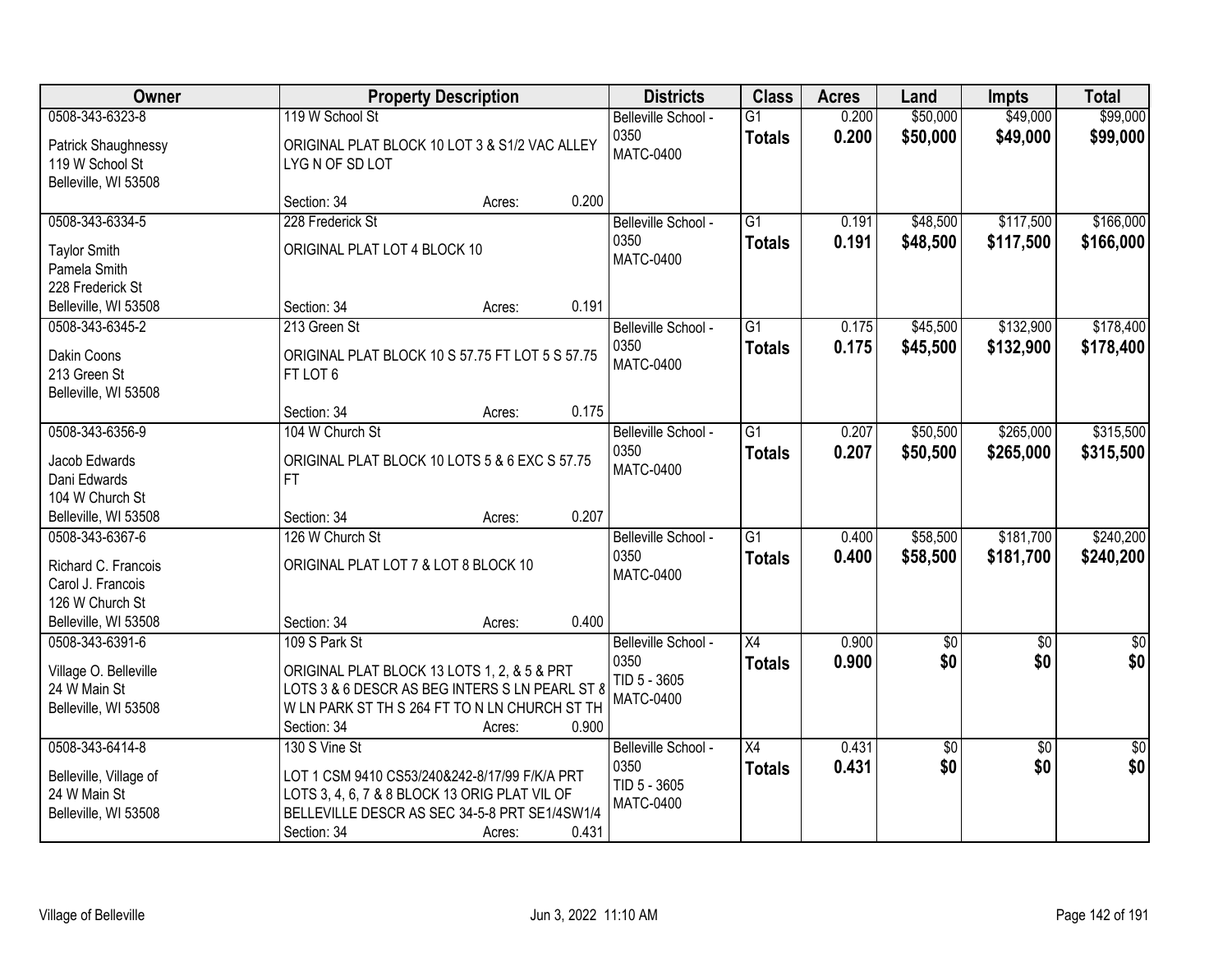| Owner                                   | <b>Property Description</b>                      |                 | <b>Districts</b>         | <b>Class</b>    | <b>Acres</b> | Land        | <b>Impts</b> | <b>Total</b>  |
|-----------------------------------------|--------------------------------------------------|-----------------|--------------------------|-----------------|--------------|-------------|--------------|---------------|
| 0508-343-6438-0                         | 102 S Vine St                                    |                 | Belleville School -      | $\overline{G2}$ | 0.238        | \$32,000    | \$146,500    | \$178,500     |
| Robert T. Fill                          | ORIGINAL PLAT BLOCK 13 PRT LOTS 7 & 8 BEG NW     |                 | 0350                     | <b>Totals</b>   | 0.238        | \$32,000    | \$146,500    | \$178,500     |
| Aida P. Bustamante Fill                 | COR LOT 8 TH SLY 100 FT E 76 FT TO W LN RR       |                 | TID 5 - 3605             |                 |              |             |              |               |
| 5220 Wind Point Rd                      | NELY ALG RR 115 FT TO S LN ST W 131 FT TO POB    |                 | <b>MATC-0400</b>         |                 |              |             |              |               |
| Wind Point, WI 53402                    | Section: 34                                      | 0.238<br>Acres: |                          |                 |              |             |              |               |
| 0508-343-6450-1                         | 125 S Vine St                                    |                 | Belleville School -      | $\overline{G1}$ | 0.200        | \$50,000    | \$141,700    | \$191,700     |
|                                         |                                                  |                 | 0350                     | <b>Totals</b>   | 0.200        | \$50,000    | \$141,700    | \$191,700     |
| <b>Brent N. Eickelkraut</b>             | ORIGINAL PLAT LOT 1 BLOCK 14 & S1/2 VAC SILVAN   |                 | <b>MATC-0400</b>         |                 |              |             |              |               |
| Michelle K. Eickelkraut                 | LANE ALLEY ADJ N LN SD LOT                       |                 |                          |                 |              |             |              |               |
| 125 S Vine St                           | Section: 34                                      | 0.200           |                          |                 |              |             |              |               |
| Belleville, WI 53508<br>0508-343-6462-1 | 15 W Church St                                   | Acres:          |                          | $\overline{G1}$ | 0.200        | \$50,000    | \$218,400    | \$268,400     |
|                                         |                                                  |                 | Belleville School -      |                 |              |             |              |               |
| Alex J. Payne                           | ORIGINAL PLAT LOT 2 BLOCK 14 & S1/2 VAC SILVAN   |                 | 0350<br><b>MATC-0400</b> | <b>Totals</b>   | 0.200        | \$50,000    | \$218,400    | \$268,400     |
| Kimberlin B. Payne                      | LANE ALLEY ADJ N LN SD LOT                       |                 |                          |                 |              |             |              |               |
| 15 W Church St                          |                                                  |                 |                          |                 |              |             |              |               |
| Belleville, WI 53508                    | Section: 34                                      | 0.200<br>Acres: |                          |                 |              |             |              |               |
| 0508-343-6473-7                         | 128 Green St                                     |                 | Belleville School -      | G1              | 0.191        | \$48,500    | \$117,000    | \$165,500     |
| Marilyn M. Tucker                       | ORIGINAL PLAT BLOCK 14 S1/2 OF LOTS 3 & 4        |                 | 0350                     | <b>Totals</b>   | 0.191        | \$48,500    | \$117,000    | \$165,500     |
| 128 Green St                            |                                                  |                 | <b>MATC-0400</b>         |                 |              |             |              |               |
| Belleville, WI 53508                    |                                                  |                 |                          |                 |              |             |              |               |
|                                         | Section: 34                                      | 0.191<br>Acres: |                          |                 |              |             |              |               |
| 0508-343-6484-4                         | 120 Green St                                     |                 | Belleville School -      | $\overline{G1}$ | 0.209        | \$50,500    | \$126,100    | \$176,600     |
|                                         |                                                  |                 | 0350                     | <b>Totals</b>   | 0.209        | \$50,500    | \$126,100    | \$176,600     |
| Steven F. Oconnor                       | ORIGINAL PLAT N1/2 LOT 3 & N1/2 LOT 4 BLOCK 14 8 |                 | <b>MATC-0400</b>         |                 |              |             |              |               |
| Sherry L. Oconnor                       | S1/2 VAC SILVAN LANE ALLEY ADJ N LN SD LOTS      |                 |                          |                 |              |             |              |               |
| 120 Green St                            |                                                  |                 |                          |                 |              |             |              |               |
| Belleville, WI 53508                    | Section: 34                                      | 0.209<br>Acres: |                          |                 |              |             |              |               |
| 0508-343-6495-1                         | 2 W Pearl St                                     |                 | Belleville School -      | $\overline{X4}$ | 0.108        | $\sqrt{30}$ | $\sqrt{6}$   | $\frac{6}{3}$ |
| American Legion Duppler Smith Post #    | ORIGINAL PLAT N 66 FT LOT 5 BLOCK 14             |                 | 0350                     | <b>Totals</b>   | 0.108        | \$0         | \$0          | \$0           |
| 460                                     |                                                  |                 | TID 5 - 3605             |                 |              |             |              |               |
| 2 W Pearl St                            |                                                  |                 | <b>MATC-0400</b>         |                 |              |             |              |               |
| Belleville, WI 53508                    | Section: 34                                      | 0.108<br>Acres: |                          |                 |              |             |              |               |
| 0508-343-6505-8                         | 109 S Vine St                                    |                 | Belleville School -      | $\overline{G1}$ | 0.173        | \$45,000    | \$101,000    | \$146,000     |
|                                         |                                                  |                 | 0350                     | <b>Totals</b>   | 0.173        | \$45,000    | \$101,000    | \$146,000     |
| Roland C. Pagano                        | ORIGINAL PLAT BLOCK 14 S1/2 LOT 5 EXC N 8 FT     |                 | TID 5 - 3605             |                 |              |             |              |               |
| Kara M. Pagano                          | THF & ALL OF LOT 6 EXC N 71 FT THF & N1/2 VAC    |                 | <b>MATC-0400</b>         |                 |              |             |              |               |
| PO Box 18                               | SILVAN LANE ALLEY ADJ S LN SD LOTS               |                 |                          |                 |              |             |              |               |
| Belleville, WI 53508                    | Section: 34                                      | 0.173<br>Acres: |                          |                 |              |             |              |               |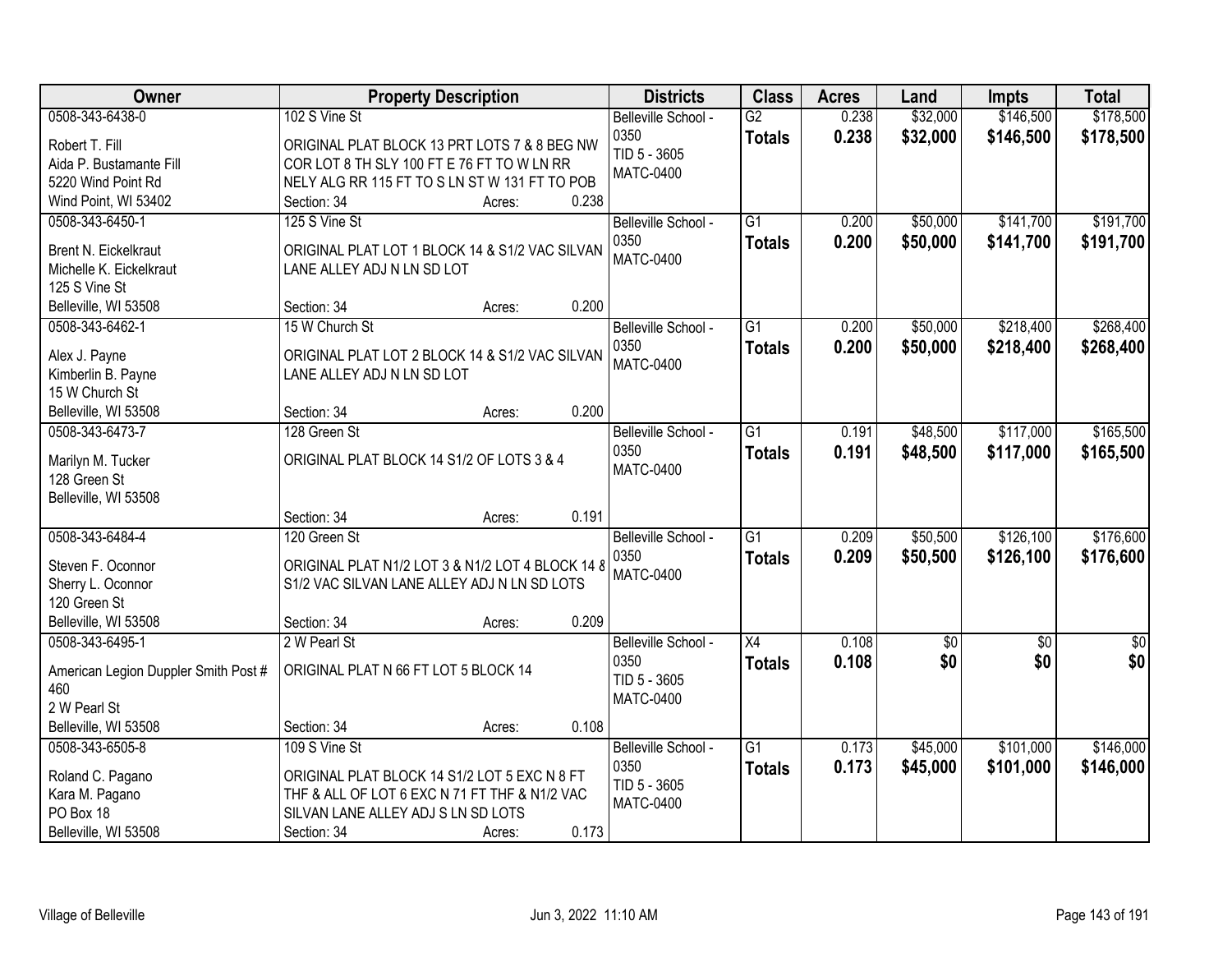| Owner                                                                                       |                                                                                                                       | <b>Property Description</b> |       | <b>Districts</b>                                                | <b>Class</b>                     | <b>Acres</b>   | Land                   | <b>Impts</b>           | <b>Total</b>           |
|---------------------------------------------------------------------------------------------|-----------------------------------------------------------------------------------------------------------------------|-----------------------------|-------|-----------------------------------------------------------------|----------------------------------|----------------|------------------------|------------------------|------------------------|
| 0508-343-6516-5<br>American Legion Duppler Smith Post #<br>460<br>2 W Pearl St              | Vine St<br>ORIGINAL PLAT N 71 FT LOT 6 BLOCK 14                                                                       |                             |       | Belleville School -<br>0350<br>TID 5 - 3605<br><b>MATC-0400</b> | X4<br><b>Totals</b>              | 0.108<br>0.108 | $\overline{60}$<br>\$0 | $\overline{50}$<br>\$0 | \$0<br>\$0             |
| Belleville, WI 53508                                                                        | Section: 34                                                                                                           | Acres:                      | 0.108 |                                                                 |                                  |                |                        |                        |                        |
| 0508-343-6527-2<br>Rodney Mussehl<br>20 W Pearl St<br>Belleville, WI 53508                  | 20 W Pearl St<br>ORIGINAL PLAT BLOCK 14 LOT 7 & N1/2 VAC SILVAN<br>LANE ALLEY AD J TO S LN SD LOT                     |                             |       | Belleville School -<br>0350<br>MATC-0400                        | $\overline{G1}$<br><b>Totals</b> | 0.200<br>0.200 | \$50,000<br>\$50,000   | \$147,900<br>\$147,900 | \$197,900<br>\$197,900 |
|                                                                                             | Section: 34                                                                                                           | Acres:                      | 0.200 |                                                                 |                                  |                |                        |                        |                        |
| 0508-343-6538-9<br><b>Butts Living Tr</b><br>100 Green St<br>Belleville, WI 53508           | 100 Green St<br>ORIGINAL PLAT LOT 8 BLOCK 14 & N1/2 VAC SILVAN<br>LANE ALLEY ADJ S LN SD LOT                          |                             |       | Belleville School -<br>0350<br>MATC-0400                        | $\overline{G1}$<br><b>Totals</b> | 0.200<br>0.200 | \$50,500<br>\$50,500   | \$148,100<br>\$148,100 | \$198,600<br>\$198,600 |
|                                                                                             | Section: 34                                                                                                           | Acres:                      | 0.200 |                                                                 |                                  |                |                        |                        |                        |
| 0508-343-6551-2<br>Donald A. Pierquet-Flores<br>Leah Pierquet<br>121 Green St               | 121 Green St<br>ORIGINAL PLAT BLOCK 15 N1/2 OF LOTS 1 & 2 SUBJ<br>TO UTIL ESMT TO GENL TELE CO AS DESCR IN<br>R7935/3 |                             |       | Belleville School -<br>0350<br>MATC-0400                        | $\overline{G1}$<br><b>Totals</b> | 0.191<br>0.191 | \$48,500<br>\$48,500   | \$154,000<br>\$154,000 | \$202,500<br>\$202,500 |
| Belleville, WI 53508                                                                        | Section: 34                                                                                                           | Acres:                      | 0.191 |                                                                 |                                  |                |                        |                        |                        |
| 0508-343-6562-9<br>James R. Olson<br>PO Box 103<br>Belleville, WI 53508                     | 129 Green St<br>ORIGINAL PLAT S1/2 OF LOTS 1 & 2 BLOCK 15                                                             |                             |       | Belleville School -<br>0350<br><b>MATC-0400</b>                 | $\overline{G1}$<br><b>Totals</b> | 0.191<br>0.191 | \$48,500<br>\$48,500   | \$71,000<br>\$71,000   | \$119,500<br>\$119,500 |
|                                                                                             | Section: 34                                                                                                           | Acres:                      | 0.191 |                                                                 |                                  |                |                        |                        |                        |
| 0508-343-6573-6<br>David L. Jevne<br>119 W Church St<br>Belleville, WI 53508                | 119 W Church St<br>ORIGINAL PLAT BLOCK 15 LOT 3                                                                       |                             |       | Belleville School -<br>0350<br>MATC-0400                        | $\overline{G1}$<br><b>Totals</b> | 0.191<br>0.191 | \$48,500<br>\$48,500   | \$131,600<br>\$131,600 | \$180,100<br>\$180,100 |
|                                                                                             | Section: 34                                                                                                           | Acres:                      | 0.191 |                                                                 |                                  |                |                        |                        |                        |
| 0508-343-6584-3<br>Zi Lin<br>Christopher L. Huff<br>127 W Church St<br>Belleville, WI 53508 | 127 W Church St<br>ORIGINAL PLAT BLOCK 15 LOT 4<br>Section: 34                                                        | Acres:                      | 0.191 | Belleville School -<br>0350<br><b>MATC-0400</b>                 | $\overline{G1}$<br><b>Totals</b> | 0.191<br>0.191 | \$48,500<br>\$48,500   | \$123,200<br>\$123,200 | \$171,700<br>\$171,700 |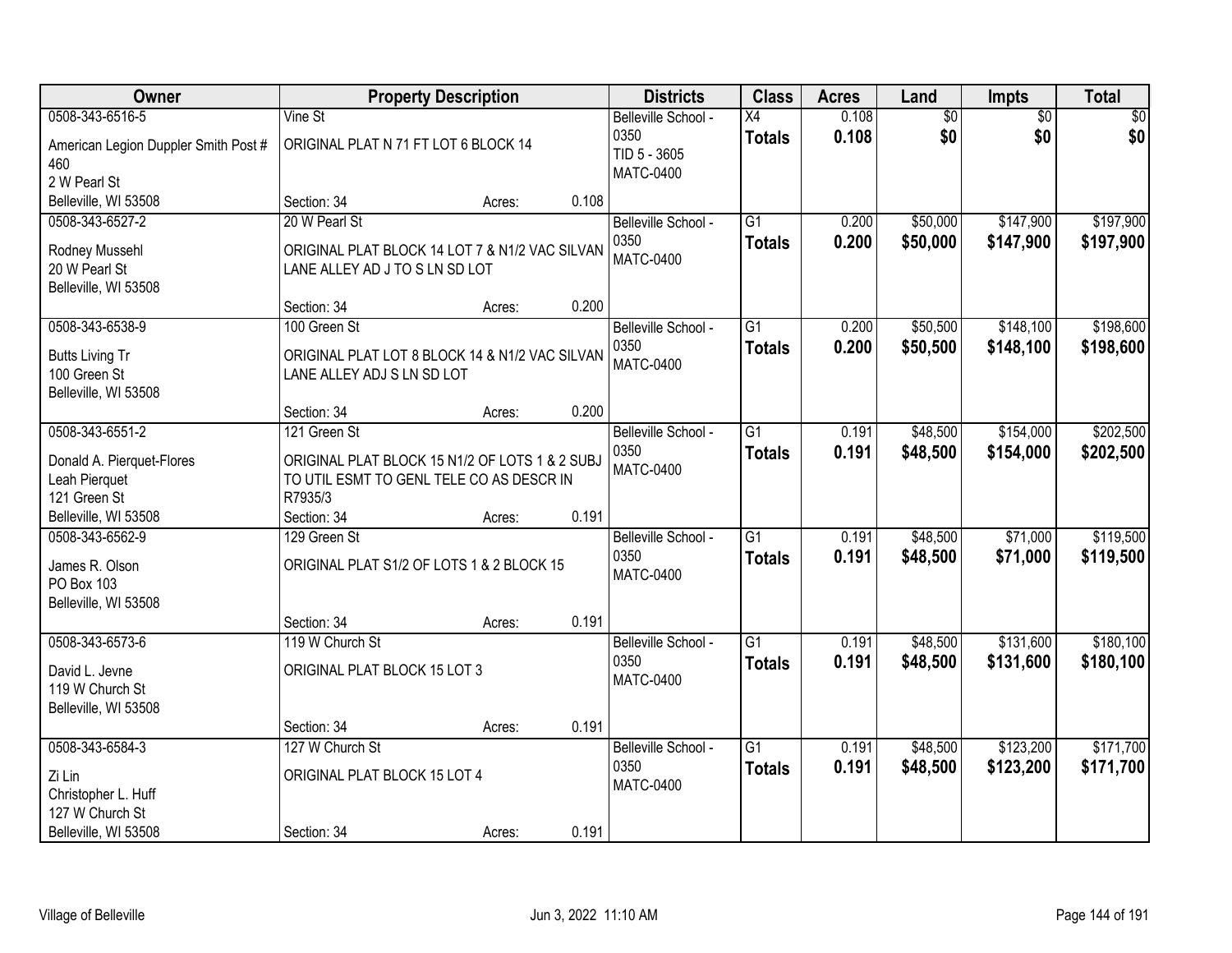| Owner                                                                                                               | <b>Property Description</b>                                                                                                                                                                          | <b>Districts</b>                                                | <b>Class</b>                     | <b>Acres</b>   | Land                   | <b>Impts</b>           | <b>Total</b>           |
|---------------------------------------------------------------------------------------------------------------------|------------------------------------------------------------------------------------------------------------------------------------------------------------------------------------------------------|-----------------------------------------------------------------|----------------------------------|----------------|------------------------|------------------------|------------------------|
| 0508-343-6595-0<br>Jenna M. Miller<br>Chris T. Warner<br>104 W Pearl St                                             | 104 W Pearl St<br>ORIGINAL PLAT BLOCK 15 LOTS 5 & 6 EXC THE S 34<br>FT THF                                                                                                                           | Belleville School -<br>0350<br><b>MATC-0400</b>                 | $\overline{G1}$<br><b>Totals</b> | 0.279<br>0.279 | \$53,500<br>\$53,500   | \$139,000<br>\$139,000 | \$192,500<br>\$192,500 |
| Belleville, WI 53508                                                                                                | 0.279<br>Section: 34<br>Acres:                                                                                                                                                                       |                                                                 |                                  |                |                        |                        |                        |
| 0508-343-6616-4<br>Donald A. Pierquet-Flores<br>Leah Pierquet<br>121 Green St                                       | Pearl St<br>ORIGINAL PLAT BLOCK 15 S 34 FT OF LOTS 5 & 6                                                                                                                                             | Belleville School -<br>0350<br><b>MATC-0400</b>                 | $\overline{G1}$<br><b>Totals</b> | 0.103<br>0.103 | \$6,000<br>\$6,000     | \$0<br>\$0             | \$6,000<br>\$6,000     |
| Belleville, WI 53508                                                                                                | Section: 34<br>0.103<br>Acres:                                                                                                                                                                       |                                                                 |                                  |                |                        |                        |                        |
| 0508-343-6627-1<br>Eric J. Hagen<br>Amy J. Hagen<br>120 W Pearl St                                                  | 120 W Pearl St<br>ORIGINAL PLAT LOT 7 & E 6 FT LOT 8 BLOCK 15                                                                                                                                        | Belleville School -<br>0350<br><b>MATC-0400</b>                 | $\overline{G1}$<br><b>Totals</b> | 0.211<br>0.211 | \$50,500<br>\$50,500   | \$122,400<br>\$122,400 | \$172,900<br>\$172,900 |
| Belleville, WI 53508                                                                                                | 0.211<br>Section: 34<br>Acres:                                                                                                                                                                       |                                                                 |                                  |                |                        |                        |                        |
| 0508-343-6638-8<br>James L. Schneider<br>PO Box 364<br>Belleville, WI 53508                                         | 126 W Pearl St<br>ORIGINAL PLAT W 60 FT LOT 8 BLOCK 15                                                                                                                                               | Belleville School -<br>0350<br><b>MATC-0400</b>                 | $\overline{G1}$<br><b>Totals</b> | 0.174<br>0.174 | \$45,500<br>\$45,500   | \$112,400<br>\$112,400 | \$157,900<br>\$157,900 |
|                                                                                                                     | 0.000<br>Section: 34<br>Acres:                                                                                                                                                                       |                                                                 |                                  |                |                        |                        |                        |
| 0508-343-6660-0<br>Belleville, Village of<br>24 W Main St<br>Belleville, WI 53508                                   | Pearl St<br>ORIGINAL PLAT PUBLIC GROUNDS/VILLAGE<br>SQUARE 297 FT E&W BY 26 6 FT N&S BDD ON S BY<br>PEARL ST, ON W BY VINE ST, ON N BY MAIN ST & ON<br>Section: 34<br>1.814<br>Acres:                | Belleville School -<br>0350<br>TID 5 - 3605<br><b>MATC-0400</b> | $\overline{X4}$<br><b>Totals</b> | 1.814<br>1.814 | $\overline{50}$<br>\$0 | $\overline{50}$<br>\$0 | \$0<br>\$0             |
| 0508-343-6682-4<br>Olson Survivor's Tr, Robert J<br>W3230 Schaefer Rd<br>Belleville, WI 53508                       | 11 W Pearl St<br>LOT 1 CSM 7145 CS36/144&145 R23385/8&9-6/25/93<br>DESCR AS ORIGINAL PLAT BLK 18 LOTS 1 & 2 LOC<br>SEC 34-5-8 SE1/4SW1/4 CONT 4993 SQ FT<br>0.115<br>Section: 34<br>Acres:           | Belleville School -<br>0350<br>TID 5 - 3605<br><b>MATC-0400</b> | $\overline{G1}$<br><b>Totals</b> | 0.115<br>0.115 | \$35,000<br>\$35,000   | \$71,000<br>\$71,000   | \$106,000<br>\$106,000 |
| 0508-343-6693-1<br>Senior Citizens Program of Belleville<br>Exeter & Montrose<br>PO Box 267<br>Belleville, WI 53508 | 21 S Vine St<br>LOT 2 CSM 7145 CS36/144&145 R23385/8&9-6/25/93<br>F/K/A ORIGINAL PLAT BLK 18 LOTS 1 & 2 DESCR AS<br>SEC 34-5-8 SE1/4SW1/4 CONT 10979 SQ FT SUBJ TO<br>0.252<br>Section: 34<br>Acres: | Belleville School -<br>0350<br>TID 5 - 3605<br><b>MATC-0400</b> | $\overline{X4}$<br><b>Totals</b> | 0.252<br>0.252 | $\sqrt{6}$<br>\$0      | $\overline{30}$<br>\$0 | $\overline{50}$<br>\$0 |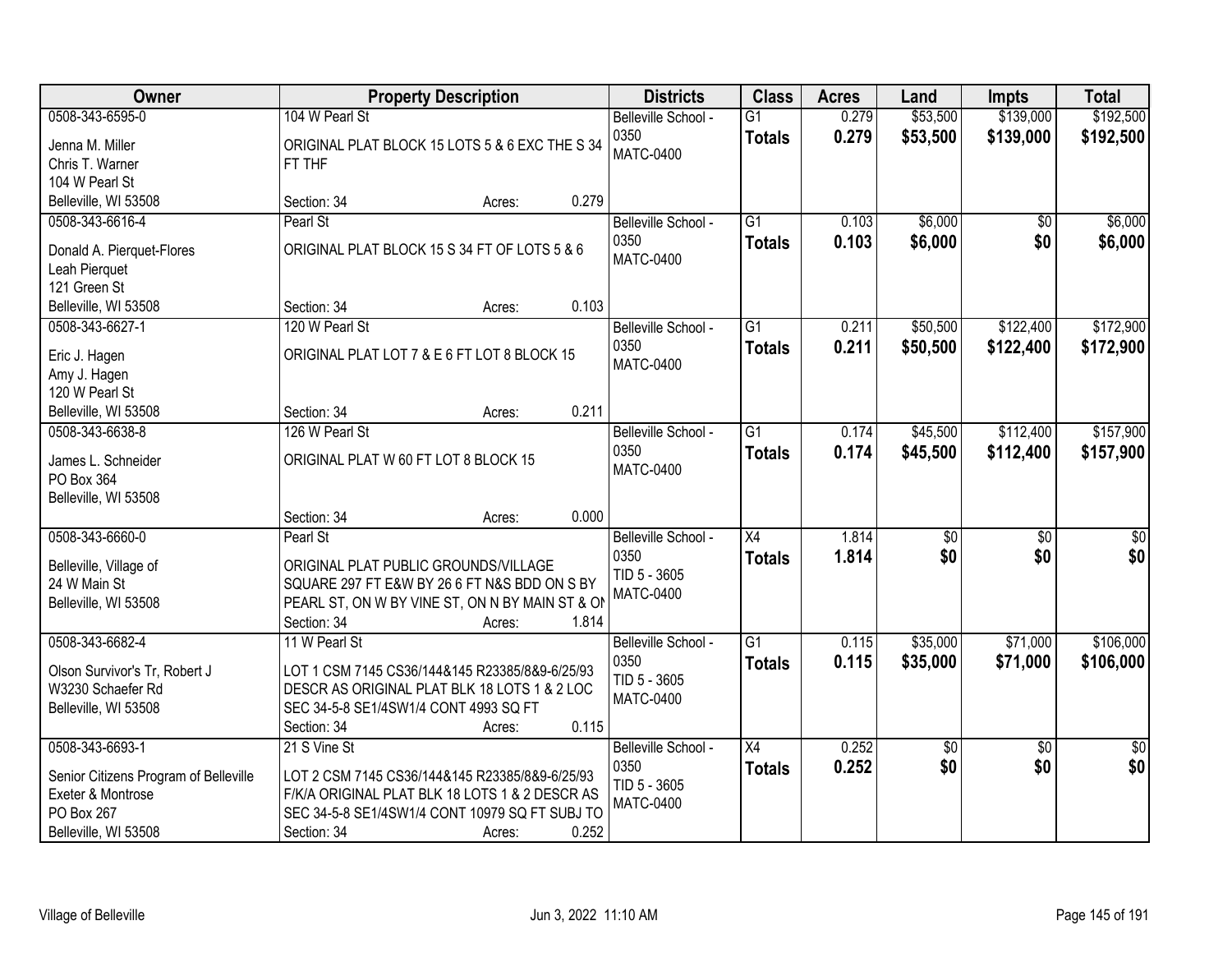| Owner                                                                             |                                                                                                           | <b>Property Description</b> |       | <b>Districts</b>                                                | <b>Class</b>                     | <b>Acres</b>   | Land                 | <b>Impts</b>           | <b>Total</b>            |
|-----------------------------------------------------------------------------------|-----------------------------------------------------------------------------------------------------------|-----------------------------|-------|-----------------------------------------------------------------|----------------------------------|----------------|----------------------|------------------------|-------------------------|
| 0508-343-6703-8<br>Andrew J. Adams<br>Racqanna M. Adams<br>21 W Pearl St          | 21 W Pearl St<br>ORIGINAL PLAT BLOCK 18 ALL LOT 3 & E 12 FT OF S<br>92 FT OF LOT 4                        |                             |       | Belleville School -<br>0350<br><b>MATC-0400</b>                 | $\overline{G1}$<br><b>Totals</b> | 0.225<br>0.225 | \$51,500<br>\$51,500 | \$257,600<br>\$257,600 | \$309,100<br>\$309,100  |
| Belleville, WI 53508                                                              | Section: 34                                                                                               | Acres:                      | 0.225 |                                                                 |                                  |                |                      |                        |                         |
| 0508-343-6714-5<br>Roy A. Schmitz<br>Amy E. Gallagher<br>27 W Pearl St            | 27 W Pearl St<br>ORIGINAL PLAT BLOCK 18 PRT LOT 4 COM SW COR<br>TH N 92 FT E 54 FT S 92 FT W 54 FT TO POB |                             |       | Belleville School -<br>0350<br><b>MATC-0400</b>                 | $\overline{G1}$<br><b>Totals</b> | 0.114<br>0.114 | \$35,000<br>\$35,000 | \$152,700<br>\$152,700 | \$187,700<br>\$187,700  |
| Belleville, WI 53508                                                              | Section: 34                                                                                               | Acres:                      | 0.000 |                                                                 |                                  |                |                      |                        |                         |
| 0508-343-6724-3<br>Norman L. Husom<br><b>PO Box 174</b><br>Belleville, WI 53508   | 18 Green St<br>ORIGINAL PLAT BLOCK 18 N 40 FT LOT 4                                                       |                             |       | Belleville School -<br>0350<br><b>MATC-0400</b>                 | $\overline{G1}$<br><b>Totals</b> | 0.061<br>0.061 | \$24,000<br>\$24,000 | \$90,500<br>\$90,500   | \$114,500<br>\$114,500  |
|                                                                                   | Section: 34                                                                                               | Acres:                      | 0.061 |                                                                 |                                  |                |                      |                        |                         |
| 0508-343-6735-0<br>Robert J. Olson<br>W3230 Schaefer Rd<br>Belleville, WI 53508   | 11 S Vine St Unit 1<br>ORIGINAL PLAT LOTS 5 & 6 BLOCK 18 SUBJ TO<br>ESMT IN DOC 4940236 & #4947410        |                             |       | Belleville School -<br>0350<br>TID 5 - 3605<br><b>MATC-0400</b> | $\overline{G2}$<br><b>Totals</b> | 0.364<br>0.364 | \$36,000<br>\$36,000 | \$290,500<br>\$290,500 | \$326,500<br>\$326,500  |
|                                                                                   | Section: 34                                                                                               | Acres:                      | 0.364 |                                                                 |                                  |                |                      |                        |                         |
| 0508-343-6757-4<br>Belleville, Village of<br>24 W Main St<br>Belleville, WI 53508 | 24 W Main St<br>ORIGINAL PLAT N 92 FT OF LOT 7 BLOCK 18                                                   |                             |       | Belleville School -<br>0350<br>TID 5 - 3605<br><b>MATC-0400</b> | $\overline{X4}$<br><b>Totals</b> | 0.139<br>0.139 | $\sqrt{30}$<br>\$0   | $\overline{50}$<br>\$0 | $\overline{\$0}$<br>\$0 |
|                                                                                   | Section: 34                                                                                               | Acres:                      | 0.139 |                                                                 |                                  |                |                      |                        |                         |
| 0508-343-6767-2<br>Belleville, Village of<br>24 W Main St<br>Belleville, WI 53508 | Main St<br>ORIGINAL PLAT S 40 FT OF LOT 7 BLOCK 18                                                        |                             |       | Belleville School -<br>0350<br>TID 5 - 3605<br><b>MATC-0400</b> | $\overline{X4}$<br><b>Totals</b> | 0.061<br>0.061 | $\sqrt{50}$<br>\$0   | $\sqrt{6}$<br>\$0      | $\overline{\$0}$<br>\$0 |
|                                                                                   | Section: 34                                                                                               | Acres:                      | 0.061 |                                                                 |                                  |                |                      |                        |                         |
| 0508-343-6778-9<br>Petry Tr No 1989<br>4750 Hiawatha Dr<br>Rockford, IL 61103     | 30 W Main St<br>ORIGINAL PLAT BLOCK 18 LOT 8 EXC S 25 FT THF<br>Section: 34                               | Acres:                      | 0.162 | Belleville School -<br>0350<br>TID 5 - 3605<br><b>MATC-0400</b> | $\overline{G2}$<br><b>Totals</b> | 0.162<br>0.162 | \$28,000<br>\$28,000 | \$217,500<br>\$217,500 | \$245,500<br>\$245,500  |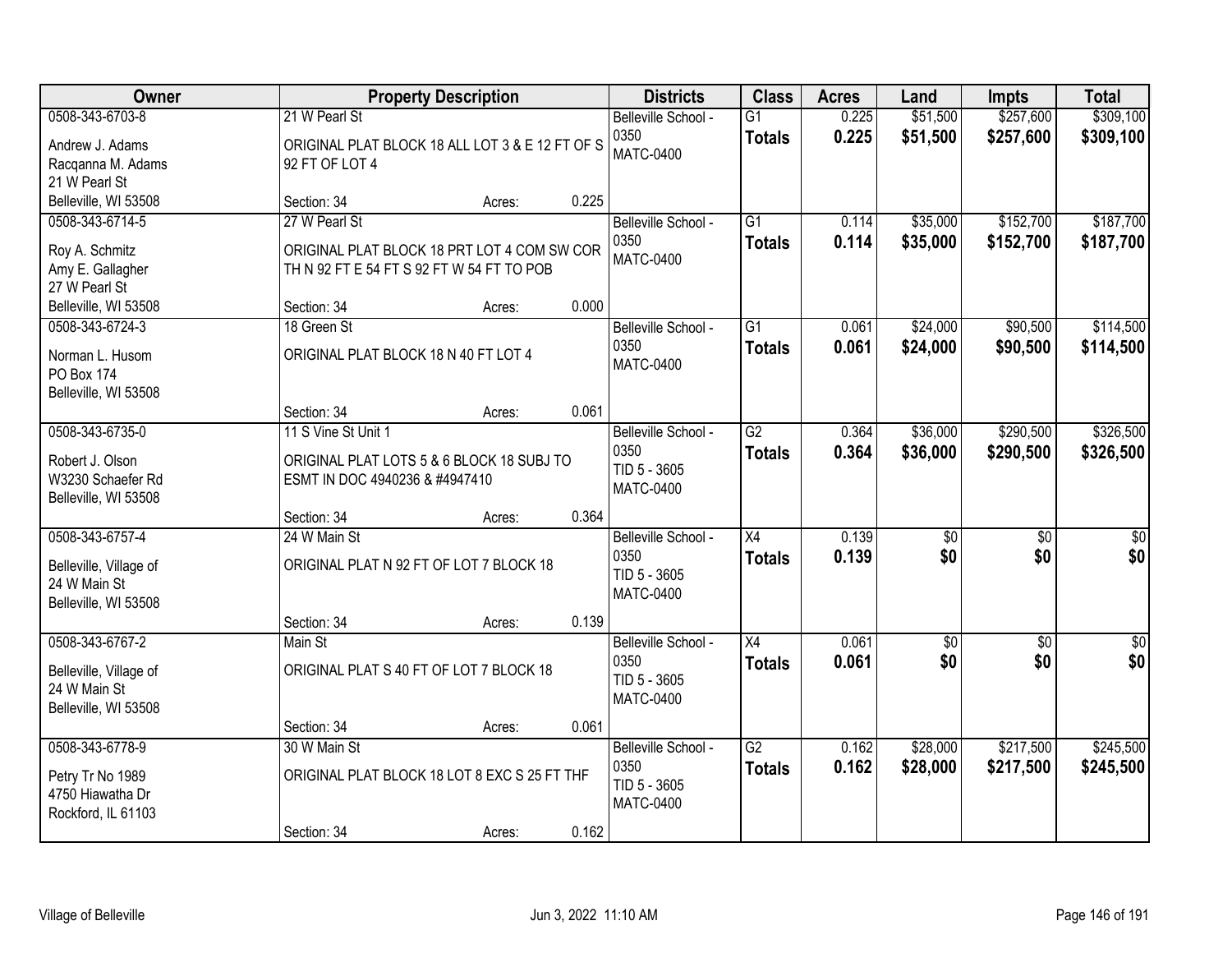| Owner                                                                                       |                                                                                                                                                      | <b>Property Description</b> |       | <b>Districts</b>                                                | <b>Class</b>                     | <b>Acres</b>   | Land                   | Impts                  | <b>Total</b>           |
|---------------------------------------------------------------------------------------------|------------------------------------------------------------------------------------------------------------------------------------------------------|-----------------------------|-------|-----------------------------------------------------------------|----------------------------------|----------------|------------------------|------------------------|------------------------|
| 0508-343-6788-7<br>Belleville, Village of<br>24 W Main St<br>Belleville, WI 53508           | Main St<br>ORIGINAL PLAT BLOCK 18 S 25 FT LOT 8                                                                                                      |                             |       | Belleville School -<br>0350<br>TID 5 - 3605<br><b>MATC-0400</b> | X4<br><b>Totals</b>              | 0.038<br>0.038 | $\overline{60}$<br>\$0 | $\overline{50}$<br>\$0 | \$0<br>\$0             |
|                                                                                             | Section: 34                                                                                                                                          | Acres:                      | 0.038 |                                                                 |                                  |                |                        |                        |                        |
| 0508-343-6801-9<br>Andrew Kieper et al<br>103 W Pearl St<br>Belleville, WI 53508            | 103 W Pearl St<br>ORIGINAL PLAT BLOCK 19 LOTS 1 & 2<br>Section: 34                                                                                   |                             | 0.382 | Belleville School -<br>0350<br><b>MATC-0400</b>                 | $\overline{G1}$<br><b>Totals</b> | 0.382<br>0.382 | \$58,000<br>\$58,000   | \$206,000<br>\$206,000 | \$264,000<br>\$264,000 |
| 0508-343-6822-4                                                                             | 119 W Pearl St                                                                                                                                       | Acres:                      |       | Belleville School -                                             | G1                               | 0.179          | \$46,500               | \$88,200               | \$134,700              |
| Lisa D. Anderson<br>119 W Pearl St<br>Belleville, WI 53508                                  | ORIGINAL PLAT LOT 3 BLOCK 19 EXC N 8 FT THF                                                                                                          |                             |       | 0350<br><b>MATC-0400</b>                                        | <b>Totals</b>                    | 0.179          | \$46,500               | \$88,200               | \$134,700              |
|                                                                                             | Section: 34                                                                                                                                          | Acres:                      | 0.179 |                                                                 |                                  |                |                        |                        |                        |
| 0508-343-6828-8<br>Belleville, Village of<br>24 W Main St<br>Belleville, WI 53508           | Pearl St<br>ORIGINAL PLAT PRT LOT 3 BLOCK 19 N 8 FT THF                                                                                              |                             |       | Belleville School -<br>0350<br>MATC-0400                        | X4<br><b>Totals</b>              | 0.009<br>0.009 | \$0<br>\$0             | \$0<br>\$0             | \$0<br>\$0             |
|                                                                                             | Section: 34                                                                                                                                          | Acres:                      | 0.009 |                                                                 |                                  |                |                        |                        |                        |
| 0508-343-6833-1<br>William F. Broeren<br>26 Frederick St<br>Belleville, WI 53508            | 26 Frederick St<br>ORIGINAL PLAT BLOCK 19 LOT 4 EXC N 8 FT THF                                                                                       |                             |       | Belleville School -<br>0350<br><b>MATC-0400</b>                 | $\overline{G1}$<br><b>Totals</b> | 0.179<br>0.179 | \$46,500<br>\$46,500   | \$128,500<br>\$128,500 | \$175,000<br>\$175,000 |
| 0508-343-6839-5                                                                             | Section: 34<br>Main St                                                                                                                               | Acres:                      | 0.179 | Belleville School -                                             | $\overline{X4}$                  | 0.012          | $\sqrt{50}$            | $\overline{50}$        | $\overline{\$0}$       |
| Belleville, Village of<br>24 W Main St<br>Belleville, WI 53508                              | ORIGINAL PLAT PRT BLOCK 19 LOT 4 N 8 FT THF                                                                                                          |                             |       | 0350<br><b>MATC-0400</b>                                        | <b>Totals</b>                    | 0.012          | \$0                    | \$0                    | \$0                    |
|                                                                                             | Section: 34                                                                                                                                          | Acres:                      | 0.012 |                                                                 |                                  |                |                        |                        |                        |
| 0508-343-6841-1<br>Mark A. Raders<br>Lora L. Raders<br>160 River St<br>Belleville, WI 53508 | 102 W Main St<br>LOT 1 CSM 3590 CS14/217 R2434/91-12/3/80 F/K/A<br>ORIGINAL PLAT BLOCK 19 LOT 5 DESCR AS SEC<br>34-5-8 PRT SE1/4SW1/4<br>Section: 34 | Acres:                      | 0.113 | Belleville School -<br>0350<br>TID 5 - 3605<br><b>MATC-0400</b> | $\overline{G2}$<br><b>Totals</b> | 0.113<br>0.113 | \$34,500<br>\$34,500   | \$78,500<br>\$78,500   | \$113,000<br>\$113,000 |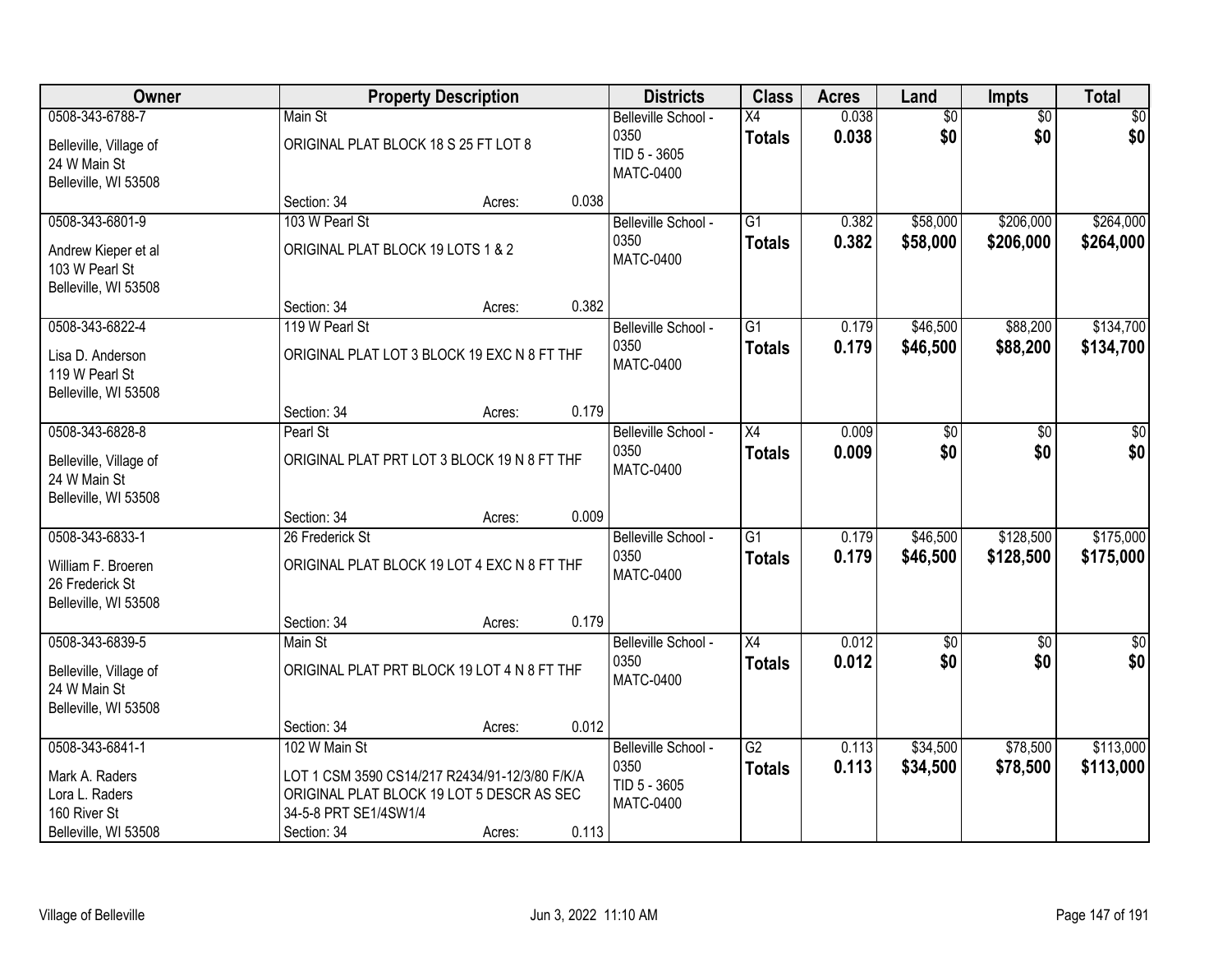| Owner                 |                                                | <b>Property Description</b> |       | <b>Districts</b>    | <b>Class</b>    | <b>Acres</b> | Land            | <b>Impts</b>    | <b>Total</b> |
|-----------------------|------------------------------------------------|-----------------------------|-------|---------------------|-----------------|--------------|-----------------|-----------------|--------------|
| 0508-343-6852-8       | 110 W Main St                                  |                             |       | Belleville School - | $\overline{G2}$ | 0.078        | \$20,500        | \$56,000        | \$76,500     |
| 110 W Main St LLC     | LOT 2 CSM 3590 CS14/217-12/3/80 F/K/A ORIGINAL |                             |       | 0350                | <b>Totals</b>   | 0.078        | \$20,500        | \$56,000        | \$76,500     |
| 115 Green View Dr     | PLAT BLOCK 19 LOT 5 DESCR AS SEC 34-5-8 PRT    |                             |       | TID 5 - 3605        |                 |              |                 |                 |              |
| Belleville, WI 53508  | SE1/4SW1/4                                     |                             |       | <b>MATC-0400</b>    |                 |              |                 |                 |              |
|                       | Section: 34                                    | Acres:                      | 0.078 |                     |                 |              |                 |                 |              |
| 0508-343-6866-2       | 112 W Main St                                  |                             |       | Belleville School - | $\overline{G3}$ | 0.295        | $\overline{50}$ | $\overline{50}$ | $\sqrt{50}$  |
| Amlat LLC             | ORIGINAL PLAT BLOCK 19 LOT 6 & LOT 7 EXC W 30  |                             |       | 0350                | <b>Totals</b>   | 0.295        | \$0             | \$0             | \$0          |
| PO Box 88             | FT OF LOT 7                                    |                             |       | TID 5 - 3605        |                 |              |                 |                 |              |
| Belleville, WI 53508  |                                                |                             |       | <b>MATC-0400</b>    |                 |              |                 |                 |              |
|                       | Section: 34                                    | Acres:                      | 0.295 |                     |                 |              |                 |                 |              |
| 0508-343-6877-9       | Main St                                        |                             |       | Belleville School - | G2              | 0.104        | \$4,500         | \$0             | \$4,500      |
| Francois Oil Co Inc   | ORIGINAL PLAT BLOCK 19 W 30 FT OF LOT 7 & E 6  |                             |       | 0350                | <b>Totals</b>   | 0.104        | \$4,500         | \$0             | \$4,500      |
| 128 W Main St         | FT OF LOT 8                                    |                             |       | TID 5 - 3605        |                 |              |                 |                 |              |
| Belleville, WI 53508  |                                                |                             |       | <b>MATC-0400</b>    |                 |              |                 |                 |              |
|                       | Section: 34                                    | Acres:                      | 0.104 |                     |                 |              |                 |                 |              |
| 0508-343-6887-7       | 128 W Main St                                  |                             |       | Belleville School - | $\overline{G2}$ | 0.174        | \$28,500        | \$274,800       | \$303,300    |
| Francois Oil Co Inc   | ORIGINAL PLAT BLOCK 19 LOT 8 EXC E 6 FT THF    |                             |       | 0350                | <b>Totals</b>   | 0.174        | \$28,500        | \$274,800       | \$303,300    |
| 128 W Main St         |                                                |                             |       | TID 5 - 3605        |                 |              |                 |                 |              |
| Belleville, WI 53508  |                                                |                             |       | <b>MATC-0400</b>    |                 |              |                 |                 |              |
|                       | Section: 34                                    | Acres:                      | 0.174 |                     |                 |              |                 |                 |              |
| 0508-343-6901-8       | 15 River St                                    |                             |       | Belleville School - | $\overline{G2}$ | 0.103        | \$24,500        | \$83,500        | \$108,000    |
| Shop 1, LLC           | ORIGINAL PLAT BLOCK 23 LOT 1 EXC S 120.1 FT    |                             |       | 0350                | <b>Totals</b>   | 0.103        | \$24,500        | \$83,500        | \$108,000    |
| 1505 Green Valley Rd  |                                                |                             |       | TID 5 - 3605        |                 |              |                 |                 |              |
| Mount Horeb, WI 53572 |                                                |                             |       | <b>MATC-0400</b>    |                 |              |                 |                 |              |
|                       | Section: 34                                    | Acres:                      | 0.103 |                     |                 |              |                 |                 |              |
| 0508-343-6911-6       | 9 River St                                     |                             |       | Belleville School - | $\overline{G1}$ | 0.066        | \$26,000        | \$137,000       | \$163,000    |
| John W. Fischl        | ORIGINAL PLAT BLOCK 23 N 50.1 FT OF S 120.1 FT |                             |       | 0350                | <b>Totals</b>   | 0.066        | \$26,000        | \$137,000       | \$163,000    |
| 9 River St            | OF LOT 1                                       |                             |       | TID 5 - 3605        |                 |              |                 |                 |              |
| Belleville, WI 53508  |                                                |                             |       | <b>MATC-0400</b>    |                 |              |                 |                 |              |
|                       | Section: 34                                    | Acres:                      | 0.066 |                     |                 |              |                 |                 |              |
| 0508-343-6921-4       | 11 E Main St                                   |                             |       | Belleville School - | $\overline{G2}$ | 0.093        | \$31,000        | \$52,000        | \$83,000     |
| Jason Klein           | ORIGINAL PLAT PRT LOT 1 BLOCK 23 S 70 FT THF   |                             |       | 0350                | <b>Totals</b>   | 0.093        | \$31,000        | \$52,000        | \$83,000     |
| 6441 Sun Valley Pkwy  | EXC BEG 7 FT N OF SE COR SD LOT TH S 7 FT TH W |                             |       | TID 5 - 3605        |                 |              |                 |                 |              |
| Belleville, WI 53508  | 7 FT TH N TO POB EXC TO WI DOT FOR RD R/W IN   |                             |       | MATC-0400           |                 |              |                 |                 |              |
|                       | Section: 34                                    | Acres:                      | 0.093 |                     |                 |              |                 |                 |              |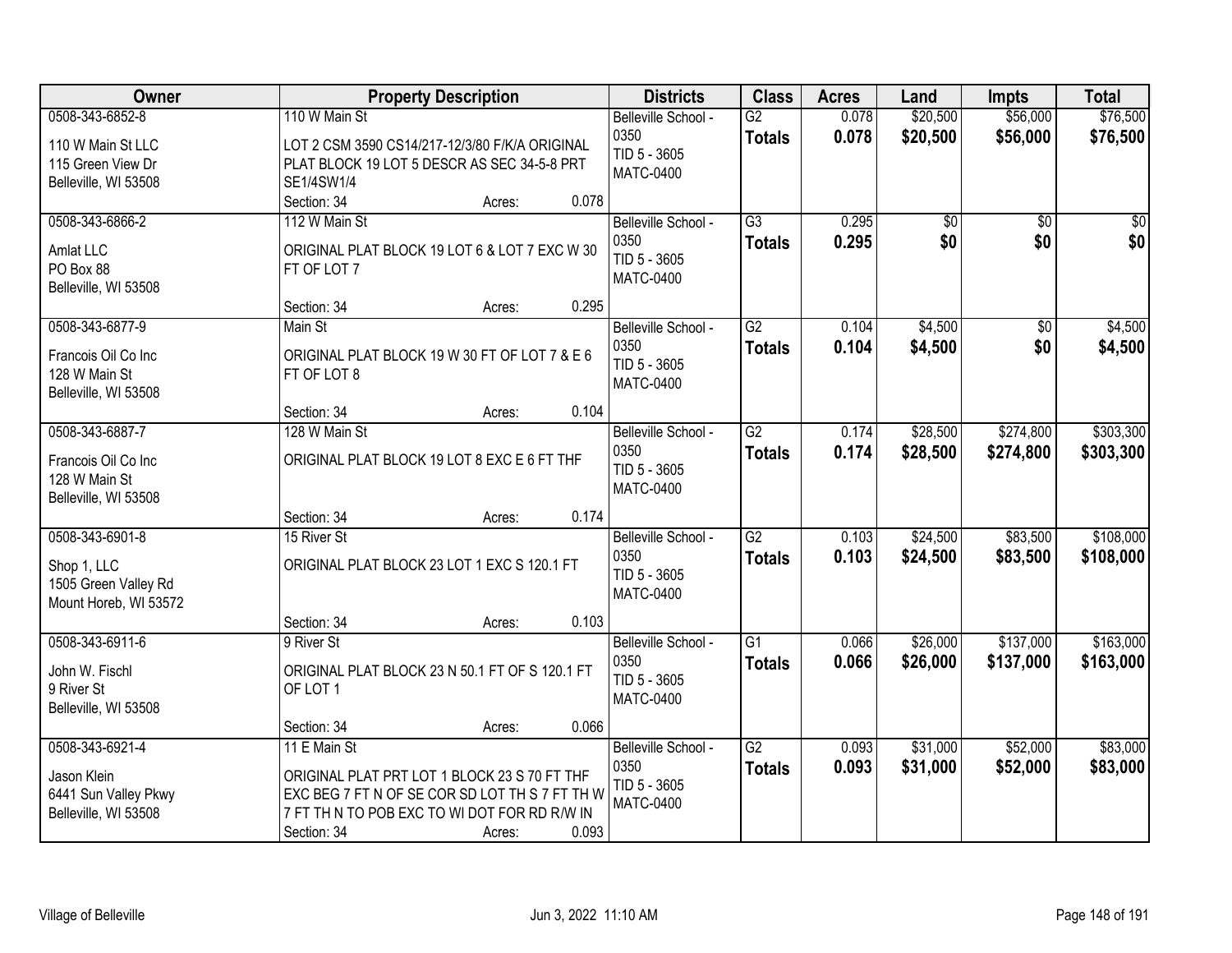| Owner                                                                                                             | <b>Property Description</b>                                                                                                                                                                      | <b>Districts</b>                                                | <b>Class</b>                     | <b>Acres</b>   | Land                   | <b>Impts</b>           | <b>Total</b>            |
|-------------------------------------------------------------------------------------------------------------------|--------------------------------------------------------------------------------------------------------------------------------------------------------------------------------------------------|-----------------------------------------------------------------|----------------------------------|----------------|------------------------|------------------------|-------------------------|
| 0508-343-6932-1<br>Horse Haven LLC<br>6441 Sun Valley Pkwy<br>Belleville, WI 53508                                | 3 E Main St<br>ORIGINAL PLAT BLOCK 23 PRT LOT 2 DESCR AS<br>BEG AT SW COR OF SD BLOCK 23 TH<br>N89DEG59'49"E ALG N LN OF MAIN ST 59.80 FT TO E                                                   | Belleville School -<br>0350<br>TID 5 - 3605<br><b>MATC-0400</b> | $\overline{G2}$<br><b>Totals</b> | 0.159<br>0.159 | \$27,500<br>\$27,500   | \$266,500<br>\$266,500 | \$294,000<br>\$294,000  |
| 0508-343-6942-9<br>John W. Fischl<br>9 River St<br>Belleville, WI 53508                                           | 0.159<br>Section: 34<br>Acres:<br>9 River St<br>ORIGINAL PLAT BLOCK 23 LOT 2 EXC S 120.1 FT<br><b>THF</b><br>0.123<br>Section: 34<br>Acres:                                                      | Belleville School -<br>0350<br>TID 5 - 3605<br><b>MATC-0400</b> | $\overline{G1}$<br><b>Totals</b> | 0.123<br>0.123 | \$36,500<br>\$36,500   | $\overline{50}$<br>\$0 | \$36,500<br>\$36,500    |
| 0508-343-6951-8<br>Belleville, Village of<br>24 W Main St<br>Belleville, WI 53508                                 | Main St<br>ORIGINAL PLAT BLOCK 24 N 66 FT LOT 1<br>0.100<br>Section: 34<br>Acres:                                                                                                                | Belleville School -<br>0350<br>TID 5 - 3605<br><b>MATC-0400</b> | X4<br><b>Totals</b>              | 0.100<br>0.100 | \$0<br>\$0             | $\overline{50}$<br>\$0 | $\overline{\$0}$<br>\$0 |
| 0508-343-6958-1<br>Belleville, Village of<br>24 W Main St<br>Belleville, WI 53508                                 | ORIGINAL PLAT BLOCK 24 PRT OF LOT 1 DESCR AS<br>S 25 FT OF N 91 FT THF<br>0.038<br>Section: 34<br>Acres:                                                                                         | Belleville School -<br>0350<br>TID 5 - 3605<br><b>MATC-0400</b> | X4<br><b>Totals</b>              | 0.038<br>0.038 | $\overline{50}$<br>\$0 | \$0<br>\$0             | $\overline{50}$<br>\$0  |
| 0508-343-6965-1<br><b>Belleville Rx Real Estate LLC</b><br>c/o Daniel Strause<br>333 Lowville Rd<br>Rio, WI 53960 | 1 W Main St<br>ORIGINAL PLAT BLOCK 24 LOT 1 EXC N 66 FT &<br>ALSO EXC S 25 FT OF N 91 FT THF<br>0.200<br>Section: 34<br>Acres:                                                                   | Belleville School -<br>0350<br>TID 5 - 3605<br><b>MATC-0400</b> | $\overline{G2}$<br>Totals        | 0.200<br>0.200 | \$30,000<br>\$30,000   | \$178,500<br>\$178,500 | \$208,500<br>\$208,500  |
| 0508-343-6972-3<br>Bellebrooke Properties III LLC<br>213 E Pearl St<br>Belleville, WI 53508                       | 15 N Vine St<br>ORIGINAL PLAT BLOCK 24 LOT 2 EXC W 18 INCHES<br>OF S 137 FT & EXC COM 18 INCHES E OF SW COR<br>TH E 64.50 FT TH N 132 FT TH W 64.50 FT TH S TO<br>0.121<br>Section: 34<br>Acres: | Belleville School -<br>0350<br>TID 5 - 3605<br><b>MATC-0400</b> | G2<br><b>Totals</b>              | 0.121<br>0.121 | \$25,500<br>\$25,500   | \$69,500<br>\$69,500   | \$95,000<br>\$95,000    |
| 0508-343-6982-1<br>Dutch Treat LLC<br>2810 Brandon Rd<br>Madison, WI 53719                                        | 7 W Main St<br>ORIGINAL PLAT BLOCK 24 PRT LOT 2 S 132 FT EXC<br>W 41 FT 8.5 IN THF<br>0.076<br>Section: 34<br>Acres:                                                                             | Belleville School -<br>0350<br>TID 5 - 3605<br><b>MATC-0400</b> | $\overline{G2}$<br><b>Totals</b> | 0.076<br>0.076 | \$20,000<br>\$20,000   | \$93,500<br>\$93,500   | \$113,500<br>\$113,500  |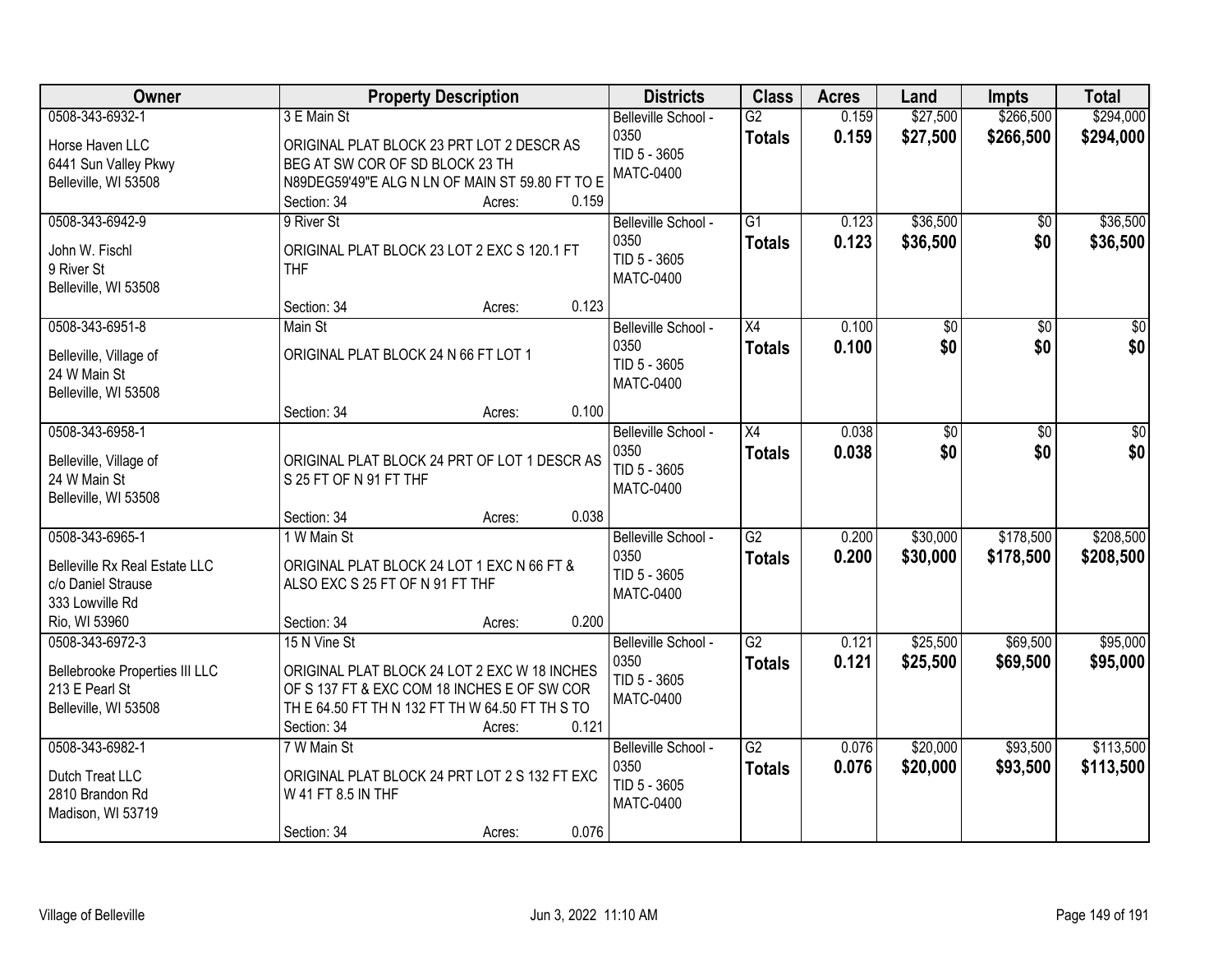| Owner                                | <b>Property Description</b>                           | <b>Districts</b>     | <b>Class</b>    | <b>Acres</b> | Land     | <b>Impts</b> | <b>Total</b> |
|--------------------------------------|-------------------------------------------------------|----------------------|-----------------|--------------|----------|--------------|--------------|
| 0508-343-6992-9                      | 9 W Main St                                           | Belleville School -  | $\overline{G2}$ | 0.122        | \$25,500 | \$133,500    | \$159,000    |
| Fahey72, LLC                         | ORIGINAL PLAT BLOCK 24 PRT LOT 2 S 132 FT OF E        | 0350                 | <b>Totals</b>   | 0.122        | \$25,500 | \$133,500    | \$159,000    |
| N9605 County Rd D                    | 40 FT 2.5 IN OF W 41 FT 8.5 IN THF                    | TID 5 - 3605         |                 |              |          |              |              |
| Belleville, WI 53508                 |                                                       | <b>MATC-0400</b>     |                 |              |          |              |              |
|                                      | 0.122<br>Section: 34<br>Acres:                        |                      |                 |              |          |              |              |
| 0508-343-7002-4                      | 13 W Main St                                          | Belleville School -  | $\overline{G2}$ | 0.108        | \$25,000 | \$180,900    | \$205,900    |
|                                      | ORIGINAL PLAT BLOCK 24 PRT LOT 2 W 18 INCHES          | 0350                 | <b>Totals</b>   | 0.108        | \$25,000 | \$180,900    | \$205,900    |
| Petry Tr No 1989<br>4750 Hiawatha Dr | OF S 137 FT & ALSO W 17 FT LYG N OF S 137 FT & E      | TID 5 - 3605         |                 |              |          |              |              |
| Rockford, IL 61103                   | 1/2 LOT 3 SUBJ TO BLDG ENCROACHMENT DESCR             | <b>MATC-0400</b>     |                 |              |          |              |              |
|                                      | 0.108<br>Section: 34<br>Acres:                        |                      |                 |              |          |              |              |
| 0508-343-7009-1                      | 17 W Main St                                          | Belleville School -  | $\overline{G2}$ | 0.057        | \$15,000 | \$68,000     | \$83,000     |
|                                      |                                                       | 0350                 | <b>Totals</b>   | 0.057        | \$15,000 | \$68,000     | \$83,000     |
| Dream Maker's Creations Inc          | ORIGINAL PLAT BLOCK 24 PRT LOT 3 DESCR AS             | TID 5 - 3605         |                 |              |          |              |              |
| PO Box 327                           | COM AT SW COR OF SEC 34-5-8 TH ALG S LN OF SD         | <b>MATC-0400</b>     |                 |              |          |              |              |
| Belleville, WI 53508                 | SEC 34 S89DEG23'52"E 2160.39 FT TH                    |                      |                 |              |          |              |              |
|                                      | 0.057<br>Section: 34<br>Acres:                        |                      |                 |              |          |              |              |
| 0508-343-7016-1                      | W Main St                                             | Belleville School -  | $\overline{G2}$ | 0.200        | \$18,000 | \$0          | \$18,000     |
| Middleton Community Bank             | ORIGINAL PLAT BLOCK 24 PRT LOTS 3 & 4 DESCR           | 0350<br>TID 5 - 3605 | <b>Totals</b>   | 0.200        | \$18,000 | \$0          | \$18,000     |
| 3207 Parmenter St                    | AS BEG AT SE COR OF SD LOT 4 TH N ALG E LN OF         | <b>MATC-0400</b>     |                 |              |          |              |              |
| Middleton, WI 53562                  | LOT 4 105.00 FT TH N89DEG50'09"W PARA WITH S          |                      |                 |              |          |              |              |
|                                      | 0.000<br>Section: 34<br>Acres:                        |                      |                 |              |          |              |              |
| 0508-343-7023-1                      | 25 W Main St                                          | Belleville School -  | $\overline{G2}$ | 0.159        | \$27,500 | \$220,500    | \$248,000    |
| Middleton Community Bank             | ORIG PLAT BLOCK 24 PRT LOT 4 DESCR AS S 105           | 0350                 | <b>Totals</b>   | 0.159        | \$27,500 | \$220,500    | \$248,000    |
| 3207 Parmenter St                    | FT THE SUBJ TO & TOG W/ACCESS ESMT IN DOC             | TID 5 - 3605         |                 |              |          |              |              |
| Middleton, WI 53562                  | #3702776                                              | <b>MATC-0400</b>     |                 |              |          |              |              |
|                                      | 0.159<br>Section: 34<br>Acres:                        |                      |                 |              |          |              |              |
| 0508-343-7027-1                      | 25B W Main St                                         | Belleville School -  | $\overline{G2}$ | 0.075        | \$16,500 | \$23,500     | \$40,000     |
| Edward V. Flesch                     | LOT 1 CSM 11536 CS70/181&182-9/26/2005 F/K/A PRT      | 0350                 | <b>Totals</b>   | 0.075        | \$16,500 | \$23,500     | \$40,000     |
| Stacey A. Flesch                     | LOTS 4 & 5 BLOCK 24 BELLEVILLE DESCR AS SEC           | TID 5 - 3605         |                 |              |          |              |              |
| 497 Peerless Rd                      | 34-5-8 PRT NE1/4SW1/4 & PRT SE1/4SW1/4 (0.09          | <b>MATC-0400</b>     |                 |              |          |              |              |
| Belleville, WI 53508                 | 0.090<br>Section: 34<br>Acres:                        |                      |                 |              |          |              |              |
| 0508-343-7031-1                      | 27 W Main St                                          | Belleville School -  | $\overline{G2}$ | 0.077        | \$10,000 | \$23,500     | \$33,500     |
|                                      |                                                       | 0350                 | <b>Totals</b>   | 0.077        | \$10,000 | \$23,500     | \$33,500     |
| Peter J. Warmuth                     | LOT 2 CSM 11536 CS70/181&182-9/26/2005 F/K/A PRT      | TID 5 - 3605         |                 |              |          |              |              |
| Sara F. Warmuth                      | LOTS 4 & 5 BLOCK 24 BELLEVILLE DESCR AS SEC           | <b>MATC-0400</b>     |                 |              |          |              |              |
| 2813 Rosellen Ave                    | 34-5-8 PRT NE1/4SW1/4 & PRT SE1/4SW1/4 (0.10<br>0.100 |                      |                 |              |          |              |              |
| Fitchburg, WI 53711                  | Section: 34<br>Acres:                                 |                      |                 |              |          |              |              |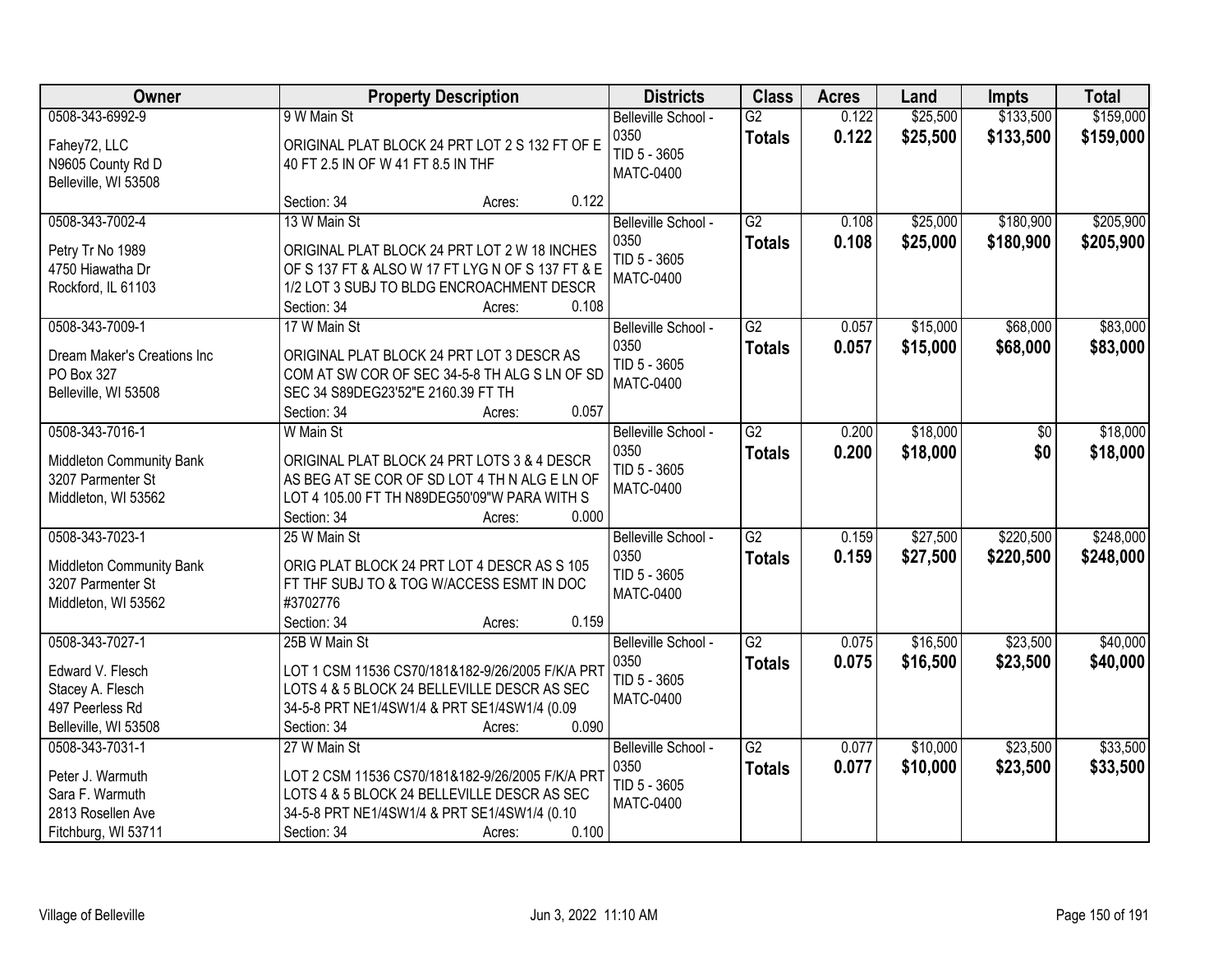| <b>Owner</b>                                                                                   |                                                                                                                                                       | <b>Property Description</b> |       | <b>Districts</b>                                                | <b>Class</b>                     | <b>Acres</b>   | Land                 | <b>Impts</b>           | <b>Total</b>           |
|------------------------------------------------------------------------------------------------|-------------------------------------------------------------------------------------------------------------------------------------------------------|-----------------------------|-------|-----------------------------------------------------------------|----------------------------------|----------------|----------------------|------------------------|------------------------|
| 0508-343-7034-6<br><b>Edward Flesch</b><br>PO Box 235<br>Belleville, WI 53508                  | 29 W Main St<br>ORIGINAL PLAT BLK 24 PRT LOT 5 S 105 FT OF E1/2<br>THF TOG W/DR IVEWAY AGRMT IN R32712/68                                             |                             |       | Belleville School -<br>0350<br>TID 5 - 3605<br><b>MATC-0400</b> | $\overline{G2}$<br><b>Totals</b> | 0.080<br>0.080 | \$21,000<br>\$21,000 | \$58,000<br>\$58,000   | \$79,000<br>\$79,000   |
|                                                                                                | Section: 34                                                                                                                                           | Acres:                      | 0.080 |                                                                 |                                  |                |                      |                        |                        |
| 0508-343-7036-4<br>Wren Properties LLC<br>PO Box 56<br>Belleville, WI 53508                    | 103 W Main St<br>ORIGINAL PLAT BLOCK 24 W1/2 LOT 5 & BLOCK 25 E<br>3.5 FT OF LOT 1                                                                    |                             |       | Belleville School -<br>0350<br>TID 5 - 3605<br><b>MATC-0400</b> | G2<br><b>Totals</b>              | 0.143<br>0.143 | \$27,000<br>\$27,000 | \$204,500<br>\$204,500 | \$231,500<br>\$231,500 |
|                                                                                                | Section: 34                                                                                                                                           | Acres:                      | 0.143 |                                                                 |                                  |                |                      |                        |                        |
| 0508-343-7051-5<br>Petry Tr No 1989<br>PO Box 80<br>Belleville, WI 53508                       | 107 W Main St<br>ORIGINAL PLAT LOT 1 BLOCK 25 EXC E 3.5 FT                                                                                            |                             |       | Belleville School -<br>0350<br>TID 5 - 3605<br>MATC-0400        | G2<br><b>Totals</b>              | 0.323<br>0.323 | \$34,500<br>\$34,500 | \$173,400<br>\$173,400 | \$207,900<br>\$207,900 |
|                                                                                                | Section: 34                                                                                                                                           | Acres:                      | 0.323 |                                                                 |                                  |                |                      |                        |                        |
| 0508-343-7062-2<br>Blaser Rev Tr, Herbert & Luane<br><b>PO Box 206</b><br>Belleville, WI 53508 | 115 W Main St<br>ORIGINAL PLAT LOT 2 BLOCK 25                                                                                                         |                             |       | Belleville School -<br>0350<br>TID 5 - 3605<br><b>MATC-0400</b> | $\overline{G2}$<br><b>Totals</b> | 0.317<br>0.317 | \$34,500<br>\$34,500 | \$176,500<br>\$176,500 | \$211,000<br>\$211,000 |
|                                                                                                | Section: 34                                                                                                                                           | Acres:                      | 0.317 |                                                                 |                                  |                |                      |                        |                        |
| 0508-343-7073-9<br>Nancy R. Butts<br>Kim M. Rear<br>354 Village Dr                             | 119 W Main St<br>ORIGINAL PLAT LOT 3 BLOCK 25 EXC W 34 FT                                                                                             |                             |       | Belleville School -<br>0350<br>TID 5 - 3605<br><b>MATC-0400</b> | $\overline{G2}$<br><b>Totals</b> | 0.151<br>0.151 | \$27,000<br>\$27,000 | \$157,000<br>\$157,000 | \$184,000<br>\$184,000 |
| Belleville, WI 53508                                                                           | Section: 34                                                                                                                                           | Acres:                      | 0.151 |                                                                 |                                  |                |                      |                        |                        |
| 0508-343-7083-7<br>Jes Group, LLC<br>41 Countryside Dr Ste A<br>Belleville, WI 53508           | 121 W Main St<br>ORIGINAL PLAT W 34 FT OF LOT 3 BLOCK 25 ALSO<br>R/W ESMT DESCR IN M249/256                                                           |                             |       | Belleville School -<br>0350<br>TID 5 - 3605<br><b>MATC-0400</b> | G2<br><b>Totals</b>              | 0.161<br>0.161 | \$28,000<br>\$28,000 | \$4,300<br>\$4,300     | \$32,300<br>\$32,300   |
|                                                                                                | Section: 34                                                                                                                                           | Acres:                      | 0.161 |                                                                 |                                  |                |                      |                        |                        |
| 0508-343-7094-4<br>Jes Group, LLC<br>41 Countryside Dr Ste A<br>Belleville, WI 53508           | 127 W Main St<br>ORIGINAL PLAT PRT LOT 4 BLOCK 25 E 30 FT OF S<br>100 FT ALSO E 33 FT LYG N OF S 100 FT THF EXT<br><b>NLY TO RIVER</b><br>Section: 34 | Acres:                      | 0.144 | Belleville School -<br>0350<br>TID 5 - 3605<br>MATC-0400        | $\overline{G2}$<br><b>Totals</b> | 0.144<br>0.144 | \$27,000<br>\$27,000 | \$160,500<br>\$160,500 | \$187,500<br>\$187,500 |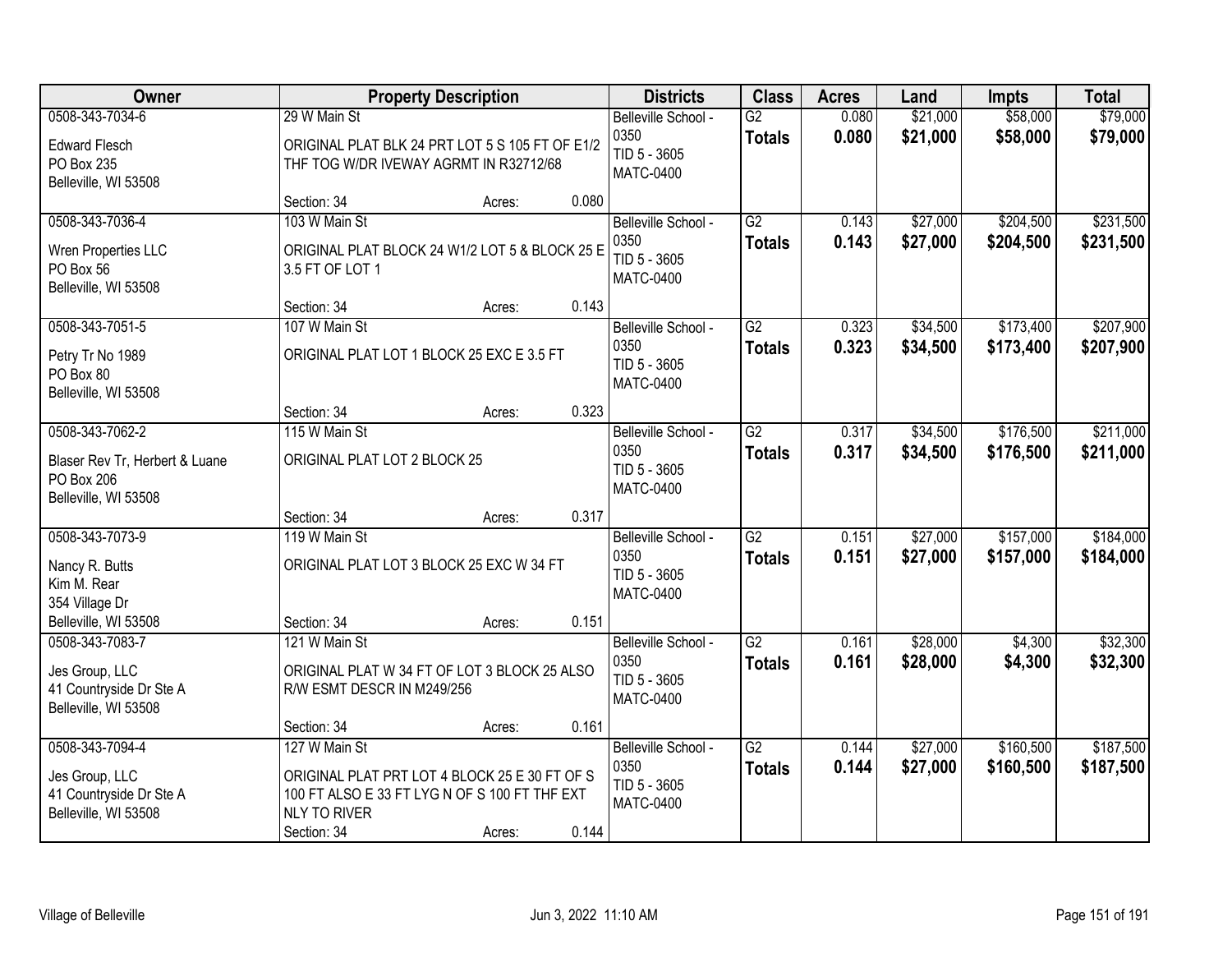| Owner                                                                                            |                                                                                                                                                                           | <b>Property Description</b> |                | <b>Districts</b>                                                | <b>Class</b>                     | <b>Acres</b>   | Land                 | <b>Impts</b>           | <b>Total</b>           |
|--------------------------------------------------------------------------------------------------|---------------------------------------------------------------------------------------------------------------------------------------------------------------------------|-----------------------------|----------------|-----------------------------------------------------------------|----------------------------------|----------------|----------------------|------------------------|------------------------|
| 0508-343-7104-1<br>Patrick J. Burke<br>Julie M. Hamm<br>306 E Verona Ave                         | 131 W Main St<br>ORIGINAL PLAT PRT LOT 4 BLOCK 25 W 36 FT OF S<br>100 FT                                                                                                  |                             |                | Belleville School -<br>0350<br>TID 5 - 3605<br><b>MATC-0400</b> | $\overline{G2}$<br><b>Totals</b> | 0.083<br>0.083 | \$21,500<br>\$21,500 | \$122,600<br>\$122,600 | \$144,100<br>\$144,100 |
| Verona, WI 53593                                                                                 | Section: 34                                                                                                                                                               | Acres:                      | 0.083          |                                                                 |                                  |                |                      |                        |                        |
| 0508-343-7114-9<br><b>Wildcat Properties LLC</b><br>PO Box 175<br>Belleville, WI 53508           | Main St<br>ORIGINAL PLAT PRT LOT 4 BLOCK 25 BEG W LN 100<br>FT N OF SW COR THE 33 FT N TO RIV W TO W LN S<br>TO POB<br>Section: 34                                        | Acres:                      | 0.076          | Belleville School -<br>0350<br>TID 5 - 3605<br><b>MATC-0400</b> | $\overline{G2}$<br><b>Totals</b> | 0.076<br>0.076 | \$20,000<br>\$20,000 | \$0<br>\$0             | \$20,000<br>\$20,000   |
| 0508-343-7131-8<br><b>Wildcat Properties LLC</b><br>PO Box 175<br>Belleville, WI 53508           | 137 W Main St<br>ORIGINAL PLAT BLOCK 26 E1/2 LOT 1<br>Section: 34                                                                                                         | Acres:                      | 0.158          | Belleville School -<br>0350<br>TID 5 - 3605<br><b>MATC-0400</b> | $\overline{G2}$<br><b>Totals</b> | 0.158<br>0.158 | \$27,500<br>\$27,500 | \$72,500<br>\$72,500   | \$100,000<br>\$100,000 |
| 0508-343-7141-6<br><b>Wildcat Properties LLC</b><br>PO Box 175<br>Belleville, WI 53508           | Main St<br>ORIGINAL PLAT BLOCK 26 W1/2 LOT 1                                                                                                                              |                             |                | Belleville School -<br>0350<br>TID 5 - 3605<br><b>MATC-0400</b> | $\overline{G2}$<br><b>Totals</b> | 0.158<br>0.158 | \$27,500<br>\$27,500 | \$0<br>\$0             | \$27,500<br>\$27,500   |
| 0508-343-7152-3<br>Robert A. Smith<br>Meredith C. Smith<br>205 W Main St<br>Belleville, WI 53508 | Section: 34<br>205 W Main St<br>ORIGINAL PLAT LOT 2 BLOCK 26<br>Section: 34                                                                                               | Acres:<br>Acres:            | 0.158<br>0.309 | Belleville School -<br>0350<br><b>MATC-0400</b>                 | $\overline{G1}$<br><b>Totals</b> | 0.309<br>0.309 | \$67,500<br>\$67,500 | \$242,500<br>\$242,500 | \$310,000<br>\$310,000 |
| 0508-343-7178-3<br>Belleville, Village of<br>24 W Main St<br>Belleville, WI 53508                | 21 River St<br>ORIGINAL PLAT BLOCK 28<br>Section: 34                                                                                                                      | Acres:                      | 0.526          | Belleville School -<br>0350<br>TID 5 - 3605<br><b>MATC-0400</b> | X4<br><b>Totals</b>              | 0.526<br>0.526 | $\sqrt{30}$<br>\$0   | $\sqrt{6}$<br>\$0      | $\frac{6}{3}$<br>\$0   |
| 0508-343-7207-1<br>French Group, LLC<br>128 W Main St<br>Belleville, WI 53508                    | 41 Frederick St<br>LOT 1 CSM 15584 CS112/308&309-1/19/2021 F/K/A<br>LUCHSINGER ADDN LOTS 1 & 2 BLOCK 1 DESCR AS<br>SEC 34-5-8 PRT SE1/4SW1/4 (0.255 ACRES)<br>Section: 34 | Acres:                      | 0.255          | Belleville School -<br>0350<br>TID 5 - 3605<br><b>MATC-0400</b> | $\overline{G2}$<br><b>Totals</b> | 0.255<br>0.255 | \$32,500<br>\$32,500 | \$94,200<br>\$94,200   | \$126,700<br>\$126,700 |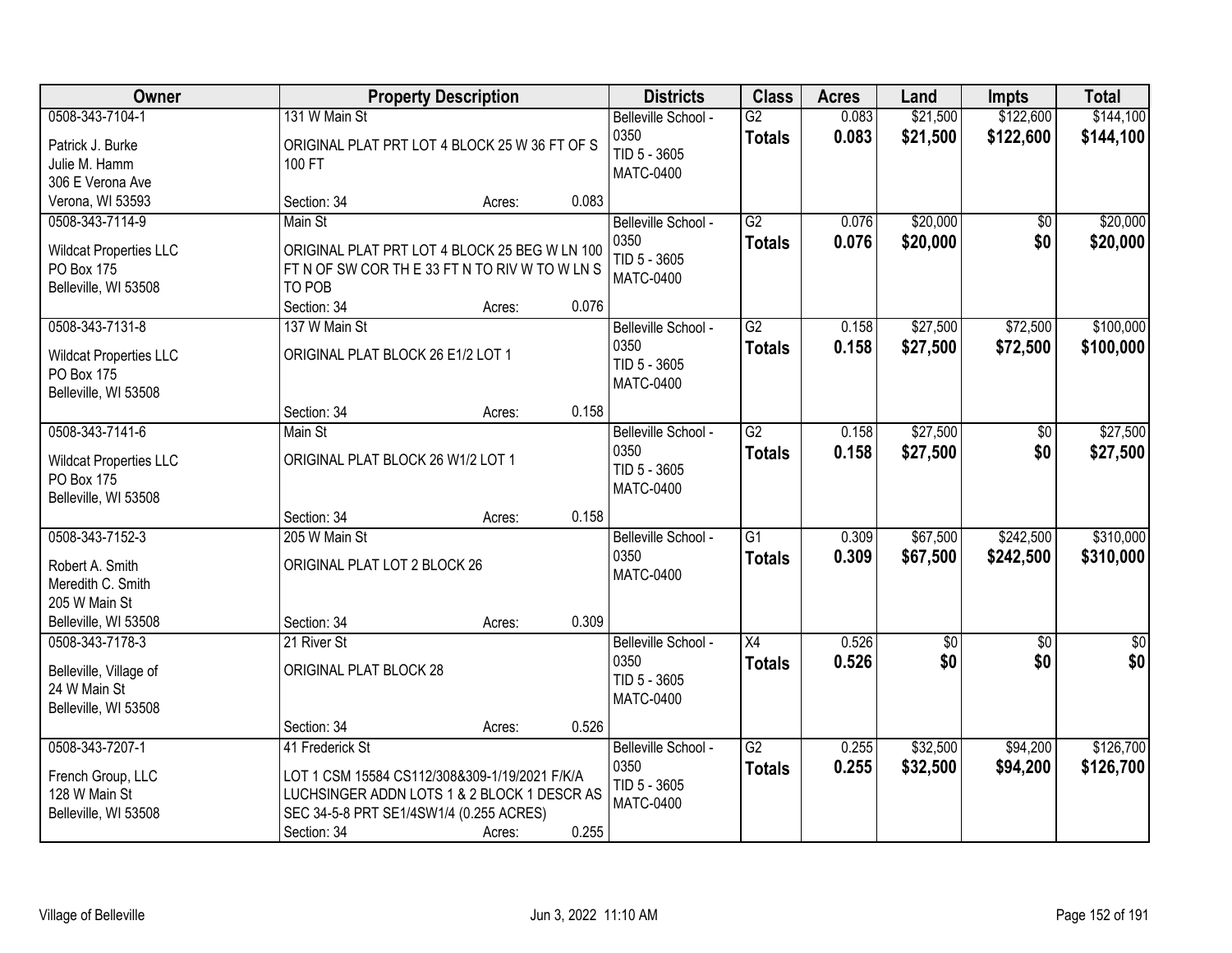| Owner                                    | <b>Property Description</b>                       |                 | <b>Districts</b>    | <b>Class</b>    | <b>Acres</b> | Land     | <b>Impts</b>    | <b>Total</b>    |
|------------------------------------------|---------------------------------------------------|-----------------|---------------------|-----------------|--------------|----------|-----------------|-----------------|
| 0508-343-7214-1                          | 210 W Main St                                     |                 | Belleville School - | $\overline{G1}$ | 0.145        | \$36,500 | \$7,700         | \$44,200        |
| French Group, LLC                        | LOT 2 CSM 15584 CS112/308&309-1/19/2021 F/K/A     |                 | 0350                | <b>Totals</b>   | 0.145        | \$36,500 | \$7,700         | \$44,200        |
| 128 W Main St                            | LUCHSINGER ADDN LOTS 1 & 2 BLOCK 1 DESCR AS       |                 | TID 5 - 3605        |                 |              |          |                 |                 |
| Belleville, WI 53508                     | SEC 34-5-8 PRT SE1/4SW1/4 (0.145 ACRES)           |                 | <b>MATC-0400</b>    |                 |              |          |                 |                 |
|                                          | Section: 34                                       | 0.145<br>Acres: |                     |                 |              |          |                 |                 |
| 0508-343-7223-7                          | 237 W Pearl St                                    |                 | Belleville School - | G2              | 1.581        | \$71,000 | \$204,000       | \$275,000       |
| S N S Investments LLC                    | LUCHSINGER ADDN BLOCK 1 LOTS 3, 4, 5, 6, 7, 8, 9, |                 | 0350                | <b>Totals</b>   | 1.581        | \$71,000 | \$204,000       | \$275,000       |
| N7818 Cty Rd X                           | & 10                                              |                 | TID 5 - 3605        |                 |              |          |                 |                 |
| Belleville, WI 53508                     |                                                   |                 | <b>MATC-0400</b>    |                 |              |          |                 |                 |
|                                          | Section: 34                                       | 1.581<br>Acres: |                     |                 |              |          |                 |                 |
| 0508-343-7317-1                          | 61 Frederick St                                   |                 | Belleville School - | X4              | 0.393        | \$0      | \$0             | \$0             |
|                                          | LOT 1 CSM 14999 CS105/326&327-12/12/2018 F/K/A    |                 | 0350                | <b>Totals</b>   | 0.393        | \$0      | \$0             | \$0             |
| Village O. Belleville<br>PO Box 79       | LUCHSINGER ADDN BLOCK 1 LOTS 11 & 12 DESCR        |                 | <b>MATC-0400</b>    |                 |              |          |                 |                 |
| Belleville, WI 53508                     | AS SEC 34-5-8 PRT SE1/4SW1/4 (0.400 ACRES) SUBJ   |                 |                     |                 |              |          |                 |                 |
|                                          | Section: 34                                       | 0.400<br>Acres: |                     |                 |              |          |                 |                 |
| 0508-343-7331-6                          | 105 Frederick St                                  |                 | Belleville School - | G1              | 0.200        | \$50,000 | \$151,100       | \$201,100       |
|                                          |                                                   |                 | 0350                | <b>Totals</b>   | 0.200        | \$50,000 | \$151,100       | \$201,100       |
| Ryan R. Kubly                            | LUCHSINGER ADDITION BLOCK 2 LOT 1                 |                 | <b>MATC-0400</b>    |                 |              |          |                 |                 |
| Amy L. Kubly                             |                                                   |                 |                     |                 |              |          |                 |                 |
| 105 Frederick St<br>Belleville, WI 53508 |                                                   | 0.200           |                     |                 |              |          |                 |                 |
| 0508-343-7342-3                          | Section: 34<br>214 W Pearl St                     | Acres:          | Belleville School - | $\overline{G1}$ | 0.200        | \$50,000 | \$143,900       | \$193,900       |
|                                          |                                                   |                 | 0350                |                 | 0.200        | \$50,000 | \$143,900       |                 |
| Gary J. Salmela                          | LUCHSINGER ADD LOT 2 BLOCK 2                      |                 | <b>MATC-0400</b>    | <b>Totals</b>   |              |          |                 | \$193,900       |
| Glenda C. Salmela                        |                                                   |                 |                     |                 |              |          |                 |                 |
| 214 W Pearl St                           |                                                   |                 |                     |                 |              |          |                 |                 |
| Belleville, WI 53508                     | Section: 34                                       | 0.200<br>Acres: |                     |                 |              |          |                 |                 |
| 0508-343-7353-0                          | 220 W Pearl St                                    |                 | Belleville School - | $\overline{G1}$ | 0.200        | \$50,000 | \$98,400        | \$148,400       |
| J Viaene Properties LLC                  | LUCHSINGER ADDN BLOCK 2 LOT 3                     |                 | 0350                | <b>Totals</b>   | 0.200        | \$50,000 | \$98,400        | \$148,400       |
| 201 Kingston Way                         |                                                   |                 | <b>MATC-0400</b>    |                 |              |          |                 |                 |
| Waunakee, WI 53597                       |                                                   |                 |                     |                 |              |          |                 |                 |
|                                          | Section: 34                                       | 0.200<br>Acres: |                     |                 |              |          |                 |                 |
| 0508-343-7364-7                          | Pearl St                                          |                 | Belleville School - | $\overline{X4}$ | 0.200        | \$0      | $\overline{50}$ | $\overline{50}$ |
| Tr of M E Parsonage                      | LUCHSINGER ADDN LOT 4 BLOCK 2                     |                 | 0350                | <b>Totals</b>   | 0.200        | \$0      | \$0             | \$0             |
| 236 W Pearl St                           |                                                   |                 | <b>MATC-0400</b>    |                 |              |          |                 |                 |
| Belleville, WI 53508                     |                                                   |                 |                     |                 |              |          |                 |                 |
|                                          | Section: 34                                       | 0.200<br>Acres: |                     |                 |              |          |                 |                 |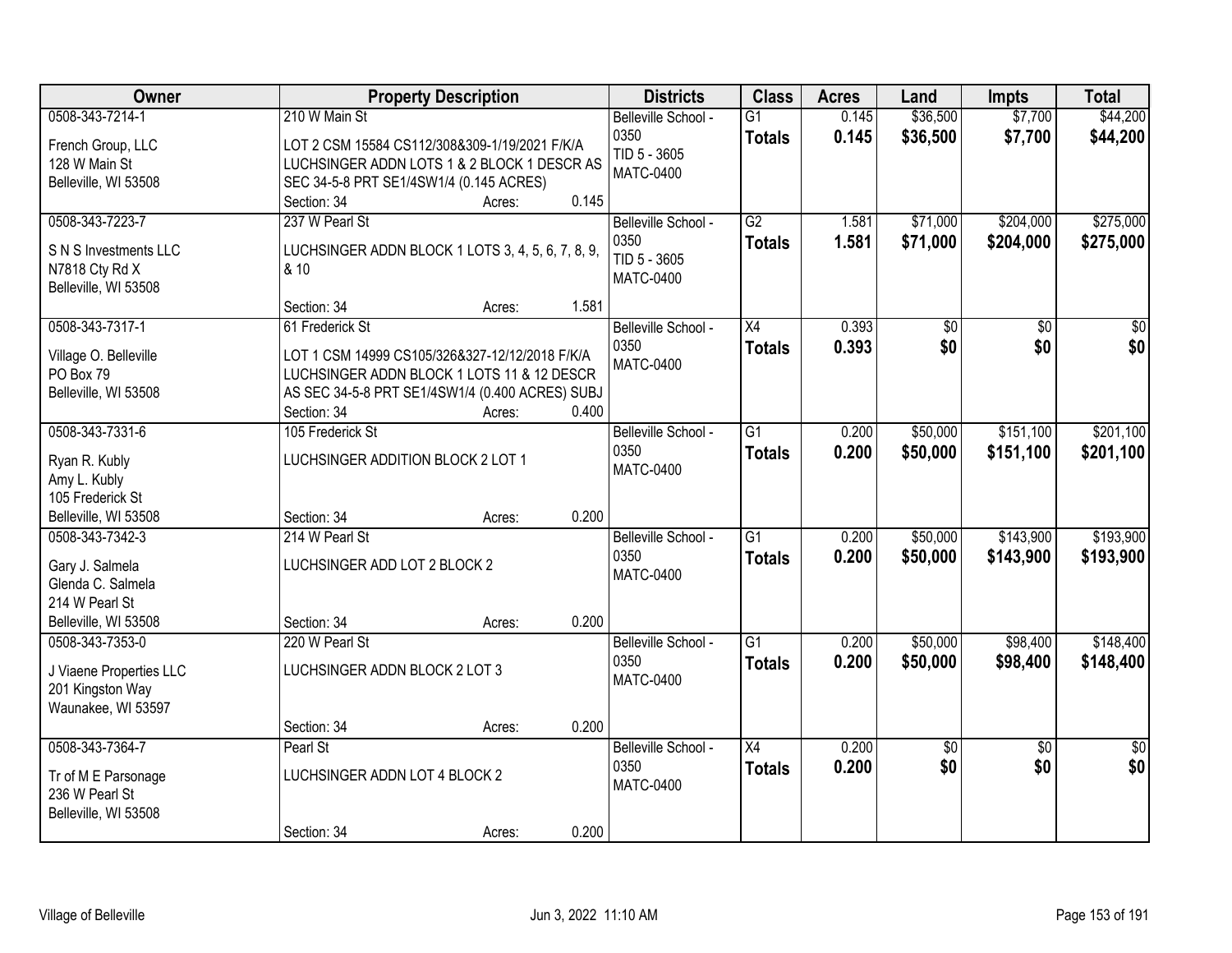| Owner                                                                                       |                                                                   | <b>Property Description</b> |                                                 | <b>Districts</b>                                | <b>Class</b>                     | <b>Acres</b>           | Land                   | Impts                  | <b>Total</b>           |
|---------------------------------------------------------------------------------------------|-------------------------------------------------------------------|-----------------------------|-------------------------------------------------|-------------------------------------------------|----------------------------------|------------------------|------------------------|------------------------|------------------------|
| 0508-343-7375-4<br>M E Church<br>236 W Pearl St<br>Belleville, WI 53508                     | 236 W Pearl St<br>LUCHSINGER ADDN BLOCK 2 LOTS 5 & 6              |                             | Belleville School -<br>0350<br><b>MATC-0400</b> | X4<br><b>Totals</b>                             | 0.399<br>0.399                   | $\overline{60}$<br>\$0 | $\overline{50}$<br>\$0 | \$0<br>\$0             |                        |
|                                                                                             | Section: 34                                                       | Acres:                      | 0.399                                           |                                                 |                                  |                        |                        |                        |                        |
| 0508-343-7397-8<br>Evan Christen<br>243 W Church St<br>Belleville, WI 53508                 | 243 W Church St<br>LUCHSINGER ADDN BLOCK 2 LOT 7                  |                             |                                                 | Belleville School -<br>0350<br><b>MATC-0400</b> | $\overline{G1}$<br><b>Totals</b> | 0.201<br>0.201         | \$50,000<br>\$50,000   | \$110,500<br>\$110,500 | \$160,500<br>\$160,500 |
|                                                                                             | Section: 34                                                       | Acres:                      | 0.201                                           |                                                 |                                  |                        |                        |                        |                        |
| 0508-343-7408-4<br>Spencer J. Barnes<br>235 W Church St<br>Belleville, WI 53508             | 235 W Church St<br>LUCHSINGER ADDN LOT 8 BLOCK 2                  |                             |                                                 | Belleville School -<br>0350<br><b>MATC-0400</b> | G1<br><b>Totals</b>              | 0.201<br>0.201         | \$50,000<br>\$50,000   | \$112,000<br>\$112,000 | \$162,000<br>\$162,000 |
|                                                                                             | Section: 34                                                       | Acres:                      | 0.201                                           |                                                 |                                  |                        |                        |                        |                        |
| 0508-343-7419-1<br>Dylan R. Heinz<br>227 W Church St<br>Belleville, WI 53508                | 227 W Church St<br>LUCHSINGER ADDN BLOCK 2 LOT 9                  |                             |                                                 | Belleville School -<br>0350<br><b>MATC-0400</b> | $\overline{G1}$<br><b>Totals</b> | 0.201<br>0.201         | \$50,000<br>\$50,000   | \$159,500<br>\$159,500 | \$209,500<br>\$209,500 |
|                                                                                             | Section: 34                                                       | Acres:                      | 0.201                                           |                                                 |                                  |                        |                        |                        |                        |
| 0508-343-7430-6<br>Craig K. Rice<br>PO Box 77<br>Belleville, WI 53508                       | 219 W Church St<br>LUCHSINGER ADDN BLOCK 2 LOT 10                 |                             |                                                 | Belleville School -<br>0350<br><b>MATC-0400</b> | $\overline{G1}$<br><b>Totals</b> | 0.201<br>0.201         | \$50,000<br>\$50,000   | \$110,000<br>\$110,000 | \$160,000<br>\$160,000 |
| 0508-343-7441-3                                                                             | Section: 34<br>211 W Church St                                    | Acres:                      | 0.201                                           | Belleville School -                             | G1                               | 0.201                  | \$50,000               | \$137,200              | \$187,200              |
| Timothy J. Putland<br>Connie K. Putland<br>211 W Church St                                  | LUCHSINGERS ADDN BLOCK 2 LOT 11                                   |                             |                                                 | 0350<br><b>MATC-0400</b>                        | <b>Totals</b>                    | 0.201                  | \$50,000               | \$137,200              | \$187,200              |
| Belleville, WI 53508                                                                        | Section: 34                                                       | Acres:                      | 0.201                                           |                                                 |                                  |                        |                        |                        |                        |
| 0508-343-7452-0<br>MIc Investment Properties, LLC<br>W2754 Fonda Ln<br>Belleville, WI 53508 | 123 Frederick St<br>LUCHSINGER ADDN LOT 12 BLOCK 2<br>Section: 34 | Acres:                      | 0.201                                           | Belleville School -<br>0350<br><b>MATC-0400</b> | $\overline{G1}$<br><b>Totals</b> | 0.201<br>0.201         | \$50,000<br>\$50,000   | \$114,000<br>\$114,000 | \$164,000<br>\$164,000 |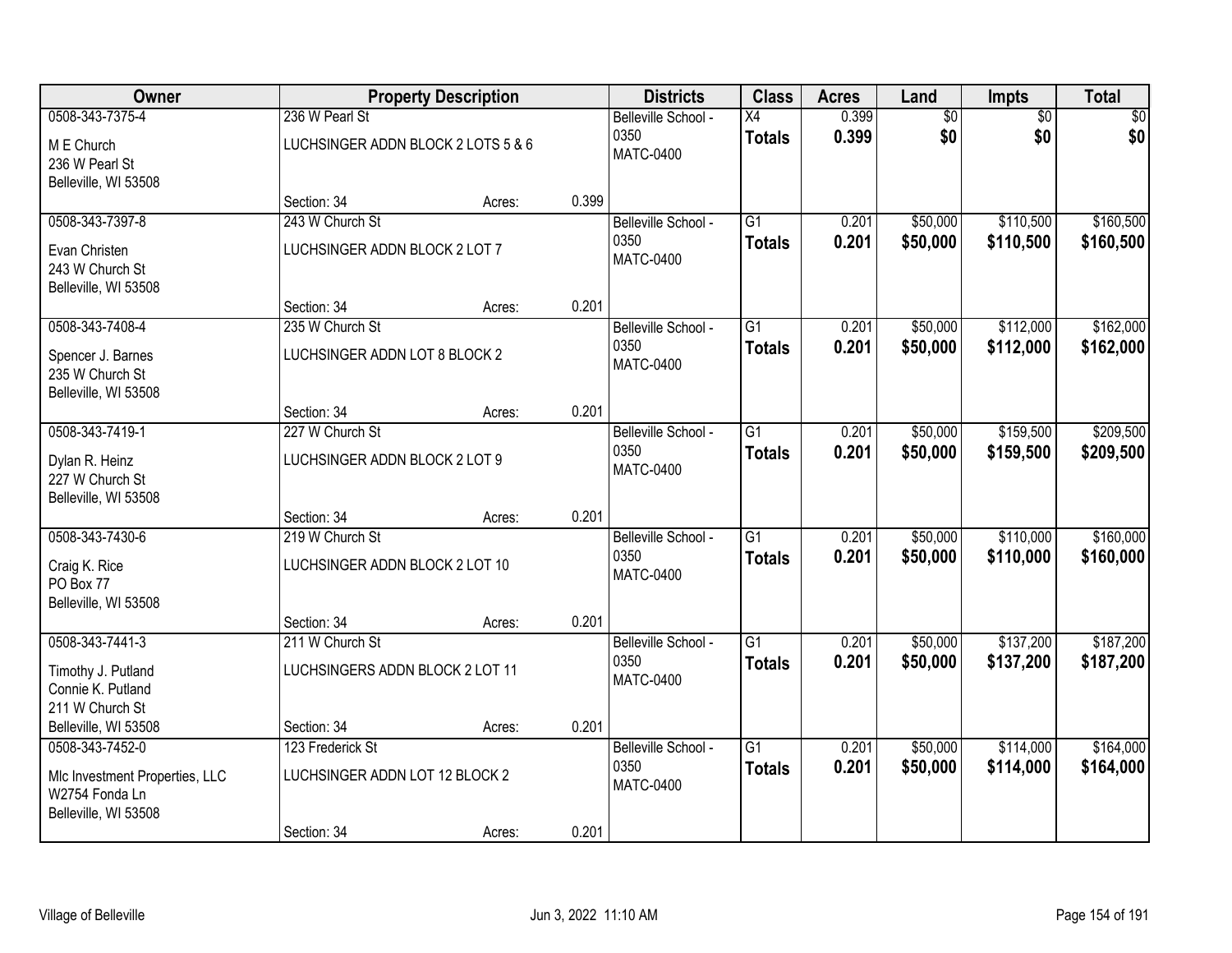| Owner                                | <b>Property Description</b>         | <b>Districts</b>                                                                         | <b>Class</b>                | <b>Acres</b>    | Land   | <b>Impts</b>           | <b>Total</b>    |                  |
|--------------------------------------|-------------------------------------|------------------------------------------------------------------------------------------|-----------------------------|-----------------|--------|------------------------|-----------------|------------------|
| 0508-343-8180-7                      | <b>Bross Cir</b>                    |                                                                                          | Belleville School -         | X4              | 18.306 | $\overline{50}$        | $\overline{50}$ | $\sqrt{50}$      |
| Belleville, Village of Firemens Park | ASSESSOR'S PLAT (UNRECORDED IN DANE |                                                                                          | 0350<br><b>MATC-0400</b>    | <b>Totals</b>   | 18.306 | \$0                    | \$0             | \$0              |
| 24 W Main St                         | <b>COUNTY) OUTLOT 6</b>             |                                                                                          |                             |                 |        |                        |                 |                  |
| Belleville, WI 53508                 |                                     |                                                                                          |                             |                 |        |                        |                 |                  |
|                                      | Section: 34                         | 0.000<br>Acres:                                                                          |                             |                 |        |                        |                 |                  |
| 0508-343-8390-3                      | <b>Bross Cir</b>                    |                                                                                          | Belleville School -         | X4              | 0.000  | $\overline{50}$        | $\overline{50}$ | \$0              |
| Belleville, Village of               |                                     | ASSR'S PLAT PRT OL 5 DESCR AS SEC 34-5-8 PRT                                             | 0350                        | <b>Totals</b>   | 0.000  | \$0                    | \$0             | \$0              |
| 24 W Main St                         |                                     | NE1/4SW1/4 COM SE COR SD 1/41/4 TH N 519 FT TH                                           | MATC-0400                   |                 |        |                        |                 |                  |
| Belleville, WI 53508                 |                                     | W 16.5 FT TO W LN RIVER ST T H S5DEGW ALG SD V                                           |                             |                 |        |                        |                 |                  |
|                                      | Section: 34                         | 0.000<br>Acres:                                                                          |                             |                 |        |                        |                 |                  |
| 0508-343-8400-0                      | <b>Bross Cir</b>                    |                                                                                          | Belleville School -         | X4              | 0.519  | $\overline{50}$        | \$0             | $\overline{\$0}$ |
| Belleville, Village of               |                                     | SEC 34-5-8 PRT NE1/4SW1/4 DESCR AS COM ON W                                              | 0350                        | <b>Totals</b>   | 0.519  | \$0                    | \$0             | \$0              |
| 24 W Main St                         |                                     | LN OF RIVER ST 5 19 FT N & 16.5 FT W OF SE COR                                           | <b>MATC-0400</b>            |                 |        |                        |                 |                  |
| Belleville, WI 53508                 |                                     | OF SD NE1/4SW1/4 TH S5DEG58'W ALG SD W LN OF                                             |                             |                 |        |                        |                 |                  |
|                                      | Section: 34                         | 0.000<br>Acres:                                                                          |                             |                 |        |                        |                 |                  |
| 0508-343-8410-8                      | 47 River St                         |                                                                                          | Belleville School -         | $\overline{G1}$ | 0.396  | \$71,000               | \$122,400       | \$193,400        |
|                                      |                                     |                                                                                          | 0350                        | <b>Totals</b>   | 0.396  | \$71,000               | \$122,400       | \$193,400        |
| Kelsey Janik<br><b>Tollan Renner</b> |                                     | ASSR PLAT (UNREC) OUTLOT 5 SEC 34-5-8 PRT<br>NE1/4SW1/4 BEG W LN STH 69 AT PT 507 FT N & | <b>MATC-0400</b>            |                 |        |                        |                 |                  |
| 47 River St                          |                                     | 17.75 FT W OF SE COR TH N84DEGW 124 FT SWLY                                              |                             |                 |        |                        |                 |                  |
| Belleville, WI 53508                 | Section: 34                         | 0.396<br>Acres:                                                                          |                             |                 |        |                        |                 |                  |
| 0508-343-8430-4                      | 57 River St                         |                                                                                          | Belleville School -         | $\overline{G1}$ | 0.315  | \$67,500               | \$99,800        | \$167,300        |
|                                      |                                     |                                                                                          | 0350                        | <b>Totals</b>   | 0.315  | \$67,500               | \$99,800        | \$167,300        |
| Larry A. Hayslett                    |                                     | SEC 34-5-8 PRT NE1/4SW1/4 LYG E OF MILL POND                                             | <b>MATC-0400</b>            |                 |        |                        |                 |                  |
| Dawn C. Hayslett                     |                                     | AND W OF STH 69 AND N OF LN DESCR AS FOLL:                                               |                             |                 |        |                        |                 |                  |
| 57 River St                          |                                     | BEG 507 FT N AND 17.75 FT W OF SE COR NE1/4                                              |                             |                 |        |                        |                 |                  |
| Belleville, WI 53508                 | Section: 34                         | 0.315<br>Acres:                                                                          |                             |                 |        |                        |                 |                  |
| 0508-343-8563-1                      |                                     |                                                                                          | Belleville School -<br>0350 | X4              | 4.460  | $\overline{50}$<br>\$0 | \$0<br>\$0      | \$0<br>\$0       |
| Village O. Belleville                |                                     | ASSRS PLAT PRT OL 14 DESCR AS SEC 34-5-8 PRT                                             | <b>MATC-0400</b>            | <b>Totals</b>   | 4.460  |                        |                 |                  |
| PO Box 79                            |                                     | NW1/4SW1/4 COM SEC W1/4 COR TH S89DEGE 953.2                                             |                             |                 |        |                        |                 |                  |
| Belleville, WI 53508                 |                                     | FT TH S 99.2 FT TH N89DEGW 265 FT TH S17DEGW                                             |                             |                 |        |                        |                 |                  |
|                                      | Section: 34                         | 4.460<br>Acres:                                                                          |                             |                 |        |                        |                 |                  |
| 0508-343-8705-1                      | 209 Harmon Ave                      |                                                                                          | Belleville School -         | $\overline{G1}$ | 0.381  | \$62,000               | \$217,000       | \$279,000        |
| <b>Ushmal Ramesh</b>                 |                                     | LOT 1 CSM 10213 CS60/12&13-10/19/2001 F/K/A LOT                                          | 0350                        | <b>Totals</b>   | 0.381  | \$62,000               | \$217,000       | \$279,000        |
| 209 Harmon Ave                       |                                     | 1 CSM 1040 CS4/319-1/18/73 & ALSO INCL & DESCR                                           | <b>MATC-0400</b>            |                 |        |                        |                 |                  |
| Belleville, WI 53508                 |                                     | AS SEC 34-5-8 PRT NW1/4SW1/4 (0.38 ACRES)                                                |                             |                 |        |                        |                 |                  |
|                                      | Section: 34                         | 0.381<br>Acres:                                                                          |                             |                 |        |                        |                 |                  |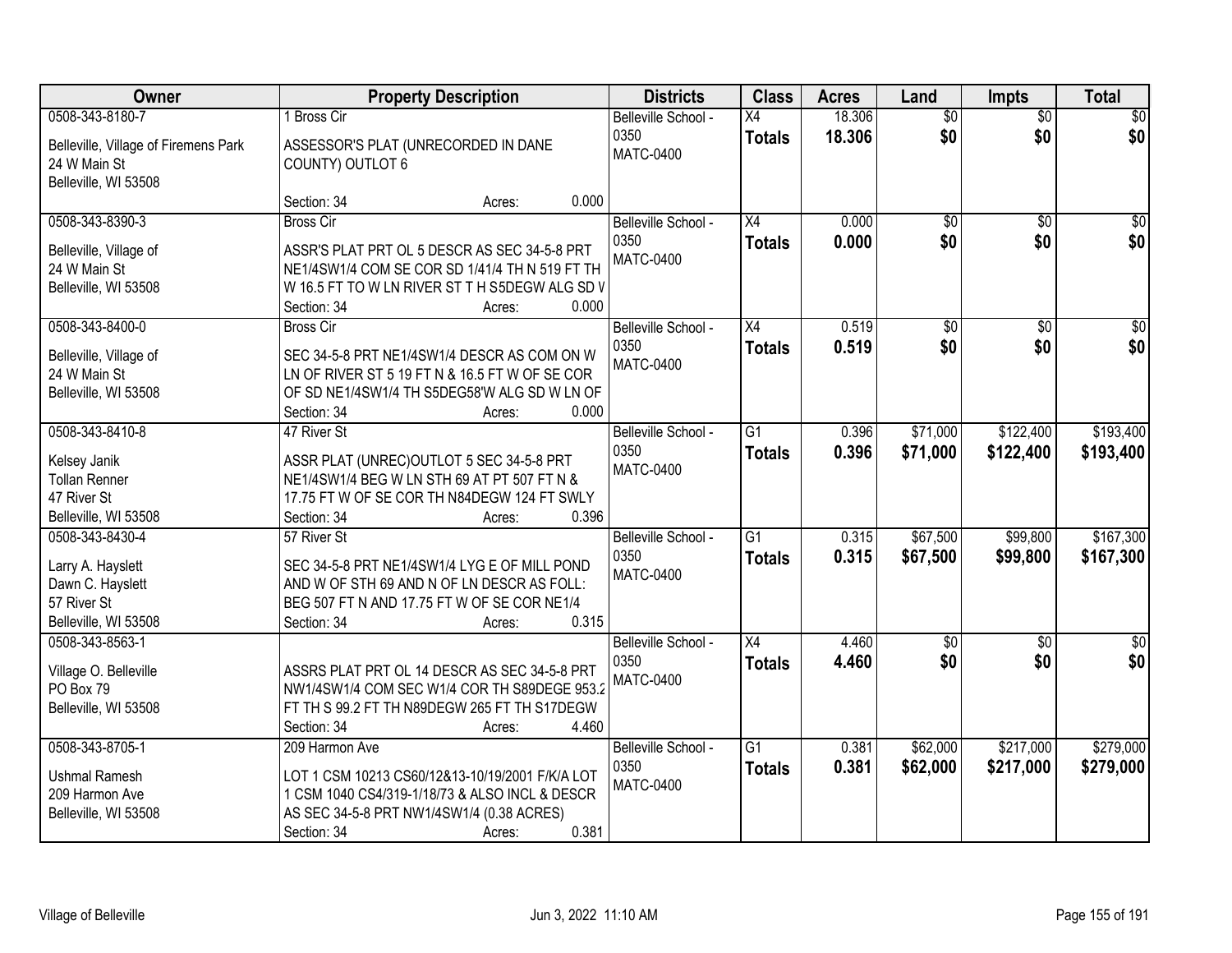| Owner                                     | <b>Property Description</b>                           | <b>Districts</b>    | <b>Class</b>    | <b>Acres</b> | Land            | Impts           | <b>Total</b>    |
|-------------------------------------------|-------------------------------------------------------|---------------------|-----------------|--------------|-----------------|-----------------|-----------------|
| 0508-343-8720-3                           | Harmon Ave                                            | Belleville School - | $\overline{X4}$ | 0.201        | $\overline{50}$ | $\overline{30}$ | $\overline{50}$ |
| Belleville, Village of                    | ASSR'S PLAT UNRECD PRT OL 14 DESCR AS SEC             | 0350                | <b>Totals</b>   | 0.201        | \$0             | \$0             | \$0             |
| 24 W Main St                              | 34-5-8 PRT NW1/4SW 1/4 BEG NE COR LOT 12 PRISK        | <b>MATC-0400</b>    |                 |              |                 |                 |                 |
| Belleville, WI 53508                      | ADDN TH N 68 FT M/L TO SE COR LO T 1 CSM 1040         |                     |                 |              |                 |                 |                 |
|                                           | 0.201<br>Section: 34<br>Acres:                        |                     |                 |              |                 |                 |                 |
| 0508-343-8735-6                           | 104 Harmon Ave                                        | Belleville School - | $\overline{G1}$ | 0.246        | \$52,500        | \$147,500       | \$200,000       |
|                                           |                                                       | 0350                | <b>Totals</b>   | 0.246        | \$52,500        | \$147,500       | \$200,000       |
| David D. Berg                             | LOT 3 CSM 825 CS4/41-5/19/72 F/K/A LOT 3 CSM 817      | <b>MATC-0400</b>    |                 |              |                 |                 |                 |
| Jaclyn Berg<br>104 Harmon Ave             | CS4/33-5/12/72 DESCR AS SEC 34-5-8 PRT NW1/4<br>SW1/4 |                     |                 |              |                 |                 |                 |
| Belleville, WI 53508                      | 0.246<br>Section: 34<br>Acres:                        |                     |                 |              |                 |                 |                 |
| 0508-343-8745-4                           | 531 Prisk St                                          | Belleville School - | G1              | 0.246        | \$52,500        | \$183,200       | \$235,700       |
|                                           |                                                       | 0350                |                 |              |                 |                 |                 |
| Kenneth H. Calhoun                        | LOT 2 CSM 825 CS4/41-5/19/72 F/K/A LOT 2 CSM 817      | <b>MATC-0400</b>    | <b>Totals</b>   | 0.246        | \$52,500        | \$183,200       | \$235,700       |
| Milica Calhoun                            | CS4/33-5/12/72 DESCR AS SEC 34-5-8 PRT                |                     |                 |              |                 |                 |                 |
| 531 Prisk St                              | NW1/4SW1/4                                            |                     |                 |              |                 |                 |                 |
| Belleville, WI 53508                      | 0.246<br>Section: 34<br>Acres:                        |                     |                 |              |                 |                 |                 |
| 0508-343-8755-2                           | 521 Prisk St                                          | Belleville School - | $\overline{G1}$ | 0.246        | \$52,500        | \$141,000       | \$193,500       |
|                                           | LOT 1 CSM 825 CS4/41 DESCR AS SEC 34-5-8 PRT          | 0350                | <b>Totals</b>   | 0.246        | \$52,500        | \$141,000       | \$193,500       |
| Hendrickson Family Rev Tr<br>521 Prisk St | NW1/4 SW1/4                                           | <b>MATC-0400</b>    |                 |              |                 |                 |                 |
| Belleville, WI 53508                      |                                                       |                     |                 |              |                 |                 |                 |
|                                           | 0.246<br>Section: 34<br>Acres:                        |                     |                 |              |                 |                 |                 |
| 0508-343-8775-8                           | 221 N Grant St                                        | Belleville School - | $\overline{G1}$ | 0.200        | \$50,000        | \$134,000       | \$184,000       |
|                                           |                                                       | 0350                |                 | 0.200        | \$50,000        | \$134,000       |                 |
| Robert D. Brownell                        | ASSR'S PLAT (UNRECD) PRT OUTLOT 14 SEC 34-5-8         | <b>MATC-0400</b>    | <b>Totals</b>   |              |                 |                 | \$184,000       |
| Nichole J. Brownell                       | PRT NW1/4SW1/4 COM NE COR PRISK ADDN TH W             |                     |                 |              |                 |                 |                 |
| 221 N Grant St                            | 132 FT N 66 FT E 132 FT S TO POB                      |                     |                 |              |                 |                 |                 |
| Belleville, WI 53508                      | 0.200<br>Section: 34<br>Acres:                        |                     |                 |              |                 |                 |                 |
| 0508-343-8785-6                           | 227 N Grant St                                        | Belleville School - | $\overline{G1}$ | 0.510        | \$75,000        | \$228,500       | \$303,500       |
| Michael E. Tretow                         | ASSR PLAT UNREC PRT OUTLOT 14 DESCR AS SEC            | 0350                | <b>Totals</b>   | 0.510        | \$75,000        | \$228,500       | \$303,500       |
| Jean A. Tretow                            | 34-5-8 PRT NW1/4SW1/4 COM NW COR LOT 1 PRISK          | <b>MATC-0400</b>    |                 |              |                 |                 |                 |
| 227 N Grant St                            | ADDN TH N 28 FT TO POB TH W 198 FT TH N 99 FT         |                     |                 |              |                 |                 |                 |
| Belleville, WI 53508                      | 0.510<br>Section: 34<br>Acres:                        |                     |                 |              |                 |                 |                 |
| 0508-343-8800-6                           | 365 Village Dr                                        | Belleville School - | $\overline{G1}$ | 0.200        | \$50,000        | \$210,400       | \$260,400       |
|                                           |                                                       | 0350                | <b>Totals</b>   | 0.200        | \$50,000        | \$210,400       | \$260,400       |
| Amy J. Goedert                            | ASSR PLAT PRT OUTLOT 14 SEC 34-5-8 PRT                | <b>MATC-0400</b>    |                 |              |                 |                 |                 |
| 365 Village Dr                            | NW1/4SW1/4 BEG 622.1 FT W & 66FT N OF SE COR          |                     |                 |              |                 |                 |                 |
| Belleville, WI 53508                      | OF NW1/4 SW1/4 TH W 66 FT N 132 FT E 66 FT S 132      |                     |                 |              |                 |                 |                 |
|                                           | 0.200<br>Section: 34<br>Acres:                        |                     |                 |              |                 |                 |                 |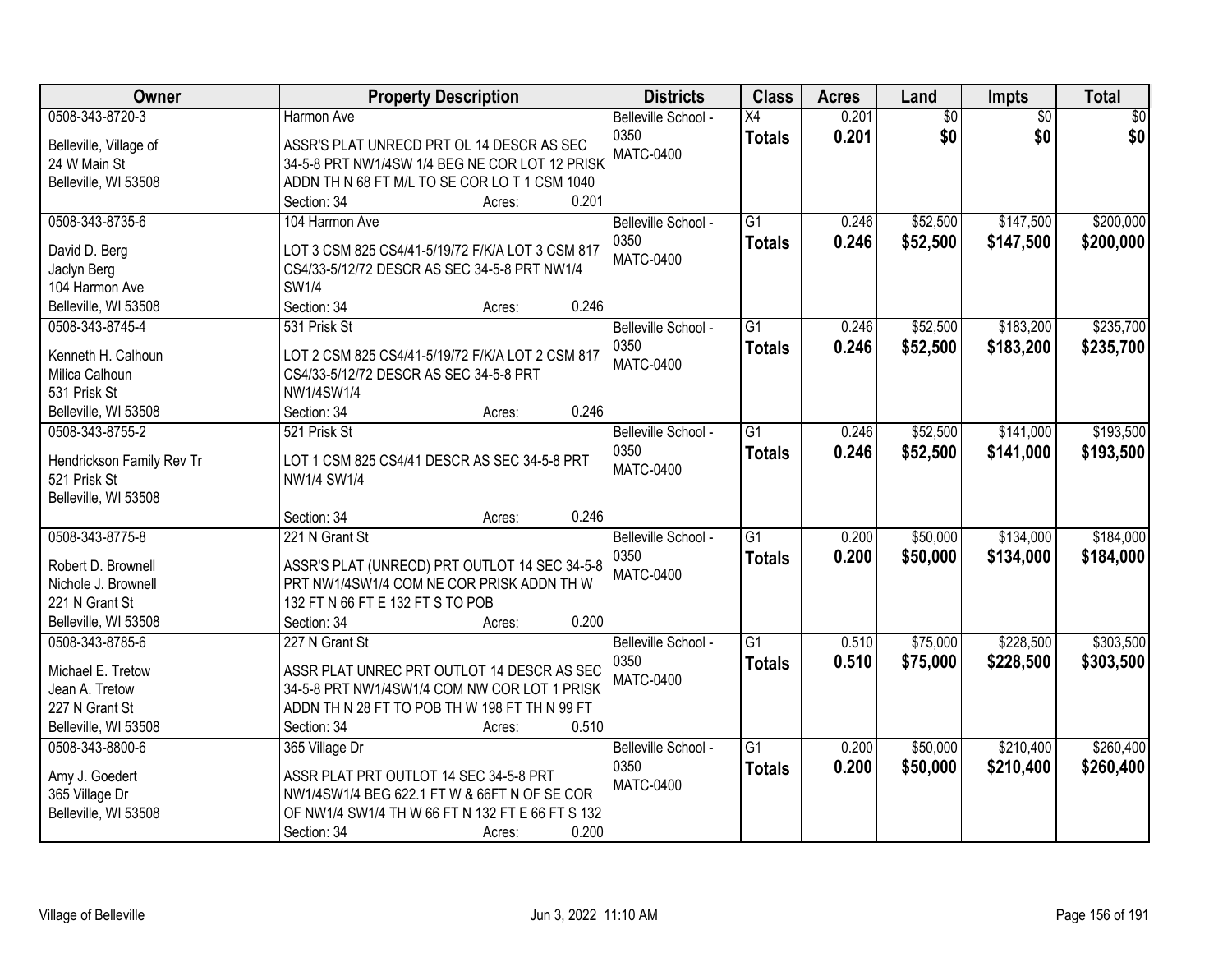| \$71,500<br>\$121,000<br>\$192,500<br>0508-343-8805-1<br>208 N Grant St<br>$\overline{G1}$<br>0.412<br>Belleville School -<br>0350<br>0.412<br>\$71,500<br>\$121,000<br>\$192,500<br><b>Totals</b><br>ASSR PLAT UNRECD PRT OL 14 SEC 34-5-8 BEG SE<br>Lamboley Income Tr<br><b>MATC-0400</b><br>COR NW1/4SW1/4 TH W 688.11 FT TH N 330 FT TO<br>208 N Grant St<br>POB TH CON N 132 FT TH E 157 FT TO SHORE<br>Belleville, WI 53508<br>0.412<br>Section: 34<br>Acres:<br>$\overline{G1}$<br>\$50,000<br>\$103,000<br>\$153,000<br>0508-343-8810-4<br>359 Village Dr<br>0.200<br>Belleville School -<br>0350<br>0.200<br>\$50,000<br>\$103,000<br>\$153,000<br><b>Totals</b><br>ASSR PLAT UNRECD PRT OL 14 SEC 34-5-8 PRT<br>Tracy L. Funseth<br><b>MATC-0400</b><br>359 Village Dr<br>NW1/4SW1/4 BEG 556.11 FT W OF SE COR TH W 66<br>Belleville, WI 53508<br>FT N 132 FT E 66 FT S 132 FT TO POB<br>0.200<br>Section: 34<br>Acres:<br>\$7,500<br>0508-343-8815-9<br>\$7,500<br>128 N Grant St<br>Belleville School -<br>G1<br>0.316<br>\$0<br>0350<br>0.316<br>\$7,500<br>\$0<br>\$7,500<br><b>Totals</b><br>Zach Grinnell<br>ASSR PLAT UNRECD PRT OL 14 SEC 34-5-8 PRT<br><b>MATC-0400</b><br>NW1/4SW1/4 BEG 688 FT W & 330 FT N OF SE COR<br>Alexis Freidig<br>128 N Grant St<br>TH N 66 FT E 185 FT SELY TO PT 232 FT E OF POB<br>Belleville, WI 53508<br>Section: 34<br>0.316<br>Acres:<br>\$123,000<br>\$173,000<br>0508-343-8820-2<br>351 Village Dr<br>$\overline{G1}$<br>\$50,000<br>Belleville School -<br>0.200<br>0350<br>0.200<br>\$50,000<br>\$123,000<br>\$173,000<br><b>Totals</b><br>ASSR PLAT UNREC PRT OL 14 SEC 34-5-8 PRT<br>Jacob V. Michaels<br><b>MATC-0400</b><br>Randall V. Michaels<br>NW1/4 SW1/4 COM 490.10 FT W OF SE COR TH W 66<br>351 Village Dr<br>FT TH N 132 FT TH E 66 FT TH S 132 FT TO POB<br>0.200<br>Belleville, WI 53508<br>Section: 34<br>Acres:<br>\$169,100<br>\$238,600<br>$\overline{G1}$<br>0.359<br>\$69,500<br>0508-343-8825-7<br>128 N Grant St<br>Belleville School -<br>0350<br>\$169,100<br>0.359<br>\$69,500<br>\$238,600<br><b>Totals</b><br>Zach Grinnell<br>ASSR PLAT UNRECD PRT OL 14 SEC 34-5-8 PRT<br><b>MATC-0400</b><br>NW1/4SW1/4 BEG 688.11 FT W & 264 FT N OF SE COI<br>Alexis Freidig<br>128 N Grant St<br>TH N 66 FT E 132 FT E 100 FT TO SHORE MILLPOND<br>0.359<br>Belleville, WI 53508<br>Section: 34<br>Acres:<br>$\overline{G1}$<br>\$69,000<br>\$132,500<br>\$201,500<br>0508-343-8830-0<br>Belleville School -<br>0.351<br>343 Village Dr<br>0350<br>0.351<br>\$69,000<br>\$132,500<br>\$201,500<br><b>Totals</b><br>Laverne A. Sarbacker<br>ASSR PLAT UNRECD PRT OL 14 SEC 34-5-8 PRT<br><b>MATC-0400</b><br>NW1/4SW1/4 COM 391 .1 FT W OF SE COR TH W 99<br>N9594 State Highway 92<br>FT N 132 FT N30DEGE 82 FT TO SHORE MILLPOND<br>Belleville, WI 53508<br>0.351<br>Section: 34<br>Acres:<br>\$70,000<br>\$154,100<br>\$224,100<br>0508-343-8835-5<br>$\overline{G1}$<br>100 N Grant St<br>Belleville School -<br>0.371<br>0.371<br>0350<br>\$70,000<br>\$154,100<br>\$224,100<br><b>Totals</b><br>Hoesly Jt Rev Living Tr, William S & Jo<br>ASSR PLAT UNRECD PRT OL 14 SEC 34-5-8 COM SE<br><b>MATC-0400</b><br>COR NW1/4SW1/4 TH W 688.11 FT TH N 66FT TH N<br>Ann | <b>Owner</b>   | <b>Property Description</b>                   | <b>Districts</b> | <b>Class</b> | <b>Acres</b> | Land | <b>Impts</b> | <b>Total</b> |
|-----------------------------------------------------------------------------------------------------------------------------------------------------------------------------------------------------------------------------------------------------------------------------------------------------------------------------------------------------------------------------------------------------------------------------------------------------------------------------------------------------------------------------------------------------------------------------------------------------------------------------------------------------------------------------------------------------------------------------------------------------------------------------------------------------------------------------------------------------------------------------------------------------------------------------------------------------------------------------------------------------------------------------------------------------------------------------------------------------------------------------------------------------------------------------------------------------------------------------------------------------------------------------------------------------------------------------------------------------------------------------------------------------------------------------------------------------------------------------------------------------------------------------------------------------------------------------------------------------------------------------------------------------------------------------------------------------------------------------------------------------------------------------------------------------------------------------------------------------------------------------------------------------------------------------------------------------------------------------------------------------------------------------------------------------------------------------------------------------------------------------------------------------------------------------------------------------------------------------------------------------------------------------------------------------------------------------------------------------------------------------------------------------------------------------------------------------------------------------------------------------------------------------------------------------------------------------------------------------------------------------------------------------------------------------------------------------------------------------------------------------------------------------------------------------------------------------------------------------------------------------------------------------------------------------------------------------------------------------------------------------------------------------------------------------------------------------------------------------------------------------------------------------------------------------------------------------------------------------------------------------|----------------|-----------------------------------------------|------------------|--------------|--------------|------|--------------|--------------|
|                                                                                                                                                                                                                                                                                                                                                                                                                                                                                                                                                                                                                                                                                                                                                                                                                                                                                                                                                                                                                                                                                                                                                                                                                                                                                                                                                                                                                                                                                                                                                                                                                                                                                                                                                                                                                                                                                                                                                                                                                                                                                                                                                                                                                                                                                                                                                                                                                                                                                                                                                                                                                                                                                                                                                                                                                                                                                                                                                                                                                                                                                                                                                                                                                                                     |                |                                               |                  |              |              |      |              |              |
|                                                                                                                                                                                                                                                                                                                                                                                                                                                                                                                                                                                                                                                                                                                                                                                                                                                                                                                                                                                                                                                                                                                                                                                                                                                                                                                                                                                                                                                                                                                                                                                                                                                                                                                                                                                                                                                                                                                                                                                                                                                                                                                                                                                                                                                                                                                                                                                                                                                                                                                                                                                                                                                                                                                                                                                                                                                                                                                                                                                                                                                                                                                                                                                                                                                     |                |                                               |                  |              |              |      |              |              |
|                                                                                                                                                                                                                                                                                                                                                                                                                                                                                                                                                                                                                                                                                                                                                                                                                                                                                                                                                                                                                                                                                                                                                                                                                                                                                                                                                                                                                                                                                                                                                                                                                                                                                                                                                                                                                                                                                                                                                                                                                                                                                                                                                                                                                                                                                                                                                                                                                                                                                                                                                                                                                                                                                                                                                                                                                                                                                                                                                                                                                                                                                                                                                                                                                                                     |                |                                               |                  |              |              |      |              |              |
|                                                                                                                                                                                                                                                                                                                                                                                                                                                                                                                                                                                                                                                                                                                                                                                                                                                                                                                                                                                                                                                                                                                                                                                                                                                                                                                                                                                                                                                                                                                                                                                                                                                                                                                                                                                                                                                                                                                                                                                                                                                                                                                                                                                                                                                                                                                                                                                                                                                                                                                                                                                                                                                                                                                                                                                                                                                                                                                                                                                                                                                                                                                                                                                                                                                     |                |                                               |                  |              |              |      |              |              |
|                                                                                                                                                                                                                                                                                                                                                                                                                                                                                                                                                                                                                                                                                                                                                                                                                                                                                                                                                                                                                                                                                                                                                                                                                                                                                                                                                                                                                                                                                                                                                                                                                                                                                                                                                                                                                                                                                                                                                                                                                                                                                                                                                                                                                                                                                                                                                                                                                                                                                                                                                                                                                                                                                                                                                                                                                                                                                                                                                                                                                                                                                                                                                                                                                                                     |                |                                               |                  |              |              |      |              |              |
|                                                                                                                                                                                                                                                                                                                                                                                                                                                                                                                                                                                                                                                                                                                                                                                                                                                                                                                                                                                                                                                                                                                                                                                                                                                                                                                                                                                                                                                                                                                                                                                                                                                                                                                                                                                                                                                                                                                                                                                                                                                                                                                                                                                                                                                                                                                                                                                                                                                                                                                                                                                                                                                                                                                                                                                                                                                                                                                                                                                                                                                                                                                                                                                                                                                     |                |                                               |                  |              |              |      |              |              |
|                                                                                                                                                                                                                                                                                                                                                                                                                                                                                                                                                                                                                                                                                                                                                                                                                                                                                                                                                                                                                                                                                                                                                                                                                                                                                                                                                                                                                                                                                                                                                                                                                                                                                                                                                                                                                                                                                                                                                                                                                                                                                                                                                                                                                                                                                                                                                                                                                                                                                                                                                                                                                                                                                                                                                                                                                                                                                                                                                                                                                                                                                                                                                                                                                                                     |                |                                               |                  |              |              |      |              |              |
|                                                                                                                                                                                                                                                                                                                                                                                                                                                                                                                                                                                                                                                                                                                                                                                                                                                                                                                                                                                                                                                                                                                                                                                                                                                                                                                                                                                                                                                                                                                                                                                                                                                                                                                                                                                                                                                                                                                                                                                                                                                                                                                                                                                                                                                                                                                                                                                                                                                                                                                                                                                                                                                                                                                                                                                                                                                                                                                                                                                                                                                                                                                                                                                                                                                     |                |                                               |                  |              |              |      |              |              |
|                                                                                                                                                                                                                                                                                                                                                                                                                                                                                                                                                                                                                                                                                                                                                                                                                                                                                                                                                                                                                                                                                                                                                                                                                                                                                                                                                                                                                                                                                                                                                                                                                                                                                                                                                                                                                                                                                                                                                                                                                                                                                                                                                                                                                                                                                                                                                                                                                                                                                                                                                                                                                                                                                                                                                                                                                                                                                                                                                                                                                                                                                                                                                                                                                                                     |                |                                               |                  |              |              |      |              |              |
|                                                                                                                                                                                                                                                                                                                                                                                                                                                                                                                                                                                                                                                                                                                                                                                                                                                                                                                                                                                                                                                                                                                                                                                                                                                                                                                                                                                                                                                                                                                                                                                                                                                                                                                                                                                                                                                                                                                                                                                                                                                                                                                                                                                                                                                                                                                                                                                                                                                                                                                                                                                                                                                                                                                                                                                                                                                                                                                                                                                                                                                                                                                                                                                                                                                     |                |                                               |                  |              |              |      |              |              |
|                                                                                                                                                                                                                                                                                                                                                                                                                                                                                                                                                                                                                                                                                                                                                                                                                                                                                                                                                                                                                                                                                                                                                                                                                                                                                                                                                                                                                                                                                                                                                                                                                                                                                                                                                                                                                                                                                                                                                                                                                                                                                                                                                                                                                                                                                                                                                                                                                                                                                                                                                                                                                                                                                                                                                                                                                                                                                                                                                                                                                                                                                                                                                                                                                                                     |                |                                               |                  |              |              |      |              |              |
|                                                                                                                                                                                                                                                                                                                                                                                                                                                                                                                                                                                                                                                                                                                                                                                                                                                                                                                                                                                                                                                                                                                                                                                                                                                                                                                                                                                                                                                                                                                                                                                                                                                                                                                                                                                                                                                                                                                                                                                                                                                                                                                                                                                                                                                                                                                                                                                                                                                                                                                                                                                                                                                                                                                                                                                                                                                                                                                                                                                                                                                                                                                                                                                                                                                     |                |                                               |                  |              |              |      |              |              |
|                                                                                                                                                                                                                                                                                                                                                                                                                                                                                                                                                                                                                                                                                                                                                                                                                                                                                                                                                                                                                                                                                                                                                                                                                                                                                                                                                                                                                                                                                                                                                                                                                                                                                                                                                                                                                                                                                                                                                                                                                                                                                                                                                                                                                                                                                                                                                                                                                                                                                                                                                                                                                                                                                                                                                                                                                                                                                                                                                                                                                                                                                                                                                                                                                                                     |                |                                               |                  |              |              |      |              |              |
|                                                                                                                                                                                                                                                                                                                                                                                                                                                                                                                                                                                                                                                                                                                                                                                                                                                                                                                                                                                                                                                                                                                                                                                                                                                                                                                                                                                                                                                                                                                                                                                                                                                                                                                                                                                                                                                                                                                                                                                                                                                                                                                                                                                                                                                                                                                                                                                                                                                                                                                                                                                                                                                                                                                                                                                                                                                                                                                                                                                                                                                                                                                                                                                                                                                     |                |                                               |                  |              |              |      |              |              |
|                                                                                                                                                                                                                                                                                                                                                                                                                                                                                                                                                                                                                                                                                                                                                                                                                                                                                                                                                                                                                                                                                                                                                                                                                                                                                                                                                                                                                                                                                                                                                                                                                                                                                                                                                                                                                                                                                                                                                                                                                                                                                                                                                                                                                                                                                                                                                                                                                                                                                                                                                                                                                                                                                                                                                                                                                                                                                                                                                                                                                                                                                                                                                                                                                                                     |                |                                               |                  |              |              |      |              |              |
|                                                                                                                                                                                                                                                                                                                                                                                                                                                                                                                                                                                                                                                                                                                                                                                                                                                                                                                                                                                                                                                                                                                                                                                                                                                                                                                                                                                                                                                                                                                                                                                                                                                                                                                                                                                                                                                                                                                                                                                                                                                                                                                                                                                                                                                                                                                                                                                                                                                                                                                                                                                                                                                                                                                                                                                                                                                                                                                                                                                                                                                                                                                                                                                                                                                     |                |                                               |                  |              |              |      |              |              |
|                                                                                                                                                                                                                                                                                                                                                                                                                                                                                                                                                                                                                                                                                                                                                                                                                                                                                                                                                                                                                                                                                                                                                                                                                                                                                                                                                                                                                                                                                                                                                                                                                                                                                                                                                                                                                                                                                                                                                                                                                                                                                                                                                                                                                                                                                                                                                                                                                                                                                                                                                                                                                                                                                                                                                                                                                                                                                                                                                                                                                                                                                                                                                                                                                                                     |                |                                               |                  |              |              |      |              |              |
|                                                                                                                                                                                                                                                                                                                                                                                                                                                                                                                                                                                                                                                                                                                                                                                                                                                                                                                                                                                                                                                                                                                                                                                                                                                                                                                                                                                                                                                                                                                                                                                                                                                                                                                                                                                                                                                                                                                                                                                                                                                                                                                                                                                                                                                                                                                                                                                                                                                                                                                                                                                                                                                                                                                                                                                                                                                                                                                                                                                                                                                                                                                                                                                                                                                     |                |                                               |                  |              |              |      |              |              |
|                                                                                                                                                                                                                                                                                                                                                                                                                                                                                                                                                                                                                                                                                                                                                                                                                                                                                                                                                                                                                                                                                                                                                                                                                                                                                                                                                                                                                                                                                                                                                                                                                                                                                                                                                                                                                                                                                                                                                                                                                                                                                                                                                                                                                                                                                                                                                                                                                                                                                                                                                                                                                                                                                                                                                                                                                                                                                                                                                                                                                                                                                                                                                                                                                                                     |                |                                               |                  |              |              |      |              |              |
|                                                                                                                                                                                                                                                                                                                                                                                                                                                                                                                                                                                                                                                                                                                                                                                                                                                                                                                                                                                                                                                                                                                                                                                                                                                                                                                                                                                                                                                                                                                                                                                                                                                                                                                                                                                                                                                                                                                                                                                                                                                                                                                                                                                                                                                                                                                                                                                                                                                                                                                                                                                                                                                                                                                                                                                                                                                                                                                                                                                                                                                                                                                                                                                                                                                     |                |                                               |                  |              |              |      |              |              |
|                                                                                                                                                                                                                                                                                                                                                                                                                                                                                                                                                                                                                                                                                                                                                                                                                                                                                                                                                                                                                                                                                                                                                                                                                                                                                                                                                                                                                                                                                                                                                                                                                                                                                                                                                                                                                                                                                                                                                                                                                                                                                                                                                                                                                                                                                                                                                                                                                                                                                                                                                                                                                                                                                                                                                                                                                                                                                                                                                                                                                                                                                                                                                                                                                                                     |                |                                               |                  |              |              |      |              |              |
|                                                                                                                                                                                                                                                                                                                                                                                                                                                                                                                                                                                                                                                                                                                                                                                                                                                                                                                                                                                                                                                                                                                                                                                                                                                                                                                                                                                                                                                                                                                                                                                                                                                                                                                                                                                                                                                                                                                                                                                                                                                                                                                                                                                                                                                                                                                                                                                                                                                                                                                                                                                                                                                                                                                                                                                                                                                                                                                                                                                                                                                                                                                                                                                                                                                     |                |                                               |                  |              |              |      |              |              |
|                                                                                                                                                                                                                                                                                                                                                                                                                                                                                                                                                                                                                                                                                                                                                                                                                                                                                                                                                                                                                                                                                                                                                                                                                                                                                                                                                                                                                                                                                                                                                                                                                                                                                                                                                                                                                                                                                                                                                                                                                                                                                                                                                                                                                                                                                                                                                                                                                                                                                                                                                                                                                                                                                                                                                                                                                                                                                                                                                                                                                                                                                                                                                                                                                                                     |                |                                               |                  |              |              |      |              |              |
|                                                                                                                                                                                                                                                                                                                                                                                                                                                                                                                                                                                                                                                                                                                                                                                                                                                                                                                                                                                                                                                                                                                                                                                                                                                                                                                                                                                                                                                                                                                                                                                                                                                                                                                                                                                                                                                                                                                                                                                                                                                                                                                                                                                                                                                                                                                                                                                                                                                                                                                                                                                                                                                                                                                                                                                                                                                                                                                                                                                                                                                                                                                                                                                                                                                     |                |                                               |                  |              |              |      |              |              |
|                                                                                                                                                                                                                                                                                                                                                                                                                                                                                                                                                                                                                                                                                                                                                                                                                                                                                                                                                                                                                                                                                                                                                                                                                                                                                                                                                                                                                                                                                                                                                                                                                                                                                                                                                                                                                                                                                                                                                                                                                                                                                                                                                                                                                                                                                                                                                                                                                                                                                                                                                                                                                                                                                                                                                                                                                                                                                                                                                                                                                                                                                                                                                                                                                                                     |                |                                               |                  |              |              |      |              |              |
|                                                                                                                                                                                                                                                                                                                                                                                                                                                                                                                                                                                                                                                                                                                                                                                                                                                                                                                                                                                                                                                                                                                                                                                                                                                                                                                                                                                                                                                                                                                                                                                                                                                                                                                                                                                                                                                                                                                                                                                                                                                                                                                                                                                                                                                                                                                                                                                                                                                                                                                                                                                                                                                                                                                                                                                                                                                                                                                                                                                                                                                                                                                                                                                                                                                     |                |                                               |                  |              |              |      |              |              |
|                                                                                                                                                                                                                                                                                                                                                                                                                                                                                                                                                                                                                                                                                                                                                                                                                                                                                                                                                                                                                                                                                                                                                                                                                                                                                                                                                                                                                                                                                                                                                                                                                                                                                                                                                                                                                                                                                                                                                                                                                                                                                                                                                                                                                                                                                                                                                                                                                                                                                                                                                                                                                                                                                                                                                                                                                                                                                                                                                                                                                                                                                                                                                                                                                                                     |                |                                               |                  |              |              |      |              |              |
|                                                                                                                                                                                                                                                                                                                                                                                                                                                                                                                                                                                                                                                                                                                                                                                                                                                                                                                                                                                                                                                                                                                                                                                                                                                                                                                                                                                                                                                                                                                                                                                                                                                                                                                                                                                                                                                                                                                                                                                                                                                                                                                                                                                                                                                                                                                                                                                                                                                                                                                                                                                                                                                                                                                                                                                                                                                                                                                                                                                                                                                                                                                                                                                                                                                     |                |                                               |                  |              |              |      |              |              |
|                                                                                                                                                                                                                                                                                                                                                                                                                                                                                                                                                                                                                                                                                                                                                                                                                                                                                                                                                                                                                                                                                                                                                                                                                                                                                                                                                                                                                                                                                                                                                                                                                                                                                                                                                                                                                                                                                                                                                                                                                                                                                                                                                                                                                                                                                                                                                                                                                                                                                                                                                                                                                                                                                                                                                                                                                                                                                                                                                                                                                                                                                                                                                                                                                                                     |                |                                               |                  |              |              |      |              |              |
|                                                                                                                                                                                                                                                                                                                                                                                                                                                                                                                                                                                                                                                                                                                                                                                                                                                                                                                                                                                                                                                                                                                                                                                                                                                                                                                                                                                                                                                                                                                                                                                                                                                                                                                                                                                                                                                                                                                                                                                                                                                                                                                                                                                                                                                                                                                                                                                                                                                                                                                                                                                                                                                                                                                                                                                                                                                                                                                                                                                                                                                                                                                                                                                                                                                     |                |                                               |                  |              |              |      |              |              |
|                                                                                                                                                                                                                                                                                                                                                                                                                                                                                                                                                                                                                                                                                                                                                                                                                                                                                                                                                                                                                                                                                                                                                                                                                                                                                                                                                                                                                                                                                                                                                                                                                                                                                                                                                                                                                                                                                                                                                                                                                                                                                                                                                                                                                                                                                                                                                                                                                                                                                                                                                                                                                                                                                                                                                                                                                                                                                                                                                                                                                                                                                                                                                                                                                                                     |                |                                               |                  |              |              |      |              |              |
|                                                                                                                                                                                                                                                                                                                                                                                                                                                                                                                                                                                                                                                                                                                                                                                                                                                                                                                                                                                                                                                                                                                                                                                                                                                                                                                                                                                                                                                                                                                                                                                                                                                                                                                                                                                                                                                                                                                                                                                                                                                                                                                                                                                                                                                                                                                                                                                                                                                                                                                                                                                                                                                                                                                                                                                                                                                                                                                                                                                                                                                                                                                                                                                                                                                     |                |                                               |                  |              |              |      |              |              |
|                                                                                                                                                                                                                                                                                                                                                                                                                                                                                                                                                                                                                                                                                                                                                                                                                                                                                                                                                                                                                                                                                                                                                                                                                                                                                                                                                                                                                                                                                                                                                                                                                                                                                                                                                                                                                                                                                                                                                                                                                                                                                                                                                                                                                                                                                                                                                                                                                                                                                                                                                                                                                                                                                                                                                                                                                                                                                                                                                                                                                                                                                                                                                                                                                                                     |                |                                               |                  |              |              |      |              |              |
|                                                                                                                                                                                                                                                                                                                                                                                                                                                                                                                                                                                                                                                                                                                                                                                                                                                                                                                                                                                                                                                                                                                                                                                                                                                                                                                                                                                                                                                                                                                                                                                                                                                                                                                                                                                                                                                                                                                                                                                                                                                                                                                                                                                                                                                                                                                                                                                                                                                                                                                                                                                                                                                                                                                                                                                                                                                                                                                                                                                                                                                                                                                                                                                                                                                     |                |                                               |                  |              |              |      |              |              |
|                                                                                                                                                                                                                                                                                                                                                                                                                                                                                                                                                                                                                                                                                                                                                                                                                                                                                                                                                                                                                                                                                                                                                                                                                                                                                                                                                                                                                                                                                                                                                                                                                                                                                                                                                                                                                                                                                                                                                                                                                                                                                                                                                                                                                                                                                                                                                                                                                                                                                                                                                                                                                                                                                                                                                                                                                                                                                                                                                                                                                                                                                                                                                                                                                                                     |                |                                               |                  |              |              |      |              |              |
|                                                                                                                                                                                                                                                                                                                                                                                                                                                                                                                                                                                                                                                                                                                                                                                                                                                                                                                                                                                                                                                                                                                                                                                                                                                                                                                                                                                                                                                                                                                                                                                                                                                                                                                                                                                                                                                                                                                                                                                                                                                                                                                                                                                                                                                                                                                                                                                                                                                                                                                                                                                                                                                                                                                                                                                                                                                                                                                                                                                                                                                                                                                                                                                                                                                     |                |                                               |                  |              |              |      |              |              |
|                                                                                                                                                                                                                                                                                                                                                                                                                                                                                                                                                                                                                                                                                                                                                                                                                                                                                                                                                                                                                                                                                                                                                                                                                                                                                                                                                                                                                                                                                                                                                                                                                                                                                                                                                                                                                                                                                                                                                                                                                                                                                                                                                                                                                                                                                                                                                                                                                                                                                                                                                                                                                                                                                                                                                                                                                                                                                                                                                                                                                                                                                                                                                                                                                                                     | 100 N Grant St | 132 FT TO POB TH E 198 FT TH N60DEGE 82 FT TO |                  |              |              |      |              |              |
| 0.371<br>Belleville, WI 53508<br>Section: 34<br>Acres:                                                                                                                                                                                                                                                                                                                                                                                                                                                                                                                                                                                                                                                                                                                                                                                                                                                                                                                                                                                                                                                                                                                                                                                                                                                                                                                                                                                                                                                                                                                                                                                                                                                                                                                                                                                                                                                                                                                                                                                                                                                                                                                                                                                                                                                                                                                                                                                                                                                                                                                                                                                                                                                                                                                                                                                                                                                                                                                                                                                                                                                                                                                                                                                              |                |                                               |                  |              |              |      |              |              |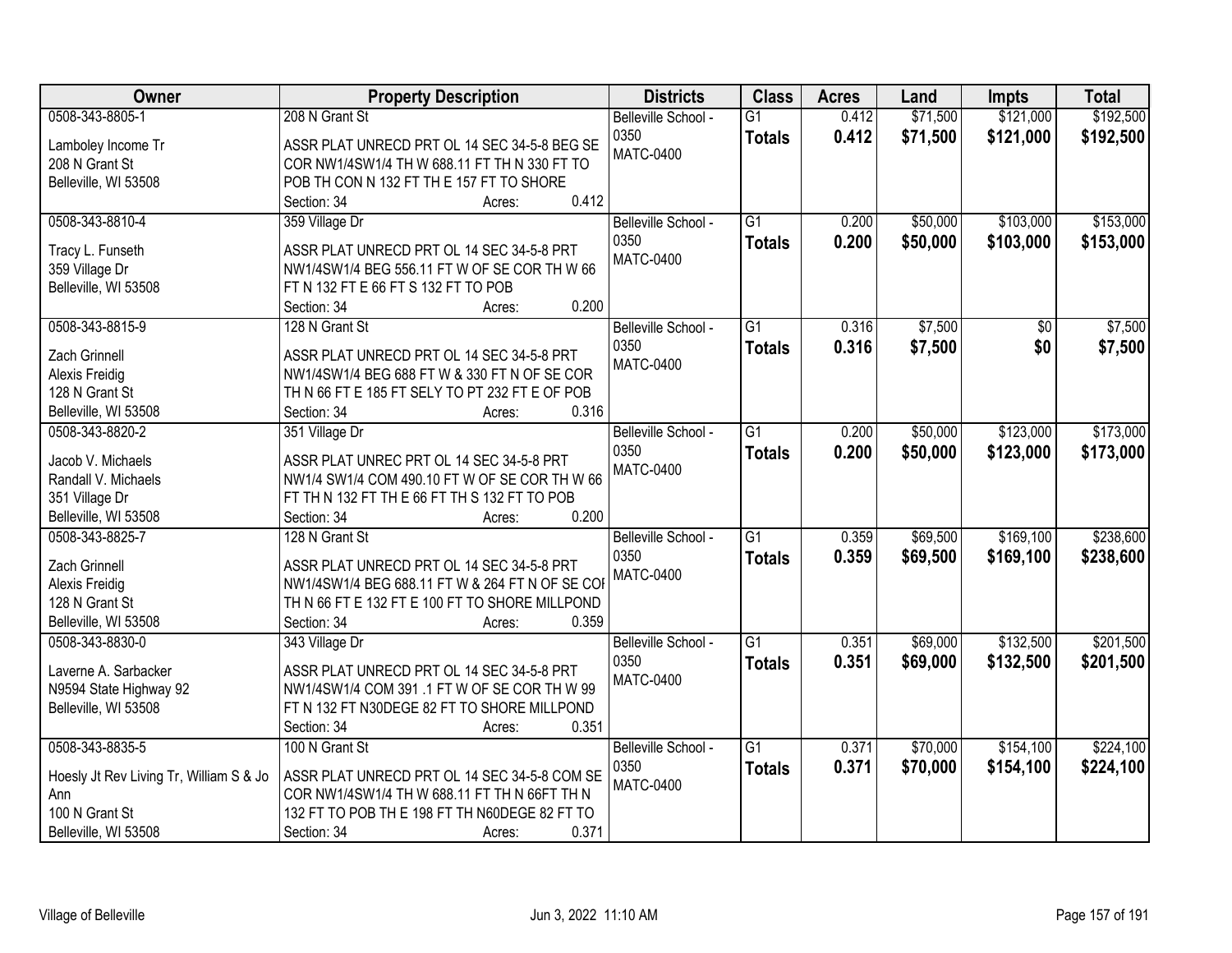| Owner                           | <b>Property Description</b>                      | <b>Districts</b>    | <b>Class</b>    | <b>Acres</b> | Land     | <b>Impts</b> | <b>Total</b> |
|---------------------------------|--------------------------------------------------|---------------------|-----------------|--------------|----------|--------------|--------------|
| 0508-343-8840-8                 | 337 Village Dr                                   | Belleville School - | $\overline{G1}$ | 0.313        | \$67,500 | \$205,000    | \$272,500    |
| David R. Ace                    | ASSR PLAT UNRECD PRT OL 14 SEC 34-5-8 PRT        | 0350                | <b>Totals</b>   | 0.313        | \$67,500 | \$205,000    | \$272,500    |
| Kari L. Ace                     | NW1/4SW1/4 COM 292.11 FT W OF SE COR TH W 99     | <b>MATC-0400</b>    |                 |              |          |              |              |
| 337 Village Dr                  | FT N 161 FT TO SHORE LN MILLPOND SELY ALG        |                     |                 |              |          |              |              |
| Belleville, WI 53508            | 0.313<br>Section: 34<br>Acres:                   |                     |                 |              |          |              |              |
| 0508-343-8850-6                 | 331 Village Dr                                   | Belleville School - | $\overline{G1}$ | 0.268        | \$66,000 | \$155,100    | \$221,100    |
|                                 |                                                  | 0350                | <b>Totals</b>   | 0.268        | \$66,000 | \$155,100    | \$221,100    |
| Magnolia Properties LLC         | ASSR PLAT UNRECD PRT OUTLOT 14 SEC 34-5-8        | <b>MATC-0400</b>    |                 |              |          |              |              |
| 323 Village Dr                  | PRT NW1/4SW1/4 COM SW COR TH E 1035.6 FT TO      |                     |                 |              |          |              |              |
| Belleville, WI 53508            | POB TH E 98.16 FT TH N 115.5 FT M/L TO MILLPOND  |                     |                 |              |          |              |              |
|                                 | 0.268<br>Section: 34<br>Acres:                   |                     |                 |              |          |              |              |
| 0508-343-8860-4                 | 323 Village Dr                                   | Belleville School - | G1              | 0.209        | \$57,500 | \$147,500    | \$205,000    |
| Kelly Hickman                   | SEC 34-5-8 PRT NW1/4SW1/4 S 115.5 FT OF W 109.88 | 0350                | <b>Totals</b>   | 0.209        | \$57,500 | \$147,500    | \$205,000    |
| 323 Village Dr                  | FT OF E 184.98 FT THF BEING OUTLOT 13 UNRECD     | <b>MATC-0400</b>    |                 |              |          |              |              |
| Belleville, WI 53508            | <b>ASSR PLAT</b>                                 |                     |                 |              |          |              |              |
|                                 | 0.209<br>Section: 34<br>Acres:                   |                     |                 |              |          |              |              |
| 0508-343-8870-2                 | <b>Village Dr</b>                                | Belleville School - | X4              | 0.049        | \$0      | \$0          | \$0          |
|                                 |                                                  | 0350                | <b>Totals</b>   | 0.049        | \$0      | \$0          | \$0          |
| Village of Belleville           | ASSR PLAT UNRECD PRT OL 14 SEC 34-5-8 BEG SE     | <b>MATC-0400</b>    |                 |              |          |              |              |
| PO Box 79                       | COR NW1/4SW1/4 TH W 75.1 FT TH N TO MILLPOND.    |                     |                 |              |          |              |              |
| Belleville, WI 53508            | TH SELY TO E LN SD 1/41/4 TH S TO POB            |                     |                 |              |          |              |              |
|                                 | 0.000<br>Section: 34<br>Acres:                   |                     |                 |              |          |              |              |
| 0508-343-9000-2                 | 21 N Harrison St                                 | Belleville School - | $\overline{G1}$ | 0.200        | \$50,000 | \$76,500     | \$126,500    |
| Nancy J. Yunger                 | ASSR PLAT UNRECD OL 22 SEC 34-5-8 PRT            | 0350                | <b>Totals</b>   | 0.200        | \$50,000 | \$76,500     | \$126,500    |
| 21 N Harrison St                | SW1/4SW1/4 BEG INTERS HARRISON ST W R/W LN 8     | MATC-0400           |                 |              |          |              |              |
| Belleville, WI 53508            | E&W HWY S R/W LN TH W ON SD S LN 132 FT TH S     |                     |                 |              |          |              |              |
|                                 | 0.200<br>Section: 34<br>Acres:                   |                     |                 |              |          |              |              |
| 0508-343-9015-1                 | 324 Village Dr                                   | Belleville School - | $\overline{G1}$ | 0.424        | \$59,500 | \$151,600    | \$211,100    |
| Richard F. Viney                | SEC 34-5-8 PRT SW1/4SW1/4 DESCR AS COM ON S      | 0350                | <b>Totals</b>   | 0.424        | \$59,500 | \$151,600    | \$211,100    |
|                                 | LN OF VILLAGE ST AT PT 132 FT W OF W LN OF       | <b>MATC-0400</b>    |                 |              |          |              |              |
| Ruth A. Viney<br>324 Village Dr | HARRISON ST TH S 198 FT TO N LN OF MAIN ST TH    |                     |                 |              |          |              |              |
| Belleville, WI 53508            | 0.424<br>Section: 34<br>Acres:                   |                     |                 |              |          |              |              |
| 0508-343-9020-8                 | 334 Village Dr                                   | Belleville School - | $\overline{G1}$ | 0.205        | \$50,000 | \$69,000     | \$119,000    |
|                                 |                                                  | 0350                |                 |              |          |              |              |
| Laverne A. Sarbacker            | SEC 34-5-8 PRT SW1/4SW1/4 BEG 239 FT W OF NE     | <b>MATC-0400</b>    | <b>Totals</b>   | 0.205        | \$50,000 | \$69,000     | \$119,000    |
| N9594 State Highway 92          | COR SD 1/41/4 TH S 165 FT TH W 54 FT TH N 165 FT |                     |                 |              |          |              |              |
| Belleville, WI 53508            | TH E 54 FT TO POB                                |                     |                 |              |          |              |              |
|                                 | 0.205<br>Section: 34<br>Acres:                   |                     |                 |              |          |              |              |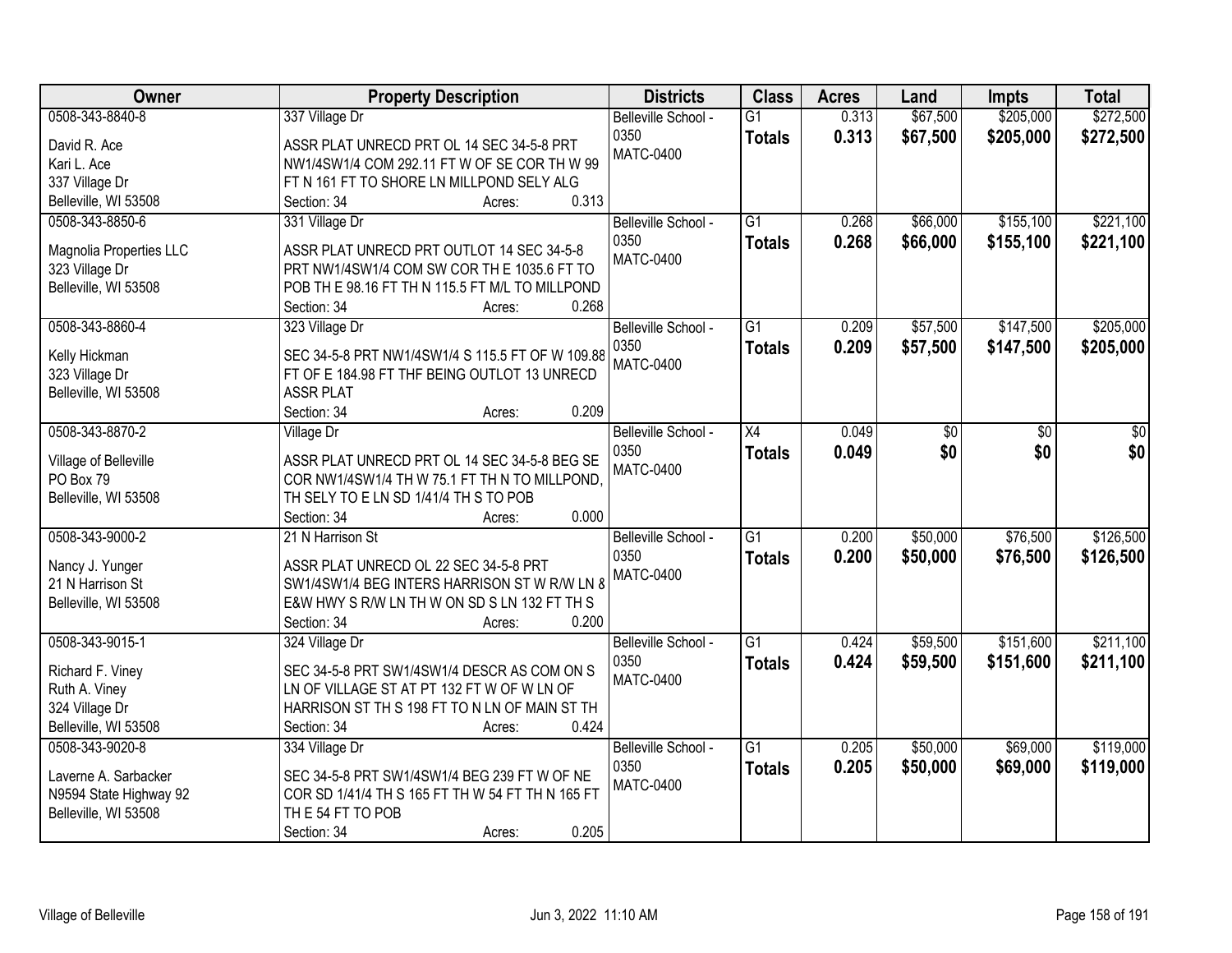| <b>Owner</b>           |                                           | <b>Property Description</b>                       | <b>Districts</b>    | <b>Class</b>    | <b>Acres</b> | Land       | <b>Impts</b>    | <b>Total</b> |
|------------------------|-------------------------------------------|---------------------------------------------------|---------------------|-----------------|--------------|------------|-----------------|--------------|
| 0508-343-9030-6        | 340 Village Dr                            |                                                   | Belleville School - | $\overline{G1}$ | 0.227        | \$51,500   | \$174,000       | \$225,500    |
| Theresa M. Werner      |                                           | SEC 34-5-8 PRT SW1/4 SW1/4 BEG 293 FT W OF NE     | 0350                | <b>Totals</b>   | 0.227        | \$51,500   | \$174,000       | \$225,500    |
| 340 Village Dr         |                                           | COR TH S 165 FT TH W 60 FT TH N 165 FT TH E 60    | <b>MATC-0400</b>    |                 |              |            |                 |              |
| Belleville, WI 53508   | FT TO POB                                 |                                                   |                     |                 |              |            |                 |              |
|                        | Section: 34                               | Acres:                                            | 0.227               |                 |              |            |                 |              |
| 0508-343-9040-4        | 403 W Main St                             |                                                   | Belleville School - | $\overline{G1}$ | 0.257        | \$53,000   | \$265,000       | \$318,000    |
|                        |                                           |                                                   | 0350                | <b>Totals</b>   | 0.257        | \$53,000   | \$265,000       | \$318,000    |
| Laura M. Sarbacker     |                                           | SEC 34-5-8 PRT SW1/4SW1/4 SEC 34-5-8 COM 233 FT   | <b>MATC-0400</b>    |                 |              |            |                 |              |
| PO Box 334             |                                           | W OF CTR HARRISON ST ON N LN OF WESTERN           |                     |                 |              |            |                 |              |
| Belleville, WI 53508   |                                           | EXT MAIN ST TH W 205 FT TH N TO N LN 1/41/4 E TO  |                     |                 |              |            |                 |              |
|                        | Section: 34                               | Acres:                                            | 0.257               |                 |              |            |                 |              |
| 0508-343-9045-9        | 344 Village Dr                            |                                                   | Belleville School - | $\overline{G1}$ | 0.216        | \$51,000   | \$115,700       | \$166,700    |
| Dale F. Zweifel et al  |                                           | ASSR PLAT UNRECD PRT OL 19 SEC 34-5-8 COM N       | 0350                | <b>Totals</b>   | 0.216        | \$51,000   | \$115,700       | \$166,700    |
| 344 Village Dr         |                                           | LN SW1/4SW1/4 35 3 FT W OF 1/41/4 NE COR TH W 8   | <b>MATC-0400</b>    |                 |              |            |                 |              |
| Belleville, WI 53508   |                                           | FT TH S 110.8 FT TH E 85 FT TH N 110.8 FT TO POB  |                     |                 |              |            |                 |              |
|                        | Section: 34                               | Acres:                                            | 0.216               |                 |              |            |                 |              |
| 0508-343-9050-2        | 354 Village Dr                            |                                                   | Belleville School - | $\overline{G1}$ | 0.474        | \$61,500   | \$134,700       | \$196,200    |
|                        |                                           |                                                   | 0350                | <b>Totals</b>   | 0.474        | \$61,500   | \$134,700       | \$196,200    |
| Nancy R. Butts         |                                           | SEC 34-5-8 PRT SW1/4SW1/4 DESCR AS COM 724.02     | <b>MATC-0400</b>    |                 |              |            |                 |              |
| 354 Village Dr         |                                           | FT E OF NW COR THE 170.94 FT TH S 241.56 FT TH    |                     |                 |              |            |                 |              |
| Belleville, WI 53508   |                                           | W 170.94 FT TH N 241.56 FT TO POB EXC S1/2 OF     |                     |                 |              |            |                 |              |
|                        | Section: 34                               | Acres:                                            | 0.474               |                 |              |            |                 |              |
| 0508-343-9055-7        | 437 W Main St                             |                                                   | Belleville School - | $\overline{G1}$ | 0.474        | \$61,500   | \$116,800       | \$178,300    |
| H&S Rentals, LLC       |                                           | ASSR PLAT UNRECD OUTLOT 18 S1/2 OF FOL: SEC       | 0350                | <b>Totals</b>   | 0.474        | \$61,500   | \$116,800       | \$178,300    |
| 14 Jackson Ct          |                                           | 34-5-8 PRT SW1/4 SW1/4 BEG 724 FT E OF NW COR     | <b>MATC-0400</b>    |                 |              |            |                 |              |
| Belleville, WI 53508   |                                           | TH E 170.94 FT TH S 241.56 FT TH W 157.08 FT TH N |                     |                 |              |            |                 |              |
|                        | Section: 34                               | Acres:                                            | 0.474               |                 |              |            |                 |              |
| 0508-343-9060-0        | 447 W Main St                             |                                                   | Belleville School - | $\overline{G1}$ | 0.366        | \$57,000   | \$123,800       | \$180,800    |
|                        |                                           |                                                   | 0350                |                 | 0.366        | \$57,000   | \$123,800       |              |
| <b>Brian Vetter</b>    |                                           | LOT 1 CSM 4324 CS18/235 R5507/64-4/3/84 DESCR     | <b>MATC-0400</b>    | <b>Totals</b>   |              |            |                 | \$180,800    |
| 447 W Main St          | AS SEC 34-5-8 PRT SW1/4SW1/4 15,940 SQ FT |                                                   |                     |                 |              |            |                 |              |
| Belleville, WI 53508   |                                           |                                                   |                     |                 |              |            |                 |              |
|                        | Section: 34                               | Acres:                                            | 0.366               |                 |              |            |                 |              |
| 0508-343-9065-5        | Main St                                   |                                                   | Belleville School - | $\overline{X4}$ | 0.000        | $\sqrt{6}$ | $\overline{30}$ | \$0          |
| Belleville, Village of | ASSR PLAT UNRECD OUTLOT 16 66 FT R/W      |                                                   | 0350                | <b>Totals</b>   | 0.000        | \$0        | \$0             | \$0          |
| 24 W Main St           |                                           |                                                   | <b>MATC-0400</b>    |                 |              |            |                 |              |
| Belleville, WI 53508   |                                           |                                                   |                     |                 |              |            |                 |              |
|                        | Section: 34                               | Acres:                                            | 0.000               |                 |              |            |                 |              |
|                        |                                           |                                                   |                     |                 |              |            |                 |              |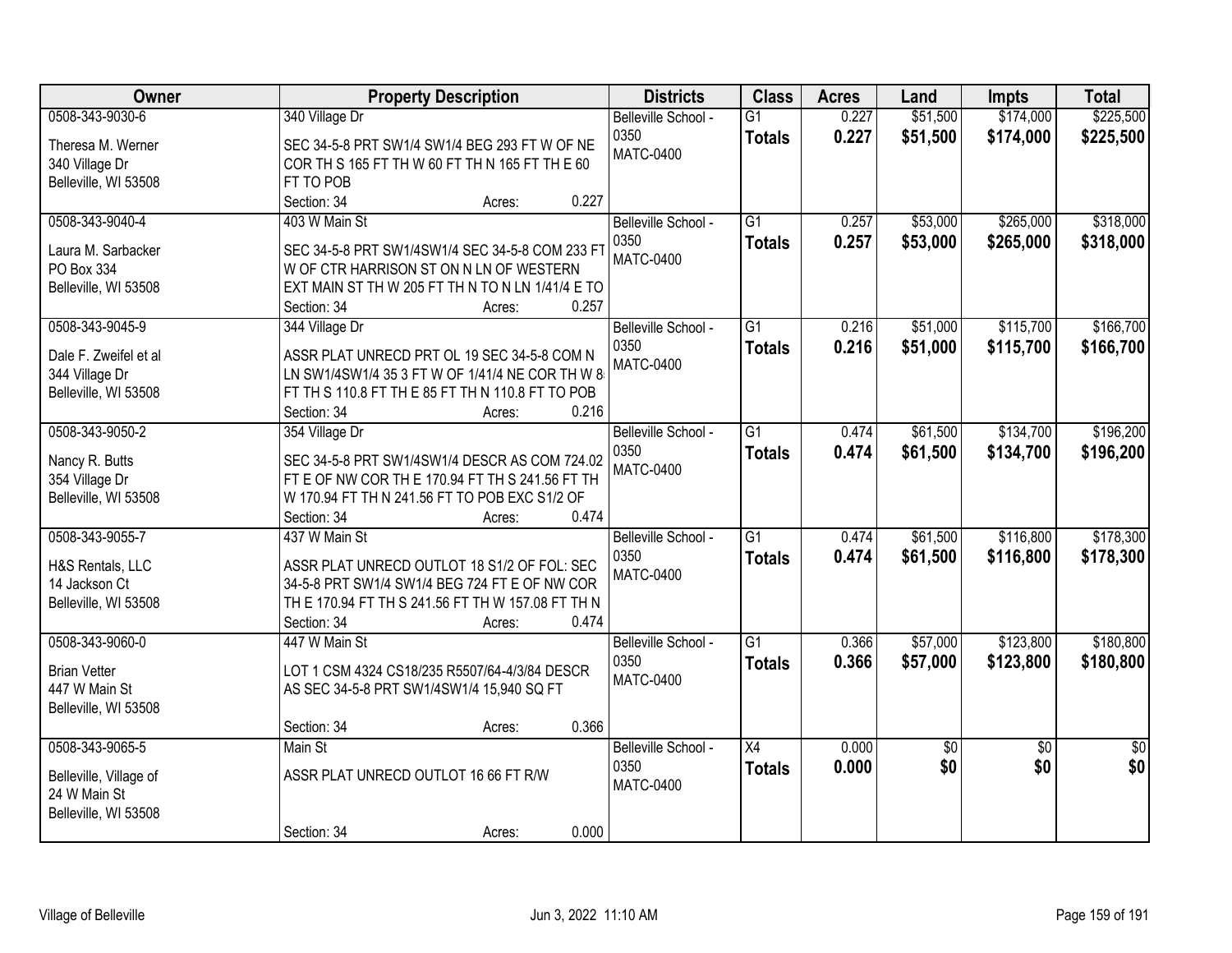| Owner                         | <b>Property Description</b>                           | <b>Districts</b>    | <b>Class</b>    | <b>Acres</b> | Land     | <b>Impts</b>    | <b>Total</b> |
|-------------------------------|-------------------------------------------------------|---------------------|-----------------|--------------|----------|-----------------|--------------|
| 0508-343-9070-8               | 510 Village Dr                                        | Belleville School - | $\overline{G1}$ | 0.228        | \$51,500 | \$183,000       | \$234,500    |
| Thomas G. Rice                | SEC 34-5-8 PRT SW1/4SW1/4 BEG W LN GRANT ST 7         | 0350                | <b>Totals</b>   | 0.228        | \$51,500 | \$183,000       | \$234,500    |
| 510 Village Dr                | FT N OF INTER S SD W LN & N LN STH 92&69 TH N         | <b>MATC-0400</b>    |                 |              |          |                 |              |
| Belleville, WI 53508          | 75.3 FT TH W 132 FT TH S 75. 3 FT TO PT 75 FT N OF    |                     |                 |              |          |                 |              |
|                               | 0.228<br>Section: 34<br>Acres:                        |                     |                 |              |          |                 |              |
| 0508-343-9075-3               | 7 N Grant St                                          | Belleville School - | $\overline{G1}$ | 0.227        | \$51,500 | \$122,600       | \$174,100    |
|                               |                                                       | 0350                | <b>Totals</b>   | 0.227        | \$51,500 | \$122,600       | \$174,100    |
| Michael A. Gonzalez           | SEC 34-5-8 PRT SW1/4SW1/4 COM INTERS W LN             | <b>MATC-0400</b>    |                 |              |          |                 |              |
| Shawna K. Gonzalez            | GRANT ST & N LN STH 92&69 TH N 75 FT TH W 132         |                     |                 |              |          |                 |              |
| 7 N Grant St                  | FT TH S 75 FT TH E TO POB                             |                     |                 |              |          |                 |              |
| Belleville, WI 53508          | 0.227<br>Section: 34<br>Acres:                        |                     |                 |              |          |                 |              |
| 0508-343-9090-4               | 532 Village Dr Unit 1                                 | Belleville School - | G2              | 2.228        | \$91,000 | \$377,000       | \$468,000    |
| J & A Properties #520/532 LLC | SEC 34-5-8 PRT SW1/4SW1/4 DESCR AS UNRECD             | 0350                | <b>Totals</b>   | 2.228        | \$91,000 | \$377,000       | \$468,000    |
| 306 E Verona St               | ASSR PLAT PRT OL 15 BEG AT NW COR OF SD SW            | <b>MATC-0400</b>    |                 |              |          |                 |              |
| Verona, WI 53593              | 1/4SW1/4 TH E ALG N LN OF SD SW1/4S W1/4 525.75       |                     |                 |              |          |                 |              |
|                               | 2.228<br>Section: 34<br>Acres:                        |                     |                 |              |          |                 |              |
| 0508-343-9115-4               | 416 W Main St                                         | Belleville School - | $\overline{G1}$ | 0.325        | \$55,500 | \$223,200       | \$278,700    |
|                               |                                                       | 0350                | <b>Totals</b>   | 0.325        | \$55,500 | \$223,200       | \$278,700    |
| John F. Weber                 | ASSR PLAT OUTLOT 25 DESCR AS SEC 34-5-8 BEG           | <b>MATC-0400</b>    |                 |              |          |                 |              |
| Verne A. Weber                | 27 RODS (445.5 FT) W & 16 RODS (264 FT) S OF NE       |                     |                 |              |          |                 |              |
| 416 W Main St                 | COR SW1/4SW1/4 TH W ALG C/L MAIN ST 66 FT TH S        |                     |                 |              |          |                 |              |
| Belleville, WI 53508          | 0.325<br>Section: 34<br>Acres:                        |                     |                 |              |          |                 |              |
| 0508-343-9120-7               | Main St                                               | Belleville School - | $\overline{G2}$ | 0.422        | \$59,500 | $\overline{50}$ | \$59,500     |
| J & A Properties #520/532 LLC | SEC 34-5-8 PRT SW1/4SW1/4 DESCR AS W 100 FT OF        | 0350                | <b>Totals</b>   | 0.422        | \$59,500 | \$0             | \$59,500     |
| 306 E Verona St               | FOLL DESCR: UNRECD ASSR PLAT PRT OL 15 BEG            | <b>MATC-0400</b>    |                 |              |          |                 |              |
| Verona, WI 53593              | AT NW COR OF SD SW 1/4SW1/4 TH E ALG N LN OF          |                     |                 |              |          |                 |              |
|                               | 0.422<br>Section: 34<br>Acres:                        |                     |                 |              |          |                 |              |
| 0508-343-9124-1               | 426 W Main St                                         | Belleville School - | G1              | 0.269        | \$48,000 | \$14,500        | \$62,500     |
|                               |                                                       | 0350                | <b>Totals</b>   | 0.269        | \$48,000 | \$14,500        | \$62,500     |
| Edward J. Francois            | SEC 34-5-8 PRT SW1/4SW1/4 DESCR AS BEG AT PT          | MATC-0400           |                 |              |          |                 |              |
| 434 W Main St                 | 69 FT W OF NW COR OF LOT 2 BLOCK 3 MAAS ADDN          |                     |                 |              |          |                 |              |
| Belleville, WI 53508          | TH S 170 FT TO N LN OF PRCL IN D424/558 TH W<br>0.269 |                     |                 |              |          |                 |              |
|                               | Section: 34<br>Acres:                                 |                     |                 |              |          |                 |              |
| 0508-343-9128-1               | Main St                                               | Belleville School - | $\overline{G1}$ | 0.012        | \$500    | $\overline{50}$ | \$500        |
| John F. Weber                 | ASSR PLAT UNRECD PRT OL 26 SEC 34-5-8 PRT             | 0350                | <b>Totals</b>   | 0.012        | \$500    | \$0             | \$500        |
| Verne A. Weber                | SW1/4SW1/4 BEG 66 FT W OF NW COR LOT 2 BLOCK          | <b>MATC-0400</b>    |                 |              |          |                 |              |
| 416 W Main St                 | 3 MAAS ADDN TH S 170 FT TH W 72 FT TH N 170 FT        |                     |                 |              |          |                 |              |
| Belleville, WI 53508          | 0.012<br>Section: 34<br>Acres:                        |                     |                 |              |          |                 |              |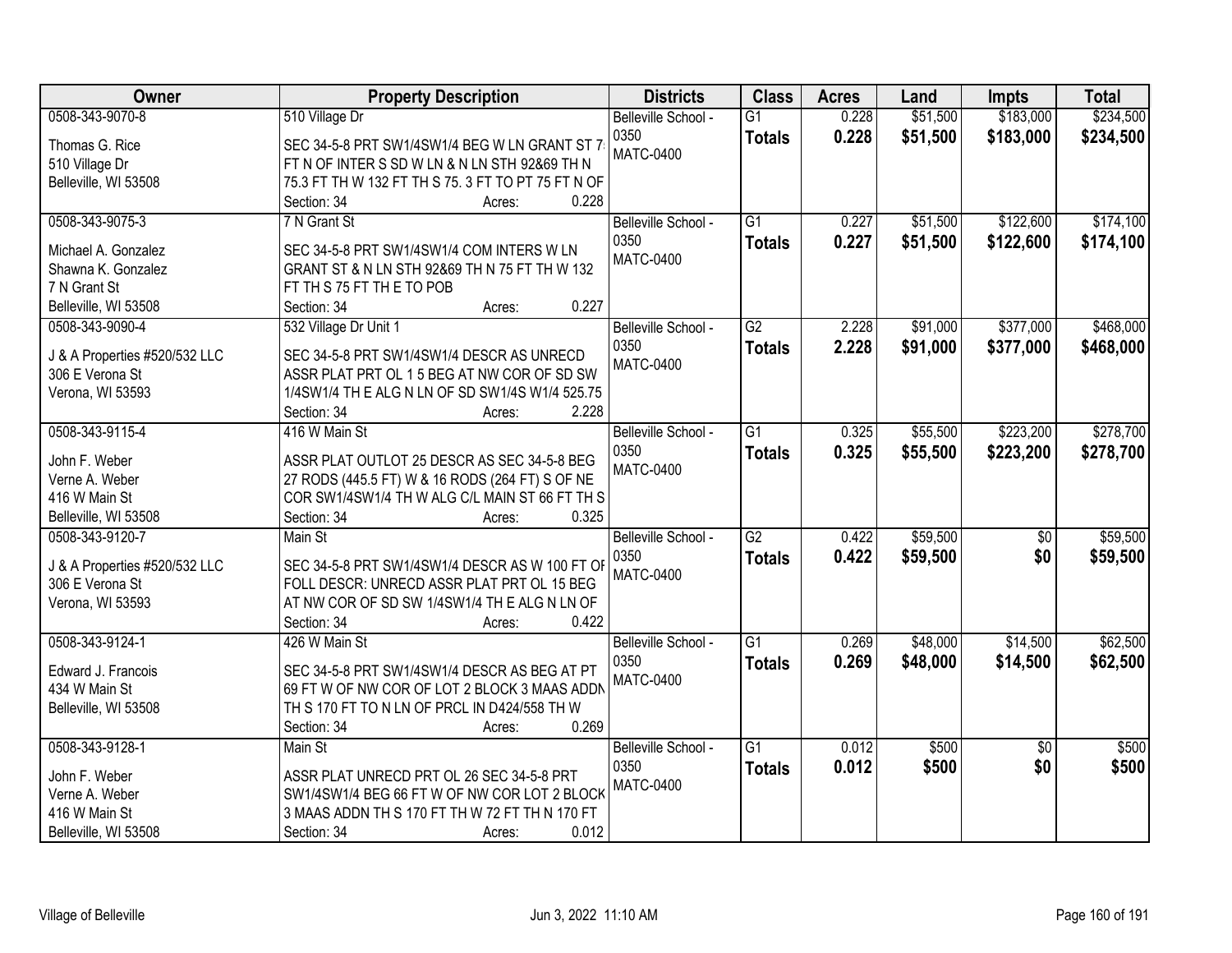| Owner                  | <b>Property Description</b>                       | <b>Districts</b>    | <b>Class</b>    | <b>Acres</b> | Land     | <b>Impts</b>    | <b>Total</b>    |
|------------------------|---------------------------------------------------|---------------------|-----------------|--------------|----------|-----------------|-----------------|
| 0508-343-9132-1        | 434 W Main St                                     | Belleville School - | $\overline{G1}$ | 0.595        | \$64,000 | \$209,200       | \$273,200       |
| Edward J. Francois     | LOT 1 CSM 9497 CS54/131&132-11/3/99 DESCR AS      | 0350                | <b>Totals</b>   | 0.595        | \$64,000 | \$209,200       | \$273,200       |
| 434 W Main St          | SEC 34-5-8 PRT SW1/4SW1/4 (0.595 ACRES) (A/K/A    | <b>MATC-0400</b>    |                 |              |          |                 |                 |
| Belleville, WI 53508   | PRT OUTLOT 26 UNRECORDED ASSRS PLAT)              |                     |                 |              |          |                 |                 |
|                        | 0.595<br>Section: 34<br>Acres:                    |                     |                 |              |          |                 |                 |
| 0508-343-9146-1        | 411 W Pearl St                                    | Belleville School - | $\overline{G1}$ | 0.287        | \$54,000 | \$136,700       | \$190,700       |
|                        |                                                   | 0350                | <b>Totals</b>   | 0.287        | \$54,000 | \$136,700       | \$190,700       |
| Laura Yunger           | SEC 34-5-8 PRT SW1/4SW1/4 DESCR AS BEG SW         | <b>MATC-0400</b>    |                 |              |          |                 |                 |
| Heather Yunger         | COR LOT 1 BLOCK 3 MAAS ADDN TH S 33 FT TH W       |                     |                 |              |          |                 |                 |
| 411 W Pearl St         | 247.5 FT TH N 118.5 FT TH E 247.5 FT TH S 85.5 FT |                     |                 |              |          |                 |                 |
| Belleville, WI 53508   | 0.287<br>Section: 34<br>Acres:                    |                     |                 |              |          |                 |                 |
| 0508-343-9150-1        | Pearl St                                          | Belleville School - | $\overline{X4}$ | 1.576        | \$0      | $\overline{50}$ | $\overline{50}$ |
| Union Free High School | ASSR PLAT UNRECD PRT OUTLOT 26 SEC 34-5-8         | 0350                | <b>Totals</b>   | 1.576        | \$0      | \$0             | \$0             |
| 101 S Grant St         | PRT SW1/4SW1/4 COM NW COR LOT 2 BLOCK 3           | <b>MATC-0400</b>    |                 |              |          |                 |                 |
| Belleville, WI 53508   | MAAS ADD TH W 259.6 FT TH S 42 FT TO S LN STH     |                     |                 |              |          |                 |                 |
|                        | 1.576<br>Section: 34<br>Acres:                    |                     |                 |              |          |                 |                 |
| 0508-343-9165-4        | 416 W Pearl St                                    | Belleville School - | $\overline{G1}$ | 0.261        | \$53,000 | \$141,500       | \$194,500       |
|                        |                                                   | 0350                | <b>Totals</b>   | 0.261        | \$53,000 | \$141,500       | \$194,500       |
| Peter J. Ringgenberg   | ASSR PLAT UNRECD PRT OL 29 SEC 34-5-8 PRT         | <b>MATC-0400</b>    |                 |              |          |                 |                 |
| Coleen M. Ringgenberg  | SW1/4SW1/4 BEG NW COR BLOCK 4 MAAS ADD TH S       |                     |                 |              |          |                 |                 |
| 416 W Pearl St         | TO N LN WHEELWRIGHTS ADD TH W 86 F T TH N TO      |                     |                 |              |          |                 |                 |
| Belleville, WI 53508   | 0.261<br>Section: 34<br>Acres:                    |                     |                 |              |          |                 |                 |
| 0508-343-9170-7        | 101 S Grant St                                    | Belleville School - | $\overline{X4}$ | 3.747        | \$0      | $\overline{30}$ | $\overline{50}$ |
| Belleville High School | ASSR PLAT UNRECD ALL OUTLOT 27 & PRT              | 0350                | <b>Totals</b>   | 3.747        | \$0      | \$0             | \$0             |
| 101 S Grant St         | OUTLOT 26 LYG W OF GRANT ST                       | <b>MATC-0400</b>    |                 |              |          |                 |                 |
| Belleville, WI 53508   |                                                   |                     |                 |              |          |                 |                 |
|                        | 3.747<br>Section: 34<br>Acres:                    |                     |                 |              |          |                 |                 |
| 0508-343-9175-2        | 426 W Pearl St                                    | Belleville School - | $\overline{G1}$ | 0.450        | \$60,500 | \$166, 100      | \$226,600       |
|                        |                                                   | 0350                | <b>Totals</b>   | 0.450        | \$60,500 | \$166,100       | \$226,600       |
| Robert Couch           | ASSR PLAT UNRECD OL 29 DESCR AS SEC 34-5-8        | <b>MATC-0400</b>    |                 |              |          |                 |                 |
| Melody Couch           | PRT SW1/4SW1/4 BEG NW COR LOT 1 SUNSET HGTS       |                     |                 |              |          |                 |                 |
| 426 W Pearl St         | ADD TH S89DEGE 50.8 FT TO NW COR BLOCK 2          |                     |                 |              |          |                 |                 |
| Belleville, WI 53508   | 0.450<br>Section: 34<br>Acres:                    |                     |                 |              |          |                 |                 |
| 0508-343-9210-8        | 242 W Church St                                   | Belleville School - | $\overline{G1}$ | 0.200        | \$50,000 | \$193,000       | \$243,000       |
| Michael S. Storck      | SEC 34-5-8 PRT SE1/4SW1/4 BEG 247.5 FT N OF SW    | 0350                | <b>Totals</b>   | 0.200        | \$50,000 | \$193,000       | \$243,000       |
| 242 W Church St        | COR SE1/4SW1/4 TH E 99 FT TH N 165 FT TH W 99     | <b>MATC-0400</b>    |                 |              |          |                 |                 |
| Belleville, WI 53508   | FT TH S 165 FT TO POB EXC ST R/WS (AKA ASSR       |                     |                 |              |          |                 |                 |
|                        | 0.200<br>Section: 34                              |                     |                 |              |          |                 |                 |
|                        | Acres:                                            |                     |                 |              |          |                 |                 |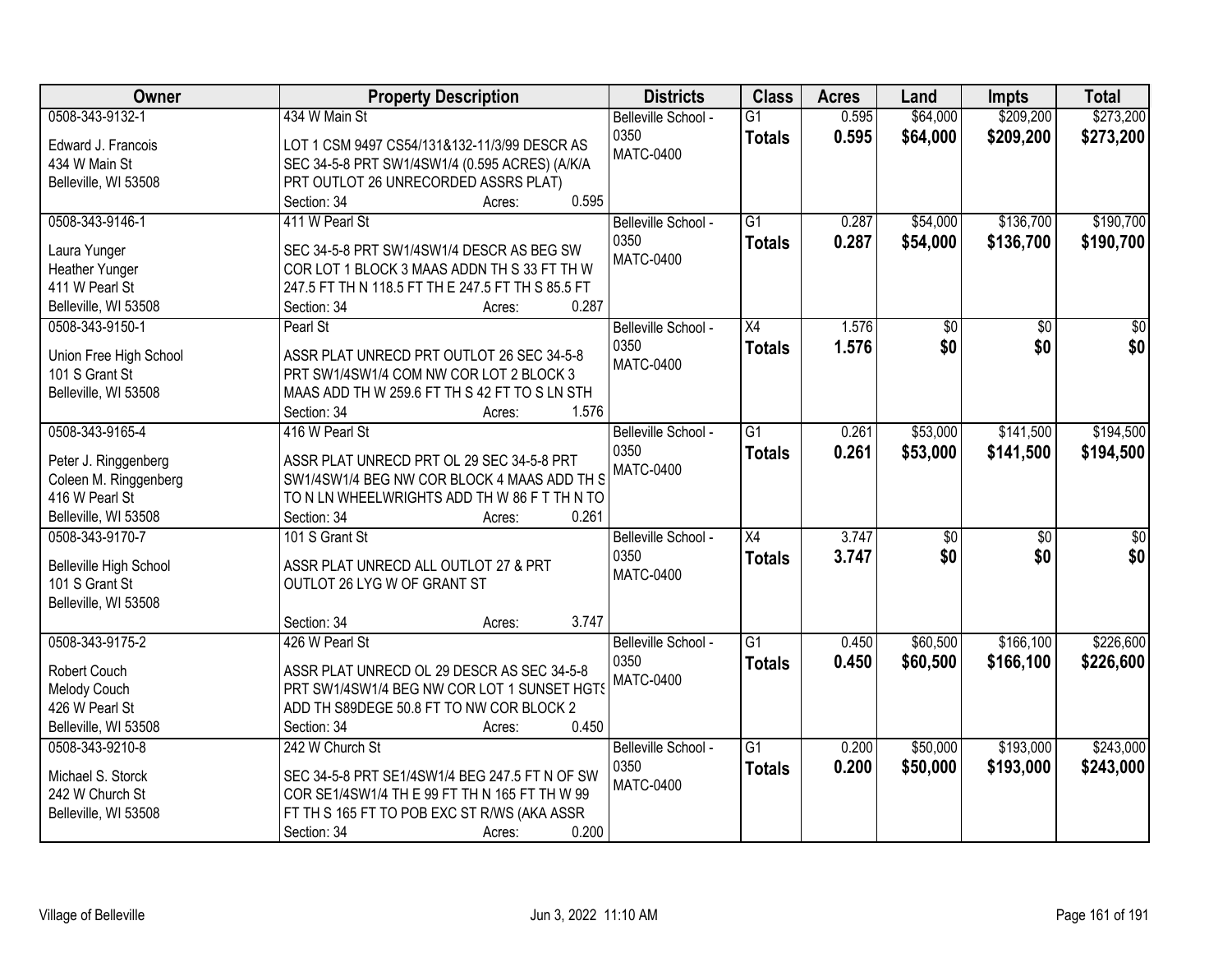| Owner                              | <b>Property Description</b>                      | <b>Districts</b>    | <b>Class</b>    | <b>Acres</b> | Land            | Impts           | <b>Total</b>    |
|------------------------------------|--------------------------------------------------|---------------------|-----------------|--------------|-----------------|-----------------|-----------------|
| 0508-343-9220-6                    | 220 S Harrison St                                | Belleville School - | $\overline{G1}$ | 0.176        | \$45,500        | \$96,500        | \$142,000       |
| Ricky Kinderman                    | ASSR'S PLAT UNRECD PRT OL 32 DESCR AS SEC        | 0350                | <b>Totals</b>   | 0.176        | \$45,500        | \$96,500        | \$142,000       |
| Kathy Dohs-Kinderman               | 34-5-8 PRT SE1/4SW1/4 BEG 214 FT N OF SW COR     | <b>MATC-0400</b>    |                 |              |                 |                 |                 |
| 220 S Harrison St                  | SD 1/41/4 TH N 50 FT TH E 153 FT TH S 50 FT TH W |                     |                 |              |                 |                 |                 |
| Beleville, WI 53508                | Section: 34<br>0.176<br>Acres:                   |                     |                 |              |                 |                 |                 |
| 0508-343-9225-1                    | 236 W Church St                                  | Belleville School - | $\overline{G1}$ | 0.200        | \$50,000        | \$144,000       | \$194,000       |
|                                    |                                                  | 0350                | <b>Totals</b>   | 0.200        | \$50,000        | \$144,000       | \$194,000       |
| William M. Clark                   | ASSR PLAT UNRECD OL 34 DESCR AS SEC 34-5-8       | <b>MATC-0400</b>    |                 |              |                 |                 |                 |
| 236 W Church St                    | PRT SE1/4SW1/4 CO M SW COR SD 1/41/4 TH N 264    |                     |                 |              |                 |                 |                 |
| Belleville, WI 53508               | FT THE 99 FT TO POB THN 165 FT THE 66 FT THS     |                     |                 |              |                 |                 |                 |
|                                    | 0.200<br>Section: 34<br>Acres:                   |                     |                 |              |                 |                 |                 |
| 0508-343-9230-4                    | 232 S Harrison St                                | Belleville School - | G1              | 0.281        | \$54,000        | \$100,500       | \$154,500       |
| Jamie F. Auman                     | SEC 34-5-8 PRT SE1/4SW1/4 DESCR AS COM ON        | 0350                | <b>Totals</b>   | 0.281        | \$54,000        | \$100,500       | \$154,500       |
| Jody L. Auman                      | CTY LN BETW GREEN & DANE COUNTIES AT SW          | <b>MATC-0400</b>    |                 |              |                 |                 |                 |
| 232 S Harrison St                  | COR SE1/4SW1/4 SD SEC 34 TH N ALG CTR            |                     |                 |              |                 |                 |                 |
| Belleville, WI 53508               | 0.281<br>Section: 34<br>Acres:                   |                     |                 |              |                 |                 |                 |
| 0508-343-9235-9                    | 228 W Church St                                  | Belleville School - | $\overline{G1}$ | 0.200        | \$50,000        | \$118,600       | \$168,600       |
|                                    |                                                  | 0350                | <b>Totals</b>   | 0.200        | \$50,000        | \$118,600       | \$168,600       |
| Ronald L. Babler                   | ASSR PLAT UNRECD OL 35 SEC 34-5-8 PRT            | <b>MATC-0400</b>    |                 |              |                 |                 |                 |
| Barbara M. Babler                  | SE1/4SW1/4 COM 165 FT E & 429 FT N OF SW COR     |                     |                 |              |                 |                 |                 |
| 228 W Church St                    | SD 1/41/4 TH E 66 FT TH S 165 FT TH W 66 FT TH N |                     |                 |              |                 |                 |                 |
| Belleville, WI 53508               | 0.200<br>Section: 34<br>Acres:                   |                     |                 |              |                 |                 |                 |
| 0508-343-9240-2                    | 242 S Harrison St                                | Belleville School - | $\overline{G1}$ | 0.355        | \$56,500        | \$116,100       | \$172,600       |
| King Living Tr                     | ASSESSORS PLAT UNRECD PRT OUTLOT 32 DESCR        | 0350                | <b>Totals</b>   | 0.355        | \$56,500        | \$116,100       | \$172,600       |
| W3010 Sand Crane Dr                | AS SEC 34-5-8 PRT SE1/4SW1/4 BEG SW COR SD       | <b>MATC-0400</b>    |                 |              |                 |                 |                 |
| Belleville, WI 53508               | 1/41/4 TH N 134 FT TH E 153 FT TH S 134 FT TH W  |                     |                 |              |                 |                 |                 |
|                                    | 0.355<br>Section: 34<br>Acres:                   |                     |                 |              |                 |                 |                 |
| 0508-343-9246-1                    | 218 W Church St                                  | Belleville School - | $\overline{G1}$ | 0.300        | \$54,500        | \$166,500       | \$221,000       |
|                                    |                                                  | 0350                | <b>Totals</b>   | 0.300        | \$54,500        | \$166,500       | \$221,000       |
| Christopher C. Santos-Lang         | ASSR PLAT UNRECD PRT OL 36 SEC 34-5-8 BEG 231    | <b>MATC-0400</b>    |                 |              |                 |                 |                 |
| 218 W Church St                    | FT E & 214.5 FT N OF SW COR SE1/4SW1/4 TH N      |                     |                 |              |                 |                 |                 |
| Belleville, WI 53508               | 148.5 FT TH E 99 FT TH S 148.5 FT TH W 99 FT TO  |                     |                 |              |                 |                 |                 |
|                                    | 0.300<br>Section: 34<br>Acres:                   |                     |                 |              |                 |                 |                 |
| 0508-343-9250-1                    | Church St                                        | Belleville School - | $\overline{X4}$ | 0.112        | $\overline{50}$ | $\overline{50}$ | $\overline{50}$ |
| St Mary of Lourdes Catholic Church | SEC 34-5-8 PRT SE1/4 SW1/4 IN VIL BELLEVILLE     | 0350                | <b>Totals</b>   | 0.112        | \$0             | \$0             | \$0             |
| 221 Frederick St                   | (PRT UNNUMBERED LUCHSINGER'S ADD) DESC AS        | <b>MATC-0400</b>    |                 |              |                 |                 |                 |
| Belleville, WI 53508               | COM PT IN CL OF HWY 231 FT E OF SW COR OF        |                     |                 |              |                 |                 |                 |
|                                    | 0.112<br>Section: 34<br>Acres:                   |                     |                 |              |                 |                 |                 |
|                                    |                                                  |                     |                 |              |                 |                 |                 |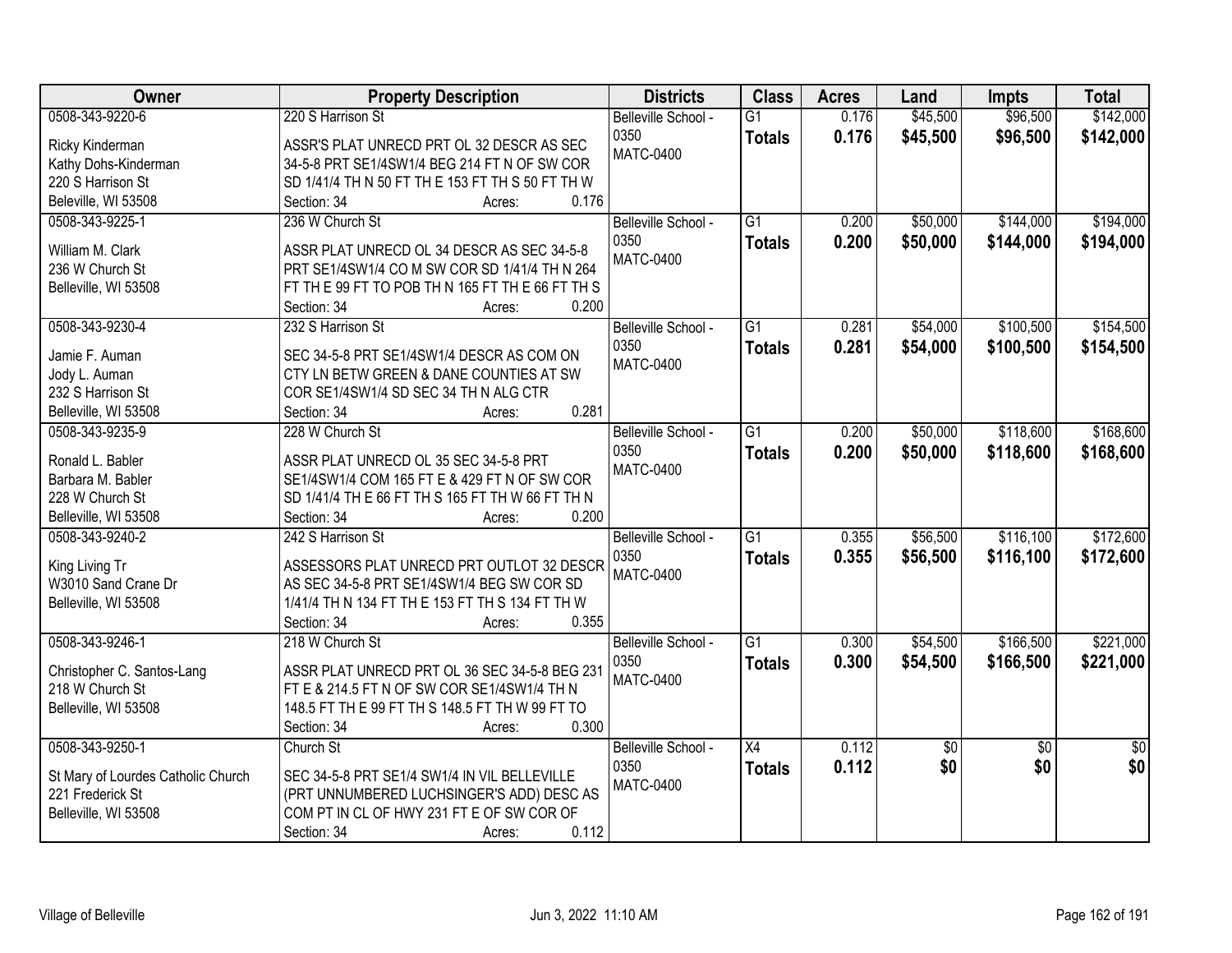| <b>Owner</b>                             | <b>Property Description</b>                                                                    | <b>Districts</b>    | <b>Class</b>    | <b>Acres</b> | Land            | <b>Impts</b>    | <b>Total</b>    |
|------------------------------------------|------------------------------------------------------------------------------------------------|---------------------|-----------------|--------------|-----------------|-----------------|-----------------|
| 0508-343-9255-5                          | 206 W Church St                                                                                | Belleville School - | $\overline{G1}$ | 0.300        | \$54,500        | \$143,500       | \$198,000       |
| Paul Cate                                | ASSR PLAT UNRECD OUTLOT 37 DESCR AS COM                                                        | 0350                | <b>Totals</b>   | 0.300        | \$54,500        | \$143,500       | \$198,000       |
| Joanne Cate                              | SEC 34-5-8 SW COR TH N 429 FT TH E 330 FT TO                                                   | <b>MATC-0400</b>    |                 |              |                 |                 |                 |
| 206 W Church St                          | POB TH E 99 FT TH S 165 FT TH W 99 FT TH N 165                                                 |                     |                 |              |                 |                 |                 |
| Belleville, WI 53508                     | 0.300<br>Section: 34<br>Acres:                                                                 |                     |                 |              |                 |                 |                 |
| 0508-343-9270-6                          | 231 W School St                                                                                | Belleville School - | $\overline{G1}$ | 0.414        | \$59,000        | \$189,400       | \$248,400       |
|                                          |                                                                                                | 0350                | <b>Totals</b>   | 0.414        | \$59,000        | \$189,400       | \$248,400       |
| Bradley J. Zickert                       | ASSR PLAT UNRECD PRT OUTLOT 32 DESCR AS                                                        | <b>MATC-0400</b>    |                 |              |                 |                 |                 |
| Cassey L. Simon                          | SEC 34-5-8 PRT SE1/4SW1/4 BEG 231 FT E OF SW                                                   |                     |                 |              |                 |                 |                 |
| 231 W School St                          | COR SD1/41/4 TH N 264 FT TH W 78 FT TH S 264 FT                                                |                     |                 |              |                 |                 |                 |
| Belleville, WI 53508                     | 0.414<br>Section: 34<br>Acres:                                                                 |                     |                 |              |                 |                 |                 |
| 0508-343-9280-4                          | <b>Frederick St</b>                                                                            | Belleville School - | $\overline{X4}$ | 0.487        | $\overline{50}$ | $\overline{50}$ | $\overline{50}$ |
| St Marys Congregation                    | ASSR PLAT UNRECD PRT OUTLOT 36 SEC 34-5-8                                                      | 0350                | <b>Totals</b>   | 0.487        | \$0             | \$0             | \$0             |
| 227 Frederick St                         | PRT SE1/4SW1/4 COM 231 FT E OF SW COR SD                                                       | <b>MATC-0400</b>    |                 |              |                 |                 |                 |
| Belleville, WI 53508                     | 1/41/4 TH E 99 FT TH N 214.5 FT TH W 99 FT TH S                                                |                     |                 |              |                 |                 |                 |
|                                          | 0.487<br>Section: 34<br>Acres:                                                                 |                     |                 |              |                 |                 |                 |
| 0508-343-9290-2                          | 221 Frederick St                                                                               | Belleville School - | $\overline{X4}$ | 0.525        | \$0             | \$0             | \$0             |
|                                          |                                                                                                | 0350                | <b>Totals</b>   | 0.525        | \$0             | \$0             | \$0             |
| St Marys Congregation                    | SEC 34-5-8 PRT SE1/4SW1/4 DESCR AS BEG 330 FT                                                  | <b>MATC-0400</b>    |                 |              |                 |                 |                 |
| 227 Frederick St<br>Belleville, WI 53508 | E OF SW COR OF SE1/4SW1/4 OF SD SEC 34 TH N<br>264 FT TO SW COR OF PRCL IN D180/552 TH E 99 FT |                     |                 |              |                 |                 |                 |
|                                          | 0.525<br>Section: 34<br>Acres:                                                                 |                     |                 |              |                 |                 |                 |
| 0508-343-9305-4                          | 228 S Grant St                                                                                 | Belleville School - | $\overline{G1}$ | 0.076        | \$3,500         | $\overline{50}$ | \$3,500         |
|                                          |                                                                                                | 0350                |                 | 0.076        |                 |                 |                 |
| Leon G. Holpin                           | SEC 34-5-8 PRT SW1/4 SW1/4 COM SW COR LOT 5                                                    | <b>MATC-0400</b>    | <b>Totals</b>   |              | \$3,500         | \$0             | \$3,500         |
| 228 S Grant St                           | BLK 5 WHEELWRIGHT ADD TH N 66 FT TO POB TH                                                     |                     |                 |              |                 |                 |                 |
| Belleville, WI 53508                     | CON N 66 FT TH W 50.3 FT TH S 66 FT TH E 50.2 FT                                               |                     |                 |              |                 |                 |                 |
|                                          | 0.076<br>Section: 34<br>Acres:                                                                 |                     |                 |              |                 |                 |                 |
| 0508-343-9315-2                          | 451 W School St                                                                                | Belleville School - | $\overline{G1}$ | 0.076        | \$3,500         | $\overline{50}$ | \$3,500         |
| Michael E. Farber                        | SEC 34-5-8 PRT SW1/4SW1/4 BEG SW COR LOT 5                                                     | 0350                | <b>Totals</b>   | 0.076        | \$3,500         | \$0             | \$3,500         |
| Carla A. Enloe                           | BLOCK 5 WHEELWRIGHT ADDN TH N 66 FT TH W                                                       | <b>MATC-0400</b>    |                 |              |                 |                 |                 |
| 451 W School St                          | 50.2 FT TH S 66 FT TH E 50.1 FT TO POB                                                         |                     |                 |              |                 |                 |                 |
| Belleville, WI 53508                     | 0.076<br>Section: 34<br>Acres:                                                                 |                     |                 |              |                 |                 |                 |
| 0508-343-9570-3                          | 205 W Main St                                                                                  | Belleville School - | $\overline{G1}$ | 0.325        | \$68,000        | $\overline{50}$ | \$68,000        |
|                                          |                                                                                                | 0350                | <b>Totals</b>   | 0.325        | \$68,000        | \$0             | \$68,000        |
| Robert A. Smith                          | ASSR PLAT UNRECD OUTLOT 7 DESCR AS SEC                                                         | <b>MATC-0400</b>    |                 |              |                 |                 |                 |
| Meredith C. Smith                        | 34-5-8 PRT SE1/4SW1/4 BEG SW COR LOT 2 BLOCK                                                   |                     |                 |              |                 |                 |                 |
| 205 W Main St                            | 26 ORIG PLAT TH S 33 FT TO C/L MAIN ST TH W 66                                                 |                     |                 |              |                 |                 |                 |
| Belleville, WI 53508                     | 0.325<br>Section: 34<br>Acres:                                                                 |                     |                 |              |                 |                 |                 |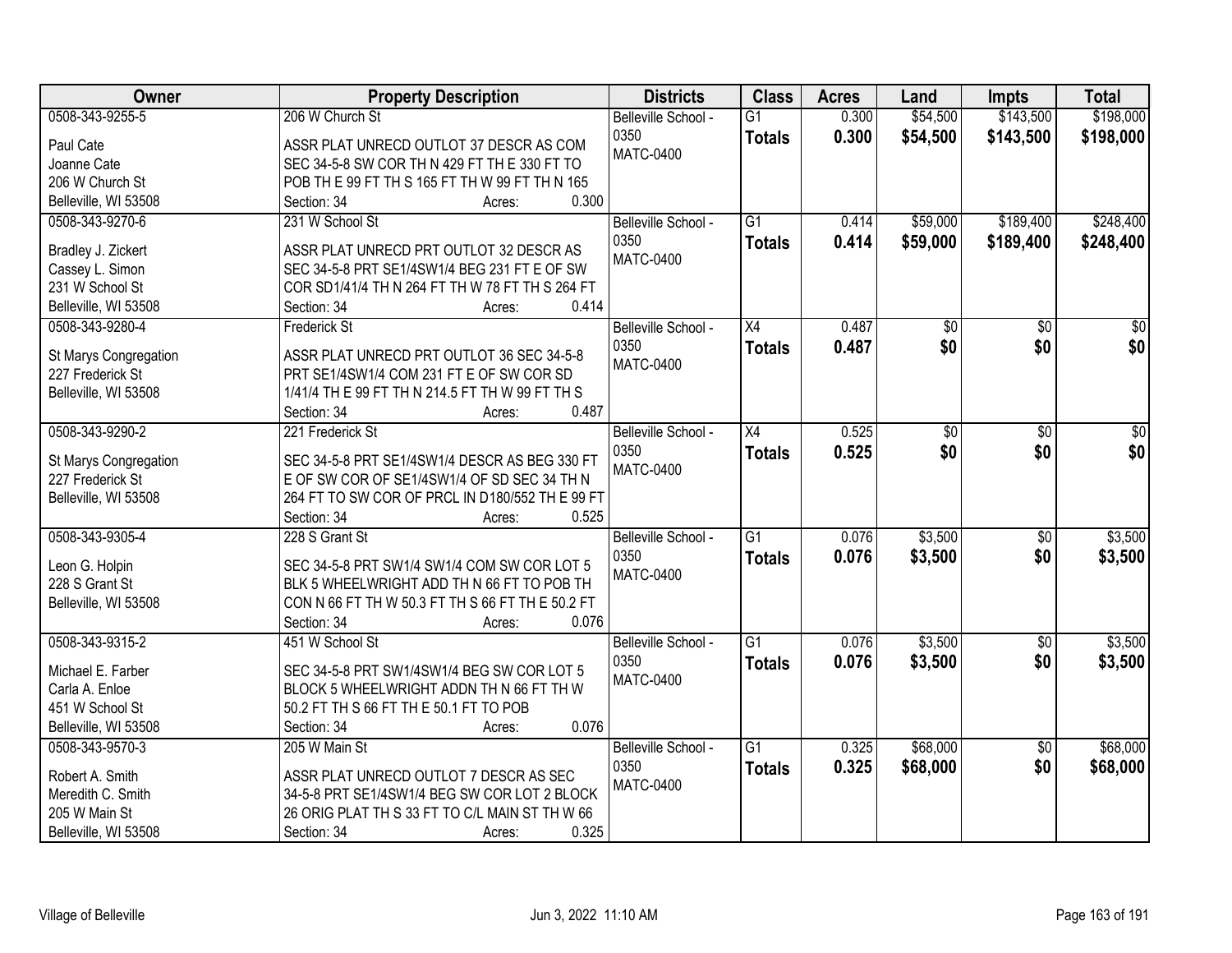| Owner                | <b>Property Description</b>                     | <b>Districts</b>    | <b>Class</b>    | <b>Acres</b> | Land     | <b>Impts</b> | <b>Total</b> |
|----------------------|-------------------------------------------------|---------------------|-----------------|--------------|----------|--------------|--------------|
| 0508-343-9580-1      | 219 W Main St                                   | Belleville School - | $\overline{G1}$ | 0.350        | \$69,000 | \$183,600    | \$252,600    |
| Charles A. Talbot    | ASSR PLAT UNRECD OUTLOT 8 DESCR AS SEC          | 0350                | <b>Totals</b>   | 0.350        | \$69,000 | \$183,600    | \$252,600    |
| 219 W Main St        | 34-5-8 PRT SE1/4SW1/4 COM INTERS CLS MAIN ST &  | <b>MATC-0400</b>    |                 |              |          |              |              |
| Belleville, WI 53508 | HARRISON ST TH ALG CL MAIN ST E 22 5.5 FT TO    |                     |                 |              |          |              |              |
|                      | 0.350<br>Section: 34<br>Acres:                  |                     |                 |              |          |              |              |
| 0508-343-9590-9      | 227 W Main St                                   | Belleville School - | $\overline{G1}$ | 0.408        | \$71,500 | \$166,500    | \$238,000    |
|                      |                                                 | 0350                | <b>Totals</b>   | 0.408        | \$71,500 | \$166,500    | \$238,000    |
| Joan B. Root         | ASSR PLAT UNRECD OUTLOT 9 DESCR AS SEC          | <b>MATC-0400</b>    |                 |              |          |              |              |
| 229 W Main St        | 34-5-8 PRT SW1/4 COM C/L MAIN ST 148.5 FT E OF  |                     |                 |              |          |              |              |
| Belleville, WI 53508 | INTERS SD ST & HARRISON ST TH N TO S BANK OF    |                     |                 |              |          |              |              |
|                      | 0.408<br>Section: 34<br>Acres:                  |                     |                 |              |          |              |              |
| 0508-343-9600-6      | 237 W Main St                                   | Belleville School - | G1              | 0.275        | \$53,500 | \$136,600    | \$190,100    |
| Janette L. Ashton    | ASSR PLAT UNRECD OUTLOT 10 DESCR AS SEC         | 0350                | <b>Totals</b>   | 0.275        | \$53,500 | \$136,600    | \$190,100    |
| 237 W Main St        | 34-5-8 PRT SE1/4SW1/4 BEG C/L MAIN ST 212.52 FT | <b>MATC-0400</b>    |                 |              |          |              |              |
| Belleville, WI 53508 | W & 33 FT S OF LOT 2 BLOCK 26 ORIG PLAT TH N    |                     |                 |              |          |              |              |
|                      | 0.275<br>Section: 34<br>Acres:                  |                     |                 |              |          |              |              |
| 0508-343-9610-4      | 318 W Main St                                   | Belleville School - | $\overline{G1}$ | 0.231        | \$51,500 | \$113,200    | \$164,700    |
|                      |                                                 | 0350                | <b>Totals</b>   | 0.231        | \$51,500 | \$113,200    | \$164,700    |
| Timothy D. Edge      | ASSR PLAT UNRECD OUTLOT 11 DESCR AS SEC         | <b>MATC-0400</b>    |                 |              |          |              |              |
| Angela S. Edge       | 34-5-8 PRT SE1/4SW1/4 COM INTERS OF C/L MAIN    |                     |                 |              |          |              |              |
| N9219 Hillcrest Rd   | ST & EXT W LN LOT 2 BLOCK 26 ORIG PLAT TH W     |                     |                 |              |          |              |              |
| Belleville, WI 53508 | 0.231<br>Section: 34<br>Acres:                  |                     |                 |              |          |              |              |
| 0508-343-9620-2      | 24 N Harrison St                                | Belleville School - | $\overline{G1}$ | 0.308        | \$67,500 | \$177,000    | \$244,500    |
| Justin H. Ganser     | ASSESSORS PLAT UNRECD OUTLOT 12 DESCR AS        | 0350                | <b>Totals</b>   | 0.308        | \$67,500 | \$177,000    | \$244,500    |
| Sara E. Ganser       | SEC 34-5-8 PRT SE1/4SW1/4 BEG INTER C/L         | <b>MATC-0400</b>    |                 |              |          |              |              |
| 24 N Harrison St     | HARRISON ST EXT & RIVER SHORE TH S ALG SD       |                     |                 |              |          |              |              |
| Belleville, WI 53508 | 0.308<br>Section: 34<br>Acres:                  |                     |                 |              |          |              |              |
| 0508-343-9980-7      | 5 N Harrison St                                 | Belleville School - | $\overline{G1}$ | 0.200        | \$50,000 | \$103,800    | \$153,800    |
|                      |                                                 | 0350                | <b>Totals</b>   | 0.200        | \$50,000 | \$103,800    | \$153,800    |
| Humberto Covarrubius | ASSR PLAT UNRECD OUTLOT 24 SE 34-5-8 PRT        | <b>MATC-0400</b>    |                 |              |          |              |              |
| Miriam G. Sanchez    | SW1/4SW1/4 COM CL MAIN ST & INTERS LN BETW      |                     |                 |              |          |              |              |
| 5 N Harrison St      | SE1/4SW1/4 & SW1/4SW1/4 TH N 95.7 FT TH W 161.7 |                     |                 |              |          |              |              |
| Belleville, WI 53508 | 0.200<br>Section: 34<br>Acres:                  |                     |                 |              |          |              |              |
| 0508-343-9990-5      | 13 N Harrison St                                | Belleville School - | $\overline{G1}$ | 0.200        | \$50,000 | \$131,300    | \$181,300    |
| Brian C. Becker      | ASSR PLAT UNRECD OUTLOT 23 SEC 34-5-8 PRT       | 0350                | <b>Totals</b>   | 0.200        | \$50,000 | \$131,300    | \$181,300    |
| 13 N Harrison St     | SW1/4 COM INTERS W LN HARRISON ST & S LN HWY    | <b>MATC-0400</b>    |                 |              |          |              |              |
| Belleville, WI 53508 | RNG E & W ON N LN SW1/4SW1/4 TH S ALG W LN      |                     |                 |              |          |              |              |
|                      | 0.200<br>Section: 34<br>Acres:                  |                     |                 |              |          |              |              |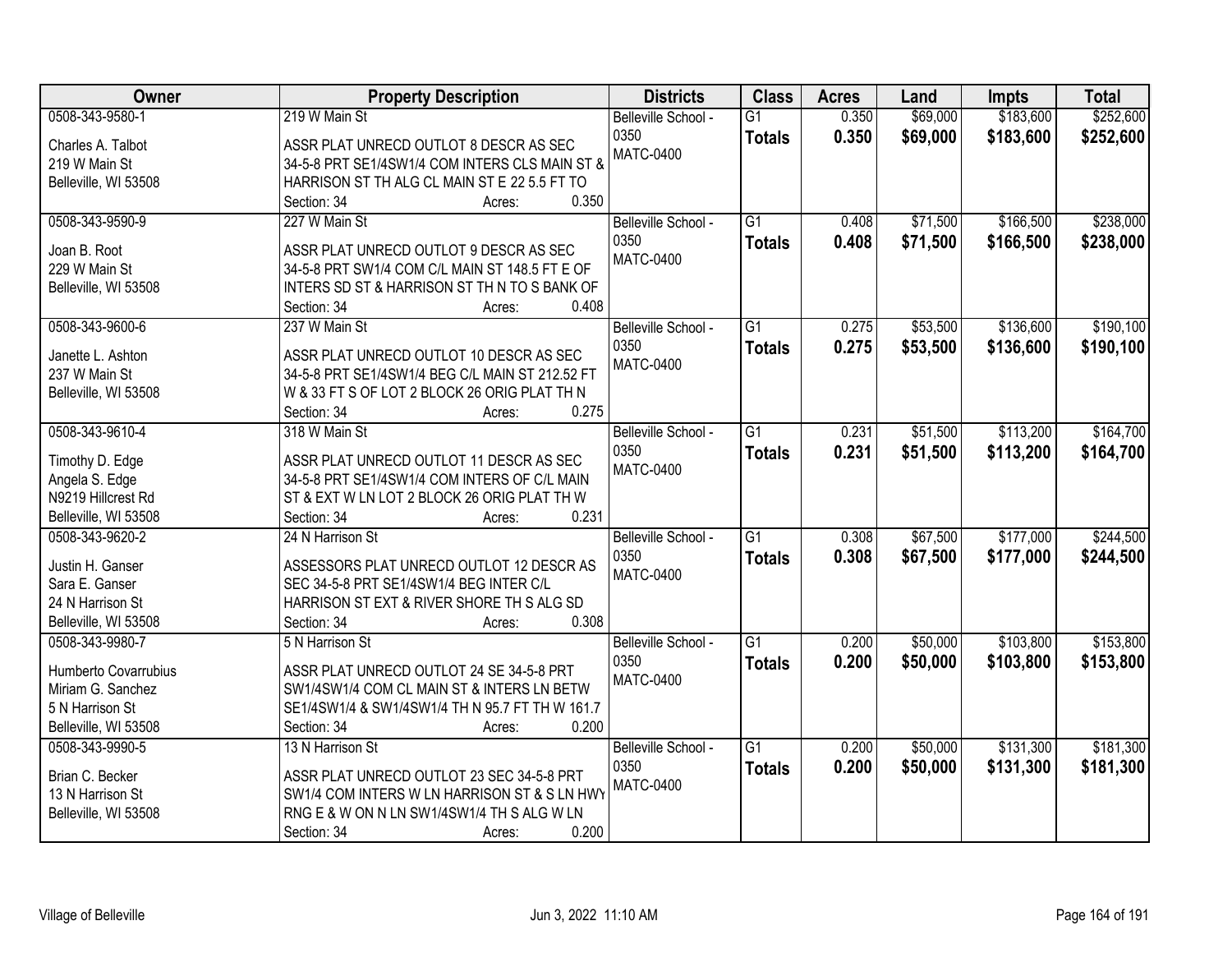| Owner                                  |                                                                                               | <b>Property Description</b> |        | <b>Districts</b>    | <b>Class</b>    | <b>Acres</b> | Land      | <b>Impts</b>    | <b>Total</b> |
|----------------------------------------|-----------------------------------------------------------------------------------------------|-----------------------------|--------|---------------------|-----------------|--------------|-----------|-----------------|--------------|
| 0508-344-0005-4                        | 170 Countryside Dr                                                                            |                             |        | Belleville School - | $\overline{G2}$ | 12.947       | \$289,000 | \$7,983,500     | \$8,272,500  |
| Duluth Holdings Inc                    | BELLEVILLE INDUSTRIAL PARK #2 LOT 5                                                           |                             |        | 0350                | <b>Totals</b>   | 12.947       | \$289,000 | \$7,983,500     | \$8,272,500  |
| d.b.a. Duluth Trading Co               |                                                                                               |                             |        | MATC-0400           |                 |              |           |                 |              |
| PO Box 409                             |                                                                                               |                             |        |                     |                 |              |           |                 |              |
| Belleville, WI 53508                   | Section: 34                                                                                   | Acres:                      | 12.947 |                     |                 |              |           |                 |              |
| 0508-344-0022-1                        | 555 Enterprise Ave                                                                            |                             |        | Belleville School - | $\overline{G3}$ | 6.566        | \$0       | \$0             | \$0          |
| Belleville Land, LLC                   | LOT 1 CSM 12640 CS79/259-262 02/25/2009 F/K/A LOT                                             |                             |        | 0350                | <b>Totals</b>   | 6.566        | \$0       | \$0             | \$0          |
| 7525 Cahill Rd                         | 3 CSM 12349 CS76/305&307-12/19/2007 F/K/A                                                     |                             |        | MATC-0400           |                 |              |           |                 |              |
| Edina, MN 55439                        | BELLEVILLE INDUSTRIAL PARK #2 PRT OF LOT 6 &                                                  |                             |        |                     |                 |              |           |                 |              |
|                                        | Section: 34                                                                                   | Acres:                      | 6.570  |                     |                 |              |           |                 |              |
| 0508-344-0035-8                        | <b>Enterprise Ave</b>                                                                         |                             |        | Belleville School - | $\overline{X4}$ | 0.017        | 30        | $\overline{50}$ | $\sqrt{50}$  |
|                                        |                                                                                               |                             |        | 0350                | <b>Totals</b>   | 0.017        | \$0       | \$0             | \$0          |
| Belleville, Village of<br>24 W Main St | LOT 2 CSM 9239 CS52/149&150-3/23/99 F/K/A PRT<br>LOT 6 BELLEVILLE INDUSTRIAL PARK #2 DESCR AS |                             |        | <b>MATC-0400</b>    |                 |              |           |                 |              |
| Belleville, WI 53508                   | SEC 34-5-8 PRT NE1/4SE1/4 (.017 ACRES)                                                        |                             |        |                     |                 |              |           |                 |              |
|                                        | Section: 34                                                                                   | Acres:                      | 0.017  |                     |                 |              |           |                 |              |
| 0508-344-0043-1                        | 265 Remy Rd                                                                                   |                             |        | Belleville School - | $\overline{G2}$ | 1.588        | \$70,500  | \$371,000       | \$441,500    |
|                                        |                                                                                               |                             |        | 0350                | <b>Totals</b>   | 1.588        | \$70,500  | \$371,000       | \$441,500    |
| Mckay Living Tr, Richard Arnold        | LOT 1 CSM 12349 CS76/305&307-12/19/2007 F/K/A                                                 |                             |        | MATC-0400           |                 |              |           |                 |              |
| Mccarthy Living Tr, Teri L             | BELLEVILLE INDUSTRIAL PARK #2 PRT OF LOT 6                                                    |                             |        |                     |                 |              |           |                 |              |
| 8434 Ridge Dr<br>Belleville, WI 53508  | DESCR AS SEC 34-5-8 PRT NE1/4SE1/4 (1.588<br>Section: 34                                      |                             | 1.588  |                     |                 |              |           |                 |              |
| 0508-344-0051-1                        | 245 Remy Rd                                                                                   | Acres:                      |        | Belleville School - | $\overline{G2}$ | 2.843        | \$114,500 | \$552,800       | \$667,300    |
|                                        |                                                                                               |                             |        | 0350                | <b>Totals</b>   | 2.843        | \$114,500 | \$552,800       | \$667,300    |
| Chalet Properties Belleville LLC       | LOT 2 CSM 12349 CS76/305&307-12/19/2007 F/K/A                                                 |                             |        | <b>MATC-0400</b>    |                 |              |           |                 |              |
| 5252 Verona Rd                         | BELLEVILLE INDUSTRIAL PARK #2 PRT OF LOT 6                                                    |                             |        |                     |                 |              |           |                 |              |
| Madison, WI 53711                      | DESCR AS SEC 34-5-8 PRT NE1/4SE1/4 (2.843                                                     |                             |        |                     |                 |              |           |                 |              |
|                                        | Section: 34                                                                                   | Acres:                      | 2.843  |                     |                 |              |           |                 |              |
| 0508-344-0067-0                        | 580 Enterprise Ave                                                                            |                             |        | Belleville School - | $\overline{G2}$ | 1.471        | \$66,500  | \$263,500       | \$330,000    |
| Darin J. Kittleson                     | BELLEVILLE INDUSTRIAL PARK #2 LOT 7 SUBJ TO                                                   |                             |        | 0350<br>MATC-0400   | <b>Totals</b>   | 1.471        | \$66,500  | \$263,500       | \$330,000    |
| Cheryl L. Kittleson                    | WALKWAY ESMT IN DOC #3119679                                                                  |                             |        |                     |                 |              |           |                 |              |
| 3317 Heatherdell Ln                    |                                                                                               |                             |        |                     |                 |              |           |                 |              |
| Madison, WI 53713                      | Section: 34                                                                                   | Acres:                      | 1.471  |                     |                 |              |           |                 |              |
| 0508-344-0098-3                        | 560 Enterprise Ave                                                                            |                             |        | Belleville School - | $\overline{G2}$ | 1.471        | \$66,500  | \$331,600       | \$398,100    |
| Cate Holdings, LLC                     | BELLEVILLE INDUSTRIAL PARK #2 LOT 8                                                           |                             |        | 0350                | <b>Totals</b>   | 1.471        | \$66,500  | \$331,600       | \$398,100    |
| 520 Enterprise Ave                     |                                                                                               |                             |        | <b>MATC-0400</b>    |                 |              |           |                 |              |
| Belleville, WI 53508                   |                                                                                               |                             |        |                     |                 |              |           |                 |              |
|                                        | Section: 34                                                                                   | Acres:                      | 1.471  |                     |                 |              |           |                 |              |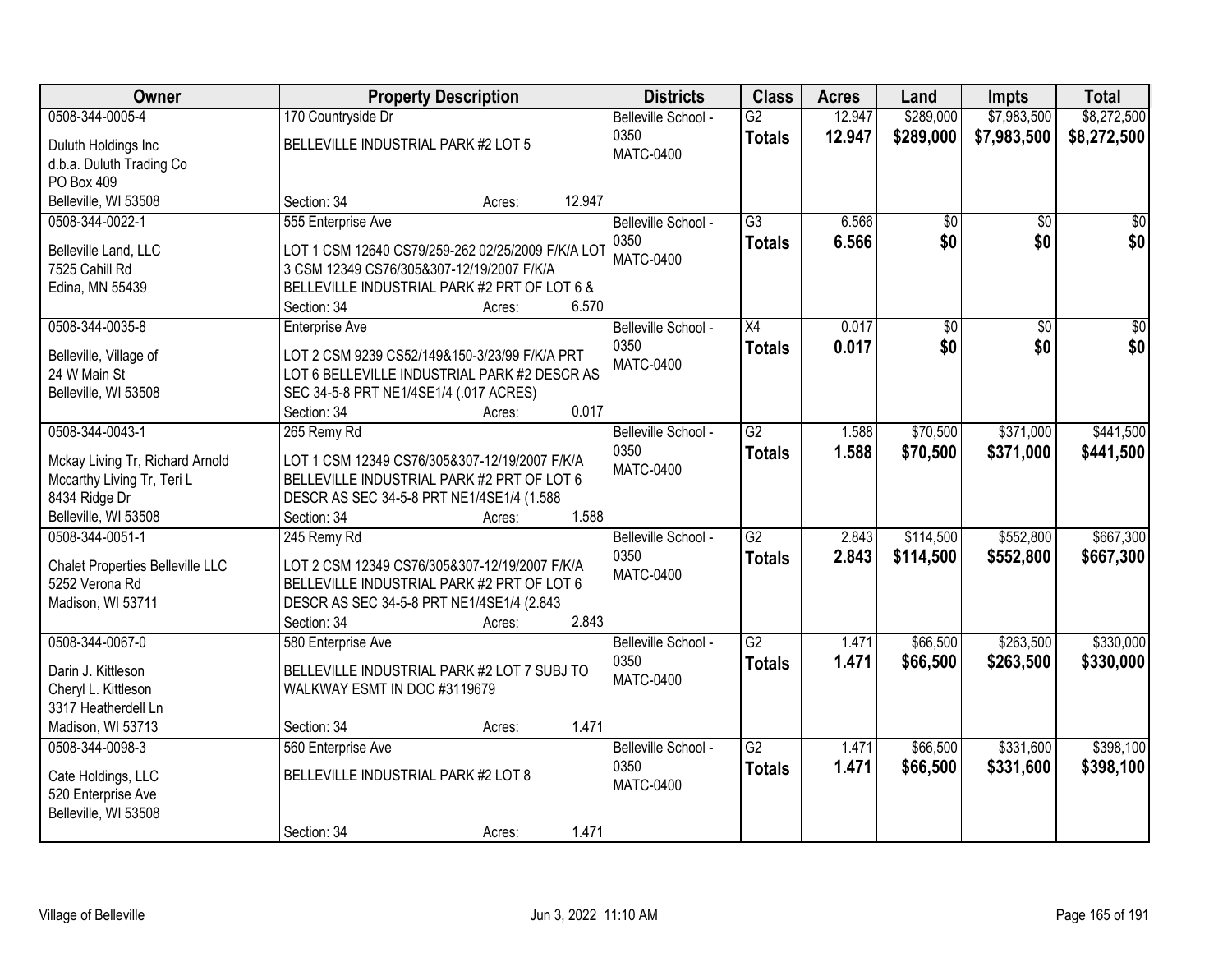| Owner                    |                                                                  | <b>Property Description</b> |       | <b>Districts</b>    | <b>Class</b>    | <b>Acres</b> | Land     | Impts           | <b>Total</b>    |
|--------------------------|------------------------------------------------------------------|-----------------------------|-------|---------------------|-----------------|--------------|----------|-----------------|-----------------|
| 0508-344-0129-5          | 540 Enterprise Ave                                               |                             |       | Belleville School - | $\overline{G2}$ | 1.474        | \$66,500 | $\overline{50}$ | \$66,500        |
| Cate Holdings, LLC       | BELLEVILLE INDUSTRIAL PARK #2 LOT 9                              |                             |       | 0350                | <b>Totals</b>   | 1.474        | \$66,500 | \$0             | \$66,500        |
| 520 Enterprise Ave       |                                                                  |                             |       | <b>MATC-0400</b>    |                 |              |          |                 |                 |
| Belleville, WI 53508     |                                                                  |                             |       |                     |                 |              |          |                 |                 |
|                          | Section: 34                                                      | Acres:                      | 1.474 |                     |                 |              |          |                 |                 |
| 0508-344-0160-6          | 520 Enterprise Ave                                               |                             |       | Belleville School - | $\overline{G3}$ | 4.290        | \$0      | $\overline{50}$ | $\overline{50}$ |
| Cate Holdings LLC        | BELLEVILLE INDUSTRIAL PARK #2 LOT 10                             |                             |       | 0350                | <b>Totals</b>   | 4.290        | \$0      | \$0             | \$0             |
| c/o Eugene R. Cate       |                                                                  |                             |       | <b>MATC-0400</b>    |                 |              |          |                 |                 |
| 636 Village Dr           |                                                                  |                             |       |                     |                 |              |          |                 |                 |
| Belleville, WI 53508     | Section: 34                                                      | Acres:                      | 4.292 |                     |                 |              |          |                 |                 |
| 0508-344-0191-9          | 420 Enterprise Ave                                               |                             |       | Belleville School - | $\overline{G2}$ | 1.430        | \$65,000 | \$237,000       | \$302,000       |
| Chetwood Properties, LLC | BELLEVILLE INDUSTRIAL PARK #2 LOT 11                             |                             |       | 0350                | <b>Totals</b>   | 1.430        | \$65,000 | \$237,000       | \$302,000       |
| W2754 Fonda Ln           |                                                                  |                             |       | <b>MATC-0400</b>    |                 |              |          |                 |                 |
| Belleville, WI 53508     |                                                                  |                             |       |                     |                 |              |          |                 |                 |
|                          | Section: 34                                                      | Acres:                      | 1.430 |                     |                 |              |          |                 |                 |
| 0508-344-0235-1          | 40 Countryside Dr                                                |                             |       | Belleville School - | $\overline{G3}$ | 2.264        | \$0      | \$0             | \$0             |
|                          |                                                                  |                             |       | 0350                | <b>Totals</b>   | 2.264        | \$0      | \$0             | \$0             |
| Copus Properties LLC     | LOT 1 CSM 9712 CS56/92-6/14/2000 F/K/A LOTS 12 &                 |                             |       | <b>MATC-0400</b>    |                 |              |          |                 |                 |
| 40 Countryside Dr        | 13 BELLEVILLE INDUSTRIAL PARK NO 2 DESCR AS                      |                             |       |                     |                 |              |          |                 |                 |
| Belleville, WI 53508     | SEC 34-5-8 PRT NE1/4SE1/4 & PRT SE1/4SE1/4 (2.264<br>Section: 34 |                             | 2.264 |                     |                 |              |          |                 |                 |
| 0508-344-0284-7          | 41 Countryside Dr                                                | Acres:                      |       | Belleville School - | $\overline{G2}$ | 0.890        | \$44,500 | \$264,500       | \$309,000       |
|                          |                                                                  |                             |       | 0350                |                 | 0.890        | \$44,500 | \$264,500       | \$309,000       |
| Jeffrey T. Sarbacker     | BELLEVILLE INDUSTRIAL PARK #2 LOT 14                             |                             |       | <b>MATC-0400</b>    | <b>Totals</b>   |              |          |                 |                 |
| Diane L. Sarbacker       |                                                                  |                             |       |                     |                 |              |          |                 |                 |
| N8183 County Highway D   |                                                                  |                             |       |                     |                 |              |          |                 |                 |
| Belleville, WI 53508     | Section: 34                                                      | Acres:                      | 0.890 |                     |                 |              |          |                 |                 |
| 0508-344-0315-9          | 350 Enterprise Ave                                               |                             |       | Belleville School - | $\overline{G2}$ | 0.904        | \$45,500 | \$157,000       | \$202,500       |
| Chad M. Fahey            | BELLEVILLE INDUSTRIAL PARK #2 LOT 15                             |                             |       | 0350                | <b>Totals</b>   | 0.904        | \$45,500 | \$157,000       | \$202,500       |
| Heidi K. Fahey           |                                                                  |                             |       | <b>MATC-0400</b>    |                 |              |          |                 |                 |
| W5741 County Highway H   |                                                                  |                             |       |                     |                 |              |          |                 |                 |
| New Glarus, WI 53574     | Section: 34                                                      | Acres:                      | 0.904 |                     |                 |              |          |                 |                 |
| 0508-344-0337-1          | 111 Remy Rd                                                      |                             |       | Belleville School - | $\overline{G2}$ | 1.320        | \$46,000 | $\overline{30}$ | \$46,000        |
| Cate Holdings, LLC       | LOT 1 CSM 13989 CS93/212&213-6/16/2015 F/K/A LOT                 |                             |       | 0350                | <b>Totals</b>   | 1.320        | \$46,000 | \$0             | \$46,000        |
| 520 Enterprise Ave       | 1 CSM 13139 CS84/184&185-7/20/11 F/K/A                           |                             |       | <b>MATC-0400</b>    |                 |              |          |                 |                 |
| Belleville, WI 53508     | BELLEVILLE INDUSTRIAL PARK #2 OUTLOT 1                           |                             |       |                     |                 |              |          |                 |                 |
|                          | Section: 34                                                      | Acres:                      | 1.320 |                     |                 |              |          |                 |                 |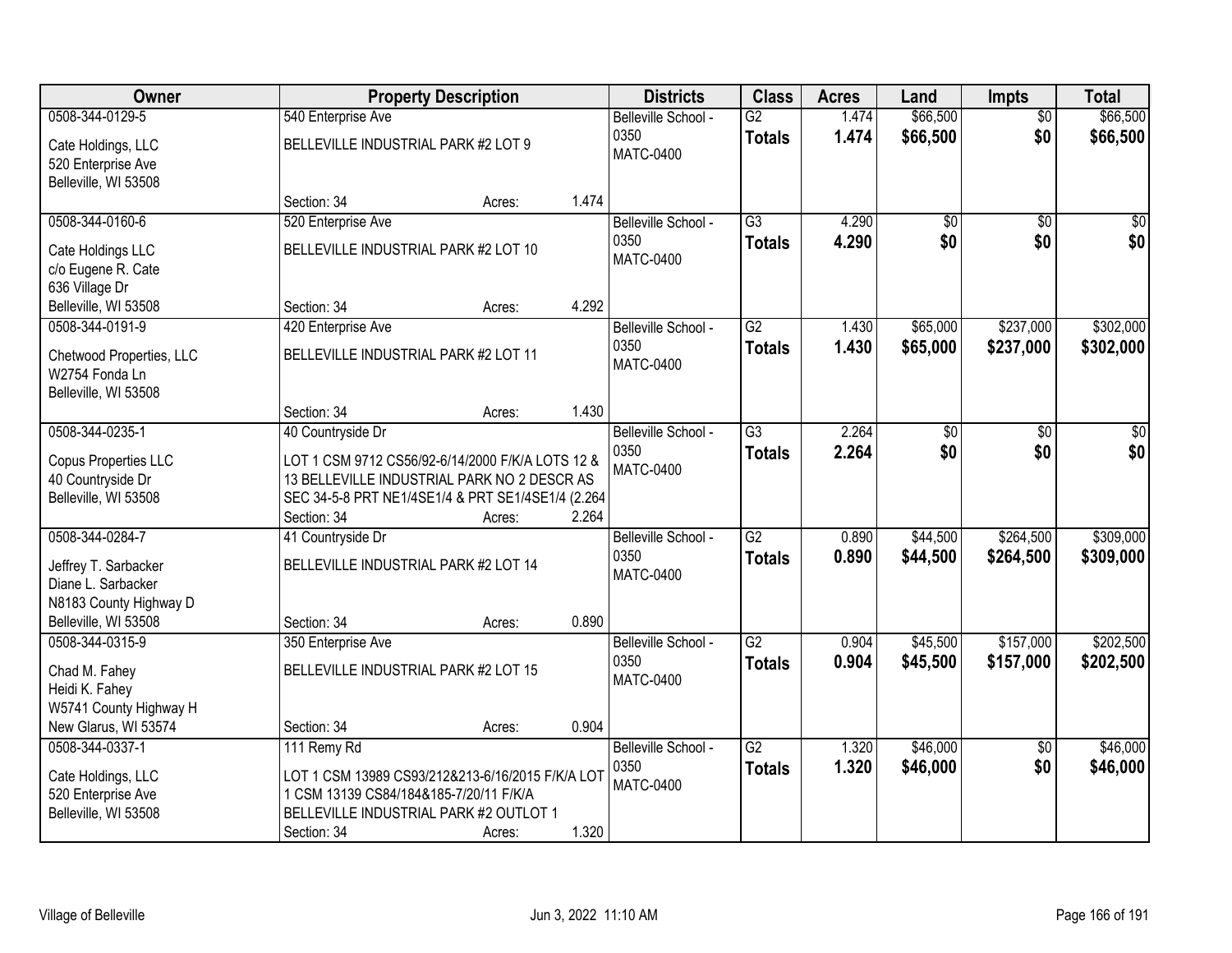| Owner                                                                               | <b>Property Description</b>                                                                                                                                                           | <b>Districts</b>                                | <b>Class</b>                     | <b>Acres</b>   | Land                   | <b>Impts</b>           | <b>Total</b>           |
|-------------------------------------------------------------------------------------|---------------------------------------------------------------------------------------------------------------------------------------------------------------------------------------|-------------------------------------------------|----------------------------------|----------------|------------------------|------------------------|------------------------|
| 0508-344-0345-1<br>Cate Holdings, LLC<br>520 Enterprise Ave<br>Belleville, WI 53508 | 113 Remy Rd<br>LOT 2 CSM 13989 CS93/212&213-6/16/2015 F/K/A LOT<br>1 CSM 13139 CS84/184&185-7/20/11 F/K/A<br>BELLEVILLE INDUSTRIAL PARK #2 OUTLOT 1<br>2.000<br>Section: 34<br>Acres: | Belleville School -<br>0350<br><b>MATC-0400</b> | G2<br><b>Totals</b>              | 2.000<br>2.000 | \$64,000<br>\$64,000   | $\overline{50}$<br>\$0 | \$64,000<br>\$64,000   |
| 0508-344-0350-6<br>Cate Holdings, LLC<br>520 Enterprise Ave<br>Belleville, WI 53508 | 109 Remy Rd<br>BELLEVILLE INDUSTRIAL PARK #2 OUTLOT 2 SUBJ<br>TO WALKWAY ESMT FOR INGRESS/EGRESS<br>1.032<br>Section: 34<br>Acres:                                                    | Belleville School -<br>0350<br>MATC-0400        | G2<br><b>Totals</b>              | 1.032<br>1.032 | \$9,500<br>\$9,500     | \$0<br>\$0             | \$9,500<br>\$9,500     |
| 0508-344-0365-9<br>Belleville, Village of<br>24 W Main St<br>Belleville, WI 53508   | <b>Enterprise Ave</b><br>BELLEVILLE INDUSTRIAL PARK #2 OUTLOT 3 SUBJ<br>TO WALKWAY ESMT FOR INGRESS/EGRESS<br>0.600<br>Section: 34<br>Acres:                                          | Belleville School -<br>0350<br><b>MATC-0400</b> | $\overline{X4}$<br><b>Totals</b> | 1.032<br>1.032 | $\overline{50}$<br>\$0 | \$0<br>\$0             | $\overline{50}$<br>\$0 |
| 0508-344-0380-0<br>Belleville, Village of<br>24 W Main St<br>Belleville, WI 53508   | <b>Enterprise Ave</b><br>BELLEVILLE INDUSTRIAL PARK #2 OUTLOT 4 SUBJ<br>TO WALKWAY ESMT FOR INGRESS/EGRESS<br>0.298<br>Section: 34<br>Acres:                                          | Belleville School -<br>0350<br><b>MATC-0400</b> | $\overline{X4}$<br><b>Totals</b> | 0.298<br>0.298 | $\overline{50}$<br>\$0 | \$0<br>\$0             | $\sqrt{50}$<br>\$0     |
| 0508-344-0395-3<br>Belleville, Village of<br>24 W Main St<br>Belleville, WI 53508   | <b>Enterprise Ave</b><br>BELLEVILLE INDUSTRIAL PARK #2 OUTLOT 5<br>0.024<br>Section: 34<br>Acres:                                                                                     | Belleville School -<br>0350<br><b>MATC-0400</b> | $\overline{X4}$<br><b>Totals</b> | 0.024<br>0.024 | \$0<br>\$0             | \$0<br>\$0             | \$0<br>\$0             |
| 0508-344-0410-3<br>Belleville, Village of<br>24 W Main St<br>Belleville, WI 53508   | Enterprise Ave<br>BELLEVILLE INDUSTRIAL PARK #2 OUTLOT 6 SUBJ<br>TO WALKWAY ESMT FOR INGRESS/EGRESS<br>0.501<br>Section: 34<br>Acres:                                                 | Belleville School -<br>0350<br><b>MATC-0400</b> | X4<br><b>Totals</b>              | 0.501<br>0.501 | \$0<br>\$0             | \$0<br>\$0             | $\sqrt{30}$<br>\$0     |
| 0508-344-0425-6<br>Belleville, Village of<br>24 W Main St<br>Belleville, WI 53508   | <b>Enterprise Ave</b><br>BELLEVILLE INDUSTRIAL PARK #2 OUTLOT 7 SUBJ<br>TO WALKWAY ESMT FOR INGRESS/EGRESS<br>0.549<br>Section: 34<br>Acres:                                          | Belleville School -<br>0350<br><b>MATC-0400</b> | $\overline{X4}$<br><b>Totals</b> | 0.549<br>0.549 | $\overline{50}$<br>\$0 | $\overline{50}$<br>\$0 | $\overline{50}$<br>\$0 |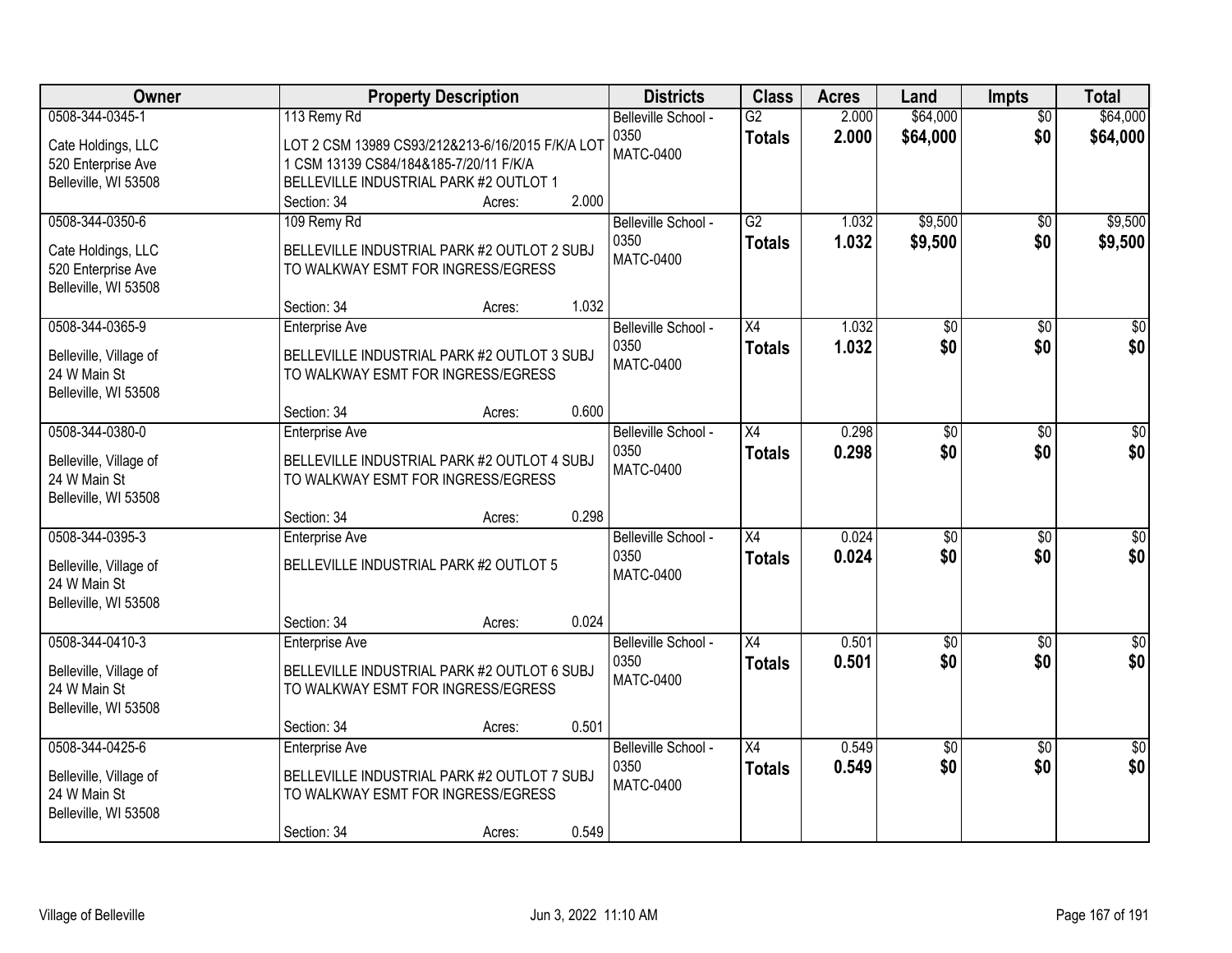| Owner                                                                                             |                                                                                                                                                                                 | <b>Property Description</b> |       | <b>Districts</b>                                | <b>Class</b>                     | <b>Acres</b>   | Land                   | <b>Impts</b>           | <b>Total</b>           |
|---------------------------------------------------------------------------------------------------|---------------------------------------------------------------------------------------------------------------------------------------------------------------------------------|-----------------------------|-------|-------------------------------------------------|----------------------------------|----------------|------------------------|------------------------|------------------------|
| 0508-344-0440-7<br>Belleville, Village of<br>24 W Main St<br>Belleville, WI 53508                 | <b>Enterprise Ave</b><br>BELLEVILLE INDUSTRIAL PARK #2 OUTLOT 8 SUBJ<br>TO WALKWAY ESMT FOR INGRESS/EGRESS                                                                      |                             |       | Belleville School -<br>0350<br><b>MATC-0400</b> | $\overline{X4}$<br><b>Totals</b> | 0.550<br>0.550 | $\overline{60}$<br>\$0 | $\overline{50}$<br>\$0 | \$0<br>\$0             |
|                                                                                                   | Section: 34                                                                                                                                                                     | Acres:                      | 0.550 |                                                 |                                  |                |                        |                        |                        |
| 0508-344-2001-4<br><b>Bk Distributing Inc</b><br>6100 Sun Valley Pkwy<br>Oregon, WI 53575         | 306 Third Ave<br>BELLEVILLE INDUSTRIAL PARK LOT 1                                                                                                                               |                             | 1.256 | Belleville School -<br>0350<br><b>MATC-0400</b> | G2<br><b>Totals</b>              | 1.256<br>1.256 | \$59,000<br>\$59,000   | \$253,000<br>\$253,000 | \$312,000<br>\$312,000 |
| 0508-344-2033-1                                                                                   | Section: 34<br>305 Enterprise Ave                                                                                                                                               | Acres:                      |       | Belleville School -                             | G2                               | 2.656          | \$108,000              | \$216,500              | \$324,500              |
| <b>Custom Craft Holdings LLC</b><br>121 Countryside Dr<br>Belleville, WI 53508                    | BELLEVILLE INDUSTRIAL PARK PRT LOT 2 DESC AS<br>BEG NE COR SD LOT 2 TH S02DEG13'29"W 215.00 FT<br>TH S89DEG55'12"W 30.02 FT TH S02DEG13'29"W<br>Section: 34                     | Acres:                      | 2.656 | 0350<br><b>MATC-0400</b>                        | <b>Totals</b>                    | 2.656          | \$108,000              | \$216,500              | \$324,500              |
| 0508-344-2068-5                                                                                   | 151 Countryside Dr                                                                                                                                                              |                             |       | Belleville School -                             | $\overline{G2}$                  | 1.029          | \$51,000               | \$241,500              | \$292,500              |
| <b>Belleville Storage Solutions LLC</b><br>700 Rinpoche Ln<br>Oregon, WI 53575                    | BELLEVILLE INDUSTRIAL PARK LOT 3                                                                                                                                                |                             |       | 0350<br><b>MATC-0400</b>                        | <b>Totals</b>                    | 1.029          | \$51,000               | \$241,500              | \$292,500              |
|                                                                                                   | Section: 34                                                                                                                                                                     | Acres:                      | 1.029 |                                                 |                                  |                |                        |                        |                        |
| 0508-344-2095-1<br><b>Custom Craft Holdings LLC</b><br>121 Countryside Dr<br>Belleville, WI 53508 | 121 Countryside Dr<br>BELLEVILLE INDUSTRIAL PARK LOT 4 & PRT LOT 2<br>DESC AS BEG NE COR SD LOT 4 TH S02DEG13'29"W<br>203.44 FT TH ALG CRV TO RIGHT RAD 25 FT LC<br>Section: 34 | Acres:                      | 1.197 | Belleville School -<br>0350<br>MATC-0400        | $\overline{G2}$<br><b>Totals</b> | 1.197<br>1.197 | \$57,000<br>\$57,000   | \$359,600<br>\$359,600 | \$416,600<br>\$416,600 |
| 0508-344-2501-9                                                                                   | 226 Third Ave                                                                                                                                                                   |                             |       | Belleville School -                             | $\overline{G1}$                  | 0.278          | \$59,500               | \$163,900              | \$223,400              |
| Michael D. Cryderman<br>226 Third Ave<br>Belleville, WI 53508                                     | <b>BLASER PLAT LOT 1</b>                                                                                                                                                        |                             |       | 0350<br><b>MATC-0400</b>                        | <b>Totals</b>                    | 0.278          | \$59,500               | \$163,900              | \$223,400              |
|                                                                                                   | Section: 34                                                                                                                                                                     | Acres:                      | 0.278 |                                                 |                                  |                |                        |                        |                        |
| 0508-344-2512-6<br>Melissa P. Francois<br>216 Third Ave<br>Belleville, WI 53508                   | 216 Third Ave<br><b>BLASER PLAT LOT 2</b><br>Section: 34                                                                                                                        | Acres:                      | 0.262 | Belleville School -<br>0350<br><b>MATC-0400</b> | $\overline{G1}$<br><b>Totals</b> | 0.262<br>0.262 | \$59,500<br>\$59,500   | \$154,000<br>\$154,000 | \$213,500<br>\$213,500 |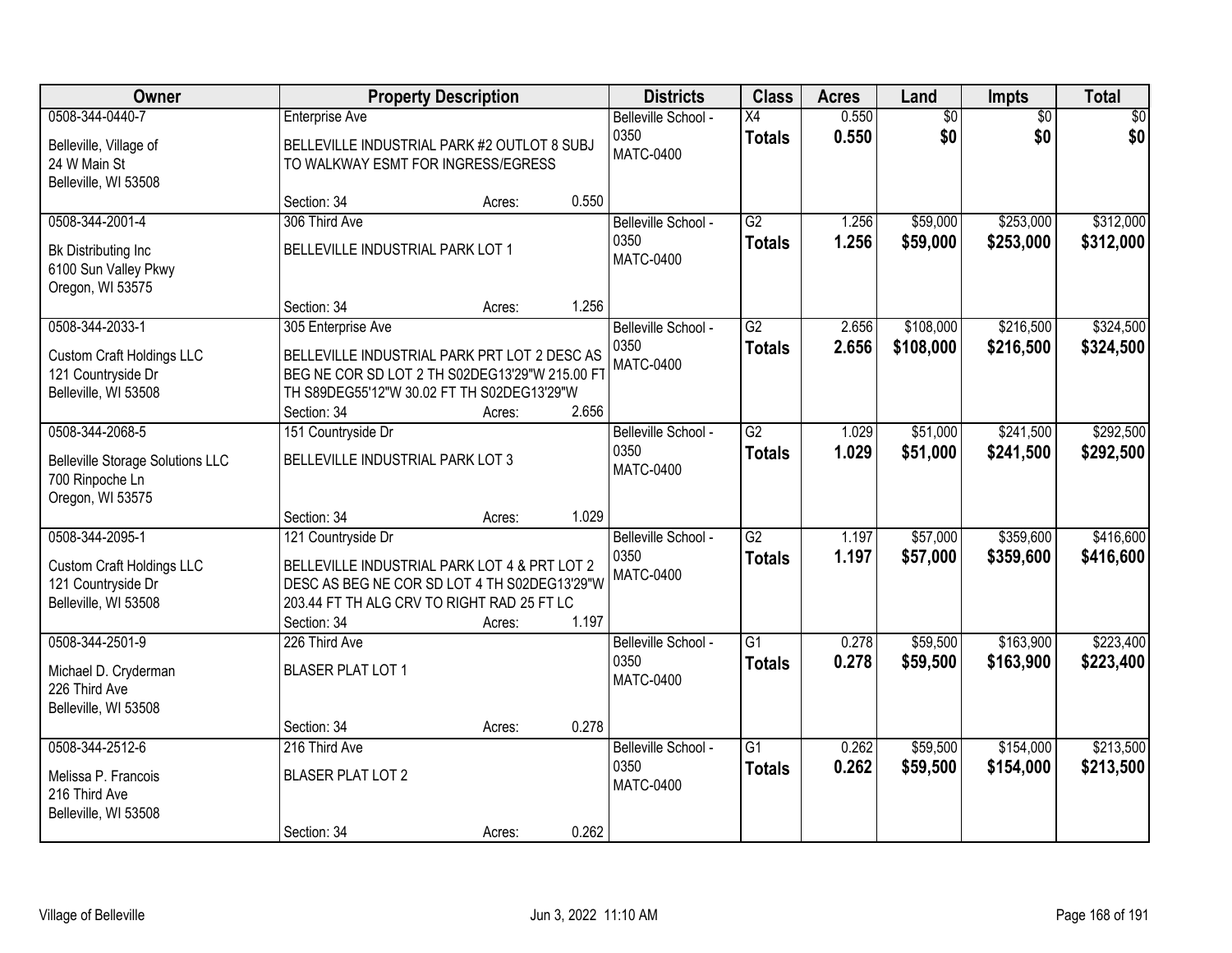| Owner<br><b>Property Description</b>                                                                 |                                                                                                                                                                                        | <b>Districts</b> | <b>Class</b>                                    | <b>Acres</b>                     | Land           | <b>Impts</b>         | <b>Total</b>           |                        |
|------------------------------------------------------------------------------------------------------|----------------------------------------------------------------------------------------------------------------------------------------------------------------------------------------|------------------|-------------------------------------------------|----------------------------------|----------------|----------------------|------------------------|------------------------|
| 0508-344-2523-3<br>Brandon C. Woods<br>122 N Park St                                                 | 122 N Park St<br>BLASER PLAT LOT 3 SUBJ TO DRIVEWAY ESMT<br><b>AGRMT IN DOC #3957858</b>                                                                                               |                  | Belleville School -<br>0350<br>MATC-0400        | $\overline{G1}$<br><b>Totals</b> | 0.239<br>0.239 | \$57,000<br>\$57,000 | \$161,500<br>\$161,500 | \$218,500<br>\$218,500 |
| Belleville, WI 53508                                                                                 | Section: 34<br>Acres:                                                                                                                                                                  | 0.239            |                                                 |                                  |                |                      |                        |                        |
| 0508-344-2534-0<br>Don L. Funseth<br>Renee M. Funseth<br>18 Jackson Ct                               | 18 Jackson Ct<br>BLASER PLAT LOT 4 TOG W/DRIVEWAY ESMT<br><b>AGRMT IN DOC #3957858</b>                                                                                                 |                  | Belleville School -<br>0350<br><b>MATC-0400</b> | $\overline{G1}$<br><b>Totals</b> | 0.257<br>0.257 | \$59,000<br>\$59,000 | \$174,000<br>\$174,000 | \$233,000<br>\$233,000 |
| Belleville, WI 53508                                                                                 | Section: 34<br>Acres:                                                                                                                                                                  | 0.257            |                                                 |                                  |                |                      |                        |                        |
| 0508-344-2545-7<br>Harbort Tr<br>14 Jackson Ct<br>Belleville, WI 53508                               | 14 Jackson Ct<br>BLASER PLAT LOT 5 AND PRT LOT 6 COM NW COR<br>SD LOT 6 TH S82DEGE 105.02 FT TH SW ALG CRV<br>ON L RAD 1905.73 FT L/C S10DEGW 62.36 FT TH ALG<br>Section: 34<br>Acres: | 0.348            | Belleville School -<br>0350<br><b>MATC-0400</b> | G1<br><b>Totals</b>              | 0.348<br>0.348 | \$61,500<br>\$61,500 | \$140,100<br>\$140,100 | \$201,600<br>\$201,600 |
| 0508-344-2567-1<br>Michael D. Nolden<br>Kendall L. Steinhoff<br>6 Jackson Ct<br>Belleville, WI 53508 | 6 Jackson Ct<br>BLASER PLAT LOT 7 & LOT 6 EXC BEG NW COR TH<br>S82DEG43'48"E 105.02 FT TO WLY R/W OF ILL<br>CENTRAL RR TH SWLY ALG SD R/W ON CRV TO L<br>Section: 34<br>Acres:         | 0.422            | Belleville School -<br>0350<br>MATC-0400        | G1<br><b>Totals</b>              | 0.422<br>0.422 | \$63,000<br>\$63,000 | \$172,000<br>\$172,000 | \$235,000<br>\$235,000 |
| 0508-344-2578-8<br>Lisa K. Hembrook<br>Brandon L. Hembrook<br>116 N Park St<br>Belleville, WI 53508  | 116 N Park St<br><b>BLASER PLAT LOT 8</b><br>Section: 34<br>Acres:                                                                                                                     | 0.241            | Belleville School -<br>0350<br><b>MATC-0400</b> | $\overline{G1}$<br><b>Totals</b> | 0.241<br>0.241 | \$57,500<br>\$57,500 | \$144,000<br>\$144,000 | \$201,500<br>\$201,500 |
| 0508-344-2589-5<br>Jesse R. Statz<br>114 N Park St<br>Belleville, WI 53508                           | 114 N Park St<br>BLASER PLAT ALL LOT 9 EXC BEG AT W COR LOT 9<br>TH N82DEG38'18"E 101.74 FT TH S43DEG57'44"W<br>21.39 FT TH S70DEG45'00"W 70.00 FT TO NORTH<br>Section: 34<br>Acres:   | 0.369            | Belleville School -<br>0350<br><b>MATC-0400</b> | $\overline{G1}$<br><b>Totals</b> | 0.369<br>0.369 | \$62,000<br>\$62,000 | \$120,000<br>\$120,000 | \$182,000<br>\$182,000 |
| 0508-344-2600-9<br>Lorraine K. Randall<br>110 N Park St<br>Belleville, WI 53508                      | 110 N Park St<br>BLASER PLAT PRT LOT 9 BEG W COR SD LOT TH<br>N82DEG38'18"E 101.74 FT TH S43DEG57'44"W 21.39<br>FT TH S70DEG45'00"W 70.00 FT TH NW ALG CRV TO<br>Section: 34<br>Acres: | 0.493            | Belleville School -<br>0350<br><b>MATC-0400</b> | $\overline{G1}$<br><b>Totals</b> | 0.493<br>0.493 | \$65,000<br>\$65,000 | \$147,600<br>\$147,600 | \$212,600<br>\$212,600 |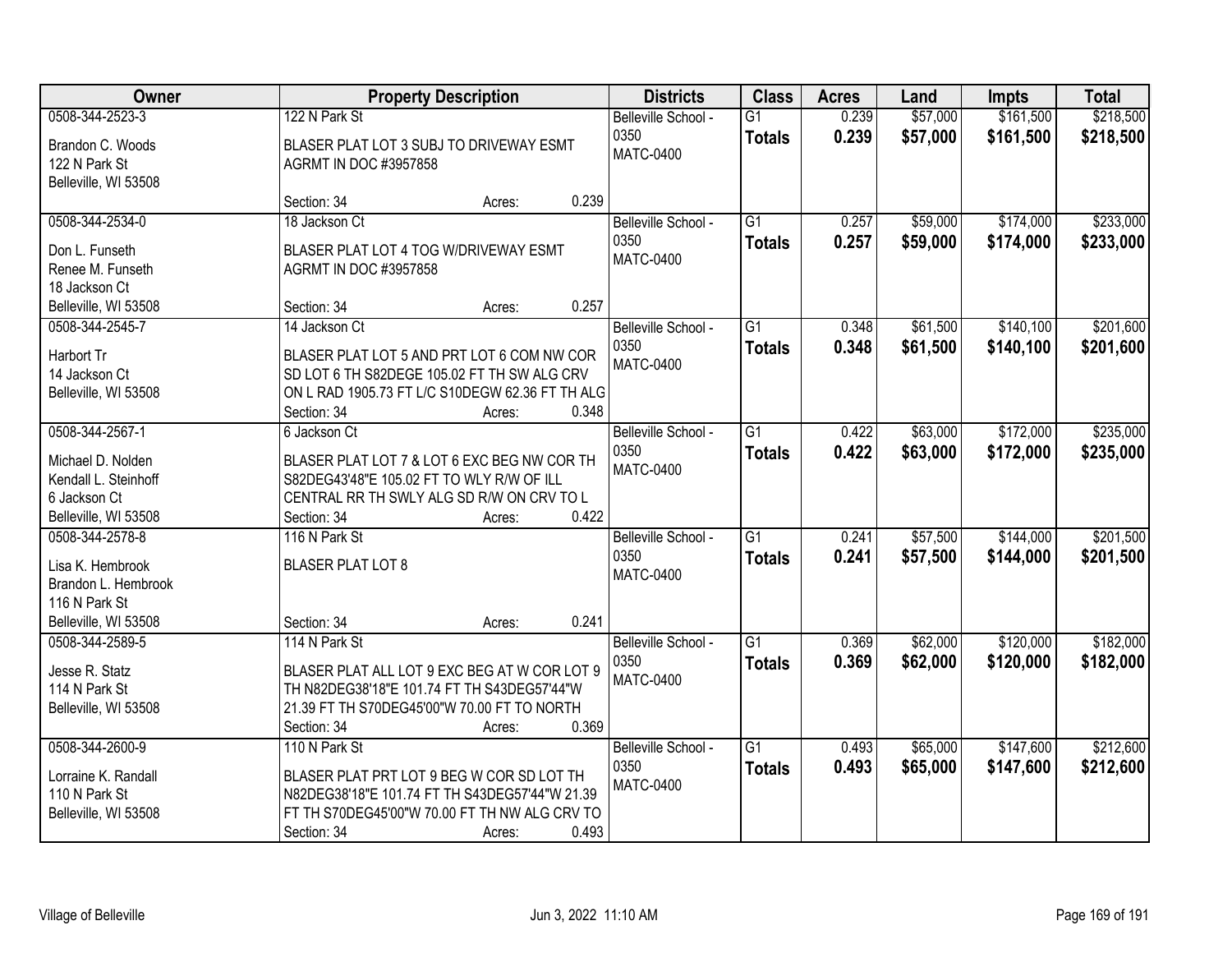| Owner                |                                                | <b>Property Description</b> |       | <b>Districts</b>    | <b>Class</b>    | <b>Acres</b> | Land     | <b>Impts</b>    | <b>Total</b> |
|----------------------|------------------------------------------------|-----------------------------|-------|---------------------|-----------------|--------------|----------|-----------------|--------------|
| 0508-344-2611-6      | 106 N Park St                                  |                             |       | Belleville School - | $\overline{G1}$ | 0.287        | \$60,000 | \$138,800       | \$198,800    |
| Michael C. Frank     | <b>BLASER PLAT LOT 11</b>                      |                             |       | 0350                | <b>Totals</b>   | 0.287        | \$60,000 | \$138,800       | \$198,800    |
| Kristine M. Werner   |                                                |                             |       | <b>MATC-0400</b>    |                 |              |          |                 |              |
| 106 N Park St        |                                                |                             |       |                     |                 |              |          |                 |              |
| Belleville, WI 53508 | Section: 34                                    | Acres:                      | 0.287 |                     |                 |              |          |                 |              |
| 0508-344-2622-3      | 102 N Park St                                  |                             |       | Belleville School - | $\overline{G1}$ | 0.254        | \$59,000 | \$136,500       | \$195,500    |
|                      |                                                |                             |       | 0350                | <b>Totals</b>   | 0.254        | \$59,000 | \$136,500       | \$195,500    |
| Casey J. Legler      | <b>BLASER PLAT LOT 12</b>                      |                             |       | <b>MATC-0400</b>    |                 |              |          |                 |              |
| 102 N Park St        |                                                |                             |       |                     |                 |              |          |                 |              |
| Belleville, WI 53508 |                                                |                             |       |                     |                 |              |          |                 |              |
|                      | Section: 34                                    | Acres:                      | 0.254 |                     |                 |              |          |                 |              |
| 0508-344-2633-0      | 125 Serv-Us St                                 |                             |       | Belleville School - | $\overline{G1}$ | 0.264        | \$59,500 | \$201,900       | \$261,400    |
| Timothy D. Meland    | <b>BLASER PLAT LOT 13</b>                      |                             |       | 0350                | <b>Totals</b>   | 0.264        | \$59,500 | \$201,900       | \$261,400    |
| Angela K. Meland     |                                                |                             |       | <b>MATC-0400</b>    |                 |              |          |                 |              |
| 125 Serv-Us St       |                                                |                             |       |                     |                 |              |          |                 |              |
| Belleville, WI 53508 | Section: 34                                    | Acres:                      | 0.264 |                     |                 |              |          |                 |              |
| 0508-344-2644-7      | Serv-Us St                                     |                             |       | Belleville School - | $\overline{G1}$ | 0.129        | \$3,000  | \$0             | \$3,000      |
|                      |                                                |                             |       | 0350                | <b>Totals</b>   | 0.129        | \$3,000  | \$0             | \$3,000      |
| Timothy D. Meland    | BLASER PLAT PART LOT 14 COM SW COR SD LOT      |                             |       | <b>MATC-0400</b>    |                 |              |          |                 |              |
| Angela K. Meland     | TH N5DEGE 36.6 FT TH S83DEGE 135.15 FT TH ON   |                             |       |                     |                 |              |          |                 |              |
| 125 Serv-Us St       | CRV TO L RAD 247.02 FT LC S18DEGW 51.75 FT TH  |                             |       |                     |                 |              |          |                 |              |
| Belleville, WI 53508 | Section: 34<br>109 N Park St                   | Acres:                      | 0.129 |                     | $\overline{G1}$ |              |          |                 |              |
| 0508-344-2654-5      |                                                |                             |       | Belleville School - |                 | 0.128        | \$3,000  | $\overline{50}$ | \$3,000      |
| Donald R. Sparby     | BLASER PLAT PRT LOT 14 BEG NW COR SD LOT TH    |                             |       | 0350                | <b>Totals</b>   | 0.128        | \$3,000  | \$0             | \$3,000      |
| Corrine A. Sparby    | S62DEGE 151.3 FT TH ALG CRV TO L RAD 247.02 FT |                             |       | MATC-0400           |                 |              |          |                 |              |
| 109 N Park St        | C S25DEGW 13.32 FT TH N83DEGW 135.15 FT TH     |                             |       |                     |                 |              |          |                 |              |
| Belleville, WI 53508 | Section: 34                                    | Acres:                      | 0.128 |                     |                 |              |          |                 |              |
| 0508-344-2665-2      | 109 N Park St                                  |                             |       | Belleville School - | $\overline{G1}$ | 0.266        | \$59,500 | \$224,500       | \$284,000    |
| Donald R. Sparby     | <b>BLASER PLAT LOT 15</b>                      |                             |       | 0350                | <b>Totals</b>   | 0.266        | \$59,500 | \$224,500       | \$284,000    |
| Corrine A. Sparby    |                                                |                             |       | <b>MATC-0400</b>    |                 |              |          |                 |              |
| 109 N Park St        |                                                |                             |       |                     |                 |              |          |                 |              |
| Belleville, WI 53508 | Section: 34                                    | Acres:                      | 0.266 |                     |                 |              |          |                 |              |
| 0508-344-2676-9      | 113 N Park St                                  |                             |       | Belleville School - | $\overline{G1}$ | 0.231        | \$56,000 | \$127,500       | \$183,500    |
|                      |                                                |                             |       | 0350                |                 | 0.231        | \$56,000 | \$127,500       | \$183,500    |
| Tobin H. Boutelle    | <b>BLASER PLAT LOT 16</b>                      |                             |       | <b>MATC-0400</b>    | <b>Totals</b>   |              |          |                 |              |
| Amy S. Boutelle      |                                                |                             |       |                     |                 |              |          |                 |              |
| 5795 Schumann Dr     |                                                |                             |       |                     |                 |              |          |                 |              |
| Fitchburg, WI 53711  | Section: 34                                    | Acres:                      | 0.231 |                     |                 |              |          |                 |              |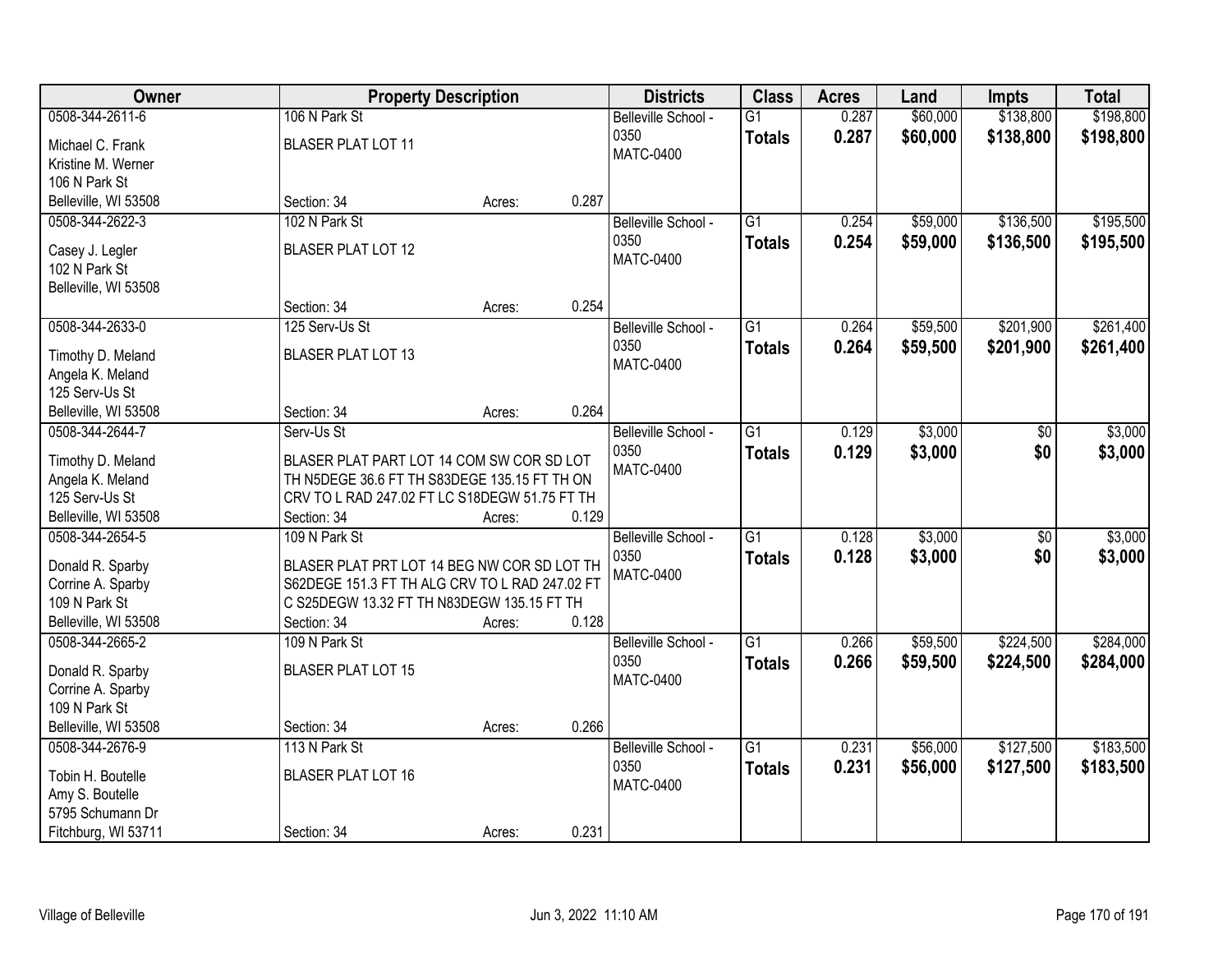| <b>Owner</b>               |                                         | <b>Property Description</b> |       | <b>Districts</b>    | <b>Class</b>    | <b>Acres</b> | Land     | <b>Impts</b> | <b>Total</b> |
|----------------------------|-----------------------------------------|-----------------------------|-------|---------------------|-----------------|--------------|----------|--------------|--------------|
| 0508-344-2687-6            | 117 N Park St                           |                             |       | Belleville School - | $\overline{G1}$ | 0.218        | \$53,500 | \$129,000    | \$182,500    |
| Brandon M. Cole            | <b>BLASER PLAT LOT 17</b>               |                             |       | 0350                | <b>Totals</b>   | 0.218        | \$53,500 | \$129,000    | \$182,500    |
| 117 N Park St              |                                         |                             |       | <b>MATC-0400</b>    |                 |              |          |              |              |
| Belleville, WI 53508       |                                         |                             |       |                     |                 |              |          |              |              |
|                            | Section: 34                             | Acres:                      | 0.218 |                     |                 |              |          |              |              |
| 0508-344-2698-3            | 121 N Park St                           |                             |       | Belleville School - | $\overline{G1}$ | 0.298        | \$60,000 | \$190,600    | \$250,600    |
| Van Kampen Real Estate LLC | <b>BLASER PLAT LOT 18</b>               |                             |       | 0350                | <b>Totals</b>   | 0.298        | \$60,000 | \$190,600    | \$250,600    |
| c/o Liz Van Kampen         |                                         |                             |       | <b>MATC-0400</b>    |                 |              |          |              |              |
| 814 Charles Ct             |                                         |                             |       |                     |                 |              |          |              |              |
| Oregon, WI 53575           | Section: 34                             | Acres:                      | 0.298 |                     |                 |              |          |              |              |
| 0508-344-2709-9            | 125 N Park St                           |                             |       | Belleville School - | G1              | 0.286        | \$60,000 | \$137,700    | \$197,700    |
| Todd T. Rufenacht          | <b>BLASER PLAT LOT 19</b>               |                             |       | 0350                | <b>Totals</b>   | 0.286        | \$60,000 | \$137,700    | \$197,700    |
| Katie M. Fox               |                                         |                             |       | <b>MATC-0400</b>    |                 |              |          |              |              |
| 125 N Park St              |                                         |                             |       |                     |                 |              |          |              |              |
| Belleville, WI 53508       | Section: 34                             | Acres:                      | 0.286 |                     |                 |              |          |              |              |
| 0508-344-4001-0            | 235 East Ave                            |                             |       | Belleville School - | G1              | 0.220        | \$51,000 | \$109,600    | \$160,600    |
| Judith A. Blumer           | EAST SIDE ADDN LOT 1 BLOCK 1            |                             |       | 0350                | <b>Totals</b>   | 0.220        | \$51,000 | \$109,600    | \$160,600    |
| 235 East Ave               |                                         |                             |       | <b>MATC-0400</b>    |                 |              |          |              |              |
| Belleville, WI 53508       |                                         |                             |       |                     |                 |              |          |              |              |
|                            | Section: 34                             | Acres:                      | 0.220 |                     |                 |              |          |              |              |
| 0508-344-4012-7            | 227 East Ave                            |                             |       | Belleville School - | $\overline{G1}$ | 0.216        | \$51,000 | \$143,700    | \$194,700    |
| Jeffrey L. Legler          | EAST SIDE ADDN BLOCK 1 LOT 2 SUBJ TO JT |                             |       | 0350                | <b>Totals</b>   | 0.216        | \$51,000 | \$143,700    | \$194,700    |
| Teresa A. Legler           | DRIVEWAY AGRMT IN R8754/9&10            |                             |       | <b>MATC-0400</b>    |                 |              |          |              |              |
| 227 East Ave               |                                         |                             |       |                     |                 |              |          |              |              |
| Belleville, WI 53508       | Section: 34                             | Acres:                      | 0.216 |                     |                 |              |          |              |              |
| 0508-344-4023-4            | 219 East Ave                            |                             |       | Belleville School - | $\overline{G1}$ | 0.216        | \$51,000 | \$197,100    | \$248,100    |
| David M. Lloyd             | EAST SIDE ADDN BLOCK 1 LOT 3 SUBJ TO JT |                             |       | 0350                | <b>Totals</b>   | 0.216        | \$51,000 | \$197,100    | \$248,100    |
| Lorrie A. Lloyd            | DRIVEWAY AGRMT IN R8754/9&10            |                             |       | <b>MATC-0400</b>    |                 |              |          |              |              |
| 219 East Ave               |                                         |                             |       |                     |                 |              |          |              |              |
| Belleville, WI 53508       | Section: 34                             | Acres:                      | 0.216 |                     |                 |              |          |              |              |
| 0508-344-4034-1            | 211 East Ave                            |                             |       | Belleville School - | $\overline{G1}$ | 0.216        | \$51,000 | \$109,900    | \$160,900    |
| Bernice Jelle              | EAST SIDE ADD LOT 4 R460/156            |                             |       | 0350                | <b>Totals</b>   | 0.216        | \$51,000 | \$109,900    | \$160,900    |
| 211 East Ave               |                                         |                             |       | <b>MATC-0400</b>    |                 |              |          |              |              |
| Belleville, WI 53508       |                                         |                             |       |                     |                 |              |          |              |              |
|                            | Section: 34                             | Acres:                      | 0.216 |                     |                 |              |          |              |              |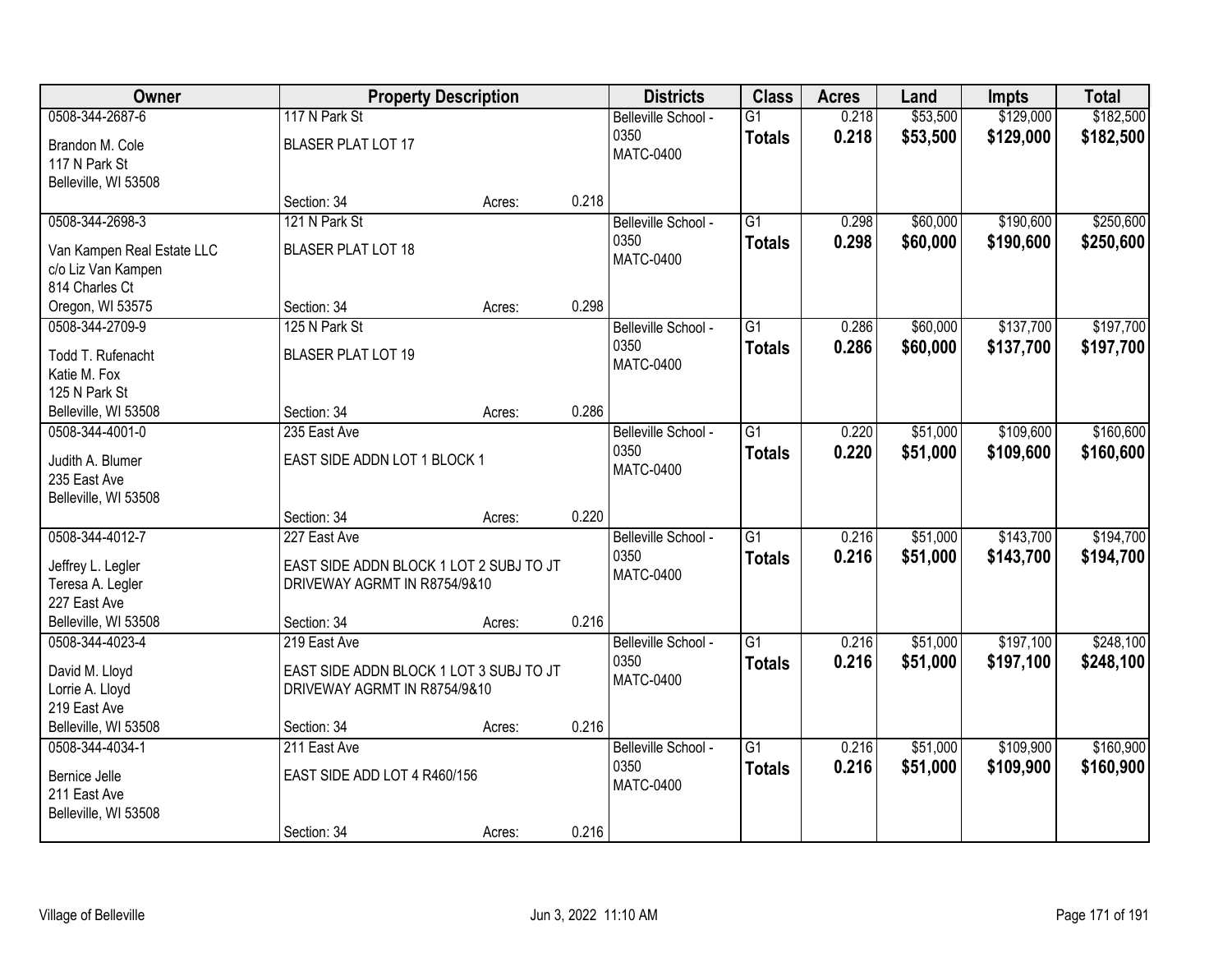| Owner                                  |                                                | <b>Property Description</b> |       | <b>Districts</b>         | <b>Class</b>    | <b>Acres</b> | Land     | <b>Impts</b> | <b>Total</b> |
|----------------------------------------|------------------------------------------------|-----------------------------|-------|--------------------------|-----------------|--------------|----------|--------------|--------------|
| 0508-344-4045-8                        | 205 East Ave                                   |                             |       | Belleville School -      | $\overline{G1}$ | 0.216        | \$51,000 | \$127,500    | \$178,500    |
| Shelby A. Hubbard                      | EAST SIDE ADDN BLOCK 1 LOT 5                   |                             |       | 0350                     | <b>Totals</b>   | 0.216        | \$51,000 | \$127,500    | \$178,500    |
| Joshua P. Jordee                       |                                                |                             |       | <b>MATC-0400</b>         |                 |              |          |              |              |
| 205 East Ave                           |                                                |                             |       |                          |                 |              |          |              |              |
| Belleville, WI 53508                   | Section: 34                                    | Acres:                      | 0.216 |                          |                 |              |          |              |              |
| 0508-344-4056-5                        | 330 E Church St                                |                             |       | Belleville School -      | $\overline{G1}$ | 0.222        | \$51,000 | \$171,800    | \$222,800    |
|                                        |                                                |                             |       | 0350                     | <b>Totals</b>   | 0.222        | \$51,000 | \$171,800    | \$222,800    |
| Cate Holdings LLC                      | EAST SIDE ADDN LOT 6 BLOCK 1                   |                             |       | <b>MATC-0400</b>         |                 |              |          |              |              |
| c/o Eugene R. Cate                     |                                                |                             |       |                          |                 |              |          |              |              |
| 636 Village Dr<br>Belleville, WI 53508 | Section: 34                                    |                             | 0.222 |                          |                 |              |          |              |              |
|                                        |                                                | Acres:                      |       |                          |                 | 0.222        |          | \$128,000    |              |
| 0508-344-4067-2                        | 322 E Church St                                |                             |       | Belleville School -      | $\overline{G1}$ |              | \$51,000 |              | \$179,000    |
| Bruce A. Hotchkin                      | EAST SIDE ADD BLOCK 1 LOT 7                    |                             |       | 0350<br><b>MATC-0400</b> | <b>Totals</b>   | 0.222        | \$51,000 | \$128,000    | \$179,000    |
| Terri J. Hotchkin                      |                                                |                             |       |                          |                 |              |          |              |              |
| 322 E Church St                        |                                                |                             |       |                          |                 |              |          |              |              |
| Belleville, WI 53508                   | Section: 34                                    | Acres:                      | 0.222 |                          |                 |              |          |              |              |
| 0508-344-4078-9                        | 314 E Church St                                |                             |       | Belleville School -      | $\overline{G1}$ | 0.222        | \$51,000 | \$168,800    | \$219,800    |
| William R. Monroe                      | EAST SIDE ADD LOT 8 BLOCK 1                    |                             |       | 0350                     | <b>Totals</b>   | 0.222        | \$51,000 | \$168,800    | \$219,800    |
| Kelly M. Monroe                        |                                                |                             |       | <b>MATC-0400</b>         |                 |              |          |              |              |
| 314 E Church St                        |                                                |                             |       |                          |                 |              |          |              |              |
| Belleville, WI 53508                   | Section: 34                                    | Acres:                      | 0.222 |                          |                 |              |          |              |              |
| 0508-344-4089-6                        | 212 Evarts St                                  |                             |       | Belleville School -      | $\overline{G2}$ | 0.103        | \$24,500 | \$64,500     | \$89,000     |
|                                        |                                                |                             |       | 0350                     |                 | 0.103        | \$24,500 | \$64,500     | \$89,000     |
| Aj Investments LLC                     | EAST SIDE ADDN BLOCK 1 LOT 9 EXC N 78.5 FT THF |                             |       | <b>MATC-0400</b>         | <b>Totals</b>   |              |          |              |              |
| W3010 Sand Crane Dr                    |                                                |                             |       |                          |                 |              |          |              |              |
| Belleville, WI 53508                   |                                                |                             |       |                          |                 |              |          |              |              |
|                                        | Section: 34                                    | Acres:                      | 0.103 |                          |                 |              |          |              |              |
| 0508-344-4099-4                        | 306 E Church St                                |                             |       | Belleville School -      | $\overline{G1}$ | 0.119        | \$36,000 | \$131,300    | \$167,300    |
| Gary A. Hageman                        | EAST SIDE ADD N 78.5 FT OF LOT 9 BLOCK 1       |                             |       | 0350                     | <b>Totals</b>   | 0.119        | \$36,000 | \$131,300    | \$167,300    |
| Janice M. Hageman                      |                                                |                             |       | MATC-0400                |                 |              |          |              |              |
| 197 Fritz Rd                           |                                                |                             |       |                          |                 |              |          |              |              |
| Belleville, WI 53508                   | Section: 34                                    | Acres:                      | 0.119 |                          |                 |              |          |              |              |
| 0508-344-4111-7                        | 127 East Ave                                   |                             |       | Belleville School -      | $\overline{G1}$ | 0.200        | \$50,000 | \$93,100     | \$143,100    |
|                                        |                                                |                             |       | 0350                     | <b>Totals</b>   | 0.200        | \$50,000 | \$93,100     | \$143,100    |
| Jason R. Henkins                       | EAST SIDE ADDN LOT 1 BLOCK 2                   |                             |       | <b>MATC-0400</b>         |                 |              |          |              |              |
| Carly J. Henkins                       |                                                |                             |       |                          |                 |              |          |              |              |
| 127 East Ave                           |                                                |                             |       |                          |                 |              |          |              |              |
| Belleville, WI 53508                   | Section: 34                                    | Acres:                      | 0.200 |                          |                 |              |          |              |              |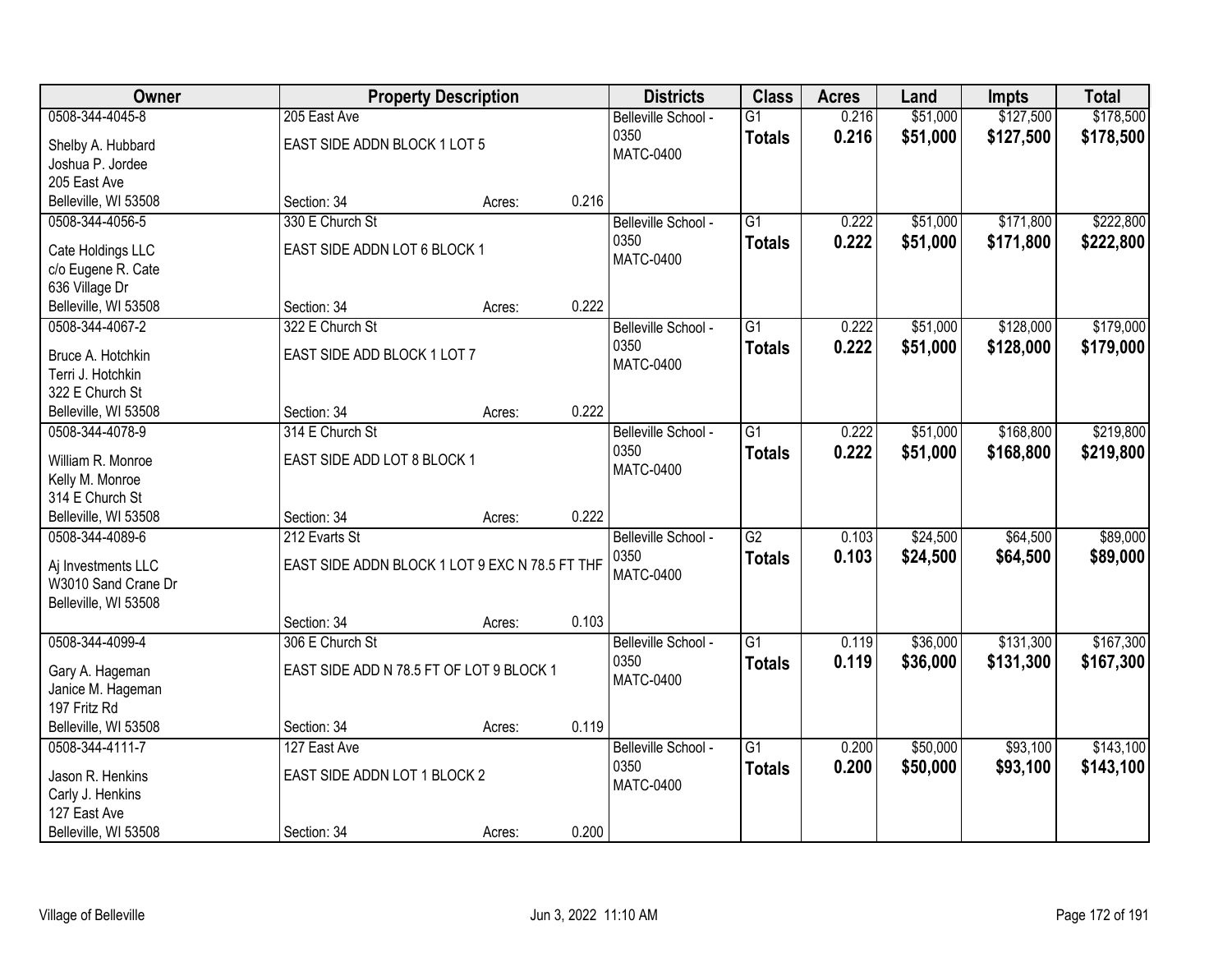| <b>Owner</b>                     |                              | <b>Property Description</b> |       | <b>Districts</b>            | <b>Class</b>    | <b>Acres</b> | Land     | <b>Impts</b> | <b>Total</b> |
|----------------------------------|------------------------------|-----------------------------|-------|-----------------------------|-----------------|--------------|----------|--------------|--------------|
| 0508-344-4122-4                  | 119 East Ave                 |                             |       | Belleville School -         | $\overline{G1}$ | 0.200        | \$50,000 | \$99,500     | \$149,500    |
| Steven J. Storkson               | EAST SIDE ADDN LOT 2 BLOCK 2 |                             |       | 0350                        | <b>Totals</b>   | 0.200        | \$50,000 | \$99,500     | \$149,500    |
| Sarah E. Storkson                |                              |                             |       | <b>MATC-0400</b>            |                 |              |          |              |              |
| 119 East Ave                     |                              |                             |       |                             |                 |              |          |              |              |
| Belleville, WI 53508             | Section: 34                  | Acres:                      | 0.200 |                             |                 |              |          |              |              |
| 0508-344-4133-1                  | 111 East Ave                 |                             |       | Belleville School -         | $\overline{G1}$ | 0.200        | \$50,000 | \$91,500     | \$141,500    |
| Alvah H. Weaver Jr               | R545/97 EAST SIDE ADD LOT 3  |                             |       | 0350                        | <b>Totals</b>   | 0.200        | \$50,000 | \$91,500     | \$141,500    |
| Katherine A. Weaver              |                              |                             |       | <b>MATC-0400</b>            |                 |              |          |              |              |
| 111 East Ave                     |                              |                             |       |                             |                 |              |          |              |              |
| Belleville, WI 53508             | Section: 34                  | Acres:                      | 0.200 |                             |                 |              |          |              |              |
| 0508-344-4144-8                  | 105 East Ave                 |                             |       | Belleville School -         | $\overline{G1}$ | 0.200        | \$50,000 | \$118,300    | \$168,300    |
| Fred C. West                     | EAST SIDE ADD LOT 4 BLOCK 2  |                             |       | 0350                        | <b>Totals</b>   | 0.200        | \$50,000 | \$118,300    | \$168,300    |
| Tina M. Vogt                     |                              |                             |       | <b>MATC-0400</b>            |                 |              |          |              |              |
| 105 East Ave                     |                              |                             |       |                             |                 |              |          |              |              |
| Belleville, WI 53508             | Section: 34                  | Acres:                      | 0.200 |                             |                 |              |          |              |              |
| 0508-344-4156-4                  | 332 E Pearl St               |                             |       | Belleville School -         | $\overline{G1}$ | 0.200        | \$50,000 | \$126,000    | \$176,000    |
|                                  |                              |                             |       | 0350                        | <b>Totals</b>   | 0.200        | \$50,000 | \$126,000    | \$176,000    |
| Dale L. Parker                   | EAST SIDE ADD LOT 5 BLOCK 2  |                             |       | <b>MATC-0400</b>            |                 |              |          |              |              |
| Lisa A. Parker<br>332 E Pearl St |                              |                             |       |                             |                 |              |          |              |              |
| Belleville, WI 53508             | Section: 34                  | Acres:                      | 0.200 |                             |                 |              |          |              |              |
| 0508-344-4166-2                  | 324 E Pearl St               |                             |       | Belleville School -         | $\overline{G1}$ | 0.200        | \$50,000 | \$157,600    | \$207,600    |
|                                  |                              |                             |       | 0350                        | <b>Totals</b>   | 0.200        | \$50,000 | \$157,600    | \$207,600    |
| <b>Brian Urso</b>                | EAST SIDE ADDN LOT 6 BLOCK 2 |                             |       | <b>MATC-0400</b>            |                 |              |          |              |              |
| 324 E Pearl St                   |                              |                             |       |                             |                 |              |          |              |              |
| Belleville, WI 53508             | Section: 34                  |                             | 0.200 |                             |                 |              |          |              |              |
| 0508-344-4177-9                  | 106 Evarts St                | Acres:                      |       | Belleville School -         | $\overline{G1}$ | 0.203        | \$50,000 | \$190,500    | \$240,500    |
|                                  |                              |                             |       | 0350                        |                 | 0.203        | \$50,000 | \$190,500    | \$240,500    |
| Bonita L. Briggs                 | EAST SIDE ADDN BLOCK 2 LOT 7 |                             |       | <b>MATC-0400</b>            | <b>Totals</b>   |              |          |              |              |
| PO Box 195                       |                              |                             |       |                             |                 |              |          |              |              |
| Belleville, WI 53508             |                              |                             |       |                             |                 |              |          |              |              |
|                                  | Section: 34                  | Acres:                      | 0.203 |                             |                 |              |          |              |              |
| 0508-344-4188-6                  | 112 Evarts St                |                             |       | Belleville School -<br>0350 | $\overline{G1}$ | 0.200        | \$50,000 | \$197,300    | \$247,300    |
| Dean N. Olson                    | EAST SIDE ADD LOT 8          |                             |       | <b>MATC-0400</b>            | <b>Totals</b>   | 0.200        | \$50,000 | \$197,300    | \$247,300    |
| Janet F. Olson                   |                              |                             |       |                             |                 |              |          |              |              |
| 112 Evarts St                    |                              |                             |       |                             |                 |              |          |              |              |
| Belleville, WI 53508             | Section: 34                  | Acres:                      | 0.200 |                             |                 |              |          |              |              |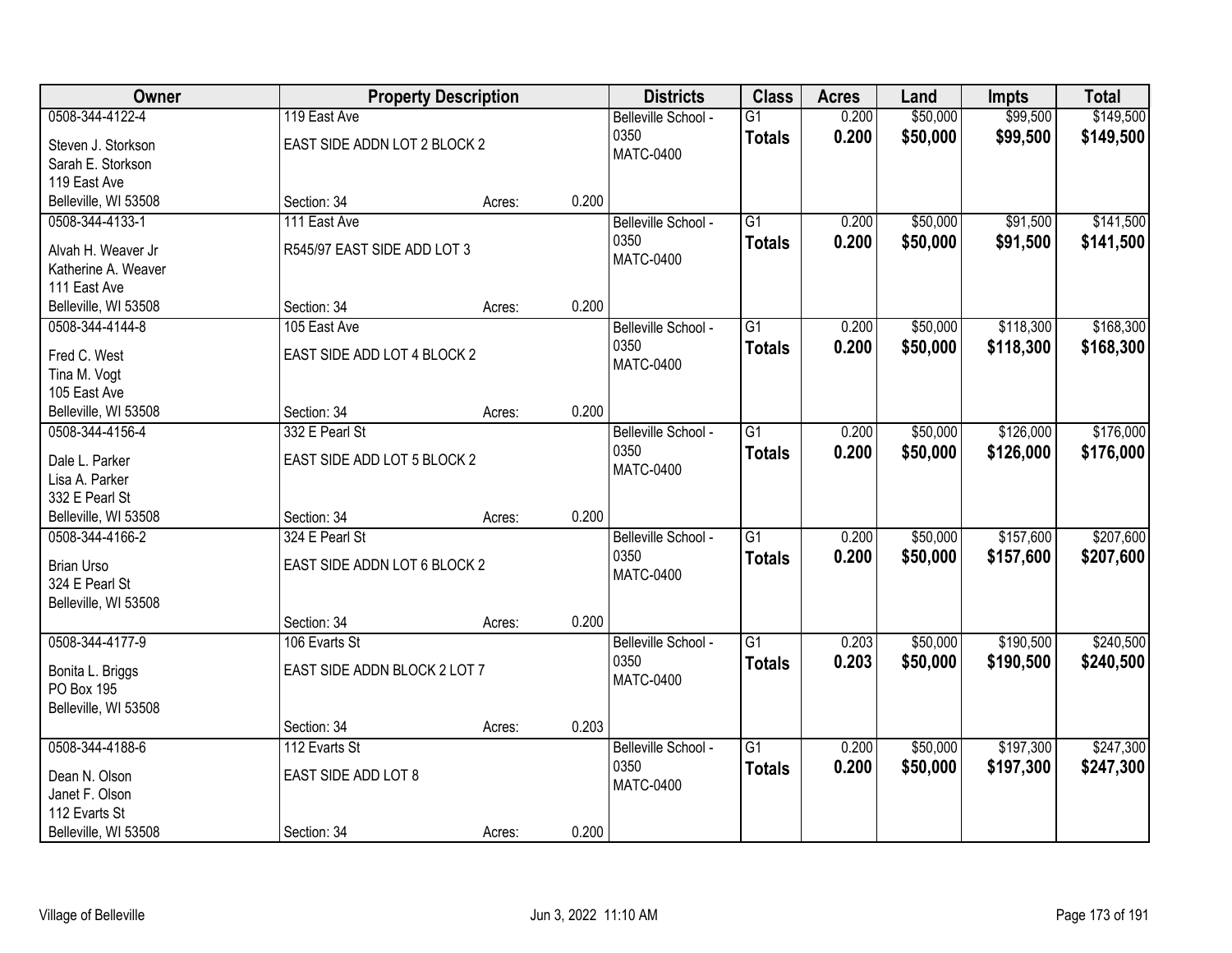| Owner                                |                                                | <b>Property Description</b> |       | <b>Districts</b>    | <b>Class</b>    | <b>Acres</b> | Land     | <b>Impts</b> | <b>Total</b> |
|--------------------------------------|------------------------------------------------|-----------------------------|-------|---------------------|-----------------|--------------|----------|--------------|--------------|
| 0508-344-4199-3                      | 118 Evarts St                                  |                             |       | Belleville School - | $\overline{G1}$ | 0.400        | \$58,500 | \$170,500    | \$229,000    |
| Claire Baladou                       | EAST SIDE ADDN BLOCK 2 LOTS 9 & 11             |                             |       | 0350                | <b>Totals</b>   | 0.400        | \$58,500 | \$170,500    | \$229,000    |
| Troy D. Jenks                        |                                                |                             |       | <b>MATC-0400</b>    |                 |              |          |              |              |
| 118 Evarts St                        |                                                |                             |       |                     |                 |              |          |              |              |
| Belleville, WI 53508                 | Section: 34                                    | Acres:                      | 0.400 |                     |                 |              |          |              |              |
| 0508-344-4210-7                      | 331 E Church St                                |                             |       | Belleville School - | $\overline{G1}$ | 0.182        | \$47,000 | \$119,500    | \$166,500    |
| H&S Rentals, LLC                     | EAST SIDE ADD E 120 FT LOT 10 BLOCK 2          |                             |       | 0350                | <b>Totals</b>   | 0.182        | \$47,000 | \$119,500    | \$166,500    |
| 14 Jackson Ct                        |                                                |                             |       | <b>MATC-0400</b>    |                 |              |          |              |              |
| Belleville, WI 53508                 |                                                |                             |       |                     |                 |              |          |              |              |
|                                      | Section: 34                                    | Acres:                      | 0.182 |                     |                 |              |          |              |              |
| 0508-344-4232-1                      | 313 E Church St                                |                             |       | Belleville School - | G1              | 0.212        | \$50,500 | \$140,600    | \$191,100    |
|                                      |                                                |                             |       | 0350                | <b>Totals</b>   | 0.212        | \$50,500 | \$140,600    | \$191,100    |
| Joyce Ziehli                         | EAST SIDE ADDN BLOCK 2 LOT 10 EXC E 120 FT     |                             |       | <b>MATC-0400</b>    |                 |              |          |              |              |
| Andrew Ziehli<br>PO Box 71           | THF & ALL OF LOT 12                            |                             |       |                     |                 |              |          |              |              |
| Belleville, WI 53508                 | Section: 34                                    | Acres:                      | 0.000 |                     |                 |              |          |              |              |
| 0508-344-4241-0                      | 331 E Pearl St                                 |                             |       | Belleville School - | G1              | 0.400        | \$58,500 | \$113,500    | \$172,000    |
|                                      |                                                |                             |       | 0350                | <b>Totals</b>   | 0.400        | \$58,500 | \$113,500    | \$172,000    |
| Reed Family Tr, Ronald L & Lynette Y | EAST SIDE ADDN LOT 1 & LOT 2 BLOCK 3           |                             |       | <b>MATC-0400</b>    |                 |              |          |              |              |
| 331 E Pearl St                       |                                                |                             |       |                     |                 |              |          |              |              |
| Belleville, WI 53508                 |                                                |                             |       |                     |                 |              |          |              |              |
|                                      | Section: 34                                    | Acres:                      | 0.400 |                     |                 |              |          |              |              |
| 0508-344-4264-3                      | 325 E Pearl St                                 |                             |       | Belleville School - | $\overline{G1}$ | 0.393        | \$58,500 | \$124,200    | \$182,700    |
| Kevin W. Therkelsen                  | EAST SIDE ADD LOTS 3 & 4 E 96 FT OF LOTS 5 & 6 |                             |       | 0350                | <b>Totals</b>   | 0.393        | \$58,500 | \$124,200    | \$182,700    |
| Kristi A. Therkelsen                 | EXC R24510/66                                  |                             |       | <b>MATC-0400</b>    |                 |              |          |              |              |
| 325 E Pearl St                       |                                                |                             |       |                     |                 |              |          |              |              |
| Belleville, WI 53508                 | Section: 34                                    | Acres:                      | 0.393 |                     |                 |              |          |              |              |
| 0508-344-4275-0                      | 14 East Ave                                    |                             |       | Belleville School - | $\overline{G1}$ | 0.176        | \$46,000 | \$16,200     | \$62,200     |
| Dan Payne Investments, LLC           | EAST SIDE ADDITION BLOCK 3 E1/2 LOTS 3 & 4     |                             |       | 0350                | <b>Totals</b>   | 0.176        | \$46,000 | \$16,200     | \$62,200     |
| 14 East Ave                          |                                                |                             |       | <b>MATC-0400</b>    |                 |              |          |              |              |
| Belleville, WI 53508                 |                                                |                             |       |                     |                 |              |          |              |              |
|                                      | Section: 34                                    | Acres:                      | 0.176 |                     |                 |              |          |              |              |
| 0508-344-4287-6                      | 2 Evarts St                                    |                             |       | Belleville School - | $\overline{G1}$ | 0.482        | \$62,000 | \$68,300     | \$130,300    |
|                                      |                                                |                             |       | 0350                | <b>Totals</b>   | 0.482        | \$62,000 | \$68,300     | \$130,300    |
| Mark Bilhorn                         | EAST SIDE ADDN BLOCK 3 W 36 FT OF LOTS 5 & 6 & |                             |       | <b>MATC-0400</b>    |                 |              |          |              |              |
| Marcella Thompson                    | ALL OF LOTS 7 & 8                              |                             |       |                     |                 |              |          |              |              |
| 2 Evarts St                          |                                                |                             |       |                     |                 |              |          |              |              |
| Belleville, WI 53508                 | Section: 34                                    | Acres:                      | 0.482 |                     |                 |              |          |              |              |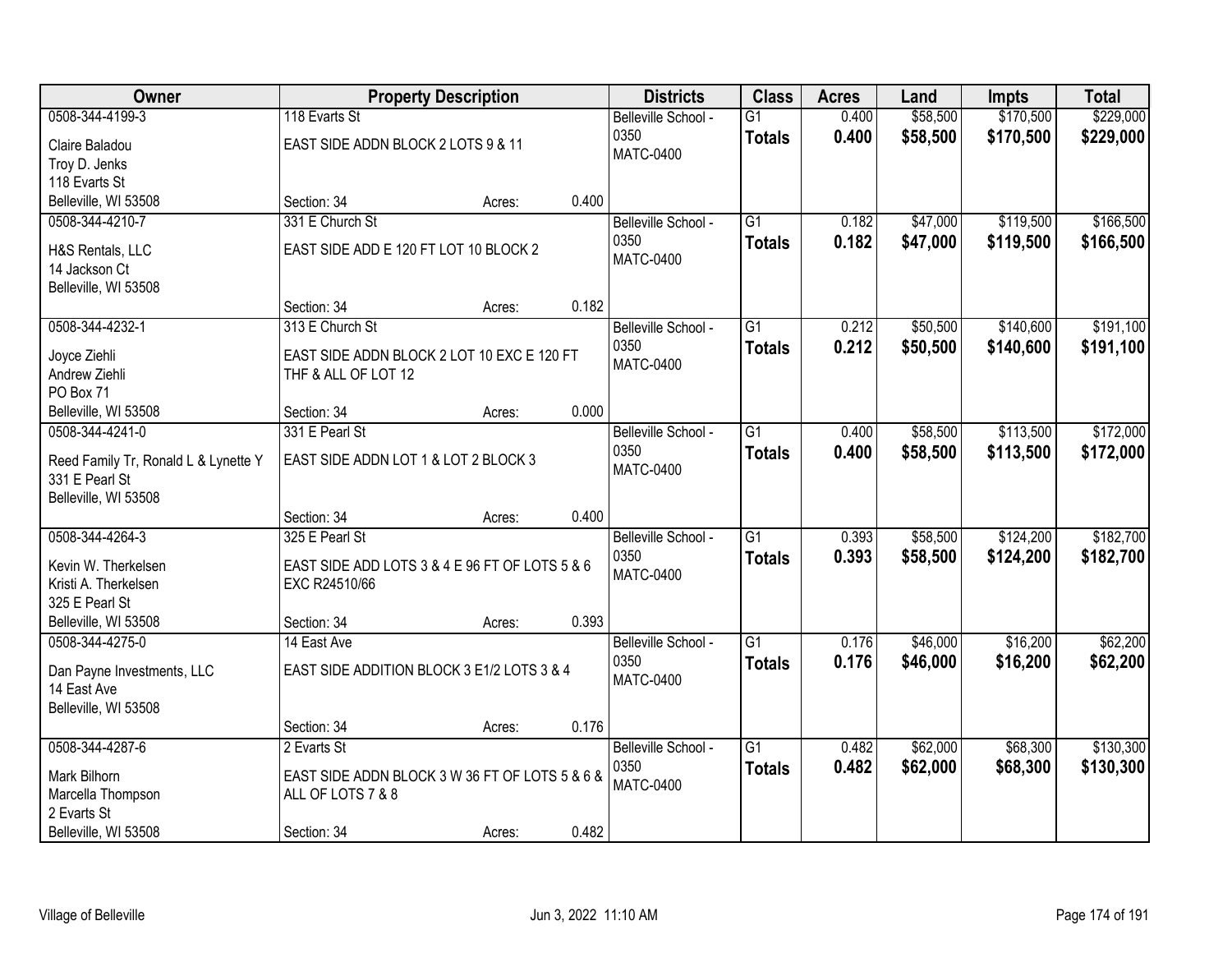| Owner                                                                               |                                                                                                                                                                      | <b>Property Description</b> |       | <b>Districts</b>                                | <b>Class</b>                     | <b>Acres</b>   | Land                 | Impts                  | <b>Total</b>           |
|-------------------------------------------------------------------------------------|----------------------------------------------------------------------------------------------------------------------------------------------------------------------|-----------------------------|-------|-------------------------------------------------|----------------------------------|----------------|----------------------|------------------------|------------------------|
| 0508-344-4299-2<br>Kevin W. Therkelsen<br>Kristi A. Therkelsen                      | Evarts St<br>EAST SIDE ADD LOT 9 E 30 FT LOT 10                                                                                                                      |                             |       | Belleville School -<br>0350<br><b>MATC-0400</b> | $\overline{G1}$<br><b>Totals</b> | 0.291<br>0.291 | \$54,000<br>\$54,000 | $\overline{50}$<br>\$0 | \$54,000<br>\$54,000   |
| 325 E Pearl St<br>Belleville, WI 53508                                              | Section: 34                                                                                                                                                          | Acres:                      | 0.291 |                                                 |                                  |                |                      |                        |                        |
| 0508-344-4311-5<br>Phyllis H. Elsner<br>305 E Pearl St<br>Belleville, WI 53508      | 305 E Pearl St<br>EAST SIDE ADDN BLOCK 3 W 36 FT OF LOT 10 & ALL<br>LOTS 11 & 12                                                                                     |                             |       | Belleville School -<br>0350<br><b>MATC-0400</b> | $\overline{G1}$<br><b>Totals</b> | 0.509<br>0.509 | \$62,500<br>\$62,500 | \$132,500<br>\$132,500 | \$195,000<br>\$195,000 |
|                                                                                     | Section: 34                                                                                                                                                          | Acres:                      | 0.509 |                                                 |                                  |                |                      |                        |                        |
| 0508-344-4355-3<br>Tim Faber<br>W6065 Tuttle Ln<br>New Glarus, WI 53575             | 307 Evarts St<br>LOT 1 CSM 9347 CS53/78&79-6/28/99 F/K/A LOTS 1, 2<br>& PRT LOT 3 BLOCK 1 ORIG PLAT DESCR AS SEC<br>34-5-8 PRT SW1/4SE1/4 (.174ACRES)<br>Section: 34 | Acres:                      | 0.174 | Belleville School -<br>0350<br><b>MATC-0400</b> | $\overline{G1}$<br><b>Totals</b> | 0.174<br>0.174 | \$45,500<br>\$45,500 | \$0<br>\$0             | \$45,500<br>\$45,500   |
| 0508-344-4368-8                                                                     | Evarts St                                                                                                                                                            |                             |       | Belleville School -                             | $\overline{X4}$                  | 0.036          | \$0                  | $\overline{50}$        | \$0                    |
| Belleville, Village of<br>24 W Main St<br>Belleville, WI 53508                      | OUTLOT 1 CSM 9347 CS53/78&79 F/K/A LOTS 1, 2 &<br>PRT LOT 3 BLOCK 1 ORIG PLAT DESCR AS SEC<br>34-5-8 PRT SW1/4SE1/4 (.036 ACRES)                                     |                             |       | 0350<br><b>MATC-0400</b>                        | <b>Totals</b>                    | 0.036          | \$0                  | \$0                    | \$0                    |
| 0508-344-4373-1                                                                     | Section: 34<br>304 Mitchell St                                                                                                                                       | Acres:                      | 0.036 |                                                 | $\overline{G1}$                  | 0.166          | \$44,000             | \$76,600               | \$120,600              |
| Barbara J. Eichelkraut<br><b>Brandon Eichelkraut</b><br>304 Mitchell St             | ORIGINAL PLAT BLOCK 1 W 51 FT OF LOT 3 & ALL OF<br>LOT <sub>4</sub>                                                                                                  |                             |       | Belleville School -<br>0350<br><b>MATC-0400</b> | <b>Totals</b>                    | 0.166          | \$44,000             | \$76,600               | \$120,600              |
| Belleville, WI 53508<br>0508-344-4381-1                                             | Section: 34<br>130 E School St                                                                                                                                       | Acres:                      | 0.166 | Belleville School -                             | $\overline{G1}$                  | 0.187          | \$47,500             | \$163,900              | \$211,400              |
| Scott W. Martin<br>130 E School St<br>Belleville, WI 53508                          | ORIGINAL PLAT BLOCK 2 LOTS 1 & 2                                                                                                                                     |                             |       | 0350<br><b>MATC-0400</b>                        | <b>Totals</b>                    | 0.187          | \$47,500             | \$163,900              | \$211,400              |
|                                                                                     | Section: 34                                                                                                                                                          | Acres:                      | 0.187 |                                                 |                                  |                |                      |                        |                        |
| 0508-344-4403-4<br>Kristina L. Penniston<br>106 E School St<br>Belleville, WI 53508 | 106 E School St<br>ORIGINAL PLAT BLOCK 2 LOTS 3 & 4<br>Section: 34                                                                                                   | Acres:                      | 0.187 | Belleville School -<br>0350<br><b>MATC-0400</b> | $\overline{G1}$<br><b>Totals</b> | 0.187<br>0.187 | \$47,500<br>\$47,500 | \$126,100<br>\$126,100 | \$173,600<br>\$173,600 |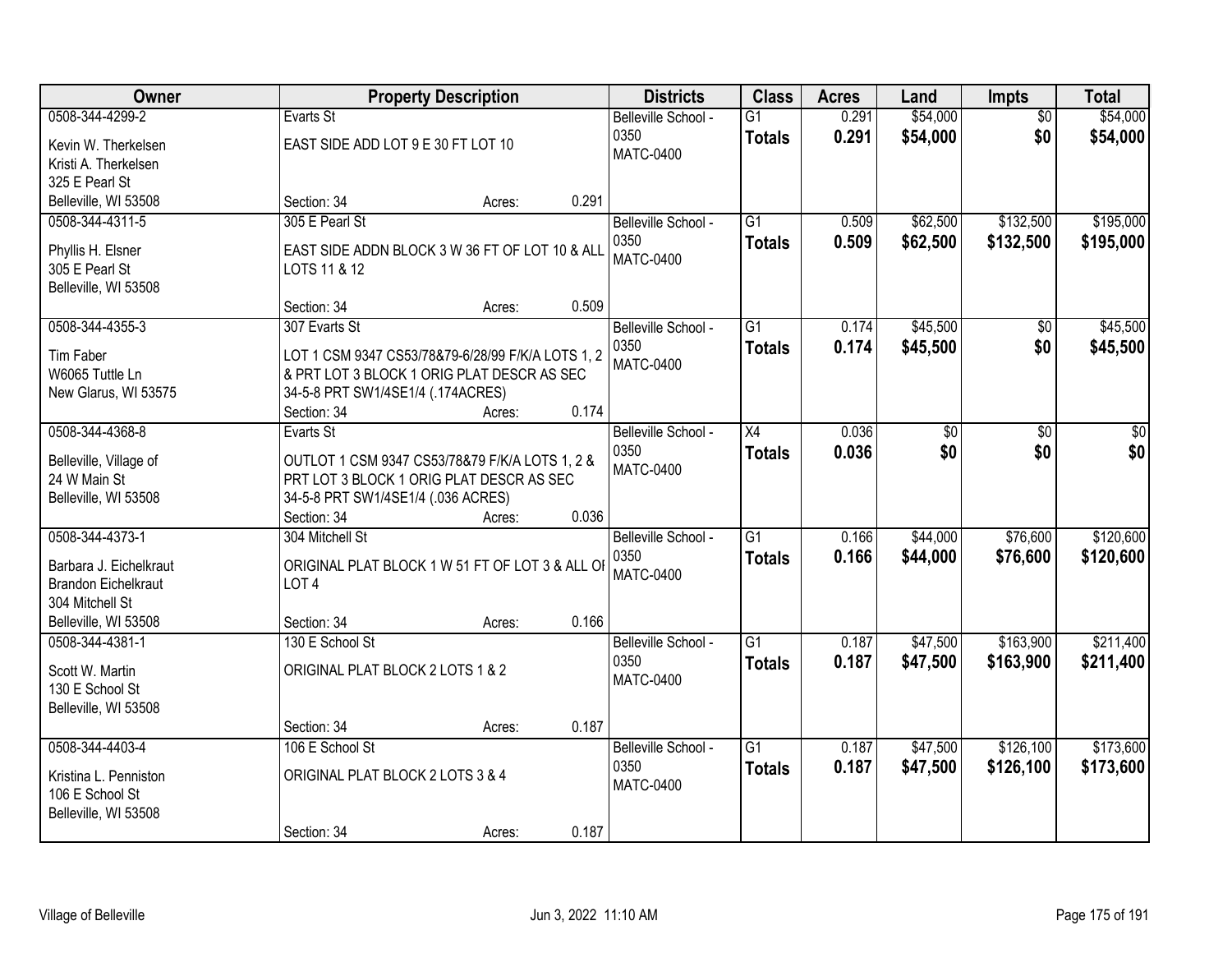| Owner                   |                                           | <b>Property Description</b> |       | <b>Districts</b>         | <b>Class</b>    | <b>Acres</b> | Land     | Impts     | <b>Total</b> |
|-------------------------|-------------------------------------------|-----------------------------|-------|--------------------------|-----------------|--------------|----------|-----------|--------------|
| 0508-344-4411-4         | 229 E School St                           |                             |       | Belleville School -      | $\overline{G1}$ | 0.191        | \$48,500 | \$147,900 | \$196,400    |
| Thomas Zahalka          | ORIGINAL PLAT LOT 1 BLOCK 6               |                             |       | 0350                     | <b>Totals</b>   | 0.191        | \$48,500 | \$147,900 | \$196,400    |
| Lindsey Zahalka         |                                           |                             |       | <b>MATC-0400</b>         |                 |              |          |           |              |
| 991 Hillside Way        |                                           |                             |       |                          |                 |              |          |           |              |
| Verona, WI 53593        | Section: 34                               | Acres:                      | 0.191 |                          |                 |              |          |           |              |
| 0508-344-4422-1         | 219 E School St                           |                             |       | Belleville School -      | $\overline{G1}$ | 0.191        | \$48,500 | \$162,500 | \$211,000    |
| King Living Tr          | ORIGINAL PLAT LOT 2 BLOCK 6               |                             |       | 0350                     | <b>Totals</b>   | 0.191        | \$48,500 | \$162,500 | \$211,000    |
| W3010 Sand Crane Dr     |                                           |                             |       | <b>MATC-0400</b>         |                 |              |          |           |              |
| Belleville, WI 53508    |                                           |                             |       |                          |                 |              |          |           |              |
|                         | Section: 34                               | Acres:                      | 0.191 |                          |                 |              |          |           |              |
| 0508-344-4433-8         | 228 Mitchell St                           |                             |       | Belleville School -      | $\overline{G1}$ | 0.382        | \$58,000 | \$155,300 | \$213,300    |
| James Gehin III         | ORIGINAL PLAT BLOCK 6 LOT 3 LOT 4 829/162 |                             |       | 0350                     | <b>Totals</b>   | 0.382        | \$58,000 | \$155,300 | \$213,300    |
| 228 Mitchell St         |                                           |                             |       | <b>MATC-0400</b>         |                 |              |          |           |              |
| Belleville, WI 53508    |                                           |                             |       |                          |                 |              |          |           |              |
|                         | Section: 34                               | Acres:                      | 0.382 |                          |                 |              |          |           |              |
| 0508-344-4455-2         | 230 E Church St                           |                             |       | Belleville School -      | $\overline{G1}$ | 0.191        | \$48,500 | \$111,700 | \$160,200    |
| Gehin Custom Homes, LLC | ORIGINAL PLAT BLOCK 6 LOT 5               |                             |       | 0350                     | <b>Totals</b>   | 0.191        | \$48,500 | \$111,700 | \$160,200    |
| 7120 Karl Ave           |                                           |                             |       | <b>MATC-0400</b>         |                 |              |          |           |              |
| Belleville, WI 53508    |                                           |                             |       |                          |                 |              |          |           |              |
|                         | Section: 34                               | Acres:                      | 0.191 |                          |                 |              |          |           |              |
| 0508-344-4466-9         | 222 E Church St                           |                             |       | Belleville School -      | $\overline{G1}$ | 0.191        | \$48,500 | \$112,000 | \$160,500    |
| Matthew M. Boley        | ORIGINAL PLAT BLOCK 6 LOT 6               |                             |       | 0350                     | <b>Totals</b>   | 0.191        | \$48,500 | \$112,000 | \$160,500    |
| 222 E Church St         |                                           |                             |       | <b>MATC-0400</b>         |                 |              |          |           |              |
| Belleville, WI 53508    |                                           |                             |       |                          |                 |              |          |           |              |
|                         | Section: 34                               | Acres:                      | 0.191 |                          |                 |              |          |           |              |
| 0508-344-4477-6         | 214 E Church St                           |                             |       | Belleville School -      | $\overline{G1}$ | 0.191        | \$48,500 | \$93,800  | \$142,300    |
| Francis S. Keyes        | ORIGINAL PLAT BLOCK 6 LOT 7               |                             |       | 0350<br><b>MATC-0400</b> | <b>Totals</b>   | 0.191        | \$48,500 | \$93,800  | \$142,300    |
| Stephanie R. Keyes      |                                           |                             |       |                          |                 |              |          |           |              |
| 214 E Church St         |                                           |                             |       |                          |                 |              |          |           |              |
| Belleville, WI 53508    | Section: 34                               | Acres:                      | 0.191 |                          |                 |              |          |           |              |
| 0508-344-4488-3         | 214 Mitchell St                           |                             |       | Belleville School -      | $\overline{G1}$ | 0.191        | \$48,500 | \$89,500  | \$138,000    |
| Neil Gribbins           | ORIGINAL PLAT BLOCK 6 LOT 8               |                             |       | 0350                     | <b>Totals</b>   | 0.191        | \$48,500 | \$89,500  | \$138,000    |
| 214 Mitchell St         |                                           |                             |       | <b>MATC-0400</b>         |                 |              |          |           |              |
| Belleville, WI 53508    |                                           |                             |       |                          |                 |              |          |           |              |
|                         | Section: 34                               | Acres:                      | 0.191 |                          |                 |              |          |           |              |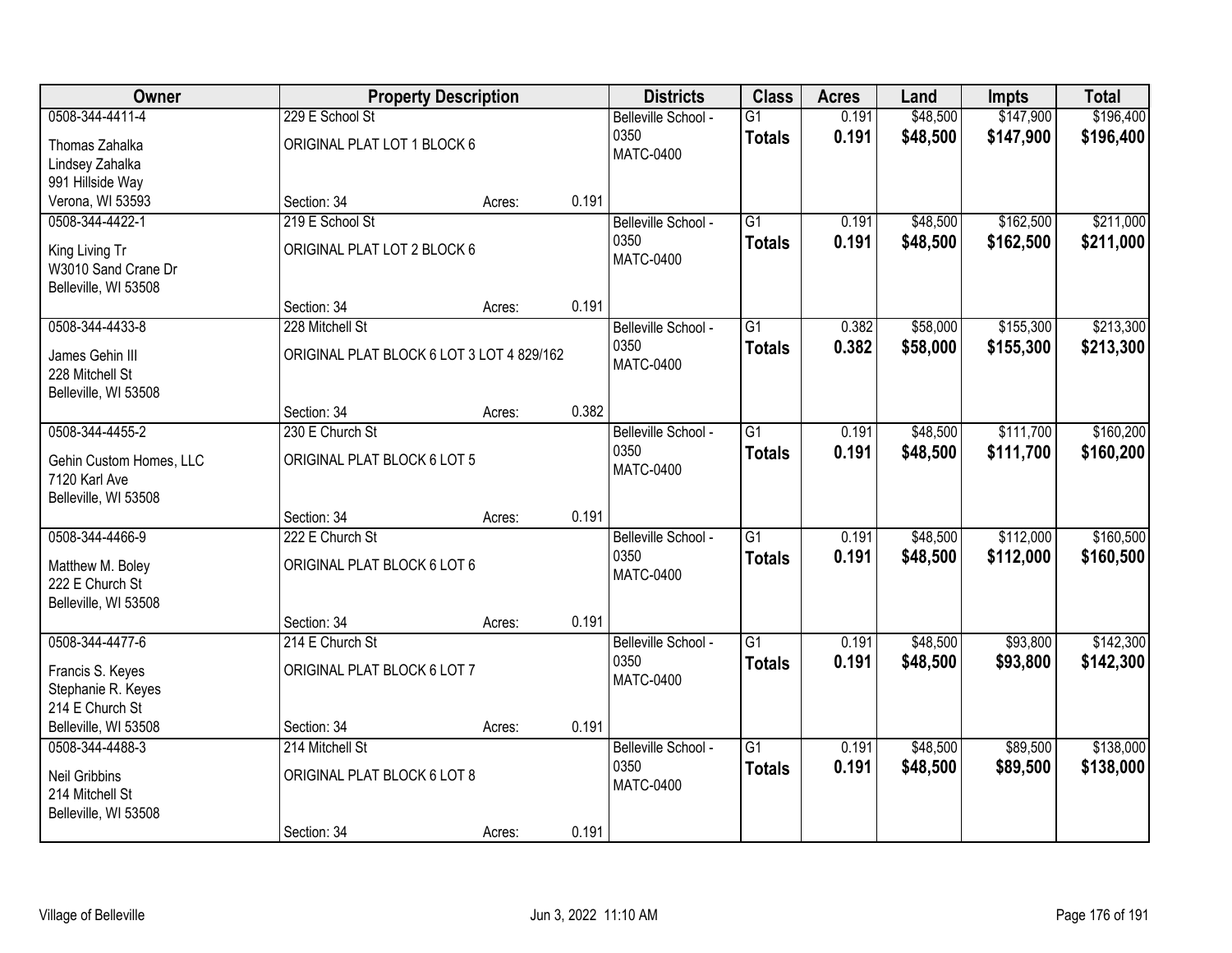| Owner                                                                                                 |                                                                                                                                                                  | <b>Property Description</b> |       | <b>Districts</b>                                | <b>Class</b>                     | <b>Acres</b>   | Land                   | <b>Impts</b>           | <b>Total</b>            |
|-------------------------------------------------------------------------------------------------------|------------------------------------------------------------------------------------------------------------------------------------------------------------------|-----------------------------|-------|-------------------------------------------------|----------------------------------|----------------|------------------------|------------------------|-------------------------|
| 0508-344-4501-5<br>Robert F. Betts<br>Nancy O. Betts                                                  | 229 Mitchell St<br>ORIGINAL PLAT LOT 1 BLOCK 7                                                                                                                   |                             |       | Belleville School -<br>0350<br><b>MATC-0400</b> | $\overline{G1}$<br><b>Totals</b> | 0.191<br>0.191 | \$48,500<br>\$48,500   | \$106,400<br>\$106,400 | \$154,900<br>\$154,900  |
| 229 Mitchell St<br>Belleville, WI 53508                                                               | Section: 34                                                                                                                                                      | Acres:                      | 0.191 |                                                 |                                  |                |                        |                        |                         |
| 0508-344-4512-2<br>Wayne M. Fell<br>Mary S. Fell                                                      | 121 E School St<br>ORIGINAL PLAT LOT 2 BLOCK 7                                                                                                                   |                             |       | Belleville School -<br>0350<br><b>MATC-0400</b> | $\overline{G1}$<br><b>Totals</b> | 0.191<br>0.191 | \$48,500<br>\$48,500   | \$148,000<br>\$148,000 | \$196,500<br>\$196,500  |
| 121 E School St<br>Belleville, WI 53508                                                               | Section: 34                                                                                                                                                      | Acres:                      | 0.191 |                                                 |                                  |                |                        |                        |                         |
| 0508-344-4523-9<br>Rachael Artemis<br>228 S Park St<br>Belleville, WI 53508                           | 228 S Park St<br>ORIGINAL PLAT BLOCK 7 S1/2 OF LOTS 3 & 4                                                                                                        |                             |       | Belleville School -<br>0350<br><b>MATC-0400</b> | $\overline{G1}$<br><b>Totals</b> | 0.191<br>0.191 | \$48,500<br>\$48,500   | \$105,500<br>\$105,500 | \$154,000<br>\$154,000  |
|                                                                                                       | Section: 34                                                                                                                                                      | Acres:                      | 0.191 |                                                 |                                  |                |                        |                        |                         |
| 0508-344-4534-6<br>John P. Fett<br>220 S Park St<br>Belleville, WI 53508                              | 220 S Park St<br>ORIGINAL PLAT N1/2 OF LOTS 3 & 4 BLOCK 7                                                                                                        |                             |       | Belleville School -<br>0350<br><b>MATC-0400</b> | $\overline{G1}$<br><b>Totals</b> | 0.191<br>0.191 | \$48,500<br>\$48,500   | \$111,200<br>\$111,200 | \$159,700<br>\$159,700  |
|                                                                                                       | Section: 34                                                                                                                                                      | Acres:                      | 0.191 |                                                 |                                  |                |                        |                        |                         |
| 0508-344-4550-1<br>First United Church of Christ<br>130 E Church St<br>Belleville, WI 53508           | 130 E Church St<br>LOT 1 CSM 9640 CS55/216-3/31/2000 F/K/A LOTS 5 &<br>6 BLOCK 7 ORIG PLAT VIL OF BELLEVILLE DESCR AS<br>SEC 34-5-8 PRT SW1/4SE1/4 (0.383 ACRES) |                             |       | Belleville School -<br>0350<br><b>MATC-0400</b> | $\overline{X4}$<br><b>Totals</b> | 0.383<br>0.383 | $\overline{50}$<br>\$0 | $\overline{50}$<br>\$0 | $\overline{\$0}$<br>\$0 |
| 0508-344-4567-7                                                                                       | Section: 34<br>114 E Church St                                                                                                                                   | Acres:                      | 0.383 | Belleville School -                             | $\overline{G1}$                  | 0.191          | \$48,500               | \$123,800              | \$172,300               |
| Kevin B. Mcmills<br><b>Miriam Mcmills</b><br>114 E Church St                                          | ORIGINAL PLAT BLOCK 7 LOT 7                                                                                                                                      |                             |       | 0350<br><b>MATC-0400</b>                        | <b>Totals</b>                    | 0.191          | \$48,500               | \$123,800              | \$172,300               |
| Belleville, WI 53508                                                                                  | Section: 34                                                                                                                                                      | Acres:                      | 0.191 |                                                 |                                  |                |                        |                        |                         |
| 0508-344-4578-4<br>John R. Stremikis<br>Karen J. Stremikis<br>104 E Church St<br>Belleville, WI 53508 | 104 E Church St<br>ORIGINAL PLAT BLOCK 7 LOT 8<br>Section: 34                                                                                                    | Acres:                      | 0.191 | Belleville School -<br>0350<br><b>MATC-0400</b> | $\overline{G1}$<br><b>Totals</b> | 0.191<br>0.191 | \$48,500<br>\$48,500   | \$149,800<br>\$149,800 | \$198,300<br>\$198,300  |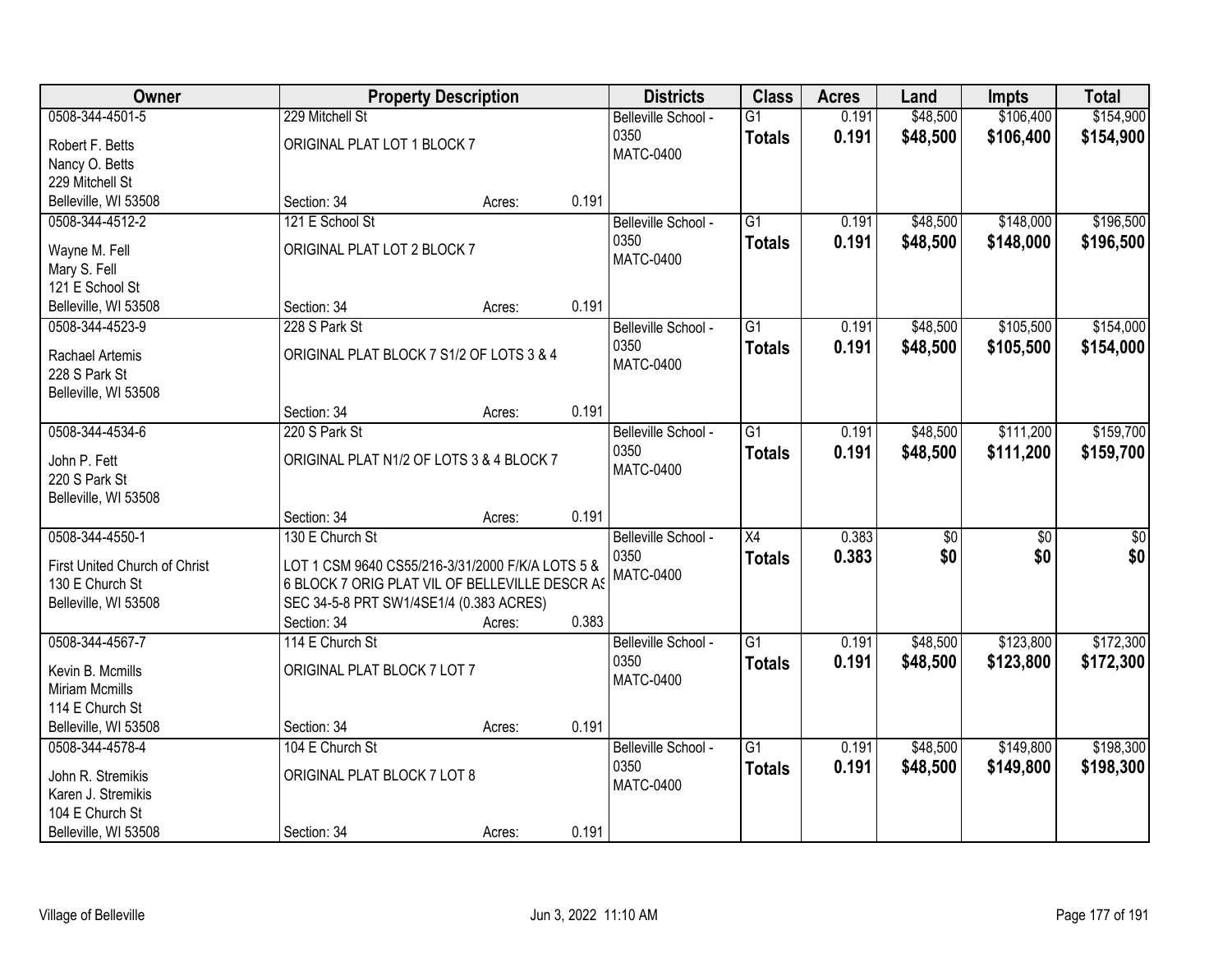| Owner                                   |                                                | <b>Property Description</b> |       | <b>Districts</b>         | <b>Class</b>    | <b>Acres</b> | Land     | <b>Impts</b> | <b>Total</b> |
|-----------------------------------------|------------------------------------------------|-----------------------------|-------|--------------------------|-----------------|--------------|----------|--------------|--------------|
| 0508-344-4591-7                         | 229 E Church St                                |                             |       | Belleville School -      | $\overline{G1}$ | 0.191        | \$48,500 | \$203,000    | \$251,500    |
| Kendall R. Knapp<br>Carla Knapp         | ORIGINAL PLAT BLOCK 11 S1/2 LOT 1 & S1/2 LOT 2 |                             |       | 0350<br>MATC-0400        | <b>Totals</b>   | 0.191        | \$48,500 | \$203,000    | \$251,500    |
| 229 E Church St                         |                                                |                             |       |                          |                 |              |          |              |              |
| Belleville, WI 53508                    | Section: 34                                    | Acres:                      | 0.191 |                          |                 |              |          |              |              |
| 0508-344-4602-3                         | 119 Evarts St                                  |                             |       | Belleville School -      | $\overline{G1}$ | 0.191        | \$48,500 | \$134,600    | \$183,100    |
| Lindsey Weister<br>119 Evarts St        | ORIGINAL PLAT BLOCK 11 N1/2 LOT 1 & N1/2 LOT 2 |                             |       | 0350<br><b>MATC-0400</b> | <b>Totals</b>   | 0.191        | \$48,500 | \$134,600    | \$183,100    |
| Belleville, WI 53508                    | Section: 34                                    | Acres:                      | 0.191 |                          |                 |              |          |              |              |
| 0508-344-4613-0                         | 213 E Church St                                |                             |       | Belleville School -      | $\overline{G1}$ | 0.191        | \$48,500 | \$111,700    | \$160,200    |
|                                         |                                                |                             |       | 0350                     | <b>Totals</b>   | 0.191        | \$48,500 | \$111,700    | \$160,200    |
| Connie K. Mullen                        | ORIGINAL PLAT BLOCK 11 LOT 3                   |                             |       | <b>MATC-0400</b>         |                 |              |          |              |              |
| 213 E Church St<br>Belleville, WI 53508 |                                                |                             |       |                          |                 |              |          |              |              |
|                                         | Section: 34                                    | Acres:                      | 0.191 |                          |                 |              |          |              |              |
| 0508-344-4624-7                         | 128 Mitchell St                                |                             |       | Belleville School -      | $\overline{G1}$ | 0.092        | \$31,000 | \$105,000    | \$136,000    |
|                                         |                                                |                             |       | 0350                     | <b>Totals</b>   | 0.092        | \$31,000 | \$105,000    | \$136,000    |
| Natasha M. Clark<br>128 Mitchell St     | ORIGINAL PLAT S 61 FT LOT 4 BLOCK 11           |                             |       | <b>MATC-0400</b>         |                 |              |          |              |              |
| Belleville, WI 53508                    |                                                |                             |       |                          |                 |              |          |              |              |
|                                         | Section: 34                                    | Acres:                      | 0.092 |                          |                 |              |          |              |              |
| 0508-344-4634-5                         | 120 Mitchell St                                |                             |       | Belleville School -      | $\overline{G1}$ | 0.098        | \$32,000 | \$98,000     | \$130,000    |
| James J. Werner                         | ORIGINAL PLAT BLOCK 11 LOT 4 EXC S 61 FT       |                             |       | 0350                     | <b>Totals</b>   | 0.098        | \$32,000 | \$98,000     | \$130,000    |
| Sandra K. Werner                        |                                                |                             |       | <b>MATC-0400</b>         |                 |              |          |              |              |
| 1618 Middleton St                       |                                                |                             |       |                          |                 |              |          |              |              |
| Middleton, WI 53562                     | Section: 34                                    | Acres:                      | 0.098 |                          |                 |              |          |              |              |
| 0508-344-4645-2                         | 230 E Pearl St                                 |                             |       | Belleville School -      | $\overline{G1}$ | 0.191        | \$48,500 | \$93,300     | \$141,800    |
| Sandra J. Magby                         | ORIGINAL PLAT LOT 5 BLOCK 11                   |                             |       | 0350                     | <b>Totals</b>   | 0.191        | \$48,500 | \$93,300     | \$141,800    |
| N9594 State Highway 92                  |                                                |                             |       | <b>MATC-0400</b>         |                 |              |          |              |              |
| Belleville, WI 53508                    |                                                |                             |       |                          |                 |              |          |              |              |
|                                         | Section: 34                                    | Acres:                      | 0.191 |                          |                 |              |          |              |              |
| 0508-344-4656-9                         | 220 E Pearl St                                 |                             |       | Belleville School -      | $\overline{G1}$ | 0.191        | \$48,500 | \$131,300    | \$179,800    |
| Glen R. Kazmar                          | ORIGINAL PLAT BLOCK 11 LOT 6                   |                             |       | 0350                     | <b>Totals</b>   | 0.191        | \$48,500 | \$131,300    | \$179,800    |
| Debra M. Kazmar                         |                                                |                             |       | <b>MATC-0400</b>         |                 |              |          |              |              |
| 220 E Pearl St                          |                                                |                             |       |                          |                 |              |          |              |              |
| Belleville, WI 53508                    | Section: 34                                    | Acres:                      | 0.191 |                          |                 |              |          |              |              |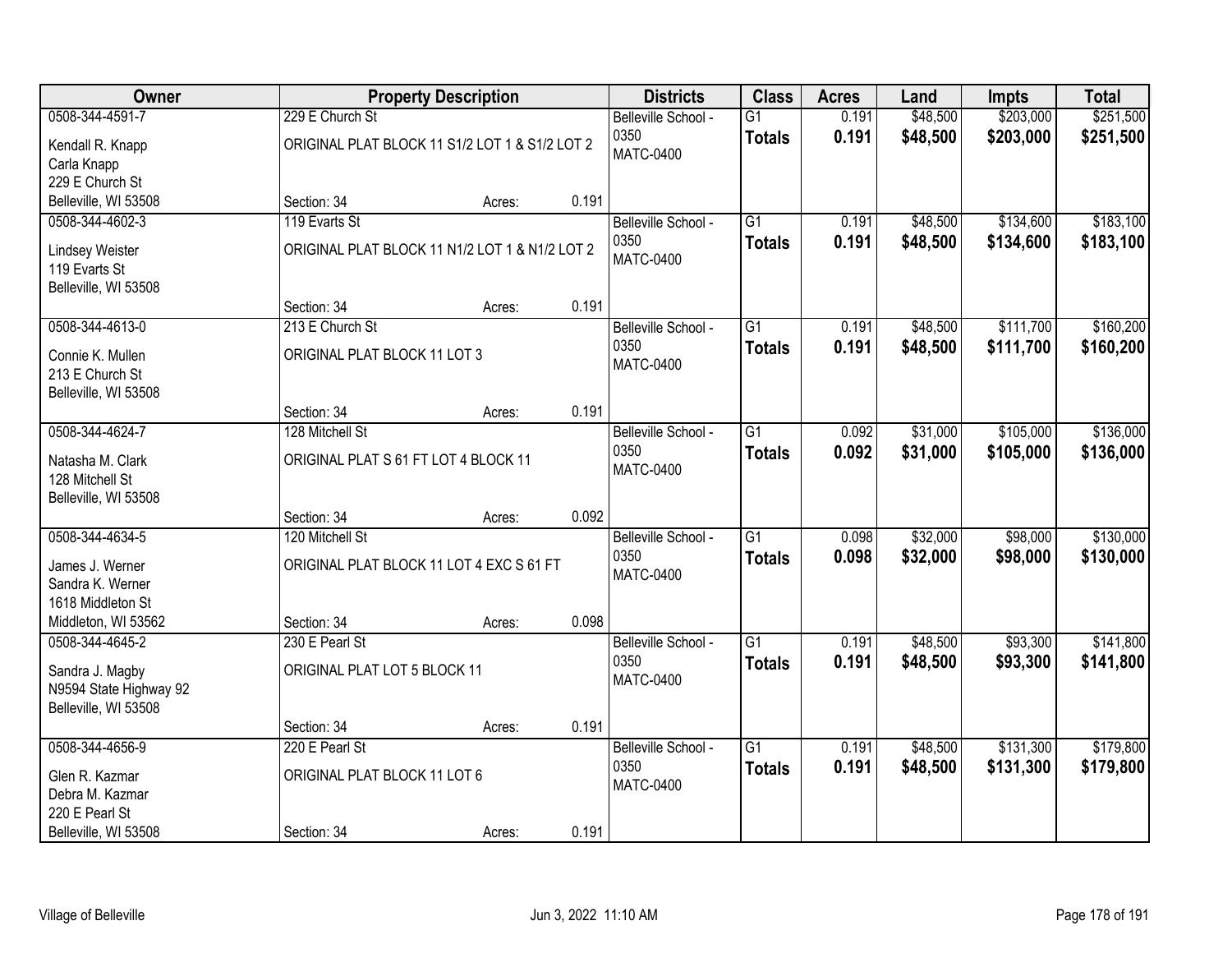| Owner                                         |                                                                   | <b>Property Description</b> |       | <b>Districts</b>                         | <b>Class</b>                     | <b>Acres</b>   | Land                 | <b>Impts</b>           | <b>Total</b>           |
|-----------------------------------------------|-------------------------------------------------------------------|-----------------------------|-------|------------------------------------------|----------------------------------|----------------|----------------------|------------------------|------------------------|
| 0508-344-4667-6<br>Cal Fleming                | 214 E Pearl St<br>ORIGINAL PLAT BLOCK 11 PRT LOT 7 E 54 FT THF    |                             |       | Belleville School -<br>0350<br>MATC-0400 | $\overline{G1}$<br><b>Totals</b> | 0.156<br>0.156 | \$42,500<br>\$42,500 | \$162,700<br>\$162,700 | \$205,200<br>\$205,200 |
| Tamora A. Fleming<br>214 E Pearl St           |                                                                   |                             |       |                                          |                                  |                |                      |                        |                        |
| Belleville, WI 53508                          | Section: 34                                                       | Acres:                      | 0.156 |                                          |                                  |                |                      |                        |                        |
| 0508-344-4678-3                               | 206 E Pearl St                                                    |                             |       | Belleville School -                      | $\overline{G1}$                  | 0.226          | \$51,500             | \$81,000               | \$132,500              |
| Christopher J. Siciliano<br>Kaethe A. Paynter | ORIGINAL PLAT BLOCK 11 W 12 FT LOT 7 & ALL OF<br>LOT <sub>8</sub> |                             |       | 0350<br><b>MATC-0400</b>                 | <b>Totals</b>                    | 0.226          | \$51,500             | \$81,000               | \$132,500              |
| 206 E Pearl St                                |                                                                   |                             |       |                                          |                                  |                |                      |                        |                        |
| Belleville, WI 53508                          | Section: 34                                                       | Acres:                      | 0.226 |                                          |                                  |                |                      |                        |                        |
| 0508-344-4691-6                               | 127 Mitchell St                                                   |                             |       | Belleville School -                      | $\overline{G1}$                  | 0.191          | \$48,500             | \$147,600              | \$196,100              |
| Daniel M. Enerson                             | ORIGINAL PLAT LOT 1 BLOCK 12                                      |                             |       | 0350                                     | <b>Totals</b>                    | 0.191          | \$48,500             | \$147,600              | \$196,100              |
| Diann S. Enerson                              |                                                                   |                             |       | <b>MATC-0400</b>                         |                                  |                |                      |                        |                        |
| 127 Mitchell St                               |                                                                   |                             |       |                                          |                                  |                |                      |                        |                        |
| Belleville, WI 53508                          | Section: 34                                                       | Acres:                      | 0.191 |                                          |                                  |                |                      |                        |                        |
| 0508-344-4702-2                               | 121 E Church St                                                   |                             |       | Belleville School -                      | $\overline{G1}$                  | 0.191          | \$48,500             | \$164,200              | \$212,700              |
|                                               |                                                                   |                             |       | 0350                                     | <b>Totals</b>                    | 0.191          | \$48,500             | \$164,200              | \$212,700              |
| Peter E. Mitchel<br>121 E Church St           | ORIGINAL PLAT BLOCK 12 LOT 2                                      |                             |       | <b>MATC-0400</b>                         |                                  |                |                      |                        |                        |
| Belleville, WI 53508                          |                                                                   |                             |       |                                          |                                  |                |                      |                        |                        |
|                                               | Section: 34                                                       | Acres:                      | 0.191 |                                          |                                  |                |                      |                        |                        |
| 0508-344-4713-9                               | 113 E Church St                                                   |                             |       | Belleville School -                      | $\overline{G1}$                  | 0.191          | \$48,500             | \$165,900              | \$214,400              |
|                                               |                                                                   |                             |       | 0350                                     | <b>Totals</b>                    | 0.191          | \$48,500             | \$165,900              | \$214,400              |
| Edward L. Narans                              | ORIGINAL PLAT LOT 3 BLOCK 12                                      |                             |       | <b>MATC-0400</b>                         |                                  |                |                      |                        |                        |
| Melissa B. Narans                             |                                                                   |                             |       |                                          |                                  |                |                      |                        |                        |
| 113 E Church St<br>Belleville, WI 53508       | Section: 34                                                       | Acres:                      | 0.191 |                                          |                                  |                |                      |                        |                        |
| 0508-344-4724-6                               | 103 E Church St                                                   |                             |       | Belleville School -                      | $\overline{G1}$                  | 0.191          | \$48,500             | \$100,500              | \$149,000              |
|                                               |                                                                   |                             |       | 0350                                     | <b>Totals</b>                    | 0.191          | \$48,500             | \$100,500              | \$149,000              |
| Goke Rev Tr, Rodger & Kim                     | ORIGINAL PLAT LOT 4 BLOCK 12                                      |                             |       | <b>MATC-0400</b>                         |                                  |                |                      |                        |                        |
| 7065 Gehin Rd                                 |                                                                   |                             |       |                                          |                                  |                |                      |                        |                        |
| Belleville, WI 53508                          |                                                                   |                             |       |                                          |                                  |                |                      |                        |                        |
|                                               | Section: 34                                                       | Acres:                      | 0.191 |                                          |                                  |                |                      |                        |                        |
| 0508-344-4735-3                               | 130 E Pearl St                                                    |                             |       | Belleville School -<br>0350              | $\overline{G1}$                  | 0.191<br>0.191 | \$48,500             | \$131,000              | \$179,500              |
| Gene A. Ace                                   | ORIGINAL PLAT BLOCK 12 LOT 5                                      |                             |       | <b>MATC-0400</b>                         | <b>Totals</b>                    |                | \$48,500             | \$131,000              | \$179,500              |
| Melody L. Ace                                 |                                                                   |                             |       |                                          |                                  |                |                      |                        |                        |
| 130 E Pearl St                                |                                                                   |                             |       |                                          |                                  |                |                      |                        |                        |
| Belleville, WI 53508                          | Section: 34                                                       | Acres:                      | 0.191 |                                          |                                  |                |                      |                        |                        |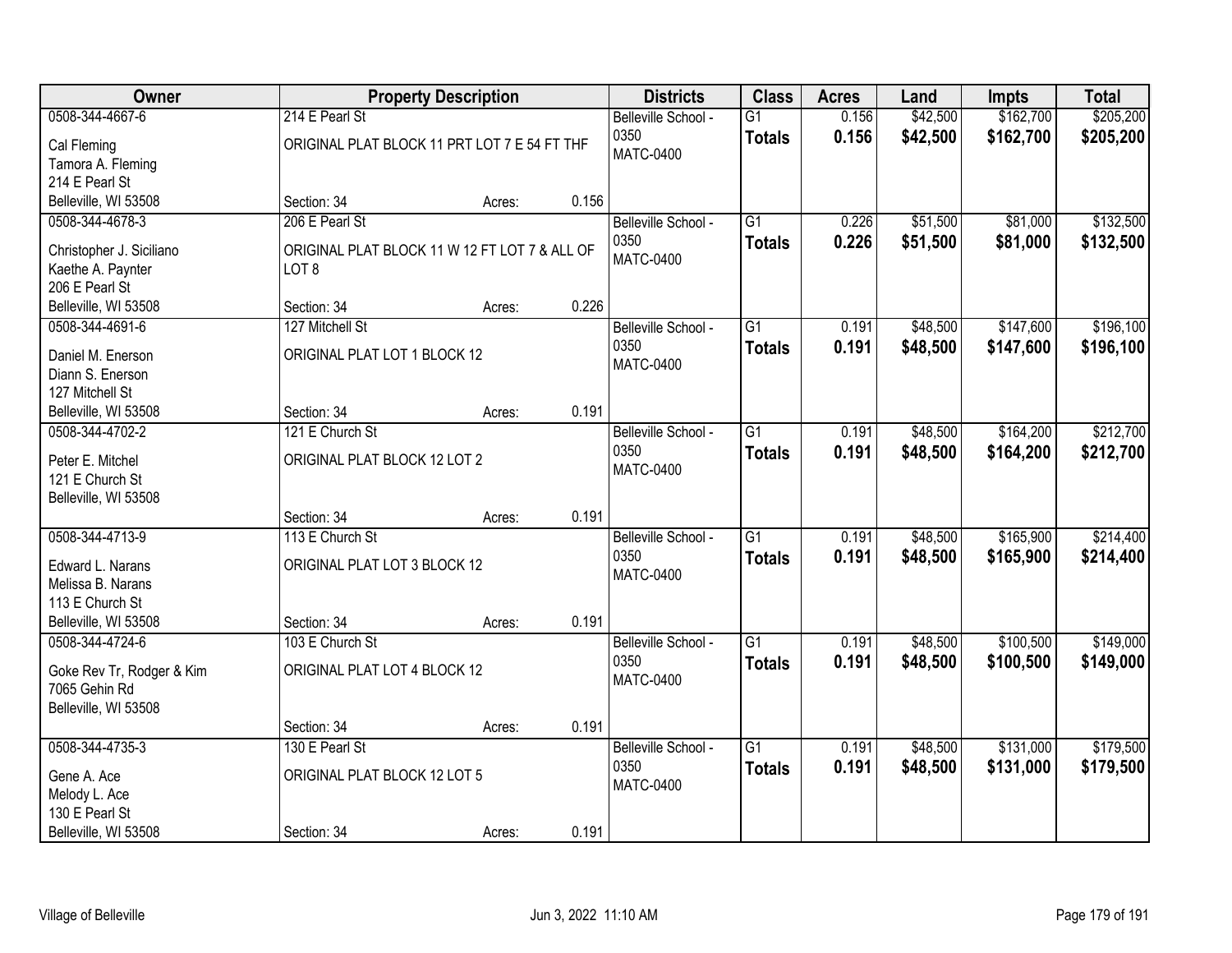| Owner                                                          |                              | <b>Property Description</b> |       | <b>Districts</b>         | <b>Class</b>    | <b>Acres</b> | Land     | Impts     | <b>Total</b> |
|----------------------------------------------------------------|------------------------------|-----------------------------|-------|--------------------------|-----------------|--------------|----------|-----------|--------------|
| 0508-344-4746-0                                                | 122 E Pearl St               |                             |       | Belleville School -      | $\overline{G1}$ | 0.191        | \$48,500 | \$167,100 | \$215,600    |
| Roger J. Hillebrand<br>Barbara A. Hillebrand                   | ORIGINAL PLAT BLOCK 12 LOT 6 |                             |       | 0350<br><b>MATC-0400</b> | <b>Totals</b>   | 0.191        | \$48,500 | \$167,100 | \$215,600    |
| 122 E Pearl St                                                 |                              |                             |       |                          |                 |              |          |           |              |
| Belleville, WI 53508                                           | Section: 34                  | Acres:                      | 0.191 |                          |                 |              |          |           |              |
| 0508-344-4757-7                                                | 114 E Pearl St               |                             |       | Belleville School -      | $\overline{G1}$ | 0.191        | \$48,500 | \$66,300  | \$114,800    |
| Robert J. Dinkle III<br>114 E Pearl St<br>Belleville, WI 53508 | ORIGINAL PLAT BLOCK 12 LOT 7 |                             |       | 0350<br>MATC-0400        | <b>Totals</b>   | 0.191        | \$48,500 | \$66,300  | \$114,800    |
|                                                                | Section: 34                  | Acres:                      | 0.191 |                          |                 |              |          |           |              |
| 0508-344-4768-4                                                | 106 E Pearl St               |                             |       | Belleville School -      | $\overline{G1}$ | 0.191        | \$48,500 | \$106,200 | \$154,700    |
|                                                                |                              |                             |       | 0350                     | <b>Totals</b>   | 0.191        | \$48,500 | \$106,200 | \$154,700    |
| Logan J. Postweiler                                            | ORIGINAL PLAT BLOCK 12 LOT 8 |                             |       | <b>MATC-0400</b>         |                 |              |          |           |              |
| 106 E Pearl St<br>Belleville, WI 53508                         |                              |                             |       |                          |                 |              |          |           |              |
|                                                                | Section: 34                  | Acres:                      | 0.191 |                          |                 |              |          |           |              |
| 0508-344-4781-7                                                | 229 E Pearl St               |                             |       | Belleville School -      | $\overline{G1}$ | 0.191        | \$48,500 | \$131,500 | \$180,000    |
|                                                                |                              |                             |       | 0350                     | <b>Totals</b>   | 0.191        | \$48,500 | \$131,500 | \$180,000    |
| Jared Yanna<br>Tessa Yanna                                     | ORIGINAL PLAT BLOCK 16 LOT 1 |                             |       | <b>MATC-0400</b>         |                 |              |          |           |              |
| 229 E Pearl St                                                 |                              |                             |       |                          |                 |              |          |           |              |
| Belleville, WI 53508                                           | Section: 34                  | Acres:                      | 0.191 |                          |                 |              |          |           |              |
| 0508-344-4792-4                                                | 221 E Pearl St               |                             |       | Belleville School -      | $\overline{G1}$ | 0.191        | \$48,500 | \$166,000 | \$214,500    |
|                                                                |                              |                             |       | 0350                     | <b>Totals</b>   | 0.191        | \$48,500 | \$166,000 | \$214,500    |
| Donna M. Wuebben<br>221 E Pearl St                             | ORIGINAL PLAT BLOCK 16 LOT 2 |                             |       | <b>MATC-0400</b>         |                 |              |          |           |              |
| Belleville, WI 53508                                           |                              |                             |       |                          |                 |              |          |           |              |
|                                                                | Section: 34                  | Acres:                      | 0.000 |                          |                 |              |          |           |              |
| 0508-344-4803-0                                                | 213 E Pearl St               |                             |       | Belleville School -      | $\overline{G1}$ | 0.191        | \$48,500 | \$301,700 | \$350,200    |
|                                                                |                              |                             |       | 0350                     | <b>Totals</b>   | 0.191        | \$48,500 | \$301,700 | \$350,200    |
| Cameron M. Cushing<br>Emily M. Cushing                         | ORIGINAL PLAT BLOCK 16 LOT 3 |                             |       | MATC-0400                |                 |              |          |           |              |
| 213 E Pearl St                                                 |                              |                             |       |                          |                 |              |          |           |              |
| Belleville, WI 53508                                           | Section: 34                  | Acres:                      | 0.191 |                          |                 |              |          |           |              |
| 0508-344-4814-7                                                | 205 E Pearl St               |                             |       | Belleville School -      | $\overline{G1}$ | 0.191        | \$48,500 | \$120,900 | \$169,400    |
|                                                                |                              |                             |       | 0350                     | <b>Totals</b>   | 0.191        | \$48,500 | \$120,900 | \$169,400    |
| Daniel R. Rung<br>205 E Pearl St                               | ORIGINAL PLAT BLOCK 16 LOT 4 |                             |       | <b>MATC-0400</b>         |                 |              |          |           |              |
| Belleville, WI 53508                                           |                              |                             |       |                          |                 |              |          |           |              |
|                                                                | Section: 34                  | Acres:                      | 0.191 |                          |                 |              |          |           |              |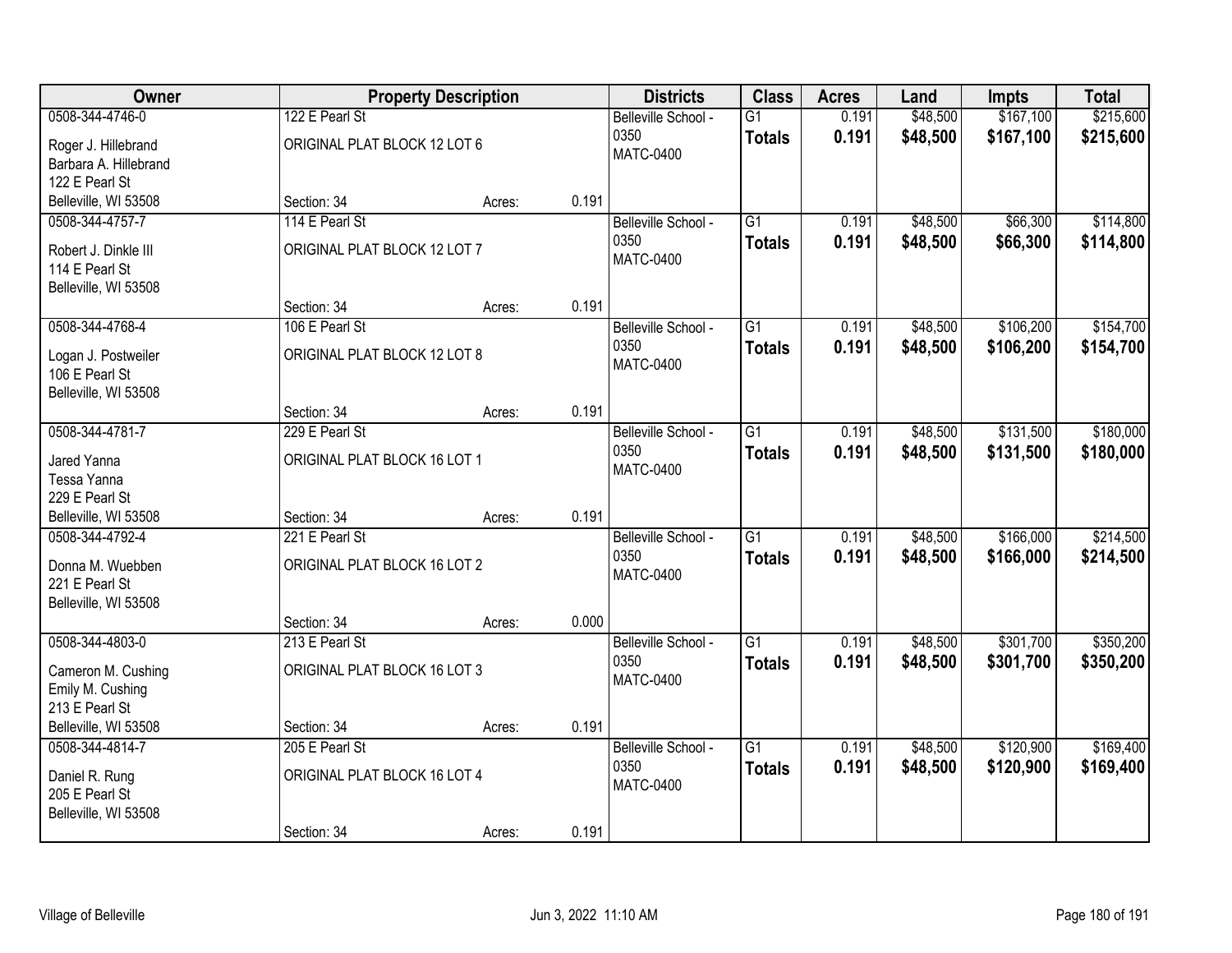| Owner                                                                                  |                                                                                              | <b>Property Description</b> |       | <b>Districts</b>         | <b>Class</b>    | <b>Acres</b> | Land       | Impts           | <b>Total</b>    |
|----------------------------------------------------------------------------------------|----------------------------------------------------------------------------------------------|-----------------------------|-------|--------------------------|-----------------|--------------|------------|-----------------|-----------------|
| 0508-344-4825-4                                                                        | Pearl St                                                                                     |                             |       | Belleville School -      | $\overline{G1}$ | 0.108        | \$6,000    | $\overline{50}$ | \$6,000         |
| Jared Yanna                                                                            | ORIGINAL PLAT BLOCK 16 LOT 5                                                                 |                             |       | 0350                     | <b>Totals</b>   | 0.108        | \$6,000    | \$0             | \$6,000         |
| Tessa Yanna                                                                            |                                                                                              |                             |       | <b>MATC-0400</b>         |                 |              |            |                 |                 |
| 229 E Pearl St                                                                         |                                                                                              |                             |       |                          |                 |              |            |                 |                 |
| Belleville, WI 53508                                                                   | Section: 34                                                                                  | Acres:                      | 0.108 |                          |                 |              |            |                 |                 |
| 0508-344-4836-1                                                                        | Pearl St                                                                                     |                             |       | Belleville School -      | $\overline{G1}$ | 0.124        | \$36,500   | $\overline{50}$ | \$36,500        |
| Cameron M. Cushing                                                                     | ORIGINAL PLAT LOT 6 BLOCK 16                                                                 |                             |       | 0350                     | <b>Totals</b>   | 0.124        | \$36,500   | \$0             | \$36,500        |
| Emily M. Cushing                                                                       |                                                                                              |                             |       | <b>MATC-0400</b>         |                 |              |            |                 |                 |
| 213 E Pearl St                                                                         |                                                                                              |                             |       |                          |                 |              |            |                 |                 |
| Belleville, WI 53508                                                                   | Section: 34                                                                                  | Acres:                      | 0.124 |                          |                 |              |            |                 |                 |
| 0508-344-4847-8                                                                        | Pearl St                                                                                     |                             |       | Belleville School -      | $\overline{G1}$ | 0.088        | \$4,000    | $\overline{50}$ | \$4,000         |
| Paul A. Furseth                                                                        | ORIGINAL PLAT BLOCK 16 PRT LOT 7 BEG NE COR                                                  |                             |       | 0350                     | <b>Totals</b>   | 0.088        | \$4,000    | \$0             | \$4,000         |
| 10 Mitchell St                                                                         | SD LOT TH S13DEG 2'29"W 94.01 FT TO SE COR SD                                                |                             |       | <b>MATC-0400</b>         |                 |              |            |                 |                 |
| Belleville, WI 53508                                                                   | LOT TH W 26.72 FT TH N0DEG39'20 "W 104.29 FT TH                                              |                             |       |                          |                 |              |            |                 |                 |
|                                                                                        | Section: 34                                                                                  | Acres:                      | 0.088 |                          |                 |              |            |                 |                 |
| 0508-344-4868-3                                                                        | 10 Mitchell St                                                                               |                             |       | Belleville School -      | $\overline{G1}$ | 0.199        | \$50,000   | \$128,600       | \$178,600       |
|                                                                                        |                                                                                              |                             |       | 0350                     | <b>Totals</b>   | 0.199        | \$50,000   | \$128,600       | \$178,600       |
| Paul A. Furseth                                                                        | ORIGINAL PLAT BLOCK 16 PRT LOT 7 BEG NW COR                                                  |                             |       | <b>MATC-0400</b>         |                 |              |            |                 |                 |
| 10 Mitchell St<br>Belleville, WI 53508                                                 | SD LOT TH S12DEG49'39"W 111.57 FT TO SW COR<br>SD LOT TH E 43.4 FT TH N0DEG39'20"W 104.29 FT |                             |       |                          |                 |              |            |                 |                 |
|                                                                                        | Section: 34                                                                                  | Acres:                      | 0.199 |                          |                 |              |            |                 |                 |
| 0508-344-4881-6                                                                        | 129 E Pearl St                                                                               |                             |       | Belleville School -      | $\overline{G1}$ | 0.200        | \$50,000   | \$169,300       | \$219,300       |
|                                                                                        |                                                                                              |                             |       | 0350                     | <b>Totals</b>   | 0.200        | \$50,000   | \$169,300       | \$219,300       |
| <b>Timothy Kranz</b>                                                                   | ORIGINAL PLAT BLOCK 17 LOT 1                                                                 |                             |       | <b>MATC-0400</b>         |                 |              |            |                 |                 |
| Sarah M. Kranz                                                                         |                                                                                              |                             |       |                          |                 |              |            |                 |                 |
| 129 E Pearl St                                                                         |                                                                                              |                             |       |                          |                 |              |            |                 |                 |
| Belleville, WI 53508                                                                   | Section: 34                                                                                  | Acres:                      | 0.200 |                          |                 |              |            |                 |                 |
| 0508-344-4892-3                                                                        | 121 E Pearl St                                                                               |                             |       | Belleville School -      | $\overline{G1}$ | 0.200        | \$50,000   | \$181,500       | \$231,500       |
| Jared B. Wells                                                                         | ORIGINAL PLAT BLOCK 17 LOT 2                                                                 |                             |       | 0350<br><b>MATC-0400</b> | <b>Totals</b>   | 0.200        | \$50,000   | \$181,500       | \$231,500       |
| Anne C. Wells                                                                          |                                                                                              |                             |       |                          |                 |              |            |                 |                 |
| 121 E Pearl St                                                                         |                                                                                              |                             |       |                          |                 |              |            |                 |                 |
| Belleville, WI 53508                                                                   | Section: 34                                                                                  | Acres:                      | 0.200 |                          |                 |              |            |                 |                 |
| 0508-344-4909-1                                                                        | 20 S Park St                                                                                 |                             |       | Belleville School -      | $\overline{X4}$ | 0.678        | $\sqrt{6}$ | $\overline{30}$ | $\overline{50}$ |
| Community Development Authority of Vi   LOT 1 CSM 15000 CS105/328&329-12/12/2018 F/K/A |                                                                                              |                             |       | 0350                     | <b>Totals</b>   | 0.678        | \$0        | \$0             | \$0             |
| of Belleville                                                                          | BELLEVILLE ORIG PLAT BLOCK 17 LOT 3 & PRT                                                    |                             |       | TID 5 - 3605             |                 |              |            |                 |                 |
| PO Box 79                                                                              | LOTS 4, 7 & 8 DESCR AS SEC 34-5-8 PRT SW1/4SE1/4                                             |                             |       | <b>MATC-0400</b>         |                 |              |            |                 |                 |
| Belleville, WI 53508                                                                   | Section: 34                                                                                  | Acres:                      | 0.661 |                          |                 |              |            |                 |                 |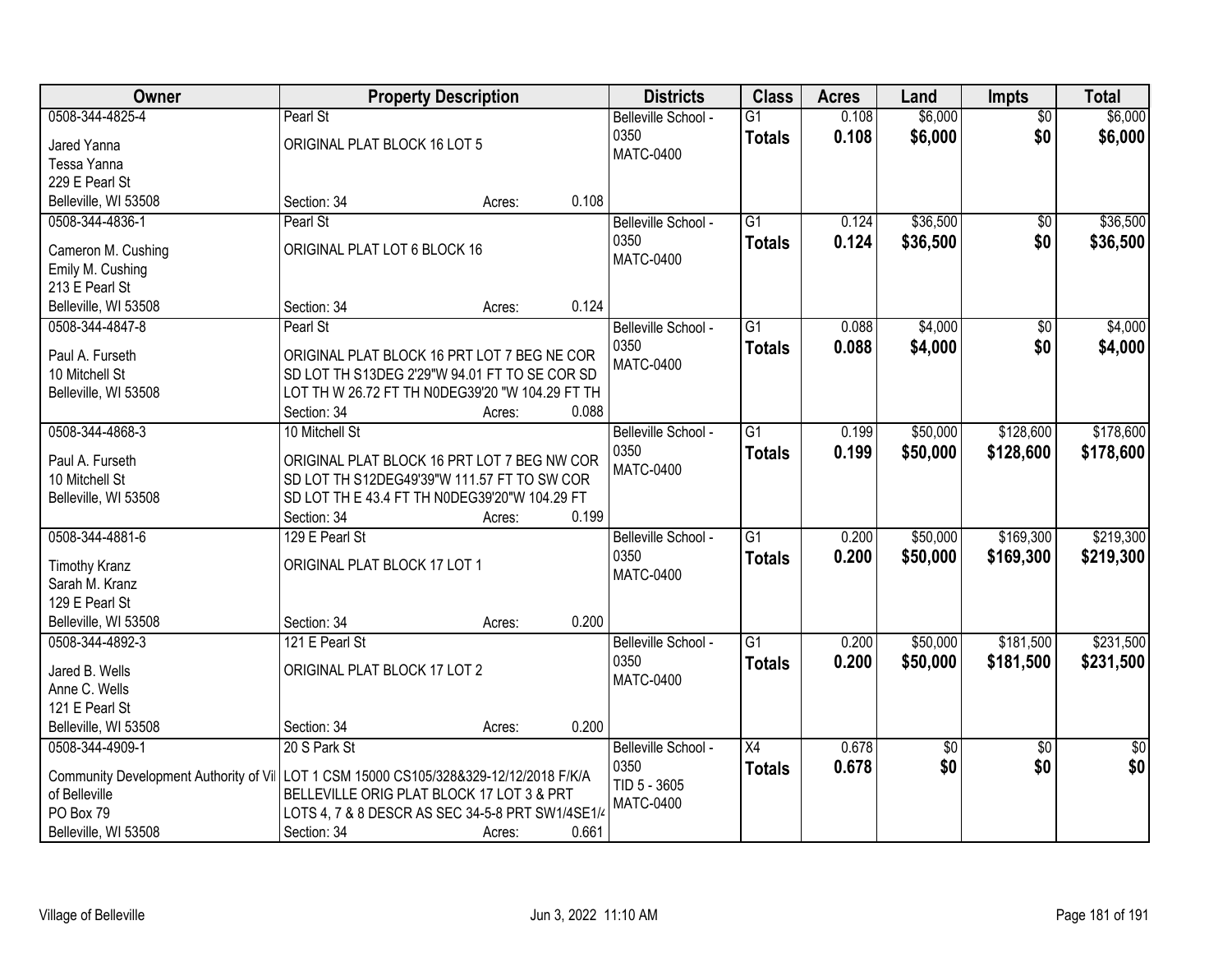| Owner                               |                                         | <b>Property Description</b>                     |       | <b>Districts</b>            | <b>Class</b>    | <b>Acres</b> | Land                   | <b>Impts</b>    | <b>Total</b>       |
|-------------------------------------|-----------------------------------------|-------------------------------------------------|-------|-----------------------------|-----------------|--------------|------------------------|-----------------|--------------------|
| 0508-344-4925-3                     | 15 Mitchell St                          |                                                 |       | Belleville School -         | $\overline{G1}$ | 0.200        | \$50,000               | \$103,000       | \$153,000          |
| Michael A. Doyle Jr                 | ORIGINAL PLAT LOT 5 BLOCK 17            |                                                 |       | 0350                        | <b>Totals</b>   | 0.200        | \$50,000               | \$103,000       | \$153,000          |
| 15 Mitchell St                      |                                         |                                                 |       | <b>MATC-0400</b>            |                 |              |                        |                 |                    |
| Belleville, WI 53508                |                                         |                                                 |       |                             |                 |              |                        |                 |                    |
|                                     | Section: 34                             | Acres:                                          | 0.200 |                             |                 |              |                        |                 |                    |
| 0508-344-4936-0                     | 112 E Main St                           |                                                 |       | Belleville School -         | $\overline{G1}$ | 0.200        | \$50,000               | \$21,300        | \$71,300           |
| Roger A. Babler                     | ORIGINAL PLAT BLOCK 17 LOT 6            |                                                 |       | 0350<br><b>MATC-0400</b>    | <b>Totals</b>   | 0.200        | \$50,000               | \$21,300        | \$71,300           |
| Teresa M. Babler                    |                                         |                                                 |       |                             |                 |              |                        |                 |                    |
| 112 E Main St                       |                                         |                                                 |       |                             |                 |              |                        |                 |                    |
| Belleville, WI 53508                | Section: 34                             | Acres:                                          | 0.200 |                             |                 |              |                        |                 |                    |
| 0508-344-4961-9                     | Main St                                 |                                                 |       | Belleville School -         | X4              | 0.000        | \$0                    | \$0             | \$0                |
| Belleville, Village of              | ORIGINAL PLAT BLOCK 20 LOTS 1, 2, 3 & 4 |                                                 |       | 0350<br><b>MATC-0400</b>    | <b>Totals</b>   | 0.000        | \$0                    | \$0             | \$0                |
| 24 W Main St                        |                                         |                                                 |       |                             |                 |              |                        |                 |                    |
| Belleville, WI 53508                |                                         |                                                 |       |                             |                 |              |                        |                 |                    |
|                                     | Section: 34                             | Acres:                                          | 0.000 |                             |                 |              |                        |                 |                    |
| 0508-344-4985-1                     | Main St                                 |                                                 |       | Belleville School -<br>0350 | $\overline{G1}$ | 0.344        | \$7,000                | \$0             | \$7,000            |
| Furseth Management LLC              | ORIGINAL PLAT BLOCK 20 LOTS 5 & 6       |                                                 |       | <b>MATC-0400</b>            | <b>Totals</b>   | 0.344        | \$7,000                | \$0             | \$7,000            |
| 10 Mitchell St                      |                                         |                                                 |       |                             |                 |              |                        |                 |                    |
| Belleville, WI 53508                |                                         |                                                 |       |                             |                 |              |                        |                 |                    |
|                                     | Section: 34                             | Acres:                                          | 0.344 |                             |                 |              |                        |                 |                    |
| 0508-344-5001-8                     | 111 E Main St                           |                                                 |       | Belleville School -<br>0350 | $\overline{G1}$ | 1.090        | \$72,000               | \$171,700       | \$243,700          |
| Furseth Management LLC              |                                         | ORIGINAL PLAT PRT BLOCKS 20 & 21 SEC 34-5-8     |       | <b>MATC-0400</b>            | <b>Totals</b>   | 1.090        | \$72,000               | \$171,700       | \$243,700          |
| 10 Mitchell St                      |                                         | PRT S1/2 BEG N LN MAIN ST 40 FT E OF C/L RR     |       |                             |                 |              |                        |                 |                    |
| Belleville, WI 53508                |                                         | MAIN TRACK THE ALG SD ST N LN 150 FT TO E LN    |       |                             |                 |              |                        |                 |                    |
|                                     | Section: 34                             | Acres:                                          | 1.090 |                             |                 |              |                        |                 |                    |
| 0508-344-5061-6                     | 33 E Main St                            |                                                 |       | Belleville School -<br>0350 | $\overline{X4}$ | 0.086        | $\overline{60}$<br>\$0 | $\overline{60}$ | $\sqrt{50}$<br>\$0 |
| Belleville Area Fire & Ems District |                                         | ORIGINAL PLAT BLOCK 22 PRT LOT 1 S 92 FT EXC W  |       | TID 5 - 3605                | <b>Totals</b>   | 0.086        |                        | \$0             |                    |
| PO Box 79                           | 25.25 FT THF                            |                                                 |       | <b>MATC-0400</b>            |                 |              |                        |                 |                    |
| Belleville, WI 53508                |                                         |                                                 |       |                             |                 |              |                        |                 |                    |
|                                     | Section: 34                             | Acres:                                          | 0.086 |                             |                 |              |                        |                 |                    |
| 0508-344-5071-4                     | 33 E Main St                            |                                                 |       | Belleville School -         | X4              | 0.048        | $\overline{50}$        | $\overline{50}$ | $\frac{1}{6}$      |
| Belleville, Village of et al        |                                         | ORIGINAL PLAT BLOCK 22 ALL OF TH PRT OF THE W   |       | 0350<br>TID 5 - 3605        | <b>Totals</b>   | 0.048        | \$0                    | \$0             | \$0                |
| 24 W Main St                        |                                         | 25.25 LOT 1 AND OF LOT 2, EXC THE WEST 33 FT SD |       | <b>MATC-0400</b>            |                 |              |                        |                 |                    |
| Belleville, WI 53508                |                                         | LOT 2, WHICH LIES SOUTH OF A LINE DRAWN EAST    |       |                             |                 |              |                        |                 |                    |
|                                     | Section: 34                             | Acres:                                          | 0.048 |                             |                 |              |                        |                 |                    |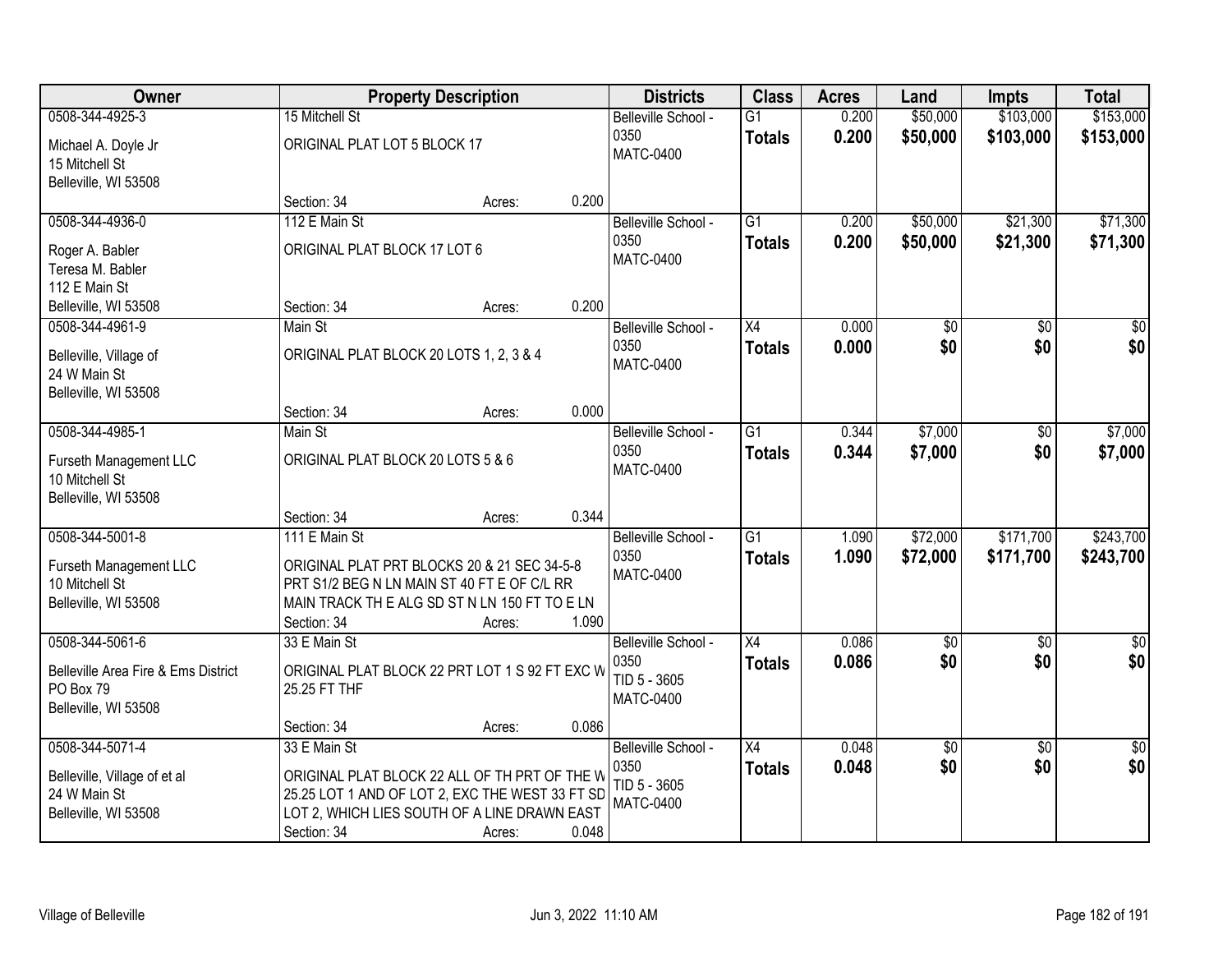| Owner                               | <b>Property Description</b>                      | <b>Districts</b>            | <b>Class</b>    | <b>Acres</b>   | Land                 | <b>Impts</b>         | <b>Total</b>         |
|-------------------------------------|--------------------------------------------------|-----------------------------|-----------------|----------------|----------------------|----------------------|----------------------|
| 0508-344-5081-2                     | 41 E Main St                                     | Belleville School -<br>0350 | $\overline{G2}$ | 0.064<br>0.064 | \$16,500<br>\$16,500 | \$16,000<br>\$16,000 | \$32,500<br>\$32,500 |
| Jeffrey T. Sarbacker                | ORIGINAL PLAT BLOCK 22 LOT 1 EXC S 92 FT THF &   | TID 5 - 3605                | <b>Totals</b>   |                |                      |                      |                      |
| Diane L. Sarbacker                  | EXC PRT OF W 25.25 FT OF SD LOT LYG S OF E&W     | <b>MATC-0400</b>            |                 |                |                      |                      |                      |
| N8183 County Highway D              | LN DRAWN THRU PT ON E LN LOT 2 SD BLOCK LOC      |                             |                 |                |                      |                      |                      |
| Belleville, WI 53508                | 0.000<br>Section: 34<br>Acres:                   |                             |                 |                |                      |                      |                      |
| 0508-344-5092-9                     | 31 E Main St                                     | Belleville School -         | $\overline{X4}$ | 0.163          | \$0                  | $\overline{50}$      | \$0                  |
| Belleville Area Fire & Ems District | ORIGINAL PLAT BLOCK 22 S 123 FT LOT 2 EXC        | 0350                        | <b>Totals</b>   | 0.163          | \$0                  | \$0                  | \$0                  |
| PO Box 79                           | R12935/69                                        | TID 5 - 3605                |                 |                |                      |                      |                      |
| Belleville, WI 53508                |                                                  | <b>MATC-0400</b>            |                 |                |                      |                      |                      |
|                                     | 0.163<br>Section: 34<br>Acres:                   |                             |                 |                |                      |                      |                      |
| 0508-344-5095-6                     | Main St                                          | Belleville School -         | X4              | 0.003          | \$0                  | \$0                  | $\overline{\$0}$     |
| Village of Belleville               | ORIG PLAT BLOCK 22 PRT LT 2 DESCR AS COM C/L     | 0350                        | <b>Totals</b>   | 0.003          | \$0                  | \$0                  | \$0                  |
| 130 S Vine St                       | STH 69 123 FT N OF MAIN ST N LN TH E TO W LN LT  | TID 5 - 3605                |                 |                |                      |                      |                      |
| Belleville, WI 53508                | 2 BLK 22 & POB TH N 4 FT TH E 33 FT TH S 4 FT TH | <b>MATC-0400</b>            |                 |                |                      |                      |                      |
|                                     | Section: 34<br>0.003<br>Acres:                   |                             |                 |                |                      |                      |                      |
| 0508-344-5103-5                     | Main St                                          | Belleville School -         | X4              | 0.163          | \$0                  | \$0                  | \$0                  |
|                                     |                                                  | 0350                        | <b>Totals</b>   | 0.163          | \$0                  | \$0                  | \$0                  |
| Belleville, Village of              | ORIGINAL PLAT BLOCK 22 LOT 3 EXC N 50 FT         | TID 5 - 3605                |                 |                |                      |                      |                      |
| 24 W Main St                        | DESCR IN D200/254 EXC TO WI DOT FOR RD R/W IN    | <b>MATC-0400</b>            |                 |                |                      |                      |                      |
| Belleville, WI 53508                | DOC #5277758                                     |                             |                 |                |                      |                      |                      |
|                                     | 0.163<br>Section: 34<br>Acres:                   |                             |                 |                |                      |                      |                      |
| 0508-344-5113-3                     | 20 River St                                      | Belleville School -         | $\overline{X4}$ | 1.084          | $\overline{50}$      | \$0                  | $\sqrt{50}$          |
| Belleville, Village of              | ORIGINAL PLAT PRT BLOCKS 22 & 27, MILL RACE &    | 0350                        | <b>Totals</b>   | 1.084          | \$0                  | \$0                  | \$0                  |
| 24 W Main St                        | VAC DALE ST DESCR AS BEG C/L STH 69 123 FT N     | TID 5 - 3605                |                 |                |                      |                      |                      |
| Belleville, WI 53508                | OF MAIN ST N LN TH E TO W LN LOT 2 BLOCK 22 TH   | <b>MATC-0400</b>            |                 |                |                      |                      |                      |
|                                     | Section: 34<br>1.084<br>Acres:                   |                             |                 |                |                      |                      |                      |
| 0508-344-5132-0                     | Main St                                          | Belleville School -         | X4              | 0.813          | $\overline{50}$      | \$0                  | $\sqrt{50}$          |
|                                     |                                                  | 0350                        | <b>Totals</b>   | 0.813          | \$0                  | \$0                  | \$0                  |
| Belleville, Village of              | ORIGINAL PLAT BLOCK 21 ALL LOT 8 & ALL THAT      | TID 5 - 3605                |                 |                |                      |                      |                      |
| 24 W Main St                        | PRT LOTS 3,4, 6 & 7 ALG W/ANY INTEREST           | <b>MATC-0400</b>            |                 |                |                      |                      |                      |
| Belleville, WI 53508                | GRANTOR MAY HAVE ACQUIRED IN FORMER MILL         |                             |                 |                |                      |                      |                      |
|                                     | 0.813<br>Section: 34<br>Acres:                   |                             |                 |                |                      |                      |                      |
| 0508-344-6501-1                     | 411 E Pearl St                                   | Belleville School -         | $\overline{G1}$ | 0.400          | \$58,500             | \$20,400             | \$78,900             |
| Leona R. Haberman                   | EAST SIDE ADDN BLOCK 4 LOTS 1 & 2                | 0350                        | <b>Totals</b>   | 0.400          | \$58,500             | \$20,400             | \$78,900             |
| 411 E Pearl St                      |                                                  | <b>MATC-0400</b>            |                 |                |                      |                      |                      |
| Belleville, WI 53508                |                                                  |                             |                 |                |                      |                      |                      |
|                                     | 0.400<br>Section: 34<br>Acres:                   |                             |                 |                |                      |                      |                      |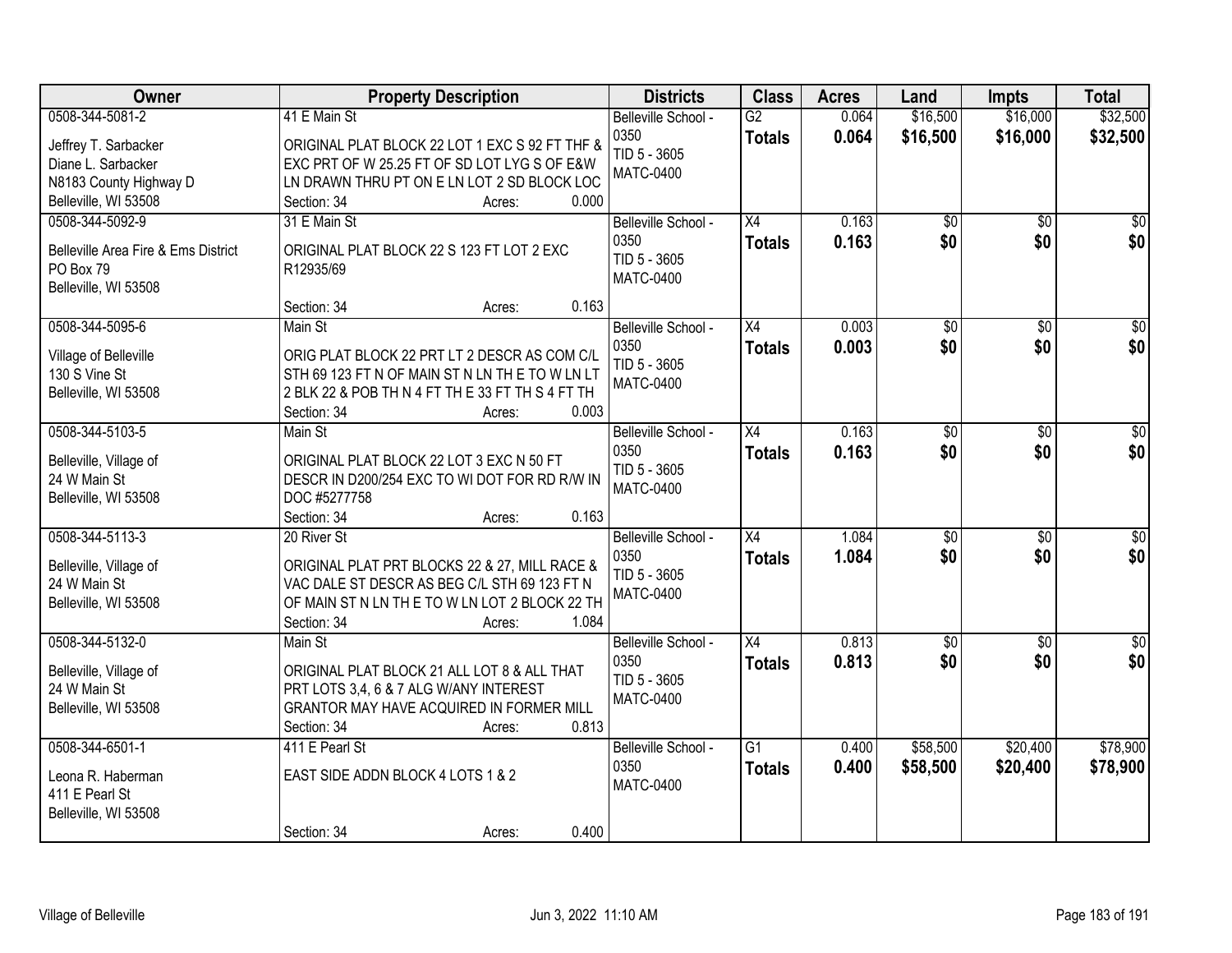| Owner                                |                                                  | <b>Property Description</b> |       | <b>Districts</b>                                | <b>Class</b>                     | <b>Acres</b>   | Land                 | <b>Impts</b>           | <b>Total</b>           |
|--------------------------------------|--------------------------------------------------|-----------------------------|-------|-------------------------------------------------|----------------------------------|----------------|----------------------|------------------------|------------------------|
| 0508-344-6523-5<br>John J. Hofmaster | 24 East Ave<br>EAST SIDE ADDN BLOCK 4 LOTS 3 & 4 |                             |       | Belleville School -<br>0350<br><b>MATC-0400</b> | $\overline{G1}$<br><b>Totals</b> | 0.450<br>0.450 | \$60,500<br>\$60,500 | \$167,000<br>\$167,000 | \$227,500<br>\$227,500 |
| Lesa P. Hofmaster                    |                                                  |                             |       |                                                 |                                  |                |                      |                        |                        |
| 24 East Ave                          |                                                  |                             |       |                                                 |                                  |                |                      |                        |                        |
| Belleville, WI 53508                 | Section: 34                                      | Acres:                      | 0.450 |                                                 |                                  |                |                      |                        |                        |
| 0508-344-6531-5                      | 411 E Church St                                  |                             |       | Belleville School -                             | $\overline{G1}$                  | 0.200          | \$50,000             | \$123,800              | \$173,800              |
| Jeffery J. Gibson Brach              | EAST SIDE ADDN BLOCK 5 LOT 1                     |                             |       | 0350                                            | <b>Totals</b>                    | 0.200          | \$50,000             | \$123,800              | \$173,800              |
| 411 E Church St                      |                                                  |                             |       | <b>MATC-0400</b>                                |                                  |                |                      |                        |                        |
| Belleville, WI 53508                 |                                                  |                             |       |                                                 |                                  |                |                      |                        |                        |
|                                      | Section: 34                                      | Acres:                      | 0.200 |                                                 |                                  |                |                      |                        |                        |
| 0508-344-6553-9                      | 116 East Ave                                     |                             |       | Belleville School -                             | $\overline{G1}$                  | 0.370          | \$43,000             | \$164,500              | \$207,500              |
|                                      |                                                  |                             |       | 0350                                            | <b>Totals</b>                    | 0.370          | \$43,000             | \$164,500              | \$207,500              |
| Mary G. Gehin                        | EAST SIDE ADD BLOCK 5 LOT 3 EXC N 10 FT THF &    |                             |       | MATC-0400                                       |                                  |                |                      |                        |                        |
| William G. Bartels                   | ALSO INCL LOT 2 BLOCK 5                          |                             |       |                                                 |                                  |                |                      |                        |                        |
| 116 East Ave<br>Belleville, WI 53508 | Section: 34                                      | Acres:                      | 0.370 |                                                 |                                  |                |                      |                        |                        |
| 0508-344-6564-6                      | 104 East Ave                                     |                             |       | Belleville School -                             | $\overline{G1}$                  | 0.230          | \$38,500             | \$121,500              | \$160,000              |
|                                      |                                                  |                             |       | 0350                                            |                                  |                |                      |                        |                        |
| Randy G. Hinton                      | EAST SIDE ADDN BLOCK 5 N 10 FT LOT 3 & ALL LOT   |                             |       | <b>MATC-0400</b>                                | <b>Totals</b>                    | 0.230          | \$38,500             | \$121,500              | \$160,000              |
| Janice M. Hinton                     | 4 SUBJ TO ESM T TO GEN TELE CO OF WI IN          |                             |       |                                                 |                                  |                |                      |                        |                        |
| 104 East Ave                         | R4854/55                                         |                             |       |                                                 |                                  |                |                      |                        |                        |
| Belleville, WI 53508                 | Section: 34                                      | Acres:                      | 0.230 |                                                 |                                  |                |                      |                        |                        |
| 0508-344-6571-7                      | 236 East Ave                                     |                             |       | Belleville School -                             | $\overline{G1}$                  | 0.218          | \$51,000             | \$138,600              | \$189,600              |
| Kevin R. Rufener                     | EAST SIDE ADD LOT 1 BLOCK 6                      |                             |       | 0350                                            | <b>Totals</b>                    | 0.218          | \$51,000             | \$138,600              | \$189,600              |
| 236 East Ave                         |                                                  |                             |       | <b>MATC-0400</b>                                |                                  |                |                      |                        |                        |
| Belleville, WI 53508                 |                                                  |                             |       |                                                 |                                  |                |                      |                        |                        |
|                                      | Section: 34                                      | Acres:                      | 0.218 |                                                 |                                  |                |                      |                        |                        |
| 0508-344-6593-1                      | 218 East Ave                                     |                             |       | Belleville School -                             | $\overline{G1}$                  | 0.276          | \$53,500             | \$111,400              | \$164,900              |
|                                      |                                                  |                             |       | 0350                                            | <b>Totals</b>                    | 0.276          | \$53,500             | \$111,400              | \$164,900              |
| Roger F. Butts                       | EAST SIDE ADDN BLOCK 6 LOT 3 & S 20.61 FT LOT 4  |                             |       | <b>MATC-0400</b>                                |                                  |                |                      |                        |                        |
| Linda K. Butts<br>218 East Ave       |                                                  |                             |       |                                                 |                                  |                |                      |                        |                        |
| Belleville, WI 53508                 | Section: 34                                      | Acres:                      | 0.276 |                                                 |                                  |                |                      |                        |                        |
| 0508-344-6604-7                      | 210 East Ave                                     |                             |       | Belleville School -                             | $\overline{G1}$                  | 0.152          | \$41,500             | \$70,000               | \$111,500              |
|                                      |                                                  |                             |       | 0350                                            | <b>Totals</b>                    | 0.152          | \$41,500             | \$70,000               | \$111,500              |
| James L. Balch Jr                    | EAST SIDE ADD LOT 4                              |                             |       | <b>MATC-0400</b>                                |                                  |                |                      |                        |                        |
| 210 East Ave                         |                                                  |                             |       |                                                 |                                  |                |                      |                        |                        |
| Belleville, WI 53508                 |                                                  |                             |       |                                                 |                                  |                |                      |                        |                        |
|                                      | Section: 34                                      | Acres:                      | 0.152 |                                                 |                                  |                |                      |                        |                        |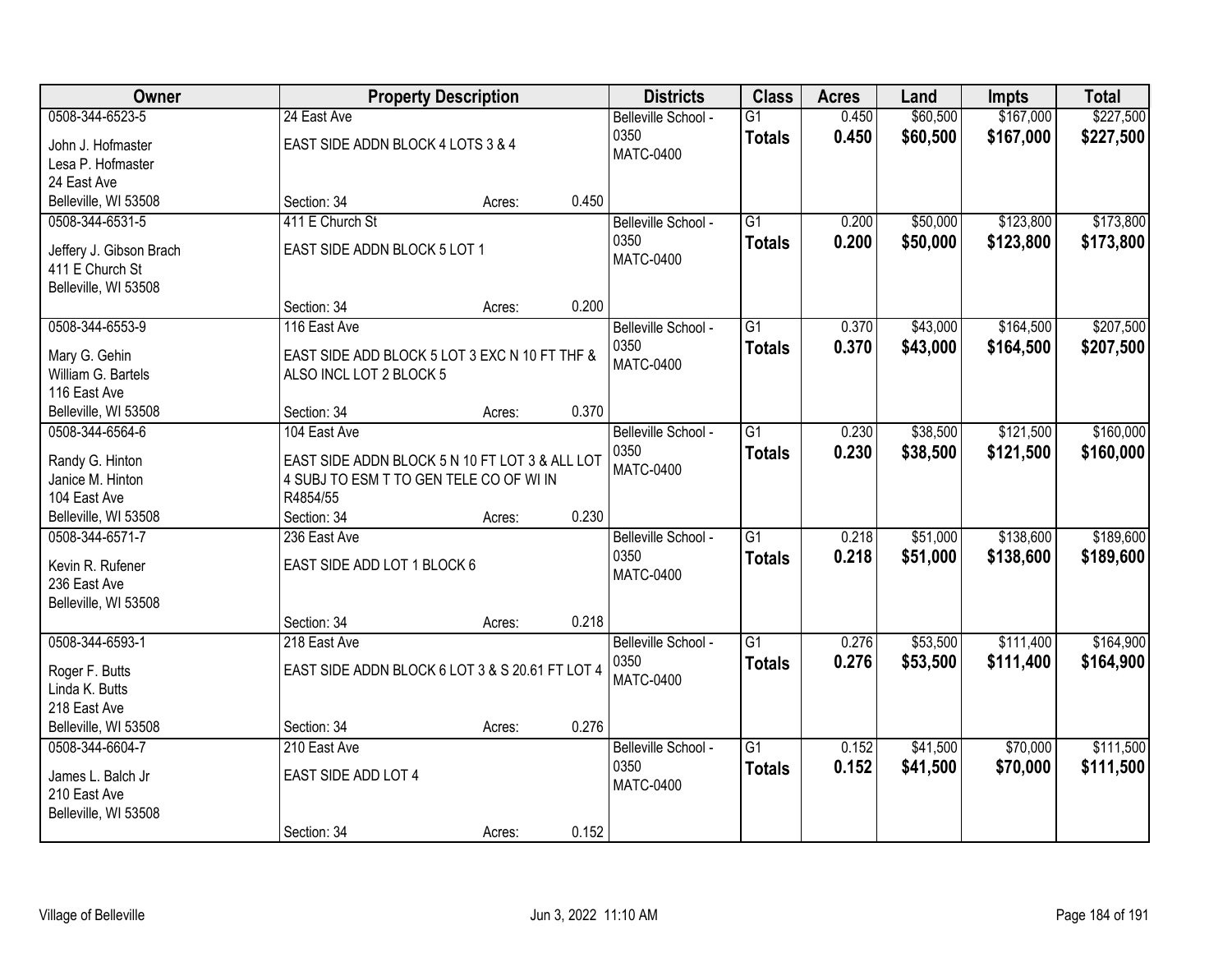| <b>Owner</b>                   |                                                 | <b>Property Description</b> |       | <b>Districts</b>    | <b>Class</b>    | <b>Acres</b> | Land     | <b>Impts</b>    | <b>Total</b> |
|--------------------------------|-------------------------------------------------|-----------------------------|-------|---------------------|-----------------|--------------|----------|-----------------|--------------|
| 0508-344-6615-4                | 204 East Ave                                    |                             |       | Belleville School - | $\overline{G1}$ | 0.214        | \$50,500 | \$128,900       | \$179,400    |
| Landis R. Heitz                | EAST SIDE ADDN BLOCK 6 LOT 5                    |                             |       | 0350                | <b>Totals</b>   | 0.214        | \$50,500 | \$128,900       | \$179,400    |
| Robert L. Heitz                |                                                 |                             |       | <b>MATC-0400</b>    |                 |              |          |                 |              |
| 204 East Ave                   |                                                 |                             |       |                     |                 |              |          |                 |              |
| Belleville, WI 53508           | Section: 34                                     | Acres:                      | 0.214 |                     |                 |              |          |                 |              |
| 0508-344-6700-1                | 224 East Ave                                    |                             |       | Belleville School - | $\overline{G1}$ | 0.476        | \$61,500 | \$195,500       | \$257,000    |
|                                |                                                 |                             |       | 0350                | <b>Totals</b>   | 0.476        | \$61,500 | \$195,500       | \$257,000    |
| Steven M. Boyd                 | LOT 1 CSM 13168 CS84/280&282-9/26/2011 F/K/A    |                             |       | <b>MATC-0400</b>    |                 |              |          |                 |              |
| Taylor R. Boyd                 | EAST SIDE ADDN BLOCK 6 LOT 2 AND LOTS 3,4,5, &  |                             |       |                     |                 |              |          |                 |              |
| 224 East Ave                   | S 1/2 LOT 6 FRITZ' ADDN DESCR AS SEC 34-5-8 PRT |                             |       |                     |                 |              |          |                 |              |
| Belleville, WI 53508           | Section: 34                                     | Acres:                      | 0.476 |                     |                 |              |          |                 |              |
| 0508-344-6701-9                | State Highway 92                                |                             |       | Belleville School - | G1              | 0.165        | \$4,500  | \$500           | \$5,000      |
| Kevin R. Rufener               | FRITZ ADDN BLOCK 1 LOTS 1, & 2                  |                             |       | 0350                | <b>Totals</b>   | 0.165        | \$4,500  | \$500           | \$5,000      |
| 236 East Ave                   |                                                 |                             |       | <b>MATC-0400</b>    |                 |              |          |                 |              |
| Belleville, WI 53508           |                                                 |                             |       |                     |                 |              |          |                 |              |
|                                | Section: 34                                     | Acres:                      | 0.165 |                     |                 |              |          |                 |              |
| 0508-344-6767-1                | East Ave                                        |                             |       | Belleville School - | G1              | 0.265        | \$11,000 | \$0             | \$11,000     |
|                                |                                                 |                             |       | 0350                |                 | 0.265        | \$11,000 | \$0             | \$11,000     |
| Roger F. Butts                 | FRITZ ADD LOTS 7, 8, 9 & N1/2 LOT 6 BLK 1       |                             |       | <b>MATC-0400</b>    | <b>Totals</b>   |              |          |                 |              |
| 218 East Ave                   |                                                 |                             |       |                     |                 |              |          |                 |              |
| Belleville, WI 53508           |                                                 |                             |       |                     |                 |              |          |                 |              |
|                                | Section: 34                                     | Acres:                      | 0.265 |                     |                 |              |          |                 |              |
| 0508-344-6800-9                | East Ave                                        |                             |       | Belleville School - | $\overline{G1}$ | 0.227        | \$51,500 | $\overline{50}$ | \$51,500     |
| James L. Balch Jr              | FRITZ ADD LOT 10, 11, & 12                      |                             |       | 0350                | <b>Totals</b>   | 0.227        | \$51,500 | \$0             | \$51,500     |
| 210 East Ave                   |                                                 |                             |       | <b>MATC-0400</b>    |                 |              |          |                 |              |
| Belleville, WI 53508           |                                                 |                             |       |                     |                 |              |          |                 |              |
|                                | Section: 34                                     | Acres:                      | 0.227 |                     |                 |              |          |                 |              |
| 0508-344-6833-0                | East Ave                                        |                             |       | Belleville School - | $\overline{G1}$ | 0.152        | \$4,000  | $\overline{50}$ | \$4,000      |
|                                |                                                 |                             |       | 0350                |                 |              |          |                 |              |
| Blaser Rev Tr, Herbert & Luane | FRITZ ADDN BLOCK 1 LOT 13 & LOT 14              |                             |       | <b>MATC-0400</b>    | <b>Totals</b>   | 0.152        | \$4,000  | \$0             | \$4,000      |
| PO Box 206                     |                                                 |                             |       |                     |                 |              |          |                 |              |
| Belleville, WI 53508           |                                                 |                             |       |                     |                 |              |          |                 |              |
|                                | Section: 34                                     | Acres:                      | 0.152 |                     |                 |              |          |                 |              |
| 0508-344-6925-1                | 421 E Church St                                 |                             |       | Belleville School - | $\overline{G1}$ | 0.570        | \$63,500 | \$223,000       | \$286,500    |
| Joshua L. Noble                | LOT 1 CSM 10627 CS63/77-12/23/2002 F/K/A FRITZ  |                             |       | 0350                | <b>Totals</b>   | 0.570        | \$63,500 | \$223,000       | \$286,500    |
| Jami L. Noble                  | ADDN BLOCK 2 LOTS 1-7 & S 6 FT OF LOT 8 DESCR   |                             |       | <b>MATC-0400</b>    |                 |              |          |                 |              |
| 421 E Church St                | AS SEC 34-5-8 PRT SE1/4SE1/4 (0.571 ACRES)      |                             |       |                     |                 |              |          |                 |              |
|                                |                                                 |                             | 0.570 |                     |                 |              |          |                 |              |
| Belleville, WI 53508           | Section: 34                                     | Acres:                      |       |                     |                 |              |          |                 |              |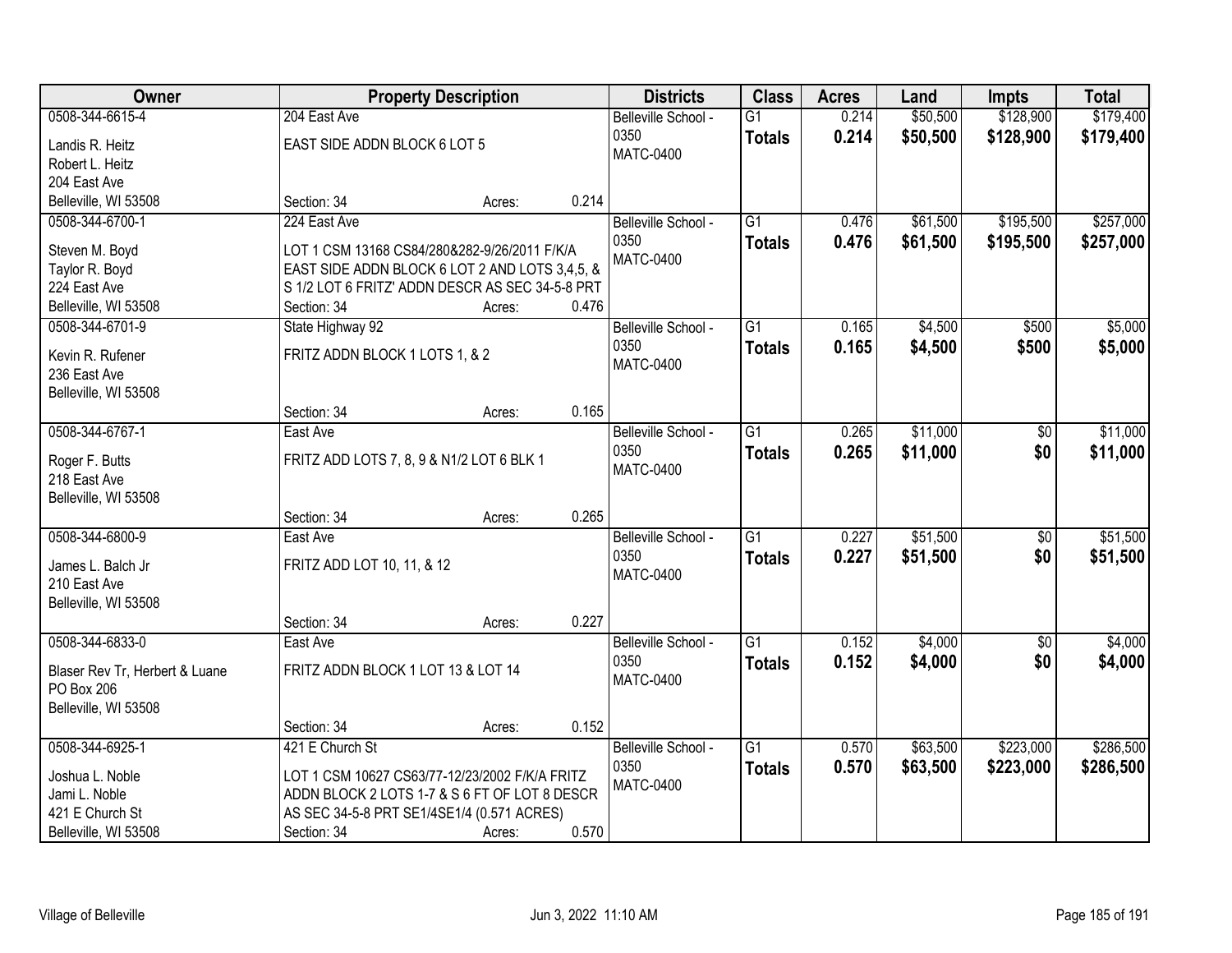| Owner                                                                                  | <b>Property Description</b>                                                                                                                                                                                                        | <b>Districts</b>                                                | <b>Class</b>                            | <b>Acres</b>   | Land                   | <b>Impts</b>           | <b>Total</b>            |
|----------------------------------------------------------------------------------------|------------------------------------------------------------------------------------------------------------------------------------------------------------------------------------------------------------------------------------|-----------------------------------------------------------------|-----------------------------------------|----------------|------------------------|------------------------|-------------------------|
| 0508-344-6990-1<br>Randy G. Hinton<br>Janice M. Hinton                                 | Church St<br>FRITZ ADDN BLOCK 2 N 9 FT LOT 8 & ALL LOTS 9 &<br>10 & ALSO INCL S 10 FT OF N 19 FT OF LOT 8                                                                                                                          | Belleville School -<br>0350<br><b>MATC-0400</b>                 | $\overline{G1}$<br><b>Totals</b>        | 0.230<br>0.230 | \$15,500<br>\$15,500   | $\overline{50}$<br>\$0 | \$15,500<br>\$15,500    |
| 104 East Ave<br>Belleville, WI 53508                                                   | 0.230<br>Section: 34<br>Acres:                                                                                                                                                                                                     |                                                                 |                                         |                |                        |                        |                         |
| 0508-344-7011-2<br>Belleville, Village of<br>24 W Main St<br>Belleville, WI 53508      | 531 E Pearl St<br>FRITZ ADD ALL BLOCK 3                                                                                                                                                                                            | Belleville School -<br>0350<br><b>MATC-0400</b>                 | $\overline{X4}$<br><b>Totals</b>        | 0.921<br>0.921 | $\overline{50}$<br>\$0 | $\overline{50}$<br>\$0 | $\sqrt{50}$<br>\$0      |
|                                                                                        | 0.921<br>Section: 34<br>Acres:                                                                                                                                                                                                     |                                                                 |                                         |                |                        |                        |                         |
| 0508-344-8120-8<br>Belleville, Village of<br>24 W Main St<br>Belleville, WI 53508      | Pearl St<br>SEC 34-5-8 PRT NE1/4SE1/4 & NW1/4SE1/4COM E1/4<br>COR SEC 34 T H S89DEG50'09"W 1370.41 FT TH<br>S2DEG13'29"W 28.70 FT TO POB T H CONT<br>0.000<br>Section: 34<br>Acres:                                                | Belleville School -<br>0350<br><b>MATC-0400</b>                 | X4<br><b>Totals</b>                     | 0.000<br>0.000 | \$0<br>\$0             | \$0<br>\$0             | $\overline{30}$<br>\$0  |
| 0508-344-8500-8<br>Argall Properties LLC<br>171 Countryside Dr<br>Belleville, WI 53508 | 171 Countryside Dr<br>LOT 1 CSM 5400 CS24/315 R10818/74 SEC 34-5-8<br>PRT NW1/4SE1/4 1.0 ACRE                                                                                                                                      | Belleville School -<br>0350<br><b>MATC-0400</b>                 | $\overline{G2}$<br><b>Totals</b>        | 1.000<br>1.000 | \$50,000<br>\$50,000   | \$288,000<br>\$288,000 | \$338,000<br>\$338,000  |
| 0508-344-8560-6<br>Perry J. Sutter<br>206 Third Ave<br>Belleville, WI 53508            | 1.000<br>Section: 34<br>Acres:<br>206 Third Ave<br>SEC 34-5-8 PRT SE1/4 COM S89DEGW 2106 FT FR<br>E1/4 COR SEC 34 TH S89DEGW 78 FT S4DEGW 27.23<br>FT S4DEGW 132 FT E 78 FT N4DEGE 132 FT N4DEGE<br>0.236<br>Section: 34<br>Acres: | Belleville School -<br>0350<br>MATC-0400                        | $\overline{G1}$<br><b>Totals</b>        | 0.236<br>0.236 | \$56,500<br>\$56,500   | \$100,500<br>\$100,500 | \$157,000<br>\$157,000  |
| 0508-344-8570-1<br>WI Dot<br>2101 Wright St<br>Madison, WI 53704                       | <b>Third Ave</b><br>SEC 34-5-8 PRT FMR RR ROW THRU W1/2 SE1/4<br>(INCL PRTS OF BLOCKS 8, 13, 17, 21 BELLEVILLE)<br>0.000<br>Section: 34<br>Acres:                                                                                  | Belleville School -<br>0350<br>TID 5 - 3605<br><b>MATC-0400</b> | $\overline{\text{X2}}$<br><b>Totals</b> | 0.000<br>0.000 | $\overline{50}$<br>\$0 | $\overline{30}$<br>\$0 | $\overline{\$0}$<br>\$0 |
| 0508-344-8580-2<br><b>Todd Friske</b><br>144 Third Ave<br>Belleville, WI 53508         | 144 Third Ave<br>SEC 34-5-8 PRT NW1/4 SE1/4 COM ON S R/W LN CTH<br>D 213.84 FT E OF CL STH 69 & 441.54 FT W OF W LN<br>RR R/W TH E 66 FT TO POB TH S2DEGW 132 FT E 66<br>0.200<br>Section: 34<br>Acres:                            | Belleville School -<br>0350<br><b>MATC-0400</b>                 | $\overline{G1}$<br><b>Totals</b>        | 0.200<br>0.200 | \$50,500<br>\$50,500   | \$104,200<br>\$104,200 | \$154,700<br>\$154,700  |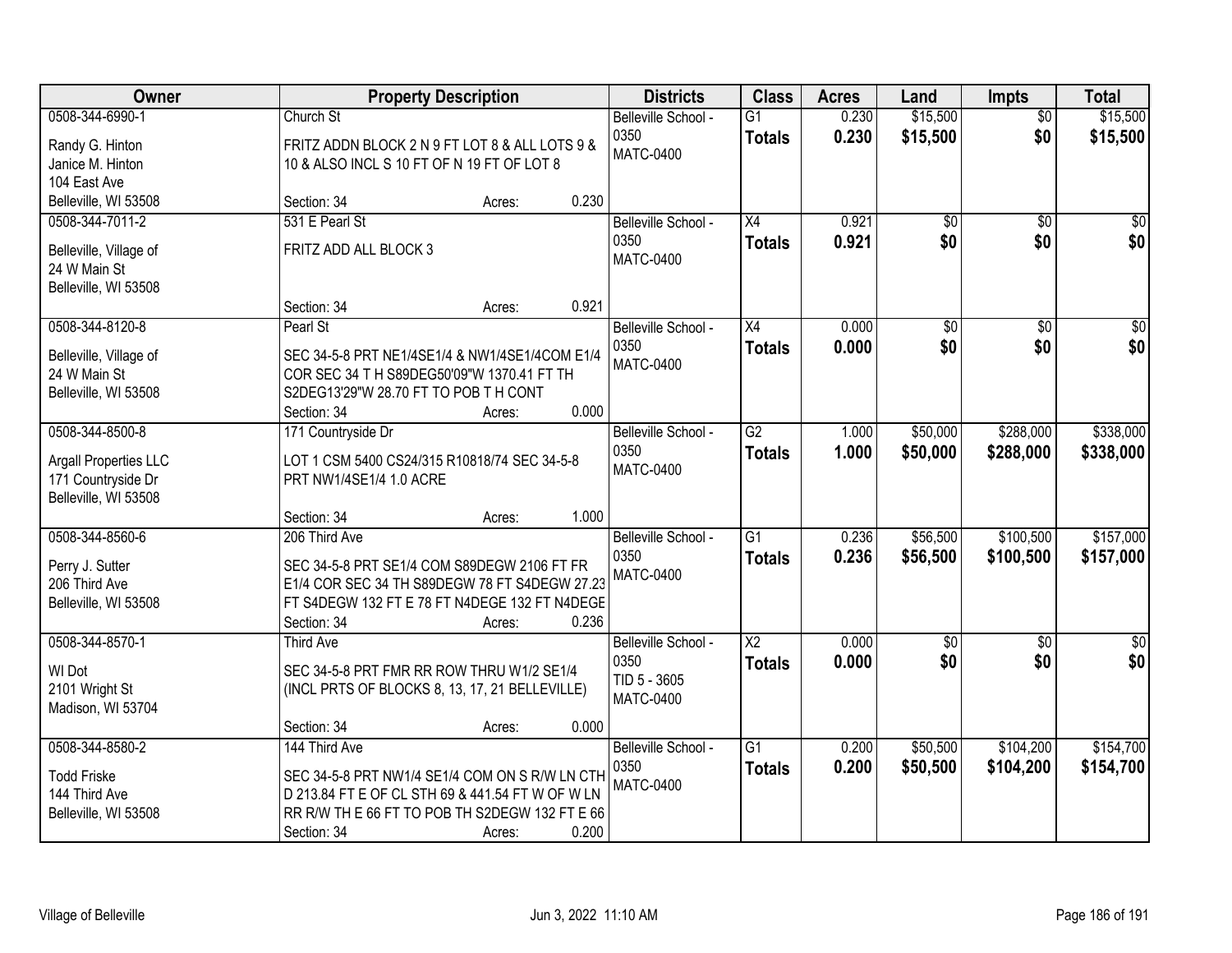| Owner                           | <b>Property Description</b>                      | <b>Districts</b>         | <b>Class</b>    | <b>Acres</b> | Land     | <b>Impts</b> | <b>Total</b> |
|---------------------------------|--------------------------------------------------|--------------------------|-----------------|--------------|----------|--------------|--------------|
| 0508-344-8595-5                 | 170 River St                                     | Belleville School -      | $\overline{G1}$ | 0.325        | \$61,000 | \$194,500    | \$255,500    |
| Michael W. Meyers               | LOT 1 CSM 8526 CS46/296-3/28/97 DESCR AS SEC     | 0350                     | <b>Totals</b>   | 0.325        | \$61,000 | \$194,500    | \$255,500    |
| Keli C. Meyers                  | 34-5-8 PRT NW1/4SE1/4 EXC RD R/W IN DOC          | <b>MATC-0400</b>         |                 |              |          |              |              |
| 170 River St                    | #5276478                                         |                          |                 |              |          |              |              |
| Belleville, WI 53508            | 0.325<br>Section: 34<br>Acres:                   |                          |                 |              |          |              |              |
| 0508-344-8606-1                 | 136 Third Ave                                    | Belleville School -      | $\overline{G1}$ | 0.306        | \$60,500 | \$134,100    | \$194,600    |
|                                 |                                                  | 0350                     | <b>Totals</b>   | 0.306        | \$60,500 | \$134,100    | \$194,600    |
| James J. Lamboley               | LOT 2 CSM 8526 CS46/296-3/28/97 DESCR AS SEC     | <b>MATC-0400</b>         |                 |              |          |              |              |
| 136 Third Ave                   | 34-5-8 PRT NW1/4SE1/4 (0.306 ACRES)              |                          |                 |              |          |              |              |
| Belleville, WI 53508            | 0.306                                            |                          |                 |              |          |              |              |
|                                 | Section: 34<br>Acres:<br>160 River St            |                          |                 |              |          |              |              |
| 0508-344-8620-3                 |                                                  | Belleville School -      | $\overline{G1}$ | 0.382        | \$62,000 | \$179,500    | \$241,500    |
| Mark A. Raders                  | SEC 34-5-8 PRT NW1/4SE1/4 BEG NW COR LOT 19      | 0350<br><b>MATC-0400</b> | <b>Totals</b>   | 0.382        | \$62,000 | \$179,500    | \$241,500    |
| Lora L. Hafen-Raders            | BLASER SUBD TH S7DEGW 81.39 FT TH N84DEGW        |                          |                 |              |          |              |              |
| 160 River St                    | 182.3 FT TO E R/W LN STH 69 TH N5DEGE ALG SD     |                          |                 |              |          |              |              |
| Belleville, WI 53508            | 0.382<br>Section: 34<br>Acres:                   |                          |                 |              |          |              |              |
| 0508-344-8640-9                 | 150 River St                                     | Belleville School -      | $\overline{G1}$ | 0.504        | \$65,000 | \$182,500    | \$247,500    |
| Joseph F. Donlin                | SEC 34-5-8 PRT NW1/4 SE1/4 COM 725.34 FT N OF    | 0350                     | <b>Totals</b>   | 0.504        | \$65,000 | \$182,500    | \$247,500    |
| 215 Third Ave                   | BRIDGE TH E 140.5 FT TH N 33 FT TH E 73.59 FT TH | <b>MATC-0400</b>         |                 |              |          |              |              |
| Belleville, WI 53508            | N 99 FT TH W 213.84 FT TH S 132 FT TO POB (BEING |                          |                 |              |          |              |              |
|                                 | 0.504<br>Section: 34<br>Acres:                   |                          |                 |              |          |              |              |
| 0508-344-8650-7                 | 140 River St                                     | Belleville School -      | $\overline{G1}$ | 0.773        | \$68,000 | \$278,800    | \$346,800    |
|                                 |                                                  | 0350                     | <b>Totals</b>   | 0.773        | \$68,000 | \$278,800    | \$346,800    |
| Jon Burman                      | SEC 34-5-8 PRT NW1/4SE1/4 COM INTERS C/L CTH D   | MATC-0400                |                 |              |          |              |              |
| 140 River St                    | & E R/W LN ST H 69 TH S5DEG29'41"W 362.28 FT ALC |                          |                 |              |          |              |              |
| Belleville, WI 53508            | E R/W LN STH 69 TO POB TH S84DEG54'10"E 107.25   |                          |                 |              |          |              |              |
|                                 | 0.773<br>Section: 34<br>Acres:                   |                          |                 |              |          |              |              |
| 0508-344-8660-5                 | 130 River St                                     | Belleville School -      | $\overline{G1}$ | 0.204        | \$51,000 | \$481,500    | \$532,500    |
| Yasmine El-Gabbani              | LUCHSINGER'S SECOND ADDN (UNRECORDED             | 0350                     | <b>Totals</b>   | 0.204        | \$51,000 | \$481,500    | \$532,500    |
| Ann-Marie Cain                  | PLAT) LOT 4 BLOCK B DESCR AS SEC 34-5-8 PRT      | <b>MATC-0400</b>         |                 |              |          |              |              |
| 44 River St                     | NW1/4SE1/4 BEG 530.64 FT N & 17.16 FT E OF NE    |                          |                 |              |          |              |              |
| Belleville, WI 53508            | 0.204<br>Section: 34<br>Acres:                   |                          |                 |              |          |              |              |
| 0508-344-8670-3                 | 122 River St                                     | Belleville School -      | $\overline{G1}$ | 0.190        | \$49,000 | \$182,700    | \$231,700    |
|                                 |                                                  | 0350                     | <b>Totals</b>   | 0.190        | \$49,000 | \$182,700    | \$231,700    |
| Ronald L. Groffy                | LUCHSINGERS UNRECORDED PLAT LOT 3 BLOCK B        | MATC-0400                |                 |              |          |              |              |
| Linda R. Groffy<br>122 River St | DESCR AS SEC 34-5-8 PRT SE1/4 BEG 467.94 FT N &  |                          |                 |              |          |              |              |
|                                 | 17.16 FT E OF NE COR SUGAR RIVER BRIDGE TH N     |                          |                 |              |          |              |              |
| Belleville, WI 53508            | 0.190<br>Section: 34<br>Acres:                   |                          |                 |              |          |              |              |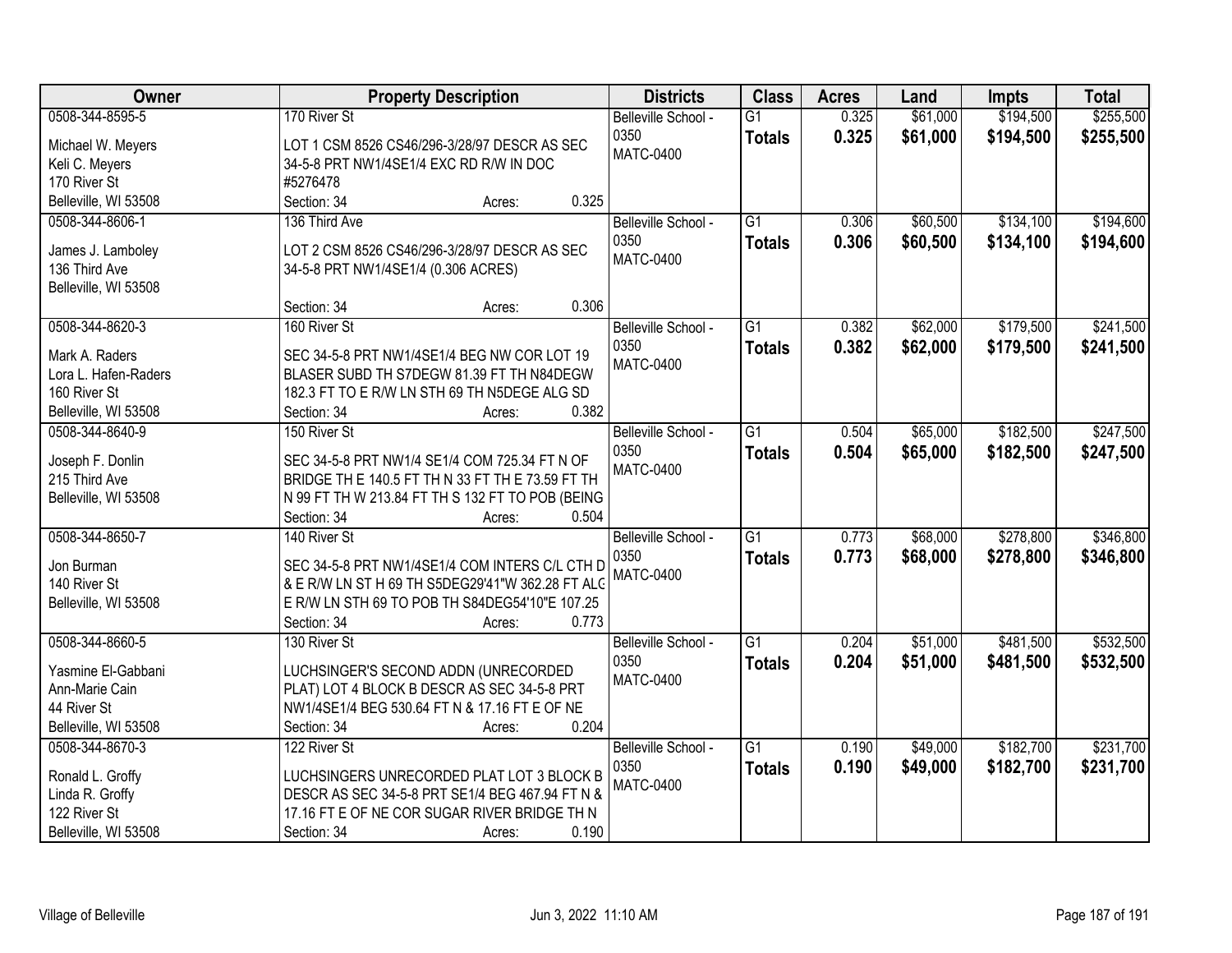| Owner                 | <b>Property Description</b>                      | <b>Districts</b>    | <b>Class</b>    | <b>Acres</b> | Land                          | <b>Impts</b> | <b>Total</b> |
|-----------------------|--------------------------------------------------|---------------------|-----------------|--------------|-------------------------------|--------------|--------------|
| 0508-344-8680-1       | 114 River St                                     | Belleville School - | $\overline{G1}$ | 0.190        | \$49,000                      | \$162,400    | \$211,400    |
| William J. Rupp       | LUCHSINGER'S UNRECORDED SECOND ADDN              | 0350                | <b>Totals</b>   | 0.190        | \$49,000                      | \$162,400    | \$211,400    |
| Debra L. Rupp         | BLOCK B LOT 2 DESCR AS SEC 34-5-8 PRT SE1/4      | <b>MATC-0400</b>    |                 |              |                               |              |              |
| 114 River St          | BEG 405.24 FT N & 17.16 FT E OF NE COR SUGAR     |                     |                 |              |                               |              |              |
| Belleville, WI 53508  | 0.190<br>Section: 34<br>Acres:                   |                     |                 |              |                               |              |              |
| 0508-344-8690-9       | 106 River St                                     | Belleville School - | $\overline{G1}$ | 0.190        | \$49,000                      | \$137,600    | \$186,600    |
|                       |                                                  | 0350                | <b>Totals</b>   | 0.190        | \$49,000                      | \$137,600    | \$186,600    |
| David R. Eustice      | LUCHSINGERS UNRECORDED PLAT BLOCK B LOT 1        | <b>MATC-0400</b>    |                 |              |                               |              |              |
| Jill M. Wennesheimer  | EXC R231/128                                     |                     |                 |              |                               |              |              |
| 106 River St          |                                                  |                     |                 |              |                               |              |              |
| Belleville, WI 53508  | 0.171<br>Section: 34<br>Acres:                   |                     |                 |              |                               |              |              |
| 0508-344-8695-4       | <b>River St</b>                                  | Belleville School - |                 |              | Assessed with 0508-344-8690-9 |              |              |
| David R. Eustice      | LUCHSINGERS UNRECORDED PLAT BLOCK B PRT          | 0350                |                 |              |                               |              |              |
| Jill M. Wennesheimer  | OF LOT 1 28 FT E & W X 30 FT N & S LOC IN SE COR | <b>MATC-0400</b>    |                 |              |                               |              |              |
| 106 River St          | SD <sub>LOT</sub>                                |                     |                 |              |                               |              |              |
| Belleville, WI 53508  | Section: 34<br>0.019<br>Acres:                   |                     |                 |              |                               |              |              |
| 0508-344-8700-6       | 56 River St                                      | Belleville School - | G1              | 0.196        | \$50,000                      | \$145,000    | \$195,000    |
|                       |                                                  | 0350                | <b>Totals</b>   | 0.196        | \$50,000                      | \$145,000    | \$195,000    |
| John P. Baumgartner   | LUCHSINGERS UNRECORDED BLOCK A PLAT LOT 4        | <b>MATC-0400</b>    |                 |              |                               |              |              |
| Judith L. Baumgartner | SEC 34-5-8 PRT NW1/4 SE1/4 COM E LN STH 69       |                     |                 |              |                               |              |              |
| 56 River St           | 228.36 FT N OF BRIDGE TH CON N 64.66 FT TH E     |                     |                 |              |                               |              |              |
| Belleville, WI 53508  | 0.196<br>Section: 34<br>Acres:                   |                     |                 |              |                               |              |              |
| 0508-344-8710-4       | 50 River St                                      | Belleville School - | $\overline{G1}$ | 0.200        | \$50,500                      | \$145,700    | \$196,200    |
| Lynda D. Boyce        | LUCHSINGERS UNREC'D BLOCK A PRT LOT 2 N 1.32     | 0350                | <b>Totals</b>   | 0.200        | \$50,500                      | \$145,700    | \$196,200    |
| 50 River St           | FT THF & ALL LOT 3 DESCR AS SEC 34-5-8 PRT       | <b>MATC-0400</b>    |                 |              |                               |              |              |
| Belleville, WI 53508  | NW1/4SE1/4 BEG ON STH 69 C/L 63.36 FT N OF       |                     |                 |              |                               |              |              |
|                       | Section: 34<br>0.200<br>Acres:                   |                     |                 |              |                               |              |              |
| 0508-344-8716-8       | 120 Serv-Us St                                   | Belleville School - | $\overline{G1}$ | 0.292        | \$60,000                      | \$135,200    | \$195,200    |
|                       |                                                  | 0350                |                 | 0.292        | \$60,000                      |              |              |
| Jeffery J. Remy       | SEC 34-5-8 PRT SE1/4 LYG N OF SUGAR RIVER COM    | <b>MATC-0400</b>    | <b>Totals</b>   |              |                               | \$135,200    | \$195,200    |
| 120 Serv-Us St        | 17.16 FT E OF INTERS HWY 69 & RIVER TH N TO S    |                     |                 |              |                               |              |              |
| Belleville, WI 53508  | LN SERVE-US ST E ALG SD LN 132 FT TO POB TH S    |                     |                 |              |                               |              |              |
|                       | Section: 34<br>0.292<br>Acres:                   |                     |                 |              |                               |              |              |
| 0508-344-8720-2       | 44 River St                                      | Belleville School - | $\overline{G1}$ | 0.240        | \$57,500                      | \$327,100    | \$384,600    |
| Ann Marie L. Cain     | SEC 34-5-8 PRT NW1/4SE1/4 BEG 17.56 FT E OF E SD | 0350                | <b>Totals</b>   | 0.240        | \$57,500                      | \$327,100    | \$384,600    |
| 44 River St           | NE TUBE SUGAR RIVER BRIDGE TH N1DEGE 99 FT       | <b>MATC-0400</b>    |                 |              |                               |              |              |
| Belleville, WI 53508  | TO POB TH W TO W LN SD NW1/4SE1/4 TH N ALG W     |                     |                 |              |                               |              |              |
|                       | 0.240<br>Section: 34                             |                     |                 |              |                               |              |              |
|                       | Acres:                                           |                     |                 |              |                               |              |              |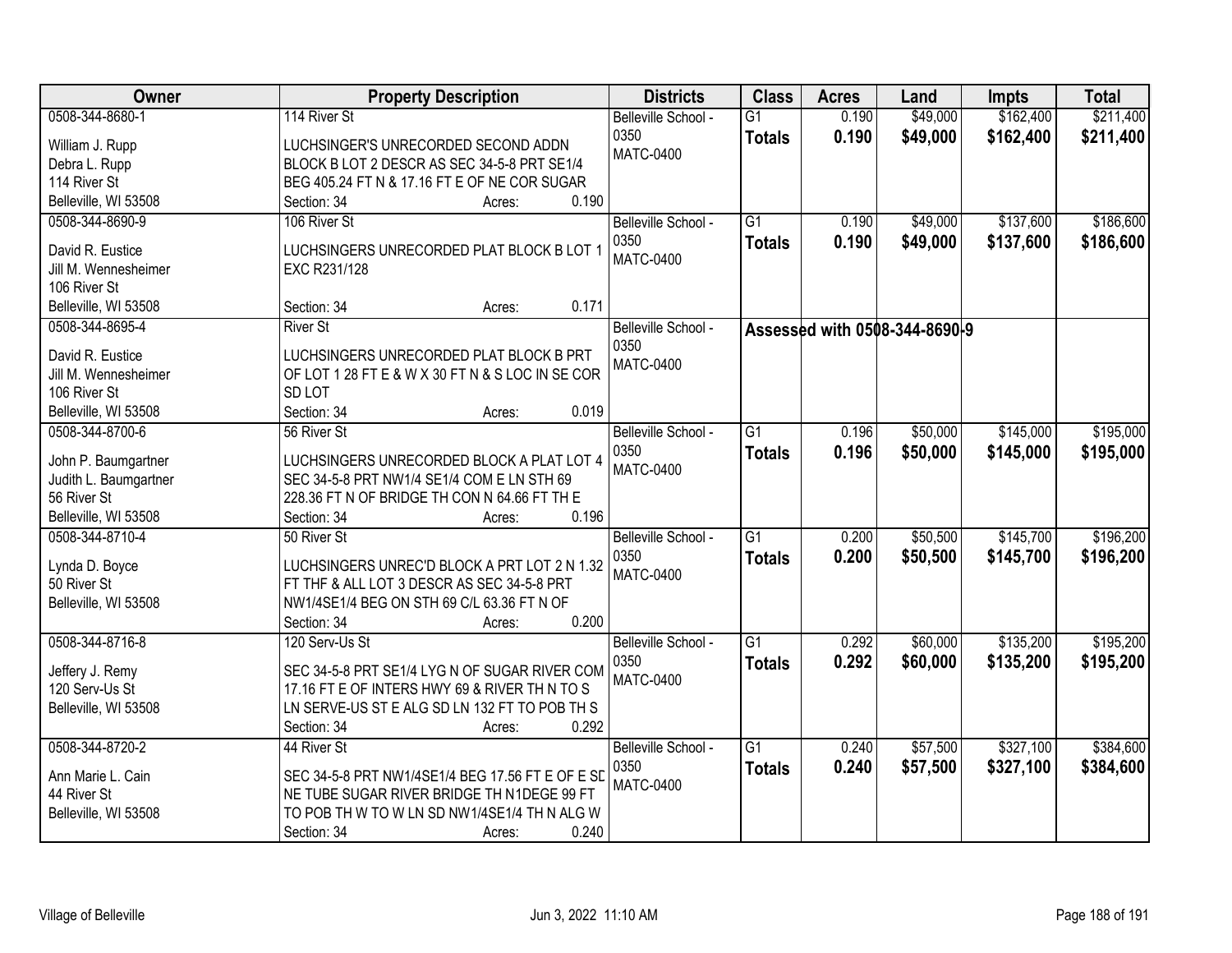| Owner                                   | <b>Property Description</b>                                          | <b>Districts</b>         | <b>Class</b>    | <b>Acres</b> | Land       | <b>Impts</b>    | <b>Total</b> |
|-----------------------------------------|----------------------------------------------------------------------|--------------------------|-----------------|--------------|------------|-----------------|--------------|
| 0508-344-8730-0                         | 38 River St                                                          | Belleville School -      | $\overline{G1}$ | 0.525        | \$65,500   | \$145,000       | \$210,500    |
| Mark A. Schwoegler                      | LUCHSINGERS UNRECORDED PLAT LOT SEC 34-5-8                           | 0350                     | <b>Totals</b>   | 0.525        | \$65,500   | \$145,000       | \$210,500    |
| PO Box 498                              | PRT N1/2 SE1/4 BEG N&S1/4 LN AT C/L HWY AT N                         | <b>MATC-0400</b>         |                 |              |            |                 |              |
| Belleville, WI 53508                    | END OF BRIDGE TH N 6 RODS (99 FT) TH E 14 RODS                       |                          |                 |              |            |                 |              |
|                                         | 0.525<br>Section: 34<br>Acres:                                       |                          |                 |              |            |                 |              |
| 0508-344-8751-1                         | 130 Serv-Us St                                                       | Belleville School -      | $\overline{G1}$ | 0.251        | \$59,000   | \$167,700       | \$226,700    |
|                                         |                                                                      | 0350                     | <b>Totals</b>   | 0.251        | \$59,000   | \$167,700       | \$226,700    |
| Mark A. Mussehl<br>Susan J. Mussehl     | SEC 34-5-8 PRT NW1/4SE1/4 BEG S LN SERVE-US                          | <b>MATC-0400</b>         |                 |              |            |                 |              |
|                                         | AVE 198 FT E OF STH 69 E LN TH S 74 FT TH E 132.7                    |                          |                 |              |            |                 |              |
| 130 Serv-Us St                          | FT TH N 74 FT TO SD RD S LN TH W 132.7 FT TO<br>0.251<br>Section: 34 |                          |                 |              |            |                 |              |
| Belleville, WI 53508<br>0508-344-8762-1 | Acres:<br>150 Serv-Us St                                             | Belleville School -      | $\overline{G1}$ | 1.462        | \$74,000   | \$222,500       | \$296,500    |
|                                         |                                                                      |                          |                 |              |            |                 |              |
| <b>Robert Sholts</b>                    | SEC 34-5-8 PRT NW1/4SW1/4 DESCR AS COM AT                            | 0350<br><b>MATC-0400</b> | <b>Totals</b>   | 1.462        | \$74,000   | \$222,500       | \$296,500    |
| <b>Helen Sholts</b>                     | NWLY COR OF LOT 1 CSM 4173 TH ALG WLY LN OF                          |                          |                 |              |            |                 |              |
| 150 Serv-Us St                          | SD CSM 4173 S04DEG59'50"W 99.88 FT TH ALG SLY                        |                          |                 |              |            |                 |              |
| Belleville, WI 53508                    | 1.462<br>Section: 34<br>Acres:                                       |                          |                 |              |            |                 |              |
| 0508-344-8795-3                         | 200 Serv-Us St                                                       | Belleville School -      | $\overline{G2}$ | 0.253        | \$32,500   | \$700           | \$33,200     |
| <b>Charter Cable Partners LLC</b>       | LOT 1 CSM 4173 CS17/271 R4847/28-8/23/83 DESCR                       | 0350                     | <b>Totals</b>   | 0.253        | \$32,500   | \$700           | \$33,200     |
| c/o Property Tax Dept                   | AS SEC 34-5-8 PRT NW1/4SE1/4 11,025 SQ FT M/L                        | <b>MATC-0400</b>         |                 |              |            |                 |              |
| PO Box 7467                             |                                                                      |                          |                 |              |            |                 |              |
| Charlotte, NC 28241                     | 0.253<br>Section: 34<br>Acres:                                       |                          |                 |              |            |                 |              |
| 0508-344-8805-0                         | 220 Serv-Us St                                                       | Belleville School -      | $\overline{G2}$ | 0.210        | \$3,000    | $\overline{50}$ | \$3,000      |
|                                         |                                                                      | 0350                     |                 | 0.210        |            |                 |              |
| Anderson Custom Processing              | PRT OUTLOT 2 SEC 34-5-8 PRT W1/2 SE1/4 COM                           | <b>MATC-0400</b>         | <b>Totals</b>   |              | \$3,000    | \$0             | \$3,000      |
| 200 Lindbergh Dr S                      | INTERS W R/W LN RR & N LN SERVE-US AVE TH WL'                        |                          |                 |              |            |                 |              |
| Little Falls, MN 56345                  | ALG SD N LN 132 FT TH N54DEGE 217.3 FT TO SD                         |                          |                 |              |            |                 |              |
|                                         | 0.210<br>Section: 34<br>Acres:                                       |                          |                 |              |            |                 |              |
| 0508-344-8821-0                         | 220 Serv-Us St                                                       | Belleville School -      | $\overline{G3}$ | 7.900        | $\sqrt{6}$ | $\sqrt{6}$      | \$0          |
| Anderson Custom Processing              | PRT OUTLOT 2 SEC 34-5-8 PRT W1/2SE1/4 COM                            | 0350                     | <b>Totals</b>   | 7.900        | \$0        | \$0             | \$0          |
| 200 Lindbergh Dr S                      | INTERS E R/W LN RR & SEC E&W1/4 LN TH S ALG SD                       | <b>MATC-0400</b>         |                 |              |            |                 |              |
| Little Falls, MN 56345                  | R/W LN 681.9 FT TO POB TH E 400 FT TH S4DEGE                         |                          |                 |              |            |                 |              |
|                                         | 7.900<br>Section: 34<br>Acres:                                       |                          |                 |              |            |                 |              |
| 0508-344-9315-1                         | 216 Evarts St                                                        | Belleville School -      | $\overline{G1}$ | 0.200        | \$50,000   | \$226,500       | \$276,500    |
|                                         |                                                                      | 0350                     | <b>Totals</b>   | 0.200        | \$50,000   | \$226,500       | \$276,500    |
| Joshua J. Simmons                       | SEC 34-5-8 PRT S1/2 SE1/4 (A/K/A PRT OUTLOT 41                       | <b>MATC-0400</b>         |                 |              |            |                 |              |
| Jennifer Simmons                        | UNRECORDED ASSESSOR'S PLAT) BEG E LN                                 |                          |                 |              |            |                 |              |
| 216 Evarts St                           | EVARTS ST AT PT 178 FT N OF COUNTY LN TH N 66                        |                          |                 |              |            |                 |              |
| Belleville, WI 53508                    | 0.200<br>Section: 34<br>Acres:                                       |                          |                 |              |            |                 |              |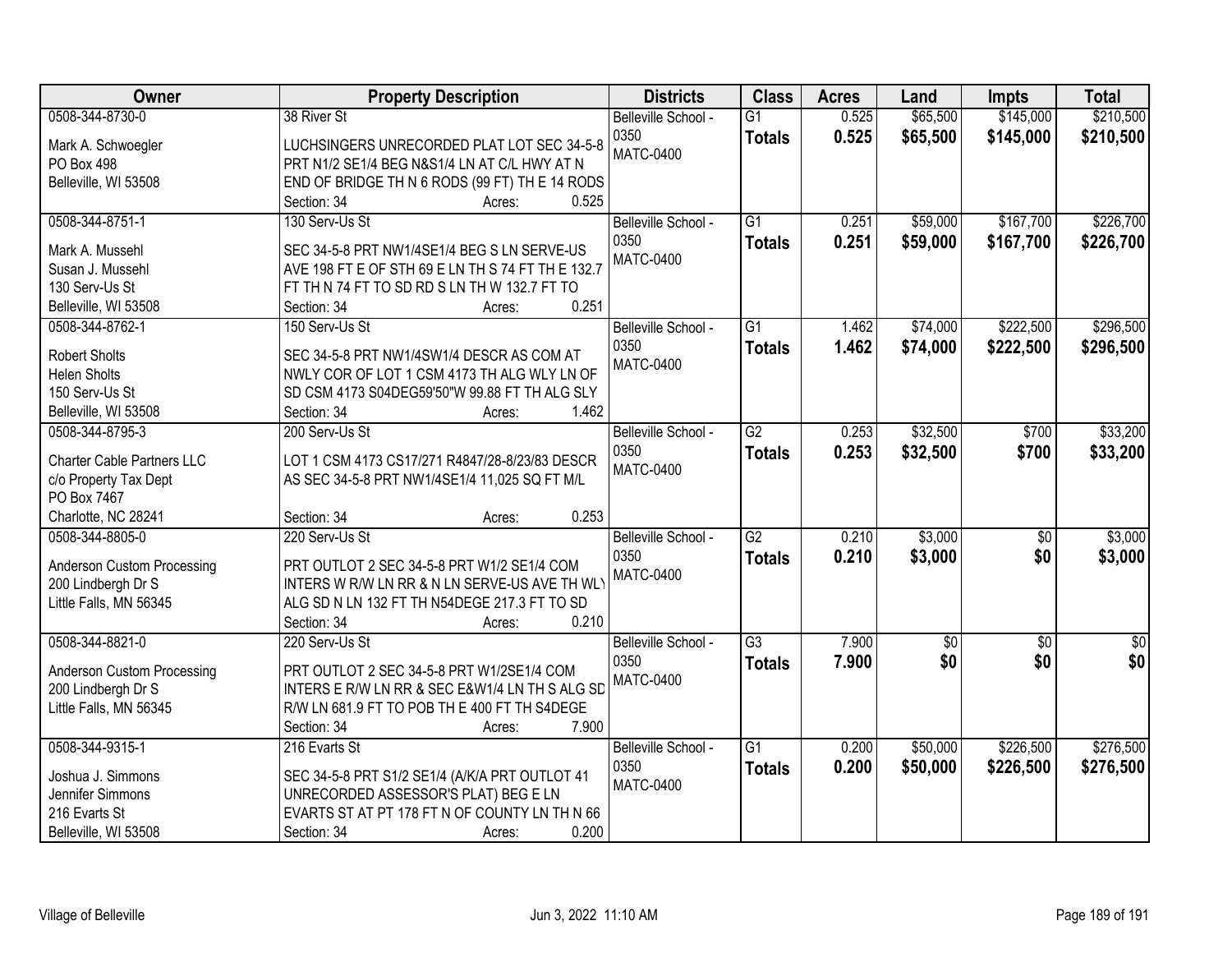| Owner                                  | <b>Property Description</b>                               | <b>Districts</b>         | <b>Class</b>    | <b>Acres</b> | Land            | <b>Impts</b>    | <b>Total</b>     |
|----------------------------------------|-----------------------------------------------------------|--------------------------|-----------------|--------------|-----------------|-----------------|------------------|
| 0508-344-9325-9                        | 220 Evarts St                                             | Belleville School -      | $\overline{G1}$ | 0.239        | \$52,000        | \$204,500       | \$256,500        |
| Stephen Foster                         | SEC 34-5-8 PRT SW1/4SE1/4 OUTLOT 40 COM E LN              | 0350                     | <b>Totals</b>   | 0.239        | \$52,000        | \$204,500       | \$256,500        |
| Jessica Reese                          | EVARTS ST AT PT 99 FT N OF S LN DANE COUNTY               | <b>MATC-0400</b>         |                 |              |                 |                 |                  |
| 220 Evarts St                          | TH N 79 FT E 132 FT S 79 FT W 132 FT TO POB               |                          |                 |              |                 |                 |                  |
| Belleville, WI 53508                   | 0.239<br>Section: 34<br>Acres:                            |                          |                 |              |                 |                 |                  |
| 0508-344-9330-2                        | 228 Evarts St                                             | Belleville School -      | $\overline{G1}$ | 0.300        | \$54,500        | \$88,000        | \$142,500        |
|                                        |                                                           | 0350                     | <b>Totals</b>   | 0.300        | \$54,500        | \$88,000        | \$142,500        |
| Kathleen M. Tuggle                     | SEC 34-5-8 PRT SW1/4 SE1/4 BEG E LN EVARTS ST             | <b>MATC-0400</b>         |                 |              |                 |                 |                  |
| 228 Evarts St                          | AT SE COR BELLEVILLE PLAT TH N 99 FT TH E 132             |                          |                 |              |                 |                 |                  |
| Belleville, WI 53508                   | FT TH S 99 FT TH W TO POB (A/K/A OUTLOT 39<br>0.300       |                          |                 |              |                 |                 |                  |
|                                        | Section: 34<br>Acres:                                     |                          |                 |              |                 |                 |                  |
| 0508-344-9340-0                        | 321 E School St                                           | Belleville School -      | $\overline{G1}$ | 0.372        | \$57,500        | \$90,800        | \$148,300        |
| Aliscia Hansen                         | SEC 34-5-8 PRT SW1/4SE1/4 COM 132 FT E OF E LN            | 0350                     | <b>Totals</b>   | 0.372        | \$57,500        | \$90,800        | \$148,300        |
| Tyler Zehner                           | ORIG PLAT ON SEC S LN TH N 245.355 FT TH E 66             | <b>MATC-0400</b>         |                 |              |                 |                 |                  |
| 321 E School St                        | FT TH S 245.355 FT TH W 66 FT TO POB (AKA                 |                          |                 |              |                 |                 |                  |
| Belleville, WI 53508                   | 0.372<br>Section: 34<br>Acres:                            |                          |                 |              |                 |                 |                  |
| 0508-344-9350-8                        | 329 E School St                                           | Belleville School -      | $\overline{G1}$ | 0.372        | \$57,500        | \$127,600       | \$185,100        |
|                                        |                                                           | 0350                     | <b>Totals</b>   | 0.372        | \$57,500        | \$127,600       | \$185,100        |
| Janet M. Hageman                       | OUTLOT 43 DESC AS PRT SW1/4 SE1/4 SEC 34-5-8              | <b>MATC-0400</b>         |                 |              |                 |                 |                  |
| 329 E School St                        | COM 198 FT E OF SE COR ORIG PLAT OF                       |                          |                 |              |                 |                 |                  |
| Belleville, WI 53508                   | BELLEVILLE ON S LN SD 1/41/4 TH N 245.3 55 FT TH<br>0.372 |                          |                 |              |                 |                 |                  |
| 0508-344-9535-5                        | Section: 34<br>Acres:                                     |                          | $\overline{X4}$ | 1.697        |                 |                 |                  |
|                                        | School St                                                 | Belleville School -      |                 |              | $\overline{50}$ | $\overline{50}$ | $\overline{\$0}$ |
| Belleville, Village of                 | ASSESSORS PLAT PRT OUTLOT 44 SEC 34-5-8 SE                | 0350<br><b>MATC-0400</b> | <b>Totals</b>   | 1.697        | \$0             | \$0             | \$0              |
| 24 W Main St                           | 1/4SE1/4 DESCR AS COM SEC SE COR TH N 709.45              |                          |                 |              |                 |                 |                  |
| Belleville, WI 53508                   | FT TH S89DEGW 3 00.4 FT TO POB TH S89DEGW 400             |                          |                 |              |                 |                 |                  |
|                                        | 1.697<br>Section: 34<br>Acres:                            |                          |                 |              |                 |                 |                  |
| 0508-344-9565-9                        | School St                                                 | Belleville School -      | $\overline{X4}$ | 1.941        | $\sqrt{6}$      | $\sqrt{6}$      | $\sqrt{30}$      |
|                                        | PRT OUTLOT 44 SEC 34-5-8 PRT SE1/4 SE1/4 COM              | 0350                     | <b>Totals</b>   | 1.941        | \$0             | \$0             | \$0              |
| Belleville, Village of<br>24 W Main St | SE COR LOT 1 BL K 3 FRITZS ADD TH E 66 FT & N             | <b>MATC-0400</b>         |                 |              |                 |                 |                  |
| Belleville, WI 53508                   | 132 FT TO POB TH CON N 197 FT TH E ALG RIVER              |                          |                 |              |                 |                 |                  |
|                                        | 1.941<br>Section: 34                                      |                          |                 |              |                 |                 |                  |
| 0508-344-9655-0                        | Acres:<br>School St                                       | Belleville School -      | $\overline{X4}$ | 1.377        |                 |                 | \$0              |
|                                        |                                                           |                          |                 |              | \$0             | $\overline{50}$ |                  |
| Wisconsin Power & Light Co             | PRT OUTLOT 44 SEC 34-5-8 PRT SE1/4 SE1/4 COM E            | 0350<br><b>MATC-0400</b> | <b>Totals</b>   | 1.377        | \$0             | \$0             | \$0              |
| c/o Real Estate Dept                   | LN SUGAR AVE 132 FT N & 66 FT E OF SE COR L 1 B           |                          |                 |              |                 |                 |                  |
| 4902 N Biltmore Ln Ste 1000            | 3 FRITZ ADD TH E 300 FT S 200 FT W 300 FT N 200           |                          |                 |              |                 |                 |                  |
| Madison, WI 53718-2148                 | 1.377<br>Section: 34<br>Acres:                            |                          |                 |              |                 |                 |                  |